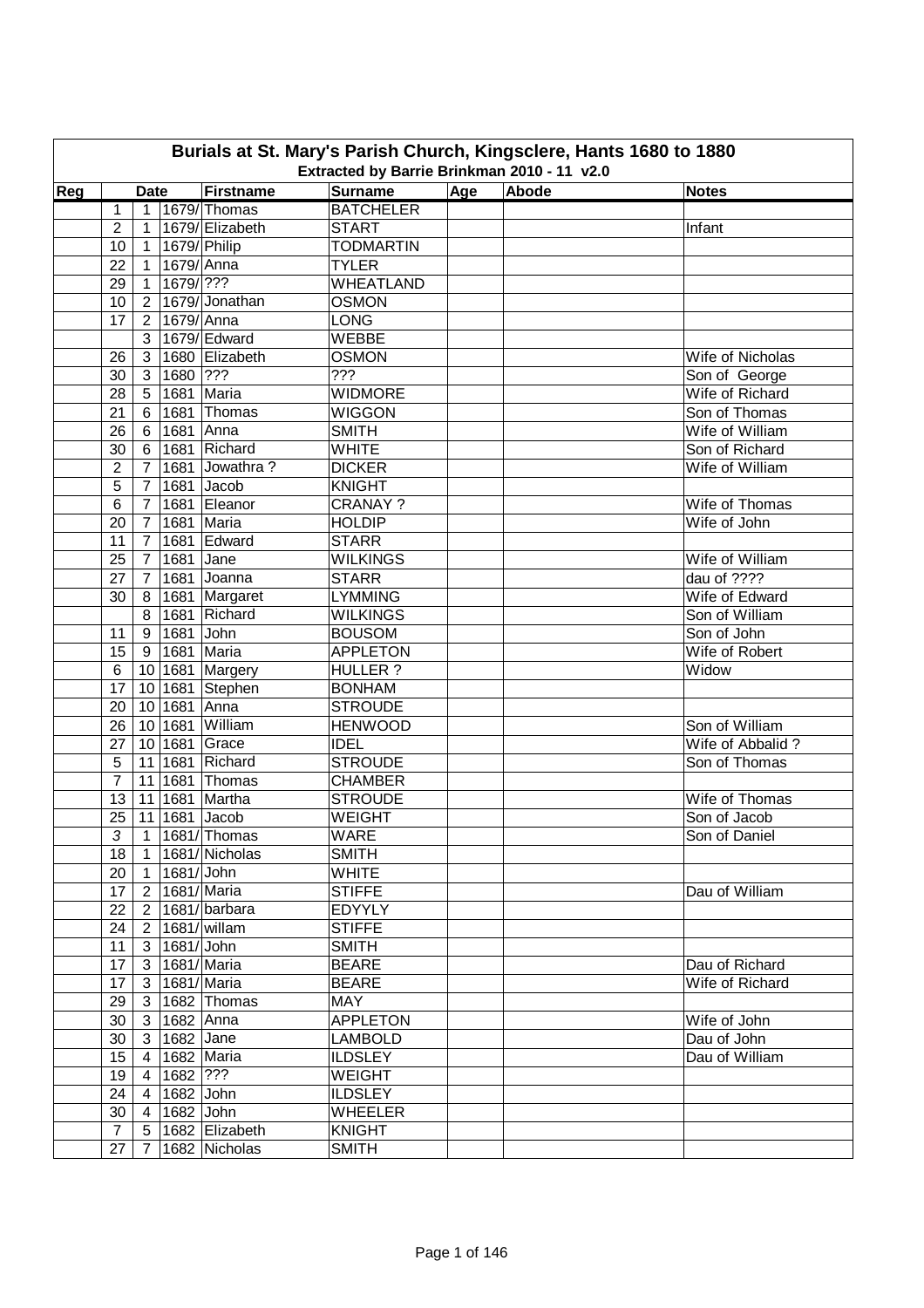| Burials at St. Mary's Parish Church, Kingsclere, Hants 1680 to 1880 |                                             |                 |               |                    |                   |     |          |                    |  |  |  |  |
|---------------------------------------------------------------------|---------------------------------------------|-----------------|---------------|--------------------|-------------------|-----|----------|--------------------|--|--|--|--|
|                                                                     | Extracted by Barrie Brinkman 2010 - 11 v2.0 |                 |               |                    |                   |     |          |                    |  |  |  |  |
| Reg                                                                 |                                             | <b>Date</b>     |               | Firstname          | <b>Surname</b>    | Age | Abode    | <b>Notes</b>       |  |  |  |  |
|                                                                     | 18                                          |                 |               | 8 1682 Maria       | <b>ROGERS</b>     |     |          | Wife of William    |  |  |  |  |
|                                                                     | 20                                          |                 | 8 1682 John   |                    | <b>WATIMORE</b>   |     |          | Son of John        |  |  |  |  |
|                                                                     | 3                                           |                 | 9 1682 Anna   |                    | <b>PALMOUR</b>    |     |          |                    |  |  |  |  |
|                                                                     | 12                                          | 9 <sup>1</sup>  |               | 1682 Philip        | <b>TODMARTIN</b>  |     |          |                    |  |  |  |  |
|                                                                     | 12                                          | 8               | 1682 John     |                    | <b>SMITH</b>      |     |          |                    |  |  |  |  |
|                                                                     | 13                                          | 8               | 1682 John     |                    | <b>LAMBOLD</b>    |     |          | Son of John        |  |  |  |  |
|                                                                     | 3                                           |                 |               | 10 1682 Richard    | <b>BUNNY</b>      |     |          |                    |  |  |  |  |
|                                                                     | $\overline{7}$                              |                 | 10 1682 Isaac |                    | <b>WILLIS</b>     |     |          |                    |  |  |  |  |
|                                                                     | 9                                           | 10 <sub>1</sub> |               | 1682 constance     | <b>HOLDING</b>    |     |          | Wife of Jacob      |  |  |  |  |
|                                                                     | 18                                          |                 |               | 10 1682 Maria      | <b>STACY</b>      |     |          | Dau of William     |  |  |  |  |
|                                                                     | 15                                          |                 |               | 11 1682 William    | <b>APPLETON</b>   |     |          | Son of Thomas      |  |  |  |  |
|                                                                     | 30                                          |                 |               | 11 1682 Joanna     | <b>MATTHEW</b>    |     |          | Wife of Nicholas   |  |  |  |  |
|                                                                     | 3                                           |                 |               | 12 1682 William    | <b>JACOB</b>      |     |          | Son of William     |  |  |  |  |
|                                                                     | 5                                           |                 |               | 12 1682 Joanna     | <b>TAGGY</b>      |     |          | Dau of William     |  |  |  |  |
|                                                                     | 13                                          |                 | 12 1682 John  |                    | <b>PYMURE</b>     |     |          |                    |  |  |  |  |
|                                                                     | 20                                          | 12              |               | 1682 (blank)       | <b>HERON?</b>     |     |          | Widow              |  |  |  |  |
|                                                                     | 26                                          |                 |               | 12 1682 Christian  | <b>LYMMING</b>    |     |          |                    |  |  |  |  |
|                                                                     | 27                                          |                 |               | 12 1682 Edward     | <b>HANNINGTON</b> |     |          |                    |  |  |  |  |
|                                                                     | 13                                          | $\mathbf{1}$    | 1682/ John    |                    | <b>MONKE</b>      |     |          | Son of John        |  |  |  |  |
|                                                                     | 22                                          | $\overline{1}$  |               | 1682/Richard       | <b>KNIGHT</b>     |     |          |                    |  |  |  |  |
|                                                                     | 27                                          | $\mathbf{1}$    |               | 1682/Nicholas      | <b>BAYLISS</b>    |     |          |                    |  |  |  |  |
|                                                                     | 14                                          | $\overline{2}$  |               | 1682/Nicholas      | <b>STIFFE</b>     |     |          |                    |  |  |  |  |
|                                                                     | 4                                           | 3               |               | 1682/Richard       | <b>WILMOTT</b>    |     |          |                    |  |  |  |  |
|                                                                     | 7                                           | 3               |               | $1682$ /Thomas     | <b>HUNT</b>       |     | Fair Oak |                    |  |  |  |  |
|                                                                     | 6                                           | 3 <sup>1</sup>  |               | 1682/William       | <b>ILDSLEY</b>    |     |          |                    |  |  |  |  |
|                                                                     | 16                                          | 3 <sup>1</sup>  | 1682/ John    |                    | <b>JOYCE</b>      |     |          |                    |  |  |  |  |
|                                                                     | 16                                          | 3 <sup>1</sup>  |               | 1682/William       | <b>LONG</b>       |     |          | Son of Christopher |  |  |  |  |
|                                                                     | 14                                          | $4 \mid$        | 1683 John     |                    | <b>WHITE</b>      |     |          |                    |  |  |  |  |
|                                                                     | 20                                          | $\overline{4}$  |               | 1683 Jacob         | <b>DREW</b>       |     |          | Son of Edward      |  |  |  |  |
|                                                                     | 22                                          | $\overline{4}$  |               | 1683 Anna          | <b>BATCHELOUR</b> |     |          | Wife of Thomas     |  |  |  |  |
|                                                                     | 14                                          | 5 <sup>1</sup>  |               | 1683 Richard       | <b>KNIGHT</b>     |     |          | Son of Jacob       |  |  |  |  |
|                                                                     | 30                                          |                 |               | $5$ 1683 Jacob     | <b>KNIGHT</b>     |     |          |                    |  |  |  |  |
|                                                                     | 24                                          |                 |               | 6 1683 Thomas      | <b>RABBITS</b>    |     |          |                    |  |  |  |  |
|                                                                     | 16                                          |                 |               | 7 1683 Maria       | <b>NASH</b>       |     |          | Wife of William    |  |  |  |  |
|                                                                     |                                             |                 |               | 21 7 1683 Nicholas | <b>MAY</b>        |     |          |                    |  |  |  |  |
|                                                                     | $\overline{2}$                              |                 |               | 8   1683   Richard | <b>BURNHAM</b>    |     |          |                    |  |  |  |  |
|                                                                     |                                             |                 |               | 8   1683   Joanna  | <b>HAWKINS</b>    |     |          |                    |  |  |  |  |
|                                                                     | 18                                          |                 |               | 8 1683 Nicholas    | <b>DAREL</b>      |     |          |                    |  |  |  |  |
|                                                                     | 18                                          |                 |               | 8 1683 William     | <b>STIFFE</b>     |     |          |                    |  |  |  |  |
|                                                                     | $\sqrt{5}$                                  |                 |               | 9   1683 Nicholas  | <b>BAYLISS</b>    |     |          |                    |  |  |  |  |
|                                                                     | 12                                          |                 |               | $9 1683 $ Geoffrey | <b>GIBBONS</b>    |     |          |                    |  |  |  |  |
|                                                                     | 13                                          |                 |               | 9 1683 Hannah      | <b>ASHTRIDGE</b>  |     |          | Wife of Henry      |  |  |  |  |
|                                                                     | $\mathbf{1}$                                |                 |               | 11 1683 Jacob      | <b>SYMMS</b>      |     |          |                    |  |  |  |  |
|                                                                     | $\overline{\mathbf{4}}$                     |                 |               | 11 1683 Maria      | <b>WHITE</b>      |     |          |                    |  |  |  |  |
|                                                                     | 28                                          |                 |               | 11 1683 Richard    | <b>LYMMING</b>    |     |          |                    |  |  |  |  |
|                                                                     | 3                                           |                 |               | 12 1683 William    | <b>HOGGARD</b>    |     |          |                    |  |  |  |  |
|                                                                     | 5                                           |                 |               | 12 1683 Elizabeth  | <b>BADCOCK</b>    |     |          | Wife of Richard    |  |  |  |  |
|                                                                     | 8                                           |                 | 12 1683 John  |                    | <b>HOGGARD</b>    |     |          | Son of John        |  |  |  |  |
|                                                                     | 14                                          |                 | 1 1683/John   |                    | <b>SMITH</b>      |     |          |                    |  |  |  |  |
|                                                                     | 21                                          | 1               |               | 1683/William       | <b>EELES</b>      |     |          | Son of John        |  |  |  |  |
|                                                                     | 21                                          | $\mathbf{1}$    |               | 1683/Thomas        | <b>CANNON</b>     |     |          | Son of John        |  |  |  |  |
|                                                                     | 22                                          |                 | 1 1683/John   |                    | <b>BEARE</b>      |     |          |                    |  |  |  |  |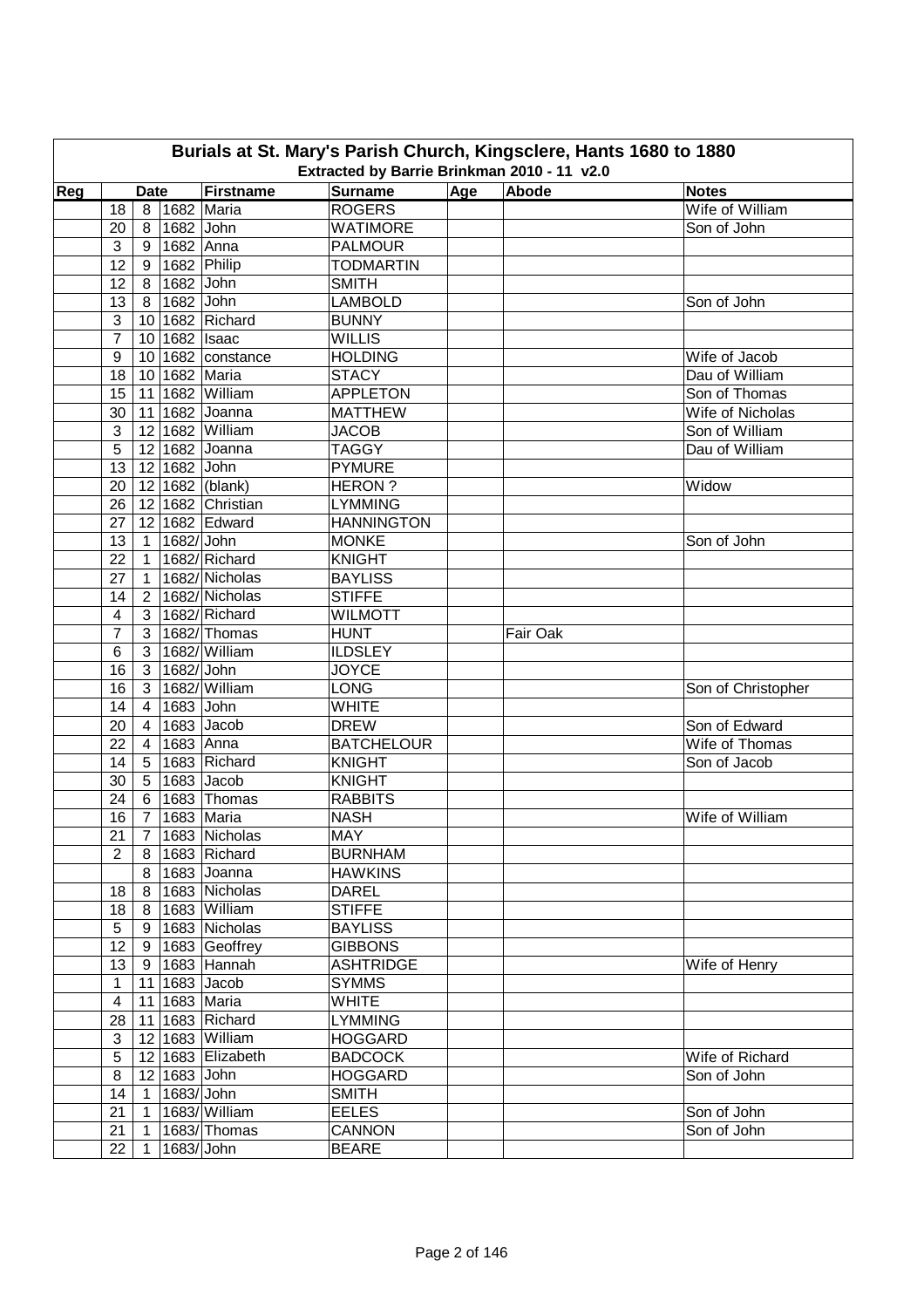| Burials at St. Mary's Parish Church, Kingsclere, Hants 1680 to 1880<br>Extracted by Barrie Brinkman 2010 - 11 v2.0 |                                                                                          |                                  |              |                            |                                   |  |  |                 |  |  |  |  |
|--------------------------------------------------------------------------------------------------------------------|------------------------------------------------------------------------------------------|----------------------------------|--------------|----------------------------|-----------------------------------|--|--|-----------------|--|--|--|--|
|                                                                                                                    | Age<br>Abode<br><b>Firstname</b><br><b>Surname</b><br>Reg<br><b>Notes</b><br><b>Date</b> |                                  |              |                            |                                   |  |  |                 |  |  |  |  |
|                                                                                                                    | 29                                                                                       | $\mathbf{1}$                     |              | 1683/Richard               | <b>READ</b>                       |  |  |                 |  |  |  |  |
|                                                                                                                    | $\overline{2}$                                                                           | 2 <sup>1</sup>                   | 1683/John    |                            | <b>RABBETS</b>                    |  |  |                 |  |  |  |  |
|                                                                                                                    | $\overline{\mathbf{4}}$                                                                  | 2 <sup>1</sup>                   |              | $1683$ /Jacob              | WEIGHT                            |  |  |                 |  |  |  |  |
|                                                                                                                    | $\mathbf{1}$                                                                             | 3 <sup>1</sup>                   |              | 1683/ Catharine            | <b>HUNT</b>                       |  |  |                 |  |  |  |  |
|                                                                                                                    | 13                                                                                       | 3 <sup>1</sup>                   | 1683/ Maria  |                            | <b>MORRIG?</b>                    |  |  | Wife of Richard |  |  |  |  |
|                                                                                                                    |                                                                                          | 3 <sup>1</sup>                   | 1683/John    |                            | <b>TYLER</b>                      |  |  |                 |  |  |  |  |
|                                                                                                                    | 16                                                                                       | $\mathbf{3}$                     | 1684 Peter   |                            | <b>BATCHELOUR</b>                 |  |  |                 |  |  |  |  |
|                                                                                                                    | 29                                                                                       | $\overline{4}$                   |              | 1684 Richard               |                                   |  |  |                 |  |  |  |  |
|                                                                                                                    | 5<br>8                                                                                   | $\overline{4}$                   |              | $1684$ (blank)             | <b>HIGGES</b><br><b>BATCHELER</b> |  |  | Widow           |  |  |  |  |
|                                                                                                                    | 11                                                                                       | $\overline{4}$                   |              | 1684 Elizabeth             | <b>FRY</b>                        |  |  | Wife of Peter   |  |  |  |  |
|                                                                                                                    |                                                                                          |                                  | 1684 Maria   |                            | <b>LANE</b>                       |  |  |                 |  |  |  |  |
|                                                                                                                    | 11<br>15                                                                                 | $\overline{4}$<br>$\overline{4}$ | 1684 John    |                            | <b>BLUNDELL</b>                   |  |  | Wife of Robert  |  |  |  |  |
|                                                                                                                    |                                                                                          |                                  |              | 1684 Edward                |                                   |  |  |                 |  |  |  |  |
|                                                                                                                    | 21                                                                                       | $\overline{4}$                   |              |                            | <b>LAURENCE</b>                   |  |  |                 |  |  |  |  |
|                                                                                                                    | 3                                                                                        | 5                                | 1684 Anna    |                            | <b>HUNT</b>                       |  |  | wife of Hugh    |  |  |  |  |
|                                                                                                                    | 12                                                                                       | 5                                |              | 1684 Jacob                 | <b>HOLDIP</b>                     |  |  |                 |  |  |  |  |
|                                                                                                                    | 17                                                                                       | 5                                |              | 1684 Susanna               | <b>HOGGARD</b>                    |  |  | Widow           |  |  |  |  |
|                                                                                                                    | 30                                                                                       | 5                                | 1684 Anna    |                            | <b>BATCHELER</b>                  |  |  | Dau of Nicholas |  |  |  |  |
|                                                                                                                    | 30                                                                                       | 5                                | 1684 Maria   |                            | <b>WARWICK</b>                    |  |  | Dau of John     |  |  |  |  |
|                                                                                                                    | 18                                                                                       | 6                                |              | 1684 Susanna               | <b>PRYOR</b>                      |  |  |                 |  |  |  |  |
|                                                                                                                    | 20                                                                                       | 6                                | 1684 John    |                            | <b>WHITE</b>                      |  |  |                 |  |  |  |  |
|                                                                                                                    | 24                                                                                       | 6                                | 1684 Anna    |                            | <b>WARWICK</b>                    |  |  | Dau of John     |  |  |  |  |
|                                                                                                                    | 25                                                                                       | 6                                |              | 1684 Andrew                | <b>PRISMALL</b>                   |  |  |                 |  |  |  |  |
|                                                                                                                    | 13                                                                                       | $\overline{7}$                   | 1684 John    |                            | <b>HEWSE</b>                      |  |  |                 |  |  |  |  |
|                                                                                                                    | 13                                                                                       | $\overline{7}$                   |              | 1684 Nicholas              | <b>WYTHE</b>                      |  |  |                 |  |  |  |  |
|                                                                                                                    | 24                                                                                       | $\overline{7}$                   |              | 1684 William               | <b>REWLAND</b>                    |  |  |                 |  |  |  |  |
|                                                                                                                    | 25                                                                                       | $7\overline{ }$                  |              | 1684 Catharine             | <b>NEALE</b>                      |  |  |                 |  |  |  |  |
|                                                                                                                    | 25                                                                                       | 7 <sup>1</sup>                   | 1684 Jane    |                            | <b>HUNT</b>                       |  |  | Dau of Andrew   |  |  |  |  |
|                                                                                                                    | 20                                                                                       | 8 <sup>1</sup>                   | 1684 Maria   |                            | <b>WEBB</b>                       |  |  | Dau of Richard  |  |  |  |  |
|                                                                                                                    | $\boldsymbol{9}$                                                                         | 9                                |              | 1684 Richard               | CARRYER ?                         |  |  |                 |  |  |  |  |
|                                                                                                                    | 12                                                                                       | 9                                |              | 1684 Jacob                 | <b>WARWICK</b>                    |  |  |                 |  |  |  |  |
|                                                                                                                    | $\overline{7}$                                                                           |                                  | 10 1684 John |                            | <b>SMITH</b>                      |  |  | Son of Robert   |  |  |  |  |
|                                                                                                                    | $\overline{7}$                                                                           |                                  | 10 1684 John |                            | <b>GILBERT</b>                    |  |  | Son of Edward   |  |  |  |  |
|                                                                                                                    | 18                                                                                       |                                  |              | 10 1684 Edward             | <b>PARRY</b>                      |  |  |                 |  |  |  |  |
|                                                                                                                    | 20                                                                                       |                                  |              | 10 1684 William            | <b>DUCKETT</b>                    |  |  |                 |  |  |  |  |
|                                                                                                                    |                                                                                          |                                  |              | 26 10 1684 Maria           | <b>ROLFE</b>                      |  |  | Dau of Stephen  |  |  |  |  |
|                                                                                                                    |                                                                                          |                                  |              | 19   11   1684 Edward      | <b>MILLS</b>                      |  |  |                 |  |  |  |  |
|                                                                                                                    |                                                                                          |                                  |              | 30   11   1684   Nicholas  | <b>KNIGHT</b>                     |  |  |                 |  |  |  |  |
|                                                                                                                    | 3                                                                                        |                                  |              | 12 1684 Elizabeth          | <b>TYLER</b>                      |  |  | Dau of William  |  |  |  |  |
|                                                                                                                    | 14                                                                                       |                                  |              | 12 1684 Hannah             | <b>KNIGHT</b>                     |  |  |                 |  |  |  |  |
|                                                                                                                    | 27                                                                                       |                                  | 12 1684 John |                            | <b>HERIOTT</b>                    |  |  |                 |  |  |  |  |
|                                                                                                                    | 28                                                                                       |                                  |              | 12 1684 Thomas             | <b>HUNT</b>                       |  |  |                 |  |  |  |  |
|                                                                                                                    | 20                                                                                       | $\vert$ 1                        |              | 1684/Jonathan              | <b>WHITE</b>                      |  |  | Son of Widow    |  |  |  |  |
|                                                                                                                    | 24                                                                                       | $\overline{1}$                   |              | 1684/ Eleanor              | <b>WRIGHT</b>                     |  |  |                 |  |  |  |  |
|                                                                                                                    | 27                                                                                       | $\mathbf{1}$                     |              | 1684/Susanna               | <b>VERCHER?</b>                   |  |  | Dau of John     |  |  |  |  |
|                                                                                                                    | 4                                                                                        | 2 <sup>1</sup>                   |              | 1684/ Abbas ?              | <b>WEB</b>                        |  |  |                 |  |  |  |  |
|                                                                                                                    | $\overline{7}$                                                                           | 2 <sup>1</sup>                   |              | 1684/ Catharine            | <b>WIDMORE</b>                    |  |  |                 |  |  |  |  |
|                                                                                                                    | 10 <sub>1</sub>                                                                          |                                  |              | $\overline{2}$ 1684/ Jacob | <b>WALDROPE</b>                   |  |  | Son of Jacob    |  |  |  |  |
|                                                                                                                    | 11                                                                                       | 2 <sup>1</sup>                   |              | 1684/William               | <b>WRIGHT</b>                     |  |  | Son of John     |  |  |  |  |
|                                                                                                                    | 18                                                                                       | 2 <sup>1</sup>                   |              | 1684/Daniel                | <b>APPLETON</b>                   |  |  | Son of John     |  |  |  |  |
|                                                                                                                    | 22                                                                                       | 2 <sup>1</sup>                   |              | 1684/Richard               | <b>MILLS</b>                      |  |  |                 |  |  |  |  |
|                                                                                                                    | 24                                                                                       | 2 <sup>1</sup>                   |              | 1684/William               | <b>STACY</b>                      |  |  |                 |  |  |  |  |
|                                                                                                                    | 26                                                                                       |                                  |              | 2   1684/ Maria            | <b>SMITH</b>                      |  |  | Dau of William  |  |  |  |  |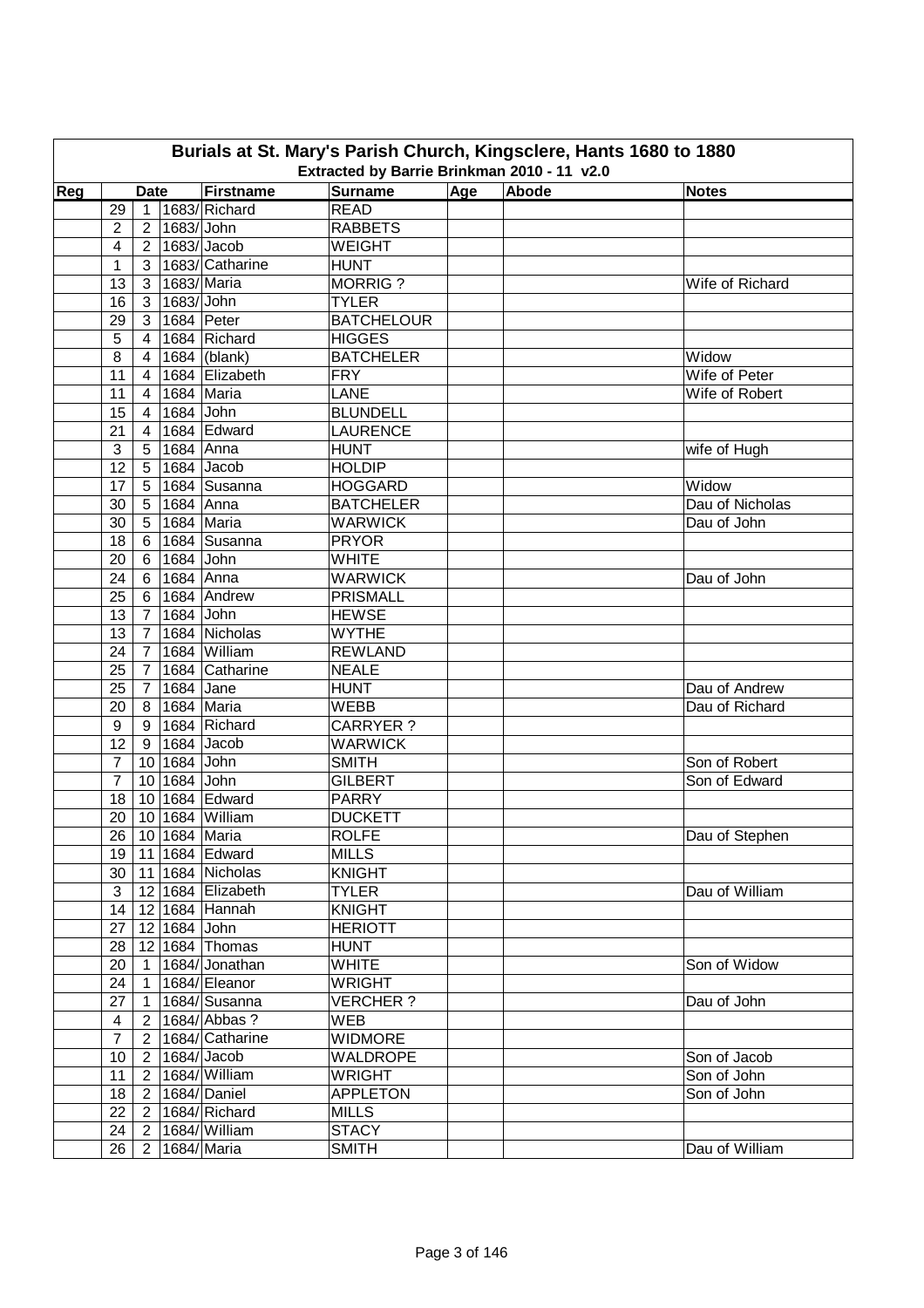| Burials at St. Mary's Parish Church, Kingsclere, Hants 1680 to 1880 |                                             |                 |               |                  |                   |     |       |                    |  |  |  |  |
|---------------------------------------------------------------------|---------------------------------------------|-----------------|---------------|------------------|-------------------|-----|-------|--------------------|--|--|--|--|
|                                                                     | Extracted by Barrie Brinkman 2010 - 11 v2.0 |                 |               |                  |                   |     |       |                    |  |  |  |  |
| Reg                                                                 |                                             | <b>Date</b>     |               | <b>Firstname</b> | <b>Surname</b>    | Age | Abode | <b>Notes</b>       |  |  |  |  |
|                                                                     | 26                                          | $\overline{2}$  |               | 1684/Thomas      | <b>FOSBURY</b>    |     |       |                    |  |  |  |  |
|                                                                     | $\overline{7}$                              | 3               | 1684/ Alice   |                  | <b>SMITH</b>      |     |       |                    |  |  |  |  |
|                                                                     | 10                                          | $\mathbf{3}$    |               | 1684/ Elizabeth  | <b>SMITH</b>      |     |       |                    |  |  |  |  |
|                                                                     | 20                                          | 3               |               | 1684/Richard     | <b>SPICER</b>     |     |       | Son of Richard     |  |  |  |  |
|                                                                     | 20                                          | 3               |               | 1684/Daniel      | <b>ILDSLEY</b>    |     |       |                    |  |  |  |  |
|                                                                     | 23                                          | 3               |               | 1684/ Edward     | <b>MILLS</b>      |     |       | Son of Edward      |  |  |  |  |
|                                                                     | 24                                          | 3               | $1684$ /Sybil |                  | <b>SPENCER</b>    |     |       |                    |  |  |  |  |
|                                                                     | 24                                          | $\mathbf{3}$    |               | 1684/Maria       | <b>LOVELOCK</b>   |     |       | Dau of Jacob       |  |  |  |  |
|                                                                     | 26                                          | $\mathbf{3}$    |               | 1685 Praticia    | <b>SYMONDS</b>    |     |       |                    |  |  |  |  |
|                                                                     | 26                                          | 3               | 1685 Jane     |                  | <b>VINCENT</b>    |     |       |                    |  |  |  |  |
|                                                                     | 1                                           | 4               |               | 1685 Joseph      | <b>JONES</b>      |     |       | Son of Thomas      |  |  |  |  |
|                                                                     | 1                                           | 4               | 1685 John     |                  | <b>JUSIER?</b>    |     |       | Son of Richard     |  |  |  |  |
|                                                                     | 3                                           | 4               | 1685 Anna     |                  | <b>SORP</b>       |     |       | Dau of Thomas      |  |  |  |  |
|                                                                     | 14                                          | 4               | 1685 Anna     |                  | <b>STYLES</b>     |     |       |                    |  |  |  |  |
|                                                                     | 23                                          | 4               |               | 1685 Maria       | <b>WORSDEL</b>    |     |       |                    |  |  |  |  |
|                                                                     | 29                                          | $\overline{4}$  |               | 1685 Margeret    | <b>HINWOOD</b>    |     |       |                    |  |  |  |  |
|                                                                     | 11                                          | 5               |               | 1685 Thomas      | SOPLAN?           |     |       |                    |  |  |  |  |
|                                                                     | 16                                          | 5               |               | 1685 Stephen     | <b>BARTHOLOME</b> |     |       |                    |  |  |  |  |
|                                                                     | 24                                          | 5               |               | 1685 Francis     | <b>BUTLER</b>     |     |       |                    |  |  |  |  |
|                                                                     | 28                                          | $\sqrt{5}$      |               | 1685 Judith      | <b>SAINLER</b>    |     |       | Wife of Robert     |  |  |  |  |
|                                                                     | 16                                          | 6               |               | 1685 Elizabeth   | <b>GIBBONS</b>    |     |       |                    |  |  |  |  |
|                                                                     | 20                                          | 6               |               | 1685 Maria       | <b>RUMBOLD</b>    |     |       |                    |  |  |  |  |
|                                                                     | 25                                          | 6               |               | 1685 Jacob       | <b>PARR</b>       |     |       |                    |  |  |  |  |
|                                                                     | 15                                          | 7               |               | 1685 Richard     | <b>WHITE</b>      |     |       |                    |  |  |  |  |
|                                                                     | 28                                          | $\overline{7}$  |               | 1685 William     | <b>KNIGHT</b>     |     |       |                    |  |  |  |  |
|                                                                     | 26                                          | 8               |               | 1685 Stephen     | WHITE             |     |       |                    |  |  |  |  |
|                                                                     | 10                                          | 9               |               | 1685 Maria       | <b>AVENEL</b>     |     |       | Dau of John        |  |  |  |  |
|                                                                     | 27                                          | 9               | 1685 John     |                  | <b>READ</b>       |     |       |                    |  |  |  |  |
|                                                                     | $\overline{2}$                              |                 |               | 10 1685 William  | WHEATLAND         |     |       | Son of Richard     |  |  |  |  |
|                                                                     | 14                                          | 10 <sup>1</sup> |               | 1685 Richard     | <b>FRY</b>        |     |       |                    |  |  |  |  |
|                                                                     | 9                                           | 12 <sub>2</sub> |               | 1685 Thomas      | <b>WIDMOUR</b>    |     |       | Son of Christopher |  |  |  |  |
|                                                                     | 11                                          | $\mathbf{1}$    |               | 1685/ Elizabeth  | <b>WIDMOUR</b>    |     |       | Son of Chrstopher  |  |  |  |  |
|                                                                     | 12                                          | $\mathbf{1}$    |               | 1685/ Eleanor    | <b>WOODLEY</b>    |     |       |                    |  |  |  |  |
|                                                                     | 12                                          | $\mathbf{1}$    | 1685/ John    |                  | <b>ARNOLD</b>     |     |       | Son of John        |  |  |  |  |
|                                                                     | $\overline{13}$                             |                 | 1 1685/ Jane  |                  | <b>HOLDING</b>    |     |       |                    |  |  |  |  |
|                                                                     | 21                                          | $\mathbf{1}$    |               | 1685/Henry       | <b>DICKER</b>     |     |       |                    |  |  |  |  |
|                                                                     | $\boldsymbol{2}$                            | $2^{\circ}$     |               | 1685/Susanna     | WEIGHT?           |     |       |                    |  |  |  |  |
|                                                                     | 6                                           | 2 <sup>1</sup>  |               | 1685/Magdaline   | WILLOW            |     |       |                    |  |  |  |  |
|                                                                     | 17                                          | $2^{\circ}$     |               | $1685$ /Jacob    | <b>LOVELOCK</b>   |     |       |                    |  |  |  |  |
|                                                                     | 22                                          | $2^{\circ}$     |               | 1685/ Elizabeth  | <b>TYLER</b>      |     |       | Wife of John       |  |  |  |  |
|                                                                     | 11                                          | $\mathbf{3}$    |               | 1685/Maria       | <b>KNIGHT</b>     |     |       |                    |  |  |  |  |
|                                                                     | 17                                          | $\mathbf{3}$    |               | 1685/ Edward     | <b>VINCENT</b>    |     |       |                    |  |  |  |  |
|                                                                     | 23                                          | $\mathbf{3}$    |               | 1685/Maria       | <b>HALKONER</b>   |     |       |                    |  |  |  |  |
|                                                                     |                                             |                 |               |                  | <b>DICKER</b>     |     |       |                    |  |  |  |  |
|                                                                     | 17                                          | $\overline{4}$  |               | 1686 Maria       |                   |     |       |                    |  |  |  |  |
|                                                                     | 20                                          | $\overline{4}$  | 1686 John     |                  | <b>MARTIN</b>     |     |       |                    |  |  |  |  |
|                                                                     | 22                                          | $\overline{4}$  |               | 1686 Margery     | HOUSE?            |     |       | Dau of Francis     |  |  |  |  |
|                                                                     | 30                                          | $\overline{4}$  |               | 1686 Sarah       | <b>EEUL</b>       |     |       | Wife of Jacob      |  |  |  |  |
|                                                                     | $\sqrt{5}$                                  | 5 <sup>5</sup>  |               | 1686 Jacob       | <b>DICKER</b>     |     |       |                    |  |  |  |  |
|                                                                     | 9                                           | 5               |               | 1686 Eleanor     | DENT?             |     |       |                    |  |  |  |  |
|                                                                     | 15 <sub>15</sub>                            | $5\overline{)}$ |               | 1686 Jacob       | <b>APPLETON</b>   |     |       | Son of John        |  |  |  |  |
|                                                                     | 22                                          | $5\overline{)}$ |               | 1686 Edward      | SOGAT ?           |     |       |                    |  |  |  |  |
|                                                                     | $\mathbf{1}$                                | 6               |               | 1686 Elizabeth   | <b>OSMON</b>      |     |       |                    |  |  |  |  |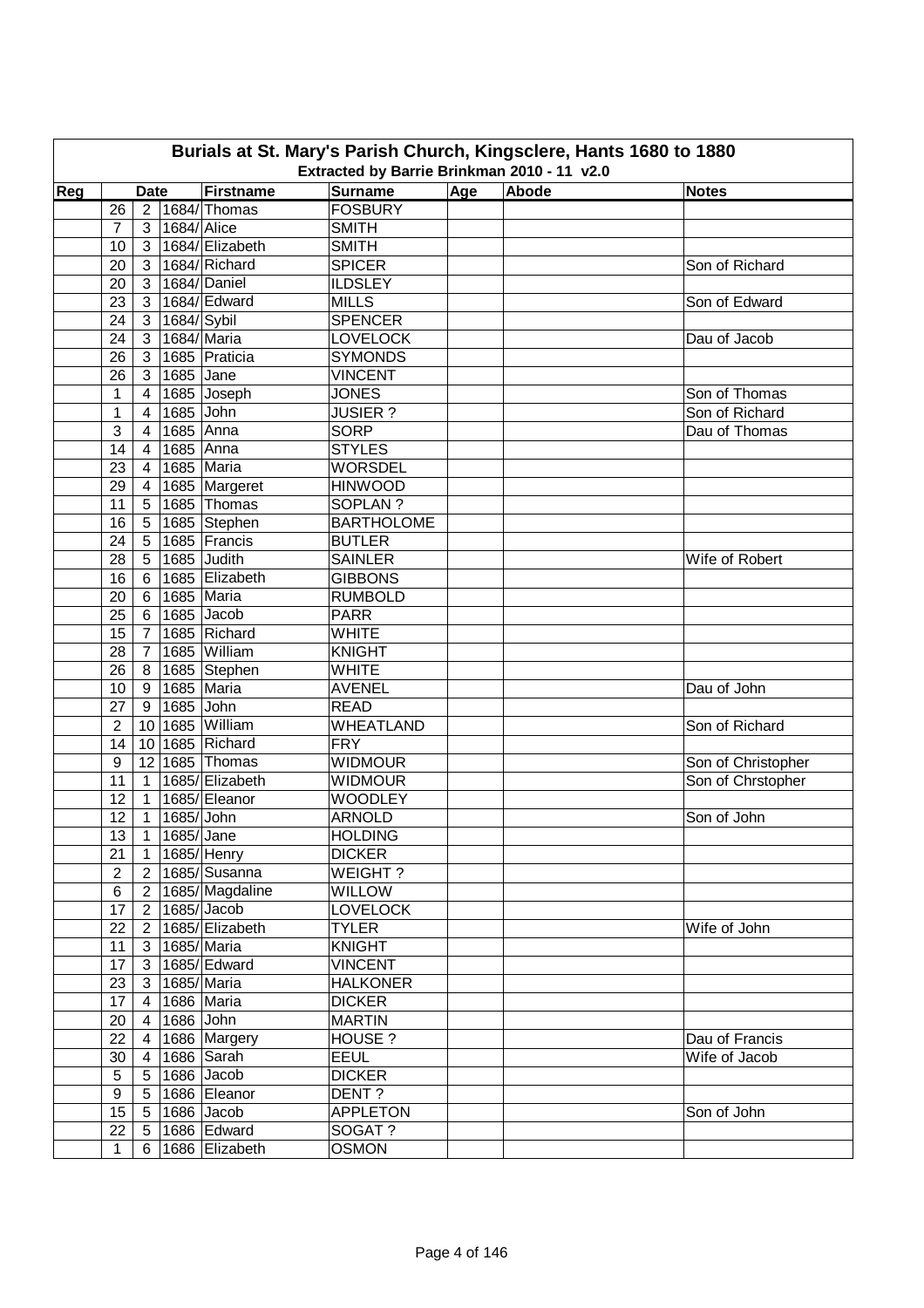| Burials at St. Mary's Parish Church, Kingsclere, Hants 1680 to 1880<br>Extracted by Barrie Brinkman 2010 - 11 v2.0 |                |                |             |                 |                   |  |  |                                 |  |  |  |
|--------------------------------------------------------------------------------------------------------------------|----------------|----------------|-------------|-----------------|-------------------|--|--|---------------------------------|--|--|--|
| Abode<br>Age<br><b>Firstname</b><br><b>Surname</b><br>Reg<br><b>Notes</b><br><b>Date</b>                           |                |                |             |                 |                   |  |  |                                 |  |  |  |
|                                                                                                                    | 3              | 6              |             | 1686 Stephen    | <b>DYER</b>       |  |  |                                 |  |  |  |
|                                                                                                                    | 4              | 6              | 1686 Jane   |                 | <b>HANNINGTON</b> |  |  |                                 |  |  |  |
|                                                                                                                    | 5              | 6 <sup>1</sup> | 1686 Giles  |                 | <b>MILLS</b>      |  |  | Son of Giles                    |  |  |  |
|                                                                                                                    | 5              | 6              | 1686 Jane   |                 | <b>MILLS</b>      |  |  | Dau of Giles                    |  |  |  |
|                                                                                                                    | 9              | 6              | 1686 John   |                 | <b>VINCENT</b>    |  |  |                                 |  |  |  |
|                                                                                                                    | 10             | 6              |             | 1686 Nicholas   | <b>HUNT</b>       |  |  |                                 |  |  |  |
|                                                                                                                    | 12             | 6              |             | 1686 William    | <b>EELES</b>      |  |  |                                 |  |  |  |
|                                                                                                                    | 22             |                |             | 1686 Maria      | <b>HUNT</b>       |  |  |                                 |  |  |  |
|                                                                                                                    | 22             | 6<br>6         |             | 1686 Elizabeth  | <b>BATCHELER</b>  |  |  | Wife of Hugh<br>Dau of Nicholas |  |  |  |
|                                                                                                                    |                |                | 1686 Jane   |                 | <b>WATMORE</b>    |  |  |                                 |  |  |  |
|                                                                                                                    | 23             | 6              |             | 1686 Richard    |                   |  |  |                                 |  |  |  |
|                                                                                                                    | 28             | 6              |             | 1686 Sarah      | <b>WIDMORE</b>    |  |  | Dau of Jacob                    |  |  |  |
|                                                                                                                    | 6              | $\overline{7}$ |             |                 | <b>EDWARDS</b>    |  |  |                                 |  |  |  |
|                                                                                                                    | 23             | $\overline{7}$ |             | 1686 Richard    | <b>NEALE</b>      |  |  |                                 |  |  |  |
|                                                                                                                    | 26             | 7              |             | 1686 Sarah      | <b>BRAZIER</b>    |  |  |                                 |  |  |  |
|                                                                                                                    | 6              | 8              |             | 1686 Elizabeth  | <b>WATTS</b>      |  |  |                                 |  |  |  |
|                                                                                                                    | 16             | 8              | 1686 Giles  |                 | <b>MILES</b>      |  |  |                                 |  |  |  |
|                                                                                                                    | 19             | 8              |             | 1686 Maria      | <b>BUTT</b>       |  |  |                                 |  |  |  |
|                                                                                                                    | 25             | 8              |             | 1686 Joanna     | <b>FRY</b>        |  |  |                                 |  |  |  |
|                                                                                                                    | 8              | 9              |             | 1686 Elizabeth  | <b>STARR</b>      |  |  |                                 |  |  |  |
|                                                                                                                    | 8              | 9              | 1686 Anna   |                 | <b>BRADLY</b>     |  |  |                                 |  |  |  |
|                                                                                                                    | 10             | 9              |             | 1686 Robert     | <b>STEEL</b>      |  |  |                                 |  |  |  |
|                                                                                                                    | 24             | 9              | 1686 John   |                 | <b>NEWMAN</b>     |  |  |                                 |  |  |  |
|                                                                                                                    | 25             | 9              | 1686 John   |                 | <b>FAULKNER</b>   |  |  |                                 |  |  |  |
|                                                                                                                    | 25             | 9              |             | 1686 Maria      | <b>FRY</b>        |  |  |                                 |  |  |  |
|                                                                                                                    | 19             | 9              | 1686 John   |                 | <b>EELES</b>      |  |  |                                 |  |  |  |
|                                                                                                                    | 30             | 9              |             | 1686 Joanna     | <b>GLYDE</b>      |  |  |                                 |  |  |  |
|                                                                                                                    | $\overline{4}$ |                |             | 11 1686 Maria   | <b>HINWOOD</b>    |  |  |                                 |  |  |  |
|                                                                                                                    | 10             | 11             |             | 1686 Robert     | HYEM?             |  |  |                                 |  |  |  |
|                                                                                                                    | 16             | 11             |             | 1686 Joanna     | <b>LAMBELL</b>    |  |  |                                 |  |  |  |
|                                                                                                                    | 19             | 11             | 1686 John   |                 | <b>KIDGER</b>     |  |  |                                 |  |  |  |
|                                                                                                                    | 24             |                |             | 11 1686 William | <b>KNIGHT</b>     |  |  |                                 |  |  |  |
|                                                                                                                    | 8              |                |             | 12 1686 William | <b>WITHER</b>     |  |  |                                 |  |  |  |
|                                                                                                                    | 23             |                |             | 12 1686 William | <b>SPARKMAN</b>   |  |  |                                 |  |  |  |
|                                                                                                                    | 31             |                |             | 12 1686 Jacob   | <b>FLETCHER?</b>  |  |  |                                 |  |  |  |
|                                                                                                                    | $\overline{4}$ |                |             | 1 1686/ Henry   | <b>FRY</b>        |  |  |                                 |  |  |  |
|                                                                                                                    | 21             | $\mathbf{1}$   |             | 1686/Francis    | <b>TURROW</b>     |  |  |                                 |  |  |  |
|                                                                                                                    | 28             | $\overline{1}$ |             | 1686/Richard    | <b>MAURICE</b>    |  |  |                                 |  |  |  |
|                                                                                                                    | 29             | $\overline{1}$ |             | 1686/Thomas     | <b>FARR</b>       |  |  |                                 |  |  |  |
|                                                                                                                    | $\overline{4}$ | $2^{\circ}$    |             | $1686$ /Jacob   | MAY               |  |  |                                 |  |  |  |
|                                                                                                                    | 19             | $\overline{2}$ |             | 1686/ Catharine | <b>SMITH</b>      |  |  |                                 |  |  |  |
|                                                                                                                    | 26             | $\overline{2}$ | 1686/John   |                 | <b>SMITH</b>      |  |  |                                 |  |  |  |
|                                                                                                                    | 14             | 3 <sup>1</sup> |             | 1686/Anna       | <b>ROSE</b>       |  |  |                                 |  |  |  |
|                                                                                                                    | 30             | $\overline{4}$ |             | 1687 Thomas     | <b>KINGSMILL</b>  |  |  | Son of William                  |  |  |  |
|                                                                                                                    | 30             | $\overline{4}$ | 1687 John   |                 | <b>ARNOLD</b>     |  |  |                                 |  |  |  |
|                                                                                                                    | 17             |                |             | 5 1687 Thomas   | <b>PURDUE</b>     |  |  |                                 |  |  |  |
|                                                                                                                    | 18             |                | 6 1687 John |                 | <b>SYMONDS</b>    |  |  |                                 |  |  |  |
|                                                                                                                    | 30             |                |             | 6 1687 Robert   | <b>POWELL</b>     |  |  |                                 |  |  |  |
|                                                                                                                    | $\mathbf{1}$   | 7 <sup>1</sup> |             | 1687 Nicholas   | <b>BARTHOLOME</b> |  |  |                                 |  |  |  |
|                                                                                                                    | 15             | 7 <sup>1</sup> | 1687 John   |                 | <b>KINGSMILL</b>  |  |  |                                 |  |  |  |
|                                                                                                                    | 19             | $\overline{7}$ |             | 1687 William    | <b>PEARCE</b>     |  |  |                                 |  |  |  |
|                                                                                                                    | 20             | 7 <sup>1</sup> | 1687 Amy    |                 | <b>WEIGHT</b>     |  |  |                                 |  |  |  |
|                                                                                                                    | 9              |                | 8 1687 John |                 | WHEATLAND         |  |  | Son of Obadiah                  |  |  |  |
|                                                                                                                    |                |                |             |                 |                   |  |  |                                 |  |  |  |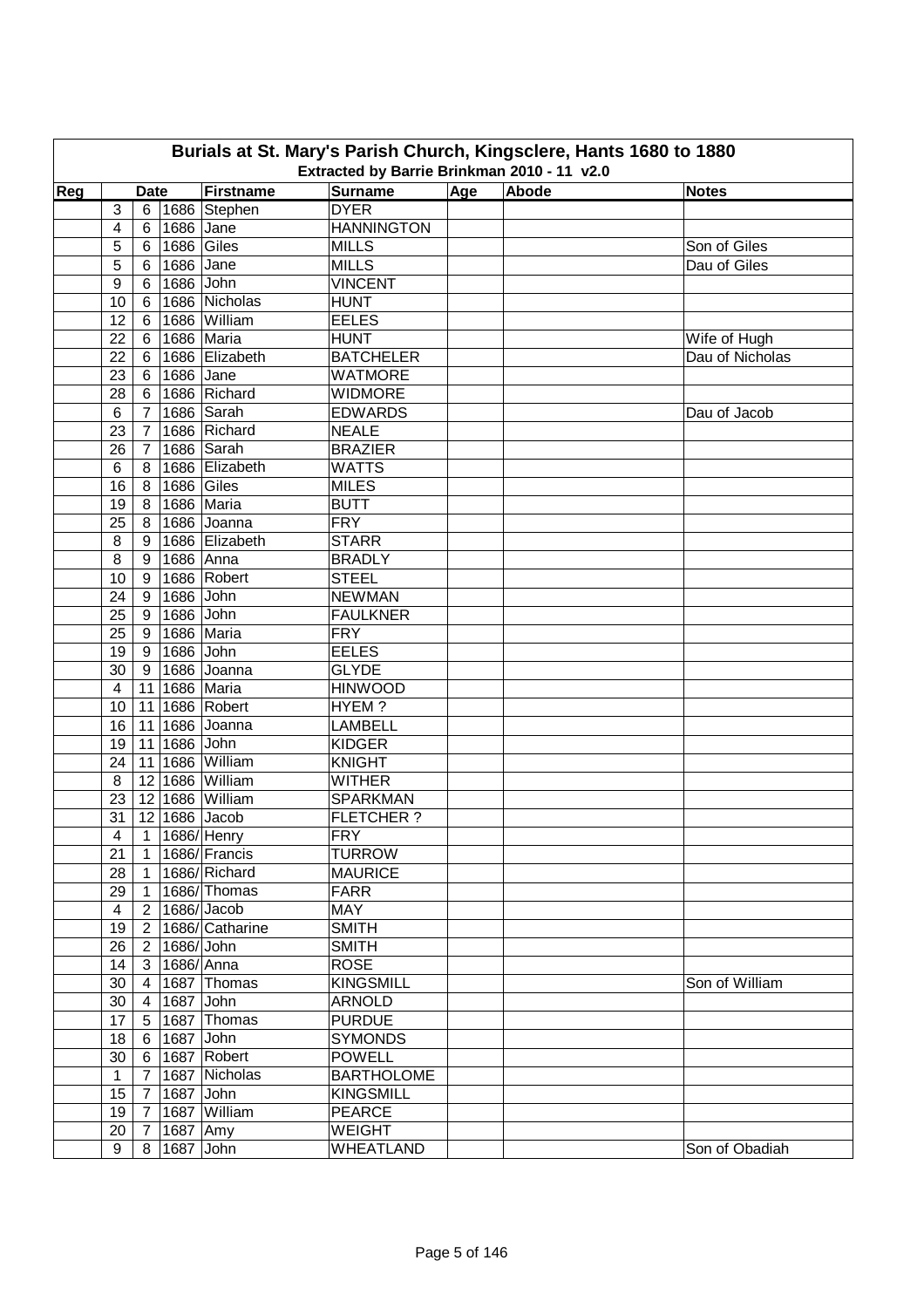| Burials at St. Mary's Parish Church, Kingsclere, Hants 1680 to 1880<br>Extracted by Barrie Brinkman 2010 - 11 v2.0 |                  |                     |               |                      |                               |     |          |                     |  |  |
|--------------------------------------------------------------------------------------------------------------------|------------------|---------------------|---------------|----------------------|-------------------------------|-----|----------|---------------------|--|--|
| Reg                                                                                                                |                  | <b>Date</b>         |               | Firstname            | <b>Surname</b>                | Age | Abode    | <b>Notes</b>        |  |  |
|                                                                                                                    | 8                |                     | 11 1687       | Thomas               | <b>HAYES</b>                  |     |          |                     |  |  |
|                                                                                                                    | 9                |                     | 11 1687 John  |                      | <b>BOND</b>                   |     |          |                     |  |  |
|                                                                                                                    | 10               |                     |               | 11 1687 Edward       | <b>KNAPP</b>                  |     |          |                     |  |  |
|                                                                                                                    | 29               |                     |               | 11 1687 Thomas       | <b>PRISMALL</b>               |     |          |                     |  |  |
|                                                                                                                    | 14               | $\overline{1}$      | 1687/ John    |                      | <b>SMITH</b>                  |     |          |                     |  |  |
|                                                                                                                    | 15               | $\overline{1}$      |               | 1687/Richard         | <b>BATCHELER</b>              |     |          |                     |  |  |
|                                                                                                                    | 14               | $2^{\circ}$         |               | $1687/$ Anna         | <b>WHEATLAND</b>              |     |          |                     |  |  |
|                                                                                                                    | 22               | $\overline{2}$      |               | 1687/Maria           | <b>WATERMAN</b>               |     |          | Dau of Richard      |  |  |
|                                                                                                                    |                  | 3 <sup>1</sup>      |               | 1687/Hanah           | <b>AVILIN?</b>                |     |          |                     |  |  |
|                                                                                                                    | 6<br>22          | 3                   | 1687/ John    |                      | <b>GODDEN</b>                 |     |          |                     |  |  |
|                                                                                                                    | $\overline{2}$   |                     |               | 1688 Richard         |                               |     |          | Son of William      |  |  |
|                                                                                                                    | 13               | 4<br>$\overline{4}$ |               | 1688 Daniel          | <b>BENNETT</b><br><b>HUNT</b> |     |          |                     |  |  |
|                                                                                                                    |                  |                     |               |                      |                               |     |          |                     |  |  |
|                                                                                                                    | 9                | 5                   |               | 1688 Margery         | <b>BEAR</b>                   |     |          |                     |  |  |
|                                                                                                                    | 9                | 5                   |               | 1688 Elizabeth       | <b>HITCHER</b>                |     |          |                     |  |  |
|                                                                                                                    | 15               | 5                   | 1688 Anna     |                      | <b>HUNT</b>                   |     |          |                     |  |  |
|                                                                                                                    | 16               | 5                   |               | 1688 William         | <b>HITCHER</b>                |     |          | Son of William      |  |  |
|                                                                                                                    | 16               | 5                   |               | 1688 Maria           | <b>ROGERS</b>                 |     |          | Dau of William      |  |  |
|                                                                                                                    | 24               | 5                   |               | 1688 William         | <b>NEWTON</b>                 |     |          |                     |  |  |
|                                                                                                                    | 3                | $\overline{7}$      |               | 1688 Dorothy         | PILGRIM                       |     |          |                     |  |  |
|                                                                                                                    | 5                | $\overline{7}$      |               | 1688 Maria           | <b>FOSBURY</b>                |     |          |                     |  |  |
|                                                                                                                    | 5                | $\overline{7}$      |               | 1688 Agydius ?       | <b>WILKINS</b>                |     |          |                     |  |  |
|                                                                                                                    | 1                | 8                   |               | 1688 Joanna          | <b>WEIGHT</b>                 |     |          |                     |  |  |
|                                                                                                                    | $\mathbf{1}$     | 8                   |               | 1688 Peter           | <b>BENHAM</b>                 |     |          |                     |  |  |
|                                                                                                                    | 6                | 8                   |               | 1688 William         | <b>FRENCH</b>                 |     |          |                     |  |  |
|                                                                                                                    | 19               |                     |               | 8   1688   William   | <b>WEBB</b>                   |     |          | Wife of Christopher |  |  |
|                                                                                                                    | 22               |                     |               | 8 1688 Bridget       | <b>FULLER</b>                 |     |          |                     |  |  |
|                                                                                                                    | 27               |                     |               | 8 1688 Joanna        | <b>KNOLES</b>                 |     |          |                     |  |  |
|                                                                                                                    | $\,6$            |                     | 10 1688 Peter |                      | <b>WEIGHT</b>                 |     |          |                     |  |  |
|                                                                                                                    | 29               |                     | 10 1688 John  |                      | <b>FAWCONER</b>               |     |          |                     |  |  |
|                                                                                                                    | $\overline{2}$   | 11                  |               | 1688 Elizabeth       | <b>OSMAN</b>                  |     |          |                     |  |  |
|                                                                                                                    | $\overline{7}$   |                     |               | 11 1688 Daniel       | <b>FAWCONER</b>               |     |          | Son of John         |  |  |
|                                                                                                                    | 14               |                     |               | 11 1688 George       | <b>ROWLAND</b>                |     |          |                     |  |  |
|                                                                                                                    | 16               |                     |               | 11 1688 Frances      | <b>RABBETS</b>                |     |          |                     |  |  |
|                                                                                                                    | 22               |                     |               | 11 1688 Maria        | <b>LEGATT</b>                 |     |          |                     |  |  |
|                                                                                                                    |                  |                     |               | 28 12 1688 Thomas    | <b>NEVILL</b>                 |     |          |                     |  |  |
|                                                                                                                    | 31               |                     |               | 12 1688 Richard      | <b>SMITH</b>                  |     |          |                     |  |  |
|                                                                                                                    | 26               | 1                   |               | 1688/Thomas          | <b>PULMER</b>                 |     |          |                     |  |  |
|                                                                                                                    | 9                | $\mathbf{1}$        |               | 1688/William         | <b>ROGERS</b>                 |     |          |                     |  |  |
|                                                                                                                    | $\mathsf 3$      | 2 <sup>1</sup>      |               | 1688/Amelia          | <b>SMYTH</b>                  |     |          | Wife of Richard     |  |  |
|                                                                                                                    | $\boldsymbol{9}$ | 2 <sup>1</sup>      |               | 1688/Margery         | <b>SYMMS</b>                  |     |          |                     |  |  |
|                                                                                                                    | 20               | $\overline{2}$      | 1688/John     |                      | <b>WIMBOLL</b>                |     |          | Son of John         |  |  |
|                                                                                                                    | 6                | 3 <sup>1</sup>      |               | $1688$ /Jacob        | <b>OSMAN</b>                  |     |          | Son of Nicholas     |  |  |
|                                                                                                                    | 28               |                     |               | 3   1689   Elizabeth | <b>MILES</b>                  |     |          |                     |  |  |
|                                                                                                                    | 15               | 4                   |               | 1689 Thomas          | <b>NEVILL</b>                 |     |          |                     |  |  |
|                                                                                                                    | 23               | 4                   |               | 1689 Richard         | <b>HOOD</b>                   |     |          |                     |  |  |
|                                                                                                                    | 27               | 4                   |               | 1689 Agneta ?        | <b>HALE</b>                   |     |          |                     |  |  |
|                                                                                                                    | 10               |                     | 5   1689 John |                      | <b>GOODCHILD</b>              |     |          |                     |  |  |
|                                                                                                                    | 13               |                     | 5 1689 Jane   |                      | <b>HERN</b>                   |     | Baghurst |                     |  |  |
|                                                                                                                    | 31               | 5 <sup>1</sup>      | 1689 John     |                      | <b>READ</b>                   |     |          | Son of John         |  |  |
|                                                                                                                    | 31               | 5 <sup>1</sup>      |               | 1689 Benjamin        | <b>APPLETON</b>               |     |          | Son of John         |  |  |
|                                                                                                                    | 11               | 6                   |               | 1689 Joseph          | <b>READ</b>                   |     |          |                     |  |  |
|                                                                                                                    | 18               |                     |               | 6   1689 $ $ (blank) | <b>POWELL</b>                 |     |          |                     |  |  |
|                                                                                                                    |                  |                     |               |                      |                               |     |          |                     |  |  |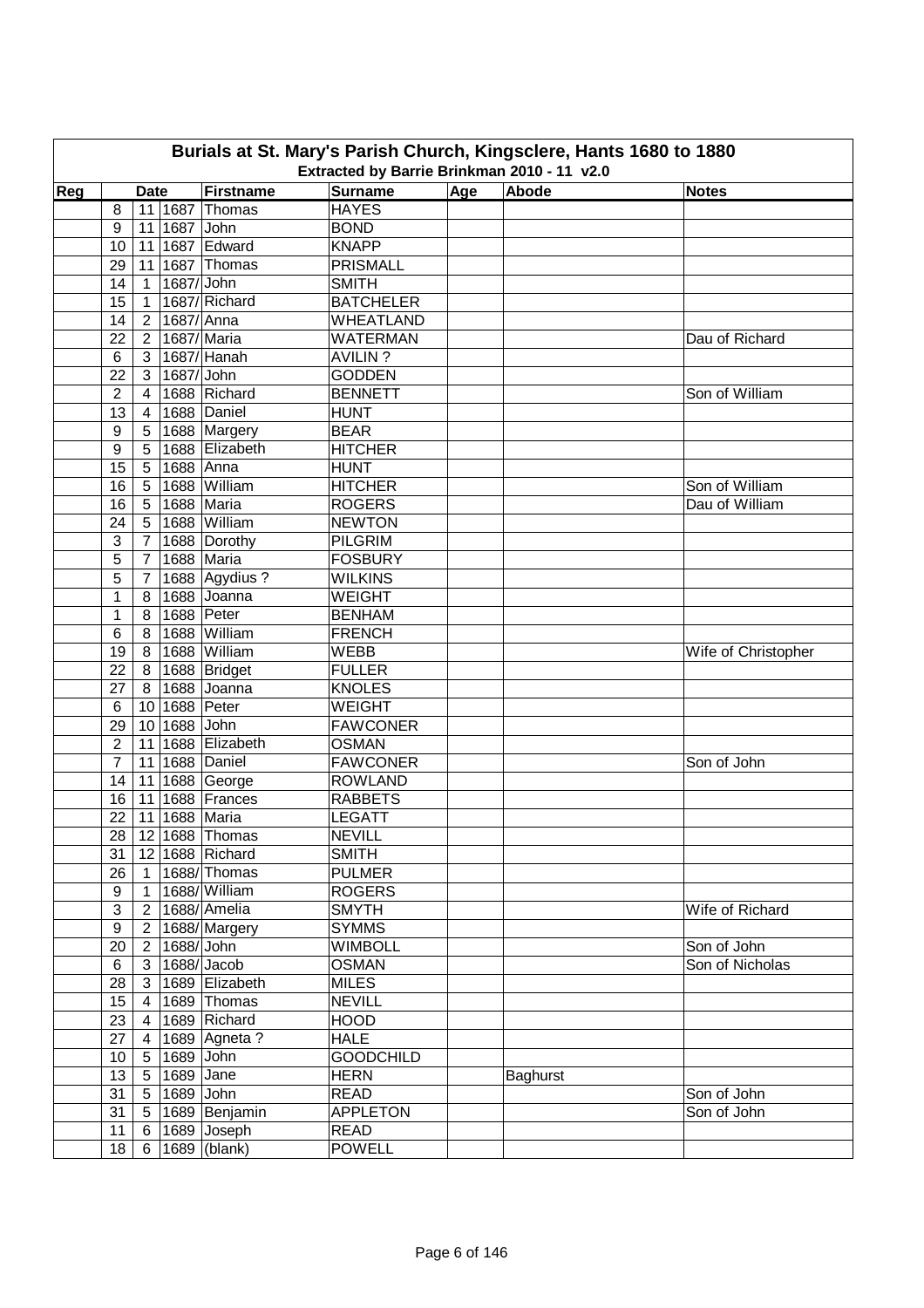| Burials at St. Mary's Parish Church, Kingsclere, Hants 1680 to 1880 |                                                                                                           |                |              |                           |                  |     |            |                  |  |  |  |  |
|---------------------------------------------------------------------|-----------------------------------------------------------------------------------------------------------|----------------|--------------|---------------------------|------------------|-----|------------|------------------|--|--|--|--|
|                                                                     | Extracted by Barrie Brinkman 2010 - 11 v2.0<br>Abode<br><b>Firstname</b><br><b>Surname</b><br><b>Date</b> |                |              |                           |                  |     |            |                  |  |  |  |  |
| Reg                                                                 |                                                                                                           |                |              |                           |                  | Age |            | <b>Notes</b>     |  |  |  |  |
|                                                                     | 4                                                                                                         | $\overline{7}$ | 1689 John    |                           | <b>KINGSMILL</b> |     | Sandleford |                  |  |  |  |  |
|                                                                     | 3                                                                                                         | 3              |              | 1689/Margery              | <b>ROBERTS</b>   |     |            |                  |  |  |  |  |
|                                                                     | $\tilde{?}$                                                                                               | 3              |              | 1689/James                | <b>LAMPOTT</b>   |     |            | Son of Thomas    |  |  |  |  |
|                                                                     | 15                                                                                                        | 3              | 1689/ John   |                           | <b>ANTRUM</b>    |     |            |                  |  |  |  |  |
|                                                                     | 13                                                                                                        | 3              | 1689/ John   |                           | <b>STEEL</b>     |     |            |                  |  |  |  |  |
|                                                                     | 21                                                                                                        | 3              |              | 1689/William              | <b>COLEMAN</b>   |     |            |                  |  |  |  |  |
|                                                                     | 26                                                                                                        | 3 <sup>1</sup> | 1690 John    |                           | <b>WARWICK</b>   |     |            |                  |  |  |  |  |
|                                                                     | 1                                                                                                         | $\overline{4}$ |              | 1690 George               | <b>GARDINER</b>  |     |            |                  |  |  |  |  |
|                                                                     | 1                                                                                                         | 4              |              | $\overline{1690}$ (blank) | <b>LAMPOTT</b>   |     |            | Dau of Thomas    |  |  |  |  |
|                                                                     | $\overline{2}$                                                                                            | 4              |              | 1690 Richard              | <b>WHITE</b>     |     |            |                  |  |  |  |  |
|                                                                     | 3                                                                                                         | 4              |              | 1690 Thomas               | <b>HEARN</b>     |     |            |                  |  |  |  |  |
|                                                                     | 7                                                                                                         | $\overline{4}$ |              | 1690 Margaret             | <b>ROBSON</b>    |     |            |                  |  |  |  |  |
|                                                                     | 7                                                                                                         | 4              |              | 1690 Margaret             | <b>EXALL</b>     |     |            |                  |  |  |  |  |
|                                                                     | 7                                                                                                         | 4              | 1690 John    |                           | <b>ROSE</b>      |     |            |                  |  |  |  |  |
|                                                                     | 8                                                                                                         | 4              |              | 1690 Robert               | <b>GOLD</b>      |     |            |                  |  |  |  |  |
|                                                                     | 17                                                                                                        | 4              |              | 1690 Thomas               | <b>LAMPOTT</b>   |     |            |                  |  |  |  |  |
|                                                                     | 1                                                                                                         | 5              | 1690 John    |                           | <b>WHITE</b>     |     |            |                  |  |  |  |  |
|                                                                     | 13                                                                                                        | 5              |              | 1690 Stephen              | <b>PEAKE</b>     |     |            |                  |  |  |  |  |
|                                                                     | 17                                                                                                        | 5              |              | 1690 Elizabeth            | <b>OSMOND</b>    |     |            |                  |  |  |  |  |
|                                                                     | 19                                                                                                        | $\sqrt{5}$     | 1690 John    |                           | <b>HOUSE</b>     |     |            |                  |  |  |  |  |
|                                                                     | 28                                                                                                        | 5              |              | 1690 Edward               | <b>CLERK</b>     |     |            |                  |  |  |  |  |
|                                                                     | 29                                                                                                        | 5              |              | 1690 Francis              | <b>AVELIN</b>    |     |            |                  |  |  |  |  |
|                                                                     | 30                                                                                                        | 5              |              | 1690 William              | <b>SMITH</b>     |     |            |                  |  |  |  |  |
|                                                                     | 12                                                                                                        | $\overline{7}$ |              | 1690 Dinah                | <b>CLAKARD</b>   |     |            | Wife of Thomas   |  |  |  |  |
|                                                                     | 14                                                                                                        | $\overline{7}$ | 1690 Anne    |                           | <b>MILLS</b>     |     |            |                  |  |  |  |  |
|                                                                     | 26                                                                                                        | $\overline{7}$ |              | 1690 Margery              | <b>KENT</b>      |     |            | Dau of Nathaniel |  |  |  |  |
|                                                                     | $\overline{7}$                                                                                            | 8              |              | 1690 Bernard              | <b>GOLD</b>      |     |            |                  |  |  |  |  |
|                                                                     | 29                                                                                                        | 8              |              | 1690 Elizabeth            | <b>TYLER</b>     |     |            | Dau of William   |  |  |  |  |
|                                                                     | 29                                                                                                        | 8 <sup>1</sup> |              | 1690 Thomas               | <b>JOHNSON</b>   |     |            |                  |  |  |  |  |
|                                                                     | 1                                                                                                         |                |              | 10 1690 Christopher       | <b>BENNETT</b>   |     |            |                  |  |  |  |  |
|                                                                     | $\overline{7}$                                                                                            |                |              | 10 1690 Katharine         | <b>HOLDIPP</b>   |     |            | Wife of William  |  |  |  |  |
|                                                                     | 18                                                                                                        |                | 10 1690 Jone |                           | <b>MAY</b>       |     |            |                  |  |  |  |  |
|                                                                     | 11                                                                                                        |                | 12 1690 Anne |                           | <b>NEVILL</b>    |     |            | Dau of Thomas    |  |  |  |  |
|                                                                     | 27                                                                                                        |                |              | 12 1690 Eleanor           | <b>CLERKE</b>    |     |            |                  |  |  |  |  |
|                                                                     | $6 \overline{}$                                                                                           |                |              | 1 1690/ John Snr          | <b>MILLS</b>     |     |            |                  |  |  |  |  |
|                                                                     | 10                                                                                                        | $\mathbf{1}$   | 1690/John    |                           | <b>TYLER</b>     |     | Fosskitt   |                  |  |  |  |  |
|                                                                     | 18                                                                                                        | $\mathbf{1}$   |              | 1690/Joanna               | <b>WEEKS</b>     |     |            |                  |  |  |  |  |
|                                                                     | 11                                                                                                        | 2 <sup>1</sup> | 1690/Mary    |                           | <b>WYTH</b>      |     |            | Dau of William   |  |  |  |  |
|                                                                     | 14                                                                                                        | 2 <sup>1</sup> |              | 1690/Elizabeth            | <b>STILL</b>     |     |            | Dau of James     |  |  |  |  |
|                                                                     | 22                                                                                                        | 2 <sup>1</sup> |              | 1690/George Snr           | <b>FRIEND</b>    |     |            |                  |  |  |  |  |
|                                                                     | 15                                                                                                        | 3 <sup>1</sup> |              | 1690/Katharine            | <b>BRAMLEY</b>   |     |            | Wife of Thomas   |  |  |  |  |
|                                                                     | $\overline{2}$                                                                                            | $\overline{4}$ | 1691 Anne    |                           |                  |     |            |                  |  |  |  |  |
|                                                                     |                                                                                                           |                |              |                           | <b>SMITH</b>     |     |            | Dau of James     |  |  |  |  |
|                                                                     | 23                                                                                                        | $\overline{4}$ |              | 1691 Margarett            | <b>SMITH</b>     |     |            | Spinster         |  |  |  |  |
|                                                                     | 25                                                                                                        | $\overline{4}$ |              | 1691 William              | <b>SMITH</b>     |     |            | Son of James     |  |  |  |  |
|                                                                     | 4                                                                                                         | 5 <sup>5</sup> | 1691 Mary    |                           | LAMBDELL         |     |            | Dau of Edward    |  |  |  |  |
|                                                                     | $\overline{\mathbf{4}}$                                                                                   | 6              | 1691 John    |                           | <b>BEAR</b>      |     |            |                  |  |  |  |  |
|                                                                     | 6                                                                                                         |                |              | 6 1691 Joanna             | <b>ROWLAND</b>   |     |            |                  |  |  |  |  |
|                                                                     | 30                                                                                                        | 7 <sup>7</sup> | 1691 Jane    |                           | <b>FAULKNER</b>  |     |            | Widow            |  |  |  |  |
|                                                                     | $\ensuremath{\mathsf{3}}$                                                                                 |                |              | 8 1691 Joanna             | <b>STACEY</b>    |     |            | Dau of Francis   |  |  |  |  |
|                                                                     | $\sqrt{5}$                                                                                                |                |              | 8   1691   Margarett      | <b>SPRATBURY</b> |     |            | Wife of Henry    |  |  |  |  |
|                                                                     | $\overline{7}$                                                                                            |                |              | 9   1691 George           | <b>WHEATLAND</b> |     |            |                  |  |  |  |  |
|                                                                     | 13 <sup>°</sup>                                                                                           |                |              | 10 1691 Susanna           | <b>FIELD</b>     |     |            | Wife of Edward   |  |  |  |  |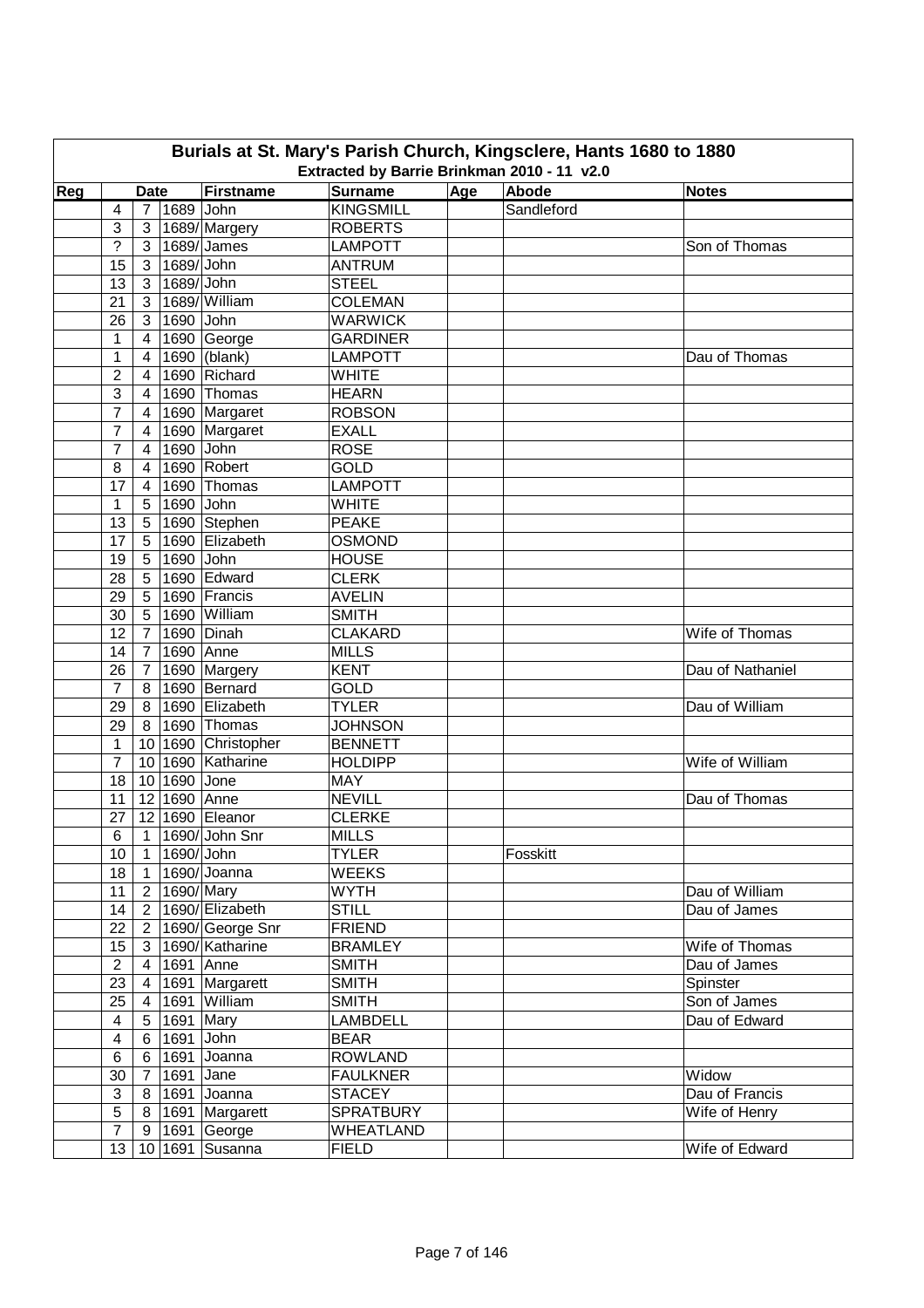| Burials at St. Mary's Parish Church, Kingsclere, Hants 1680 to 1880<br>Extracted by Barrie Brinkman 2010 - 11 v2.0 |                                                                                          |                                  |                       |                              |                                  |  |  |                                 |  |  |  |  |
|--------------------------------------------------------------------------------------------------------------------|------------------------------------------------------------------------------------------|----------------------------------|-----------------------|------------------------------|----------------------------------|--|--|---------------------------------|--|--|--|--|
|                                                                                                                    | Age<br>Abode<br>Reg<br><b>Firstname</b><br><b>Surname</b><br><b>Notes</b><br><b>Date</b> |                                  |                       |                              |                                  |  |  |                                 |  |  |  |  |
|                                                                                                                    | 13                                                                                       |                                  |                       | 10 1691 Susanna              | FIELD                            |  |  | Dau of Edward                   |  |  |  |  |
|                                                                                                                    | 28                                                                                       | 11                               |                       | 1691 Thomas                  | LEE                              |  |  | Son of John                     |  |  |  |  |
|                                                                                                                    | 16                                                                                       |                                  |                       | 12 1691 Martha               | <b>FAULKNER</b>                  |  |  | Dau of (blank)                  |  |  |  |  |
|                                                                                                                    | 18                                                                                       |                                  |                       | 1691/Anstice                 | <b>LAMBDELL</b>                  |  |  | Wife of Edward                  |  |  |  |  |
|                                                                                                                    |                                                                                          | $\mathbf{1}$                     |                       |                              |                                  |  |  |                                 |  |  |  |  |
|                                                                                                                    | 18                                                                                       | $\mathbf{1}$                     |                       | 1691/Margarett<br>1691/James | <b>WEBB</b>                      |  |  | Dau of Ambrose                  |  |  |  |  |
|                                                                                                                    | 26<br>27                                                                                 | $\mathbf{1}$                     |                       | 1691/Katharine               | <b>EALES</b><br><b>WHEATLAND</b> |  |  | Wife of Obadiah                 |  |  |  |  |
|                                                                                                                    |                                                                                          | $\mathbf{1}$                     |                       |                              |                                  |  |  |                                 |  |  |  |  |
|                                                                                                                    | $\boldsymbol{9}$<br>17                                                                   | 2 <sup>1</sup>                   | 1691/ Alice           | 1691/Eleanor                 | <b>HERON</b>                     |  |  | Wife of Thomas                  |  |  |  |  |
|                                                                                                                    |                                                                                          | 2 <sup>1</sup>                   |                       |                              | <b>BAUGHURST</b>                 |  |  |                                 |  |  |  |  |
|                                                                                                                    | 19                                                                                       | 2 <sup>1</sup>                   | 1691/ Jane            | 1691/Stephen                 | <b>SLAUGHTER</b>                 |  |  |                                 |  |  |  |  |
|                                                                                                                    | 19<br>29                                                                                 | 2 <sup>1</sup><br>$\overline{2}$ |                       | 1691/William                 | <b>BEAR</b><br><b>MOSSDEL</b>    |  |  | Dau of Thomas<br>Son of William |  |  |  |  |
|                                                                                                                    |                                                                                          |                                  |                       | 1691/Robert                  |                                  |  |  |                                 |  |  |  |  |
|                                                                                                                    | 3                                                                                        | $\mathbf{3}$                     |                       |                              | <b>OSMAN</b>                     |  |  | Son of Robert                   |  |  |  |  |
|                                                                                                                    | $\boldsymbol{9}$                                                                         | 3                                |                       | 1691/William                 | <b>NEWMAN</b>                    |  |  | Son of John                     |  |  |  |  |
|                                                                                                                    | 23                                                                                       | 3 <sup>1</sup>                   |                       | 1691/Thomas                  | <b>SMITH</b>                     |  |  |                                 |  |  |  |  |
|                                                                                                                    | 29                                                                                       | 3 <sup>1</sup>                   | 1691/ ???             |                              | <b>SPRAGBURY</b>                 |  |  |                                 |  |  |  |  |
|                                                                                                                    | $\overline{c}$                                                                           | $\overline{4}$                   |                       | 1692 Gulielmus               | <b>FARR</b>                      |  |  |                                 |  |  |  |  |
|                                                                                                                    | 8                                                                                        | $\overline{4}$                   | 1692 Maria            |                              | <b>KNIGHT</b>                    |  |  | Widow                           |  |  |  |  |
|                                                                                                                    | 12                                                                                       | $\overline{4}$                   |                       | 1692 Margery                 | <b>BOND</b>                      |  |  | Wife of John                    |  |  |  |  |
|                                                                                                                    |                                                                                          | $\overline{4}$                   |                       | 1692 Gulielmus               | COX                              |  |  | Son of Henry                    |  |  |  |  |
|                                                                                                                    | $\overline{7}$                                                                           | 6                                | $1692$ John           |                              | PIREN?                           |  |  |                                 |  |  |  |  |
|                                                                                                                    | 29                                                                                       | $\overline{7}$                   | 1692 John             |                              | <b>BATCHELER</b>                 |  |  |                                 |  |  |  |  |
|                                                                                                                    | 30                                                                                       | $\overline{7}$                   |                       | 1692 Maria                   | <b>WIMBOLT</b>                   |  |  |                                 |  |  |  |  |
|                                                                                                                    | 21                                                                                       | 8                                |                       | 1692 Thomas                  | <b>MILLS</b>                     |  |  |                                 |  |  |  |  |
|                                                                                                                    | 29                                                                                       |                                  |                       | 9 1692 Martha                | <b>HUNT</b>                      |  |  | Wife of John                    |  |  |  |  |
|                                                                                                                    | 30                                                                                       |                                  | 9 1692 Jane           |                              | FRY?                             |  |  |                                 |  |  |  |  |
|                                                                                                                    | 22                                                                                       |                                  |                       | 10 1692 Thomas               | <b>SMITH</b>                     |  |  | Son of Thomas                   |  |  |  |  |
|                                                                                                                    | 11                                                                                       |                                  |                       | 12 1692 Hannah               | <b>HOLMES</b>                    |  |  |                                 |  |  |  |  |
|                                                                                                                    | $\overline{2}$                                                                           | $\mathbf{1}$                     | 1692/abiria           |                              | <b>KNIGHT</b>                    |  |  | Wife of Peter                   |  |  |  |  |
|                                                                                                                    | 15                                                                                       | $\mathbf{1}$                     |                       | 1692/ Corrishuis ?           | <b>KNIGHT</b>                    |  |  |                                 |  |  |  |  |
|                                                                                                                    | 5                                                                                        | $\overline{2}$                   |                       | $1692$ /Jacob                | <b>DRURY</b>                     |  |  |                                 |  |  |  |  |
|                                                                                                                    |                                                                                          | $\overline{2}$                   | 1692/ John            |                              | <b>DIFIELDS</b>                  |  |  |                                 |  |  |  |  |
|                                                                                                                    | 10                                                                                       | $2^{\circ}$                      | 1692/ John            |                              | <b>FRY</b>                       |  |  |                                 |  |  |  |  |
|                                                                                                                    | 20                                                                                       | 2 <sup>1</sup>                   | 1692/ John            |                              | <b>SWAYBROUGH</b>                |  |  |                                 |  |  |  |  |
|                                                                                                                    |                                                                                          |                                  |                       | 3 1693 Gulielmus             | <b>WALD</b>                      |  |  |                                 |  |  |  |  |
|                                                                                                                    | 27                                                                                       |                                  |                       | 3   1693   (blank)           | <b>BEAR</b>                      |  |  | Son of Jacob                    |  |  |  |  |
|                                                                                                                    | 29                                                                                       |                                  | 3 1693 Alice          |                              | <b>PILE</b>                      |  |  | Wife of Edward                  |  |  |  |  |
|                                                                                                                    | 25                                                                                       |                                  |                       | 5 1693 Gulielmus             | <b>FARMER</b>                    |  |  |                                 |  |  |  |  |
|                                                                                                                    |                                                                                          |                                  |                       | 8 1693 Margaretta            | <b>WIDMORE</b>                   |  |  |                                 |  |  |  |  |
|                                                                                                                    | 25                                                                                       |                                  | 8 1693 John           |                              | <b>FAULKNER</b>                  |  |  |                                 |  |  |  |  |
|                                                                                                                    |                                                                                          |                                  | 20   11   1693   Anna |                              | <b>BATCHELER</b>                 |  |  | Wife of Nicholas                |  |  |  |  |
|                                                                                                                    | 12 <sup>°</sup>                                                                          |                                  | 12 1693 Anna          |                              | <b>MATTHEWS</b>                  |  |  | Widow                           |  |  |  |  |
|                                                                                                                    | 10 <sup>1</sup>                                                                          |                                  |                       | 12 1693 (blank)              | <b>TANNER</b>                    |  |  | Wife of John                    |  |  |  |  |
|                                                                                                                    | 10 <sup>1</sup>                                                                          |                                  | 12 1693 Anna          |                              | <b>TANNER</b>                    |  |  | Dau of John                     |  |  |  |  |
|                                                                                                                    |                                                                                          |                                  |                       | 12 1693 William              | <b>FROUD</b>                     |  |  |                                 |  |  |  |  |
|                                                                                                                    | 31                                                                                       |                                  |                       | 12 1693 Maria                | <b>MAY</b>                       |  |  |                                 |  |  |  |  |
|                                                                                                                    | 13                                                                                       |                                  |                       | $\boxed{2}$ 1693/Joanna      | <b>HAYES</b>                     |  |  |                                 |  |  |  |  |
|                                                                                                                    |                                                                                          |                                  |                       |                              |                                  |  |  |                                 |  |  |  |  |
|                                                                                                                    | 12 <sub>2</sub>                                                                          |                                  | 2   1693/ John        |                              | <b>FRY</b>                       |  |  |                                 |  |  |  |  |
|                                                                                                                    |                                                                                          |                                  |                       | 3   1693/ Maria              | WALDROBE                         |  |  |                                 |  |  |  |  |
|                                                                                                                    | 19                                                                                       |                                  |                       | 3 1693/Thomas                | <b>SMITH</b>                     |  |  |                                 |  |  |  |  |
|                                                                                                                    |                                                                                          |                                  |                       | 3   1694   Andrew ?          | PULMER ?                         |  |  |                                 |  |  |  |  |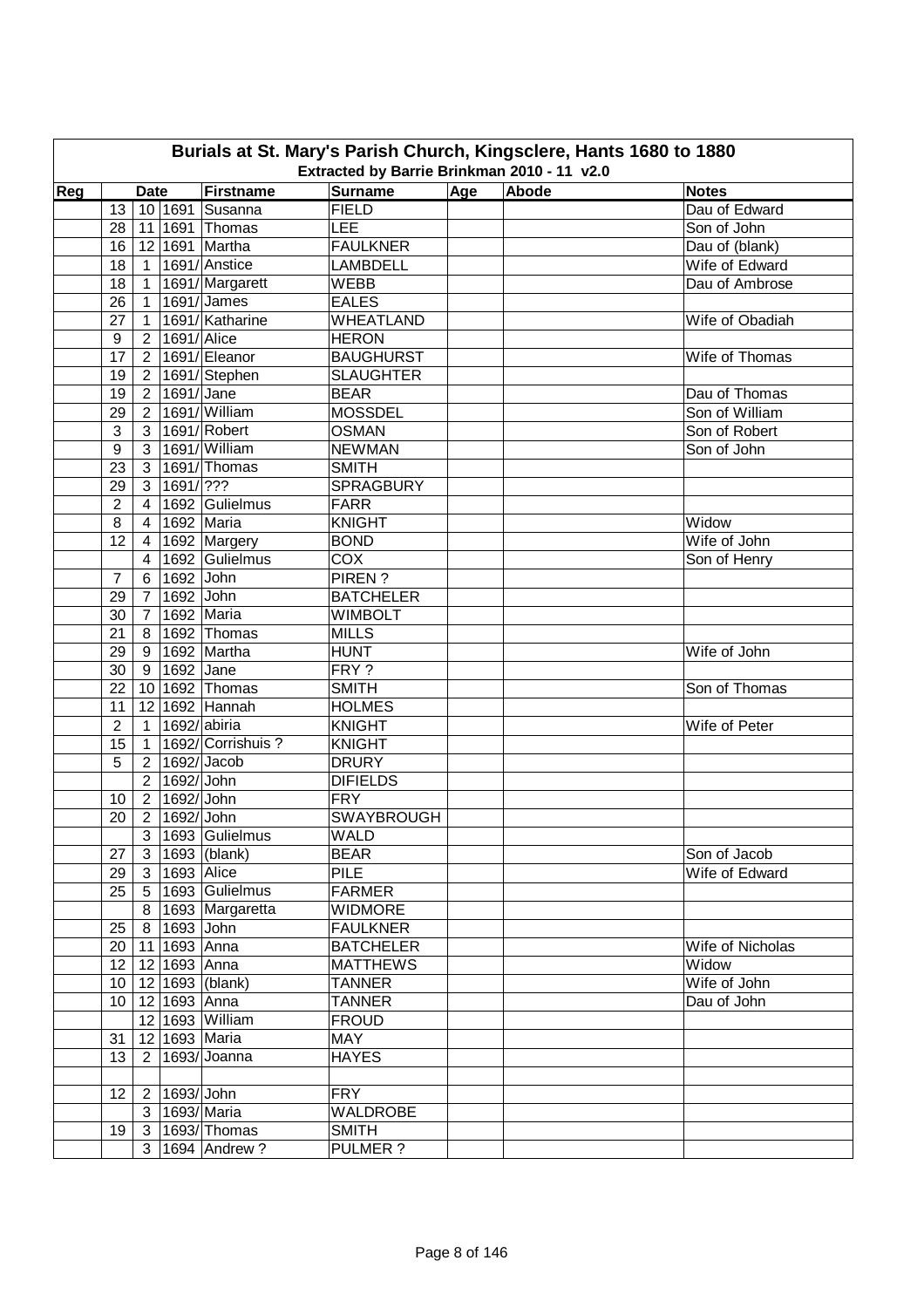| Burials at St. Mary's Parish Church, Kingsclere, Hants 1680 to 1880<br>Extracted by Barrie Brinkman 2010 - 11 v2.0 |                 |                |                  |                              |                                |     |       |                                 |  |
|--------------------------------------------------------------------------------------------------------------------|-----------------|----------------|------------------|------------------------------|--------------------------------|-----|-------|---------------------------------|--|
|                                                                                                                    |                 |                |                  |                              |                                |     |       |                                 |  |
| Reg                                                                                                                |                 | <b>Date</b>    |                  | Firstname<br>4 1694 Dorothea | <b>Surname</b><br><b>JONES</b> | Age | Abode | <b>Notes</b><br>Wife of Mathai? |  |
|                                                                                                                    |                 |                |                  | 1694 William                 | <b>BADROCK</b>                 |     |       |                                 |  |
|                                                                                                                    |                 |                | 1694 John        |                              | <b>COPE</b>                    |     |       |                                 |  |
|                                                                                                                    | 15              | 5 <sup>5</sup> |                  | 1694 William                 | <b>HYNDE</b>                   |     |       |                                 |  |
|                                                                                                                    | 1               | 6              |                  |                              |                                |     |       |                                 |  |
|                                                                                                                    | $\overline{2}$  | 6              |                  | 1694 (blank)                 | HILSDE?<br>????                |     |       | Wife of Maurice                 |  |
|                                                                                                                    | 3               | 6              | 1694             | 1694 Edward                  | <b>DRURY</b>                   |     |       |                                 |  |
|                                                                                                                    | 4               | 6              |                  |                              |                                |     |       |                                 |  |
|                                                                                                                    | 8               | $\overline{7}$ |                  | 1694 (blank)                 | <b>KNIGHT</b><br><b>HUISE</b>  |     |       | Widow<br>Son of ????            |  |
|                                                                                                                    | 10              | $\overline{7}$ |                  | 1694 (blank)                 |                                |     |       |                                 |  |
|                                                                                                                    | 15              | $\overline{7}$ |                  | 1694 (blank)                 | <b>MILLS</b>                   |     |       | Son of Robert                   |  |
|                                                                                                                    | 28              | $\overline{7}$ |                  | 1694 Edward                  | <b>HEATH</b>                   |     |       |                                 |  |
|                                                                                                                    | 6               | 8              |                  | 1694 George                  | <b>HEWITT</b>                  |     |       |                                 |  |
|                                                                                                                    | 18              | 8              |                  | 1694 Jacob                   | <b>BROWN</b>                   |     |       |                                 |  |
|                                                                                                                    | 17              | 9              | 1694 John        |                              | <b>HOLDUP</b>                  |     |       |                                 |  |
|                                                                                                                    | 19              | 9              |                  | 1694 Margarett               | <b>SYMSON</b>                  |     |       |                                 |  |
|                                                                                                                    | 31              |                |                  | 10 1694 Thomas               | <b>BEARE</b>                   |     |       | Son of Thomas                   |  |
|                                                                                                                    | $\overline{2}$  | $\mathbf{1}$   |                  | 1694/ Edward                 | <b>DEANE</b>                   |     |       |                                 |  |
|                                                                                                                    | $\mathbf{3}$    | $\mathbf{1}$   |                  | 1694/Thomas                  | <b>OSMAN</b>                   |     |       |                                 |  |
|                                                                                                                    | 12              | $\overline{1}$ | 1694/ Amy        |                              | <b>RABBUTTS</b>                |     |       |                                 |  |
|                                                                                                                    | 6               | 5              |                  | 1695 Abigail                 | <b>GODDING</b>                 |     |       |                                 |  |
|                                                                                                                    | 18              |                |                  | 5 1695 Joanna                | <b>HIND</b>                    |     |       |                                 |  |
|                                                                                                                    | $\overline{2}$  |                | 6 1695 John      |                              | <b>BATCHELER</b>               |     |       | Son of John                     |  |
|                                                                                                                    | 11              | $6 \mid$       |                  | 1695 Humphry                 | <b>CAREY</b>                   |     |       |                                 |  |
|                                                                                                                    | 15              | 6              |                  | 1695 Elizabeth               | <b>BEARE</b>                   |     |       | Dau of John                     |  |
|                                                                                                                    | 6               | 7 <sup>1</sup> |                  | 1695 Francis                 | <b>AVELIN</b>                  |     |       | Son of John                     |  |
|                                                                                                                    | 21              |                | 8   1695   Alice |                              | <b>GOLD</b>                    |     |       | Widow                           |  |
|                                                                                                                    | 21              |                |                  | 8 1695 Francis               | <b>PRIOR</b>                   |     |       | Son of Jacob                    |  |
|                                                                                                                    | 23              |                | 8 1695 Anna      |                              | <b>REDDAL</b>                  |     |       | Dau of Edward                   |  |
|                                                                                                                    | 6               |                | 10 1695 sara     |                              | <b>WALDRON</b>                 |     |       | Dau of Jacob                    |  |
|                                                                                                                    | $\overline{7}$  |                | 10 1695 Anna     |                              | PAGE                           |     |       | Widow                           |  |
|                                                                                                                    | 11              |                | 10 1695 Anna     |                              | <b>STILL</b>                   |     |       | Dau of Jacob                    |  |
|                                                                                                                    | 24              |                |                  | 10 1695 Jacob                | <b>STILL</b>                   |     |       |                                 |  |
|                                                                                                                    | 8               |                |                  | 11 1695 Bridgett             | <b>CLARK</b>                   |     |       |                                 |  |
|                                                                                                                    | 15              |                |                  | 11 1695 William              | <b>WATERMAN</b>                |     |       |                                 |  |
|                                                                                                                    |                 |                | 28 11 1695 ???   |                              | $\overline{???}$               |     |       |                                 |  |
|                                                                                                                    | 29              |                |                  | 11 1695 Joanna               | <b>WYTH</b>                    |     |       |                                 |  |
|                                                                                                                    | 28              |                |                  | 12 1695 Benjamin             | ????                           |     |       |                                 |  |
|                                                                                                                    | $5\phantom{.0}$ |                |                  | 1 1695/Maria                 | <b>CHURCHMAN</b>               |     |       | Wife of Thomas                  |  |
|                                                                                                                    | 20              |                |                  | 1 1695/ Elizabeth            | <b>DYER</b>                    |     |       | Dau of John                     |  |
|                                                                                                                    | 9               |                |                  | 2 1695/ Hanna                | <b>PRIMOUR</b>                 |     |       | Wife of Richard                 |  |
|                                                                                                                    | 14              |                |                  | 3 1695/ Elizabeth            | <b>BENHAM</b>                  |     |       |                                 |  |
|                                                                                                                    | 9               |                |                  | 4 1696 Hanna                 | <b>WATERMAN</b>                |     |       | Dau of Willam                   |  |
|                                                                                                                    | 12 <sub>2</sub> |                |                  | 4 1696 Richard               | <b>PRIMOUR</b>                 |     |       |                                 |  |
|                                                                                                                    |                 | 4 <sup>1</sup> |                  | 1696 Hester Joan?            | WYTHE ?                        |     |       | Dau of Ambrose                  |  |
|                                                                                                                    | 24              | $\overline{4}$ |                  | 1696 Winfrid ?               | <b>DICKER</b>                  |     |       |                                 |  |
|                                                                                                                    | 25              | 4              |                  | 1696 William                 | <b>HUNT</b>                    |     |       | Son of ????                     |  |
|                                                                                                                    | 4               |                |                  | 5   1696   Elizabeth         | ????                           |     |       | Wife of ???                     |  |
|                                                                                                                    | 8               |                |                  | 6 1696 Elizabeth             | <b>WHITE</b>                   |     |       | Dau of Maria                    |  |
|                                                                                                                    | 21              |                |                  | 6 1696 Anna                  | <b>HUNT</b>                    |     |       | Wife of Richard Daniel          |  |
|                                                                                                                    |                 |                |                  | 7   1696   Peter             | <b>SMYTH</b>                   |     |       |                                 |  |
|                                                                                                                    | 5               |                |                  | 7 1696 Richard               | <b>WYTH</b>                    |     |       |                                 |  |
|                                                                                                                    |                 |                |                  | 7   1696   William           | <b>APLETON</b>                 |     |       |                                 |  |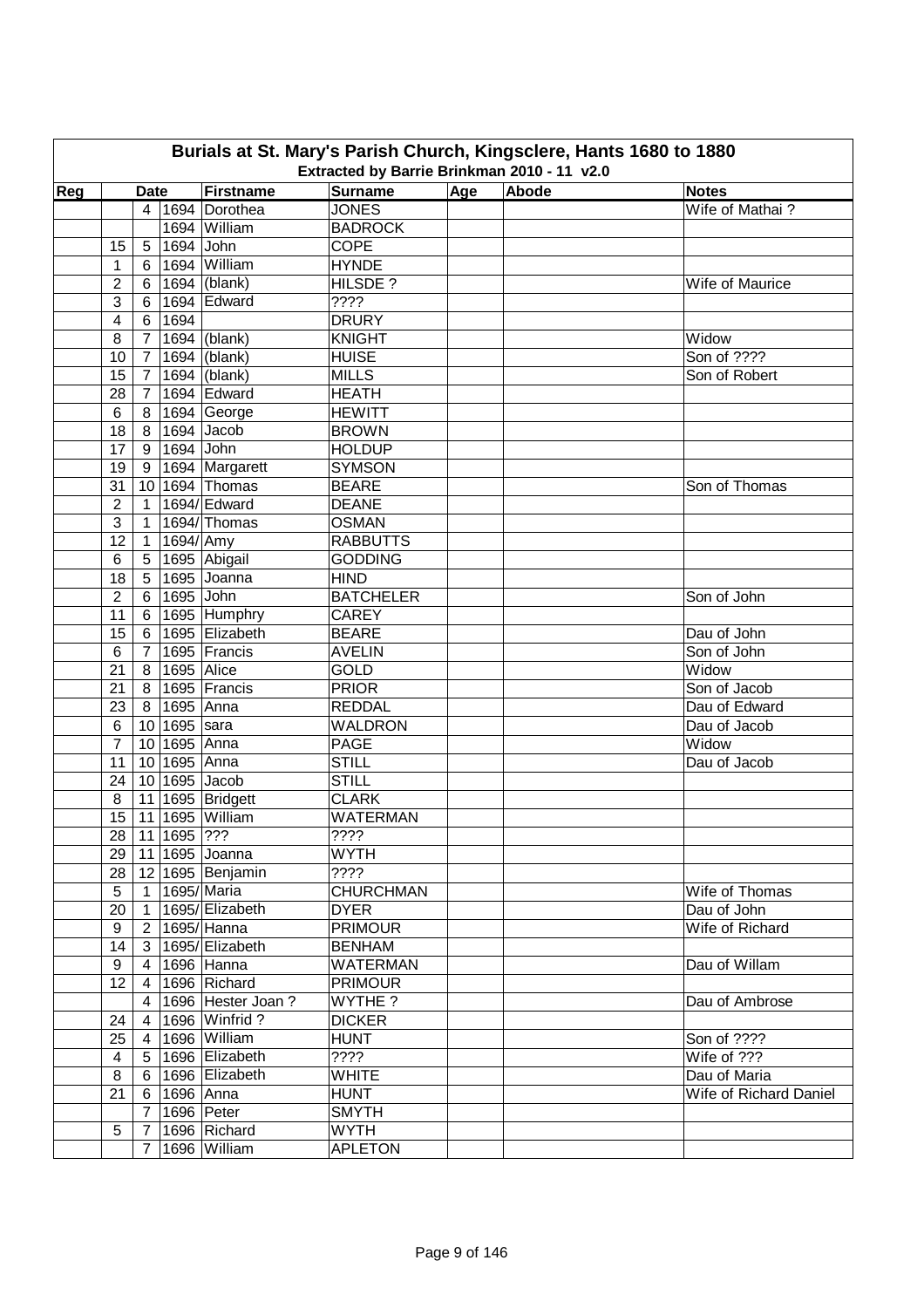| Burials at St. Mary's Parish Church, Kingsclere, Hants 1680 to 1880 |                                                                                                                                  |                 |              |                   |                         |  |  |                              |  |  |  |
|---------------------------------------------------------------------|----------------------------------------------------------------------------------------------------------------------------------|-----------------|--------------|-------------------|-------------------------|--|--|------------------------------|--|--|--|
|                                                                     | Extracted by Barrie Brinkman 2010 - 11 v2.0<br>Age<br>Abode<br><b>Firstname</b><br><b>Surname</b><br><b>Notes</b><br><b>Date</b> |                 |              |                   |                         |  |  |                              |  |  |  |
| Reg                                                                 |                                                                                                                                  |                 |              |                   |                         |  |  |                              |  |  |  |
|                                                                     |                                                                                                                                  | $\overline{7}$  |              | 1696 Elizabeth    | 7777                    |  |  |                              |  |  |  |
|                                                                     |                                                                                                                                  | $\overline{7}$  |              | 1696 Robert       | <b>KINGSMILL</b>        |  |  |                              |  |  |  |
|                                                                     |                                                                                                                                  | $\overline{7}$  |              | 1696 Elizabeth    | <b>WIDMORE</b>          |  |  | Wife of Richard              |  |  |  |
|                                                                     |                                                                                                                                  | $\overline{7}$  |              | 1696 Benjamin     | <b>WITCHER</b>          |  |  |                              |  |  |  |
|                                                                     | 30                                                                                                                               | 8               |              | 1696 William      | <b>LAURENCE</b><br>???? |  |  | Son of William               |  |  |  |
|                                                                     |                                                                                                                                  | 9<br>9          | 1696 Alice   | 1696 Edward       | <b>LAMBDEN</b>          |  |  | Dau of John<br>Son of Edward |  |  |  |
|                                                                     |                                                                                                                                  | 9               |              | 1696 Matthew      | <b>PRIOR</b>            |  |  |                              |  |  |  |
|                                                                     |                                                                                                                                  | 9               |              | 1696 Richard      | <b>STEEL</b>            |  |  |                              |  |  |  |
|                                                                     | 20<br>21                                                                                                                         | 9               |              | 1696 Benjamin     | <b>CROOK</b>            |  |  |                              |  |  |  |
|                                                                     | 24                                                                                                                               | 10 <sup>1</sup> |              | 1696 Richard      | <b>DYER</b>             |  |  |                              |  |  |  |
|                                                                     | 29                                                                                                                               |                 | 10 1696 John |                   | <b>WYTH</b>             |  |  |                              |  |  |  |
|                                                                     |                                                                                                                                  |                 | 11 1696 John |                   | <b>WYTH</b>             |  |  |                              |  |  |  |
|                                                                     |                                                                                                                                  |                 |              | 12 1696 Richard   |                         |  |  | Son of Edward                |  |  |  |
|                                                                     |                                                                                                                                  |                 |              |                   | <b>HIGES</b><br>PRIER   |  |  |                              |  |  |  |
|                                                                     |                                                                                                                                  |                 |              | 12 1696 Jacob     | <b>WIGHT</b>            |  |  | Wife of William              |  |  |  |
|                                                                     |                                                                                                                                  |                 | 12 1696 Ruth |                   |                         |  |  |                              |  |  |  |
|                                                                     | 26                                                                                                                               |                 |              | 12 1696 Jacob     | <b>BROWN</b>            |  |  |                              |  |  |  |
|                                                                     | 13                                                                                                                               | $\mathbf{1}$    |              | 1696/Jacob        | <b>GOULDING</b>         |  |  |                              |  |  |  |
|                                                                     |                                                                                                                                  | $\mathbf{1}$    |              | 1696/Edmund       | <b>PILGRIM</b>          |  |  |                              |  |  |  |
|                                                                     | 23                                                                                                                               | $\mathbf{1}$    |              | 1696/ Elizabeth   | <b>GALLOMOUR</b>        |  |  |                              |  |  |  |
|                                                                     | 27                                                                                                                               | 1               |              | 1696/William      | <b>KNOWLES</b>          |  |  |                              |  |  |  |
|                                                                     |                                                                                                                                  | 1               | 1696/Alice   |                   | <b>GIBBONS</b>          |  |  |                              |  |  |  |
|                                                                     |                                                                                                                                  | $\mathbf{1}$    | 1696/John    |                   | <b>HOLDIP</b>           |  |  | Son of John                  |  |  |  |
|                                                                     | $\overline{7}$                                                                                                                   | $\overline{2}$  | 1696/Maria   |                   | <b>ROSE</b>             |  |  | Dau of Stephen               |  |  |  |
|                                                                     | 23                                                                                                                               | $\overline{2}$  | 1696/John    |                   | HIGROTH?                |  |  |                              |  |  |  |
|                                                                     | 25                                                                                                                               | $\overline{2}$  | 1696/Anna    |                   | <b>LAURENCE</b>         |  |  |                              |  |  |  |
|                                                                     | 10                                                                                                                               | 3               |              | 1696/Frances      | <b>SMITH</b>            |  |  |                              |  |  |  |
|                                                                     | 1                                                                                                                                | $\overline{4}$  | 1697 Alice   |                   | <b>SPICER</b>           |  |  |                              |  |  |  |
|                                                                     | 6                                                                                                                                | $\overline{4}$  |              | 1697 Eleanor      | ??????                  |  |  |                              |  |  |  |
|                                                                     | 8                                                                                                                                | $\overline{4}$  |              | 1697 William      | <b>RAWLINGS</b>         |  |  |                              |  |  |  |
|                                                                     | 21                                                                                                                               | $\overline{4}$  |              | 1697 Margery      | <b>HARDMAN</b>          |  |  | Wife of ???                  |  |  |  |
|                                                                     |                                                                                                                                  | $\overline{4}$  |              | 1697 Edward       | <b>PRISMALL</b>         |  |  |                              |  |  |  |
|                                                                     | 25                                                                                                                               | $\vert 4 \vert$ |              | 1697 Margery      | <b>DICKER</b>           |  |  |                              |  |  |  |
|                                                                     | 28                                                                                                                               | $4 \mid$        | 1697 ???     |                   | <b>SMITH</b>            |  |  |                              |  |  |  |
|                                                                     |                                                                                                                                  |                 |              | 30 4 1697 Richard | <b>SMITH</b>            |  |  |                              |  |  |  |
|                                                                     | 1                                                                                                                                | 5 <sub>1</sub>  |              | 1697 William      | <b>HARDING</b>          |  |  |                              |  |  |  |
|                                                                     |                                                                                                                                  | 5               |              | 1697 Daniel       | <b>WARD</b>             |  |  |                              |  |  |  |
|                                                                     | $\overline{\mathbf{4}}$                                                                                                          | 5 <sup>1</sup>  |              | 1697 Elizabeth    | PENDALL                 |  |  |                              |  |  |  |
|                                                                     | 9                                                                                                                                | 5 <sup>1</sup>  |              | 1697 Eleanor      | <b>SMITH</b>            |  |  |                              |  |  |  |
|                                                                     | 29                                                                                                                               | 5 <sup>1</sup>  |              | 1697 Thomas       | <b>BATCHELOR</b>        |  |  | Son of John                  |  |  |  |
|                                                                     | 8                                                                                                                                | 6               |              | 1697 Joanna       | <b>BAYLY</b>            |  |  | Widow                        |  |  |  |
|                                                                     | 23                                                                                                                               | 6               | 1697 John    |                   | <b>FIRKAS?</b>          |  |  |                              |  |  |  |
|                                                                     | 27                                                                                                                               | $6\overline{6}$ |              | 1697 (blank)      | LOVE                    |  |  | Widow                        |  |  |  |
|                                                                     | 27                                                                                                                               | 6               |              | 1697 (blank)      | <b>MAY</b>              |  |  | Son of Thomas                |  |  |  |
|                                                                     | 30                                                                                                                               | 6 <sup>1</sup>  |              | 1697 Joanna       | <b>FIRKAS?</b>          |  |  |                              |  |  |  |
|                                                                     | 30                                                                                                                               | 6               |              | $1697$ (blank)    | <b>GOLDING</b>          |  |  | Son of John                  |  |  |  |
|                                                                     | $\overline{2}$                                                                                                                   | $\overline{7}$  | 1697 Jane    |                   | <b>DYER</b>             |  |  | Dau of John                  |  |  |  |
|                                                                     | 6                                                                                                                                | $\overline{7}$  |              | 1697 Stephen      | <b>ROSE</b>             |  |  |                              |  |  |  |
|                                                                     |                                                                                                                                  | $\overline{7}$  |              | 1697 Thomas       | <b>KING</b>             |  |  | Son of Henry                 |  |  |  |
|                                                                     |                                                                                                                                  | $7^{\circ}$     | 1697 Anna    |                   | <b>STEPHENS</b>         |  |  | Wife of Thomas               |  |  |  |
|                                                                     | 18                                                                                                                               | $\overline{7}$  |              | 1697 Margery      | <b>SMART</b>            |  |  | Widow                        |  |  |  |
|                                                                     | 20                                                                                                                               | $7^{\circ}$     | 1697 Alice   |                   | <b>GALE</b>             |  |  | Wife of John                 |  |  |  |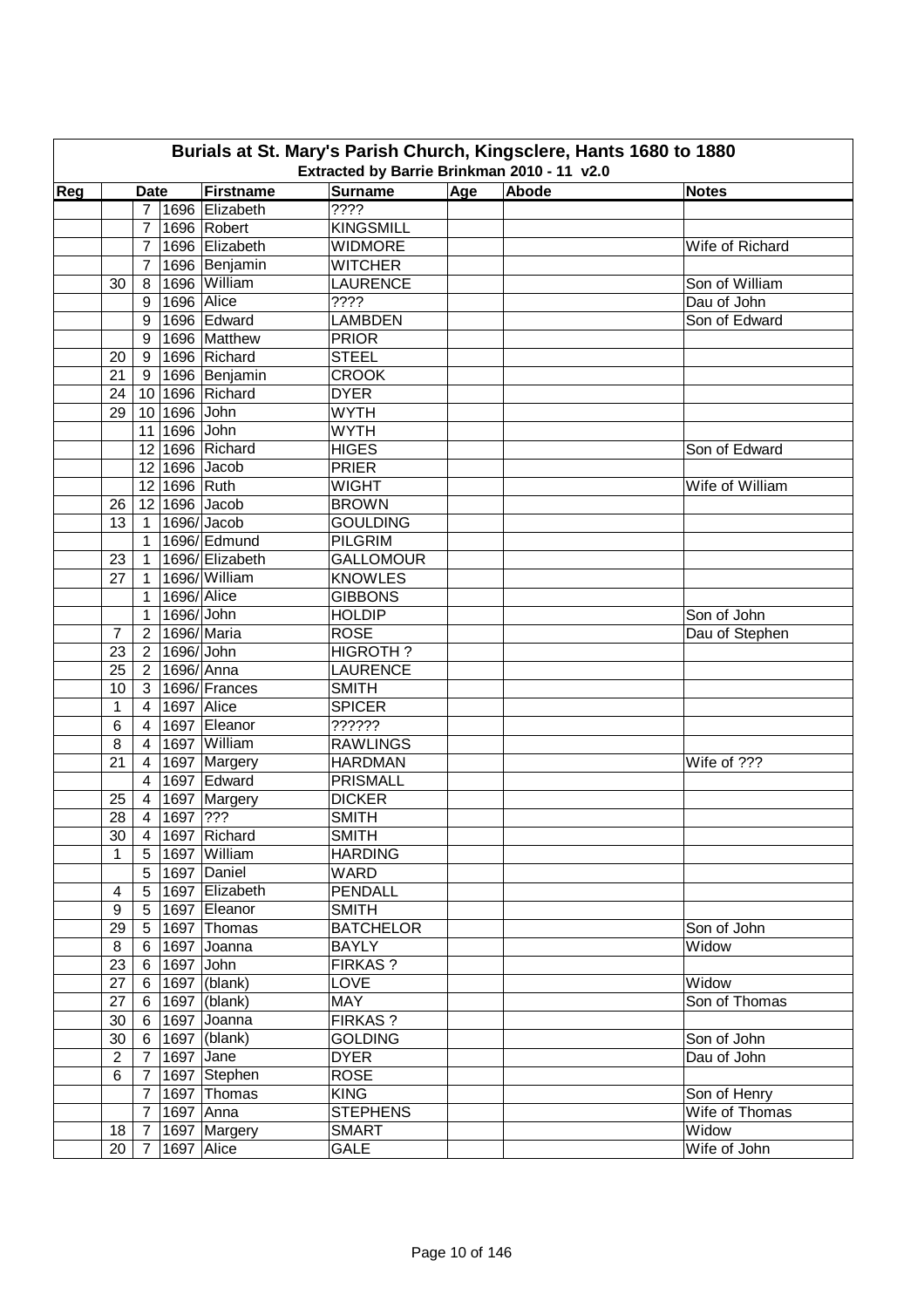| Age<br>Abode<br>Reg<br><b>Firstname</b><br><b>Surname</b><br><b>Notes</b><br><b>Date</b><br><b>DICKER</b><br>24<br>1697 John<br>7 <sup>1</sup><br>1697 mathew<br>$\overline{7}$<br><b>NALER</b><br>Son of Jacob<br>1697 Agnes<br><b>BATCHELER</b><br>$7\overline{ }$<br>30<br>1697 Anna<br>8<br><b>GOLDING</b><br>Dau of Willam<br>1697 Elizabeth<br>Wife of John<br><b>DYER</b><br>9<br>1697 Sara<br><b>COWDRY</b><br>9<br>Dau of John<br>$1697$ Mary<br><b>DYER</b><br>Dau of Richard<br>9<br>1697 Domma?<br><b>BURKERIDGE</b><br>10 <sup>1</sup><br>1697/Michael<br><b>BEAL</b><br>Son of Richard<br>1<br>1697/John<br><b>NUMAN</b><br>16<br>$\mathbf{1}$<br>1697/Robert<br>LANE<br>22<br>$\mathbf{1}$<br>$\mathbf{1}$<br>1697/Margery<br><b>RUMBOL</b><br>Dau of John<br>1697/Judith<br><b>WINTER</b><br>18<br>$\overline{2}$<br>$1697$ /Alice<br>3<br><b>SYMES</b><br>1697/Richard<br>$\mathbf{3}$<br><b>MORGAN</b><br>9<br>1697/Alice<br>20<br>3 <sup>1</sup><br><b>PALMER</b><br>Dau of Thomas<br>1697/Thomas<br>????<br>21<br>3 <sup>1</sup><br>Son of Henry<br>1698 ???<br><b>WEBB</b><br>$\mathbf{1}$<br>6 <sup>1</sup><br>1698 Nathaniel<br>27<br>6 <sup>1</sup><br><b>KENT</b><br>MOZOAN ?<br>1698 Maria<br>$\overline{\mathbf{4}}$<br>7 <sup>1</sup><br>Widow<br>1698 Roger<br>EXSUL ?<br>15<br>$7\overline{ }$<br>1698 Elizabeth<br>23<br>$\overline{7}$<br><b>CLARK</b><br>Wife of Richard<br>1698 Eleanor<br><b>LOCKE</b><br>10<br>8 <sup>1</sup><br>Wife of Arthur<br>1698 William<br><b>HOLDING</b><br>13<br>8 <sup>1</sup><br>Son of Richard<br>9 1698 Maria<br><b>GODDARD</b><br>Wife of Henry<br>14<br>9 1698 Henry<br><b>GODDARD</b><br>Son of Henry<br>24<br>10 1698 Peter<br>19<br><b>KNIGHT</b><br>22<br>10 1698 Joanna<br><b>HENLY</b><br>10 1698 Bridget<br><b>CHAMBERLIN</b><br>24<br>10 1698 (blank)<br>Wife of William<br>29<br><b>STACY</b><br>1699 Joanna<br><b>SMITH</b><br>9<br>$\vert 4 \vert$<br>Widow Relict of John<br>1699 Martha<br><b>GODDARD</b><br>16<br>$\overline{4}$<br>$\overline{4}$<br>1699 William<br><b>KNAP</b><br>Son of Richard<br>20<br>$\mathsf 3$<br>1699 John<br><b>GALE</b><br>Miller<br>5 <sup>1</sup><br>$\overline{8}$<br>5 1699 Anne<br><b>DYER</b><br>8<br>5   1699   Alice<br><b>COOPER</b><br>21<br>5 1699 Sarah<br><b>SLOELL</b><br>1699 Richard<br>22<br>5 <sup>5</sup><br><b>LONG</b><br><b>STACY</b><br>1699 Elenor<br>Wife of John<br>26<br>5 <sup>1</sup><br>6 1699 Mary<br><b>LAWRENCE</b><br>26<br><b>NEVIL</b><br>25<br>7 <sup>1</sup><br>1699 Olave<br>1699 Elizabeth<br><b>LANE</b><br>29<br>$7\overline{ }$<br><b>HAWCONER</b><br>$\mathbf{3}$<br>8 1699 Mary<br>Widow<br>23<br>8 1699 Nicholas<br><b>BAYLY</b><br>28<br>1699 William<br><b>SMITH</b><br>8<br>Edmomdstrip<br><b>STILL</b><br>26<br>9 <sup>1</sup><br>1699 Elizabeth<br><b>STORY</b><br>20 <sub>1</sub><br>10 1699 Thomas<br>10 1699 (blank)<br><b>HOOD</b><br>20<br>Widow<br>11 1699 Richard<br><b>ADAMS</b><br>8<br>16<br>11 1699 Robert<br><b>SIMPSON</b><br>25<br>12 1699 Mary<br><b>PRIMER</b><br>Child<br>$\overline{1}$ 1699/Sarah | Burials at St. Mary's Parish Church, Kingsclere, Hants 1680 to 1880<br>Extracted by Barrie Brinkman 2010 - 11 v2.0 |   |  |  |  |              |  |  |  |  |  |  |
|----------------------------------------------------------------------------------------------------------------------------------------------------------------------------------------------------------------------------------------------------------------------------------------------------------------------------------------------------------------------------------------------------------------------------------------------------------------------------------------------------------------------------------------------------------------------------------------------------------------------------------------------------------------------------------------------------------------------------------------------------------------------------------------------------------------------------------------------------------------------------------------------------------------------------------------------------------------------------------------------------------------------------------------------------------------------------------------------------------------------------------------------------------------------------------------------------------------------------------------------------------------------------------------------------------------------------------------------------------------------------------------------------------------------------------------------------------------------------------------------------------------------------------------------------------------------------------------------------------------------------------------------------------------------------------------------------------------------------------------------------------------------------------------------------------------------------------------------------------------------------------------------------------------------------------------------------------------------------------------------------------------------------------------------------------------------------------------------------------------------------------------------------------------------------------------------------------------------------------------------------------------------------------------------------------------------------------------------------------------------------------------------------------------------------------------------------------------------------------------------------------------------------------------------------------------------------------------------------------------------------------------------------------------------------------------------------------------------------------------------------------------------------------------------------------------------------------------------------------------------------------------------------------------------------------------------------------------------------------------------------------------------------------------------------------------------------------------|--------------------------------------------------------------------------------------------------------------------|---|--|--|--|--------------|--|--|--|--|--|--|
|                                                                                                                                                                                                                                                                                                                                                                                                                                                                                                                                                                                                                                                                                                                                                                                                                                                                                                                                                                                                                                                                                                                                                                                                                                                                                                                                                                                                                                                                                                                                                                                                                                                                                                                                                                                                                                                                                                                                                                                                                                                                                                                                                                                                                                                                                                                                                                                                                                                                                                                                                                                                                                                                                                                                                                                                                                                                                                                                                                                                                                                                                        |                                                                                                                    |   |  |  |  |              |  |  |  |  |  |  |
|                                                                                                                                                                                                                                                                                                                                                                                                                                                                                                                                                                                                                                                                                                                                                                                                                                                                                                                                                                                                                                                                                                                                                                                                                                                                                                                                                                                                                                                                                                                                                                                                                                                                                                                                                                                                                                                                                                                                                                                                                                                                                                                                                                                                                                                                                                                                                                                                                                                                                                                                                                                                                                                                                                                                                                                                                                                                                                                                                                                                                                                                                        |                                                                                                                    |   |  |  |  |              |  |  |  |  |  |  |
|                                                                                                                                                                                                                                                                                                                                                                                                                                                                                                                                                                                                                                                                                                                                                                                                                                                                                                                                                                                                                                                                                                                                                                                                                                                                                                                                                                                                                                                                                                                                                                                                                                                                                                                                                                                                                                                                                                                                                                                                                                                                                                                                                                                                                                                                                                                                                                                                                                                                                                                                                                                                                                                                                                                                                                                                                                                                                                                                                                                                                                                                                        |                                                                                                                    |   |  |  |  |              |  |  |  |  |  |  |
|                                                                                                                                                                                                                                                                                                                                                                                                                                                                                                                                                                                                                                                                                                                                                                                                                                                                                                                                                                                                                                                                                                                                                                                                                                                                                                                                                                                                                                                                                                                                                                                                                                                                                                                                                                                                                                                                                                                                                                                                                                                                                                                                                                                                                                                                                                                                                                                                                                                                                                                                                                                                                                                                                                                                                                                                                                                                                                                                                                                                                                                                                        |                                                                                                                    |   |  |  |  |              |  |  |  |  |  |  |
|                                                                                                                                                                                                                                                                                                                                                                                                                                                                                                                                                                                                                                                                                                                                                                                                                                                                                                                                                                                                                                                                                                                                                                                                                                                                                                                                                                                                                                                                                                                                                                                                                                                                                                                                                                                                                                                                                                                                                                                                                                                                                                                                                                                                                                                                                                                                                                                                                                                                                                                                                                                                                                                                                                                                                                                                                                                                                                                                                                                                                                                                                        |                                                                                                                    |   |  |  |  |              |  |  |  |  |  |  |
|                                                                                                                                                                                                                                                                                                                                                                                                                                                                                                                                                                                                                                                                                                                                                                                                                                                                                                                                                                                                                                                                                                                                                                                                                                                                                                                                                                                                                                                                                                                                                                                                                                                                                                                                                                                                                                                                                                                                                                                                                                                                                                                                                                                                                                                                                                                                                                                                                                                                                                                                                                                                                                                                                                                                                                                                                                                                                                                                                                                                                                                                                        |                                                                                                                    |   |  |  |  |              |  |  |  |  |  |  |
|                                                                                                                                                                                                                                                                                                                                                                                                                                                                                                                                                                                                                                                                                                                                                                                                                                                                                                                                                                                                                                                                                                                                                                                                                                                                                                                                                                                                                                                                                                                                                                                                                                                                                                                                                                                                                                                                                                                                                                                                                                                                                                                                                                                                                                                                                                                                                                                                                                                                                                                                                                                                                                                                                                                                                                                                                                                                                                                                                                                                                                                                                        |                                                                                                                    |   |  |  |  |              |  |  |  |  |  |  |
|                                                                                                                                                                                                                                                                                                                                                                                                                                                                                                                                                                                                                                                                                                                                                                                                                                                                                                                                                                                                                                                                                                                                                                                                                                                                                                                                                                                                                                                                                                                                                                                                                                                                                                                                                                                                                                                                                                                                                                                                                                                                                                                                                                                                                                                                                                                                                                                                                                                                                                                                                                                                                                                                                                                                                                                                                                                                                                                                                                                                                                                                                        |                                                                                                                    |   |  |  |  |              |  |  |  |  |  |  |
|                                                                                                                                                                                                                                                                                                                                                                                                                                                                                                                                                                                                                                                                                                                                                                                                                                                                                                                                                                                                                                                                                                                                                                                                                                                                                                                                                                                                                                                                                                                                                                                                                                                                                                                                                                                                                                                                                                                                                                                                                                                                                                                                                                                                                                                                                                                                                                                                                                                                                                                                                                                                                                                                                                                                                                                                                                                                                                                                                                                                                                                                                        |                                                                                                                    |   |  |  |  |              |  |  |  |  |  |  |
|                                                                                                                                                                                                                                                                                                                                                                                                                                                                                                                                                                                                                                                                                                                                                                                                                                                                                                                                                                                                                                                                                                                                                                                                                                                                                                                                                                                                                                                                                                                                                                                                                                                                                                                                                                                                                                                                                                                                                                                                                                                                                                                                                                                                                                                                                                                                                                                                                                                                                                                                                                                                                                                                                                                                                                                                                                                                                                                                                                                                                                                                                        |                                                                                                                    |   |  |  |  |              |  |  |  |  |  |  |
|                                                                                                                                                                                                                                                                                                                                                                                                                                                                                                                                                                                                                                                                                                                                                                                                                                                                                                                                                                                                                                                                                                                                                                                                                                                                                                                                                                                                                                                                                                                                                                                                                                                                                                                                                                                                                                                                                                                                                                                                                                                                                                                                                                                                                                                                                                                                                                                                                                                                                                                                                                                                                                                                                                                                                                                                                                                                                                                                                                                                                                                                                        |                                                                                                                    |   |  |  |  |              |  |  |  |  |  |  |
|                                                                                                                                                                                                                                                                                                                                                                                                                                                                                                                                                                                                                                                                                                                                                                                                                                                                                                                                                                                                                                                                                                                                                                                                                                                                                                                                                                                                                                                                                                                                                                                                                                                                                                                                                                                                                                                                                                                                                                                                                                                                                                                                                                                                                                                                                                                                                                                                                                                                                                                                                                                                                                                                                                                                                                                                                                                                                                                                                                                                                                                                                        |                                                                                                                    |   |  |  |  |              |  |  |  |  |  |  |
|                                                                                                                                                                                                                                                                                                                                                                                                                                                                                                                                                                                                                                                                                                                                                                                                                                                                                                                                                                                                                                                                                                                                                                                                                                                                                                                                                                                                                                                                                                                                                                                                                                                                                                                                                                                                                                                                                                                                                                                                                                                                                                                                                                                                                                                                                                                                                                                                                                                                                                                                                                                                                                                                                                                                                                                                                                                                                                                                                                                                                                                                                        |                                                                                                                    |   |  |  |  |              |  |  |  |  |  |  |
|                                                                                                                                                                                                                                                                                                                                                                                                                                                                                                                                                                                                                                                                                                                                                                                                                                                                                                                                                                                                                                                                                                                                                                                                                                                                                                                                                                                                                                                                                                                                                                                                                                                                                                                                                                                                                                                                                                                                                                                                                                                                                                                                                                                                                                                                                                                                                                                                                                                                                                                                                                                                                                                                                                                                                                                                                                                                                                                                                                                                                                                                                        |                                                                                                                    |   |  |  |  |              |  |  |  |  |  |  |
|                                                                                                                                                                                                                                                                                                                                                                                                                                                                                                                                                                                                                                                                                                                                                                                                                                                                                                                                                                                                                                                                                                                                                                                                                                                                                                                                                                                                                                                                                                                                                                                                                                                                                                                                                                                                                                                                                                                                                                                                                                                                                                                                                                                                                                                                                                                                                                                                                                                                                                                                                                                                                                                                                                                                                                                                                                                                                                                                                                                                                                                                                        |                                                                                                                    |   |  |  |  |              |  |  |  |  |  |  |
|                                                                                                                                                                                                                                                                                                                                                                                                                                                                                                                                                                                                                                                                                                                                                                                                                                                                                                                                                                                                                                                                                                                                                                                                                                                                                                                                                                                                                                                                                                                                                                                                                                                                                                                                                                                                                                                                                                                                                                                                                                                                                                                                                                                                                                                                                                                                                                                                                                                                                                                                                                                                                                                                                                                                                                                                                                                                                                                                                                                                                                                                                        |                                                                                                                    |   |  |  |  |              |  |  |  |  |  |  |
|                                                                                                                                                                                                                                                                                                                                                                                                                                                                                                                                                                                                                                                                                                                                                                                                                                                                                                                                                                                                                                                                                                                                                                                                                                                                                                                                                                                                                                                                                                                                                                                                                                                                                                                                                                                                                                                                                                                                                                                                                                                                                                                                                                                                                                                                                                                                                                                                                                                                                                                                                                                                                                                                                                                                                                                                                                                                                                                                                                                                                                                                                        |                                                                                                                    |   |  |  |  |              |  |  |  |  |  |  |
|                                                                                                                                                                                                                                                                                                                                                                                                                                                                                                                                                                                                                                                                                                                                                                                                                                                                                                                                                                                                                                                                                                                                                                                                                                                                                                                                                                                                                                                                                                                                                                                                                                                                                                                                                                                                                                                                                                                                                                                                                                                                                                                                                                                                                                                                                                                                                                                                                                                                                                                                                                                                                                                                                                                                                                                                                                                                                                                                                                                                                                                                                        |                                                                                                                    |   |  |  |  |              |  |  |  |  |  |  |
|                                                                                                                                                                                                                                                                                                                                                                                                                                                                                                                                                                                                                                                                                                                                                                                                                                                                                                                                                                                                                                                                                                                                                                                                                                                                                                                                                                                                                                                                                                                                                                                                                                                                                                                                                                                                                                                                                                                                                                                                                                                                                                                                                                                                                                                                                                                                                                                                                                                                                                                                                                                                                                                                                                                                                                                                                                                                                                                                                                                                                                                                                        |                                                                                                                    |   |  |  |  |              |  |  |  |  |  |  |
|                                                                                                                                                                                                                                                                                                                                                                                                                                                                                                                                                                                                                                                                                                                                                                                                                                                                                                                                                                                                                                                                                                                                                                                                                                                                                                                                                                                                                                                                                                                                                                                                                                                                                                                                                                                                                                                                                                                                                                                                                                                                                                                                                                                                                                                                                                                                                                                                                                                                                                                                                                                                                                                                                                                                                                                                                                                                                                                                                                                                                                                                                        |                                                                                                                    |   |  |  |  |              |  |  |  |  |  |  |
|                                                                                                                                                                                                                                                                                                                                                                                                                                                                                                                                                                                                                                                                                                                                                                                                                                                                                                                                                                                                                                                                                                                                                                                                                                                                                                                                                                                                                                                                                                                                                                                                                                                                                                                                                                                                                                                                                                                                                                                                                                                                                                                                                                                                                                                                                                                                                                                                                                                                                                                                                                                                                                                                                                                                                                                                                                                                                                                                                                                                                                                                                        |                                                                                                                    |   |  |  |  |              |  |  |  |  |  |  |
|                                                                                                                                                                                                                                                                                                                                                                                                                                                                                                                                                                                                                                                                                                                                                                                                                                                                                                                                                                                                                                                                                                                                                                                                                                                                                                                                                                                                                                                                                                                                                                                                                                                                                                                                                                                                                                                                                                                                                                                                                                                                                                                                                                                                                                                                                                                                                                                                                                                                                                                                                                                                                                                                                                                                                                                                                                                                                                                                                                                                                                                                                        |                                                                                                                    |   |  |  |  |              |  |  |  |  |  |  |
|                                                                                                                                                                                                                                                                                                                                                                                                                                                                                                                                                                                                                                                                                                                                                                                                                                                                                                                                                                                                                                                                                                                                                                                                                                                                                                                                                                                                                                                                                                                                                                                                                                                                                                                                                                                                                                                                                                                                                                                                                                                                                                                                                                                                                                                                                                                                                                                                                                                                                                                                                                                                                                                                                                                                                                                                                                                                                                                                                                                                                                                                                        |                                                                                                                    |   |  |  |  |              |  |  |  |  |  |  |
|                                                                                                                                                                                                                                                                                                                                                                                                                                                                                                                                                                                                                                                                                                                                                                                                                                                                                                                                                                                                                                                                                                                                                                                                                                                                                                                                                                                                                                                                                                                                                                                                                                                                                                                                                                                                                                                                                                                                                                                                                                                                                                                                                                                                                                                                                                                                                                                                                                                                                                                                                                                                                                                                                                                                                                                                                                                                                                                                                                                                                                                                                        |                                                                                                                    |   |  |  |  |              |  |  |  |  |  |  |
|                                                                                                                                                                                                                                                                                                                                                                                                                                                                                                                                                                                                                                                                                                                                                                                                                                                                                                                                                                                                                                                                                                                                                                                                                                                                                                                                                                                                                                                                                                                                                                                                                                                                                                                                                                                                                                                                                                                                                                                                                                                                                                                                                                                                                                                                                                                                                                                                                                                                                                                                                                                                                                                                                                                                                                                                                                                                                                                                                                                                                                                                                        |                                                                                                                    |   |  |  |  |              |  |  |  |  |  |  |
|                                                                                                                                                                                                                                                                                                                                                                                                                                                                                                                                                                                                                                                                                                                                                                                                                                                                                                                                                                                                                                                                                                                                                                                                                                                                                                                                                                                                                                                                                                                                                                                                                                                                                                                                                                                                                                                                                                                                                                                                                                                                                                                                                                                                                                                                                                                                                                                                                                                                                                                                                                                                                                                                                                                                                                                                                                                                                                                                                                                                                                                                                        |                                                                                                                    |   |  |  |  |              |  |  |  |  |  |  |
|                                                                                                                                                                                                                                                                                                                                                                                                                                                                                                                                                                                                                                                                                                                                                                                                                                                                                                                                                                                                                                                                                                                                                                                                                                                                                                                                                                                                                                                                                                                                                                                                                                                                                                                                                                                                                                                                                                                                                                                                                                                                                                                                                                                                                                                                                                                                                                                                                                                                                                                                                                                                                                                                                                                                                                                                                                                                                                                                                                                                                                                                                        |                                                                                                                    |   |  |  |  |              |  |  |  |  |  |  |
|                                                                                                                                                                                                                                                                                                                                                                                                                                                                                                                                                                                                                                                                                                                                                                                                                                                                                                                                                                                                                                                                                                                                                                                                                                                                                                                                                                                                                                                                                                                                                                                                                                                                                                                                                                                                                                                                                                                                                                                                                                                                                                                                                                                                                                                                                                                                                                                                                                                                                                                                                                                                                                                                                                                                                                                                                                                                                                                                                                                                                                                                                        |                                                                                                                    |   |  |  |  |              |  |  |  |  |  |  |
|                                                                                                                                                                                                                                                                                                                                                                                                                                                                                                                                                                                                                                                                                                                                                                                                                                                                                                                                                                                                                                                                                                                                                                                                                                                                                                                                                                                                                                                                                                                                                                                                                                                                                                                                                                                                                                                                                                                                                                                                                                                                                                                                                                                                                                                                                                                                                                                                                                                                                                                                                                                                                                                                                                                                                                                                                                                                                                                                                                                                                                                                                        |                                                                                                                    |   |  |  |  |              |  |  |  |  |  |  |
|                                                                                                                                                                                                                                                                                                                                                                                                                                                                                                                                                                                                                                                                                                                                                                                                                                                                                                                                                                                                                                                                                                                                                                                                                                                                                                                                                                                                                                                                                                                                                                                                                                                                                                                                                                                                                                                                                                                                                                                                                                                                                                                                                                                                                                                                                                                                                                                                                                                                                                                                                                                                                                                                                                                                                                                                                                                                                                                                                                                                                                                                                        |                                                                                                                    |   |  |  |  |              |  |  |  |  |  |  |
|                                                                                                                                                                                                                                                                                                                                                                                                                                                                                                                                                                                                                                                                                                                                                                                                                                                                                                                                                                                                                                                                                                                                                                                                                                                                                                                                                                                                                                                                                                                                                                                                                                                                                                                                                                                                                                                                                                                                                                                                                                                                                                                                                                                                                                                                                                                                                                                                                                                                                                                                                                                                                                                                                                                                                                                                                                                                                                                                                                                                                                                                                        |                                                                                                                    |   |  |  |  |              |  |  |  |  |  |  |
|                                                                                                                                                                                                                                                                                                                                                                                                                                                                                                                                                                                                                                                                                                                                                                                                                                                                                                                                                                                                                                                                                                                                                                                                                                                                                                                                                                                                                                                                                                                                                                                                                                                                                                                                                                                                                                                                                                                                                                                                                                                                                                                                                                                                                                                                                                                                                                                                                                                                                                                                                                                                                                                                                                                                                                                                                                                                                                                                                                                                                                                                                        |                                                                                                                    |   |  |  |  |              |  |  |  |  |  |  |
|                                                                                                                                                                                                                                                                                                                                                                                                                                                                                                                                                                                                                                                                                                                                                                                                                                                                                                                                                                                                                                                                                                                                                                                                                                                                                                                                                                                                                                                                                                                                                                                                                                                                                                                                                                                                                                                                                                                                                                                                                                                                                                                                                                                                                                                                                                                                                                                                                                                                                                                                                                                                                                                                                                                                                                                                                                                                                                                                                                                                                                                                                        |                                                                                                                    |   |  |  |  |              |  |  |  |  |  |  |
|                                                                                                                                                                                                                                                                                                                                                                                                                                                                                                                                                                                                                                                                                                                                                                                                                                                                                                                                                                                                                                                                                                                                                                                                                                                                                                                                                                                                                                                                                                                                                                                                                                                                                                                                                                                                                                                                                                                                                                                                                                                                                                                                                                                                                                                                                                                                                                                                                                                                                                                                                                                                                                                                                                                                                                                                                                                                                                                                                                                                                                                                                        |                                                                                                                    |   |  |  |  |              |  |  |  |  |  |  |
|                                                                                                                                                                                                                                                                                                                                                                                                                                                                                                                                                                                                                                                                                                                                                                                                                                                                                                                                                                                                                                                                                                                                                                                                                                                                                                                                                                                                                                                                                                                                                                                                                                                                                                                                                                                                                                                                                                                                                                                                                                                                                                                                                                                                                                                                                                                                                                                                                                                                                                                                                                                                                                                                                                                                                                                                                                                                                                                                                                                                                                                                                        |                                                                                                                    |   |  |  |  |              |  |  |  |  |  |  |
|                                                                                                                                                                                                                                                                                                                                                                                                                                                                                                                                                                                                                                                                                                                                                                                                                                                                                                                                                                                                                                                                                                                                                                                                                                                                                                                                                                                                                                                                                                                                                                                                                                                                                                                                                                                                                                                                                                                                                                                                                                                                                                                                                                                                                                                                                                                                                                                                                                                                                                                                                                                                                                                                                                                                                                                                                                                                                                                                                                                                                                                                                        |                                                                                                                    |   |  |  |  |              |  |  |  |  |  |  |
|                                                                                                                                                                                                                                                                                                                                                                                                                                                                                                                                                                                                                                                                                                                                                                                                                                                                                                                                                                                                                                                                                                                                                                                                                                                                                                                                                                                                                                                                                                                                                                                                                                                                                                                                                                                                                                                                                                                                                                                                                                                                                                                                                                                                                                                                                                                                                                                                                                                                                                                                                                                                                                                                                                                                                                                                                                                                                                                                                                                                                                                                                        |                                                                                                                    |   |  |  |  |              |  |  |  |  |  |  |
|                                                                                                                                                                                                                                                                                                                                                                                                                                                                                                                                                                                                                                                                                                                                                                                                                                                                                                                                                                                                                                                                                                                                                                                                                                                                                                                                                                                                                                                                                                                                                                                                                                                                                                                                                                                                                                                                                                                                                                                                                                                                                                                                                                                                                                                                                                                                                                                                                                                                                                                                                                                                                                                                                                                                                                                                                                                                                                                                                                                                                                                                                        |                                                                                                                    |   |  |  |  |              |  |  |  |  |  |  |
|                                                                                                                                                                                                                                                                                                                                                                                                                                                                                                                                                                                                                                                                                                                                                                                                                                                                                                                                                                                                                                                                                                                                                                                                                                                                                                                                                                                                                                                                                                                                                                                                                                                                                                                                                                                                                                                                                                                                                                                                                                                                                                                                                                                                                                                                                                                                                                                                                                                                                                                                                                                                                                                                                                                                                                                                                                                                                                                                                                                                                                                                                        |                                                                                                                    |   |  |  |  |              |  |  |  |  |  |  |
|                                                                                                                                                                                                                                                                                                                                                                                                                                                                                                                                                                                                                                                                                                                                                                                                                                                                                                                                                                                                                                                                                                                                                                                                                                                                                                                                                                                                                                                                                                                                                                                                                                                                                                                                                                                                                                                                                                                                                                                                                                                                                                                                                                                                                                                                                                                                                                                                                                                                                                                                                                                                                                                                                                                                                                                                                                                                                                                                                                                                                                                                                        |                                                                                                                    |   |  |  |  |              |  |  |  |  |  |  |
|                                                                                                                                                                                                                                                                                                                                                                                                                                                                                                                                                                                                                                                                                                                                                                                                                                                                                                                                                                                                                                                                                                                                                                                                                                                                                                                                                                                                                                                                                                                                                                                                                                                                                                                                                                                                                                                                                                                                                                                                                                                                                                                                                                                                                                                                                                                                                                                                                                                                                                                                                                                                                                                                                                                                                                                                                                                                                                                                                                                                                                                                                        |                                                                                                                    |   |  |  |  |              |  |  |  |  |  |  |
|                                                                                                                                                                                                                                                                                                                                                                                                                                                                                                                                                                                                                                                                                                                                                                                                                                                                                                                                                                                                                                                                                                                                                                                                                                                                                                                                                                                                                                                                                                                                                                                                                                                                                                                                                                                                                                                                                                                                                                                                                                                                                                                                                                                                                                                                                                                                                                                                                                                                                                                                                                                                                                                                                                                                                                                                                                                                                                                                                                                                                                                                                        |                                                                                                                    |   |  |  |  |              |  |  |  |  |  |  |
|                                                                                                                                                                                                                                                                                                                                                                                                                                                                                                                                                                                                                                                                                                                                                                                                                                                                                                                                                                                                                                                                                                                                                                                                                                                                                                                                                                                                                                                                                                                                                                                                                                                                                                                                                                                                                                                                                                                                                                                                                                                                                                                                                                                                                                                                                                                                                                                                                                                                                                                                                                                                                                                                                                                                                                                                                                                                                                                                                                                                                                                                                        |                                                                                                                    |   |  |  |  |              |  |  |  |  |  |  |
|                                                                                                                                                                                                                                                                                                                                                                                                                                                                                                                                                                                                                                                                                                                                                                                                                                                                                                                                                                                                                                                                                                                                                                                                                                                                                                                                                                                                                                                                                                                                                                                                                                                                                                                                                                                                                                                                                                                                                                                                                                                                                                                                                                                                                                                                                                                                                                                                                                                                                                                                                                                                                                                                                                                                                                                                                                                                                                                                                                                                                                                                                        |                                                                                                                    |   |  |  |  |              |  |  |  |  |  |  |
|                                                                                                                                                                                                                                                                                                                                                                                                                                                                                                                                                                                                                                                                                                                                                                                                                                                                                                                                                                                                                                                                                                                                                                                                                                                                                                                                                                                                                                                                                                                                                                                                                                                                                                                                                                                                                                                                                                                                                                                                                                                                                                                                                                                                                                                                                                                                                                                                                                                                                                                                                                                                                                                                                                                                                                                                                                                                                                                                                                                                                                                                                        |                                                                                                                    |   |  |  |  |              |  |  |  |  |  |  |
|                                                                                                                                                                                                                                                                                                                                                                                                                                                                                                                                                                                                                                                                                                                                                                                                                                                                                                                                                                                                                                                                                                                                                                                                                                                                                                                                                                                                                                                                                                                                                                                                                                                                                                                                                                                                                                                                                                                                                                                                                                                                                                                                                                                                                                                                                                                                                                                                                                                                                                                                                                                                                                                                                                                                                                                                                                                                                                                                                                                                                                                                                        |                                                                                                                    |   |  |  |  |              |  |  |  |  |  |  |
|                                                                                                                                                                                                                                                                                                                                                                                                                                                                                                                                                                                                                                                                                                                                                                                                                                                                                                                                                                                                                                                                                                                                                                                                                                                                                                                                                                                                                                                                                                                                                                                                                                                                                                                                                                                                                                                                                                                                                                                                                                                                                                                                                                                                                                                                                                                                                                                                                                                                                                                                                                                                                                                                                                                                                                                                                                                                                                                                                                                                                                                                                        |                                                                                                                    |   |  |  |  |              |  |  |  |  |  |  |
|                                                                                                                                                                                                                                                                                                                                                                                                                                                                                                                                                                                                                                                                                                                                                                                                                                                                                                                                                                                                                                                                                                                                                                                                                                                                                                                                                                                                                                                                                                                                                                                                                                                                                                                                                                                                                                                                                                                                                                                                                                                                                                                                                                                                                                                                                                                                                                                                                                                                                                                                                                                                                                                                                                                                                                                                                                                                                                                                                                                                                                                                                        |                                                                                                                    |   |  |  |  |              |  |  |  |  |  |  |
|                                                                                                                                                                                                                                                                                                                                                                                                                                                                                                                                                                                                                                                                                                                                                                                                                                                                                                                                                                                                                                                                                                                                                                                                                                                                                                                                                                                                                                                                                                                                                                                                                                                                                                                                                                                                                                                                                                                                                                                                                                                                                                                                                                                                                                                                                                                                                                                                                                                                                                                                                                                                                                                                                                                                                                                                                                                                                                                                                                                                                                                                                        |                                                                                                                    |   |  |  |  |              |  |  |  |  |  |  |
|                                                                                                                                                                                                                                                                                                                                                                                                                                                                                                                                                                                                                                                                                                                                                                                                                                                                                                                                                                                                                                                                                                                                                                                                                                                                                                                                                                                                                                                                                                                                                                                                                                                                                                                                                                                                                                                                                                                                                                                                                                                                                                                                                                                                                                                                                                                                                                                                                                                                                                                                                                                                                                                                                                                                                                                                                                                                                                                                                                                                                                                                                        |                                                                                                                    |   |  |  |  |              |  |  |  |  |  |  |
|                                                                                                                                                                                                                                                                                                                                                                                                                                                                                                                                                                                                                                                                                                                                                                                                                                                                                                                                                                                                                                                                                                                                                                                                                                                                                                                                                                                                                                                                                                                                                                                                                                                                                                                                                                                                                                                                                                                                                                                                                                                                                                                                                                                                                                                                                                                                                                                                                                                                                                                                                                                                                                                                                                                                                                                                                                                                                                                                                                                                                                                                                        |                                                                                                                    |   |  |  |  |              |  |  |  |  |  |  |
|                                                                                                                                                                                                                                                                                                                                                                                                                                                                                                                                                                                                                                                                                                                                                                                                                                                                                                                                                                                                                                                                                                                                                                                                                                                                                                                                                                                                                                                                                                                                                                                                                                                                                                                                                                                                                                                                                                                                                                                                                                                                                                                                                                                                                                                                                                                                                                                                                                                                                                                                                                                                                                                                                                                                                                                                                                                                                                                                                                                                                                                                                        |                                                                                                                    |   |  |  |  |              |  |  |  |  |  |  |
|                                                                                                                                                                                                                                                                                                                                                                                                                                                                                                                                                                                                                                                                                                                                                                                                                                                                                                                                                                                                                                                                                                                                                                                                                                                                                                                                                                                                                                                                                                                                                                                                                                                                                                                                                                                                                                                                                                                                                                                                                                                                                                                                                                                                                                                                                                                                                                                                                                                                                                                                                                                                                                                                                                                                                                                                                                                                                                                                                                                                                                                                                        |                                                                                                                    |   |  |  |  |              |  |  |  |  |  |  |
|                                                                                                                                                                                                                                                                                                                                                                                                                                                                                                                                                                                                                                                                                                                                                                                                                                                                                                                                                                                                                                                                                                                                                                                                                                                                                                                                                                                                                                                                                                                                                                                                                                                                                                                                                                                                                                                                                                                                                                                                                                                                                                                                                                                                                                                                                                                                                                                                                                                                                                                                                                                                                                                                                                                                                                                                                                                                                                                                                                                                                                                                                        |                                                                                                                    |   |  |  |  |              |  |  |  |  |  |  |
|                                                                                                                                                                                                                                                                                                                                                                                                                                                                                                                                                                                                                                                                                                                                                                                                                                                                                                                                                                                                                                                                                                                                                                                                                                                                                                                                                                                                                                                                                                                                                                                                                                                                                                                                                                                                                                                                                                                                                                                                                                                                                                                                                                                                                                                                                                                                                                                                                                                                                                                                                                                                                                                                                                                                                                                                                                                                                                                                                                                                                                                                                        |                                                                                                                    |   |  |  |  |              |  |  |  |  |  |  |
|                                                                                                                                                                                                                                                                                                                                                                                                                                                                                                                                                                                                                                                                                                                                                                                                                                                                                                                                                                                                                                                                                                                                                                                                                                                                                                                                                                                                                                                                                                                                                                                                                                                                                                                                                                                                                                                                                                                                                                                                                                                                                                                                                                                                                                                                                                                                                                                                                                                                                                                                                                                                                                                                                                                                                                                                                                                                                                                                                                                                                                                                                        |                                                                                                                    | 8 |  |  |  | <b>WHITE</b> |  |  |  |  |  |  |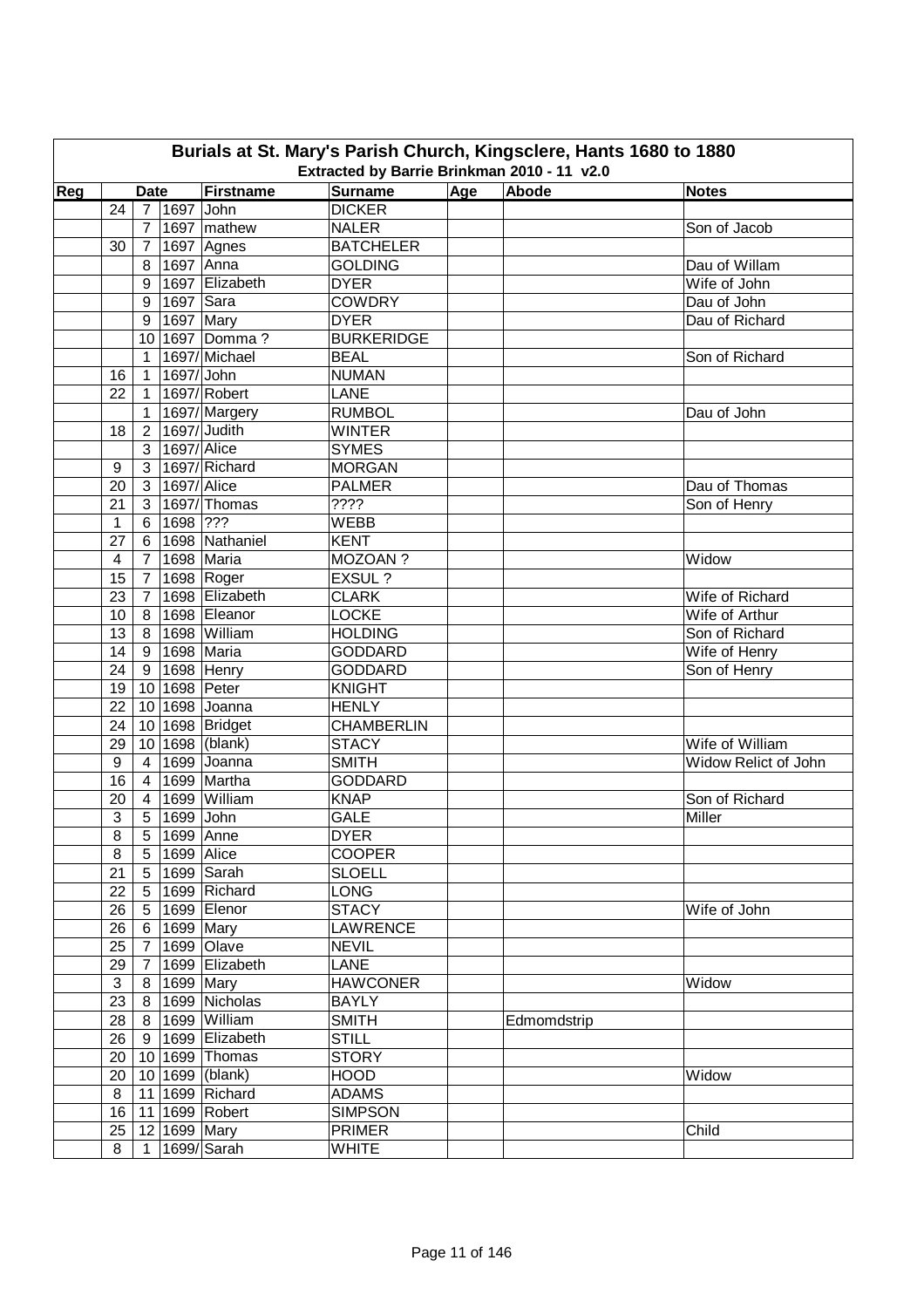| Burials at St. Mary's Parish Church, Kingsclere, Hants 1680 to 1880<br>Extracted by Barrie Brinkman 2010 - 11 v2.0 |                |                 |                  |                     |                                  |     |       |                 |  |
|--------------------------------------------------------------------------------------------------------------------|----------------|-----------------|------------------|---------------------|----------------------------------|-----|-------|-----------------|--|
|                                                                                                                    |                |                 |                  |                     |                                  |     |       |                 |  |
| Reg                                                                                                                |                | <b>Date</b>     |                  | Firstname           | <b>Surname</b>                   | Age | Abode | <b>Notes</b>    |  |
|                                                                                                                    | 5              |                 | 2 1699/Jane      |                     | <b>AVENELL</b>                   |     |       | Child           |  |
|                                                                                                                    | $\overline{2}$ | 3 <sup>1</sup>  | 1699/Anne        |                     | <b>WHEELER</b>                   |     |       |                 |  |
|                                                                                                                    | 3              | 3 <sup>1</sup>  | $1699/$ John     |                     | <b>OSMAN</b>                     |     |       |                 |  |
|                                                                                                                    | 4              | 3 <sup>1</sup>  |                  | 1699/Elenor         | <b>SMITH</b>                     |     |       | Widow           |  |
|                                                                                                                    | 19             | 3 <sup>1</sup>  | 1699/ Jane       |                     | <b>HAZ</b>                       |     |       |                 |  |
|                                                                                                                    | 21             | $\overline{4}$  |                  | 1700 Thomas         | <b>PUCKERIDGE</b>                |     |       |                 |  |
|                                                                                                                    | 22             | 4               |                  | 1700 Joseph         | <b>GRIFFIN</b>                   |     |       |                 |  |
|                                                                                                                    | 11             | 5               |                  | 1700 (blank)        | <b>HUNT</b>                      |     |       | Wife of John    |  |
|                                                                                                                    | 20             | 5               |                  | 1700 (blank)        | <b>HUNT</b>                      |     |       | Child of John   |  |
|                                                                                                                    | 24             | 5 <sup>1</sup>  | 1700 Mary        |                     | <b>PAICE</b>                     |     |       | Wife of William |  |
|                                                                                                                    | 26             | 5 <sup>1</sup>  | 1700 Mary        |                     | <b>SMITH</b>                     |     |       | Dau of Nicholas |  |
|                                                                                                                    | 28             | 5               |                  | 1700 Andrew         | <b>PIKE</b>                      |     |       | Son of Peter    |  |
|                                                                                                                    | $\overline{c}$ | 6               | 1700 John        |                     | <b>PIKE</b>                      |     |       | Son of Peter    |  |
|                                                                                                                    | 5              | 6               |                  | 1700 Elizabeth      | <b>PIKE</b>                      |     |       | Wife of Peter   |  |
|                                                                                                                    | $9\,$          | 6               |                  | 1700 Elizabeth      | <b>SMITH</b>                     |     |       | Dau of William  |  |
|                                                                                                                    | 12             | 6               |                  | 1700 William        | <b>HUNT</b>                      |     |       |                 |  |
|                                                                                                                    | 23             |                 | 6 1700 John      |                     | <b>GOLDING</b>                   |     |       | Son of John     |  |
|                                                                                                                    | 24             | 6 <sup>1</sup>  | 1700 Joan        |                     | <b>SIMSON</b>                    |     |       | a Bastard Child |  |
|                                                                                                                    | $\overline{2}$ |                 |                  | 7   1700   Robert   | <b>COMINS</b>                    |     |       | Child           |  |
|                                                                                                                    | $\overline{4}$ | $\overline{7}$  |                  | 1700 Thomas Snr     | <b>POANS</b>                     |     |       |                 |  |
|                                                                                                                    | 14             |                 | 7 1700 Mary      |                     | <b>COWDEROY</b>                  |     |       | Child           |  |
|                                                                                                                    | 18             |                 |                  | 8 1700 (blank)      | <b>JOY</b>                       |     |       | Widow           |  |
|                                                                                                                    | $6\phantom{1}$ |                 |                  | 8 1700 (blank)      | <b>BASS</b>                      |     |       | Wife of James   |  |
|                                                                                                                    | 25             | 8 <sup>1</sup>  | 1700 Mary        |                     | <b>DICKER</b>                    |     |       | Child           |  |
|                                                                                                                    | 28             |                 |                  | 8 1700 (blank)      | <b>LOVELOCK</b>                  |     |       | Child of Robert |  |
|                                                                                                                    | 3              |                 |                  | 9 1700 Robert       | <b>LOVELOCK</b>                  |     |       |                 |  |
|                                                                                                                    | 11             |                 |                  | 9 1700 William      | <b>APPLETON</b>                  |     |       |                 |  |
|                                                                                                                    | 27             |                 | 9 1700 John      |                     | <b>KEMP</b>                      |     |       | Child           |  |
|                                                                                                                    | $\mathbf{3}$   |                 |                  | 10 1700 William     | <b>COALMAN</b>                   |     |       |                 |  |
|                                                                                                                    | 12             |                 | 11 1700 Joan     |                     | <b>COWDERY</b>                   |     |       | Widow           |  |
|                                                                                                                    | 13             | $5\phantom{.0}$ |                  | 1701 John Snr       | <b>TYLER</b>                     |     |       |                 |  |
|                                                                                                                    | 15             |                 | 5 1701 John      |                     | <b>WYTH</b>                      |     |       |                 |  |
|                                                                                                                    | 17             |                 |                  | 5 1701 Elizabeth    | <b>MATHEWS</b>                   |     |       |                 |  |
|                                                                                                                    | 18             |                 |                  | 5 1701 Elizabeth    | <b>APPLETON</b>                  |     |       | Widow           |  |
|                                                                                                                    | 29             |                 | 6 1701 Anne      |                     | <b>BOAL</b>                      |     |       | Wife of Richard |  |
|                                                                                                                    | 27             |                 |                  | 7 1701 Richard      | <b>WYTH</b>                      |     |       |                 |  |
|                                                                                                                    | 27             |                 |                  | 7 1701 Henry        | <b>BOARN</b>                     |     |       | Child           |  |
|                                                                                                                    | $\,6$          |                 | 8   1701   Oliff |                     | <b>PRIOR</b>                     |     |       | Widow           |  |
|                                                                                                                    | 22             |                 | 8 1701 John      |                     | <b>WALDRON</b>                   |     |       | son of jane     |  |
|                                                                                                                    | 24             |                 |                  | 8 1701 Margarett    | <b>SOMIS</b>                     |     |       | Widow           |  |
|                                                                                                                    | 25             |                 |                  | 8 1701 James        | <b>PRIOR</b>                     |     |       |                 |  |
|                                                                                                                    | 27             |                 |                  | 8 1701 Margaret     | <b>SIMSON</b>                    |     |       |                 |  |
|                                                                                                                    |                |                 |                  |                     |                                  |     |       |                 |  |
|                                                                                                                    | 18             |                 |                  | 9 1701 Elizabeth    | <b>FAZVIES</b><br><b>TROUTON</b> |     |       | Child           |  |
|                                                                                                                    | 30             |                 |                  | 9 1701 Anthony      |                                  |     |       | Child           |  |
|                                                                                                                    | 22             |                 | 10 1701 Mary     |                     | <b>DURR</b>                      |     |       | Widow           |  |
|                                                                                                                    | $\overline{4}$ |                 |                  | 11 1701 Margery     | <b>STIFFE</b>                    |     |       |                 |  |
|                                                                                                                    | 18             |                 |                  | 11 1701 (blank)     | <b>ROWLIN</b>                    |     |       | Widow           |  |
|                                                                                                                    | 21             |                 |                  | 11 1701 Richard     | <b>BRADROTH</b>                  |     |       |                 |  |
|                                                                                                                    |                |                 |                  | 12 1701 Abigall     | <b>BAGLEY</b>                    |     |       |                 |  |
|                                                                                                                    |                |                 |                  | 12 1701 James       | <b>MORGAN</b>                    |     |       |                 |  |
|                                                                                                                    |                |                 |                  | 12 1701 Christopher | <b>NEVELL</b>                    |     |       |                 |  |
|                                                                                                                    |                |                 | 2 1701/John      |                     | <b>ANDERTON</b>                  |     |       |                 |  |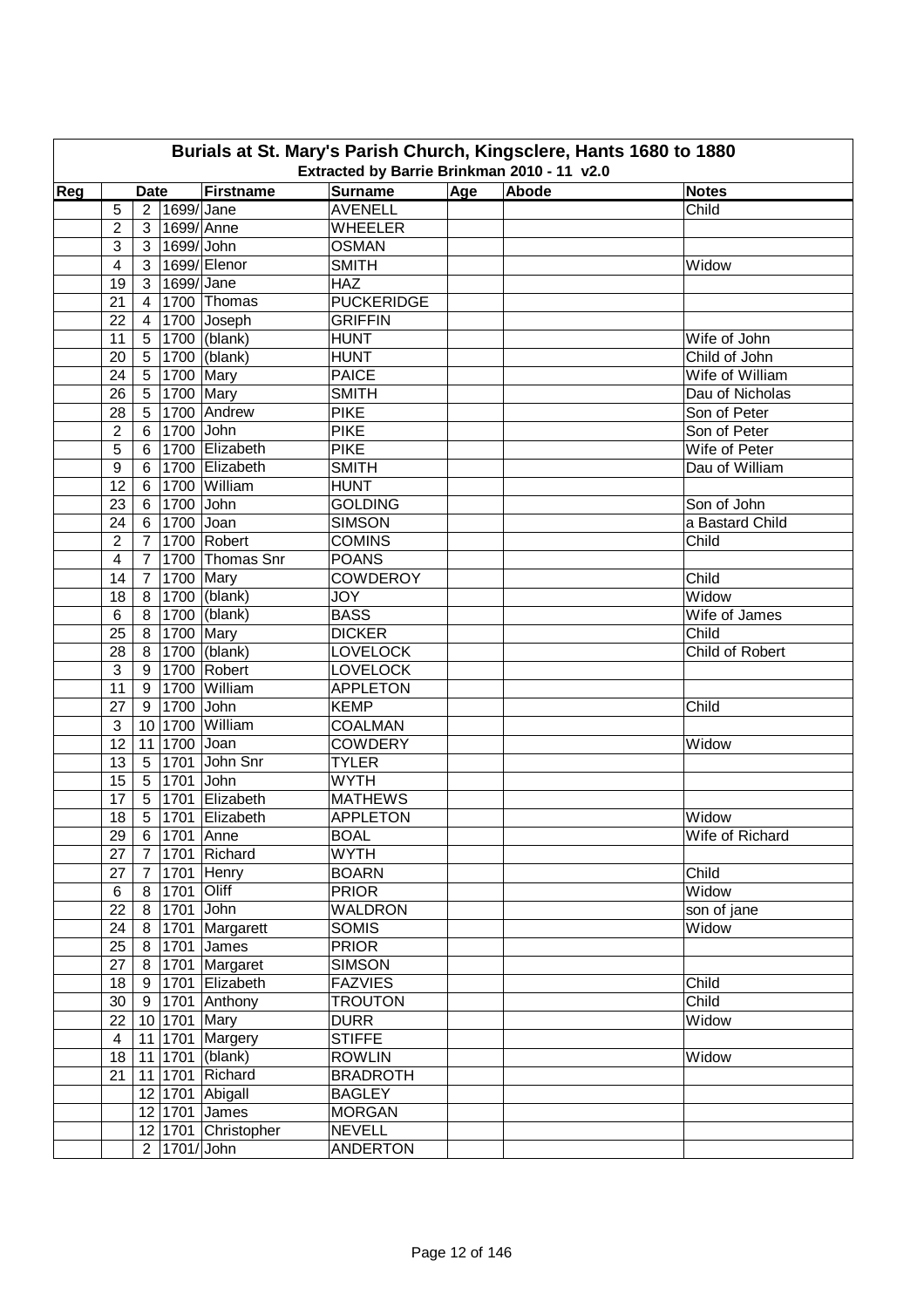|     |                |                |                          |                            | Extracted by Barrie Brinkman 2010 - 11 v2.0 |     | Burials at St. Mary's Parish Church, Kingsclere, Hants 1680 to 1880 |                 |
|-----|----------------|----------------|--------------------------|----------------------------|---------------------------------------------|-----|---------------------------------------------------------------------|-----------------|
| Reg |                | <b>Date</b>    |                          | Firstname                  | <b>Surname</b>                              | Age | Abode                                                               | <b>Notes</b>    |
|     |                |                |                          | 2   1701/ Edward           | <b>WYTH</b>                                 |     |                                                                     | Child           |
|     | 24             |                | 2   1701/ John           |                            | RONDOL                                      |     |                                                                     | Child           |
|     |                |                |                          | 3 1701/ Catharine          | <b>PAGE</b>                                 |     |                                                                     |                 |
|     |                |                | $\overline{3}$ 1701/Mary |                            | <b>KIMBER</b>                               |     |                                                                     |                 |
|     | 29             |                |                          | 3 1702 Martha              | <b>APPLETON</b>                             |     |                                                                     | Child of Thomas |
|     |                | $\overline{4}$ | 1702 Mary                |                            | <b>STEEL</b>                                |     |                                                                     | Wife of Richard |
|     |                | 4              |                          | 1702 Robert                | <b>WATMER</b>                               |     |                                                                     |                 |
|     |                | 4              |                          | 1702 Elizabeth             | <b>SMITH</b>                                |     |                                                                     |                 |
|     |                | 4              |                          | 1702 Nicholah              | <b>RANDEL</b>                               |     |                                                                     |                 |
|     |                |                |                          | 1702 Robert                | <b>SMITH</b>                                |     |                                                                     |                 |
|     |                | 5              |                          |                            |                                             |     |                                                                     |                 |
|     |                | 5              |                          | 1702 (blank)               | <b>WHITE</b>                                |     |                                                                     | Widow           |
|     | 5              | 6              |                          | 1702 Elizabeth             | <b>BLAKE</b>                                |     |                                                                     | Wife of Richard |
|     | 6              | 6              | 1702 John                |                            | CASET?                                      |     |                                                                     |                 |
|     | 30             | $6 \mid$       |                          | 1702 Thomas                | <b>FRY</b>                                  |     |                                                                     | Son of Thomas   |
|     | 8              | $\overline{7}$ |                          | 1702 James                 | <b>FRONDS?</b>                              |     |                                                                     |                 |
|     | 19             | 7              |                          | 1702 James                 | <b>SMITH</b>                                |     | Plaster                                                             |                 |
|     | 16             | 8 <sup>1</sup> |                          | 1702 Francis               | <b>WYTH</b>                                 |     |                                                                     |                 |
|     | 16             |                |                          | 8 1702 Robert              | <b>SMITH</b>                                |     |                                                                     | Child           |
|     | $\overline{7}$ |                |                          | 9 1702 Roger               | LANCELOT?                                   |     |                                                                     |                 |
|     | 9              |                |                          | 9 1702 Thomas              | <b>MOSDELL</b>                              |     | <b>Stroud Green</b>                                                 |                 |
|     | $\mathbf{1}$   |                | 11 1702 John             |                            | COX                                         |     |                                                                     |                 |
|     | 8              |                |                          | 11 1702 (blank)            | <b>HYNE</b>                                 |     |                                                                     | Wife of Peter   |
|     | 26             |                |                          | 11 1702 Margery            | <b>READ</b>                                 |     |                                                                     | Widow           |
|     | 25             |                | 12 1702 Mary             |                            | YIEFLEY ?                                   |     |                                                                     | Widow           |
|     | 4              |                | 1 1702/Jane              |                            | <b>FAITHFULL</b>                            |     |                                                                     |                 |
|     | 8              | 1              |                          | 1702/Richard               | <b>GAMMION</b>                              |     |                                                                     | Child           |
|     | 24             |                |                          | 2 1702/Susan               | <b>LAWRENCE</b>                             |     |                                                                     | Child           |
|     | 14             |                |                          | 3 1702/William             | <b>HUNT</b>                                 |     | Kitti Roust?                                                        |                 |
|     | 15             |                |                          | 3 1702/ Richard            | <b>BATCHELOUR</b>                           |     |                                                                     |                 |
|     | 4              | $\overline{4}$ | 1703 Mary                |                            | <b>WATERMAN</b>                             |     | Timbrey                                                             |                 |
|     |                | 5              |                          | 1703 Thomas                | <b>BLAKE</b>                                |     |                                                                     | Child           |
|     |                | 6              |                          | 1703 Mrs Anne              | <b>WEBBE</b>                                |     |                                                                     |                 |
|     |                | 6              |                          | $\sqrt{1703}$ Henry        | <b>GODDARD</b>                              |     |                                                                     |                 |
|     |                | 8              | 1703 Anne                |                            | <b>GOLDING</b>                              |     |                                                                     |                 |
|     |                |                |                          | 8 1703 Elizabeth           | <b>SIMSON</b>                               |     | Newbury                                                             |                 |
|     |                |                |                          | 8   1703   Walter Snr      | <b>DICKER</b>                               |     |                                                                     |                 |
|     |                |                |                          | 10 1703 Martha             | <b>ALLIN</b>                                |     |                                                                     |                 |
|     |                |                |                          | 11 1703 Margery            | <b>LAWRENCE</b>                             |     |                                                                     | Wife of John    |
|     |                |                |                          | 12 1703 (blank)            | <b>FOSBERY</b>                              |     |                                                                     | Widow           |
|     |                |                | 12 1703 John             |                            | <b>WHEELER</b>                              |     |                                                                     | Child           |
|     |                |                |                          | 12 1703 Adam               | <b>POLHAMPTON</b>                           |     |                                                                     |                 |
|     |                |                |                          | 12 1703 Mrs Briget         | <b>HOLLAND</b>                              |     |                                                                     |                 |
|     |                |                |                          | 1 1703/Sarah               | <b>BEALE</b>                                |     |                                                                     |                 |
|     |                |                |                          | 1   1703/ Thomas           | <b>DEANE</b>                                |     |                                                                     |                 |
|     |                |                |                          | $1 \vert 1703 \vert$ James | <b>EXOLD</b>                                |     |                                                                     |                 |
|     |                |                | 1   1703/ Jane           |                            | <b>PARKER</b>                               |     |                                                                     |                 |
|     |                |                |                          | 1   1703/ William          | <b>SIMMONS</b>                              |     |                                                                     |                 |
|     |                |                |                          | 2   1703/ Barbary          | <b>EXOLD</b>                                |     |                                                                     | Widow           |
|     |                |                |                          | 2   1703/ (blank)          | <b>YIELFLY</b>                              |     |                                                                     | Child of John   |
|     |                |                |                          | 3   1703 / (blank)         | <b>EELES</b>                                |     | Wolverton                                                           |                 |
|     |                |                |                          | 3   1703 / (blank)         | WITH                                        |     |                                                                     | Child of Thomas |
|     |                |                |                          | 3   1703/ Robert           | <b>PEARCE</b>                               |     |                                                                     |                 |
|     |                |                |                          |                            |                                             |     |                                                                     |                 |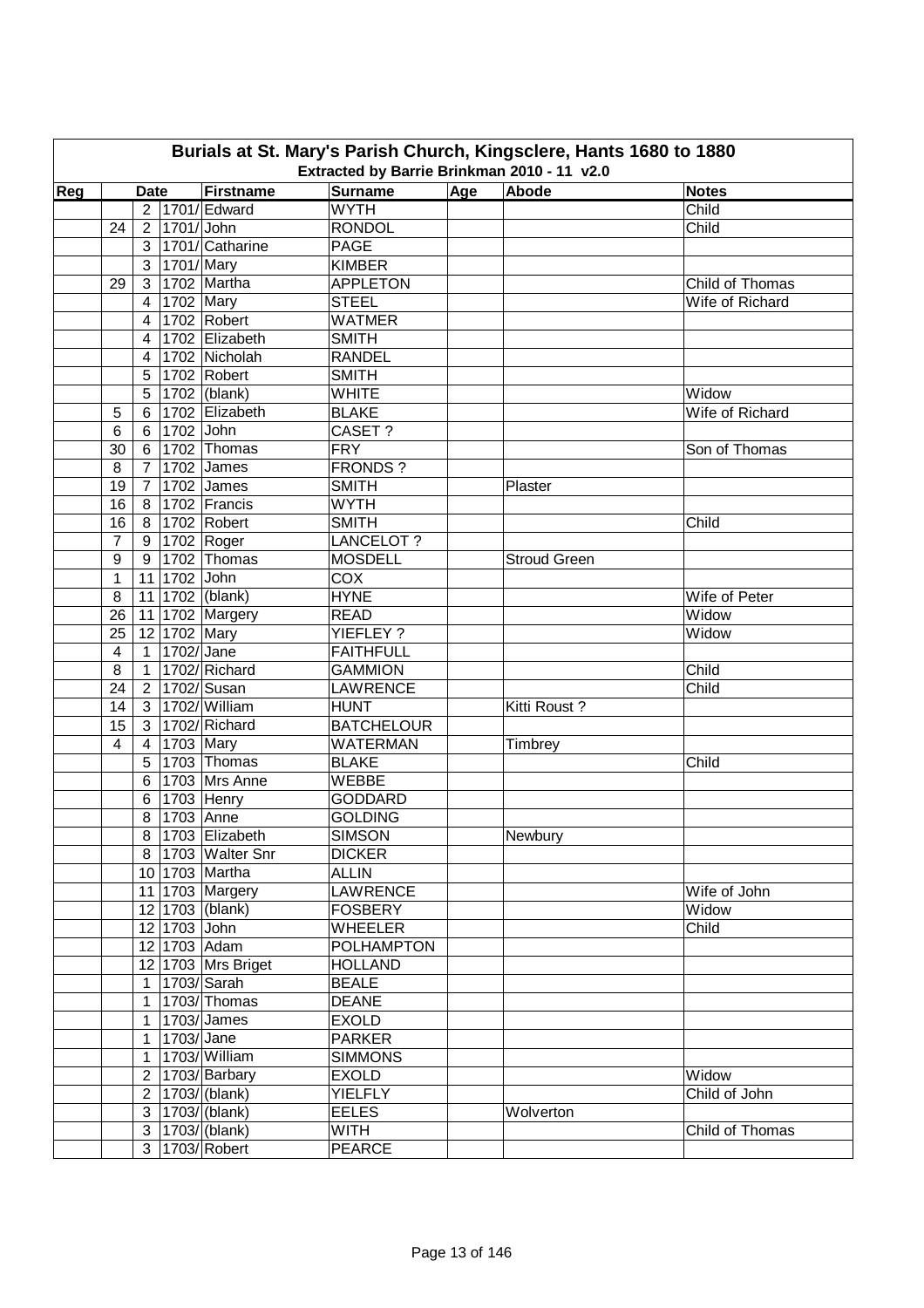|     | Burials at St. Mary's Parish Church, Kingsclere, Hants 1680 to 1880<br>Extracted by Barrie Brinkman 2010 - 11 v2.0 |                                  |                          |                               |                                |     |         |                      |  |  |  |  |
|-----|--------------------------------------------------------------------------------------------------------------------|----------------------------------|--------------------------|-------------------------------|--------------------------------|-----|---------|----------------------|--|--|--|--|
| Reg |                                                                                                                    | <b>Date</b>                      |                          | Firstname                     | <b>Surname</b>                 | Age | Abode   | <b>Notes</b>         |  |  |  |  |
|     |                                                                                                                    |                                  |                          | 3   1703/ William             | TUGY ?                         |     |         |                      |  |  |  |  |
|     |                                                                                                                    |                                  | 3   1703/ Jane           |                               | <b>PRIMMOR</b>                 |     |         | Wife of Edward       |  |  |  |  |
|     | 25                                                                                                                 |                                  |                          | 3   1704   Robert             | <b>BUTTER</b>                  |     |         |                      |  |  |  |  |
|     | 6                                                                                                                  | $\overline{4}$                   | 1704 Jane                |                               | <b>SABATARY</b>                |     |         | Child                |  |  |  |  |
|     |                                                                                                                    |                                  |                          | 1704 William                  |                                |     |         |                      |  |  |  |  |
|     | 18                                                                                                                 | $\overline{4}$                   |                          |                               | <b>NEWTON</b><br><b>ARNOTT</b> |     |         |                      |  |  |  |  |
|     | 23                                                                                                                 | 4 <sup>1</sup>                   | 1704 Mary                |                               |                                |     |         | Widow                |  |  |  |  |
|     | 30                                                                                                                 | 4 <sup>1</sup>                   |                          | 1704 Margaret<br>1704 Susanna | <b>PRIMMOR</b><br><b>OSMAN</b> |     |         |                      |  |  |  |  |
|     | 9<br>23                                                                                                            | 5 <sub>1</sub><br>5 <sup>1</sup> | 1704 John                |                               | <b>HOLDUP</b>                  |     |         | Widow                |  |  |  |  |
|     |                                                                                                                    |                                  |                          |                               | <b>SMITH</b>                   |     |         | Wife of Thomas       |  |  |  |  |
|     | 11                                                                                                                 |                                  |                          | 6   1704 (blank)              | <b>STILL</b>                   |     |         | Child                |  |  |  |  |
|     | $\overline{2}$<br>8                                                                                                | 7 <sup>1</sup>                   | 1704 Mary<br>1704 Mary   |                               | <b>WILLIS</b>                  |     |         | Wife of Ambrose      |  |  |  |  |
|     |                                                                                                                    | $7^{\circ}$                      |                          |                               |                                |     |         |                      |  |  |  |  |
|     | 19                                                                                                                 | $7\overline{ }$                  | 1704 John                |                               | <b>HUMPHREY</b>                |     |         |                      |  |  |  |  |
|     | 22                                                                                                                 | 8 <sup>1</sup>                   |                          | 1704 William                  | <b>BATCHELOUR</b>              |     |         | Child                |  |  |  |  |
|     | 24                                                                                                                 |                                  | 8 7704 Joan              |                               | <b>COOPER</b>                  |     |         | Wife of John         |  |  |  |  |
|     | 25                                                                                                                 |                                  |                          | 8 1704 Elizabeth              | <b>TAYLOR</b>                  |     |         | Child                |  |  |  |  |
|     | $\mathbf{1}$                                                                                                       |                                  | 9 1704 Joan              |                               | <b>BATCHELOUR</b>              |     |         | Child                |  |  |  |  |
|     | 12                                                                                                                 |                                  |                          | 9 1704 Stephen                | LOUEL ?                        |     |         | Child                |  |  |  |  |
|     | 24                                                                                                                 |                                  | 9 1704 Jane              |                               | <b>GLADDING</b>                |     |         |                      |  |  |  |  |
|     | $\mathbf{1}$                                                                                                       |                                  |                          | 10 1704 (blank)               | <b>ASTRIDGE</b>                |     |         | Wife of Henry        |  |  |  |  |
|     | 10                                                                                                                 |                                  |                          | 10 1704 James                 | <b>PRYOR</b>                   |     |         | Child                |  |  |  |  |
|     | 22                                                                                                                 |                                  |                          | 10 1704 Richard               | <b>CUMMINS</b>                 |     |         | Child                |  |  |  |  |
|     |                                                                                                                    |                                  |                          | 11 1704 (blank)               | <b>GODWIN</b>                  |     |         | Child of John        |  |  |  |  |
|     |                                                                                                                    |                                  |                          | 11 1704 Margarett             | <b>MAY</b>                     |     |         | Widow                |  |  |  |  |
|     |                                                                                                                    |                                  |                          | 12 1704 Richard               | <b>MIZLEBROOK</b>              |     |         |                      |  |  |  |  |
|     |                                                                                                                    |                                  | 12 1704 Anne             |                               | <b>PRYOR</b>                   |     |         |                      |  |  |  |  |
|     |                                                                                                                    |                                  | 12 1704 Jone             |                               | <b>GARDINER</b>                |     |         | Wife of James        |  |  |  |  |
|     |                                                                                                                    |                                  |                          | 12 1704 Robarrah              | <b>PARKER</b>                  |     |         | Wife of Antony       |  |  |  |  |
|     |                                                                                                                    |                                  |                          | 1   1704/ (blank)             | <b>TYLER</b>                   |     |         | Widow                |  |  |  |  |
|     |                                                                                                                    |                                  | 1 1704/Anne              |                               | <b>HAWKINS</b>                 |     |         | Wife of Edward       |  |  |  |  |
|     |                                                                                                                    | $\mathbf{1}$                     |                          | 1704/ (blank)                 | <b>HOUSE</b>                   |     |         | Widow                |  |  |  |  |
|     |                                                                                                                    |                                  | 2 1704/ Peter            |                               | <b>STARE</b>                   |     |         |                      |  |  |  |  |
|     | $\overline{2}$                                                                                                     |                                  |                          | 3 1704/ Robert                | <b>COMMINS</b>                 |     |         |                      |  |  |  |  |
|     | 3                                                                                                                  |                                  |                          | 3   1704/ Antony              | <b>PARKER</b>                  |     |         |                      |  |  |  |  |
|     | 25                                                                                                                 |                                  |                          | 3 1705 (blank)                | <b>RANDAL</b>                  |     |         | Child of John        |  |  |  |  |
|     | 27                                                                                                                 |                                  |                          | 3   1705   (blank)            | <b>KNIGHT</b>                  |     |         | Child of Benjamin    |  |  |  |  |
|     |                                                                                                                    |                                  |                          | 6 1705 Nicholas               | <b>OSMAN</b>                   |     |         |                      |  |  |  |  |
|     |                                                                                                                    |                                  |                          | 6 1705 Susanna                | <b>KENT</b>                    |     |         | Widow                |  |  |  |  |
|     |                                                                                                                    |                                  |                          | 6 1705 Grace                  | <b>KEMP</b>                    |     |         | Widow                |  |  |  |  |
|     |                                                                                                                    |                                  | 8 1705 John              |                               | LOVEWELL                       |     |         | Child                |  |  |  |  |
|     |                                                                                                                    |                                  | $\overline{9}$ 1705 Mary |                               | <b>BATCHELOUR</b>              |     |         |                      |  |  |  |  |
|     | 23                                                                                                                 |                                  |                          | 9 1705 Thomas                 | <b>KING</b>                    |     |         | Child                |  |  |  |  |
|     | 29                                                                                                                 |                                  |                          | 9 1705 James                  | <b>POCOCK</b>                  |     |         |                      |  |  |  |  |
|     |                                                                                                                    |                                  | 10   10   1705   Anne    |                               | <b>HAWTHORNE</b>               |     |         | Dau of Edward        |  |  |  |  |
|     |                                                                                                                    |                                  | 13 10 1705 Mary          |                               | <b>GARDINER</b>                |     |         |                      |  |  |  |  |
|     |                                                                                                                    |                                  |                          | 13   10   1705   Thomas       | <b>SIMSON</b>                  |     |         | Child                |  |  |  |  |
|     |                                                                                                                    |                                  |                          | 18   10   1705   (blank)      | <b>SCATES</b>                  |     |         | Child of Bartholomew |  |  |  |  |
|     | 19                                                                                                                 |                                  |                          | 10 1705 (blank)               | <b>COOPER</b>                  |     |         | Widow                |  |  |  |  |
|     | 26                                                                                                                 |                                  |                          | 10 1705 Richard               | <b>STEEL</b>                   |     |         |                      |  |  |  |  |
|     |                                                                                                                    |                                  | 3 1706 John              |                               | <b>RANDAL</b>                  |     |         | Child                |  |  |  |  |
|     |                                                                                                                    |                                  |                          | 4   1706   (blank)            | <b>TYLER</b>                   |     | Fosrutt |                      |  |  |  |  |
|     |                                                                                                                    |                                  | 4 1706 Mary              |                               | <b>WELCH</b>                   |     |         | Child                |  |  |  |  |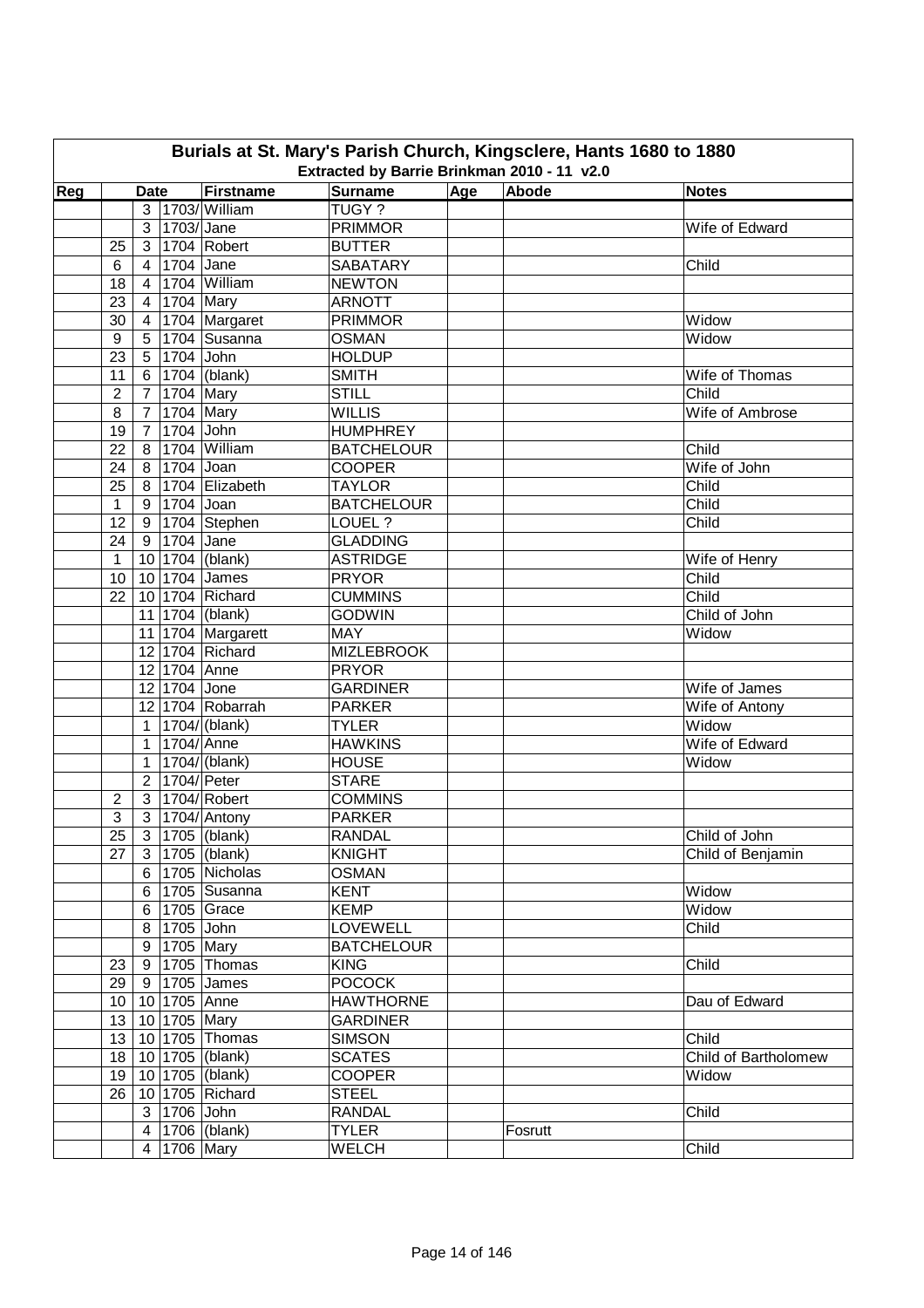|     |                 |                |              |                             | Burials at St. Mary's Parish Church, Kingsclere, Hants 1680 to 1880<br>Extracted by Barrie Brinkman 2010 - 11 v2.0 |     |           |                      |
|-----|-----------------|----------------|--------------|-----------------------------|--------------------------------------------------------------------------------------------------------------------|-----|-----------|----------------------|
| Reg |                 | <b>Date</b>    |              | Firstname                   | <b>Surname</b>                                                                                                     | Age | Abode     | <b>Notes</b>         |
|     |                 |                |              | 4   1706   Edward Snr       | <b>GILBERT</b>                                                                                                     |     |           |                      |
|     |                 |                |              | 6   1706   George           | <b>HYAM</b>                                                                                                        |     |           |                      |
|     |                 |                |              | 6   1706 $ $ (blank)        | <b>KING</b>                                                                                                        |     |           | Child of Thomas      |
|     |                 | 6 <sup>1</sup> |              | 1706 John Snr               | <b>HUNT</b>                                                                                                        |     | Fair Oak  |                      |
|     |                 |                | 6 1706 Mary  |                             | <b>PRIMMOR</b>                                                                                                     |     |           | Child                |
|     | 6               |                |              | 8   1706   Francis          | <b>KIDGEL</b>                                                                                                      |     |           |                      |
|     | 16              |                |              | 8   1706   William          | <b>KNIGHT</b>                                                                                                      |     |           |                      |
|     | 11              |                | 9 1706 John  |                             | <b>DICKER</b>                                                                                                      |     |           | Son of William       |
|     | 1               |                | 10 1706 Mary |                             | <b>BALL</b>                                                                                                        |     |           | Widow                |
|     | 5               |                |              | 11 1706 Robert              | <b>LONG</b>                                                                                                        |     |           |                      |
|     |                 |                | 11 1706 Anne |                             | <b>LONG</b>                                                                                                        |     |           |                      |
|     | 16              |                | 12 1706 Jane |                             | <b>PRIMMOR</b>                                                                                                     |     |           |                      |
|     |                 |                |              |                             |                                                                                                                    |     |           |                      |
|     | 23              |                | 12 1706 Mary |                             | <b>ROSS</b>                                                                                                        |     |           | Widow                |
|     | 29              |                |              | 12 1706 (blank)             | <b>SCATES</b>                                                                                                      |     |           | Child of Bartholomew |
|     | $\overline{7}$  |                | 1 1706/Mary  |                             | <b>BARTHOLOME</b>                                                                                                  |     |           | Widow                |
|     | 17              | $\mathbf{1}$   |              | 1706/ James                 | <b>WRIGHT</b>                                                                                                      |     |           |                      |
|     | 3               | 2 <sub>1</sub> |              | 1706/Elizabeth              | <b>FROUD</b>                                                                                                       |     |           | Wife of John         |
|     | 20              |                |              | 2   1706/ Elinoir           | WEBBE                                                                                                              |     |           |                      |
|     | 24              |                |              | 3 1706/ Peter               | <b>RAMPON</b>                                                                                                      |     |           | Child                |
|     | 27              | 4 <sup>1</sup> |              | 1707 Richard                | <b>KEMP</b>                                                                                                        |     | Whichurch | a Bastard Child      |
|     | $6\phantom{1}6$ |                |              | $5 \vert 1707 \vert$ Thomas | <b>HEDGROTH</b>                                                                                                    |     |           | Child                |
|     | 11              |                | 5 1707 John  |                             | <b>WALDRON</b>                                                                                                     |     |           | Child                |
|     | 14              | 5 <sup>1</sup> |              | 1707 Anne                   | <b>PEARCE</b>                                                                                                      |     |           | Widow                |
|     | 27              | 5 <sup>1</sup> |              | 1707 Richard                | <b>KEMP</b>                                                                                                        |     |           |                      |
|     | 31              | 5 <sup>1</sup> | 1707 Mary    |                             | <b>PRIMMOR</b>                                                                                                     |     |           | Child                |
|     | 8               |                |              | 6 1707 James                | <b>BENHAM</b>                                                                                                      |     |           |                      |
|     | 8               |                |              | 6 1707 Margarett            | <b>KNIGHT</b>                                                                                                      |     |           | Widow                |
|     | 22              |                |              | 6 1707 Catharine            | LOVEWELL                                                                                                           |     |           | Child                |
|     | 25              |                | 6 1707 John  |                             | <b>STEEL</b>                                                                                                       |     |           | Child                |
|     | 18              | $\overline{7}$ |              | 1707 Margaret               | <b>SIMSON</b>                                                                                                      |     |           | Widow                |
|     | 19              | $\overline{7}$ | 1707 Mary    |                             | <b>MILLS</b>                                                                                                       |     |           |                      |
|     | 22              | $\overline{7}$ |              | 1707 (blank)                | <b>READ</b>                                                                                                        |     |           | Widow                |
|     | 19              |                |              | 8 1707 Elizabeth            | <b>BATCHELOUR</b>                                                                                                  |     |           |                      |
|     | 3               |                |              | 9 1707 William              | <b>KNIGHT</b>                                                                                                      |     |           | Child                |
|     | 25              |                |              | 9 1707 Richard              | <b>HUNT</b>                                                                                                        |     |           |                      |
|     | 26              |                | 9 1707 John  |                             | <b>FAWCOUNER</b>                                                                                                   |     |           |                      |
|     | 5               |                |              | 10 1707 Thomas              | <b>TANNER</b>                                                                                                      |     |           |                      |
|     | 16              |                |              | 10 1707 Thomas              | <b>CLINKER</b>                                                                                                     |     |           |                      |
|     | 24              |                |              | 10 1707 Susanna             | <b>BALL</b>                                                                                                        |     |           | Child                |
|     | 29              |                |              | 10 1707 William             | <b>BAFFORD</b>                                                                                                     |     |           |                      |
|     |                 |                |              | 11 1707 Mary                | <b>HUNT</b>                                                                                                        |     |           | Wife of John         |
|     |                 |                |              | 11 1707 Henry               | <b>LONG</b>                                                                                                        |     |           |                      |
|     |                 |                |              | 12 1707 Thomas              | SARFROM ?                                                                                                          |     |           |                      |
|     | 1               |                |              | 1 1707/ Edward              | <b>DREW</b>                                                                                                        |     |           |                      |
|     | 16              |                |              | 2 1707/Oliver               | <b>GAZING</b>                                                                                                      |     |           |                      |
|     | 18              |                | 2 1707/John  |                             | <b>BLAKE</b>                                                                                                       |     |           | Child                |
|     | 19              |                |              | 2   1707/ James             | <b>BLUNDIN</b>                                                                                                     |     |           |                      |
|     | 11              |                |              | 3   1707/ William           | <b>APPLETON</b>                                                                                                    |     |           | Child                |
|     | 29              |                |              | 3 1708 Robert               | (blank)                                                                                                            |     |           |                      |
|     | 10              |                | 5 1708 Jane  |                             | <b>SKILLITT</b>                                                                                                    |     |           | Widow                |
|     | 20              |                |              | 5 1708 Amey                 | <b>GOVER</b>                                                                                                       |     |           | Child                |
|     | 30              |                |              |                             | <b>HARMSWORTH</b>                                                                                                  |     |           |                      |
|     |                 |                |              | 5   1708   Thomas           |                                                                                                                    |     |           |                      |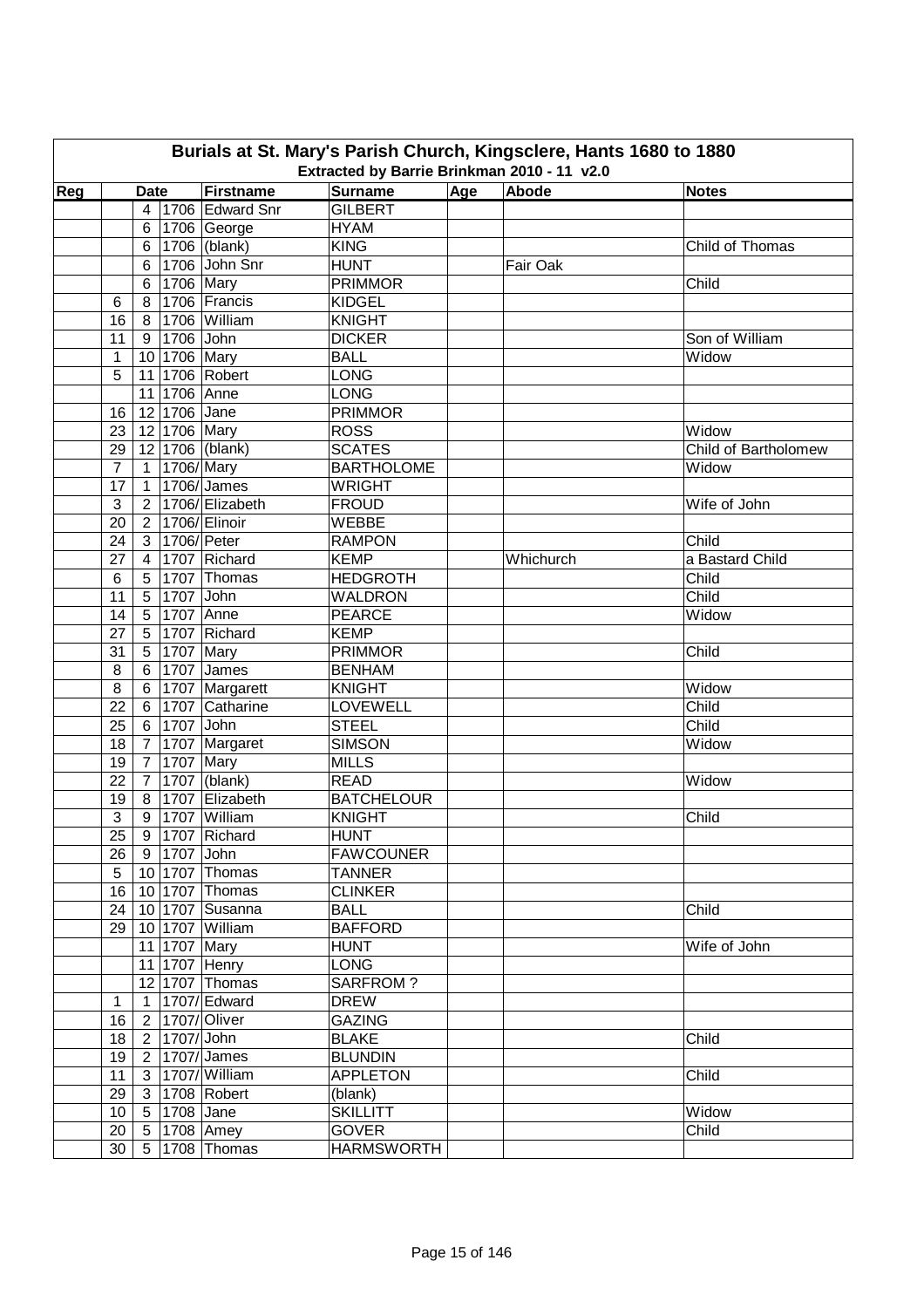| Age<br>Abode<br>Reg<br>Firstname<br><b>Surname</b><br><b>Notes</b><br><b>Date</b><br>13<br>$6$ 1708 Joseph<br><b>GALE</b><br>Child<br>Child<br>1708 Thomas<br><b>GOLDING</b><br>16<br>6<br>1708 Mire<br><b>HUNT</b><br>Widow<br>22<br>6<br>1708 Mr Edward<br><b>HERRIOT</b><br>26<br>6<br>1708 Mary<br><b>KNIGHT</b><br>Child<br>8 <sup>1</sup><br>$\mathbf 1$<br>1708 Anne<br><b>HEDGECOCK</b><br>28<br>8<br>1708 Amey<br><b>WYAT</b><br>29<br>8<br>Widow<br>Overton<br>1708 Elizabeth<br><b>FRYSER</b><br>14<br>9<br>10 1708 Martha<br><b>HOLDING</b><br>21<br>10 1708 William<br><b>GREEN</b><br>27<br>10 1708 Mary<br><b>FIELDER</b><br>29<br>1708 Elizabeth<br>3<br><b>GREEN</b><br>11 <sup>1</sup><br>3<br>11 1708 Francis<br><b>GREEN</b><br>12 1708 Mary<br><b>BEALE</b><br>Child<br>30<br>1708/ Elizabeth<br>Child<br>15<br><b>BLAKE</b><br>$\mathbf{1}$<br>1708/Antony<br><b>PARKER</b><br>26<br>Child<br>$\overline{1}$<br>1708/Richard<br><b>BATCHELOUR</b><br>29<br>$\overline{1}$<br>$\mathbf{3}$<br>1708/Mary<br><b>SMITH</b><br>Child<br>2 <sup>1</sup><br>1708/ Edward<br>Child<br>10<br><b>WYTH</b><br>2 <sup>1</sup><br>2 1708/John<br>WEBBE<br>23<br>Child<br>3 1708/Thomas Snr<br>5<br><b>TAYLOR</b><br>1708/ John<br>12<br>YOUNG<br>3 <sup>1</sup><br>1708/Peter<br>13<br>3 <sup>1</sup><br><b>MAY</b><br>$1709$ Jane<br>27<br>3 <sup>1</sup><br><b>SIMMS</b><br>1709 Thomas<br>5 <sup>5</sup><br><b>SMITH</b><br>8<br>1709 Nicholas<br><b>BATCHELOUR</b><br>3<br>6 <sup>1</sup><br>1709 Anne<br>Child<br>28<br>$6\overline{6}$<br><b>GOLDING</b><br>$\overline{7}$<br>25<br>1709 Margery<br><b>BUTLER</b><br>Wife of James<br>1709 Mr Samuel<br>TAFFEL ?<br>8<br>29<br>1709 Walter Snr<br>9<br><b>YORK</b><br>16<br>$\overline{1709}$ (blank)<br>Widow<br>9<br><b>WAITE</b><br>18<br>1709 Margaret<br><b>VORTUS</b><br>9<br>Widow<br>23<br>9 1709 Elizabeth<br>24<br><b>APPLETON</b><br>$\mathsf 3$<br>10 1709 Mary<br><b>MAY</b><br>Wife of James<br>27 11 1709 Joane<br><b>SOPP</b><br>Wife of Thomas<br>12 1709 Richard<br><b>MARSHAL</b><br>10<br>12 1709 Richard Snr<br>11<br>WHEATLAND<br>12 1709 Joane<br>21<br><b>WARRISH</b><br>Widow<br>Wife of Richard<br>22<br>12 1709 Sarah<br><b>WIDMORE</b><br>12 1709 Peter<br><b>BUTLER</b><br>30<br>12 1709 Anne<br><b>TURNER</b><br>30<br>12 1709 Robert Jnr<br>WHETLAND<br>30<br>11<br>1 1709/James<br><b>BARE</b><br>2   1709/ Joane<br><b>PRISMALL</b><br>$\mathbf{1}$<br>2 1709/John<br><b>HOLDWAY</b><br>11<br>2 1709/John<br><b>BATCHELOUR</b><br>14<br>Crown Inn<br>2 1709/Mary<br>16<br><b>WYET</b><br>Widow<br>2 1709/Laetina<br><b>BOUZIN</b><br>17<br>2   1709/ (blank)<br><b>WYTHE</b><br>Child of Edward<br>21<br>4   1710   Avice<br><b>HERRING</b><br>Child<br>6<br>5 1710 Margaret<br>$\overline{4}$<br><b>OSMAN</b><br>20<br>5   1710   Mr Henry | Burials at St. Mary's Parish Church, Kingsclere, Hants 1680 to 1880<br>Extracted by Barrie Brinkman 2010 - 11 v2.0 |  |  |                  |  |  |  |  |  |  |  |  |
|---------------------------------------------------------------------------------------------------------------------------------------------------------------------------------------------------------------------------------------------------------------------------------------------------------------------------------------------------------------------------------------------------------------------------------------------------------------------------------------------------------------------------------------------------------------------------------------------------------------------------------------------------------------------------------------------------------------------------------------------------------------------------------------------------------------------------------------------------------------------------------------------------------------------------------------------------------------------------------------------------------------------------------------------------------------------------------------------------------------------------------------------------------------------------------------------------------------------------------------------------------------------------------------------------------------------------------------------------------------------------------------------------------------------------------------------------------------------------------------------------------------------------------------------------------------------------------------------------------------------------------------------------------------------------------------------------------------------------------------------------------------------------------------------------------------------------------------------------------------------------------------------------------------------------------------------------------------------------------------------------------------------------------------------------------------------------------------------------------------------------------------------------------------------------------------------------------------------------------------------------------------------------------------------------------------------------------------------------------------------------------------------------------------------------------------------------------------------------------------------------------------------------------------------------------------------------------------------------------------------------------------------------------------------------------------------------------------------------------------------------------------------------------------------------------------------------------------------|--------------------------------------------------------------------------------------------------------------------|--|--|------------------|--|--|--|--|--|--|--|--|
|                                                                                                                                                                                                                                                                                                                                                                                                                                                                                                                                                                                                                                                                                                                                                                                                                                                                                                                                                                                                                                                                                                                                                                                                                                                                                                                                                                                                                                                                                                                                                                                                                                                                                                                                                                                                                                                                                                                                                                                                                                                                                                                                                                                                                                                                                                                                                                                                                                                                                                                                                                                                                                                                                                                                                                                                                                             |                                                                                                                    |  |  |                  |  |  |  |  |  |  |  |  |
|                                                                                                                                                                                                                                                                                                                                                                                                                                                                                                                                                                                                                                                                                                                                                                                                                                                                                                                                                                                                                                                                                                                                                                                                                                                                                                                                                                                                                                                                                                                                                                                                                                                                                                                                                                                                                                                                                                                                                                                                                                                                                                                                                                                                                                                                                                                                                                                                                                                                                                                                                                                                                                                                                                                                                                                                                                             |                                                                                                                    |  |  |                  |  |  |  |  |  |  |  |  |
|                                                                                                                                                                                                                                                                                                                                                                                                                                                                                                                                                                                                                                                                                                                                                                                                                                                                                                                                                                                                                                                                                                                                                                                                                                                                                                                                                                                                                                                                                                                                                                                                                                                                                                                                                                                                                                                                                                                                                                                                                                                                                                                                                                                                                                                                                                                                                                                                                                                                                                                                                                                                                                                                                                                                                                                                                                             |                                                                                                                    |  |  |                  |  |  |  |  |  |  |  |  |
|                                                                                                                                                                                                                                                                                                                                                                                                                                                                                                                                                                                                                                                                                                                                                                                                                                                                                                                                                                                                                                                                                                                                                                                                                                                                                                                                                                                                                                                                                                                                                                                                                                                                                                                                                                                                                                                                                                                                                                                                                                                                                                                                                                                                                                                                                                                                                                                                                                                                                                                                                                                                                                                                                                                                                                                                                                             |                                                                                                                    |  |  |                  |  |  |  |  |  |  |  |  |
|                                                                                                                                                                                                                                                                                                                                                                                                                                                                                                                                                                                                                                                                                                                                                                                                                                                                                                                                                                                                                                                                                                                                                                                                                                                                                                                                                                                                                                                                                                                                                                                                                                                                                                                                                                                                                                                                                                                                                                                                                                                                                                                                                                                                                                                                                                                                                                                                                                                                                                                                                                                                                                                                                                                                                                                                                                             |                                                                                                                    |  |  |                  |  |  |  |  |  |  |  |  |
|                                                                                                                                                                                                                                                                                                                                                                                                                                                                                                                                                                                                                                                                                                                                                                                                                                                                                                                                                                                                                                                                                                                                                                                                                                                                                                                                                                                                                                                                                                                                                                                                                                                                                                                                                                                                                                                                                                                                                                                                                                                                                                                                                                                                                                                                                                                                                                                                                                                                                                                                                                                                                                                                                                                                                                                                                                             |                                                                                                                    |  |  |                  |  |  |  |  |  |  |  |  |
|                                                                                                                                                                                                                                                                                                                                                                                                                                                                                                                                                                                                                                                                                                                                                                                                                                                                                                                                                                                                                                                                                                                                                                                                                                                                                                                                                                                                                                                                                                                                                                                                                                                                                                                                                                                                                                                                                                                                                                                                                                                                                                                                                                                                                                                                                                                                                                                                                                                                                                                                                                                                                                                                                                                                                                                                                                             |                                                                                                                    |  |  |                  |  |  |  |  |  |  |  |  |
|                                                                                                                                                                                                                                                                                                                                                                                                                                                                                                                                                                                                                                                                                                                                                                                                                                                                                                                                                                                                                                                                                                                                                                                                                                                                                                                                                                                                                                                                                                                                                                                                                                                                                                                                                                                                                                                                                                                                                                                                                                                                                                                                                                                                                                                                                                                                                                                                                                                                                                                                                                                                                                                                                                                                                                                                                                             |                                                                                                                    |  |  |                  |  |  |  |  |  |  |  |  |
|                                                                                                                                                                                                                                                                                                                                                                                                                                                                                                                                                                                                                                                                                                                                                                                                                                                                                                                                                                                                                                                                                                                                                                                                                                                                                                                                                                                                                                                                                                                                                                                                                                                                                                                                                                                                                                                                                                                                                                                                                                                                                                                                                                                                                                                                                                                                                                                                                                                                                                                                                                                                                                                                                                                                                                                                                                             |                                                                                                                    |  |  |                  |  |  |  |  |  |  |  |  |
|                                                                                                                                                                                                                                                                                                                                                                                                                                                                                                                                                                                                                                                                                                                                                                                                                                                                                                                                                                                                                                                                                                                                                                                                                                                                                                                                                                                                                                                                                                                                                                                                                                                                                                                                                                                                                                                                                                                                                                                                                                                                                                                                                                                                                                                                                                                                                                                                                                                                                                                                                                                                                                                                                                                                                                                                                                             |                                                                                                                    |  |  |                  |  |  |  |  |  |  |  |  |
|                                                                                                                                                                                                                                                                                                                                                                                                                                                                                                                                                                                                                                                                                                                                                                                                                                                                                                                                                                                                                                                                                                                                                                                                                                                                                                                                                                                                                                                                                                                                                                                                                                                                                                                                                                                                                                                                                                                                                                                                                                                                                                                                                                                                                                                                                                                                                                                                                                                                                                                                                                                                                                                                                                                                                                                                                                             |                                                                                                                    |  |  |                  |  |  |  |  |  |  |  |  |
|                                                                                                                                                                                                                                                                                                                                                                                                                                                                                                                                                                                                                                                                                                                                                                                                                                                                                                                                                                                                                                                                                                                                                                                                                                                                                                                                                                                                                                                                                                                                                                                                                                                                                                                                                                                                                                                                                                                                                                                                                                                                                                                                                                                                                                                                                                                                                                                                                                                                                                                                                                                                                                                                                                                                                                                                                                             |                                                                                                                    |  |  |                  |  |  |  |  |  |  |  |  |
|                                                                                                                                                                                                                                                                                                                                                                                                                                                                                                                                                                                                                                                                                                                                                                                                                                                                                                                                                                                                                                                                                                                                                                                                                                                                                                                                                                                                                                                                                                                                                                                                                                                                                                                                                                                                                                                                                                                                                                                                                                                                                                                                                                                                                                                                                                                                                                                                                                                                                                                                                                                                                                                                                                                                                                                                                                             |                                                                                                                    |  |  |                  |  |  |  |  |  |  |  |  |
|                                                                                                                                                                                                                                                                                                                                                                                                                                                                                                                                                                                                                                                                                                                                                                                                                                                                                                                                                                                                                                                                                                                                                                                                                                                                                                                                                                                                                                                                                                                                                                                                                                                                                                                                                                                                                                                                                                                                                                                                                                                                                                                                                                                                                                                                                                                                                                                                                                                                                                                                                                                                                                                                                                                                                                                                                                             |                                                                                                                    |  |  |                  |  |  |  |  |  |  |  |  |
|                                                                                                                                                                                                                                                                                                                                                                                                                                                                                                                                                                                                                                                                                                                                                                                                                                                                                                                                                                                                                                                                                                                                                                                                                                                                                                                                                                                                                                                                                                                                                                                                                                                                                                                                                                                                                                                                                                                                                                                                                                                                                                                                                                                                                                                                                                                                                                                                                                                                                                                                                                                                                                                                                                                                                                                                                                             |                                                                                                                    |  |  |                  |  |  |  |  |  |  |  |  |
|                                                                                                                                                                                                                                                                                                                                                                                                                                                                                                                                                                                                                                                                                                                                                                                                                                                                                                                                                                                                                                                                                                                                                                                                                                                                                                                                                                                                                                                                                                                                                                                                                                                                                                                                                                                                                                                                                                                                                                                                                                                                                                                                                                                                                                                                                                                                                                                                                                                                                                                                                                                                                                                                                                                                                                                                                                             |                                                                                                                    |  |  |                  |  |  |  |  |  |  |  |  |
|                                                                                                                                                                                                                                                                                                                                                                                                                                                                                                                                                                                                                                                                                                                                                                                                                                                                                                                                                                                                                                                                                                                                                                                                                                                                                                                                                                                                                                                                                                                                                                                                                                                                                                                                                                                                                                                                                                                                                                                                                                                                                                                                                                                                                                                                                                                                                                                                                                                                                                                                                                                                                                                                                                                                                                                                                                             |                                                                                                                    |  |  |                  |  |  |  |  |  |  |  |  |
|                                                                                                                                                                                                                                                                                                                                                                                                                                                                                                                                                                                                                                                                                                                                                                                                                                                                                                                                                                                                                                                                                                                                                                                                                                                                                                                                                                                                                                                                                                                                                                                                                                                                                                                                                                                                                                                                                                                                                                                                                                                                                                                                                                                                                                                                                                                                                                                                                                                                                                                                                                                                                                                                                                                                                                                                                                             |                                                                                                                    |  |  |                  |  |  |  |  |  |  |  |  |
|                                                                                                                                                                                                                                                                                                                                                                                                                                                                                                                                                                                                                                                                                                                                                                                                                                                                                                                                                                                                                                                                                                                                                                                                                                                                                                                                                                                                                                                                                                                                                                                                                                                                                                                                                                                                                                                                                                                                                                                                                                                                                                                                                                                                                                                                                                                                                                                                                                                                                                                                                                                                                                                                                                                                                                                                                                             |                                                                                                                    |  |  |                  |  |  |  |  |  |  |  |  |
|                                                                                                                                                                                                                                                                                                                                                                                                                                                                                                                                                                                                                                                                                                                                                                                                                                                                                                                                                                                                                                                                                                                                                                                                                                                                                                                                                                                                                                                                                                                                                                                                                                                                                                                                                                                                                                                                                                                                                                                                                                                                                                                                                                                                                                                                                                                                                                                                                                                                                                                                                                                                                                                                                                                                                                                                                                             |                                                                                                                    |  |  |                  |  |  |  |  |  |  |  |  |
|                                                                                                                                                                                                                                                                                                                                                                                                                                                                                                                                                                                                                                                                                                                                                                                                                                                                                                                                                                                                                                                                                                                                                                                                                                                                                                                                                                                                                                                                                                                                                                                                                                                                                                                                                                                                                                                                                                                                                                                                                                                                                                                                                                                                                                                                                                                                                                                                                                                                                                                                                                                                                                                                                                                                                                                                                                             |                                                                                                                    |  |  |                  |  |  |  |  |  |  |  |  |
|                                                                                                                                                                                                                                                                                                                                                                                                                                                                                                                                                                                                                                                                                                                                                                                                                                                                                                                                                                                                                                                                                                                                                                                                                                                                                                                                                                                                                                                                                                                                                                                                                                                                                                                                                                                                                                                                                                                                                                                                                                                                                                                                                                                                                                                                                                                                                                                                                                                                                                                                                                                                                                                                                                                                                                                                                                             |                                                                                                                    |  |  |                  |  |  |  |  |  |  |  |  |
|                                                                                                                                                                                                                                                                                                                                                                                                                                                                                                                                                                                                                                                                                                                                                                                                                                                                                                                                                                                                                                                                                                                                                                                                                                                                                                                                                                                                                                                                                                                                                                                                                                                                                                                                                                                                                                                                                                                                                                                                                                                                                                                                                                                                                                                                                                                                                                                                                                                                                                                                                                                                                                                                                                                                                                                                                                             |                                                                                                                    |  |  |                  |  |  |  |  |  |  |  |  |
|                                                                                                                                                                                                                                                                                                                                                                                                                                                                                                                                                                                                                                                                                                                                                                                                                                                                                                                                                                                                                                                                                                                                                                                                                                                                                                                                                                                                                                                                                                                                                                                                                                                                                                                                                                                                                                                                                                                                                                                                                                                                                                                                                                                                                                                                                                                                                                                                                                                                                                                                                                                                                                                                                                                                                                                                                                             |                                                                                                                    |  |  |                  |  |  |  |  |  |  |  |  |
|                                                                                                                                                                                                                                                                                                                                                                                                                                                                                                                                                                                                                                                                                                                                                                                                                                                                                                                                                                                                                                                                                                                                                                                                                                                                                                                                                                                                                                                                                                                                                                                                                                                                                                                                                                                                                                                                                                                                                                                                                                                                                                                                                                                                                                                                                                                                                                                                                                                                                                                                                                                                                                                                                                                                                                                                                                             |                                                                                                                    |  |  |                  |  |  |  |  |  |  |  |  |
|                                                                                                                                                                                                                                                                                                                                                                                                                                                                                                                                                                                                                                                                                                                                                                                                                                                                                                                                                                                                                                                                                                                                                                                                                                                                                                                                                                                                                                                                                                                                                                                                                                                                                                                                                                                                                                                                                                                                                                                                                                                                                                                                                                                                                                                                                                                                                                                                                                                                                                                                                                                                                                                                                                                                                                                                                                             |                                                                                                                    |  |  |                  |  |  |  |  |  |  |  |  |
|                                                                                                                                                                                                                                                                                                                                                                                                                                                                                                                                                                                                                                                                                                                                                                                                                                                                                                                                                                                                                                                                                                                                                                                                                                                                                                                                                                                                                                                                                                                                                                                                                                                                                                                                                                                                                                                                                                                                                                                                                                                                                                                                                                                                                                                                                                                                                                                                                                                                                                                                                                                                                                                                                                                                                                                                                                             |                                                                                                                    |  |  |                  |  |  |  |  |  |  |  |  |
|                                                                                                                                                                                                                                                                                                                                                                                                                                                                                                                                                                                                                                                                                                                                                                                                                                                                                                                                                                                                                                                                                                                                                                                                                                                                                                                                                                                                                                                                                                                                                                                                                                                                                                                                                                                                                                                                                                                                                                                                                                                                                                                                                                                                                                                                                                                                                                                                                                                                                                                                                                                                                                                                                                                                                                                                                                             |                                                                                                                    |  |  |                  |  |  |  |  |  |  |  |  |
|                                                                                                                                                                                                                                                                                                                                                                                                                                                                                                                                                                                                                                                                                                                                                                                                                                                                                                                                                                                                                                                                                                                                                                                                                                                                                                                                                                                                                                                                                                                                                                                                                                                                                                                                                                                                                                                                                                                                                                                                                                                                                                                                                                                                                                                                                                                                                                                                                                                                                                                                                                                                                                                                                                                                                                                                                                             |                                                                                                                    |  |  |                  |  |  |  |  |  |  |  |  |
|                                                                                                                                                                                                                                                                                                                                                                                                                                                                                                                                                                                                                                                                                                                                                                                                                                                                                                                                                                                                                                                                                                                                                                                                                                                                                                                                                                                                                                                                                                                                                                                                                                                                                                                                                                                                                                                                                                                                                                                                                                                                                                                                                                                                                                                                                                                                                                                                                                                                                                                                                                                                                                                                                                                                                                                                                                             |                                                                                                                    |  |  |                  |  |  |  |  |  |  |  |  |
|                                                                                                                                                                                                                                                                                                                                                                                                                                                                                                                                                                                                                                                                                                                                                                                                                                                                                                                                                                                                                                                                                                                                                                                                                                                                                                                                                                                                                                                                                                                                                                                                                                                                                                                                                                                                                                                                                                                                                                                                                                                                                                                                                                                                                                                                                                                                                                                                                                                                                                                                                                                                                                                                                                                                                                                                                                             |                                                                                                                    |  |  |                  |  |  |  |  |  |  |  |  |
|                                                                                                                                                                                                                                                                                                                                                                                                                                                                                                                                                                                                                                                                                                                                                                                                                                                                                                                                                                                                                                                                                                                                                                                                                                                                                                                                                                                                                                                                                                                                                                                                                                                                                                                                                                                                                                                                                                                                                                                                                                                                                                                                                                                                                                                                                                                                                                                                                                                                                                                                                                                                                                                                                                                                                                                                                                             |                                                                                                                    |  |  |                  |  |  |  |  |  |  |  |  |
|                                                                                                                                                                                                                                                                                                                                                                                                                                                                                                                                                                                                                                                                                                                                                                                                                                                                                                                                                                                                                                                                                                                                                                                                                                                                                                                                                                                                                                                                                                                                                                                                                                                                                                                                                                                                                                                                                                                                                                                                                                                                                                                                                                                                                                                                                                                                                                                                                                                                                                                                                                                                                                                                                                                                                                                                                                             |                                                                                                                    |  |  |                  |  |  |  |  |  |  |  |  |
|                                                                                                                                                                                                                                                                                                                                                                                                                                                                                                                                                                                                                                                                                                                                                                                                                                                                                                                                                                                                                                                                                                                                                                                                                                                                                                                                                                                                                                                                                                                                                                                                                                                                                                                                                                                                                                                                                                                                                                                                                                                                                                                                                                                                                                                                                                                                                                                                                                                                                                                                                                                                                                                                                                                                                                                                                                             |                                                                                                                    |  |  |                  |  |  |  |  |  |  |  |  |
|                                                                                                                                                                                                                                                                                                                                                                                                                                                                                                                                                                                                                                                                                                                                                                                                                                                                                                                                                                                                                                                                                                                                                                                                                                                                                                                                                                                                                                                                                                                                                                                                                                                                                                                                                                                                                                                                                                                                                                                                                                                                                                                                                                                                                                                                                                                                                                                                                                                                                                                                                                                                                                                                                                                                                                                                                                             |                                                                                                                    |  |  |                  |  |  |  |  |  |  |  |  |
|                                                                                                                                                                                                                                                                                                                                                                                                                                                                                                                                                                                                                                                                                                                                                                                                                                                                                                                                                                                                                                                                                                                                                                                                                                                                                                                                                                                                                                                                                                                                                                                                                                                                                                                                                                                                                                                                                                                                                                                                                                                                                                                                                                                                                                                                                                                                                                                                                                                                                                                                                                                                                                                                                                                                                                                                                                             |                                                                                                                    |  |  |                  |  |  |  |  |  |  |  |  |
|                                                                                                                                                                                                                                                                                                                                                                                                                                                                                                                                                                                                                                                                                                                                                                                                                                                                                                                                                                                                                                                                                                                                                                                                                                                                                                                                                                                                                                                                                                                                                                                                                                                                                                                                                                                                                                                                                                                                                                                                                                                                                                                                                                                                                                                                                                                                                                                                                                                                                                                                                                                                                                                                                                                                                                                                                                             |                                                                                                                    |  |  |                  |  |  |  |  |  |  |  |  |
|                                                                                                                                                                                                                                                                                                                                                                                                                                                                                                                                                                                                                                                                                                                                                                                                                                                                                                                                                                                                                                                                                                                                                                                                                                                                                                                                                                                                                                                                                                                                                                                                                                                                                                                                                                                                                                                                                                                                                                                                                                                                                                                                                                                                                                                                                                                                                                                                                                                                                                                                                                                                                                                                                                                                                                                                                                             |                                                                                                                    |  |  |                  |  |  |  |  |  |  |  |  |
|                                                                                                                                                                                                                                                                                                                                                                                                                                                                                                                                                                                                                                                                                                                                                                                                                                                                                                                                                                                                                                                                                                                                                                                                                                                                                                                                                                                                                                                                                                                                                                                                                                                                                                                                                                                                                                                                                                                                                                                                                                                                                                                                                                                                                                                                                                                                                                                                                                                                                                                                                                                                                                                                                                                                                                                                                                             |                                                                                                                    |  |  |                  |  |  |  |  |  |  |  |  |
|                                                                                                                                                                                                                                                                                                                                                                                                                                                                                                                                                                                                                                                                                                                                                                                                                                                                                                                                                                                                                                                                                                                                                                                                                                                                                                                                                                                                                                                                                                                                                                                                                                                                                                                                                                                                                                                                                                                                                                                                                                                                                                                                                                                                                                                                                                                                                                                                                                                                                                                                                                                                                                                                                                                                                                                                                                             |                                                                                                                    |  |  |                  |  |  |  |  |  |  |  |  |
|                                                                                                                                                                                                                                                                                                                                                                                                                                                                                                                                                                                                                                                                                                                                                                                                                                                                                                                                                                                                                                                                                                                                                                                                                                                                                                                                                                                                                                                                                                                                                                                                                                                                                                                                                                                                                                                                                                                                                                                                                                                                                                                                                                                                                                                                                                                                                                                                                                                                                                                                                                                                                                                                                                                                                                                                                                             |                                                                                                                    |  |  |                  |  |  |  |  |  |  |  |  |
|                                                                                                                                                                                                                                                                                                                                                                                                                                                                                                                                                                                                                                                                                                                                                                                                                                                                                                                                                                                                                                                                                                                                                                                                                                                                                                                                                                                                                                                                                                                                                                                                                                                                                                                                                                                                                                                                                                                                                                                                                                                                                                                                                                                                                                                                                                                                                                                                                                                                                                                                                                                                                                                                                                                                                                                                                                             |                                                                                                                    |  |  |                  |  |  |  |  |  |  |  |  |
|                                                                                                                                                                                                                                                                                                                                                                                                                                                                                                                                                                                                                                                                                                                                                                                                                                                                                                                                                                                                                                                                                                                                                                                                                                                                                                                                                                                                                                                                                                                                                                                                                                                                                                                                                                                                                                                                                                                                                                                                                                                                                                                                                                                                                                                                                                                                                                                                                                                                                                                                                                                                                                                                                                                                                                                                                                             |                                                                                                                    |  |  |                  |  |  |  |  |  |  |  |  |
|                                                                                                                                                                                                                                                                                                                                                                                                                                                                                                                                                                                                                                                                                                                                                                                                                                                                                                                                                                                                                                                                                                                                                                                                                                                                                                                                                                                                                                                                                                                                                                                                                                                                                                                                                                                                                                                                                                                                                                                                                                                                                                                                                                                                                                                                                                                                                                                                                                                                                                                                                                                                                                                                                                                                                                                                                                             |                                                                                                                    |  |  |                  |  |  |  |  |  |  |  |  |
|                                                                                                                                                                                                                                                                                                                                                                                                                                                                                                                                                                                                                                                                                                                                                                                                                                                                                                                                                                                                                                                                                                                                                                                                                                                                                                                                                                                                                                                                                                                                                                                                                                                                                                                                                                                                                                                                                                                                                                                                                                                                                                                                                                                                                                                                                                                                                                                                                                                                                                                                                                                                                                                                                                                                                                                                                                             |                                                                                                                    |  |  |                  |  |  |  |  |  |  |  |  |
|                                                                                                                                                                                                                                                                                                                                                                                                                                                                                                                                                                                                                                                                                                                                                                                                                                                                                                                                                                                                                                                                                                                                                                                                                                                                                                                                                                                                                                                                                                                                                                                                                                                                                                                                                                                                                                                                                                                                                                                                                                                                                                                                                                                                                                                                                                                                                                                                                                                                                                                                                                                                                                                                                                                                                                                                                                             |                                                                                                                    |  |  |                  |  |  |  |  |  |  |  |  |
|                                                                                                                                                                                                                                                                                                                                                                                                                                                                                                                                                                                                                                                                                                                                                                                                                                                                                                                                                                                                                                                                                                                                                                                                                                                                                                                                                                                                                                                                                                                                                                                                                                                                                                                                                                                                                                                                                                                                                                                                                                                                                                                                                                                                                                                                                                                                                                                                                                                                                                                                                                                                                                                                                                                                                                                                                                             |                                                                                                                    |  |  |                  |  |  |  |  |  |  |  |  |
|                                                                                                                                                                                                                                                                                                                                                                                                                                                                                                                                                                                                                                                                                                                                                                                                                                                                                                                                                                                                                                                                                                                                                                                                                                                                                                                                                                                                                                                                                                                                                                                                                                                                                                                                                                                                                                                                                                                                                                                                                                                                                                                                                                                                                                                                                                                                                                                                                                                                                                                                                                                                                                                                                                                                                                                                                                             |                                                                                                                    |  |  |                  |  |  |  |  |  |  |  |  |
|                                                                                                                                                                                                                                                                                                                                                                                                                                                                                                                                                                                                                                                                                                                                                                                                                                                                                                                                                                                                                                                                                                                                                                                                                                                                                                                                                                                                                                                                                                                                                                                                                                                                                                                                                                                                                                                                                                                                                                                                                                                                                                                                                                                                                                                                                                                                                                                                                                                                                                                                                                                                                                                                                                                                                                                                                                             |                                                                                                                    |  |  |                  |  |  |  |  |  |  |  |  |
|                                                                                                                                                                                                                                                                                                                                                                                                                                                                                                                                                                                                                                                                                                                                                                                                                                                                                                                                                                                                                                                                                                                                                                                                                                                                                                                                                                                                                                                                                                                                                                                                                                                                                                                                                                                                                                                                                                                                                                                                                                                                                                                                                                                                                                                                                                                                                                                                                                                                                                                                                                                                                                                                                                                                                                                                                                             |                                                                                                                    |  |  |                  |  |  |  |  |  |  |  |  |
|                                                                                                                                                                                                                                                                                                                                                                                                                                                                                                                                                                                                                                                                                                                                                                                                                                                                                                                                                                                                                                                                                                                                                                                                                                                                                                                                                                                                                                                                                                                                                                                                                                                                                                                                                                                                                                                                                                                                                                                                                                                                                                                                                                                                                                                                                                                                                                                                                                                                                                                                                                                                                                                                                                                                                                                                                                             |                                                                                                                    |  |  |                  |  |  |  |  |  |  |  |  |
|                                                                                                                                                                                                                                                                                                                                                                                                                                                                                                                                                                                                                                                                                                                                                                                                                                                                                                                                                                                                                                                                                                                                                                                                                                                                                                                                                                                                                                                                                                                                                                                                                                                                                                                                                                                                                                                                                                                                                                                                                                                                                                                                                                                                                                                                                                                                                                                                                                                                                                                                                                                                                                                                                                                                                                                                                                             |                                                                                                                    |  |  |                  |  |  |  |  |  |  |  |  |
|                                                                                                                                                                                                                                                                                                                                                                                                                                                                                                                                                                                                                                                                                                                                                                                                                                                                                                                                                                                                                                                                                                                                                                                                                                                                                                                                                                                                                                                                                                                                                                                                                                                                                                                                                                                                                                                                                                                                                                                                                                                                                                                                                                                                                                                                                                                                                                                                                                                                                                                                                                                                                                                                                                                                                                                                                                             |                                                                                                                    |  |  |                  |  |  |  |  |  |  |  |  |
|                                                                                                                                                                                                                                                                                                                                                                                                                                                                                                                                                                                                                                                                                                                                                                                                                                                                                                                                                                                                                                                                                                                                                                                                                                                                                                                                                                                                                                                                                                                                                                                                                                                                                                                                                                                                                                                                                                                                                                                                                                                                                                                                                                                                                                                                                                                                                                                                                                                                                                                                                                                                                                                                                                                                                                                                                                             |                                                                                                                    |  |  | <b>KINGSMELL</b> |  |  |  |  |  |  |  |  |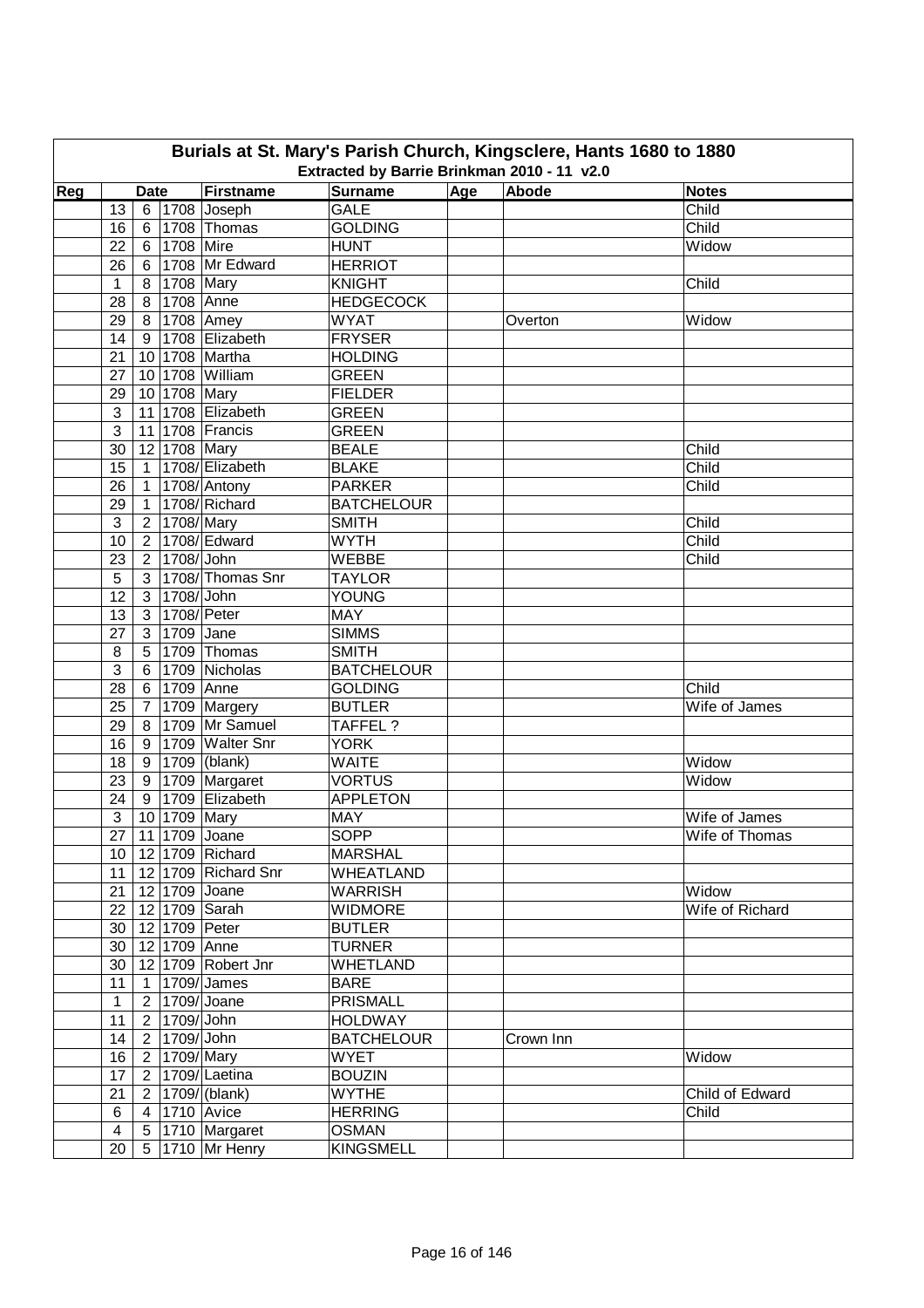|     | Burials at St. Mary's Parish Church, Kingsclere, Hants 1680 to 1880<br>Extracted by Barrie Brinkman 2010 - 11 v2.0 |                |                      |                               |                                     |     |              |                 |  |  |  |  |
|-----|--------------------------------------------------------------------------------------------------------------------|----------------|----------------------|-------------------------------|-------------------------------------|-----|--------------|-----------------|--|--|--|--|
| Reg |                                                                                                                    |                |                      | Firstname                     |                                     |     | Abode        |                 |  |  |  |  |
|     | 9                                                                                                                  | <b>Date</b>    | 6 1710 Mary          |                               | <b>Surname</b><br><b>BAILEY</b>     | Age |              | <b>Notes</b>    |  |  |  |  |
|     | 11                                                                                                                 |                | 6 1710 John          |                               | <b>GODWIN</b>                       |     |              |                 |  |  |  |  |
|     | 14                                                                                                                 |                |                      | 6 1710 Matthew                | <b>JONES</b>                        |     |              |                 |  |  |  |  |
|     | 19                                                                                                                 |                |                      | 6 1710 Edward                 | <b>DEARLOVE</b>                     |     |              |                 |  |  |  |  |
|     | 26                                                                                                                 |                |                      | 6 1710 Joane                  | <b>MAY</b>                          |     |              | Wife of Henry   |  |  |  |  |
|     | 10                                                                                                                 |                | 7 1710 John          |                               | <b>HULLERA</b>                      |     |              | Child           |  |  |  |  |
|     | 19                                                                                                                 | 7 <sup>1</sup> |                      | 1710 Elizabeth                | <b>MAY</b>                          |     |              |                 |  |  |  |  |
|     | 28                                                                                                                 | $\overline{7}$ |                      | 1710 Elizabeth                | <b>PONTON</b>                       |     |              | Wife of Paule   |  |  |  |  |
|     | 28                                                                                                                 | 7 <sup>1</sup> |                      | 1710 (blank)                  | <b>PONTON</b>                       |     |              | Child           |  |  |  |  |
|     | 22                                                                                                                 | 8              |                      | 1710 Joyre                    | <b>MARTING</b>                      |     |              |                 |  |  |  |  |
|     | $\mathbf 1$                                                                                                        | 9              |                      | 1710 Elizabeth                | <b>TAYLOR</b>                       |     |              | Widow           |  |  |  |  |
|     | 6                                                                                                                  | 9              | 1710 John            |                               | <b>LOUWELL</b>                      |     |              | Child           |  |  |  |  |
|     | 17                                                                                                                 | 9              |                      | 1710 Thomas                   | <b>STEEVENS</b>                     |     |              |                 |  |  |  |  |
|     | 22                                                                                                                 | 9              |                      | 1710 Richard                  | <b>DOBBS</b>                        |     | Ashford Hill |                 |  |  |  |  |
|     | 9                                                                                                                  |                |                      | 10 1710 Thomas                | <b>HOME</b>                         |     |              |                 |  |  |  |  |
|     | $\mathbf{1}$                                                                                                       |                |                      | 12 1710 William               | <b>PAICE</b>                        |     |              |                 |  |  |  |  |
|     | 5                                                                                                                  |                |                      | 12 1710 Elizabeth             | <b>OSMAN</b>                        |     |              | Widow           |  |  |  |  |
|     | 14                                                                                                                 |                |                      | 12 1710 Francis               | <b>HOARE</b>                        |     |              | Wife of John    |  |  |  |  |
|     |                                                                                                                    |                |                      | 12 1710 Dorothy               |                                     |     |              |                 |  |  |  |  |
|     | 27                                                                                                                 |                |                      | 12 1710 Hanah                 | <b>BLUNDING</b><br><b>STEEVENS</b>  |     |              | Widow           |  |  |  |  |
|     | 30                                                                                                                 |                |                      |                               |                                     |     |              |                 |  |  |  |  |
|     | 31                                                                                                                 |                | 12 1710 Jane         |                               | <b>EUMAN</b>                        |     |              | Child           |  |  |  |  |
|     | $10$                                                                                                               |                | 1710/John            | 1 1710/Mrs Mary               | <b>PRIOR</b><br><b>SYMPSON</b>      |     |              | Widow           |  |  |  |  |
|     | 18                                                                                                                 | 1              |                      | 1710/ Richard Snr             |                                     |     |              |                 |  |  |  |  |
|     | 19                                                                                                                 | $\mathbf{1}$   |                      |                               | <b>HOLDING</b>                      |     |              |                 |  |  |  |  |
|     | 20                                                                                                                 |                |                      | 1   1710/ Robert Jnr          | <b>HUNT</b>                         |     |              |                 |  |  |  |  |
|     | 31                                                                                                                 |                |                      | 1   1710/ Christopher         | <b>BERTY</b>                        |     |              |                 |  |  |  |  |
|     | 5                                                                                                                  |                | 2 1710/Mary          | 2 1710/ Richard               | <b>LENNARD</b>                      |     |              |                 |  |  |  |  |
|     | 10                                                                                                                 |                |                      | 2 1710/Katharine              | <b>LEADER</b>                       |     |              |                 |  |  |  |  |
|     | 16                                                                                                                 |                |                      | 2 1710/Lawrence               | <b>HENLEY</b>                       |     |              |                 |  |  |  |  |
|     | 18                                                                                                                 |                |                      | 2 1710/Thomas                 | <b>GODDARD</b><br><b>BATCHELOUR</b> |     |              |                 |  |  |  |  |
|     | 24                                                                                                                 |                | 2 1710/John          |                               |                                     |     |              |                 |  |  |  |  |
|     | 26<br>28                                                                                                           |                | 2 1710/Ann           |                               | <b>BARE</b><br><b>FITCH</b>         |     |              |                 |  |  |  |  |
|     |                                                                                                                    |                |                      | 3   1710/ William             | <b>GUNTER</b>                       |     |              | Child           |  |  |  |  |
|     | 4                                                                                                                  |                |                      |                               |                                     |     |              |                 |  |  |  |  |
|     | $\overline{5}$<br>5                                                                                                |                |                      | 3 1710/ Eedy                  | <b>MORSTIE</b>                      |     |              | Wife of Maurice |  |  |  |  |
|     |                                                                                                                    |                |                      | 3   1710/ Thomas              | SOPP                                |     |              |                 |  |  |  |  |
|     | 11                                                                                                                 |                |                      | $3  1710/$ Joseph             | <b>BOND</b>                         |     |              |                 |  |  |  |  |
|     | 11<br>17                                                                                                           |                |                      | 3 1710/Susanna<br>3 1710/Mary | <b>STEVENS</b><br><b>FOSBURY</b>    |     |              |                 |  |  |  |  |
|     |                                                                                                                    |                |                      |                               |                                     |     |              |                 |  |  |  |  |
|     | 21                                                                                                                 |                | 3 1710/John          |                               | <b>EELES</b>                        |     |              |                 |  |  |  |  |
|     | $\overline{2}$                                                                                                     |                | 4   1711   Alice     |                               | <b>ANDERTON</b>                     |     |              | Wife of Robert  |  |  |  |  |
|     | $\bf 8$                                                                                                            |                |                      | 4 1711 Thomas                 | <b>SMYTH</b>                        |     |              |                 |  |  |  |  |
|     | $10$                                                                                                               |                |                      | 4 1711 Elizabeth              | <b>WHITE</b>                        |     |              |                 |  |  |  |  |
|     | 15 <sub>15</sub>                                                                                                   |                | $\sqrt{4}$ 1711 Lucy |                               | <b>EXEL</b><br><b>PARR</b>          |     |              |                 |  |  |  |  |
|     | 15 <sub>15</sub>                                                                                                   | $4 \mid$       |                      | 1711 William                  |                                     |     |              |                 |  |  |  |  |
|     | 22                                                                                                                 | $\overline{4}$ |                      | 1711 Richard                  | <b>FRY</b>                          |     |              |                 |  |  |  |  |
|     | 25                                                                                                                 |                | 4 1711 John          |                               | <b>MATTHEWS</b>                     |     |              |                 |  |  |  |  |
|     | 29                                                                                                                 |                |                      | 4 1711 (blank)                | <b>COOPER</b>                       |     |              | Child of John   |  |  |  |  |
|     | 6                                                                                                                  |                |                      | 5   1711   Richard            | <b>PRISMAN</b>                      |     |              |                 |  |  |  |  |
|     | 6                                                                                                                  |                |                      | 5 1711 Elizabeth              | <b>WYLD</b>                         |     |              | Wife of John    |  |  |  |  |
|     | 6                                                                                                                  |                |                      | 5   1711   James              | <b>WYLD</b>                         |     |              | Child           |  |  |  |  |
|     | 10                                                                                                                 |                |                      | 5 1711 William                | <b>CLARKE</b>                       |     |              |                 |  |  |  |  |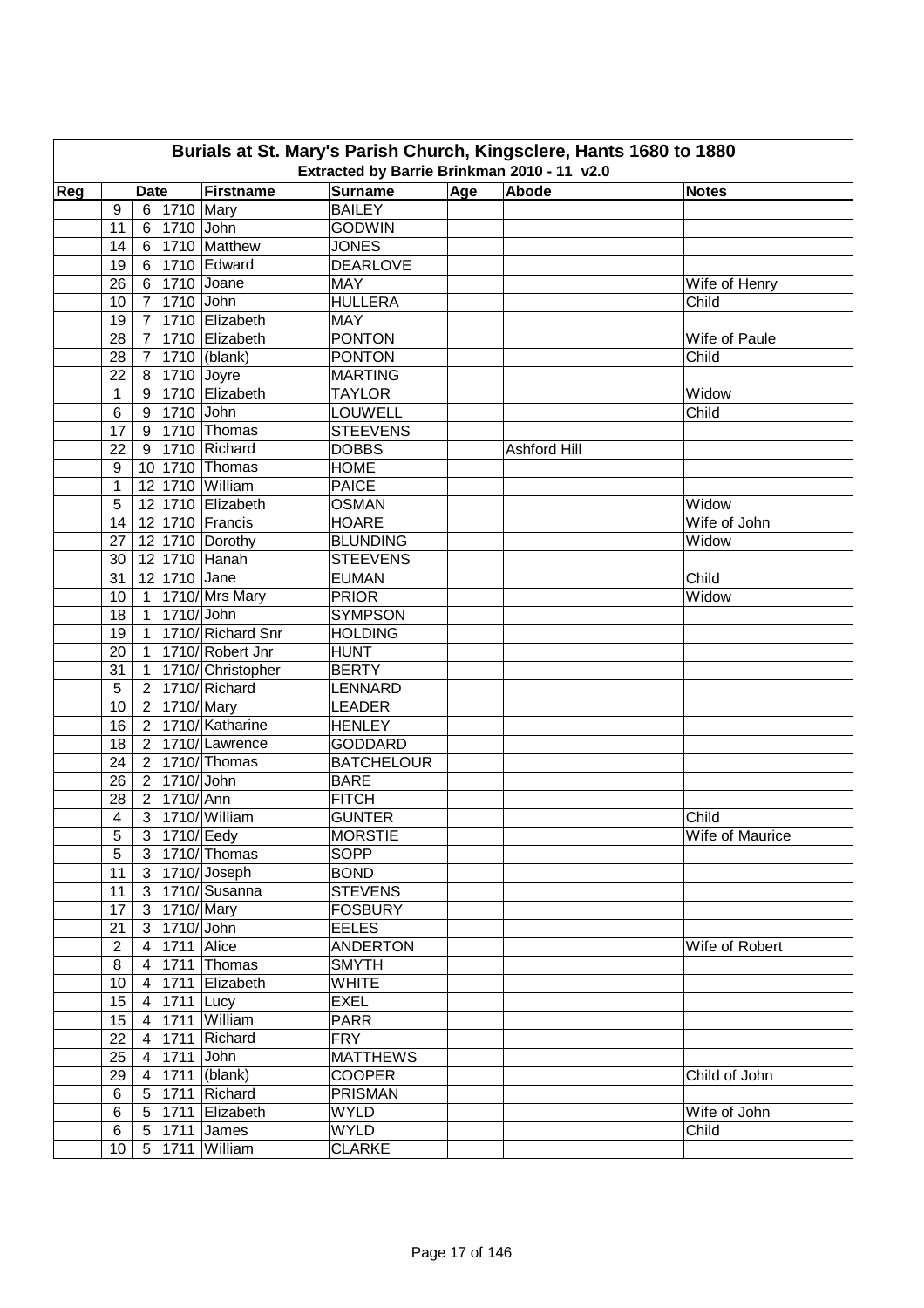|     | Burials at St. Mary's Parish Church, Kingsclere, Hants 1680 to 1880<br>Extracted by Barrie Brinkman 2010 - 11 v2.0 |                |                  |                       |                    |     |          |                 |  |  |  |
|-----|--------------------------------------------------------------------------------------------------------------------|----------------|------------------|-----------------------|--------------------|-----|----------|-----------------|--|--|--|
| Reg |                                                                                                                    | <b>Date</b>    |                  | Firstname             | <b>Surname</b>     | Age | Abode    | <b>Notes</b>    |  |  |  |
|     | 16                                                                                                                 |                |                  | 5 1711 Elizabeth      | <b>FRY</b>         |     |          | Child           |  |  |  |
|     | 18                                                                                                                 | 5 <sup>5</sup> |                  | 1711 Thomas           | <b>CLARKE</b>      |     |          |                 |  |  |  |
|     | 20                                                                                                                 | 5 <sup>1</sup> |                  | 1711 James            | CHAPPEL            |     |          | Child           |  |  |  |
|     | 4                                                                                                                  | 6 <sup>1</sup> | 1711 Mary        |                       | <b>GREEN</b>       |     |          |                 |  |  |  |
|     | $\overline{7}$                                                                                                     | 6              |                  | 1711 Robert Snr       | <b>OSMAN</b>       |     |          |                 |  |  |  |
|     | 20                                                                                                                 | 6 <sup>1</sup> |                  | 1711 James Snr        | WALDROPE           |     |          |                 |  |  |  |
|     | 29                                                                                                                 | 6              |                  | 1711 Peter            | <b>KNIGHT</b>      |     |          |                 |  |  |  |
|     | 27                                                                                                                 | $\overline{7}$ |                  | 1711 James Snr        | <b>COWDRY</b>      |     |          |                 |  |  |  |
|     | $\overline{2}$                                                                                                     | 8              | 1711             | John                  | <b>WARWICK</b>     |     |          | Child           |  |  |  |
|     | 15                                                                                                                 | 8              | 1711             | Paule Snr             | <b>PENTON</b>      |     |          |                 |  |  |  |
|     | 17                                                                                                                 | 8              | 1711             | John                  | <b>EAMENS</b>      |     |          | at Thatcham     |  |  |  |
|     | 19                                                                                                                 | 8              | 1711             | Daniel                | <b>WHEELER</b>     |     |          | Child           |  |  |  |
|     | 23                                                                                                                 | 8 <sup>1</sup> | 1711             | Mary                  | <b>WEBBE</b>       |     |          | Widow           |  |  |  |
|     | 24                                                                                                                 |                | 1711             | Jane                  | <b>COLE</b>        |     |          | Child           |  |  |  |
|     | 25                                                                                                                 | 8 <sup>1</sup> |                  |                       | <b>BOND</b>        |     |          |                 |  |  |  |
|     |                                                                                                                    |                | 8 1711           | Joseph<br>Peter       |                    |     |          |                 |  |  |  |
|     | $\overline{7}$                                                                                                     | 9              | 1711             |                       | <b>HUGHES</b>      |     |          | Child           |  |  |  |
|     | 25                                                                                                                 | 9 <sup>1</sup> | 1711             | William               | <b>GLADDAW</b>     |     |          |                 |  |  |  |
|     | 27                                                                                                                 |                | 9 1711           | Mary                  | <b>SMYTH</b>       |     |          | Child           |  |  |  |
|     | $\overline{7}$                                                                                                     |                | 10 1711          | Warham                | <b>SYMPSON</b>     |     |          |                 |  |  |  |
|     | 21                                                                                                                 |                | 10 1711          | Elizabeth             | <b>MISSELBROOK</b> |     |          | Widow           |  |  |  |
|     | 26                                                                                                                 |                | 10 1711 Ann      |                       | <b>MERRIETT</b>    |     |          |                 |  |  |  |
|     | 10                                                                                                                 |                |                  | 11 1711 George        | <b>HINE</b>        |     |          |                 |  |  |  |
|     | 8                                                                                                                  |                | 12 1711 Ann      |                       | <b>GOLDING</b>     |     |          | Wife of George  |  |  |  |
|     | 10                                                                                                                 |                |                  | 12 1711 Robert Snr    | <b>HUNT</b>        |     |          |                 |  |  |  |
|     | 13                                                                                                                 |                | 1 1711/ Amy      |                       | <b>BATCHELOUR</b>  |     |          | Widow           |  |  |  |
|     | 27                                                                                                                 |                |                  | 1 1711/ Catharine     | <b>BATCHELOUR</b>  |     | Newberry |                 |  |  |  |
|     | 29                                                                                                                 |                |                  | 1 1711/ Martha        | <b>BEALE</b>       |     |          |                 |  |  |  |
|     | $\overline{7}$                                                                                                     |                |                  | 2 1711/Mr Augustin    | <b>KENCHEN</b>     |     |          |                 |  |  |  |
|     | 9                                                                                                                  |                |                  | 2 1711/Margery        | <b>GOLDING</b>     |     |          | Widow           |  |  |  |
|     | 15                                                                                                                 |                |                  | 2 1711/ Walter        | <b>HISCOCK</b>     |     |          |                 |  |  |  |
|     | 20                                                                                                                 |                |                  | 2 1711/ Martha        | <b>PALMER</b>      |     |          | Child           |  |  |  |
|     | 27                                                                                                                 |                | 2 1711/ Alice    |                       | <b>JOANES</b>      |     |          | Widow           |  |  |  |
|     | 11                                                                                                                 |                | 3 1711/Mary      |                       | <b>PRIMOUR</b>     |     |          | Child           |  |  |  |
|     | 12                                                                                                                 |                | 3 1711/ Mary     |                       | <b>EDWARDS</b>     |     |          | Child           |  |  |  |
|     | 14                                                                                                                 |                |                  | 3 1711/ Peter snr     | <b>FRY</b>         |     |          |                 |  |  |  |
|     | 18                                                                                                                 |                |                  | $3$  1711/James       | <b>CLINKER</b>     |     |          |                 |  |  |  |
|     | 9                                                                                                                  |                |                  | 4 1712 Joseph         | <b>WIDMORE</b>     |     |          |                 |  |  |  |
|     | 27                                                                                                                 |                |                  | 4 1712 Mary           | <b>OSMAN</b>       |     |          | Child           |  |  |  |
|     | 28                                                                                                                 |                |                  | 4 1712 George         | <b>HUNT</b>        |     |          |                 |  |  |  |
|     | $\overline{2}$                                                                                                     |                | 5 1712 Mary      |                       | <b>HUNT</b>        |     |          | Widow           |  |  |  |
|     | 12                                                                                                                 |                |                  | 5 1712 Margery        | <b>FROUD</b>       |     |          | Widow           |  |  |  |
|     | $\overline{2}$                                                                                                     |                |                  | 6 1712 Henry          | <b>MATTHEWS</b>    |     |          |                 |  |  |  |
|     | $\mathbf{1}$                                                                                                       |                |                  | 7   1712   Mrs Hester | WEBBE              |     |          |                 |  |  |  |
|     | 9                                                                                                                  |                |                  | 7 1712 James          | <b>OSMAN</b>       |     |          | Child           |  |  |  |
|     | 10 <sub>1</sub>                                                                                                    |                |                  | 7 1712 Joanna         | <b>BEAR</b>        |     |          |                 |  |  |  |
|     | 24                                                                                                                 |                |                  | 7 1712 William        | <b>CHURCHMAN</b>   |     |          | Child           |  |  |  |
|     | 27                                                                                                                 |                |                  | 7 1712 Joanna         | <b>COOPER</b>      |     |          | Widow           |  |  |  |
|     | 31                                                                                                                 |                |                  | 7   1712   (blank)    | <b>KEDGER</b>      |     |          | Widow           |  |  |  |
|     | 12                                                                                                                 |                |                  | 8 1712 William        | <b>KNIGHT</b>      |     |          | Child           |  |  |  |
|     | 15 <sub>15</sub>                                                                                                   |                | 8   1712   Alice |                       | <b>WYAT</b>        |     |          | Wife of Charles |  |  |  |
|     | 25                                                                                                                 |                |                  | 8 1712 James          | <b>CHURCHMAN</b>   |     |          |                 |  |  |  |
|     | 17 <sub>2</sub>                                                                                                    |                | 9 1712 Jane      |                       | <b>SYMPSON</b>     |     |          | Child           |  |  |  |
|     |                                                                                                                    |                |                  |                       |                    |     |          |                 |  |  |  |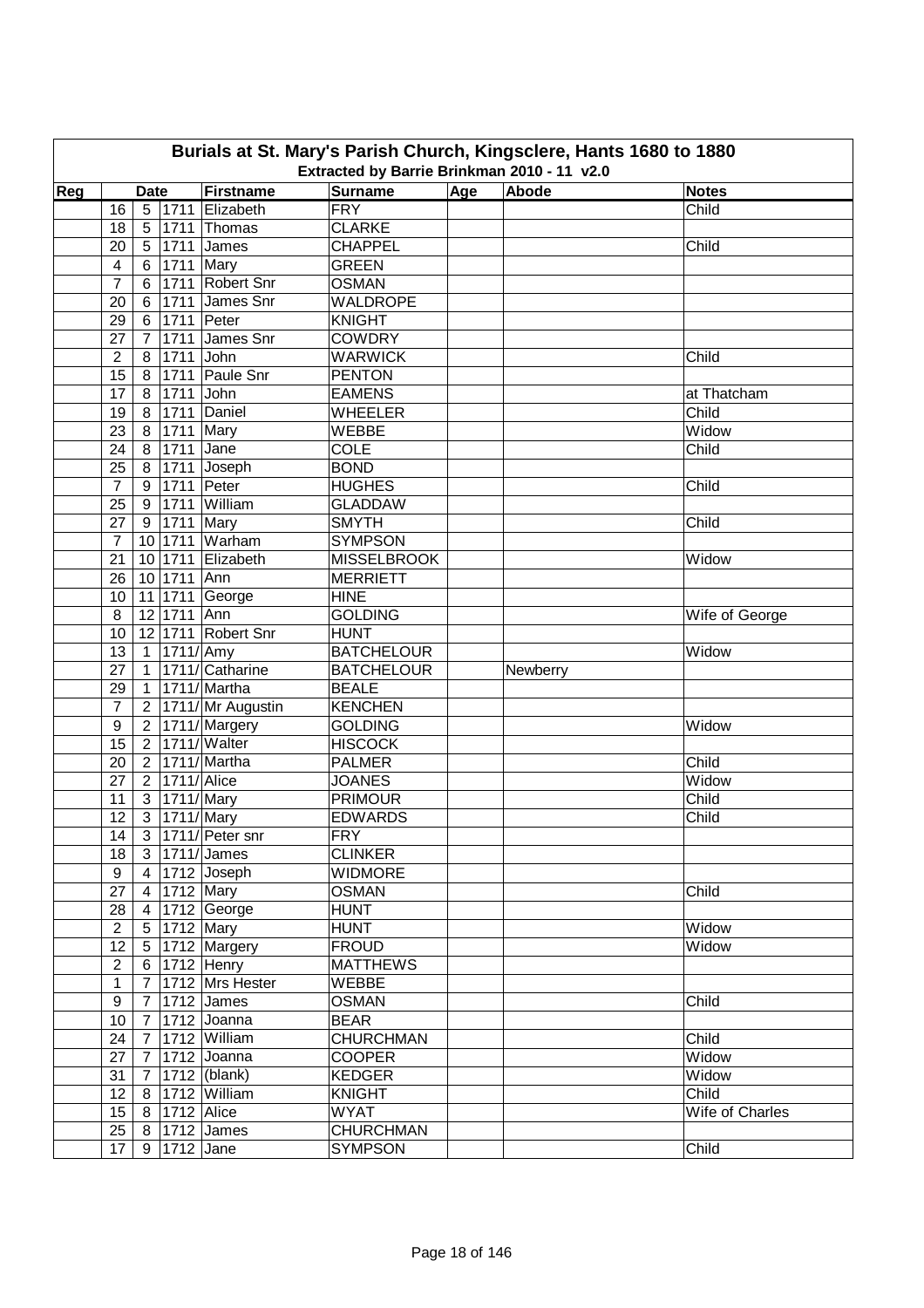| Burials at St. Mary's Parish Church, Kingsclere, Hants 1680 to 1880                                                              |                         |                          |                      |                  |  |  |         |  |  |  |  |  |  |
|----------------------------------------------------------------------------------------------------------------------------------|-------------------------|--------------------------|----------------------|------------------|--|--|---------|--|--|--|--|--|--|
| Extracted by Barrie Brinkman 2010 - 11 v2.0<br><b>Surname</b><br>Age<br>Abode<br>Reg<br>Firstname<br><b>Notes</b><br><b>Date</b> |                         |                          |                      |                  |  |  |         |  |  |  |  |  |  |
|                                                                                                                                  |                         |                          |                      |                  |  |  |         |  |  |  |  |  |  |
|                                                                                                                                  | 30                      |                          | 9 1712 Thomas Snr    | <b>APPLETON</b>  |  |  |         |  |  |  |  |  |  |
|                                                                                                                                  | 3                       | 10 1712 Thomas           |                      | <b>TREDWELL</b>  |  |  | Child   |  |  |  |  |  |  |
|                                                                                                                                  | 10                      | 10 1712 Margery          |                      | <b>HUNT</b>      |  |  |         |  |  |  |  |  |  |
|                                                                                                                                  | 15                      |                          | 10 1712 Margaret     | <b>WIDMORE</b>   |  |  | Child   |  |  |  |  |  |  |
|                                                                                                                                  | 4                       | 11 1712 John             |                      | <b>WAITT</b>     |  |  |         |  |  |  |  |  |  |
|                                                                                                                                  | 5                       | 12 1712 Mary             |                      | <b>SPARABLE</b>  |  |  |         |  |  |  |  |  |  |
|                                                                                                                                  | $\overline{\mathbf{4}}$ | 2 1712/Ann               |                      | <b>FAUCONER</b>  |  |  |         |  |  |  |  |  |  |
|                                                                                                                                  | 3                       |                          | 4   1713   Elizabeth | <b>ROWLLS</b>    |  |  |         |  |  |  |  |  |  |
|                                                                                                                                  | 11                      | $\overline{4}$           | 1713 Winifred        | <b>SMITH</b>     |  |  |         |  |  |  |  |  |  |
|                                                                                                                                  | 25                      | $\overline{4}$           | 1713 Earnest         | <b>LAMBDIN</b>   |  |  |         |  |  |  |  |  |  |
|                                                                                                                                  | 18                      | 5 1713 Mary              |                      | <b>JOHNSON</b>   |  |  | a Negro |  |  |  |  |  |  |
|                                                                                                                                  | 17                      | 7 <sup>1</sup>           | 1713 Margery         | <b>KNIGHT</b>    |  |  | Child   |  |  |  |  |  |  |
|                                                                                                                                  | 21                      | $\overline{7}$           | 1713 John            | <b>WITH</b>      |  |  |         |  |  |  |  |  |  |
|                                                                                                                                  | 21                      | $\overline{7}$           | 1713 Simon           | <b>BAYFORD</b>   |  |  |         |  |  |  |  |  |  |
|                                                                                                                                  | 21                      | $\overline{7}$           | 1713 Peter           | <b>HYNE</b>      |  |  |         |  |  |  |  |  |  |
|                                                                                                                                  | 12                      | 8 1713 Ann               |                      | <b>YOUNG</b>     |  |  |         |  |  |  |  |  |  |
|                                                                                                                                  | 14                      | 8 1713 Joan              |                      | <b>TURNER</b>    |  |  |         |  |  |  |  |  |  |
|                                                                                                                                  | 15                      |                          | 8 1713 Ambrosia      | <b>EDWARDS</b>   |  |  | Child   |  |  |  |  |  |  |
|                                                                                                                                  | 21                      |                          | 8 1713 Elizabeth     | <b>PRIMER</b>    |  |  |         |  |  |  |  |  |  |
|                                                                                                                                  | $6\phantom{1}6$         | 9 1713 Mary              |                      | <b>KNIGHT</b>    |  |  |         |  |  |  |  |  |  |
|                                                                                                                                  | $\overline{7}$          | 10 1713 Mary             |                      | <b>NASH</b>      |  |  |         |  |  |  |  |  |  |
|                                                                                                                                  | 19                      | 10 1713 William          |                      | <b>SYMPSON</b>   |  |  | Child   |  |  |  |  |  |  |
|                                                                                                                                  | 26                      | 10 1713 John             |                      | <b>APPLETON</b>  |  |  |         |  |  |  |  |  |  |
|                                                                                                                                  | $\mathbf{1}$            | 11 1713 Jone             |                      | <b>BOND</b>      |  |  |         |  |  |  |  |  |  |
|                                                                                                                                  | 13                      |                          | 11 1713 Elizabeth    | <b>ANDREWS</b>   |  |  |         |  |  |  |  |  |  |
|                                                                                                                                  | 1                       | 12 1713 Thomas           |                      | <b>BASSON</b>    |  |  |         |  |  |  |  |  |  |
|                                                                                                                                  | $\mathbf{1}$            | 1 1713/John              |                      | <b>FRYSER</b>    |  |  |         |  |  |  |  |  |  |
|                                                                                                                                  | 15                      | 1 1713/Margery           |                      | <b>PRYOR</b>     |  |  |         |  |  |  |  |  |  |
|                                                                                                                                  | 16                      | 1 1713/ Martha           |                      | <b>JUSTIS</b>    |  |  |         |  |  |  |  |  |  |
|                                                                                                                                  | 16                      | 1                        | 1713/ Elizabeth      | <b>JUSTIS</b>    |  |  |         |  |  |  |  |  |  |
|                                                                                                                                  | 11                      | 2 <sup>1</sup>           | 1713/Thomas          | <b>GOLDING</b>   |  |  |         |  |  |  |  |  |  |
|                                                                                                                                  |                         | 3 1713/Ann               |                      | <b>WATERMAN</b>  |  |  |         |  |  |  |  |  |  |
|                                                                                                                                  | 5<br>23                 | 3 1713/ Sarah            |                      | <b>WINKWORTH</b> |  |  |         |  |  |  |  |  |  |
|                                                                                                                                  |                         |                          |                      |                  |  |  |         |  |  |  |  |  |  |
|                                                                                                                                  | 1                       | 4   1714   James         |                      | <b>WATERMAN</b>  |  |  |         |  |  |  |  |  |  |
|                                                                                                                                  |                         | $5 1714 $ Joseph         |                      | <b>NEWMAN</b>    |  |  |         |  |  |  |  |  |  |
|                                                                                                                                  |                         | 5 1714 Sarah             |                      | <b>ARNAL</b>     |  |  |         |  |  |  |  |  |  |
|                                                                                                                                  |                         | 5 1714 Hannah            |                      | <b>ARNAL</b>     |  |  |         |  |  |  |  |  |  |
|                                                                                                                                  | 24                      | 5 1714 Joan              |                      | <b>SMYTH</b>     |  |  |         |  |  |  |  |  |  |
|                                                                                                                                  | $\mathbf{1}$            | $6$   1714 James         |                      | <b>LOVELOCK</b>  |  |  |         |  |  |  |  |  |  |
|                                                                                                                                  | 30                      | 6 1714 Alice             |                      | <b>PRIMOUR</b>   |  |  |         |  |  |  |  |  |  |
|                                                                                                                                  | 30                      | 6 1714 Henry             |                      | <b>MATTHEWS</b>  |  |  |         |  |  |  |  |  |  |
|                                                                                                                                  | 30                      | 7 1714 John              |                      | <b>POWELL</b>    |  |  |         |  |  |  |  |  |  |
|                                                                                                                                  | 31                      | 7 1714 Eliza             |                      | <b>FLORRY</b>    |  |  |         |  |  |  |  |  |  |
|                                                                                                                                  | 11                      | 8 1714 William           |                      | <b>TYLER</b>     |  |  |         |  |  |  |  |  |  |
|                                                                                                                                  | 23                      | 8 1714 Ann               |                      | <b>HARRIS</b>    |  |  | Child   |  |  |  |  |  |  |
|                                                                                                                                  | 24                      |                          | 8 1714 Elizabeth     | <b>TIGGELL</b>   |  |  |         |  |  |  |  |  |  |
|                                                                                                                                  | 3                       | 9 1714 John              |                      | <b>TROUTON</b>   |  |  | Child   |  |  |  |  |  |  |
|                                                                                                                                  | $\overline{5}$          |                          | 9 1714 Margaret      | <b>MARTYN</b>    |  |  |         |  |  |  |  |  |  |
|                                                                                                                                  | 10 <sup>°</sup>         | 10 1714 Joan             |                      | <b>WATERMAN</b>  |  |  |         |  |  |  |  |  |  |
|                                                                                                                                  | 29                      | 10 1714 James            |                      | <b>GARDNER</b>   |  |  |         |  |  |  |  |  |  |
|                                                                                                                                  | $\mathbf{1}$            | 11 1714 Hannah           |                      | WALDROP          |  |  | Child   |  |  |  |  |  |  |
|                                                                                                                                  |                         | 15   11   1714   William |                      | <b>PLATT</b>     |  |  |         |  |  |  |  |  |  |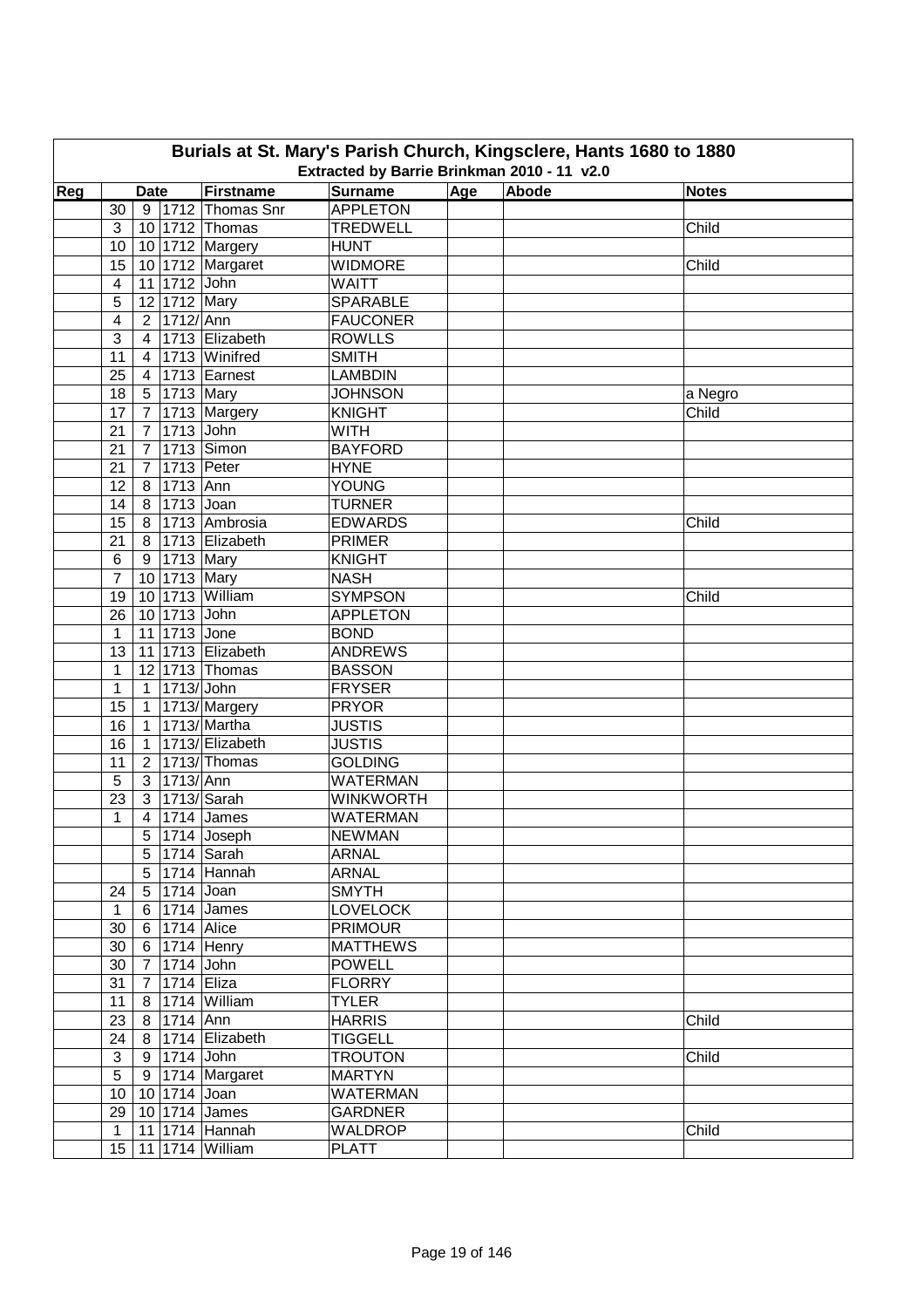|     | Burials at St. Mary's Parish Church, Kingsclere, Hants 1680 to 1880<br>Extracted by Barrie Brinkman 2010 - 11 v2.0 |                             |                            |                   |     |              |              |  |  |  |  |  |
|-----|--------------------------------------------------------------------------------------------------------------------|-----------------------------|----------------------------|-------------------|-----|--------------|--------------|--|--|--|--|--|
| Reg |                                                                                                                    | <b>Date</b>                 | Firstname                  | <b>Surname</b>    | Age | Abode        | <b>Notes</b> |  |  |  |  |  |
|     | 25                                                                                                                 | $11$ 1714 ???               |                            | <b>MATTHEW</b>    |     |              |              |  |  |  |  |  |
|     | 3                                                                                                                  | 12 1714 Mary                |                            | <b>GOLDING</b>    |     |              |              |  |  |  |  |  |
|     | 14                                                                                                                 | 12 1714 Ann                 |                            | <b>HUNT</b>       |     |              |              |  |  |  |  |  |
|     | 29                                                                                                                 | 12 1714 (blank)             |                            | <b>BASHFORD</b>   |     |              | Widow        |  |  |  |  |  |
|     | 31                                                                                                                 | 12 1714 John                |                            | <b>GOLDING</b>    |     |              | Child        |  |  |  |  |  |
|     | 3                                                                                                                  | 1   1714/ William           |                            | <b>GOLD</b>       |     |              |              |  |  |  |  |  |
|     | $\overline{7}$                                                                                                     |                             | 1 1714/ Catharine          | <b>WALDROP</b>    |     |              |              |  |  |  |  |  |
|     | 8                                                                                                                  | 1 <sup>1</sup>              | 1714/ Henry                | <b>HARDING</b>    |     |              |              |  |  |  |  |  |
|     | 18                                                                                                                 | 1714/ Ruth<br>1             |                            | <b>DRULY</b>      |     |              |              |  |  |  |  |  |
|     | 20                                                                                                                 | 1                           | 1714/ Elizabeth            | <b>BROWN</b>      |     |              |              |  |  |  |  |  |
|     | 21                                                                                                                 |                             | 1   1714/ Stephen          | <b>BERTIE</b>     |     |              |              |  |  |  |  |  |
|     | 23                                                                                                                 | $\mathbf{1}$                | $1714/$ (blank)            | <b>HOLMES</b>     |     |              | Child        |  |  |  |  |  |
|     | 23                                                                                                                 | 2 1714/John                 |                            | <b>BULLOCK</b>    |     |              | Child        |  |  |  |  |  |
|     |                                                                                                                    |                             | 1714/Mrs Mary              | <b>ALLEN</b>      |     |              |              |  |  |  |  |  |
|     | 17<br>22                                                                                                           | 3 <sup>1</sup>              | 3   1714/ Elizabeth        | <b>RABBITS</b>    |     |              |              |  |  |  |  |  |
|     |                                                                                                                    |                             |                            |                   |     |              | Child        |  |  |  |  |  |
|     | 3                                                                                                                  | 1715 Mary<br>4 <sup>1</sup> |                            | LATTEY            |     |              |              |  |  |  |  |  |
|     | 3                                                                                                                  | $\overline{4}$              | 1715 Susanna               | <b>POWELL</b>     |     |              | Child        |  |  |  |  |  |
|     | 10                                                                                                                 | 4 1715 John                 |                            | <b>APPLETON</b>   |     |              |              |  |  |  |  |  |
|     | 10                                                                                                                 | 4   1715   marty            |                            | <b>BUNSEN</b>     |     |              |              |  |  |  |  |  |
|     | 13                                                                                                                 | 4 1715 John                 |                            | <b>MUNDAY</b>     |     | Ecchingswell |              |  |  |  |  |  |
|     | 20                                                                                                                 |                             | 4 1715 Henry Esq           | <b>KINGSMYLL</b>  |     | Sandleford   |              |  |  |  |  |  |
|     | $\boldsymbol{9}$                                                                                                   | 5 1715 William              |                            | <b>WATERMAN</b>   |     |              |              |  |  |  |  |  |
|     | 20                                                                                                                 | 5 1715 John                 |                            | <b>SMYTH</b>      |     |              |              |  |  |  |  |  |
|     | 21                                                                                                                 |                             | 5 1715 Theophilus          | <b>PARSONS</b>    |     |              |              |  |  |  |  |  |
|     | 25                                                                                                                 | 5 1715 Sarah                |                            | <b>WYTHE</b>      |     |              |              |  |  |  |  |  |
|     | 27                                                                                                                 | 5 1715 Henry                |                            | <b>HUNT</b>       |     |              |              |  |  |  |  |  |
|     | 29                                                                                                                 | 5 1715 Ann                  |                            | <b>BATCHELOUR</b> |     |              |              |  |  |  |  |  |
|     | $\mathbf{3}$                                                                                                       | 6 1715 Richard              |                            | <b>DICKER</b>     |     | Hannington   | Child        |  |  |  |  |  |
|     | 27                                                                                                                 |                             | 6 1715 Thomas              | <b>GODDING</b>    |     |              |              |  |  |  |  |  |
|     | 15                                                                                                                 | 7 <sup>1</sup>              | 1715 Elizabeth             | <b>SMYTH</b>      |     |              |              |  |  |  |  |  |
|     | 29                                                                                                                 | 8 1715 Robert               |                            | <b>APLETON</b>    |     |              |              |  |  |  |  |  |
|     | 10                                                                                                                 |                             | 9 1715 Elizabeth           | <b>TYLER</b>      |     |              |              |  |  |  |  |  |
|     | 21                                                                                                                 | 9 1715 Mary                 |                            | <b>JUSTIS</b>     |     |              | Child        |  |  |  |  |  |
|     | 30                                                                                                                 | 9 1715 Mary                 |                            | <b>HUNT</b>       |     |              |              |  |  |  |  |  |
|     | $\overline{2}$                                                                                                     | $10$ 1715 Daniel            |                            | <b>WHEELER</b>    |     |              | Child        |  |  |  |  |  |
|     | 5                                                                                                                  |                             | 10 1715 Catharine          | <b>APLETON</b>    |     |              |              |  |  |  |  |  |
|     | 15 <sub>15</sub>                                                                                                   | 10 1715 Robert              |                            | <b>ELDERIDGE</b>  |     |              |              |  |  |  |  |  |
|     |                                                                                                                    | 15   10   1715   Francis    |                            | <b>FULLER</b>     |     |              |              |  |  |  |  |  |
|     | $\mathbf{1}$                                                                                                       | 11 1715 Francis             |                            | <b>AVELIN</b>     |     |              |              |  |  |  |  |  |
|     | 16                                                                                                                 |                             | 11 1715 Mr Samuel          | <b>LEY</b>        |     |              | Child        |  |  |  |  |  |
|     |                                                                                                                    | 29 11 1715 Mary             |                            | <b>OSMAN</b>      |     |              |              |  |  |  |  |  |
|     | 1                                                                                                                  | 12 1715 Sarah               |                            | <b>GARDINER</b>   |     |              |              |  |  |  |  |  |
|     |                                                                                                                    | 10   12   1715   Joanna     |                            | <b>ALLEN</b>      |     |              |              |  |  |  |  |  |
|     |                                                                                                                    | 20   12   1715   (blank)    |                            | <b>WEBB</b>       |     |              | Child        |  |  |  |  |  |
|     |                                                                                                                    | 21   12   1715   Mary       |                            | <b>STARES</b>     |     |              |              |  |  |  |  |  |
|     |                                                                                                                    |                             | 25   12   1715   Catharine | <b>WIGGINS</b>    |     |              |              |  |  |  |  |  |
|     |                                                                                                                    | 26   12   1715   Andrew     |                            | <b>PALMOUR</b>    |     |              |              |  |  |  |  |  |
|     | 10 <sup>1</sup>                                                                                                    | 1 1715/Amrosia              |                            | <b>EDWARDS</b>    |     |              | Child        |  |  |  |  |  |
|     | 14                                                                                                                 | 1 1715/Ann                  |                            | <b>SMYTH</b>      |     |              |              |  |  |  |  |  |
|     | 14                                                                                                                 | 1 1715/ William             |                            | <b>TANNER</b>     |     |              |              |  |  |  |  |  |
|     | 20                                                                                                                 | 1 1715/ Alice               |                            | <b>BATCHELOUR</b> |     |              |              |  |  |  |  |  |
|     | $\overline{28}$                                                                                                    | 1 1715/ William             |                            | <b>SMYTH</b>      |     |              |              |  |  |  |  |  |
|     |                                                                                                                    |                             |                            |                   |     |              |              |  |  |  |  |  |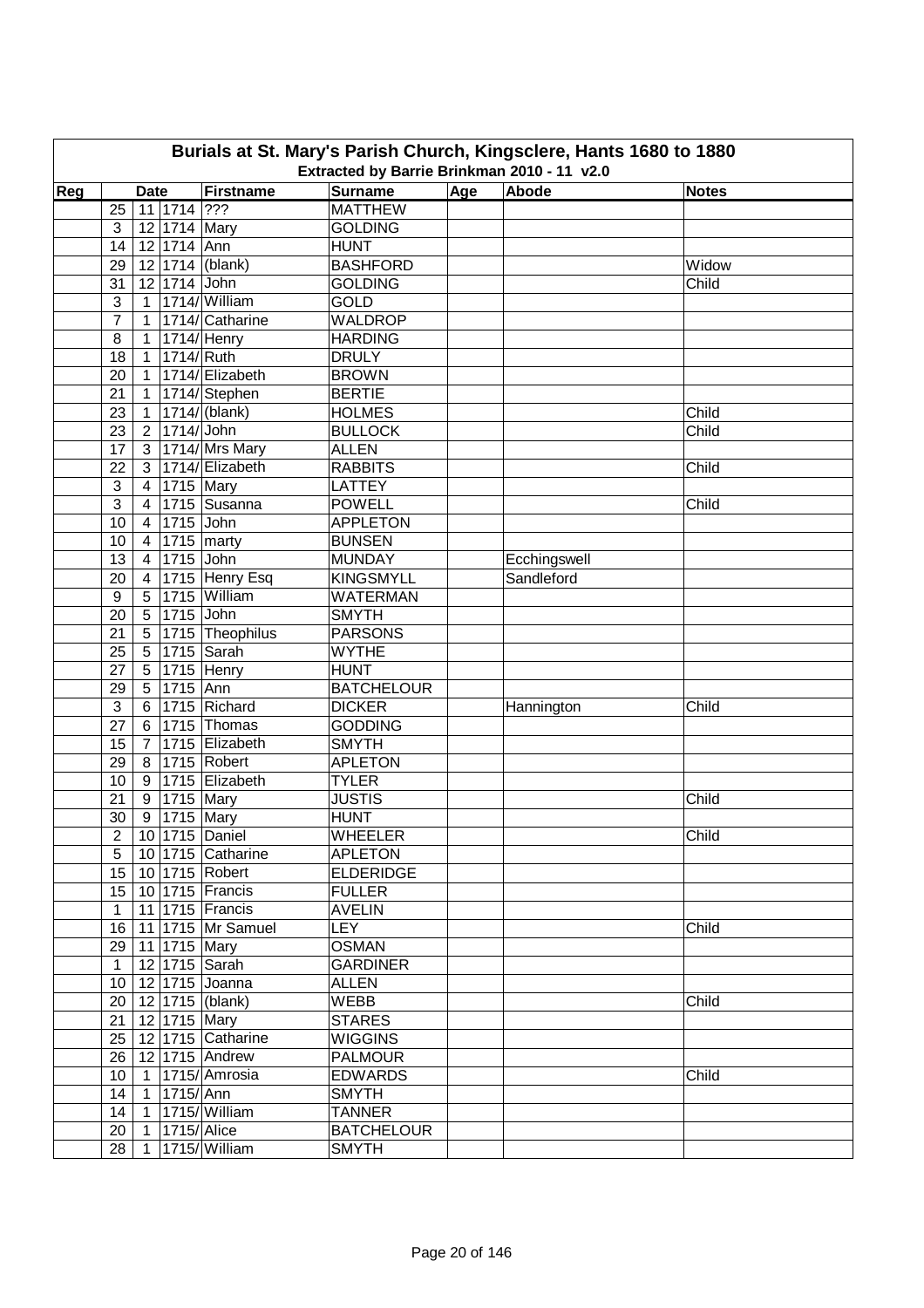|                                                                                                                                  | Burials at St. Mary's Parish Church, Kingsclere, Hants 1680 to 1880 |                |              |                             |                   |  |             |           |  |  |  |  |
|----------------------------------------------------------------------------------------------------------------------------------|---------------------------------------------------------------------|----------------|--------------|-----------------------------|-------------------|--|-------------|-----------|--|--|--|--|
| Extracted by Barrie Brinkman 2010 - 11 v2.0<br><b>Surname</b><br>Age<br>Abode<br>Reg<br>Firstname<br><b>Date</b><br><b>Notes</b> |                                                                     |                |              |                             |                   |  |             |           |  |  |  |  |
|                                                                                                                                  |                                                                     |                |              |                             |                   |  |             |           |  |  |  |  |
|                                                                                                                                  | 3                                                                   |                |              | 2 1715/ Edward              | <b>PALMOUR</b>    |  |             |           |  |  |  |  |
|                                                                                                                                  | 9                                                                   |                |              | $2$   1715/ Nicholas        | <b>BATCHELOUR</b> |  |             |           |  |  |  |  |
|                                                                                                                                  | 10                                                                  |                |              | 2 1715/Thomas               | <b>ALLEN</b>      |  |             |           |  |  |  |  |
|                                                                                                                                  | 11                                                                  |                | 2 1715/Ann   |                             | <b>POVEY</b>      |  |             |           |  |  |  |  |
|                                                                                                                                  | 25                                                                  |                | 2 1715/John  |                             | <b>STEEL</b>      |  |             |           |  |  |  |  |
|                                                                                                                                  | 28                                                                  |                | 2 1715/Mary  |                             | <b>HAWKINS</b>    |  |             |           |  |  |  |  |
|                                                                                                                                  | $\overline{2}$                                                      |                |              | 3 1715/Jeremiah             | <b>WAKE</b>       |  |             | Child     |  |  |  |  |
|                                                                                                                                  | $\overline{7}$                                                      |                |              | 3 1715/James                | <b>KNAPP</b>      |  |             | Child     |  |  |  |  |
|                                                                                                                                  | 23                                                                  |                |              | 3   1715/ James             | <b>WALDROP</b>    |  |             |           |  |  |  |  |
|                                                                                                                                  | 25                                                                  |                |              | 3 1715/ Arthur              | <b>HUTCHINS?</b>  |  |             |           |  |  |  |  |
|                                                                                                                                  | 25                                                                  |                |              | 3 1715/ Elenor              | PRISMAL           |  |             |           |  |  |  |  |
|                                                                                                                                  | 25                                                                  |                |              | 3 1715/James                | <b>GOLDING</b>    |  |             |           |  |  |  |  |
|                                                                                                                                  | 4                                                                   | 4 <sup>1</sup> |              | 1716 Elizabeth              | <b>TAYLER</b>     |  |             | Child     |  |  |  |  |
|                                                                                                                                  | 8                                                                   | $\overline{4}$ |              | 1716 Margaret               | <b>COOPER</b>     |  |             |           |  |  |  |  |
|                                                                                                                                  | 18                                                                  | $\overline{4}$ | 1716 Jone    |                             | <b>HUNT</b>       |  |             | Widow     |  |  |  |  |
|                                                                                                                                  | 20                                                                  | 4              |              | 1716 Walter                 | <b>KNIGHT</b>     |  | Basingstoke |           |  |  |  |  |
|                                                                                                                                  | 22                                                                  | $4 \mid$       | 1716 John    |                             | <b>WYLIE</b>      |  |             |           |  |  |  |  |
|                                                                                                                                  | 24                                                                  |                |              | 4 1716 Elizabeth            | <b>KNIGHT</b>     |  |             |           |  |  |  |  |
|                                                                                                                                  | 27                                                                  |                | 4 1716 Amey  |                             | <b>BATCHELOUR</b> |  |             |           |  |  |  |  |
|                                                                                                                                  | 30                                                                  |                |              | 4 1716 Robert               | <b>BULLOCK</b>    |  |             | Child     |  |  |  |  |
|                                                                                                                                  | 31                                                                  |                |              | 4 1716 Mrs Mary             | <b>ALLEN</b>      |  |             |           |  |  |  |  |
|                                                                                                                                  | 31                                                                  |                |              | 4 1716 Elizabeth            | <b>RABBITS</b>    |  |             | Child     |  |  |  |  |
|                                                                                                                                  | 6                                                                   |                |              | 5 1716 William              | <b>COOPER</b>     |  |             |           |  |  |  |  |
|                                                                                                                                  | 8                                                                   |                |              | 5 1716 Elizabeth            | <b>SMYTH</b>      |  |             |           |  |  |  |  |
|                                                                                                                                  | 9                                                                   |                |              | 5 1716 William              | <b>KNIGHT</b>     |  |             |           |  |  |  |  |
|                                                                                                                                  | 10                                                                  |                | 5 1716 John  |                             | <b>PARKER</b>     |  |             | Child     |  |  |  |  |
|                                                                                                                                  | 13                                                                  |                |              | 5 1716 Elizabeth            | <b>GODDING</b>    |  |             |           |  |  |  |  |
|                                                                                                                                  | 19                                                                  |                | 5 1716 John  |                             | <b>BATCHELOUR</b> |  |             |           |  |  |  |  |
|                                                                                                                                  | 3                                                                   |                | 6 1716 John  |                             | <b>HENWOOD</b>    |  |             |           |  |  |  |  |
|                                                                                                                                  | 5                                                                   |                | 6 1716 Mary  |                             | <b>HUNT</b>       |  |             |           |  |  |  |  |
|                                                                                                                                  | 10                                                                  |                |              | 6 1716 William              | <b>PALMER</b>     |  |             |           |  |  |  |  |
|                                                                                                                                  | 10                                                                  |                |              | 6 1716 Robert               | <b>PALMER</b>     |  |             |           |  |  |  |  |
|                                                                                                                                  | 17                                                                  |                | 6 1716 Mary  |                             | <b>SMITH</b>      |  |             |           |  |  |  |  |
|                                                                                                                                  | 18                                                                  |                | 7 1716 Mary  |                             | <b>HIGGS</b>      |  |             |           |  |  |  |  |
|                                                                                                                                  |                                                                     |                |              | 18 7 1716 Henry             | <b>GAUNTLETT</b>  |  |             | Traveller |  |  |  |  |
|                                                                                                                                  | 22                                                                  |                |              | 7 1716 Richard              | <b>YORK</b>       |  |             |           |  |  |  |  |
|                                                                                                                                  | 25                                                                  |                | 7 1716 Mary  |                             | <b>LOVELOCK</b>   |  |             |           |  |  |  |  |
|                                                                                                                                  | 10                                                                  |                |              | 8 1716 Richard              | <b>FROOD</b>      |  |             |           |  |  |  |  |
|                                                                                                                                  | 27                                                                  |                |              | $9$ 1716 Dorothy            | <b>PRISMAL</b>    |  |             |           |  |  |  |  |
|                                                                                                                                  | $\overline{7}$                                                      |                | 10 1716 Ann  |                             | <b>MAYERS</b>     |  |             |           |  |  |  |  |
|                                                                                                                                  | 28                                                                  |                |              | 10 1716 Thomas              | <b>APPLETON</b>   |  |             |           |  |  |  |  |
|                                                                                                                                  | 30                                                                  |                | 10 1716 John |                             | <b>MABERLEY</b>   |  |             |           |  |  |  |  |
|                                                                                                                                  | 6                                                                   |                |              | 11 1716 William             | <b>COMMINS</b>    |  |             |           |  |  |  |  |
|                                                                                                                                  | 16                                                                  |                | 11 1716 Ann  |                             | LENNARD           |  |             |           |  |  |  |  |
|                                                                                                                                  | $\mathbf{1}$                                                        |                | 12 1716 John |                             | <b>GILBERT</b>    |  |             |           |  |  |  |  |
|                                                                                                                                  | $\,6$                                                               |                |              | 12 1716 Edward              | <b>PRYOR</b>      |  |             |           |  |  |  |  |
|                                                                                                                                  | 13                                                                  |                |              | 1 1716/ Elizabeth           | <b>DICKER</b>     |  |             | Child     |  |  |  |  |
|                                                                                                                                  | 30                                                                  |                | 1 1716/Mary  |                             | <b>MAY</b>        |  |             |           |  |  |  |  |
|                                                                                                                                  | 10 <sup>1</sup>                                                     |                |              | $2  1716/ $ (blank)         | <b>FIELDER</b>    |  |             | Widow     |  |  |  |  |
|                                                                                                                                  | 20                                                                  |                |              | $2 \mid 1716 / \mid$ Thomas | <b>HARDING</b>    |  |             |           |  |  |  |  |
|                                                                                                                                  | 27                                                                  |                |              | 2   1716/ Richard           | <b>WILLMOT</b>    |  |             |           |  |  |  |  |
|                                                                                                                                  | 10 <sup>°</sup>                                                     |                | 3 1716/Jane  |                             | <b>PLATT</b>      |  |             |           |  |  |  |  |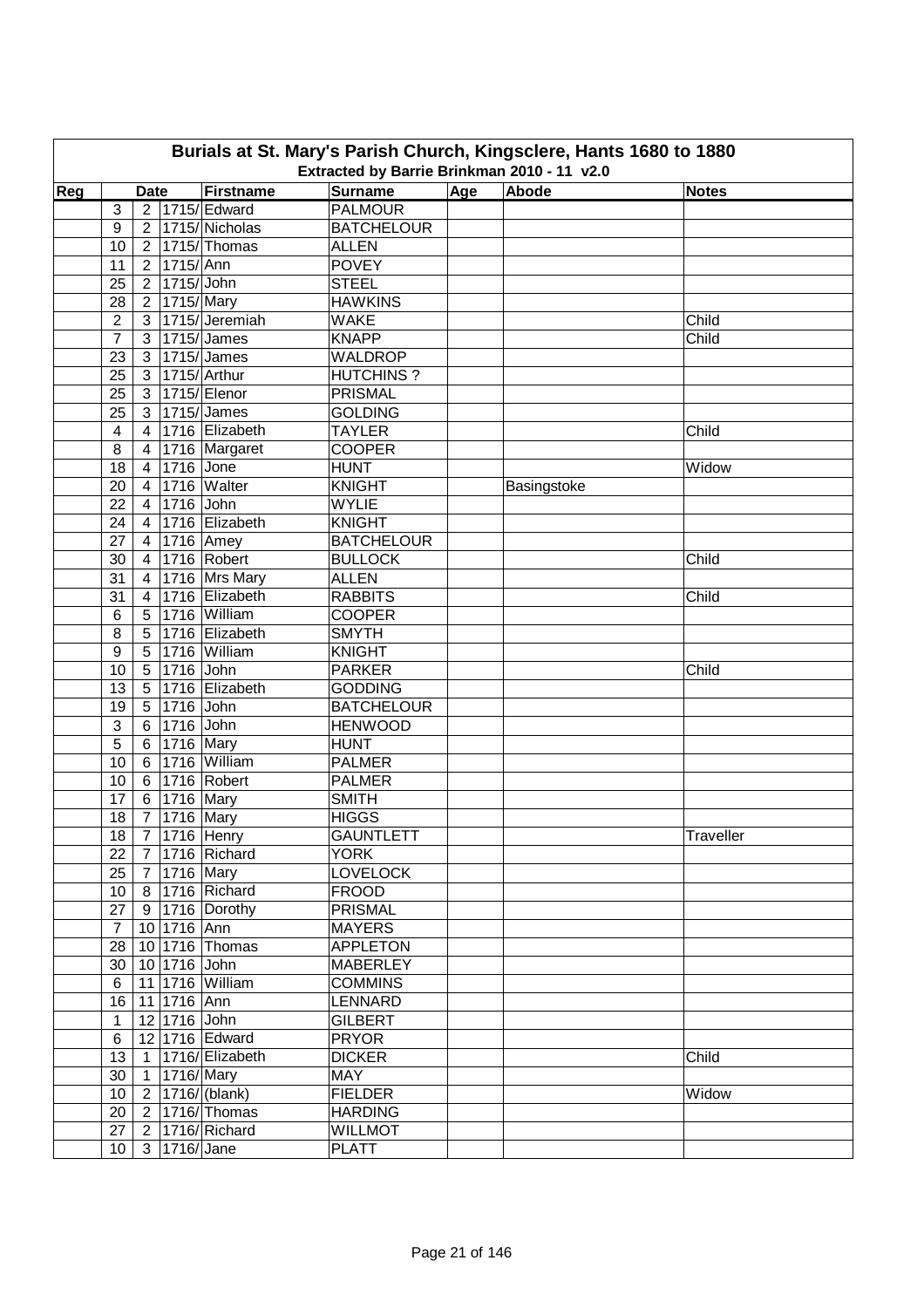|     | Burials at St. Mary's Parish Church, Kingsclere, Hants 1680 to 1880<br>Extracted by Barrie Brinkman 2010 - 11 v2.0 |                |                         |                      |                    |     |              |              |  |  |  |  |
|-----|--------------------------------------------------------------------------------------------------------------------|----------------|-------------------------|----------------------|--------------------|-----|--------------|--------------|--|--|--|--|
| Reg |                                                                                                                    | <b>Date</b>    |                         | Firstname            | <b>Surname</b>     | Age | Abode        | <b>Notes</b> |  |  |  |  |
|     | 31                                                                                                                 |                |                         | 3   1717   Nicholas  | <b>SMYTH</b>       |     |              |              |  |  |  |  |
|     | 21                                                                                                                 |                |                         | 5   1717   Joseph    | <b>ANDREWS</b>     |     |              | Child        |  |  |  |  |
|     | 5                                                                                                                  |                |                         | 7 1717 John Snr      | <b>WYMBOLD</b>     |     |              |              |  |  |  |  |
|     | 16                                                                                                                 |                |                         | 7 1717 Thomas        | <b>SEXTON</b>      |     |              |              |  |  |  |  |
|     | 17                                                                                                                 |                | 7 1717 Mary             |                      | WEBBE              |     |              | Child        |  |  |  |  |
|     | 31                                                                                                                 | 7 <sup>1</sup> | 1717 John               |                      | <b>GOLDING</b>     |     |              |              |  |  |  |  |
|     | 1                                                                                                                  | 9 <sup>1</sup> | 1717 John               |                      | <b>SMITH</b>       |     |              |              |  |  |  |  |
|     | 9                                                                                                                  | 9              |                         | 1717 Henry           | <b>MAY</b>         |     |              |              |  |  |  |  |
|     | 17                                                                                                                 | 9 <sup>1</sup> |                         | 1717 Moses           | <b>HYND</b>        |     |              |              |  |  |  |  |
|     | 9                                                                                                                  |                |                         | 11 1717 William      | <b>TUCTON</b>      |     |              |              |  |  |  |  |
|     | 6                                                                                                                  |                | 12 1717 Anne            |                      | <b>ARNOLD</b>      |     |              |              |  |  |  |  |
|     | $\overline{7}$                                                                                                     |                |                         | 12 1717 Elizabeth    | <b>HIGGS</b>       |     |              | Child        |  |  |  |  |
|     | 23                                                                                                                 |                | 12 1717 Ann             |                      | <b>HYNE</b>        |     |              |              |  |  |  |  |
|     |                                                                                                                    |                |                         | 12 1717 Moses        | <b>WHEELER</b>     |     |              |              |  |  |  |  |
|     | 28                                                                                                                 |                |                         | 2 1717/ Elizabeth    | <b>HENWOOD</b>     |     |              |              |  |  |  |  |
|     | 18                                                                                                                 |                |                         |                      |                    |     |              |              |  |  |  |  |
|     | 19                                                                                                                 |                |                         | 2   1717/ Margery    | <b>BOND</b>        |     |              |              |  |  |  |  |
|     | 23                                                                                                                 |                | $\sqrt{2}$   1717/ Mary |                      | <b>STARES</b>      |     |              | Child        |  |  |  |  |
|     | 5                                                                                                                  |                | 3 1717/Ann              |                      | <b>BEAUSOM</b>     |     |              |              |  |  |  |  |
|     | 6                                                                                                                  | 3 <sup>1</sup> | 1717/ John              |                      | <b>GOLDING</b>     |     |              |              |  |  |  |  |
|     | 26                                                                                                                 |                |                         | 3   1717/ Elizabeth  | WEBBE              |     |              |              |  |  |  |  |
|     | 1                                                                                                                  | 4 <sup>1</sup> | 1718 Mary               |                      | <b>WILLIAMS</b>    |     |              |              |  |  |  |  |
|     | 5                                                                                                                  | $\overline{4}$ |                         | 1718 Elizabeth       | <b>PRYMOUR</b>     |     |              |              |  |  |  |  |
|     | 9                                                                                                                  | $4\vert$       | 1718                    |                      | <b>TYLER</b> alias |     |              |              |  |  |  |  |
|     |                                                                                                                    |                |                         | Dorothy              | <b>FLETCHER</b>    |     |              |              |  |  |  |  |
|     | 13                                                                                                                 |                |                         | 4 1718 Joseph        | <b>GOVER</b>       |     |              | Child        |  |  |  |  |
|     | 18                                                                                                                 |                | 4 1718 Joan             |                      | <b>RABBETS</b>     |     |              |              |  |  |  |  |
|     | 28                                                                                                                 | $4 \mid$       |                         | 1718 William         | <b>LAMPORT</b>     |     |              |              |  |  |  |  |
|     | $\mathbf{1}$                                                                                                       | 5              |                         | 1718 Obadiah         | <b>WHETLAND</b>    |     |              |              |  |  |  |  |
|     | 5                                                                                                                  | 5              | 1718 Anna               |                      | <b>WISE</b>        |     |              | Child        |  |  |  |  |
|     | 10                                                                                                                 |                |                         | 5 1718 William       | <b>HASKER</b>      |     |              |              |  |  |  |  |
|     | 14                                                                                                                 |                |                         | 5 1718 Richard       | <b>NEAL</b>        |     |              |              |  |  |  |  |
|     | 14                                                                                                                 |                |                         | 5 1718 William       | <b>HERBERT</b>     |     |              |              |  |  |  |  |
|     | 31                                                                                                                 |                |                         | 5 1718 Thomas        | <b>BOAGLEY</b>     |     |              |              |  |  |  |  |
|     | 3                                                                                                                  |                |                         | 6   1718   Richard   | <b>HUNT</b>        |     |              |              |  |  |  |  |
|     | 6                                                                                                                  |                |                         | 6 1718 Gyles         | <b>BATCHELOUR</b>  |     |              |              |  |  |  |  |
|     | 6                                                                                                                  |                | 7   1718   John         |                      | <b>BURNETT</b>     |     |              | Child        |  |  |  |  |
|     | 26                                                                                                                 |                | 7 1718 John             |                      | <b>BOND</b>        |     |              | Child        |  |  |  |  |
|     |                                                                                                                    |                |                         | 9 1718 Mary          | <b>WALDRON</b>     |     |              |              |  |  |  |  |
|     | $\mathbf{1}$                                                                                                       |                | 1   1718   ? ? ?        |                      | <b>KNIGHT</b>      |     |              |              |  |  |  |  |
|     | 24                                                                                                                 |                |                         | 1 1718/Samuel        | <b>ROLFE</b>       |     |              | Child        |  |  |  |  |
|     | 30                                                                                                                 |                |                         | 1 1718/Mrs Ann       | <b>WEBBE</b>       |     |              |              |  |  |  |  |
|     | 29                                                                                                                 |                |                         | 3 1719 Edward        | <b>WYTHE</b>       |     |              |              |  |  |  |  |
|     | 30                                                                                                                 |                |                         | 3 1719 Henry         | MAY                |     |              |              |  |  |  |  |
|     | $\ensuremath{\mathsf{3}}$                                                                                          |                |                         | 4 1719 Nicholas      | <b>OSMAN</b>       |     |              | Child        |  |  |  |  |
|     | $\overline{5}$                                                                                                     |                |                         | 4 1719 Mary          | <b>JUSTIS</b>      |     |              | Child        |  |  |  |  |
|     | $\sqrt{5}$                                                                                                         |                | 4 1719 John             |                      | <b>SEWARD</b>      |     |              |              |  |  |  |  |
|     | 13                                                                                                                 |                |                         | 4 1719 Mary          | <b>ALDRIDGE</b>    |     |              |              |  |  |  |  |
|     | 22                                                                                                                 |                |                         | $\sqrt{4}$ 1719 Mary | <b>WIAK</b>        |     |              |              |  |  |  |  |
|     | 6                                                                                                                  |                |                         | 5 1719 Elizabeth     | <b>WALDRON</b>     |     |              |              |  |  |  |  |
|     | $\overline{2}$                                                                                                     |                |                         | 6 1719 Adam          | <b>TYLER</b>       |     | Itchingswell |              |  |  |  |  |
|     | 18                                                                                                                 |                |                         | 6 1719 Francis       | <b>OSLYN</b>       |     |              |              |  |  |  |  |
|     | 27                                                                                                                 |                |                         | 6 1719 Martha        | <b>AVOLIN</b>      |     |              |              |  |  |  |  |
|     |                                                                                                                    |                |                         |                      |                    |     |              |              |  |  |  |  |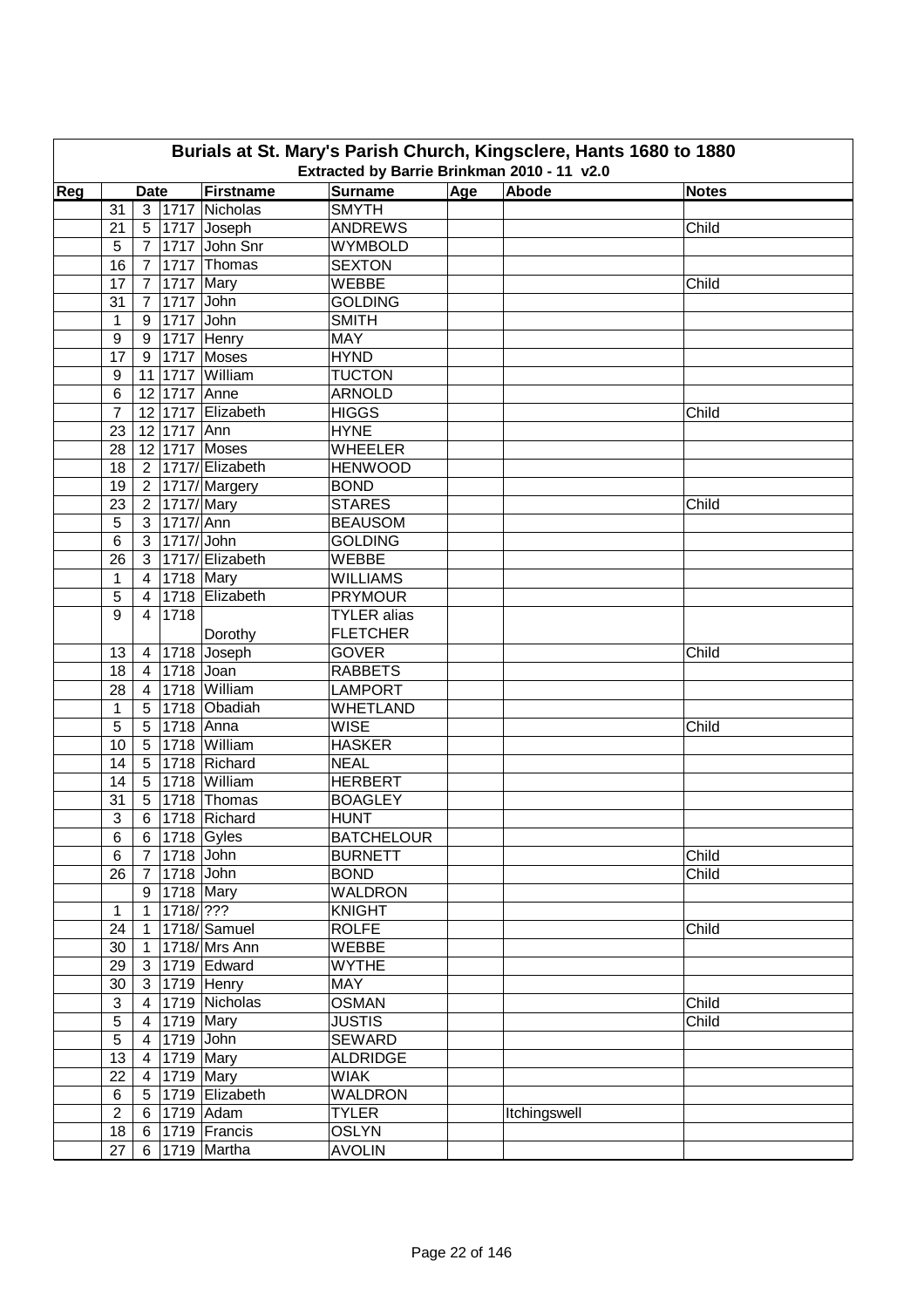| Burials at St. Mary's Parish Church, Kingsclere, Hants 1680 to 1880<br>Extracted by Barrie Brinkman 2010 - 11 v2.0 |                  |                |                 |                      |                                  |              |              |       |  |  |  |
|--------------------------------------------------------------------------------------------------------------------|------------------|----------------|-----------------|----------------------|----------------------------------|--------------|--------------|-------|--|--|--|
| Reg                                                                                                                |                  | <b>Date</b>    |                 | Firstname            | Abode                            | <b>Notes</b> |              |       |  |  |  |
|                                                                                                                    | 10               |                |                 | 7 1719 James         | <b>Surname</b><br><b>WALDRON</b> | Age          |              |       |  |  |  |
|                                                                                                                    | 9                |                |                 | 8 1719 Henry         | <b>ASTRIDGE</b>                  |              |              |       |  |  |  |
|                                                                                                                    | 30               |                |                 | 8 1719 Sarah         | <b>STEEL</b>                     |              |              |       |  |  |  |
|                                                                                                                    | 31               |                | 8 1719 Anne     |                      | <b>MAVOLLEY</b>                  |              |              |       |  |  |  |
|                                                                                                                    | 15               |                | 9 1719 Anne     |                      | <b>PUCKERIDGE</b>                |              |              |       |  |  |  |
|                                                                                                                    | 9                |                | 10 1719 John    |                      | <b>HARRIS</b>                    |              |              |       |  |  |  |
|                                                                                                                    | 27               |                |                 | 10 1719 Matthew      | <b>JONES</b>                     |              |              |       |  |  |  |
|                                                                                                                    | 28               |                |                 | 10 1719 Elizabeth    | <b>JONES</b>                     |              |              |       |  |  |  |
|                                                                                                                    | 14               |                |                 | 11 1719 Richard      | <b>BEAVER</b>                    |              |              |       |  |  |  |
|                                                                                                                    | 23               |                |                 | 11 1719 James        | <b>EDWARDS</b>                   |              |              |       |  |  |  |
|                                                                                                                    | $\overline{2}$   |                | 12 1719 Mary    |                      | <b>MARSHALL</b>                  |              |              |       |  |  |  |
|                                                                                                                    | 12               |                | 2 1719/John     |                      | <b>DON'T</b>                     |              |              |       |  |  |  |
|                                                                                                                    | 15               |                | 2 1719/Mary     |                      | <b>BENHAM</b>                    |              |              |       |  |  |  |
|                                                                                                                    | 27               |                | 2 1719/ Edith   |                      | <b>MAY</b>                       |              |              |       |  |  |  |
|                                                                                                                    | 6                |                |                 | 3   1719/ Hannah     | <b>EDWARDS</b>                   |              |              |       |  |  |  |
|                                                                                                                    | 15               |                | $3$   1719/ Amy |                      | <b>DYER</b>                      |              |              |       |  |  |  |
|                                                                                                                    | 25               | 3 <sup>1</sup> |                 | 1720 William         | <b>TAILOR</b>                    |              |              |       |  |  |  |
|                                                                                                                    | 30               | 3              |                 | 1720 William         | <b>RAMPON</b>                    |              |              |       |  |  |  |
|                                                                                                                    |                  | $\overline{4}$ |                 | 1720 Richard         | <b>HUNT</b>                      |              |              |       |  |  |  |
|                                                                                                                    | 5                |                |                 |                      |                                  |              |              |       |  |  |  |
|                                                                                                                    | 8                | $\overline{4}$ | 1720 John       |                      | <b>BOND</b>                      |              |              | Child |  |  |  |
|                                                                                                                    | 15               | $\overline{4}$ |                 | 1720 Richard         | <b>FREEMANTLE</b>                |              |              | Child |  |  |  |
|                                                                                                                    | 16               | $\overline{4}$ | 1720 Mary       |                      | <b>SMITH</b>                     |              |              | Child |  |  |  |
|                                                                                                                    | 6                | 5              |                 | 1720 Sarah           | <b>BAILEY</b>                    |              |              |       |  |  |  |
|                                                                                                                    | 11               | 5              |                 | 1720 Elizabeth       | <b>BENHAM</b>                    |              |              | Child |  |  |  |
|                                                                                                                    | 31               | 5              |                 | 1720 Jemima          | <b>DRURY</b>                     |              |              | Child |  |  |  |
|                                                                                                                    | $\mathbf{1}$     |                | 6 1720 John     |                      | <b>BENHAM</b>                    |              |              | Child |  |  |  |
|                                                                                                                    | 8                |                |                 | 6 1720 Elizabeth     | <b>MERITT</b>                    |              |              |       |  |  |  |
|                                                                                                                    | 8                |                | 6 1720 Mary     |                      | <b>BROWN</b>                     |              |              |       |  |  |  |
|                                                                                                                    | 22               | $6 \mid$       |                 | 1720 William         | <b>HERRIDGE</b>                  |              |              | Child |  |  |  |
|                                                                                                                    | 11               | $7^{\circ}$    | 1720 John       |                      | <b>SPENCER</b>                   |              |              |       |  |  |  |
|                                                                                                                    | 14               | 7 <sup>1</sup> |                 | 1720 Dorothy         | <b>BATSTONE</b>                  |              |              |       |  |  |  |
|                                                                                                                    | 23               |                |                 | 7 1720 Martha        | <b>WATERMAN</b>                  |              |              |       |  |  |  |
|                                                                                                                    | 25               |                |                 | 8 1720 George        | ?ORD                             |              | Etchingswell |       |  |  |  |
|                                                                                                                    | $\overline{2}$   |                |                 | 9   1720   Frances   | <b>APPLETON</b>                  |              |              |       |  |  |  |
|                                                                                                                    | 10               |                | 9 1720 John     |                      | <b>PENDALL</b>                   |              |              | Child |  |  |  |
|                                                                                                                    | 11               |                |                 | 9   1720   Elizabeth | <b>KIDGER</b>                    |              |              |       |  |  |  |
|                                                                                                                    | 23               |                | 9 1720 Mary     |                      | <b>FORD</b>                      |              | Etchingswell |       |  |  |  |
|                                                                                                                    | 24               |                | 9 1720 Joan     |                      | <b>EMMANS</b>                    |              | Etchingswell |       |  |  |  |
|                                                                                                                    | 29               |                |                 | 9 1720 Swithin       | <b>GREEN</b>                     |              |              |       |  |  |  |
|                                                                                                                    | $\,8\,$          |                |                 | 10 1720 William      | <b>EDWARDS</b>                   |              | Highclere    |       |  |  |  |
|                                                                                                                    | 15               |                | 10 1720 Jone    |                      | <b>CLINKER</b>                   |              |              |       |  |  |  |
|                                                                                                                    | 15               |                |                 | 10 1720 Anne         | <b>STACY</b>                     |              |              |       |  |  |  |
|                                                                                                                    | 11               |                |                 | 10 1720 Henry        | <b>DUCKETT</b>                   |              |              |       |  |  |  |
|                                                                                                                    | 17               |                |                 | 10 1720 Dorothy      | <b>TYLER</b>                     |              |              |       |  |  |  |
|                                                                                                                    | 20               |                |                 | 10 1720 Elenor       | <b>KENT</b>                      |              |              |       |  |  |  |
|                                                                                                                    | 12               |                |                 | 11 1720 Peter        | <b>KINGTON</b>                   |              | Tidworth     |       |  |  |  |
|                                                                                                                    | 16               |                | 11 1720 John    |                      | <b>ANDREWS</b>                   |              |              |       |  |  |  |
|                                                                                                                    | $\,8\,$          |                | 12 1720 Mary    |                      | <b>BEAGLEY</b>                   |              |              |       |  |  |  |
|                                                                                                                    | 13               |                |                 | 12 1720 Bridgett     | PURTYTOE?                        |              | Etchingswell |       |  |  |  |
|                                                                                                                    | $\mathbf{1}$     | 1              | 1720/Mary       |                      | <b>STACEY</b>                    |              |              |       |  |  |  |
|                                                                                                                    | 12               | $\mathbf{1}$   |                 | 1720/William         | <b>WINKWORTH</b>                 |              | Etchingswell |       |  |  |  |
|                                                                                                                    | 15 <sub>15</sub> | 1.             | 1720/Jane       |                      | <b>BURT</b>                      |              |              |       |  |  |  |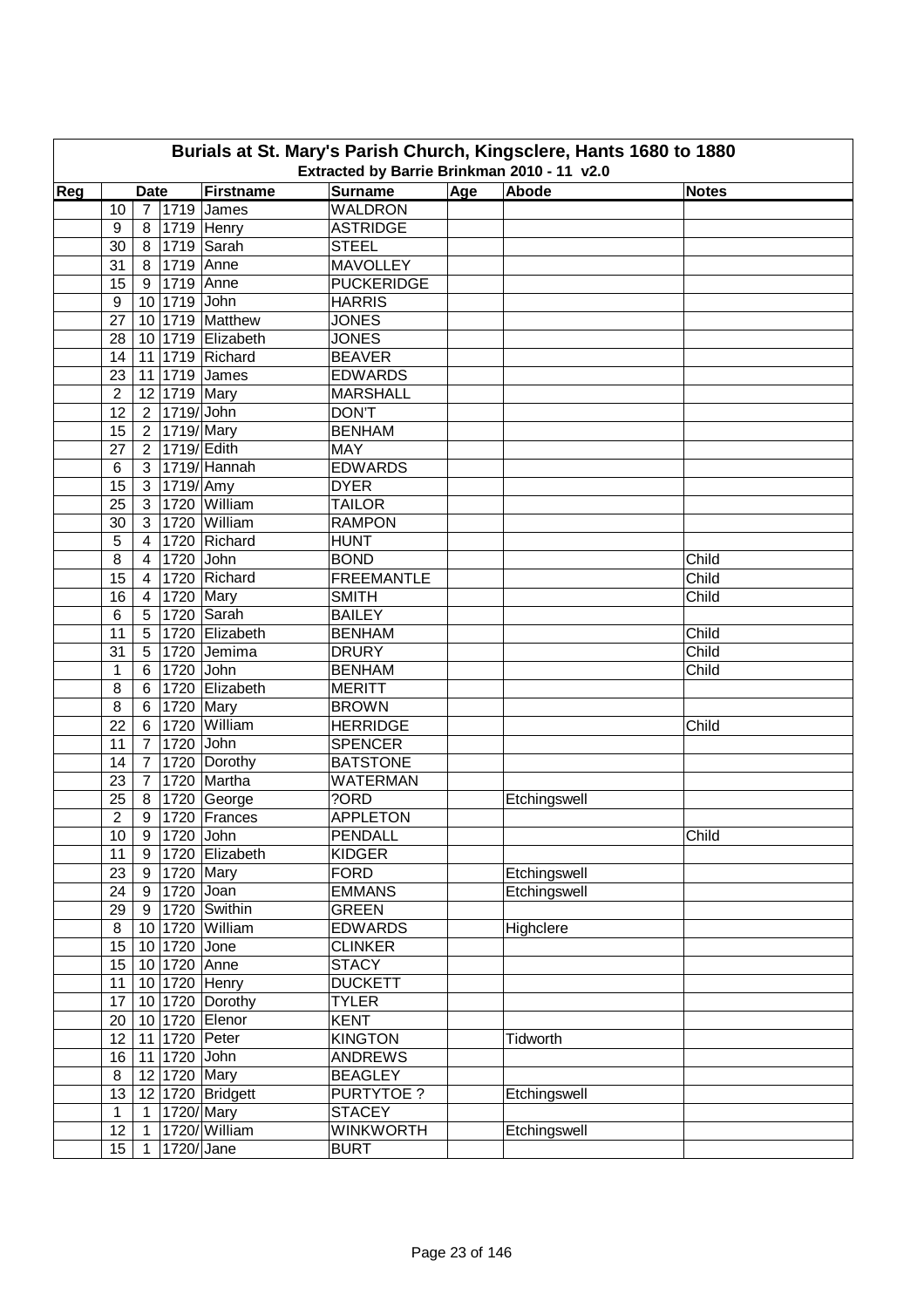|     | Burials at St. Mary's Parish Church, Kingsclere, Hants 1680 to 1880<br>Extracted by Barrie Brinkman 2010 - 11 v2.0 |                |              |                   |                   |     |              |                       |  |  |  |  |
|-----|--------------------------------------------------------------------------------------------------------------------|----------------|--------------|-------------------|-------------------|-----|--------------|-----------------------|--|--|--|--|
| Reg |                                                                                                                    | <b>Date</b>    |              | Firstname         | <b>Surname</b>    | Age | Abode        | <b>Notes</b>          |  |  |  |  |
|     | 19                                                                                                                 | $\mathbf{1}$   |              | 1720/ Robert      | <b>DICKER</b>     |     |              |                       |  |  |  |  |
|     | 4                                                                                                                  | $\overline{2}$ |              | 1720/Timothy      | <b>SPICER</b>     |     |              |                       |  |  |  |  |
|     | 7                                                                                                                  | 2 <sup>1</sup> | 1720/ John   |                   | <b>TAYLOR</b>     |     | Etchingswell |                       |  |  |  |  |
|     | 21                                                                                                                 | 2 <sup>1</sup> |              | 1720/William      | <b>BUY</b>        |     |              |                       |  |  |  |  |
|     | 23                                                                                                                 | 2 <sup>1</sup> | 1720/ Mary   |                   | <b>PRIMOUR</b>    |     |              |                       |  |  |  |  |
|     | 4                                                                                                                  | 3 <sup>1</sup> |              | 1720/Joseph       | <b>DUCKETT</b>    |     |              |                       |  |  |  |  |
|     | 15                                                                                                                 | 3              |              | 1720/ Elizabeth   | <b>SMITH</b>      |     |              |                       |  |  |  |  |
|     | 28                                                                                                                 | 3              |              | 1721 Richard      | <b>TIGWELL</b>    |     |              |                       |  |  |  |  |
|     | $\overline{7}$                                                                                                     | 4              |              | 1721 Elizabeth    | <b>KINCHIN</b>    |     |              |                       |  |  |  |  |
|     | 14                                                                                                                 | 4              | 1721         | Anne              | <b>BEALE</b>      |     |              |                       |  |  |  |  |
|     | 15                                                                                                                 | 4              | 1721         | Ambrosia          | <b>THOURNTON</b>  |     |              |                       |  |  |  |  |
|     | 19                                                                                                                 | $\overline{4}$ | 1721         | William           | <b>JENNENS</b>    |     |              |                       |  |  |  |  |
|     | 19                                                                                                                 | $\overline{4}$ | 1721         | (blank)           | WEBBE             |     |              | Widow                 |  |  |  |  |
|     | 28                                                                                                                 |                |              | (blank)           | <b>JONES</b>      |     |              | Widow                 |  |  |  |  |
|     | 3                                                                                                                  | 4              | 1721<br>1721 | Thomas            | <b>BATES</b>      |     |              | Child                 |  |  |  |  |
|     |                                                                                                                    | 5              |              | Samuel            |                   |     |              |                       |  |  |  |  |
|     | 10                                                                                                                 | 5              | 1721         |                   | <b>HISHER</b>     |     |              |                       |  |  |  |  |
|     | 19                                                                                                                 | 5              | 1721         | John              | <b>KEINS</b>      |     |              | Child                 |  |  |  |  |
|     | 3                                                                                                                  | 6              | 1721         | Richard           | <b>BEALE</b>      |     |              |                       |  |  |  |  |
|     | 12                                                                                                                 | 6              | 1721         | Reynold           | <b>HIGGS</b>      |     |              |                       |  |  |  |  |
|     | 23                                                                                                                 | 6              | 1721         | Elizabeth         | <b>FREEMANTLE</b> |     |              |                       |  |  |  |  |
|     | 12                                                                                                                 | $\overline{7}$ | 1721         | Benjamin          | <b>COPE</b>       |     |              |                       |  |  |  |  |
|     | 18                                                                                                                 | $\overline{7}$ | 1721         | Mary              | <b>PRIMOUR</b>    |     |              |                       |  |  |  |  |
|     | 20                                                                                                                 | $\overline{7}$ | 1721         | Elizabeth         | <b>KIMBER</b>     |     | Etchingswell |                       |  |  |  |  |
|     | 31                                                                                                                 | $\overline{7}$ | 1721         | Margaret          | <b>BENHAM</b>     |     |              |                       |  |  |  |  |
|     | 16                                                                                                                 | 9              | 1721         | Elizabeth         | <b>BRYANT</b>     |     | Sydmonton    |                       |  |  |  |  |
|     | 21                                                                                                                 | 9              | 1721         | Joan              | <b>BATHE</b>      |     | Etchingswell |                       |  |  |  |  |
|     | 27                                                                                                                 | 9              | 1721         | Sarah             | <b>GODDARD</b>    |     | Etchingswell |                       |  |  |  |  |
|     | 27                                                                                                                 | 9              | 1721         | Hannah            | <b>GOULBOURN</b>  |     | Sydmonton    |                       |  |  |  |  |
|     | 15                                                                                                                 |                | 11 1721 Mary |                   | <b>TYLER</b>      |     |              |                       |  |  |  |  |
|     | 19                                                                                                                 |                |              | 11 1721 George    | <b>BRYANT</b>     |     |              |                       |  |  |  |  |
|     | 3                                                                                                                  |                | 12 1721      | Mary              | <b>EARL</b>       |     | Etchingswell |                       |  |  |  |  |
|     | 29                                                                                                                 |                | 12 1721      | Edward            | <b>STARE</b>      |     |              |                       |  |  |  |  |
|     | $\overline{4}$                                                                                                     | $\mathbf{1}$   | 1721         | Thomas            | <b>INGLEFIELD</b> |     |              | Child                 |  |  |  |  |
|     | 12                                                                                                                 |                |              | 1 1721 Henry      | <b>PARR</b>       |     |              |                       |  |  |  |  |
|     | $\overline{20}$                                                                                                    |                | 1 1721 Jane  |                   | <b>FUSE</b>       |     |              | no Affidavit          |  |  |  |  |
|     | 8                                                                                                                  |                | 2 1721 Peter |                   | <b>BAILIE</b>     |     |              |                       |  |  |  |  |
|     | 14                                                                                                                 | 2 <sup>1</sup> | 1721 Anne    |                   | <b>TURTON</b>     |     |              |                       |  |  |  |  |
|     | 15                                                                                                                 | 2 <sup>1</sup> |              | 1721 Bartholomew  | <b>CURTIS</b>     |     | Etchingswell |                       |  |  |  |  |
|     | 20                                                                                                                 | 2 <sup>1</sup> |              | 1721 Sarah        | <b>HEATH</b>      |     | Sydmonton    | Child                 |  |  |  |  |
|     | 23                                                                                                                 |                |              | 2 1721 William    | <b>WITHE</b>      |     |              |                       |  |  |  |  |
|     | 26                                                                                                                 | 2 <sup>1</sup> |              | 1721 Susan        | <b>WITHE</b>      |     |              | Wife of William above |  |  |  |  |
|     | 26                                                                                                                 | 2 <sup>1</sup> |              | 1721 Elizabeth    | <b>TAILOR</b>     |     |              | Child                 |  |  |  |  |
|     | 9                                                                                                                  |                | 3 1721 John  |                   | <b>LOVER</b>      |     | Etchingswell |                       |  |  |  |  |
|     | 12                                                                                                                 |                | 3 1721 Mary  |                   | <b>GODARD</b>     |     |              |                       |  |  |  |  |
|     | 23                                                                                                                 | 3 <sup>1</sup> | $1721$ Jane  |                   | <b>WOODER</b>     |     |              |                       |  |  |  |  |
|     | 30                                                                                                                 | 3 <sup>1</sup> | 1722 John    |                   | <b>FROOD</b>      |     |              |                       |  |  |  |  |
|     | $\overline{7}$                                                                                                     | $4 \mid$       | 1722 John    |                   | <b>HUTCHINSON</b> |     | Etchingswell | Child                 |  |  |  |  |
|     | 8                                                                                                                  | 4              | 1722 Jane    |                   | <b>WILLIS</b>     |     |              | Child                 |  |  |  |  |
|     | 16                                                                                                                 | $4 \mid$       | 1722 Mary    |                   | <b>SMYTH</b>      |     |              | Child                 |  |  |  |  |
|     | 21                                                                                                                 | $\overline{4}$ | 1722 Mary    |                   | <b>JENNSWAY</b>   |     |              |                       |  |  |  |  |
|     | 4                                                                                                                  | 5 <sup>1</sup> | 1722 Mary    |                   | <b>ASTRIDGE</b>   |     |              |                       |  |  |  |  |
|     | $\,6$                                                                                                              |                |              | 5   1722   Joseph | LOVER             |     |              | Child                 |  |  |  |  |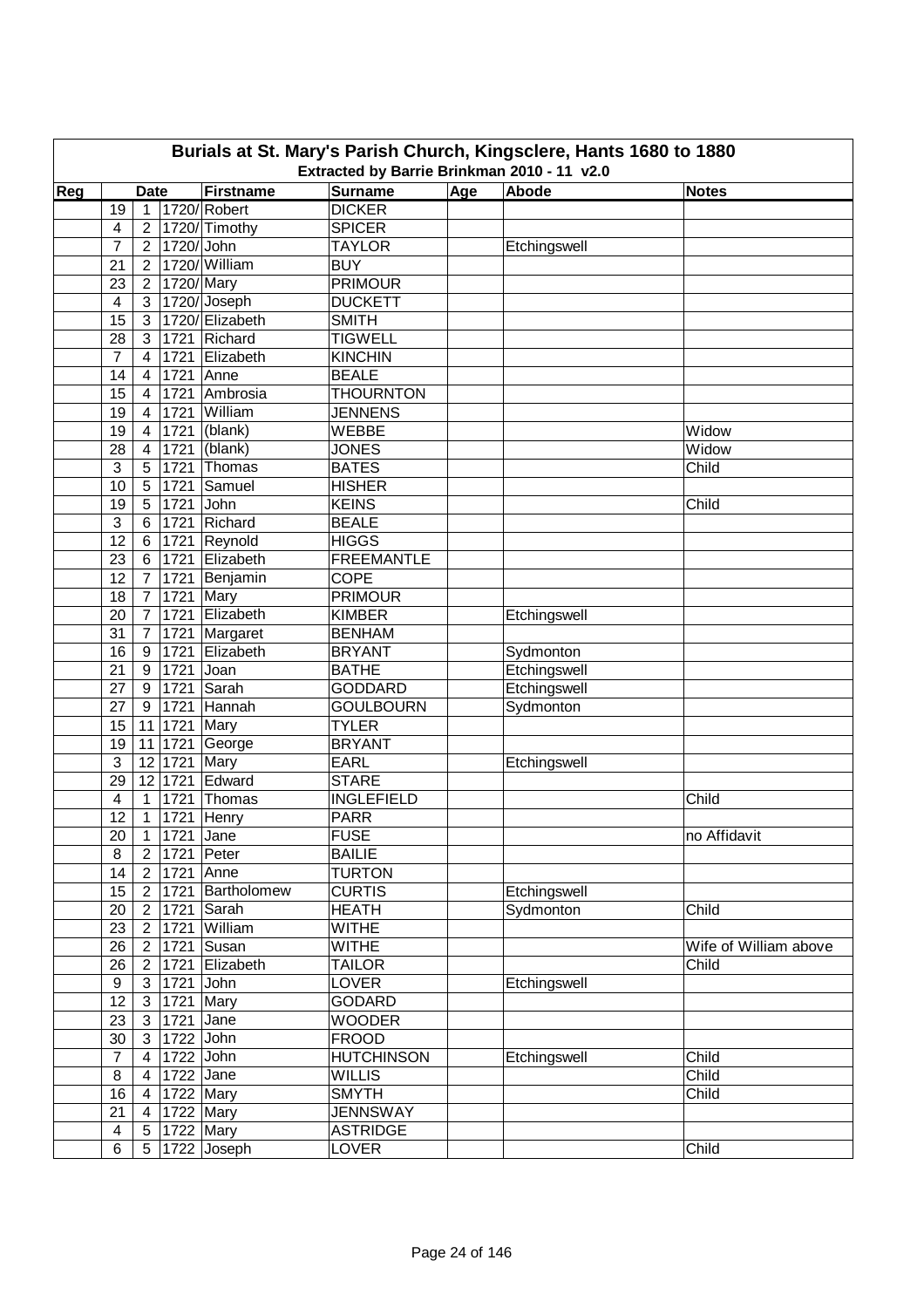|     | Burials at St. Mary's Parish Church, Kingsclere, Hants 1680 to 1880<br>Extracted by Barrie Brinkman 2010 - 11 v2.0 |                 |  |                    |                                |     |                       |                      |  |  |  |
|-----|--------------------------------------------------------------------------------------------------------------------|-----------------|--|--------------------|--------------------------------|-----|-----------------------|----------------------|--|--|--|
| Reg |                                                                                                                    | <b>Date</b>     |  | Firstname          | <b>Surname</b>                 | Age | Abode                 | <b>Notes</b>         |  |  |  |
|     | 7                                                                                                                  |                 |  | 5 1722 Hannah      | <b>VECORY</b>                  |     |                       | Child                |  |  |  |
|     | 9                                                                                                                  | 5 <sub>1</sub>  |  | 1722 Joseph        | LOVEL                          |     |                       | Child                |  |  |  |
|     | 28                                                                                                                 | 5 <sub>1</sub>  |  | 1722 William       | <b>OSMAN</b>                   |     |                       | Child                |  |  |  |
|     | 17                                                                                                                 | 6 <sup>1</sup>  |  | 1722 Benjamin      | SNOW                           |     |                       | no Affidavit         |  |  |  |
|     | 27                                                                                                                 | 6               |  | 1722 Elizabeth     | <b>WOOD</b>                    |     |                       | Child                |  |  |  |
|     | 6                                                                                                                  | 8               |  | 1722 Eleanor       | <b>GLOWARD</b>                 |     |                       |                      |  |  |  |
|     | 10                                                                                                                 | 8 <sup>1</sup>  |  | 1722 John          | <b>HUDLIP</b>                  |     |                       |                      |  |  |  |
|     | 6                                                                                                                  | 9               |  | 1722 Mary          | <b>AVELIN</b>                  |     |                       |                      |  |  |  |
|     | 10                                                                                                                 | 9               |  | 1722 Thomas        | <b>GRIFFIN</b>                 |     |                       |                      |  |  |  |
|     | 11                                                                                                                 | 9               |  | 1722 Mary          | <b>SMITH</b>                   |     |                       | Child                |  |  |  |
|     | 18                                                                                                                 | 10 <sup>1</sup> |  | 1722 William       | <b>BROWN</b>                   |     |                       |                      |  |  |  |
|     | 24                                                                                                                 | 10              |  | 1722 John          | <b>GOLDEN</b>                  |     |                       |                      |  |  |  |
|     | $\mathbf{1}$                                                                                                       |                 |  | 11 1722 Margery    | <b>SMITH</b>                   |     |                       |                      |  |  |  |
|     | 10                                                                                                                 | 11              |  | 1722 Thomas        | <b>WIMBOLT</b>                 |     |                       |                      |  |  |  |
|     | 8                                                                                                                  | 12              |  | 1722 Alice         | <b>WALFARE</b>                 |     |                       | Son of Mary Spurious |  |  |  |
|     | 8                                                                                                                  |                 |  | 12 1722 Anne       | WALFARE                        |     |                       |                      |  |  |  |
|     | $\mathbf{1}$                                                                                                       | 1               |  | 1722/ Joan         | <b>SMITH</b>                   |     |                       |                      |  |  |  |
|     | 9                                                                                                                  | $\mathbf{1}$    |  | 1722/John          | <b>BAXTER</b>                  |     |                       | <b>Child Visitor</b> |  |  |  |
|     | 14                                                                                                                 | $\overline{1}$  |  | 1722/Nathaniel     |                                |     |                       | Visitor              |  |  |  |
|     | $\overline{2}$                                                                                                     | $\overline{2}$  |  | 1722/Frances       | (blank)<br><b>ELLIOTT</b>      |     |                       | Child                |  |  |  |
|     | $\overline{7}$                                                                                                     | $\overline{2}$  |  | 1722/Richard       | <b>INGLEFIELD</b>              |     |                       | Child                |  |  |  |
|     |                                                                                                                    |                 |  | 1722/Matthew       |                                |     |                       |                      |  |  |  |
|     | 8<br>12                                                                                                            | $2^{\circ}$     |  | 1722/Francis       | <b>RUMBOLD</b><br><b>BUNCE</b> |     | Etchingswell          |                      |  |  |  |
|     |                                                                                                                    | 2 <sup>1</sup>  |  | 1722/Thomas        |                                |     |                       |                      |  |  |  |
|     | 25                                                                                                                 | $\overline{2}$  |  | $1722$ /James      | <b>JONES</b>                   |     |                       |                      |  |  |  |
|     | 1                                                                                                                  | 3 <sup>1</sup>  |  |                    | <b>MAY</b>                     |     |                       |                      |  |  |  |
|     | 17                                                                                                                 | $5\phantom{.0}$ |  | 1723 Joan          | <b>BUCKERY</b>                 |     |                       |                      |  |  |  |
|     | 18                                                                                                                 | $5\phantom{.0}$ |  | $\sqrt{1723}$ Mary | WALDROPE                       |     |                       |                      |  |  |  |
|     | 21                                                                                                                 | 5               |  | 1723 Honoar        | <b>ORPWOOD</b>                 |     |                       | Child                |  |  |  |
|     | 15                                                                                                                 |                 |  | 6 1723 David       | <b>SHAW</b>                    |     |                       | Child                |  |  |  |
|     | 18                                                                                                                 | 6               |  | 1723 Elizabeth     | <b>ANDREWS</b>                 |     |                       | Child                |  |  |  |
|     | 29                                                                                                                 | 6               |  | 1723 Richard       | <b>SIMPSON</b>                 |     |                       |                      |  |  |  |
|     | 9                                                                                                                  |                 |  | 8 1723 Mary        | <b>BAILY</b>                   |     | <b>Sturkely Berks</b> |                      |  |  |  |
|     | 15                                                                                                                 |                 |  | 8 1723 Margery     | <b>GUIDGE</b>                  |     | Hannington            |                      |  |  |  |
|     | 8                                                                                                                  |                 |  | 9 1723 Elizabeth   | <b>SOPER</b>                   |     |                       |                      |  |  |  |
|     | 15                                                                                                                 |                 |  | $9$   1723 Joan    | <b>BEAR</b>                    |     |                       |                      |  |  |  |
|     | 20                                                                                                                 |                 |  | 9 1723 Richard     | <b>HOLDEN</b>                  |     |                       |                      |  |  |  |
|     | 20                                                                                                                 |                 |  | 10 1723 Richard    | <b>APPLETON</b>                |     |                       |                      |  |  |  |
|     | 30                                                                                                                 |                 |  | 10 1723 Sarah      | <b>GARDNER</b>                 |     |                       |                      |  |  |  |
|     | 9                                                                                                                  |                 |  | 11 1723 Henry      | <b>MAY</b>                     |     |                       |                      |  |  |  |
|     | 23                                                                                                                 |                 |  | 11 1723 Anne       | PAGE                           |     |                       |                      |  |  |  |
|     | 28                                                                                                                 |                 |  | 11 1723 John       | <b>BOND</b>                    |     |                       | Child                |  |  |  |
|     | 6                                                                                                                  |                 |  | 12 1723 Samuel     | <b>DYER</b>                    |     | Etchingswell          |                      |  |  |  |
|     | $\boldsymbol{9}$                                                                                                   |                 |  | 12 1723 James      | <b>SERL</b>                    |     |                       |                      |  |  |  |
|     | 11                                                                                                                 |                 |  | 12 1723 Mary       | <b>KNIGHT</b>                  |     | Etchingswell          |                      |  |  |  |
|     | 13                                                                                                                 |                 |  | 12 1723 Mary       | <b>ROLFE</b>                   |     |                       |                      |  |  |  |
|     | 28                                                                                                                 |                 |  | 12 1723 Lucy       | <b>SERL</b>                    |     |                       |                      |  |  |  |
|     | 3                                                                                                                  |                 |  | 1 1723/Benjamin    | <b>ROGERS</b>                  |     |                       | ???                  |  |  |  |
|     | 12                                                                                                                 |                 |  | 1   1723/ Margery  | <b>HUNT</b>                    |     |                       |                      |  |  |  |
|     | 15                                                                                                                 |                 |  | 1 1723/ William    | <b>SMITH</b>                   |     |                       | Child                |  |  |  |
|     | 28                                                                                                                 |                 |  | 1 1723/ Catharine  | <b>KEMP</b>                    |     |                       |                      |  |  |  |
|     | $\overline{2}$                                                                                                     |                 |  | 2 1723/Sarah       | <b>HUNT</b>                    |     |                       | Child                |  |  |  |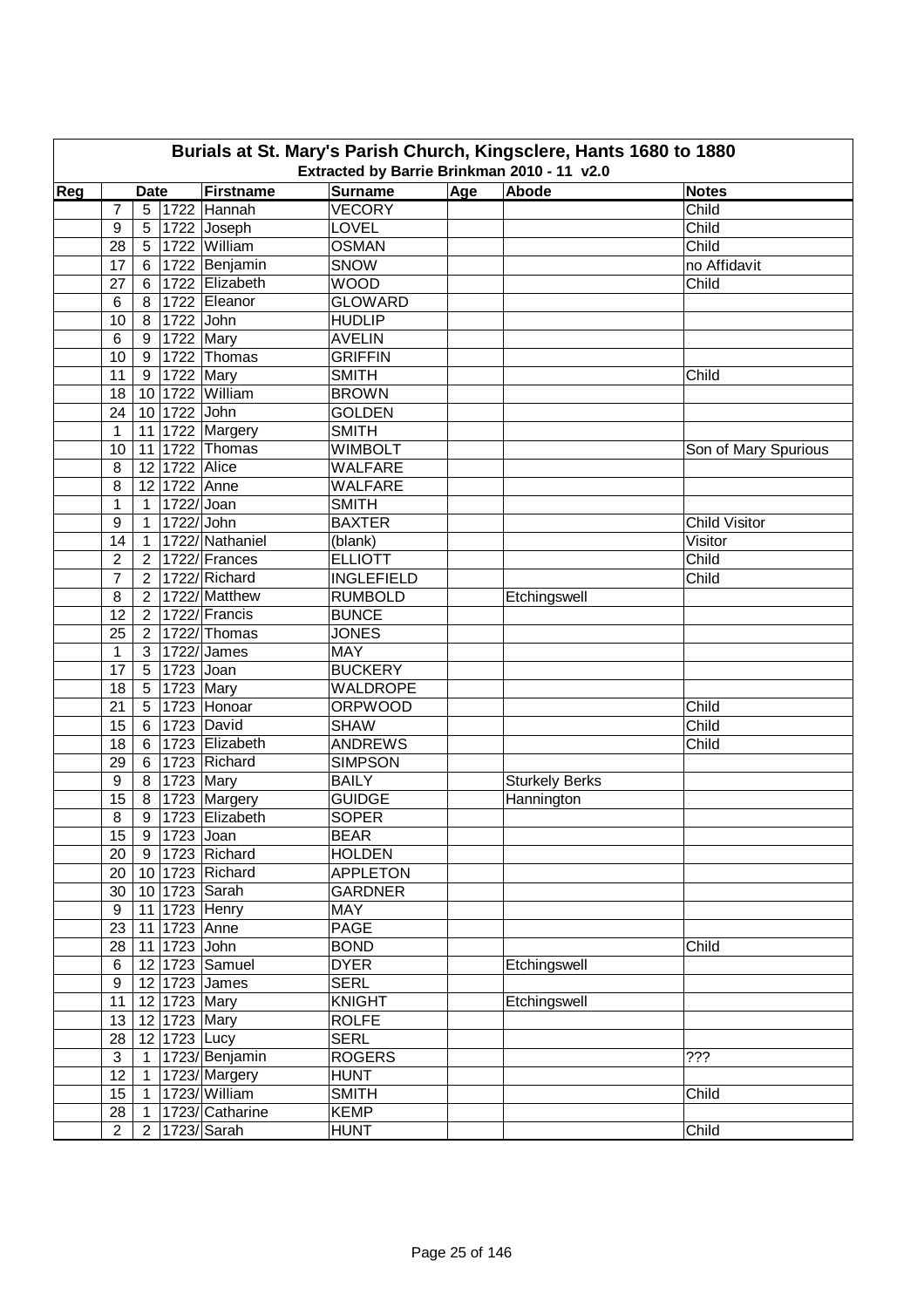|     | Burials at St. Mary's Parish Church, Kingsclere, Hants 1680 to 1880<br>Extracted by Barrie Brinkman 2010 - 11 v2.0 |                |                               |                          |                                |     |              |                       |  |  |  |  |
|-----|--------------------------------------------------------------------------------------------------------------------|----------------|-------------------------------|--------------------------|--------------------------------|-----|--------------|-----------------------|--|--|--|--|
| Reg |                                                                                                                    | <b>Date</b>    |                               | Firstname                | <b>Surname</b>                 | Age | Abode        | <b>Notes</b>          |  |  |  |  |
|     | 20                                                                                                                 |                | 2 1723/                       |                          | <b>LANCHRIST de</b>            |     |              |                       |  |  |  |  |
|     |                                                                                                                    |                | $\overline{4}$                | Hannah                   | <b>SIDE</b>                    |     |              |                       |  |  |  |  |
|     |                                                                                                                    |                | 2 1723/John                   |                          | <b>ALDRIDGE</b>                |     |              |                       |  |  |  |  |
|     | 20                                                                                                                 |                |                               |                          |                                |     |              | Son of John           |  |  |  |  |
|     | 26                                                                                                                 |                | 2   1723/ ???<br>3 1723/ John |                          | <b>COLLIER</b>                 |     |              |                       |  |  |  |  |
|     | 6                                                                                                                  |                | 3 1723/ Mary                  |                          | <b>ELNOR</b><br><b>LEONARD</b> |     |              |                       |  |  |  |  |
|     | 20                                                                                                                 |                |                               | 3 1723/ William          |                                |     |              |                       |  |  |  |  |
|     | 21                                                                                                                 |                | 3 1723/Mary                   |                          | <b>SMITH</b>                   |     |              |                       |  |  |  |  |
|     | 22                                                                                                                 |                |                               |                          | <b>DRURY</b>                   |     |              | Child                 |  |  |  |  |
|     | 5                                                                                                                  | $\overline{4}$ |                               | 1724 James               | <b>WOOF</b>                    |     |              | Child                 |  |  |  |  |
|     | 14                                                                                                                 | $\overline{4}$ | 1724 John                     |                          | <b>FIED</b>                    |     |              |                       |  |  |  |  |
|     | 23                                                                                                                 | $\overline{4}$ |                               | $1724$ (blank)           | <b>CAVEY</b>                   |     |              | Widow                 |  |  |  |  |
|     | 28                                                                                                                 | $\overline{4}$ |                               | 1724 Martha              | <b>BATCHELOUR</b>              |     |              |                       |  |  |  |  |
|     | 3                                                                                                                  |                |                               | 5 1724 Richard           | <b>PEARSE</b>                  |     |              |                       |  |  |  |  |
|     | $\mathbf{3}$                                                                                                       |                |                               | 5 1724 Henry             | COX                            |     |              |                       |  |  |  |  |
|     | 6                                                                                                                  |                |                               | 5 1724 Catharine         | <b>BATCHELOUR</b>              |     |              |                       |  |  |  |  |
|     | 18                                                                                                                 |                | 5 1724 Ruth                   |                          | <b>FURNHAM</b>                 |     |              |                       |  |  |  |  |
|     | $\overline{2}$                                                                                                     |                |                               | 6   1724   Sarah         | <b>COPE</b>                    |     |              |                       |  |  |  |  |
|     | $\mathbf{3}$                                                                                                       |                |                               | 6 1724 Thomas            | <b>TILER</b>                   |     |              |                       |  |  |  |  |
|     | 10                                                                                                                 |                | 6 1724 John                   |                          | <b>CARTER</b>                  |     |              |                       |  |  |  |  |
|     | 11                                                                                                                 |                | 6 1724 Jane                   |                          | <b>STARS</b>                   |     |              |                       |  |  |  |  |
|     | 10                                                                                                                 | 7 <sup>1</sup> | 1724 Anne                     |                          | <b>BROWN</b>                   |     |              |                       |  |  |  |  |
|     | 2                                                                                                                  |                | 8 1724 Mary                   |                          | <b>COWDERY</b>                 |     |              |                       |  |  |  |  |
|     | 3                                                                                                                  |                |                               | 8   1724   Joseph        | LOVELL                         |     |              | Child                 |  |  |  |  |
|     | 3                                                                                                                  |                | 9 1724 Mary                   |                          | <b>APPLETON</b>                |     |              |                       |  |  |  |  |
|     | 9                                                                                                                  |                | 9 1724 John                   |                          | LATHE                          |     |              |                       |  |  |  |  |
|     | 15                                                                                                                 |                | 9 1724 John                   |                          | <b>SMITH</b>                   |     |              |                       |  |  |  |  |
|     | 16                                                                                                                 | 9 <sup>1</sup> | 1724                          |                          | <b>BURGESS de</b>              |     |              |                       |  |  |  |  |
|     |                                                                                                                    |                |                               | Mary                     | <b>SIDE</b>                    |     |              |                       |  |  |  |  |
|     | 3                                                                                                                  |                |                               | 10 1724 Elizabeth        | <b>CODDIN</b>                  |     | Etchingswell | Child                 |  |  |  |  |
|     | $\overline{7}$                                                                                                     |                | 10 1724 Joan                  |                          | <b>DEARLOVE</b>                |     |              |                       |  |  |  |  |
|     | 13                                                                                                                 |                | 10 1724 Mary                  |                          | <b>HARMSWORTH</b>              |     |              |                       |  |  |  |  |
|     | 15                                                                                                                 |                |                               | 10 1724 Christian        | <b>PAINSUR</b>                 |     |              |                       |  |  |  |  |
|     | 16                                                                                                                 |                | 10 1724 Jane                  |                          | <b>HARMER</b>                  |     |              |                       |  |  |  |  |
|     | 22                                                                                                                 |                |                               | 11 1724 Margaret         | <b>WHITE</b>                   |     |              |                       |  |  |  |  |
|     |                                                                                                                    |                | 23   11   1724   Anne         |                          | <b>PIERCE</b>                  |     |              |                       |  |  |  |  |
|     |                                                                                                                    |                |                               | 26   11   1724   Edward  | <b>PRIOR</b>                   |     |              |                       |  |  |  |  |
|     |                                                                                                                    |                | 10   12   1724   Jane         |                          | <b>STIFFE</b>                  |     |              |                       |  |  |  |  |
|     | 11                                                                                                                 |                |                               | 12 1724 William          | <b>KNIGHT</b>                  |     |              |                       |  |  |  |  |
|     |                                                                                                                    |                | 12   12   1724   Joan         |                          | <b>RAMSTON</b>                 |     |              |                       |  |  |  |  |
|     |                                                                                                                    |                |                               | 15   12   1724   William | <b>LAMPORT</b>                 |     |              |                       |  |  |  |  |
|     | 23                                                                                                                 |                |                               | 12 1724 Christian        | WEBB                           |     |              |                       |  |  |  |  |
|     | 28                                                                                                                 |                |                               | 12 1724 Richard          | <b>CAFMAN?</b>                 |     |              |                       |  |  |  |  |
|     | 9                                                                                                                  |                |                               | 1   1724/ Matthew        | <b>DOWNEY</b>                  |     |              |                       |  |  |  |  |
|     | 10                                                                                                                 | 1              | 1724/ John                    |                          | WEBB                           |     |              |                       |  |  |  |  |
|     | 12                                                                                                                 |                | 1   1724/ Mary                |                          | <b>DOWNEY</b>                  |     |              | Wife of Matthew above |  |  |  |  |
|     | 24                                                                                                                 |                | 1724/ Jone                    |                          | <b>WIMBOLE</b>                 |     |              |                       |  |  |  |  |
|     | 15                                                                                                                 | $\mathbf{1}$   | 2   1724/ Jone                |                          | <b>JUSTSEE</b>                 |     |              |                       |  |  |  |  |
|     |                                                                                                                    |                |                               |                          |                                |     |              |                       |  |  |  |  |
|     | 19                                                                                                                 |                | 2   1724/ Lottie              |                          | <b>KNIGHT</b>                  |     |              |                       |  |  |  |  |
|     | 19                                                                                                                 |                |                               | 2   1724/ Nicholas       | <b>BAILIE</b>                  |     |              |                       |  |  |  |  |
|     | 9                                                                                                                  |                |                               | 3   1724/ Martha         | <b>DUCKETT</b>                 |     |              |                       |  |  |  |  |
|     | 19                                                                                                                 |                | $3  1724 $ John               |                          | <b>KNIGHT</b>                  |     |              |                       |  |  |  |  |
|     | 23                                                                                                                 |                |                               | 3   1724/ Thomas         | <b>DUFFIN</b>                  |     |              |                       |  |  |  |  |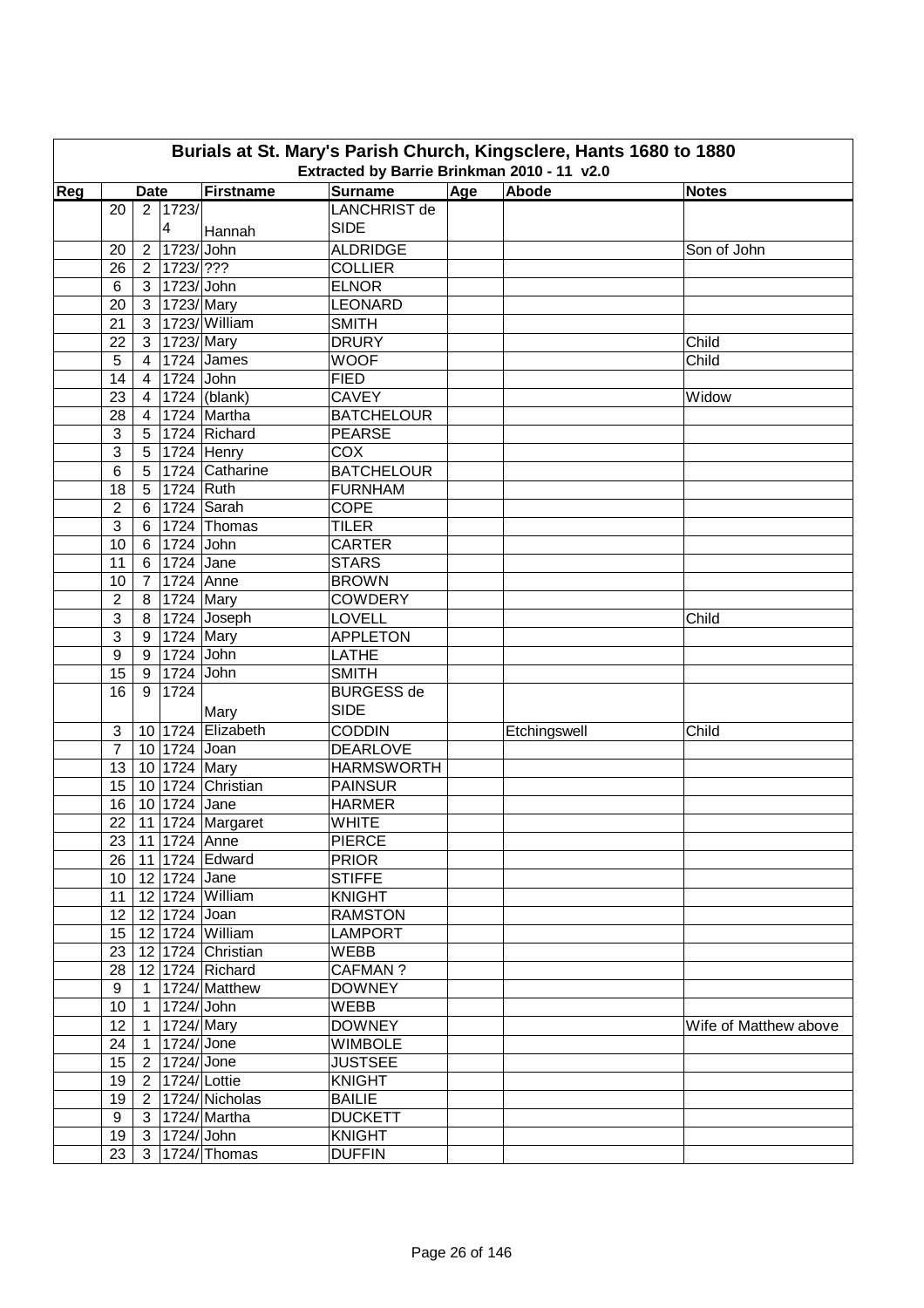| Burials at St. Mary's Parish Church, Kingsclere, Hants 1680 to 1880<br>Extracted by Barrie Brinkman 2010 - 11 v2.0 |                |                 |               |                      |                   |     |       |              |  |  |
|--------------------------------------------------------------------------------------------------------------------|----------------|-----------------|---------------|----------------------|-------------------|-----|-------|--------------|--|--|
|                                                                                                                    |                |                 |               |                      |                   |     |       |              |  |  |
| Reg                                                                                                                |                | <b>Date</b>     |               | Firstname            | <b>Surname</b>    | Age | Abode | <b>Notes</b> |  |  |
|                                                                                                                    | 30             | 3 <sup>1</sup>  |               | 1725 William         | <b>WEBBE</b>      |     |       |              |  |  |
|                                                                                                                    | 31             | 3 <sup>1</sup>  |               | 1725 Hasker          | <b>HERING</b>     |     |       | Child        |  |  |
|                                                                                                                    | 12             | $\vert 4 \vert$ | 1725 Eliza    |                      | <b>GOODCHILD</b>  |     |       | Child        |  |  |
|                                                                                                                    | 20             | $4 \mid$        |               | 1725 Frances         | <b>ELDRIDGE</b>   |     |       |              |  |  |
|                                                                                                                    | 21             | $\overline{4}$  |               | 1725 Joseph          | <b>SABATERY</b>   |     |       |              |  |  |
|                                                                                                                    |                | 5               |               | 1725 Robert          | <b>HIGHAM</b>     |     |       |              |  |  |
|                                                                                                                    |                | 5               |               | 1725 Henry           | <b>BEAUSOM</b>    |     |       |              |  |  |
|                                                                                                                    | 21             | $5\phantom{.0}$ | 1725 Anna     |                      | <b>KNIGHT</b>     |     |       |              |  |  |
|                                                                                                                    | 21             | 5 <sup>5</sup>  | 1725 Mary     |                      | <b>KNIGHT</b>     |     |       |              |  |  |
|                                                                                                                    |                | 6               | 1725 Jane     |                      | <b>FRY</b>        |     |       |              |  |  |
|                                                                                                                    | 27             | 6               | 1725 Mary     |                      | <b>BASSON</b>     |     |       |              |  |  |
|                                                                                                                    | 6              | $7\overline{ }$ |               | 1725 Thomas          | <b>ROE</b>        |     |       |              |  |  |
|                                                                                                                    | $\overline{7}$ | $7^{\circ}$     |               | 1725 Joseph          | <b>GREEN</b>      |     |       |              |  |  |
|                                                                                                                    | 29             | $7\overline{ }$ | 1725 Jane     |                      | <b>BROWN</b>      |     |       |              |  |  |
|                                                                                                                    | 14             | 8 <sup>1</sup>  | 1725 Anne     |                      | <b>EDWARDS</b>    |     |       |              |  |  |
|                                                                                                                    | 18             | 8               |               | 1725 George          | <b>RABBETTS</b>   |     |       |              |  |  |
|                                                                                                                    | 22             | 8               |               | 1725 Richard         | <b>KING</b>       |     |       |              |  |  |
|                                                                                                                    | 14             | 9               | 1725 Mary     |                      | <b>SMITH</b>      |     |       |              |  |  |
|                                                                                                                    | 22             | 9               |               | 1725 Thomas          | <b>BARNS</b>      |     |       |              |  |  |
|                                                                                                                    | 12             |                 |               | 10 1725 Elizabeth    | <b>LAWRENCE</b>   |     |       |              |  |  |
|                                                                                                                    | 18             |                 | 10 1725 Peter |                      | <b>JUSTIS</b>     |     |       | Child        |  |  |
|                                                                                                                    | 22             |                 | 10 1725 Mary  |                      | <b>GRIFFIN</b>    |     |       |              |  |  |
|                                                                                                                    | 27             |                 |               | 10 1725 Richard      | <b>FROUD</b>      |     |       |              |  |  |
|                                                                                                                    | 15             |                 | 11 1725 Anne  |                      | <b>WALTON</b>     |     |       |              |  |  |
|                                                                                                                    | 23             |                 | 11 1725 Anne  |                      | <b>APPLEBEE</b>   |     |       |              |  |  |
|                                                                                                                    | 26             |                 |               | 11 1725 Daniel       | <b>WISE</b>       |     |       | Child        |  |  |
|                                                                                                                    | 30             |                 | 11 1725 John  |                      | <b>COWDEROY</b>   |     |       |              |  |  |
|                                                                                                                    | 11             | $\mathbf{1}$    |               | 1725/Robert          | <b>SMITH</b>      |     |       | Child        |  |  |
|                                                                                                                    | 14             | $\overline{1}$  |               | 1725/Richard         | <b>SOPER</b>      |     |       |              |  |  |
|                                                                                                                    | 29             | $\overline{1}$  | 1725/Anne     |                      | <b>WISE</b>       |     |       | Child        |  |  |
|                                                                                                                    | 4              | 2 <sup>1</sup>  |               | 1725/ Edward         | <b>SMITH</b>      |     |       |              |  |  |
|                                                                                                                    | 6              | 3 <sup>1</sup>  |               | 1725/ Joyce          | <b>WILLIS</b>     |     |       |              |  |  |
|                                                                                                                    | $\overline{7}$ |                 | 3 1725/John   |                      | <b>HUNT</b>       |     |       |              |  |  |
|                                                                                                                    | $\overline{7}$ | 3 <sup>1</sup>  |               | 1725/ Christopher    | <b>PENDAL</b>     |     |       |              |  |  |
|                                                                                                                    | $\overline{8}$ |                 | 3 1725/ John  |                      | <b>WHEATLAND</b>  |     |       |              |  |  |
|                                                                                                                    | 16             |                 |               | 3   1725/ Margery    | <b>LONG</b>       |     |       |              |  |  |
|                                                                                                                    | 29             |                 | 3 1726 Mary   |                      | <b>WILKINS</b>    |     |       |              |  |  |
|                                                                                                                    | 26             |                 |               | 3 1726 William       | <b>PENDAL</b>     |     |       | Child        |  |  |
|                                                                                                                    | 31             |                 |               | 3 1726 James         | PENDAL            |     |       | Child        |  |  |
|                                                                                                                    | 1              |                 |               | 4 1726 Benjamin      | <b>BOND</b>       |     |       | Child        |  |  |
|                                                                                                                    | $\sqrt{5}$     | $\overline{4}$  | 1726 Joan     |                      | <b>ELLES</b>      |     |       |              |  |  |
|                                                                                                                    | 8              | $\overline{4}$  |               | 1726 Samuel          | CANE              |     |       | Child        |  |  |
|                                                                                                                    | 10             | $\overline{4}$  |               | 1726 Catharine       | <b>BROWN</b>      |     |       |              |  |  |
|                                                                                                                    | 12             | 4               | 1726 Mary     |                      | <b>BATCHELOUR</b> |     |       |              |  |  |
|                                                                                                                    | 30             | $\overline{4}$  | 1726 John     |                      | <b>MOODY</b>      |     |       |              |  |  |
|                                                                                                                    | 10             | 5 <sup>5</sup>  |               | 1726 Thomas          | <b>FRY</b>        |     |       |              |  |  |
|                                                                                                                    | 15             |                 |               | 5   1726   Elizabeth | <b>HENWOOD</b>    |     |       |              |  |  |
|                                                                                                                    | $\mathbf{1}$   |                 | 6 1726 Jane   |                      | <b>MARINER</b>    |     |       |              |  |  |
|                                                                                                                    | $\overline{4}$ |                 | 6 1726 John   |                      | <b>APPLETON</b>   |     |       |              |  |  |
|                                                                                                                    | 9              |                 |               | 6 1726 Elizabeth     | <b>BULLOCK</b>    |     |       |              |  |  |
|                                                                                                                    | 16             |                 |               | 6 1726 Thomas        | <b>GRIFFIN</b>    |     |       | Child        |  |  |
|                                                                                                                    | 18             |                 |               | 6   1726   Thomas    | <b>BROWN</b>      |     |       |              |  |  |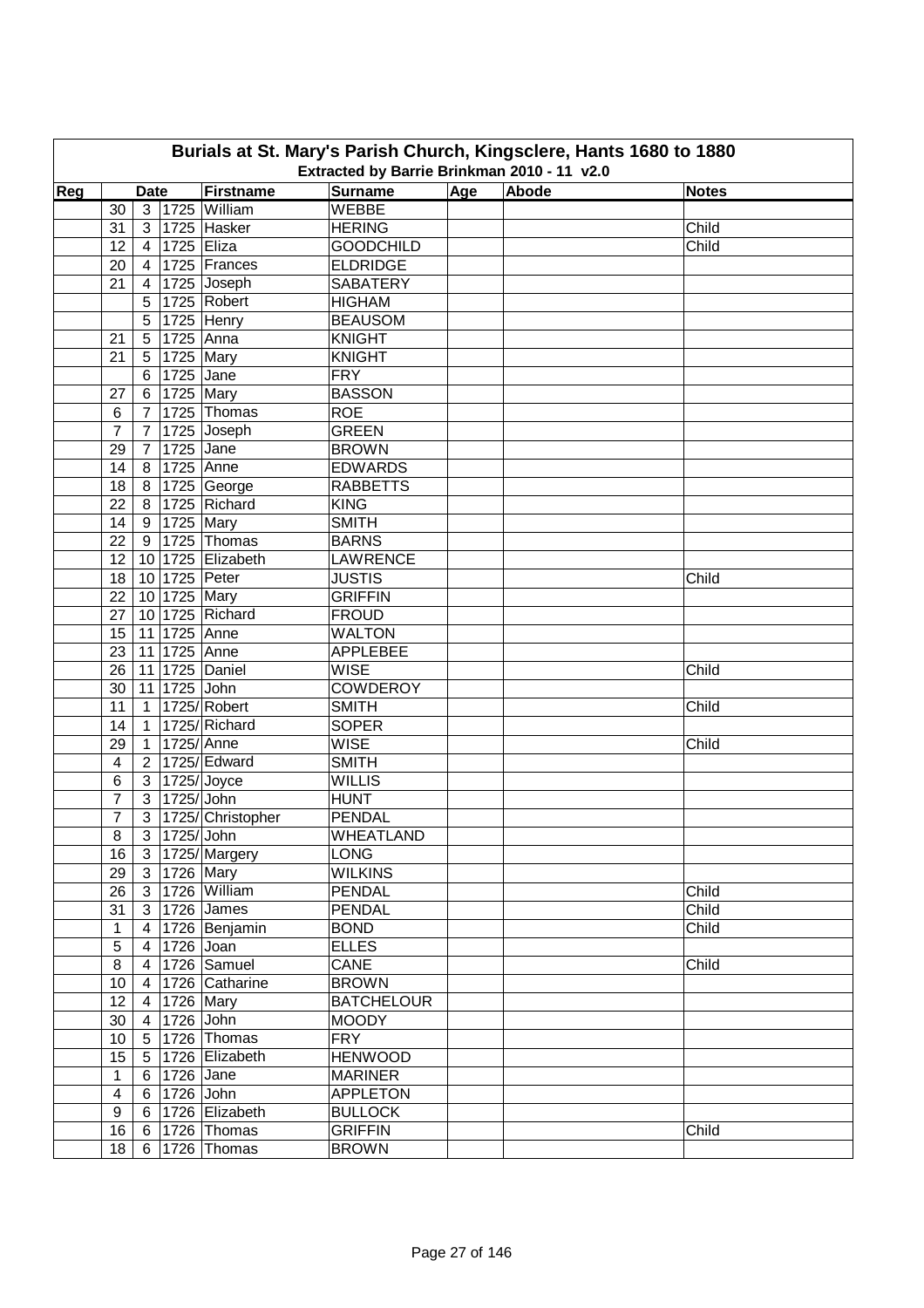|     | Burials at St. Mary's Parish Church, Kingsclere, Hants 1680 to 1880<br>Extracted by Barrie Brinkman 2010 - 11 v2.0 |                 |                        |                           |                   |     |       |              |  |  |  |  |
|-----|--------------------------------------------------------------------------------------------------------------------|-----------------|------------------------|---------------------------|-------------------|-----|-------|--------------|--|--|--|--|
| Reg |                                                                                                                    | <b>Date</b>     |                        | Firstname                 | <b>Surname</b>    | Age | Abode | <b>Notes</b> |  |  |  |  |
|     | 18                                                                                                                 |                 |                        | 7 1726 Clive              | <b>CUMMINS</b>    |     |       | Child        |  |  |  |  |
|     | 15                                                                                                                 | 9               |                        | 1726 Elizabeth            | <b>YORK</b>       |     |       |              |  |  |  |  |
|     | 23                                                                                                                 | 9               | 1726 Mary              |                           | <b>FOSBURY</b>    |     |       |              |  |  |  |  |
|     | 30                                                                                                                 |                 |                        | 9 1726 Thomas             | <b>BEAR</b>       |     |       |              |  |  |  |  |
|     | 5                                                                                                                  |                 |                        | 10 1726 Joseph            | <b>BALL</b>       |     |       |              |  |  |  |  |
|     | $\mathbf{3}$                                                                                                       |                 |                        | 11 1726 Bartholomew       | CATE              |     |       |              |  |  |  |  |
|     | 17                                                                                                                 |                 |                        | 11 1726 Sarah             | <b>WALDROPE</b>   |     |       |              |  |  |  |  |
|     | 20                                                                                                                 |                 |                        | 11 1726 Peter             | <b>JUSTICE</b>    |     |       |              |  |  |  |  |
|     | 22                                                                                                                 |                 |                        | 11 1726 Richard           | <b>WHITE</b>      |     |       | Child        |  |  |  |  |
|     | 24                                                                                                                 |                 |                        | 11 1726 Richard           | <b>JUSTICE</b>    |     |       |              |  |  |  |  |
|     | 29                                                                                                                 |                 |                        | 11 1726 Elizabeth         | <b>RANDAL</b>     |     |       |              |  |  |  |  |
|     | 27                                                                                                                 |                 | 12 1726 John           |                           | <b>GODDARD</b>    |     |       |              |  |  |  |  |
|     | 28                                                                                                                 |                 |                        | 12 1726 Anne              | <b>RABBITS</b>    |     |       |              |  |  |  |  |
|     | 31                                                                                                                 |                 | 12 1726 John           |                           | <b>PRIMOUR</b>    |     |       |              |  |  |  |  |
|     | $\mathbf{1}$                                                                                                       | $1 \square$     | $1726$ /John           |                           | <b>GOVEL</b>      |     |       |              |  |  |  |  |
|     |                                                                                                                    |                 |                        |                           |                   |     |       |              |  |  |  |  |
|     | 18                                                                                                                 | $\mathbf{1}$    |                        | 1726/Thomas               | <b>BROWN</b>      |     |       |              |  |  |  |  |
|     | 17                                                                                                                 | $2^{\circ}$     |                        | 1726/Garter               | <b>BASHFORD</b>   |     |       |              |  |  |  |  |
|     | 15                                                                                                                 | 3               |                        | 1726/Ambrose              | <b>ROAD</b>       |     |       | Child        |  |  |  |  |
|     | 5                                                                                                                  | $\overline{4}$  |                        | 1727 Thomas               | <b>HILTON</b>     |     |       |              |  |  |  |  |
|     | 23                                                                                                                 | 4               |                        | 1727 Leonard              | <b>FUSE</b>       |     |       |              |  |  |  |  |
|     | $6\phantom{1}6$                                                                                                    | 5               |                        | 1727 Edmund               | <b>HERRING</b>    |     |       |              |  |  |  |  |
|     | 12                                                                                                                 | $5\phantom{.0}$ | 1727 Joan              |                           | <b>PALMOUR</b>    |     |       |              |  |  |  |  |
|     | 15                                                                                                                 | 5 <sup>1</sup>  |                        | 1727 Elizabeth            | <b>TURNER</b>     |     |       |              |  |  |  |  |
|     | 15                                                                                                                 | 5               |                        | 1727 Elizabeth            | <b>HUNT</b>       |     |       |              |  |  |  |  |
|     | 7                                                                                                                  | 6               |                        | 1727 Abraham              | <b>OGDEN</b>      |     |       |              |  |  |  |  |
|     | 7                                                                                                                  | 6               | $\overline{17}$ 27 Amy |                           | <b>DICKER</b>     |     |       |              |  |  |  |  |
|     | 1                                                                                                                  | $\overline{7}$  |                        | 1727 Sarah                | <b>COWDEROY</b>   |     |       |              |  |  |  |  |
|     | $\overline{2}$                                                                                                     | $\overline{7}$  | 1727 Alice             |                           | <b>SMITH</b>      |     |       |              |  |  |  |  |
|     | $\overline{2}$                                                                                                     | $\overline{7}$  |                        | 1727 Elizabeth            | <b>WITHE</b>      |     |       |              |  |  |  |  |
|     | 4                                                                                                                  | $\overline{7}$  |                        | 1727 Catharine            | <b>STEVENS</b>    |     |       |              |  |  |  |  |
|     | 7                                                                                                                  | $\overline{7}$  | 1727 John              |                           | <b>HOOK</b>       |     |       |              |  |  |  |  |
|     | 10                                                                                                                 | $\overline{7}$  |                        | 1727 Susan                | <b>COWDEROY</b>   |     |       |              |  |  |  |  |
|     | 15                                                                                                                 | $\overline{7}$  |                        | 1727 Marget               | <b>GOODALE</b>    |     |       |              |  |  |  |  |
|     | 18                                                                                                                 | 7 <sup>1</sup>  |                        | 1727 Thomas               | <b>GALE</b>       |     |       |              |  |  |  |  |
|     |                                                                                                                    |                 |                        | 20 7 1727 Francis         | <b>PRYOR</b>      |     |       |              |  |  |  |  |
|     | 13                                                                                                                 |                 |                        | 8   1727   Ambrose        | WEBBE             |     |       |              |  |  |  |  |
|     | 11                                                                                                                 |                 |                        | 8 1727 William            | WAIT              |     |       |              |  |  |  |  |
|     | 21                                                                                                                 |                 |                        | 8 1727 Thomas             | <b>JUSTICE</b>    |     |       |              |  |  |  |  |
|     | 27                                                                                                                 |                 |                        | 8 1727 Anne               | <b>OASMAN</b>     |     |       |              |  |  |  |  |
|     | $\mathbf{1}$                                                                                                       |                 |                        | 9 1727 James              | <b>SMITH</b>      |     |       |              |  |  |  |  |
|     | 19                                                                                                                 |                 |                        | 9 1727 Judith             | <b>PARKER</b>     |     |       |              |  |  |  |  |
|     | 22                                                                                                                 |                 |                        | 9 1727 Dorothy            | <b>YORK</b>       |     |       |              |  |  |  |  |
|     |                                                                                                                    |                 | 25 9 1727 Joan         |                           | <b>COOPER</b>     |     |       |              |  |  |  |  |
|     | 11                                                                                                                 |                 |                        | 10 1727 George            | <b>HIND</b>       |     |       |              |  |  |  |  |
|     |                                                                                                                    |                 | 13 10 1727 John        |                           | <b>BARTLEMOUR</b> |     |       |              |  |  |  |  |
|     |                                                                                                                    |                 |                        | 15   10   1727   Bridgett | <b>DAVIS</b>      |     |       |              |  |  |  |  |
|     | 20                                                                                                                 |                 |                        | 10 1727 James             | <b>BUTLER</b>     |     |       |              |  |  |  |  |
|     |                                                                                                                    |                 |                        | 29   10   1727   William  | <b>YORK</b>       |     |       |              |  |  |  |  |
|     | $\overline{2}$                                                                                                     |                 |                        | 11 1727 Mary              | <b>HUNT</b>       |     |       | Child        |  |  |  |  |
|     |                                                                                                                    |                 |                        | 25   11   1727   Richard  | <b>HOOD</b>       |     |       |              |  |  |  |  |
|     |                                                                                                                    |                 | 28 11 1727 John        |                           | PRISMAL           |     |       | Child        |  |  |  |  |
|     |                                                                                                                    |                 |                        | 28 11 1727 Anne           | PRISMAL           |     |       | Child        |  |  |  |  |
|     |                                                                                                                    |                 |                        |                           |                   |     |       |              |  |  |  |  |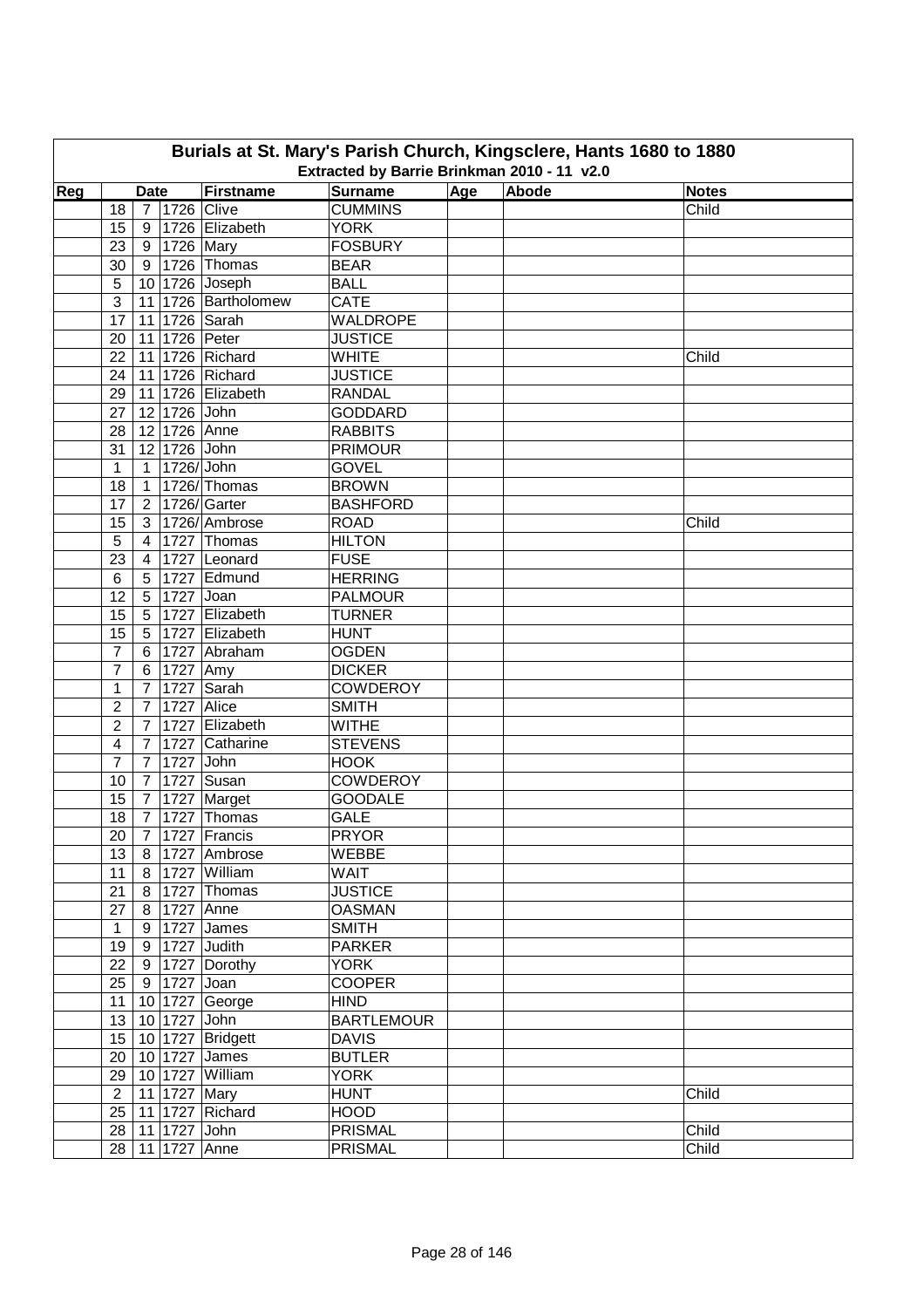| Burials at St. Mary's Parish Church, Kingsclere, Hants 1680 to 1880<br>Extracted by Barrie Brinkman 2010 - 11 v2.0 |                         |                |               |                    |                   |     |            |              |  |  |  |
|--------------------------------------------------------------------------------------------------------------------|-------------------------|----------------|---------------|--------------------|-------------------|-----|------------|--------------|--|--|--|
| Reg                                                                                                                |                         | <b>Date</b>    |               | Firstname          | <b>Surname</b>    | Age | Abode      | <b>Notes</b> |  |  |  |
|                                                                                                                    | 13                      |                |               | 12 1727 Stephen    | LOVELL            |     |            |              |  |  |  |
|                                                                                                                    | 14                      |                |               | 12 1727 Joseph     | <b>JENAWAY</b>    |     |            |              |  |  |  |
|                                                                                                                    | 25                      |                |               | 12 1727 William    | <b>APPLETON</b>   |     |            |              |  |  |  |
|                                                                                                                    | 9                       |                |               | 1 1727/Joseph      | <b>ENGLEFIELD</b> |     |            |              |  |  |  |
|                                                                                                                    | 25                      | 1              |               | 1727/ Priscilla    | <b>KING</b>       |     |            |              |  |  |  |
|                                                                                                                    | $\overline{7}$          |                |               | 2 1727/ Gues       | <b>ADLAMBS</b>    |     |            |              |  |  |  |
|                                                                                                                    | 10                      |                |               | 2 1727/ Edward     | <b>GILBERT</b>    |     |            |              |  |  |  |
|                                                                                                                    | 14                      | 2 <sup>1</sup> | 1727/ John    |                    | <b>GARDENER</b>   |     |            |              |  |  |  |
|                                                                                                                    | 12                      |                | 3 1727/John   |                    | <b>TANNER</b>     |     | Whitchurch |              |  |  |  |
|                                                                                                                    | 21                      |                | 3 1727/ Joan  |                    | <b>LAMPORT</b>    |     |            |              |  |  |  |
|                                                                                                                    | 31                      |                |               | 3 1728 Sarah       | <b>ROAD</b>       |     |            | Child        |  |  |  |
|                                                                                                                    | 8                       | $\overline{4}$ |               | 1728 James         | <b>HARMSWORTH</b> |     |            |              |  |  |  |
|                                                                                                                    | 17                      | $\overline{4}$ | 1728 John     |                    | <b>HUNT</b>       |     |            |              |  |  |  |
|                                                                                                                    | 25                      | $\overline{4}$ |               | 1728 Charles       | <b>BULLOCK</b>    |     |            |              |  |  |  |
|                                                                                                                    | 25                      | $\overline{4}$ |               | 1728 Thomas        | <b>GAINON</b>     |     |            |              |  |  |  |
|                                                                                                                    | 30                      | $\overline{4}$ |               | 1728 Robert        | <b>JUSTICE</b>    |     |            | Child        |  |  |  |
|                                                                                                                    | 17                      | 5              | 1728 John     |                    | <b>BARTLEMORE</b> |     |            |              |  |  |  |
|                                                                                                                    | 19                      | 5              | 1728 John     |                    | <b>PUCKERIDGE</b> |     |            |              |  |  |  |
|                                                                                                                    | 1                       | 6              |               | 1728 William       | <b>DICKER</b>     |     |            |              |  |  |  |
|                                                                                                                    | $\boldsymbol{9}$        |                |               |                    | <b>WEBB</b>       |     |            |              |  |  |  |
|                                                                                                                    |                         | 6              |               | 1728 Richard       |                   |     |            |              |  |  |  |
|                                                                                                                    | 11                      | 6              | 1728 John     |                    | <b>STARE</b>      |     |            |              |  |  |  |
|                                                                                                                    | 15                      |                |               | 6   1728   Thomas  | WEBBE             |     |            |              |  |  |  |
|                                                                                                                    | 15                      |                |               | 6 1728 Robert      | <b>GILLINGHAM</b> |     |            |              |  |  |  |
|                                                                                                                    | 16                      |                |               | 6 1728 Christopher | <b>LONG</b>       |     |            |              |  |  |  |
|                                                                                                                    | $\overline{\mathbf{4}}$ |                |               | 7 1728 Anne        | <b>BEAR</b>       |     |            |              |  |  |  |
|                                                                                                                    | 5                       |                |               | 7 1728 Sarah       | <b>HIND</b>       |     |            |              |  |  |  |
|                                                                                                                    | 14                      |                |               | 7 1728 Humphry     | <b>MATTHEW</b>    |     |            |              |  |  |  |
|                                                                                                                    | 24                      | 7 <sup>1</sup> |               | 1728 Charles       | <b>GEFLEY?</b>    |     |            |              |  |  |  |
|                                                                                                                    | 25                      | $7^{\circ}$    | 1728 Jane     |                    | <b>HORN</b>       |     |            |              |  |  |  |
|                                                                                                                    | 1                       | 8 <sup>1</sup> |               | 1728 Anne          | <b>BRIGGS</b>     |     |            |              |  |  |  |
|                                                                                                                    | 4                       |                |               | 8 1728 Anne        | <b>GARDENER</b>   |     |            |              |  |  |  |
|                                                                                                                    | 18                      |                |               | 8 1728 Sarah       | <b>LAMPORT</b>    |     |            |              |  |  |  |
|                                                                                                                    | 28                      |                |               | 8 1728 Dorothy     | <b>APPLEBEE</b>   |     |            |              |  |  |  |
|                                                                                                                    | 3                       |                | 9 1728 Mary   |                    | <b>BALL</b>       |     |            |              |  |  |  |
|                                                                                                                    | 15                      |                |               | 9 1728 Richard     | <b>HOLDEN</b>     |     |            |              |  |  |  |
|                                                                                                                    | 20                      |                |               | 9 1728 James       | ROBY              |     |            | Child        |  |  |  |
|                                                                                                                    | 24                      |                |               | 9 1728 Bridget     | <b>LEATH</b>      |     |            |              |  |  |  |
|                                                                                                                    | $\overline{\mathbf{4}}$ |                |               | 10 1728 Richard    | <b>HOMES</b>      |     |            |              |  |  |  |
|                                                                                                                    | $\boldsymbol{9}$        |                |               | 10 1728 Edward     | <b>PRISMAL</b>    |     |            |              |  |  |  |
|                                                                                                                    | 15                      |                |               | 10 1728 Peter      | <b>PICK</b>       |     |            |              |  |  |  |
|                                                                                                                    | 19                      |                | 10 1728 John  |                    | <b>LEACH</b>      |     |            |              |  |  |  |
|                                                                                                                    | 25                      |                |               | 10 1728 Judith     | <b>VICERY</b>     |     |            |              |  |  |  |
|                                                                                                                    | $\overline{4}$          |                |               | 11 1728 David      | <b>SHAW</b>       |     |            |              |  |  |  |
|                                                                                                                    | 27                      |                |               | 11 1728 Thomas     | <b>HUNT</b>       |     |            |              |  |  |  |
|                                                                                                                    | 14                      |                |               | 12 1728 Mary       | <b>HAINES</b>     |     |            |              |  |  |  |
|                                                                                                                    | 17                      |                |               | 12 1728 Peter      | <b>FOSBURY</b>    |     |            |              |  |  |  |
|                                                                                                                    | 3                       |                | 1 1728/ Alice |                    | <b>FREEMANTLE</b> |     |            |              |  |  |  |
|                                                                                                                    | 5                       |                |               | 1 1728/ Hannah     | <b>GODDARD</b>    |     |            |              |  |  |  |
|                                                                                                                    | 10                      |                |               | 1   1728/ Anne     | <b>PALMER</b>     |     |            |              |  |  |  |
|                                                                                                                    | 14                      | 1              |               | $1728/$ Grace      | <b>LOVEL</b>      |     |            |              |  |  |  |
|                                                                                                                    | 17                      | $\mathbf{1}$   |               | 1728/Thomas        | <b>SMITH</b>      |     |            |              |  |  |  |
|                                                                                                                    | 19                      | 1.             | 1728/ John    |                    | <b>GODDARD</b>    |     |            | Child        |  |  |  |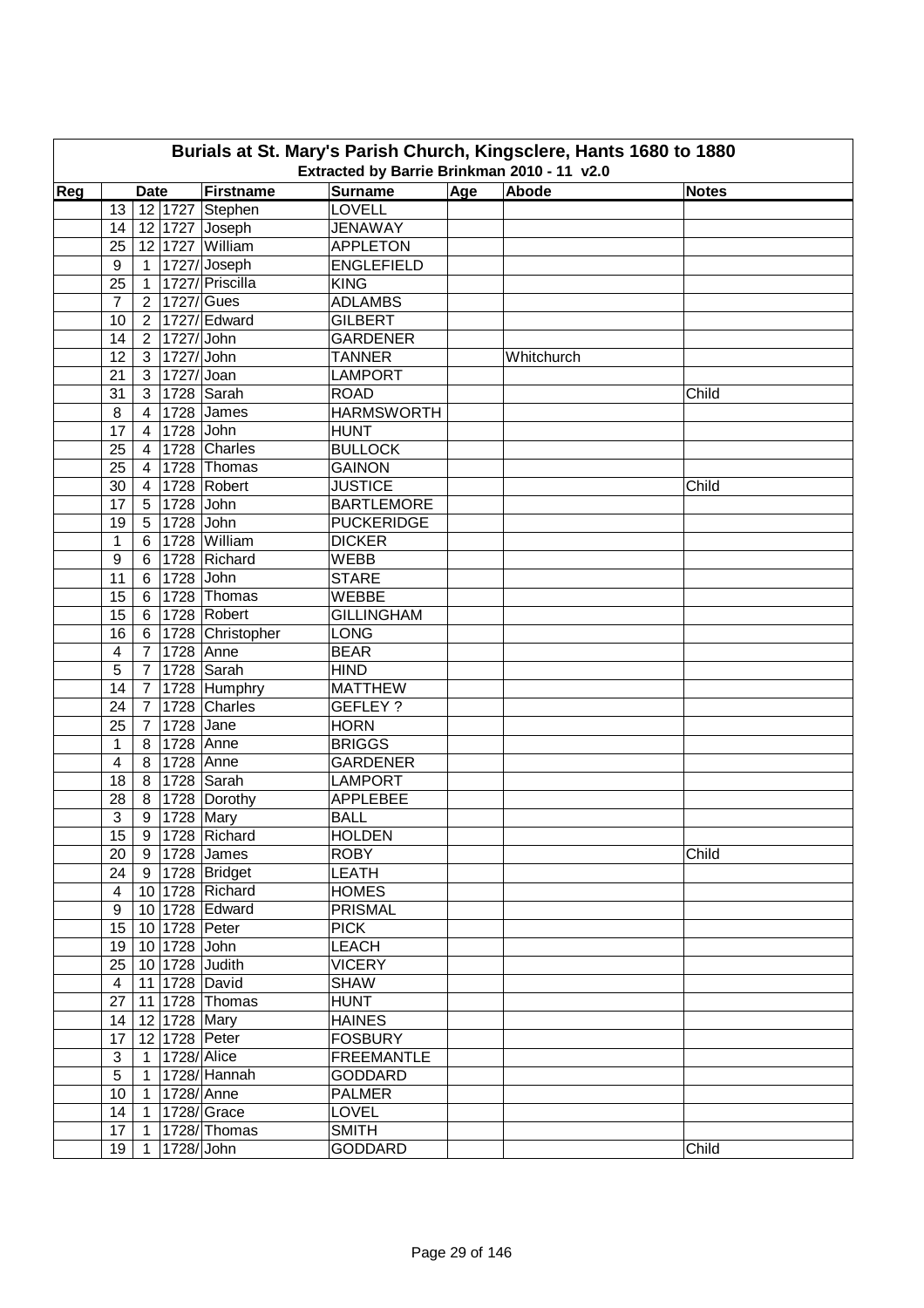| Burials at St. Mary's Parish Church, Kingsclere, Hants 1680 to 1880<br>Extracted by Barrie Brinkman 2010 - 11 v2.0 |                  |                 |                          |                    |                             |     |                 |              |  |  |  |
|--------------------------------------------------------------------------------------------------------------------|------------------|-----------------|--------------------------|--------------------|-----------------------------|-----|-----------------|--------------|--|--|--|
| Reg                                                                                                                |                  | <b>Date</b>     |                          | Firstname          | <b>Surname</b>              | Age | Abode           | <b>Notes</b> |  |  |  |
|                                                                                                                    | 31               |                 | 1 1728/ Mary             |                    | <b>SIMPSON</b>              |     |                 |              |  |  |  |
|                                                                                                                    | 5                |                 | 2 1728/ Mary             |                    | <b>MAY</b>                  |     |                 |              |  |  |  |
|                                                                                                                    | 17               |                 | 2 1728/Mary              |                    | <b>WIMBLE</b>               |     |                 |              |  |  |  |
|                                                                                                                    | 3                |                 | 3 1728/John              |                    | <b>SMITH</b>                |     |                 |              |  |  |  |
|                                                                                                                    | $\overline{7}$   |                 |                          | 3 1728/Martha      | <b>GEORGE</b>               |     |                 |              |  |  |  |
|                                                                                                                    | 14               |                 |                          | 3 1728/ Thomas     | <b>BARTILMORE</b>           |     |                 |              |  |  |  |
|                                                                                                                    | 16               |                 | 3 1728/John              |                    | <b>SMITH</b>                |     |                 |              |  |  |  |
|                                                                                                                    | 18               | 3 <sup>1</sup>  |                          | 1728/Henry         | <b>DUCKET</b>               |     |                 |              |  |  |  |
|                                                                                                                    | 20               |                 |                          | 3 1728/Thomas      | <b>MUNDAY</b>               |     |                 |              |  |  |  |
|                                                                                                                    | 26               |                 |                          | 3 1729 Susanna     | <b>HAINES</b>               |     |                 |              |  |  |  |
|                                                                                                                    | 28               |                 |                          | 3 1729 Edward      | <b>SMITH</b>                |     |                 |              |  |  |  |
|                                                                                                                    | 29               |                 |                          | 3 1729 Stephen     | <b>HUNT</b>                 |     |                 |              |  |  |  |
|                                                                                                                    | 30               | 3 <sup>1</sup>  |                          | 1729 Catharine     | <b>FOSBURY</b>              |     |                 |              |  |  |  |
|                                                                                                                    |                  | $\overline{4}$  |                          | 1729 Ambrose       | <b>HASKER</b>               |     |                 |              |  |  |  |
|                                                                                                                    | 8                |                 |                          | 1729 Joseph        | <b>BATCHELOR</b>            |     |                 |              |  |  |  |
|                                                                                                                    | 8                | $\overline{4}$  |                          |                    |                             |     |                 |              |  |  |  |
|                                                                                                                    | 8                | $\overline{4}$  |                          | 1729 Robert        | <b>GOVER</b><br><b>BOND</b> |     |                 |              |  |  |  |
|                                                                                                                    | 9                | $\overline{4}$  |                          | 1729 Sarah         |                             |     |                 |              |  |  |  |
|                                                                                                                    | 22               | $\overline{4}$  |                          | 1729 William       | <b>POVEY</b>                |     |                 |              |  |  |  |
|                                                                                                                    | 23               | $\overline{4}$  |                          | 1729 James         | <b>FRIED</b>                |     |                 |              |  |  |  |
|                                                                                                                    | 8                | 5               |                          | 1729 Elizabeth     | <b>GOLDEN</b>               |     |                 |              |  |  |  |
|                                                                                                                    | 10               | $5\phantom{.0}$ |                          | 1729 Richard       | <b>WYAT</b>                 |     |                 |              |  |  |  |
|                                                                                                                    | 14               | 5 <sup>1</sup>  | 1729 Mary                |                    | <b>READ</b>                 |     |                 |              |  |  |  |
|                                                                                                                    | 15               |                 | 5 1729 John              |                    | <b>GOODALE</b>              |     |                 |              |  |  |  |
|                                                                                                                    | 30               |                 | 5 1729 Joan              |                    | <b>PRISMALL</b>             |     |                 |              |  |  |  |
|                                                                                                                    | 3                |                 | $6$ 1729 Amy             |                    | <b>ROBINSON</b>             |     |                 |              |  |  |  |
|                                                                                                                    | 15               |                 |                          | 6 1729 Martha      | <b>HUNT</b>                 |     |                 |              |  |  |  |
|                                                                                                                    | 27               |                 |                          | 6 1729 Elizabeth   | <b>HEATH</b>                |     |                 |              |  |  |  |
|                                                                                                                    | 5                | 7 <sup>1</sup>  |                          | 1729 Martha        | <b>RABBITS</b>              |     |                 |              |  |  |  |
|                                                                                                                    | 8                | 7 <sup>7</sup>  |                          | 1729 Ambrose       | <b>ROBINSON</b>             |     |                 |              |  |  |  |
|                                                                                                                    | 12               | 7 <sup>1</sup>  | 1729 Mary                |                    | <b>BOND</b>                 |     |                 |              |  |  |  |
|                                                                                                                    | 17               | $7^{\circ}$     |                          | 1729 Susanna       | WEBBE                       |     |                 |              |  |  |  |
|                                                                                                                    | 21               | 7 <sup>1</sup>  | 1729 Jane                |                    | <b>CLARKE</b>               |     |                 |              |  |  |  |
|                                                                                                                    | 22               |                 | $\overline{7}$ 1729 John |                    | <b>SMITH</b>                |     |                 |              |  |  |  |
|                                                                                                                    | 27               |                 | 7 1729 Jane              |                    | <b>ROBINSON</b>             |     |                 |              |  |  |  |
|                                                                                                                    | $\mathbf{1}$     |                 | 8 1729 Anne              |                    | <b>BRIGGS</b>               |     |                 |              |  |  |  |
|                                                                                                                    | 4                |                 | 8 1729 Anne              |                    | <b>GARDENER</b>             |     |                 |              |  |  |  |
|                                                                                                                    | $\sqrt{5}$       |                 |                          | 8 1729 Sarah       | <b>LAMPORT</b>              |     |                 |              |  |  |  |
|                                                                                                                    | $\boldsymbol{2}$ |                 |                          | 8   1729   Richard | <b>BOND</b>                 |     |                 |              |  |  |  |
|                                                                                                                    | $\boldsymbol{2}$ |                 |                          | 8 1729 William     | <b>BOND</b>                 |     |                 |              |  |  |  |
|                                                                                                                    | 10               |                 |                          | 8 1729 William     | <b>SMITH</b>                |     |                 |              |  |  |  |
|                                                                                                                    | 14               |                 |                          | 8 1729 Thomas      | COX                         |     |                 |              |  |  |  |
|                                                                                                                    | $\sqrt{5}$       |                 | 9 1729 John              |                    | <b>WALDROP</b>              |     |                 |              |  |  |  |
|                                                                                                                    | $\mathfrak{S}$   |                 | 10 1729 Joan             |                    | <b>MUNDAY</b>               |     |                 |              |  |  |  |
|                                                                                                                    | 11               |                 |                          | 10 1729 Judith     | <b>HUMPHRY</b>              |     |                 |              |  |  |  |
|                                                                                                                    | 13               |                 | 10 1729 Joan             |                    | <b>SMITH</b>                |     |                 |              |  |  |  |
|                                                                                                                    | 9                |                 |                          | 11 1729 Elizabeth  | <b>HEDGES</b>               |     |                 |              |  |  |  |
|                                                                                                                    | 23               |                 |                          | 11 1729 Elizabeth  | <b>ROBINSON</b>             |     |                 |              |  |  |  |
|                                                                                                                    |                  |                 | 23 11 1729 Mary          |                    | <b>APPLETON</b>             |     |                 |              |  |  |  |
|                                                                                                                    | 5 <sup>5</sup>   |                 |                          | 12 1729 Josiah     | <b>TIRRIDGE</b>             |     |                 |              |  |  |  |
|                                                                                                                    |                  |                 | 10   12   1729   Mary    |                    | <b>HALL</b>                 |     | <b>Burclere</b> |              |  |  |  |
|                                                                                                                    |                  |                 | 19 12 1729 Mary          |                    | <b>NICHOLSON</b>            |     |                 |              |  |  |  |
|                                                                                                                    |                  |                 | 31   12   1729   Peter   |                    | <b>PIKE</b>                 |     |                 |              |  |  |  |
|                                                                                                                    |                  |                 |                          |                    |                             |     |                 |              |  |  |  |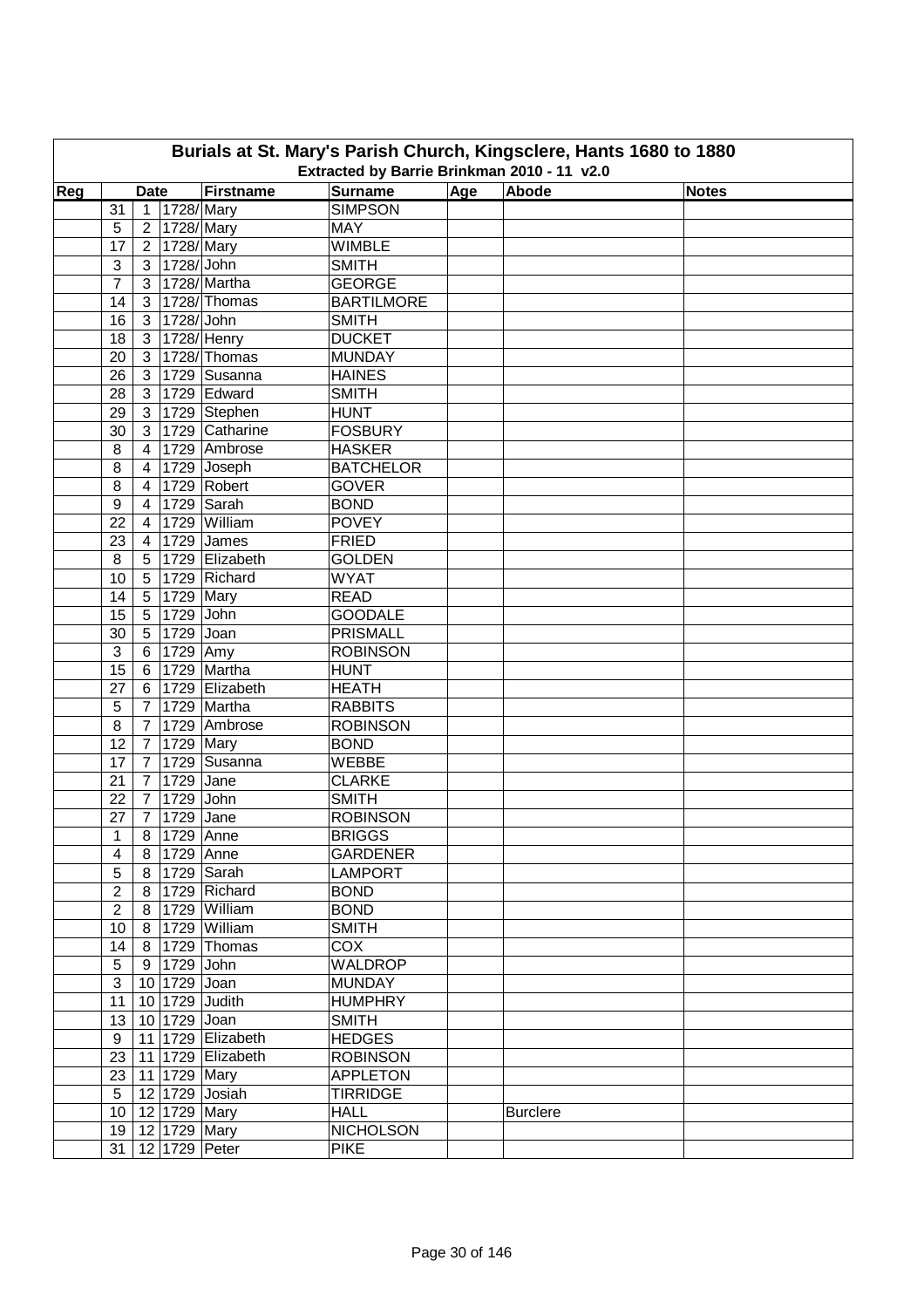| Burials at St. Mary's Parish Church, Kingsclere, Hants 1680 to 1880<br>Extracted by Barrie Brinkman 2010 - 11 v2.0                              |                  |                 |                 |                        |                  |  |                |        |  |  |  |  |
|-------------------------------------------------------------------------------------------------------------------------------------------------|------------------|-----------------|-----------------|------------------------|------------------|--|----------------|--------|--|--|--|--|
| Abode<br>Age<br>Firstname<br><b>Surname</b><br>Reg<br><b>Notes</b><br><b>Date</b><br>1729/Mary<br><b>LAMB</b><br>$\overline{4}$<br>$\mathbf{1}$ |                  |                 |                 |                        |                  |  |                |        |  |  |  |  |
|                                                                                                                                                 |                  |                 |                 |                        |                  |  |                |        |  |  |  |  |
|                                                                                                                                                 | 10               | $\mathbf{1}$    | 1729/Anne       |                        | <b>ALLEN</b>     |  |                |        |  |  |  |  |
|                                                                                                                                                 | 22               | 1               | 1729/Mary       |                        | <b>CLARK</b>     |  |                | Child  |  |  |  |  |
|                                                                                                                                                 | 6                |                 | 2 1729/betty    |                        | <b>CLARK</b>     |  |                | Child  |  |  |  |  |
|                                                                                                                                                 | 10               |                 |                 | 2 1729/Martha          | <b>ROAD</b>      |  |                |        |  |  |  |  |
|                                                                                                                                                 | 8                |                 | 3 1729/ Mary    |                        | <b>BUTTER</b>    |  |                |        |  |  |  |  |
|                                                                                                                                                 | 28               | 3 <sup>1</sup>  |                 | 1730 Elizabeth         | <b>APPLETON</b>  |  |                |        |  |  |  |  |
|                                                                                                                                                 | 4                | $\overline{4}$  | 1730 John       |                        | <b>APPLETON</b>  |  |                |        |  |  |  |  |
|                                                                                                                                                 | 14               | $\overline{4}$  |                 | 1730 $Sarah$           | <b>GIGGS</b>     |  | Andover        |        |  |  |  |  |
|                                                                                                                                                 | 24               | $\overline{4}$  | 1730 Beta       |                        | <b>HORNBLOW</b>  |  |                |        |  |  |  |  |
|                                                                                                                                                 | 28               | $\overline{4}$  |                 | 1730 Eufrecia?         | <b>TOMLINS</b>   |  |                |        |  |  |  |  |
|                                                                                                                                                 | 1                | 5 <sub>1</sub>  |                 | 1730 Margery           | <b>TYLER</b>     |  |                |        |  |  |  |  |
|                                                                                                                                                 | $\mathbf{1}$     | 5 <sup>5</sup>  |                 | 1730 Patience          | <b>FRY</b>       |  |                |        |  |  |  |  |
|                                                                                                                                                 | $\overline{2}$   | 5 <sup>5</sup>  | 1730 Anne       |                        | <b>COWDEROY</b>  |  |                | Child  |  |  |  |  |
|                                                                                                                                                 |                  | 5               |                 | 1730 Rezia             | <b>KING</b>      |  |                |        |  |  |  |  |
|                                                                                                                                                 | 4                |                 | 1730 Mary       |                        | <b>MILLES</b>    |  |                | Spuria |  |  |  |  |
|                                                                                                                                                 | 5<br>12          | 5               |                 | $1730$ Joseph          | <b>DICKER</b>    |  |                |        |  |  |  |  |
|                                                                                                                                                 |                  | 5               |                 |                        |                  |  |                |        |  |  |  |  |
|                                                                                                                                                 | 14               | 5               | 1730 Anne       |                        | <b>MORRIS</b>    |  |                |        |  |  |  |  |
|                                                                                                                                                 | 15               | 5               |                 | 1730 Susanna           | <b>COWDEROY</b>  |  |                |        |  |  |  |  |
|                                                                                                                                                 | 17               | $5\phantom{.0}$ | 1730 Mary       |                        | <b>EDWARDS</b>   |  |                |        |  |  |  |  |
|                                                                                                                                                 | 24               | $5\phantom{.0}$ | 1730 John       |                        | <b>PRIMOUR</b>   |  |                |        |  |  |  |  |
|                                                                                                                                                 | 27               | $5\phantom{.0}$ | 1730 John       |                        | <b>SMITH</b>     |  |                |        |  |  |  |  |
|                                                                                                                                                 | 28               | $5\phantom{.0}$ |                 | 1730 Joseph            | <b>SMITH</b>     |  |                |        |  |  |  |  |
|                                                                                                                                                 | $\overline{2}$   |                 |                 | 6 1730 Richard         | <b>TIGGLE</b>    |  |                |        |  |  |  |  |
|                                                                                                                                                 | 10               |                 | 6 1730 Anne     |                        | <b>DUCKET</b>    |  |                |        |  |  |  |  |
|                                                                                                                                                 | 11               |                 |                 | 6 1730 Francis         | <b>SEWARD</b>    |  |                |        |  |  |  |  |
|                                                                                                                                                 | 12               |                 |                 | 6 1730 Hannah          | <b>GLESIY</b>    |  |                |        |  |  |  |  |
|                                                                                                                                                 | 13               |                 |                 | 6 1730 Catharine       | <b>GAMMON</b>    |  |                |        |  |  |  |  |
|                                                                                                                                                 | 16               | $6 \mid$        |                 | 1730 Lazarus           | <b>TURNER</b>    |  | Farnham Surrey |        |  |  |  |  |
|                                                                                                                                                 | 17               | 6               |                 | 1730 Elizabeth         | <b>COLD</b>      |  |                |        |  |  |  |  |
|                                                                                                                                                 | 17               |                 | 6 1730 John     |                        | <b>READ</b>      |  |                |        |  |  |  |  |
|                                                                                                                                                 | 18               |                 |                 | 6 1730 Thomas          | <b>PALMER</b>    |  |                |        |  |  |  |  |
|                                                                                                                                                 | 19               |                 |                 | 6 1730 Vince           | <b>WILLIS</b>    |  |                |        |  |  |  |  |
|                                                                                                                                                 | 28               |                 |                 | 6   1730   Thomas      | <b>COMMINS</b>   |  |                |        |  |  |  |  |
|                                                                                                                                                 | 29               |                 | 6 1730 John     |                        | SEWARD           |  |                |        |  |  |  |  |
|                                                                                                                                                 | 10               |                 |                 | 7 1730 Elizabeth       | <b>WYTHE</b>     |  |                |        |  |  |  |  |
|                                                                                                                                                 | 5                |                 |                 | 8 1730 William         | <b>PAISE</b>     |  |                |        |  |  |  |  |
|                                                                                                                                                 | $\boldsymbol{9}$ |                 | 8 1730 Mary     |                        | <b>BOND</b>      |  |                |        |  |  |  |  |
|                                                                                                                                                 | 11               |                 |                 | 8 1730 Catharine       | <b>HUTCHING</b>  |  |                |        |  |  |  |  |
|                                                                                                                                                 | 21               |                 |                 | 9 1730 William         | <b>FLETCHER</b>  |  |                |        |  |  |  |  |
|                                                                                                                                                 | 23               |                 |                 | 9 1730 Elizabeth       | <b>BIGGS</b>     |  |                |        |  |  |  |  |
|                                                                                                                                                 | $\overline{4}$   |                 |                 | 10 1730 Margery        | <b>BUSOM</b>     |  |                |        |  |  |  |  |
|                                                                                                                                                 | 16               |                 |                 | 10 1730 Eleanor        | <b>BLANFORD</b>  |  |                |        |  |  |  |  |
|                                                                                                                                                 | 26               |                 | 10 1730 John    |                        | <b>GOLDEN</b>    |  |                |        |  |  |  |  |
|                                                                                                                                                 | $\mathsf 3$      |                 |                 | 11 1730 Thomas         | <b>COWDEROY</b>  |  |                |        |  |  |  |  |
|                                                                                                                                                 | 11               |                 |                 | 11 1730 Robert         | <b>HAINES</b>    |  |                |        |  |  |  |  |
|                                                                                                                                                 | $\overline{2}$   |                 |                 | 1   1730/ James        | <b>SILVESTER</b> |  |                |        |  |  |  |  |
|                                                                                                                                                 | 23               |                 |                 | $\boxed{1}$ 1730/James | <b>WEBB</b>      |  |                |        |  |  |  |  |
|                                                                                                                                                 | 25               |                 |                 | 1 1730/Richard         | <b>KEMP</b>      |  |                |        |  |  |  |  |
|                                                                                                                                                 | 10 <sub>1</sub>  |                 |                 | 3   1730/ Margery      | <b>WHEELER</b>   |  |                |        |  |  |  |  |
|                                                                                                                                                 | 9                | 4 <sup>1</sup>  |                 | 1731 Elizabeth         | <b>PAR</b>       |  |                |        |  |  |  |  |
|                                                                                                                                                 | 18               |                 | 4   1731   Mary |                        | <b>BURL</b>      |  |                |        |  |  |  |  |
|                                                                                                                                                 |                  |                 |                 |                        |                  |  |                |        |  |  |  |  |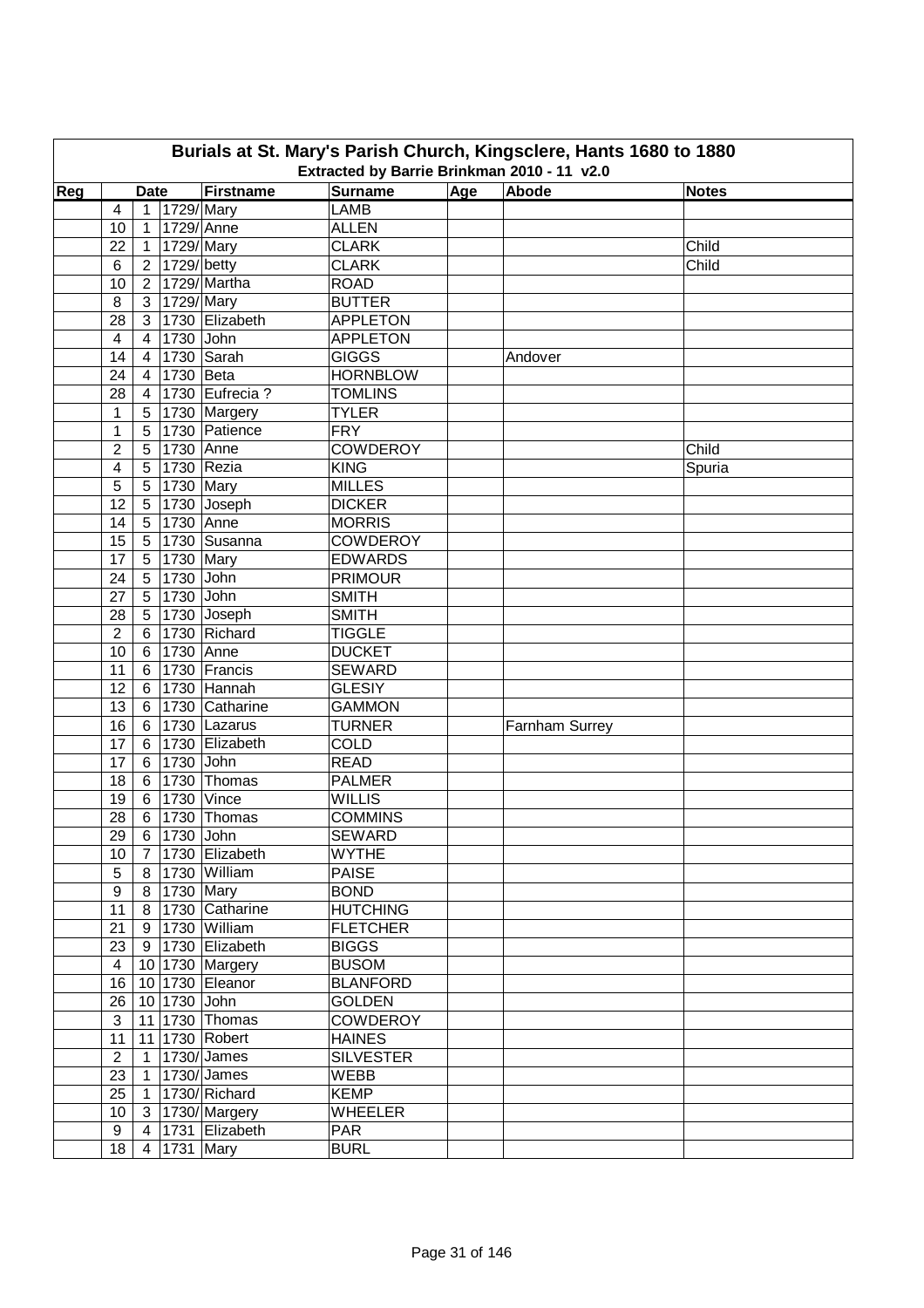| Burials at St. Mary's Parish Church, Kingsclere, Hants 1680 to 1880 |                                                                                                                                  |                |             |                            |                   |  |  |       |  |  |  |  |  |
|---------------------------------------------------------------------|----------------------------------------------------------------------------------------------------------------------------------|----------------|-------------|----------------------------|-------------------|--|--|-------|--|--|--|--|--|
|                                                                     | Extracted by Barrie Brinkman 2010 - 11 v2.0<br>Abode<br>Age<br>Reg<br>Firstname<br><b>Surname</b><br><b>Date</b><br><b>Notes</b> |                |             |                            |                   |  |  |       |  |  |  |  |  |
|                                                                     |                                                                                                                                  |                |             |                            |                   |  |  |       |  |  |  |  |  |
|                                                                     | 22                                                                                                                               |                |             | $\overline{4}$ 1731 Joseph | <b>COLE</b>       |  |  |       |  |  |  |  |  |
|                                                                     | 23                                                                                                                               | 5 <sup>1</sup> |             | 1731 Joan                  | <b>SMITH</b>      |  |  |       |  |  |  |  |  |
|                                                                     | 26                                                                                                                               | 5 <sup>1</sup> |             | 1731 Robert                | <b>CHANDLER</b>   |  |  |       |  |  |  |  |  |
|                                                                     | 26                                                                                                                               | 5 <sup>5</sup> |             | 1731 Margery               | <b>ROSS</b>       |  |  |       |  |  |  |  |  |
|                                                                     | 29                                                                                                                               | 5 <sup>1</sup> |             | 1731 John                  | <b>AVELIN</b>     |  |  |       |  |  |  |  |  |
|                                                                     | 15                                                                                                                               | $6 \mid$       |             | 1731 Andrew                | <b>PALMER</b>     |  |  |       |  |  |  |  |  |
|                                                                     | 16                                                                                                                               | 6              |             | 1731 Elizabeth             | <b>RABBITS</b>    |  |  |       |  |  |  |  |  |
|                                                                     | 23                                                                                                                               | 6              |             | 1731 Benjamin              | <b>HOLLIDAY</b>   |  |  |       |  |  |  |  |  |
|                                                                     | $\overline{7}$                                                                                                                   | $\overline{7}$ |             | 1731 Sarah                 | <b>PLUMLY</b>     |  |  |       |  |  |  |  |  |
|                                                                     | 30                                                                                                                               | $\overline{7}$ |             | 1731 John                  | <b>MUNDAY</b>     |  |  |       |  |  |  |  |  |
|                                                                     | 31                                                                                                                               | $\overline{7}$ |             | 1731 Peter                 | <b>HUGHES</b>     |  |  |       |  |  |  |  |  |
|                                                                     | 12                                                                                                                               | 9              | 1731 ???    |                            | <b>DICKER</b>     |  |  |       |  |  |  |  |  |
|                                                                     | 24                                                                                                                               | 9              |             | 1731 Frances               | <b>TULL</b>       |  |  |       |  |  |  |  |  |
|                                                                     | 28                                                                                                                               | 9              | 1731        | Joan                       | <b>LAMPORT</b>    |  |  |       |  |  |  |  |  |
|                                                                     | $\overline{2}$                                                                                                                   |                |             | 10 1731 Hester             | <b>SMITH</b>      |  |  |       |  |  |  |  |  |
|                                                                     | 12                                                                                                                               |                | 10 1731     | Anne                       | <b>CATES</b>      |  |  |       |  |  |  |  |  |
|                                                                     | $\mathbf{1}$                                                                                                                     |                | 11 1731     | John                       | HANDSCOM?         |  |  |       |  |  |  |  |  |
|                                                                     | 5                                                                                                                                |                | 11 1731     | William                    | <b>TAILOR</b>     |  |  |       |  |  |  |  |  |
|                                                                     | 14                                                                                                                               |                | 11 1731     | Joan                       | <b>BAILY</b>      |  |  |       |  |  |  |  |  |
|                                                                     | 16                                                                                                                               |                |             | 11 1731 William            | <b>LAMB</b>       |  |  |       |  |  |  |  |  |
|                                                                     | 27                                                                                                                               |                | 11 1731 Amy |                            | <b>HUMPHRY</b>    |  |  |       |  |  |  |  |  |
|                                                                     | $\mathbf{1}$                                                                                                                     |                |             | 12 1731 Christopher        | <b>BURT</b>       |  |  |       |  |  |  |  |  |
|                                                                     | 3                                                                                                                                |                | 12 1731 Ann |                            | <b>FARMER</b>     |  |  |       |  |  |  |  |  |
|                                                                     | 13                                                                                                                               |                |             | 12 1731 Mary               | <b>BACHELOUR</b>  |  |  |       |  |  |  |  |  |
|                                                                     | 19                                                                                                                               |                |             | 12 1731 William            | <b>HUTCHINS</b>   |  |  |       |  |  |  |  |  |
|                                                                     | 21                                                                                                                               |                |             | 12 1731 Elizabeth          | <b>EXEL</b>       |  |  |       |  |  |  |  |  |
|                                                                     | 27                                                                                                                               |                |             | 12 1731 Richard            | <b>INGLEFIELD</b> |  |  |       |  |  |  |  |  |
|                                                                     | $\mathbf{1}$                                                                                                                     |                |             | 1   1731/ Thomas           | <b>TAILOR</b>     |  |  |       |  |  |  |  |  |
|                                                                     | 17                                                                                                                               |                | 1 1731/Ann  |                            | <b>HIGGS</b>      |  |  |       |  |  |  |  |  |
|                                                                     | 25                                                                                                                               |                |             | 1 1731/Mary                | <b>HUGHES</b>     |  |  |       |  |  |  |  |  |
|                                                                     | 12                                                                                                                               |                |             | 3   1731/ James            | <b>SERL</b>       |  |  |       |  |  |  |  |  |
|                                                                     | 14                                                                                                                               |                |             | 3 1731/Mary                | <b>SMITH</b>      |  |  |       |  |  |  |  |  |
|                                                                     | 15                                                                                                                               |                |             | 3 1731/John                | <b>BAUGHURST</b>  |  |  |       |  |  |  |  |  |
|                                                                     | 16                                                                                                                               |                |             | 3 1731/ Sarah              | <b>GODDARD</b>    |  |  |       |  |  |  |  |  |
|                                                                     | $\overline{3}$                                                                                                                   |                |             | 4 1732 Elizabeth           | <b>TOMLINS</b>    |  |  |       |  |  |  |  |  |
|                                                                     | 5                                                                                                                                |                |             | 5   1732   Hester          | WEBB              |  |  |       |  |  |  |  |  |
|                                                                     | 13                                                                                                                               |                |             | 5 1732 Mary                | <b>BEAL</b>       |  |  |       |  |  |  |  |  |
|                                                                     | 30                                                                                                                               |                |             | 5 1732 William             | <b>FRY</b>        |  |  |       |  |  |  |  |  |
|                                                                     | 30                                                                                                                               |                |             | 6 1732 James               | <b>MORGAN</b>     |  |  |       |  |  |  |  |  |
|                                                                     | $\mathbf{1}$                                                                                                                     |                |             | 8 1732 John                | <b>OSMAN</b>      |  |  |       |  |  |  |  |  |
|                                                                     | 5                                                                                                                                |                |             | 8 1732 John                | <b>PAR</b>        |  |  |       |  |  |  |  |  |
|                                                                     | 3                                                                                                                                |                | 9 1732 Ann  |                            | <b>ROLFE</b>      |  |  | Child |  |  |  |  |  |
|                                                                     | 10 <sub>1</sub>                                                                                                                  |                |             | 9 1732 James               | <b>DRURY</b>      |  |  |       |  |  |  |  |  |
|                                                                     |                                                                                                                                  |                |             | 26   11   1732   Thomas    | <b>PALMER</b>     |  |  |       |  |  |  |  |  |
|                                                                     |                                                                                                                                  |                |             | 26   11   1732 John        | <b>EXEL</b>       |  |  |       |  |  |  |  |  |
|                                                                     | 5 <sup>5</sup>                                                                                                                   |                |             | 12 1732 Sarah              | <b>BATES</b>      |  |  |       |  |  |  |  |  |
|                                                                     | 14                                                                                                                               |                |             | 12   1732 William          | <b>GAMMON</b>     |  |  |       |  |  |  |  |  |
|                                                                     | 20                                                                                                                               |                |             | 12   1732 Jane             | <b>KNIGHT</b>     |  |  |       |  |  |  |  |  |
|                                                                     | 23                                                                                                                               |                |             | 12 1732 Agnes              | <b>KENT</b>       |  |  |       |  |  |  |  |  |
|                                                                     | 24                                                                                                                               |                |             | 12 1732 Ambrose            | WEBBE             |  |  |       |  |  |  |  |  |
|                                                                     |                                                                                                                                  |                |             | 1   1732/ Jane             | <b>WYTHE</b>      |  |  |       |  |  |  |  |  |
|                                                                     | $\mathbf{1}$<br>6                                                                                                                |                |             |                            |                   |  |  |       |  |  |  |  |  |
|                                                                     |                                                                                                                                  |                |             | 1   1732/ Frances          | <b>COMMINS</b>    |  |  |       |  |  |  |  |  |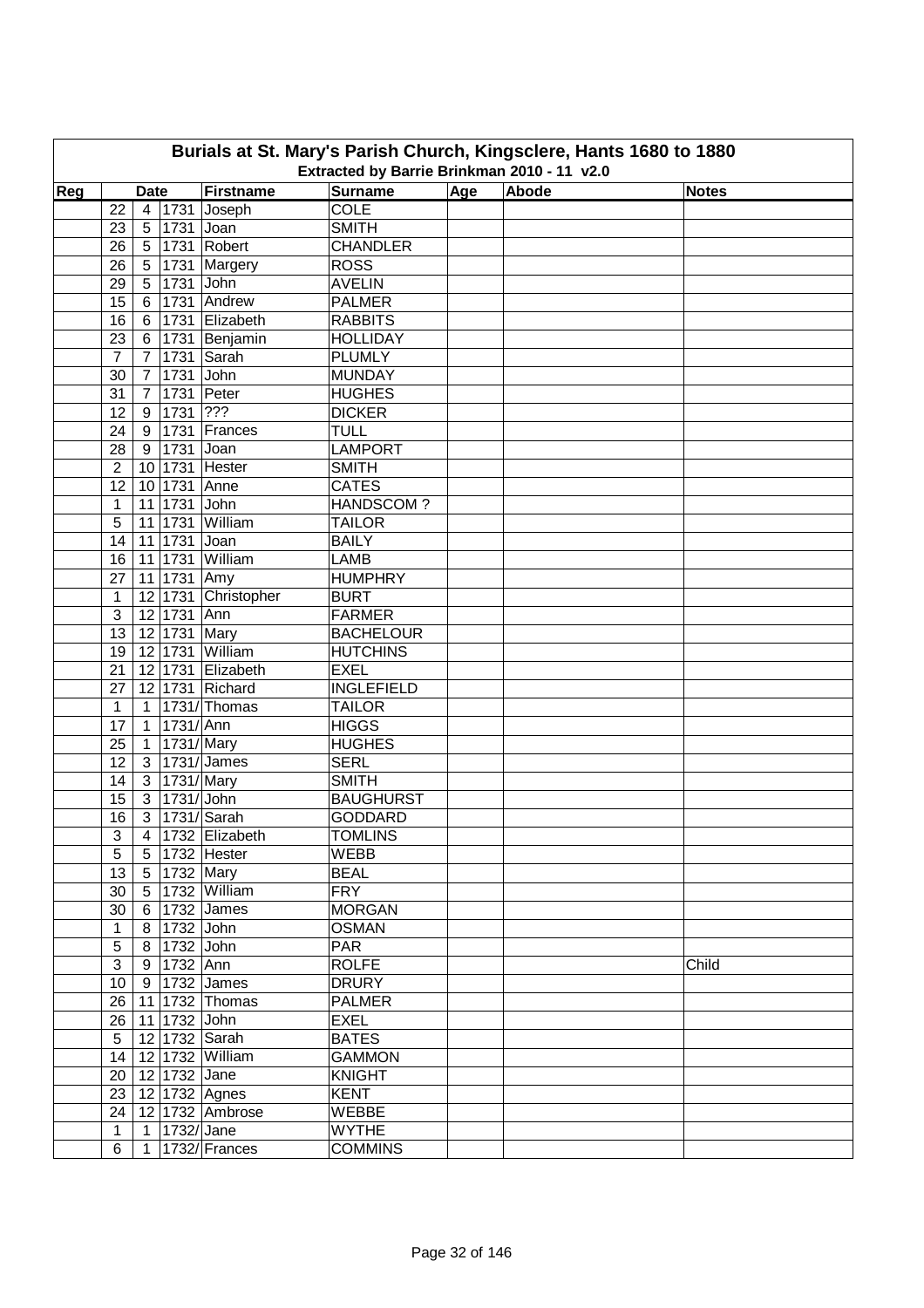|     | Burials at St. Mary's Parish Church, Kingsclere, Hants 1680 to 1880<br>Extracted by Barrie Brinkman 2010 - 11 v2.0 |                |                  |                                      |                                 |     |                         |              |  |  |  |  |  |
|-----|--------------------------------------------------------------------------------------------------------------------|----------------|------------------|--------------------------------------|---------------------------------|-----|-------------------------|--------------|--|--|--|--|--|
| Reg |                                                                                                                    | <b>Date</b>    |                  | Firstname                            | <b>Surname</b>                  | Age | Abode                   | <b>Notes</b> |  |  |  |  |  |
|     | 14                                                                                                                 |                | 1 1732/John      |                                      | <b>PIKE</b>                     |     |                         |              |  |  |  |  |  |
|     | 18                                                                                                                 | $\mathbf{1}$   | 1732/ Joan       |                                      | <b>DREW</b>                     |     |                         |              |  |  |  |  |  |
|     | 18                                                                                                                 | $\mathbf{1}$   | 1732/Mary        |                                      | <b>EXEL</b>                     |     |                         |              |  |  |  |  |  |
|     | 30                                                                                                                 | $\mathbf{1}$   |                  | 1732/ Elizabeth                      | <b>SEWARD</b>                   |     |                         |              |  |  |  |  |  |
|     | 1                                                                                                                  |                |                  | 3   1732/ Elizabeth                  | <b>MOT</b>                      |     |                         |              |  |  |  |  |  |
|     | $\overline{2}$                                                                                                     |                |                  | 3 1732/ Elizabeth                    | <b>WIDMORE</b>                  |     |                         |              |  |  |  |  |  |
|     | 4                                                                                                                  |                | 3 1732/Ann       |                                      | <b>HUTCHINGS</b>                |     |                         |              |  |  |  |  |  |
|     | 28                                                                                                                 | 3 <sup>1</sup> | 1733 Ann         |                                      | <b>FUSE</b>                     |     |                         |              |  |  |  |  |  |
|     | $\overline{2}$                                                                                                     | $\overline{4}$ |                  | 1733 Richard                         | <b>PURDEY</b>                   |     |                         |              |  |  |  |  |  |
|     | 14                                                                                                                 | $\overline{4}$ | 1733 Ann         |                                      | <b>COX</b>                      |     |                         |              |  |  |  |  |  |
|     | 8                                                                                                                  | 5 <sup>1</sup> | 1733 Alice       |                                      | <b>HEDGECOCK</b>                |     |                         |              |  |  |  |  |  |
|     | 28                                                                                                                 | 5              | 1733 Peter       |                                      | <b>HUNT</b>                     |     |                         |              |  |  |  |  |  |
|     | 4                                                                                                                  | $\overline{7}$ |                  | 1733 Bondimon                        | <b>GODDIN</b>                   |     |                         |              |  |  |  |  |  |
|     | 10                                                                                                                 | $\overline{7}$ |                  | 1733 Elizabeth                       | <b>WIDMORE</b>                  |     |                         |              |  |  |  |  |  |
|     | 12                                                                                                                 | $\overline{7}$ |                  | 1733 Rebecca                         | <b>LAWRENCE</b>                 |     | <b>Hungerford Berks</b> |              |  |  |  |  |  |
|     | 16                                                                                                                 | $\overline{7}$ | 1733 Ann         |                                      | <b>TURNER</b>                   |     |                         |              |  |  |  |  |  |
|     | 20                                                                                                                 |                | 7 1733 Mary      |                                      | <b>GAMONIONS</b>                |     |                         |              |  |  |  |  |  |
|     |                                                                                                                    |                | 8 1733 Ann       |                                      | <b>WHEELER</b>                  |     |                         |              |  |  |  |  |  |
|     | 15                                                                                                                 |                |                  | 8 1733 Ambrose                       | <b>WILLIS</b>                   |     |                         |              |  |  |  |  |  |
|     | 16<br>25                                                                                                           |                | 8 1733 Ann       |                                      | <b>BURNETT</b>                  |     |                         |              |  |  |  |  |  |
|     |                                                                                                                    |                |                  | 8 1733 Daniel                        | <b>PALMER</b>                   |     | <b>Brimpton</b>         |              |  |  |  |  |  |
|     | 25                                                                                                                 |                |                  |                                      |                                 |     |                         |              |  |  |  |  |  |
|     | 30                                                                                                                 |                | 8 1733 Ann       |                                      | <b>HIAM</b>                     |     |                         |              |  |  |  |  |  |
|     | 27                                                                                                                 |                |                  | 9 1733 Catharine                     | <b>RABBITS</b>                  |     |                         |              |  |  |  |  |  |
|     | 10                                                                                                                 |                |                  | 10 1733 Sarah                        | <b>BAILY</b>                    |     |                         |              |  |  |  |  |  |
|     | 20                                                                                                                 |                | 11 1733 John     | 10 1733 William                      | <b>GEORGE</b><br><b>FRIZER</b>  |     |                         |              |  |  |  |  |  |
|     | 5                                                                                                                  |                |                  |                                      |                                 |     |                         |              |  |  |  |  |  |
|     | $\overline{2}$                                                                                                     |                |                  | 12 1733 Sarah                        | <b>MUNDAY</b><br><b>LANE</b>    |     |                         |              |  |  |  |  |  |
|     | 16                                                                                                                 |                |                  | 12 1733 Robert                       |                                 |     |                         |              |  |  |  |  |  |
|     | 9                                                                                                                  |                | 1 1733/ Mary     | 1   1733/ Anthony                    | <b>GODDARD</b>                  |     |                         |              |  |  |  |  |  |
|     | 11                                                                                                                 | $\mathbf{1}$   |                  | 1733/ Edward                         | <b>WEBB</b>                     |     |                         |              |  |  |  |  |  |
|     | 26                                                                                                                 |                |                  |                                      | <b>WEAVER</b>                   |     |                         | Clerk        |  |  |  |  |  |
|     | $\overline{c}$                                                                                                     |                |                  | 2   1733/ Elizabeth<br>2 1733/ Henry | <b>PALMOUR</b>                  |     |                         |              |  |  |  |  |  |
|     | 25                                                                                                                 |                |                  |                                      | <b>BOURNE</b>                   |     |                         |              |  |  |  |  |  |
|     | 26                                                                                                                 |                |                  | 2 1733/ William                      | <b>STIFFE</b>                   |     |                         | Sexton       |  |  |  |  |  |
|     |                                                                                                                    |                |                  | 26 2 1733/ Sarah                     | <b>BAYLY</b>                    |     |                         | Child        |  |  |  |  |  |
|     | 15 <sub>1</sub>                                                                                                    |                |                  | 3 1733/ Elizabeth                    | <b>APPLETON</b>                 |     |                         |              |  |  |  |  |  |
|     | 24                                                                                                                 |                | 4 1734 John      |                                      | CANE                            |     |                         |              |  |  |  |  |  |
|     | $\sqrt{5}$                                                                                                         |                | 5 1734 Mary      | 5 1734 Thomas                        | <b>PAR</b><br><b>HARMSWORTH</b> |     |                         |              |  |  |  |  |  |
|     | 9                                                                                                                  |                |                  |                                      |                                 |     |                         |              |  |  |  |  |  |
|     | 13                                                                                                                 |                |                  | 5 1734 Richard                       | <b>SEWARD</b>                   |     |                         |              |  |  |  |  |  |
|     | 30                                                                                                                 |                |                  | 6 1734 Richard<br>7 1734 Elizabeth   | <b>BEAR</b>                     |     |                         |              |  |  |  |  |  |
|     | 4                                                                                                                  |                |                  |                                      | <b>DICKER</b><br><b>WEBB</b>    |     |                         |              |  |  |  |  |  |
|     | $\sqrt{5}$                                                                                                         |                |                  | $7$  1734 Thomas                     |                                 |     |                         |              |  |  |  |  |  |
|     | $\overline{7}$                                                                                                     |                |                  | 7 1734 Jacob                         | <b>LAWRENCE</b>                 |     |                         |              |  |  |  |  |  |
|     | $\ensuremath{\mathsf{3}}$                                                                                          |                |                  | 9 1734 Robert                        | <b>SEWARD</b>                   |     |                         |              |  |  |  |  |  |
|     | 24                                                                                                                 |                | 9 1734 Mary      |                                      | <b>PRIMOUR</b>                  |     |                         |              |  |  |  |  |  |
|     | $\overline{2}$                                                                                                     |                |                  | 10 1734 Richard                      | <b>BAILIE</b>                   |     |                         |              |  |  |  |  |  |
|     | $\overline{2}$                                                                                                     |                |                  | 10 1734 Thomas                       | <b>SYMSON</b>                   |     |                         |              |  |  |  |  |  |
|     | 8                                                                                                                  |                |                  | 10 1734 Elizabeth                    | <b>ROGERS</b>                   |     |                         |              |  |  |  |  |  |
|     | 20                                                                                                                 |                | 11   1734   Mary |                                      | <b>WISKS</b>                    |     |                         |              |  |  |  |  |  |
|     |                                                                                                                    |                |                  | 22   11   1734   James               | PRISMAL                         |     |                         |              |  |  |  |  |  |
|     |                                                                                                                    |                |                  | 27   11   1734 George                | <b>WOFF</b>                     |     |                         |              |  |  |  |  |  |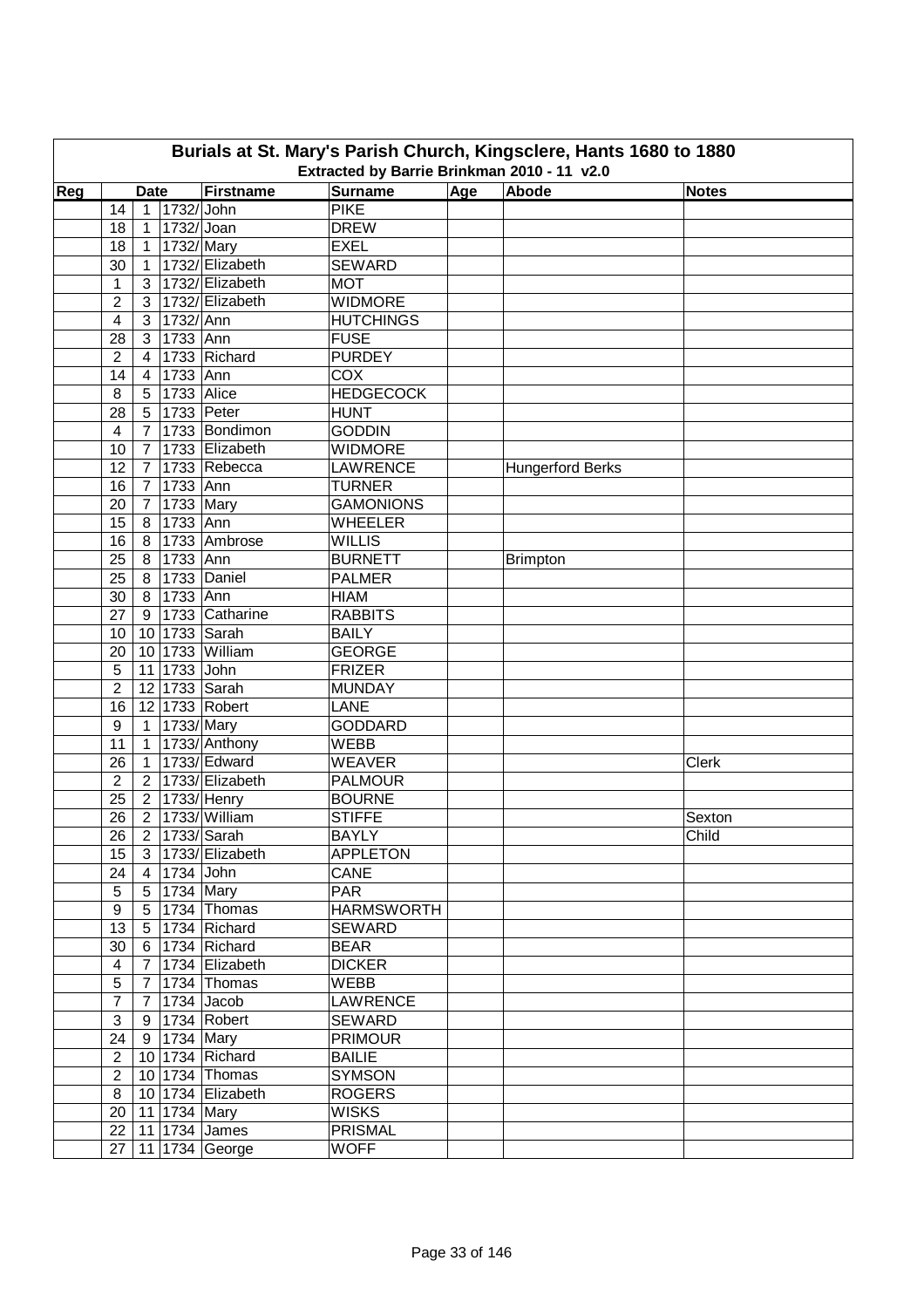| Burials at St. Mary's Parish Church, Kingsclere, Hants 1680 to 1880<br>Extracted by Barrie Brinkman 2010 - 11 v2.0 |                  |                              |                      |                                 |     |              |              |  |  |  |
|--------------------------------------------------------------------------------------------------------------------|------------------|------------------------------|----------------------|---------------------------------|-----|--------------|--------------|--|--|--|
|                                                                                                                    |                  |                              |                      |                                 |     | Abode        |              |  |  |  |
| Reg                                                                                                                | 30               | <b>Date</b><br>11 1734 Betty | Firstname            | <b>Surname</b><br><b>ARNOLD</b> | Age |              | <b>Notes</b> |  |  |  |
|                                                                                                                    | 28               | 12 1734 Joane                |                      | LANE                            |     |              |              |  |  |  |
|                                                                                                                    | 30               | 12 1734 John                 |                      | TINEY ?                         |     |              |              |  |  |  |
|                                                                                                                    | 31               | 12 1734 Ann                  |                      | <b>MOSDEL</b>                   |     |              |              |  |  |  |
|                                                                                                                    |                  |                              |                      | <b>GOVER</b>                    |     |              |              |  |  |  |
|                                                                                                                    | 23               | 1 1734/ Mary                 | 3   1734/ Elizabeth  |                                 |     |              |              |  |  |  |
|                                                                                                                    | 17<br>26         |                              |                      | <b>WINKWORTH</b>                |     |              |              |  |  |  |
|                                                                                                                    |                  | 3   1735   Mary              | 1735 William         | <b>BROWN</b><br><b>MUNDAY</b>   |     |              |              |  |  |  |
|                                                                                                                    | 1<br>19          | $\overline{4}$<br>4          | 1735 John            | <b>BATCHELOUR</b>               |     |              |              |  |  |  |
|                                                                                                                    |                  |                              | 1735 Mary            | <b>CANNONS</b>                  |     |              |              |  |  |  |
|                                                                                                                    | 20<br>27         | 5 <sup>1</sup>               | 1735 Elizabeth       |                                 |     |              |              |  |  |  |
|                                                                                                                    | 29               | 5 <sup>1</sup>               | 1735 William         | <b>HOLMES</b><br><b>STOREY</b>  |     |              |              |  |  |  |
|                                                                                                                    |                  | 5                            | 6 1735 William       |                                 |     |              |              |  |  |  |
|                                                                                                                    | 11               |                              |                      | <b>MACEY</b>                    |     |              |              |  |  |  |
|                                                                                                                    | 29               | 6 1735 Mary                  |                      | COX                             |     |              |              |  |  |  |
|                                                                                                                    | 5                |                              | 7 1735 Elizabeth     | <b>LAWRENCE</b>                 |     |              |              |  |  |  |
|                                                                                                                    | 30               |                              | 7 1735 Benjamin      | <b>KNIGHT</b>                   |     |              |              |  |  |  |
|                                                                                                                    | $\overline{2}$   |                              | 8 1735 Robert        | <b>APPLETON</b>                 |     |              |              |  |  |  |
|                                                                                                                    | 22               |                              | 8 1735 Joseph        | <b>CATES</b>                    |     |              |              |  |  |  |
|                                                                                                                    | 10               | 9 1735 Ann                   |                      | <b>WIDMORE</b>                  |     |              |              |  |  |  |
|                                                                                                                    | $\,8\,$          |                              | 10 1735 Elizabeth    | <b>SEWARD</b>                   |     |              |              |  |  |  |
|                                                                                                                    | $\boldsymbol{9}$ | 10 1735 Mary                 |                      | <b>WALLIS</b>                   |     |              |              |  |  |  |
|                                                                                                                    | 12               |                              | 10 1735 Elizabeth    | <b>SMITH</b>                    |     |              |              |  |  |  |
|                                                                                                                    | 15               | 10 1735 Mary                 |                      | <b>HUTCHINS</b>                 |     | Etchingswell |              |  |  |  |
|                                                                                                                    | 18               | 10 1735 Beny                 |                      | <b>LAMBOUR</b>                  |     |              |              |  |  |  |
|                                                                                                                    | 21               |                              | 10 1735 Elizabeth    | <b>LAMPORT</b>                  |     |              |              |  |  |  |
|                                                                                                                    | 21               |                              | 10 1735 Susanna      | <b>BOND</b>                     |     |              |              |  |  |  |
|                                                                                                                    | 21               | 10 1735 Joan                 |                      | <b>RABBITS</b>                  |     |              |              |  |  |  |
|                                                                                                                    | 20               |                              | 10 1735 William      | <b>PATY</b>                     |     |              |              |  |  |  |
|                                                                                                                    | 27               |                              | 10 1735 Nicholas     | <b>SMITH</b>                    |     |              |              |  |  |  |
|                                                                                                                    | 31               |                              | 10 1735 William      | <b>COWDERY</b>                  |     |              |              |  |  |  |
|                                                                                                                    | 6                | 11 1735 Mary                 |                      | <b>BLY</b>                      |     |              |              |  |  |  |
|                                                                                                                    | 9                | 11 1735 John                 |                      | <b>BOND</b>                     |     | Etchingswell |              |  |  |  |
|                                                                                                                    | 11               | 11 1735 Sarah                |                      | <b>SMITH</b>                    |     |              |              |  |  |  |
|                                                                                                                    | 29               | 11 1735 Ann                  |                      | <b>SPICER</b>                   |     | Etchingswell |              |  |  |  |
|                                                                                                                    |                  |                              | 29 11 1735 Elizabeth | <b>WYTHE</b>                    |     |              |              |  |  |  |
|                                                                                                                    | 5 <sup>5</sup>   | 12 1735 Mary                 |                      | <b>MUNDAY</b>                   |     |              |              |  |  |  |
|                                                                                                                    | 25               |                              | 12 1735 Capera?      | <b>HAINES</b>                   |     |              |              |  |  |  |
|                                                                                                                    | 29               | 12 1735 John                 |                      | <b>RIMBOLD</b>                  |     |              |              |  |  |  |
|                                                                                                                    | 31               |                              | 12 1735 Martha       | <b>WYTHE</b>                    |     | Etchingswell |              |  |  |  |
|                                                                                                                    | 31               | 12 1735 Sarah                |                      | <b>HOUSE</b>                    |     |              |              |  |  |  |
|                                                                                                                    | 9                | 1 1735/ Judith               |                      | <b>BATES</b>                    |     |              |              |  |  |  |
|                                                                                                                    | 14               |                              | 1   1735/ Winifred   | <b>KNIGHT</b>                   |     |              |              |  |  |  |
|                                                                                                                    | 19               |                              | 1 1735/ Francis      | <b>STARE</b>                    |     |              |              |  |  |  |
|                                                                                                                    | 25               |                              | 1 1735/Elizabeth     | <b>BATCHELOR</b>                |     |              |              |  |  |  |
|                                                                                                                    | 28               | 1 1735/John                  |                      | <b>DEAN</b>                     |     |              |              |  |  |  |
|                                                                                                                    | 12 <sub>2</sub>  | 2 1735/Mary                  |                      | <b>DEAN</b>                     |     |              |              |  |  |  |
|                                                                                                                    | 13               | $\boxed{2}$ 1735/Mary        |                      | <b>BADNELL</b>                  |     |              |              |  |  |  |
|                                                                                                                    | 25               | 2 1735/John                  |                      | <b>HANKINS</b>                  |     |              |              |  |  |  |
|                                                                                                                    | 6                | 3 1735/ John                 |                      | <b>WIDMORE</b>                  |     |              |              |  |  |  |
|                                                                                                                    | $\overline{7}$   | 3   1735/ Betty              |                      | <b>MUNDAY</b>                   |     |              |              |  |  |  |
|                                                                                                                    | 21               |                              | 3   1735/ Frances    | <b>GREEN</b>                    |     |              |              |  |  |  |
|                                                                                                                    | $\overline{2}$   |                              | 4 1736 Martha        | <b>HUGHES</b>                   |     |              |              |  |  |  |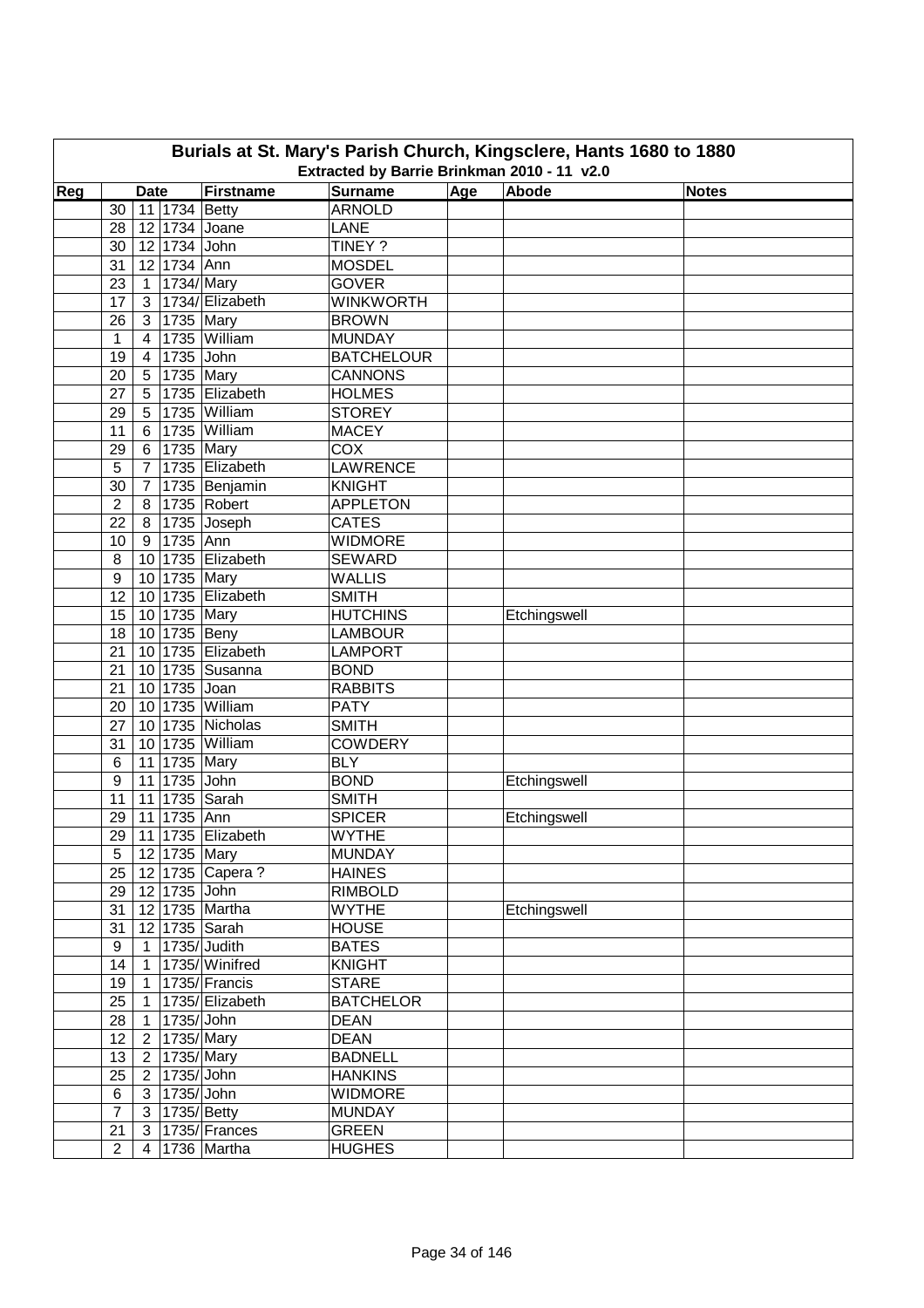| Burials at St. Mary's Parish Church, Kingsclere, Hants 1680 to 1880<br>Extracted by Barrie Brinkman 2010 - 11 v2.0 |                         |                |                 |                      |                                |     |              |                       |  |  |
|--------------------------------------------------------------------------------------------------------------------|-------------------------|----------------|-----------------|----------------------|--------------------------------|-----|--------------|-----------------------|--|--|
|                                                                                                                    |                         |                |                 |                      |                                |     |              |                       |  |  |
| Reg                                                                                                                |                         | <b>Date</b>    |                 | Firstname            | <b>Surname</b>                 | Age | Abode        | <b>Notes</b>          |  |  |
|                                                                                                                    | 15                      |                |                 | 4 1736 Martha        | <b>DREW</b>                    |     |              |                       |  |  |
|                                                                                                                    | 17                      | $\overline{4}$ |                 | 1736 Elizabeth       | <b>ROAD</b>                    |     |              |                       |  |  |
|                                                                                                                    | 25                      | $\overline{4}$ |                 | 1736 Elizabeth       | <b>KNIGHT</b>                  |     |              |                       |  |  |
|                                                                                                                    | 27                      | 4              |                 | 1736 Janise ?        | <b>BURT</b>                    |     |              |                       |  |  |
|                                                                                                                    | 6                       | 5 <sup>1</sup> | 1736 John       |                      | <b>LAYCOCK</b>                 |     |              |                       |  |  |
|                                                                                                                    | 14                      | 5 <sup>1</sup> | 1736 Mary       |                      | <b>MARTIN</b>                  |     |              |                       |  |  |
|                                                                                                                    | 16                      | 5 <sub>1</sub> |                 | 1736 William         | <b>APPLETON</b>                |     |              |                       |  |  |
|                                                                                                                    | 20                      | 5 <sup>5</sup> |                 | 1736 William         | <b>HUNT</b>                    |     |              |                       |  |  |
|                                                                                                                    | 20                      | 5              |                 | 1736 Richard         | <b>PIERCE</b>                  |     |              |                       |  |  |
|                                                                                                                    | 20                      | 5              |                 | 1736 Grace           | <b>UWINS</b>                   |     |              |                       |  |  |
|                                                                                                                    | 31                      | 5              |                 | 1736 Sarah           | <b>KEMP</b>                    |     |              |                       |  |  |
|                                                                                                                    | 31                      | 5              |                 | 1736 Robert          | <b>BURGESS</b>                 |     | Sidmonton    |                       |  |  |
|                                                                                                                    | 3                       | 6              | 1736 Mary       |                      | <b>SHADWELL</b>                |     |              |                       |  |  |
|                                                                                                                    | 4                       | 6              | 1736 John       |                      | <b>BURGESS</b>                 |     | Sidmonton    |                       |  |  |
|                                                                                                                    | $\overline{7}$          | 6              |                 | 1736 William         | <b>CANNONS</b>                 |     | Etchingswell |                       |  |  |
|                                                                                                                    | 23                      | 6              |                 | 1736 James           | <b>BIRD</b>                    |     | Sidmonton    |                       |  |  |
|                                                                                                                    | 26                      |                |                 | 6 1736 Richard       | <b>BUXEY</b>                   |     |              |                       |  |  |
|                                                                                                                    | 27                      |                | 6 1736 Joan     |                      | <b>POLHAMPTON</b>              |     |              |                       |  |  |
|                                                                                                                    | 19                      |                |                 | 7   1736   Elizabeth | <b>BATES</b>                   |     |              |                       |  |  |
|                                                                                                                    | $\mathbf{1}$            |                | 8 1736 John     |                      | <b>HOBBS</b>                   |     |              |                       |  |  |
|                                                                                                                    | $\mathbf{3}$            |                | 8 1736 Ann      |                      | <b>TAYLOR</b>                  |     |              |                       |  |  |
|                                                                                                                    | $\overline{\mathbf{4}}$ |                |                 | 8   1736   William   | <b>WALLS</b>                   |     | Etchingswell |                       |  |  |
|                                                                                                                    | 14                      |                |                 | 10 1736 Margery      | <b>TILLINGS</b>                |     |              |                       |  |  |
|                                                                                                                    | 14                      |                | 10 1736 Mary    |                      | <b>SEWARD</b>                  |     |              |                       |  |  |
|                                                                                                                    | 21                      |                |                 | 10 1736 Margaret     | <b>WILLIS</b>                  |     |              |                       |  |  |
|                                                                                                                    | 27                      |                |                 | 10 1736 William      | <b>RABBETS</b>                 |     |              |                       |  |  |
|                                                                                                                    | 19                      |                |                 | 11 1736 Elizabeth    | <b>HOLDEN</b>                  |     |              |                       |  |  |
|                                                                                                                    | $\overline{2}$          |                |                 | 12 1736 Thomas       | <b>GOLDEN</b>                  |     |              |                       |  |  |
|                                                                                                                    | 13                      |                |                 | 1   1736/ Joseph     | <b>COPE</b>                    |     |              |                       |  |  |
|                                                                                                                    | 23                      | $\mathbf{1}$   | 1736/Anne       |                      | <b>HEDGCOCK</b>                |     | Etchingswell |                       |  |  |
|                                                                                                                    | 24                      | $\mathbf{1}$   | 1736/ John      |                      | <b>PRIMMON</b>                 |     |              |                       |  |  |
|                                                                                                                    | 25                      | $\mathbf{1}$   |                 | 1736/Martha          | <b>JUSTICE</b>                 |     |              |                       |  |  |
|                                                                                                                    | 29                      | $\overline{1}$ | 1736/ Joan      |                      | <b>PUCKERIDGE</b>              |     |              |                       |  |  |
|                                                                                                                    | 3                       |                |                 | 2   1736/ Elizabeth  | <b>RABBITS</b>                 |     |              |                       |  |  |
|                                                                                                                    | $\overline{5}$          |                |                 | 2   1736/ Anne       |                                |     |              |                       |  |  |
|                                                                                                                    | 14                      |                |                 | 2   1736/ Frances    | <b>DUCKET</b><br><b>GAMMON</b> |     |              |                       |  |  |
|                                                                                                                    |                         |                |                 |                      |                                |     |              |                       |  |  |
|                                                                                                                    | 24                      |                |                 | 2   1736/ Thomas     | <b>WIDMORE</b>                 |     |              |                       |  |  |
|                                                                                                                    | 10                      |                |                 | 3 1736/Sarah         | <b>ALDRIDGE</b>                |     |              |                       |  |  |
|                                                                                                                    | 15                      |                |                 | 3 1736/ Edward       | <b>HAINES</b>                  |     |              |                       |  |  |
|                                                                                                                    | 31                      |                |                 | 3 1737 Elizabeth     | <b>KNIGHT</b>                  |     |              |                       |  |  |
|                                                                                                                    | $\mathbf{1}$            |                |                 | 4   1737   William   | <b>SEWARD</b>                  |     |              |                       |  |  |
|                                                                                                                    | 6                       |                |                 | 4 1737 Anne          | <b>TAILOR</b>                  |     |              |                       |  |  |
|                                                                                                                    | 28                      |                |                 | 4 1737 Rev Thomas    | <b>BALL</b>                    |     |              | Curate & Schoolmaster |  |  |
|                                                                                                                    | 30                      | $4 \mid$       | 1737 John       |                      | <b>HIGGS</b>                   |     |              |                       |  |  |
|                                                                                                                    | 5                       |                |                 | 5 1737 Mary          | <b>SABAREY</b>                 |     |              | Widow                 |  |  |
|                                                                                                                    | 15 <sub>15</sub>        |                |                 | 5 1737 Elizabeth     | WEBB                           |     | Itchingswell |                       |  |  |
|                                                                                                                    | 18                      |                | 5 1737 Mary     |                      | <b>CLARK</b>                   |     |              | Wife of John          |  |  |
|                                                                                                                    | $\overline{7}$          |                | 6 1737 John     |                      | <b>GALE</b>                    |     |              | Wheelwright           |  |  |
|                                                                                                                    | 14                      |                |                 | 6 1737 Maria         | <b>BENHAM</b>                  |     |              |                       |  |  |
|                                                                                                                    | 14                      |                | 6 1737 Mary     |                      | <b>BENHAM</b>                  |     |              |                       |  |  |
|                                                                                                                    | 18                      |                | 7   1737   John |                      | <b>BENHAM</b>                  |     |              |                       |  |  |
|                                                                                                                    | $\overline{7}$          |                |                 | 8 1737 Sarah         | <b>FREEMANTLE</b>              |     |              |                       |  |  |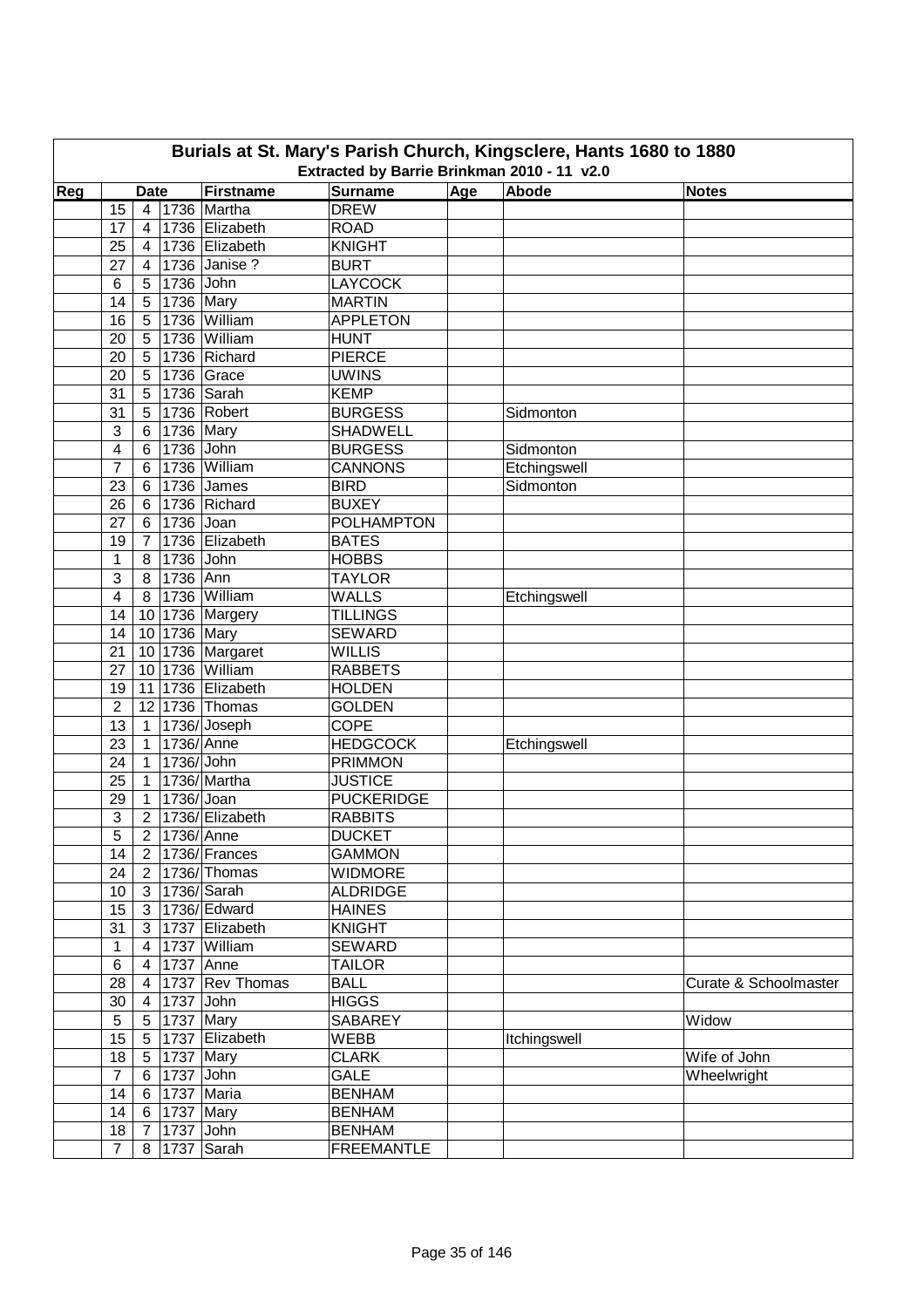| Burials at St. Mary's Parish Church, Kingsclere, Hants 1680 to 1880<br>Extracted by Barrie Brinkman 2010 - 11 v2.0 |                |                |                  |                      |                   |            |              |                                                                  |  |  |
|--------------------------------------------------------------------------------------------------------------------|----------------|----------------|------------------|----------------------|-------------------|------------|--------------|------------------------------------------------------------------|--|--|
|                                                                                                                    |                |                |                  |                      |                   |            |              |                                                                  |  |  |
| Reg                                                                                                                |                | <b>Date</b>    |                  | Firstname            | <b>Surname</b>    | <u>Age</u> | Abode        | <b>Notes</b>                                                     |  |  |
|                                                                                                                    | 23             |                |                  | 8   1737   Cornelius | <b>HINTON</b>     |            |              |                                                                  |  |  |
|                                                                                                                    | 23             |                | 8   1737 John    |                      | <b>MARTIN</b>     |            |              |                                                                  |  |  |
|                                                                                                                    | 9              |                |                  | 9   1737   Timothy   | <b>BROWN</b>      |            |              |                                                                  |  |  |
|                                                                                                                    | 14             | 9 <sup>1</sup> |                  | 1737 Francis         | <b>HITCHCOCK</b>  |            | Itchingswell |                                                                  |  |  |
|                                                                                                                    | 15             | 9              |                  | 1737 Margery         | <b>MARTIN</b>     |            |              |                                                                  |  |  |
|                                                                                                                    | 17             | 9              | 1737 Anne        |                      | <b>RUMBOLD</b>    |            | Itchingswell |                                                                  |  |  |
|                                                                                                                    | 23             | 9              |                  | 1737 Edmund          | <b>BURNHILL</b>   |            | Itchingswell |                                                                  |  |  |
|                                                                                                                    | 3              |                |                  | 10 1737 Sarah        | <b>COTTERELL</b>  |            |              |                                                                  |  |  |
|                                                                                                                    | 15             | 10             |                  | 1737 Edmund          | <b>HOLMES</b>     |            |              |                                                                  |  |  |
|                                                                                                                    | 17             | 10             |                  | 1737 William         | <b>TURNER</b>     |            |              |                                                                  |  |  |
|                                                                                                                    | 19             |                |                  | 10 1737 Thomas Jnr   | <b>STROTTEN</b>   |            |              |                                                                  |  |  |
|                                                                                                                    | 26             |                |                  | 10 1737 Margery      | <b>WILLIMOT</b>   |            |              |                                                                  |  |  |
|                                                                                                                    | 5              |                |                  | 11 1737 James        | <b>COWDERY</b>    |            |              |                                                                  |  |  |
|                                                                                                                    | $\overline{7}$ |                | 11 1737 Jane     |                      | <b>WILLSON</b>    |            |              |                                                                  |  |  |
|                                                                                                                    | 13             | 11             |                  | 1737 Edward          | <b>EARL</b>       |            |              |                                                                  |  |  |
|                                                                                                                    | 18             | 11             |                  | 1737 Elizabeth       | <b>RICE</b>       |            |              |                                                                  |  |  |
|                                                                                                                    | 23             | 11             | 1737             | Anne                 | <b>HALDROP</b>    |            |              |                                                                  |  |  |
|                                                                                                                    | 25             |                | 11 1737          | John                 | <b>SMITH</b>      |            |              |                                                                  |  |  |
|                                                                                                                    | 16             |                |                  | 12 1737 (blank)      | (blank)           |            |              | Travelling Woman                                                 |  |  |
|                                                                                                                    | $\mathbf{1}$   | $\mathbf{1}$   |                  | 1737/ Francis        | <b>PAICE</b>      |            |              |                                                                  |  |  |
|                                                                                                                    | 22             | $\overline{1}$ | 1737/Anne        |                      | <b>APPLETON</b>   |            |              |                                                                  |  |  |
|                                                                                                                    | 20             | 2 <sup>1</sup> |                  | 1737/ Robert         | <b>STRONG</b>     |            |              |                                                                  |  |  |
|                                                                                                                    | $\overline{2}$ | 3              |                  | $ 1737 $ James       | <b>HUTCHINS</b>   |            | Itchingswell |                                                                  |  |  |
|                                                                                                                    | 12             | $4 \mid$       | 1738 Anne        |                      | <b>GOVER</b>      |            |              |                                                                  |  |  |
|                                                                                                                    | 19             | $\overline{4}$ |                  | 1738 Thomas          | <b>COWDEREY</b>   |            |              |                                                                  |  |  |
|                                                                                                                    | 14             | 5 <sup>1</sup> |                  | 1738 Dorothy         | <b>HOLDWAY</b>    |            |              |                                                                  |  |  |
|                                                                                                                    | 22             | 5 <sup>5</sup> |                  | 1738 Elizabeth       | <b>KING</b>       |            |              |                                                                  |  |  |
|                                                                                                                    | 23             | 5 <sup>1</sup> | 1738 John        |                      | <b>FISHER</b>     |            |              |                                                                  |  |  |
|                                                                                                                    | 9              |                |                  | 6 1738 Arthur        | <b>HOOPER</b>     |            |              |                                                                  |  |  |
|                                                                                                                    | 29             | 6 <sup>1</sup> | 1738 Anne        |                      | <b>HOLDEN</b>     |            |              |                                                                  |  |  |
|                                                                                                                    | 19             |                | 7 1738           | Joseph               | <b>BERJEW</b>     |            |              | Son of Joseph vicar of<br>this Parish was buried at<br>Oakingham |  |  |
|                                                                                                                    | 20             |                | 7   1738   Anne  |                      | <b>CLARK</b>      |            |              |                                                                  |  |  |
|                                                                                                                    |                |                |                  | 22 7 1738 William    | <b>NICHOLSON</b>  |            |              |                                                                  |  |  |
|                                                                                                                    | 19             |                | 8   1738   Alice |                      | <b>PRIMMER</b>    |            | Sidmonton    |                                                                  |  |  |
|                                                                                                                    | 22             |                | 9 1738 Mary      |                      | <b>PAICE</b>      |            |              |                                                                  |  |  |
|                                                                                                                    | 27             |                |                  | 9 1738 John Snr      | <b>LANE</b>       |            |              |                                                                  |  |  |
|                                                                                                                    | $\mathbf{1}$   |                |                  | 10 1738 Joseph       | <b>SMITH</b>      |            |              |                                                                  |  |  |
|                                                                                                                    | $\mathbf{1}$   |                | 10 1738 John     |                      | <b>KING</b>       |            |              |                                                                  |  |  |
|                                                                                                                    | $\sqrt{5}$     |                | 11 1738 Mary     |                      | <b>MARTIN</b>     |            |              |                                                                  |  |  |
|                                                                                                                    | 10             |                |                  | 11 1738 Joseph       | <b>BEAR</b>       |            |              |                                                                  |  |  |
|                                                                                                                    | 13             |                | 11 1738 John     |                      | <b>GREEN</b>      |            |              |                                                                  |  |  |
|                                                                                                                    | 16             |                |                  | 11 1738 Elizabeth    | <b>GRIFFITH</b>   |            |              |                                                                  |  |  |
|                                                                                                                    | 22             |                |                  | 11 1738 Clement      | <b>HAWKINS</b>    |            |              |                                                                  |  |  |
|                                                                                                                    | 22             |                |                  | 11 1738 Elizabeth    | <b>MILLS</b>      |            |              |                                                                  |  |  |
|                                                                                                                    | 27             |                |                  | 12 1738 Richard      | <b>BOND</b>       |            |              |                                                                  |  |  |
|                                                                                                                    | $\mathbf{1}$   |                |                  | 1   1738/ Thomas     | <b>PUCKERIDGE</b> |            |              |                                                                  |  |  |
|                                                                                                                    | $\sqrt{5}$     |                | 1 1738/John      |                      | <b>KEMP</b>       |            |              |                                                                  |  |  |
|                                                                                                                    | 6              |                | 1 1738/John      |                      | <b>PARKER</b>     |            |              |                                                                  |  |  |
|                                                                                                                    | 9              |                | 1 1738/ Jane     |                      | <b>LAKE</b>       |            |              |                                                                  |  |  |
|                                                                                                                    | 16             | $\mathbf{1}$   | 1738/ John       |                      | <b>LOVEL</b>      |            |              |                                                                  |  |  |
|                                                                                                                    |                |                |                  |                      |                   |            |              |                                                                  |  |  |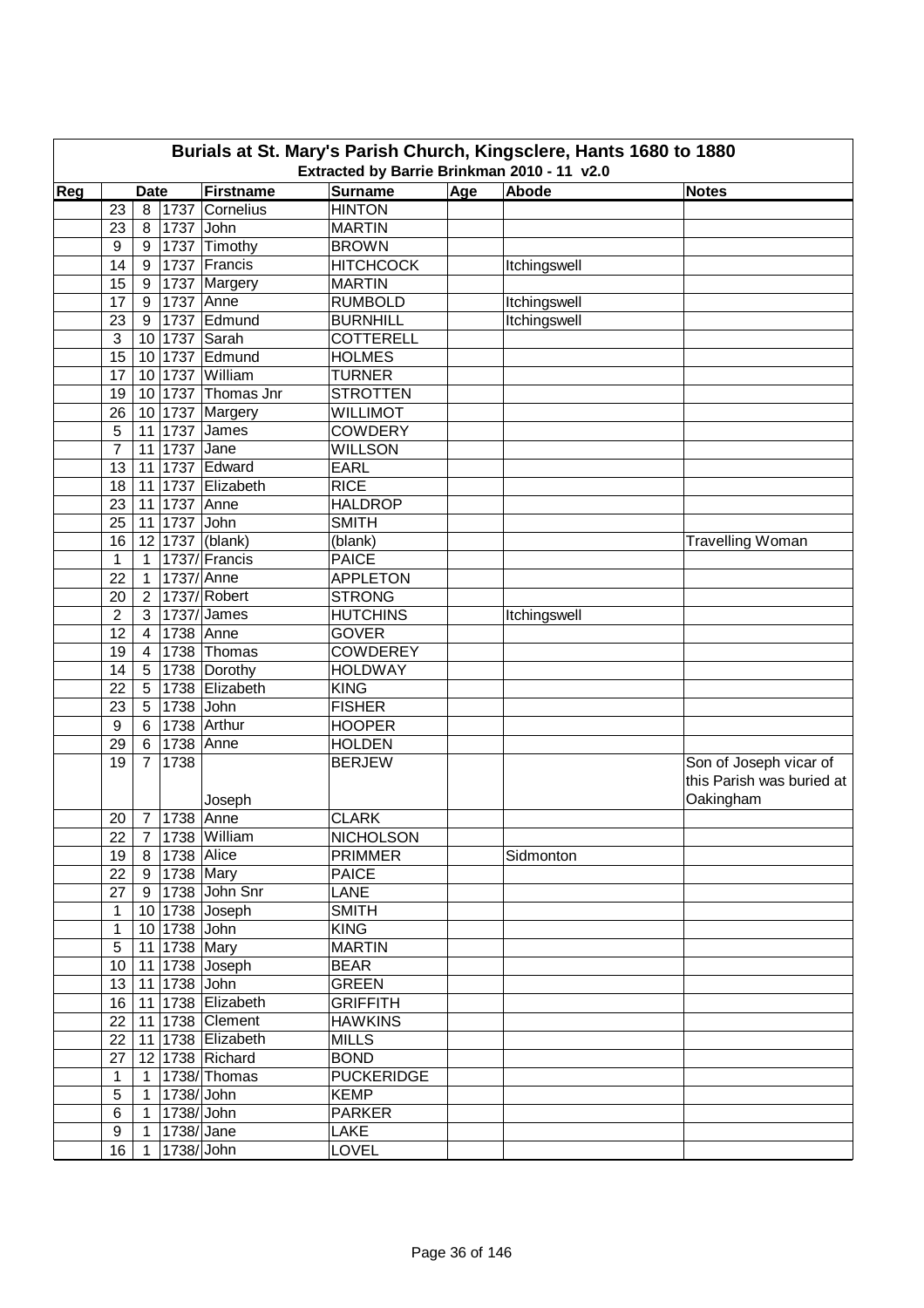| Burials at St. Mary's Parish Church, Kingsclere, Hants 1680 to 1880<br>Extracted by Barrie Brinkman 2010 - 11 v2.0 |                         |                |                        |                           |                   |     |              |                       |  |  |  |
|--------------------------------------------------------------------------------------------------------------------|-------------------------|----------------|------------------------|---------------------------|-------------------|-----|--------------|-----------------------|--|--|--|
| Reg                                                                                                                |                         | <b>Date</b>    |                        | Firstname                 | <b>Surname</b>    | Age | Abode        | <b>Notes</b>          |  |  |  |
|                                                                                                                    | 19                      |                |                        | 1   1738/ Robert          | <b>SAVAGE</b>     |     |              |                       |  |  |  |
|                                                                                                                    | 18                      | 2 <sup>1</sup> | 1738/ John             |                           | <b>BATCHELOR</b>  |     |              |                       |  |  |  |
|                                                                                                                    | 15                      |                | 3 1738/John            |                           | <b>MARINER</b>    |     |              |                       |  |  |  |
|                                                                                                                    | 16                      |                | 3   1738/ Betty        |                           | <b>HOBSON</b>     |     |              |                       |  |  |  |
|                                                                                                                    | 18                      |                | 3 1738/John            |                           | <b>BATCHELLOR</b> |     |              |                       |  |  |  |
|                                                                                                                    | 20                      | 3 <sup>1</sup> |                        | 1738/Martha               | <b>CHANDLER</b>   |     |              |                       |  |  |  |
|                                                                                                                    | 21                      | 3 <sup>1</sup> | 1738/ John             |                           | <b>COOPER</b>     |     |              |                       |  |  |  |
|                                                                                                                    | 28                      | 3 <sup>1</sup> |                        | 1739 Esther               | <b>EELS</b>       |     | Sidmonton    |                       |  |  |  |
|                                                                                                                    | 10                      | $\overline{4}$ |                        | 1739 William              | <b>BLAKE</b>      |     |              |                       |  |  |  |
|                                                                                                                    | 22                      | $\overline{4}$ | 1739 Mary              |                           | <b>FRY</b>        |     |              |                       |  |  |  |
|                                                                                                                    | 25                      | $\overline{4}$ | 1739 Jane              |                           | MAY               |     |              |                       |  |  |  |
|                                                                                                                    | 26                      | $\overline{4}$ |                        | 1739 William              | <b>DALE</b>       |     |              |                       |  |  |  |
|                                                                                                                    | 21                      | 5 <sup>1</sup> | 1739 Mary              |                           | <b>HARRIS</b>     |     |              |                       |  |  |  |
|                                                                                                                    | 12                      |                |                        | 1739 Jonas                | <b>MAY</b>        |     |              |                       |  |  |  |
|                                                                                                                    |                         | 6              |                        | 6 1739 James              | <b>EDWARDS</b>    |     |              |                       |  |  |  |
|                                                                                                                    | 20                      |                | 8 1739 John            |                           |                   |     |              |                       |  |  |  |
|                                                                                                                    | 9                       |                |                        |                           | <b>SPICER</b>     |     | Etchingswell |                       |  |  |  |
|                                                                                                                    | 16                      |                | 8 1739 Anne            |                           | <b>KNIGHT</b>     |     |              |                       |  |  |  |
|                                                                                                                    | 22                      |                | 8 1739 Anne            |                           | <b>WHEELER</b>    |     |              |                       |  |  |  |
|                                                                                                                    | 29                      |                | 8 1739 Anne            |                           | <b>KNIGHT</b>     |     |              |                       |  |  |  |
|                                                                                                                    | 2                       |                | 9 1739 Anne            |                           | <b>NICHOLSON</b>  |     |              |                       |  |  |  |
|                                                                                                                    | $\overline{\mathbf{4}}$ |                |                        | 9   1739 Elizabeth        | <b>HUMPHREYS</b>  |     |              |                       |  |  |  |
|                                                                                                                    | 4                       |                |                        | 9 1739 Richard            | <b>SMITH</b>      |     |              |                       |  |  |  |
|                                                                                                                    | 5                       | 9 <sup>1</sup> | $\overline{17}39$ Mary |                           | <b>DUFFEN</b>     |     |              |                       |  |  |  |
|                                                                                                                    | 11                      | 9              | 1739 John              |                           | <b>CARY</b>       |     | Itchingswell |                       |  |  |  |
|                                                                                                                    | 11                      |                |                        | 9 1739 Richard            | <b>CUMMINS</b>    |     |              |                       |  |  |  |
|                                                                                                                    | 11                      |                |                        | 10 1739 Walter            | <b>BRUNSDEL</b>   |     |              |                       |  |  |  |
|                                                                                                                    | 12                      |                |                        | 10 1739 Elizabeth         | <b>GAMMON</b>     |     |              |                       |  |  |  |
|                                                                                                                    | 8                       |                | 11 1739 John           |                           | <b>TANNER</b>     |     |              |                       |  |  |  |
|                                                                                                                    | 14                      |                |                        | 11 1739 Sarah             | <b>TANNER</b>     |     |              |                       |  |  |  |
|                                                                                                                    | 14                      |                |                        | 11 1739 Elizabeth         | <b>HUMPHREYS</b>  |     |              |                       |  |  |  |
|                                                                                                                    | 11                      |                |                        | 12 1739 Christian         | <b>APPLETON</b>   |     |              |                       |  |  |  |
|                                                                                                                    | 15                      |                | 12 1739 John           |                           | LOVER             |     | Itchingswell |                       |  |  |  |
|                                                                                                                    | 29                      |                |                        | 12 1739 Abigail           | <b>SMITH</b>      |     |              |                       |  |  |  |
|                                                                                                                    | 31                      |                |                        | 12 1739 Robert            | <b>HIGHAM</b>     |     |              |                       |  |  |  |
|                                                                                                                    | $\overline{7}$          |                |                        | 1 1739/ Anthony           | <b>TOOTON</b>     |     |              |                       |  |  |  |
|                                                                                                                    | 9                       |                | 1 1739/John            |                           | <b>ROGERS</b>     |     |              |                       |  |  |  |
|                                                                                                                    | 19                      |                | 1 1739/Anne            |                           | <b>BEAVER</b>     |     |              |                       |  |  |  |
|                                                                                                                    | $\bf 8$                 |                |                        | 2   1739/ James           | <b>LOVELOCK</b>   |     |              |                       |  |  |  |
|                                                                                                                    | 10                      |                |                        | 2   1739/ Elizabeth       | <b>HUNT</b>       |     |              |                       |  |  |  |
|                                                                                                                    | 15                      |                | 2 1739/John            |                           | <b>BROWN</b>      |     |              |                       |  |  |  |
|                                                                                                                    | 27                      |                | 2   1739/ Mary         |                           | <b>GAMMON</b>     |     |              |                       |  |  |  |
|                                                                                                                    | 27                      |                |                        | 2 1739/ William           | <b>FREEMANTLE</b> |     |              |                       |  |  |  |
|                                                                                                                    | $\mathbf{1}$            |                | 3 1739/John            |                           | <b>BLAKE</b>      |     |              |                       |  |  |  |
|                                                                                                                    | $\overline{2}$          |                | 3   1739/ Anne         |                           | <b>VICKERY</b>    |     |              |                       |  |  |  |
|                                                                                                                    | $\overline{7}$          |                | 3 1739/Mary            |                           | <b>BLAKE</b>      |     |              |                       |  |  |  |
|                                                                                                                    | 12 <sub>2</sub>         |                | 3 1739/Anne            |                           | <b>DEANE</b>      |     |              |                       |  |  |  |
|                                                                                                                    | 26                      |                |                        | 3 1740 Martha             | <b>HOBSON</b>     |     |              |                       |  |  |  |
|                                                                                                                    | 27                      |                |                        | 3 1740 William            | <b>ECKERMAN?</b>  |     |              |                       |  |  |  |
|                                                                                                                    | 30                      |                | 3 1740 Mary            |                           | <b>APPLETON</b>   |     |              |                       |  |  |  |
|                                                                                                                    | 31                      |                | 3 1740 Anne            |                           | <b>COCK</b>       |     |              |                       |  |  |  |
|                                                                                                                    | 10 <sup>1</sup>         |                |                        | $\vert$ 4   1740   Thomas | <b>BEAR</b>       |     |              |                       |  |  |  |
|                                                                                                                    | 26                      |                |                        | 4   1740 (blank)          | (blank)           |     |              | <b>Travelling Man</b> |  |  |  |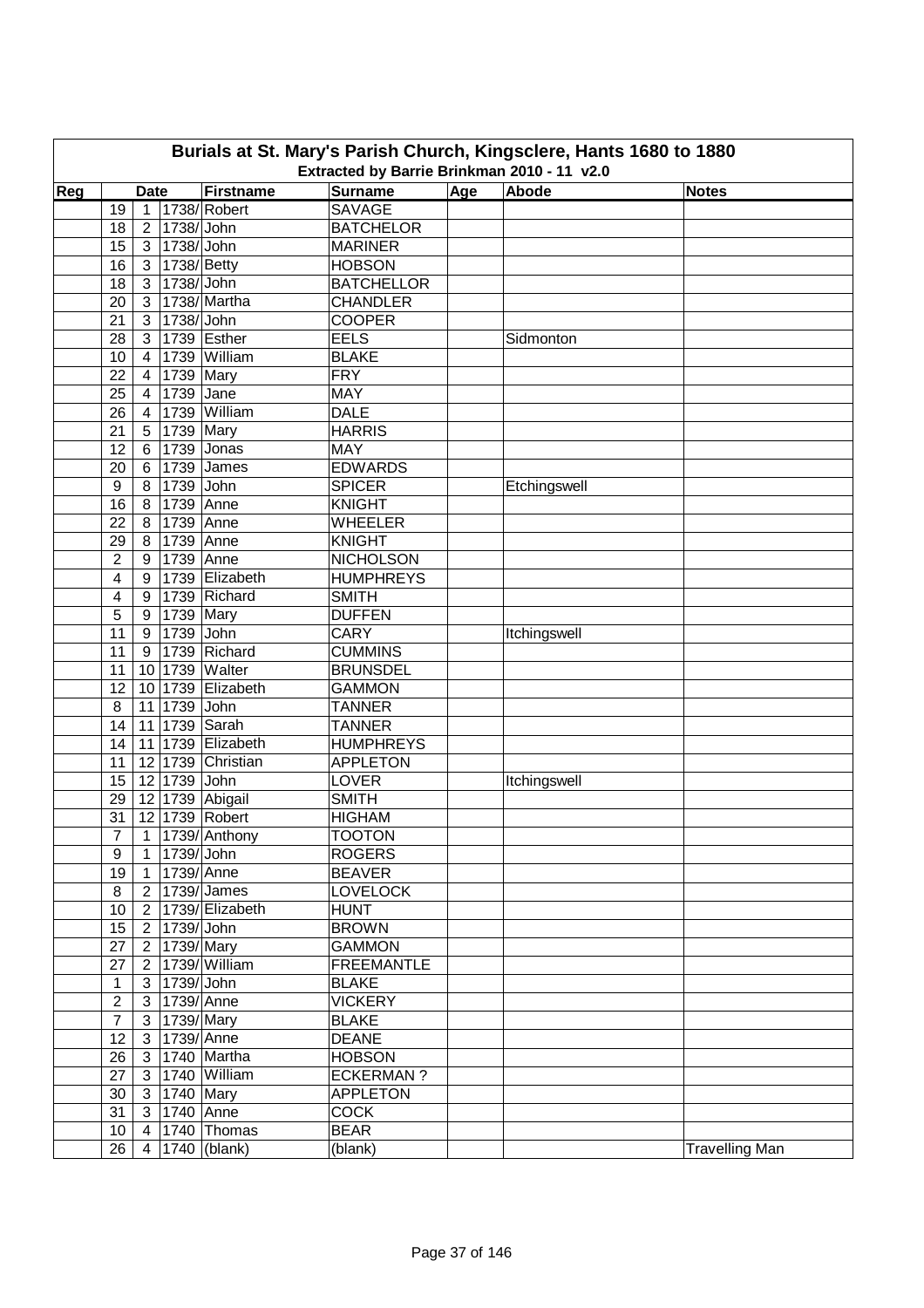| Burials at St. Mary's Parish Church, Kingsclere, Hants 1680 to 1880<br>Extracted by Barrie Brinkman 2010 - 11 v2.0 |                         |                     |               |                           |                     |     |              |              |  |  |  |
|--------------------------------------------------------------------------------------------------------------------|-------------------------|---------------------|---------------|---------------------------|---------------------|-----|--------------|--------------|--|--|--|
| Reg                                                                                                                |                         | <b>Date</b>         |               | Firstname                 | <b>Surname</b>      | Age | Abode        | <b>Notes</b> |  |  |  |
|                                                                                                                    | 4                       | 5                   |               | $ 1740 $ Thomas           | <b>LAMPORT</b>      |     |              |              |  |  |  |
|                                                                                                                    | 11                      | 5                   | 1740 John     |                           | <b>PRIMMER</b>      |     |              |              |  |  |  |
|                                                                                                                    | 13                      |                     |               | 5 1740 Thomas             | <b>NICHOLS</b>      |     |              |              |  |  |  |
|                                                                                                                    | 14                      |                     | 5 1740 John   |                           | <b>HARWICK</b>      |     |              |              |  |  |  |
|                                                                                                                    | 17                      |                     |               | 5   1740   Eleanor        | <b>GREY</b>         |     |              |              |  |  |  |
|                                                                                                                    | 27                      |                     |               | 5 1740 Anne               | <b>STAIR</b>        |     |              |              |  |  |  |
|                                                                                                                    | 1                       | $6 \mid$            | 1740 John     |                           | <b>KNIGHT</b>       |     |              |              |  |  |  |
|                                                                                                                    | $\overline{c}$          | 6                   |               | 1740 Elizabeth            | <b>POLHAMPTON</b>   |     |              |              |  |  |  |
|                                                                                                                    | $\overline{c}$          | 6                   |               | 1740 William              | <b>ELLIS</b>        |     |              |              |  |  |  |
|                                                                                                                    | 2                       | 6 <sup>1</sup>      | 1740 Alice    |                           | <b>COOPER</b>       |     |              |              |  |  |  |
|                                                                                                                    | 9                       |                     | 6 1740 Amy    |                           | <b>GIBBINS</b>      |     |              |              |  |  |  |
|                                                                                                                    | 12                      | 6 <sup>1</sup>      | 1740 Mary     |                           | <b>KEMP</b>         |     |              |              |  |  |  |
|                                                                                                                    | 20                      | 6                   |               | 1740 Richard              | <b>JOYCE</b>        |     |              |              |  |  |  |
|                                                                                                                    | 24                      | 6                   | 1740 John     |                           | <b>BATES</b>        |     |              |              |  |  |  |
|                                                                                                                    | $\overline{7}$          | $\overline{7}$      |               | 1740 Richard              | <b>BENHAM</b>       |     |              |              |  |  |  |
|                                                                                                                    |                         |                     |               | 1740 Elizabeth            | <b>HUTCHINS</b>     |     |              |              |  |  |  |
|                                                                                                                    | 9<br>11                 | 7<br>$\overline{7}$ | 1740 John     |                           | <b>SMITH</b>        |     |              |              |  |  |  |
|                                                                                                                    |                         |                     |               | 1740 Johnathan            |                     |     |              |              |  |  |  |
|                                                                                                                    | 16                      | $\overline{7}$      |               |                           | <b>HUNT</b>         |     |              |              |  |  |  |
|                                                                                                                    | 16                      | $\overline{7}$      |               | 1740 James                | <b>HUTCHINS</b>     |     |              |              |  |  |  |
|                                                                                                                    | 22                      | $\overline{7}$      | 1740 John     |                           | <b>GODWIN</b>       |     |              |              |  |  |  |
|                                                                                                                    | 3                       |                     | 8 1740 Mary   |                           | <b>LOVER</b>        |     |              |              |  |  |  |
|                                                                                                                    | 16                      |                     | 8 1740 John   |                           | <b>ANDERSON</b>     |     |              | a Dragoon    |  |  |  |
|                                                                                                                    | $\overline{2}$          |                     |               | 9 1740 Richard            | <b>BAILEY</b>       |     | Itchingswell |              |  |  |  |
|                                                                                                                    | $\overline{\mathbf{4}}$ |                     | 9 1740 Mary   |                           | <b>COPE</b>         |     |              |              |  |  |  |
|                                                                                                                    | 15                      |                     |               | 9 1740 Henry              | <b>MAIGEE?</b>      |     |              | a Dragoon    |  |  |  |
|                                                                                                                    | 25                      |                     |               | $9$ 1740 Thomas           | <b>MAY</b>          |     |              |              |  |  |  |
|                                                                                                                    | 28                      |                     | 9 1740 Mary   |                           | <b>SMITH</b>        |     |              |              |  |  |  |
|                                                                                                                    | 28                      |                     |               | $\boxed{9}$ 1740 Joseph   | YOUNG               |     |              |              |  |  |  |
|                                                                                                                    | 28                      | 9                   |               | 1740 Clement              | <b>QUAILE</b>       |     |              |              |  |  |  |
|                                                                                                                    | 6                       |                     | 10 1740 Mary  |                           | <b>PALMER</b>       |     | Itchingswell |              |  |  |  |
|                                                                                                                    | 27                      |                     |               | 10 1740 Joseph            | <b>LANCELOT</b>     |     | Itchingswell |              |  |  |  |
|                                                                                                                    | $\mathbf{1}$            |                     |               | 11 1740 Martha            | <b>SMITH</b>        |     |              |              |  |  |  |
|                                                                                                                    | 11                      |                     |               | 11 1740 Charity           | <b>WINKWORTH</b>    |     |              |              |  |  |  |
|                                                                                                                    | 18                      |                     | 11 1740 Betty |                           | <b>KEMP</b>         |     |              |              |  |  |  |
|                                                                                                                    |                         |                     |               | 19 12 1740 Mr John        | <b>GODDARD</b>      |     |              |              |  |  |  |
|                                                                                                                    |                         |                     |               | 22 12 1740 Mary           | WEBB                |     |              |              |  |  |  |
|                                                                                                                    |                         |                     |               | 22 12 1740 Betty          | <b>TANNER</b>       |     |              |              |  |  |  |
|                                                                                                                    | 17                      |                     | 1 1740/       |                           | <b>TAYLOR</b> alias |     |              |              |  |  |  |
|                                                                                                                    |                         |                     | $\mathbf{1}$  | Betty                     | <b>NICHOLSON</b>    |     |              |              |  |  |  |
|                                                                                                                    | 21                      |                     |               | 1 1740/Mary               | <b>BROWN</b>        |     |              |              |  |  |  |
|                                                                                                                    | 23                      |                     |               | 1 1740/ Richard           | <b>HUNT</b>         |     |              |              |  |  |  |
|                                                                                                                    | 24                      |                     |               | $1   1740$ Thomas         | <b>RABBETS</b>      |     |              |              |  |  |  |
|                                                                                                                    | 25                      |                     | $1$ 1740/John |                           | <b>WIDMORE</b>      |     |              |              |  |  |  |
|                                                                                                                    | $\overline{7}$          |                     |               | 2 1740/Laetitia           | <b>SEWARD</b>       |     |              |              |  |  |  |
|                                                                                                                    | 18                      |                     |               | 2 1740/Elizabeth          | <b>SMITH</b>        |     |              |              |  |  |  |
|                                                                                                                    | 20                      |                     |               | $3  1740/ $ (blank)       | <b>BEACON</b>       |     |              |              |  |  |  |
|                                                                                                                    | 24                      |                     |               | 3 1740/William            | <b>BERRY</b>        |     |              |              |  |  |  |
|                                                                                                                    | 30                      |                     |               | 3 1741 Mary               | <b>POOR</b>         |     |              |              |  |  |  |
|                                                                                                                    | 31                      |                     |               | $3 \mid 1741 \mid$ Thomas | <b>ALLEN</b>        |     |              |              |  |  |  |
|                                                                                                                    | $\overline{2}$          |                     |               | 4 1741 William            | <b>BLAKE</b>        |     |              |              |  |  |  |
|                                                                                                                    | $\overline{2}$          |                     | 4 1741 John   |                           | <b>BLAKE</b>        |     |              |              |  |  |  |
|                                                                                                                    | 6                       |                     |               | 4 1741 Sarah              | <b>WINTERBORNE</b>  |     |              |              |  |  |  |
|                                                                                                                    |                         |                     |               |                           |                     |     |              |              |  |  |  |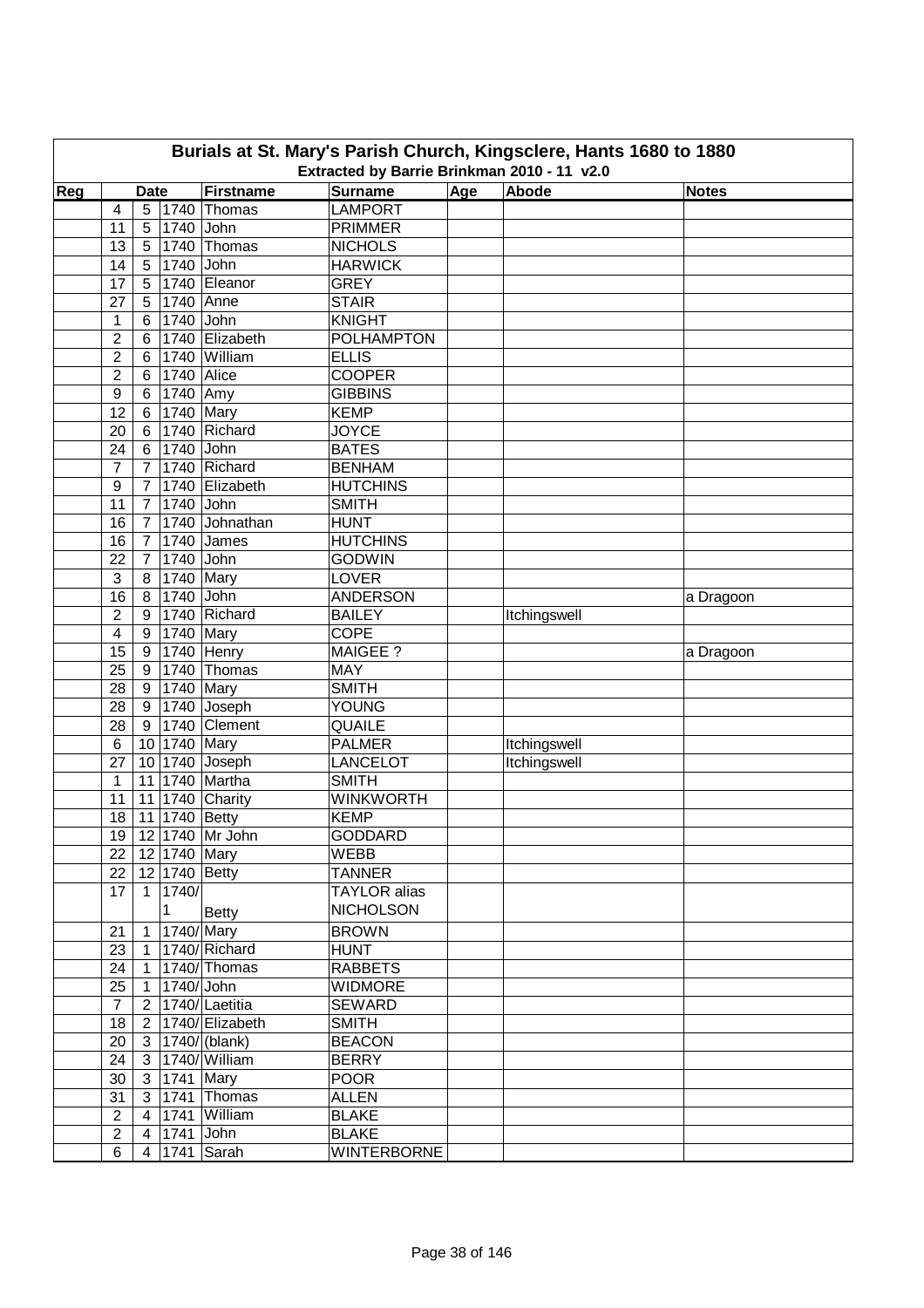| Burials at St. Mary's Parish Church, Kingsclere, Hants 1680 to 1880<br>Extracted by Barrie Brinkman 2010 - 11 v2.0 |                      |                |              |                                        |                                  |            |              |              |  |  |
|--------------------------------------------------------------------------------------------------------------------|----------------------|----------------|--------------|----------------------------------------|----------------------------------|------------|--------------|--------------|--|--|
|                                                                                                                    |                      |                |              |                                        |                                  |            |              |              |  |  |
| Reg                                                                                                                |                      | <b>Date</b>    |              | Firstname                              | <b>Surname</b><br><b>CUMMINS</b> | <b>Age</b> | Abode        | <b>Notes</b> |  |  |
|                                                                                                                    | 25                   |                | 4 1741       | John<br>5 1741 James                   | <b>BATHE</b>                     |            |              | a Soldier    |  |  |
|                                                                                                                    | 17<br>22             |                |              | 5 1741 Anne                            | <b>DEAN</b>                      |            |              |              |  |  |
|                                                                                                                    | 28                   |                |              | $1741$ Edward                          | <b>STARE</b>                     |            |              |              |  |  |
|                                                                                                                    |                      | $\overline{4}$ | 1741 John    |                                        |                                  |            |              |              |  |  |
|                                                                                                                    | 15                   | $6 \mid$       |              | 1741 Esther                            | <b>BLYE</b><br><b>OSMAN</b>      |            |              |              |  |  |
|                                                                                                                    | 20                   | $6 \mid$       |              |                                        | <b>WOOF</b>                      |            | Shinfield    |              |  |  |
|                                                                                                                    | 25                   | 6 <sup>1</sup> |              | 1741 Mary                              | <b>WILKINS</b>                   |            |              |              |  |  |
|                                                                                                                    | 27                   | 6              |              | 1741 Sarah<br>1741 Elizabeth           | <b>WOODERSEN</b>                 |            |              |              |  |  |
|                                                                                                                    | $\overline{2}$<br>23 | $7^{\circ}$    |              |                                        | <b>STIFFE</b>                    |            |              |              |  |  |
|                                                                                                                    |                      | $\overline{7}$ |              | 1741 Mary<br>1741 Mary                 | <b>OAKLEY</b>                    |            |              |              |  |  |
|                                                                                                                    | 5<br>8               | 8<br>8         |              | 1741 Edward                            | <b>CATES</b>                     |            |              |              |  |  |
|                                                                                                                    |                      |                | 1741 John    |                                        | <b>RABBITS</b>                   |            |              |              |  |  |
|                                                                                                                    | 14                   | 8 <sup>1</sup> |              | 1741 James                             | <b>PAICE</b>                     |            |              |              |  |  |
|                                                                                                                    | 25<br>28             | 8 <sup>1</sup> |              | 1741 Thomas                            | <b>LONG</b>                      |            |              |              |  |  |
|                                                                                                                    |                      | 8 <sup>1</sup> |              | 1741 Elizabeth                         | <b>PRISMALL</b>                  |            |              |              |  |  |
|                                                                                                                    | 29                   | 8 <sup>1</sup> |              |                                        | <b>HUSE</b>                      |            |              |              |  |  |
|                                                                                                                    | 6                    |                |              | 9   1741   (blank)<br>9 1741 Elizabeth |                                  |            | Itchingswell |              |  |  |
|                                                                                                                    | 26                   |                |              |                                        | LANE                             |            |              |              |  |  |
|                                                                                                                    | 10                   |                |              | 10 1741 William                        | <b>MILLS</b>                     |            |              |              |  |  |
|                                                                                                                    | 12                   |                |              | 10 1741 Mary                           | <b>DIGWEED</b>                   |            |              |              |  |  |
|                                                                                                                    | 16                   |                |              | 10 1741 Martha                         | <b>MILLS</b>                     |            |              |              |  |  |
|                                                                                                                    | 19                   |                |              | 10 1741 Thomas                         | <b>DREW</b>                      |            |              |              |  |  |
|                                                                                                                    | 15                   |                | 11 1741      | William                                | <b>RAMPTON</b>                   |            |              |              |  |  |
|                                                                                                                    | 19                   |                | 11 1741      | Joan                                   | <b>TURNER</b>                    |            |              |              |  |  |
|                                                                                                                    | 27                   |                | 11 1741      | Hannah                                 | <b>PIKE</b>                      |            |              |              |  |  |
|                                                                                                                    | 28                   |                |              | 11 1741 Anne                           | <b>COWDEROY</b>                  |            |              |              |  |  |
|                                                                                                                    | $\overline{4}$       |                |              | 12 1741 Elizabeth                      | <b>LOVELOCK</b>                  |            |              |              |  |  |
|                                                                                                                    | 10                   |                | 12 1741 Mary |                                        | <b>BROWN</b>                     |            |              | Widow        |  |  |
|                                                                                                                    | 22                   |                |              | 12 1741 Thomas                         | COX                              |            |              |              |  |  |
|                                                                                                                    | 28                   |                |              | 12 1741 Ursula                         | <b>WAITE</b>                     |            |              |              |  |  |
|                                                                                                                    | 30                   |                |              | 12 1741 Mary                           | <b>FIELD</b>                     |            |              |              |  |  |
|                                                                                                                    | $\overline{2}$       |                |              | 1 1741/ William                        | <b>SMITH</b>                     |            |              |              |  |  |
|                                                                                                                    | 3                    |                |              | $1$   1741/ James                      | <b>BUTLER</b>                    |            |              |              |  |  |
|                                                                                                                    | 6                    |                |              | 1 1741/Anne                            | <b>CATES</b>                     |            |              |              |  |  |
|                                                                                                                    | 12                   |                |              | 1 1741/ Richard                        | SEWARD                           |            |              |              |  |  |
|                                                                                                                    | 13                   |                | 1 1741/John  |                                        | <b>JOYCE</b>                     |            |              |              |  |  |
|                                                                                                                    | 14                   |                |              | 1 1741/John                            | <b>BARRETT</b>                   |            |              |              |  |  |
|                                                                                                                    | 17                   | $\mathbf{1}$   |              | 1741/Thomas                            | <b>COLE</b>                      |            |              |              |  |  |
|                                                                                                                    | 18                   |                |              | 1 1741/ Eleanor                        | <b>BUTLER</b>                    |            |              |              |  |  |
|                                                                                                                    | 19                   |                |              | 1 1741/ Richard                        | <b>HUNT</b>                      |            |              |              |  |  |
|                                                                                                                    | 27                   |                |              | 1 1741/ Mary                           | <b>CANNINGS</b>                  |            |              |              |  |  |
|                                                                                                                    | $\overline{7}$       |                |              | 2 1741/ Hannah                         | <b>PIKE</b>                      |            |              |              |  |  |
|                                                                                                                    | $\sqrt{5}$           |                |              | 2 1741/ Richard                        | <b>READ</b>                      |            |              |              |  |  |
|                                                                                                                    | $\bf 8$              |                |              | 2   1741/ Sarah                        | <b>READ</b>                      |            |              |              |  |  |
|                                                                                                                    | 13                   |                |              | 2 1741/ Timothy                        | MAY                              |            |              |              |  |  |
|                                                                                                                    | 18                   |                |              | 2 1741/ Robert                         | <b>SIMPSON</b>                   |            |              |              |  |  |
|                                                                                                                    | 22                   |                |              | 2 1741/Sarah                           | <b>LANCELOT</b>                  |            |              |              |  |  |
|                                                                                                                    | 3                    |                |              | 3 1741/ Elizabeth                      | <b>BUTLER</b>                    |            |              |              |  |  |
|                                                                                                                    | 5                    |                |              | 3 1741/ Martha                         | WEBB                             |            |              |              |  |  |
|                                                                                                                    | 10                   |                |              | 3 1741/ Charles                        | <b>PEIRCE</b>                    |            |              |              |  |  |
|                                                                                                                    | 12 <sup>2</sup>      |                |              | 3 1741/Mary                            | <b>HUTCHINS</b>                  |            |              |              |  |  |
|                                                                                                                    | 16                   |                |              | 3 1741/ Martha                         | <b>ADLAMS</b>                    |            |              |              |  |  |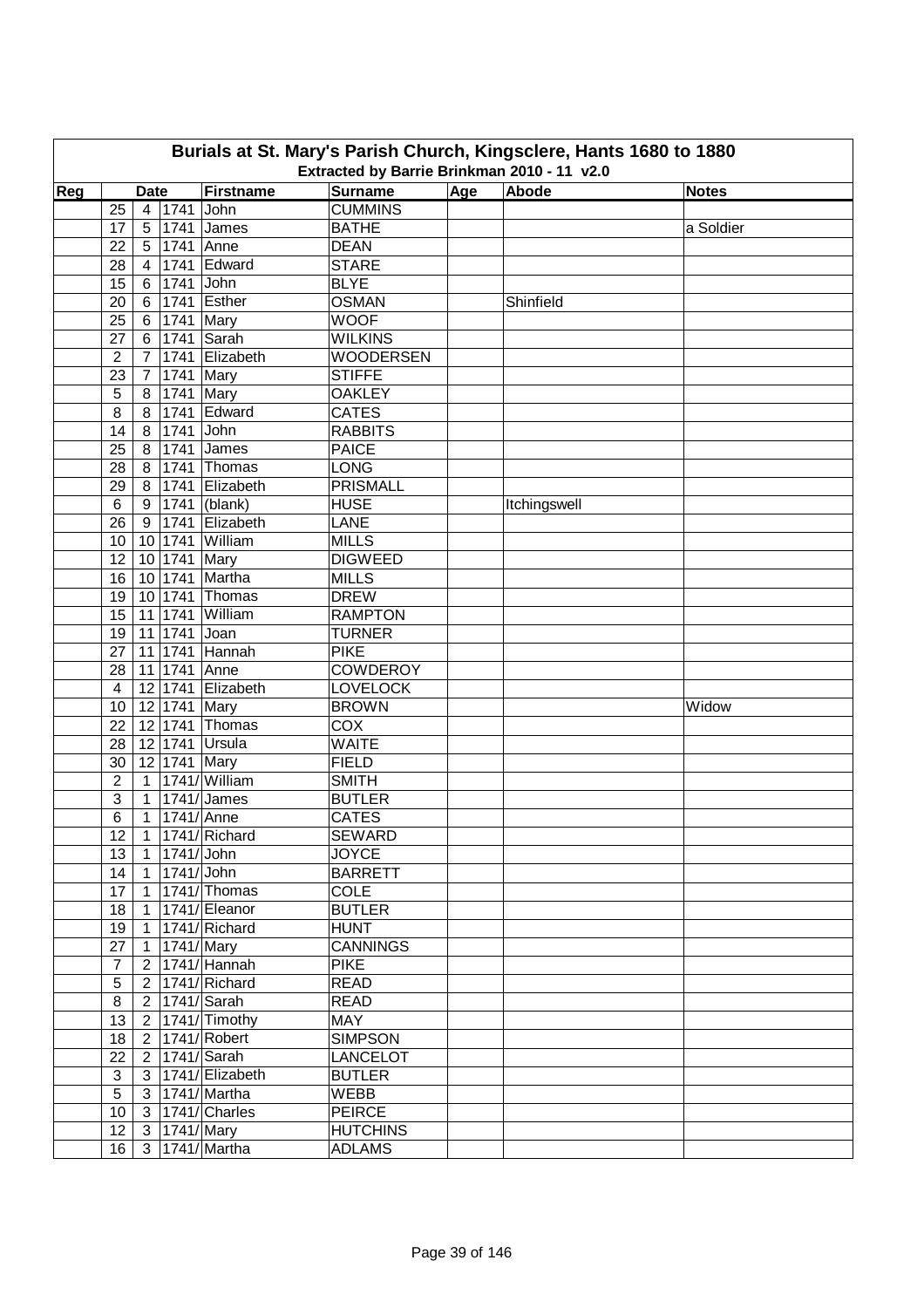| Burials at St. Mary's Parish Church, Kingsclere, Hants 1680 to 1880<br>Extracted by Barrie Brinkman 2010 - 11 v2.0 |                |                |                                         |                          |                             |     |                 |              |  |  |  |
|--------------------------------------------------------------------------------------------------------------------|----------------|----------------|-----------------------------------------|--------------------------|-----------------------------|-----|-----------------|--------------|--|--|--|
| Reg                                                                                                                |                | <b>Date</b>    |                                         | Firstname                | <b>Surname</b>              | Age | Abode           | <b>Notes</b> |  |  |  |
|                                                                                                                    | 16             |                |                                         | 3 1741/ Joseph           | <b>SEWARD</b>               |     |                 |              |  |  |  |
|                                                                                                                    | 17             |                |                                         | 3 1741/ Sarah            | <b>LAMB</b>                 |     |                 |              |  |  |  |
|                                                                                                                    | 19             |                |                                         | 3 1741/ Elizabeth        | <b>PRIMMER</b>              |     |                 |              |  |  |  |
|                                                                                                                    | 22             |                | 3   1741/ Giles                         |                          | <b>HUMPHREYS</b>            |     |                 |              |  |  |  |
|                                                                                                                    | 23             |                |                                         | 3 1741/ Elizabeth        | <b>JENNAWAY</b>             |     |                 |              |  |  |  |
|                                                                                                                    | 25             |                |                                         | 3 1742 Elizabeth         | <b>BUTLER</b>               |     |                 |              |  |  |  |
|                                                                                                                    | 27             |                |                                         | 3 1742 Elizabeth         | <b>DICKER</b>               |     |                 |              |  |  |  |
|                                                                                                                    |                |                |                                         |                          |                             |     |                 |              |  |  |  |
|                                                                                                                    | 28             |                | 3 1742 John<br>$\overline{3}$ 1742 Mary |                          | <b>CLARKE</b><br><b>ROE</b> |     |                 |              |  |  |  |
|                                                                                                                    | 31             |                | 1742 Mary                               |                          | <b>SEWARD</b>               |     |                 |              |  |  |  |
|                                                                                                                    | 10             | $\overline{4}$ | 1742 Joan                               |                          |                             |     |                 |              |  |  |  |
|                                                                                                                    | 11             | 4              |                                         |                          | <b>ANDREWS</b>              |     |                 |              |  |  |  |
|                                                                                                                    | 11             | $\overline{4}$ |                                         | 1742 Sarah               | <b>OSMAN</b>                |     |                 |              |  |  |  |
|                                                                                                                    | 19             | $\overline{4}$ | 1742 Anne                               |                          | <b>ROLFE</b>                |     |                 |              |  |  |  |
|                                                                                                                    | 21             | $\overline{4}$ | 1742 Anne                               |                          | <b>MARRINER</b>             |     |                 |              |  |  |  |
|                                                                                                                    | 24             | 4 <sup>1</sup> |                                         | 1742 Thomas              | <b>EMANS</b>                |     |                 |              |  |  |  |
|                                                                                                                    | $\overline{c}$ | 5              |                                         | 1742 Elizabeth           | <b>NEVIL</b>                |     |                 |              |  |  |  |
|                                                                                                                    | 3              |                |                                         | 5 1742 Oliver            | <b>GOLDING</b>              |     |                 |              |  |  |  |
|                                                                                                                    | 14             |                | 5 1742 Jane                             |                          | <b>SIMMONS</b>              |     |                 |              |  |  |  |
|                                                                                                                    | 17             |                |                                         | 5 1742 James             | <b>ALDRIDGE</b>             |     |                 |              |  |  |  |
|                                                                                                                    | 19             |                |                                         | 5 1742 Thomas            | QUAIL                       |     |                 |              |  |  |  |
|                                                                                                                    | 5              |                |                                         | 6 1742 Richard           | <b>LOVEL</b>                |     |                 | Parish Clerk |  |  |  |
|                                                                                                                    | 6              |                |                                         | 6 1742 Flemming          | <b>GODDARD</b>              |     |                 |              |  |  |  |
|                                                                                                                    | $\overline{7}$ |                |                                         | 6 1742 Sarah             | <b>BAYNTON</b>              |     |                 |              |  |  |  |
|                                                                                                                    | 8              |                |                                         | 6 1742 Richard Jnr       | LOVEL                       |     |                 |              |  |  |  |
|                                                                                                                    | 8              |                |                                         | 6 1742 Margaret          | <b>SMITH</b>                |     |                 |              |  |  |  |
|                                                                                                                    | 10             |                | 6 1742 John                             |                          | <b>FOSBURY</b>              |     |                 |              |  |  |  |
|                                                                                                                    | 15             |                |                                         | 6 1742 William           | LOVEL                       |     |                 |              |  |  |  |
|                                                                                                                    | 16             |                |                                         | 6 1742 Elizabeth         | <b>SEWARD</b>               |     |                 |              |  |  |  |
|                                                                                                                    | 18             |                | 6 1742 Lucy                             |                          | <b>SERLE</b>                |     |                 |              |  |  |  |
|                                                                                                                    | 20             |                | $6$ 1742 Amy                            |                          | <b>EXELL</b>                |     |                 |              |  |  |  |
|                                                                                                                    | 23             |                |                                         | 6 1742 Martha            | <b>BOURNE</b>               |     |                 |              |  |  |  |
|                                                                                                                    | 26             |                |                                         | 6 1742 James             | <b>YOUNG</b>                |     |                 |              |  |  |  |
|                                                                                                                    | 30             |                |                                         | 6 1742 Martha            | <b>ILDESLEY</b>             |     |                 |              |  |  |  |
|                                                                                                                    | $\overline{2}$ |                | 7 1742 John                             |                          | <b>CHESTERMAN</b>           |     |                 |              |  |  |  |
|                                                                                                                    | $\overline{2}$ |                |                                         | 7 1742 Joanna            | WAYT                        |     |                 |              |  |  |  |
|                                                                                                                    | 14             |                | 7 1742 John                             |                          | <b>TANNER</b>               |     |                 |              |  |  |  |
|                                                                                                                    | 21             |                |                                         | 7 1742 Elizabeth         | LANCELOT                    |     |                 |              |  |  |  |
|                                                                                                                    | 26             |                | 7 1742 John                             |                          | <b>MUNDAY</b>               |     |                 |              |  |  |  |
|                                                                                                                    | 29             |                | 7 1742 John                             |                          | <b>WHEELER</b>              |     | Sherborn Dorset |              |  |  |  |
|                                                                                                                    | $\overline{4}$ |                |                                         | 8 1742 Sarah             | <b>WYAT</b>                 |     |                 |              |  |  |  |
|                                                                                                                    | $\overline{7}$ |                |                                         | 8   1742   Mary Walter   | <b>GUNTER</b>               |     |                 |              |  |  |  |
|                                                                                                                    | 11             |                |                                         | 8 1742 William           | <b>SIMPSON</b>              |     |                 |              |  |  |  |
|                                                                                                                    | 14             |                |                                         | 8 1742 Elizabeth         | <b>MUNDAY</b>               |     |                 |              |  |  |  |
|                                                                                                                    | 19             |                |                                         | 8 1742 Richard           | <b>BEALE</b>                |     |                 |              |  |  |  |
|                                                                                                                    | 29             |                |                                         | 8 1742 Rebecca           | <b>ROBY</b>                 |     |                 |              |  |  |  |
|                                                                                                                    | 8              |                | 9 1742 Mary                             |                          | <b>LAURENCE</b>             |     |                 |              |  |  |  |
|                                                                                                                    |                |                | 19 9 1742 Mary                          |                          | <b>KEMP</b>                 |     |                 |              |  |  |  |
|                                                                                                                    |                |                |                                         | $27   9   1742  $ Jacob  | <b>DEAN</b>                 |     |                 |              |  |  |  |
|                                                                                                                    | $\overline{4}$ |                |                                         | 10 1742 William          | <b>HUGHES</b>               |     |                 |              |  |  |  |
|                                                                                                                    |                |                |                                         |                          |                             |     |                 |              |  |  |  |
|                                                                                                                    |                |                | 20 10 1742 Mary                         |                          | <b>HIGHAM</b>               |     |                 |              |  |  |  |
|                                                                                                                    |                |                |                                         | 20   10   1742   Ambrose | <b>ROAD</b>                 |     |                 |              |  |  |  |
|                                                                                                                    |                |                | 31   10   1742   Anne                   |                          | <b>AVELIN</b>               |     |                 |              |  |  |  |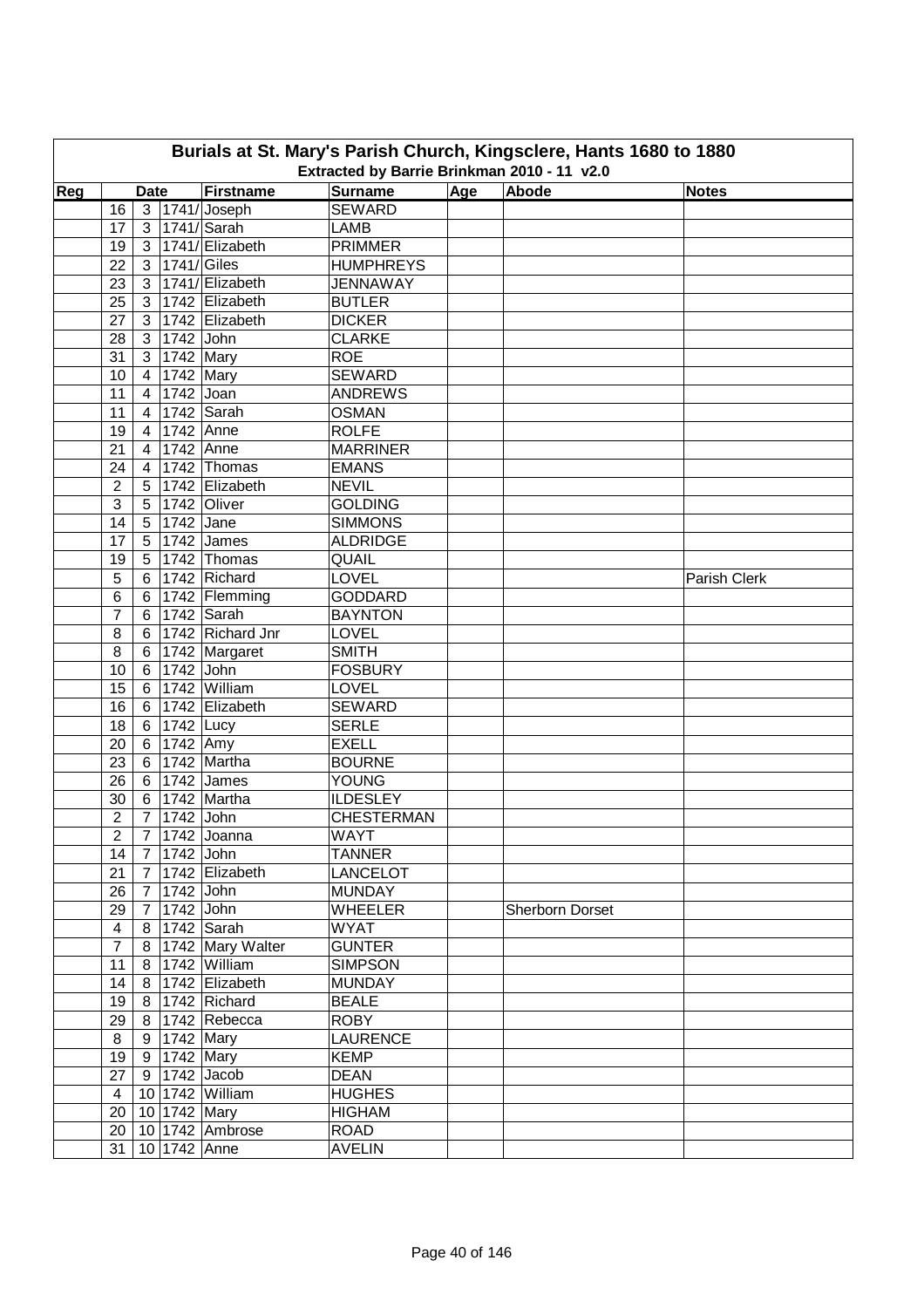| Burials at St. Mary's Parish Church, Kingsclere, Hants 1680 to 1880<br>Extracted by Barrie Brinkman 2010 - 11 v2.0 |                  |                 |                     |                  |                  |              |              |  |  |  |  |
|--------------------------------------------------------------------------------------------------------------------|------------------|-----------------|---------------------|------------------|------------------|--------------|--------------|--|--|--|--|
| Reg                                                                                                                |                  | <b>Date</b>     | Firstname           | <b>Surname</b>   | $\overline{Age}$ | Abode        | <b>Notes</b> |  |  |  |  |
|                                                                                                                    | $\overline{4}$   |                 | 11 1742 Elizabeth   | <b>WHITE</b>     |                  |              |              |  |  |  |  |
|                                                                                                                    | 21               |                 | 11   1742   William | <b>GREY</b>      |                  |              |              |  |  |  |  |
|                                                                                                                    | 23               | 11 1742 Mary    |                     | WHALE ?          |                  |              |              |  |  |  |  |
|                                                                                                                    | 5                |                 | 12 1742 William     | <b>DICKER</b>    |                  |              |              |  |  |  |  |
|                                                                                                                    | 15               | 12 1742 Mary    |                     | <b>SMITH</b>     |                  |              |              |  |  |  |  |
|                                                                                                                    | 18               | 12 1742 Mary    |                     | <b>SMITH</b>     |                  |              | Widow        |  |  |  |  |
|                                                                                                                    | 20               |                 | 12 1742 James       | <b>PEARCE</b>    |                  |              |              |  |  |  |  |
|                                                                                                                    | 24               |                 | 12 1742 Robert      | <b>LOVELOCK</b>  |                  |              |              |  |  |  |  |
|                                                                                                                    | 28               | 12 1742 Peter   |                     | <b>FOSBURY</b>   |                  |              |              |  |  |  |  |
|                                                                                                                    | 6                | 1   1742/ Jane  |                     | <b>COCK</b>      |                  |              |              |  |  |  |  |
|                                                                                                                    |                  |                 | 2 1742/ Elizabeth   | <b>BURROUGHS</b> |                  |              |              |  |  |  |  |
|                                                                                                                    | 19               |                 | 3 1742/ William     |                  |                  |              |              |  |  |  |  |
|                                                                                                                    | 8                |                 | 3   1742/ Thomas    | <b>RUMBOLD</b>   |                  |              |              |  |  |  |  |
|                                                                                                                    | $\boldsymbol{9}$ |                 |                     | <b>BROWN</b>     |                  |              |              |  |  |  |  |
|                                                                                                                    | 26               | $4 \mid$        | 1743 Mary           | <b>GILBERT</b>   |                  |              |              |  |  |  |  |
|                                                                                                                    | 27               | $\overline{4}$  | 1743 Dennis         | <b>NOYES</b>     |                  |              |              |  |  |  |  |
|                                                                                                                    | 27               | $\overline{4}$  | 1743 Elizabeth      | <b>HANKINS</b>   |                  |              |              |  |  |  |  |
|                                                                                                                    | 5                | 5 <sup>1</sup>  | 1743 Elizabeth      | <b>GODWIN</b>    |                  |              |              |  |  |  |  |
|                                                                                                                    | $\overline{7}$   | 5 1743 Anne     |                     | <b>MONDAY</b>    |                  | Itchingswell |              |  |  |  |  |
|                                                                                                                    | 13               | 5 1743 Anne     |                     | <b>SMITH</b>     |                  |              |              |  |  |  |  |
|                                                                                                                    | 22               | 5 1743 Amy      |                     | <b>BOLTON</b>    |                  |              |              |  |  |  |  |
|                                                                                                                    | 22               | 5 1743 Betty    |                     | <b>JUSTIS</b>    |                  |              |              |  |  |  |  |
|                                                                                                                    | 31               |                 | 5   1743   Oliver   | <b>LOADER</b>    |                  | Earlsdon     |              |  |  |  |  |
|                                                                                                                    | 20               |                 | 6 1743 Eleanor      | <b>PARSONS</b>   |                  |              |              |  |  |  |  |
|                                                                                                                    | $\mathbf{1}$     | 7 1743 John     |                     | <b>MIAL</b>      |                  |              |              |  |  |  |  |
|                                                                                                                    | 9                | 7 1743 John     |                     | <b>GOVER</b>     |                  |              |              |  |  |  |  |
|                                                                                                                    | 19               | 7 1743 John     |                     | <b>HELLEAR</b>   |                  |              |              |  |  |  |  |
|                                                                                                                    | 22               |                 | 7 1743 Martha       | <b>WIMBOLD</b>   |                  |              |              |  |  |  |  |
|                                                                                                                    | 27               | 7 <sup>1</sup>  | 1743 Edward         | <b>HAYNES</b>    |                  |              |              |  |  |  |  |
|                                                                                                                    | 31               | 7 <sup>1</sup>  | 1743 Joan           | <b>GUNTER</b>    |                  |              |              |  |  |  |  |
|                                                                                                                    | 14               |                 | 8 1743 James        | <b>POPE</b>      |                  |              |              |  |  |  |  |
|                                                                                                                    | 21               | 8 1743 Mary     |                     | <b>BATES</b>     |                  |              |              |  |  |  |  |
|                                                                                                                    | 22               | 8 1743 John     |                     | <b>PARR</b>      |                  |              |              |  |  |  |  |
|                                                                                                                    | $\mathbf{1}$     |                 | 9 1743 William      | COX              |                  |              |              |  |  |  |  |
|                                                                                                                    | $\overline{2}$   | 9   1743   Anne |                     | <b>POPE</b>      |                  |              |              |  |  |  |  |
|                                                                                                                    | 14               |                 | 9 1743 Richard      | <b>HUNT</b>      |                  |              |              |  |  |  |  |
|                                                                                                                    | 16               | 9 1743 John     |                     | <b>BROWN</b>     |                  |              |              |  |  |  |  |
|                                                                                                                    | 16               |                 | 9   1743   (blank)  | (blank)          |                  |              | a Stranger   |  |  |  |  |
|                                                                                                                    | 28               | 9 1743 Sarah    |                     | <b>KNIGHT</b>    |                  |              |              |  |  |  |  |
|                                                                                                                    | $\mathbf{1}$     |                 | 10 1743 William     | LAMB             |                  |              |              |  |  |  |  |
|                                                                                                                    | 6                |                 | 10 1743 Hannah      | <b>WEBB</b>      |                  | Itchingswell |              |  |  |  |  |
|                                                                                                                    | 18               | 10 1743 Mary    |                     | <b>CHURCHMAN</b> |                  |              |              |  |  |  |  |
|                                                                                                                    | 25               | 10 1743 John    |                     | COX              |                  |              |              |  |  |  |  |
|                                                                                                                    | 6                |                 | 11 1743 John Snr    | <b>PEARCE</b>    |                  |              |              |  |  |  |  |
|                                                                                                                    | 13               |                 | 11 1743 Frances     | <b>APPLETON</b>  |                  |              | Widow        |  |  |  |  |
|                                                                                                                    | 27               |                 | 11 1743 Richard     | <b>DYER</b>      |                  |              |              |  |  |  |  |
|                                                                                                                    | 14               |                 | 12 1743 Richard     | <b>GILBERT</b>   |                  |              |              |  |  |  |  |
|                                                                                                                    | 27               | 12 1743 Betty   |                     | <b>SIMMONDS</b>  |                  |              |              |  |  |  |  |
|                                                                                                                    | $\mathbf{1}$     |                 | 1 1743/ William     | <b>ANDERSEN</b>  |                  |              |              |  |  |  |  |
|                                                                                                                    | 15               | $\vert$ 1       | $1743$ /John        | <b>WOOF</b>      |                  |              |              |  |  |  |  |
|                                                                                                                    | 19               | $\overline{1}$  | 1743/John           | <b>BADSTON</b>   |                  |              |              |  |  |  |  |
|                                                                                                                    |                  |                 |                     | <b>STROUD</b>    |                  |              |              |  |  |  |  |
|                                                                                                                    | $\mathbf{1}$     | 2 1743/John     |                     |                  |                  |              |              |  |  |  |  |
|                                                                                                                    | $\overline{2}$   |                 | 2   1743/ Martha    | <b>PAICE</b>     |                  |              |              |  |  |  |  |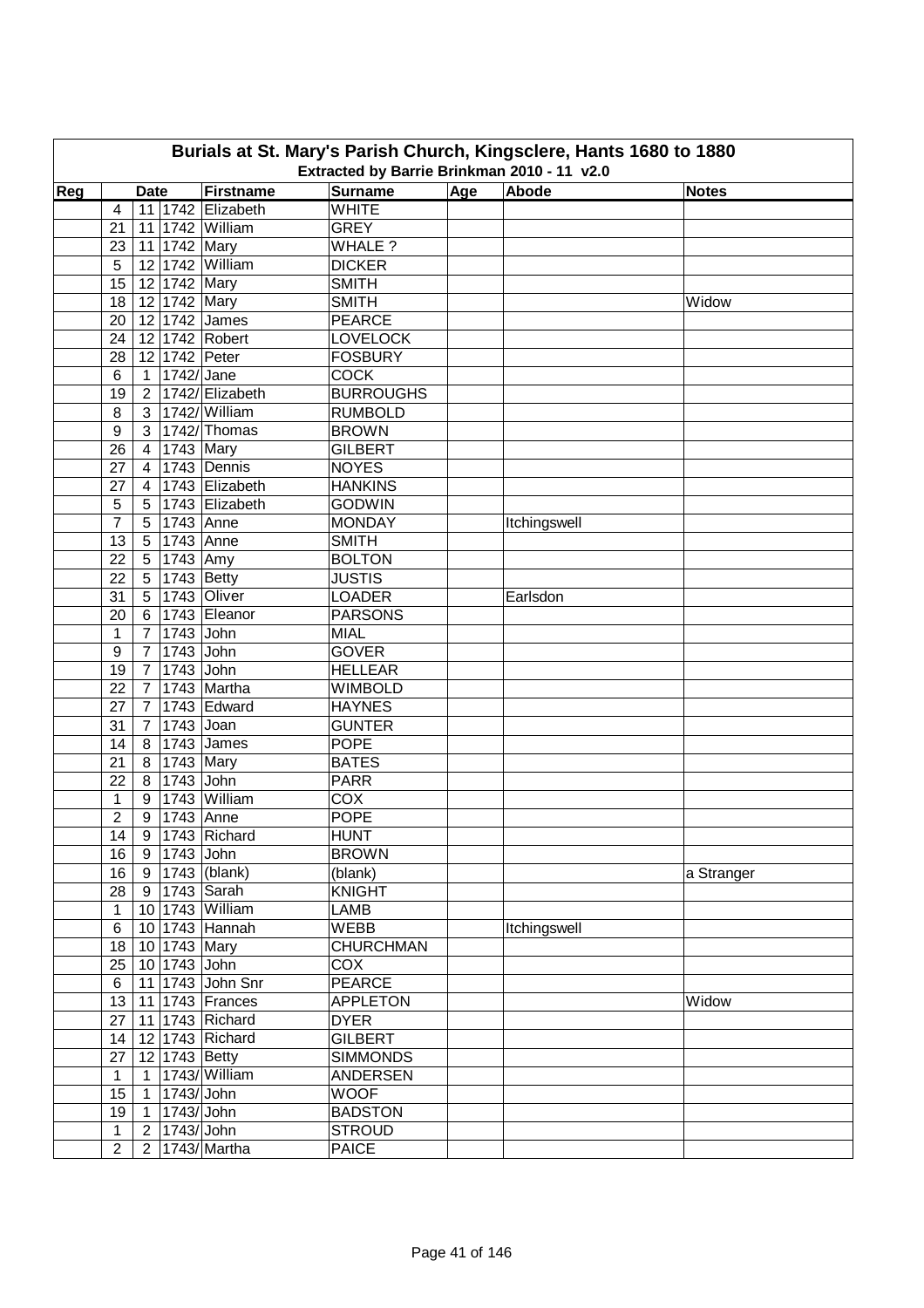| Burials at St. Mary's Parish Church, Kingsclere, Hants 1680 to 1880<br>Extracted by Barrie Brinkman 2010 - 11 v2.0 |                      |                   |                        |                               |                             |     |                 |              |  |  |  |
|--------------------------------------------------------------------------------------------------------------------|----------------------|-------------------|------------------------|-------------------------------|-----------------------------|-----|-----------------|--------------|--|--|--|
| Reg                                                                                                                |                      | <b>Date</b>       |                        | Firstname                     | <b>Surname</b>              | Age | Abode           | <b>Notes</b> |  |  |  |
|                                                                                                                    | 16                   |                   | 2 1743/Mary            |                               | <b>LANE</b>                 |     |                 |              |  |  |  |
|                                                                                                                    | 6                    | 3 <sup>1</sup>    |                        | 1743/ Elizabeth               | <b>SMITH</b>                |     |                 |              |  |  |  |
|                                                                                                                    | 7                    | 3 <sup>1</sup>    | 1743/ John             |                               | <b>GALE</b>                 |     |                 |              |  |  |  |
|                                                                                                                    | 7                    |                   | 3 1743/John            |                               | <b>ILDESLY</b>              |     |                 |              |  |  |  |
|                                                                                                                    | 24                   |                   | 3   1743/ Anne         |                               | <b>MARRINER</b>             |     |                 |              |  |  |  |
|                                                                                                                    | 26                   |                   | 3 1744 John            |                               | <b>BEAL</b>                 |     |                 |              |  |  |  |
|                                                                                                                    | 31                   |                   | 3 1744 Jane            |                               | <b>HEDGES</b>               |     |                 |              |  |  |  |
|                                                                                                                    | $\overline{7}$       | $\overline{4}$    |                        | 1744 William                  |                             |     |                 |              |  |  |  |
|                                                                                                                    | 8                    | $\overline{4}$    | 1744 Mary              |                               | <b>HUGHES</b><br><b>FRY</b> |     |                 |              |  |  |  |
|                                                                                                                    | 16                   | $\overline{4}$    |                        | 1744 Richard                  | <b>WESTON</b>               |     |                 |              |  |  |  |
|                                                                                                                    | 28                   | 4                 | 1744                   |                               | <b>TAYLOR</b> alias         |     |                 |              |  |  |  |
|                                                                                                                    |                      |                   |                        | Elizabeth                     | <b>NICHOLSON</b>            |     |                 |              |  |  |  |
|                                                                                                                    | 9                    |                   | 5 1744 Mary            |                               | <b>BEAR</b>                 |     |                 |              |  |  |  |
|                                                                                                                    |                      |                   |                        | 5 1744 Cornelius              | <b>SPICER</b>               |     |                 |              |  |  |  |
|                                                                                                                    | 17<br>28             |                   |                        | 5 1744 Thomas                 | <b>DYER</b>                 |     |                 |              |  |  |  |
|                                                                                                                    |                      |                   |                        |                               |                             |     | Itchingswell    |              |  |  |  |
|                                                                                                                    | 31<br>$\overline{4}$ |                   |                        | 5 1744 George<br>6 1744 James | <b>RABBITS</b>              |     |                 |              |  |  |  |
|                                                                                                                    |                      |                   |                        |                               | <b>SEWARD</b>               |     |                 |              |  |  |  |
|                                                                                                                    | 5                    |                   |                        | 6 1744 James                  | <b>SMITH</b>                |     |                 |              |  |  |  |
|                                                                                                                    | 17                   |                   | $6$   1744   Isaac     |                               | <b>HAYNES</b>               |     |                 |              |  |  |  |
|                                                                                                                    | 28                   |                   | 6 1744 Alice           |                               | <b>BAYLY</b>                |     |                 |              |  |  |  |
|                                                                                                                    | $\overline{2}$       |                   |                        | 7 1744 William                | <b>OWEN</b>                 |     |                 |              |  |  |  |
|                                                                                                                    | 26                   |                   |                        | 7 1744 William                | <b>GODDARD</b>              |     |                 |              |  |  |  |
|                                                                                                                    | 12                   |                   | 8 1744 Mary            |                               | <b>FULLER</b>               |     |                 |              |  |  |  |
|                                                                                                                    | 19                   | 8 <sup>1</sup>    | 1744 Mary              |                               | <b>ANDREWS</b>              |     |                 |              |  |  |  |
|                                                                                                                    | 28                   |                   |                        | 8 1744 Elizabeth              | <b>WIDMORE</b>              |     |                 |              |  |  |  |
|                                                                                                                    | 8                    |                   | 9 1744 John            |                               | <b>FOSBURY</b>              |     |                 |              |  |  |  |
|                                                                                                                    | 9                    |                   |                        | 9 1744 Elizabeth              | <b>GODDARD</b>              |     |                 |              |  |  |  |
|                                                                                                                    | 10                   |                   | 9 1744 Mary            |                               | <b>ANDREWS</b>              |     |                 |              |  |  |  |
|                                                                                                                    | 17                   |                   |                        | 9 1744 Rachael                | <b>HOPSON</b>               |     |                 |              |  |  |  |
|                                                                                                                    | 21                   |                   |                        | 9 1744 (blank)                | <b>BUTTS</b>                |     |                 | Widow        |  |  |  |
|                                                                                                                    | 25                   | 9                 |                        | 1744 William                  | <b>FRAZIER</b>              |     |                 |              |  |  |  |
|                                                                                                                    | 27                   |                   |                        | 9 1744 Henry                  | <b>WALTHROP</b>             |     |                 |              |  |  |  |
|                                                                                                                    | 16                   |                   |                        | 10 1744 James                 | <b>HUNT</b>                 |     |                 |              |  |  |  |
|                                                                                                                    | 1                    |                   |                        | 11 1744 Sarah                 | <b>GILBERT</b>              |     |                 |              |  |  |  |
|                                                                                                                    |                      |                   | $4$   11   1744   John |                               | <b>COOPER</b>               |     | <b>Baghurst</b> |              |  |  |  |
|                                                                                                                    | $\overline{7}$       |                   | 11 1744 John           |                               | <b>ILSLY</b>                |     |                 |              |  |  |  |
|                                                                                                                    | 15 <sub>15</sub>     |                   |                        | 11 1744 Elizabeth             | <b>JUSTIS</b>               |     |                 |              |  |  |  |
|                                                                                                                    | 5                    |                   |                        | 12 1744 Richard               | <b>SMITH</b>                |     |                 |              |  |  |  |
|                                                                                                                    | 19                   |                   |                        | 12 1744 William               | <b>WASE</b>                 |     | Itchingswell    |              |  |  |  |
|                                                                                                                    | 23                   |                   |                        | 12 1744 Judith                | <b>WINKWORTH</b>            |     |                 |              |  |  |  |
|                                                                                                                    | 23                   |                   |                        | 12 1744 Martha                | <b>HUNT</b>                 |     |                 |              |  |  |  |
|                                                                                                                    | 31                   |                   |                        | 12 1744 Bridget               | <b>WIDMORE</b>              |     |                 |              |  |  |  |
|                                                                                                                    | $\overline{4}$       |                   |                        | 1 1744/ Sarah                 | <b>VINCE</b>                |     |                 |              |  |  |  |
|                                                                                                                    | 23                   |                   |                        | 1   1744/ Frances             | <b>BATCHELOUR</b>           |     |                 |              |  |  |  |
|                                                                                                                    | 24                   | $\vert$ 1 $\vert$ |                        | 1744/Joseph                   | <b>MARINER</b>              |     |                 |              |  |  |  |
|                                                                                                                    | 6                    |                   | 5 1745 John            |                               | <b>SHEPHERD</b>             |     |                 | a Stranger   |  |  |  |
|                                                                                                                    | 13 <sup>°</sup>      |                   | 5 1745 Joan            |                               | WELCH                       |     |                 |              |  |  |  |
|                                                                                                                    | 21                   |                   |                        | 5   1745   Robert             | <b>HAYNES</b>               |     |                 |              |  |  |  |
|                                                                                                                    | $\overline{4}$       |                   |                        | 6 1745 Elizabeth              | <b>ILSLY</b>                |     |                 |              |  |  |  |
|                                                                                                                    | $\overline{2}$       |                   | 7 1745 Mary            |                               | <b>READ</b>                 |     |                 |              |  |  |  |
|                                                                                                                    | 28                   |                   |                        | 7 1745 Margaret               | <b>WITCHERLOW</b>           |     |                 |              |  |  |  |
|                                                                                                                    | $\mathbf{1}$         |                   |                        | $\overline{9}$ 1745 Hannah    | <b>WISE</b>                 |     |                 |              |  |  |  |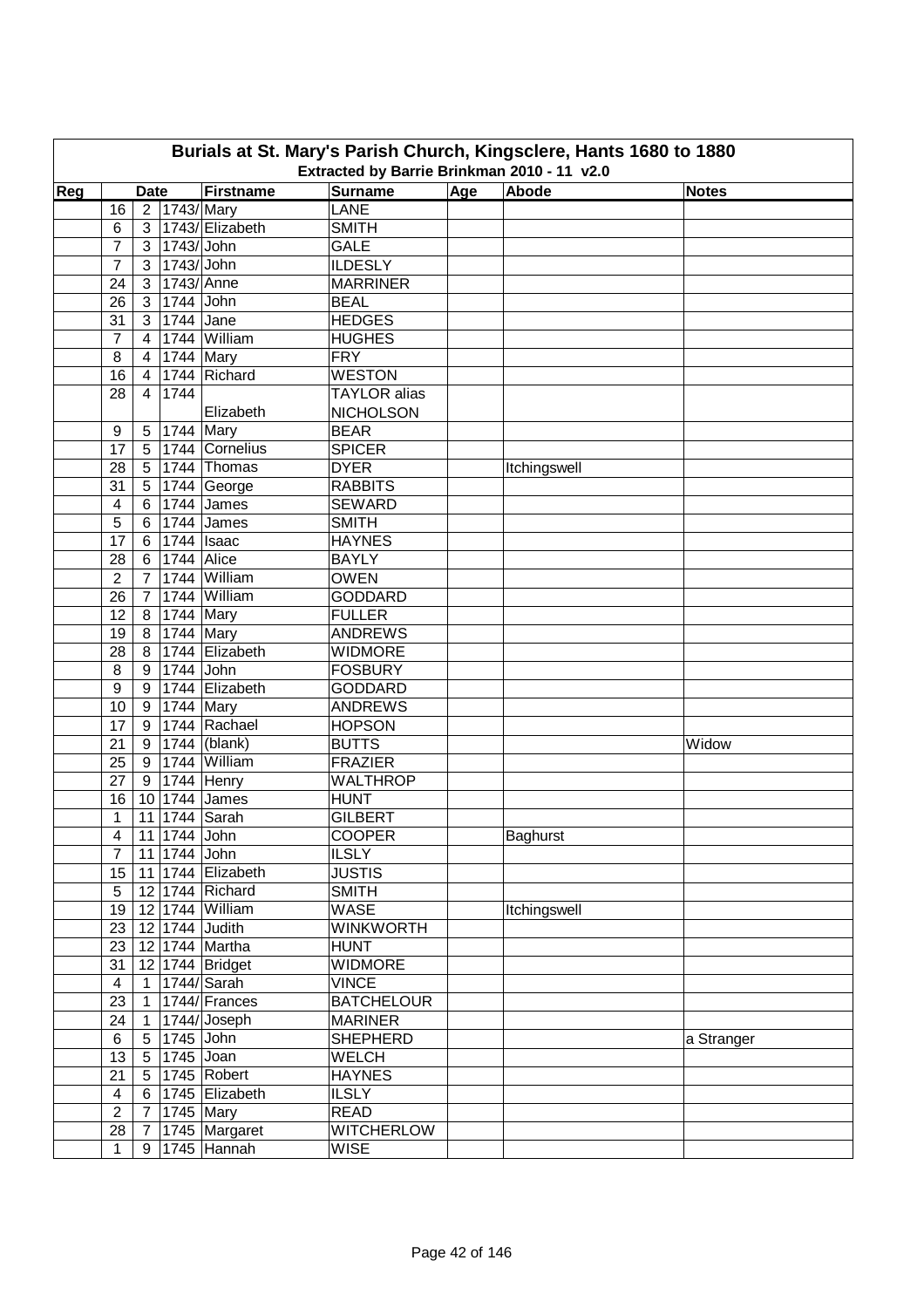| Burials at St. Mary's Parish Church, Kingsclere, Hants 1680 to 1880<br>Extracted by Barrie Brinkman 2010 - 11 v2.0 |                  |                 |                |                             |                     |     |              |              |  |  |  |
|--------------------------------------------------------------------------------------------------------------------|------------------|-----------------|----------------|-----------------------------|---------------------|-----|--------------|--------------|--|--|--|
| Reg                                                                                                                |                  | <b>Date</b>     |                | <b>Firstname</b>            | <b>Surname</b>      | Age | Abode        | <b>Notes</b> |  |  |  |
|                                                                                                                    | 8                | 9               | 1745 Mary      |                             | <b>BATCHELOUR</b>   |     |              |              |  |  |  |
|                                                                                                                    | 23               | 9               |                | 1745 Dorothy                | <b>KING</b>         |     |              |              |  |  |  |
|                                                                                                                    | 23               | 9               | 1745 Anne      |                             | <b>INGLEFIELD</b>   |     |              |              |  |  |  |
|                                                                                                                    | $\overline{7}$   | 10              |                | 1745 Martha                 | <b>WELFARE</b>      |     | Sidmonton    |              |  |  |  |
|                                                                                                                    | $\overline{7}$   | 10              | 1745 Mary      |                             | <b>WELFARE</b>      |     | Sidmonton    |              |  |  |  |
|                                                                                                                    | 15               | 10 <sup>1</sup> | 1745 Jane      |                             | <b>POCOK</b>        |     |              |              |  |  |  |
|                                                                                                                    | 28               |                 |                | 10 1745 Sarah               | <b>WEBB</b>         |     | Itchingswell |              |  |  |  |
|                                                                                                                    | $\overline{2}$   |                 | 11 1745 Mary   |                             | <b>HUNT</b>         |     |              |              |  |  |  |
|                                                                                                                    | 17               |                 |                | 11 1745 Thomas              | <b>KEEN</b>         |     |              |              |  |  |  |
|                                                                                                                    | 25               | 11              |                | 1745 Frances                | <b>WELFARE</b>      |     | Sidmonton    |              |  |  |  |
|                                                                                                                    | $\overline{4}$   |                 |                | 12 1745 Eleanor             | <b>WAYTE</b>        |     |              |              |  |  |  |
|                                                                                                                    | $\overline{7}$   | 12              |                | 1745 Elizabeth              | <b>STEPHENS</b>     |     | Itchingswell |              |  |  |  |
|                                                                                                                    | 25               |                 |                | 12 1745 William             | <b>DORE</b>         |     |              |              |  |  |  |
|                                                                                                                    | 30               | 12              |                | 1745 Maurice                | <b>HIND</b>         |     |              |              |  |  |  |
|                                                                                                                    | 30               | 12              |                | 1745 Elisha                 | <b>PALMER</b>       |     |              |              |  |  |  |
|                                                                                                                    | 30               | 12              |                | 1745 Richard                | <b>PALMER</b>       |     |              |              |  |  |  |
|                                                                                                                    | 5                | $\mathbf{1}$    |                | 1745/ Elizabeth             | <b>GARDENER</b>     |     |              |              |  |  |  |
|                                                                                                                    | $\boldsymbol{9}$ | $\mathbf{1}$    | 1745/John      |                             | <b>WAYTE</b>        |     |              |              |  |  |  |
|                                                                                                                    | 12               | $\overline{1}$  | 1745/Mary      |                             | <b>MARTIN</b>       |     |              |              |  |  |  |
|                                                                                                                    | 14               | $\overline{1}$  |                | $1745$ /Thomas              | <b>HORNBLOW</b>     |     |              |              |  |  |  |
|                                                                                                                    | 17               | $\overline{2}$  |                | $1745$ /James               | WALDRUP             |     |              |              |  |  |  |
|                                                                                                                    | 19               | $\overline{2}$  |                | $1745$ /James               | <b>BOND</b>         |     |              |              |  |  |  |
|                                                                                                                    | 25               | $\overline{2}$  | 1745/ John     |                             | <b>OAKLY</b>        |     |              |              |  |  |  |
|                                                                                                                    | 26               | $\overline{2}$  | 1745/ John     |                             | LOVEL               |     |              |              |  |  |  |
|                                                                                                                    | 4                | $\mathbf{3}$    |                | 1745/John Barnabus          | <b>BEAL</b>         |     | Sidmonton    |              |  |  |  |
|                                                                                                                    | 8                | $\mathbf{3}$    |                | 1745/Sarah                  | <b>APPLETON</b>     |     |              |              |  |  |  |
|                                                                                                                    | 16               | $\mathbf{3}$    |                | 1745/ Edward                | <b>PRIMMER</b>      |     |              |              |  |  |  |
|                                                                                                                    | 18               | 3               |                | $1745$ /Sarah               | <b>MATTHEWS</b>     |     |              |              |  |  |  |
|                                                                                                                    | 14               | $\overline{4}$  |                | 1746 Sarah                  | <b>GODDARD</b>      |     |              |              |  |  |  |
|                                                                                                                    | 16               | 5               | 1746 Anne      |                             | <b>BAINTON</b>      |     |              |              |  |  |  |
|                                                                                                                    | 23               | 5               | 1746           |                             | <b>TAYLOR</b> alias |     |              |              |  |  |  |
|                                                                                                                    |                  |                 |                | Richard                     | <b>NICHOLSON</b>    |     |              |              |  |  |  |
|                                                                                                                    | 1                | 6               |                | 1746 Sarah                  | <b>BARNS</b>        |     |              |              |  |  |  |
|                                                                                                                    | 13               | 6               | 1746 John      |                             | <b>HACK</b>         |     |              |              |  |  |  |
|                                                                                                                    |                  |                 | 16 6 1746 John |                             | <b>BAILEY</b>       |     |              |              |  |  |  |
|                                                                                                                    | 18               | 6               |                | 1746 Sarah                  | <b>LEONARD</b>      |     |              |              |  |  |  |
|                                                                                                                    | 19               | 6               |                | $\overline{1746}$ Elizabeth | <b>BROWN</b>        |     |              |              |  |  |  |
|                                                                                                                    | 25               | 6               |                | 1746 James                  | <b>HALL</b>         |     |              |              |  |  |  |
|                                                                                                                    | $\overline{7}$   | $\overline{7}$  |                | 1746 Eleanor                | <b>LAMPORT</b>      |     |              |              |  |  |  |
|                                                                                                                    | 27               | $\overline{7}$  | 1746 Betty     |                             | <b>SEARL</b>        |     |              |              |  |  |  |
|                                                                                                                    | 21               | 8               |                | 1746 Elizabeth              | <b>TURNER</b>       |     |              |              |  |  |  |
|                                                                                                                    | 23               | 8               |                | 1746 Francis                | <b>SEWARD</b>       |     |              |              |  |  |  |
|                                                                                                                    | 13               | 9               |                | 1746 Elizabeth              | <b>EADES</b>        |     |              |              |  |  |  |
|                                                                                                                    | 28               | 9               |                | 1746 Martha                 | <b>WILD</b>         |     |              |              |  |  |  |
|                                                                                                                    | $\mathbf{1}$     |                 |                | 10 1746 James               | KNIGHT              |     |              |              |  |  |  |
|                                                                                                                    | 10               |                 |                | 10 1746 Mary                | JOY                 |     |              |              |  |  |  |
|                                                                                                                    | 11               |                 |                | 10 1746 Sarah               | <b>DICKER</b>       |     |              |              |  |  |  |
|                                                                                                                    | 17               |                 |                | 10 1746 Robert              | <b>COOPER</b>       |     |              |              |  |  |  |
|                                                                                                                    | 16               |                 | 11 1746 John   |                             | <b>JENNAWAY</b>     |     |              |              |  |  |  |
|                                                                                                                    | 27               |                 |                | 11 1746 Mary                | <b>PALMER</b>       |     | Itchingswell |              |  |  |  |
|                                                                                                                    | 15 <sub>1</sub>  |                 |                | 12 1746 Richard             | LOVEL               |     |              |              |  |  |  |
|                                                                                                                    | 17 <sub>2</sub>  |                 |                | 12 1746 Sarah               | <b>RABBITS</b>      |     |              |              |  |  |  |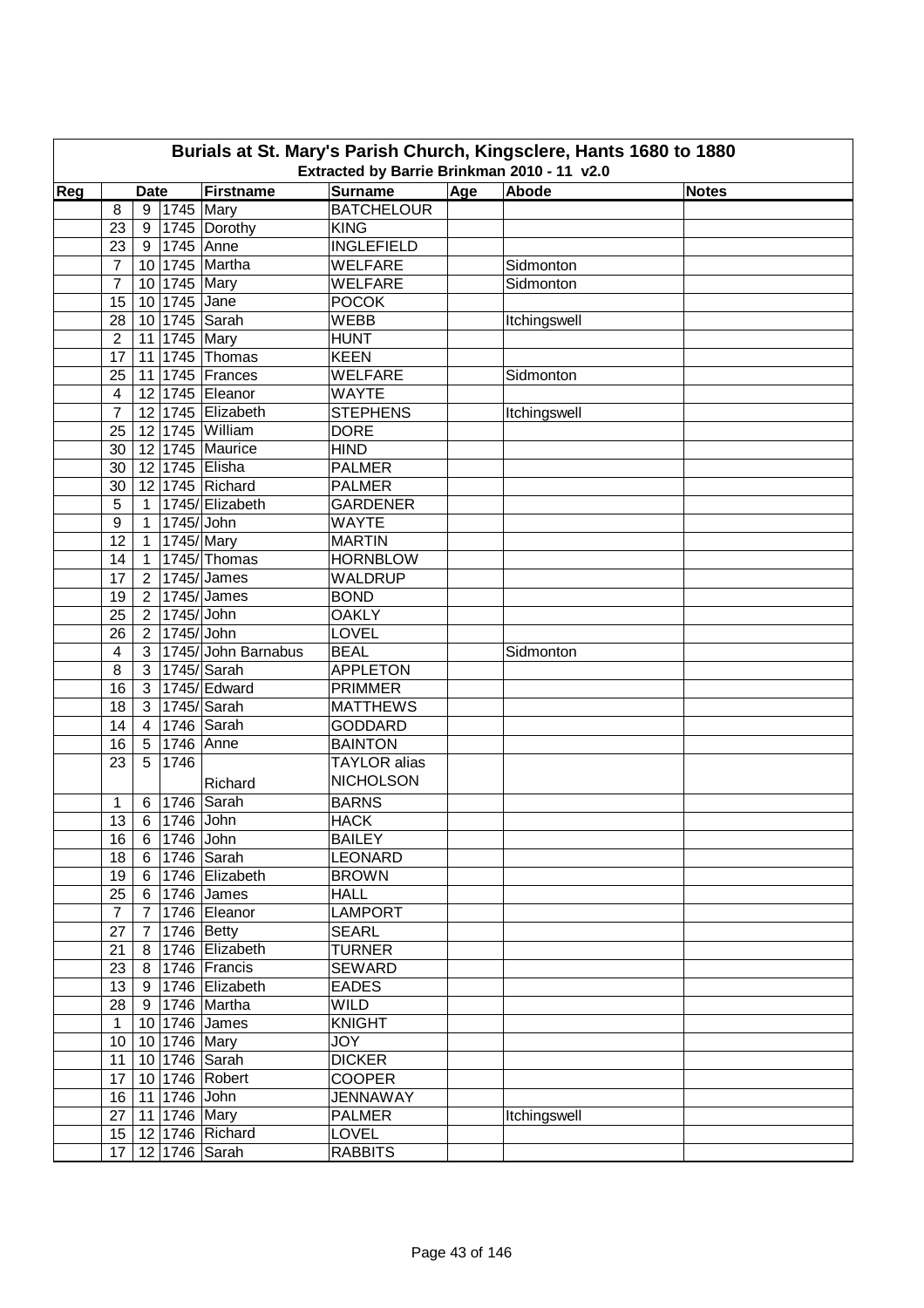| Burials at St. Mary's Parish Church, Kingsclere, Hants 1680 to 1880<br>Extracted by Barrie Brinkman 2010 - 11 v2.0 |                  |                 |                  |                     |                     |     |              |              |  |  |  |
|--------------------------------------------------------------------------------------------------------------------|------------------|-----------------|------------------|---------------------|---------------------|-----|--------------|--------------|--|--|--|
| Reg                                                                                                                |                  | <b>Date</b>     |                  | Firstname           | <b>Surname</b>      | Age | Abode        | <b>Notes</b> |  |  |  |
|                                                                                                                    | 15               | $\mathbf{1}$    | $ 1746 $ Betty   |                     | <b>HAYNES</b>       |     |              |              |  |  |  |
|                                                                                                                    | 17               | $\mathbf{1}$    |                  | 1746/ Elizabeth     | <b>ARUNDEL</b>      |     |              |              |  |  |  |
|                                                                                                                    | 26               | $\mathbf{1}$    |                  | 1746/William        | <b>FARMER</b>       |     |              |              |  |  |  |
|                                                                                                                    | 3                |                 |                  | 2   1746/ Abraham   | LAWRENCE            |     |              |              |  |  |  |
|                                                                                                                    | 4                |                 |                  | 2   1746/ Richard   | <b>MAY</b>          |     |              |              |  |  |  |
|                                                                                                                    | 8                |                 |                  | $2  1746 $ Joseph   | <b>SMITH</b>        |     |              |              |  |  |  |
|                                                                                                                    | 10               | 2 <sup>1</sup>  | 1746/ Hugh       |                     | <b>RICE</b>         |     |              |              |  |  |  |
|                                                                                                                    | 11               | 2 <sup>1</sup>  |                  | 1746/Robert         | <b>BRILL</b>        |     |              |              |  |  |  |
|                                                                                                                    | 15               | 2 <sup>1</sup>  |                  | 1746/William        | <b>KNIGHT</b>       |     |              |              |  |  |  |
|                                                                                                                    | 23               |                 |                  | 2 1746/Margaret     | <b>CANNONS</b>      |     | Itchingswell |              |  |  |  |
|                                                                                                                    | 24               |                 |                  | 2   1746/ Hannah    | <b>KING</b>         |     |              |              |  |  |  |
|                                                                                                                    | 25               |                 |                  | 2 1746/Richard      | <b>WYAT</b>         |     |              |              |  |  |  |
|                                                                                                                    | $\overline{2}$   | 3 <sup>1</sup>  | 1746/ John       |                     | <b>BROWN</b>        |     |              |              |  |  |  |
|                                                                                                                    | 3                | 3 <sup>1</sup>  |                  | 1746/Benjamin       | <b>WILKINS</b>      |     |              |              |  |  |  |
|                                                                                                                    |                  | 3               |                  | 1746/Robert         | <b>CUMMINS</b>      |     |              |              |  |  |  |
|                                                                                                                    |                  | 3               |                  | 1746/Joseph         | <b>HARDING</b>      |     |              |              |  |  |  |
|                                                                                                                    |                  | 4               | 1747 Betty       |                     | <b>LANCELOT</b>     |     |              |              |  |  |  |
|                                                                                                                    | 5                |                 |                  | 1747 Sarah          |                     |     | Etchingswell |              |  |  |  |
|                                                                                                                    | 6                | 4               |                  |                     | <b>MUNDAY</b>       |     |              |              |  |  |  |
|                                                                                                                    | 22               | 4               |                  | 1747 William        | <b>BOWLAND</b>      |     |              |              |  |  |  |
|                                                                                                                    | 14               | 5               |                  | 1747 Martha         | <b>CHANDLER</b>     |     |              |              |  |  |  |
|                                                                                                                    | 15               | $5\phantom{.0}$ |                  | 1747 Grace          | <b>GOVER</b>        |     |              |              |  |  |  |
|                                                                                                                    | 15               | $5\phantom{.0}$ |                  | 1747 Susannah       | <b>TOONTON</b>      |     |              |              |  |  |  |
|                                                                                                                    | $\overline{2}$   | 6 <sup>1</sup>  | 1747 Anne        |                     | <b>WITHE</b>        |     |              |              |  |  |  |
|                                                                                                                    | 29               |                 | 6 1747 Amy       |                     | <b>BARTHOLOME</b>   |     |              |              |  |  |  |
|                                                                                                                    | 29               |                 | 6 1747 Ruth      |                     | <b>YOUNG</b>        |     |              |              |  |  |  |
|                                                                                                                    | $\,6$            |                 | 7   1747   Alice |                     | <b>GODDARD</b>      |     | Highclere    |              |  |  |  |
|                                                                                                                    | 15               | $\overline{7}$  |                  | 1747 William        | <b>WITHE</b>        |     | Itchingswell |              |  |  |  |
|                                                                                                                    | 24               | $\overline{7}$  | 1747 John        |                     | <b>FRISER</b>       |     |              |              |  |  |  |
|                                                                                                                    | $\overline{2}$   | 8               | 1747 Anne        |                     | <b>MATTHEWS</b>     |     | Itchingswell |              |  |  |  |
|                                                                                                                    | 19               | 8 <sup>1</sup>  | 1747 Mary        |                     | <b>WHITE</b>        |     |              |              |  |  |  |
|                                                                                                                    | 11               | 9 <sup>1</sup>  |                  | 1747 Martha         | <b>RABBITS</b>      |     |              |              |  |  |  |
|                                                                                                                    | 15               |                 |                  | 9   1747   Richard  | <b>LONG</b>         |     |              |              |  |  |  |
|                                                                                                                    | 20               |                 | 9 1747 Jane      |                     | <b>HUNT</b>         |     |              |              |  |  |  |
|                                                                                                                    | 26               |                 | 9   1747   Mary  |                     | <b>THORN</b>        |     |              |              |  |  |  |
|                                                                                                                    | 6                |                 | $10$ 1747 John   |                     | LONG                |     |              |              |  |  |  |
|                                                                                                                    | $\overline{7}$   |                 |                  | 10 1747 James       | <b>BENHAM</b>       |     |              |              |  |  |  |
|                                                                                                                    | $\boldsymbol{9}$ |                 |                  | 10 1747 Mrs Anne    | <b>TASWELL</b>      |     | Sidmonton    |              |  |  |  |
|                                                                                                                    | 19               |                 |                  | 10 1747 Robert      | QUAIL               |     | Sidmonton    |              |  |  |  |
|                                                                                                                    | $\sqrt{5}$       |                 |                  | 11 1747 Dorothy     | <b>HUNT</b>         |     |              |              |  |  |  |
|                                                                                                                    | 14               |                 |                  | 11 1747 Sarah       | <b>HUNT</b>         |     |              |              |  |  |  |
|                                                                                                                    | 18               |                 | 11 1747 Mary     |                     | <b>ASTRIDGE</b>     |     |              |              |  |  |  |
|                                                                                                                    | 24               |                 |                  | 11 1747 Joseph      | <b>WITHE</b>        |     |              |              |  |  |  |
|                                                                                                                    | 9                |                 | 12 1747          |                     | <b>TAYLOR</b> alias |     |              |              |  |  |  |
|                                                                                                                    |                  |                 |                  | Anne                | <b>NICHOLSON</b>    |     |              |              |  |  |  |
|                                                                                                                    | 23               |                 | 12 1747 Mary     |                     | <b>HACK</b>         |     |              |              |  |  |  |
|                                                                                                                    | 24               |                 |                  | 12 1747 Christian   | <b>MUNDAY</b>       |     |              |              |  |  |  |
|                                                                                                                    | 16               |                 | 1   1747/ John   |                     | <b>TAYLOR</b>       |     | Itchingswell |              |  |  |  |
|                                                                                                                    | 16               |                 |                  | 1 1747/ Robert      | <b>MARRINER</b>     |     |              |              |  |  |  |
|                                                                                                                    | 26               | $\vert$ 1       | $1747$ /John     |                     | <b>EMMANS</b>       |     | Itchingswell |              |  |  |  |
|                                                                                                                    | 11               |                 | 2   1747/ Mary   |                     | <b>LOVELOCK</b>     |     |              |              |  |  |  |
|                                                                                                                    | 24               |                 | 2 1747/John      |                     | <b>CLEMENTS</b>     |     |              |              |  |  |  |
|                                                                                                                    | $5\overline{)}$  |                 |                  | 3   1747/ Elizabeth | <b>WITHE</b>        |     |              |              |  |  |  |
|                                                                                                                    |                  |                 |                  |                     |                     |     |              |              |  |  |  |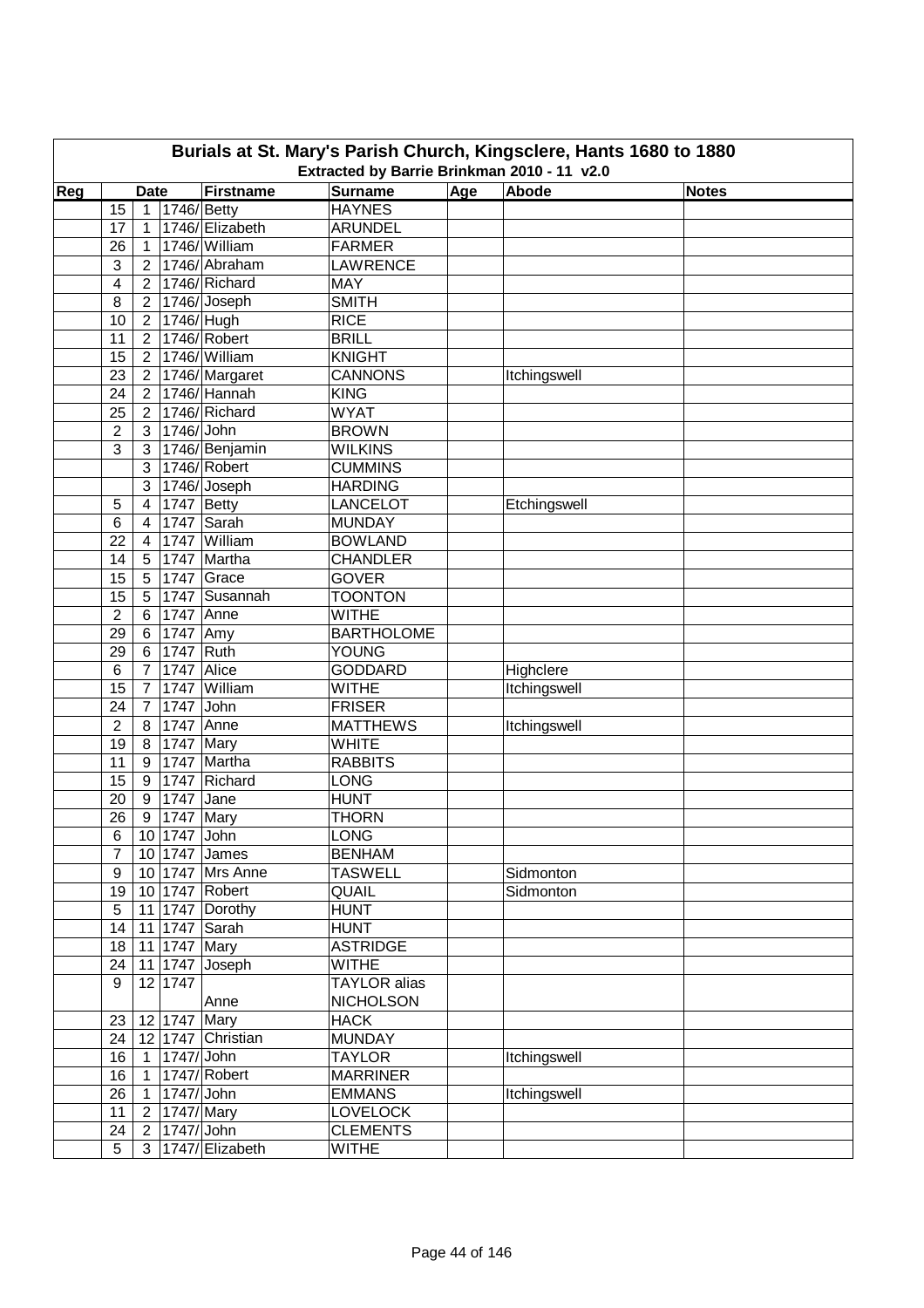| Burials at St. Mary's Parish Church, Kingsclere, Hants 1680 to 1880<br>Extracted by Barrie Brinkman 2010 - 11 v2.0 |                         |                |                  |                                 |                                |     |                   |              |  |  |  |
|--------------------------------------------------------------------------------------------------------------------|-------------------------|----------------|------------------|---------------------------------|--------------------------------|-----|-------------------|--------------|--|--|--|
| Reg                                                                                                                |                         | <b>Date</b>    |                  | Firstname                       | <b>Surname</b>                 | Age | Abode             | <b>Notes</b> |  |  |  |
|                                                                                                                    | 13                      |                |                  | 3 1747/ Anthony                 | <b>HAMMOND</b>                 |     | Itchingswell      |              |  |  |  |
|                                                                                                                    | 19                      | 3 l            | 1747/ Anne       |                                 | <b>STACY</b>                   |     |                   |              |  |  |  |
|                                                                                                                    | 6                       | $\overline{4}$ | 1748 Mary        |                                 | <b>MARRINER</b>                |     |                   |              |  |  |  |
|                                                                                                                    | 12                      | $\overline{4}$ |                  | 1748 James                      | <b>PIKE</b>                    |     |                   |              |  |  |  |
|                                                                                                                    |                         | $\overline{4}$ |                  | 1748 Solomon                    | <b>WEBB</b>                    |     |                   |              |  |  |  |
|                                                                                                                    | 22                      | $\overline{4}$ |                  | 1748 William                    | <b>TAYLOR</b>                  |     |                   |              |  |  |  |
|                                                                                                                    | 16                      | 5 <sup>1</sup> | 1748 Anne        |                                 | <b>BRILL</b>                   |     |                   |              |  |  |  |
|                                                                                                                    | 25                      | 5 <sup>1</sup> | 1748 Anne        |                                 | <b>HOWSE</b>                   |     |                   |              |  |  |  |
|                                                                                                                    | 6                       | 6 <sup>1</sup> |                  | 1748 Samuel                     | <b>SMITH</b>                   |     |                   |              |  |  |  |
|                                                                                                                    | 14                      | 6              |                  | 1748 Samuel                     | <b>HIGHAM</b>                  |     |                   |              |  |  |  |
|                                                                                                                    | 4                       | 9              |                  | 1748 Frances                    | <b>APPLETON</b>                |     |                   |              |  |  |  |
|                                                                                                                    | 27                      | 9              |                  | 1748 Thomas                     | <b>LAMB</b>                    |     |                   |              |  |  |  |
|                                                                                                                    | 10                      |                |                  | 10 1748 Richard                 | <b>HASKER</b>                  |     |                   |              |  |  |  |
|                                                                                                                    | 12                      |                | 10 1748 Joan     |                                 | <b>BENHAM</b>                  |     |                   |              |  |  |  |
|                                                                                                                    | 1                       |                | 11 1748 Anne     |                                 | <b>RABBITS</b>                 |     |                   |              |  |  |  |
|                                                                                                                    | $\overline{\mathbf{4}}$ |                |                  |                                 | <b>WITHE</b>                   |     |                   |              |  |  |  |
|                                                                                                                    | 9                       |                | 11 1748 Anne     |                                 | <b>OWEN</b>                    |     |                   |              |  |  |  |
|                                                                                                                    | 14                      |                |                  | 11 1748 Sarah<br>11 1748 Joseph | <b>BROWN</b>                   |     |                   |              |  |  |  |
|                                                                                                                    |                         |                |                  | 11 1748 James                   | <b>KEMP</b>                    |     |                   |              |  |  |  |
|                                                                                                                    | 15<br>16                |                |                  |                                 |                                |     |                   |              |  |  |  |
|                                                                                                                    |                         |                |                  | 11 1748 Robert                  | <b>SIMPSON</b><br><b>EXILE</b> |     |                   |              |  |  |  |
|                                                                                                                    | 5                       |                | 12 1748 Mary     |                                 |                                |     |                   |              |  |  |  |
|                                                                                                                    | 15                      |                |                  | 12 1748 Edward                  | <b>HITCHCOCK</b>               |     |                   |              |  |  |  |
|                                                                                                                    | 27                      |                | 1 1748/Anne      |                                 | <b>WARWICK</b>                 |     |                   |              |  |  |  |
|                                                                                                                    | 27                      | $\mathbf{1}$   | 1748/Mary        |                                 | <b>POPE</b>                    |     |                   |              |  |  |  |
|                                                                                                                    | 3                       |                |                  | 2 1748/ Robert                  | <b>APPLETON</b>                |     |                   |              |  |  |  |
|                                                                                                                    | 12                      |                | 2 1748/Jane      |                                 | <b>WEBB</b>                    |     | Itchingswell      |              |  |  |  |
|                                                                                                                    | 19                      |                |                  | 2 1748/ Sarah                   | <b>FRANKLIN</b>                |     | <b>Bagust</b>     |              |  |  |  |
|                                                                                                                    | 22                      |                |                  | 2 1748/ Jimmy                   | <b>ROLFE</b>                   |     |                   |              |  |  |  |
|                                                                                                                    | $\overline{7}$          |                |                  | 3 1748/ Bridget                 | <b>LEACH</b>                   |     |                   |              |  |  |  |
|                                                                                                                    | 8                       |                |                  | 3 1748/ Robert                  | <b>GOVER</b>                   |     |                   |              |  |  |  |
|                                                                                                                    | 21                      |                | 3 1748/John      |                                 | <b>BURNELL</b>                 |     | Sidmonton         |              |  |  |  |
|                                                                                                                    | 24                      |                |                  | 3 1748/ Hannah                  | <b>DYER</b>                    |     | Itchingswell      |              |  |  |  |
|                                                                                                                    | $\overline{2}$          |                | 4 1749 Mary      |                                 | <b>COOPER</b>                  |     |                   |              |  |  |  |
|                                                                                                                    | 9                       |                |                  | 4 1749 Sarah                    | <b>WOODLY</b>                  |     | Sidmonton         |              |  |  |  |
|                                                                                                                    | $\overline{1}$          |                |                  | 5 1749 Sarah                    | <b>JOY</b>                     |     |                   |              |  |  |  |
|                                                                                                                    | $\mathbf{1}$            |                | 5   1749   Alice |                                 | <b>JONES</b>                   |     |                   |              |  |  |  |
|                                                                                                                    | 10                      |                |                  | 5 1749 Richard                  | <b>BUXEY</b>                   |     |                   |              |  |  |  |
|                                                                                                                    | 10                      |                |                  | 5 1749 Stephen                  | <b>DAVIS</b>                   |     |                   |              |  |  |  |
|                                                                                                                    | 14                      |                | 5 1749 Jone      |                                 | <b>THOMAS</b>                  |     |                   |              |  |  |  |
|                                                                                                                    | 16                      |                |                  | 5 1749 Anthony                  | <b>TROUTON</b>                 |     |                   |              |  |  |  |
|                                                                                                                    | 16                      |                |                  | 5 1749 James                    | <b>CUMMINS</b>                 |     |                   |              |  |  |  |
|                                                                                                                    | 8                       |                | 6 1749 Anne      |                                 | <b>BADNELL</b>                 |     |                   |              |  |  |  |
|                                                                                                                    | 15                      |                |                  | 6   1749   Thomas               | <b>WHEATLAND</b>               |     |                   |              |  |  |  |
|                                                                                                                    | $\sqrt{5}$              |                |                  | $\overline{7}$ 1749 William     | <b>GODDARD</b>                 |     |                   | a Stranger   |  |  |  |
|                                                                                                                    | 8                       | 7 <sup>1</sup> | 1749 John        |                                 | <b>BATES</b>                   |     |                   |              |  |  |  |
|                                                                                                                    | 9                       | 7 <sup>1</sup> |                  | 1749 Robert                     | <b>HIGHAM</b>                  |     |                   |              |  |  |  |
|                                                                                                                    | 27                      | 7 <sup>1</sup> | 1749 Ann         |                                 | <b>SMITH</b>                   |     |                   |              |  |  |  |
|                                                                                                                    | 29                      | 7 <sup>1</sup> |                  | 1749 Thomas                     | FEU?                           |     | <b>Burghclere</b> |              |  |  |  |
|                                                                                                                    | $\mathbf{1}$            |                |                  | 8 1749 Richard                  | <b>CLARK</b>                   |     |                   |              |  |  |  |
|                                                                                                                    | 9                       |                |                  | 8   1749   Sarah                | <b>LEACH</b>                   |     |                   |              |  |  |  |
|                                                                                                                    | 19                      |                |                  | 8   1749   William              | <b>WINKWORTH</b>               |     | Itchingswell      |              |  |  |  |
|                                                                                                                    | 22                      |                | 8 1749 Mary      |                                 | <b>DALMON</b>                  |     |                   |              |  |  |  |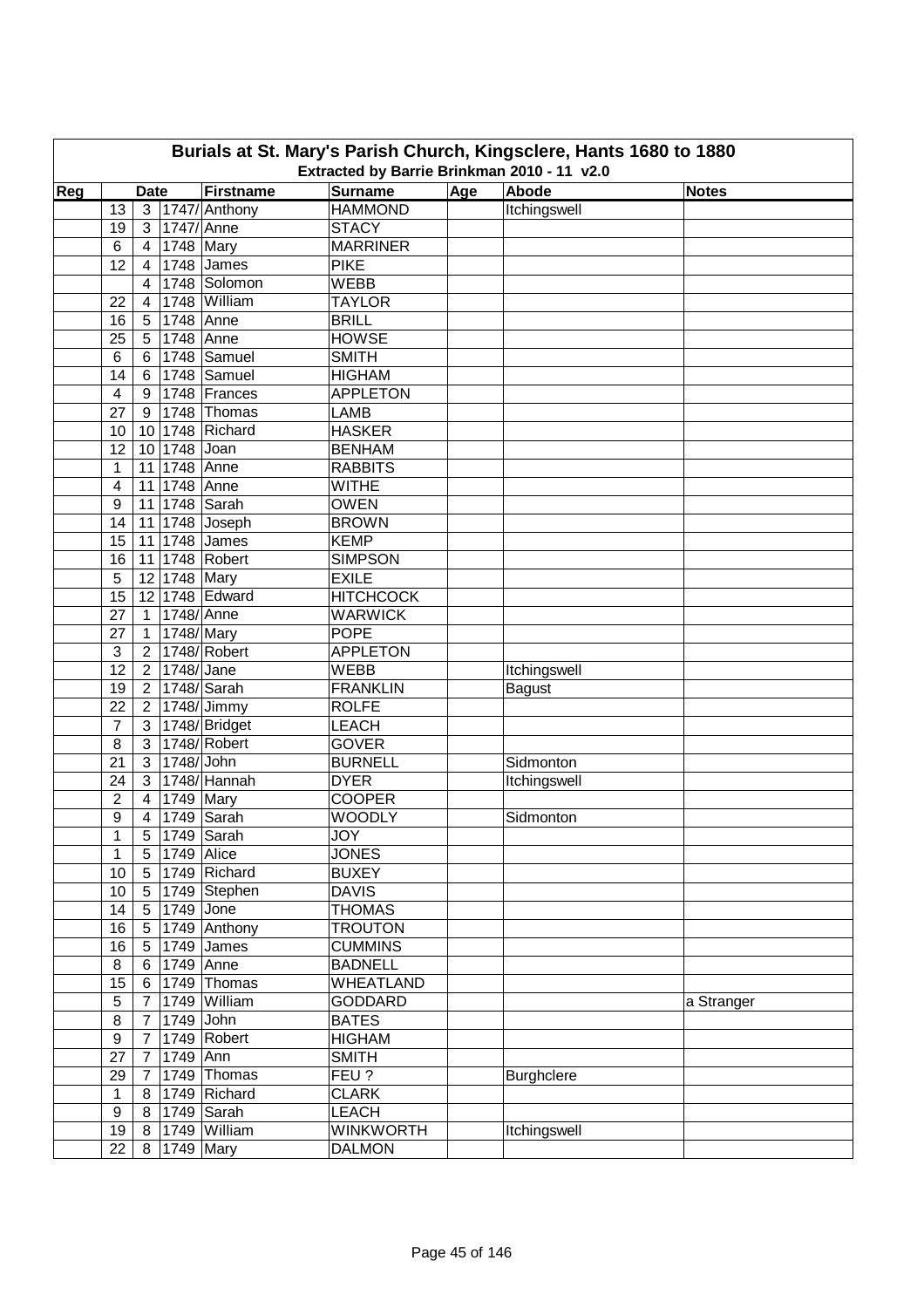|     | Burials at St. Mary's Parish Church, Kingsclere, Hants 1680 to 1880<br>Extracted by Barrie Brinkman 2010 - 11 v2.0 |                |  |                           |                  |     |                 |                     |  |  |  |  |
|-----|--------------------------------------------------------------------------------------------------------------------|----------------|--|---------------------------|------------------|-----|-----------------|---------------------|--|--|--|--|
| Reg |                                                                                                                    | <b>Date</b>    |  | Firstname                 | <b>Surname</b>   | Age | Abode           | <b>Notes</b>        |  |  |  |  |
|     | 22                                                                                                                 |                |  | 9 1749 William            | <b>DORE</b>      |     |                 |                     |  |  |  |  |
|     | 27                                                                                                                 |                |  | 9   1749 John             | <b>HUNT</b>      |     |                 |                     |  |  |  |  |
|     | $\overline{2}$                                                                                                     |                |  | 10 1749 Thomas            | <b>DYER</b>      |     | North Sidmonton |                     |  |  |  |  |
|     | 3                                                                                                                  |                |  | 10 1749 John              | <b>PAICE</b>     |     |                 |                     |  |  |  |  |
|     | 3                                                                                                                  |                |  | 10 1749 Frances           | <b>WHEATLAND</b> |     |                 |                     |  |  |  |  |
|     | 15                                                                                                                 |                |  | 10 1749 Henry             | <b>BOURNE</b>    |     |                 |                     |  |  |  |  |
|     | 15                                                                                                                 |                |  | 10 1749 Stephen           | JUD?             |     |                 |                     |  |  |  |  |
|     |                                                                                                                    |                |  | 11 1749 John              | <b>READ</b>      |     |                 |                     |  |  |  |  |
|     | 5<br>20                                                                                                            |                |  | 11 1749 Anne              | <b>WHALE</b>     |     |                 |                     |  |  |  |  |
|     | $\overline{2}$                                                                                                     |                |  | 12 1749 William           |                  |     |                 |                     |  |  |  |  |
|     |                                                                                                                    |                |  | 12 1749 Martha            | <b>VICKERY</b>   |     |                 |                     |  |  |  |  |
|     | $\overline{4}$                                                                                                     |                |  |                           | <b>KNIGHT</b>    |     |                 |                     |  |  |  |  |
|     | 27                                                                                                                 |                |  | 12 1749 William           | <b>BAKER</b>     |     |                 |                     |  |  |  |  |
|     | 21                                                                                                                 |                |  | 1 1749/Anne               | <b>PARR</b>      |     |                 |                     |  |  |  |  |
|     | 21                                                                                                                 | 1              |  | 1749/ Elizabeth           | <b>BATES</b>     |     |                 |                     |  |  |  |  |
|     | $\mathbf{1}$                                                                                                       |                |  | 2   1749/ Thomas          | <b>TAYLOR</b>    |     |                 |                     |  |  |  |  |
|     | 14                                                                                                                 |                |  | $\sqrt{2}$ 1749/Joseph    | <b>HEDGES</b>    |     |                 |                     |  |  |  |  |
|     | 19                                                                                                                 |                |  | 2   1749/ James           | <b>HURST</b>     |     |                 |                     |  |  |  |  |
|     | 27                                                                                                                 |                |  | 2   1749/ James           | <b>WEBB</b>      |     |                 |                     |  |  |  |  |
|     | 11                                                                                                                 |                |  | 3 1749/Thomas             | <b>WITHE</b>     |     |                 |                     |  |  |  |  |
|     | 26                                                                                                                 |                |  | 3 1750 Sarah              | <b>BRILL</b>     |     |                 |                     |  |  |  |  |
|     | 30                                                                                                                 |                |  | 3 1750 Anne               | <b>SPENCER</b>   |     |                 |                     |  |  |  |  |
|     | 2                                                                                                                  | $\overline{4}$ |  | $1750$ Jinny              | <b>CHAPEL</b>    |     |                 |                     |  |  |  |  |
|     | $\overline{7}$                                                                                                     |                |  | 4 1750 Anne               | <b>BLUNDEL</b>   |     |                 |                     |  |  |  |  |
|     | 17                                                                                                                 | 4 <sup>1</sup> |  | 1750 Mary                 | <b>POVEY</b>     |     | Wolverton       |                     |  |  |  |  |
|     | 23                                                                                                                 |                |  | 5 1750 Thomas             | <b>BALLARD</b>   |     |                 |                     |  |  |  |  |
|     | 25                                                                                                                 |                |  | 5 1750 William            | <b>CHAPMAN</b>   |     |                 |                     |  |  |  |  |
|     | 3                                                                                                                  |                |  | 6 1750 Mary               | <b>WEBB</b>      |     |                 |                     |  |  |  |  |
|     | 3                                                                                                                  |                |  | 6 1750 John               | <b>BALLARD</b>   |     |                 |                     |  |  |  |  |
|     | 6                                                                                                                  |                |  | 6   1750 (blank)          | (blank)          |     |                 | a Stranger          |  |  |  |  |
|     | 19                                                                                                                 |                |  | 6 1750 Mary               | <b>BANTON</b>    |     |                 |                     |  |  |  |  |
|     | 21                                                                                                                 | 6 <sup>1</sup> |  | 1750 Anne                 | <b>HUNT</b>      |     |                 |                     |  |  |  |  |
|     | $\overline{c}$                                                                                                     | $\overline{7}$ |  | 1750 Anne                 | <b>HIGGINS</b>   |     | Itchingswell    |                     |  |  |  |  |
|     | 6                                                                                                                  | 7 <sup>1</sup> |  | 1750 Thomas               | <b>BENNET</b>    |     |                 |                     |  |  |  |  |
|     | 10                                                                                                                 |                |  | 7   1750   Daniel         | <b>WEBB</b>      |     |                 |                     |  |  |  |  |
|     |                                                                                                                    |                |  | 11   7   1750 Amy         | <b>BENSKIN</b>   |     |                 |                     |  |  |  |  |
|     | 12 <sup>°</sup>                                                                                                    |                |  | 7 1750 Anne               | PRISMAL          |     |                 |                     |  |  |  |  |
|     | 13                                                                                                                 |                |  | $7$   1750 Elizabeth      | <b>HEAD</b>      |     |                 |                     |  |  |  |  |
|     | 13                                                                                                                 |                |  | $7$   1750 Elizabeth      | <b>TAYLOR</b>    |     |                 |                     |  |  |  |  |
|     | 13                                                                                                                 |                |  | 7 1750 Mary               | <b>SMITH</b>     |     |                 |                     |  |  |  |  |
|     | 15 <sub>15</sub>                                                                                                   |                |  | 7 1750 Sarah              | <b>COOPER</b>    |     |                 |                     |  |  |  |  |
|     | 21                                                                                                                 |                |  | 7 1750 Betty              | <b>WEBB</b>      |     |                 |                     |  |  |  |  |
|     | 27                                                                                                                 |                |  | 7 1750 William            | <b>RUMBOLL</b>   |     |                 |                     |  |  |  |  |
|     | $\mathbf{1}$                                                                                                       |                |  | 8 1750 John               | <b>RUMBOLL</b>   |     |                 |                     |  |  |  |  |
|     |                                                                                                                    |                |  | 19 8 1750 Stephen         | <b>DAVIS</b>     |     |                 |                     |  |  |  |  |
|     | 17                                                                                                                 |                |  | 9 1750 Elizabeth          | <b>BROWN</b>     |     |                 |                     |  |  |  |  |
|     | 23                                                                                                                 |                |  | 9 1750 Richard            | <b>STRONG</b>    |     | Itchingswell    |                     |  |  |  |  |
|     |                                                                                                                    |                |  | 24 9 1750 Alice           | <b>DAVIS</b>     |     |                 |                     |  |  |  |  |
|     |                                                                                                                    |                |  | 27   9   1750   Elizabeth | CANE             |     |                 |                     |  |  |  |  |
|     |                                                                                                                    |                |  | 15   10   1750 John       | <b>BATCHELOR</b> |     |                 |                     |  |  |  |  |
|     |                                                                                                                    |                |  | 28   10   1750 Hannah     | <b>STACY</b>     |     |                 |                     |  |  |  |  |
|     |                                                                                                                    |                |  |                           |                  |     |                 |                     |  |  |  |  |
|     |                                                                                                                    |                |  | 28   10   1750   Hannah   | <b>STACY</b>     |     |                 | Dau of Hannah above |  |  |  |  |
|     | $2^{\circ}$                                                                                                        |                |  | 11 1750 William           | <b>STACY</b>     |     |                 |                     |  |  |  |  |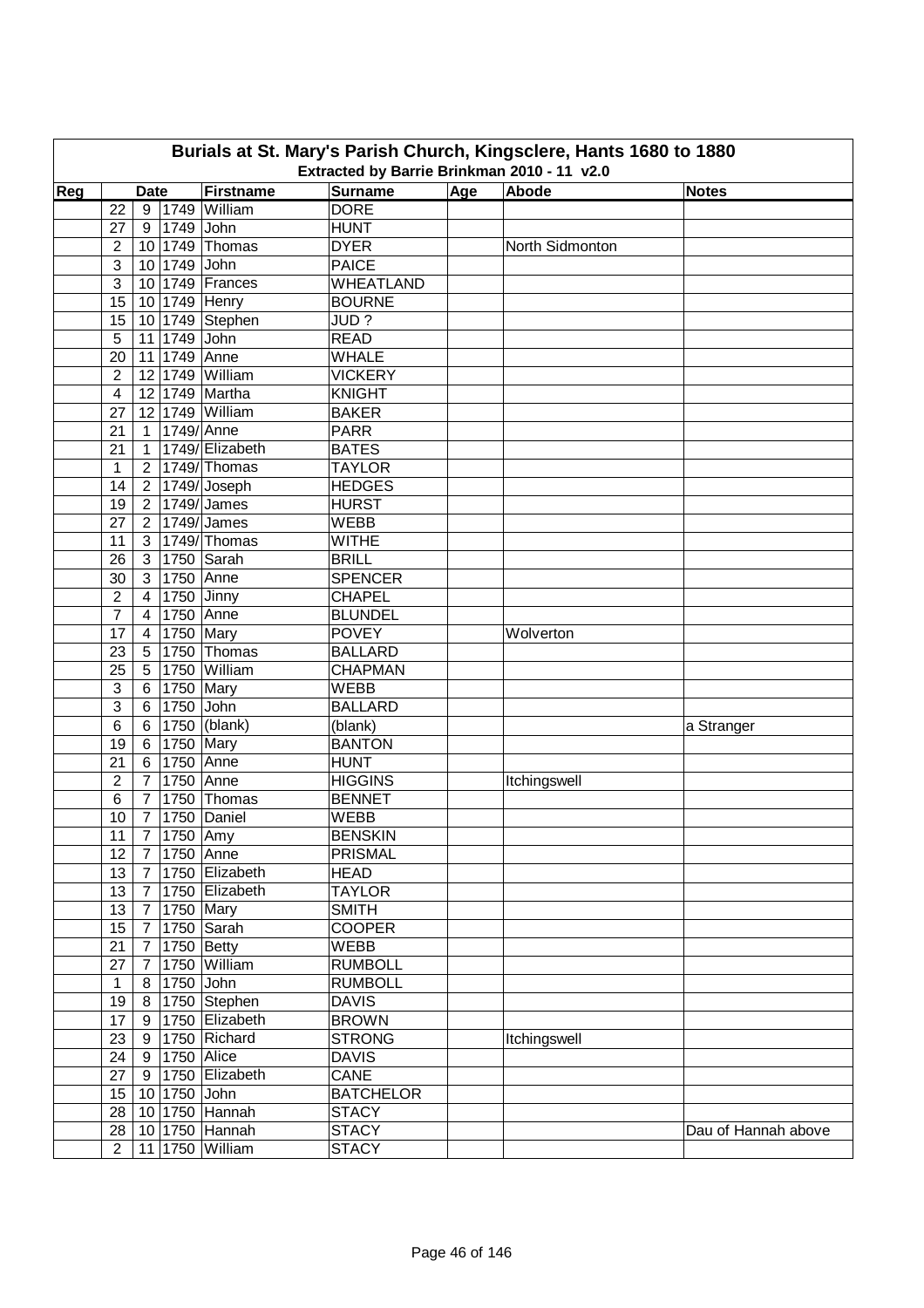| Burials at St. Mary's Parish Church, Kingsclere, Hants 1680 to 1880<br>Extracted by Barrie Brinkman 2010 - 11 v2.0 |                         |                 |                 |                   |                   |     |              |              |  |  |  |
|--------------------------------------------------------------------------------------------------------------------|-------------------------|-----------------|-----------------|-------------------|-------------------|-----|--------------|--------------|--|--|--|
| Reg                                                                                                                |                         | <b>Date</b>     |                 | Firstname         | <b>Surname</b>    | Age | Abode        | <b>Notes</b> |  |  |  |
|                                                                                                                    | 13                      |                 | 11 1750 John    |                   | <b>BROWN</b>      |     | Itchingswell |              |  |  |  |
|                                                                                                                    | 15                      |                 |                 | 11 1750 Thomas    | <b>CROOK</b>      |     |              |              |  |  |  |
|                                                                                                                    | 25                      |                 |                 | 11 1750 Sarah     | <b>HOPSON</b>     |     |              |              |  |  |  |
|                                                                                                                    | 10                      |                 |                 | 12 1750 Elizabeth | <b>TANNER</b>     |     |              |              |  |  |  |
|                                                                                                                    | 16                      |                 |                 | 12 1750 Elizabeth | <b>WINTER</b>     |     | Sidmonton    |              |  |  |  |
|                                                                                                                    | 17                      |                 |                 | 12 1750 Hannah    | <b>HARDING</b>    |     |              |              |  |  |  |
|                                                                                                                    | 22                      |                 |                 | 12 1750 Joanna    | <b>WEIGHT</b>     |     |              |              |  |  |  |
|                                                                                                                    | $\overline{2}$          | 1               |                 | $1750$ /Sarah     | <b>HOLDIN</b>     |     |              |              |  |  |  |
|                                                                                                                    | 5                       | 1               | 1750/Mary       |                   | <b>STANDFORD</b>  |     |              |              |  |  |  |
|                                                                                                                    | 8                       | $\mathbf{1}$    |                 | 1750/Thomas       | <b>STANFORD</b>   |     |              |              |  |  |  |
|                                                                                                                    | 12                      | $\mathbf{1}$    |                 | 1750/ Elizabeth   | <b>CHANDLER</b>   |     |              |              |  |  |  |
|                                                                                                                    | 13                      | 2 <sup>1</sup>  | 1750/ John      |                   | <b>CLARK</b>      |     |              |              |  |  |  |
|                                                                                                                    | 14                      |                 |                 | 2   1750/ Hannah  | <b>KEMP</b>       |     |              |              |  |  |  |
|                                                                                                                    | 10                      | 3 <sup>1</sup>  | 1750/Mary       |                   | <b>HALLOWAY</b>   |     |              |              |  |  |  |
|                                                                                                                    | 20                      | 3 <sup>1</sup>  | 1750/ John      |                   | <b>SEWARD</b>     |     |              |              |  |  |  |
|                                                                                                                    | 22                      | 3 <sup>1</sup>  |                 | 1750/Martha       | <b>EYERES</b>     |     |              |              |  |  |  |
|                                                                                                                    | 24                      | 3               |                 | 1750/Richard      | <b>FARMER</b>     |     |              |              |  |  |  |
|                                                                                                                    | $\boldsymbol{9}$        | 4               |                 | 1751 Joseph       | <b>HORNBLOW</b>   |     |              |              |  |  |  |
|                                                                                                                    | 13                      | 4               |                 | 1751 Joshua       | <b>BATHE</b>      |     | Itchingswell |              |  |  |  |
|                                                                                                                    | 27                      | 4               |                 | 1751 Thomas       | <b>HUMPHREYS</b>  |     |              |              |  |  |  |
|                                                                                                                    | 1                       | 5               | 1751            | Edmund            | <b>COWDEROY</b>   |     |              |              |  |  |  |
|                                                                                                                    | 6                       | 5               | 1751            | John              | <b>WILLIAMS</b>   |     |              | a Traveller  |  |  |  |
|                                                                                                                    | 17                      | 5               | 1751            | Eleanor           | <b>TROUGHTON</b>  |     |              |              |  |  |  |
|                                                                                                                    | 18                      | $5\phantom{.0}$ | 1751            | Elizabeth         | <b>PAICE</b>      |     |              |              |  |  |  |
|                                                                                                                    | 28                      | $5\phantom{.0}$ | 1751            | William           | <b>PALMER</b>     |     |              |              |  |  |  |
|                                                                                                                    | 14                      |                 | 6 1751          | Mary              | <b>FOSTER</b>     |     |              |              |  |  |  |
|                                                                                                                    | 23                      |                 | 6 1751          | Elizabeth         | <b>DORE</b>       |     |              |              |  |  |  |
|                                                                                                                    | 25                      | 6 <sup>1</sup>  | 1751 Anne       |                   | <b>HORNBLOW</b>   |     |              |              |  |  |  |
|                                                                                                                    | 26                      | 6               | 1751            | George            | RAE ?             |     |              |              |  |  |  |
|                                                                                                                    | 30                      | 6               |                 | 1751 Sarah        | <b>SUMMERSBY</b>  |     |              |              |  |  |  |
|                                                                                                                    | 3                       | $\overline{7}$  | 1751 Mary       |                   | <b>PEARCE</b>     |     |              |              |  |  |  |
|                                                                                                                    | 14                      | $7^{\circ}$     | 1751            | James             | <b>LAMPORT</b>    |     |              |              |  |  |  |
|                                                                                                                    | 16                      | $\overline{7}$  | 1751 Anne       |                   | <b>APPLETON</b>   |     |              |              |  |  |  |
|                                                                                                                    | 20                      |                 |                 | 7 1751 Elisabeth  | <b>SMITH</b>      |     |              |              |  |  |  |
|                                                                                                                    | $\overline{22}$         |                 |                 | 7 1751 Nicholas   | <b>WITHE</b>      |     |              |              |  |  |  |
|                                                                                                                    | 24                      | 7 <sup>1</sup>  | 1751 Mary       |                   | <b>FUCE</b>       |     |              |              |  |  |  |
|                                                                                                                    | 10                      |                 |                 | 8 1751 Sarah      | <b>HALL</b>       |     |              |              |  |  |  |
|                                                                                                                    | 15                      |                 |                 | 8 1751 Sarah      | <b>FARMER</b>     |     |              |              |  |  |  |
|                                                                                                                    | 18                      |                 | 8 1751 Ann      |                   | <b>HALL</b>       |     |              |              |  |  |  |
|                                                                                                                    | $\overline{\mathbf{4}}$ |                 |                 | 9   1751 Anthony  | <b>ADAMS</b>      |     | Theal        |              |  |  |  |
|                                                                                                                    | 25                      |                 |                 | 9 1751 William    | <b>WYTHE</b>      |     |              |              |  |  |  |
|                                                                                                                    | $\overline{2}$          |                 |                 | 10 1751 Rev Mr    | <b>CHESTERMAN</b> |     |              | Curate       |  |  |  |
|                                                                                                                    | 15                      |                 |                 | 10 1751 Margaret  | <b>WIDMORE</b>    |     |              |              |  |  |  |
|                                                                                                                    | $\overline{7}$          |                 | 11 1751 Ann     |                   | <b>BADNELL</b>    |     |              |              |  |  |  |
|                                                                                                                    | $\mathbf 1$             |                 | 12 1751 John    |                   | <b>WINKWORTH</b>  |     |              |              |  |  |  |
|                                                                                                                    | $\boldsymbol{9}$        |                 | 12 1751 Mary    |                   | <b>HARMSWORTH</b> |     | Easton Berks |              |  |  |  |
|                                                                                                                    | 30                      |                 |                 | 12 1751 Hannah    | <b>HAWKINS</b>    |     |              |              |  |  |  |
|                                                                                                                    | $\sqrt{3}$              |                 |                 | 1 1752 Edmund     | <b>GODDARD</b>    |     | Highclere    |              |  |  |  |
|                                                                                                                    | 15                      |                 | 2   1752 Jane   |                   | <b>STRONG</b>     |     | Itchingswell |              |  |  |  |
|                                                                                                                    | 16                      | 2 <sup>1</sup>  |                 | 1752 Edward       | <b>PALMER</b>     |     |              |              |  |  |  |
|                                                                                                                    | 6                       | 3 <sup>1</sup>  |                 | 1752 Dorothy      | <b>WHETLAND</b>   |     |              |              |  |  |  |
|                                                                                                                    | 9                       |                 | 3   1752   Mary |                   | <b>ROWE</b>       |     | Itchingswell |              |  |  |  |
|                                                                                                                    |                         |                 |                 |                   |                   |     |              |              |  |  |  |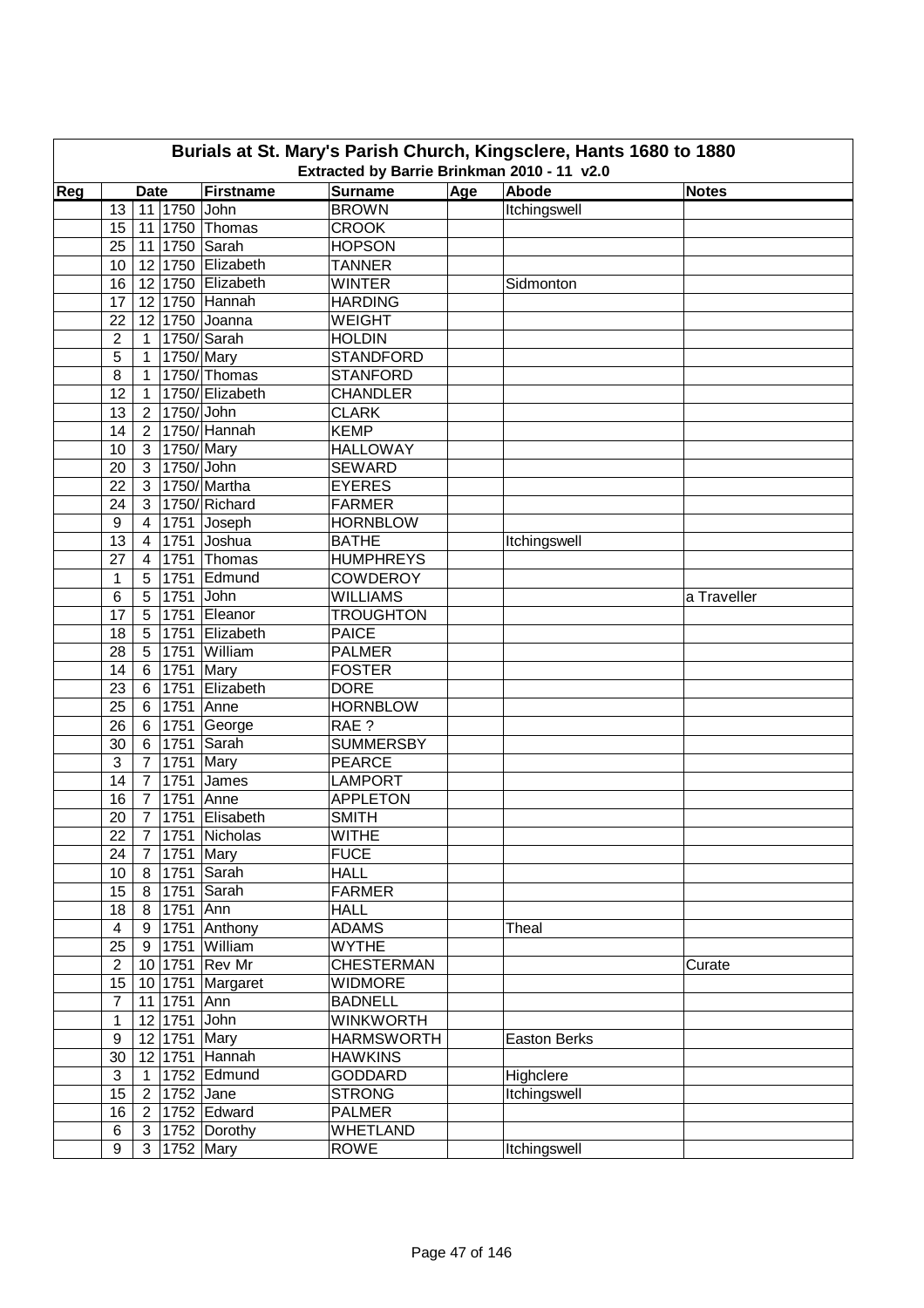| Burials at St. Mary's Parish Church, Kingsclere, Hants 1680 to 1880<br>Extracted by Barrie Brinkman 2010 - 11 v2.0 |                         |                             |                   |                  |     |                 |              |  |  |  |
|--------------------------------------------------------------------------------------------------------------------|-------------------------|-----------------------------|-------------------|------------------|-----|-----------------|--------------|--|--|--|
| Reg                                                                                                                |                         | <b>Date</b>                 | Firstname         | <b>Surname</b>   | Age | <b>Abode</b>    | <b>Notes</b> |  |  |  |
|                                                                                                                    | 13                      | 3                           | 1752 Thomas       | YOUNG            |     | Sidmonton       |              |  |  |  |
|                                                                                                                    | 18                      | 3 <sup>1</sup>              | 1752 Elizabeth    | <b>GINANCE</b>   |     | Itchingswell    |              |  |  |  |
|                                                                                                                    | 19                      | 3 1752 Joseph               |                   | CANE             |     |                 |              |  |  |  |
|                                                                                                                    | 22                      | 3 1752 Martha               |                   | <b>BARNES</b>    |     |                 |              |  |  |  |
|                                                                                                                    | $\overline{\mathbf{4}}$ | 1752 Jane<br>$\overline{4}$ |                   | <b>KIMBER</b>    |     | Itchingswell    |              |  |  |  |
|                                                                                                                    | 5                       | $\overline{4}$              | 1752 William      | <b>APPLETON</b>  |     |                 |              |  |  |  |
|                                                                                                                    | 8                       | $\overline{4}$              | 1752 Frances      | <b>STEVENS</b>   |     | Itchingswell    |              |  |  |  |
|                                                                                                                    | 12                      | $\overline{4}$              | 1752 John         | <b>HUSE</b>      |     | Itchingswell    |              |  |  |  |
|                                                                                                                    | 21                      | $\overline{4}$              | $1752$ Mary       | <b>HARRIS</b>    |     |                 |              |  |  |  |
|                                                                                                                    | 22                      | $\overline{4}$              | 1752 Sarah        | <b>HAWKINS</b>   |     |                 |              |  |  |  |
|                                                                                                                    | 4                       | 5                           | 1752 William      | <b>WILLMOT</b>   |     |                 |              |  |  |  |
|                                                                                                                    | 6                       | 5                           | 1752 Mary         | <b>WEBB</b>      |     |                 |              |  |  |  |
|                                                                                                                    | 17                      | 5                           | 1752 Joseph       | <b>LARKCOM</b>   |     |                 |              |  |  |  |
|                                                                                                                    | 31                      | 5                           | 1752 William      | <b>EADIS</b>     |     |                 |              |  |  |  |
|                                                                                                                    |                         |                             | 1752 Alice        | <b>ALLEN</b>     |     |                 |              |  |  |  |
|                                                                                                                    | 3                       | 6                           |                   |                  |     |                 |              |  |  |  |
|                                                                                                                    | 23                      | 6                           | 1752 Mary         | <b>NICHOLSON</b> |     |                 |              |  |  |  |
|                                                                                                                    | $\overline{c}$          | $\overline{7}$              | 1752 John Snr     | <b>COWDEROY</b>  |     |                 |              |  |  |  |
|                                                                                                                    | 12                      | $\overline{7}$              | 1752 Mary         | <b>COWDEROY</b>  |     |                 |              |  |  |  |
|                                                                                                                    | 16                      | $\overline{7}$              | 1752 Sarah        | <b>BRISTOW</b>   |     |                 |              |  |  |  |
|                                                                                                                    | 17                      | $\overline{7}$              | 1752 William      | <b>GUNTER</b>    |     |                 |              |  |  |  |
|                                                                                                                    | 26                      | 7                           | 1752 Susan        | <b>HAINES</b>    |     |                 |              |  |  |  |
|                                                                                                                    | $\overline{\mathbf{4}}$ | 1752 Ann<br>8               |                   | <b>HORN</b>      |     |                 | Infant       |  |  |  |
|                                                                                                                    | 15                      |                             | 8 1752 Catherine  | <b>HIND</b>      |     |                 |              |  |  |  |
|                                                                                                                    | 28                      | 8 1752 Mary                 |                   | <b>RAE</b>       |     |                 |              |  |  |  |
|                                                                                                                    | 30                      | 8 1752 John                 |                   | <b>WHITE</b>     |     |                 |              |  |  |  |
|                                                                                                                    | 30                      | 8 1752 John                 |                   | <b>GRAY</b>      |     | <b>Baghurst</b> |              |  |  |  |
|                                                                                                                    | 15                      | 9 1752 William              |                   | <b>WITHE</b>     |     |                 | Infant       |  |  |  |
|                                                                                                                    | 26                      | 11 1752 Mary                |                   | <b>BATCHELOR</b> |     |                 |              |  |  |  |
|                                                                                                                    | 17                      | 12 1752 Thomas              |                   | <b>JEOFFREY</b>  |     |                 |              |  |  |  |
|                                                                                                                    | 24                      |                             | 12 1752 Elizabeth | MAY              |     |                 |              |  |  |  |
|                                                                                                                    | 1                       | $\mathbf{1}$                | 1753 Sharlotte    | <b>HUNT</b>      |     |                 | Infant       |  |  |  |
|                                                                                                                    | 27                      | $\mathbf{1}$                | 1753 Prusilla     | <b>SMITH</b>     |     |                 |              |  |  |  |
|                                                                                                                    | 31                      | $\mathbf{1}$                | 1753 Margaret     | <b>GREY</b>      |     |                 |              |  |  |  |
|                                                                                                                    | 4                       | 2 1753 Richard              |                   | <b>WHITE</b>     |     |                 |              |  |  |  |
|                                                                                                                    | 19                      | 2 1753 Ann                  |                   | <b>GOVER</b>     |     |                 |              |  |  |  |
|                                                                                                                    | 23                      | 2 <sup>1</sup><br>1753 Ann  |                   | <b>WITHE</b>     |     |                 |              |  |  |  |
|                                                                                                                    | 26                      | 2 <sup>1</sup>              | 1753 $S$ arah     | <b>CHAPPEL</b>   |     |                 | Smallpox     |  |  |  |
|                                                                                                                    | 13                      | $\mathbf{3}$                | 1753 Hannah       | <b>BROWN</b>     |     |                 |              |  |  |  |
|                                                                                                                    | 23                      | $\mathbf{3}$                | 1753 John         | <b>YOUNG</b>     |     | Hannington      | Infant       |  |  |  |
|                                                                                                                    | 29                      | 3 <sup>1</sup>              | 1753 John         | <b>COWDEROY</b>  |     |                 | Smallpox     |  |  |  |
|                                                                                                                    | 30                      | $\mathbf{3}$                | $1753$ Mary       | <b>STEVENS</b>   |     | Itchingswell    |              |  |  |  |
|                                                                                                                    | $\overline{7}$          | $\overline{4}$              | 1753 Stephen      | <b>KNIGHT</b>    |     |                 |              |  |  |  |
|                                                                                                                    | 16                      | $\overline{4}$              | 1753 John         | <b>SWAIN</b>     |     |                 | Infant       |  |  |  |
|                                                                                                                    | 9                       | 1753 John<br>5 <sup>1</sup> |                   | <b>GODDIN</b>    |     | Itchingswell    |              |  |  |  |
|                                                                                                                    | 16                      | 6 <sup>1</sup>              | 1753 Hannah       | <b>BRIDGES</b>   |     |                 | Infant       |  |  |  |
|                                                                                                                    | 10                      | $\overline{7}$              | 1753 Dorothy      | <b>KING</b>      |     |                 |              |  |  |  |
|                                                                                                                    | 30                      | $7\overline{ }$             | 1753 (blank)      | (blank)          |     |                 | a Stranger   |  |  |  |
|                                                                                                                    | 15                      | 8 <sup>1</sup>              | 1753 Mary         | LOVELL           |     |                 |              |  |  |  |
|                                                                                                                    | 15                      | 10 1753 Henry               |                   | <b>BASOM</b>     |     |                 | Smallpox     |  |  |  |
|                                                                                                                    | 5                       |                             | 11 1753 Elizabeth | <b>HUNT</b>      |     |                 | Infant       |  |  |  |
|                                                                                                                    | 13                      | 11                          | 1753 Bartholomew  | <b>STIFFE</b>    |     |                 | Sexton       |  |  |  |
|                                                                                                                    | 27                      | 11 1753 Sarah               |                   | <b>APPLETON</b>  |     |                 |              |  |  |  |
|                                                                                                                    |                         |                             |                   |                  |     |                 |              |  |  |  |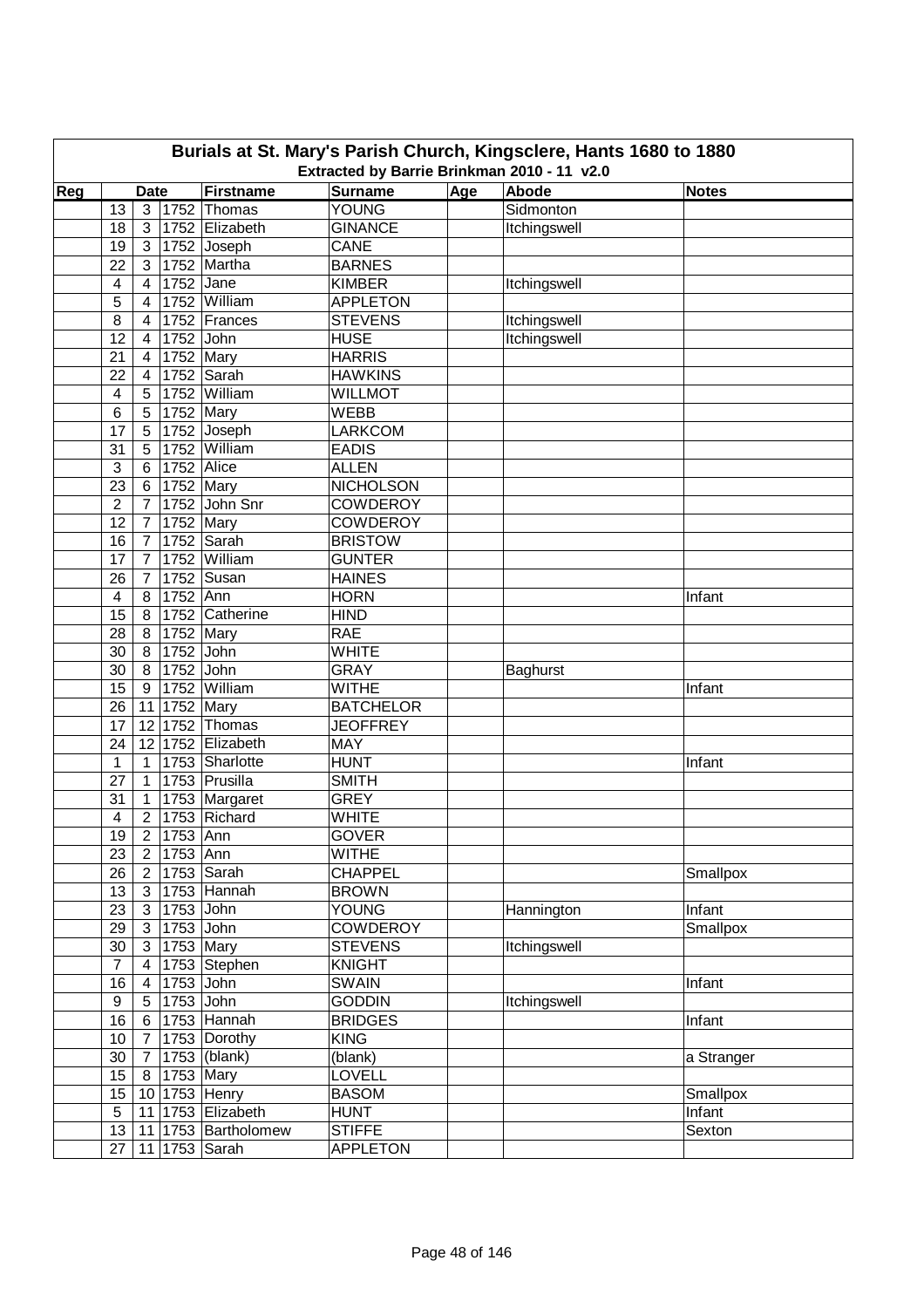|     | Burials at St. Mary's Parish Church, Kingsclere, Hants 1680 to 1880<br>Extracted by Barrie Brinkman 2010 - 11 v2.0 |                                  |             |                                       |                                   |     |              |                                 |  |  |  |  |
|-----|--------------------------------------------------------------------------------------------------------------------|----------------------------------|-------------|---------------------------------------|-----------------------------------|-----|--------------|---------------------------------|--|--|--|--|
|     |                                                                                                                    |                                  |             |                                       |                                   |     |              |                                 |  |  |  |  |
| Reg | 27                                                                                                                 | <b>Date</b>                      |             | <b>Firstname</b><br>11 1753 Richard   | Surname<br><b>WISE</b>            | Age | Abode        | <b>Notes</b>                    |  |  |  |  |
|     | 27                                                                                                                 | 11                               |             | 1753 Elizabeth                        | <b>GODARD</b>                     |     |              |                                 |  |  |  |  |
|     | 7                                                                                                                  |                                  |             | 12 1753 Martha                        | <b>BROWN</b>                      |     |              |                                 |  |  |  |  |
|     |                                                                                                                    |                                  |             | 12 1753 Elizabeth                     | <b>HUTCHENS</b>                   |     |              |                                 |  |  |  |  |
|     | 9<br>29                                                                                                            | $\mathbf{1}$                     |             | 1754 Thomas                           | <b>EELES</b>                      |     |              |                                 |  |  |  |  |
|     | 30                                                                                                                 | $\mathbf{1}$                     |             | 1754 Thomas                           | <b>DREW</b>                       |     |              |                                 |  |  |  |  |
|     | 5                                                                                                                  | $2^{\circ}$                      |             | 1754 William                          | <b>CHANLER</b>                    |     |              | Smallpox                        |  |  |  |  |
|     | 15                                                                                                                 |                                  |             | 1754 John                             | <b>HANSCOMB</b>                   |     |              |                                 |  |  |  |  |
|     | 1                                                                                                                  | $2^{\circ}$<br>3                 |             | 1754 Mary                             | <b>BOOTH</b>                      |     |              | Smallpox                        |  |  |  |  |
|     | 3                                                                                                                  | 3 <sup>1</sup>                   |             | 1754 (blank)                          | <b>HUNT</b>                       |     |              | Widow                           |  |  |  |  |
|     | 3                                                                                                                  | $\mathbf{3}$                     |             | 1754 (blank)                          | <b>BUSAM</b>                      |     |              | Widow                           |  |  |  |  |
|     | 3                                                                                                                  | 3                                |             | 1754 Joseph                           | <b>LAMB</b>                       |     |              |                                 |  |  |  |  |
|     | 20                                                                                                                 | $\overline{4}$                   |             | 1754 Mary                             | <b>VINCE</b>                      |     | Itchingswell |                                 |  |  |  |  |
|     | 21                                                                                                                 | 4                                |             | 1754 Charles                          | <b>BENWELL</b>                    |     |              |                                 |  |  |  |  |
|     | 23                                                                                                                 | $\overline{4}$                   |             | 1754 John                             | <b>APPLEBY</b>                    |     |              |                                 |  |  |  |  |
|     | 23                                                                                                                 |                                  |             | 1754 John                             | <b>KING</b>                       |     |              |                                 |  |  |  |  |
|     | 27                                                                                                                 | $\overline{4}$<br>3 <sup>1</sup> |             | 1754 Mary                             | <b>SMITH</b>                      |     |              |                                 |  |  |  |  |
|     | 8                                                                                                                  | 5                                |             | 1754 Margery                          | <b>WYTHE</b>                      |     |              |                                 |  |  |  |  |
|     |                                                                                                                    | 6                                |             | 1754 Jane                             | <b>CUMMINS</b>                    |     |              |                                 |  |  |  |  |
|     |                                                                                                                    | 6                                | 1754 Ann    |                                       | <b>HARMSWORTH</b>                 |     |              |                                 |  |  |  |  |
|     |                                                                                                                    | $\overline{7}$                   |             | 1754 John                             | <b>FULKER</b>                     |     |              |                                 |  |  |  |  |
|     |                                                                                                                    | $\overline{7}$                   |             | 1754 Elenor                           | <b>HORNBLOW</b>                   |     |              |                                 |  |  |  |  |
|     |                                                                                                                    | $\overline{7}$                   |             | 1754 Richard                          | <b>HOLDEN</b>                     |     |              |                                 |  |  |  |  |
|     |                                                                                                                    | 8                                |             | 1754 (blank)                          |                                   |     |              |                                 |  |  |  |  |
|     |                                                                                                                    | 8                                |             | $1754$ (blank)                        | <b>APPLETON</b><br><b>HUNT</b>    |     |              | Widow<br>Widow                  |  |  |  |  |
|     |                                                                                                                    |                                  |             | 11 1754 William                       | <b>WOODLEY</b>                    |     | Sidmonton    |                                 |  |  |  |  |
|     |                                                                                                                    |                                  |             | 11 1754 (blank)                       | <b>WYTHE</b>                      |     |              | Widow                           |  |  |  |  |
|     |                                                                                                                    |                                  |             | 11 1754 Peter                         | <b>RABBITS</b>                    |     |              |                                 |  |  |  |  |
|     |                                                                                                                    |                                  |             | 11 1754 John                          | <b>ROMBOULT</b>                   |     | Itchingswell |                                 |  |  |  |  |
|     |                                                                                                                    |                                  |             | 11 1754 Jonathan                      | <b>LOVELL</b>                     |     |              | Son of John and Jane            |  |  |  |  |
|     |                                                                                                                    |                                  |             | 11 1754 John                          | <b>WINKWORTH</b>                  |     |              | Son of William and              |  |  |  |  |
|     |                                                                                                                    |                                  |             | 11 1754 Sarah                         | <b>HEDGES</b>                     |     |              | Dau of John and Mary            |  |  |  |  |
|     | 26                                                                                                                 |                                  |             | 11 1754 Hannah                        | <b>GRAPE</b>                      |     |              | a Traveller                     |  |  |  |  |
|     | 28                                                                                                                 |                                  |             | 11 1754 John                          | <b>CAGGARS</b>                    |     | Wolverton    |                                 |  |  |  |  |
|     |                                                                                                                    |                                  |             |                                       |                                   |     |              | Soujourning in                  |  |  |  |  |
|     | 4                                                                                                                  |                                  |             | 28 11 1754 Margaret<br>12 1754 Thomas | <b>NICHOLSON</b><br><b>MARTIN</b> |     |              | Wife of Thomas                  |  |  |  |  |
|     | 9                                                                                                                  |                                  |             | 12 1754 Mrs Latitia                   | <b>BOURN</b>                      |     |              |                                 |  |  |  |  |
|     | 19                                                                                                                 |                                  |             |                                       |                                   |     |              | Died at Reading Berks           |  |  |  |  |
|     | 22                                                                                                                 |                                  |             | 12 1754 John<br>12 1754 Samuel        | <b>SPENCER</b><br><b>BALLARD</b>  |     |              |                                 |  |  |  |  |
|     |                                                                                                                    |                                  |             | 12 1754 (blank)                       | SUNEY ?                           |     |              | Widow                           |  |  |  |  |
|     | 24<br>24                                                                                                           |                                  | 12 1754 ??? |                                       | <b>BELL</b>                       |     |              |                                 |  |  |  |  |
|     |                                                                                                                    |                                  | 12 1754 Mrs |                                       | <b>SERLE</b>                      |     |              |                                 |  |  |  |  |
|     | 24<br>3                                                                                                            |                                  |             | 1 1755 Thomas                         | <b>WOOF</b>                       |     |              |                                 |  |  |  |  |
|     |                                                                                                                    |                                  |             |                                       |                                   |     |              |                                 |  |  |  |  |
|     | $\boldsymbol{9}$<br>13                                                                                             | 1<br>$\overline{1}$              |             | 1755 Mary<br>1755 Rachael             | WEBB<br>WEBB                      |     |              | Wife of Edward<br>Dau of Edward |  |  |  |  |
|     |                                                                                                                    |                                  |             | 1755 Robert                           |                                   |     |              | Son of Joseph and Mary          |  |  |  |  |
|     | 20                                                                                                                 | $\mathbf{1}$                     |             |                                       | <b>ROFF</b>                       |     |              |                                 |  |  |  |  |
|     | 22                                                                                                                 | $\mathbf{1}$                     |             | 1755 Joan                             | <b>CURTIS</b>                     |     |              | Wife of John                    |  |  |  |  |
|     | 23                                                                                                                 | $\mathbf{1}$                     | 1755        |                                       | (blank)                           |     |              | a Travelling Woman              |  |  |  |  |
|     |                                                                                                                    |                                  |             | (blank)                               |                                   |     |              | Smallpox                        |  |  |  |  |
|     | 10                                                                                                                 |                                  |             | 2   1755   Richard                    | <b>BAILY</b>                      |     |              |                                 |  |  |  |  |
|     | 27                                                                                                                 |                                  |             | $2$   1755 Joseph                     | <b>MUNDAY</b>                     |     |              |                                 |  |  |  |  |
|     | 20                                                                                                                 |                                  |             | 3   1755   Eleanor                    | <b>BEALE</b>                      |     |              | Widow                           |  |  |  |  |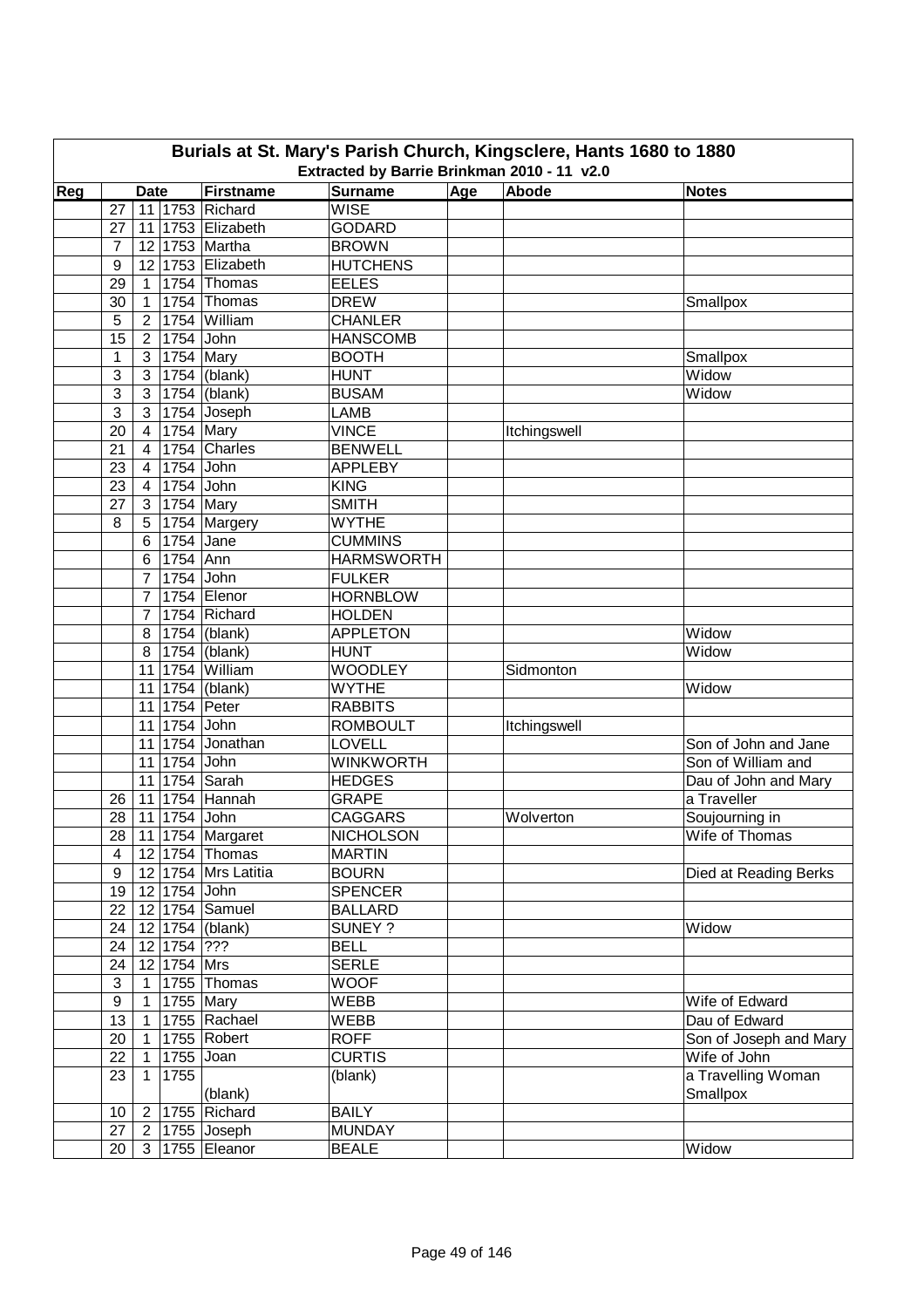|     |                  |                |                    | Burials at St. Mary's Parish Church, Kingsclere, Hants 1680 to 1880 |                                             |     |              |                           |
|-----|------------------|----------------|--------------------|---------------------------------------------------------------------|---------------------------------------------|-----|--------------|---------------------------|
|     |                  |                |                    |                                                                     | Extracted by Barrie Brinkman 2010 - 11 v2.0 |     |              |                           |
| Reg |                  | <b>Date</b>    |                    | Firstname                                                           | <b>Surname</b><br><b>HAYNES</b>             | Age | Abode        | <b>Notes</b>              |
|     | 23               |                |                    | 3 1755 James                                                        |                                             |     |              | Smallpox                  |
|     | 25               |                |                    | 3 1755 Sarah<br>4 1755 Thomas                                       | <b>ILSLEY</b><br><b>PRYER</b>               |     |              | Smallpox                  |
|     | 16               |                |                    |                                                                     | <b>SMITH</b>                                |     |              | Gent<br>Wife of James     |
|     | 17               | 4 <sup>1</sup> |                    | 1755 Mary<br>1755 Charles                                           |                                             |     |              |                           |
|     | 20<br>25         | $\overline{4}$ |                    |                                                                     | <b>BEALE</b><br><b>WYATT</b>                |     |              | Son of Richard and        |
|     |                  | $\overline{4}$ |                    | $\overline{1755}$ Dinah                                             |                                             |     |              | Dau of John and Mary      |
|     | 29               | $\overline{4}$ | 1755               |                                                                     | <b>DYER</b>                                 |     |              | Son of Richard and        |
|     |                  |                |                    | John                                                                |                                             |     |              | Elizabeth                 |
|     | $\boldsymbol{2}$ |                | 5 1755 Mary        |                                                                     | <b>BLAKE</b>                                |     |              | Dau of Willam and Mary    |
|     | 3                | 5              | $\sqrt{1755}$ Mary |                                                                     | <b>LONG</b>                                 |     |              | Widow                     |
|     | 9                | 5              | 1755 Ann           |                                                                     | LOVELL                                      |     |              | Wife of Robert            |
|     | 30               |                |                    | 5   1755   Richard                                                  | LOVEJOY                                     |     | Sidmonton    |                           |
|     | $\mathbf{1}$     | 6              |                    | 1755 Edward                                                         | <b>EARLE</b>                                |     |              | Suicide                   |
|     | 8                | $\overline{7}$ |                    | 1755 Mary                                                           | <b>ROAD</b>                                 |     |              | Dau of Richard and Mary   |
|     | 23               | 8 <sup>1</sup> |                    | 1755 William                                                        | <b>TIGGAL</b>                               |     |              | Son of William and Mary   |
|     | $\mathbf{1}$     | 8 <sup>1</sup> |                    | 1755 Elizabeth                                                      | <b>WISE</b>                                 |     |              | Wife of Stephen           |
|     | 15               |                | 8 1755 Mary        |                                                                     | <b>ALDRIDGE</b>                             |     |              | Wife of John              |
|     | 19               |                |                    | 8 1755 Frances                                                      | <b>MUNDAY</b>                               |     |              |                           |
|     | 26               |                |                    | 8 1755 William                                                      | <b>PEARCE</b>                               |     |              |                           |
|     | 29               |                | 12 1755 John       |                                                                     | <b>WINKWORTH</b>                            |     |              |                           |
|     | $\mathbf{1}$     |                |                    | 1 1756 William                                                      | <b>FISHER</b>                               |     |              |                           |
|     | 8                | $\mathbf{1}$   |                    | 1756 William                                                        | <b>PARSONS</b>                              |     |              |                           |
|     | 10               | $\mathbf{1}$   |                    | 1756 Elizabeth                                                      | <b>RABBITS</b>                              |     |              |                           |
|     | 13               | $\mathbf{1}$   |                    | 1756 Samuel                                                         | <b>VINCE</b>                                |     |              |                           |
|     | 11               | 2 <sup>1</sup> |                    | 1756 Richard                                                        | <b>HUNT</b>                                 |     |              | Infant                    |
|     | 17               | 2 <sub>1</sub> |                    | 1756 Sarah                                                          | <b>HOLDING</b>                              |     |              |                           |
|     | 6                | 3 <sup>1</sup> | 1756 John          |                                                                     | <b>WHEATLAND</b>                            |     |              |                           |
|     | 21               | 3 <sup>1</sup> |                    | 1756 Edward                                                         | <b>STARES</b>                               | 87  |              |                           |
|     | 29               | 3 <sup>1</sup> |                    | 1756 Sarah                                                          | <b>LOVELL</b>                               |     |              |                           |
|     | 31               | 3 <sup>1</sup> |                    | 1756 Elizabeth                                                      | <b>DYER</b>                                 |     |              | Infant                    |
|     | 8                | $\overline{4}$ |                    | 1756 Elizabeth                                                      | <b>CHAPPEL</b>                              |     |              | Child                     |
|     | 4                | 5 <sub>1</sub> |                    | 1756 Thomas                                                         | <b>DORMAN</b>                               |     |              | Infant                    |
|     | 8                |                |                    | 5   1756   Francis                                                  | <b>COTTERAL</b>                             |     |              | Infant                    |
|     | 12               | 5              | $\sqrt{1756}$ Mary |                                                                     | <b>WYAT</b>                                 |     |              |                           |
|     | 19               |                |                    | 5 1756 Sarah                                                        | <b>TAYLOR</b>                               |     |              |                           |
|     | 23               |                | 5 1756 John        |                                                                     | <b>NOLLIS</b>                               |     |              |                           |
|     | 30               |                |                    | 5   1756   Samuel                                                   | <b>PARSMAL</b>                              |     |              |                           |
|     | 30               |                |                    | 6 1756 Robert                                                       | <b>WHITTICK</b>                             |     |              | Infant                    |
|     | $\overline{7}$   |                |                    | 7 1756 James                                                        | <b>READ</b>                                 |     |              |                           |
|     | 20               |                |                    | 7 1756 Robert                                                       | <b>TYLER</b>                                |     |              |                           |
|     | 27               |                |                    | 7 1756 Edward                                                       | <b>GUNNELL</b>                              |     |              | Infant                    |
|     | 23               |                |                    | 8 1756 Martha                                                       | <b>TURNER</b>                               |     |              |                           |
|     | 27               |                | 8 1756 John        |                                                                     | <b>TOMKINS</b>                              |     |              | <b>Foundling Hospital</b> |
|     | $\bf 8$          |                |                    | 10 1756 Sarah                                                       | <b>EARLE</b>                                |     |              | <b>Relict of Edward</b>   |
|     | 24               |                |                    | 10 1756 Eleanor                                                     | <b>TAYLOR</b>                               |     |              |                           |
|     | 30               |                |                    | 10 1756 Elizabeth                                                   | <b>MASKELL</b>                              |     | Itchingswell | Infant                    |
|     | 4                |                |                    | 11 1756 William                                                     | <b>PARSONS</b>                              |     | Itchingswell |                           |
|     | 28               |                |                    | 11 1756 Martha                                                      | <b>BARNES</b>                               |     |              |                           |
|     | 28               |                | 11 1756 John       |                                                                     | <b>PRIMMER</b>                              |     |              |                           |
|     | $\overline{2}$   |                |                    | 12 1756 Sarah                                                       | <b>SKEATS</b>                               |     |              | Infant                    |
|     | 31               |                | 12 1756 John       |                                                                     | <b>LOVELL</b>                               |     |              |                           |
|     | 6                |                |                    | 1 1757 Hannah                                                       | <b>APPLETON</b>                             |     |              |                           |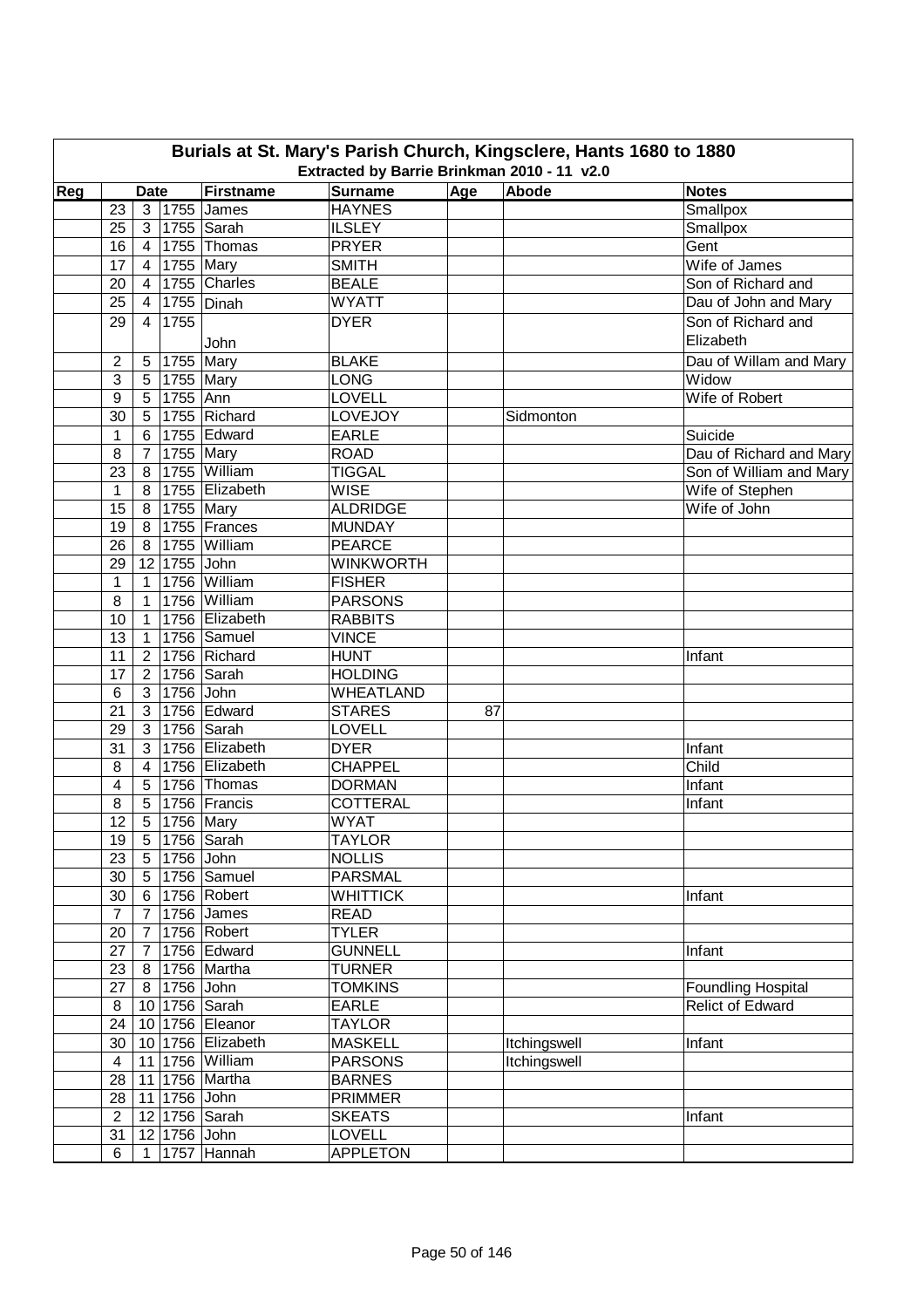| <b>Firstname</b><br><b>Surname</b><br>Age<br>Abode<br>Reg<br><b>Date</b><br><b>Notes</b><br><b>COWDEROY</b><br>$\overline{7}$<br>1757 Susannah<br>Infant<br>1 <sup>1</sup><br>1757 Mary<br><b>BEW</b><br>14<br>$\overline{1}$<br>1757 Robert<br><b>LOVELL</b><br>28<br>$\mathbf{1}$<br><b>POVEY</b><br>1757 Robert<br>$\overline{2}$<br>4<br>12<br>$1757$ Betty<br><b>HARRIS</b><br>$2^{\circ}$<br>1757 Ann<br><b>BATES</b><br>18<br>2 <sup>7</sup><br>1757 Elizabeth<br>21<br>WEBB<br>$\overline{2}$<br>1757 Martha<br><b>SMITH</b><br>17<br>3<br>Wife of Thomas<br>$\overline{2}$<br>1757 Martha<br><b>BROWN</b><br>Dau of Church<br>$\overline{4}$<br>Son of William<br>1757 Joseph<br><b>HARDING</b><br>10<br>$\overline{4}$<br>1757 Martha<br>15<br>Dau of James & Ann<br><b>BROWN</b><br>$\overline{4}$<br>15<br>1757 William<br><b>JEFFERIES</b><br>$\overline{4}$<br>Son of Jacob & Grace<br>1757 Elizabeth<br>15<br><b>JEFFERIES</b><br>$\overline{4}$<br>Dau of Jacob & Grace<br>1757 Richard<br>24<br>Son of William & Ann<br>$\overline{4}$<br><b>HARDING</b><br>22<br>$\overline{4}$<br>1757 Mary<br><b>LONG</b><br>Wife of John<br>4 1757 John<br><b>BENNET</b><br>30<br>Son of John & Martina<br>1757 Robert<br>30<br>LOVELL<br>$\overline{4}$<br>Son of John & Jane<br>1757 Ann<br>18<br>5 <sup>5</sup><br><b>HARMSWOOD</b><br>1757 Sarah<br>19<br>5 <sup>5</sup><br><b>WIGLEY</b><br>Wife of John<br>1757 Ambrose<br>5 <sup>5</sup><br><b>RODE</b><br>Son of Robert & Mary<br>23<br>5 <sup>1</sup><br>1757 Benjamin<br><b>RABBITS</b><br>31<br>Infant<br>5 <sup>5</sup><br>1757 Richard<br>8<br><b>PEARCE</b><br>15<br>$6\overline{6}$<br>1757 Sarah<br><b>MYAL</b><br>Dau of William & Jane<br>$6\overline{6}$<br>1757 Robert<br><b>LOVELL</b><br>8<br>Shoemaker<br>7 <sup>7</sup><br>1757 Mary<br>12<br><b>FRY</b><br>Wife of John<br><b>VICKERY</b><br>1757 Jane<br>$\overline{7}$<br>20<br>1757 Catherine<br>APPLETON<br>8<br>Wife of (blank)<br>26<br>$1757$ Mary<br>27<br>8<br><b>ROLFE</b><br>1757 William<br>12<br>9<br><b>SMITH</b><br>Son of Thomas & Sarah<br>1757 Catharine<br>15<br>9<br><b>SMITH</b><br>Dau of William & Sarah<br>9<br>1757 Olive<br><b>PALMER</b><br>Smallpox<br>10 1757 John<br><b>ROADE</b><br>brought from Bath<br>10 1757 Joan<br><b>DYER</b><br>Suicide<br>70<br>10 1757 Joan<br><b>NICHOLSON</b><br>Wife of Thomas<br>16<br>23   10   1757 James<br><b>HIND</b><br>Child<br>11 1757 Sarah<br><b>EALES</b><br>13 <sup>°</sup><br>Infant<br><b>APPLETON</b><br>14<br>11 1757 Joseph<br>Smallpox<br>11 1757 Robert<br><b>ALDRIDGE</b><br>11 1757 Mary<br>PRIMAL<br>29<br>3<br>1758 Ann<br><b>BEALE</b><br>Wife of John<br>$\mathbf{1}$<br>abt 39<br>Sidmonton<br>1758 Hannah<br><b>WINKWORTH</b><br>Wife of William<br>16<br>$\mathbf{1}$<br>1758 Ann<br>Widow of Robert<br>22<br><b>SIMPSON</b><br>$\mathbf{1}$<br>1758 Mary<br>24<br><b>GODDARD</b><br>$\mathbf{1}$<br>Widow<br>28<br>1758 Mary<br><b>SIMMONDS</b><br><b>Brimpton</b><br>$\overline{1}$<br>Itchingswell<br>$1758$ James<br>Weaver<br>29<br><b>LANE</b><br>$\overline{1}$<br>1758 Richard<br><b>WIDMORE</b><br>31<br>abt 94<br>$\mathbf{1}$<br>1758 William<br>15<br><b>HAMPTON</b><br>$2^{\circ}$<br>Son of Josep &<br>1758 Richard<br><b>VINCE</b><br>Son of Richard & Mary<br>21<br>$2^{\circ}$<br>21<br>1758 Ann<br><b>RUMBOLD</b><br>Itchingswell<br>Widow<br>$2^{\circ}$<br>1758 John<br><b>BOND</b><br>26<br>Infant<br>$2^{\circ}$<br>26<br>1758 Elizabeth<br><b>LANE</b><br>Itchingswell<br>Widow<br>$\overline{2}$<br>55<br>1758 John<br><b>HELLIER</b><br>28<br>Postman<br>$2^{\circ}$ |  |  | Burials at St. Mary's Parish Church, Kingsclere, Hants 1680 to 1880 | Extracted by Barrie Brinkman 2010 - 11 v2.0 |  |  |
|----------------------------------------------------------------------------------------------------------------------------------------------------------------------------------------------------------------------------------------------------------------------------------------------------------------------------------------------------------------------------------------------------------------------------------------------------------------------------------------------------------------------------------------------------------------------------------------------------------------------------------------------------------------------------------------------------------------------------------------------------------------------------------------------------------------------------------------------------------------------------------------------------------------------------------------------------------------------------------------------------------------------------------------------------------------------------------------------------------------------------------------------------------------------------------------------------------------------------------------------------------------------------------------------------------------------------------------------------------------------------------------------------------------------------------------------------------------------------------------------------------------------------------------------------------------------------------------------------------------------------------------------------------------------------------------------------------------------------------------------------------------------------------------------------------------------------------------------------------------------------------------------------------------------------------------------------------------------------------------------------------------------------------------------------------------------------------------------------------------------------------------------------------------------------------------------------------------------------------------------------------------------------------------------------------------------------------------------------------------------------------------------------------------------------------------------------------------------------------------------------------------------------------------------------------------------------------------------------------------------------------------------------------------------------------------------------------------------------------------------------------------------------------------------------------------------------------------------------------------------------------------------------------------------------------------------------------------------------------------------------------------------------------------------------------------------------------------------------------------------------------------------------------------------------------------------------------------------------------------------------------------------------------------------------------------------------------------------------------------------------------------------------------------------------------------------------------------------------------------------------------------------------------------------------------------------------------------------------------------------|--|--|---------------------------------------------------------------------|---------------------------------------------|--|--|
|                                                                                                                                                                                                                                                                                                                                                                                                                                                                                                                                                                                                                                                                                                                                                                                                                                                                                                                                                                                                                                                                                                                                                                                                                                                                                                                                                                                                                                                                                                                                                                                                                                                                                                                                                                                                                                                                                                                                                                                                                                                                                                                                                                                                                                                                                                                                                                                                                                                                                                                                                                                                                                                                                                                                                                                                                                                                                                                                                                                                                                                                                                                                                                                                                                                                                                                                                                                                                                                                                                                                                                                                                      |  |  |                                                                     |                                             |  |  |
|                                                                                                                                                                                                                                                                                                                                                                                                                                                                                                                                                                                                                                                                                                                                                                                                                                                                                                                                                                                                                                                                                                                                                                                                                                                                                                                                                                                                                                                                                                                                                                                                                                                                                                                                                                                                                                                                                                                                                                                                                                                                                                                                                                                                                                                                                                                                                                                                                                                                                                                                                                                                                                                                                                                                                                                                                                                                                                                                                                                                                                                                                                                                                                                                                                                                                                                                                                                                                                                                                                                                                                                                                      |  |  |                                                                     |                                             |  |  |
|                                                                                                                                                                                                                                                                                                                                                                                                                                                                                                                                                                                                                                                                                                                                                                                                                                                                                                                                                                                                                                                                                                                                                                                                                                                                                                                                                                                                                                                                                                                                                                                                                                                                                                                                                                                                                                                                                                                                                                                                                                                                                                                                                                                                                                                                                                                                                                                                                                                                                                                                                                                                                                                                                                                                                                                                                                                                                                                                                                                                                                                                                                                                                                                                                                                                                                                                                                                                                                                                                                                                                                                                                      |  |  |                                                                     |                                             |  |  |
|                                                                                                                                                                                                                                                                                                                                                                                                                                                                                                                                                                                                                                                                                                                                                                                                                                                                                                                                                                                                                                                                                                                                                                                                                                                                                                                                                                                                                                                                                                                                                                                                                                                                                                                                                                                                                                                                                                                                                                                                                                                                                                                                                                                                                                                                                                                                                                                                                                                                                                                                                                                                                                                                                                                                                                                                                                                                                                                                                                                                                                                                                                                                                                                                                                                                                                                                                                                                                                                                                                                                                                                                                      |  |  |                                                                     |                                             |  |  |
|                                                                                                                                                                                                                                                                                                                                                                                                                                                                                                                                                                                                                                                                                                                                                                                                                                                                                                                                                                                                                                                                                                                                                                                                                                                                                                                                                                                                                                                                                                                                                                                                                                                                                                                                                                                                                                                                                                                                                                                                                                                                                                                                                                                                                                                                                                                                                                                                                                                                                                                                                                                                                                                                                                                                                                                                                                                                                                                                                                                                                                                                                                                                                                                                                                                                                                                                                                                                                                                                                                                                                                                                                      |  |  |                                                                     |                                             |  |  |
|                                                                                                                                                                                                                                                                                                                                                                                                                                                                                                                                                                                                                                                                                                                                                                                                                                                                                                                                                                                                                                                                                                                                                                                                                                                                                                                                                                                                                                                                                                                                                                                                                                                                                                                                                                                                                                                                                                                                                                                                                                                                                                                                                                                                                                                                                                                                                                                                                                                                                                                                                                                                                                                                                                                                                                                                                                                                                                                                                                                                                                                                                                                                                                                                                                                                                                                                                                                                                                                                                                                                                                                                                      |  |  |                                                                     |                                             |  |  |
|                                                                                                                                                                                                                                                                                                                                                                                                                                                                                                                                                                                                                                                                                                                                                                                                                                                                                                                                                                                                                                                                                                                                                                                                                                                                                                                                                                                                                                                                                                                                                                                                                                                                                                                                                                                                                                                                                                                                                                                                                                                                                                                                                                                                                                                                                                                                                                                                                                                                                                                                                                                                                                                                                                                                                                                                                                                                                                                                                                                                                                                                                                                                                                                                                                                                                                                                                                                                                                                                                                                                                                                                                      |  |  |                                                                     |                                             |  |  |
|                                                                                                                                                                                                                                                                                                                                                                                                                                                                                                                                                                                                                                                                                                                                                                                                                                                                                                                                                                                                                                                                                                                                                                                                                                                                                                                                                                                                                                                                                                                                                                                                                                                                                                                                                                                                                                                                                                                                                                                                                                                                                                                                                                                                                                                                                                                                                                                                                                                                                                                                                                                                                                                                                                                                                                                                                                                                                                                                                                                                                                                                                                                                                                                                                                                                                                                                                                                                                                                                                                                                                                                                                      |  |  |                                                                     |                                             |  |  |
|                                                                                                                                                                                                                                                                                                                                                                                                                                                                                                                                                                                                                                                                                                                                                                                                                                                                                                                                                                                                                                                                                                                                                                                                                                                                                                                                                                                                                                                                                                                                                                                                                                                                                                                                                                                                                                                                                                                                                                                                                                                                                                                                                                                                                                                                                                                                                                                                                                                                                                                                                                                                                                                                                                                                                                                                                                                                                                                                                                                                                                                                                                                                                                                                                                                                                                                                                                                                                                                                                                                                                                                                                      |  |  |                                                                     |                                             |  |  |
|                                                                                                                                                                                                                                                                                                                                                                                                                                                                                                                                                                                                                                                                                                                                                                                                                                                                                                                                                                                                                                                                                                                                                                                                                                                                                                                                                                                                                                                                                                                                                                                                                                                                                                                                                                                                                                                                                                                                                                                                                                                                                                                                                                                                                                                                                                                                                                                                                                                                                                                                                                                                                                                                                                                                                                                                                                                                                                                                                                                                                                                                                                                                                                                                                                                                                                                                                                                                                                                                                                                                                                                                                      |  |  |                                                                     |                                             |  |  |
|                                                                                                                                                                                                                                                                                                                                                                                                                                                                                                                                                                                                                                                                                                                                                                                                                                                                                                                                                                                                                                                                                                                                                                                                                                                                                                                                                                                                                                                                                                                                                                                                                                                                                                                                                                                                                                                                                                                                                                                                                                                                                                                                                                                                                                                                                                                                                                                                                                                                                                                                                                                                                                                                                                                                                                                                                                                                                                                                                                                                                                                                                                                                                                                                                                                                                                                                                                                                                                                                                                                                                                                                                      |  |  |                                                                     |                                             |  |  |
|                                                                                                                                                                                                                                                                                                                                                                                                                                                                                                                                                                                                                                                                                                                                                                                                                                                                                                                                                                                                                                                                                                                                                                                                                                                                                                                                                                                                                                                                                                                                                                                                                                                                                                                                                                                                                                                                                                                                                                                                                                                                                                                                                                                                                                                                                                                                                                                                                                                                                                                                                                                                                                                                                                                                                                                                                                                                                                                                                                                                                                                                                                                                                                                                                                                                                                                                                                                                                                                                                                                                                                                                                      |  |  |                                                                     |                                             |  |  |
|                                                                                                                                                                                                                                                                                                                                                                                                                                                                                                                                                                                                                                                                                                                                                                                                                                                                                                                                                                                                                                                                                                                                                                                                                                                                                                                                                                                                                                                                                                                                                                                                                                                                                                                                                                                                                                                                                                                                                                                                                                                                                                                                                                                                                                                                                                                                                                                                                                                                                                                                                                                                                                                                                                                                                                                                                                                                                                                                                                                                                                                                                                                                                                                                                                                                                                                                                                                                                                                                                                                                                                                                                      |  |  |                                                                     |                                             |  |  |
|                                                                                                                                                                                                                                                                                                                                                                                                                                                                                                                                                                                                                                                                                                                                                                                                                                                                                                                                                                                                                                                                                                                                                                                                                                                                                                                                                                                                                                                                                                                                                                                                                                                                                                                                                                                                                                                                                                                                                                                                                                                                                                                                                                                                                                                                                                                                                                                                                                                                                                                                                                                                                                                                                                                                                                                                                                                                                                                                                                                                                                                                                                                                                                                                                                                                                                                                                                                                                                                                                                                                                                                                                      |  |  |                                                                     |                                             |  |  |
|                                                                                                                                                                                                                                                                                                                                                                                                                                                                                                                                                                                                                                                                                                                                                                                                                                                                                                                                                                                                                                                                                                                                                                                                                                                                                                                                                                                                                                                                                                                                                                                                                                                                                                                                                                                                                                                                                                                                                                                                                                                                                                                                                                                                                                                                                                                                                                                                                                                                                                                                                                                                                                                                                                                                                                                                                                                                                                                                                                                                                                                                                                                                                                                                                                                                                                                                                                                                                                                                                                                                                                                                                      |  |  |                                                                     |                                             |  |  |
|                                                                                                                                                                                                                                                                                                                                                                                                                                                                                                                                                                                                                                                                                                                                                                                                                                                                                                                                                                                                                                                                                                                                                                                                                                                                                                                                                                                                                                                                                                                                                                                                                                                                                                                                                                                                                                                                                                                                                                                                                                                                                                                                                                                                                                                                                                                                                                                                                                                                                                                                                                                                                                                                                                                                                                                                                                                                                                                                                                                                                                                                                                                                                                                                                                                                                                                                                                                                                                                                                                                                                                                                                      |  |  |                                                                     |                                             |  |  |
|                                                                                                                                                                                                                                                                                                                                                                                                                                                                                                                                                                                                                                                                                                                                                                                                                                                                                                                                                                                                                                                                                                                                                                                                                                                                                                                                                                                                                                                                                                                                                                                                                                                                                                                                                                                                                                                                                                                                                                                                                                                                                                                                                                                                                                                                                                                                                                                                                                                                                                                                                                                                                                                                                                                                                                                                                                                                                                                                                                                                                                                                                                                                                                                                                                                                                                                                                                                                                                                                                                                                                                                                                      |  |  |                                                                     |                                             |  |  |
|                                                                                                                                                                                                                                                                                                                                                                                                                                                                                                                                                                                                                                                                                                                                                                                                                                                                                                                                                                                                                                                                                                                                                                                                                                                                                                                                                                                                                                                                                                                                                                                                                                                                                                                                                                                                                                                                                                                                                                                                                                                                                                                                                                                                                                                                                                                                                                                                                                                                                                                                                                                                                                                                                                                                                                                                                                                                                                                                                                                                                                                                                                                                                                                                                                                                                                                                                                                                                                                                                                                                                                                                                      |  |  |                                                                     |                                             |  |  |
|                                                                                                                                                                                                                                                                                                                                                                                                                                                                                                                                                                                                                                                                                                                                                                                                                                                                                                                                                                                                                                                                                                                                                                                                                                                                                                                                                                                                                                                                                                                                                                                                                                                                                                                                                                                                                                                                                                                                                                                                                                                                                                                                                                                                                                                                                                                                                                                                                                                                                                                                                                                                                                                                                                                                                                                                                                                                                                                                                                                                                                                                                                                                                                                                                                                                                                                                                                                                                                                                                                                                                                                                                      |  |  |                                                                     |                                             |  |  |
|                                                                                                                                                                                                                                                                                                                                                                                                                                                                                                                                                                                                                                                                                                                                                                                                                                                                                                                                                                                                                                                                                                                                                                                                                                                                                                                                                                                                                                                                                                                                                                                                                                                                                                                                                                                                                                                                                                                                                                                                                                                                                                                                                                                                                                                                                                                                                                                                                                                                                                                                                                                                                                                                                                                                                                                                                                                                                                                                                                                                                                                                                                                                                                                                                                                                                                                                                                                                                                                                                                                                                                                                                      |  |  |                                                                     |                                             |  |  |
|                                                                                                                                                                                                                                                                                                                                                                                                                                                                                                                                                                                                                                                                                                                                                                                                                                                                                                                                                                                                                                                                                                                                                                                                                                                                                                                                                                                                                                                                                                                                                                                                                                                                                                                                                                                                                                                                                                                                                                                                                                                                                                                                                                                                                                                                                                                                                                                                                                                                                                                                                                                                                                                                                                                                                                                                                                                                                                                                                                                                                                                                                                                                                                                                                                                                                                                                                                                                                                                                                                                                                                                                                      |  |  |                                                                     |                                             |  |  |
|                                                                                                                                                                                                                                                                                                                                                                                                                                                                                                                                                                                                                                                                                                                                                                                                                                                                                                                                                                                                                                                                                                                                                                                                                                                                                                                                                                                                                                                                                                                                                                                                                                                                                                                                                                                                                                                                                                                                                                                                                                                                                                                                                                                                                                                                                                                                                                                                                                                                                                                                                                                                                                                                                                                                                                                                                                                                                                                                                                                                                                                                                                                                                                                                                                                                                                                                                                                                                                                                                                                                                                                                                      |  |  |                                                                     |                                             |  |  |
|                                                                                                                                                                                                                                                                                                                                                                                                                                                                                                                                                                                                                                                                                                                                                                                                                                                                                                                                                                                                                                                                                                                                                                                                                                                                                                                                                                                                                                                                                                                                                                                                                                                                                                                                                                                                                                                                                                                                                                                                                                                                                                                                                                                                                                                                                                                                                                                                                                                                                                                                                                                                                                                                                                                                                                                                                                                                                                                                                                                                                                                                                                                                                                                                                                                                                                                                                                                                                                                                                                                                                                                                                      |  |  |                                                                     |                                             |  |  |
|                                                                                                                                                                                                                                                                                                                                                                                                                                                                                                                                                                                                                                                                                                                                                                                                                                                                                                                                                                                                                                                                                                                                                                                                                                                                                                                                                                                                                                                                                                                                                                                                                                                                                                                                                                                                                                                                                                                                                                                                                                                                                                                                                                                                                                                                                                                                                                                                                                                                                                                                                                                                                                                                                                                                                                                                                                                                                                                                                                                                                                                                                                                                                                                                                                                                                                                                                                                                                                                                                                                                                                                                                      |  |  |                                                                     |                                             |  |  |
|                                                                                                                                                                                                                                                                                                                                                                                                                                                                                                                                                                                                                                                                                                                                                                                                                                                                                                                                                                                                                                                                                                                                                                                                                                                                                                                                                                                                                                                                                                                                                                                                                                                                                                                                                                                                                                                                                                                                                                                                                                                                                                                                                                                                                                                                                                                                                                                                                                                                                                                                                                                                                                                                                                                                                                                                                                                                                                                                                                                                                                                                                                                                                                                                                                                                                                                                                                                                                                                                                                                                                                                                                      |  |  |                                                                     |                                             |  |  |
|                                                                                                                                                                                                                                                                                                                                                                                                                                                                                                                                                                                                                                                                                                                                                                                                                                                                                                                                                                                                                                                                                                                                                                                                                                                                                                                                                                                                                                                                                                                                                                                                                                                                                                                                                                                                                                                                                                                                                                                                                                                                                                                                                                                                                                                                                                                                                                                                                                                                                                                                                                                                                                                                                                                                                                                                                                                                                                                                                                                                                                                                                                                                                                                                                                                                                                                                                                                                                                                                                                                                                                                                                      |  |  |                                                                     |                                             |  |  |
|                                                                                                                                                                                                                                                                                                                                                                                                                                                                                                                                                                                                                                                                                                                                                                                                                                                                                                                                                                                                                                                                                                                                                                                                                                                                                                                                                                                                                                                                                                                                                                                                                                                                                                                                                                                                                                                                                                                                                                                                                                                                                                                                                                                                                                                                                                                                                                                                                                                                                                                                                                                                                                                                                                                                                                                                                                                                                                                                                                                                                                                                                                                                                                                                                                                                                                                                                                                                                                                                                                                                                                                                                      |  |  |                                                                     |                                             |  |  |
|                                                                                                                                                                                                                                                                                                                                                                                                                                                                                                                                                                                                                                                                                                                                                                                                                                                                                                                                                                                                                                                                                                                                                                                                                                                                                                                                                                                                                                                                                                                                                                                                                                                                                                                                                                                                                                                                                                                                                                                                                                                                                                                                                                                                                                                                                                                                                                                                                                                                                                                                                                                                                                                                                                                                                                                                                                                                                                                                                                                                                                                                                                                                                                                                                                                                                                                                                                                                                                                                                                                                                                                                                      |  |  |                                                                     |                                             |  |  |
|                                                                                                                                                                                                                                                                                                                                                                                                                                                                                                                                                                                                                                                                                                                                                                                                                                                                                                                                                                                                                                                                                                                                                                                                                                                                                                                                                                                                                                                                                                                                                                                                                                                                                                                                                                                                                                                                                                                                                                                                                                                                                                                                                                                                                                                                                                                                                                                                                                                                                                                                                                                                                                                                                                                                                                                                                                                                                                                                                                                                                                                                                                                                                                                                                                                                                                                                                                                                                                                                                                                                                                                                                      |  |  |                                                                     |                                             |  |  |
|                                                                                                                                                                                                                                                                                                                                                                                                                                                                                                                                                                                                                                                                                                                                                                                                                                                                                                                                                                                                                                                                                                                                                                                                                                                                                                                                                                                                                                                                                                                                                                                                                                                                                                                                                                                                                                                                                                                                                                                                                                                                                                                                                                                                                                                                                                                                                                                                                                                                                                                                                                                                                                                                                                                                                                                                                                                                                                                                                                                                                                                                                                                                                                                                                                                                                                                                                                                                                                                                                                                                                                                                                      |  |  |                                                                     |                                             |  |  |
|                                                                                                                                                                                                                                                                                                                                                                                                                                                                                                                                                                                                                                                                                                                                                                                                                                                                                                                                                                                                                                                                                                                                                                                                                                                                                                                                                                                                                                                                                                                                                                                                                                                                                                                                                                                                                                                                                                                                                                                                                                                                                                                                                                                                                                                                                                                                                                                                                                                                                                                                                                                                                                                                                                                                                                                                                                                                                                                                                                                                                                                                                                                                                                                                                                                                                                                                                                                                                                                                                                                                                                                                                      |  |  |                                                                     |                                             |  |  |
|                                                                                                                                                                                                                                                                                                                                                                                                                                                                                                                                                                                                                                                                                                                                                                                                                                                                                                                                                                                                                                                                                                                                                                                                                                                                                                                                                                                                                                                                                                                                                                                                                                                                                                                                                                                                                                                                                                                                                                                                                                                                                                                                                                                                                                                                                                                                                                                                                                                                                                                                                                                                                                                                                                                                                                                                                                                                                                                                                                                                                                                                                                                                                                                                                                                                                                                                                                                                                                                                                                                                                                                                                      |  |  |                                                                     |                                             |  |  |
|                                                                                                                                                                                                                                                                                                                                                                                                                                                                                                                                                                                                                                                                                                                                                                                                                                                                                                                                                                                                                                                                                                                                                                                                                                                                                                                                                                                                                                                                                                                                                                                                                                                                                                                                                                                                                                                                                                                                                                                                                                                                                                                                                                                                                                                                                                                                                                                                                                                                                                                                                                                                                                                                                                                                                                                                                                                                                                                                                                                                                                                                                                                                                                                                                                                                                                                                                                                                                                                                                                                                                                                                                      |  |  |                                                                     |                                             |  |  |
|                                                                                                                                                                                                                                                                                                                                                                                                                                                                                                                                                                                                                                                                                                                                                                                                                                                                                                                                                                                                                                                                                                                                                                                                                                                                                                                                                                                                                                                                                                                                                                                                                                                                                                                                                                                                                                                                                                                                                                                                                                                                                                                                                                                                                                                                                                                                                                                                                                                                                                                                                                                                                                                                                                                                                                                                                                                                                                                                                                                                                                                                                                                                                                                                                                                                                                                                                                                                                                                                                                                                                                                                                      |  |  |                                                                     |                                             |  |  |
|                                                                                                                                                                                                                                                                                                                                                                                                                                                                                                                                                                                                                                                                                                                                                                                                                                                                                                                                                                                                                                                                                                                                                                                                                                                                                                                                                                                                                                                                                                                                                                                                                                                                                                                                                                                                                                                                                                                                                                                                                                                                                                                                                                                                                                                                                                                                                                                                                                                                                                                                                                                                                                                                                                                                                                                                                                                                                                                                                                                                                                                                                                                                                                                                                                                                                                                                                                                                                                                                                                                                                                                                                      |  |  |                                                                     |                                             |  |  |
|                                                                                                                                                                                                                                                                                                                                                                                                                                                                                                                                                                                                                                                                                                                                                                                                                                                                                                                                                                                                                                                                                                                                                                                                                                                                                                                                                                                                                                                                                                                                                                                                                                                                                                                                                                                                                                                                                                                                                                                                                                                                                                                                                                                                                                                                                                                                                                                                                                                                                                                                                                                                                                                                                                                                                                                                                                                                                                                                                                                                                                                                                                                                                                                                                                                                                                                                                                                                                                                                                                                                                                                                                      |  |  |                                                                     |                                             |  |  |
|                                                                                                                                                                                                                                                                                                                                                                                                                                                                                                                                                                                                                                                                                                                                                                                                                                                                                                                                                                                                                                                                                                                                                                                                                                                                                                                                                                                                                                                                                                                                                                                                                                                                                                                                                                                                                                                                                                                                                                                                                                                                                                                                                                                                                                                                                                                                                                                                                                                                                                                                                                                                                                                                                                                                                                                                                                                                                                                                                                                                                                                                                                                                                                                                                                                                                                                                                                                                                                                                                                                                                                                                                      |  |  |                                                                     |                                             |  |  |
|                                                                                                                                                                                                                                                                                                                                                                                                                                                                                                                                                                                                                                                                                                                                                                                                                                                                                                                                                                                                                                                                                                                                                                                                                                                                                                                                                                                                                                                                                                                                                                                                                                                                                                                                                                                                                                                                                                                                                                                                                                                                                                                                                                                                                                                                                                                                                                                                                                                                                                                                                                                                                                                                                                                                                                                                                                                                                                                                                                                                                                                                                                                                                                                                                                                                                                                                                                                                                                                                                                                                                                                                                      |  |  |                                                                     |                                             |  |  |
|                                                                                                                                                                                                                                                                                                                                                                                                                                                                                                                                                                                                                                                                                                                                                                                                                                                                                                                                                                                                                                                                                                                                                                                                                                                                                                                                                                                                                                                                                                                                                                                                                                                                                                                                                                                                                                                                                                                                                                                                                                                                                                                                                                                                                                                                                                                                                                                                                                                                                                                                                                                                                                                                                                                                                                                                                                                                                                                                                                                                                                                                                                                                                                                                                                                                                                                                                                                                                                                                                                                                                                                                                      |  |  |                                                                     |                                             |  |  |
|                                                                                                                                                                                                                                                                                                                                                                                                                                                                                                                                                                                                                                                                                                                                                                                                                                                                                                                                                                                                                                                                                                                                                                                                                                                                                                                                                                                                                                                                                                                                                                                                                                                                                                                                                                                                                                                                                                                                                                                                                                                                                                                                                                                                                                                                                                                                                                                                                                                                                                                                                                                                                                                                                                                                                                                                                                                                                                                                                                                                                                                                                                                                                                                                                                                                                                                                                                                                                                                                                                                                                                                                                      |  |  |                                                                     |                                             |  |  |
|                                                                                                                                                                                                                                                                                                                                                                                                                                                                                                                                                                                                                                                                                                                                                                                                                                                                                                                                                                                                                                                                                                                                                                                                                                                                                                                                                                                                                                                                                                                                                                                                                                                                                                                                                                                                                                                                                                                                                                                                                                                                                                                                                                                                                                                                                                                                                                                                                                                                                                                                                                                                                                                                                                                                                                                                                                                                                                                                                                                                                                                                                                                                                                                                                                                                                                                                                                                                                                                                                                                                                                                                                      |  |  |                                                                     |                                             |  |  |
|                                                                                                                                                                                                                                                                                                                                                                                                                                                                                                                                                                                                                                                                                                                                                                                                                                                                                                                                                                                                                                                                                                                                                                                                                                                                                                                                                                                                                                                                                                                                                                                                                                                                                                                                                                                                                                                                                                                                                                                                                                                                                                                                                                                                                                                                                                                                                                                                                                                                                                                                                                                                                                                                                                                                                                                                                                                                                                                                                                                                                                                                                                                                                                                                                                                                                                                                                                                                                                                                                                                                                                                                                      |  |  |                                                                     |                                             |  |  |
|                                                                                                                                                                                                                                                                                                                                                                                                                                                                                                                                                                                                                                                                                                                                                                                                                                                                                                                                                                                                                                                                                                                                                                                                                                                                                                                                                                                                                                                                                                                                                                                                                                                                                                                                                                                                                                                                                                                                                                                                                                                                                                                                                                                                                                                                                                                                                                                                                                                                                                                                                                                                                                                                                                                                                                                                                                                                                                                                                                                                                                                                                                                                                                                                                                                                                                                                                                                                                                                                                                                                                                                                                      |  |  |                                                                     |                                             |  |  |
|                                                                                                                                                                                                                                                                                                                                                                                                                                                                                                                                                                                                                                                                                                                                                                                                                                                                                                                                                                                                                                                                                                                                                                                                                                                                                                                                                                                                                                                                                                                                                                                                                                                                                                                                                                                                                                                                                                                                                                                                                                                                                                                                                                                                                                                                                                                                                                                                                                                                                                                                                                                                                                                                                                                                                                                                                                                                                                                                                                                                                                                                                                                                                                                                                                                                                                                                                                                                                                                                                                                                                                                                                      |  |  |                                                                     |                                             |  |  |
|                                                                                                                                                                                                                                                                                                                                                                                                                                                                                                                                                                                                                                                                                                                                                                                                                                                                                                                                                                                                                                                                                                                                                                                                                                                                                                                                                                                                                                                                                                                                                                                                                                                                                                                                                                                                                                                                                                                                                                                                                                                                                                                                                                                                                                                                                                                                                                                                                                                                                                                                                                                                                                                                                                                                                                                                                                                                                                                                                                                                                                                                                                                                                                                                                                                                                                                                                                                                                                                                                                                                                                                                                      |  |  |                                                                     |                                             |  |  |
|                                                                                                                                                                                                                                                                                                                                                                                                                                                                                                                                                                                                                                                                                                                                                                                                                                                                                                                                                                                                                                                                                                                                                                                                                                                                                                                                                                                                                                                                                                                                                                                                                                                                                                                                                                                                                                                                                                                                                                                                                                                                                                                                                                                                                                                                                                                                                                                                                                                                                                                                                                                                                                                                                                                                                                                                                                                                                                                                                                                                                                                                                                                                                                                                                                                                                                                                                                                                                                                                                                                                                                                                                      |  |  |                                                                     |                                             |  |  |
|                                                                                                                                                                                                                                                                                                                                                                                                                                                                                                                                                                                                                                                                                                                                                                                                                                                                                                                                                                                                                                                                                                                                                                                                                                                                                                                                                                                                                                                                                                                                                                                                                                                                                                                                                                                                                                                                                                                                                                                                                                                                                                                                                                                                                                                                                                                                                                                                                                                                                                                                                                                                                                                                                                                                                                                                                                                                                                                                                                                                                                                                                                                                                                                                                                                                                                                                                                                                                                                                                                                                                                                                                      |  |  |                                                                     |                                             |  |  |
|                                                                                                                                                                                                                                                                                                                                                                                                                                                                                                                                                                                                                                                                                                                                                                                                                                                                                                                                                                                                                                                                                                                                                                                                                                                                                                                                                                                                                                                                                                                                                                                                                                                                                                                                                                                                                                                                                                                                                                                                                                                                                                                                                                                                                                                                                                                                                                                                                                                                                                                                                                                                                                                                                                                                                                                                                                                                                                                                                                                                                                                                                                                                                                                                                                                                                                                                                                                                                                                                                                                                                                                                                      |  |  |                                                                     |                                             |  |  |
|                                                                                                                                                                                                                                                                                                                                                                                                                                                                                                                                                                                                                                                                                                                                                                                                                                                                                                                                                                                                                                                                                                                                                                                                                                                                                                                                                                                                                                                                                                                                                                                                                                                                                                                                                                                                                                                                                                                                                                                                                                                                                                                                                                                                                                                                                                                                                                                                                                                                                                                                                                                                                                                                                                                                                                                                                                                                                                                                                                                                                                                                                                                                                                                                                                                                                                                                                                                                                                                                                                                                                                                                                      |  |  |                                                                     |                                             |  |  |
|                                                                                                                                                                                                                                                                                                                                                                                                                                                                                                                                                                                                                                                                                                                                                                                                                                                                                                                                                                                                                                                                                                                                                                                                                                                                                                                                                                                                                                                                                                                                                                                                                                                                                                                                                                                                                                                                                                                                                                                                                                                                                                                                                                                                                                                                                                                                                                                                                                                                                                                                                                                                                                                                                                                                                                                                                                                                                                                                                                                                                                                                                                                                                                                                                                                                                                                                                                                                                                                                                                                                                                                                                      |  |  |                                                                     |                                             |  |  |
|                                                                                                                                                                                                                                                                                                                                                                                                                                                                                                                                                                                                                                                                                                                                                                                                                                                                                                                                                                                                                                                                                                                                                                                                                                                                                                                                                                                                                                                                                                                                                                                                                                                                                                                                                                                                                                                                                                                                                                                                                                                                                                                                                                                                                                                                                                                                                                                                                                                                                                                                                                                                                                                                                                                                                                                                                                                                                                                                                                                                                                                                                                                                                                                                                                                                                                                                                                                                                                                                                                                                                                                                                      |  |  |                                                                     |                                             |  |  |
|                                                                                                                                                                                                                                                                                                                                                                                                                                                                                                                                                                                                                                                                                                                                                                                                                                                                                                                                                                                                                                                                                                                                                                                                                                                                                                                                                                                                                                                                                                                                                                                                                                                                                                                                                                                                                                                                                                                                                                                                                                                                                                                                                                                                                                                                                                                                                                                                                                                                                                                                                                                                                                                                                                                                                                                                                                                                                                                                                                                                                                                                                                                                                                                                                                                                                                                                                                                                                                                                                                                                                                                                                      |  |  |                                                                     |                                             |  |  |
|                                                                                                                                                                                                                                                                                                                                                                                                                                                                                                                                                                                                                                                                                                                                                                                                                                                                                                                                                                                                                                                                                                                                                                                                                                                                                                                                                                                                                                                                                                                                                                                                                                                                                                                                                                                                                                                                                                                                                                                                                                                                                                                                                                                                                                                                                                                                                                                                                                                                                                                                                                                                                                                                                                                                                                                                                                                                                                                                                                                                                                                                                                                                                                                                                                                                                                                                                                                                                                                                                                                                                                                                                      |  |  |                                                                     |                                             |  |  |
|                                                                                                                                                                                                                                                                                                                                                                                                                                                                                                                                                                                                                                                                                                                                                                                                                                                                                                                                                                                                                                                                                                                                                                                                                                                                                                                                                                                                                                                                                                                                                                                                                                                                                                                                                                                                                                                                                                                                                                                                                                                                                                                                                                                                                                                                                                                                                                                                                                                                                                                                                                                                                                                                                                                                                                                                                                                                                                                                                                                                                                                                                                                                                                                                                                                                                                                                                                                                                                                                                                                                                                                                                      |  |  |                                                                     |                                             |  |  |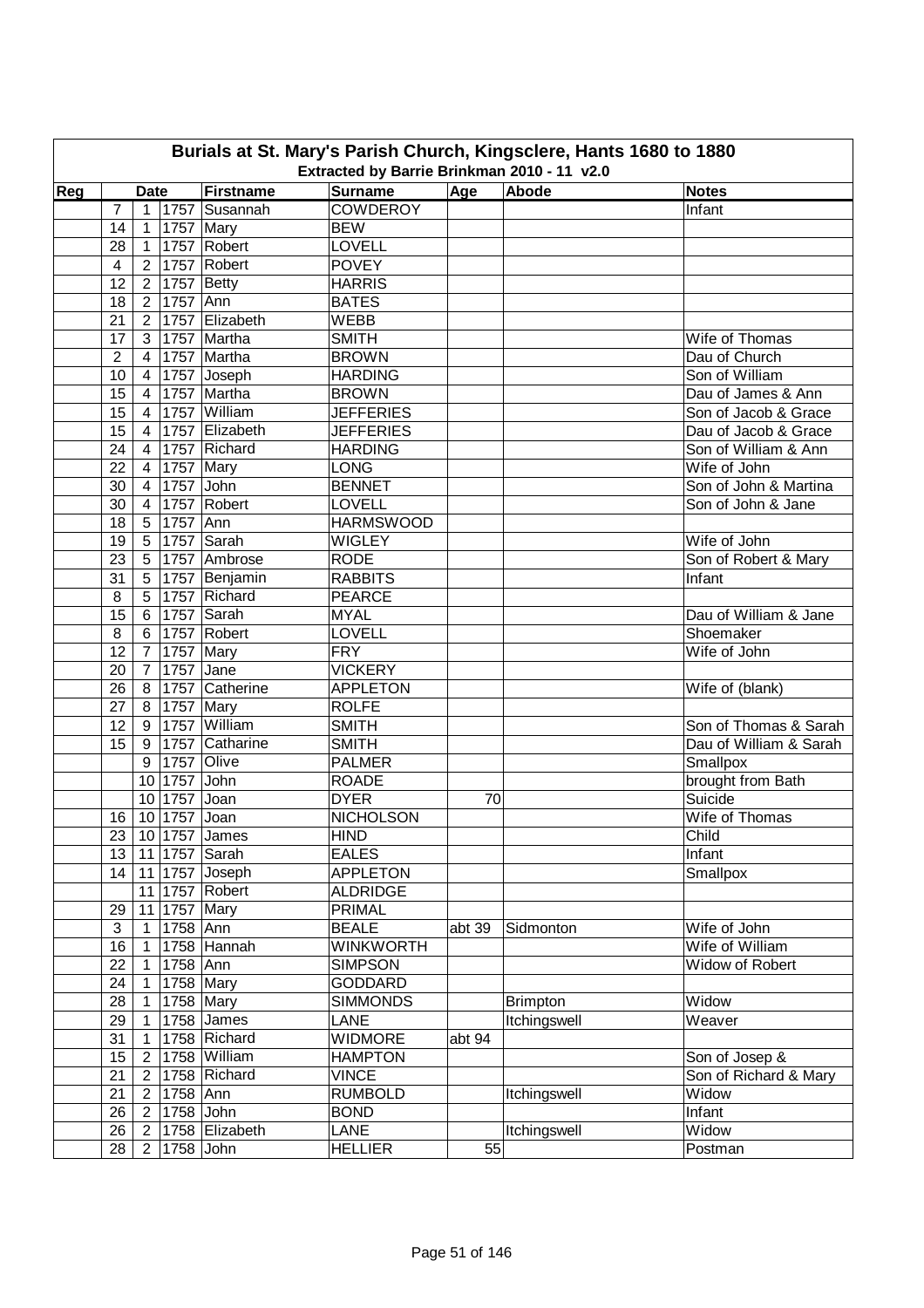|     | Burials at St. Mary's Parish Church, Kingsclere, Hants 1680 to 1880<br>Extracted by Barrie Brinkman 2010 - 11 v2.0 |                |                 |                        |                    |                 |              |                          |  |  |  |  |
|-----|--------------------------------------------------------------------------------------------------------------------|----------------|-----------------|------------------------|--------------------|-----------------|--------------|--------------------------|--|--|--|--|
| Reg |                                                                                                                    | <b>Date</b>    |                 | <b>Firstname</b>       | <b>Surname</b>     | Age             | Abode        | <b>Notes</b>             |  |  |  |  |
|     | $\overline{2}$                                                                                                     |                | 3 1758 John     |                        | <b>BAILEY</b>      | 72              |              | Churchwarden             |  |  |  |  |
|     | 24                                                                                                                 | 3              |                 | 1758 Thomas            | <b>MACEY</b>       | 67              |              |                          |  |  |  |  |
|     | 28                                                                                                                 | 3              |                 | 1758 Edward            | <b>SYMMONDS</b>    |                 |              |                          |  |  |  |  |
|     | 4                                                                                                                  | $\overline{4}$ |                 | 1758 (blank)           | <b>DUCKET</b>      |                 |              | Smallpox                 |  |  |  |  |
|     | 5                                                                                                                  | 4              |                 | 1758 Martha            | <b>DUCKET</b>      |                 |              | Smallpox                 |  |  |  |  |
|     | $\overline{7}$                                                                                                     | $\overline{4}$ | 1758 Mary       |                        | <b>CHAPPEL</b>     |                 |              | Wife of William          |  |  |  |  |
|     | 17                                                                                                                 | 5              |                 | 1758 Charles           | <b>BATES</b>       | 32              |              |                          |  |  |  |  |
|     | 18                                                                                                                 | 6              | 1758 John       |                        | <b>TAYLOR</b>      |                 |              | Infant                   |  |  |  |  |
|     | 6                                                                                                                  | $\overline{7}$ |                 | 1758 Francis           | <b>WILSON</b>      | 35              |              |                          |  |  |  |  |
|     | 6                                                                                                                  | $\overline{7}$ |                 | 1758 Martha            | <b>MUNDAY</b>      |                 |              | Widow                    |  |  |  |  |
|     | $\boldsymbol{9}$                                                                                                   | $\overline{7}$ |                 | 1758 William           | <b>CHAPPEL</b>     |                 |              |                          |  |  |  |  |
|     | 13                                                                                                                 | $\overline{7}$ |                 | 1758 Mary              | <b>HOOK</b>        | 80              |              |                          |  |  |  |  |
|     | 9                                                                                                                  | 8              | 1758 John       |                        | <b>WYTHE</b>       |                 | Itchingswell | Consumption              |  |  |  |  |
|     | 19                                                                                                                 | 8              |                 | 1758 Thomas            | <b>BOURNE</b>      | 92              |              |                          |  |  |  |  |
|     | 27                                                                                                                 |                |                 | 8   1758   Elizabeth   | <b>WYTHE</b>       |                 |              | Infant                   |  |  |  |  |
|     | 15                                                                                                                 |                | 9 1758 Jane     |                        | <b>HIND</b>        |                 |              | Widow                    |  |  |  |  |
|     | 31                                                                                                                 |                |                 | 10 1758 Robert         | <b>EAMANS</b>      |                 | Itchingswell |                          |  |  |  |  |
|     | 31                                                                                                                 |                |                 | 10 1758 Joseph         | <b>GALE</b>        |                 |              | Infant                   |  |  |  |  |
|     | 11                                                                                                                 |                |                 | 11 1758 William        | <b>APPLETON</b>    |                 |              |                          |  |  |  |  |
|     | 13                                                                                                                 | 11             |                 | 1758 William           | <b>HUDSON</b>      |                 |              | Son of Mr Rev William    |  |  |  |  |
|     | 22                                                                                                                 | 11             |                 | 1758 Rebekah           | <b>BATCHELOR</b>   |                 | Plaistow     | Widow                    |  |  |  |  |
|     | 28                                                                                                                 |                | 11 1758 Ann     |                        | <b>MAYERS</b>      |                 |              | Wife of (blank)          |  |  |  |  |
|     | 28                                                                                                                 |                |                 | 11 1758 Catharine      | YOUNG              |                 |              |                          |  |  |  |  |
|     | $\overline{7}$                                                                                                     |                |                 | 12 1758 Elizabeth      | <b>WARWICK</b>     |                 |              | Widow                    |  |  |  |  |
|     | 12                                                                                                                 |                |                 | 12 1758 Robert         | <b>GILLINGHAM</b>  |                 | Hannington   | Blacksmith               |  |  |  |  |
|     | 19                                                                                                                 |                |                 | 12 1758 Hannah         | <b>WYTHE</b>       |                 |              |                          |  |  |  |  |
|     | 9                                                                                                                  | $\mathbf{1}$   |                 | 1759 William           | <b>LEWINGTON</b>   | 27              |              |                          |  |  |  |  |
|     | 11                                                                                                                 | 1              |                 | 1759 Thomas            | <b>FROST</b>       | 20              |              | Smallpox                 |  |  |  |  |
|     | 20                                                                                                                 | $\overline{1}$ |                 | 1759 James             | <b>HUTCHINS</b>    |                 |              | Infant                   |  |  |  |  |
|     | 3                                                                                                                  | 2 <sup>1</sup> | 1759 Ruth       |                        | <b>HUGHES</b>      |                 |              |                          |  |  |  |  |
|     | 5                                                                                                                  | 2 <sup>1</sup> |                 | $\overline{1759}$ Mary | <b>TAYLOR</b>      |                 |              | Widow                    |  |  |  |  |
|     | 6                                                                                                                  | $2^{\circ}$    |                 | 1759 (blank)           | <b>CLARKE</b>      |                 |              | Infant                   |  |  |  |  |
|     | 16                                                                                                                 | $2^{\circ}$    |                 | 1759 William           | <b>TYLER</b>       |                 |              | Infant                   |  |  |  |  |
|     | 27                                                                                                                 |                | 2 1759 Mary     |                        | <b>GALE</b>        | 77              |              |                          |  |  |  |  |
|     | 3                                                                                                                  |                |                 | 3 1759 (blank)         | <b>WIDMORE</b>     |                 | Itchingswell | Widow                    |  |  |  |  |
|     | 21                                                                                                                 |                |                 | 4   1759 (blank)       | <b>ILDESLEY</b>    |                 |              | Infant                   |  |  |  |  |
|     | 21                                                                                                                 |                |                 | 4   1759 (blank)       | <b>RABBETS</b>     |                 |              |                          |  |  |  |  |
|     | $\mathbf{1}$                                                                                                       |                |                 | 5   1759   Francis     | <b>WHEELER</b>     |                 |              | Sore Throat              |  |  |  |  |
|     | $\overline{\mathbf{4}}$                                                                                            |                |                 | 5   1759   Richard     | <b>WHEELER</b>     |                 |              | Sore Throat              |  |  |  |  |
|     | 14                                                                                                                 | 5 <sup>5</sup> | 1759            |                        | <b>BROWN</b> alias |                 |              | Wife of James            |  |  |  |  |
|     |                                                                                                                    |                |                 | Ann                    | <b>BROWNJOHN</b>   |                 |              |                          |  |  |  |  |
|     | 29                                                                                                                 | 5 <sup>5</sup> |                 | 1759 Hannah            | <b>KEMP</b>        |                 |              | Wife of John             |  |  |  |  |
|     | 13                                                                                                                 |                | 6 1759 Mary     |                        | <b>TREEHORN</b>    |                 |              | Child                    |  |  |  |  |
|     | 25                                                                                                                 | 6              | 1759 Ann        |                        | <b>CRIMBLE</b>     |                 |              | Child Sore Throat        |  |  |  |  |
|     | 27                                                                                                                 |                |                 | 6 1759 Richard         | <b>SMITH</b>       |                 |              |                          |  |  |  |  |
|     | 20                                                                                                                 | $\overline{7}$ |                 | 1759 (blank)           | <b>TAYLOR</b>      |                 | Itchingswell | <b>Child Sore Throat</b> |  |  |  |  |
|     | 24                                                                                                                 | $\overline{7}$ | 1759 Ann        |                        | <b>TAYLOR</b>      |                 | Itchingswell | Wife of William Sore     |  |  |  |  |
|     | 26                                                                                                                 | 7 <sup>1</sup> |                 | 1759 Joseph            | <b>JENNINGS</b>    |                 | Itchingswell | <b>Child Sore Throat</b> |  |  |  |  |
|     | 27                                                                                                                 | 7 <sup>1</sup> |                 | 1759 Timothy           | <b>PARSONS</b>     |                 |              | <b>Child Sore Throat</b> |  |  |  |  |
|     | $\mathbf{1}$                                                                                                       | 8              |                 | 1759 Richard           | <b>GARDINER</b>    | 65              |              |                          |  |  |  |  |
|     | 16                                                                                                                 |                | 8   1759   Mary |                        | <b>LOVELOCK</b>    | $\overline{37}$ |              | Wife of William          |  |  |  |  |
|     | 20                                                                                                                 | 8              | 1759 John       |                        | <b>MARINER</b>     | 64              |              |                          |  |  |  |  |
|     |                                                                                                                    |                |                 |                        |                    |                 |              |                          |  |  |  |  |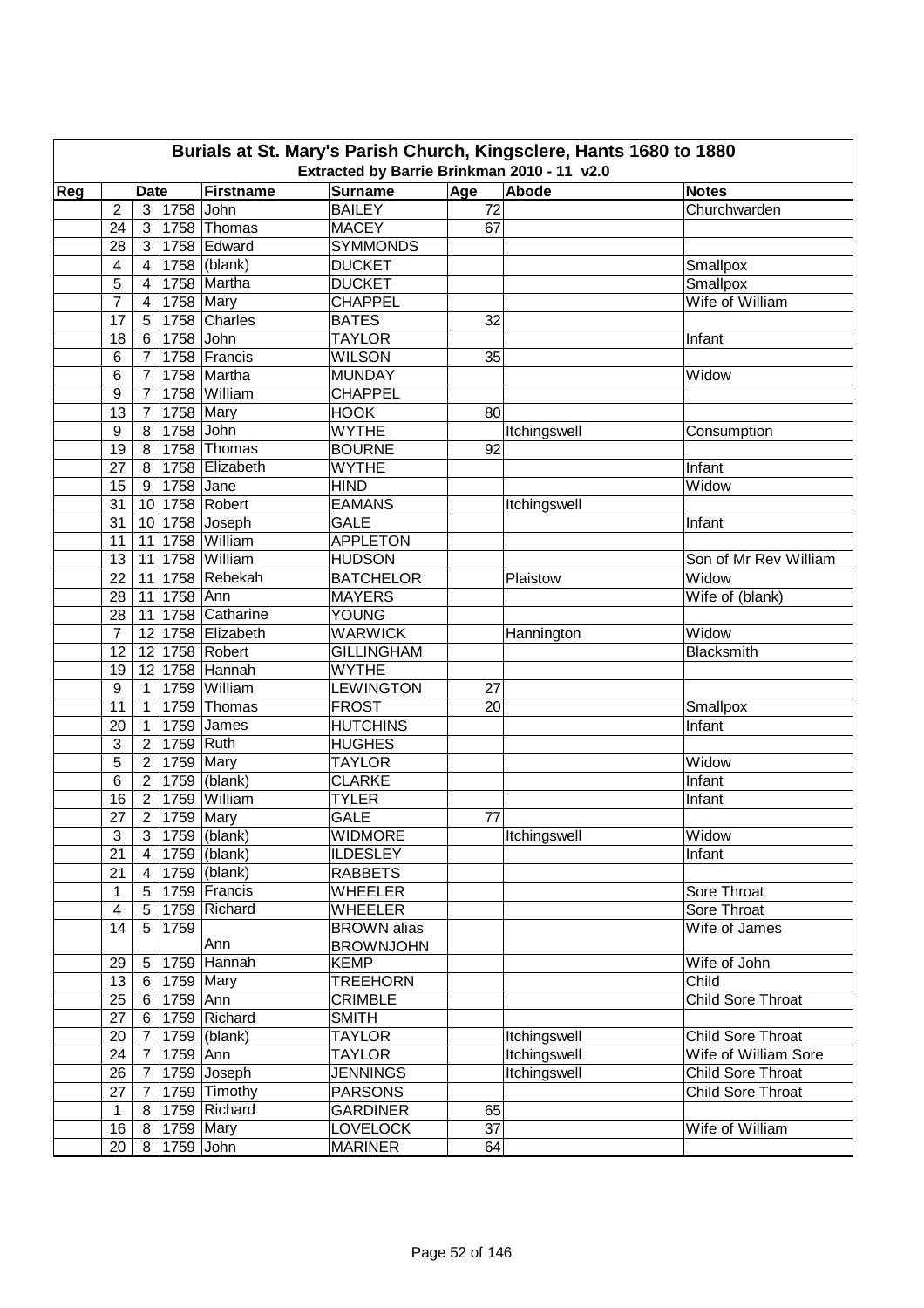|     | Burials at St. Mary's Parish Church, Kingsclere, Hants 1680 to 1880<br>Extracted by Barrie Brinkman 2010 - 11 v2.0 |                 |              |                  |                   |                      |                 |                          |  |  |  |  |
|-----|--------------------------------------------------------------------------------------------------------------------|-----------------|--------------|------------------|-------------------|----------------------|-----------------|--------------------------|--|--|--|--|
|     |                                                                                                                    |                 |              |                  |                   |                      |                 |                          |  |  |  |  |
| Reg |                                                                                                                    | <b>Date</b>     |              | <b>Firstname</b> | <b>Surname</b>    | Age                  | Abode           | <b>Notes</b>             |  |  |  |  |
|     | 8                                                                                                                  |                 |              | 9 1759 Jonathan  | <b>LARCOMB</b>    | 13                   |                 |                          |  |  |  |  |
|     | 7                                                                                                                  |                 |              | 10 1759 Stephen  | <b>WISE</b>       | 77                   |                 |                          |  |  |  |  |
|     | 21                                                                                                                 |                 |              | 10 1759 Swithun  | <b>GREEN</b>      | 70                   |                 |                          |  |  |  |  |
|     | 25                                                                                                                 |                 |              | 10 1759 Benjamin | COPE              | 73                   |                 |                          |  |  |  |  |
|     | 24                                                                                                                 |                 |              | 11 1759 Benjamin | <b>TOMLINS</b>    | $\overline{4}$       |                 | Sore Throat              |  |  |  |  |
|     | 16                                                                                                                 |                 | 12 1759 John |                  | <b>MUNDAY</b>     |                      | 70 Itchingswell | Wheeler                  |  |  |  |  |
|     | 31                                                                                                                 |                 | 12 1759 John |                  | <b>COWDEROY</b>   |                      |                 | Smallpox                 |  |  |  |  |
|     | 15                                                                                                                 | $\mathbf{1}$    |              | 1760 George      | <b>MOTTE</b>      | 58                   |                 |                          |  |  |  |  |
|     | 18                                                                                                                 | $\mathbf{1}$    |              | 1760 Giles       | <b>PETT</b>       |                      |                 | Smallpox                 |  |  |  |  |
|     | 21                                                                                                                 | $\mathbf{1}$    |              | 1760 Timothy     | <b>WHITE</b>      |                      |                 | Smallpox                 |  |  |  |  |
|     | 22                                                                                                                 | $\mathbf{1}$    |              | 1760 Samuel      | <b>FARMER</b>     | 30                   |                 | Smallpox                 |  |  |  |  |
|     | 29                                                                                                                 | $\mathbf{1}$    |              | $1760$ Joseph    | <b>ELDERFIELD</b> |                      |                 | Infant                   |  |  |  |  |
|     | 30                                                                                                                 | $\mathbf{1}$    |              | 1760 James       | <b>ROWE</b>       |                      |                 | Infant                   |  |  |  |  |
|     | 19                                                                                                                 | $\overline{2}$  | 1760 John    |                  | <b>HIGGES</b>     | 83                   |                 |                          |  |  |  |  |
|     | 20                                                                                                                 | $\overline{2}$  |              | 1760 Mary        | <b>PEARCE</b>     |                      |                 | Wife of Charles          |  |  |  |  |
|     | 23                                                                                                                 | $\overline{2}$  |              | 1760 Ghannah     | <b>SHARPE</b>     |                      |                 | Infant                   |  |  |  |  |
|     | 26                                                                                                                 | $\overline{2}$  |              | 1760 Daniel      | <b>BATE</b>       | 57                   |                 |                          |  |  |  |  |
|     | 4                                                                                                                  | $\mathbf{3}$    |              | 1760 Susannah    | <b>BENNETT</b>    |                      |                 | Infant                   |  |  |  |  |
|     | 6                                                                                                                  | 3 <sup>1</sup>  |              | 1760 Charles     | <b>HOLDING</b>    |                      |                 | Smallpox                 |  |  |  |  |
|     | 8                                                                                                                  | $\mathbf{3}$    | 1760 John    |                  | <b>HOLDING</b>    | 14                   |                 | Smallpox                 |  |  |  |  |
|     | 19                                                                                                                 | $\mathbf{3}$    |              | 1760 Thomas      | <b>CURTIS</b>     | 42                   |                 | <b>Maltster Smallpox</b> |  |  |  |  |
|     | 25                                                                                                                 | $\mathbf{3}$    |              | 1760 (blank)     | <b>TAYLOR</b>     |                      |                 | Wife of (blank)          |  |  |  |  |
|     | 29                                                                                                                 | $\mathbf{3}$    | 1760 John    |                  | <b>BATCHELOR</b>  | 56                   |                 | <b>Maltster Smallpox</b> |  |  |  |  |
|     | 5                                                                                                                  | $\overline{4}$  |              | 1760 (blank)     | <b>BATCHELOR</b>  |                      |                 | Widow of John above      |  |  |  |  |
|     | 15                                                                                                                 | $\overline{4}$  |              | 1760 Martha      | <b>ROLFE</b>      |                      |                 |                          |  |  |  |  |
|     |                                                                                                                    |                 |              |                  |                   | $\overline{c}$<br>66 |                 |                          |  |  |  |  |
|     | 19                                                                                                                 | $\overline{4}$  |              | 1760 Thomas      | <b>SEWARD</b>     |                      |                 | Blacksmith               |  |  |  |  |
|     | 20                                                                                                                 | $\overline{4}$  |              | 1760 Charles     | <b>FIELD</b>      | 101                  |                 |                          |  |  |  |  |
|     | 27                                                                                                                 | $\overline{4}$  |              | $1760$ Mary      | <b>KNIGHT</b>     | 68                   |                 |                          |  |  |  |  |
|     | 14                                                                                                                 | $6\overline{6}$ | 1760 Lucy    |                  | <b>HOLDING</b>    |                      |                 |                          |  |  |  |  |
|     | 18                                                                                                                 | 6               |              | 1760 William     | <b>MOTTE</b>      | 68                   |                 | <b>Dropsy</b>            |  |  |  |  |
|     | $\mathbf{1}$                                                                                                       | $\overline{7}$  |              | 1760 Michael     | <b>COTTERAL</b>   | 30                   |                 | Blacksmith               |  |  |  |  |
|     | 20                                                                                                                 | $\overline{7}$  |              | 1760 Richard     | <b>STIFFE</b>     | 74                   |                 | Sexton                   |  |  |  |  |
|     | 27                                                                                                                 | $\overline{7}$  | 1760 Ann     |                  | <b>COTTERAL</b>   |                      |                 | Infant Smallpox          |  |  |  |  |
|     | 3                                                                                                                  |                 | 8 1760 John  |                  | <b>SMITH</b>      | 28                   |                 | Consumption              |  |  |  |  |
|     | 23                                                                                                                 |                 | 8 1760 John  |                  | PAIN              |                      |                 | Adolescent Fever         |  |  |  |  |
|     | 28                                                                                                                 |                 | 8 1760 Amy   |                  | <b>FRY</b>        |                      |                 | Widow                    |  |  |  |  |
|     | 10 <sup>°</sup>                                                                                                    |                 | 10 1760      |                  | <b>GREEN</b>      | 52                   |                 | Butcher Founder of       |  |  |  |  |
|     |                                                                                                                    |                 |              | Joseph           |                   |                      |                 | Kingsclere Fairs         |  |  |  |  |
|     | 13                                                                                                                 |                 |              | 11 1760 Frances  | <b>BEALE</b>      |                      |                 | Wife of Richard          |  |  |  |  |
|     | 22                                                                                                                 |                 |              | 11 1760 James    | <b>TAYLOR</b>     |                      |                 |                          |  |  |  |  |
|     | $\overline{4}$                                                                                                     |                 |              | 12 1760 Sarah    | <b>BATCHELOR</b>  |                      |                 | Wife of John             |  |  |  |  |
|     | 28                                                                                                                 |                 |              | 12 1760 Mary     | <b>PEARCE</b>     |                      |                 | Dau of Charles           |  |  |  |  |
|     | 22                                                                                                                 | $\overline{1}$  |              | 1761 Mary        | <b>WINKWORTH</b>  |                      |                 | Dau of John & Mary       |  |  |  |  |
|     | 28                                                                                                                 | $\overline{1}$  |              | 1761 Stephen     | <b>HUNT</b>       |                      |                 |                          |  |  |  |  |
|     | 24                                                                                                                 | $\overline{2}$  |              | 1761 William     | <b>MOTTE</b>      |                      |                 |                          |  |  |  |  |
|     | 8                                                                                                                  |                 | 3 1761 Jane  |                  | <b>BLACKMAN</b>   |                      |                 |                          |  |  |  |  |
|     |                                                                                                                    |                 |              |                  |                   |                      |                 |                          |  |  |  |  |
|     | 20                                                                                                                 |                 |              | 3 1761 Sarah     | <b>WATERMAN</b>   |                      |                 |                          |  |  |  |  |
|     | 21                                                                                                                 |                 |              | 3 1761 William   | <b>VICARY</b>     | 20                   |                 |                          |  |  |  |  |
|     | 25                                                                                                                 |                 | 3 1761 John  |                  | <b>PURVER</b>     |                      |                 |                          |  |  |  |  |
|     | 17                                                                                                                 |                 |              | 4 1761 Thomas    | <b>KNIGHT</b>     |                      |                 |                          |  |  |  |  |
|     | 13                                                                                                                 | 5 <sup>1</sup>  |              | 1761 Thomas      | <b>LANCELOT</b>   |                      |                 |                          |  |  |  |  |
|     | 29                                                                                                                 | 5 <sup>1</sup>  |              | 1761 Mary        | <b>WORRAL</b>     |                      |                 |                          |  |  |  |  |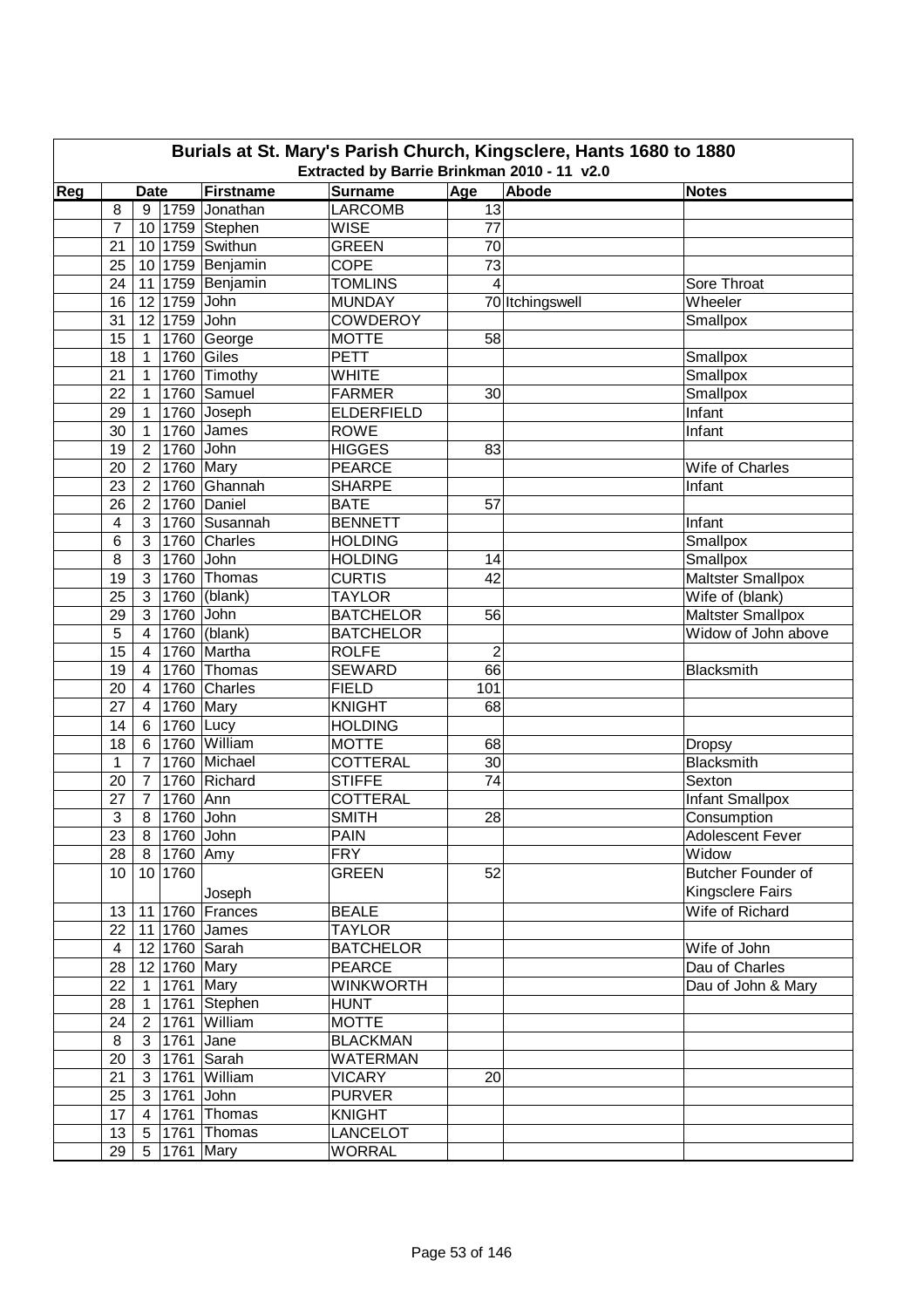|     | Burials at St. Mary's Parish Church, Kingsclere, Hants 1680 to 1880<br>Extracted by Barrie Brinkman 2010 - 11 v2.0 |                |              |                             |                               |     |                 |                 |  |  |  |  |
|-----|--------------------------------------------------------------------------------------------------------------------|----------------|--------------|-----------------------------|-------------------------------|-----|-----------------|-----------------|--|--|--|--|
|     |                                                                                                                    |                |              |                             |                               |     |                 |                 |  |  |  |  |
| Reg |                                                                                                                    | <b>Date</b>    |              | Firstname                   | <b>Surname</b>                | Age | Abode           | <b>Notes</b>    |  |  |  |  |
|     | 12                                                                                                                 |                | 6 1761       | Joan                        | <b>RUMBOLD</b>                |     | Itchingswell    | Wife of Matthew |  |  |  |  |
|     | 21                                                                                                                 | 6              |              | 1761 Hannah                 | <b>BENNET</b>                 |     |                 |                 |  |  |  |  |
|     | 9                                                                                                                  | $7^{\circ}$    |              | 1761 Dorothy                | <b>WINKWORTH</b>              | 90  |                 |                 |  |  |  |  |
|     | 24                                                                                                                 | $\overline{7}$ | 1761 John    |                             | <b>PRISMAL</b>                |     |                 |                 |  |  |  |  |
|     | 17                                                                                                                 | 8              |              | $1761$ (blank)              | <b>BROWNJOHN</b>              |     |                 |                 |  |  |  |  |
|     | 26                                                                                                                 | 8 <sup>1</sup> |              | $1761$   Isaac              | <b>GOVER</b>                  |     |                 |                 |  |  |  |  |
|     | 29                                                                                                                 | 8 <sup>1</sup> |              | 1761 Charles                | <b>HUMPHRY</b>                |     |                 | Infant          |  |  |  |  |
|     | 10                                                                                                                 | 9              |              | 1761 Richard                | <b>GREEN</b>                  |     |                 |                 |  |  |  |  |
|     | 3                                                                                                                  | 10             |              | 1761 Henry                  | <b>SHARP</b>                  |     |                 | Infant          |  |  |  |  |
|     | $\overline{7}$                                                                                                     | 10             | 1761 Lucy    |                             | <b>HEDGES</b>                 |     |                 | Consumption     |  |  |  |  |
|     | 14                                                                                                                 |                |              | 10 1761 Joseph              | <b>BARNETT</b>                |     |                 | Infant          |  |  |  |  |
|     | 10                                                                                                                 |                | 11 1761      | Mary                        | <b>NUIS</b>                   | 66  |                 | Widow           |  |  |  |  |
|     | 10                                                                                                                 |                | 11 1761      | Joseph                      | <b>FRY</b>                    | 31  |                 | Consumption     |  |  |  |  |
|     | 1                                                                                                                  |                | 12 1761      | (blank)                     | <b>CARTER</b>                 |     |                 | Widow           |  |  |  |  |
|     | $\mathbf{1}$                                                                                                       |                | 12 1761      | Edith                       | <b>WEBB</b>                   |     |                 |                 |  |  |  |  |
|     | 8                                                                                                                  |                | 12 1761      | John                        | <b>GARDINER</b>               |     | Sidmonton       |                 |  |  |  |  |
|     | 27                                                                                                                 |                | 12 1761      | (blank)                     | <b>POVEY</b>                  | 70  |                 | Widow           |  |  |  |  |
|     | 12                                                                                                                 | $\mathbf{1}$   | 1762         | John                        | <b>HOPSON</b>                 | 96  |                 |                 |  |  |  |  |
|     | 14                                                                                                                 | $\mathbf{1}$   | 1762 John    |                             | <b>WEBB</b>                   | 86  |                 |                 |  |  |  |  |
|     | 24                                                                                                                 | $\overline{1}$ |              | 1762 Sarah                  | <b>BENNETT</b>                |     | Sidmonton       |                 |  |  |  |  |
|     | 24                                                                                                                 | $\overline{1}$ | 1762 John    |                             | <b>WALKER</b>                 | 75  |                 |                 |  |  |  |  |
|     | $\overline{7}$                                                                                                     | $\overline{2}$ |              | 1762 Stephen                | <b>HUNT</b>                   |     |                 | Infant          |  |  |  |  |
|     |                                                                                                                    | $\overline{2}$ | 1762 John    |                             | <b>HUNT</b>                   | 79  |                 |                 |  |  |  |  |
|     | 12                                                                                                                 | $\overline{2}$ |              | 1762 Thomas                 | <b>TEAGUE</b>                 |     | 71 Sidmonton    |                 |  |  |  |  |
|     | 14                                                                                                                 | 2 <sup>1</sup> | $1762$ Mary  |                             | <b>FRYZER</b>                 | 75  |                 |                 |  |  |  |  |
|     | 18                                                                                                                 |                |              | 2 1762 James                | <b>HARDING</b>                |     |                 | Infant          |  |  |  |  |
|     | 20                                                                                                                 |                |              | 2 1762 Thomas               | <b>WHITE</b>                  |     | 90 Itchingswell |                 |  |  |  |  |
|     | 26                                                                                                                 |                |              | 2   1762   William          | <b>BEARE</b>                  | 66  |                 |                 |  |  |  |  |
|     | 10                                                                                                                 |                |              | 3 1762 James                | <b>BATE</b>                   | 64  |                 |                 |  |  |  |  |
|     | 14                                                                                                                 | 3 <sup>1</sup> | 1762 John    |                             | <b>CUELL</b>                  |     | Itchingswell    | Adolescent      |  |  |  |  |
|     | 4                                                                                                                  | $\overline{4}$ | 1762 John    |                             | <b>GOODALE</b>                |     | Sidmonton       | Infant          |  |  |  |  |
|     | 8                                                                                                                  |                |              | 5 1762 Henry                | <b>CLARK</b>                  |     |                 | Infant          |  |  |  |  |
|     | 12                                                                                                                 |                |              | 5 1762 William              | <b>WATERMAN</b>               |     |                 | Infant          |  |  |  |  |
|     | 12                                                                                                                 |                | 5 1762 John  |                             | <b>LEWINGTON</b>              | 86  |                 |                 |  |  |  |  |
|     | 25                                                                                                                 |                |              | 5 1762 Mary                 | <b>NEALE</b>                  |     | Sidmonton       |                 |  |  |  |  |
|     | 17                                                                                                                 |                |              | 6 1762 Elizabeth            | <b>BISHOP</b>                 |     |                 | Wife of William |  |  |  |  |
|     | 18                                                                                                                 |                |              | $6$   1762 Joseph           | <b>BAKER</b>                  | 52  |                 |                 |  |  |  |  |
|     | $\overline{\mathbf{4}}$                                                                                            |                |              | 7 1762 Mary                 | <b>GREEN</b>                  |     |                 |                 |  |  |  |  |
|     | $\overline{\mathbf{4}}$                                                                                            |                |              | 7 1762 Mary                 | <b>SMITH</b>                  | 72  |                 |                 |  |  |  |  |
|     | $\overline{7}$                                                                                                     |                |              | $\overline{7}$ 1762 (blank) | <b>HOPSON</b>                 |     |                 | Relict of John  |  |  |  |  |
|     | $\overline{7}$                                                                                                     |                |              | 8   1762   Thomas           | <b>WHITLOW</b>                | 72  |                 |                 |  |  |  |  |
|     | 25                                                                                                                 |                | 8 1762 Joan  |                             | <b>PIERCE</b>                 |     |                 | Widow           |  |  |  |  |
|     | 6                                                                                                                  |                |              | $\overline{9}$ 1762 Mary    | <b>BARNET</b>                 |     | Sidmonton       |                 |  |  |  |  |
|     | $\overline{7}$                                                                                                     |                |              | 9 1762 Elizabeth            | WEBB                          |     |                 | Widow of John   |  |  |  |  |
|     | 15                                                                                                                 |                |              | 9 1762 Sarah                | <b>SMITH</b>                  | 74  |                 |                 |  |  |  |  |
|     | 16                                                                                                                 |                | 9 1762 Alice |                             | <b>GOLDEN</b>                 |     |                 |                 |  |  |  |  |
|     | $\mathbf{1}$                                                                                                       |                |              | 10 1762 Bridget             | <b>SEWARD</b>                 | 56  |                 |                 |  |  |  |  |
|     | $\overline{2}$                                                                                                     |                | 10 1762 John |                             | <b>SMITH</b>                  |     | Itchingswell    |                 |  |  |  |  |
|     | $\overline{4}$                                                                                                     |                | 10 1762 Jane |                             | <b>HOBSON</b>                 |     |                 | Wife of John    |  |  |  |  |
|     | 10                                                                                                                 |                |              | 10 1762 Charlotte           |                               |     |                 |                 |  |  |  |  |
|     |                                                                                                                    |                |              |                             | <b>HUNTMELL</b><br><b>PYE</b> |     |                 |                 |  |  |  |  |
|     | 23                                                                                                                 |                |              | 10 1762 Thomas              |                               |     |                 | Infant          |  |  |  |  |
|     | $\mathbf{1}$                                                                                                       |                |              | 11 1762 Thomas              | <b>BROWN</b>                  |     |                 |                 |  |  |  |  |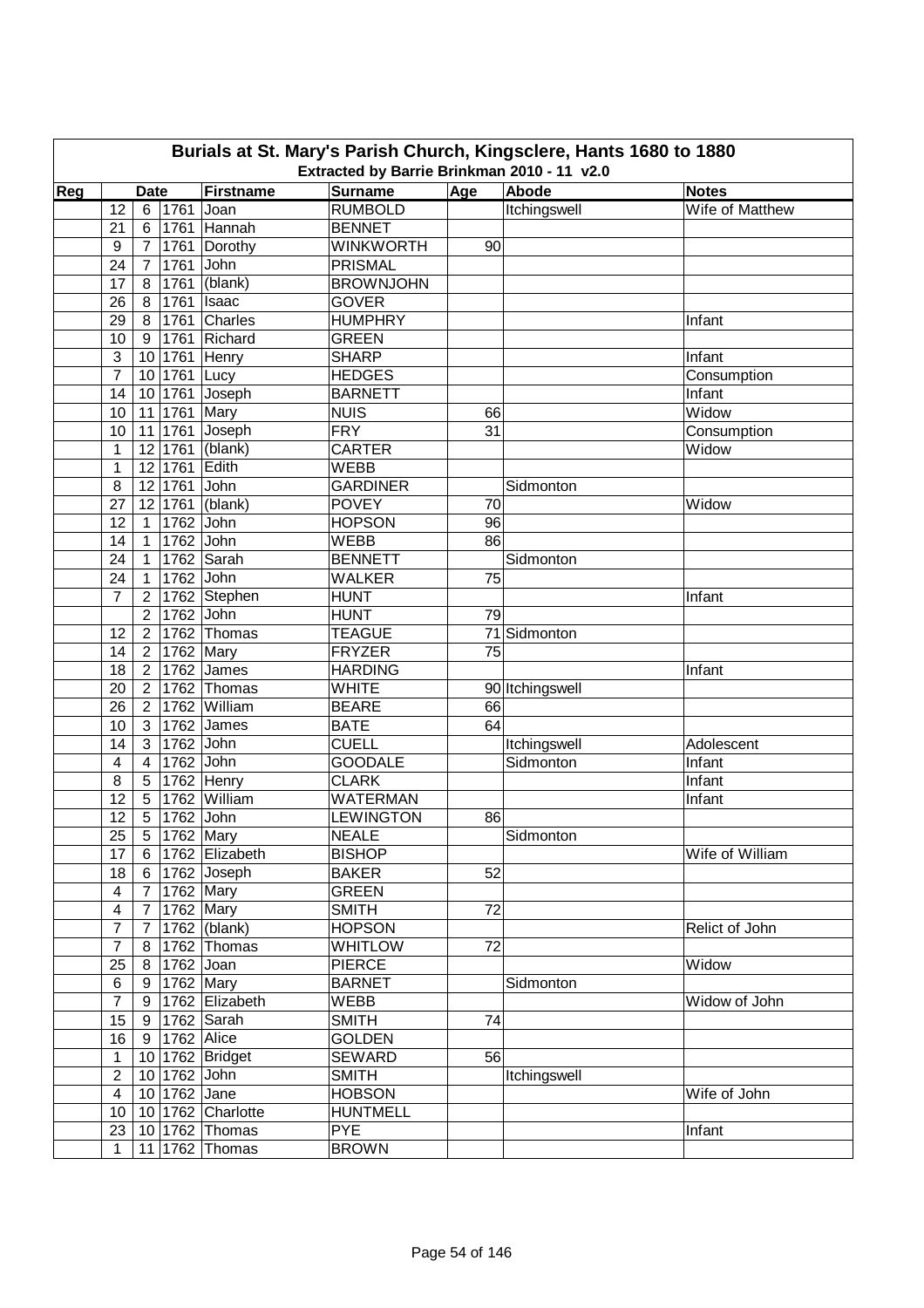|     | Burials at St. Mary's Parish Church, Kingsclere, Hants 1680 to 1880<br>Extracted by Barrie Brinkman 2010 - 11 v2.0 |                |              |                          |                   |     |              |                         |  |  |  |  |
|-----|--------------------------------------------------------------------------------------------------------------------|----------------|--------------|--------------------------|-------------------|-----|--------------|-------------------------|--|--|--|--|
| Reg |                                                                                                                    | <b>Date</b>    |              | Firstname                | <b>Surname</b>    | Age | Abode        | <b>Notes</b>            |  |  |  |  |
|     | 3                                                                                                                  |                |              | 11 1762 Robert           | <b>FISHER</b>     |     |              |                         |  |  |  |  |
|     | 9                                                                                                                  |                |              | 11 1762 Mary             | <b>HARMSWORTH</b> |     |              | Infant                  |  |  |  |  |
|     | 9                                                                                                                  |                |              | 11 1762 Joan             | <b>KEMP</b>       |     |              |                         |  |  |  |  |
|     | 10                                                                                                                 |                |              | 11 1762 William          | <b>BUXEY</b>      | 75  |              |                         |  |  |  |  |
|     | 10                                                                                                                 |                |              | 11 1762 Christopher      | <b>HUTCHINS</b>   | 81  |              |                         |  |  |  |  |
|     | 27                                                                                                                 |                |              | 11 1762 Henry            | COX               | 81  |              |                         |  |  |  |  |
|     | 21                                                                                                                 |                |              | 12 1762 William          | <b>APPLETON</b>   | 65  |              |                         |  |  |  |  |
|     | 24                                                                                                                 |                |              | 12 1762 Elizabeth        | <b>GRIFFITH</b>   | 68  |              |                         |  |  |  |  |
|     | 27                                                                                                                 |                | 12 1762 Lois |                          | <b>BURNELL</b>    | 50  |              |                         |  |  |  |  |
|     | 31                                                                                                                 |                |              | 12 1762 Alice            | <b>HUNTMELL</b>   |     |              |                         |  |  |  |  |
|     | 2                                                                                                                  |                |              | 1 1763 Mary              | <b>AVELIN</b>     |     |              | Widow                   |  |  |  |  |
|     | 6                                                                                                                  | $\mathbf{1}$   |              | 1763 William             | <b>HUNT</b>       |     |              | Infant                  |  |  |  |  |
|     | 11                                                                                                                 | $\mathbf{1}$   |              | 1763 Margaret            | MAY               | 73  |              |                         |  |  |  |  |
|     | 19                                                                                                                 | $\mathbf{1}$   |              | 1763 Richard             | <b>STACEY</b>     | 74  |              |                         |  |  |  |  |
|     | 20                                                                                                                 | $\mathbf{1}$   |              | 1763 William             | <b>SMITH</b>      | 30  |              |                         |  |  |  |  |
|     |                                                                                                                    |                |              | 1763 Thomas              | <b>BOND</b>       |     |              |                         |  |  |  |  |
|     | $\overline{c}$                                                                                                     | $\overline{2}$ |              | 1763 William             | <b>POORE</b>      |     |              |                         |  |  |  |  |
|     | 6                                                                                                                  | $\overline{2}$ |              |                          |                   |     | 87 Sidmonton |                         |  |  |  |  |
|     | 14                                                                                                                 | 2 <sup>1</sup> |              | 1763 Martha              | <b>BASSET</b>     |     | 66 Sidmonton |                         |  |  |  |  |
|     | 20                                                                                                                 |                | 2 1763 Ann   |                          | <b>MAY</b>        | 71  |              |                         |  |  |  |  |
|     | 3                                                                                                                  |                |              | 3   1763   Thomas        | <b>JACOB</b>      |     |              |                         |  |  |  |  |
|     | 14                                                                                                                 |                |              | 4   1763 $\vert$ James   | <b>SMITH</b>      |     |              |                         |  |  |  |  |
|     | 18                                                                                                                 | $4 \mid$       |              | 1763 Sarah               | <b>READ</b>       | 71  |              |                         |  |  |  |  |
|     | 20                                                                                                                 | $\overline{4}$ |              | 1763 James               | <b>HUSE</b>       |     |              |                         |  |  |  |  |
|     | 26                                                                                                                 | $\overline{4}$ |              | $1763$ Joseph            | <b>BLAKE</b>      |     |              |                         |  |  |  |  |
|     | 26                                                                                                                 | $\overline{4}$ |              | 1763 James               | <b>HUNT</b>       |     |              |                         |  |  |  |  |
|     |                                                                                                                    | 4              |              | 1763 James               | <b>STIFFE</b>     |     |              | Sexton                  |  |  |  |  |
|     |                                                                                                                    | 5              |              | 1763 Elizabeth           | <b>EADS</b>       |     |              | Wife of William aged 66 |  |  |  |  |
|     |                                                                                                                    | 5              |              | $\sqrt{1763}$ Joseph     | <b>HUSE</b>       | 17  |              |                         |  |  |  |  |
|     | 10                                                                                                                 |                |              | 6 1763 Hannah            | <b>SMITH</b>      |     |              | Infant                  |  |  |  |  |
|     | 1                                                                                                                  | $\overline{7}$ |              | 1763 Elizabeth           | <b>COXHEAD</b>    |     |              | Infant                  |  |  |  |  |
|     | 6                                                                                                                  | $\overline{7}$ |              | $1763$ Mary              | <b>COLE</b>       |     |              | Widow                   |  |  |  |  |
|     | $\overline{7}$                                                                                                     | $\overline{7}$ |              | 1763 Drusillla           | <b>ROBINSON</b>   | 37  |              |                         |  |  |  |  |
|     | 24                                                                                                                 | $\overline{7}$ |              | 1763 Richard             | <b>SIMPSON</b>    |     |              |                         |  |  |  |  |
|     | 25                                                                                                                 |                |              | 7   1763   Sarah         | <b>HUNT</b>       |     |              | Infant                  |  |  |  |  |
|     | $\overline{26}$                                                                                                    |                |              | 7 1763 Anthony           | <b>MARES</b>      |     |              | Infant                  |  |  |  |  |
|     | 4                                                                                                                  |                |              | 8   1763   Robert        | <b>BONE</b>       |     |              |                         |  |  |  |  |
|     | 14                                                                                                                 |                |              | 8 1763 James             | <b>TAYLOR</b>     |     |              | Infant                  |  |  |  |  |
|     | 15                                                                                                                 |                |              | 8 1763 John              | <b>CUELL</b>      | 46  |              |                         |  |  |  |  |
|     | 28                                                                                                                 |                |              | 8 1763 Mary              | <b>ROLFE</b>      |     |              | Wife of Edward          |  |  |  |  |
|     | $\overline{4}$                                                                                                     |                |              | 9 1763 Mary              | <b>WATERMAN</b>   |     |              | Infant                  |  |  |  |  |
|     | 9                                                                                                                  |                |              | 9 1763 William           | <b>PAICE</b>      |     |              |                         |  |  |  |  |
|     | 16                                                                                                                 |                |              | $9$   1763   Thomas      | <b>PRISMAL</b>    | 75  |              |                         |  |  |  |  |
|     | 24                                                                                                                 |                |              | $\boxed{9}$ 1763 Mary    | <b>SMITH</b>      | 27  |              | Wife of John            |  |  |  |  |
|     | 30                                                                                                                 |                |              | 9 1763 Jacob             | <b>SMITH</b>      |     |              | Infant                  |  |  |  |  |
|     | $\mathbf{1}$                                                                                                       |                |              | 10 1763 Mary             | <b>ILDSLY</b>     |     |              | Infant                  |  |  |  |  |
|     | $\sqrt{5}$                                                                                                         |                |              | 10 1763 Amy              | <b>YOUNG</b>      |     | Sidmonton    |                         |  |  |  |  |
|     | $\sqrt{5}$                                                                                                         |                |              | 10 1763 Hannah           | WEBB              |     |              | Infant                  |  |  |  |  |
|     | $\sqrt{5}$                                                                                                         |                |              | 10 1763 Joseph           | <b>HARMSWORTH</b> |     |              | Infant                  |  |  |  |  |
|     | 12                                                                                                                 |                |              | 10 1763 Catharine        | <b>WOODLEY</b>    |     | Sidmonton    | Wife of Andrew          |  |  |  |  |
|     | 17                                                                                                                 |                |              | 10 1763 William          | <b>THATCHER</b>   |     |              |                         |  |  |  |  |
|     | 27                                                                                                                 |                |              | 10 1763 Dinah            | <b>DYER</b>       | 17  |              |                         |  |  |  |  |
|     |                                                                                                                    |                |              | 30   10   1763   Richard | <b>WELFARE</b>    |     | 84 Sidmonton |                         |  |  |  |  |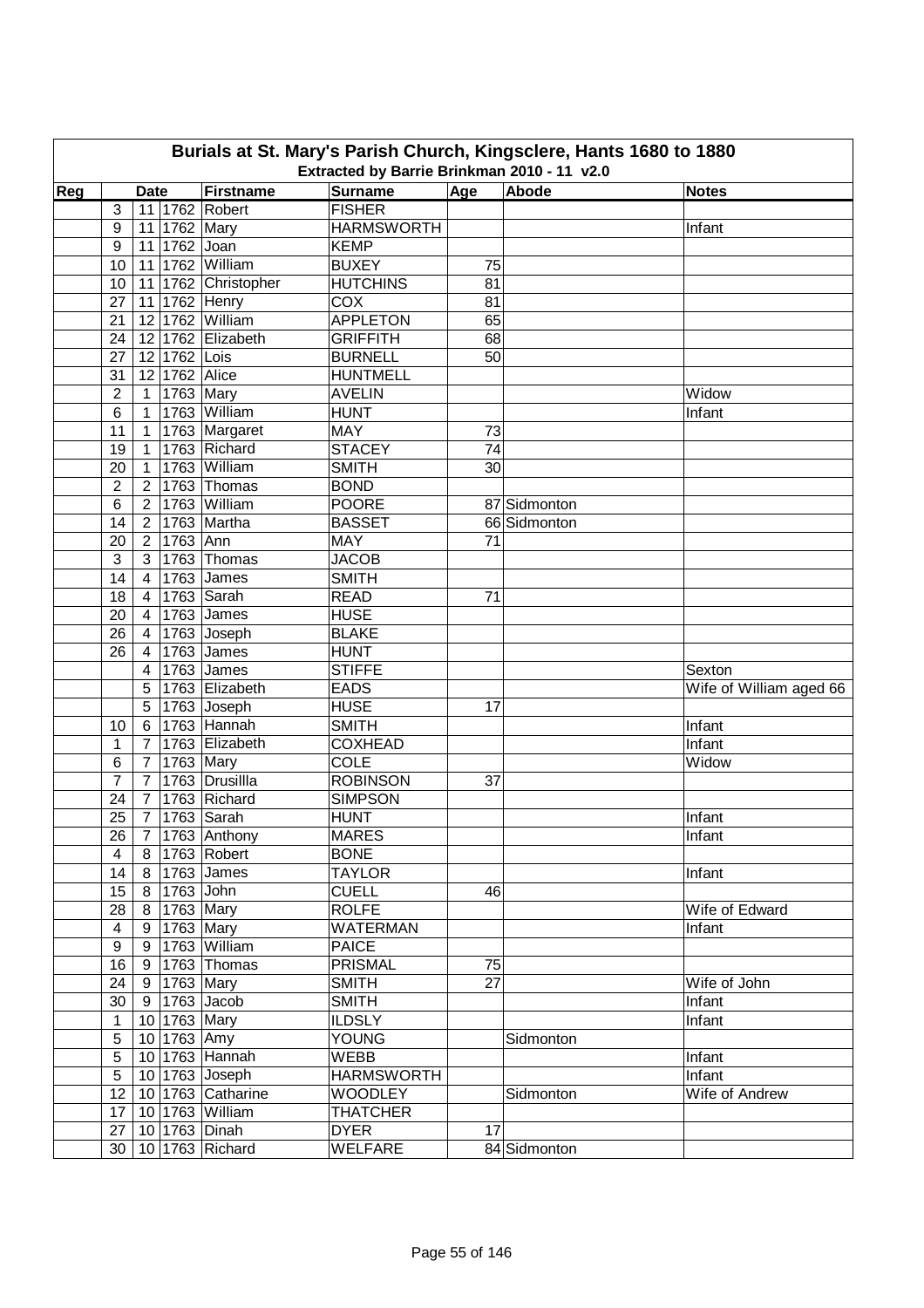| Burials at St. Mary's Parish Church, Kingsclere, Hants 1680 to 1880<br>Extracted by Barrie Brinkman 2010 - 11 v2.0 |                 |                        |                            |                   |              |                 |                 |  |  |  |  |
|--------------------------------------------------------------------------------------------------------------------|-----------------|------------------------|----------------------------|-------------------|--------------|-----------------|-----------------|--|--|--|--|
|                                                                                                                    |                 |                        |                            |                   |              |                 |                 |  |  |  |  |
| Reg                                                                                                                |                 | <b>Date</b>            | Firstname                  | <b>Surname</b>    | Age          | Abode           | <b>Notes</b>    |  |  |  |  |
|                                                                                                                    | 4               | 11 1763 Joan           |                            | <b>HOSLEY</b>     | 86           |                 |                 |  |  |  |  |
|                                                                                                                    | 4               |                        | 11 1763 Joanna             | <b>HUNT</b>       |              |                 | Infant          |  |  |  |  |
|                                                                                                                    | 5               | 11 1763 Sarah          |                            | <b>EARLE</b>      | 34           |                 |                 |  |  |  |  |
|                                                                                                                    | 6               | 11 1763 Mary           |                            | <b>SMITH</b>      |              | Sidmonton       | Infant          |  |  |  |  |
|                                                                                                                    | 8               | 11 1763 Mary           |                            | <b>WIGLEY</b>     | 27           |                 | Wife of Thomas  |  |  |  |  |
|                                                                                                                    | 8               | 11 1763 James          |                            | <b>MUNDAY</b>     |              |                 | Infant          |  |  |  |  |
|                                                                                                                    | 11              | 11 1763 James          |                            | <b>SEWARD</b>     |              |                 |                 |  |  |  |  |
|                                                                                                                    | 17              | 11 1763 Sarah          |                            | <b>LONG</b>       |              |                 |                 |  |  |  |  |
|                                                                                                                    | 17              |                        | 11 1763 Elizabeth          | <b>BISHOP</b>     |              |                 |                 |  |  |  |  |
|                                                                                                                    | 19              | 11                     | 1763 Timothy               | <b>BUTLER</b>     |              |                 | Infant          |  |  |  |  |
|                                                                                                                    | 25              | 11 1763 John           |                            | <b>DYER</b>       |              |                 | Infant          |  |  |  |  |
|                                                                                                                    | 11              |                        | 12 1763 William            | <b>EELES</b>      |              |                 |                 |  |  |  |  |
|                                                                                                                    | $\overline{c}$  | 1                      | 1764 William               | <b>ELDERFIELD</b> |              | Itchingswell    | Infant          |  |  |  |  |
|                                                                                                                    | $\overline{7}$  | $\overline{1}$         | 1764 Mary                  | <b>JEWELL</b>     |              |                 | Wife of John    |  |  |  |  |
|                                                                                                                    | $\overline{7}$  | $\mathbf{1}$           | $1764$ Mary                | <b>CROOK</b>      |              |                 | Wife of William |  |  |  |  |
|                                                                                                                    | 20              | $\mathbf 1$            | 1764 Elizabeth             | <b>DYER</b>       |              |                 | Infant          |  |  |  |  |
|                                                                                                                    | 24              | $\mathbf 1$            | 1764 Thomas                | <b>ROWE</b>       |              | Itchingswell    | Infant          |  |  |  |  |
|                                                                                                                    | 4               | $\overline{2}$         | 1764 Edward                | <b>SMITH</b>      |              |                 |                 |  |  |  |  |
|                                                                                                                    | 5               | $\overline{2}$         | 1764 Benjamin              | <b>WEBB</b>       |              |                 |                 |  |  |  |  |
|                                                                                                                    | 5               | $\overline{2}$         | $1764$ Thomas              | <b>DODD</b>       |              |                 | Infant          |  |  |  |  |
|                                                                                                                    | 6               | $\overline{2}$         | 1764 (blank)               | <b>EAMANS</b>     |              | 57 Itchingswell | Widow           |  |  |  |  |
|                                                                                                                    | 20              | $2^{\circ}$            | $1764$ (blank)             | <b>WALLIS</b>     | 70           |                 | Widow           |  |  |  |  |
|                                                                                                                    | 6               | 3 <sup>1</sup>         | 1764 John                  | <b>HALL</b>       | 84           |                 |                 |  |  |  |  |
|                                                                                                                    | $\overline{7}$  | 3                      | $1764$ Mary                | <b>HEDGES</b>     |              |                 | Wife of John    |  |  |  |  |
|                                                                                                                    | 11              | 3                      | 1764 Andrew                | <b>WOODLEY</b>    |              | 82 Sidmonton    |                 |  |  |  |  |
|                                                                                                                    | 31              | 3                      | 1764 Richard               | <b>FISHER</b>     |              | Itchingswell    | Infant          |  |  |  |  |
|                                                                                                                    | 13              | 4                      | 1764 Thomas                | <b>BENNET</b>     |              |                 | Infant          |  |  |  |  |
|                                                                                                                    | 18              | 4                      | 1764 Joseph                | <b>GALE</b>       |              |                 | Miller          |  |  |  |  |
|                                                                                                                    | 27              | 4                      | 1764 Hannah                | <b>HUMPHRYS</b>   |              | Itchingswell    | Infant          |  |  |  |  |
|                                                                                                                    | $\mathbf{1}$    | 5                      | 1764 Thomas                | <b>CHECKER</b>    |              | Itchingswell    |                 |  |  |  |  |
|                                                                                                                    | 30              | $5\phantom{.0}$        | 1764 John                  | <b>MOOR</b>       |              |                 |                 |  |  |  |  |
|                                                                                                                    | 10              | 6                      | 1764 John                  | <b>KNIGHT</b>     | 88           |                 |                 |  |  |  |  |
|                                                                                                                    | 15              | $6 \mid$               | $1764$ (blank)             | <b>HAWKINS</b>    |              |                 |                 |  |  |  |  |
|                                                                                                                    | 25              | 6 1764 Judith          |                            | <b>BRAZIER</b>    |              | Itchingswell    | Wife of John    |  |  |  |  |
|                                                                                                                    | 22              |                        | 7 1764 William             | <b>GODDARD</b>    |              |                 | Infant          |  |  |  |  |
|                                                                                                                    | 25              | 7   1764   (blank)     |                            | LAMB              | 80           |                 | Widow           |  |  |  |  |
|                                                                                                                    | $\overline{2}$  | 8 1764 Jacob           |                            | <b>JEFFERIES</b>  |              |                 |                 |  |  |  |  |
|                                                                                                                    | 15              |                        | 8 1764 Thomas              | <b>TYLER</b>      |              | 75 Brazen Head  |                 |  |  |  |  |
|                                                                                                                    | 19              | 8 1764 John            |                            | <b>MINCHIR</b>    |              |                 |                 |  |  |  |  |
|                                                                                                                    | 22              |                        | 8   1764 (blank)           | <b>HEDGES</b>     |              |                 | Widow           |  |  |  |  |
|                                                                                                                    | 23              |                        | 8 1764 William             | <b>HUTCHINS</b>   | 12           |                 |                 |  |  |  |  |
|                                                                                                                    | 23              | 8 1764 Robert          |                            | <b>APPLETON</b>   |              |                 |                 |  |  |  |  |
|                                                                                                                    | 12 <sub>2</sub> | 9 1764 Mary            |                            | <b>WATERMAN</b>   |              |                 | Infant          |  |  |  |  |
|                                                                                                                    |                 |                        | 15 9 1764 Eleanor          | <b>BEACH</b>      | 56           |                 |                 |  |  |  |  |
|                                                                                                                    | 30 <sup>°</sup> | 9 1764 Jane            |                            | <b>SMITH</b>      |              |                 | Widow           |  |  |  |  |
|                                                                                                                    |                 | 10   11   1764   James |                            | <b>BOND</b>       | 55           |                 |                 |  |  |  |  |
|                                                                                                                    | 17              | 11 1764 Jane           |                            | <b>BATES</b>      | 75           |                 | Wife of Richard |  |  |  |  |
|                                                                                                                    | 18              | 11 1764 Ann            |                            | <b>HALL</b>       | $\mathbf{3}$ |                 |                 |  |  |  |  |
|                                                                                                                    |                 |                        | 19   11   1764   Elizabeth | ????              | 73           |                 | Widow           |  |  |  |  |
|                                                                                                                    |                 |                        | 12 1764 Elizabeth          | <b>STREET</b>     | 65           |                 |                 |  |  |  |  |
|                                                                                                                    | 11              |                        |                            | <b>GOODALE</b>    |              |                 |                 |  |  |  |  |
|                                                                                                                    |                 | 13   12   1764   Mary  |                            |                   |              |                 | Infant          |  |  |  |  |
|                                                                                                                    |                 | 23   12   1764   John  |                            | <b>NEAL</b>       |              | Sidmonton       | Widower         |  |  |  |  |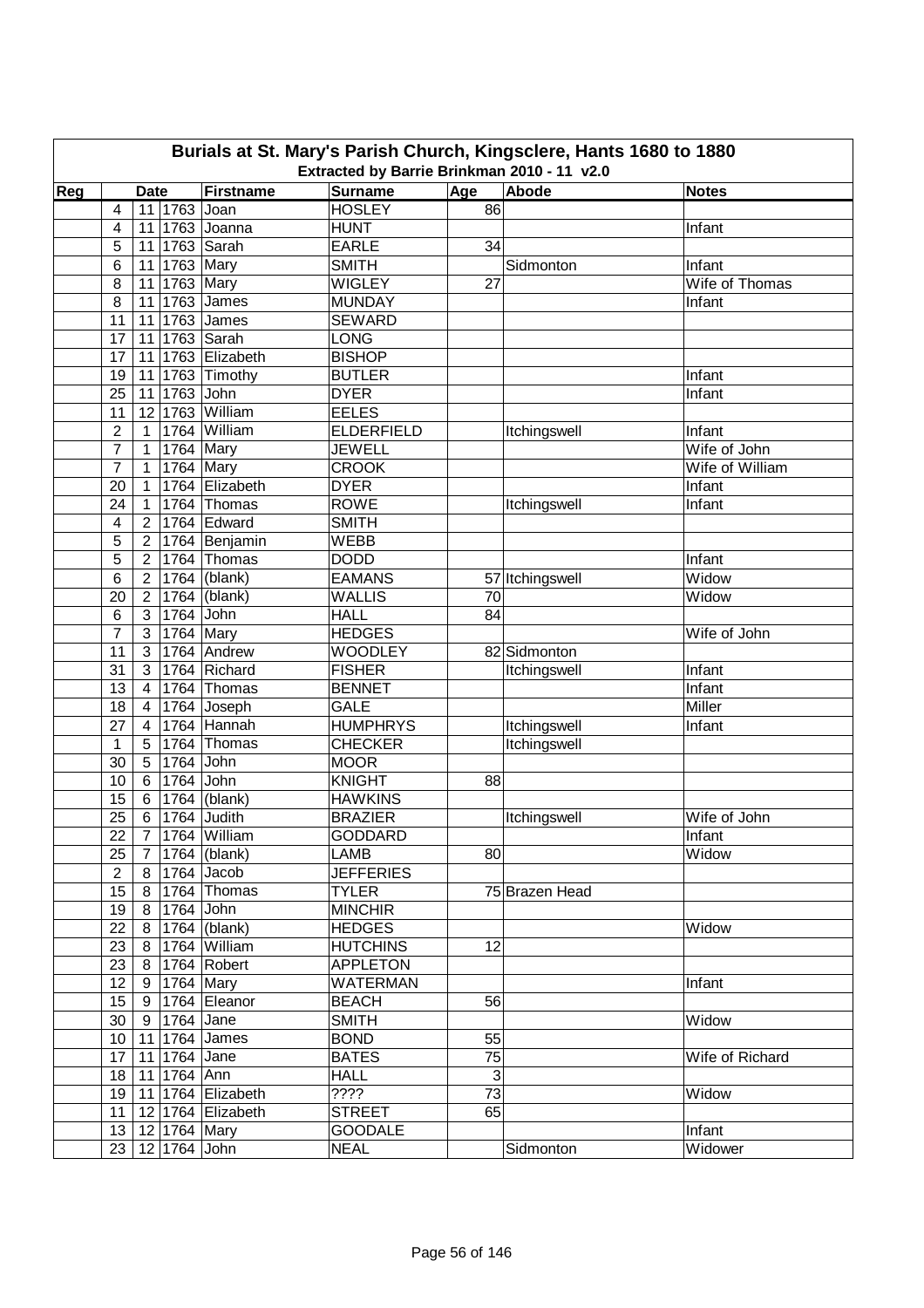| Burials at St. Mary's Parish Church, Kingsclere, Hants 1680 to 1880<br>Extracted by Barrie Brinkman 2010 - 11 v2.0 |                |                   |                        |                   |     |                 |                 |  |  |  |
|--------------------------------------------------------------------------------------------------------------------|----------------|-------------------|------------------------|-------------------|-----|-----------------|-----------------|--|--|--|
| Reg                                                                                                                |                | <b>Date</b>       | Firstname              | <b>Surname</b>    | Age | Abode           | <b>Notes</b>    |  |  |  |
|                                                                                                                    | 29             |                   | 12 1764 Harriet        | <b>HUNT</b>       |     |                 | Infant          |  |  |  |
|                                                                                                                    | 22             | 1                 | 1765 (blank)           | <b>WALTER</b>     | 80  |                 | Widow           |  |  |  |
|                                                                                                                    | 28             | $\mathbf{1}$      | 1765 Joan              | <b>WEBB</b>       |     |                 | Widow           |  |  |  |
|                                                                                                                    | 19             | $2^{\circ}$       | 1765 John              | <b>CURTIS</b>     |     | 24 Itchingswell |                 |  |  |  |
|                                                                                                                    | 20             | $2^{\circ}$       | 1765 Mary              | <b>TAYLOR</b>     |     |                 | Infant          |  |  |  |
|                                                                                                                    | 3              | 3                 | 1765 William           | <b>CANNONS</b>    |     | 63 Itchingswell |                 |  |  |  |
|                                                                                                                    | 11             | 3                 | 1765 Amelia            | <b>ANDREWS</b>    |     | Itchingswell    | Infant          |  |  |  |
|                                                                                                                    | 12             | 3                 | 1765 William           | <b>PIERCE</b>     |     |                 | Infant          |  |  |  |
|                                                                                                                    | 15             | 3                 | $1765$ John            | <b>COLEMAN</b>    |     |                 | Infant          |  |  |  |
|                                                                                                                    | 16             | 3                 | 1765 (blank)           | <b>LAMB</b>       |     |                 |                 |  |  |  |
|                                                                                                                    | 24             | 3                 | 1765 Thomas            | <b>PARSONS</b>    |     |                 |                 |  |  |  |
|                                                                                                                    | 28             | 3                 | 1765 Samuel            | <b>MUNDAY</b>     |     |                 | Infant          |  |  |  |
|                                                                                                                    |                |                   |                        |                   |     |                 |                 |  |  |  |
|                                                                                                                    | 31             | 3                 | 1765 Ann               | <b>PARSONS</b>    |     |                 |                 |  |  |  |
|                                                                                                                    | 31             | 3                 | 1765 Peter             | WHEATLAND         |     |                 | Infant          |  |  |  |
|                                                                                                                    | 5              | 5                 | 1765 Ann               | <b>JACOB</b>      |     |                 | Infant          |  |  |  |
|                                                                                                                    | $\overline{7}$ | 5                 | 1765 Ann               | <b>TOMLINS</b>    | 30  |                 |                 |  |  |  |
|                                                                                                                    | 24             | 5                 | 1765 John              | LANE              | 61  |                 |                 |  |  |  |
|                                                                                                                    | $\mathbf{3}$   | 6                 | 1765 William           | <b>APPLETON</b>   |     |                 | Infant          |  |  |  |
|                                                                                                                    | 8              | 6                 | 1765 Francis           | <b>STAIR</b>      | 19  |                 |                 |  |  |  |
|                                                                                                                    | 10             | 6                 | 1765 Mary              | <b>WEBB</b>       | 3   |                 |                 |  |  |  |
|                                                                                                                    | 28             | 6                 | 1765 Elizabeth         | <b>EELES</b>      |     | 7 Itchingswell  |                 |  |  |  |
|                                                                                                                    | $\overline{c}$ | $\overline{7}$    | 1765 Anthony           | <b>ROBINSON</b>   | 75  |                 |                 |  |  |  |
|                                                                                                                    | 5              | $\overline{7}$    | $\overline{1765}$ Mary | <b>SMITH</b>      |     |                 | Infant          |  |  |  |
|                                                                                                                    | 8              | $\overline{7}$    | 1765 Jane              | <b>HATCHET</b>    |     |                 | Infant          |  |  |  |
|                                                                                                                    | 10             | $\overline{7}$    | 1765 Richard           | <b>NAISH</b>      |     | 61 Itchingswell |                 |  |  |  |
|                                                                                                                    | 12             | $\overline{7}$    | 1765 Sarah             | <b>BENNET</b>     |     |                 | Infant          |  |  |  |
|                                                                                                                    | 26             | $\bar{7}$         | 1765 Ann               | <b>COWDEROY</b>   | 74  |                 | Widow           |  |  |  |
|                                                                                                                    | 26             | $\overline{7}$    | 1765 Hannah            | <b>VINCE</b>      |     |                 | Infant          |  |  |  |
|                                                                                                                    | 15             | 8                 | 1765 (blank)           | <b>HARDING</b>    |     |                 | Widow           |  |  |  |
|                                                                                                                    | 18             | 8                 | 1765 (blank)           | <b>GODDARD</b>    |     |                 | Wife of Michael |  |  |  |
|                                                                                                                    | 25             | 8                 | 1765 Joan              | LANCELOT          |     | Itchingswell    | Widow           |  |  |  |
|                                                                                                                    | 25             | 8                 | 1765 Ann               | <b>EELES</b>      |     | Itchingswell    | Infant          |  |  |  |
|                                                                                                                    | $\overline{7}$ | 10 1765 Daniel    |                        | <b>BURNELL</b>    |     | 61 Itchingswell |                 |  |  |  |
|                                                                                                                    | 10             | 10 1765 Hester    |                        | <b>MIELL</b>      |     |                 | Infant          |  |  |  |
|                                                                                                                    |                | 18 10 1765 Philip |                        | PARKER            | 27  |                 |                 |  |  |  |
|                                                                                                                    | 24             | 10 1765 John      |                        | <b>DINES</b>      |     |                 | Infant          |  |  |  |
|                                                                                                                    | 8              | 11 1765 (blank)   |                        | <b>BUXEY</b>      |     |                 | Widow           |  |  |  |
|                                                                                                                    | 19             | 11 1765 (blank)   |                        | <b>TINKER</b>     |     |                 | Widow           |  |  |  |
|                                                                                                                    | 21             |                   | 11 1765 Elizabeth      | <b>SMITH</b>      |     |                 | Wife of William |  |  |  |
|                                                                                                                    | 13             | 12 1765 Sarah     |                        | <b>HUSE</b>       |     |                 | Infant          |  |  |  |
|                                                                                                                    | 20             | 12 1765 James     |                        | <b>ASTRIDGE</b>   |     |                 |                 |  |  |  |
|                                                                                                                    | $\mathbf{1}$   | 1 1766 John       |                        | <b>SMITH</b>      |     | 30 Sidmonton    |                 |  |  |  |
|                                                                                                                    | $\overline{2}$ | 1 1766 John       |                        | <b>HARMSWORTH</b> |     |                 |                 |  |  |  |
|                                                                                                                    | 14             | $1 \mid$          | 1766 William Esq       | <b>KINGSMILL</b>  |     | 80 Sidmonton    |                 |  |  |  |
|                                                                                                                    | 16             | $\overline{1}$    | 1766 William           | <b>STEVENS</b>    | 33  |                 |                 |  |  |  |
|                                                                                                                    | $\mathbf{1}$   | 2 1766 Gyles      |                        | <b>WILKINS</b>    | 84  |                 |                 |  |  |  |
|                                                                                                                    | 13             |                   | 2 1766 Elizabeth       | LOVER             | 73  |                 |                 |  |  |  |
|                                                                                                                    | 16             |                   | 2   1766 $ Charles$    | <b>CRIMBLE</b>    |     |                 |                 |  |  |  |
|                                                                                                                    |                |                   |                        | <b>STIFFE</b>     | 29  |                 | Infant          |  |  |  |
|                                                                                                                    | 20             |                   | 2 1766 Catharine       |                   |     |                 |                 |  |  |  |
|                                                                                                                    | 29             |                   | 3   1766   James       | <b>SEWARD</b>     |     |                 |                 |  |  |  |
|                                                                                                                    | $\mathbf{1}$   | 4   1766   Mary   |                        | <b>LONG</b>       |     |                 |                 |  |  |  |
|                                                                                                                    | 6              | 4 1766 Mary       |                        | <b>BOND</b>       |     |                 |                 |  |  |  |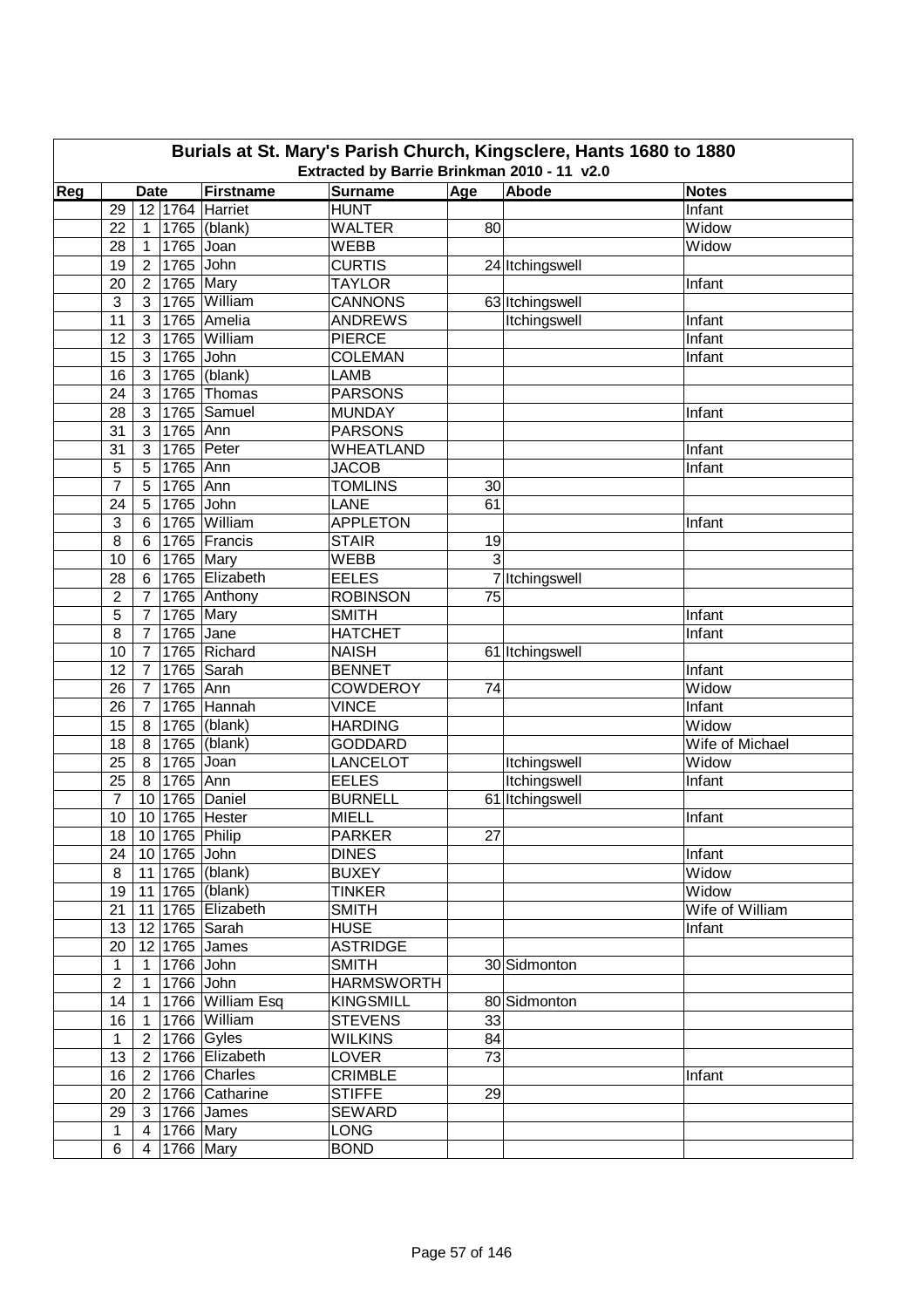| Extracted by Barrie Brinkman 2010 - 11 v2.0<br>Age<br>Abode<br>Firstname<br><b>Surname</b><br>Reg<br><b>Date</b><br><b>Notes</b><br><b>RUMBOLD</b><br>Itchingswell<br>$\overline{7}$<br>$\vert$ 4<br>1766 Thomas<br>1766 Charles<br>13<br><b>PARSONS</b><br>Itchingswell<br>$\overline{4}$<br>1766 Richard<br><b>SMITH</b><br>28<br>$\overline{4}$<br><b>WATERMAN</b><br>24<br>1766 John<br>Sidmonton<br>5 <sup>1</sup><br>6 1766 John<br><b>WORRAL</b><br>19<br>1766 Mary<br><b>SAUNDERS</b><br>16<br>$\overline{7}$<br>1766 John<br>29<br><b>EARLE</b><br>$\overline{7}$<br>1766 Martha<br><b>TYLER</b><br>30<br>Wife of Robert<br>8<br>1766 Joseph<br><b>SMITH</b><br>1<br>9<br>1766 George<br><b>HIND</b><br>10<br>9<br>1766 Cathrine<br><b>APPLETON</b><br>17<br>9<br>10 1766 John<br>15<br><b>WEBB</b><br>64 Itchingswell<br>10 1766 Sarah<br><b>HUNT</b><br>30<br>11 1766 Ann<br><b>RABBETS</b><br>27<br>12<br>12 1766 John<br><b>GREEN</b><br>51<br>13<br><b>Butcher</b><br>12 1766 William<br>72<br><b>EEDS</b><br>27<br>1767 Susan<br><b>BOURNE</b><br>$\overline{7}$<br>Widow of Henry<br>$\mathbf{1}$<br>1767 Ann<br><b>BENNET</b><br>10<br>Infant<br>$\mathbf{1}$ |
|--------------------------------------------------------------------------------------------------------------------------------------------------------------------------------------------------------------------------------------------------------------------------------------------------------------------------------------------------------------------------------------------------------------------------------------------------------------------------------------------------------------------------------------------------------------------------------------------------------------------------------------------------------------------------------------------------------------------------------------------------------------------------------------------------------------------------------------------------------------------------------------------------------------------------------------------------------------------------------------------------------------------------------------------------------------------------------------------------------------------------------------------------------------------------------|
|                                                                                                                                                                                                                                                                                                                                                                                                                                                                                                                                                                                                                                                                                                                                                                                                                                                                                                                                                                                                                                                                                                                                                                                |
|                                                                                                                                                                                                                                                                                                                                                                                                                                                                                                                                                                                                                                                                                                                                                                                                                                                                                                                                                                                                                                                                                                                                                                                |
|                                                                                                                                                                                                                                                                                                                                                                                                                                                                                                                                                                                                                                                                                                                                                                                                                                                                                                                                                                                                                                                                                                                                                                                |
|                                                                                                                                                                                                                                                                                                                                                                                                                                                                                                                                                                                                                                                                                                                                                                                                                                                                                                                                                                                                                                                                                                                                                                                |
|                                                                                                                                                                                                                                                                                                                                                                                                                                                                                                                                                                                                                                                                                                                                                                                                                                                                                                                                                                                                                                                                                                                                                                                |
|                                                                                                                                                                                                                                                                                                                                                                                                                                                                                                                                                                                                                                                                                                                                                                                                                                                                                                                                                                                                                                                                                                                                                                                |
|                                                                                                                                                                                                                                                                                                                                                                                                                                                                                                                                                                                                                                                                                                                                                                                                                                                                                                                                                                                                                                                                                                                                                                                |
|                                                                                                                                                                                                                                                                                                                                                                                                                                                                                                                                                                                                                                                                                                                                                                                                                                                                                                                                                                                                                                                                                                                                                                                |
|                                                                                                                                                                                                                                                                                                                                                                                                                                                                                                                                                                                                                                                                                                                                                                                                                                                                                                                                                                                                                                                                                                                                                                                |
|                                                                                                                                                                                                                                                                                                                                                                                                                                                                                                                                                                                                                                                                                                                                                                                                                                                                                                                                                                                                                                                                                                                                                                                |
|                                                                                                                                                                                                                                                                                                                                                                                                                                                                                                                                                                                                                                                                                                                                                                                                                                                                                                                                                                                                                                                                                                                                                                                |
|                                                                                                                                                                                                                                                                                                                                                                                                                                                                                                                                                                                                                                                                                                                                                                                                                                                                                                                                                                                                                                                                                                                                                                                |
|                                                                                                                                                                                                                                                                                                                                                                                                                                                                                                                                                                                                                                                                                                                                                                                                                                                                                                                                                                                                                                                                                                                                                                                |
|                                                                                                                                                                                                                                                                                                                                                                                                                                                                                                                                                                                                                                                                                                                                                                                                                                                                                                                                                                                                                                                                                                                                                                                |
|                                                                                                                                                                                                                                                                                                                                                                                                                                                                                                                                                                                                                                                                                                                                                                                                                                                                                                                                                                                                                                                                                                                                                                                |
|                                                                                                                                                                                                                                                                                                                                                                                                                                                                                                                                                                                                                                                                                                                                                                                                                                                                                                                                                                                                                                                                                                                                                                                |
|                                                                                                                                                                                                                                                                                                                                                                                                                                                                                                                                                                                                                                                                                                                                                                                                                                                                                                                                                                                                                                                                                                                                                                                |
|                                                                                                                                                                                                                                                                                                                                                                                                                                                                                                                                                                                                                                                                                                                                                                                                                                                                                                                                                                                                                                                                                                                                                                                |
|                                                                                                                                                                                                                                                                                                                                                                                                                                                                                                                                                                                                                                                                                                                                                                                                                                                                                                                                                                                                                                                                                                                                                                                |
|                                                                                                                                                                                                                                                                                                                                                                                                                                                                                                                                                                                                                                                                                                                                                                                                                                                                                                                                                                                                                                                                                                                                                                                |
| 1767 William<br>11<br>$\mathbf{1}$<br><b>LONG</b><br>79                                                                                                                                                                                                                                                                                                                                                                                                                                                                                                                                                                                                                                                                                                                                                                                                                                                                                                                                                                                                                                                                                                                        |
| 1767<br>William<br>$\overline{c}$<br><b>WEBB</b><br>63<br>$\overline{2}$                                                                                                                                                                                                                                                                                                                                                                                                                                                                                                                                                                                                                                                                                                                                                                                                                                                                                                                                                                                                                                                                                                       |
| $\mathbf{3}$<br>1767<br>John<br><b>SOPER</b><br>80<br>$\overline{2}$                                                                                                                                                                                                                                                                                                                                                                                                                                                                                                                                                                                                                                                                                                                                                                                                                                                                                                                                                                                                                                                                                                           |
| 22<br>1767 Jeremiah<br><b>LAMB</b><br>$\overline{2}$<br>Twin                                                                                                                                                                                                                                                                                                                                                                                                                                                                                                                                                                                                                                                                                                                                                                                                                                                                                                                                                                                                                                                                                                                   |
| LAMB<br>22<br>1767 Martha<br>Twin<br>$\overline{2}$                                                                                                                                                                                                                                                                                                                                                                                                                                                                                                                                                                                                                                                                                                                                                                                                                                                                                                                                                                                                                                                                                                                            |
| 1767 John<br>22<br><b>ETWALL</b><br>$\overline{2}$<br>Infant                                                                                                                                                                                                                                                                                                                                                                                                                                                                                                                                                                                                                                                                                                                                                                                                                                                                                                                                                                                                                                                                                                                   |
| <b>HALL</b><br>16<br>3 <sup>1</sup><br>1767 Catherine<br>Widow                                                                                                                                                                                                                                                                                                                                                                                                                                                                                                                                                                                                                                                                                                                                                                                                                                                                                                                                                                                                                                                                                                                 |
| 1767 John<br><b>WISE</b><br>18<br>3 <sup>1</sup>                                                                                                                                                                                                                                                                                                                                                                                                                                                                                                                                                                                                                                                                                                                                                                                                                                                                                                                                                                                                                                                                                                                               |
| 1767 Mary<br><b>WISE</b><br>18<br>$\mathbf{3}$                                                                                                                                                                                                                                                                                                                                                                                                                                                                                                                                                                                                                                                                                                                                                                                                                                                                                                                                                                                                                                                                                                                                 |
| $\mathbf{3}$<br>1767 William<br>28<br><b>WILLIAMS</b>                                                                                                                                                                                                                                                                                                                                                                                                                                                                                                                                                                                                                                                                                                                                                                                                                                                                                                                                                                                                                                                                                                                          |
| 1767 Richard<br>11<br>$\overline{4}$<br><b>WINTER</b>                                                                                                                                                                                                                                                                                                                                                                                                                                                                                                                                                                                                                                                                                                                                                                                                                                                                                                                                                                                                                                                                                                                          |
| 1767 Clare<br><b>WOODHOUSE</b><br>Wife of John<br>27<br>4                                                                                                                                                                                                                                                                                                                                                                                                                                                                                                                                                                                                                                                                                                                                                                                                                                                                                                                                                                                                                                                                                                                      |
| 1767 Rachael<br><b>WYETH</b><br>$5\phantom{.0}$<br>11<br>Widow                                                                                                                                                                                                                                                                                                                                                                                                                                                                                                                                                                                                                                                                                                                                                                                                                                                                                                                                                                                                                                                                                                                 |
| 1767 Thomas<br><b>PRISMALL</b><br>3<br>6                                                                                                                                                                                                                                                                                                                                                                                                                                                                                                                                                                                                                                                                                                                                                                                                                                                                                                                                                                                                                                                                                                                                       |
| 5<br>6 <sup>1</sup><br>1767 John<br><b>HEAD</b><br>Infant                                                                                                                                                                                                                                                                                                                                                                                                                                                                                                                                                                                                                                                                                                                                                                                                                                                                                                                                                                                                                                                                                                                      |
| 1767 Sarah<br>$\overline{7}$<br><b>DOWELL</b><br>6 <sup>1</sup><br>Infant                                                                                                                                                                                                                                                                                                                                                                                                                                                                                                                                                                                                                                                                                                                                                                                                                                                                                                                                                                                                                                                                                                      |
| $\overline{17}$<br>6 1767 Isaac<br><b>CHANDLER</b>                                                                                                                                                                                                                                                                                                                                                                                                                                                                                                                                                                                                                                                                                                                                                                                                                                                                                                                                                                                                                                                                                                                             |
| <b>LOVELOCK</b><br>Infant<br>20<br>6   1767   Thomas                                                                                                                                                                                                                                                                                                                                                                                                                                                                                                                                                                                                                                                                                                                                                                                                                                                                                                                                                                                                                                                                                                                           |
| Wife of Thomas<br>7 1767 Hannah<br><b>SMITH</b><br>6                                                                                                                                                                                                                                                                                                                                                                                                                                                                                                                                                                                                                                                                                                                                                                                                                                                                                                                                                                                                                                                                                                                           |
| 12<br>7 <sup>1</sup><br>1767 Elizabeth<br><b>SEWARD</b><br><b>Relict of James</b>                                                                                                                                                                                                                                                                                                                                                                                                                                                                                                                                                                                                                                                                                                                                                                                                                                                                                                                                                                                                                                                                                              |
| 18<br><b>HUNT</b><br>64<br>$7\overline{ }$<br>1767 Martha                                                                                                                                                                                                                                                                                                                                                                                                                                                                                                                                                                                                                                                                                                                                                                                                                                                                                                                                                                                                                                                                                                                      |
| <b>HEDGCOCK</b><br>19<br>$7\overline{ }$<br>1767 Henry<br>Infant                                                                                                                                                                                                                                                                                                                                                                                                                                                                                                                                                                                                                                                                                                                                                                                                                                                                                                                                                                                                                                                                                                               |
| 1767 Joseph<br>$7^{\circ}$<br>LAMB<br>Infant<br>22                                                                                                                                                                                                                                                                                                                                                                                                                                                                                                                                                                                                                                                                                                                                                                                                                                                                                                                                                                                                                                                                                                                             |
| 3<br>8 1767 Mary<br><b>STACEY</b><br>38                                                                                                                                                                                                                                                                                                                                                                                                                                                                                                                                                                                                                                                                                                                                                                                                                                                                                                                                                                                                                                                                                                                                        |
| 8 1767 Hannah<br>19<br><b>LOVELOCK</b><br>Infant                                                                                                                                                                                                                                                                                                                                                                                                                                                                                                                                                                                                                                                                                                                                                                                                                                                                                                                                                                                                                                                                                                                               |
| $\vert$<br>9 1767 Charles<br><b>PIERCE</b><br>Infant                                                                                                                                                                                                                                                                                                                                                                                                                                                                                                                                                                                                                                                                                                                                                                                                                                                                                                                                                                                                                                                                                                                           |
| 23<br>91767 Ann<br><b>ANDERSON</b><br>Infant Vagrant                                                                                                                                                                                                                                                                                                                                                                                                                                                                                                                                                                                                                                                                                                                                                                                                                                                                                                                                                                                                                                                                                                                           |
| 11 10 1767 Elizabeth<br><b>HEDGCOCK</b><br>Not Married                                                                                                                                                                                                                                                                                                                                                                                                                                                                                                                                                                                                                                                                                                                                                                                                                                                                                                                                                                                                                                                                                                                         |
| 14 10 1767 John<br><b>WHEATLAND</b><br>Infant                                                                                                                                                                                                                                                                                                                                                                                                                                                                                                                                                                                                                                                                                                                                                                                                                                                                                                                                                                                                                                                                                                                                  |
| 17 10 1767 Isaiah<br><b>BOND</b><br>Infant                                                                                                                                                                                                                                                                                                                                                                                                                                                                                                                                                                                                                                                                                                                                                                                                                                                                                                                                                                                                                                                                                                                                     |
| <b>STREET</b><br>18 10 1767 John<br>29                                                                                                                                                                                                                                                                                                                                                                                                                                                                                                                                                                                                                                                                                                                                                                                                                                                                                                                                                                                                                                                                                                                                         |
| 20 10 1767 Mary<br><b>TAYLOR</b><br>Wife of Thomas                                                                                                                                                                                                                                                                                                                                                                                                                                                                                                                                                                                                                                                                                                                                                                                                                                                                                                                                                                                                                                                                                                                             |
| 22 10 1767 Elizabeth<br><b>WILSON</b><br>Wife of Francis Surgeon                                                                                                                                                                                                                                                                                                                                                                                                                                                                                                                                                                                                                                                                                                                                                                                                                                                                                                                                                                                                                                                                                                               |
| 23 10 1767 Thomas<br><b>HALE</b>                                                                                                                                                                                                                                                                                                                                                                                                                                                                                                                                                                                                                                                                                                                                                                                                                                                                                                                                                                                                                                                                                                                                               |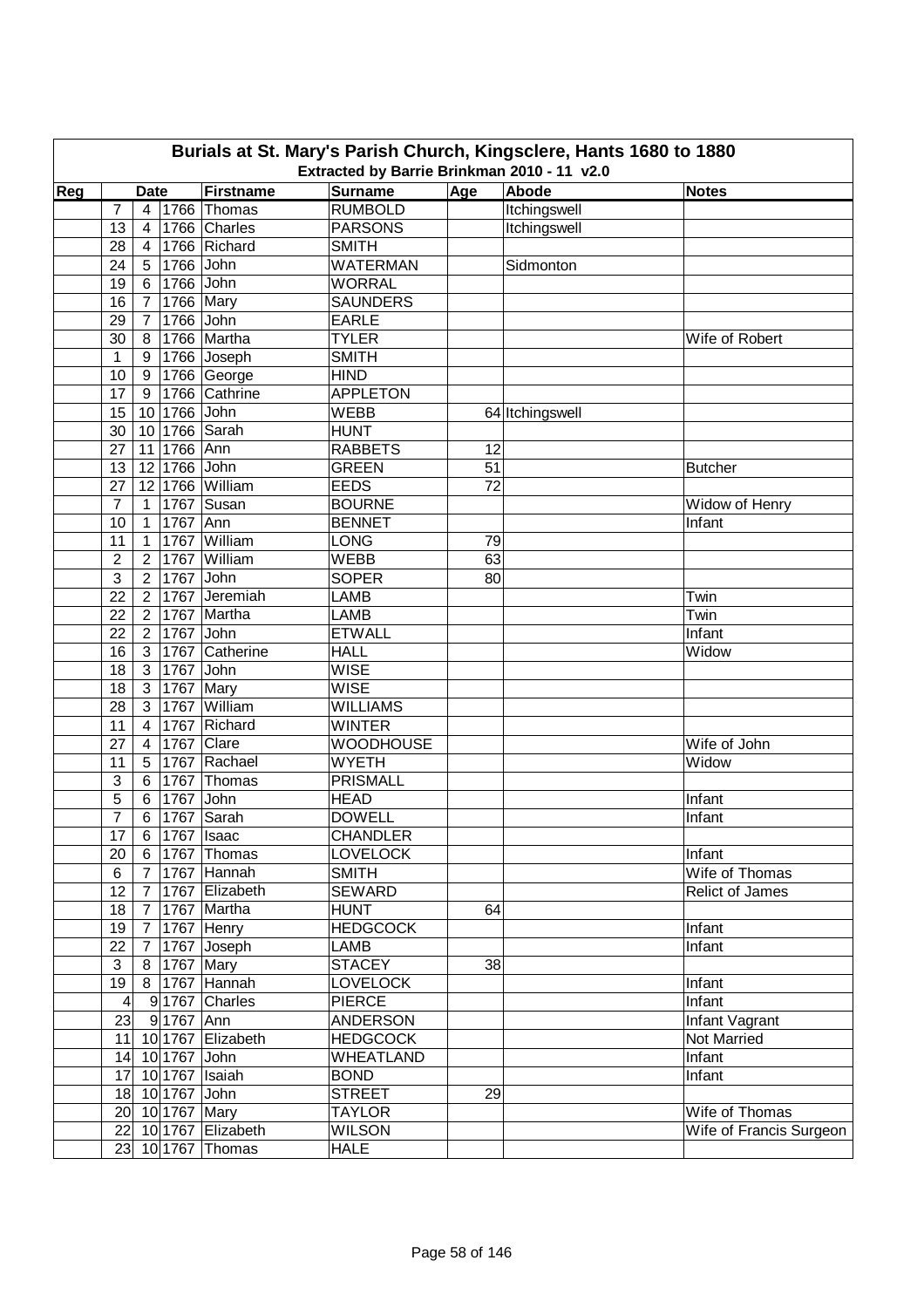|     |                               |                             |                                                               |                | Burials at St. Mary's Parish Church, Kingsclere, Hants 1680 to 1880 |                         |
|-----|-------------------------------|-----------------------------|---------------------------------------------------------------|----------------|---------------------------------------------------------------------|-------------------------|
| Reg | <b>Date</b>                   | Firstname                   | Extracted by Barrie Brinkman 2010 - 11 v2.0<br><b>Surname</b> | Age            | Abode                                                               | <b>Notes</b>            |
|     | 10 1767 Edith<br>24           |                             | <b>WATERIDGE</b>                                              |                | Etchingswell                                                        | Infant                  |
|     | 28                            | 10 1767 Mathew              | <b>DYER</b>                                                   |                | 63 Etchingswell                                                     |                         |
|     | 5                             | 11 1767 Elvenora            | <b>RABBETS</b>                                                |                |                                                                     |                         |
|     | 6                             | 11 1767 Thomas              | <b>FARMER</b>                                                 |                | 40 The Anchor                                                       |                         |
|     | 16                            | 11 1767 William snr         | <b>THOMAS</b>                                                 | abt 85         | St John's Farm                                                      |                         |
|     | 10 <sup>1</sup>               | 12 1767 Catharine           | <b>TANNER</b>                                                 |                |                                                                     | anus maxime squalida    |
|     |                               |                             |                                                               |                |                                                                     | vagaritium hosplf       |
|     | 12<br>12 1767 Hannah          |                             | <b>THOMAS</b>                                                 |                |                                                                     | Infant                  |
|     | 12 1767 John<br>14            |                             | <b>PIERCE</b>                                                 |                |                                                                     | Smallpox                |
|     | 16 12 1767 Allen              |                             | <b>FUSE</b>                                                   | abt 62         |                                                                     |                         |
|     | 12 1767 William<br>25         |                             | <b>STAMP</b>                                                  |                |                                                                     | Old                     |
|     | $\overline{c}$<br>1 1768 Mary |                             | <b>STIFF</b>                                                  | 75             |                                                                     | <b>Not Married</b>      |
|     | 3                             | 1 1768 William              | <b>ROLFE</b>                                                  | $\overline{2}$ |                                                                     | Infant                  |
|     | 5                             | 1 1768 Richard              | LOVER                                                         |                |                                                                     | Old                     |
|     | 11                            | 1 1768 William              | <b>LEACH</b>                                                  |                |                                                                     | $\overline{\text{Old}}$ |
|     | $1 1768 $ Grace<br>14         |                             | <b>JEFFERIES</b>                                              |                |                                                                     | Widow                   |
|     | 18                            | 1 1768 Elizabeth            | <b>KUELL</b>                                                  |                | 75 Etchingswell                                                     | <b>Widow Smallpox</b>   |
|     | 11768 Ann<br>20               |                             | <b>HOOD</b>                                                   |                |                                                                     | Wife of Richard         |
|     | 28                            | 1 1768 (blank)              | <b>LOVELOCK</b>                                               |                |                                                                     | Wife of Francis         |
|     | 7<br>$2 1768 $ Mary           |                             | <b>APPLETON</b>                                               |                |                                                                     | Wife of John            |
|     | 8                             | 2 1768 Margaret             | <b>GARDINER</b>                                               |                | 71 Sidmonton                                                        | Widow                   |
|     | 12                            | $2 1768 $ Thomas snr        | <b>BROWNJOHN</b>                                              | 81             |                                                                     |                         |
|     | 13                            | 2 1768 Joseph               | <b>EELES</b>                                                  |                |                                                                     | Infant                  |
|     | $2 1768 $ John<br>13          |                             | <b>ROWE</b>                                                   |                |                                                                     | Smallpox                |
|     | 16                            | 2 1768 William snr          | <b>CUMMINS</b>                                                | 82             |                                                                     |                         |
|     | 2 1768 Mary<br>19             |                             | <b>WHITE</b>                                                  | 90             |                                                                     | Widow                   |
|     | 3 1768 John<br>1              |                             | <b>HARMSWORTH</b>                                             |                |                                                                     | Infant                  |
|     | $\overline{c}$<br>3 1768 John |                             | <b>BADNELL</b>                                                | 22             |                                                                     |                         |
|     | 7<br>3 1768 John              |                             | <b>HUNT</b>                                                   | 27             |                                                                     |                         |
|     | 25<br>3 1768 Amy              |                             | <b>HUNT</b>                                                   | 40             |                                                                     | Not Married             |
|     | $\boldsymbol{9}$              | 4 1768 Joanna               | <b>MUNDAY</b>                                                 | 77             |                                                                     | Wife of Joseph          |
|     | 11<br>4 1768 Mary             |                             | <b>TYLER</b>                                                  |                |                                                                     | Infant                  |
|     | 14                            | 4 1768 Robert               | <b>HARRIS</b>                                                 | 15             |                                                                     | Smallpox                |
|     | 1                             | 5 1768 Daniel               | <b>LOUCH</b>                                                  |                | Falcon Inn                                                          |                         |
|     | $\overline{\mathbf{A}}$       | $5$ 1768 James              | <b>HAINES</b>                                                 | 27             |                                                                     |                         |
|     | 9<br>5 1768 John              |                             | <b>HUSE</b>                                                   | 21             |                                                                     |                         |
|     | 12                            | $\overline{5}$ 1768 Anthony | <b>WEBB</b>                                                   | 63             |                                                                     |                         |
|     | 30                            | 5 1768 Elizabeth            | <b>SHARP</b>                                                  | 49             |                                                                     | Wife of John Miller     |
|     | 6 1768 Mary<br>8 <sup>1</sup> |                             | <b>TIGGLE</b>                                                 | 70             |                                                                     | Widow                   |
|     | 16                            | 6 1768 Thomas               | <b>HUNT</b>                                                   |                |                                                                     | Infant                  |
|     | 6 1768 Mary<br>17             |                             | <b>SMITH</b>                                                  | 63             |                                                                     | Wife of William         |
|     | $\overline{\mathcal{A}}$      | 7 1768 Hannah               | <b>ROLFE</b>                                                  |                | Etchingswell                                                        | Infant                  |
|     | 8 1768 Ann<br>24              |                             | <b>BARNES</b>                                                 | 84             |                                                                     | Widow                   |
|     | 26<br>8 1768 Mary             |                             | <b>KING</b>                                                   |                | 47 ???                                                              |                         |
|     | 29<br>8 1768 Mary             |                             | <b>SPENCER</b>                                                | 86             |                                                                     | Widow                   |
|     | $\,6$                         | 9 1768 Francis              | ???                                                           | 71             |                                                                     | <b>Butcher</b>          |
|     | 9 1768 Ann<br>17              |                             | <b>DINES</b>                                                  |                | 43 Ecchingswell                                                     | Wife of John            |
|     | 9 1768 John<br>18             |                             | ???                                                           |                | 73 ???                                                              |                         |
|     | 20                            | 91768 Elizabeth             | <b>STACEY</b>                                                 |                | 43 ???                                                              | Wife of Richard         |
|     | 3 11 1768 Robert              |                             | <b>TAYLOR</b>                                                 |                |                                                                     | Infant                  |
|     | 13 11 1768 James              |                             | <b>WYETH</b>                                                  | 25             |                                                                     |                         |
|     | 14 11 1768 Thomas             |                             | <b>RABBITS</b>                                                | 25             |                                                                     |                         |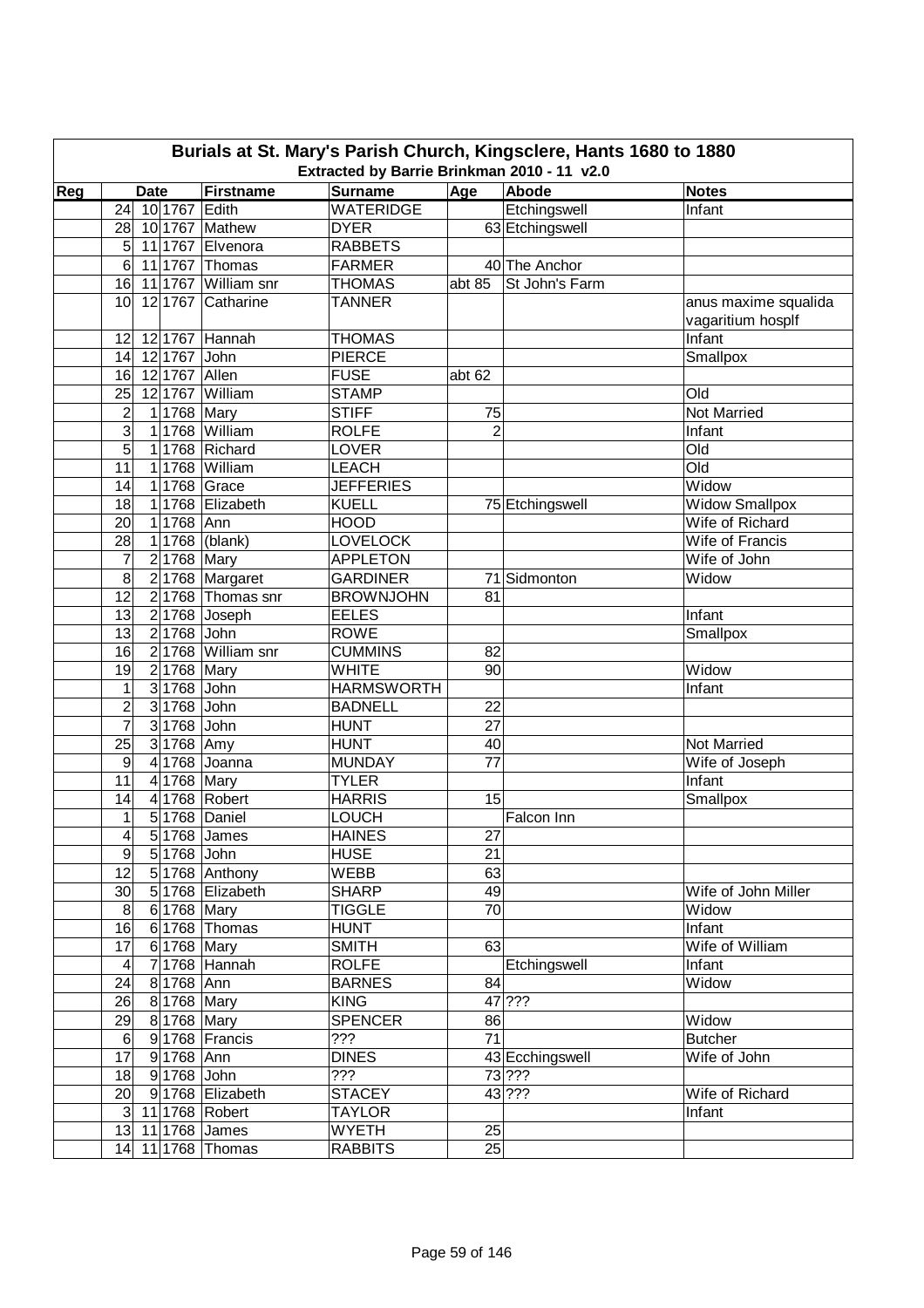| Burials at St. Mary's Parish Church, Kingsclere, Hants 1680 to 1880<br>Extracted by Barrie Brinkman 2010 - 11 v2.0 |                                  |                   |                  |                 |                 |                     |  |  |  |  |
|--------------------------------------------------------------------------------------------------------------------|----------------------------------|-------------------|------------------|-----------------|-----------------|---------------------|--|--|--|--|
| Reg                                                                                                                | <b>Date</b>                      | Firstname         | <b>Surname</b>   | Age             | Abode           | <b>Notes</b>        |  |  |  |  |
|                                                                                                                    | 15 12 1768 Sarah                 |                   | <b>SOPER</b>     | $\overline{20}$ |                 |                     |  |  |  |  |
|                                                                                                                    | 16 12 1768 Mary                  |                   | <b>TAYLOR</b>    |                 | 76 Ecchingswell | Widow               |  |  |  |  |
|                                                                                                                    | 29 12 1768 Sarah                 |                   | FIELD alias      |                 |                 |                     |  |  |  |  |
|                                                                                                                    |                                  |                   | <b>GODDARD</b>   |                 |                 |                     |  |  |  |  |
|                                                                                                                    | 5                                | 2 1769 Hannah     | <b>BOND</b>      |                 |                 | Infant              |  |  |  |  |
|                                                                                                                    | 8<br>2 1769 Henry                |                   | <b>HUMPHRY</b>   | 70              |                 |                     |  |  |  |  |
|                                                                                                                    | 19<br>2 1769 Dinah               |                   | <b>DYER</b>      | 65              |                 |                     |  |  |  |  |
|                                                                                                                    | 21<br>2 1769 John                |                   | <b>ILSLY</b>     | 63              |                 |                     |  |  |  |  |
|                                                                                                                    | 3 1769 Mary<br>9                 |                   | <b>HUNT</b>      | 69              |                 | Widow of Richard    |  |  |  |  |
|                                                                                                                    | 19<br>3 1769 Mary                |                   | <b>BAUGHURST</b> | 87              |                 |                     |  |  |  |  |
|                                                                                                                    | 22<br>3 1769 Mary                |                   | <b>SMITH</b>     | 8               |                 | Widow               |  |  |  |  |
|                                                                                                                    | 7                                | 4 1769 Joseph     | <b>ARNOLD</b>    |                 |                 | Old                 |  |  |  |  |
|                                                                                                                    | 4 1769 Jacob<br>$\boldsymbol{9}$ |                   | <b>SMITH</b>     |                 |                 | Infant              |  |  |  |  |
|                                                                                                                    | 11                               | 4 1769 William    | <b>MILLS</b>     |                 |                 | Old                 |  |  |  |  |
|                                                                                                                    | 16<br>4 1769 John                |                   | <b>FOSTER</b>    |                 | 82 Sidmonton    |                     |  |  |  |  |
|                                                                                                                    | 19<br>4 1769 John                |                   | <b>LARCOMB</b>   |                 | 25 Sidmonton    |                     |  |  |  |  |
|                                                                                                                    | $\,6$                            | 5 1769 Joseph     | <b>MAYERS</b>    |                 |                 | Infant              |  |  |  |  |
|                                                                                                                    | $5 1769 $ John<br>14             |                   | <b>LAMB</b>      |                 |                 | Boy                 |  |  |  |  |
|                                                                                                                    | 21                               | 51769 Benjamin    | <b>LAMB</b>      |                 |                 | Boy                 |  |  |  |  |
|                                                                                                                    | 28                               | 5 1769 Richard    | <b>LAMB</b>      |                 |                 | Boy                 |  |  |  |  |
|                                                                                                                    | 5 1769 John<br>28                |                   | <b>KNIGHT</b>    | 78              |                 |                     |  |  |  |  |
|                                                                                                                    | 1                                | 6 1769 Thomas     | <b>BATE</b>      |                 | Frobury Farm    | Infant Son of James |  |  |  |  |
|                                                                                                                    | 13                               | 6 1769 Edward     | <b>LAMB</b>      |                 |                 | Boy                 |  |  |  |  |
|                                                                                                                    | 6 1769 Letitia<br>13             |                   | <b>FROD</b>      | 63              |                 | Widow               |  |  |  |  |
|                                                                                                                    | 15                               | $7 1769 $ Anthony | <b>THATCHER</b>  |                 |                 | Infant              |  |  |  |  |
|                                                                                                                    | 25                               | 7 1769 Elizabeth  | <b>BROWN</b>     |                 | Sidmonton       | Infant              |  |  |  |  |
|                                                                                                                    | 31                               | 7 1769 Catherine  | <b>BELCHER</b>   |                 | Ecchingswell    | Wife of ???         |  |  |  |  |
|                                                                                                                    | 1                                | 8 1769 Richard    | <b>TAYLOR</b>    |                 |                 | Infant              |  |  |  |  |
|                                                                                                                    | 6                                | 8 1769 Jonathan   | <b>DYER</b>      |                 |                 | Infant              |  |  |  |  |
|                                                                                                                    | 6                                | 8 1769 Hannah     | <b>WARD</b>      |                 |                 | Not Married         |  |  |  |  |
|                                                                                                                    | 13<br>8 1769 Mary                |                   | <b>LAMB</b>      |                 |                 | Wife of Richard     |  |  |  |  |
|                                                                                                                    | 13<br>8 1769 Dinah               |                   | <b>COWDEROY</b>  | 49              |                 | Relict of John      |  |  |  |  |
|                                                                                                                    | 20                               | 8 1769 Thomas     | <b>BATE</b>      |                 | Poats Farm      | Son of Thomas       |  |  |  |  |
|                                                                                                                    | 22                               | 8 1769 George     | <b>DYER</b>      | 13              |                 |                     |  |  |  |  |
|                                                                                                                    | $\overline{27}$<br>8 1769 Jane   |                   | <b>VICARY</b>    | 84              |                 | Widow               |  |  |  |  |
|                                                                                                                    | 29                               | 81769 Elizabeth   | <b>APPLETON</b>  |                 |                 | Widow               |  |  |  |  |
|                                                                                                                    | 29                               | 8 1769 Stephen    | <b>BLANCHETT</b> |                 | Sidmonton       |                     |  |  |  |  |
|                                                                                                                    | 9 1769 John<br>$5\overline{)}$   |                   | <b>BROWN</b>     |                 |                 | Infant              |  |  |  |  |
|                                                                                                                    | 10                               | 9 1769 William    | <b>SMITH</b>     | 10              |                 |                     |  |  |  |  |
|                                                                                                                    | 15                               | 91769 Thomas      | <b>NICHOLSON</b> |                 |                 | Old                 |  |  |  |  |
|                                                                                                                    | 19                               | 91769 Hannah      | <b>BLACKMAN</b>  |                 |                 | Infant              |  |  |  |  |
|                                                                                                                    | 91769 Sarah<br>27                |                   | <b>ROLFE</b>     | 8               |                 |                     |  |  |  |  |
|                                                                                                                    | 28                               | 91769 Elizabeth   | <b>WALKER</b>    | 76              |                 | Widow               |  |  |  |  |
|                                                                                                                    | 9 10 1769 Robert                 |                   | <b>CHAPPEL</b>   | 8               |                 |                     |  |  |  |  |
|                                                                                                                    | 17 10 1769 Joseph                |                   | <b>CHAPPEL</b>   |                 |                 | Boy                 |  |  |  |  |
|                                                                                                                    | 3 11 1769 Thomas                 |                   | <b>FRY</b>       | 43              |                 |                     |  |  |  |  |
|                                                                                                                    | 5 11 1769 Jane                   |                   | <b>WATERMAN</b>  |                 | Sidmonton       | Infant              |  |  |  |  |
|                                                                                                                    | 6 11 1769 Mary                   |                   | <b>GODDARD</b>   | 26              |                 |                     |  |  |  |  |
|                                                                                                                    | 13 11 1769 Thomas                |                   | <b>HAINES</b>    | 33              |                 |                     |  |  |  |  |
|                                                                                                                    | 15 11 1769 Joseph                |                   | LADD             |                 | 69 Ashford Hill |                     |  |  |  |  |
|                                                                                                                    | 23 11 1769 Jane                  |                   | <b>HARRIS</b>    | 8               |                 |                     |  |  |  |  |
|                                                                                                                    | 30 11 1769 Richard               |                   | <b>BOND</b>      | $\sigma$        |                 |                     |  |  |  |  |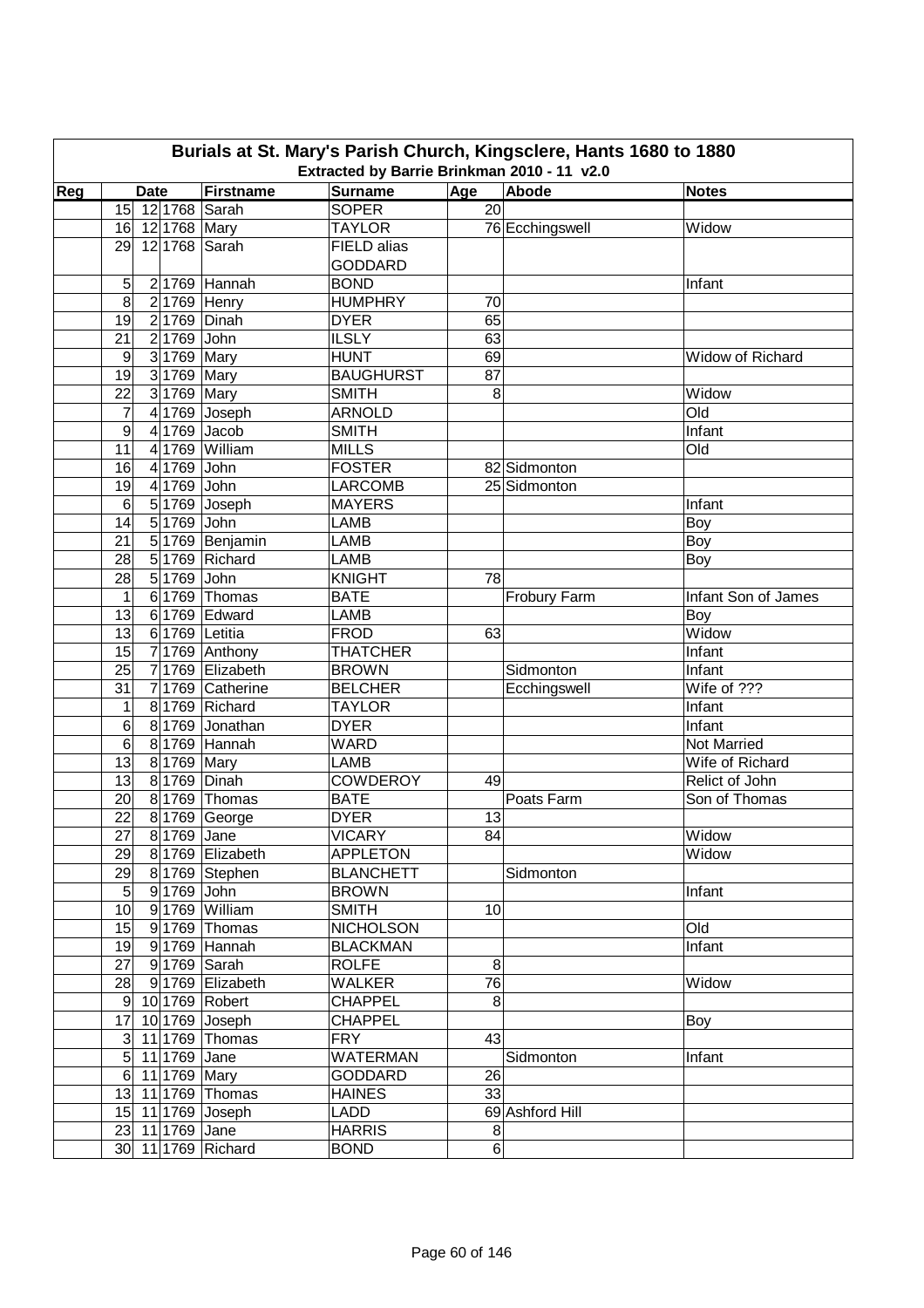| Firstname<br><b>Surname</b><br>Reg<br>Age<br>Abode<br><b>Notes</b><br><b>Date</b><br>12 1769 Ann<br><b>STEVENS</b><br>33<br>Wife of Joseph Miller<br>$\overline{4}$<br>15 12 1769 Elizabeth<br><b>FORD</b><br>74 Thornford Farm<br>Widow<br><b>HUDSON</b><br>12 1769 John<br>Infant<br>30 <sup>°</sup><br><b>ROGERS</b><br>30<br>12 1769 Miriam<br>22 Cats Farm<br>Dau of John<br>$\overline{2}$<br>1 1770 John<br><b>BROWN</b><br>Infant<br>22<br>1 1770 Elizabeth<br><b>CUMMINS</b><br>Widow<br>81<br>29<br>1 1770 John<br><b>FRY</b><br>79 Beenham Court<br>29<br><b>WICKINS</b><br>1 1770 Mary<br>29<br>Wife of james<br>$\overline{2}$<br>Infant Dau of James<br>$\overline{c}$<br>2 1770 Sarah<br><b>WICKINS</b><br>5<br>$2 1770 $ (blank)<br><b>SMITH</b><br>Wife of James<br>$\boldsymbol{9}$<br>2 1770 (blank)<br><b>HUMPHRYS</b><br>61<br>Widow<br>13<br><b>BROWNJOHN</b><br>2 1770 Martha<br>Infant<br>13<br>2 1770 John<br><b>WHEATLAND</b><br>Infant<br>15<br>2 1770 Elizabeth<br><b>BOOTH</b><br>Infant<br>2 1770 Mary<br>15<br><b>HILL</b><br>Widow<br>72<br>2 1770 William<br>21<br>Old<br><b>MUNDAY</b><br>21<br>2 1770 (blank)<br><b>HIGGS</b><br>Widow<br>77<br>3 1770 Ann<br>1<br><b>BENDER</b><br>Infant<br>9<br>3 1770 Amey<br><b>OWEN</b><br>Infant illegitimate<br>19<br>3 1770 Sarah<br><b>RABBETS</b><br>18<br>Not Married<br>3 1770 Elizabeth<br><b>NICHOLSON</b><br>21<br>Wife of Richard<br>8<br>41770 Mary<br><b>WILLMOTT</b><br>53<br>Wife of William Maltster<br>$\overline{3}$<br>5 1770 Absalom<br>$\overline{\mathbf{4}}$<br><b>ANDREWS</b><br>6<br>5 1770 William<br><b>HUNT</b><br>20<br>5 1770 John<br><b>NASH</b><br>14<br>Ecchingswell<br>Infant<br>5 1770 Martha<br>16<br><b>PAICE</b><br>51770 John<br>27<br><b>MILLS</b><br>Old<br>5 1770 Gideon<br><b>BOOTH</b><br><b>Infant</b><br>30<br>Ecchingswell<br>3<br>6 1770 John Osman<br><b>HOLDING</b><br>Silchester<br>Infant Son of William<br>$\boldsymbol{9}$<br>6 1770 (blank)<br><b>DYER</b><br>88<br>Widow<br>10<br>6 1770 (blank)<br><b>TYLER</b><br>70 Brazen Head<br>6 1770 Mary<br><b>FORD</b><br>78<br>24<br>Widow<br>6 1770 William<br><b>GOODALL</b><br><b>Infant</b><br>26<br>Sidmonton<br>Infant Son of William<br><b>HOBBS</b><br>$\boldsymbol{9}$<br>7 1770 William<br>12<br>71770 Ann<br><b>GRACE</b><br>Burghclere<br>Wife of Thomas<br>7 1770 Elizabeth<br><b>LAWRANCE</b><br>14<br>21<br>Spinster<br>Infant<br>25<br>81770 William<br><b>SMITH</b><br>Wife of John<br>26 8 1770 Jane<br><b>FIELD</b><br>67 Ecchingswell<br>30 8 1770 Miriam<br><b>BENWELL</b><br>Infant<br>81 Bear Inn<br>22<br>9 1770 John<br><b>ALDRIDGE</b><br>10 1770 Nicholas<br><b>WHEATLAND</b><br>51<br>$\mathbf{1}$<br>32<br>3 <sup>1</sup><br>10 1770 Ann<br><b>TYLER</b><br>Wife of John<br>32<br>12 10 1770 John<br>Wheelwright<br><b>MUNDAY</b><br>15 10 1770 Thomas<br><b>SMITH</b><br>82<br>Yeoman<br><b>BISHOP</b><br>24 10 1770 Elizabeth<br>Sidmonton<br>Infant<br>25 10 1770 Mary<br><b>GOLDING</b><br>11 1770 Richard<br><b>BATES</b><br>84<br>Yeoman<br>$\vert$<br>11 1770 Susannah<br><b>TYLER</b><br>1<br>Infant<br><b>OWEN</b><br>14<br>$2\vert$<br>11 1770 Frances<br>25 11 1770 Samuel<br><b>DYER</b><br>78 Ecchingswell<br>Yeoman<br>WHEATLAND<br>Relict of Nicholas buried<br>27 11 1770 Mary | Burials at St. Mary's Parish Church, Kingsclere, Hants 1680 to 1880<br>Extracted by Barrie Brinkman 2010 - 11 v2.0 |  |  |  |  |  |       |  |  |  |  |  |  |
|---------------------------------------------------------------------------------------------------------------------------------------------------------------------------------------------------------------------------------------------------------------------------------------------------------------------------------------------------------------------------------------------------------------------------------------------------------------------------------------------------------------------------------------------------------------------------------------------------------------------------------------------------------------------------------------------------------------------------------------------------------------------------------------------------------------------------------------------------------------------------------------------------------------------------------------------------------------------------------------------------------------------------------------------------------------------------------------------------------------------------------------------------------------------------------------------------------------------------------------------------------------------------------------------------------------------------------------------------------------------------------------------------------------------------------------------------------------------------------------------------------------------------------------------------------------------------------------------------------------------------------------------------------------------------------------------------------------------------------------------------------------------------------------------------------------------------------------------------------------------------------------------------------------------------------------------------------------------------------------------------------------------------------------------------------------------------------------------------------------------------------------------------------------------------------------------------------------------------------------------------------------------------------------------------------------------------------------------------------------------------------------------------------------------------------------------------------------------------------------------------------------------------------------------------------------------------------------------------------------------------------------------------------------------------------------------------------------------------------------------------------------------------------------------------------------------------------------------------------------------------------------------------------------------------------------------------------------------------------------------------------------------------------------------------------------------------------------------------------------------------------------------------------------------------------------------------------------------------------------------------------------------------------------------------------|--------------------------------------------------------------------------------------------------------------------|--|--|--|--|--|-------|--|--|--|--|--|--|
|                                                                                                                                                                                                                                                                                                                                                                                                                                                                                                                                                                                                                                                                                                                                                                                                                                                                                                                                                                                                                                                                                                                                                                                                                                                                                                                                                                                                                                                                                                                                                                                                                                                                                                                                                                                                                                                                                                                                                                                                                                                                                                                                                                                                                                                                                                                                                                                                                                                                                                                                                                                                                                                                                                                                                                                                                                                                                                                                                                                                                                                                                                                                                                                                                                                                                                         |                                                                                                                    |  |  |  |  |  |       |  |  |  |  |  |  |
|                                                                                                                                                                                                                                                                                                                                                                                                                                                                                                                                                                                                                                                                                                                                                                                                                                                                                                                                                                                                                                                                                                                                                                                                                                                                                                                                                                                                                                                                                                                                                                                                                                                                                                                                                                                                                                                                                                                                                                                                                                                                                                                                                                                                                                                                                                                                                                                                                                                                                                                                                                                                                                                                                                                                                                                                                                                                                                                                                                                                                                                                                                                                                                                                                                                                                                         |                                                                                                                    |  |  |  |  |  |       |  |  |  |  |  |  |
|                                                                                                                                                                                                                                                                                                                                                                                                                                                                                                                                                                                                                                                                                                                                                                                                                                                                                                                                                                                                                                                                                                                                                                                                                                                                                                                                                                                                                                                                                                                                                                                                                                                                                                                                                                                                                                                                                                                                                                                                                                                                                                                                                                                                                                                                                                                                                                                                                                                                                                                                                                                                                                                                                                                                                                                                                                                                                                                                                                                                                                                                                                                                                                                                                                                                                                         |                                                                                                                    |  |  |  |  |  |       |  |  |  |  |  |  |
|                                                                                                                                                                                                                                                                                                                                                                                                                                                                                                                                                                                                                                                                                                                                                                                                                                                                                                                                                                                                                                                                                                                                                                                                                                                                                                                                                                                                                                                                                                                                                                                                                                                                                                                                                                                                                                                                                                                                                                                                                                                                                                                                                                                                                                                                                                                                                                                                                                                                                                                                                                                                                                                                                                                                                                                                                                                                                                                                                                                                                                                                                                                                                                                                                                                                                                         |                                                                                                                    |  |  |  |  |  |       |  |  |  |  |  |  |
|                                                                                                                                                                                                                                                                                                                                                                                                                                                                                                                                                                                                                                                                                                                                                                                                                                                                                                                                                                                                                                                                                                                                                                                                                                                                                                                                                                                                                                                                                                                                                                                                                                                                                                                                                                                                                                                                                                                                                                                                                                                                                                                                                                                                                                                                                                                                                                                                                                                                                                                                                                                                                                                                                                                                                                                                                                                                                                                                                                                                                                                                                                                                                                                                                                                                                                         |                                                                                                                    |  |  |  |  |  |       |  |  |  |  |  |  |
|                                                                                                                                                                                                                                                                                                                                                                                                                                                                                                                                                                                                                                                                                                                                                                                                                                                                                                                                                                                                                                                                                                                                                                                                                                                                                                                                                                                                                                                                                                                                                                                                                                                                                                                                                                                                                                                                                                                                                                                                                                                                                                                                                                                                                                                                                                                                                                                                                                                                                                                                                                                                                                                                                                                                                                                                                                                                                                                                                                                                                                                                                                                                                                                                                                                                                                         |                                                                                                                    |  |  |  |  |  |       |  |  |  |  |  |  |
|                                                                                                                                                                                                                                                                                                                                                                                                                                                                                                                                                                                                                                                                                                                                                                                                                                                                                                                                                                                                                                                                                                                                                                                                                                                                                                                                                                                                                                                                                                                                                                                                                                                                                                                                                                                                                                                                                                                                                                                                                                                                                                                                                                                                                                                                                                                                                                                                                                                                                                                                                                                                                                                                                                                                                                                                                                                                                                                                                                                                                                                                                                                                                                                                                                                                                                         |                                                                                                                    |  |  |  |  |  |       |  |  |  |  |  |  |
|                                                                                                                                                                                                                                                                                                                                                                                                                                                                                                                                                                                                                                                                                                                                                                                                                                                                                                                                                                                                                                                                                                                                                                                                                                                                                                                                                                                                                                                                                                                                                                                                                                                                                                                                                                                                                                                                                                                                                                                                                                                                                                                                                                                                                                                                                                                                                                                                                                                                                                                                                                                                                                                                                                                                                                                                                                                                                                                                                                                                                                                                                                                                                                                                                                                                                                         |                                                                                                                    |  |  |  |  |  |       |  |  |  |  |  |  |
|                                                                                                                                                                                                                                                                                                                                                                                                                                                                                                                                                                                                                                                                                                                                                                                                                                                                                                                                                                                                                                                                                                                                                                                                                                                                                                                                                                                                                                                                                                                                                                                                                                                                                                                                                                                                                                                                                                                                                                                                                                                                                                                                                                                                                                                                                                                                                                                                                                                                                                                                                                                                                                                                                                                                                                                                                                                                                                                                                                                                                                                                                                                                                                                                                                                                                                         |                                                                                                                    |  |  |  |  |  |       |  |  |  |  |  |  |
|                                                                                                                                                                                                                                                                                                                                                                                                                                                                                                                                                                                                                                                                                                                                                                                                                                                                                                                                                                                                                                                                                                                                                                                                                                                                                                                                                                                                                                                                                                                                                                                                                                                                                                                                                                                                                                                                                                                                                                                                                                                                                                                                                                                                                                                                                                                                                                                                                                                                                                                                                                                                                                                                                                                                                                                                                                                                                                                                                                                                                                                                                                                                                                                                                                                                                                         |                                                                                                                    |  |  |  |  |  |       |  |  |  |  |  |  |
|                                                                                                                                                                                                                                                                                                                                                                                                                                                                                                                                                                                                                                                                                                                                                                                                                                                                                                                                                                                                                                                                                                                                                                                                                                                                                                                                                                                                                                                                                                                                                                                                                                                                                                                                                                                                                                                                                                                                                                                                                                                                                                                                                                                                                                                                                                                                                                                                                                                                                                                                                                                                                                                                                                                                                                                                                                                                                                                                                                                                                                                                                                                                                                                                                                                                                                         |                                                                                                                    |  |  |  |  |  |       |  |  |  |  |  |  |
|                                                                                                                                                                                                                                                                                                                                                                                                                                                                                                                                                                                                                                                                                                                                                                                                                                                                                                                                                                                                                                                                                                                                                                                                                                                                                                                                                                                                                                                                                                                                                                                                                                                                                                                                                                                                                                                                                                                                                                                                                                                                                                                                                                                                                                                                                                                                                                                                                                                                                                                                                                                                                                                                                                                                                                                                                                                                                                                                                                                                                                                                                                                                                                                                                                                                                                         |                                                                                                                    |  |  |  |  |  |       |  |  |  |  |  |  |
|                                                                                                                                                                                                                                                                                                                                                                                                                                                                                                                                                                                                                                                                                                                                                                                                                                                                                                                                                                                                                                                                                                                                                                                                                                                                                                                                                                                                                                                                                                                                                                                                                                                                                                                                                                                                                                                                                                                                                                                                                                                                                                                                                                                                                                                                                                                                                                                                                                                                                                                                                                                                                                                                                                                                                                                                                                                                                                                                                                                                                                                                                                                                                                                                                                                                                                         |                                                                                                                    |  |  |  |  |  |       |  |  |  |  |  |  |
|                                                                                                                                                                                                                                                                                                                                                                                                                                                                                                                                                                                                                                                                                                                                                                                                                                                                                                                                                                                                                                                                                                                                                                                                                                                                                                                                                                                                                                                                                                                                                                                                                                                                                                                                                                                                                                                                                                                                                                                                                                                                                                                                                                                                                                                                                                                                                                                                                                                                                                                                                                                                                                                                                                                                                                                                                                                                                                                                                                                                                                                                                                                                                                                                                                                                                                         |                                                                                                                    |  |  |  |  |  |       |  |  |  |  |  |  |
|                                                                                                                                                                                                                                                                                                                                                                                                                                                                                                                                                                                                                                                                                                                                                                                                                                                                                                                                                                                                                                                                                                                                                                                                                                                                                                                                                                                                                                                                                                                                                                                                                                                                                                                                                                                                                                                                                                                                                                                                                                                                                                                                                                                                                                                                                                                                                                                                                                                                                                                                                                                                                                                                                                                                                                                                                                                                                                                                                                                                                                                                                                                                                                                                                                                                                                         |                                                                                                                    |  |  |  |  |  |       |  |  |  |  |  |  |
|                                                                                                                                                                                                                                                                                                                                                                                                                                                                                                                                                                                                                                                                                                                                                                                                                                                                                                                                                                                                                                                                                                                                                                                                                                                                                                                                                                                                                                                                                                                                                                                                                                                                                                                                                                                                                                                                                                                                                                                                                                                                                                                                                                                                                                                                                                                                                                                                                                                                                                                                                                                                                                                                                                                                                                                                                                                                                                                                                                                                                                                                                                                                                                                                                                                                                                         |                                                                                                                    |  |  |  |  |  |       |  |  |  |  |  |  |
|                                                                                                                                                                                                                                                                                                                                                                                                                                                                                                                                                                                                                                                                                                                                                                                                                                                                                                                                                                                                                                                                                                                                                                                                                                                                                                                                                                                                                                                                                                                                                                                                                                                                                                                                                                                                                                                                                                                                                                                                                                                                                                                                                                                                                                                                                                                                                                                                                                                                                                                                                                                                                                                                                                                                                                                                                                                                                                                                                                                                                                                                                                                                                                                                                                                                                                         |                                                                                                                    |  |  |  |  |  |       |  |  |  |  |  |  |
|                                                                                                                                                                                                                                                                                                                                                                                                                                                                                                                                                                                                                                                                                                                                                                                                                                                                                                                                                                                                                                                                                                                                                                                                                                                                                                                                                                                                                                                                                                                                                                                                                                                                                                                                                                                                                                                                                                                                                                                                                                                                                                                                                                                                                                                                                                                                                                                                                                                                                                                                                                                                                                                                                                                                                                                                                                                                                                                                                                                                                                                                                                                                                                                                                                                                                                         |                                                                                                                    |  |  |  |  |  |       |  |  |  |  |  |  |
|                                                                                                                                                                                                                                                                                                                                                                                                                                                                                                                                                                                                                                                                                                                                                                                                                                                                                                                                                                                                                                                                                                                                                                                                                                                                                                                                                                                                                                                                                                                                                                                                                                                                                                                                                                                                                                                                                                                                                                                                                                                                                                                                                                                                                                                                                                                                                                                                                                                                                                                                                                                                                                                                                                                                                                                                                                                                                                                                                                                                                                                                                                                                                                                                                                                                                                         |                                                                                                                    |  |  |  |  |  |       |  |  |  |  |  |  |
|                                                                                                                                                                                                                                                                                                                                                                                                                                                                                                                                                                                                                                                                                                                                                                                                                                                                                                                                                                                                                                                                                                                                                                                                                                                                                                                                                                                                                                                                                                                                                                                                                                                                                                                                                                                                                                                                                                                                                                                                                                                                                                                                                                                                                                                                                                                                                                                                                                                                                                                                                                                                                                                                                                                                                                                                                                                                                                                                                                                                                                                                                                                                                                                                                                                                                                         |                                                                                                                    |  |  |  |  |  |       |  |  |  |  |  |  |
|                                                                                                                                                                                                                                                                                                                                                                                                                                                                                                                                                                                                                                                                                                                                                                                                                                                                                                                                                                                                                                                                                                                                                                                                                                                                                                                                                                                                                                                                                                                                                                                                                                                                                                                                                                                                                                                                                                                                                                                                                                                                                                                                                                                                                                                                                                                                                                                                                                                                                                                                                                                                                                                                                                                                                                                                                                                                                                                                                                                                                                                                                                                                                                                                                                                                                                         |                                                                                                                    |  |  |  |  |  |       |  |  |  |  |  |  |
|                                                                                                                                                                                                                                                                                                                                                                                                                                                                                                                                                                                                                                                                                                                                                                                                                                                                                                                                                                                                                                                                                                                                                                                                                                                                                                                                                                                                                                                                                                                                                                                                                                                                                                                                                                                                                                                                                                                                                                                                                                                                                                                                                                                                                                                                                                                                                                                                                                                                                                                                                                                                                                                                                                                                                                                                                                                                                                                                                                                                                                                                                                                                                                                                                                                                                                         |                                                                                                                    |  |  |  |  |  |       |  |  |  |  |  |  |
|                                                                                                                                                                                                                                                                                                                                                                                                                                                                                                                                                                                                                                                                                                                                                                                                                                                                                                                                                                                                                                                                                                                                                                                                                                                                                                                                                                                                                                                                                                                                                                                                                                                                                                                                                                                                                                                                                                                                                                                                                                                                                                                                                                                                                                                                                                                                                                                                                                                                                                                                                                                                                                                                                                                                                                                                                                                                                                                                                                                                                                                                                                                                                                                                                                                                                                         |                                                                                                                    |  |  |  |  |  |       |  |  |  |  |  |  |
|                                                                                                                                                                                                                                                                                                                                                                                                                                                                                                                                                                                                                                                                                                                                                                                                                                                                                                                                                                                                                                                                                                                                                                                                                                                                                                                                                                                                                                                                                                                                                                                                                                                                                                                                                                                                                                                                                                                                                                                                                                                                                                                                                                                                                                                                                                                                                                                                                                                                                                                                                                                                                                                                                                                                                                                                                                                                                                                                                                                                                                                                                                                                                                                                                                                                                                         |                                                                                                                    |  |  |  |  |  |       |  |  |  |  |  |  |
|                                                                                                                                                                                                                                                                                                                                                                                                                                                                                                                                                                                                                                                                                                                                                                                                                                                                                                                                                                                                                                                                                                                                                                                                                                                                                                                                                                                                                                                                                                                                                                                                                                                                                                                                                                                                                                                                                                                                                                                                                                                                                                                                                                                                                                                                                                                                                                                                                                                                                                                                                                                                                                                                                                                                                                                                                                                                                                                                                                                                                                                                                                                                                                                                                                                                                                         |                                                                                                                    |  |  |  |  |  |       |  |  |  |  |  |  |
|                                                                                                                                                                                                                                                                                                                                                                                                                                                                                                                                                                                                                                                                                                                                                                                                                                                                                                                                                                                                                                                                                                                                                                                                                                                                                                                                                                                                                                                                                                                                                                                                                                                                                                                                                                                                                                                                                                                                                                                                                                                                                                                                                                                                                                                                                                                                                                                                                                                                                                                                                                                                                                                                                                                                                                                                                                                                                                                                                                                                                                                                                                                                                                                                                                                                                                         |                                                                                                                    |  |  |  |  |  |       |  |  |  |  |  |  |
|                                                                                                                                                                                                                                                                                                                                                                                                                                                                                                                                                                                                                                                                                                                                                                                                                                                                                                                                                                                                                                                                                                                                                                                                                                                                                                                                                                                                                                                                                                                                                                                                                                                                                                                                                                                                                                                                                                                                                                                                                                                                                                                                                                                                                                                                                                                                                                                                                                                                                                                                                                                                                                                                                                                                                                                                                                                                                                                                                                                                                                                                                                                                                                                                                                                                                                         |                                                                                                                    |  |  |  |  |  |       |  |  |  |  |  |  |
|                                                                                                                                                                                                                                                                                                                                                                                                                                                                                                                                                                                                                                                                                                                                                                                                                                                                                                                                                                                                                                                                                                                                                                                                                                                                                                                                                                                                                                                                                                                                                                                                                                                                                                                                                                                                                                                                                                                                                                                                                                                                                                                                                                                                                                                                                                                                                                                                                                                                                                                                                                                                                                                                                                                                                                                                                                                                                                                                                                                                                                                                                                                                                                                                                                                                                                         |                                                                                                                    |  |  |  |  |  |       |  |  |  |  |  |  |
|                                                                                                                                                                                                                                                                                                                                                                                                                                                                                                                                                                                                                                                                                                                                                                                                                                                                                                                                                                                                                                                                                                                                                                                                                                                                                                                                                                                                                                                                                                                                                                                                                                                                                                                                                                                                                                                                                                                                                                                                                                                                                                                                                                                                                                                                                                                                                                                                                                                                                                                                                                                                                                                                                                                                                                                                                                                                                                                                                                                                                                                                                                                                                                                                                                                                                                         |                                                                                                                    |  |  |  |  |  |       |  |  |  |  |  |  |
|                                                                                                                                                                                                                                                                                                                                                                                                                                                                                                                                                                                                                                                                                                                                                                                                                                                                                                                                                                                                                                                                                                                                                                                                                                                                                                                                                                                                                                                                                                                                                                                                                                                                                                                                                                                                                                                                                                                                                                                                                                                                                                                                                                                                                                                                                                                                                                                                                                                                                                                                                                                                                                                                                                                                                                                                                                                                                                                                                                                                                                                                                                                                                                                                                                                                                                         |                                                                                                                    |  |  |  |  |  |       |  |  |  |  |  |  |
|                                                                                                                                                                                                                                                                                                                                                                                                                                                                                                                                                                                                                                                                                                                                                                                                                                                                                                                                                                                                                                                                                                                                                                                                                                                                                                                                                                                                                                                                                                                                                                                                                                                                                                                                                                                                                                                                                                                                                                                                                                                                                                                                                                                                                                                                                                                                                                                                                                                                                                                                                                                                                                                                                                                                                                                                                                                                                                                                                                                                                                                                                                                                                                                                                                                                                                         |                                                                                                                    |  |  |  |  |  |       |  |  |  |  |  |  |
|                                                                                                                                                                                                                                                                                                                                                                                                                                                                                                                                                                                                                                                                                                                                                                                                                                                                                                                                                                                                                                                                                                                                                                                                                                                                                                                                                                                                                                                                                                                                                                                                                                                                                                                                                                                                                                                                                                                                                                                                                                                                                                                                                                                                                                                                                                                                                                                                                                                                                                                                                                                                                                                                                                                                                                                                                                                                                                                                                                                                                                                                                                                                                                                                                                                                                                         |                                                                                                                    |  |  |  |  |  |       |  |  |  |  |  |  |
|                                                                                                                                                                                                                                                                                                                                                                                                                                                                                                                                                                                                                                                                                                                                                                                                                                                                                                                                                                                                                                                                                                                                                                                                                                                                                                                                                                                                                                                                                                                                                                                                                                                                                                                                                                                                                                                                                                                                                                                                                                                                                                                                                                                                                                                                                                                                                                                                                                                                                                                                                                                                                                                                                                                                                                                                                                                                                                                                                                                                                                                                                                                                                                                                                                                                                                         |                                                                                                                    |  |  |  |  |  |       |  |  |  |  |  |  |
|                                                                                                                                                                                                                                                                                                                                                                                                                                                                                                                                                                                                                                                                                                                                                                                                                                                                                                                                                                                                                                                                                                                                                                                                                                                                                                                                                                                                                                                                                                                                                                                                                                                                                                                                                                                                                                                                                                                                                                                                                                                                                                                                                                                                                                                                                                                                                                                                                                                                                                                                                                                                                                                                                                                                                                                                                                                                                                                                                                                                                                                                                                                                                                                                                                                                                                         |                                                                                                                    |  |  |  |  |  |       |  |  |  |  |  |  |
|                                                                                                                                                                                                                                                                                                                                                                                                                                                                                                                                                                                                                                                                                                                                                                                                                                                                                                                                                                                                                                                                                                                                                                                                                                                                                                                                                                                                                                                                                                                                                                                                                                                                                                                                                                                                                                                                                                                                                                                                                                                                                                                                                                                                                                                                                                                                                                                                                                                                                                                                                                                                                                                                                                                                                                                                                                                                                                                                                                                                                                                                                                                                                                                                                                                                                                         |                                                                                                                    |  |  |  |  |  |       |  |  |  |  |  |  |
|                                                                                                                                                                                                                                                                                                                                                                                                                                                                                                                                                                                                                                                                                                                                                                                                                                                                                                                                                                                                                                                                                                                                                                                                                                                                                                                                                                                                                                                                                                                                                                                                                                                                                                                                                                                                                                                                                                                                                                                                                                                                                                                                                                                                                                                                                                                                                                                                                                                                                                                                                                                                                                                                                                                                                                                                                                                                                                                                                                                                                                                                                                                                                                                                                                                                                                         |                                                                                                                    |  |  |  |  |  |       |  |  |  |  |  |  |
|                                                                                                                                                                                                                                                                                                                                                                                                                                                                                                                                                                                                                                                                                                                                                                                                                                                                                                                                                                                                                                                                                                                                                                                                                                                                                                                                                                                                                                                                                                                                                                                                                                                                                                                                                                                                                                                                                                                                                                                                                                                                                                                                                                                                                                                                                                                                                                                                                                                                                                                                                                                                                                                                                                                                                                                                                                                                                                                                                                                                                                                                                                                                                                                                                                                                                                         |                                                                                                                    |  |  |  |  |  |       |  |  |  |  |  |  |
|                                                                                                                                                                                                                                                                                                                                                                                                                                                                                                                                                                                                                                                                                                                                                                                                                                                                                                                                                                                                                                                                                                                                                                                                                                                                                                                                                                                                                                                                                                                                                                                                                                                                                                                                                                                                                                                                                                                                                                                                                                                                                                                                                                                                                                                                                                                                                                                                                                                                                                                                                                                                                                                                                                                                                                                                                                                                                                                                                                                                                                                                                                                                                                                                                                                                                                         |                                                                                                                    |  |  |  |  |  |       |  |  |  |  |  |  |
|                                                                                                                                                                                                                                                                                                                                                                                                                                                                                                                                                                                                                                                                                                                                                                                                                                                                                                                                                                                                                                                                                                                                                                                                                                                                                                                                                                                                                                                                                                                                                                                                                                                                                                                                                                                                                                                                                                                                                                                                                                                                                                                                                                                                                                                                                                                                                                                                                                                                                                                                                                                                                                                                                                                                                                                                                                                                                                                                                                                                                                                                                                                                                                                                                                                                                                         |                                                                                                                    |  |  |  |  |  |       |  |  |  |  |  |  |
|                                                                                                                                                                                                                                                                                                                                                                                                                                                                                                                                                                                                                                                                                                                                                                                                                                                                                                                                                                                                                                                                                                                                                                                                                                                                                                                                                                                                                                                                                                                                                                                                                                                                                                                                                                                                                                                                                                                                                                                                                                                                                                                                                                                                                                                                                                                                                                                                                                                                                                                                                                                                                                                                                                                                                                                                                                                                                                                                                                                                                                                                                                                                                                                                                                                                                                         |                                                                                                                    |  |  |  |  |  |       |  |  |  |  |  |  |
|                                                                                                                                                                                                                                                                                                                                                                                                                                                                                                                                                                                                                                                                                                                                                                                                                                                                                                                                                                                                                                                                                                                                                                                                                                                                                                                                                                                                                                                                                                                                                                                                                                                                                                                                                                                                                                                                                                                                                                                                                                                                                                                                                                                                                                                                                                                                                                                                                                                                                                                                                                                                                                                                                                                                                                                                                                                                                                                                                                                                                                                                                                                                                                                                                                                                                                         |                                                                                                                    |  |  |  |  |  |       |  |  |  |  |  |  |
|                                                                                                                                                                                                                                                                                                                                                                                                                                                                                                                                                                                                                                                                                                                                                                                                                                                                                                                                                                                                                                                                                                                                                                                                                                                                                                                                                                                                                                                                                                                                                                                                                                                                                                                                                                                                                                                                                                                                                                                                                                                                                                                                                                                                                                                                                                                                                                                                                                                                                                                                                                                                                                                                                                                                                                                                                                                                                                                                                                                                                                                                                                                                                                                                                                                                                                         |                                                                                                                    |  |  |  |  |  |       |  |  |  |  |  |  |
|                                                                                                                                                                                                                                                                                                                                                                                                                                                                                                                                                                                                                                                                                                                                                                                                                                                                                                                                                                                                                                                                                                                                                                                                                                                                                                                                                                                                                                                                                                                                                                                                                                                                                                                                                                                                                                                                                                                                                                                                                                                                                                                                                                                                                                                                                                                                                                                                                                                                                                                                                                                                                                                                                                                                                                                                                                                                                                                                                                                                                                                                                                                                                                                                                                                                                                         |                                                                                                                    |  |  |  |  |  |       |  |  |  |  |  |  |
|                                                                                                                                                                                                                                                                                                                                                                                                                                                                                                                                                                                                                                                                                                                                                                                                                                                                                                                                                                                                                                                                                                                                                                                                                                                                                                                                                                                                                                                                                                                                                                                                                                                                                                                                                                                                                                                                                                                                                                                                                                                                                                                                                                                                                                                                                                                                                                                                                                                                                                                                                                                                                                                                                                                                                                                                                                                                                                                                                                                                                                                                                                                                                                                                                                                                                                         |                                                                                                                    |  |  |  |  |  |       |  |  |  |  |  |  |
|                                                                                                                                                                                                                                                                                                                                                                                                                                                                                                                                                                                                                                                                                                                                                                                                                                                                                                                                                                                                                                                                                                                                                                                                                                                                                                                                                                                                                                                                                                                                                                                                                                                                                                                                                                                                                                                                                                                                                                                                                                                                                                                                                                                                                                                                                                                                                                                                                                                                                                                                                                                                                                                                                                                                                                                                                                                                                                                                                                                                                                                                                                                                                                                                                                                                                                         |                                                                                                                    |  |  |  |  |  |       |  |  |  |  |  |  |
|                                                                                                                                                                                                                                                                                                                                                                                                                                                                                                                                                                                                                                                                                                                                                                                                                                                                                                                                                                                                                                                                                                                                                                                                                                                                                                                                                                                                                                                                                                                                                                                                                                                                                                                                                                                                                                                                                                                                                                                                                                                                                                                                                                                                                                                                                                                                                                                                                                                                                                                                                                                                                                                                                                                                                                                                                                                                                                                                                                                                                                                                                                                                                                                                                                                                                                         |                                                                                                                    |  |  |  |  |  |       |  |  |  |  |  |  |
|                                                                                                                                                                                                                                                                                                                                                                                                                                                                                                                                                                                                                                                                                                                                                                                                                                                                                                                                                                                                                                                                                                                                                                                                                                                                                                                                                                                                                                                                                                                                                                                                                                                                                                                                                                                                                                                                                                                                                                                                                                                                                                                                                                                                                                                                                                                                                                                                                                                                                                                                                                                                                                                                                                                                                                                                                                                                                                                                                                                                                                                                                                                                                                                                                                                                                                         |                                                                                                                    |  |  |  |  |  |       |  |  |  |  |  |  |
|                                                                                                                                                                                                                                                                                                                                                                                                                                                                                                                                                                                                                                                                                                                                                                                                                                                                                                                                                                                                                                                                                                                                                                                                                                                                                                                                                                                                                                                                                                                                                                                                                                                                                                                                                                                                                                                                                                                                                                                                                                                                                                                                                                                                                                                                                                                                                                                                                                                                                                                                                                                                                                                                                                                                                                                                                                                                                                                                                                                                                                                                                                                                                                                                                                                                                                         |                                                                                                                    |  |  |  |  |  |       |  |  |  |  |  |  |
|                                                                                                                                                                                                                                                                                                                                                                                                                                                                                                                                                                                                                                                                                                                                                                                                                                                                                                                                                                                                                                                                                                                                                                                                                                                                                                                                                                                                                                                                                                                                                                                                                                                                                                                                                                                                                                                                                                                                                                                                                                                                                                                                                                                                                                                                                                                                                                                                                                                                                                                                                                                                                                                                                                                                                                                                                                                                                                                                                                                                                                                                                                                                                                                                                                                                                                         |                                                                                                                    |  |  |  |  |  |       |  |  |  |  |  |  |
|                                                                                                                                                                                                                                                                                                                                                                                                                                                                                                                                                                                                                                                                                                                                                                                                                                                                                                                                                                                                                                                                                                                                                                                                                                                                                                                                                                                                                                                                                                                                                                                                                                                                                                                                                                                                                                                                                                                                                                                                                                                                                                                                                                                                                                                                                                                                                                                                                                                                                                                                                                                                                                                                                                                                                                                                                                                                                                                                                                                                                                                                                                                                                                                                                                                                                                         |                                                                                                                    |  |  |  |  |  |       |  |  |  |  |  |  |
|                                                                                                                                                                                                                                                                                                                                                                                                                                                                                                                                                                                                                                                                                                                                                                                                                                                                                                                                                                                                                                                                                                                                                                                                                                                                                                                                                                                                                                                                                                                                                                                                                                                                                                                                                                                                                                                                                                                                                                                                                                                                                                                                                                                                                                                                                                                                                                                                                                                                                                                                                                                                                                                                                                                                                                                                                                                                                                                                                                                                                                                                                                                                                                                                                                                                                                         |                                                                                                                    |  |  |  |  |  |       |  |  |  |  |  |  |
|                                                                                                                                                                                                                                                                                                                                                                                                                                                                                                                                                                                                                                                                                                                                                                                                                                                                                                                                                                                                                                                                                                                                                                                                                                                                                                                                                                                                                                                                                                                                                                                                                                                                                                                                                                                                                                                                                                                                                                                                                                                                                                                                                                                                                                                                                                                                                                                                                                                                                                                                                                                                                                                                                                                                                                                                                                                                                                                                                                                                                                                                                                                                                                                                                                                                                                         |                                                                                                                    |  |  |  |  |  |       |  |  |  |  |  |  |
|                                                                                                                                                                                                                                                                                                                                                                                                                                                                                                                                                                                                                                                                                                                                                                                                                                                                                                                                                                                                                                                                                                                                                                                                                                                                                                                                                                                                                                                                                                                                                                                                                                                                                                                                                                                                                                                                                                                                                                                                                                                                                                                                                                                                                                                                                                                                                                                                                                                                                                                                                                                                                                                                                                                                                                                                                                                                                                                                                                                                                                                                                                                                                                                                                                                                                                         |                                                                                                                    |  |  |  |  |  | 1 Oct |  |  |  |  |  |  |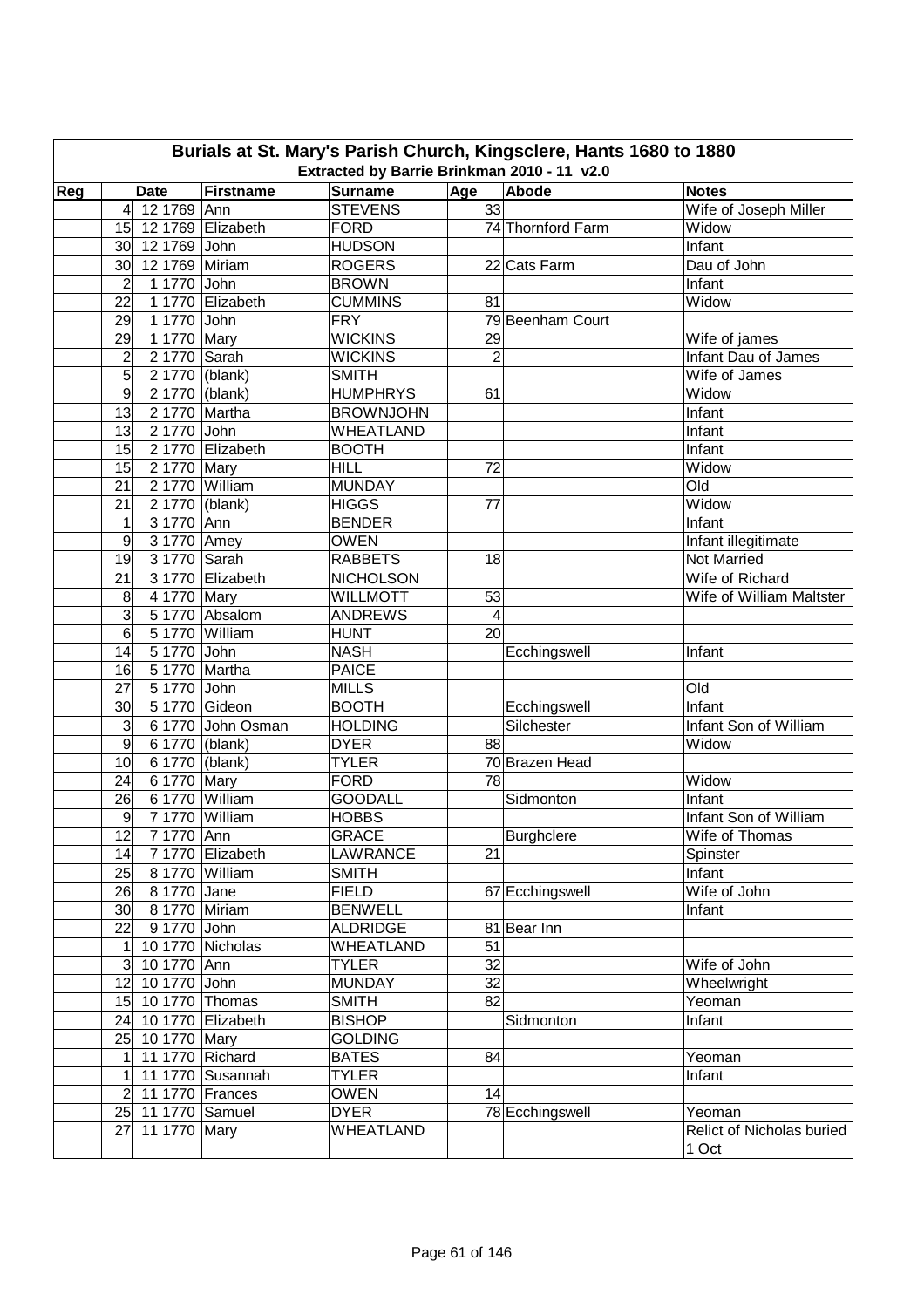|     | Burials at St. Mary's Parish Church, Kingsclere, Hants 1680 to 1880<br>Extracted by Barrie Brinkman 2010 - 11 v2.0 |                                                |                          |     |                    |                        |  |  |  |  |  |  |  |
|-----|--------------------------------------------------------------------------------------------------------------------|------------------------------------------------|--------------------------|-----|--------------------|------------------------|--|--|--|--|--|--|--|
| Reg | <b>Date</b>                                                                                                        | Firstname                                      | <b>Surname</b>           | Age | Abode              | <b>Notes</b>           |  |  |  |  |  |  |  |
|     | 13                                                                                                                 | $1 1771 $ (blank)                              | <b>ANDREWS</b>           |     |                    | Boy                    |  |  |  |  |  |  |  |
|     | 21<br>1 1771 Mary                                                                                                  |                                                | <b>SOPER</b>             | 78  |                    | Widow                  |  |  |  |  |  |  |  |
|     | 27                                                                                                                 | $1 1771 $ Thomas                               | <b>SMITH</b>             |     |                    | Old Yeoman             |  |  |  |  |  |  |  |
|     | 1<br>2 1771                                                                                                        | Ann                                            | LAWRANCE                 | 90  |                    | Widow                  |  |  |  |  |  |  |  |
|     | 14<br>2 1771                                                                                                       | John                                           | <b>ARUNDELL</b>          |     | 60 Ecchingswell    |                        |  |  |  |  |  |  |  |
|     | 14<br>2 1771                                                                                                       | John                                           | <b>HUBBARD</b>           |     |                    |                        |  |  |  |  |  |  |  |
|     | 23<br>2 1771                                                                                                       | Elizabeth                                      | <b>TOMLINS</b>           | 45  |                    |                        |  |  |  |  |  |  |  |
|     | 25<br>2 1771                                                                                                       | Mary                                           | <b>SOPER</b>             |     |                    | Infant                 |  |  |  |  |  |  |  |
|     | 5<br>3 1771                                                                                                        | John                                           | <b>GREEN</b>             |     | 26 Knowl Hill Farm |                        |  |  |  |  |  |  |  |
|     | 20<br>3 1771                                                                                                       | Ann                                            | <b>THATCHER</b>          |     |                    | Infant                 |  |  |  |  |  |  |  |
|     | 21<br>3 1771                                                                                                       | John                                           | <b>KNIGHT</b>            | 69  |                    |                        |  |  |  |  |  |  |  |
|     | 3<br>4 1771                                                                                                        | James                                          | <b>WEBB</b>              |     | Ecchingswell       | Infant                 |  |  |  |  |  |  |  |
|     | 8<br>4 1771                                                                                                        | James                                          | <b>BENHAM</b>            |     |                    | Old                    |  |  |  |  |  |  |  |
|     | 8<br>4 1771                                                                                                        | Richard                                        | <b>CANNINGS</b>          |     |                    | Infant                 |  |  |  |  |  |  |  |
|     | 16<br>4 1771                                                                                                       | Elizabeth                                      | <b>WIGLY</b>             | 6   |                    |                        |  |  |  |  |  |  |  |
|     | 21<br>4 1771                                                                                                       | Mary                                           | <b>CANNINGS</b>          |     |                    | Infant                 |  |  |  |  |  |  |  |
|     | 30<br>4 1771 Amey                                                                                                  |                                                | <b>HARRIS</b>            |     |                    | Wife of James          |  |  |  |  |  |  |  |
|     | 30<br>4 1771                                                                                                       | Sarah                                          | <b>FRY</b>               |     |                    | Infant                 |  |  |  |  |  |  |  |
|     | $\overline{5}$ 1771                                                                                                |                                                |                          |     |                    |                        |  |  |  |  |  |  |  |
|     | 10                                                                                                                 | John<br>5 1771 Elizabeth                       | LAWRANCE<br><b>PAICE</b> |     |                    | Old                    |  |  |  |  |  |  |  |
|     | 18                                                                                                                 |                                                |                          |     | 55 Sidmonton       |                        |  |  |  |  |  |  |  |
|     | 5 1771<br>28                                                                                                       | Sarah                                          | <b>HARRIS</b>            |     |                    | Girl                   |  |  |  |  |  |  |  |
|     | 5<br>6 1771                                                                                                        | Sarah                                          | <b>HUTCHINS</b>          |     |                    | Infant                 |  |  |  |  |  |  |  |
|     | 5<br>6 1771                                                                                                        | John                                           | <b>WYETH</b>             |     |                    | Old                    |  |  |  |  |  |  |  |
|     | 5                                                                                                                  | $6 1771 $ Thomas                               | <b>SKEATS</b>            | 12  |                    |                        |  |  |  |  |  |  |  |
|     | 26<br>6 1771                                                                                                       | Jane                                           | <b>WATERMAN</b>          |     | 40 Sidmonton       | Wife of Richard        |  |  |  |  |  |  |  |
|     | 7 1771<br>$\overline{2}$                                                                                           | Jane                                           | <b>FOSTER</b>            | 90  |                    | Widow                  |  |  |  |  |  |  |  |
|     | 20                                                                                                                 | $7$ 1771 Hannah<br>$\overline{\text{William}}$ | <b>HAINES</b>            | 29  |                    |                        |  |  |  |  |  |  |  |
|     | 7 1771<br>26                                                                                                       |                                                | <b>HUDSON</b>            |     |                    | Schoolmaster           |  |  |  |  |  |  |  |
|     | 71771<br>27                                                                                                        | Richard                                        | <b>HAINES</b>            |     |                    | Son of Foresaid Hannah |  |  |  |  |  |  |  |
|     | $\boldsymbol{9}$<br>8 1771                                                                                         | Mary                                           | <b>JENNINGS</b>          |     | Ecchingswell       | Wife of John Shoemaker |  |  |  |  |  |  |  |
|     | 19<br>8 1771                                                                                                       | William                                        | <b>HATCHET</b>           |     | Ecchingswell       |                        |  |  |  |  |  |  |  |
|     | $\,6\,$<br>9 1771                                                                                                  | Mary                                           | <b>HUNT</b>              |     |                    |                        |  |  |  |  |  |  |  |
|     | 8<br>9 1771 Mary                                                                                                   |                                                | <b>LAMB</b>              |     |                    | Infant                 |  |  |  |  |  |  |  |
|     | 25                                                                                                                 | 9 1771 Joseph jnr                              | <b>SHEPHERD</b>          |     | $21$ dell          |                        |  |  |  |  |  |  |  |
|     | $9$ 10 1771 John snr                                                                                               |                                                | WYAT                     |     | 65 ???             |                        |  |  |  |  |  |  |  |
|     | 1 11 1771 Richard                                                                                                  |                                                | <b>SEWARD</b>            |     |                    | Son of Joseph and Mary |  |  |  |  |  |  |  |
|     | 18 12 1771 William                                                                                                 |                                                | <b>OSMAN</b>             | 78  |                    | Carpenter              |  |  |  |  |  |  |  |
|     | 25 12 1771 Thomas                                                                                                  |                                                | <b>ADCOCK</b>            |     | Swan St            | Infant son of John     |  |  |  |  |  |  |  |
|     | $\overline{7}$                                                                                                     | 1 1772 (blank)                                 | <b>STAIR</b>             | 100 |                    |                        |  |  |  |  |  |  |  |
|     | 2 1772 John<br>17                                                                                                  |                                                | <b>BELCHER</b>           |     | 67 Ecchingswell    | Yeoman                 |  |  |  |  |  |  |  |
|     | 23                                                                                                                 | 2 1772 James                                   | <b>SERLE</b>             |     | 26 Town            | Son of Thomas          |  |  |  |  |  |  |  |
|     | 3 <sup>1</sup>                                                                                                     | $3 1772 $ James                                | <b>DYER</b>              |     | ???                | Labourer               |  |  |  |  |  |  |  |
|     | 17                                                                                                                 | 3 1772 Thomas                                  | <b>FREEMANTLE</b>        |     |                    | Labourer               |  |  |  |  |  |  |  |
|     | 3 1772 Ann<br>20                                                                                                   |                                                | <b>SMITH</b>             |     |                    | Infant                 |  |  |  |  |  |  |  |
|     | 3 1772 Sarah<br>24                                                                                                 |                                                | <b>FUELL</b>             |     |                    | Infant                 |  |  |  |  |  |  |  |
|     | 26                                                                                                                 | 3 1772 Richard                                 | <b>BENSKIN</b>           | 24  |                    |                        |  |  |  |  |  |  |  |
|     | 4 1772 John<br>8                                                                                                   |                                                | LAWRANCE                 |     | Newbury Marsh      | Son of John            |  |  |  |  |  |  |  |
|     | 11                                                                                                                 | 4 1772 Robert                                  | <b>GOVER</b>             |     | $67$ ???           |                        |  |  |  |  |  |  |  |
|     | $\ensuremath{\mathsf{3}}$                                                                                          | 5 1772 Hannah                                  | <b>STAIR</b>             | 28  |                    |                        |  |  |  |  |  |  |  |
|     | ω                                                                                                                  | 5 1772 Elizabeth                               | <b>SOPER</b>             |     | 61 Frith Gate      | Wife of John           |  |  |  |  |  |  |  |
|     | 12                                                                                                                 | 5 1772 (blank)                                 | <b>PAICE</b>             |     | 70 ???             | Widow                  |  |  |  |  |  |  |  |
|     | 13                                                                                                                 | $5 1772 $ Thomas                               | <b>MAYERS</b>            |     | Almshouses         |                        |  |  |  |  |  |  |  |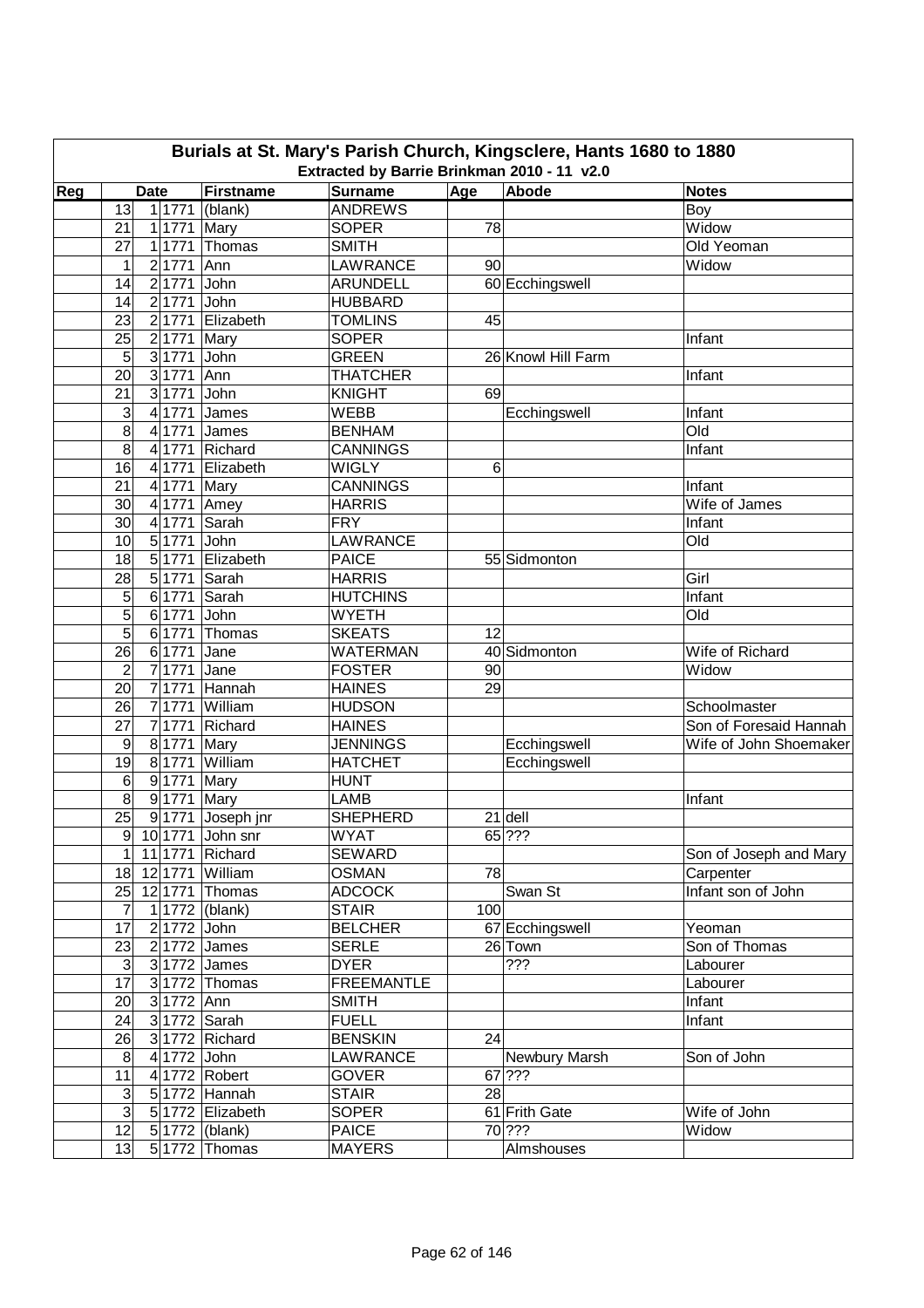|     | Burials at St. Mary's Parish Church, Kingsclere, Hants 1680 to 1880<br>Extracted by Barrie Brinkman 2010 - 11 v2.0 |                  |              |                            |                                      |     |                           |                                         |  |  |  |  |  |
|-----|--------------------------------------------------------------------------------------------------------------------|------------------|--------------|----------------------------|--------------------------------------|-----|---------------------------|-----------------------------------------|--|--|--|--|--|
| Reg | <b>Date</b>                                                                                                        |                  |              | <b>Firstname</b>           | <b>Surname</b>                       | Age | Abode                     | <b>Notes</b>                            |  |  |  |  |  |
|     | 20                                                                                                                 |                  |              | 5 1772 Ambrose             | <b>SMITH</b>                         |     |                           | Boy                                     |  |  |  |  |  |
|     | 3                                                                                                                  |                  |              | 6 1772 Thomas              | <b>ROLFE</b>                         |     | 2 Itchingswell            | Son of Thomas                           |  |  |  |  |  |
|     | 4                                                                                                                  |                  | 6 1772 Mary  |                            | <b>RABBITS</b>                       |     | Summershurst              | Widow                                   |  |  |  |  |  |
|     | 19                                                                                                                 | $6 \overline{6}$ |              | 1772 James                 | <b>DYER</b>                          |     |                           | Infant                                  |  |  |  |  |  |
|     | $\overline{c}$                                                                                                     | $\overline{7}$   | 1772 Ann     |                            | <b>POPE</b>                          | 69  |                           | Wife of Leonard Sawyer                  |  |  |  |  |  |
|     | 3                                                                                                                  | $\overline{7}$   | 1772 John    |                            | <b>BUSNELL</b>                       |     | 64 Sidmonton              | Gent                                    |  |  |  |  |  |
|     | 22                                                                                                                 | $\overline{7}$   |              | 1772 Sarah                 | <b>WOODHOUSE</b>                     |     |                           | Dau of John                             |  |  |  |  |  |
|     | 28                                                                                                                 | $\overline{7}$   |              | 1772 Deborah               | <b>COOK</b>                          | 85  |                           | Widow                                   |  |  |  |  |  |
|     | $\overline{c}$                                                                                                     |                  |              | 8 1772 Thomas              | <b>PRISMALL</b>                      |     | 54 Ash                    |                                         |  |  |  |  |  |
|     | 5                                                                                                                  |                  |              | 81772 Joseph               | <b>STEVENS</b>                       |     | 41 Town Mile              | Miller                                  |  |  |  |  |  |
|     | 12                                                                                                                 |                  |              | 8 1772 William Lejay       | <b>CARR</b>                          |     | Canham Park               | Infant Son of Robert                    |  |  |  |  |  |
|     | 20                                                                                                                 |                  |              | 8 1772 Sarah               | <b>BROWN</b>                         |     |                           | Infant                                  |  |  |  |  |  |
|     | 3                                                                                                                  |                  |              | 9 1772 Elizabeth           | <b>NAISH</b>                         |     | 74 Itchingswell           | Relict of Richard                       |  |  |  |  |  |
|     |                                                                                                                    |                  |              |                            |                                      |     |                           | Blacksmith                              |  |  |  |  |  |
|     | 5                                                                                                                  |                  | 91772 Joan   |                            | <b>HUNT</b>                          |     | 92 Common                 | Widow                                   |  |  |  |  |  |
|     | $\overline{9}$                                                                                                     |                  |              | 10 1772 Elizabeth          | <b>FULKER</b>                        |     | 80 Town                   | Widow                                   |  |  |  |  |  |
|     | 26                                                                                                                 |                  |              | 10 1772 Susannah           | <b>WHALE</b>                         |     | Itchingswell              | Wife of Richard                         |  |  |  |  |  |
|     | 27                                                                                                                 |                  |              | 10 1772 Joseph             | <b>ROLFE</b>                         |     |                           | Infant Son of William &                 |  |  |  |  |  |
|     |                                                                                                                    |                  |              |                            |                                      |     |                           | Mary                                    |  |  |  |  |  |
|     | $\bf 8$                                                                                                            |                  | 11 1772 Mary |                            | <b>HUNT</b>                          |     | 46 Common                 | Innupta                                 |  |  |  |  |  |
|     | $\overline{16}$                                                                                                    |                  |              | 11 1772 Charles            | <b>DIGWEED</b>                       |     |                           | Infant                                  |  |  |  |  |  |
|     | 18                                                                                                                 |                  |              | 11 1772 Sarah              | <b>SPICER</b>                        |     |                           | Wife of Cornelius                       |  |  |  |  |  |
|     | 24                                                                                                                 |                  |              | 11 1772 Henry              | <b>GODDARD</b>                       |     | Newbury Marsh<br>74 Heath | Brick?                                  |  |  |  |  |  |
|     | 26                                                                                                                 |                  |              | 11 1772 Grace              | <b>HAINS</b>                         |     | 76 Fair Oak               | Widow                                   |  |  |  |  |  |
|     | 13                                                                                                                 |                  |              | 12 1772 Samuel             | <b>ROLFE</b>                         |     | 46 Anchor Inn             | Publican                                |  |  |  |  |  |
|     | 21                                                                                                                 |                  |              | 12 1772 Elizabeth          | COX                                  |     | 50 ???                    | Wife of Richard Yeoman                  |  |  |  |  |  |
|     |                                                                                                                    |                  |              |                            |                                      |     | Dell                      |                                         |  |  |  |  |  |
|     | 26<br>$\mathbf 1$                                                                                                  |                  |              | 121772 Elizabeth           | <b>SMITH</b><br><b>DYER</b>          |     |                           | Wife of John Labourer                   |  |  |  |  |  |
|     |                                                                                                                    |                  | 11773 Mary   |                            |                                      |     | 73 Ecchingswell           | Wife of Thomas Yeoman                   |  |  |  |  |  |
|     | $\overline{\mathbf{c}}$<br>3                                                                                       |                  | 11773 John   |                            | WEBB                                 |     | Ecchingswell<br>???       | Infant                                  |  |  |  |  |  |
|     | 27                                                                                                                 |                  |              | 1 1773 George              | <b>SWAIN</b><br><b>GREEN</b>         |     |                           | Widow of Swithin                        |  |  |  |  |  |
|     |                                                                                                                    |                  |              | 1 1773 (blank)             |                                      |     | <b>Headley Common</b>     |                                         |  |  |  |  |  |
|     | 3                                                                                                                  |                  |              | $2$ 1773 Frances           | <b>WEBB</b> alias<br><b>ASTRIDGE</b> |     | Pitthouse                 | Wife of John Yeoman                     |  |  |  |  |  |
|     |                                                                                                                    |                  |              |                            |                                      |     |                           |                                         |  |  |  |  |  |
|     | 23                                                                                                                 |                  | 2 1773 Anne  |                            | <b>COWDEROY</b><br><b>MOSDELL</b>    |     | 54 Town                   | Single Woman<br>Maltster his son buried |  |  |  |  |  |
|     | $\overline{24}$                                                                                                    |                  |              | 21773 Richard              |                                      |     | 31 Ecchingswell           |                                         |  |  |  |  |  |
|     |                                                                                                                    |                  |              |                            |                                      |     |                           | 17 <sup>th</sup> Mar smallpox           |  |  |  |  |  |
|     | 17                                                                                                                 |                  |              | 3 1773 Anne                | <b>MOSDELL</b>                       |     | 26 Ecchingswell           | Wife of Richard above                   |  |  |  |  |  |
|     |                                                                                                                    |                  |              |                            |                                      |     |                           | Smallpox                                |  |  |  |  |  |
|     | 24                                                                                                                 |                  | 3 1773 John  |                            | <b>WHALE</b>                         |     | Town                      | Old                                     |  |  |  |  |  |
|     | 29                                                                                                                 |                  |              | $\overline{3 1773}$ Thomas | <b>DYER</b>                          |     | 73 Ecchingswell           | Yeoman                                  |  |  |  |  |  |
|     | $\overline{c}$                                                                                                     |                  |              | 4 1773 Hesther             | <b>LOVER</b>                         |     | 39 Ecchingswell           |                                         |  |  |  |  |  |
|     | 4                                                                                                                  |                  |              | 5 1773 Elizabeth           | <b>CHANDLER</b>                      |     | Town                      | Wife of Thomas                          |  |  |  |  |  |
|     | 25                                                                                                                 |                  |              | $5$ 1773 Francis           | <b>VINCENT</b>                       |     | 70 Common                 | Labourer                                |  |  |  |  |  |
|     | 1                                                                                                                  |                  |              | 6 1773 Elizabeth           | <b>NEVIL</b>                         |     | 75 Town                   |                                         |  |  |  |  |  |
|     | $\overline{c}$                                                                                                     |                  |              | 6 1773 Hannah              | <b>RABBITS</b>                       | 21  |                           |                                         |  |  |  |  |  |
|     | 11                                                                                                                 | $\mathbf{z}$     |              | 1773 Thomas                | <b>HORNBLOW</b>                      |     | Common                    | Old                                     |  |  |  |  |  |
|     | 25                                                                                                                 | $\overline{7}$   |              | 1773 Anne                  | <b>TARGET</b>                        |     |                           | Infant                                  |  |  |  |  |  |
|     | 4                                                                                                                  |                  |              | 8 1773 Anne                | LENNARD                              |     | Town                      |                                         |  |  |  |  |  |
|     | 25                                                                                                                 |                  |              | 8 1773 Joseph              | <b>ANDREWS</b>                       |     |                           |                                         |  |  |  |  |  |
|     | 3                                                                                                                  |                  |              | 9 1773 Edward              | <b>HAKINGS</b>                       |     |                           | Old Yeoman                              |  |  |  |  |  |
|     | 10                                                                                                                 |                  |              | 9 1773 William             | <b>WINKWORTH</b>                     |     |                           |                                         |  |  |  |  |  |
|     | 24                                                                                                                 |                  | 9 1773 John  |                            | <b>RABBITS</b>                       |     |                           | Old Labourer                            |  |  |  |  |  |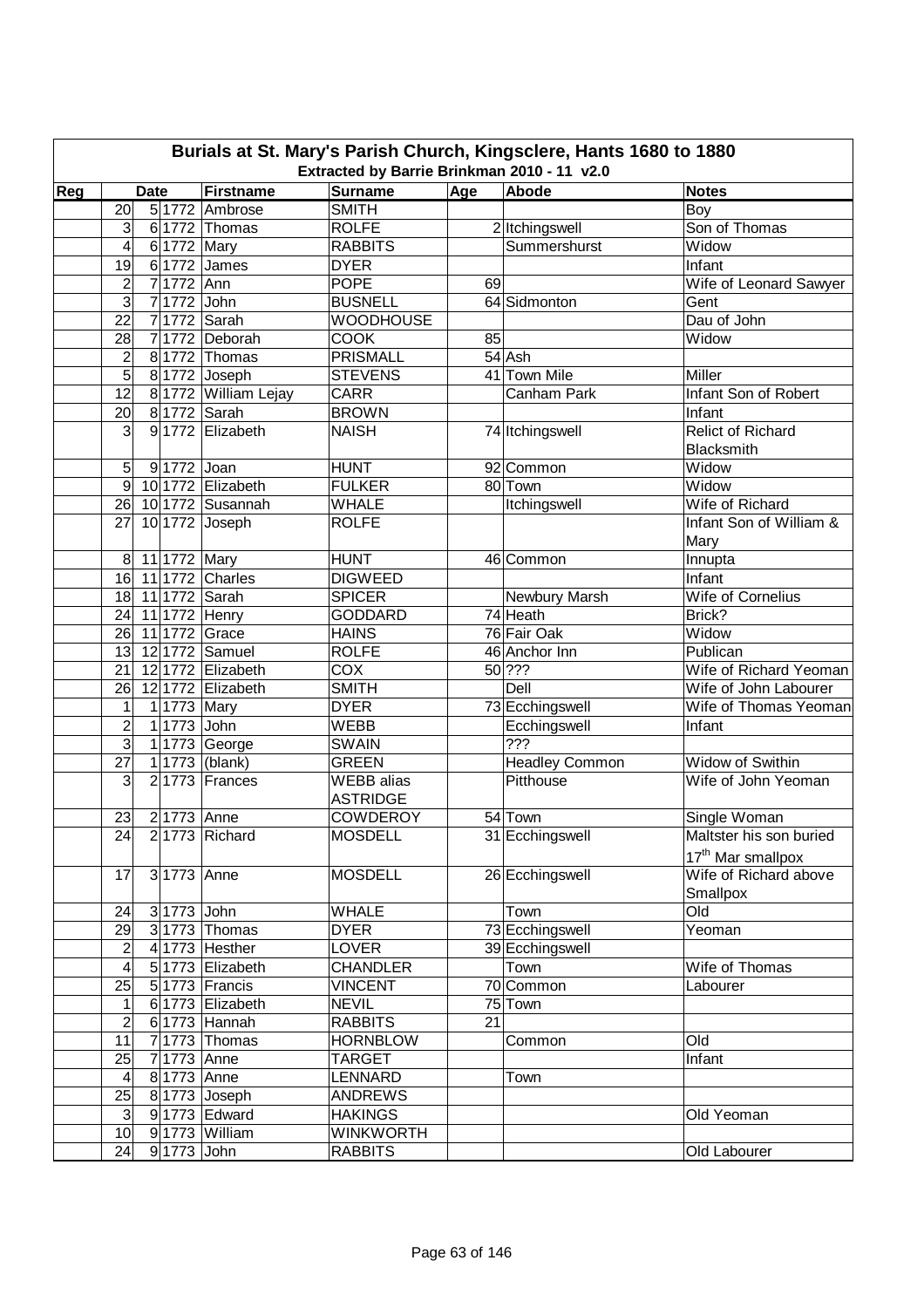|     | Burials at St. Mary's Parish Church, Kingsclere, Hants 1680 to 1880<br>Extracted by Barrie Brinkman 2010 - 11 v2.0 |                   |                                  |     |                            |                        |  |  |  |  |  |  |  |
|-----|--------------------------------------------------------------------------------------------------------------------|-------------------|----------------------------------|-----|----------------------------|------------------------|--|--|--|--|--|--|--|
| Reg | <b>Date</b>                                                                                                        | Firstname         | <b>Surname</b>                   | Age | Abode                      | <b>Notes</b>           |  |  |  |  |  |  |  |
|     | 9 1773 Elenor<br>24                                                                                                |                   | <b>LOVIL</b>                     |     | Town                       |                        |  |  |  |  |  |  |  |
|     | 10 1773 John<br>12                                                                                                 |                   | <b>SHARP</b>                     |     | Town                       | Old                    |  |  |  |  |  |  |  |
|     | 15 10 1773 Thomas                                                                                                  |                   | <b>BUE</b>                       |     | Newbury Marsh              | Old                    |  |  |  |  |  |  |  |
|     | 10 1773 John<br>15                                                                                                 |                   | <b>ADAMS</b>                     |     | Parish of Bourn            |                        |  |  |  |  |  |  |  |
|     | 30 <sup>°</sup><br>10 1773 Ann                                                                                     |                   | <b>SOPER</b>                     |     | 23 Freemantle Park         |                        |  |  |  |  |  |  |  |
|     | 11 1773 Hannah<br>13                                                                                               |                   | <b>WETLAND</b>                   |     |                            |                        |  |  |  |  |  |  |  |
|     | 17                                                                                                                 | 11 1773 Frances   | <b>THOMAS</b>                    |     | Hannington                 |                        |  |  |  |  |  |  |  |
|     | 19                                                                                                                 | 12 1773 Elizabeth | <b>SLADE</b>                     |     | 72 Newbury Road            |                        |  |  |  |  |  |  |  |
|     | 30<br>12 1773 Ann                                                                                                  |                   | <b>TOWNS</b>                     |     | Town                       | Infant                 |  |  |  |  |  |  |  |
|     | 1 1774 Sarah<br>1                                                                                                  |                   | <b>HASEL</b>                     |     | Plastow                    | Infant                 |  |  |  |  |  |  |  |
|     | 4                                                                                                                  | 1 1774 Jonathan   | <b>EXELL</b>                     |     | Itchingswell               |                        |  |  |  |  |  |  |  |
|     | $\overline{15}$<br>11774 Ann                                                                                       |                   | <b>FUSE</b>                      |     | Town                       |                        |  |  |  |  |  |  |  |
|     | 20                                                                                                                 | 1 1774 William    | <b>BURNSS</b>                    |     | Town                       | Old                    |  |  |  |  |  |  |  |
|     | 2 1774 John<br>7                                                                                                   |                   | <b>BRASHER</b>                   |     | Itchingswell               |                        |  |  |  |  |  |  |  |
|     | 24                                                                                                                 | 2 1774 Margaret   | <b>LAD</b>                       |     | Ash Hill                   |                        |  |  |  |  |  |  |  |
|     | 1                                                                                                                  | $3 1774 $ Thomas  | <b>LAWRANCE</b>                  |     |                            |                        |  |  |  |  |  |  |  |
|     | $\,6$                                                                                                              | 3 1774 Joseph     | <b>MILES</b>                     |     | Sidmonton                  |                        |  |  |  |  |  |  |  |
|     | 15<br>3 1774 Mary                                                                                                  |                   | <b>PRISMAL</b>                   |     | Kingsclere                 |                        |  |  |  |  |  |  |  |
|     | 20                                                                                                                 | 71774 Elizabeth   | <b>DIGWEED</b>                   |     |                            |                        |  |  |  |  |  |  |  |
|     | 20                                                                                                                 | $7 1774 $ Thomas  | <b>DIGWEED</b>                   |     |                            | Son of Elizabeth above |  |  |  |  |  |  |  |
|     | 20                                                                                                                 | 7 1774 Joanna     | <b>STACY</b>                     |     |                            |                        |  |  |  |  |  |  |  |
|     | 14                                                                                                                 | 8 1774 William    | <b>SPRATLEY</b>                  |     | Ash Hill                   | Infant                 |  |  |  |  |  |  |  |
|     | 14<br>8 1774 Ann                                                                                                   |                   | <b>SPRATLEY</b>                  |     | Ash Hill                   | Infant                 |  |  |  |  |  |  |  |
|     | 15<br>8 1774 John                                                                                                  |                   | <b>PIPER</b>                     |     |                            | Miller                 |  |  |  |  |  |  |  |
|     | 24                                                                                                                 | 9 1774 Elizabeth  | <b>VINSON</b>                    |     |                            |                        |  |  |  |  |  |  |  |
|     | 8                                                                                                                  | 10 1774 Thomas    | <b>MARTIN</b>                    |     |                            | Old Labourer           |  |  |  |  |  |  |  |
|     | 10 1774 Ann<br>17                                                                                                  |                   | <b>BISHOP</b>                    |     |                            | Spinster               |  |  |  |  |  |  |  |
|     | 11 1774 James<br>16                                                                                                |                   | <b>TAYLOR</b>                    |     |                            | Labourer               |  |  |  |  |  |  |  |
|     | 28                                                                                                                 | 1 1775 Elizabeth  | <b>BERRY</b>                     |     | Town                       |                        |  |  |  |  |  |  |  |
|     | 7<br>$\overline{2}$ 1775 Lucy                                                                                      |                   | <b>HUDSON</b>                    |     | Town                       | Infant Spurious        |  |  |  |  |  |  |  |
|     | 2 1775 Sarah<br>19                                                                                                 |                   | <b>WEEB</b>                      |     |                            |                        |  |  |  |  |  |  |  |
|     | 3 1775 Mary<br>20                                                                                                  |                   | <b>FRY</b>                       |     | Pitchorn                   |                        |  |  |  |  |  |  |  |
|     | 25                                                                                                                 | 3 1775 William    | <b>BOOTH</b>                     |     | Itchingswell               | Infant                 |  |  |  |  |  |  |  |
|     | 30                                                                                                                 | 3 1775 Elizabeth  | <b>BOND</b>                      |     | Frith                      | Infant                 |  |  |  |  |  |  |  |
|     | 30                                                                                                                 | $3 1775$ Hannah   | <b>BOND</b>                      |     | Frith                      | Infant                 |  |  |  |  |  |  |  |
|     | 4 1775 Sarah<br>18                                                                                                 |                   | <b>POACOCK</b>                   |     | 23 Plastow                 |                        |  |  |  |  |  |  |  |
|     | 10 <sup>1</sup><br>$6 1775 $ James                                                                                 |                   | <b>HOLDING</b>                   |     | $33$ Town                  |                        |  |  |  |  |  |  |  |
|     | 22                                                                                                                 | 6 1775 Hannah     | <b>JOHNSTON</b>                  |     |                            | Infant                 |  |  |  |  |  |  |  |
|     | 71775 Robert<br>9                                                                                                  |                   | <b>LEWINGTON</b>                 |     | 43 Ash Hill                |                        |  |  |  |  |  |  |  |
|     | 6<br>9 1775 Martha                                                                                                 |                   | <b>BUXEY</b>                     |     | $\overline{??'}$           |                        |  |  |  |  |  |  |  |
|     | 26<br>91775 Robert                                                                                                 |                   | LOVEL                            |     | 55 Town                    |                        |  |  |  |  |  |  |  |
|     | 26 10 1775 William                                                                                                 |                   | <b>JENNINGS</b>                  |     | Itchingswell               |                        |  |  |  |  |  |  |  |
|     | 26 10 1775 Richard                                                                                                 |                   | <b>CLARK</b>                     |     | Town                       |                        |  |  |  |  |  |  |  |
|     | 10 1775 John<br>28                                                                                                 |                   | <b>UNDERWOOD</b>                 |     | Town                       | Old                    |  |  |  |  |  |  |  |
|     | 28 10 1775 Hester                                                                                                  |                   | <b>RABBITS</b>                   |     | 23 Burclere                |                        |  |  |  |  |  |  |  |
|     | $\mathbf{1}$                                                                                                       | 31776 William     | <b>SOPER</b>                     |     | 58 Frith Gate              |                        |  |  |  |  |  |  |  |
|     | 14<br>31776 Joseph                                                                                                 |                   | <b>BRIDGMAN</b>                  |     |                            | a Child                |  |  |  |  |  |  |  |
|     | 12<br>4 1776 Mary                                                                                                  |                   | <b>BOOTH</b>                     |     | 11 Itchingswell<br>85 Town |                        |  |  |  |  |  |  |  |
|     | 15                                                                                                                 | 81776 Ambrosia    | <b>EDWARDS</b>                   |     |                            |                        |  |  |  |  |  |  |  |
|     | $\mathbf{2}$<br>9 1776 John<br>3 11 1776 Mary                                                                      |                   | <b>MARRINER</b><br><b>WIMBLE</b> |     | 73 Bishops Green           |                        |  |  |  |  |  |  |  |
|     | 24 11 1776 Thomas                                                                                                  |                   | <b>DODD</b>                      |     | Itchingswell               | Old                    |  |  |  |  |  |  |  |
|     |                                                                                                                    |                   |                                  |     |                            |                        |  |  |  |  |  |  |  |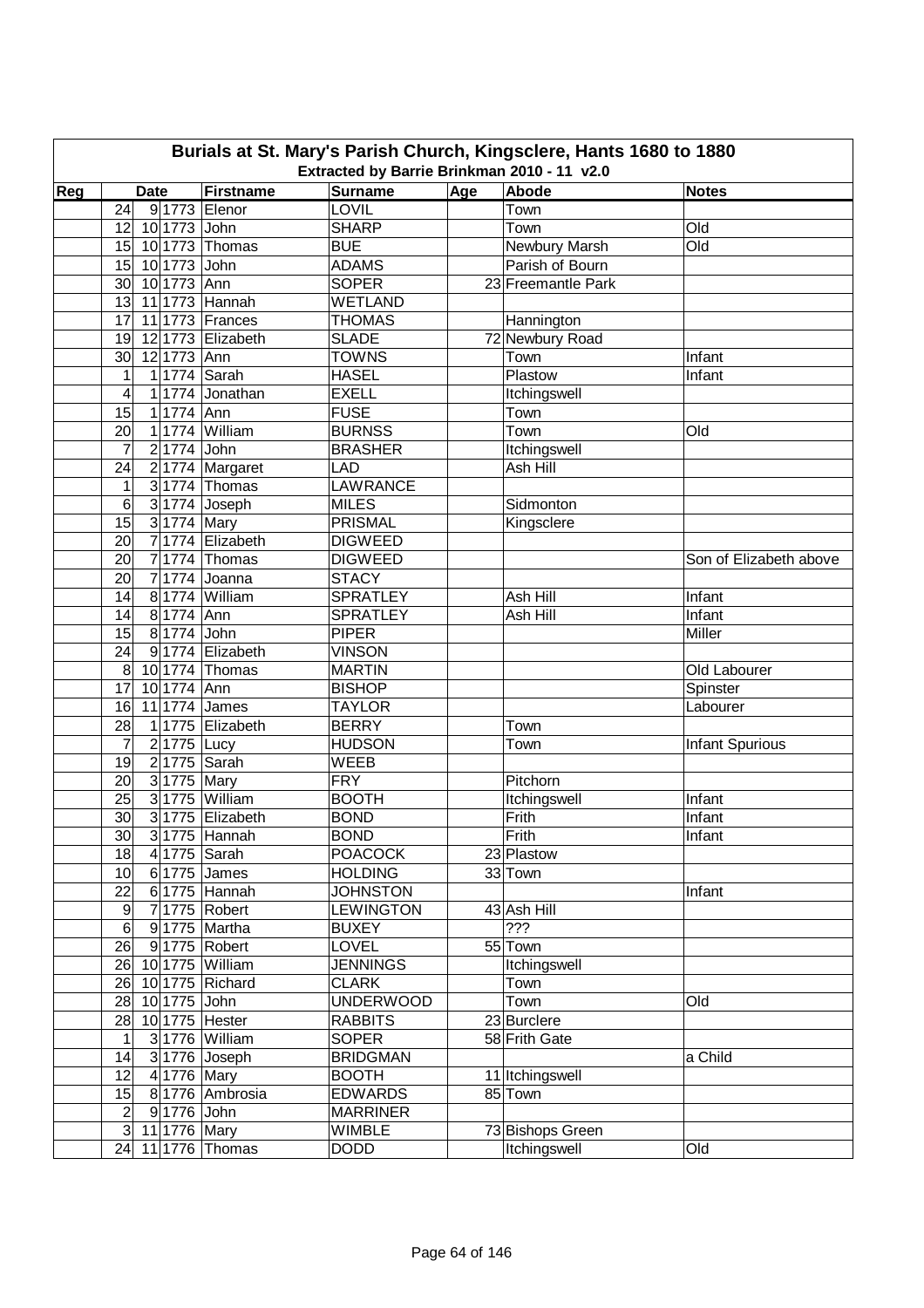| Burials at St. Mary's Parish Church, Kingsclere, Hants 1680 to 1880                                                                                 |                                   |                               |                   |  |                       |                    |  |  |  |  |  |  |  |
|-----------------------------------------------------------------------------------------------------------------------------------------------------|-----------------------------------|-------------------------------|-------------------|--|-----------------------|--------------------|--|--|--|--|--|--|--|
| Extracted by Barrie Brinkman 2010 - 11 v2.0<br>Reg<br>Firstname<br><b>Surname</b><br>Age<br>Abode<br><b>Date</b><br><b>Notes</b><br>12 1776 William |                                   |                               |                   |  |                       |                    |  |  |  |  |  |  |  |
|                                                                                                                                                     | 7                                 |                               | <b>FREEMANTLE</b> |  |                       |                    |  |  |  |  |  |  |  |
|                                                                                                                                                     |                                   |                               | <b>MILBY</b>      |  |                       |                    |  |  |  |  |  |  |  |
|                                                                                                                                                     | 12 1776 Hannah<br>9               |                               | <b>TOMLINS</b>    |  |                       |                    |  |  |  |  |  |  |  |
|                                                                                                                                                     | 13<br>$2 1777 $ John              | 2 1777 Charles                | <b>TARGET</b>     |  | Town                  |                    |  |  |  |  |  |  |  |
|                                                                                                                                                     | 23                                | 2 1777 William                | <b>TIGWELL</b>    |  |                       |                    |  |  |  |  |  |  |  |
|                                                                                                                                                     | 23<br>15<br>3 1777 Jane           |                               | <b>GOODER</b>     |  | 56 Dell<br>Common     |                    |  |  |  |  |  |  |  |
|                                                                                                                                                     | 25                                |                               | <b>SIMPSON</b>    |  | 20 Town               | Infant             |  |  |  |  |  |  |  |
|                                                                                                                                                     | 14                                | 3 1777 Joseph                 | <b>BACON</b>      |  | 6 Common              |                    |  |  |  |  |  |  |  |
|                                                                                                                                                     | 16<br>$\overline{4}$              | 4 1777 Frances<br>1777 George | <b>SMITH</b>      |  | Common                | Infant             |  |  |  |  |  |  |  |
|                                                                                                                                                     | 3<br>$5\overline{)}$<br>1777      | John                          | STRINS?           |  | Town                  |                    |  |  |  |  |  |  |  |
|                                                                                                                                                     | 3<br>$5\overline{)}$<br>1777      | Richard                       | <b>UNDERWOOD</b>  |  | Town                  |                    |  |  |  |  |  |  |  |
|                                                                                                                                                     | 6<br>$5\overline{)}$<br>1777      | Sarah                         | <b>GOODGER</b>    |  | Town                  |                    |  |  |  |  |  |  |  |
|                                                                                                                                                     | 24<br>5 1777                      | Catharine                     | <b>RUMBOLD</b>    |  | itchingswell          |                    |  |  |  |  |  |  |  |
|                                                                                                                                                     | 25<br>5 1777                      | Richard                       | <b>LEWIS</b>      |  | Town                  |                    |  |  |  |  |  |  |  |
|                                                                                                                                                     | 27<br>5 1777 John                 |                               | <b>NORTH</b>      |  | 10 Itchingswell       |                    |  |  |  |  |  |  |  |
|                                                                                                                                                     | 1                                 | 6 1777 Elizabeth              | <b>CURTIS</b>     |  | 3 Town                |                    |  |  |  |  |  |  |  |
|                                                                                                                                                     | 7<br>6 1777 James                 |                               | <b>BATE</b>       |  | 16 Porch              |                    |  |  |  |  |  |  |  |
|                                                                                                                                                     | 28                                | 6 1777 Elizabeth              | <b>BENSKIN</b>    |  | Common                |                    |  |  |  |  |  |  |  |
|                                                                                                                                                     | 16<br>7 1777 Moses                |                               | <b>DORMAN</b>     |  |                       | Infant             |  |  |  |  |  |  |  |
|                                                                                                                                                     | 1                                 | 9 1777 Elizabeth              | <b>LAMBOLE</b>    |  | 58 Town               |                    |  |  |  |  |  |  |  |
|                                                                                                                                                     | 9 1777 Sarah<br>26                |                               | <b>MOLDEN</b>     |  | 84 Town               |                    |  |  |  |  |  |  |  |
|                                                                                                                                                     | 10 1777 Joanna<br>17              |                               | <b>HUNT</b>       |  | 71 Frith              |                    |  |  |  |  |  |  |  |
|                                                                                                                                                     | 30<br>10 1777 Sarah               |                               | <b>NOULTON</b>    |  |                       |                    |  |  |  |  |  |  |  |
|                                                                                                                                                     | 11 1777 Ann<br>$\overline{4}$     |                               | <b>BOOTH</b>      |  | Itchingswell          | Infant             |  |  |  |  |  |  |  |
|                                                                                                                                                     | 19                                | 11 1777 Rebecca               | <b>KNOULTON</b>   |  | Town                  |                    |  |  |  |  |  |  |  |
|                                                                                                                                                     | 11 1777 Mary<br>23                |                               | <b>COOK</b>       |  | Town                  |                    |  |  |  |  |  |  |  |
|                                                                                                                                                     | 16                                | 1 1778 William                | <b>LAMPORT</b>    |  | Town                  |                    |  |  |  |  |  |  |  |
|                                                                                                                                                     | 17                                | 1 1778 William                | <b>SWAIN</b>      |  |                       |                    |  |  |  |  |  |  |  |
|                                                                                                                                                     | 1 1778 Anne<br>23                 |                               | <b>HAYWARD</b>    |  | 70 Sidmonton          |                    |  |  |  |  |  |  |  |
|                                                                                                                                                     | 1 1778 Ann<br>30                  |                               | <b>HEWLETT</b>    |  | Town                  |                    |  |  |  |  |  |  |  |
|                                                                                                                                                     | 2 1778 John<br>4                  |                               | <b>BASSETT</b>    |  | Sidmonton             | Old                |  |  |  |  |  |  |  |
|                                                                                                                                                     | 16                                | 2 1778 Hannah                 | <b>ROLFE</b>      |  | 57 Town               |                    |  |  |  |  |  |  |  |
|                                                                                                                                                     | 3 1778 Sarah<br>$\boldsymbol{9}$  |                               | <b>BRISTOW</b>    |  | <b>Frith Farm</b>     |                    |  |  |  |  |  |  |  |
|                                                                                                                                                     | 15                                | 3 1778 William                | <b>WYETH</b>      |  |                       |                    |  |  |  |  |  |  |  |
|                                                                                                                                                     | 13                                | 51778 William                 | <b>DYER</b>       |  | Itchingswell          | Old                |  |  |  |  |  |  |  |
|                                                                                                                                                     | 14                                | 5 1778 Robert                 | <b>APPLETON</b>   |  | 10 Wolverton Lane     |                    |  |  |  |  |  |  |  |
|                                                                                                                                                     | 30                                | 5 1778 William                | <b>SMITH</b>      |  | 3 Sidmonton           |                    |  |  |  |  |  |  |  |
|                                                                                                                                                     | $\mathbf{1}$<br>6 1778 Moses      |                               | <b>DORMAN</b>     |  | 10 Fair Oak           |                    |  |  |  |  |  |  |  |
|                                                                                                                                                     | $\overline{2}$<br>$6 1778 $ Jacob |                               | <b>LEWIS</b>      |  | 16 Town               | Killed by a Waggon |  |  |  |  |  |  |  |
|                                                                                                                                                     | 15<br>6 1778 John                 |                               | <b>LINARD</b>     |  | Town                  | Old                |  |  |  |  |  |  |  |
|                                                                                                                                                     | 6 1778 John<br>20                 |                               | <b>HUNT</b>       |  | 41 Fair Oak           |                    |  |  |  |  |  |  |  |
|                                                                                                                                                     | 9                                 | 7 1778 Elizabeth              | <b>NAISH</b>      |  | 40 Itchingswell       |                    |  |  |  |  |  |  |  |
|                                                                                                                                                     | 12<br>7 1778 John                 |                               | <b>HUNT</b>       |  | Town                  | Infant             |  |  |  |  |  |  |  |
|                                                                                                                                                     | 7 1778 James<br>16                |                               | <b>BATES</b>      |  | 22 Porch Farm         |                    |  |  |  |  |  |  |  |
|                                                                                                                                                     | 27                                | 7 1778 Abraham                | <b>WISE</b>       |  | Sidmonton             | Infant             |  |  |  |  |  |  |  |
|                                                                                                                                                     | $\overline{2}$                    | 8 1778 Kresiah                | <b>SMITH</b>      |  |                       |                    |  |  |  |  |  |  |  |
|                                                                                                                                                     | 8 1778 Keriah<br>13               |                               | <b>MARTIN</b>     |  |                       |                    |  |  |  |  |  |  |  |
|                                                                                                                                                     | 9 1778 Amey<br>$\mathbf{1}$       |                               | <b>APPLETON</b>   |  | <b>Wolverton Lane</b> | Infant             |  |  |  |  |  |  |  |
|                                                                                                                                                     | 9 1778 John<br>16                 |                               | <b>WHEELER</b>    |  | Town                  |                    |  |  |  |  |  |  |  |
|                                                                                                                                                     | 8                                 | 9 1778 Elizabeth              | <b>CLARK</b>      |  | $2$ Town              |                    |  |  |  |  |  |  |  |
|                                                                                                                                                     | 27                                | 9 1778 William                | <b>ROADE</b>      |  | 6 Town                |                    |  |  |  |  |  |  |  |
|                                                                                                                                                     | 2 10 1778 John                    |                               | <b>FULKER</b>     |  | 59 Town               |                    |  |  |  |  |  |  |  |
|                                                                                                                                                     |                                   |                               |                   |  |                       |                    |  |  |  |  |  |  |  |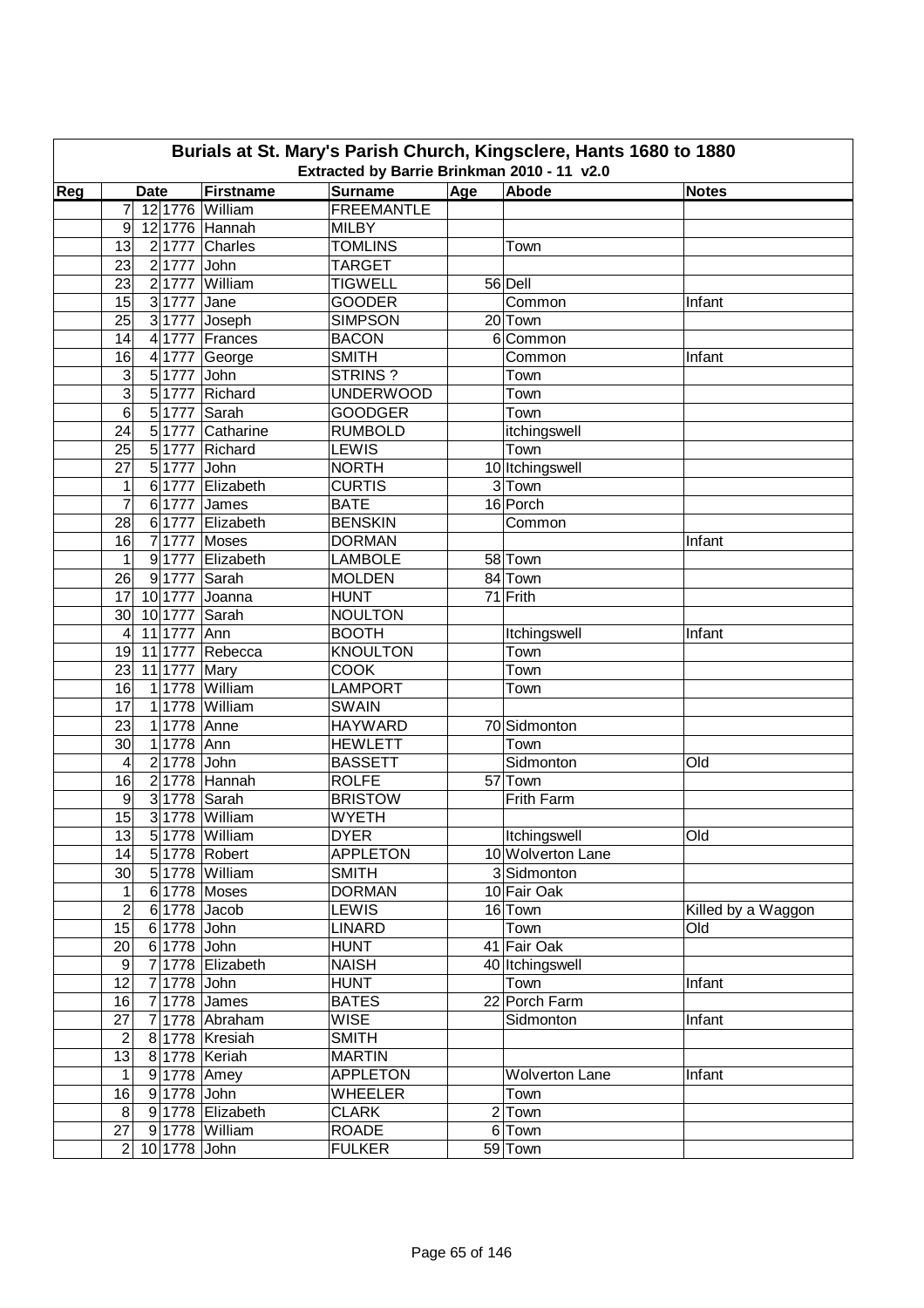| Burials at St. Mary's Parish Church, Kingsclere, Hants 1680 to 1880 |                                                                                                                                  |                   |                   |       |                       |                          |  |  |  |  |  |  |  |  |
|---------------------------------------------------------------------|----------------------------------------------------------------------------------------------------------------------------------|-------------------|-------------------|-------|-----------------------|--------------------------|--|--|--|--|--|--|--|--|
|                                                                     | Extracted by Barrie Brinkman 2010 - 11 v2.0<br>Reg<br>Firstname<br><b>Surname</b><br>Age<br>Abode<br><b>Date</b><br><b>Notes</b> |                   |                   |       |                       |                          |  |  |  |  |  |  |  |  |
|                                                                     | 13                                                                                                                               |                   | <b>WEBB</b>       |       | $4$ Dell              |                          |  |  |  |  |  |  |  |  |
|                                                                     | 10 1778 James<br>10 1778 William<br>14                                                                                           |                   | <b>WINKWORTH</b>  |       | 17 Town               |                          |  |  |  |  |  |  |  |  |
|                                                                     | 11 1778 John<br>1                                                                                                                |                   | <b>KNOWLTON</b>   |       | Common                | Infant                   |  |  |  |  |  |  |  |  |
|                                                                     |                                                                                                                                  |                   | <b>WHEELER</b>    |       |                       |                          |  |  |  |  |  |  |  |  |
|                                                                     | 11 1778 Joseph<br>14<br>15                                                                                                       |                   | <b>BUXEY</b>      |       | 5 Town                | Infant                   |  |  |  |  |  |  |  |  |
|                                                                     | 11 1778 (blank)<br>17<br>11 1778 John                                                                                            |                   | <b>BATHE</b>      |       | Town<br>Itchingswell  | Old                      |  |  |  |  |  |  |  |  |
|                                                                     | 22<br>11 1778 Robert                                                                                                             |                   | <b>BLACKMAN</b>   |       | Sidmonton             |                          |  |  |  |  |  |  |  |  |
|                                                                     | 23<br>11 1778 Sarah                                                                                                              |                   | <b>SMITH</b>      |       | Sidmonton             |                          |  |  |  |  |  |  |  |  |
|                                                                     | 26<br>11 1778 Joseph                                                                                                             |                   | <b>SEWARD</b>     |       | Common                |                          |  |  |  |  |  |  |  |  |
|                                                                     | 26<br>11 1778 Mary                                                                                                               |                   | <b>SEWARD</b>     |       | Common                |                          |  |  |  |  |  |  |  |  |
|                                                                     | 11 1778 Richard<br>27                                                                                                            |                   | <b>MEARS</b>      |       | Summershurst          | Old                      |  |  |  |  |  |  |  |  |
|                                                                     | 28                                                                                                                               | 11 1778 Catharine | <b>PINCHER</b>    |       | Town                  |                          |  |  |  |  |  |  |  |  |
|                                                                     | 22<br>12 1778 Sarah                                                                                                              |                   | <b>CLEFT</b>      |       | Common                |                          |  |  |  |  |  |  |  |  |
|                                                                     | 16<br>1 1779 Ann                                                                                                                 |                   | <b>BRICE</b>      |       | 21 Sidmonton          |                          |  |  |  |  |  |  |  |  |
|                                                                     | 14                                                                                                                               | 1 1779 Samuel     | <b>FRY</b>        |       | 22 Catts              |                          |  |  |  |  |  |  |  |  |
|                                                                     | $\overline{26}$                                                                                                                  | 1 1779 Abraham    | <b>RABBITS</b>    |       |                       |                          |  |  |  |  |  |  |  |  |
|                                                                     | $\overline{7}$                                                                                                                   | 2 1779 Hannah     | $\overline{COX}$  |       | 20 Newbury Road       |                          |  |  |  |  |  |  |  |  |
|                                                                     | 8                                                                                                                                | 2 1779 Richard    | <b>ANDREWS</b>    |       |                       |                          |  |  |  |  |  |  |  |  |
|                                                                     | $2 1779 $ James<br>10                                                                                                            |                   | <b>CANNONS</b>    |       | North Wood            |                          |  |  |  |  |  |  |  |  |
|                                                                     | 2 1779 John<br>14                                                                                                                |                   | <b>HARMSWORTH</b> |       |                       |                          |  |  |  |  |  |  |  |  |
|                                                                     | $\overline{2}$<br>3 1779 Sarah                                                                                                   |                   | <b>BACON</b>      | 8mths | Common                |                          |  |  |  |  |  |  |  |  |
|                                                                     | 8                                                                                                                                | 3 1779 Elizabeth  | <b>FULKER</b>     |       | 56 Town               |                          |  |  |  |  |  |  |  |  |
|                                                                     | 12<br>3 1779 Ann                                                                                                                 |                   | <b>LOVELL</b>     |       | 75 Town               |                          |  |  |  |  |  |  |  |  |
|                                                                     | 27                                                                                                                               | $3 1779 $ Thomas  | <b>SMITH</b>      |       | Summershurst          | Old                      |  |  |  |  |  |  |  |  |
|                                                                     | 3 1779 Moses<br>30                                                                                                               |                   | <b>BATES</b>      | 5?    | Frobury Farm          |                          |  |  |  |  |  |  |  |  |
|                                                                     | 4 1779 John<br>1                                                                                                                 |                   | <b>DORMAN</b>     |       | $3$ Dell              |                          |  |  |  |  |  |  |  |  |
|                                                                     | 4 1779 Henry<br>14                                                                                                               |                   | <b>HEWLET</b>     | 8mths | Town                  |                          |  |  |  |  |  |  |  |  |
|                                                                     | 23                                                                                                                               | $4 1779 $ (blank) | <b>TIBBLE</b>     |       | Dell                  | Infant                   |  |  |  |  |  |  |  |  |
|                                                                     | $\overline{7}$                                                                                                                   | 5 1779 Thomas     | <b>ROLFE</b>      |       | Kisbies ?             |                          |  |  |  |  |  |  |  |  |
|                                                                     | $\overline{5}$ 1779 James<br>12                                                                                                  |                   | <b>PIERCE</b>     |       | 40 Parsonage          |                          |  |  |  |  |  |  |  |  |
|                                                                     | 5 1779 Sarah<br>23                                                                                                               |                   | <b>BATES</b>      |       | 19 Anchor Inn         |                          |  |  |  |  |  |  |  |  |
|                                                                     | 16                                                                                                                               | 6 1779 William    | <b>SMITH</b>      |       | Sidmonton             |                          |  |  |  |  |  |  |  |  |
|                                                                     | 18                                                                                                                               | 6 1779 Hannah     | <b>HUNT</b>       |       | Common                | Infant                   |  |  |  |  |  |  |  |  |
|                                                                     |                                                                                                                                  |                   |                   |       |                       | Infant drowned in a well |  |  |  |  |  |  |  |  |
|                                                                     | 18 6 1779 Charlotte                                                                                                              |                   | <b>MARTIN</b>     |       | Sidmonton             | bucket                   |  |  |  |  |  |  |  |  |
|                                                                     | 27                                                                                                                               | $6 1779 $ Thomas  | <b>FOSTER</b>     |       | 76 Woodlands          |                          |  |  |  |  |  |  |  |  |
|                                                                     | 15                                                                                                                               | 7 1779 Martha     | <b>TEGG</b>       |       | 23 Bishops Green      |                          |  |  |  |  |  |  |  |  |
|                                                                     | 16                                                                                                                               | 7 1779 Catharine  | <b>MARTIN</b>     |       | Dell                  | Infant                   |  |  |  |  |  |  |  |  |
|                                                                     | $\overline{7}$<br>8 1779 John                                                                                                    |                   | <b>BURREL</b>     |       | 69 Itchingswell       |                          |  |  |  |  |  |  |  |  |
|                                                                     | 15<br>8 1779 John                                                                                                                |                   | <b>GOODALL</b>    |       | Sidmonton             |                          |  |  |  |  |  |  |  |  |
|                                                                     | 29                                                                                                                               | 8 1779 Joseph     | <b>MUNDAY</b>     |       | Woodlands             |                          |  |  |  |  |  |  |  |  |
|                                                                     | $\overline{7}$<br>9 1779 Mary                                                                                                    |                   | <b>GOODELL</b>    |       | Hannington            | Infant                   |  |  |  |  |  |  |  |  |
|                                                                     | 8<br>9 1779 Ann                                                                                                                  |                   | <b>CHANCE</b>     |       | Town                  | Infant                   |  |  |  |  |  |  |  |  |
|                                                                     | $9\,$                                                                                                                            | 9 1779 Robert     | <b>TINKER</b>     |       | Town                  | Infant                   |  |  |  |  |  |  |  |  |
|                                                                     | 19<br>91779 Amy                                                                                                                  |                   | <b>PIERCE</b>     |       | <b>Wolverton Hill</b> |                          |  |  |  |  |  |  |  |  |
|                                                                     | 28<br>9 1779 Sarah                                                                                                               |                   | <b>APPLETON</b>   |       | 3 Wolverton Lane      |                          |  |  |  |  |  |  |  |  |
|                                                                     | 23 10 1779 Ann                                                                                                                   |                   | <b>CLEMENTS</b>   |       | 16 Town               |                          |  |  |  |  |  |  |  |  |
|                                                                     | 13 11 1779 Mary                                                                                                                  |                   | <b>RUMBOLD</b>    |       | Itchingswell          |                          |  |  |  |  |  |  |  |  |
|                                                                     | 12 1779 Jane<br>$\sqrt{5}$                                                                                                       |                   | <b>APPLETON</b>   |       | Common                |                          |  |  |  |  |  |  |  |  |
|                                                                     | 12 12 1779 William                                                                                                               |                   | <b>LOVELOCK</b>   |       | North Oakley          |                          |  |  |  |  |  |  |  |  |
|                                                                     | 18 12 1779 Joseph                                                                                                                |                   | <b>EEDES</b>      |       | Common                | Died of Smallpox         |  |  |  |  |  |  |  |  |
|                                                                     | 23 12 1779 William                                                                                                               |                   | <b>EDOWS</b>      |       |                       |                          |  |  |  |  |  |  |  |  |
|                                                                     |                                                                                                                                  |                   |                   |       |                       |                          |  |  |  |  |  |  |  |  |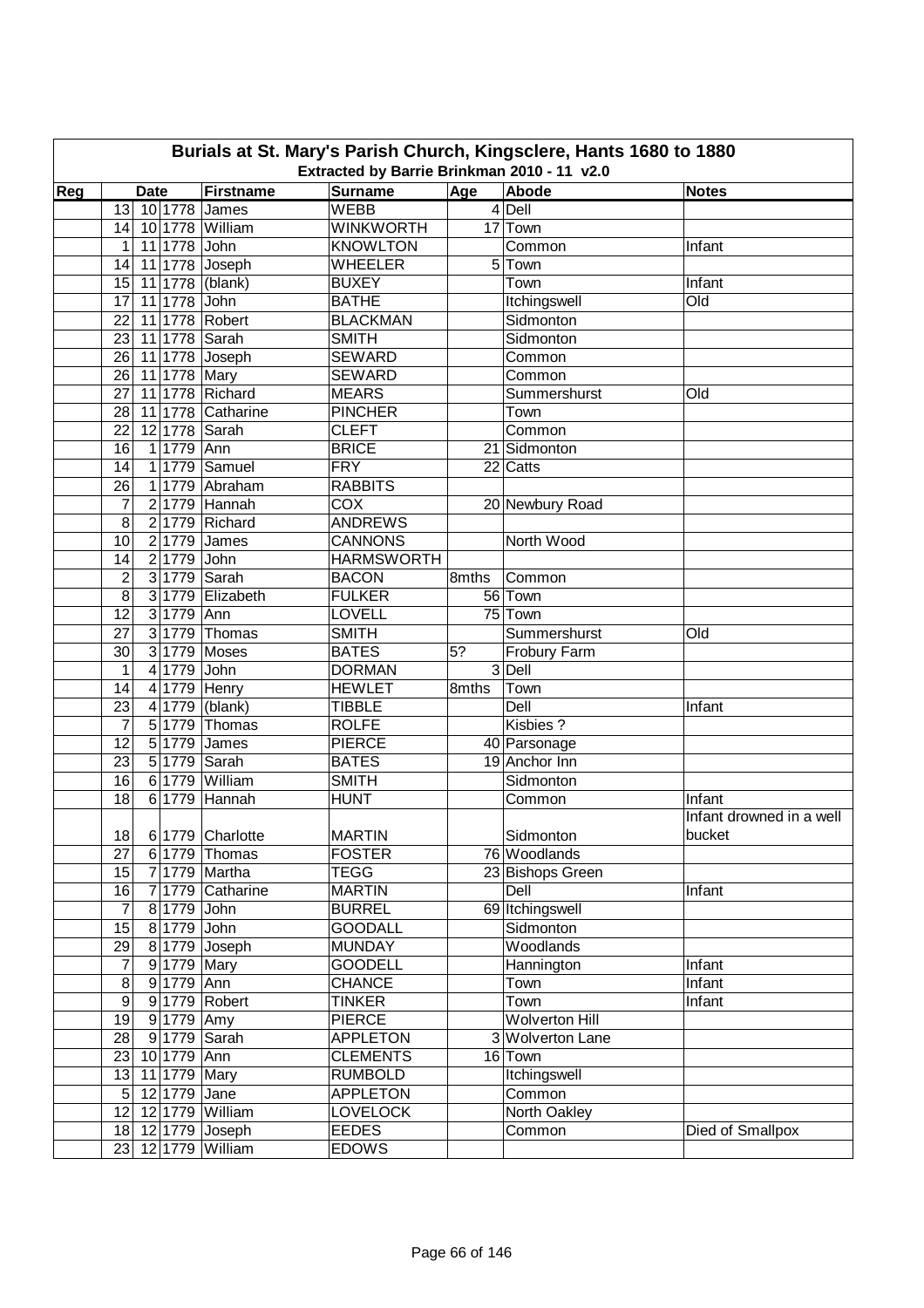| Burials at St. Mary's Parish Church, Kingsclere, Hants 1680 to 1880 |                                                                                                                                  |                         |             |                   |                   |             |                           |  |  |  |  |  |  |  |
|---------------------------------------------------------------------|----------------------------------------------------------------------------------------------------------------------------------|-------------------------|-------------|-------------------|-------------------|-------------|---------------------------|--|--|--|--|--|--|--|
|                                                                     | Extracted by Barrie Brinkman 2010 - 11 v2.0<br>Abode<br>Reg<br>Firstname<br><b>Surname</b><br>Age<br><b>Date</b><br><b>Notes</b> |                         |             |                   |                   |             |                           |  |  |  |  |  |  |  |
|                                                                     |                                                                                                                                  |                         |             |                   |                   |             |                           |  |  |  |  |  |  |  |
|                                                                     | 31                                                                                                                               |                         |             | 12 1779 Elizabeth | <b>PRISMALL</b>   |             | 81 Woodhay                |  |  |  |  |  |  |  |
|                                                                     | 3                                                                                                                                | 1                       |             | 1780 Charles      | <b>ROBERTSON</b>  |             |                           |  |  |  |  |  |  |  |
|                                                                     | 5                                                                                                                                | 1                       |             | 1780 Tabitha      | <b>MARTIN</b>     |             |                           |  |  |  |  |  |  |  |
|                                                                     | 17                                                                                                                               | 1                       |             | 1780 William      | <b>MARTIN</b>     |             |                           |  |  |  |  |  |  |  |
|                                                                     | 17                                                                                                                               | 1                       |             | $1780$ miner      | <b>TEGG</b>       | 5mths       | Itchenswell               |  |  |  |  |  |  |  |
|                                                                     | 5                                                                                                                                | 2                       |             | 1780 William      | <b>BANCE</b>      | infant      | Town                      |  |  |  |  |  |  |  |
|                                                                     | $\overline{7}$                                                                                                                   | $\overline{2}$          |             | 1780 Robert       | <b>BROWN</b>      | (?)         | <b>Plaistow Green</b>     |  |  |  |  |  |  |  |
|                                                                     | 22                                                                                                                               | $\overline{2}$          | 1780 Allis  |                   | <b>KEWELL</b>     |             | 2 Bishops Green           |  |  |  |  |  |  |  |
|                                                                     | 23                                                                                                                               | $\overline{2}$          |             | 1780 Walter       | <b>WINBOLT</b>    | (?)         | <b>Bishops Green</b>      |  |  |  |  |  |  |  |
|                                                                     | 25                                                                                                                               | $\overline{2}$          |             | 1780 James        | <b>JENNENS</b>    | infant      |                           |  |  |  |  |  |  |  |
|                                                                     | 4                                                                                                                                | $\mathsf 3$             | 1780 Mary   |                   | <b>TEGG</b>       |             | <b>Bishops Green</b>      |  |  |  |  |  |  |  |
|                                                                     | 6                                                                                                                                | 3                       |             | 1780 Martha       | <b>SIMPSON</b>    |             | 79 Dell                   |  |  |  |  |  |  |  |
|                                                                     | 18                                                                                                                               | 3                       | 1780 John   |                   | <b>JENNINGS</b>   |             | 20 Itchenswell            |  |  |  |  |  |  |  |
|                                                                     | 25                                                                                                                               | 3                       |             | 1780 Thomas       | LANE              |             | North Sidmonton           |  |  |  |  |  |  |  |
|                                                                     | 15                                                                                                                               | $\overline{4}$          | $1780$ Lucy |                   | <b>SMITH</b>      | infant      | (?)                       |  |  |  |  |  |  |  |
|                                                                     | 17                                                                                                                               | $\overline{\mathbf{4}}$ |             | 1780 George       | <b>MARRINER</b>   | infant      |                           |  |  |  |  |  |  |  |
|                                                                     | 26                                                                                                                               | $5\overline{)}$         | 1780 Mary   |                   | <b>FULBROOK</b>   | 23(?)       |                           |  |  |  |  |  |  |  |
|                                                                     | 5                                                                                                                                | $6\phantom{1}$          | 1780 Lucy   |                   | <b>HALL</b>       | (?)         | (?)                       |  |  |  |  |  |  |  |
|                                                                     | $\overline{12}$                                                                                                                  | $6\phantom{1}6$         |             | 1780 Thomas       | <b>EARLE</b>      | (?)         | (?)                       |  |  |  |  |  |  |  |
|                                                                     | 17                                                                                                                               | $6\phantom{1}$          |             | 1780 Hannah       | <b>SKEATS</b>     | (?)         | (?)                       |  |  |  |  |  |  |  |
|                                                                     | 23                                                                                                                               | $6\phantom{1}$          |             | 1780 Robert       | <b>HIGGS</b>      |             | <b>Bishops Green</b>      |  |  |  |  |  |  |  |
|                                                                     | 1                                                                                                                                | 7                       |             | 1780 James        | <b>APPLETON</b>   | infant      | wolverton                 |  |  |  |  |  |  |  |
|                                                                     | 6                                                                                                                                | 7                       | 1780 John   |                   | <b>JEWELL</b>     |             | 84 Frith Farm             |  |  |  |  |  |  |  |
|                                                                     | 7                                                                                                                                | 7                       |             | 1780 Charlotte    | <b>HICHCOCK</b>   | infant      | Frith Farm                |  |  |  |  |  |  |  |
|                                                                     | 9                                                                                                                                | 7                       |             | 1780 Elizabeth    | <b>DORMAN</b>     | infant      |                           |  |  |  |  |  |  |  |
|                                                                     | 5                                                                                                                                | 8                       |             | 1780 William      | <b>WHEATLAND</b>  |             | 5 Common                  |  |  |  |  |  |  |  |
|                                                                     | 20                                                                                                                               | $\bf 8$                 |             | 1780 Rachel       | <b>FREEMANTLE</b> |             | Common                    |  |  |  |  |  |  |  |
|                                                                     | 4                                                                                                                                | $\overline{9}$          |             | 1780 Hannah       | <b>SOPER</b>      |             | 3(?)                      |  |  |  |  |  |  |  |
|                                                                     | $\overline{13}$                                                                                                                  | $\overline{9}$          | 1780 John   |                   | <b>TEGG</b>       |             | 73 Bishops Green          |  |  |  |  |  |  |  |
|                                                                     | 14                                                                                                                               | 9                       |             | 1780 Sarah        | <b>FULKER</b>     |             | Town                      |  |  |  |  |  |  |  |
|                                                                     | 1                                                                                                                                | 10 <sup>1</sup>         |             | 1780 Elizabeth    | <b>SAUNDERS</b>   | infant      | Itchenswell               |  |  |  |  |  |  |  |
|                                                                     | 12                                                                                                                               | 10                      | $1780$ Jane |                   | <b>BLACKMAN</b>   | infant      | Sidmonton                 |  |  |  |  |  |  |  |
|                                                                     | 27                                                                                                                               | 10                      |             | 1780 Thomas       | PRYOR esq         |             | 73 Town                   |  |  |  |  |  |  |  |
|                                                                     | $\overline{9}$                                                                                                                   | 11                      |             | 1780 Sarah        | <b>FOSBURY</b>    |             |                           |  |  |  |  |  |  |  |
|                                                                     |                                                                                                                                  |                         |             | 21 11 1780 Edward | CHANCE            | infant Town |                           |  |  |  |  |  |  |  |
|                                                                     | 8                                                                                                                                |                         |             | $1$   1781 James  | <b>BROWNJOHN</b>  |             | Common                    |  |  |  |  |  |  |  |
|                                                                     | 16                                                                                                                               | $\vert$ 1               | 1781 Ann    |                   | <b>SMITH</b>      |             | Itchenswell               |  |  |  |  |  |  |  |
|                                                                     | 20 <sub>l</sub>                                                                                                                  | $\vert$ 1               |             | 1781 Joseph       | <b>STEVENS</b>    |             | 24 Town                   |  |  |  |  |  |  |  |
|                                                                     | 25                                                                                                                               | $\vert$                 |             | 1781 Sarah        | <b>WINKWORTH</b>  |             | 84 Town                   |  |  |  |  |  |  |  |
|                                                                     | 13                                                                                                                               |                         | 3 1781 Mary |                   | <b>WEBB</b>       |             | Common                    |  |  |  |  |  |  |  |
|                                                                     | 18                                                                                                                               |                         |             | 3 1781 Matthew    | <b>LUMBOLT</b>    |             | Itchenswell               |  |  |  |  |  |  |  |
|                                                                     | $\overline{5}$                                                                                                                   | $\overline{4}$          |             | 1781 Susannah     | <b>BENWELL</b>    |             | Common                    |  |  |  |  |  |  |  |
|                                                                     | $\overline{7}$                                                                                                                   | $\overline{4}$          |             | 1781 Sarah        | <b>STRONG</b>     |             | 59 Town                   |  |  |  |  |  |  |  |
|                                                                     | 28                                                                                                                               | 41                      |             | 1781 Richard      | <b>VINCE</b>      |             | Itchenswell               |  |  |  |  |  |  |  |
|                                                                     | 1                                                                                                                                |                         | 5 1781 Mary |                   | <b>TAYLOR</b>     |             | 83 Common                 |  |  |  |  |  |  |  |
|                                                                     | $\overline{c}$                                                                                                                   |                         |             | 5 1781 Robert     | <b>THATCHER</b>   |             | 23 Town                   |  |  |  |  |  |  |  |
|                                                                     | 7                                                                                                                                | $5\overline{)}$         |             | 1781 Sarah        | <b>HUNT</b>       |             | 36 Town                   |  |  |  |  |  |  |  |
|                                                                     | $9\,$                                                                                                                            | $5\overline{)}$         |             | 1781 Richard      | <b>MIALL</b>      |             | infant Ashford Hill       |  |  |  |  |  |  |  |
|                                                                     | 10                                                                                                                               |                         | 5 1781 Mary |                   | <b>BEACON</b>     |             | infant   Wolverton Common |  |  |  |  |  |  |  |
|                                                                     | 11                                                                                                                               |                         |             | 5 1781 Richard    | <b>WYTHE</b>      |             | 78 Common                 |  |  |  |  |  |  |  |
|                                                                     | 12                                                                                                                               |                         |             | 5 1781 Elizabeth  | <b>WOODERS</b>    | infant      | Dell                      |  |  |  |  |  |  |  |
|                                                                     | 17                                                                                                                               |                         |             | 5 1781 Elizabeth  | <b>MIALL</b>      |             | 21 Ram Alley              |  |  |  |  |  |  |  |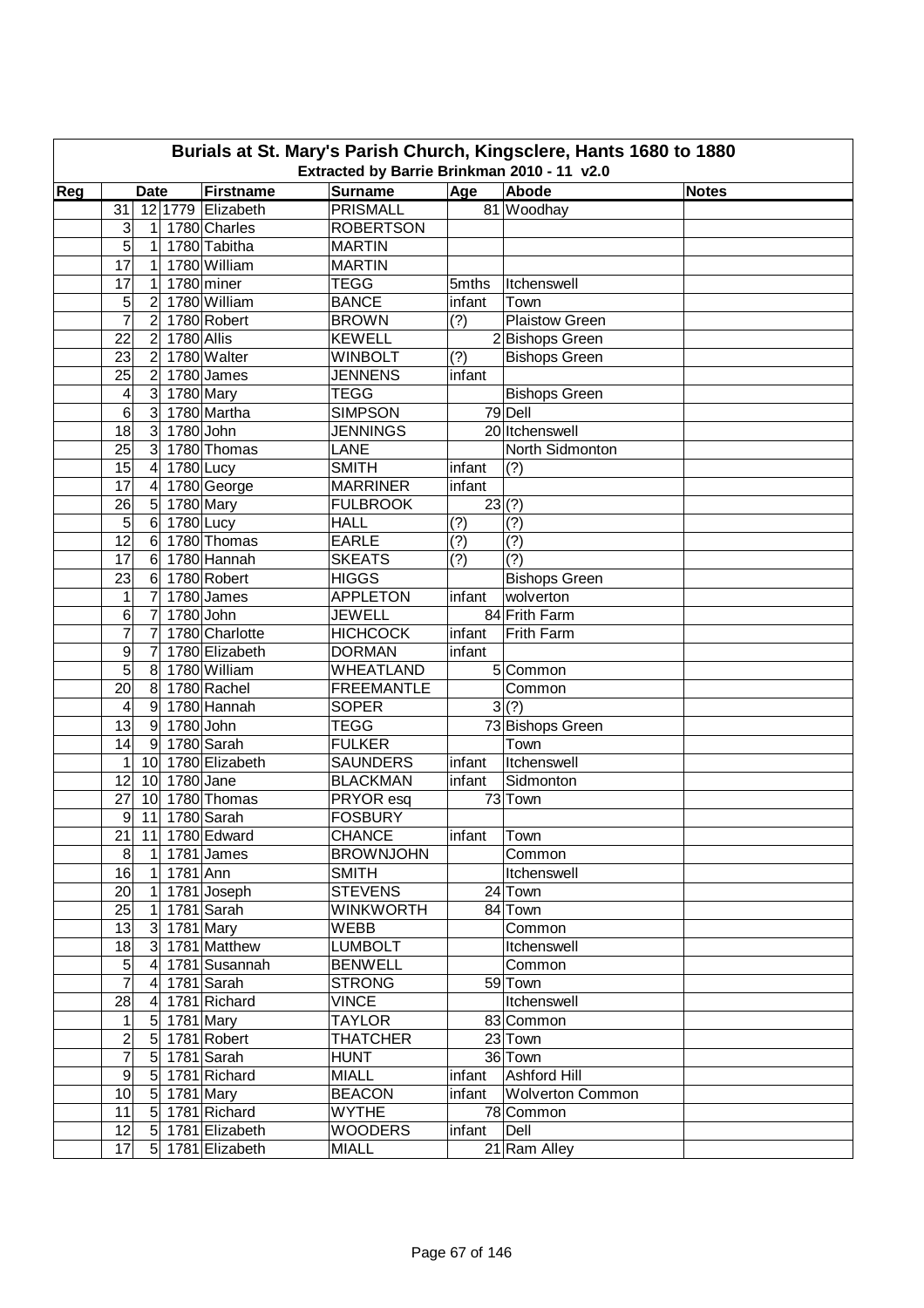| Burials at St. Mary's Parish Church, Kingsclere, Hants 1680 to 1880<br>Extracted by Barrie Brinkman 2010 - 11 v2.0 |                                   |                 |                         |        |                          |              |  |  |  |  |  |  |
|--------------------------------------------------------------------------------------------------------------------|-----------------------------------|-----------------|-------------------------|--------|--------------------------|--------------|--|--|--|--|--|--|
|                                                                                                                    |                                   | Firstname       |                         |        |                          |              |  |  |  |  |  |  |
| Reg                                                                                                                | <b>Date</b><br>20                 | 5 1781 William  | <b>Surname</b><br>QUALE | Age    | Abode<br>Sidmonton       | <b>Notes</b> |  |  |  |  |  |  |
|                                                                                                                    | $5\overline{)}$<br>22             | 1781 William    | <b>ALDRIDGE</b>         | (?)    | 61 Town                  |              |  |  |  |  |  |  |
|                                                                                                                    | $\overline{7}$<br>29              | 1781 Amey       | <b>BASSETT</b>          |        | 68 Sidmonton             |              |  |  |  |  |  |  |
|                                                                                                                    | 5<br>8                            | $1781$ John     | <b>WOODLEY</b>          | infant | Common                   |              |  |  |  |  |  |  |
|                                                                                                                    | $\overline{6}$<br>$\bf 8$         | 1781 Gabriel    | <b>SILBY</b>            |        | Itchenswell              |              |  |  |  |  |  |  |
|                                                                                                                    | 16<br>$\boldsymbol{8}$            | 1781 Mary       | <b>PRIMER</b>           |        | 74 Itchenswell           |              |  |  |  |  |  |  |
|                                                                                                                    | 8<br>$\overline{9}$               | $1781$ John     | <b>BOOTHE</b>           |        | 68 Itchenswell           |              |  |  |  |  |  |  |
|                                                                                                                    | $\overline{9}$<br>$9\,$           | 1781 Ann        | <b>BADNAL</b>           |        | Common                   |              |  |  |  |  |  |  |
|                                                                                                                    | 11<br>9                           | 1781 Benjamin   | <b>SIMPSON</b>          |        | Dell                     |              |  |  |  |  |  |  |
|                                                                                                                    | 7<br>10                           | 1781 Ann        | <b>WELFARE</b>          |        | 86 Dell                  |              |  |  |  |  |  |  |
|                                                                                                                    | $\boldsymbol{9}$<br>10            | $1781$ John     | <b>MARSHALL</b>         |        | 68 Town                  |              |  |  |  |  |  |  |
|                                                                                                                    | 19<br>10                          | 1781 Betty      | <b>ARNOTT</b>           |        | 64 Town                  |              |  |  |  |  |  |  |
|                                                                                                                    | 30<br>10                          | 1781 Mary       | <b>BLAKE</b>            |        | 32 Town                  |              |  |  |  |  |  |  |
|                                                                                                                    | $\boldsymbol{9}$<br>11            | 1781 George     | <b>WOOFE</b>            |        | 62 Town                  |              |  |  |  |  |  |  |
|                                                                                                                    | 18<br>11                          | $1781$ John     | FIELD snr               | (?)    | (?)                      |              |  |  |  |  |  |  |
|                                                                                                                    | 24<br>11                          | 1781 John       | <b>BROWN</b>            | (?)    | (?)                      |              |  |  |  |  |  |  |
|                                                                                                                    | 21<br>12                          | 1781 Elizabeth  | <b>HARDING</b>          | (?)    | (?)                      |              |  |  |  |  |  |  |
|                                                                                                                    | 24<br>12                          | 1781 Henry      | <b>PULLINGER</b>        |        | 70 Itchenswell           |              |  |  |  |  |  |  |
|                                                                                                                    | 8<br>$\mathbf 1$                  | 1782 John       | <b>PAINTON</b>          | infant | <b>Bishops Green</b>     |              |  |  |  |  |  |  |
|                                                                                                                    | $\overline{12}$<br>$\overline{2}$ | 1782 William    | <b>WOODLEY</b>          |        | 42 Baughurst             |              |  |  |  |  |  |  |
|                                                                                                                    | $\overline{2}$<br>17              | 1782 Elizabeth  | <b>HUSE</b>             |        | 79 Bishops Green         |              |  |  |  |  |  |  |
|                                                                                                                    | $\overline{c}$<br>$\overline{3}$  | 1782 James      | <b>WICKENS</b>          | infant | Common                   |              |  |  |  |  |  |  |
|                                                                                                                    | 11<br>$\overline{3}$              | 1782 Elizabeth  | <b>HUSE</b>             |        | Itchenswell              |              |  |  |  |  |  |  |
|                                                                                                                    | 23<br>$\overline{3}$              | 1782 John       | <b>WOODLEY</b>          |        | Itchenswell              |              |  |  |  |  |  |  |
|                                                                                                                    | 31<br>3                           | $1782$ John     | <b>ROGERS</b>           |        | 76 Catts Farm            |              |  |  |  |  |  |  |
|                                                                                                                    | 12<br>$\overline{4}$              | 1782 John       | CANE                    |        | 63 Town                  |              |  |  |  |  |  |  |
|                                                                                                                    | 16<br>$\overline{\mathbf{4}}$     | 1782 Peter      | <b>BACON</b>            | infant | Frith Farm               |              |  |  |  |  |  |  |
|                                                                                                                    | $\overline{9}$<br>$\overline{5}$  | 1782 Sarah      | <b>BROWN</b>            |        | Itchenswell              |              |  |  |  |  |  |  |
|                                                                                                                    | $\overline{13}$<br>$\sqrt{5}$     | 1782 Charlotte  | <b>HUDSON</b>           |        | 22 winchester            |              |  |  |  |  |  |  |
|                                                                                                                    | 29<br>$\overline{5}$              | $1782$ John     | <b>SKIBBLEHORN</b>      |        | Common                   |              |  |  |  |  |  |  |
|                                                                                                                    | $\overline{5}$<br>29              | 1782 Joseph     | <b>HUNT</b>             |        | Common                   |              |  |  |  |  |  |  |
|                                                                                                                    | 16<br>$\,6$                       | 1782 John       | <b>WATERMAN</b>         |        | 24 Town                  |              |  |  |  |  |  |  |
|                                                                                                                    | 18<br>$6\phantom{1}$              | 1782 Sarah      | <b>TYLER</b>            |        | 16 Sidmonton             |              |  |  |  |  |  |  |
|                                                                                                                    | 22<br>6                           | 1782 James      | <b>BARNET</b>           |        | 44 Common                |              |  |  |  |  |  |  |
|                                                                                                                    | 28                                | $6$ 1782 Thomas | SERLE                   |        | 23 Town                  |              |  |  |  |  |  |  |
|                                                                                                                    | 28                                | $6$ 1782 Thomas | <b>LEWINGDON</b>        |        | infant   North Sidmonton |              |  |  |  |  |  |  |
|                                                                                                                    | $\overline{7}$<br>$\overline{7}$  | 1782 Mary       | <b>GODDARD</b>          | (?)    | North Oakley             |              |  |  |  |  |  |  |
|                                                                                                                    | $\overline{7}$<br>7 1782 John     |                 | <b>PALMER</b>           |        | 80 Itchenswell           |              |  |  |  |  |  |  |
|                                                                                                                    | 12<br>7 1782 Mary                 |                 | <b>WEBB</b>             |        | 79 Town                  |              |  |  |  |  |  |  |
|                                                                                                                    | 23<br>$\overline{7}$              | 1782 Henry      | <b>HOWARD</b>           |        | Town                     |              |  |  |  |  |  |  |
|                                                                                                                    | $\boldsymbol{8}$                  | 8 1782 William  | <b>BEAR</b>             |        | Common                   |              |  |  |  |  |  |  |
|                                                                                                                    | $\overline{8}$<br>9 1782 Ann      |                 | <b>BOND</b>             |        | 72 Common                |              |  |  |  |  |  |  |
|                                                                                                                    | $\overline{9}$                    | 9 1782 Richard  | <b>CONSTABLE</b>        |        | Itchenswell              |              |  |  |  |  |  |  |
|                                                                                                                    | 19<br>9 1782 John                 |                 | <b>LESTER</b>           |        | 63 Town                  |              |  |  |  |  |  |  |
|                                                                                                                    | 11<br>12 1782 mary                |                 | <b>BAILEY</b>           |        | Town                     | Pauper       |  |  |  |  |  |  |
|                                                                                                                    | 8<br>$\vert$                      | 1783 Jonathan   | <b>HERBERT</b>          | infant | Town                     |              |  |  |  |  |  |  |
|                                                                                                                    | 26<br>11                          | 1783 John       | <b>SMALLBONE</b>        |        | Itchenswell              |              |  |  |  |  |  |  |
|                                                                                                                    | 2 1783 Maria<br>$\overline{c}$    |                 | <b>CONSTABLE</b>        |        | 27 Itchenswell           |              |  |  |  |  |  |  |
|                                                                                                                    | 11<br>$\overline{2}$              | $1783$ John     | <b>PALMER</b>           |        | Itchenswell              |              |  |  |  |  |  |  |
|                                                                                                                    | 11<br>$\overline{2}$              | $1783$ John     | <b>SMITH</b>            | (?)    | Itchenswell              |              |  |  |  |  |  |  |
|                                                                                                                    | 21<br>$\overline{2}$              | 1783 Hester     | <b>PIKE</b>             |        | Itchenswell              |              |  |  |  |  |  |  |
|                                                                                                                    | $\mathbf{1}$                      | 3 1783 Richard  | <b>WHITE</b>            |        | Itchenswell              |              |  |  |  |  |  |  |
|                                                                                                                    |                                   |                 |                         |        |                          |              |  |  |  |  |  |  |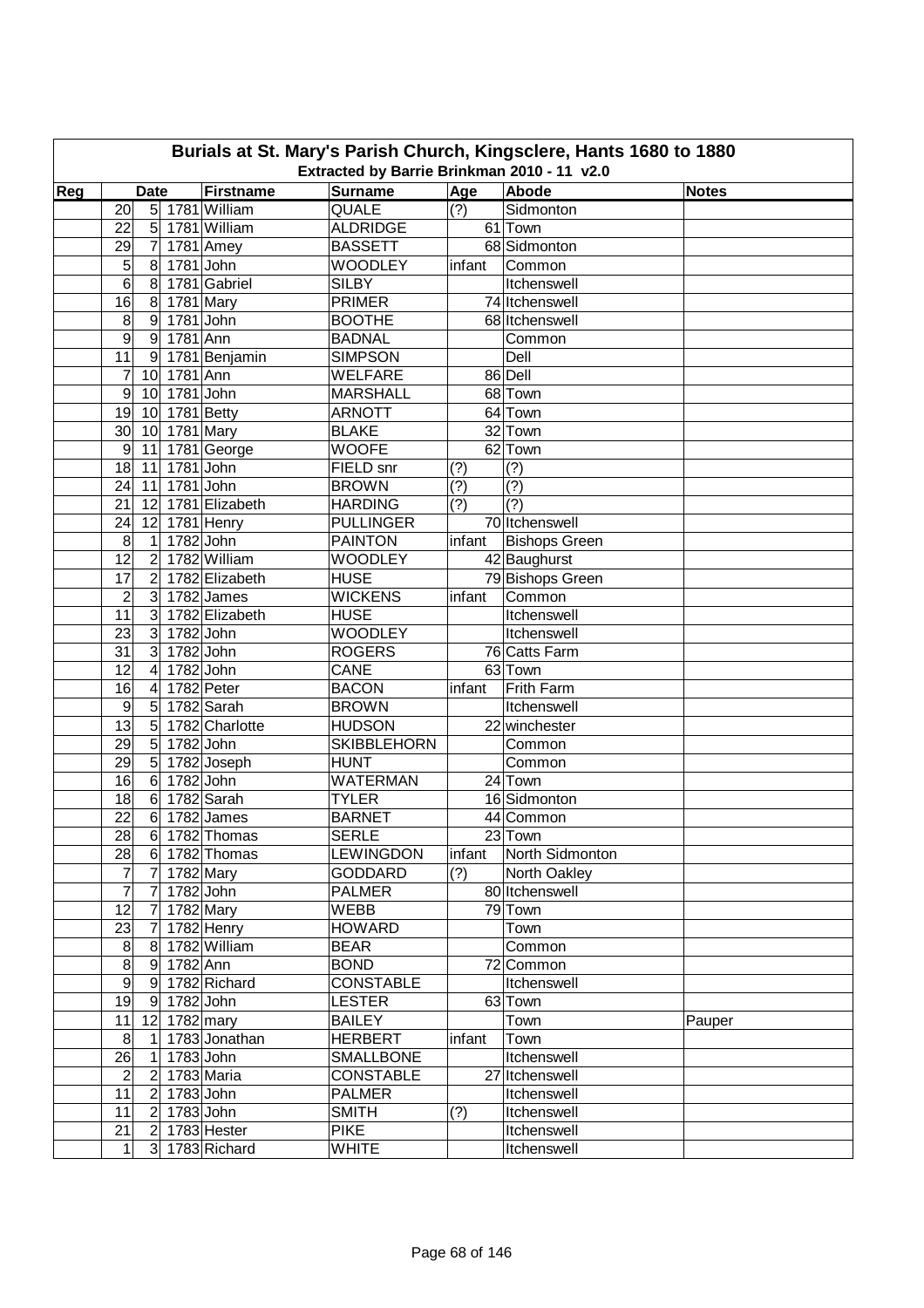| Burials at St. Mary's Parish Church, Kingsclere, Hants 1680 to 1880<br>Extracted by Barrie Brinkman 2010 - 11 v2.0 |                                        |                |                   |                                |        |                              |                                       |  |  |  |  |
|--------------------------------------------------------------------------------------------------------------------|----------------------------------------|----------------|-------------------|--------------------------------|--------|------------------------------|---------------------------------------|--|--|--|--|
|                                                                                                                    |                                        |                | Firstname         | <b>Surname</b>                 |        |                              |                                       |  |  |  |  |
| Reg                                                                                                                | <b>Date</b><br>6                       | 3 1783 John    |                   | <b>BARNES</b>                  | Age    | Abode<br>Town                | <b>Notes</b>                          |  |  |  |  |
|                                                                                                                    | 7                                      | 3 <sup>1</sup> | 1783 Hannah       | <b>STEVENS</b>                 |        | Itchenswell                  |                                       |  |  |  |  |
|                                                                                                                    | 9                                      |                | 3 1783 Robert     | <b>STEVENS</b>                 |        | Itchenswell                  |                                       |  |  |  |  |
|                                                                                                                    | $\mathbf{3}$<br>23                     |                | 1783 Catherine    | <b>PINCHORN</b>                |        | Itchenswell                  |                                       |  |  |  |  |
|                                                                                                                    | 26<br>$\mathbf{3}$                     |                | 1783 John         | <b>BEAL</b>                    |        | Town                         |                                       |  |  |  |  |
|                                                                                                                    | $\mathbf{3}$<br>26                     |                | 1783 James        | <b>WEBB</b>                    |        | Common                       |                                       |  |  |  |  |
|                                                                                                                    | 3<br>$\overline{4}$                    |                | $1783$ mary       | <b>RABETS</b>                  |        | 10 Ram Alley                 |                                       |  |  |  |  |
|                                                                                                                    | $\mathbf 1$<br>5                       |                | 1783 Joseph       | <b>WHITE</b>                   |        | 38 Town                      |                                       |  |  |  |  |
|                                                                                                                    | 9<br>5                                 |                | 1783 Moses        | <b>DORMAN</b>                  |        | Common                       |                                       |  |  |  |  |
|                                                                                                                    | 5<br>27                                | 1783           |                   | <b>KEMP</b>                    |        | (?)                          |                                       |  |  |  |  |
|                                                                                                                    | $\sqrt{5}$<br>30                       |                | 1783 Jane         | <b>CONSTABLE</b>               |        | Itchenswell                  |                                       |  |  |  |  |
|                                                                                                                    | $\boldsymbol{9}$<br>$6\phantom{1}$     |                | 1783 Richard      | <b>FOSBURY</b>                 |        | Itchenswell                  |                                       |  |  |  |  |
|                                                                                                                    | 11<br>6                                |                | 1783 Hannah       | <b>BURNETT</b>                 |        | 77 Town                      |                                       |  |  |  |  |
|                                                                                                                    | 14<br>$\,6$                            | $1783$ Jane    |                   | LANE                           |        | Sidmonton                    |                                       |  |  |  |  |
|                                                                                                                    | 28<br>6                                |                | 1783 William      | <b>SLADE</b>                   |        | 82 Common                    |                                       |  |  |  |  |
|                                                                                                                    | 7                                      |                | 1783 Hannah       |                                |        |                              |                                       |  |  |  |  |
|                                                                                                                    | $\overline{2}$<br>$\overline{15}$<br>9 |                | 1783 Sarah        | <b>STROUD</b><br><b>SPICER</b> | infant | Itchenswell<br>13 Hannington |                                       |  |  |  |  |
|                                                                                                                    | 1                                      |                | 1783 Elizabeth    | <b>TOMLINS</b>                 |        | 53 Town                      |                                       |  |  |  |  |
|                                                                                                                    | 10                                     |                |                   |                                |        |                              | This day the Stamp Act<br>takes place |  |  |  |  |
|                                                                                                                    | $\overline{7}$                         | 10 1783 John   |                   | <b>SMITH</b>                   |        | Itchenswell                  |                                       |  |  |  |  |
|                                                                                                                    | 7                                      | 10 1783 John   |                   | <b>TAYLOR</b>                  | infant | Town                         |                                       |  |  |  |  |
|                                                                                                                    | 23                                     |                | 10 1783 Cornelius | <b>SPICER</b>                  |        | 68 Town                      | Pauper                                |  |  |  |  |
|                                                                                                                    | 10 <sup>1</sup><br>11                  |                | 1783 Hannah       | <b>CLEMENTS</b>                |        | Town                         |                                       |  |  |  |  |
|                                                                                                                    | 23<br>11                               |                | 1783 Elizabeth    | <b>HOCKLEY</b>                 |        | Itchenswell                  |                                       |  |  |  |  |
|                                                                                                                    | 30 <sup>°</sup><br>11                  |                | 1783 James        | <b>WYAT</b>                    |        | 7 Town                       |                                       |  |  |  |  |
|                                                                                                                    | 10<br>12                               |                | 1783 Richard      | <b>BATES</b>                   | infant | Frobury                      |                                       |  |  |  |  |
|                                                                                                                    | 10<br>12                               |                | 1783 Marth        | <b>BATES</b>                   | infant | Frobury                      |                                       |  |  |  |  |
|                                                                                                                    | 14<br>12                               | 1783 Mrs       |                   | <b>KINGSMILL</b>               |        | 75 Sidmonton                 | Wife of Robert Esq                    |  |  |  |  |
|                                                                                                                    | 27                                     |                | 12 1783 Thomas    | <b>BEACON</b>                  | infant | Frith Farm                   |                                       |  |  |  |  |
|                                                                                                                    | 29                                     | 12 1783 Amey   |                   | <b>ANDREWS</b>                 |        | Town                         |                                       |  |  |  |  |
|                                                                                                                    | 11<br>1                                |                | 1784 Joan         | <b>CLIFFORD</b>                |        | 90 Newbury Marsh             |                                       |  |  |  |  |
|                                                                                                                    | 14<br>$\mathbf{1}$                     |                | 1784 James        | <b>GODDARD</b>                 |        | 2 Pitch Horn                 |                                       |  |  |  |  |
|                                                                                                                    | 22<br>$\mathbf{1}$                     |                | 1784 Betty        | <b>STROUD</b>                  |        | Itchenswell                  |                                       |  |  |  |  |
|                                                                                                                    | $\overline{2}$<br>$\,6\,$              | 1784 John      |                   | <b>DINES</b>                   | infant | Itchenswell                  |                                       |  |  |  |  |
|                                                                                                                    | 15                                     | 2 1784 Isaac   |                   | <b>GRACE</b>                   |        | 33 Itchenswell               |                                       |  |  |  |  |
|                                                                                                                    | 19                                     | 2 1784 John    |                   | <b>FARMER</b>                  |        | Dell                         | Pauper                                |  |  |  |  |
|                                                                                                                    | 20<br>$\overline{2}$                   |                | 1784 Mary         | <b>BUXEY</b>                   |        | Dell                         |                                       |  |  |  |  |
|                                                                                                                    | 10<br>$\mathbf{3}$                     |                | 1784 Mary         | <b>RALPH</b>                   |        | Sidmonton                    |                                       |  |  |  |  |
|                                                                                                                    | 19<br>$\mathbf{3}$                     |                | $1784$ Lewis      | <b>OWEN</b>                    |        | Common                       |                                       |  |  |  |  |
|                                                                                                                    | 20<br>$\mathbf{3}$                     |                | 1784 William      | <b>WILLMOT</b>                 |        | Town                         |                                       |  |  |  |  |
|                                                                                                                    | 21<br>$\mathbf{3}$                     |                | 1784 Edward       | WEBB                           |        | Dell                         | Pauper                                |  |  |  |  |
|                                                                                                                    | 27<br>$\mathbf{3}$                     |                | 1784 William      | <b>MAILAND</b>                 |        | Dell                         |                                       |  |  |  |  |
|                                                                                                                    | $\,$ 6<br>$\overline{4}$               |                | 1784 John         | <b>ARNOTT</b>                  | infant | Town                         |                                       |  |  |  |  |
|                                                                                                                    | 15<br>$\overline{4}$                   |                | 1784 Sophia       | <b>FISHER</b>                  |        | 7 Common                     |                                       |  |  |  |  |
|                                                                                                                    | 12<br>5                                |                | 1784 Hannah       | <b>WOODLEY</b>                 | infant | Common                       |                                       |  |  |  |  |
|                                                                                                                    | 15<br>$\overline{4}$                   |                | 1784 Thomas       | <b>LOVELL</b>                  |        | 63 Town                      |                                       |  |  |  |  |
|                                                                                                                    | 23<br>5                                |                | 1784 Sarah        | <b>BROWN</b>                   | infant | Sidmonton                    |                                       |  |  |  |  |
|                                                                                                                    | $\ensuremath{\mathsf{3}}$<br>6         |                | 1784 George       | <b>MILES</b>                   | infant | Sidmonton                    |                                       |  |  |  |  |
|                                                                                                                    | $\blacktriangle$<br>6                  |                | 1784 Elizabeth    | <b>HUNT</b>                    |        | 33 Common                    | Pauper                                |  |  |  |  |
|                                                                                                                    | 30<br>6                                |                | 1784 Amy          | <b>SWAIN</b>                   | infant | Common                       |                                       |  |  |  |  |
|                                                                                                                    | 6<br>7                                 |                | 1784 Joshua       | <b>BATHE</b>                   |        | Itchenswell                  |                                       |  |  |  |  |
|                                                                                                                    | 27<br>7                                |                | 1784 Henry        | <b>FARMER</b>                  |        | North Sidmonton              |                                       |  |  |  |  |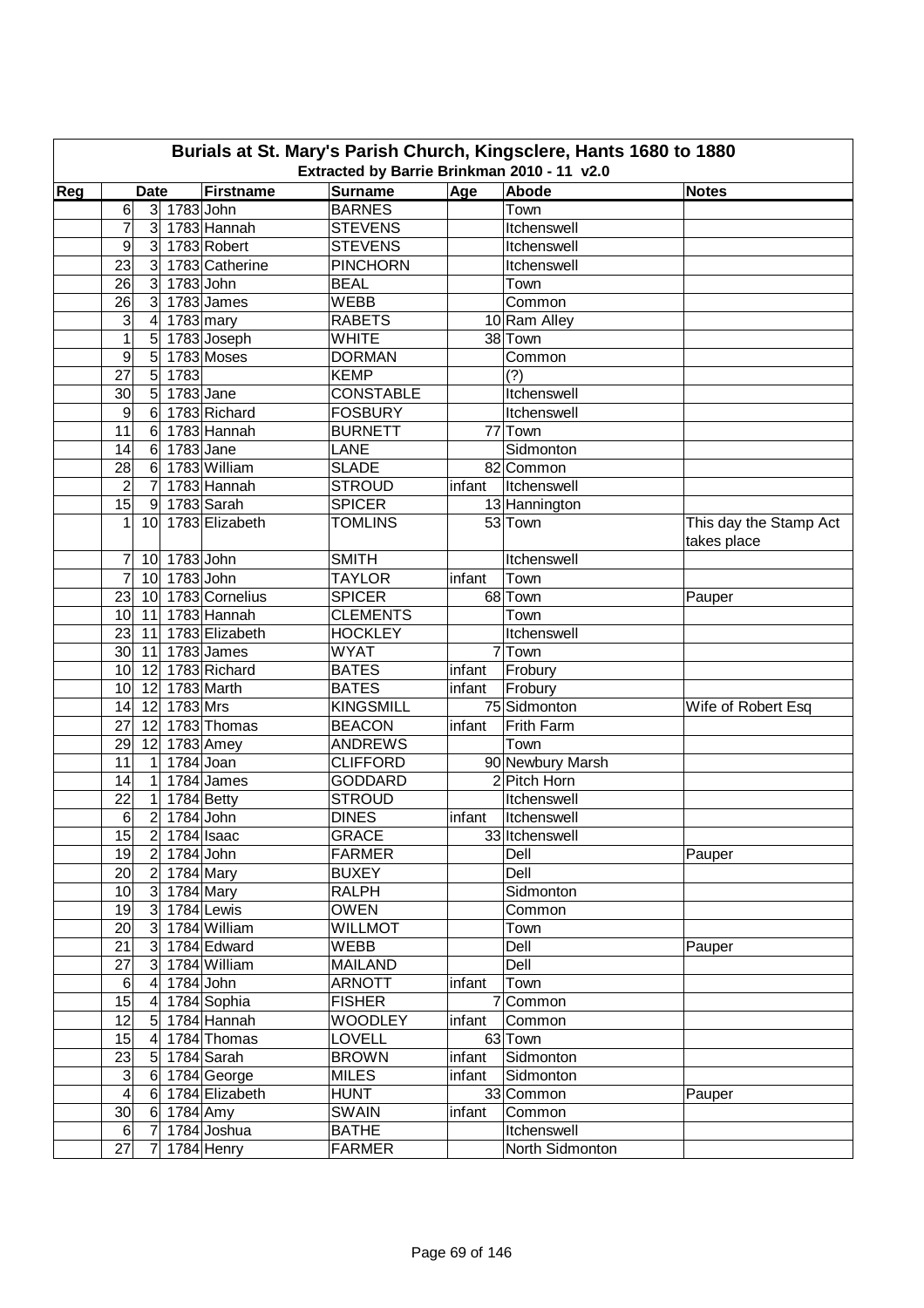| Burials at St. Mary's Parish Church, Kingsclere, Hants 1680 to 1880<br>Extracted by Barrie Brinkman 2010 - 11 v2.0 |                                    |                  |                  |        |                  |                       |  |  |  |  |  |  |
|--------------------------------------------------------------------------------------------------------------------|------------------------------------|------------------|------------------|--------|------------------|-----------------------|--|--|--|--|--|--|
| Reg                                                                                                                | <b>Date</b>                        | Firstname        | <b>Surname</b>   | Age    | Abode            | <b>Notes</b>          |  |  |  |  |  |  |
|                                                                                                                    | 22                                 | 8 1784 Eleanor   | <b>HARBERT</b>   |        | Town             | Pauper                |  |  |  |  |  |  |
|                                                                                                                    | 5<br>9                             | 1784 Martha      | <b>NAISH</b>     |        | Town             | Pauper                |  |  |  |  |  |  |
|                                                                                                                    | 28<br>$1784$ John<br> 9            |                  | <b>SMITH</b>     |        | 5 Town           |                       |  |  |  |  |  |  |
|                                                                                                                    | 29<br>-91                          | 1784 Sarah       | <b>ARLET</b>     |        |                  | <b>Small Pox</b>      |  |  |  |  |  |  |
|                                                                                                                    | 5<br>10                            | 1784 William     | <b>ALLEN</b>     | infant | Town             |                       |  |  |  |  |  |  |
|                                                                                                                    | 5<br>10                            | 1784 Mary        | <b>MARTIN</b>    |        | Dell             | Pauper                |  |  |  |  |  |  |
|                                                                                                                    | $\overline{9}$<br>10               | 1784 James       | <b>SMITH</b>     | infant | Town             |                       |  |  |  |  |  |  |
|                                                                                                                    | $\overline{3}$<br>11               | 1784 Joan        | <b>FOSTER</b>    |        |                  |                       |  |  |  |  |  |  |
|                                                                                                                    | 19<br>11                           | 1784 Martha      | <b>WHAREHAM</b>  |        |                  |                       |  |  |  |  |  |  |
|                                                                                                                    | 12<br>1                            | 1784 Elizabeth   | <b>HILL</b>      |        |                  |                       |  |  |  |  |  |  |
|                                                                                                                    | 10<br>12                           | 1784 Joseph      | <b>HILL</b>      |        |                  |                       |  |  |  |  |  |  |
|                                                                                                                    | 15<br>12                           | 1784 Elizabeth   | <b>COPE</b>      |        | Common           | Pauper                |  |  |  |  |  |  |
|                                                                                                                    | $1784$ Jane<br>24<br>12            |                  | <b>McCULLOCH</b> |        | 1 Town           |                       |  |  |  |  |  |  |
|                                                                                                                    | 25<br>12                           | 1784 Elizabeth   | <b>ROLFE</b>     |        | 30 Dell          |                       |  |  |  |  |  |  |
|                                                                                                                    | 28<br>12                           | 1784 Isaac       | <b>WOODHOUSE</b> |        | 1 Town           |                       |  |  |  |  |  |  |
|                                                                                                                    | $\overline{c}$<br>1                | 1785 John        | <b>HUNTMILL</b>  |        | Sidmonton common |                       |  |  |  |  |  |  |
|                                                                                                                    | $\overline{2}$<br>$\mathbf{1}$     | 1785 William     | <b>BROOKER</b>   | infant | Dell             |                       |  |  |  |  |  |  |
|                                                                                                                    | 15<br>1785 John<br>1               |                  | <b>WOODHOUSE</b> |        | 24 Ashford Hill  | Pauper                |  |  |  |  |  |  |
|                                                                                                                    | 18<br>1                            | 1785 Hannah      | <b>CANNONS</b>   |        | Common           |                       |  |  |  |  |  |  |
|                                                                                                                    | 20<br>1                            | 1785 John        | <b>GODDARD</b>   |        | 87 Ashford Hill  |                       |  |  |  |  |  |  |
|                                                                                                                    | 22<br>1                            | 1785 Dinah       | <b>GODDARD</b>   |        | 77 Highclere     | Buried in this church |  |  |  |  |  |  |
|                                                                                                                    | 27<br>1                            | 1785 Richard     | <b>HUNT</b>      |        | Town             |                       |  |  |  |  |  |  |
|                                                                                                                    | 30<br>1                            | 1785 Lionard     | <b>POPE</b>      |        | 82 Wolverton     |                       |  |  |  |  |  |  |
|                                                                                                                    | 5<br>$\overline{c}$                | 1785 Thomas      | <b>LAWRANCE</b>  |        | Town             |                       |  |  |  |  |  |  |
|                                                                                                                    | 6<br>2                             | 1785 William     | <b>BURDGMAN</b>  |        | Town             |                       |  |  |  |  |  |  |
|                                                                                                                    | 9<br>$\overline{2}$<br>1785 Ann    |                  | <b>BENNET</b>    | infant | Ashford Hill     |                       |  |  |  |  |  |  |
|                                                                                                                    | 1785 John<br>11<br>$\overline{2}$  |                  | <b>APPLETON</b>  |        | 86 Common        |                       |  |  |  |  |  |  |
|                                                                                                                    | 13<br>$\overline{2}$               | 1785 John        | <b>TURNER</b>    |        | 23 Town          |                       |  |  |  |  |  |  |
|                                                                                                                    | 14<br>$\overline{2}$               | 1785 Elizabeth   | <b>ROLFE</b>     | infant | Dell             |                       |  |  |  |  |  |  |
|                                                                                                                    | 21<br>$\overline{c}$               | 1785 Mary        | <b>WHEELER</b>   |        | Town             |                       |  |  |  |  |  |  |
|                                                                                                                    | $\overline{2}$<br>23               | 1785 John        | <b>BADNAL</b>    |        | Common           |                       |  |  |  |  |  |  |
|                                                                                                                    | 1785 Ann<br>$\mathbf{3}$<br>17     |                  | <b>HUSE</b>      |        | 23 Silchester    |                       |  |  |  |  |  |  |
|                                                                                                                    | 25<br>$\mathbf{3}$                 | 1785 James       | <b>EXELL</b>     |        | 83 Town          |                       |  |  |  |  |  |  |
|                                                                                                                    | 3<br>28                            | 1785 Susan       | <b>POCOCK</b>    |        | Sidmonton        |                       |  |  |  |  |  |  |
|                                                                                                                    | $\overline{28}$                    | 3 1785 Thomas    | <b>FUSE</b>      |        | Common           |                       |  |  |  |  |  |  |
|                                                                                                                    | $\mathsf 3$<br>4 1785 John         |                  | <b>CHANDLER</b>  |        | Common           | Pauper                |  |  |  |  |  |  |
|                                                                                                                    | $\overline{9}$                     | 4 1785 Elizabeth | <b>DAVIES</b>    |        | Dell             |                       |  |  |  |  |  |  |
|                                                                                                                    | 17<br>4 1785 Joseph                |                  | LAMB             |        | Dell             |                       |  |  |  |  |  |  |
|                                                                                                                    | 4 1785 Mary<br>19                  |                  | <b>BROWN</b>     | 29     |                  |                       |  |  |  |  |  |  |
|                                                                                                                    | 21<br>$\overline{4}$               | 1785 Thomas      | <b>GRAY</b>      |        | 37 Reading Marsh |                       |  |  |  |  |  |  |
|                                                                                                                    | $\,6$                              | 5 1785 Samuel    | <b>ROLFE</b>     |        | 29 Town          |                       |  |  |  |  |  |  |
|                                                                                                                    | 12<br>1785 John<br>$5\overline{)}$ |                  | <b>TROUGHTON</b> |        | 13 Town          |                       |  |  |  |  |  |  |
|                                                                                                                    | 25<br>1785 Mary<br>$5\overline{)}$ |                  | <b>WARE</b>      |        | Town             | Pauper                |  |  |  |  |  |  |
|                                                                                                                    | 26<br>5 1785 Peter                 |                  | <b>HUSE</b>      | infant | Itchenswell      |                       |  |  |  |  |  |  |
|                                                                                                                    | 15<br>6                            | 1785 James       | <b>BATHE</b>     |        | Itchenswell      |                       |  |  |  |  |  |  |
|                                                                                                                    | 18<br>6                            | 1785 Mary        | <b>FISHER</b>    |        | Town             |                       |  |  |  |  |  |  |
|                                                                                                                    | 23<br>6                            | 1785 Charles     | <b>STRONG</b>    |        | Town             |                       |  |  |  |  |  |  |
|                                                                                                                    | 13<br>7                            | 1785 Joseph      | WEBB             | infant | Ram Alley        |                       |  |  |  |  |  |  |
|                                                                                                                    | 18<br>7                            | 1785 Hannah      | <b>MARRINER</b>  |        | 7 Ashford Hill   |                       |  |  |  |  |  |  |
|                                                                                                                    | 24<br>7                            | 1785 Joseph      | <b>HUNT</b>      |        | Common           |                       |  |  |  |  |  |  |
|                                                                                                                    | 25<br>$\overline{7}$               | 1785 Mary        | <b>TEGG</b>      |        | 69 Bishops Green |                       |  |  |  |  |  |  |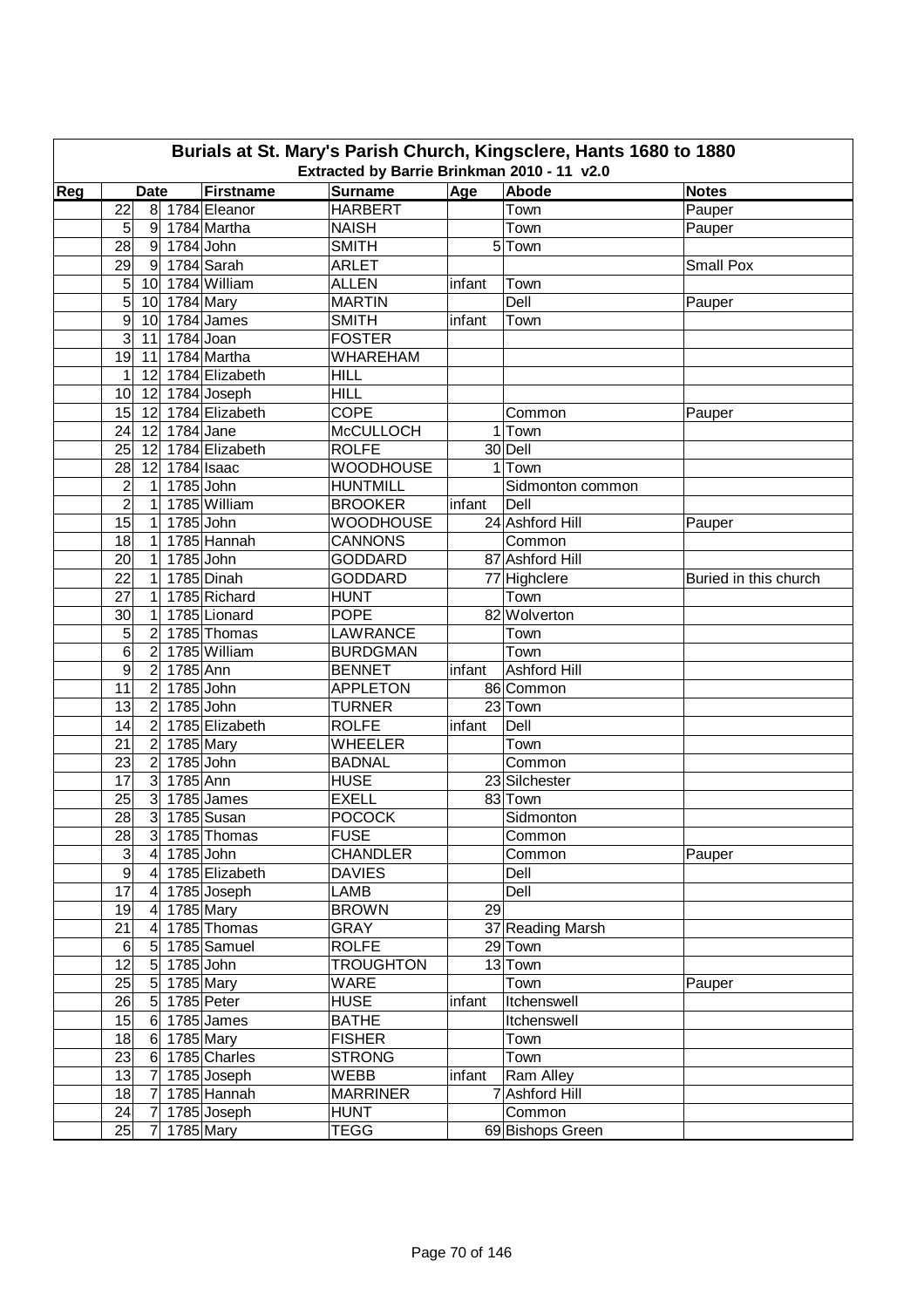|     |                        |                |           |                  | Burials at St. Mary's Parish Church, Kingsclere, Hants 1680 to 1880<br>Extracted by Barrie Brinkman 2010 - 11 v2.0 |        |                    |                                                                     |
|-----|------------------------|----------------|-----------|------------------|--------------------------------------------------------------------------------------------------------------------|--------|--------------------|---------------------------------------------------------------------|
| Reg | <b>Date</b><br>26<br>7 |                |           | <b>Firstname</b> | Surname                                                                                                            | Age    | Abode              | <b>Notes</b>                                                        |
|     |                        |                |           | 1785 Robert      | <b>WIG</b>                                                                                                         |        |                    | Pauper found dead near<br>Sandford Farm by the<br>visitation of God |
|     | 27                     | 8              | 1785 Mary |                  | <b>SMITH</b>                                                                                                       |        | (?)                |                                                                     |
|     | 11                     | 9              |           | 1785 Hannah      | <b>GOVER</b>                                                                                                       | infant | Common             |                                                                     |
|     | 22                     | 9              |           | 1785 Elizabeth   | <b>BATES</b>                                                                                                       | infant | Frobury            |                                                                     |
|     | $\overline{27}$        | $\overline{9}$ | 1785 John |                  | <b>BATHE</b>                                                                                                       |        | 36 Itchenswell     |                                                                     |
|     | 3                      | 10             |           | 1785 Charlotte   | <b>BECON</b>                                                                                                       | infant | Frith              |                                                                     |
|     | $\overline{12}$        | 10             | 1785 John |                  | <b>PRYOR</b>                                                                                                       | infant | Common             |                                                                     |
|     | 13                     | 10             |           | 1785 Caroline    | <b>WILKS</b>                                                                                                       | infant |                    |                                                                     |
|     | 14                     | 10             | 1785 Mary |                  | <b>BLACKMAN</b>                                                                                                    |        | Sidmonton          |                                                                     |
|     | 19                     | 11             |           | 1785 James       | <b>SMITH</b>                                                                                                       | infant |                    |                                                                     |
|     | 27                     | 11             |           | 1785 James       | <b>WICKENS</b>                                                                                                     |        | Itchenswell        |                                                                     |
|     | 18                     | 12             |           | 1785 Peter       | <b>PAYNE</b>                                                                                                       | infant | Town               |                                                                     |
|     | 24                     | 12             | 1785 Mary |                  | <b>SMITH</b>                                                                                                       |        |                    |                                                                     |
|     | 29                     | 12             |           | 1785 Samuel      | <b>BARNES</b>                                                                                                      | infant |                    |                                                                     |
|     | 29                     | 12             | 1785 John |                  | <b>STOCKER</b>                                                                                                     |        | Itchenswell        |                                                                     |
|     | 8                      | $\mathbf{1}$   |           | 1786 Robert      | CANE                                                                                                               |        | 63 Town            |                                                                     |
|     | 30                     | $\mathbf{1}$   | 1786 Mary |                  | <b>PIERCE</b>                                                                                                      |        | 82 Town            |                                                                     |
|     | 8                      | $\overline{2}$ | 1786 John |                  | <b>HASEL</b>                                                                                                       |        | 7(?)               |                                                                     |
|     | $\overline{12}$        | $\overline{2}$ |           | 1786 Richard     | <b>COLLIER</b>                                                                                                     |        | Town               |                                                                     |
|     | 12                     | $\overline{2}$ | 1786 Mary |                  | <b>FISHER</b>                                                                                                      |        | Itchenswell        |                                                                     |
|     | 15                     | $\overline{2}$ |           | 1786 Thomas      | <b>SKEATS</b>                                                                                                      |        | Town               |                                                                     |
|     | 22                     | $\overline{2}$ |           | 1786 William     | <b>WAITE</b>                                                                                                       | infant | Town               |                                                                     |
|     | 22                     | $\overline{2}$ |           | 1786 Robert      | <b>TAYLOR</b>                                                                                                      |        | (?)                |                                                                     |
|     | 27                     | $\overline{2}$ |           | 1786 Thomas      | <b>SMITH</b>                                                                                                       | infant | Town               |                                                                     |
|     | $\overline{c}$         | $\overline{3}$ |           | 1786 Sophia      | <b>RALPH</b>                                                                                                       |        | 6 Sidmonton        |                                                                     |
|     | 19                     | $\overline{3}$ |           | 1786 William     | <b>JEFFERY</b>                                                                                                     |        | Town               | Pauper                                                              |
|     | 28                     | 3              | 1786 Ruth |                  | <b>WITH</b>                                                                                                        |        | Town               |                                                                     |
|     | 14                     | 4              |           | 1786 Elizabeth   | <b>BARNES</b>                                                                                                      | infant |                    |                                                                     |
|     | 21                     | $\overline{4}$ | 1786 John |                  | <b>JENNINS</b>                                                                                                     |        | 95 Itchenswell     |                                                                     |
|     | 28                     | 4              |           | 1786 Sarah       | <b>CLARK</b>                                                                                                       |        | Town               |                                                                     |
|     | 28                     | 4              | 1786 Ann  |                  | <b>HASEL</b>                                                                                                       |        | Itchenswell        |                                                                     |
|     | 9                      | 5              |           | 1786 Richard     | <b>FUCE</b>                                                                                                        |        | Common             |                                                                     |
|     | $\overline{9}$         | 5              |           | 1786 Daniel      | <b>STEPHENS</b>                                                                                                    |        | <b>Itchenswell</b> |                                                                     |
|     | 18                     | 5              |           | 1786 Sarah       | <b>WHEATLAND</b>                                                                                                   |        |                    |                                                                     |
|     | 26                     | 5              |           | 1786 Joseph      | <b>FISHER</b>                                                                                                      |        | Common             |                                                                     |
|     | $\mathbf{1}$           | $\,6$          |           | 1786 Phoebe      | <b>HAZEL</b>                                                                                                       | child  | Itchenswell        |                                                                     |
|     | $\overline{2}$         | $\overline{7}$ |           | 1786 Robert      | <b>NORTH</b>                                                                                                       |        | Itchenswell        |                                                                     |
|     | $\overline{17}$        | $\overline{7}$ |           | 1786 Joseph      | <b>TAYLOR</b>                                                                                                      |        | Town               |                                                                     |
|     | 23                     | $\overline{7}$ |           | 1786 Edward      | <b>WYATT</b>                                                                                                       |        | Town               |                                                                     |
|     | $\,8\,$                | 9              |           | 1786 Elizabeth   | <b>HUSE</b>                                                                                                        |        | Itchenswell        |                                                                     |
|     | 10                     | 11             |           | 1786 William     | <b>FARMER</b>                                                                                                      |        | Town               |                                                                     |
|     | 10                     | 11             | 1786 Ann  |                  | <b>RABETS</b>                                                                                                      |        |                    |                                                                     |
|     | 23                     | 11             |           | 1786 Elizabeth   | <b>BURD</b>                                                                                                        |        |                    |                                                                     |
|     | 28                     | 11             | 1786 John |                  | <b>BURFORD</b>                                                                                                     |        | Freemantle         |                                                                     |
|     | 29                     | 11             |           | 1786 Thomas      | <b>HAINES</b>                                                                                                      |        |                    | Pauper                                                              |
|     | 17                     | 12             |           | 1786 James       | <b>SPICER</b>                                                                                                      |        | Hannington         |                                                                     |
|     | 23                     | 12             |           | 1786 Richard     | <b>PLOUGHDEN</b>                                                                                                   |        |                    |                                                                     |
|     | 29                     | 12             | 1786 Ann  |                  | <b>FARMER</b>                                                                                                      |        | 7 Town             |                                                                     |
|     | 15                     | $\overline{1}$ |           | 1787 Charles     | <b>HINE</b>                                                                                                        | infant | Wolverton          |                                                                     |
|     | 16                     | 1              |           | 1787 George      | CANE                                                                                                               | infant | Town               |                                                                     |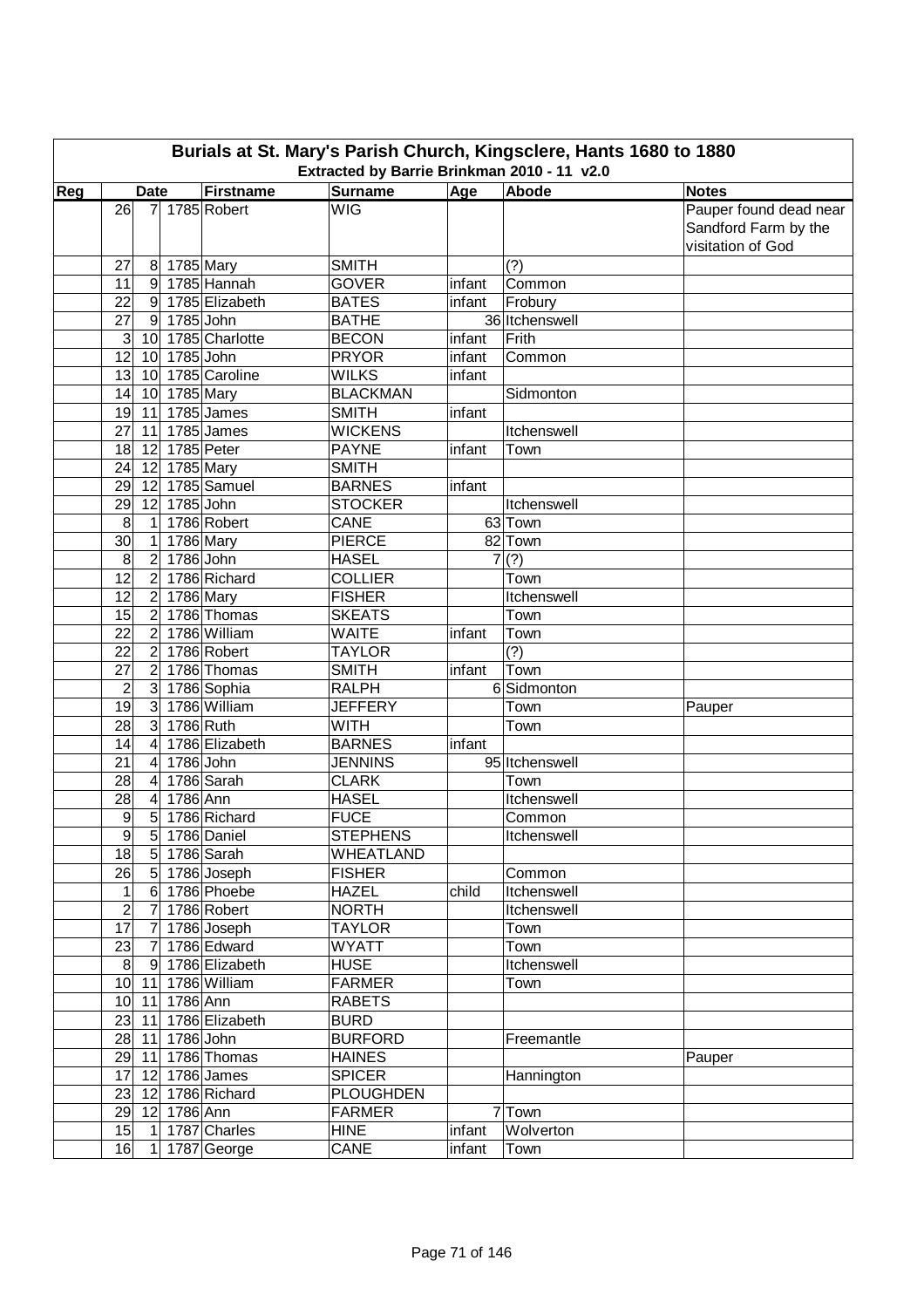|     |                     |                  |                |                     | Extracted by Barrie Brinkman 2010 - 11 v2.0 |        | Burials at St. Mary's Parish Church, Kingsclere, Hants 1680 to 1880 |                             |
|-----|---------------------|------------------|----------------|---------------------|---------------------------------------------|--------|---------------------------------------------------------------------|-----------------------------|
| Reg |                     | <b>Date</b>      |                | Firstname           | <b>Surname</b>                              | Abode  | <b>Notes</b>                                                        |                             |
|     | 29                  |                  |                | 1 1787 Martha       | <b>NORTH</b>                                | Age    | Itchenswell                                                         |                             |
|     | 8                   | $\overline{2}$   |                | 1787 Sarah          | <b>ROBSON</b>                               |        |                                                                     | Pauper                      |
|     | 18                  | 2 <sup>1</sup>   |                | 1787 Richard        | <b>EXELL</b>                                |        | Town                                                                |                             |
|     | 1                   | $\overline{3}$   |                | 1787 Mary           | <b>HAINES</b>                               |        | Town                                                                |                             |
|     | 16                  | $\mathbf{3}$     |                | 1787 Eleanor        | <b>APPLETON</b>                             |        |                                                                     |                             |
|     | 30                  | 3                |                | 1787 Thomas         | <b>MASON</b>                                |        | Itchenswell                                                         |                             |
|     | 4                   | $\overline{4}$   |                | 1787 Henry          | <b>BRIDGEMAN</b>                            |        | Town                                                                |                             |
|     | 8                   | $\overline{4}$   |                | 1787 Elizabeth      | <b>COOPER</b>                               |        | Town                                                                |                             |
|     | $\overline{10}$     | 4                |                | 1787 Harriet        | <b>BACON</b>                                |        | 4 Frith                                                             |                             |
|     | 15                  | 4                | 1787 Ann       |                     | <b>DOULTON</b>                              |        | 60 Itchenswell                                                      |                             |
|     | 27                  | 4                |                | 1787 Martha         | <b>PIKE</b>                                 |        | Town                                                                | Pauper                      |
|     | 3                   | 5                |                | 1787 Richard        | <b>JOYCE</b>                                |        | Town                                                                |                             |
|     | $\overline{15}$     | 5                |                | 1787 Jonathan       | <b>TIBBLE</b>                               |        |                                                                     |                             |
|     | 12                  |                  |                | 1787 James          | <b>SEWARD</b>                               |        | 20 Town                                                             |                             |
|     | 17                  | 6<br>6           | 1787 John      |                     | <b>CHANDLER</b>                             |        |                                                                     | Pauper                      |
|     | 17                  | 6                |                | 1787 Robert         | <b>TYLER</b>                                |        |                                                                     |                             |
|     | 3                   | 7                |                | 1787 Elizabeth      | <b>CHAPPLE</b>                              |        | Common                                                              | Pauper                      |
|     | $\overline{7}$      |                  |                | 1787 Thomas         | <b>STROUD</b>                               |        | Town                                                                |                             |
|     |                     | 7                |                |                     |                                             | infant |                                                                     |                             |
|     | 17<br>24            | $\overline{7}$   |                | 1787 Mary           | <b>WEBB</b>                                 |        | Hannington                                                          |                             |
|     |                     | $\overline{7}$   | 1787 Ann       |                     | <b>MARTIN</b>                               | infant | Town                                                                |                             |
|     | 24                  | $\overline{7}$   |                | 1787 Samuel         | <b>SPURRET</b>                              |        | Common                                                              |                             |
|     | 3<br>$\overline{9}$ | $\,8\,$          |                | 1787 Mary           | <b>JOHNSON</b>                              |        | Town                                                                | Pauper                      |
|     |                     | $\boldsymbol{8}$ | 1787 John      |                     | <b>HILL</b>                                 |        |                                                                     |                             |
|     | $\overline{12}$     | 8                |                | 1787 Thomas         | <b>ARNOTT</b>                               | infant | Town                                                                |                             |
|     | 26                  | 8                |                | 1787 James          | CO                                          | infant | Town                                                                |                             |
|     | 27                  | 8                |                | 1787 Charlotte      | <b>TEGG</b>                                 | infant | Itchenswell                                                         |                             |
|     | 2                   | $\boldsymbol{9}$ | 1787 Ann       |                     | <b>SUMNER</b>                               |        | Hall Farm                                                           | <b>Buried at Basing</b>     |
|     | $\overline{13}$     | $\boldsymbol{9}$ |                | 1787 James          | <b>McCULLOCH</b>                            | infant | Town                                                                |                             |
|     | 16                  | $\boldsymbol{9}$ |                | 1787 Richard        | <b>WITHE</b>                                |        | Woodlands                                                           |                             |
|     | 26                  | 9                |                | 1787 Thomas         | <b>HUNT</b>                                 |        | Common                                                              | Pauper                      |
|     | $\,8\,$             | 10               |                | 1787 William        | <b>JUSTICE</b>                              |        | Town                                                                |                             |
|     | 12                  | 10               | $1787$ Lucy    |                     | <b>NAISH</b>                                |        |                                                                     |                             |
|     | 23                  | 10               |                | 1787 Mary           | <b>RABBITS</b>                              |        | Common                                                              |                             |
|     | 31                  | 10 <sup>1</sup>  |                | 1787 William        | <b>CANE</b>                                 |        | Town                                                                |                             |
|     |                     |                  |                | 1 11 1787 Elizabeth | <b>PIERCE</b>                               |        | Town                                                                |                             |
|     |                     |                  |                | 13 11 1787 Jane     | <b>DORE</b>                                 | infant | Itchenswell                                                         |                             |
|     |                     |                  |                | 21 11 1787 Robert   | <b>DYER</b>                                 |        |                                                                     | From Basingstoke Parish     |
|     |                     |                  | 25 11 1787 Ann |                     | <b>HULETT</b>                               |        | Town                                                                |                             |
|     |                     |                  |                | 28 11 1787 Hugh     | <b>FOSTER</b>                               | infant | Nole Hill                                                           |                             |
|     |                     |                  |                | 29 11 1787 Mary     | <b>LEWINDON</b>                             |        | Common                                                              |                             |
|     |                     |                  |                | 12 12 1787 Mary     | <b>BLACKMAN</b>                             |        | 96 Town                                                             |                             |
|     | 31                  |                  |                | 12 1787 Sarah       | <b>RABBITS</b>                              |        | Common                                                              | Died of Small Pox           |
|     | 6                   | $\vert$          |                | 1788 Mary           | <b>WICKENS</b>                              |        | Common                                                              | Pauper died of Small<br>Pox |
|     | 12                  | $\mathbf{1}$     |                | 1788 Stephen        | <b>BIRD</b>                                 |        |                                                                     |                             |
|     | 19                  | $\mathbf{1}$     |                | 1788 John           | <b>AYRES</b>                                |        |                                                                     |                             |
|     | 20                  | $\mathbf{1}$     |                | 1788 Edmund         | <b>PRISMALL</b>                             |        | Common                                                              | Died under inoculation      |
|     | 20                  | 1                |                | 1788 Charlotte      | <b>MARINER</b>                              | infant | Common                                                              |                             |
|     | $\boldsymbol{9}$    | $\overline{2}$   |                | 1788 George         | SEWARD                                      | infant | Town                                                                |                             |
|     | $\boldsymbol{9}$    | $\overline{2}$   |                | 1788 Sarah          | <b>FUCE</b>                                 |        | Common                                                              |                             |
|     | 10 <sub>l</sub>     | 2 <sup>1</sup>   |                | $1788$ Jane         | <b>WHITE</b>                                |        | Town                                                                |                             |
|     |                     |                  |                |                     |                                             |        |                                                                     |                             |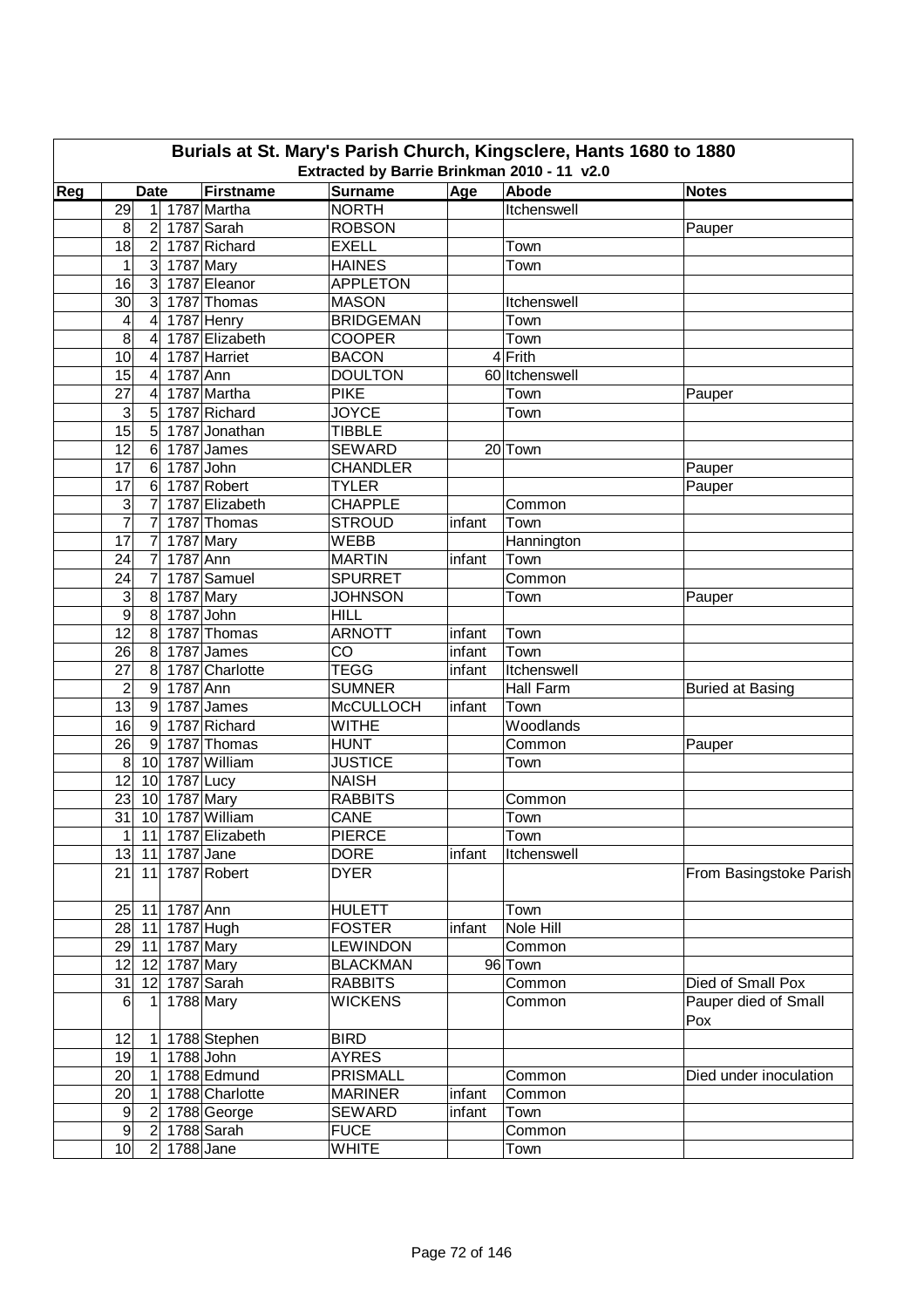|     | Burials at St. Mary's Parish Church, Kingsclere, Hants 1680 to 1880<br>Extracted by Barrie Brinkman 2010 - 11 v2.0 |                         |                  |                           |                   |        |                |                        |  |  |  |  |  |  |
|-----|--------------------------------------------------------------------------------------------------------------------|-------------------------|------------------|---------------------------|-------------------|--------|----------------|------------------------|--|--|--|--|--|--|
| Reg |                                                                                                                    | <b>Date</b>             |                  | Firstname                 | <b>Surname</b>    | Age    | Abode          | <b>Notes</b>           |  |  |  |  |  |  |
|     | 16                                                                                                                 |                         | 2 1788 John      |                           | <b>FRANKLIN</b>   |        |                | Died under inoculation |  |  |  |  |  |  |
|     | 17                                                                                                                 | $\overline{2}$          |                  | 1788 Myriam               | WEBB              |        | Itchenswell    |                        |  |  |  |  |  |  |
|     | 18                                                                                                                 | 3 <sup>2</sup>          |                  | 1788 George               | <b>RABBETS</b>    |        | Common         |                        |  |  |  |  |  |  |
|     | 20                                                                                                                 | $\mathbf{3}$            | 1788 Mary        |                           | <b>TAYLOR</b>     |        | 54 Town        |                        |  |  |  |  |  |  |
|     | $\overline{21}$                                                                                                    | $\mathbf{3}$            |                  | 1788 Elizabeth            | <b>DICKER</b>     |        | 60 Town        |                        |  |  |  |  |  |  |
|     | 26                                                                                                                 | 3                       |                  | 1788 Elizabeth            | <b>STEVENS</b>    | infant | Town           |                        |  |  |  |  |  |  |
|     | 3                                                                                                                  | 4                       |                  | 1788 Elizabeth            | <b>HARMSWORTH</b> |        | Common         |                        |  |  |  |  |  |  |
|     | 14                                                                                                                 | $\overline{4}$          |                  | 1788 Sarah                | <b>COOPER</b>     |        | 48 Silchester  |                        |  |  |  |  |  |  |
|     | 16                                                                                                                 | $\overline{4}$          |                  | 1788 Thomas               | <b>STROUD</b>     | infant |                |                        |  |  |  |  |  |  |
|     | 23                                                                                                                 | $\overline{\mathbf{4}}$ |                  | 1788 Joseph               | <b>SEWARD</b>     |        | 14 Town        |                        |  |  |  |  |  |  |
|     | 25                                                                                                                 | $\overline{4}$          | 1788 Ann         |                           | <b>ARNOTT</b>     |        | 28 Town        |                        |  |  |  |  |  |  |
|     | $\overline{c}$                                                                                                     | 5                       | 1788 Jane        |                           | <b>BATES</b>      |        | Woodlands      |                        |  |  |  |  |  |  |
|     | $6\phantom{1}6$                                                                                                    | 5                       |                  | 1788 Richard              | <b>BACON</b>      |        | Common         |                        |  |  |  |  |  |  |
|     | 11                                                                                                                 | 5                       | 1788 John        |                           | <b>MILES</b>      |        | Sidmonton      |                        |  |  |  |  |  |  |
|     | 12                                                                                                                 | 5                       | <b>1788 Mary</b> |                           | <b>FUCE</b>       |        | Common         |                        |  |  |  |  |  |  |
|     | 10                                                                                                                 | $6\phantom{.}6$         |                  | 1788 Rachael              | <b>SWAIN</b>      |        | Woodlands      | Pauper                 |  |  |  |  |  |  |
|     | 14                                                                                                                 | $\,6$                   |                  | 1788 Lydia                | <b>KEEP</b>       |        | Common         |                        |  |  |  |  |  |  |
|     | 16                                                                                                                 | $6\phantom{1}$          |                  | 1788 Dinah                | <b>WEBB</b>       |        | Marsh          | Pauper                 |  |  |  |  |  |  |
|     | 18                                                                                                                 | $\,6$                   |                  | 1788 Thomas               | <b>WIGLEY</b>     |        | 81 Town        |                        |  |  |  |  |  |  |
|     | 18                                                                                                                 | $\,6$                   | 1788 Mary        |                           | <b>FISHER</b>     |        | Town           | Pauper                 |  |  |  |  |  |  |
|     | 19                                                                                                                 | $\,6$                   | 1788 Mary        |                           | <b>VINCENT</b>    |        |                |                        |  |  |  |  |  |  |
|     | 29                                                                                                                 | 6                       |                  | 1788 Elizabeth            | <b>SEWARD</b>     |        | 20 Town        |                        |  |  |  |  |  |  |
|     | 31                                                                                                                 | $\overline{7}$          |                  | 1788 Susan                | <b>PAINE</b>      |        | Woodlands      | Pauper                 |  |  |  |  |  |  |
|     | 31                                                                                                                 | $\overline{7}$          |                  | 1788 Martha               | <b>WITHE</b>      |        | Newbury Marsh  |                        |  |  |  |  |  |  |
|     | 4                                                                                                                  | $\bf 8$                 |                  | 1788 Thomas               | <b>BROWNJOHN</b>  |        | Common         |                        |  |  |  |  |  |  |
|     | 5                                                                                                                  | 8                       |                  | 1788 Sarah                | <b>LONG</b>       |        | 5 Frith        |                        |  |  |  |  |  |  |
|     | 10                                                                                                                 | 8                       |                  | 1788 William              | <b>CROOK</b>      |        | Town           |                        |  |  |  |  |  |  |
|     | 11                                                                                                                 | 8                       |                  | 1788 Sarah                | <b>GREEN</b>      |        | Common         |                        |  |  |  |  |  |  |
|     | 13                                                                                                                 | 8                       |                  | 1788 George               | <b>KEEP</b>       |        | Plaistow Green |                        |  |  |  |  |  |  |
|     | 16                                                                                                                 | 8                       |                  | 1788 Elizabeth            | <b>HEAD</b>       |        | Town           |                        |  |  |  |  |  |  |
|     | 18                                                                                                                 | 8                       | 1788 Mary        |                           | <b>RODE</b>       |        | Town           |                        |  |  |  |  |  |  |
|     | 11                                                                                                                 |                         | 9 1788 Mary      |                           | <b>WEBB</b>       |        | Dell           | Pauper                 |  |  |  |  |  |  |
|     | 27                                                                                                                 |                         |                  | 9 1788 Hannah             | <b>TAYLOR</b>     |        | Town           |                        |  |  |  |  |  |  |
|     |                                                                                                                    |                         |                  | $2 10 $ 1788 Robert Rolfe | <b>WEBB</b>       |        | Dell           | Pauper                 |  |  |  |  |  |  |
|     |                                                                                                                    |                         |                  | 17 10 1788 Jonathan       | PRISMALL          |        |                |                        |  |  |  |  |  |  |
|     |                                                                                                                    |                         | 25 10 1788 John  |                           | <b>HUNT</b>       |        | Town           | Pauper                 |  |  |  |  |  |  |
|     |                                                                                                                    |                         |                  | 5 11 1788 Francis         | <b>JENNINGS</b>   |        | $2$ Town       |                        |  |  |  |  |  |  |
|     |                                                                                                                    |                         | 13 11 1788 Mary  |                           | WEBB              |        | Itchenswell    |                        |  |  |  |  |  |  |
|     |                                                                                                                    |                         |                  | 15 12 1788 Joseph         | <b>MASKEL</b>     | infant |                |                        |  |  |  |  |  |  |
|     |                                                                                                                    |                         |                  | 16 12 1788 Matthew        | <b>RUMBOLT</b>    |        | Itchenswell    |                        |  |  |  |  |  |  |
|     |                                                                                                                    |                         |                  | 17 12 1788 Hannah         | <b>FARMER</b>     |        | Woodlands      |                        |  |  |  |  |  |  |
|     |                                                                                                                    |                         |                  | 20 12 1788 Richard        | <b>TAYLOR</b>     |        | Itchenswell    |                        |  |  |  |  |  |  |
|     | 20                                                                                                                 |                         | 12 1788 John     |                           | <b>WITHERS</b>    |        |                |                        |  |  |  |  |  |  |
|     | 12                                                                                                                 | $\vert$ 1               |                  | 1789 Hannah               | <b>BALL</b>       |        | Common         |                        |  |  |  |  |  |  |
|     | 13                                                                                                                 | $\mathbf{1}$            | 1789 John        |                           | <b>VINCENT</b>    | infant | Itchenswell    |                        |  |  |  |  |  |  |
|     | 15                                                                                                                 | $\mathbf{1}$            |                  | 1789 Richard              | <b>STEVENS</b>    |        | Town           |                        |  |  |  |  |  |  |
|     | $\overline{31}$                                                                                                    | $\mathbf{1}$            |                  | 1789 Hannah               | <b>HUNT</b>       |        | Common         |                        |  |  |  |  |  |  |
|     | $9\,$                                                                                                              | $\overline{2}$          |                  | 1789 Elizabeth            | <b>PIPER</b>      |        | Town           |                        |  |  |  |  |  |  |
|     | 11                                                                                                                 | $\overline{2}$          |                  | 1789 Sarah                | <b>TURNER</b>     |        | Common         |                        |  |  |  |  |  |  |
|     | 12                                                                                                                 | $\overline{c}$          |                  | 1789 letitia              | <b>MILES</b>      |        | Coomb Hole     |                        |  |  |  |  |  |  |
|     | 15                                                                                                                 |                         | 2 1789 John      |                           | <b>TURNER</b>     | infant | Common         |                        |  |  |  |  |  |  |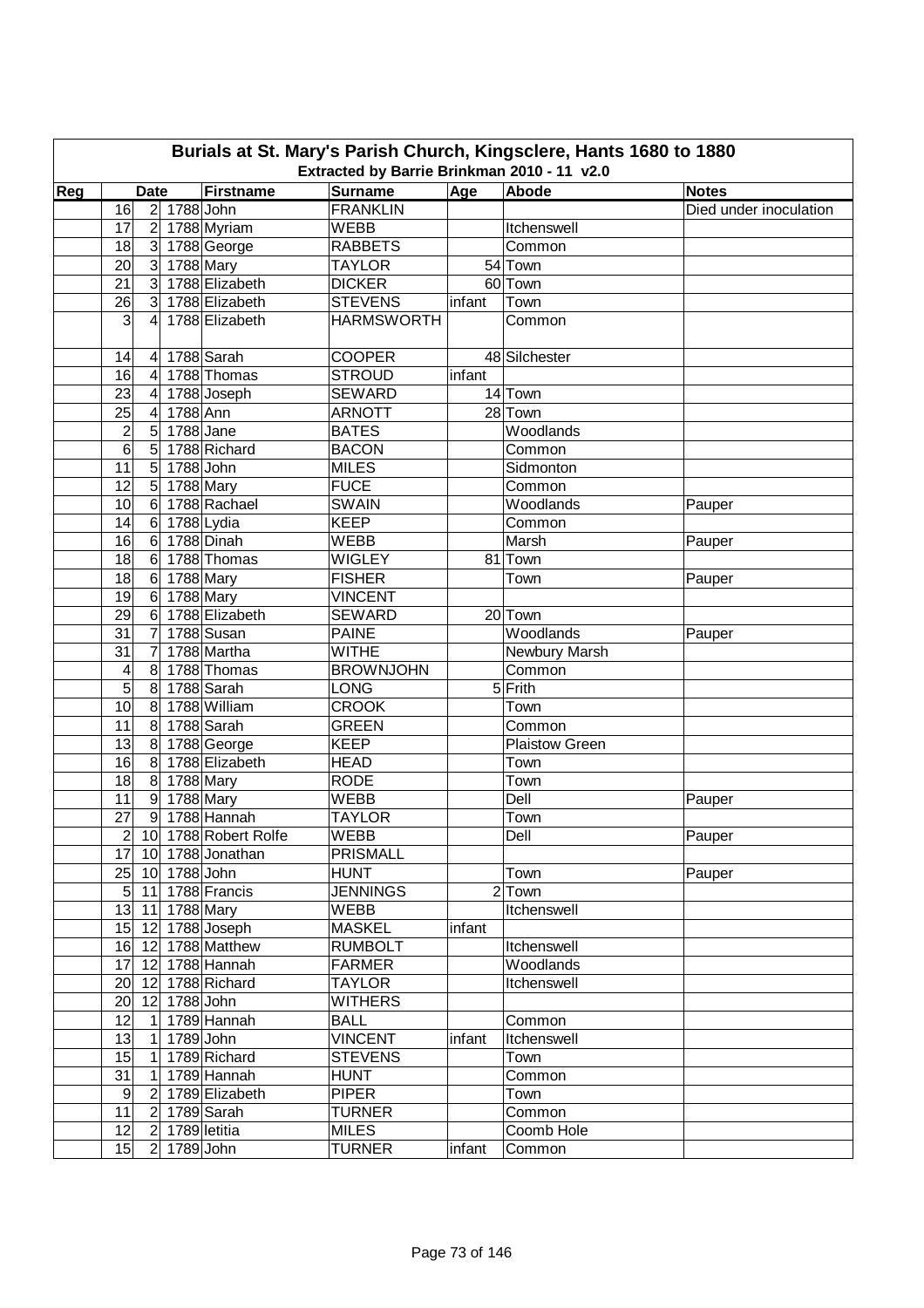| Burials at St. Mary's Parish Church, Kingsclere, Hants 1680 to 1880<br>Extracted by Barrie Brinkman 2010 - 11 v2.0 |                                    |                          |                  |       |                       |        |  |  |  |  |  |
|--------------------------------------------------------------------------------------------------------------------|------------------------------------|--------------------------|------------------|-------|-----------------------|--------|--|--|--|--|--|
| Reg                                                                                                                | <b>Date</b>                        | Firstname                | <b>Surname</b>   | Abode | <b>Notes</b>          |        |  |  |  |  |  |
|                                                                                                                    | 1 1789 Mary<br>17                  |                          | <b>HINE</b>      | Age   | Common                |        |  |  |  |  |  |
|                                                                                                                    | $\overline{2}$<br>19               | 1789 Sarah               | <b>BARE</b>      |       | Ashford Hill          |        |  |  |  |  |  |
|                                                                                                                    | 2 <sup>1</sup><br>21               | 1789 Hannah              | <b>SMITH</b>     |       | reading               | (?)    |  |  |  |  |  |
|                                                                                                                    | 21<br>$\overline{2}$               | 1789 Sarah               | <b>DIGWEED</b>   |       | (?)                   |        |  |  |  |  |  |
|                                                                                                                    | 24<br>$\overline{2}$               | 1789 Elizabeth           | <b>HUTCHINS</b>  |       | (?)                   |        |  |  |  |  |  |
|                                                                                                                    | 11<br>$\mathbf{3}$                 | 1789 Mary                | <b>BOND</b>      |       | Common                | Pauper |  |  |  |  |  |
|                                                                                                                    | 15<br>3 <sup>1</sup>               | 1789 Mary                | <b>EELLS</b>     |       | Itchenswell           |        |  |  |  |  |  |
|                                                                                                                    | 16<br>3 <sup>1</sup>               | 1789 Mary                | <b>TOWNS</b>     |       | Town                  |        |  |  |  |  |  |
|                                                                                                                    | 25<br>$\mathbf{3}$                 | 1789 Richard             | <b>HUTCHINS</b>  |       | Itchenswell           |        |  |  |  |  |  |
|                                                                                                                    | 31<br>$\mathbf{3}$                 | 1789 Rachael             | <b>ILSLEY</b>    |       | <b>Ashford Hill</b>   |        |  |  |  |  |  |
|                                                                                                                    | $\mathbf{1}$<br>4                  | 1789 ANNA                | <b>PULLINGER</b> |       | Itchenswell           |        |  |  |  |  |  |
|                                                                                                                    | 9<br>4                             | 1789 William             | <b>OWEN</b>      |       | Goose Hill            |        |  |  |  |  |  |
|                                                                                                                    | 8<br>5                             | 1789 Catherine           | <b>MARTIN</b>    |       | Dell                  |        |  |  |  |  |  |
|                                                                                                                    | $\boldsymbol{9}$<br>5              |                          | <b>CHANDLER</b>  |       | Marsh                 |        |  |  |  |  |  |
|                                                                                                                    | 24<br>$\sqrt{5}$                   | 1789 Mary<br>1789 Hannah | <b>KNIGHT</b>    |       | Itchenswell           | Pauper |  |  |  |  |  |
|                                                                                                                    |                                    |                          |                  |       |                       |        |  |  |  |  |  |
|                                                                                                                    | 28<br>$\sqrt{5}$<br>$6\phantom{1}$ | 1789 George              | <b>ARLOTT</b>    |       | Common                |        |  |  |  |  |  |
|                                                                                                                    | 3                                  | 1789 William             | <b>SOPER</b>     |       | Sidmonton             |        |  |  |  |  |  |
|                                                                                                                    | $\overline{3}$<br>6                | 1789 William             | <b>FRY</b>       |       | Town                  |        |  |  |  |  |  |
|                                                                                                                    | 10<br>6                            | 1789 Thomas              | <b>LIPSCOMB</b>  |       | Common                |        |  |  |  |  |  |
|                                                                                                                    | $\overline{30}$<br>6               | 1789 Henry               | <b>CARTER</b>    |       | Town                  |        |  |  |  |  |  |
|                                                                                                                    | $\overline{7}$<br>20               | 1789 Mary                | <b>WIDGLEY</b>   |       | Town                  |        |  |  |  |  |  |
|                                                                                                                    | $\overline{7}$<br>24               | 1789 Lydia               | <b>MARRINER</b>  |       | Dell                  |        |  |  |  |  |  |
|                                                                                                                    | $\overline{7}$<br>25               | 1789 Mary                | <b>MILES</b>     |       | Sidmonton             |        |  |  |  |  |  |
|                                                                                                                    | 25<br>7                            | 1789 John                | <b>MILES</b>     |       | Sidmonton             |        |  |  |  |  |  |
|                                                                                                                    | 7<br>29                            | 1789 Sarah               | <b>CURTIS</b>    |       | Basingstoke           |        |  |  |  |  |  |
|                                                                                                                    | 8 1789 John<br>4                   |                          | <b>WINTER</b>    |       | <b>Ashford Hill</b>   |        |  |  |  |  |  |
|                                                                                                                    | 5<br>1789 Jane<br>8 <sup>1</sup>   |                          | <b>MARTIN</b>    |       | Newbury Marsh         |        |  |  |  |  |  |
|                                                                                                                    | $\overline{8}$<br>8                | 1789 Mary                | <b>AYRES</b>     |       | Common                |        |  |  |  |  |  |
|                                                                                                                    | 10<br>1789 Ann<br>8                |                          | <b>PALMER</b>    |       | Newbury Marsh         |        |  |  |  |  |  |
|                                                                                                                    | 12<br>8                            | $1789$ mary              | <b>GOODALL</b>   |       | Sidmonton             |        |  |  |  |  |  |
|                                                                                                                    | 21<br>8                            | 1789 Elizabeth           | <b>TIGWELL</b>   |       | Town                  | Pauper |  |  |  |  |  |
|                                                                                                                    | 8 1789 Mary<br>29                  |                          | LAWRENCE         |       | Newbury Marsh         |        |  |  |  |  |  |
|                                                                                                                    | $\,6$<br> 9                        | 1789 Elizabeth           | <b>LAWRENCE</b>  |       | Town                  | Pauper |  |  |  |  |  |
|                                                                                                                    | 28<br>9 1789 Mary                  |                          | <b>GOVER</b>     |       | Plaistow Green        |        |  |  |  |  |  |
|                                                                                                                    | 2 10 1789 James                    |                          | <b>ALDRIDGE</b>  |       | Town                  |        |  |  |  |  |  |
|                                                                                                                    |                                    | 29 10 1789 Rev. Richard  | BALL M.A.        |       | Town                  |        |  |  |  |  |  |
|                                                                                                                    | 12<br>11 1789 Joseph               |                          | <b>BATE</b>      |       | <b>Plaistow Green</b> |        |  |  |  |  |  |
|                                                                                                                    | 12 1789 James<br>1                 |                          | <b>MARTIN</b>    |       | Newbury Marsh         |        |  |  |  |  |  |
|                                                                                                                    | 12 1789 Francis<br>6 <sup>1</sup>  |                          | <b>PAIN</b>      |       | Town                  | Pauper |  |  |  |  |  |
|                                                                                                                    | 8 <sup>1</sup><br>12 1789 John     |                          | <b>ARNOTT</b>    |       | Town                  |        |  |  |  |  |  |
|                                                                                                                    | 9 <sup>1</sup>                     | 12 1789 Elizabeth        | <b>STAMP</b>     |       | Town                  | Pauper |  |  |  |  |  |
|                                                                                                                    | 17<br>12 1789 Hannah               |                          | <b>HEDGES</b>    |       | Hall Farm             | Pauper |  |  |  |  |  |
|                                                                                                                    | 18 12 1789 Ann                     |                          | <b>PHILLIPS</b>  |       | Town                  |        |  |  |  |  |  |
|                                                                                                                    | 20 <sub>l</sub>                    | 12 1789 Charlotte        | <b>LAWRENCE</b>  |       | Town                  | Pauper |  |  |  |  |  |
|                                                                                                                    | 22<br>12 1789 Richard              |                          | <b>HALL</b>      |       | Itchenswell           |        |  |  |  |  |  |
|                                                                                                                    | 27<br>12 1789 Mary                 |                          | <b>ROLFE</b>     |       | Dell                  | Pauper |  |  |  |  |  |
|                                                                                                                    | 29<br>12                           | 1789 Joshua              | <b>CLEMENTS</b>  |       | Town                  |        |  |  |  |  |  |
| $\star$                                                                                                            | 15<br>$\mathbf{1}$                 | 1790 Elizabeth           | <b>BROWN</b>     |       | Town                  | Pauper |  |  |  |  |  |
|                                                                                                                    | 24<br>$\mathbf{1}$                 | 1790 Ruth                | <b>FISHER</b>    |       | Town                  | Pauper |  |  |  |  |  |
|                                                                                                                    | 26<br>$\mathbf{1}$                 | 1790 Mary                | <b>HAINES</b>    |       | Sidmonton             |        |  |  |  |  |  |
|                                                                                                                    | 30 <sup>°</sup><br>$\mathbf{1}$    | 1790 William             | <b>NEW</b>       |       | Common                | Pauper |  |  |  |  |  |
|                                                                                                                    | 19                                 | 2 1790 Thomas            | <b>WHITE</b>     |       | Town                  |        |  |  |  |  |  |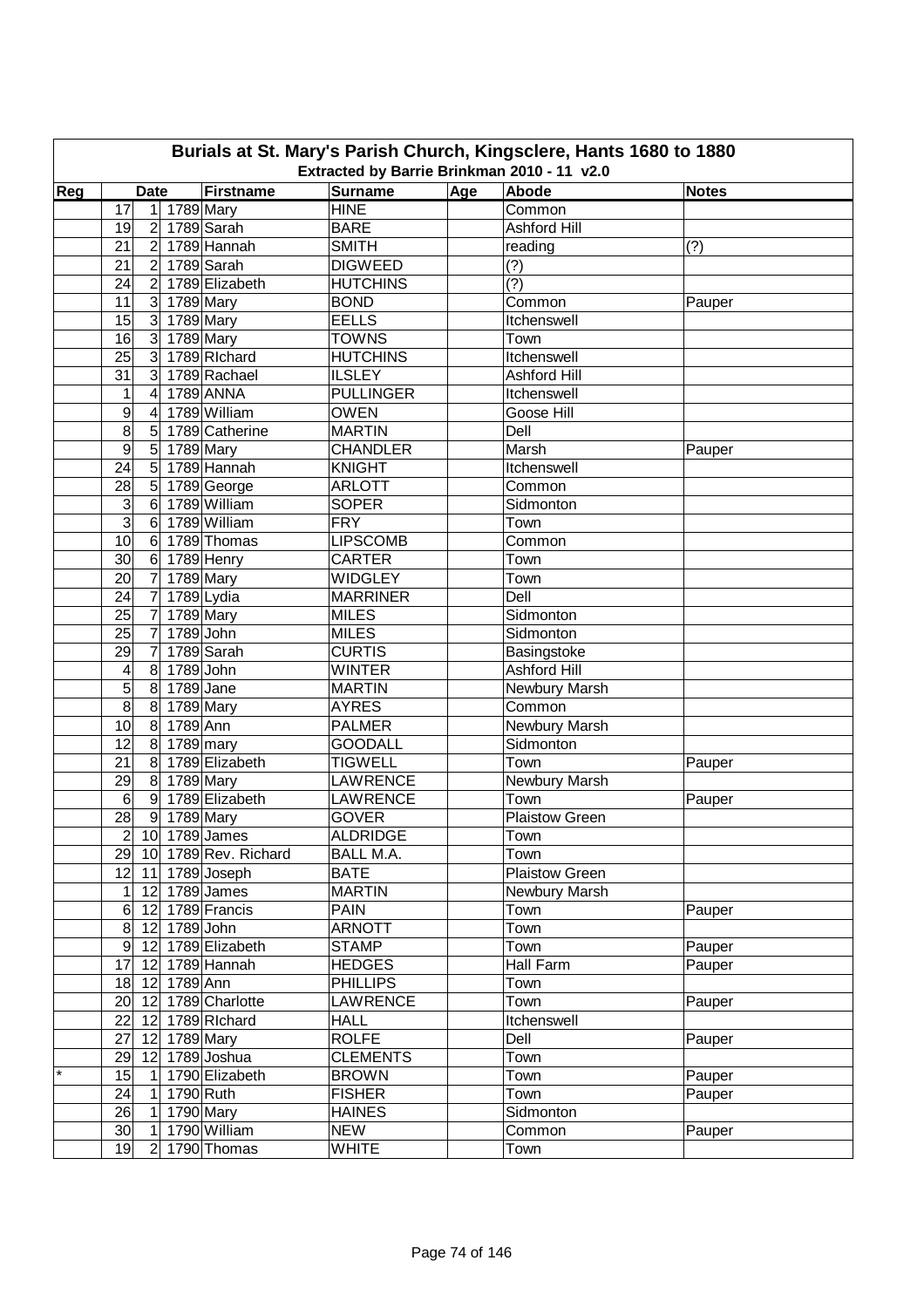| Burials at St. Mary's Parish Church, Kingsclere, Hants 1680 to 1880 |                                                      |                   |                                             |     |                       |              |  |  |  |  |  |
|---------------------------------------------------------------------|------------------------------------------------------|-------------------|---------------------------------------------|-----|-----------------------|--------------|--|--|--|--|--|
|                                                                     |                                                      |                   | Extracted by Barrie Brinkman 2010 - 11 v2.0 |     |                       |              |  |  |  |  |  |
| Reg                                                                 | <b>Date</b>                                          | Firstname         | <b>Surname</b>                              | Age | Abode                 | <b>Notes</b> |  |  |  |  |  |
|                                                                     | $\overline{21}$                                      | 2 1790 Catherine  | <b>WHITE</b>                                |     | Town                  | Pauper       |  |  |  |  |  |
|                                                                     | 2 1790 Eleanor<br>25                                 |                   | <b>HOLDING</b>                              |     | Town                  |              |  |  |  |  |  |
|                                                                     | 2 1790 William<br>27                                 |                   | <b>BLAKE</b>                                |     | Town                  |              |  |  |  |  |  |
|                                                                     | $\mathbf{3}$<br>2                                    | 1790 William      | <b>KEWELL</b>                               |     | Itchenswell           |              |  |  |  |  |  |
|                                                                     | $\overline{3}$<br>29                                 | 1790 Hannah       | <b>ROLFE</b>                                |     | Itchenswell           |              |  |  |  |  |  |
|                                                                     | 1790 Mary<br>15<br>$\overline{4}$                    |                   | <b>BATE</b>                                 |     | 6 Town                |              |  |  |  |  |  |
|                                                                     | $1790$ Mary<br>26<br>$\overline{4}$                  |                   | <b>SEWARD</b>                               |     | 79 Town               |              |  |  |  |  |  |
|                                                                     | $\overline{5}$<br>7                                  | 1790 Thomas       | <b>PAICE</b>                                |     | 79 Sidmonton          |              |  |  |  |  |  |
|                                                                     | 16<br>5                                              | 1790 Hester       | <b>FISHER</b>                               |     | Sidmonton             |              |  |  |  |  |  |
|                                                                     | 31<br>5                                              | 1790 Thomas       | <b>WEBB</b>                                 |     | (?)                   |              |  |  |  |  |  |
|                                                                     | 31<br>5                                              | 1790 Richard      | <b>EELES</b>                                |     | Itchenswell           |              |  |  |  |  |  |
|                                                                     | $\,6$<br>1790 Leah<br>4                              |                   | <b>POKE</b>                                 |     | Itchenswell           |              |  |  |  |  |  |
|                                                                     | 20<br>$\,6$                                          | 1790 Elizabeth    | <b>SPURRITT</b>                             |     | Ram Alley             |              |  |  |  |  |  |
|                                                                     | 20<br>1790 John<br>$\,6$                             |                   | <b>SPURRITT</b>                             |     | Ram Alley             |              |  |  |  |  |  |
|                                                                     | $\overline{23}$<br>$\,6$                             | 1790 Elizabeth    | <b>BASSETT</b>                              |     | Dell                  |              |  |  |  |  |  |
|                                                                     | $\overline{26}$<br>$\,6$                             | 1790 Hannah       | <b>WOODLEY</b>                              |     | Goose Hill            |              |  |  |  |  |  |
|                                                                     | 27<br>1790 Mary<br>$\,6$                             |                   | <b>ROLFE</b>                                |     | Dell                  | Pauper       |  |  |  |  |  |
|                                                                     | $\overline{7}$<br>4                                  | 1790 Elizabeth    | <b>PATEY</b>                                |     | Town                  |              |  |  |  |  |  |
|                                                                     | 18<br>8<br>1790 John                                 |                   | <b>POVEY</b>                                |     | Somershurst           | Pauper       |  |  |  |  |  |
|                                                                     | 20<br>8                                              | 1790 James        | <b>BACON</b>                                |     |                       |              |  |  |  |  |  |
|                                                                     | 29<br>8                                              | 1790 William      | <b>GALE</b>                                 |     | Town                  |              |  |  |  |  |  |
|                                                                     | $1790$ John<br>12<br>$\overline{9}$                  |                   | <b>LISTER</b>                               |     | Town                  |              |  |  |  |  |  |
|                                                                     | $\overline{12}$<br>$9\,$                             | 1790 Thomas       | <b>AYRES</b>                                |     | Itchenswell           |              |  |  |  |  |  |
|                                                                     | $\overline{12}$<br>$9\,$                             | 1790 Sarah        | <b>SMITH</b>                                |     | Common                | Pauper       |  |  |  |  |  |
|                                                                     | 13<br>$\overline{9}$                                 | 1790 Sarah        | <b>DYER</b>                                 |     | <b>Burghclere</b>     |              |  |  |  |  |  |
|                                                                     | 20<br>9                                              | 1790 Hester       | <b>FISHER</b>                               |     | Itchenswell           |              |  |  |  |  |  |
|                                                                     | $\overline{21}$<br>$\overline{9}$                    | 1790 Thomas       | <b>MAY</b>                                  |     | Dell                  |              |  |  |  |  |  |
|                                                                     | 27<br>9 <sup>1</sup>                                 | 1790 William      | <b>BLAKE</b>                                |     | Town                  |              |  |  |  |  |  |
|                                                                     | $\mathbf{3}$                                         | 10 1790 Elizabeth | <b>TOWNS</b>                                |     | Town                  |              |  |  |  |  |  |
|                                                                     | $\overline{5}$<br>10 1790 William                    |                   | <b>WHEATLAND</b>                            |     | <b>Plaistow Green</b> |              |  |  |  |  |  |
|                                                                     | 8<br>10 <sup>1</sup><br>10 1790 Ann                  | 1790 Thomas       | <b>WEBB</b>                                 |     | <b>Headley Common</b> |              |  |  |  |  |  |
|                                                                     | 16<br>10 1790 Betty<br>17                            |                   | <b>HEAD</b><br><b>PAICE</b>                 |     | Town                  |              |  |  |  |  |  |
|                                                                     |                                                      |                   |                                             |     | Town                  |              |  |  |  |  |  |
|                                                                     | 19 10 1790 Elizabeth                                 |                   | <b>COXHEAD</b>                              |     | Town                  |              |  |  |  |  |  |
|                                                                     | 24 10 1790 Robert                                    |                   | <b>BUXEY</b><br><b>BATE</b>                 |     | Dell                  | Pauper       |  |  |  |  |  |
|                                                                     | 25 10 1790 James                                     |                   |                                             |     | Frobury               |              |  |  |  |  |  |
|                                                                     | 27<br>10 1790 Sarah                                  |                   | <b>WOODHOUSE</b>                            |     | Town                  |              |  |  |  |  |  |
|                                                                     | 28 10 1790 Isaac                                     |                   | <b>ARNOTT</b>                               |     | Town                  |              |  |  |  |  |  |
|                                                                     | 30 10 1790 Jane                                      |                   | SEWARD                                      |     | Town                  |              |  |  |  |  |  |
|                                                                     | 11 1790 Jane<br>$6 \mid$<br>14 11 1790 Amey          |                   | <b>TAYLOR</b><br><b>WOODHOUSE</b>           |     | Town<br>Sidmonton     |              |  |  |  |  |  |
|                                                                     |                                                      |                   |                                             |     |                       |              |  |  |  |  |  |
|                                                                     | 21<br>11 1790 mary                                   |                   | <b>HAWKINS</b>                              |     | Ashford Hill          |              |  |  |  |  |  |
|                                                                     | 23<br>11 1790 Mary<br>2 <sub>l</sub><br>12 1790 Jane |                   | <b>STEVENS</b><br><b>MYHILL</b>             |     | Itchenswell<br>Common | Pauper       |  |  |  |  |  |
|                                                                     | 3 <sup>1</sup><br>12 1790 Mary                       |                   | <b>ADKINS</b>                               |     | Common                | Pauper       |  |  |  |  |  |
|                                                                     | 9<br>12 1790 James                                   |                   | <b>WHITE</b>                                |     | Town                  |              |  |  |  |  |  |
|                                                                     | 15<br>12 1790 Jane                                   |                   | <b>SEWARD</b>                               |     | Newbury Marsh         | Pauper       |  |  |  |  |  |
|                                                                     | 12 1790 Hannah<br>16                                 |                   | <b>BUXEY</b>                                |     | Dell                  |              |  |  |  |  |  |
|                                                                     | 24<br>12 1790 James                                  |                   | <b>McCULLOCH</b>                            |     | Town                  | Pauper       |  |  |  |  |  |
|                                                                     | 27<br>12 1790 James                                  |                   | <b>TINKER</b>                               |     | Town                  |              |  |  |  |  |  |
|                                                                     | 12 1790 LIDIA<br>29                                  |                   | <b>WEBB</b>                                 |     | Summershurst          |              |  |  |  |  |  |
|                                                                     | 1 1791 Mary<br>8 <sup>1</sup>                        |                   | <b>TWITCHIN</b>                             |     | Town                  | Pauper       |  |  |  |  |  |
|                                                                     |                                                      |                   |                                             |     |                       |              |  |  |  |  |  |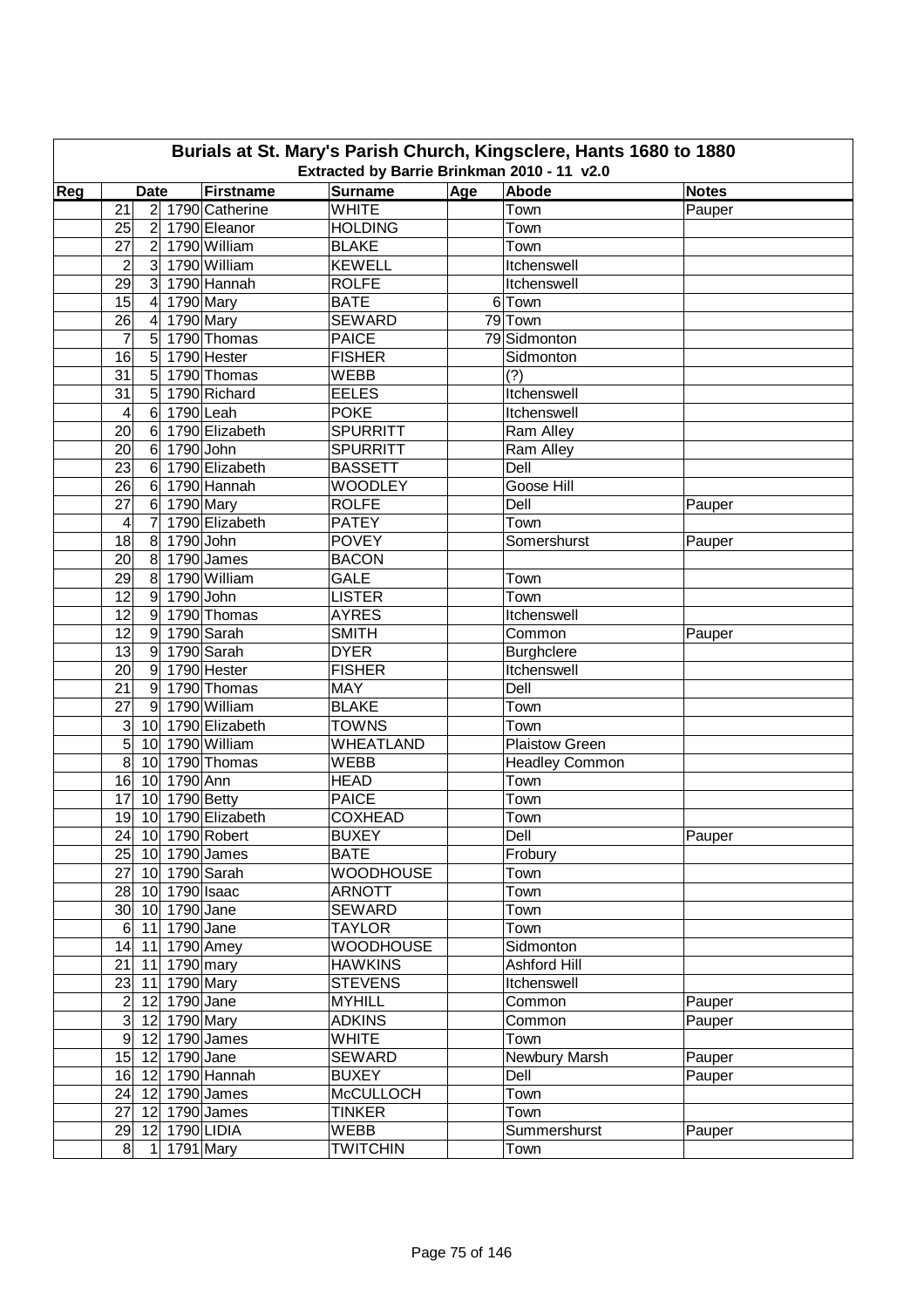| Burials at St. Mary's Parish Church, Kingsclere, Hants 1680 to 1880<br>Extracted by Barrie Brinkman 2010 - 11 v2.0 |                                    |                          |                                |              |                         |                         |  |  |  |  |  |
|--------------------------------------------------------------------------------------------------------------------|------------------------------------|--------------------------|--------------------------------|--------------|-------------------------|-------------------------|--|--|--|--|--|
| Reg                                                                                                                | <b>Date</b>                        | Firstname                | Abode                          | <b>Notes</b> |                         |                         |  |  |  |  |  |
|                                                                                                                    | 17                                 | 1 1791 William           | <b>Surname</b><br><b>SMITH</b> | Age          | Fair Oak                | Pauper                  |  |  |  |  |  |
|                                                                                                                    | 25<br>1                            | 1791 Hannah              | <b>MARTIN</b>                  |              | Town                    | Pauper                  |  |  |  |  |  |
|                                                                                                                    | 11<br>$\overline{2}$               | 1791 William             | <b>KNIGHT</b>                  |              | <b>Wolverton Common</b> | Pauper                  |  |  |  |  |  |
|                                                                                                                    | 28<br>$\overline{2}$               | 1791 Joseph              | <b>FOSTER</b>                  |              | Summershurst            |                         |  |  |  |  |  |
|                                                                                                                    | 7<br>$\mathbf{3}$                  | 1791 Hannah              | <b>FUCE</b>                    |              | Starkhouse              |                         |  |  |  |  |  |
|                                                                                                                    | 16<br>3                            | 1791 Joseph              | <b>HUNT</b>                    |              | Newbury Marsh           |                         |  |  |  |  |  |
|                                                                                                                    | 27<br>3                            | 1791 William             | <b>BOND</b>                    |              | <b>Headley Common</b>   | Pauper                  |  |  |  |  |  |
|                                                                                                                    | 4                                  | 1791 Aaron               | <b>HUNT</b>                    |              | Knowl Hill              |                         |  |  |  |  |  |
|                                                                                                                    | 4<br>10<br>4                       | 1791 William             | <b>BALLARD</b>                 |              | <b>Bucklebury</b>       | Pauper<br>Pauper        |  |  |  |  |  |
|                                                                                                                    | 11<br>4                            | 1791 Elizabeth           | <b>GODDARD</b>                 |              | Newbury Marsh           |                         |  |  |  |  |  |
|                                                                                                                    | 17<br>4                            | 1791 Frances             | <b>BENWELL</b>                 |              | <b>Headley Common</b>   |                         |  |  |  |  |  |
|                                                                                                                    | 29<br>4                            | 1791 John                | <b>TAYLOR</b>                  |              | Town                    |                         |  |  |  |  |  |
|                                                                                                                    | 10<br>5                            | 1791 Susan               | <b>BENWELL</b>                 |              | Itchenswell             |                         |  |  |  |  |  |
|                                                                                                                    | 24<br>5                            | 1791 Elizabeth           | <b>WOODHOUSE</b>               |              | North Sidmonton         |                         |  |  |  |  |  |
|                                                                                                                    | 31<br>5                            | 1791 David               | <b>HALL</b>                    |              | Itchenswell             |                         |  |  |  |  |  |
|                                                                                                                    | 6                                  | $1791$ John              | <b>WICKINS</b>                 |              | Woodlands               |                         |  |  |  |  |  |
|                                                                                                                    | 3<br>6                             | 1791 Elizabeth           | <b>DODD</b>                    |              | Town                    |                         |  |  |  |  |  |
|                                                                                                                    | 6                                  |                          |                                |              |                         |                         |  |  |  |  |  |
|                                                                                                                    | 19<br>6                            | 1791 Charles             | <b>SEWARD</b>                  |              | Town                    |                         |  |  |  |  |  |
|                                                                                                                    | 10<br>$\overline{7}$               | 1791 John                | <b>SMITH</b>                   |              | Fair Oak                | Pauper                  |  |  |  |  |  |
|                                                                                                                    | 17<br>7                            | 1791 Robert              | <b>HARBERT</b>                 |              | Town                    | Pauper                  |  |  |  |  |  |
|                                                                                                                    | 18<br>$\overline{7}$<br>1791 Ann   |                          | <b>MUNDAY</b>                  |              | Exensford               |                         |  |  |  |  |  |
|                                                                                                                    | 23<br>7                            | 1791 Joseph              | <b>WOODHOUSE</b>               |              | North Sidmonton         |                         |  |  |  |  |  |
|                                                                                                                    | 31<br>7                            | 1791 Ruth                | <b>WICKINS</b>                 |              | Holy Common             |                         |  |  |  |  |  |
|                                                                                                                    | 1<br>8                             | 1791 Morris              | <b>CHAPEL</b>                  |              | <b>Ashford Hill</b>     |                         |  |  |  |  |  |
|                                                                                                                    | 3<br>$\bf 8$                       | 1791 Amelia              | <b>MOODY</b>                   |              | Itchenswell             |                         |  |  |  |  |  |
|                                                                                                                    | 18<br>8                            | 1791 Elizabeth           | <b>HOCKBRIDGE</b>              |              | Itchenswell             |                         |  |  |  |  |  |
|                                                                                                                    | 22<br>8                            | 1791 Elizabeth           | <b>WHITE</b>                   |              | Somershurst             |                         |  |  |  |  |  |
|                                                                                                                    | 24<br>8                            | 1791 Mary                | <b>COOPER</b>                  |              | Dell                    |                         |  |  |  |  |  |
|                                                                                                                    | $\overline{c}$<br>$\boldsymbol{9}$ | 1791 Hannah              | <b>NEW</b>                     |              | Woodlands               | Pauper                  |  |  |  |  |  |
|                                                                                                                    | $\overline{5}$<br>$\boldsymbol{9}$ | 1791 Sarah               | <b>BUNCE</b>                   |              | Cannon Heath            |                         |  |  |  |  |  |
|                                                                                                                    | $\overline{18}$<br>9               | 1791 Mary                | <b>HOLDUP</b>                  |              | Knightsbridge           |                         |  |  |  |  |  |
|                                                                                                                    | $\overline{7}$<br>10               | 1791 Richard             | <b>BROWN</b>                   |              | Sidmonton               |                         |  |  |  |  |  |
|                                                                                                                    | 10<br>10                           | 1791 Richard             | <b>SEWARD</b>                  |              | Town                    | Killed in Wrestling (?) |  |  |  |  |  |
|                                                                                                                    | 28                                 | 10 1791 Harriot Susannah | <b>HILL</b>                    |              | Town                    |                         |  |  |  |  |  |
|                                                                                                                    | 29 10 1791 Jonathan                |                          | <b>SMITH</b>                   |              | <b>Wolverton Common</b> |                         |  |  |  |  |  |
|                                                                                                                    | 30 10 1791 Sarah                   |                          | WEBB                           |              | Itchenswell             |                         |  |  |  |  |  |
|                                                                                                                    | $\overline{4 }$ 11 1791 Catherine  |                          | <b>WEBB</b>                    |              | Itchenswell             |                         |  |  |  |  |  |
|                                                                                                                    | 5 <sup>1</sup><br>11 1791 Henry    |                          | <b>SHARPE</b>                  |              | Town                    |                         |  |  |  |  |  |
|                                                                                                                    | 10 11 1791 Joseph                  |                          | <b>JENNINGS</b>                |              | Town                    |                         |  |  |  |  |  |
|                                                                                                                    | 18 11                              | 1791 Elizabeth           | <b>DORE</b>                    |              | Ashford Hill            |                         |  |  |  |  |  |
|                                                                                                                    | 12 1791 William<br>$\vert 4 \vert$ |                          | <b>SLADE</b>                   |              | Holy Common             |                         |  |  |  |  |  |
|                                                                                                                    | 12<br>12 1791 Hester               |                          | <b>HUSE</b>                    |              | Itchenswell             |                         |  |  |  |  |  |
|                                                                                                                    | 12 1791 Richard<br>14              |                          | $\overline{COX}$               |              | Dairy House Farm        |                         |  |  |  |  |  |
|                                                                                                                    | 1<br>$\mathbf{1}$                  | 1792 William             | <b>ARNOTT</b>                  |              | Town                    |                         |  |  |  |  |  |
|                                                                                                                    | 18<br>$\mathbf{1}$                 | 1792 Francis             | <b>LOVELOCK</b>                |              | Hannington              |                         |  |  |  |  |  |
|                                                                                                                    | 22<br>$\mathbf{1}$                 | 1792 Sarah               | <b>AYRES</b>                   |              | Fair Oak                |                         |  |  |  |  |  |
|                                                                                                                    | 15<br>$\overline{2}$               | 1792 Catherine           | <b>EADES</b>                   |              | Newbury Marsh           |                         |  |  |  |  |  |
|                                                                                                                    | 27<br>$\vert$ 2                    | 1792 Mary                | <b>BROWNJOHN</b>               |              | <b>Headley Common</b>   |                         |  |  |  |  |  |
|                                                                                                                    | $\overline{c}$<br>3 <sup>1</sup>   | 1792 William             | <b>THOMAS</b>                  |              | Frith                   |                         |  |  |  |  |  |
|                                                                                                                    | 11<br>3 1792 John                  |                          | <b>HITCHCOCK</b>               |              | Exmansford              | Pauper                  |  |  |  |  |  |
|                                                                                                                    | 3 1792 Ann<br>14                   |                          | <b>APPLEBY</b>                 |              | Exmansford              | Pauper                  |  |  |  |  |  |
|                                                                                                                    | 16                                 | 3 1792 Francis           | <b>ALLUM</b>                   |              | Town                    |                         |  |  |  |  |  |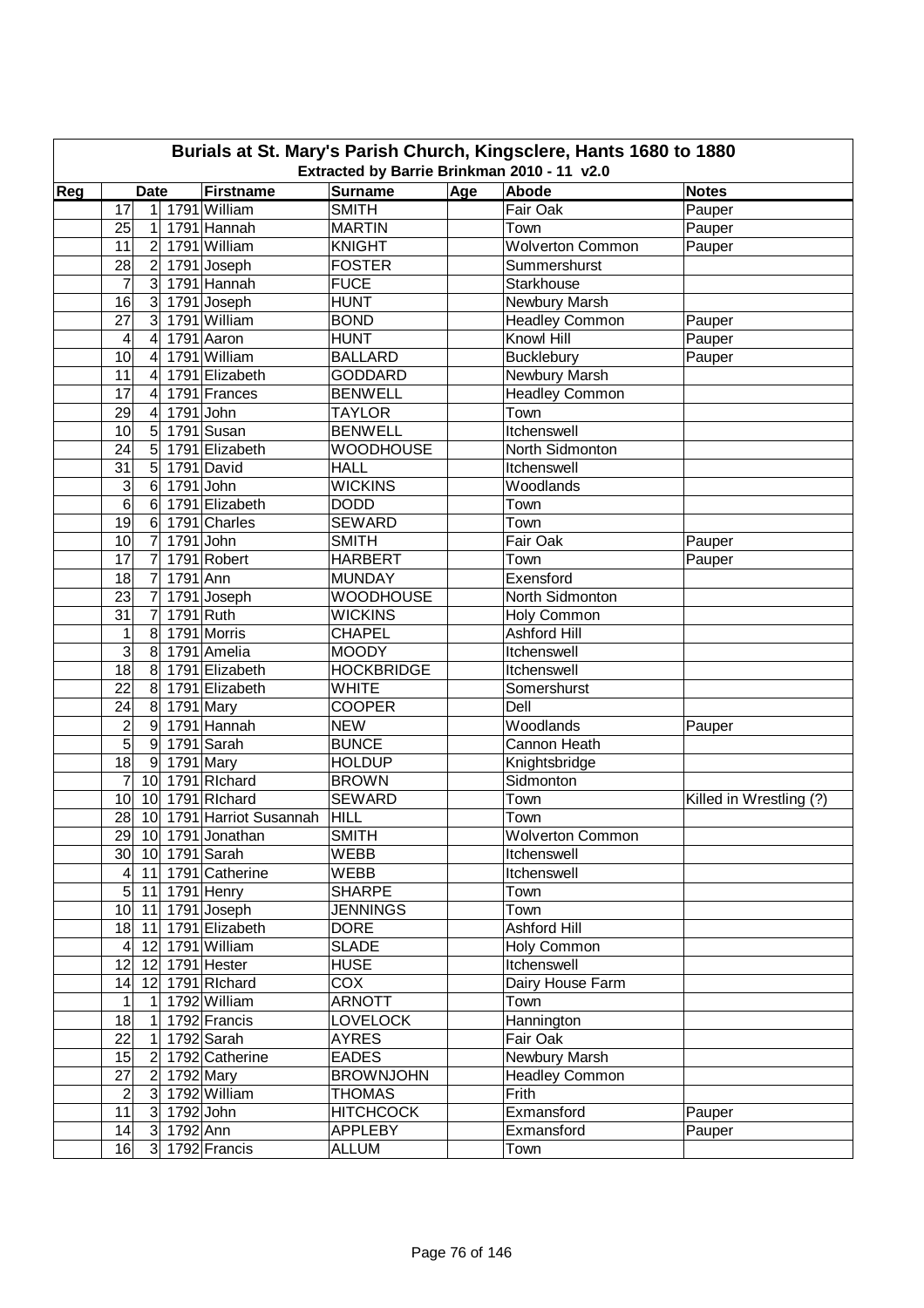| Burials at St. Mary's Parish Church, Kingsclere, Hants 1680 to 1880<br>Extracted by Barrie Brinkman 2010 - 11 v2.0 |                                          |                           |                               |     |                                   |                    |  |  |  |  |  |
|--------------------------------------------------------------------------------------------------------------------|------------------------------------------|---------------------------|-------------------------------|-----|-----------------------------------|--------------------|--|--|--|--|--|
|                                                                                                                    |                                          |                           |                               |     |                                   |                    |  |  |  |  |  |
| Reg                                                                                                                | <b>Date</b>                              | Firstname                 | <b>Surname</b>                | Age | Abode                             | <b>Notes</b>       |  |  |  |  |  |
|                                                                                                                    | 18                                       | 3 1792 Benjamin           | <b>RABBITS</b>                |     | Ram Alley                         | Pauper             |  |  |  |  |  |
|                                                                                                                    | 11<br>$\overline{4}$                     | 1792 William              | <b>MARINER</b>                |     | <b>Ashford Hill</b>               |                    |  |  |  |  |  |
|                                                                                                                    | 14<br>$\overline{4}$                     | 1792 Sarah                | <b>BOOTH</b>                  |     | Sidmonton                         |                    |  |  |  |  |  |
|                                                                                                                    | 1<br>$5\overline{)}$                     | 1792 Emma                 | <b>CANNONS</b>                |     | Itchenswell                       |                    |  |  |  |  |  |
|                                                                                                                    | 6<br>$5\overline{)}$<br>1792 John        |                           | <b>WEBB</b>                   |     | Itchenswell                       |                    |  |  |  |  |  |
|                                                                                                                    | 9                                        | 5 1792 Hannah             | <b>HINE</b>                   |     | <b>Gravel Pit</b>                 |                    |  |  |  |  |  |
|                                                                                                                    | $\overline{13}$<br>5 <sup>1</sup>        | 1792 Stephen              | <b>HUSSEY</b>                 |     | Town                              | Killed by a horsse |  |  |  |  |  |
|                                                                                                                    | 5 <sup>1</sup><br>26                     | $\overline{1792}$ Mary    | <b>EDWARDS</b>                |     | Freemantle Park                   |                    |  |  |  |  |  |
|                                                                                                                    | $\overline{5}$<br>27                     | 1792 David                | <b>JENNINGS</b>               |     | Itchenswell                       | Pauper             |  |  |  |  |  |
|                                                                                                                    | 3<br>$6\phantom{1}$                      | 1792 Mary                 | <b>APPLETON</b>               |     | <b>Wolverton Lane</b>             |                    |  |  |  |  |  |
|                                                                                                                    | $\overline{4}$<br>$\,6$                  | 1792 James                | <b>TAYLOR</b>                 |     | Town                              |                    |  |  |  |  |  |
|                                                                                                                    | 10<br>$\,6$                              | 1792 William              | <b>MILES</b>                  |     | Coomb Hole                        |                    |  |  |  |  |  |
|                                                                                                                    | 13<br>$\,6$                              | 1792 Edward               | <b>HAWKINS</b>                |     | Ashford Hill                      |                    |  |  |  |  |  |
|                                                                                                                    | 17<br>6                                  | 1792 Mary                 | <b>WYTHE</b>                  |     | Itchenswell                       |                    |  |  |  |  |  |
|                                                                                                                    | 17<br>6                                  | 1792 John                 | <b>WHITE</b>                  |     | Somershurst                       |                    |  |  |  |  |  |
|                                                                                                                    | 1<br>7                                   | 1792 Mary                 | <b>VINCENT</b>                |     | Itchenswell                       |                    |  |  |  |  |  |
|                                                                                                                    | 9<br>7                                   | 1792 William              | <b>ILSLEY</b>                 |     | Frith                             |                    |  |  |  |  |  |
|                                                                                                                    | 1792 Ann<br>26<br>$\overline{7}$         |                           | <b>GARDINER</b>               |     | Town                              |                    |  |  |  |  |  |
|                                                                                                                    | $\overline{31}$<br>$\overline{7}$        | 1792 William              | <b>WEBB</b>                   |     | Somershurst                       | Pauper             |  |  |  |  |  |
|                                                                                                                    | $\overline{c}$<br>8                      | 1792 Hannah               | <b>CLINTON</b>                |     | Town                              |                    |  |  |  |  |  |
|                                                                                                                    | $\overline{11}$<br>8                     | 1792 Sarah                | <b>WALLENS</b>                |     | Town                              |                    |  |  |  |  |  |
|                                                                                                                    | 8<br>14                                  | 1792 Sarah                | <b>PATEY</b>                  |     | Town                              |                    |  |  |  |  |  |
|                                                                                                                    | 5<br>9 1792 Hester                       |                           | <b>GODDARD</b>                |     | Newbury Marsh                     | Pauper             |  |  |  |  |  |
|                                                                                                                    | $\overline{9}$<br>9 1792 John            |                           | <b>HUNT</b>                   |     | Fair Oak                          |                    |  |  |  |  |  |
|                                                                                                                    | 10<br>9                                  | 1792 Mary                 | <b>DYER</b>                   |     | <b>Stroud Green</b>               |                    |  |  |  |  |  |
|                                                                                                                    | 13<br>9                                  | 1792 Ruth                 | <b>LOVELOCK</b>               |     | Somershurst                       | Pauper             |  |  |  |  |  |
|                                                                                                                    | ω<br>10 <sup>1</sup>                     | 1792 James                | <b>EVANS</b>                  |     | Dell                              |                    |  |  |  |  |  |
|                                                                                                                    | 10 1792 James<br>$\overline{\mathbf{4}}$ |                           | <b>SMITH</b>                  |     | Itchenswell                       |                    |  |  |  |  |  |
|                                                                                                                    | 1792 Ann<br>26<br>10 <sup>°</sup>        |                           | <b>SMITH</b>                  |     | Woodlands                         |                    |  |  |  |  |  |
|                                                                                                                    | 14<br>11                                 | 1792 Joseph<br>1792 James | <b>WOOFF</b><br><b>HAZELL</b> |     | Woodlands                         |                    |  |  |  |  |  |
|                                                                                                                    | 14<br>11                                 | 1792 Thomas               |                               |     | Itchenswell                       |                    |  |  |  |  |  |
|                                                                                                                    | 24<br>11<br>11                           | 1793 Mary                 | <b>GODWIN</b><br><b>SCOTT</b> |     | Town<br>Cannon Park               | Pauper             |  |  |  |  |  |
|                                                                                                                    | $\mathbf{1}$<br>21<br>$\mathbf{1}$       | 1793 Elizabeth            | <b>ARNOTT</b>                 |     |                                   |                    |  |  |  |  |  |
|                                                                                                                    |                                          |                           |                               |     | Town                              |                    |  |  |  |  |  |
|                                                                                                                    | 26                                       | 1 1793 Richard            | <b>WIGLEY</b>                 |     | Town                              |                    |  |  |  |  |  |
|                                                                                                                    | 31<br>$\vert$                            | 1793 Elizabeth            | <b>LESTER</b>                 |     | Town                              |                    |  |  |  |  |  |
|                                                                                                                    | 2 1793 James<br>6                        |                           | <b>BRIANT</b>                 |     | Town                              |                    |  |  |  |  |  |
|                                                                                                                    | $2$ 1793 Joseph<br>19                    | 1793 Mary Anne Dibbin     | <b>PATEY</b><br><b>ROLFE</b>  |     | Town<br>Town                      | Pauper             |  |  |  |  |  |
|                                                                                                                    | 23<br>$\overline{2}$                     |                           |                               |     |                                   |                    |  |  |  |  |  |
|                                                                                                                    | $\overline{2}$                           | 1793 William              |                               |     | Woodlands                         |                    |  |  |  |  |  |
|                                                                                                                    | 24<br>$\overline{2}$                     | 1793 Joseph               | <b>MOOR</b><br><b>BENNETT</b> |     | Fair Oak                          |                    |  |  |  |  |  |
|                                                                                                                    | 25<br>$\,6$<br>3 <sup>l</sup>            | 1793 Richard              | <b>FORD</b>                   |     | Ram Alley                         | Pauper             |  |  |  |  |  |
|                                                                                                                    | 21<br>$\mathbf{3}$                       | 1793 Sarah                | <b>BRIANT</b>                 |     | Town                              | Pauper             |  |  |  |  |  |
|                                                                                                                    | 4                                        | 1793 William              | COX                           |     | <b>Tuckers Hill</b>               |                    |  |  |  |  |  |
|                                                                                                                    | 1<br>3<br>4                              | 1793 Thomas               | <b>WOOFF</b>                  |     |                                   |                    |  |  |  |  |  |
|                                                                                                                    | 11<br>4                                  | 1793 Solomon              | <b>CHAPMAN</b>                |     | <b>Headley Common</b><br>Fair Oak | Pauper             |  |  |  |  |  |
|                                                                                                                    | 12<br>4                                  | 1793 Hannah               | <b>STOCKER</b>                |     | Itchenswell                       |                    |  |  |  |  |  |
|                                                                                                                    | 17<br>4                                  | 1793 Hannah               | <b>BENDALL</b>                |     | Itchenswell                       |                    |  |  |  |  |  |
|                                                                                                                    | 17<br>4                                  | 1793 Benjamin             | <b>BENDALL</b>                |     | Itchenswell                       |                    |  |  |  |  |  |
|                                                                                                                    | 23                                       | 1793 Elizabeth            | <b>CHAPEL</b>                 |     | <b>Ashford Hill</b>               |                    |  |  |  |  |  |
|                                                                                                                    | 4<br>15<br>5 <sup>1</sup>                | 1793 Elizabeth Dicker     | <b>FULKER</b>                 |     | Town                              | Pauper             |  |  |  |  |  |
|                                                                                                                    |                                          |                           |                               |     |                                   |                    |  |  |  |  |  |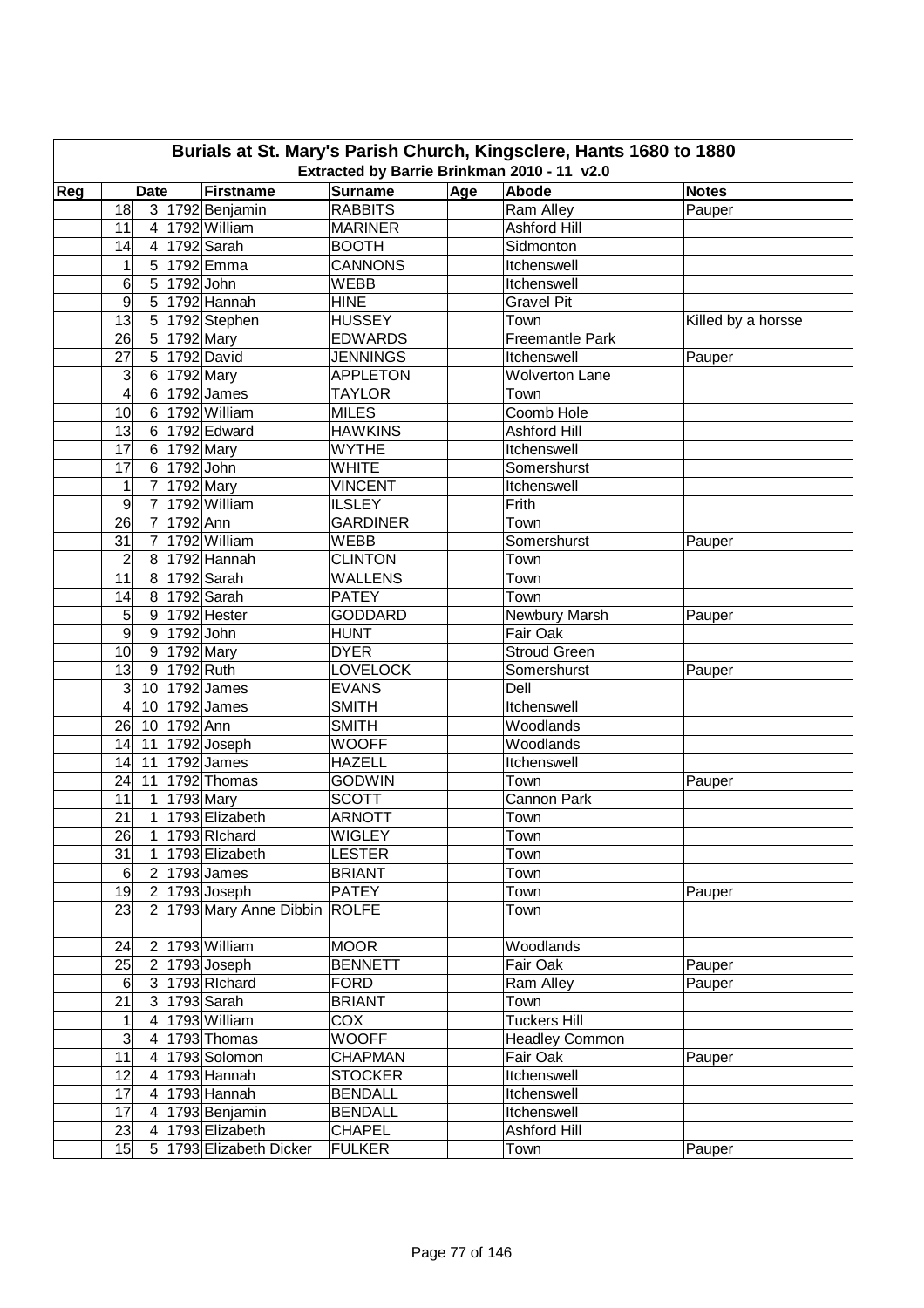| Burials at St. Mary's Parish Church, Kingsclere, Hants 1680 to 1880 |                                                                                                                                  |                          |                                |        |                         |                                      |  |  |  |  |  |  |  |  |
|---------------------------------------------------------------------|----------------------------------------------------------------------------------------------------------------------------------|--------------------------|--------------------------------|--------|-------------------------|--------------------------------------|--|--|--|--|--|--|--|--|
|                                                                     | Extracted by Barrie Brinkman 2010 - 11 v2.0<br>Reg<br>Firstname<br><b>Surname</b><br>Age<br>Abode<br><b>Date</b><br><b>Notes</b> |                          |                                |        |                         |                                      |  |  |  |  |  |  |  |  |
|                                                                     |                                                                                                                                  |                          |                                |        |                         |                                      |  |  |  |  |  |  |  |  |
|                                                                     | 16                                                                                                                               | 5 1793 James             | <b>MARINER</b>                 |        | <b>Ashford Hill</b>     |                                      |  |  |  |  |  |  |  |  |
|                                                                     | 21                                                                                                                               | 5 1793 Mary              | <b>SMITH</b>                   |        | North Sidmonton         |                                      |  |  |  |  |  |  |  |  |
|                                                                     | 5 <sup>1</sup><br>24                                                                                                             | 1793 Sarah               | <b>WOOFF</b>                   |        | Headley Common          |                                      |  |  |  |  |  |  |  |  |
|                                                                     | $\overline{5}$<br>25                                                                                                             | 1793 Elizabeth           | <b>MITCHELL</b>                |        | Town                    |                                      |  |  |  |  |  |  |  |  |
|                                                                     | $\overline{5}$<br>31                                                                                                             | 1793 Anne                | <b>WALKER</b>                  |        | Sidmonton               |                                      |  |  |  |  |  |  |  |  |
|                                                                     | $\,6$<br>4<br>9<br>$\,6$                                                                                                         | 1793 John<br>1793 Martha | <b>HILL</b><br><b>GRAINGER</b> |        | Town<br>North Sidmonton |                                      |  |  |  |  |  |  |  |  |
|                                                                     | 12<br>6                                                                                                                          | 1793 William             | <b>BEACON</b>                  |        | Frith                   |                                      |  |  |  |  |  |  |  |  |
|                                                                     | 20<br>6                                                                                                                          | 1793 Joseph              | <b>LEWIS</b>                   |        | Frith                   | Pauper                               |  |  |  |  |  |  |  |  |
|                                                                     | 17<br>$\overline{7}$                                                                                                             | 1793 John                | <b>PATEY</b>                   |        | Fair Oak Common         | Pauper                               |  |  |  |  |  |  |  |  |
|                                                                     | 4<br>$\bf 8$                                                                                                                     | 1793 William             | <b>BUTLER</b>                  |        | <b>Ashford Hill</b>     |                                      |  |  |  |  |  |  |  |  |
|                                                                     | $\overline{7}$<br>8                                                                                                              | 1793 Charles             | <b>BEAR</b>                    |        | Town                    |                                      |  |  |  |  |  |  |  |  |
|                                                                     | 8<br>8                                                                                                                           | 1793 Elizabeth           | <b>FREEMANTLE</b>              |        | Knightsbridge           | Pauper                               |  |  |  |  |  |  |  |  |
|                                                                     | 24<br>8                                                                                                                          | 1793 Harriot             | <b>REEVES</b>                  |        | Town                    |                                      |  |  |  |  |  |  |  |  |
|                                                                     | 27<br>10                                                                                                                         | $1793$ John              | <b>HOBBS</b>                   |        | Sidmonton               |                                      |  |  |  |  |  |  |  |  |
|                                                                     | 6<br>11                                                                                                                          | 1793 Hester              | <b>BUSHNELL</b>                | infant | Itchenswell             |                                      |  |  |  |  |  |  |  |  |
|                                                                     | 13<br>11                                                                                                                         | 1793 Silas               | <b>WALLIS</b>                  |        | Town                    | Pauper                               |  |  |  |  |  |  |  |  |
|                                                                     | 28<br>12                                                                                                                         | 1793 Thomas              | <b>WINKWORTH</b>               |        | Town                    |                                      |  |  |  |  |  |  |  |  |
|                                                                     | 6<br>1                                                                                                                           | 1794 Betty               | <b>HITCHCOCK</b>               |        | Exmansford              | Pauper                               |  |  |  |  |  |  |  |  |
|                                                                     | $\overline{8}$<br>$\mathbf{1}$                                                                                                   | $1794$ Jane              | LOVELL                         |        | Town                    | Pauper                               |  |  |  |  |  |  |  |  |
|                                                                     | 14<br>$\mathbf{1}$                                                                                                               | 1794 Mary                | <b>HIGGS</b>                   |        | North Sidmonton         | Pauper                               |  |  |  |  |  |  |  |  |
|                                                                     | 26<br>1                                                                                                                          | 1794 Mary                | <b>MYHILL</b>                  |        | Ashford Hill            |                                      |  |  |  |  |  |  |  |  |
|                                                                     | $\overline{2}$<br>1                                                                                                              | 1794 Joan                | <b>MARSHALL</b>                |        | Town                    | Pauper                               |  |  |  |  |  |  |  |  |
|                                                                     | $\overline{c}$<br>25                                                                                                             | 1794 John                | <b>ALLEN</b>                   |        | Town                    |                                      |  |  |  |  |  |  |  |  |
|                                                                     | $\overline{3}$<br>$\boldsymbol{9}$                                                                                               | 1794 Elizabeth           | <b>POVEY</b>                   |        | Woodlands               |                                      |  |  |  |  |  |  |  |  |
|                                                                     | 16<br>$\mathbf{3}$                                                                                                               | 1794 Mary                | <b>CHALLIS</b>                 |        | Sidmonton               |                                      |  |  |  |  |  |  |  |  |
|                                                                     | 21<br>$\overline{3}$                                                                                                             | 1794 Francis             | <b>TOWN</b>                    |        | Town                    |                                      |  |  |  |  |  |  |  |  |
|                                                                     | $\overline{3}$<br>25                                                                                                             | 1794 Ann                 | <b>ANDREWS</b>                 |        | <b>Ashford Hill</b>     |                                      |  |  |  |  |  |  |  |  |
|                                                                     | 3<br>$\overline{4}$                                                                                                              | 1794 Sarah               | <b>PAINE</b>                   |        | Town                    |                                      |  |  |  |  |  |  |  |  |
|                                                                     | 3<br>$\overline{\mathbf{4}}$                                                                                                     | 1794 Sarah               | <b>BROWN</b>                   |        | Town                    |                                      |  |  |  |  |  |  |  |  |
|                                                                     | $\overline{9}$<br>$\overline{\mathbf{4}}$                                                                                        | 1794 Mary                | <b>WHITE</b>                   |        | Town                    |                                      |  |  |  |  |  |  |  |  |
|                                                                     | 5<br>$\overline{5}$                                                                                                              | 1794 Hannah              | <b>WYTHE</b>                   |        | Dell                    | Pauper                               |  |  |  |  |  |  |  |  |
|                                                                     | $\overline{7}$<br>5                                                                                                              | 1794 Mary Ann            | <b>PATEY</b>                   |        | Woodlands               | Pauper                               |  |  |  |  |  |  |  |  |
|                                                                     | 11<br>$5\overline{)}$                                                                                                            | 1794 William             | CO                             |        | Woodlands               | Pauper                               |  |  |  |  |  |  |  |  |
|                                                                     | $\overline{9}$                                                                                                                   | 6 1794 Elizabeth         | <b>COCK</b>                    |        | Woodlands               |                                      |  |  |  |  |  |  |  |  |
|                                                                     | 6                                                                                                                                | 7 1794 Richard           | <b>LAMBOLE</b>                 |        | Town                    |                                      |  |  |  |  |  |  |  |  |
|                                                                     | $9\,$<br>$\overline{7}$                                                                                                          | 1794 Elizabeth           | <b>BENWELL</b>                 |        | Ram Alley               | Pauper                               |  |  |  |  |  |  |  |  |
|                                                                     | 1                                                                                                                                | 8 1794 Richard           | <b>DYER</b>                    |        | Ashford Hill            | Pauper                               |  |  |  |  |  |  |  |  |
|                                                                     | 13                                                                                                                               | 8 1794 John              | <b>ARNOTT</b>                  |        | Town                    |                                      |  |  |  |  |  |  |  |  |
|                                                                     | 25                                                                                                                               | 8 1794 Martha            | <b>WINTER</b>                  |        | Ashford Hill            | Pauper                               |  |  |  |  |  |  |  |  |
|                                                                     | 8 <sup>1</sup>                                                                                                                   | 9 1794 Henry             | <b>BACON</b>                   |        | Frith                   | Burial Duty ceased 2nd<br>April 1794 |  |  |  |  |  |  |  |  |
|                                                                     | 24 10 1794 James                                                                                                                 |                          | <b>NORTH</b>                   |        | Town                    |                                      |  |  |  |  |  |  |  |  |
|                                                                     | 26 10 1794 James                                                                                                                 |                          | <b>NUNN</b>                    |        | Woodlands               |                                      |  |  |  |  |  |  |  |  |
|                                                                     | 9 11 1794 Edward                                                                                                                 |                          | <b>DORE</b>                    |        | Ashford Hill            |                                      |  |  |  |  |  |  |  |  |
|                                                                     | 10 11 1794 Richard                                                                                                               |                          | <b>PIERCE</b>                  |        | The Farm                |                                      |  |  |  |  |  |  |  |  |
|                                                                     | 14 11 1794 Luke                                                                                                                  |                          | <b>LANE</b>                    | infant | Town                    |                                      |  |  |  |  |  |  |  |  |
|                                                                     | 16 11 1794 Robert                                                                                                                |                          | <b>TAYLOR</b>                  | infant | Town                    |                                      |  |  |  |  |  |  |  |  |
|                                                                     | 29 11 1794 Sarah                                                                                                                 |                          | <b>BENWELL</b>                 | infant | Woodlands               |                                      |  |  |  |  |  |  |  |  |
|                                                                     | 3 12 1794 William                                                                                                                |                          | <b>SMITH</b>                   |        | Sidmonton               |                                      |  |  |  |  |  |  |  |  |
|                                                                     |                                                                                                                                  | 6 12 1794 Elizabeth      | <b>HUNT</b>                    |        | Fair Oak                |                                      |  |  |  |  |  |  |  |  |
|                                                                     | 8 12 1794 Francis                                                                                                                |                          | <b>WHEELER</b>                 |        | Town                    |                                      |  |  |  |  |  |  |  |  |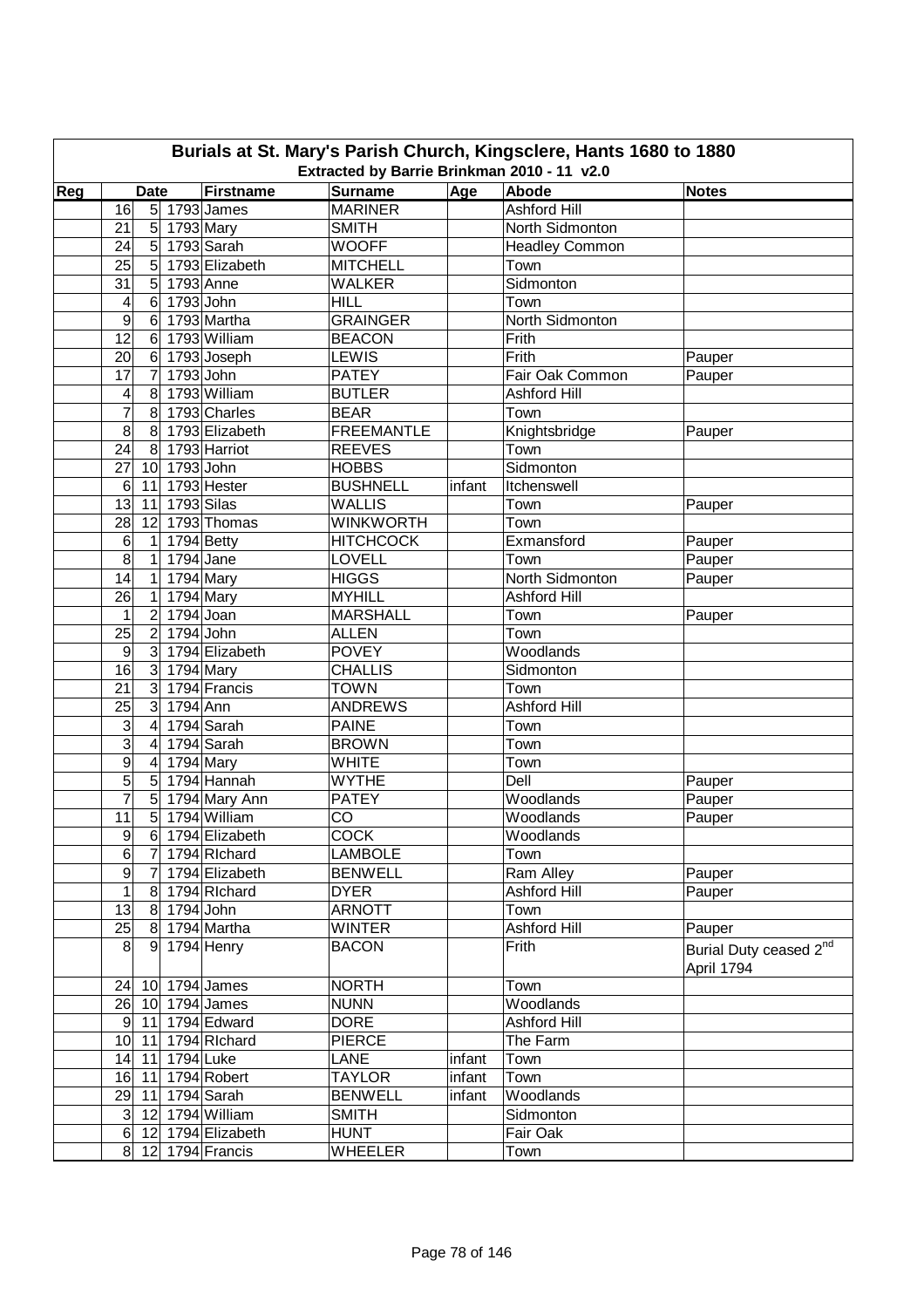|     | Burials at St. Mary's Parish Church, Kingsclere, Hants 1680 to 1880<br>Extracted by Barrie Brinkman 2010 - 11 v2.0 |                  |             |                      |                   |        |                         |              |  |  |  |  |  |
|-----|--------------------------------------------------------------------------------------------------------------------|------------------|-------------|----------------------|-------------------|--------|-------------------------|--------------|--|--|--|--|--|
| Reg |                                                                                                                    | <b>Date</b>      |             | Firstname            | <b>Surname</b>    | Age    | Abode                   | <b>Notes</b> |  |  |  |  |  |
|     | 16                                                                                                                 |                  |             | 12 1794 Sarah        | <b>HAYNES</b>     |        | North Sidmonton         |              |  |  |  |  |  |
|     | 31                                                                                                                 |                  |             | 12 1794 Robert       | <b>MARINER</b>    |        | Warren                  |              |  |  |  |  |  |
|     | 2                                                                                                                  | $\vert$          |             | 1795 Joseph          | <b>HEAD</b>       |        | Town                    |              |  |  |  |  |  |
|     | 6                                                                                                                  | $\mathbf{1}$     |             | 1795 Elizabeth       | <b>FREEMANTLE</b> |        | Woodlands               |              |  |  |  |  |  |
|     | 9                                                                                                                  | $\mathbf{1}$     | 1795 John   |                      | <b>BENWELL</b>    |        | Common                  |              |  |  |  |  |  |
|     | 9                                                                                                                  | $\mathbf{1}$     |             | 1795 Hester          | <b>KEMP</b>       |        | (?)                     |              |  |  |  |  |  |
|     | 16                                                                                                                 | $\mathbf{1}$     | 1795 John   |                      | <b>BASSETT</b>    |        | North Sidmonton         |              |  |  |  |  |  |
|     | 25                                                                                                                 | $\mathbf{1}$     |             | 1795 James           | <b>DICKER</b>     |        | Town                    |              |  |  |  |  |  |
|     | 30                                                                                                                 | $\mathbf{1}$     | 1795 John   |                      | <b>SMITH</b>      |        | <b>Wolverton Common</b> |              |  |  |  |  |  |
|     | $\overline{c}$                                                                                                     | $\overline{c}$   |             | 1795 Joseph          | <b>MILLS</b>      |        | Summershurst            |              |  |  |  |  |  |
|     | $\overline{9}$                                                                                                     | $\boldsymbol{2}$ | 1795 Mary   |                      | <b>BROWNJOHN</b>  |        | Itchenswell             |              |  |  |  |  |  |
|     | $\overline{13}$                                                                                                    | $\overline{2}$   | 1795 Eliza  |                      | <b>MATTHEWS</b>   |        | Itchenswell             |              |  |  |  |  |  |
|     | $\overline{17}$                                                                                                    | $\overline{2}$   | 1795 Mary   |                      | <b>FISHER</b>     |        | Holy Common             |              |  |  |  |  |  |
|     | 19                                                                                                                 | $\overline{2}$   |             | 1795 David           | <b>WEBB</b>       |        | Newbury Marsh           |              |  |  |  |  |  |
|     | 20                                                                                                                 | $\overline{2}$   |             | 1795 Martha          | <b>OWEN</b>       |        | Goose Hill              |              |  |  |  |  |  |
|     |                                                                                                                    | $\overline{2}$   |             | 1795 Elizabeth       | <b>RODE</b>       |        |                         |              |  |  |  |  |  |
|     | 25<br>25                                                                                                           | $\overline{2}$   |             | 1795 William Wickens |                   |        | Town<br>Exmansford      |              |  |  |  |  |  |
|     |                                                                                                                    |                  |             |                      | <b>LEACH</b>      |        |                         |              |  |  |  |  |  |
|     | 26                                                                                                                 | $\overline{2}$   |             | 1795 Robert          | <b>BOND</b>       |        | Holly Common            |              |  |  |  |  |  |
|     | 26                                                                                                                 | $\overline{c}$   |             | 1795 Joseph          | <b>WEBB</b>       |        | <b>Holly Common</b>     |              |  |  |  |  |  |
|     | 1                                                                                                                  | $\overline{3}$   |             | 1795 Sarah           | <b>BROWN</b>      |        | Fair Oak                |              |  |  |  |  |  |
|     | $\overline{8}$                                                                                                     | $\overline{3}$   |             | 1795 Martha          | <b>BUNCE</b>      |        | Down House              |              |  |  |  |  |  |
|     | 11                                                                                                                 |                  |             | 3 1795 Hannah        | <b>BERRY</b>      |        | Town                    |              |  |  |  |  |  |
|     | 18                                                                                                                 |                  | 3 1795 John |                      | <b>BENNETT</b>    |        | Fair Oak                |              |  |  |  |  |  |
|     | $\overline{2}$                                                                                                     | $\overline{4}$   |             | 1795 Joseph          | <b>ROLFE</b>      |        | Dell                    |              |  |  |  |  |  |
|     | 13                                                                                                                 | $\overline{4}$   |             | 1795 Rebecca         | <b>RAY</b>        |        | Cannon Heath            |              |  |  |  |  |  |
|     | 15                                                                                                                 | $\overline{4}$   |             | 1795 William         | <b>HARDING</b>    |        | Town                    |              |  |  |  |  |  |
|     | 17                                                                                                                 | $\overline{4}$   |             | 1795 Hannah          | <b>LOVELOCK</b>   |        | Hannington              |              |  |  |  |  |  |
|     | 30                                                                                                                 | $\overline{4}$   | 1795 John   |                      | <b>CHANCE</b>     |        | Town                    |              |  |  |  |  |  |
|     | 1                                                                                                                  | $5\overline{)}$  |             | 1795 Joseph          | <b>HEAD</b>       |        | Town                    |              |  |  |  |  |  |
|     | 1                                                                                                                  | $\overline{5}$   |             | 1795 James           | <b>BROOKER</b>    |        | Dell                    |              |  |  |  |  |  |
|     | $\overline{3}$                                                                                                     | $\overline{5}$   |             | 1795 Aaron           | <b>IZZARD</b>     |        | Town                    |              |  |  |  |  |  |
|     | 5                                                                                                                  | $\overline{5}$   |             | 1795 Elizabeth       | <b>PIPER</b>      |        | Town                    |              |  |  |  |  |  |
|     | 10                                                                                                                 | 5 <sup>1</sup>   |             | 1795 Sarah           | <b>BOOTH</b>      |        | <b>Watership Farm</b>   |              |  |  |  |  |  |
|     | 18                                                                                                                 | $5\overline{)}$  | 1795 John   |                      | <b>TAYLOR</b>     |        | Newbury Marsh           |              |  |  |  |  |  |
|     | $\overline{22}$                                                                                                    |                  | 5 1795 John |                      | <b>VERNEY</b>     | infant | Dell                    |              |  |  |  |  |  |
|     | 28                                                                                                                 |                  |             | 5 1795 David         | <b>APPLETON</b>   |        | <b>Wolverton Lane</b>   |              |  |  |  |  |  |
|     | 30 <sup>°</sup>                                                                                                    |                  |             | 5 1795 Charlotte     | <b>TUCKER</b>     |        | Holy Common             |              |  |  |  |  |  |
|     | 9                                                                                                                  |                  |             | 6 1795 Elizabeth     | <b>WEBB</b>       |        | Holy Common             |              |  |  |  |  |  |
|     | 13                                                                                                                 |                  | 6 1795 John |                      | <b>RUMBOLD</b>    |        | Itchenswell             |              |  |  |  |  |  |
|     | 19                                                                                                                 |                  |             | 6 1795 Howell        | <b>GWYNNE</b>     |        | Town                    |              |  |  |  |  |  |
|     | 28                                                                                                                 |                  |             | 6 1795 Samuel        | <b>BALLARD</b>    |        | Dell                    |              |  |  |  |  |  |
|     | 12                                                                                                                 | $\overline{7}$   |             | 1795 Sarah           | <b>PILGRIM</b>    |        | (?) Marsh               |              |  |  |  |  |  |
|     | $\overline{c}$                                                                                                     |                  | 8 1795 Lucy |                      | <b>HERBERT</b>    |        | Common                  |              |  |  |  |  |  |
|     | $\overline{9}$                                                                                                     |                  |             | 8 1795 James         | <b>BENWELL</b>    | infant | Holy Common             |              |  |  |  |  |  |
|     | $\overline{9}$                                                                                                     |                  |             | 8 1795 Elizabeth     | <b>FOSTER</b>     |        | Woodlands               |              |  |  |  |  |  |
|     | 12                                                                                                                 |                  | 8 1795 Mary |                      | <b>SMITH</b>      |        | Itchenswell             |              |  |  |  |  |  |
|     | $\mathbf{3}$                                                                                                       |                  |             | 9 1795 Joshua        | <b>BOOTH</b>      | infant | Itchenswell             |              |  |  |  |  |  |
|     | $\boldsymbol{6}$                                                                                                   |                  |             | 9 1795 Francis       | <b>TUCKER</b>     |        | Common                  |              |  |  |  |  |  |
|     | $\overline{7}$                                                                                                     |                  |             | 9 1795 Sarah         | <b>PAICE</b>      |        | Aldermarston            |              |  |  |  |  |  |
|     | 14                                                                                                                 |                  |             | 9 1795 Thomas        | <b>GREEN</b>      |        | Town                    |              |  |  |  |  |  |
|     | $2 \vert$                                                                                                          |                  |             | 10 1795 Sarah        | <b>DORMAN</b>     |        | Dell                    |              |  |  |  |  |  |
|     |                                                                                                                    |                  |             | 10 10 1795 Richard   | <b>RABETTS</b>    |        | Woodlands               |              |  |  |  |  |  |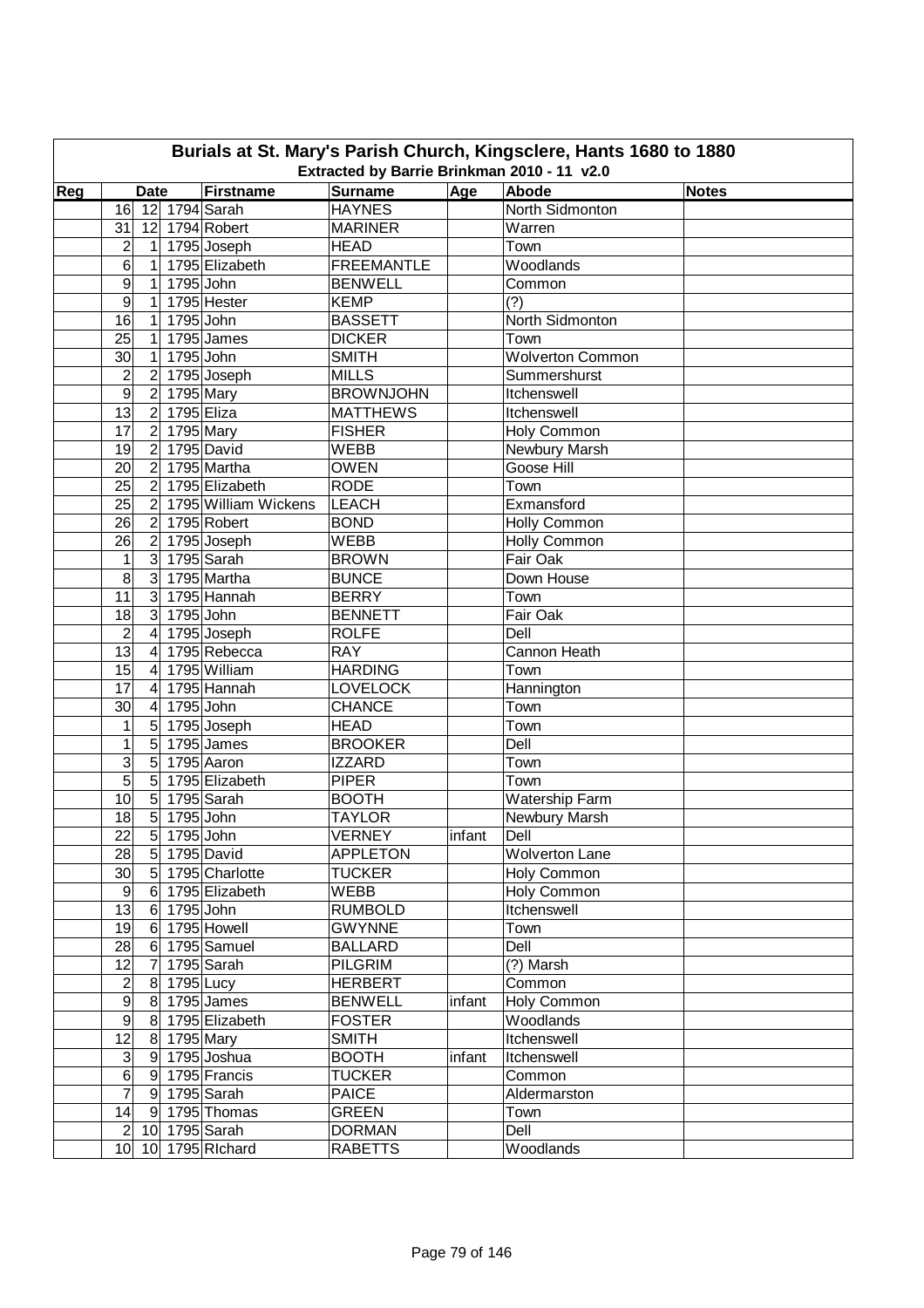| Burials at St. Mary's Parish Church, Kingsclere, Hants 1680 to 1880<br>Extracted by Barrie Brinkman 2010 - 11 v2.0 |                                             |                   |                   |        |                         |                     |  |  |  |  |  |  |
|--------------------------------------------------------------------------------------------------------------------|---------------------------------------------|-------------------|-------------------|--------|-------------------------|---------------------|--|--|--|--|--|--|
|                                                                                                                    |                                             |                   |                   |        |                         |                     |  |  |  |  |  |  |
| Reg                                                                                                                | <b>Date</b>                                 | Firstname         | <b>Surname</b>    | Age    | Abode                   | <b>Notes</b>        |  |  |  |  |  |  |
|                                                                                                                    | 2 <sup>1</sup><br>11 1795 Thomas            |                   | <b>BOOTH</b>      | infant | North Sidmonton         |                     |  |  |  |  |  |  |
|                                                                                                                    | 24<br>11                                    | 1795 Thomas       | <b>KEEP</b>       | infant | Ram Alley               | Died of Small Pox   |  |  |  |  |  |  |
|                                                                                                                    | 7                                           | 12 1795 Charlotte | <b>WYTHE</b>      |        | <b>Plaistow Green</b>   | Died of Small Pox   |  |  |  |  |  |  |
|                                                                                                                    | 21<br>12                                    | 1795 Mary         | <b>CHANDLER</b>   |        | <b>Headley Common</b>   |                     |  |  |  |  |  |  |
|                                                                                                                    | $\mathbf{1}$<br>4                           | 1796 Rose         | <b>SMITH</b>      |        | Woodlands               |                     |  |  |  |  |  |  |
|                                                                                                                    | 6<br>1                                      | 1796 Mary         | <b>PHILLIPS</b>   |        | Town                    |                     |  |  |  |  |  |  |
|                                                                                                                    | 8<br>1                                      | 1796 Rachael      | <b>WYTHE</b>      |        | <b>Plaistow Green</b>   |                     |  |  |  |  |  |  |
|                                                                                                                    | 17<br>1                                     | 1796 Sarah        | <b>DREW</b>       |        | Woodlands               |                     |  |  |  |  |  |  |
|                                                                                                                    | 19<br>1                                     | 1796 John         | <b>BANCE</b>      | infant | Town                    |                     |  |  |  |  |  |  |
|                                                                                                                    | 22<br>1                                     | 1796 James        | <b>HUNT</b>       |        | Woodlands               |                     |  |  |  |  |  |  |
|                                                                                                                    | 22<br>1                                     | 1796 Anne         | <b>MARINER</b>    |        | Town                    |                     |  |  |  |  |  |  |
|                                                                                                                    | 25<br>1                                     | 1796 John         | <b>BOND</b>       |        | Itchenswell             |                     |  |  |  |  |  |  |
|                                                                                                                    | $\overline{27}$<br>1                        | 1796 Rachael      | <b>WEBB</b>       |        | Tan House               |                     |  |  |  |  |  |  |
|                                                                                                                    | 8<br>$\overline{2}$                         | 1796 Richard      | <b>FARMER</b>     |        | Town                    |                     |  |  |  |  |  |  |
|                                                                                                                    | $\overline{11}$<br>$\overline{2}$           | 1796 James        | <b>THATCHER</b>   |        | Itchenswell             |                     |  |  |  |  |  |  |
|                                                                                                                    | $\overline{2}$<br>16                        | 1796 Amy          | <b>BRIDGMAN</b>   |        | Dell                    |                     |  |  |  |  |  |  |
|                                                                                                                    | 3<br>10                                     | 1796 John         | <b>DORMAN</b>     |        | Dell                    |                     |  |  |  |  |  |  |
|                                                                                                                    | $\overline{3}$<br>11                        | 1796 Morris       | <b>HINE</b>       |        | Summershurst            |                     |  |  |  |  |  |  |
|                                                                                                                    | $\overline{3}$<br>15                        | $1796$ Jane       | <b>HATCHETT</b>   |        | (?)                     |                     |  |  |  |  |  |  |
|                                                                                                                    | دن<br>30<br>1796 Ann                        |                   | <b>STOCKER</b>    |        | Itchenswell             |                     |  |  |  |  |  |  |
|                                                                                                                    | 5<br>$\overline{\mathbf{A}}$<br>1796 Ann    |                   | <b>ARLOTT</b>     |        | Ashford Hill            |                     |  |  |  |  |  |  |
|                                                                                                                    | 5<br>$\overline{4}$                         | 1796 Thomas       | <b>ARLOTT</b>     |        | Ashford Hill            |                     |  |  |  |  |  |  |
|                                                                                                                    | 12<br>$\overline{4}$                        | 1796 Martha       | <b>PAICE</b>      |        | Ashford Hill            |                     |  |  |  |  |  |  |
|                                                                                                                    | $\overline{12}$<br>4                        | 1796 Sarah        | <b>WOODLEY</b>    |        | (?)                     |                     |  |  |  |  |  |  |
|                                                                                                                    | 24<br>$\overline{4}$                        | 1796 Thomas       | <b>PIPER</b>      | infant | Kingsclere              |                     |  |  |  |  |  |  |
|                                                                                                                    | 10<br>$\overline{5}$                        | 1796 Elizabeth    | <b>GREEN</b>      |        | Woodlands               |                     |  |  |  |  |  |  |
| $\overline{c}$                                                                                                     | $\overline{5}$<br>15                        | 1796 Richard      | <b>BEALE</b>      |        | Kingsclere              |                     |  |  |  |  |  |  |
| 1                                                                                                                  | 15<br>5                                     | 1796 Elizabeth    | <b>GRAY</b>       |        | Marsh                   |                     |  |  |  |  |  |  |
|                                                                                                                    | 16<br>5                                     | 1796 Elizabeth    | <b>MYHILL</b>     |        | Kingsclere              |                     |  |  |  |  |  |  |
|                                                                                                                    | 27<br>5                                     | 1796 Susannah     | <b>GWYNNE</b>     |        | Kingsclere              |                     |  |  |  |  |  |  |
|                                                                                                                    | $\overline{5}$<br>31                        | 1796 Edward       | <b>BLAKE</b>      |        | Kingsclere              |                     |  |  |  |  |  |  |
|                                                                                                                    | $\overline{\mathbf{c}}$<br>$\,6$            | 1796 Joseph       | <b>CLINTON</b>    |        | Kingsclere              |                     |  |  |  |  |  |  |
|                                                                                                                    | $\overline{3}$<br>$6\phantom{1}$            | 1796 Elizabeth    | <b>AYARD</b>      |        | Kingsclere              |                     |  |  |  |  |  |  |
|                                                                                                                    | $\overline{8}$<br>$\,6$                     | 1796 Sarah        | <b>TANNER</b>     |        | Woodhay                 |                     |  |  |  |  |  |  |
|                                                                                                                    | $\bf 8$                                     | 6 1796 Elizabeth  | <b>WYATT</b>      |        | Kingsclere              |                     |  |  |  |  |  |  |
|                                                                                                                    | 15                                          | 6 1796 Michael    | <b>BROWNJOHN</b>  |        | North Sidmonton         |                     |  |  |  |  |  |  |
|                                                                                                                    | 17                                          | 6 1796 William    | <b>GIRDLER</b>    |        | Woodlands               |                     |  |  |  |  |  |  |
|                                                                                                                    | $6$ 1796 Josias<br>19                       |                   | <b>BACON</b>      | infant | Frith                   |                     |  |  |  |  |  |  |
|                                                                                                                    | 24                                          | 6 1796 Rebecca    | <b>CARTER</b>     |        | Kingsclere              |                     |  |  |  |  |  |  |
|                                                                                                                    | 29<br>6                                     | 1796 John         | <b>HEDAES</b>     |        | Kingsclere              |                     |  |  |  |  |  |  |
|                                                                                                                    | $\mathsf 3$<br>$\overline{7}$               | 1796 Rebecca      | CANE              |        | Kingsclere              |                     |  |  |  |  |  |  |
|                                                                                                                    | $\infty$<br>$\overline{7}$                  | 1796 Mary         | <b>PIZEY</b>      |        | Kingsclere              |                     |  |  |  |  |  |  |
|                                                                                                                    | 14<br>$\overline{7}$                        | 1796 Sarah        | <b>PERTON</b>     |        | North Sidmonton         | Drowned             |  |  |  |  |  |  |
|                                                                                                                    | 14<br>$\overline{7}$                        | 1796 Robert       | <b>PERTON</b>     |        | North Sidmonton         | Drowned Sarah's son |  |  |  |  |  |  |
|                                                                                                                    | 20<br>$\overline{7}$                        | 1796 Mary         | <b>GREEN</b>      |        | Headley Common          |                     |  |  |  |  |  |  |
|                                                                                                                    | 31<br>7                                     | 1796 John         | <b>BALL</b>       |        | <b>Wolverton Common</b> |                     |  |  |  |  |  |  |
|                                                                                                                    | $\ensuremath{\mathsf{3}}$<br>8 <sup>1</sup> | 1796 Howell       | <b>GWYNNE</b>     |        | Kingsclere              |                     |  |  |  |  |  |  |
|                                                                                                                    | $\overline{\mathbf{4}}$<br>8 1796 Mary      |                   | <b>BOOTH</b>      |        | North Sidmonton         |                     |  |  |  |  |  |  |
|                                                                                                                    | $\overline{9}$<br>8                         | 1796 Robert       | <b>NUNN</b>       |        | Kingsclere              |                     |  |  |  |  |  |  |
|                                                                                                                    | 19<br>9                                     | 1796 Thomas       | <b>FUCE</b>       | infant | Woodlands               |                     |  |  |  |  |  |  |
|                                                                                                                    | 21<br>9                                     | 1796 Richard      | <b>HARMSWORTH</b> |        | Common                  |                     |  |  |  |  |  |  |
|                                                                                                                    |                                             |                   |                   |        |                         |                     |  |  |  |  |  |  |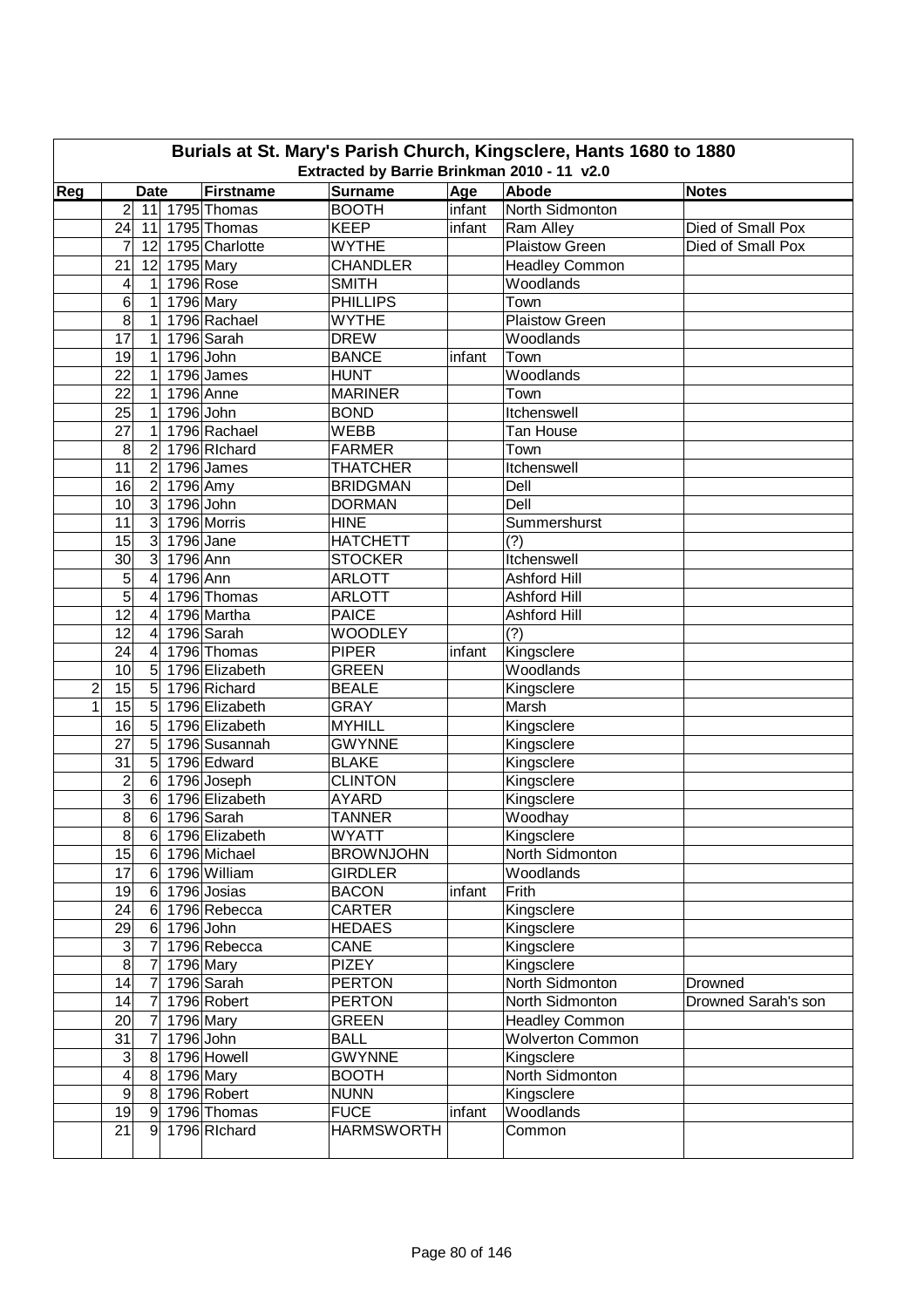| Burials at St. Mary's Parish Church, Kingsclere, Hants 1680 to 1880<br>Extracted by Barrie Brinkman 2010 - 11 v2.0 |                                |                |                    |        |                       |              |  |  |  |  |  |
|--------------------------------------------------------------------------------------------------------------------|--------------------------------|----------------|--------------------|--------|-----------------------|--------------|--|--|--|--|--|
|                                                                                                                    |                                |                |                    |        |                       |              |  |  |  |  |  |
| Reg                                                                                                                | <b>Date</b>                    | Firstname      | <b>Surname</b>     | Age    | <b>Abode</b>          | <b>Notes</b> |  |  |  |  |  |
|                                                                                                                    | 21<br>9 1796 David             |                | <b>SMITH</b>       |        | Dell                  |              |  |  |  |  |  |
|                                                                                                                    | 10 1796 John<br>12             |                | <b>RODE</b>        |        | Kingsclere            |              |  |  |  |  |  |
|                                                                                                                    | 1796 John<br>9<br>11           |                | <b>HUSE</b>        | infant | Common                |              |  |  |  |  |  |
|                                                                                                                    | 1796 Ann<br>15<br>11           |                | <b>STOCKBRIDGE</b> |        | Itchenswell           |              |  |  |  |  |  |
|                                                                                                                    | 16<br>11                       | 1796 Thomas    | <b>FRIZER</b>      |        | Kingsclere            |              |  |  |  |  |  |
|                                                                                                                    | 17<br>11                       | 1796 John      | <b>SIMS</b>        |        | Kingsclere            |              |  |  |  |  |  |
|                                                                                                                    | 1796 Ann<br>21<br>11           |                | <b>LAMPORT</b>     |        | Kingsclere            |              |  |  |  |  |  |
|                                                                                                                    | 25<br>11                       | 1796 Ambrose   | <b>ALLEN</b>       |        | Kingsclere            |              |  |  |  |  |  |
|                                                                                                                    | $\overline{2}$<br>12           | 1796 Robert    | <b>BUTLER</b>      |        | Ashford Hill          |              |  |  |  |  |  |
|                                                                                                                    | 4<br>12                        | 1796 Mary      | <b>SIMMS</b>       |        |                       |              |  |  |  |  |  |
|                                                                                                                    | 9<br>12                        | 1796 John      | <b>CLEMONS</b>     |        | Kingsclere            |              |  |  |  |  |  |
|                                                                                                                    | 20<br>12                       | 1796 Francis   | <b>LOVELOCK</b>    |        | Kingsclere            |              |  |  |  |  |  |
|                                                                                                                    | 7<br>1                         | 1797 Elizabeth | <b>CURTIS</b>      |        | Kingsclere            |              |  |  |  |  |  |
|                                                                                                                    | 9<br>1                         | 1797 Joseph    | <b>SEWARD</b>      |        | Kingsclere            |              |  |  |  |  |  |
|                                                                                                                    | 10<br>1797 Ann<br>$\mathbf 1$  |                | <b>MYHILL</b>      |        | <b>Ashford Hill</b>   |              |  |  |  |  |  |
|                                                                                                                    | 11<br>1                        | 1797 William   | <b>SANDERS</b>     |        |                       |              |  |  |  |  |  |
|                                                                                                                    | 16<br>$\mathbf{1}$             | 1797 Mary      | <b>BLACKMAN</b>    |        | Common                |              |  |  |  |  |  |
|                                                                                                                    | 25<br>1                        | 1797 Michael   | <b>GODDARD</b>     |        | Kingsclere            |              |  |  |  |  |  |
|                                                                                                                    | 25<br>$\mathbf 1$<br>1797 Ann  |                | <b>WEBB</b>        |        |                       |              |  |  |  |  |  |
|                                                                                                                    | 11<br>2                        | 1797 Mary      | <b>BLAKE</b>       |        | Kingsclere            |              |  |  |  |  |  |
|                                                                                                                    | $\overline{2}$<br>22           | 1797 Michael   | <b>GODDARD</b>     | infant | <b>Headley Common</b> |              |  |  |  |  |  |
|                                                                                                                    | 22<br>$\mathbf{1}$             | 1797 Martha    | <b>GODDARD</b>     | infant | <b>Headley Common</b> |              |  |  |  |  |  |
|                                                                                                                    | 22<br>1                        | 1797 James     | <b>SANDERS</b>     |        | <b>Headley Common</b> |              |  |  |  |  |  |
|                                                                                                                    | 23<br>1                        | 1797 Elizabeth | <b>BATES</b>       |        | Kingsclere            |              |  |  |  |  |  |
|                                                                                                                    | 27<br>1                        | 1797 Sarah     | <b>BENWELL</b>     |        | Common                |              |  |  |  |  |  |
|                                                                                                                    | 1797 Ann<br>28<br>1            |                | <b>HAINES</b>      |        |                       |              |  |  |  |  |  |
|                                                                                                                    | 18<br>$\mathsf 3$              | 1797 James     | <b>PAICE</b>       |        | Common                |              |  |  |  |  |  |
|                                                                                                                    | 21<br>3                        | 1797 Hannah    | <b>RABBITTS</b>    |        |                       |              |  |  |  |  |  |
|                                                                                                                    | $\mathbf 1$<br>4               | 1797 Eleanor   | <b>BELCHER</b>     |        | Woodhay               |              |  |  |  |  |  |
|                                                                                                                    | 6<br>4                         | 1797 James     | <b>LONG</b>        |        | Kingsclere            |              |  |  |  |  |  |
|                                                                                                                    | 21<br>4                        | 1797 William   | <b>HALL</b>        |        | Ashford Hill          |              |  |  |  |  |  |
|                                                                                                                    | 28<br>$\overline{\mathbf{4}}$  | 1797 Charles   | <b>CURTIS</b>      |        | <b>Burghclere</b>     |              |  |  |  |  |  |
|                                                                                                                    | 5<br>8                         | 1797 Mary      | <b>HUTCHINGS</b>   |        | Ashford Hill          |              |  |  |  |  |  |
|                                                                                                                    | 16<br>5<br>1797 Ann            |                | <b>CLEMONS</b>     |        | Kingsclere            |              |  |  |  |  |  |
|                                                                                                                    | $\overline{28}$<br>5 1797 John |                | <b>STROUD</b>      |        | Sidmonton             |              |  |  |  |  |  |
|                                                                                                                    | 6 1797 Mary<br>19              |                | <b>FARMER</b>      |        | Kingsclere            |              |  |  |  |  |  |
|                                                                                                                    | 20<br>$6$ 1797 Charles         |                | <b>HUTCHINGS</b>   |        |                       |              |  |  |  |  |  |
|                                                                                                                    | 24<br>$\overline{7}$           | 1797 Elizabeth | <b>SMITH</b>       |        | Kingsclere            |              |  |  |  |  |  |
|                                                                                                                    | 25<br>$\overline{7}$           | 1797 James     | <b>ROLFE</b>       |        | Kingsclere            |              |  |  |  |  |  |
|                                                                                                                    | 30 <sub>2</sub><br>7           | 1797 Mary      | <b>ROLFE</b>       |        | Kingsclere            |              |  |  |  |  |  |
|                                                                                                                    | $9\,$<br>8                     | 1797 Mary      | <b>BATES</b>       |        | Ashford Hill          |              |  |  |  |  |  |
|                                                                                                                    | 10<br>1797 Ann<br>9            |                | <b>FORSTER</b>     |        | Woodlands             |              |  |  |  |  |  |
|                                                                                                                    | 20<br>9                        | 1797 Richard   | <b>BEAR</b>        |        | Ashford Hill          |              |  |  |  |  |  |
|                                                                                                                    | 29<br>9 1797 Lucy              |                | <b>HEAD</b>        |        |                       |              |  |  |  |  |  |
|                                                                                                                    | 30<br>-91                      | 1797 Richard   | <b>SIMPSON</b>     |        | Kingsclere            |              |  |  |  |  |  |
|                                                                                                                    | 9<br>10 <sup>1</sup>           | 1797 Grace     | <b>SIMPSON</b>     |        | Kingsclere            |              |  |  |  |  |  |
|                                                                                                                    | 19<br>11                       | 1797 Rebecca   | <b>BACON</b>       |        |                       |              |  |  |  |  |  |
|                                                                                                                    | 25<br>11                       | 1797 John      | <b>CLARK</b>       |        | Kingsclere            |              |  |  |  |  |  |
|                                                                                                                    | 15<br>12                       | 1797 Elisha    | <b>EXELL</b>       |        | Kingsclere            |              |  |  |  |  |  |
|                                                                                                                    | 15<br>12                       | 1797 Lucy      | <b>EXELL</b>       |        | Kingsclere            |              |  |  |  |  |  |
|                                                                                                                    | 14<br>$\mathbf{1}$             | 1798 John      | <b>JENNINGS</b>    |        | Itchenswell           |              |  |  |  |  |  |
|                                                                                                                    | 14<br>$\mathbf{1}$             | 1798 Hannah    | <b>BUXEY</b>       |        | Kingsclere            |              |  |  |  |  |  |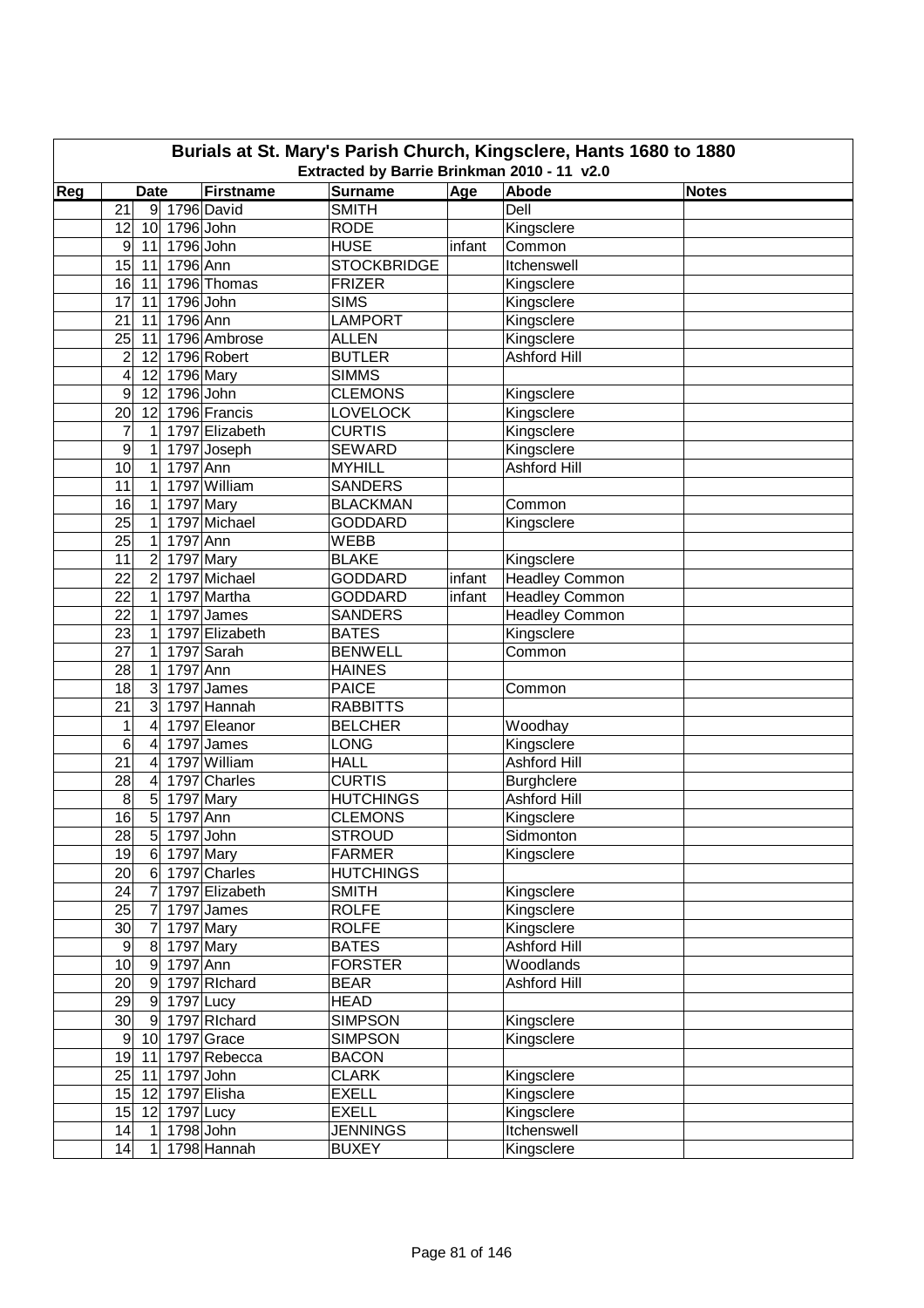| Burials at St. Mary's Parish Church, Kingsclere, Hants 1680 to 1880<br>Extracted by Barrie Brinkman 2010 - 11 v2.0 |                 |                               |                  |                  |        |                     |              |  |  |  |  |  |
|--------------------------------------------------------------------------------------------------------------------|-----------------|-------------------------------|------------------|------------------|--------|---------------------|--------------|--|--|--|--|--|
| Reg                                                                                                                |                 | <b>Date</b>                   | Firstname        | <b>Surname</b>   | Age    | <b>Abode</b>        | <b>Notes</b> |  |  |  |  |  |
|                                                                                                                    | 7               | 2 1798 Mary                   |                  | <b>LAMPORT</b>   |        | Kingsclere          |              |  |  |  |  |  |
|                                                                                                                    | 7               | 3 <sup>1</sup>                | 1798 Charles     | <b>MARSHALL</b>  |        | Kingsclere          |              |  |  |  |  |  |
|                                                                                                                    | 9               | $\overline{3}$<br>$1798$ Jane |                  | <b>BENNETT</b>   |        |                     |              |  |  |  |  |  |
|                                                                                                                    | 10              | 3 <sup>1</sup>                | 1798 Leah        | <b>DENNIS</b>    |        |                     |              |  |  |  |  |  |
|                                                                                                                    | 25              | 1798 Ann<br>$\mathbf{3}$      |                  | <b>CHAPMAN</b>   |        | Common              |              |  |  |  |  |  |
|                                                                                                                    | 27              | $\overline{3}$                | 1798 Phoebe      | <b>WINKWORTH</b> |        |                     |              |  |  |  |  |  |
|                                                                                                                    | 5               | $\overline{4}$                | 1798 Timothy     | <b>WHITE</b>     |        | Itchenswell         |              |  |  |  |  |  |
|                                                                                                                    | $\overline{8}$  | 4                             | 1798 Joshua      | <b>WEBB</b>      |        | Itchenswell         |              |  |  |  |  |  |
|                                                                                                                    | 15              | 4                             | 1798 John        | <b>WOODHOUSE</b> |        |                     |              |  |  |  |  |  |
|                                                                                                                    | 12              | 5                             | 1798 Sarah       | <b>BIRD</b>      |        | Common              |              |  |  |  |  |  |
|                                                                                                                    | 6               | 6                             | 1798 Thomas      | <b>JOHNSON</b>   |        | Kingsclere          |              |  |  |  |  |  |
|                                                                                                                    | $\overline{25}$ | 6                             | 1798 Elizabeth   | <b>MAY</b>       |        | Kingsclere          |              |  |  |  |  |  |
|                                                                                                                    | 4               | 7                             | 1798 Isaac       | <b>LEWIS</b>     |        | Kingsclere          |              |  |  |  |  |  |
|                                                                                                                    | 6               | 7                             | 1798 John        | <b>WITHERS</b>   |        | Kingsclere          |              |  |  |  |  |  |
|                                                                                                                    | 9               | 7                             | 1798 Joseph      | WHEATLAND        |        | Kingsclere          |              |  |  |  |  |  |
|                                                                                                                    | 22              | 7                             | 1798 Elizabeth   | <b>TUCKER</b>    |        | Kingsclere          |              |  |  |  |  |  |
|                                                                                                                    | 27              | $\overline{7}$                | 1798 William     |                  |        | Itchenswell         |              |  |  |  |  |  |
|                                                                                                                    |                 |                               |                  | <b>GOODACRE</b>  |        |                     |              |  |  |  |  |  |
|                                                                                                                    | 31              | $\overline{7}$                | 1798 Mary        | <b>PIERCE</b>    |        | Kingsclere          |              |  |  |  |  |  |
|                                                                                                                    | 20              | 8                             | 1798 Hannah      | <b>EDWARDS</b>   |        | Kingsclere          |              |  |  |  |  |  |
|                                                                                                                    | 12              | 9                             | 1798 Martha      | <b>DUCKETT</b>   | infant | Kingsclere          |              |  |  |  |  |  |
|                                                                                                                    | 16              | $\overline{9}$                | 1798 Diana       | <b>BEAR</b>      |        | <b>Ashford Hill</b> |              |  |  |  |  |  |
|                                                                                                                    | 19              | 1798 John<br>9                |                  | <b>STOCKER</b>   |        | Itchenswell         |              |  |  |  |  |  |
|                                                                                                                    | 19              | 10 <sup>°</sup>               | 1798 James       | <b>FARMER</b>    |        | Thatcham            |              |  |  |  |  |  |
|                                                                                                                    | 21              | 10                            | 1798 Thomas      | <b>KING</b>      |        | Kingsclere          |              |  |  |  |  |  |
|                                                                                                                    | 26              | 10                            | 1798 Arthur      | <b>MILLS</b>     |        | Marsh               |              |  |  |  |  |  |
|                                                                                                                    | 11              | 11                            | 1798 George      | <b>MYHILL</b>    | infant | Kingsclere          |              |  |  |  |  |  |
|                                                                                                                    | 23              | 11                            | 1798 John        | <b>TAYLOR</b>    |        | North Oakley        |              |  |  |  |  |  |
|                                                                                                                    | 30              | 11                            | 1798 Sarah       | <b>ARCHER</b>    |        | Itchenswell         |              |  |  |  |  |  |
|                                                                                                                    | 20              | 12                            | 1798 Elizabeth   | <b>LONG</b>      |        | Kingsclere          |              |  |  |  |  |  |
|                                                                                                                    | 30              | 12                            | 1798 James       | <b>CUMMINS</b>   |        | Kingsclere          |              |  |  |  |  |  |
|                                                                                                                    | $\mathbf 1$     | 1                             | 1799 Joseph      | <b>HARDING</b>   |        | Kingsclere          |              |  |  |  |  |  |
|                                                                                                                    | $\mathbf 1$     | $\mathbf{1}$                  | 1799 William     | <b>CLEMENTS</b>  |        | Kingsclere          |              |  |  |  |  |  |
|                                                                                                                    | 17              | $\mathbf{1}$                  | 1799 Thomas      | <b>GRAY</b>      |        | Kingsclere          |              |  |  |  |  |  |
|                                                                                                                    | 27              | 1                             | 1799 Sarah       | <b>SIMMS</b>     |        | Kingsclere          |              |  |  |  |  |  |
|                                                                                                                    | 11              | 2 1799 Mary                   |                  | <b>MEERS</b>     |        | Kingsclere          |              |  |  |  |  |  |
|                                                                                                                    | 12              | 2 1799 Martha                 |                  | <b>EXELL</b>     |        | Kingsclere          |              |  |  |  |  |  |
|                                                                                                                    | 18              | $\overline{2}$                | 1799 James       | <b>TAYLOR</b>    | infant | Kingsclere          |              |  |  |  |  |  |
|                                                                                                                    | 27              | $\overline{2}$                | 1799 Mary        | <b>GREEN</b>     |        | Kingsclere          |              |  |  |  |  |  |
|                                                                                                                    | 1               | $\mathbf{3}$                  | 1799 letitia     | <b>RABBETS</b>   | infant | Fair Oak Common     |              |  |  |  |  |  |
|                                                                                                                    | 3               | $\mathbf{3}$                  | 1799 Martha      | <b>HALL</b>      |        | Kingsclere          |              |  |  |  |  |  |
|                                                                                                                    | 6               | $\mathbf{3}$                  | 1799 Phoebe      | <b>CHITTELL</b>  | infant | Sidmonton           |              |  |  |  |  |  |
|                                                                                                                    | $\overline{8}$  | $\mathbf{3}$                  | 1799 Rev. Thomas | <b>OBOURN</b>    |        | Kingsclere          |              |  |  |  |  |  |
|                                                                                                                    | 11              | 1799 John<br>3                |                  | <b>MUNDAY</b>    |        | Catts Farm          |              |  |  |  |  |  |
|                                                                                                                    | 15              | 3                             | 1799 Sarah       | <b>CURTIS</b>    |        | Kingsclere          |              |  |  |  |  |  |
|                                                                                                                    | 16              | 3 <sup>1</sup>                | 1799 Sophia Jane | <b>HILL</b>      | infant | Kingsclere          |              |  |  |  |  |  |
|                                                                                                                    | 17              | $\overline{3}$                | $1799$ Isaac     | <b>POPE</b>      |        | Itchenswell         |              |  |  |  |  |  |
|                                                                                                                    | 23              | 3                             | 1799 James       | <b>COOPER</b>    |        | Kingsclere          |              |  |  |  |  |  |
|                                                                                                                    | 24              | $\mathbf{3}$                  | 1799 Elizabeth   | <b>EXELL</b>     |        | Kingsclere          |              |  |  |  |  |  |
|                                                                                                                    | 2               | $\overline{4}$                | 1799 Mary Ann    | <b>PRISMALL</b>  | infant | Kingsclere          |              |  |  |  |  |  |
|                                                                                                                    | $\overline{7}$  | 4                             | 1799 Hannah      | <b>CHITTELL</b>  | infant | Sidmonton           |              |  |  |  |  |  |
|                                                                                                                    | 10              | $\overline{a}$                | 1799 Peter       | <b>RABBETS</b>   |        | Common              |              |  |  |  |  |  |
| $\overline{\mathbf{c}}$                                                                                            | 11              | 1799 John<br>$\vert 4 \vert$  |                  | <b>FAULCONER</b> |        | Fair Oak Common     |              |  |  |  |  |  |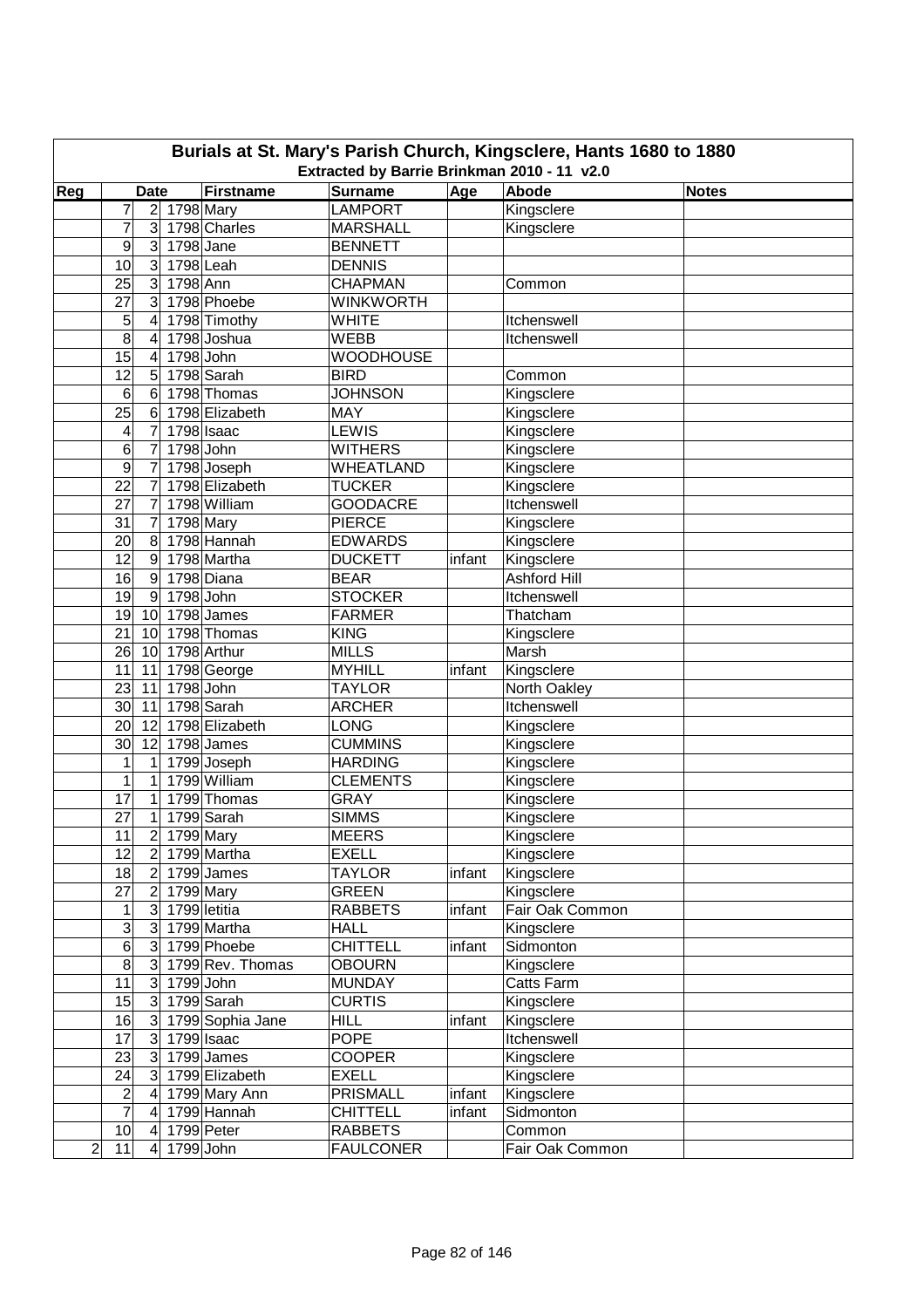| Burials at St. Mary's Parish Church, Kingsclere, Hants 1680 to 1880<br>Extracted by Barrie Brinkman 2010 - 11 v2.0 |                 |                         |              |                            |                                |        |                          |              |  |  |  |
|--------------------------------------------------------------------------------------------------------------------|-----------------|-------------------------|--------------|----------------------------|--------------------------------|--------|--------------------------|--------------|--|--|--|
|                                                                                                                    |                 |                         |              |                            |                                |        |                          |              |  |  |  |
| Reg<br>$\mathbf{1}$                                                                                                | 11              | <b>Date</b>             |              | Firstname<br>4 1799 Esther | <b>Surname</b><br><b>EARLE</b> | Age    | Abode<br>Common          | <b>Notes</b> |  |  |  |
|                                                                                                                    |                 |                         |              | 1799 Elizabeth             | <b>CHITTELL</b>                |        | Sidmonton                |              |  |  |  |
|                                                                                                                    | 11              | 4                       | 1799 John    |                            | <b>HAINE</b>                   |        |                          |              |  |  |  |
|                                                                                                                    | 17<br>26        | 4<br>4                  | 1799 Ann     |                            | <b>HAINE</b>                   |        | Kingsclere               |              |  |  |  |
|                                                                                                                    | 14              |                         |              | 1799 James                 | <b>SIMPSON</b>                 |        | Kingsclere<br>Kingsclere |              |  |  |  |
|                                                                                                                    | 31              | 5<br>5                  |              | 1799 Robert                | <b>HALL</b>                    | infant | Kingsclere               |              |  |  |  |
|                                                                                                                    | 9               | 6                       |              | 1799 Elizabeth             | <b>WALDEN</b>                  |        | Kingsclere               |              |  |  |  |
|                                                                                                                    | 7               | 7                       |              | 1799 Sarah                 | <b>TARGET</b>                  |        | Kingsclere               |              |  |  |  |
|                                                                                                                    | 12              | 7                       |              | 1799 Sarah                 | <b>GODDARD</b>                 | infant | Kingsclere               |              |  |  |  |
|                                                                                                                    | 24              | 7                       |              | 1799 Crystal               | <b>FISHER</b>                  |        | Kingsclere               |              |  |  |  |
|                                                                                                                    | 9               | 8                       |              | 1799 Harriot               | <b>TAYLOR</b>                  |        | Kingsclere               |              |  |  |  |
|                                                                                                                    | 16              | 8                       |              | 1799 Hannah                | <b>SEWARD</b>                  | infant | Kingsclere               |              |  |  |  |
|                                                                                                                    | 4               | 9                       |              | 1799 Richard               | <b>DUCKETT</b>                 |        | Kingsclere               |              |  |  |  |
|                                                                                                                    | 6               | 9                       |              | 1799 Edward                | <b>SMITH</b>                   |        | Plaistow Green           |              |  |  |  |
|                                                                                                                    | 24              | 11                      | 1799 Mary    |                            | <b>CLEMENTS</b>                |        | (?)                      |              |  |  |  |
|                                                                                                                    | 28              | 11                      |              | 1799 Sarah                 | <b>HELLIER</b>                 |        | (?)                      |              |  |  |  |
|                                                                                                                    | 8               | 12                      |              | 1799 Hannah                | <b>BROWN</b>                   |        | Kingsclere               |              |  |  |  |
|                                                                                                                    | 16              | 12                      |              | 1799 Margret               | <b>GEARY</b>                   |        | Itchenswell              |              |  |  |  |
|                                                                                                                    | 20              | 12                      | 1799 John    |                            | <b>HIGGINS</b>                 |        | Kingsclere               |              |  |  |  |
|                                                                                                                    | 26              | 12                      | 1799 Mary    |                            | <b>TAYLOR</b>                  |        | Kingsclere               |              |  |  |  |
|                                                                                                                    | 29              | 12                      | 1799 Mary    |                            | <b>KING</b>                    |        | Kingsclere               |              |  |  |  |
|                                                                                                                    | 1               | 1                       | 1800 Mary    |                            | <b>FOSTER</b>                  |        | Kingsclere               |              |  |  |  |
|                                                                                                                    | 1               | 1                       | 1800 Mary    |                            | <b>SAUNDERS</b>                |        | Kingsclere               |              |  |  |  |
|                                                                                                                    | 1               | 1                       |              | 1800 Sarah                 | <b>SOPER</b>                   |        | Kingsclere               |              |  |  |  |
|                                                                                                                    | 18              | 1                       | 1800 John    |                            | <b>BRYANT</b>                  |        | Kingsclere               |              |  |  |  |
|                                                                                                                    | 11              | 2                       |              | 1800 Sarah                 | <b>WOODLEY</b>                 |        | Speenhamland             |              |  |  |  |
|                                                                                                                    | 6               | $\mathbf{3}$            |              | 1800 Elizabeth             | <b>SMITH</b>                   |        | Kingsclere               |              |  |  |  |
|                                                                                                                    | 9               | 3                       |              | 1800 Keziah                | <b>SMITH</b>                   |        | Kingsclere               |              |  |  |  |
|                                                                                                                    | $\overline{12}$ | $\mathbf{3}$            | 1800 John    |                            | <b>WOODHOUSE</b>               |        | Kingsclere               |              |  |  |  |
|                                                                                                                    | 22              | $\mathbf{3}$            | 1800 John    |                            | <b>PAVY</b>                    |        | Kingsclere               |              |  |  |  |
|                                                                                                                    | 23              | 3                       |              | 1800 William Soper         | <b>WHITE</b>                   |        | Kingsclere               |              |  |  |  |
|                                                                                                                    | 14              | 4                       |              | 1800 William               | <b>BOWYER</b>                  |        | Newbury                  |              |  |  |  |
|                                                                                                                    | 20              | 4                       |              | 1800 Thomas                | <b>HOLLY</b>                   | infant | Kingsclere               |              |  |  |  |
|                                                                                                                    | 25              | 4                       |              | 1800 Rachael               | <b>WINTER</b>                  |        | Kingsclere               |              |  |  |  |
|                                                                                                                    | 25              | $\vert 4 \vert$         |              | 1800 Thomas                | <b>SMITH</b>                   |        | Kingsclere               |              |  |  |  |
|                                                                                                                    | 30              | 4                       |              | 1800 Elizabeth             | <b>BATES</b>                   |        | Kingsclere               |              |  |  |  |
|                                                                                                                    | 30              | $\overline{\mathbf{4}}$ |              | 1800 Ephriam               | <b>BUSHNELL</b>                | infant | Itchenswell              |              |  |  |  |
|                                                                                                                    | 7               | $\overline{5}$          |              | 1800 Philip                | <b>HEUSE</b>                   |        | Itchenswell              |              |  |  |  |
|                                                                                                                    | 11              | 5                       |              | 1800 Mary                  | <b>JEFFERY</b>                 |        | Kingsclere               |              |  |  |  |
|                                                                                                                    | 18              | $\sqrt{5}$              |              | 1800 James                 | <b>BATES</b>                   |        | Frith                    |              |  |  |  |
|                                                                                                                    | 1               | 6                       | 1800 Mary    |                            | <b>BENWELL</b>                 |        | Kingsclere               |              |  |  |  |
|                                                                                                                    | 15              | 6                       |              | 1800 Richard               | <b>ROGERS</b>                  |        | Pitch Horn               |              |  |  |  |
|                                                                                                                    | 18              | 7                       |              | 1800 Martha                | <b>TROUGHTON</b>               |        | Kingsclere               |              |  |  |  |
|                                                                                                                    | 21              | 7                       | 1800 Mary    |                            | <b>TAYLOR</b>                  |        | Kingsclere               |              |  |  |  |
|                                                                                                                    | 22              | 7                       |              | 1800 Thomas                | <b>HARRISON</b>                |        | Kingsclere               |              |  |  |  |
|                                                                                                                    | 27              | 8                       | 1800 Ann     |                            | <b>HUNT</b>                    |        | Kingsclere               |              |  |  |  |
|                                                                                                                    | 29              | 8                       | 1800 John    |                            | <b>FARMER</b>                  |        | Itchenswell              |              |  |  |  |
|                                                                                                                    | 31              | 8                       |              | 1800 Amey                  | <b>DYER</b>                    |        | Kingsclere               |              |  |  |  |
|                                                                                                                    | 31              | 8                       |              | 1800 Deborah               | <b>TAYLOR</b>                  |        | Kingsclere               |              |  |  |  |
|                                                                                                                    | 30              | 9                       | 1800 John    |                            | <b>BROWN</b>                   |        | Kingsclere               |              |  |  |  |
|                                                                                                                    | 19              | 10                      | 1800 Mary    |                            | <b>ROGERS</b>                  |        | Headley Common           |              |  |  |  |
|                                                                                                                    | 22              |                         | 10 1800 John |                            | <b>HUNT</b>                    | infant | Kingsclere               |              |  |  |  |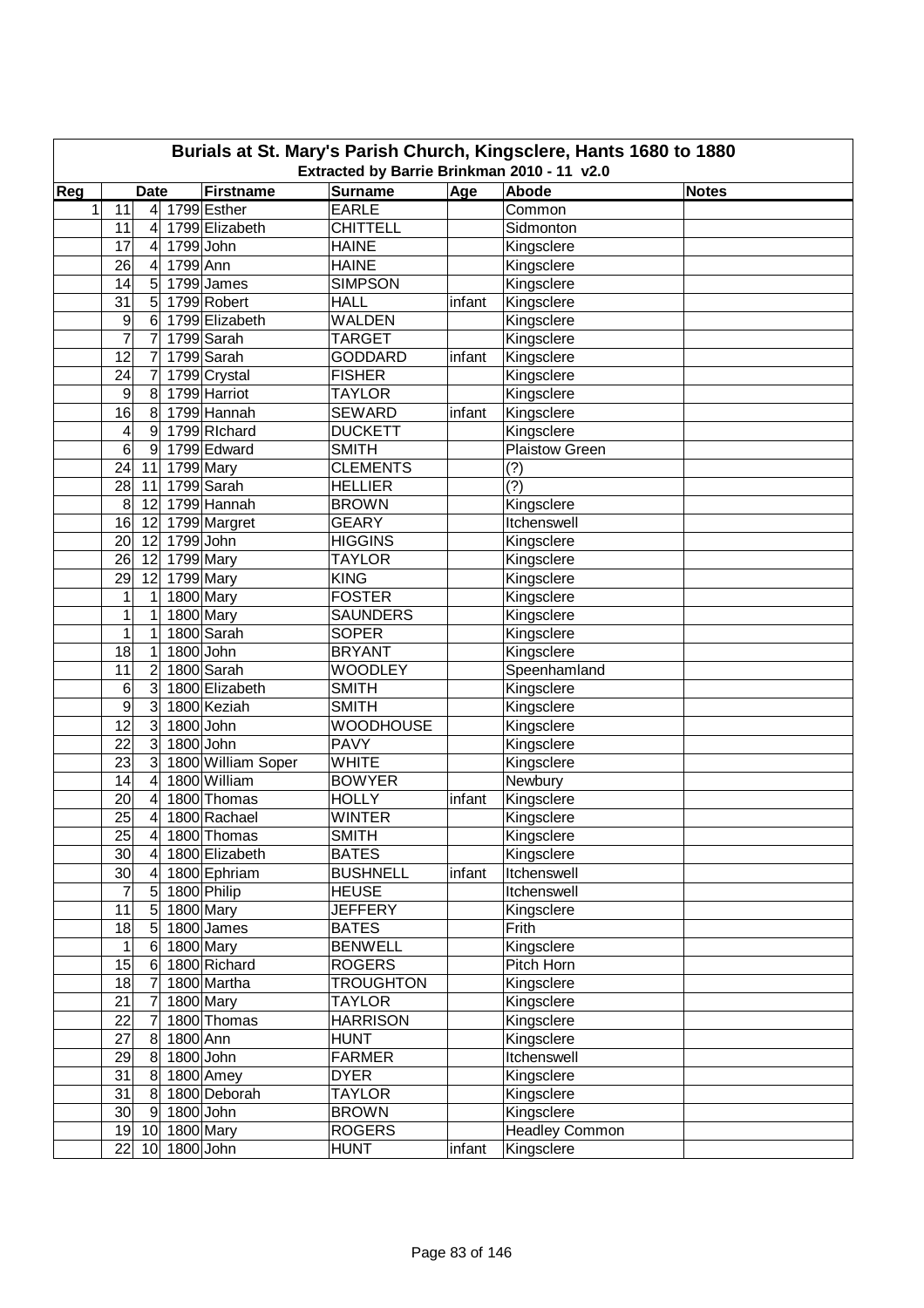| Burials at St. Mary's Parish Church, Kingsclere, Hants 1680 to 1880<br>Extracted by Barrie Brinkman 2010 - 11 v2.0<br><b>Date</b> |                         |                         |                          |                      |                   |        |                       |                                    |  |  |  |  |
|-----------------------------------------------------------------------------------------------------------------------------------|-------------------------|-------------------------|--------------------------|----------------------|-------------------|--------|-----------------------|------------------------------------|--|--|--|--|
| Reg                                                                                                                               |                         |                         |                          | Firstname            | <b>Surname</b>    | Age    | Abode                 | <b>Notes</b>                       |  |  |  |  |
|                                                                                                                                   |                         |                         |                          | 31 10 1800 Elizabeth | <b>WALKER</b>     |        | Kingsclere            | Wife of John died at<br>Maidenhead |  |  |  |  |
|                                                                                                                                   | 12                      |                         |                          | 11 1800 Margaret     | <b>WOOFF</b>      |        | <b>Headley Common</b> | Small Pox                          |  |  |  |  |
|                                                                                                                                   | 21                      | 11                      |                          | 1800 Elizabeth       | <b>HINE</b>       |        | Common                |                                    |  |  |  |  |
|                                                                                                                                   | 26                      | 11                      |                          | 1800 Elizabeth       | <b>HARMSWORTH</b> |        | 80 Kingsclere         |                                    |  |  |  |  |
|                                                                                                                                   |                         |                         |                          |                      |                   |        |                       |                                    |  |  |  |  |
|                                                                                                                                   | 29                      | 11                      |                          | 1800 Elizabeth       | <b>MARRINER</b>   |        | Dell                  | Wife of Thomas                     |  |  |  |  |
|                                                                                                                                   | 6                       | 12                      |                          | 1800 Joseph          | <b>TROUGHTON</b>  |        | Kingsclere            | Son of Anthony                     |  |  |  |  |
|                                                                                                                                   | $\overline{7}$          | 1                       |                          | 1801 Mary            | <b>HOLLEY</b>     |        | Kingsclere            | Dau of John & Mary                 |  |  |  |  |
|                                                                                                                                   | 21                      | $\mathbf{1}$            |                          | 1801 William         | <b>WALLIS</b>     |        | <b>Haghurst Hill</b>  |                                    |  |  |  |  |
|                                                                                                                                   | 26                      | $\mathbf{1}$            |                          | 1801 Caroline        | <b>CONNOLY</b>    | infant | Kingsclere            | Militiaman's Child                 |  |  |  |  |
|                                                                                                                                   | 28                      | $\overline{2}$          |                          | 1801 Hannah          | <b>WINKWORTH</b>  |        | Kingsclere            |                                    |  |  |  |  |
|                                                                                                                                   | 28                      | 2                       |                          | 1801 Rachael         | <b>HIGHMAN</b>    |        | Dell                  | Dau of Samuel died of              |  |  |  |  |
|                                                                                                                                   |                         |                         |                          |                      |                   |        |                       | Small Pox                          |  |  |  |  |
|                                                                                                                                   | 8                       |                         |                          | 3 1801 Grace         | <b>MORRIS</b>     |        | ?                     | Dau of Mark Anthony &              |  |  |  |  |
|                                                                                                                                   |                         |                         |                          |                      |                   |        |                       | Ann                                |  |  |  |  |
|                                                                                                                                   | 13                      |                         |                          | 3 1801 Sarah         | <b>BERE</b>       |        | Kingsclere            | Wife of Thomas                     |  |  |  |  |
|                                                                                                                                   | 14                      | $\overline{3}$          |                          | 1801 Hannah          | <b>HAYWARD</b>    |        |                       | Dau of Thomas &                    |  |  |  |  |
|                                                                                                                                   |                         |                         |                          |                      |                   |        |                       | Patmos                             |  |  |  |  |
|                                                                                                                                   | 1                       | $\overline{4}$          | 1801 Mary                |                      | <b>ILSLEY</b>     |        | Frith Common          |                                    |  |  |  |  |
|                                                                                                                                   | 4                       | $\overline{\mathbf{4}}$ |                          | 1801 James           | <b>GOVER</b>      |        | Workhouse             |                                    |  |  |  |  |
|                                                                                                                                   | 22                      | $\overline{\mathbf{4}}$ | 1801 Mary                |                      | <b>PIPER</b>      |        | Common                |                                    |  |  |  |  |
|                                                                                                                                   | 26                      | $\overline{\mathbf{4}}$ |                          | 1801 Sarah           | <b>MARTIN</b>     |        | Dell                  |                                    |  |  |  |  |
|                                                                                                                                   | 5                       | $\overline{5}$          |                          | 1801 William         | <b>HOBBS</b>      |        | Kingsclere            |                                    |  |  |  |  |
|                                                                                                                                   | $\overline{3}$          | 6                       | 1801 John                |                      | <b>PIPER</b>      |        |                       |                                    |  |  |  |  |
|                                                                                                                                   | 4                       | 6                       |                          | 1801 Charlotte       | <b>BUSHNELL</b>   |        | Itchenswell           |                                    |  |  |  |  |
|                                                                                                                                   | $\overline{9}$          | 6                       |                          | 1801 Martha          | <b>SEWARD</b>     |        | Kingsclere            |                                    |  |  |  |  |
|                                                                                                                                   | 15                      | 6                       |                          | 1801 Elizabeth       | <b>BUSHNELL</b>   |        | Itchenswell           |                                    |  |  |  |  |
|                                                                                                                                   | 26                      | $\,6$                   |                          | 1801 Joseph          | <b>DANCE</b>      |        | Kingsclere            |                                    |  |  |  |  |
|                                                                                                                                   | 28                      | 6                       |                          | 1801 Joseph          | <b>HAMPTON</b>    |        | Kingsclere            |                                    |  |  |  |  |
|                                                                                                                                   | 1                       | $\overline{7}$          |                          | 1801 William         | <b>TAYLOR</b>     |        | Kingsclere            |                                    |  |  |  |  |
|                                                                                                                                   | 11                      | $\overline{7}$          |                          | 1801 Thomas          | <b>PIERCE</b>     |        | Kingsclere            |                                    |  |  |  |  |
|                                                                                                                                   | 11                      | $\overline{7}$          |                          | 1801 James           | <b>TATWEL</b>     |        | Kingsclere            |                                    |  |  |  |  |
|                                                                                                                                   | 12                      | 7                       |                          | 1801 Francis         | <b>TROUGHTON</b>  |        | Kingsclere            |                                    |  |  |  |  |
|                                                                                                                                   | $\overline{12}$         |                         | $\overline{7}$ 1801 John |                      | SEWARD            |        | Kingsclere            |                                    |  |  |  |  |
|                                                                                                                                   | $\overline{5}$          |                         |                          | 8 1801 Sarah         | <b>SMITH</b>      |        | Kingsclere            |                                    |  |  |  |  |
|                                                                                                                                   | 6                       | 8 <sup>°</sup>          |                          | 1801 Catherine       | <b>ELDERFIELD</b> |        | Itchenswell           |                                    |  |  |  |  |
|                                                                                                                                   | 14                      |                         |                          | 8 1801 Mary Ann      | <b>MARINER</b>    |        | Kingsclere            |                                    |  |  |  |  |
|                                                                                                                                   | 27                      |                         |                          | 8 1801 Amos          | <b>BROWN</b>      |        | Itchenswell           |                                    |  |  |  |  |
|                                                                                                                                   | 29                      | 8 <sup>1</sup>          |                          | 1801 Elizabeth       | <b>BELCHER</b>    |        | Itchenswell           |                                    |  |  |  |  |
|                                                                                                                                   | 30                      | 8 <sup>°</sup>          |                          | 1801 William         | <b>MOWDEY</b>     |        | Kingsclere            |                                    |  |  |  |  |
|                                                                                                                                   | $\,6$                   | 9                       |                          | 1801 Mary            | <b>LEWIS</b>      |        | Kingsclere            |                                    |  |  |  |  |
|                                                                                                                                   | 16                      | 9                       |                          | 1801 Elizabeth       | <b>DORE</b>       |        | Itchenswell           |                                    |  |  |  |  |
|                                                                                                                                   | 20                      | 9                       | 1801 John                |                      | <b>BAILEY</b>     |        | Kingsclere            |                                    |  |  |  |  |
|                                                                                                                                   | $\overline{22}$         |                         | 9 1801 Mary              |                      | <b>MARES</b>      |        | Kingsclere            |                                    |  |  |  |  |
|                                                                                                                                   | 29                      |                         | 9 1801 Mary              |                      | <b>ROLFE</b>      |        | Common                |                                    |  |  |  |  |
|                                                                                                                                   | $\overline{c}$          |                         | 10 1801 Mary             |                      | <b>SMITH</b>      |        | Kingsclere            |                                    |  |  |  |  |
|                                                                                                                                   | $\overline{\mathbf{4}}$ | 10                      | $1801$ John              |                      | <b>GILES</b>      |        | Kingsclere            |                                    |  |  |  |  |
|                                                                                                                                   | 23                      | 10                      |                          | 1801 Richard         | <b>EATTEL</b>     |        | Workhouse             |                                    |  |  |  |  |
|                                                                                                                                   | 17                      | 11                      | 1801 Lucy                |                      | <b>SIMS</b>       |        | Kingsclere            |                                    |  |  |  |  |
|                                                                                                                                   |                         | $24$ 11                 |                          | 1801 Henry           | <b>ELDERFIELD</b> |        | Itchenswell           |                                    |  |  |  |  |
|                                                                                                                                   |                         |                         |                          | 4 12 1801 Richard    | <b>SMITH</b>      |        | Common                |                                    |  |  |  |  |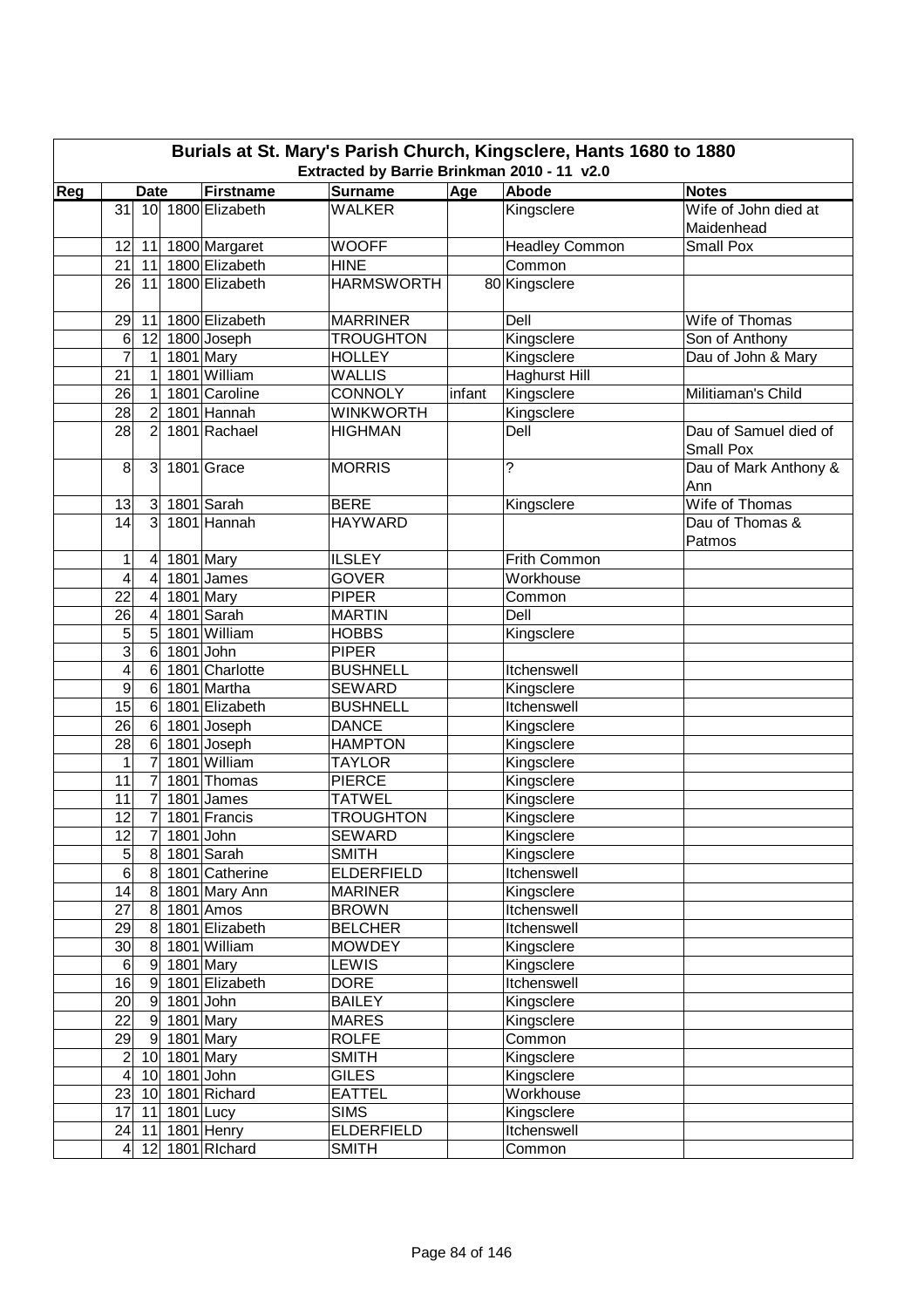| Burials at St. Mary's Parish Church, Kingsclere, Hants 1680 to 1880<br>Extracted by Barrie Brinkman 2010 - 11 v2.0 |                                   |             |                              |                                    |     |                     |              |  |  |  |  |
|--------------------------------------------------------------------------------------------------------------------|-----------------------------------|-------------|------------------------------|------------------------------------|-----|---------------------|--------------|--|--|--|--|
|                                                                                                                    |                                   |             |                              |                                    |     | <b>Abode</b>        |              |  |  |  |  |
| Reg                                                                                                                | <b>Date</b><br>$6 \overline{6}$   |             | Firstname<br>12 1801 Abraham | <b>Surname</b><br><b>WATERIDGE</b> | Age | <b>Burghclere</b>   | <b>Notes</b> |  |  |  |  |
|                                                                                                                    |                                   |             | 13 12 1801 Elizabeth         | <b>SMITH</b>                       |     | Common              |              |  |  |  |  |
|                                                                                                                    | 16                                |             | 12 1801 Jonathan             | <b>JEWELL</b>                      |     | Common              |              |  |  |  |  |
|                                                                                                                    | 19                                | 12 1801 Ann |                              | <b>LIPSCOME</b>                    |     | Common              |              |  |  |  |  |
|                                                                                                                    | 21<br>12                          |             | 1801 Sarah                   | <b>TIBBLE</b>                      |     | Common              |              |  |  |  |  |
|                                                                                                                    | 23<br>12                          |             | 1801 Mary                    | <b>LIPSCOME</b>                    |     | Common              |              |  |  |  |  |
|                                                                                                                    | 23<br>12                          |             | 1801 James                   | <b>EXELL</b>                       |     | Itchenswell         |              |  |  |  |  |
|                                                                                                                    | 27<br>12                          |             | 1801 Elizabeth               | <b>TIBBLE</b>                      |     | Common              |              |  |  |  |  |
|                                                                                                                    | 6<br>1                            |             | 1802 Martha                  | <b>HARMSWORTH</b>                  |     | Common              |              |  |  |  |  |
|                                                                                                                    |                                   |             |                              |                                    |     |                     |              |  |  |  |  |
|                                                                                                                    | 21<br>1                           | 1802 Ann    |                              | <b>FOSTER</b>                      |     | (?)                 |              |  |  |  |  |
|                                                                                                                    | 15<br>$\overline{2}$              |             | 1802 Mary Shoe               | <b>CLARK</b>                       |     | Kingsclere          |              |  |  |  |  |
|                                                                                                                    | 20<br>$\overline{2}$              |             | 1802 Mary Ann                | <b>RODE</b>                        |     | Workhouse           |              |  |  |  |  |
|                                                                                                                    | 10<br>$\mathbf{3}$                |             | $1802$ Jane                  | <b>ALLEN</b>                       |     | Common              |              |  |  |  |  |
|                                                                                                                    | $\mathbf{3}$<br>10                |             | 1802 Mary                    | <b>SMITH</b>                       |     | Common              |              |  |  |  |  |
|                                                                                                                    | 12<br>$\mathbf{3}$                |             | $1802$ John                  | <b>HERBERT</b>                     |     | Workhouse           |              |  |  |  |  |
|                                                                                                                    | 19<br>3                           |             | 1802 Thomas                  | <b>DYER</b>                        |     | Nuthanger           |              |  |  |  |  |
|                                                                                                                    | $\overline{31}$<br>3              |             | 1802 Charlotte               | <b>SEWARD</b>                      |     | Kingsclere          |              |  |  |  |  |
|                                                                                                                    | $\overline{17}$<br>4              |             | 1802 William                 | <b>SMITH</b>                       |     | Common              |              |  |  |  |  |
|                                                                                                                    | 20<br>4                           |             | 1802 Thomasin                | <b>AYERS</b>                       |     | Itchenswell         |              |  |  |  |  |
|                                                                                                                    | 5<br>4                            |             | 1802 Henry                   | <b>MARTIN</b>                      |     | Kingsclere          |              |  |  |  |  |
|                                                                                                                    | 12<br>5                           |             | 1802 Jonathan                | <b>HARMSWORTH</b>                  |     | Common              |              |  |  |  |  |
|                                                                                                                    |                                   |             |                              |                                    |     |                     |              |  |  |  |  |
|                                                                                                                    | 20<br>6                           | $1802$ John |                              | <b>CAINE</b>                       |     | Kingsclere          |              |  |  |  |  |
|                                                                                                                    | $\overline{7}$<br>13              |             | 1802 Thomas                  | <b>COE</b>                         |     | Kingsclere          |              |  |  |  |  |
|                                                                                                                    | 14<br>$\overline{7}$              |             | 1802 Elizabeth               | SELWOOD                            |     | Kingsclere          |              |  |  |  |  |
|                                                                                                                    | 28<br>$\overline{7}$              |             | 1802 Robert                  | <b>HUNT</b>                        |     | Kingsclere          |              |  |  |  |  |
|                                                                                                                    | 31<br>7                           |             | 1802 Samuel                  | <b>PRISMALL</b>                    |     | Kingsclere          |              |  |  |  |  |
|                                                                                                                    | 12<br>8                           |             | 1802 Ambrose                 | <b>GODDARD</b>                     |     | Common              |              |  |  |  |  |
|                                                                                                                    | 26<br>8                           |             | $1802$ John                  | HIARN(?)                           |     | Kingsclere          |              |  |  |  |  |
|                                                                                                                    | $9\,$<br>14                       |             | 1802 Judith                  | <b>BUXEY</b>                       |     | Dell                |              |  |  |  |  |
|                                                                                                                    | 15<br>$\overline{9}$              |             | 1802 Benjamin                | <b>BOOTH</b>                       |     | Sidmonton           |              |  |  |  |  |
|                                                                                                                    | 25<br>9                           |             | 1802 Edward                  | <b>TARGET</b>                      |     | Hannington          |              |  |  |  |  |
|                                                                                                                    | 30<br>9                           |             | 1802 Charlotte               | <b>TAYLOR</b>                      |     | Common              |              |  |  |  |  |
|                                                                                                                    | 30                                |             | 9 1802 Hannah                | <b>HALL</b>                        |     | Workhouse           |              |  |  |  |  |
|                                                                                                                    | $\overline{5}$ 10 1802 Mary       |             |                              | <b>STOCKER</b>                     |     | Itchenswell         |              |  |  |  |  |
|                                                                                                                    |                                   |             | 12 10 1802 Susannah          | <b>HEUSE</b>                       |     | Itchenswell         |              |  |  |  |  |
|                                                                                                                    | 12 10 1802 Mary                   |             |                              | COWDEROY                           |     | Sidmonton           |              |  |  |  |  |
|                                                                                                                    |                                   |             | 24 10 1802 Elizabeth         | <b>CLARK</b>                       |     | Kingsclere          |              |  |  |  |  |
|                                                                                                                    | 3 <sup>1</sup><br>11              | 1802 John   |                              | <b>DINES</b>                       |     | Itchenswell         |              |  |  |  |  |
|                                                                                                                    | $15$ 11                           | 1802 John   |                              | <b>BATE</b>                        |     | Kingsclere          |              |  |  |  |  |
|                                                                                                                    | 16 11                             |             | 1802 Hannah                  | <b>COVENTRY</b>                    |     | Itchenswell         |              |  |  |  |  |
|                                                                                                                    | 19 11                             |             | 1802 Elizabeth               | <b>WHITING</b>                     |     | Common              |              |  |  |  |  |
|                                                                                                                    | 21<br>11                          | 1802 John   |                              | <b>COVENTRY</b>                    |     | Itchenswell         |              |  |  |  |  |
|                                                                                                                    | 26<br>11                          |             | 1802 Charles                 | <b>OWEN</b>                        |     | Common              |              |  |  |  |  |
|                                                                                                                    | 8                                 |             | 12 1802 Elizabeth            | <b>RUMBOLT</b>                     |     | Common              |              |  |  |  |  |
|                                                                                                                    | 12                                |             | 12 1802 Hannah               | <b>HART</b>                        |     | Itchenswell         |              |  |  |  |  |
|                                                                                                                    | 27                                |             | 12 1802 Abraham              | <b>LAWRANCE</b>                    |     | Town                |              |  |  |  |  |
|                                                                                                                    | 23<br>$\overline{1}$              |             | 1803 Elizabeth               | <b>MOUDY</b>                       |     | Dell                |              |  |  |  |  |
|                                                                                                                    | $\overline{c}$<br>$\overline{2}$  |             | 1803 Robert                  | <b>MOORE</b>                       |     | <b>Tuckers Hill</b> |              |  |  |  |  |
|                                                                                                                    | $6 \overline{}$<br>$\overline{2}$ |             | 1803 Thomas                  | <b>ROLFE</b>                       |     | Dell                |              |  |  |  |  |
|                                                                                                                    | $\overline{8}$                    |             | 2 1803 Richard               | <b>RABBETS</b>                     |     | Common              |              |  |  |  |  |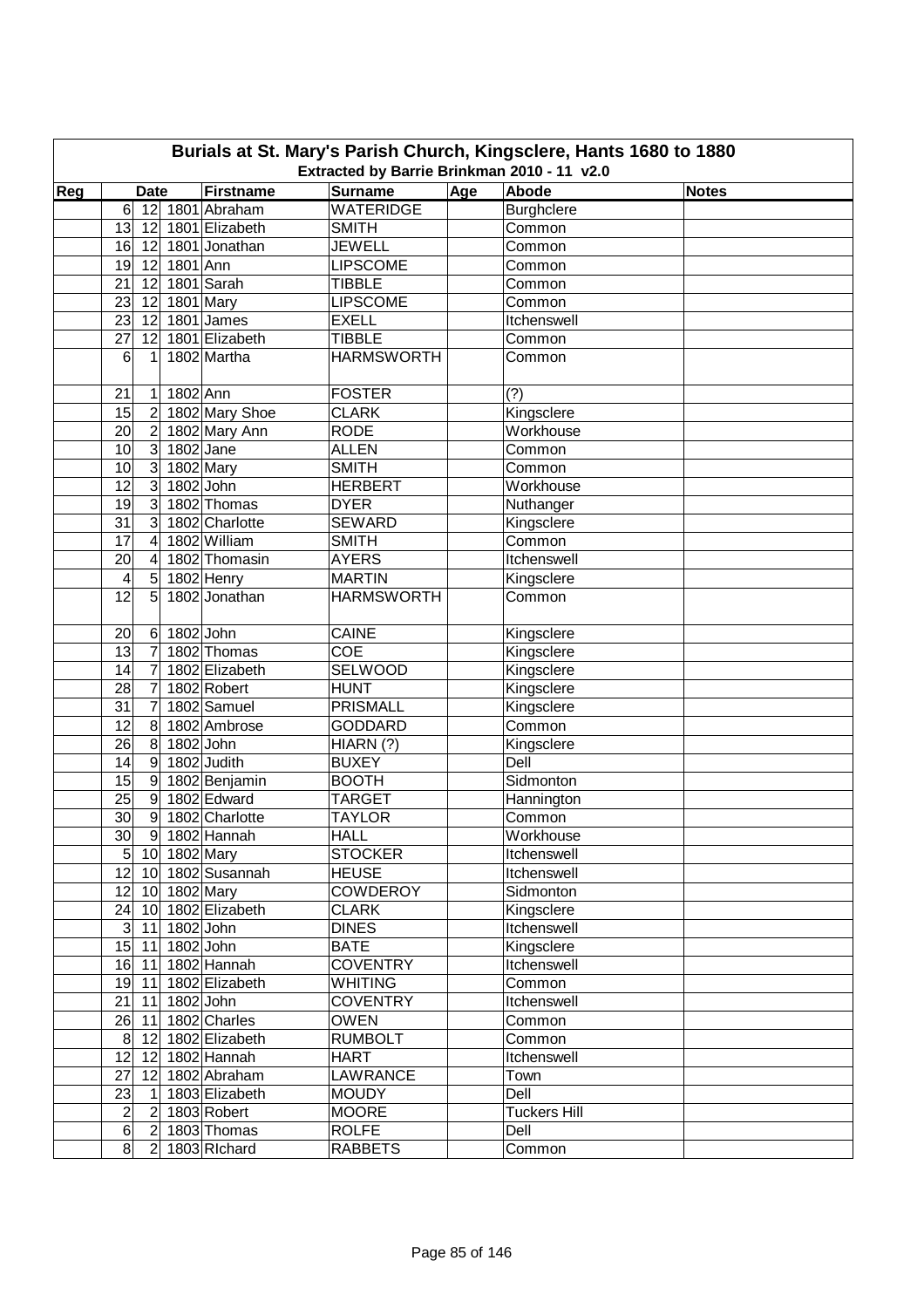| Burials at St. Mary's Parish Church, Kingsclere, Hants 1680 to 1880 |                                                                                                                                                    |                           |                                 |  |                       |  |  |  |  |  |  |  |  |  |
|---------------------------------------------------------------------|----------------------------------------------------------------------------------------------------------------------------------------------------|---------------------------|---------------------------------|--|-----------------------|--|--|--|--|--|--|--|--|--|
|                                                                     | Extracted by Barrie Brinkman 2010 - 11 v2.0<br>Age<br>Abode<br>Firstname<br><b>Surname</b><br>Reg<br><b>Notes</b><br><b>Date</b><br>$2$ 1803 James |                           |                                 |  |                       |  |  |  |  |  |  |  |  |  |
|                                                                     | 13                                                                                                                                                 |                           | <b>HARRIS</b>                   |  | Fair Oak              |  |  |  |  |  |  |  |  |  |
|                                                                     |                                                                                                                                                    | 3 1803 Elizabeth          | <b>TOMLINS</b>                  |  | Town                  |  |  |  |  |  |  |  |  |  |
|                                                                     | 1<br>4<br>3 1803 Mary                                                                                                                              |                           | <b>WALKER</b>                   |  | Sidmonton             |  |  |  |  |  |  |  |  |  |
|                                                                     | 3 1803 Mary<br>13                                                                                                                                  |                           | <b>MUNDAY</b>                   |  |                       |  |  |  |  |  |  |  |  |  |
|                                                                     |                                                                                                                                                    |                           |                                 |  | Catts Farm            |  |  |  |  |  |  |  |  |  |
|                                                                     | 20                                                                                                                                                 | 3 1803 Elizabeth          | <b>ALLEN</b>                    |  | Frith                 |  |  |  |  |  |  |  |  |  |
|                                                                     | 22                                                                                                                                                 | 3 1803 Margaret           | <b>BUNCE</b>                    |  | Town                  |  |  |  |  |  |  |  |  |  |
|                                                                     | 12<br>$\overline{4}$                                                                                                                               | 1803 Mary                 | <b>GOVER</b>                    |  | <b>Plaistow Green</b> |  |  |  |  |  |  |  |  |  |
|                                                                     | 14<br>$\overline{\mathbf{4}}$<br>$5\overline{)}$                                                                                                   | 1803 Martha<br>1803 Sarah | <b>BENNETT</b><br><b>JEWELL</b> |  | Ashford Hill          |  |  |  |  |  |  |  |  |  |
|                                                                     | 24<br>6                                                                                                                                            | 1803 Thomas               | <b>SMITH</b>                    |  | Common                |  |  |  |  |  |  |  |  |  |
|                                                                     | 11                                                                                                                                                 |                           |                                 |  | Common                |  |  |  |  |  |  |  |  |  |
|                                                                     | 19<br>6                                                                                                                                            | 1803 Martha               | <b>CANNINGS</b>                 |  | Town<br>Itchenswell   |  |  |  |  |  |  |  |  |  |
|                                                                     | 19<br>$6\phantom{1}$                                                                                                                               | 1803 Stephen              | <b>HUNT</b>                     |  |                       |  |  |  |  |  |  |  |  |  |
|                                                                     | 22<br>$\,6$                                                                                                                                        | 1803 Joanna               | <b>BATES</b>                    |  | Frith                 |  |  |  |  |  |  |  |  |  |
|                                                                     | 30<br>$\,6$                                                                                                                                        | 1803 Jane<br>1803 Ann     | <b>MARINER</b>                  |  | <b>Ashford Hill</b>   |  |  |  |  |  |  |  |  |  |
|                                                                     | 19<br>$\overline{7}$                                                                                                                               |                           | <b>DICKSON</b>                  |  | Town                  |  |  |  |  |  |  |  |  |  |
|                                                                     | 21<br>7                                                                                                                                            | 1803 Hannah               | <b>ORCHARD</b>                  |  | Common                |  |  |  |  |  |  |  |  |  |
|                                                                     | 8<br>4                                                                                                                                             | $1803$ John               | <b>MOORE</b>                    |  | <b>Tuckers Hill</b>   |  |  |  |  |  |  |  |  |  |
|                                                                     | 6<br>8                                                                                                                                             | 1803 John                 | <b>WHITE</b>                    |  | Town                  |  |  |  |  |  |  |  |  |  |
|                                                                     | $\overline{8}$<br>$9\,$                                                                                                                            | 1803 Francis              | <b>TAYLOR</b>                   |  | Town                  |  |  |  |  |  |  |  |  |  |
|                                                                     | $\overline{11}$<br>9                                                                                                                               | 1803 John                 | <b>BLACKMAN</b>                 |  | Town                  |  |  |  |  |  |  |  |  |  |
|                                                                     | 16<br>9                                                                                                                                            | 1803 Rebecca              | <b>BISHOP</b>                   |  | Town                  |  |  |  |  |  |  |  |  |  |
|                                                                     | 20<br>11                                                                                                                                           | 1803 Letitia              | <b>FRISER</b>                   |  | Common                |  |  |  |  |  |  |  |  |  |
|                                                                     | 15<br>12                                                                                                                                           | 1803 Peter                | <b>HUSE</b>                     |  | Workhouse Lane        |  |  |  |  |  |  |  |  |  |
|                                                                     | 18<br>12                                                                                                                                           | 1803 Charles              | <b>STOCKER</b>                  |  | Itchenswell           |  |  |  |  |  |  |  |  |  |
|                                                                     | 15<br>$\mathbf{1}$                                                                                                                                 | 1804 Thomas               | <b>STROUD</b>                   |  | Town                  |  |  |  |  |  |  |  |  |  |
|                                                                     | $\overline{22}$<br>$\mathbf{1}$                                                                                                                    | 1804 Elizabeth            | <b>MOORE</b>                    |  | <b>Tuckers Hill</b>   |  |  |  |  |  |  |  |  |  |
|                                                                     | $\overline{27}$<br>$\mathbf{1}$                                                                                                                    | 1804 John                 | <b>PARSONS</b>                  |  | North Sidmonton       |  |  |  |  |  |  |  |  |  |
|                                                                     | 15<br>$\overline{\mathbf{4}}$                                                                                                                      | 1804 Joseph               | <b>SEWARD</b>                   |  | Reading Marsh         |  |  |  |  |  |  |  |  |  |
|                                                                     | 18<br>$\overline{\mathbf{4}}$                                                                                                                      | 1804 Elizabeth            | <b>HARDING</b>                  |  | Town                  |  |  |  |  |  |  |  |  |  |
|                                                                     | 26<br>$\overline{\mathbf{4}}$                                                                                                                      | 1804 Hannah               | ORCHARD                         |  | Common                |  |  |  |  |  |  |  |  |  |
|                                                                     | $\overline{c}$<br>$\overline{5}$                                                                                                                   | 1804 Thomas               | <b>PILGRIM</b>                  |  | Town                  |  |  |  |  |  |  |  |  |  |
|                                                                     | $\overline{9}$<br>5                                                                                                                                | 1804 Mary                 | <b>BATES</b>                    |  | Town                  |  |  |  |  |  |  |  |  |  |
|                                                                     | 5<br>14                                                                                                                                            | 1804 Thomas               | LUGGROVE                        |  | <b>Ashford Hill</b>   |  |  |  |  |  |  |  |  |  |
|                                                                     | 5<br>27                                                                                                                                            | 1804 Thomas               | <b>SEWARD</b>                   |  | Town                  |  |  |  |  |  |  |  |  |  |
|                                                                     | 6 1804 Isaac<br>10                                                                                                                                 |                           | <b>SMITH</b>                    |  | Frith                 |  |  |  |  |  |  |  |  |  |
|                                                                     | 8                                                                                                                                                  | 7 1804 Joseph             | <b>SMITH</b>                    |  | Ashford Hill          |  |  |  |  |  |  |  |  |  |
|                                                                     | $\boldsymbol{9}$<br>$\overline{7}$                                                                                                                 | 1804 Ann                  | <b>DORE</b>                     |  | Sidmonton             |  |  |  |  |  |  |  |  |  |
|                                                                     | 20<br>$\overline{7}$                                                                                                                               | 1804 Grace                | <b>THATCHER</b>                 |  | Town                  |  |  |  |  |  |  |  |  |  |
|                                                                     | $\,6$                                                                                                                                              | 9 1804 Elizabeth          | <b>WINTER</b>                   |  | Ashford Hill          |  |  |  |  |  |  |  |  |  |
|                                                                     | $\overline{25}$<br> 9                                                                                                                              | 1804 Elizabeth            | <b>WICKENS</b>                  |  | Common                |  |  |  |  |  |  |  |  |  |
|                                                                     | 12<br>14                                                                                                                                           | 1804 Ann                  | <b>OWEN</b>                     |  | Common                |  |  |  |  |  |  |  |  |  |
|                                                                     | 12<br>1                                                                                                                                            | 1805 William              | <b>CUMMINS</b>                  |  | Dell                  |  |  |  |  |  |  |  |  |  |
|                                                                     | 27<br>1                                                                                                                                            | 1805 Hannah               | <b>BISHOP</b>                   |  | Town                  |  |  |  |  |  |  |  |  |  |
|                                                                     | 27<br>$\mathbf{1}$                                                                                                                                 | 1805 Elizabeth            | <b>PLOUTON</b>                  |  | Workhouse             |  |  |  |  |  |  |  |  |  |
|                                                                     | $\overline{2}$<br>10                                                                                                                               | 1805 Diana                | <b>AIRES</b>                    |  | Itchenswell           |  |  |  |  |  |  |  |  |  |
|                                                                     | $\overline{2}$<br>15                                                                                                                               | 1805 Sarah                | <b>SEARLE</b>                   |  | Town                  |  |  |  |  |  |  |  |  |  |
|                                                                     | 24<br>$\overline{2}$                                                                                                                               | 1805 John                 | <b>SIMS</b>                     |  | Dell                  |  |  |  |  |  |  |  |  |  |
|                                                                     | 24<br>$\overline{2}$                                                                                                                               | 1805 James                | <b>OWEN</b>                     |  | Woodlands             |  |  |  |  |  |  |  |  |  |
|                                                                     | $\overline{\mathbf{4}}$                                                                                                                            | 3 1805 Thomas             | <b>CURTIS</b>                   |  | Werge $(?)$           |  |  |  |  |  |  |  |  |  |
|                                                                     | 10<br>$\overline{4}$                                                                                                                               | 1805 George               | <b>LEACH</b>                    |  | Common                |  |  |  |  |  |  |  |  |  |
|                                                                     | 11<br>$\overline{a}$                                                                                                                               | $1805$ Mary               | <b>ROLFE</b>                    |  | Dell                  |  |  |  |  |  |  |  |  |  |
|                                                                     | 21                                                                                                                                                 | 4 1805 Thomas             | <b>MARRINER</b>                 |  | Ashford Hill          |  |  |  |  |  |  |  |  |  |
|                                                                     |                                                                                                                                                    |                           |                                 |  |                       |  |  |  |  |  |  |  |  |  |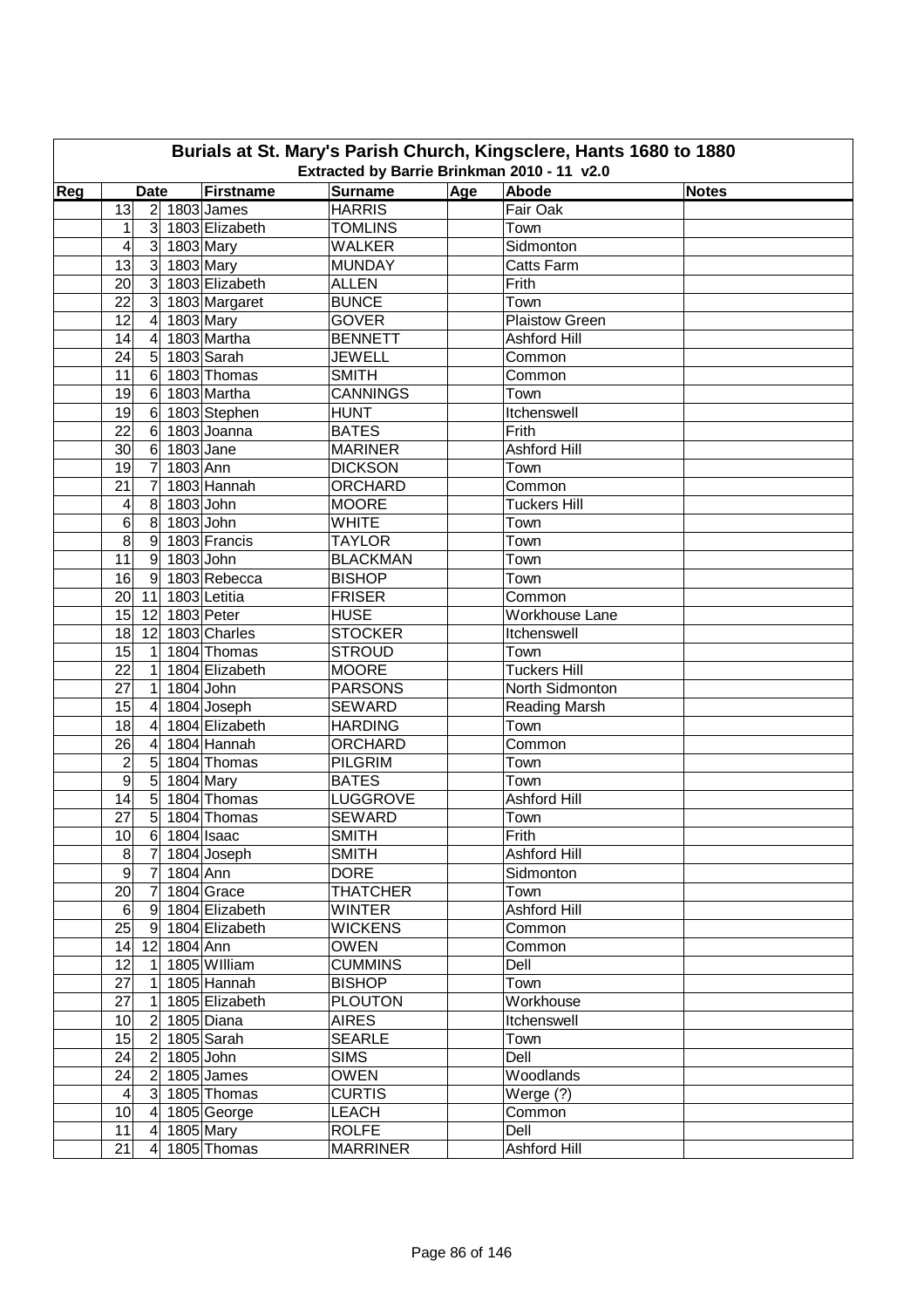| Burials at St. Mary's Parish Church, Kingsclere, Hants 1680 to 1880<br>Extracted by Barrie Brinkman 2010 - 11 v2.0 |                |                 |               |                                   |                   |     |                      |              |  |  |  |
|--------------------------------------------------------------------------------------------------------------------|----------------|-----------------|---------------|-----------------------------------|-------------------|-----|----------------------|--------------|--|--|--|
|                                                                                                                    |                |                 |               |                                   |                   |     |                      |              |  |  |  |
| Reg                                                                                                                |                | <b>Date</b>     |               | Firstname                         | Surname           | Age | Abode                | <b>Notes</b> |  |  |  |
|                                                                                                                    | 9              |                 |               | 5 1805 William                    | <b>TROUGHTON</b>  |     | Town                 |              |  |  |  |
|                                                                                                                    | 9              |                 |               | 5 1805 Sarah                      | <b>BUNCE</b>      |     | Dell                 |              |  |  |  |
|                                                                                                                    | 1              |                 |               | 6 1805 Sarah                      | <b>TAYLOR</b>     |     | Town                 |              |  |  |  |
|                                                                                                                    | 18             | $\overline{7}$  |               | 1805 Elizabeth                    | <b>ARLOTT</b>     |     | <b>Ashford Hill</b>  |              |  |  |  |
|                                                                                                                    | 27             | $\overline{7}$  |               | 1805 Thomas                       | <b>EDES</b>       |     | Star Inn             |              |  |  |  |
|                                                                                                                    | 16             | 8 <sup>1</sup>  |               | 1805 Elizabeth                    | <b>HIGGS</b>      |     | Dell                 |              |  |  |  |
|                                                                                                                    | 16             | 8 <sup>1</sup>  | 1805 Mary     |                                   | <b>RABBITS</b>    |     | Common               |              |  |  |  |
|                                                                                                                    | 19             | 8 <sup>°</sup>  |               | 1805 Anthony                      | <b>TROUGHTON</b>  |     | Town                 |              |  |  |  |
|                                                                                                                    | 27             | 10              |               | 1805 Elizabeth                    | <b>SIMS</b>       |     | Dell                 |              |  |  |  |
|                                                                                                                    | 27             | 10 <sup>1</sup> | 1805 John     |                                   | <b>TARGET</b>     |     | Newbury Marsh        |              |  |  |  |
|                                                                                                                    | 30             | 10 <sup>1</sup> | 1805 Ann      |                                   | <b>GODDARD</b>    |     | Town                 |              |  |  |  |
|                                                                                                                    | 5              | 11              |               | 1805 William                      | <b>NICHOLAS</b>   |     | Sidmonton            |              |  |  |  |
|                                                                                                                    | 15             | 11              | 1805 Mary     |                                   | EDY               |     | Town                 |              |  |  |  |
|                                                                                                                    | 28             | 11              |               | 1805 William                      | <b>ALLEN</b>      |     | Frith                |              |  |  |  |
|                                                                                                                    | 28             | 11              |               | 1805 James                        | <b>SOPER</b>      |     | Common               |              |  |  |  |
|                                                                                                                    | 3              | 12              |               | 1805 Admiral Sir Robert KINGSMILL |                   |     | Sidmonton            |              |  |  |  |
|                                                                                                                    |                |                 |               |                                   |                   |     |                      |              |  |  |  |
|                                                                                                                    | 6              |                 | 12 1805 Ann   |                                   | <b>LAMB</b>       |     | Common               |              |  |  |  |
|                                                                                                                    | 9              |                 | 12 1805 Ann   |                                   | <b>HARMSWORTH</b> |     | Common               |              |  |  |  |
|                                                                                                                    | 11             |                 | 12 1805 John  |                                   | <b>MARRINER</b>   |     | Common               |              |  |  |  |
|                                                                                                                    | 24             |                 | 12 1805 Mary  |                                   | <b>WOODLEY</b>    |     | Itchenswell          |              |  |  |  |
|                                                                                                                    | 27             |                 | 12 1805 Isaac |                                   | <b>DORE</b>       |     | North Sidmonton      |              |  |  |  |
|                                                                                                                    | 29             |                 |               | 12 1805 James                     | <b>HUTCHINS</b>   |     | Common               |              |  |  |  |
|                                                                                                                    | 14             | $\vert$         | 1806 Mary     |                                   | <b>WHEATLAND</b>  |     | Itchenswell          |              |  |  |  |
|                                                                                                                    | 25             | $\mathbf{1}$    |               | 1806 George                       | <b>SOPER</b>      |     | Common               |              |  |  |  |
|                                                                                                                    | 26             | $\mathbf{1}$    |               | 1806 Letitia                      | <b>HUSE</b>       |     | Itchenswell          |              |  |  |  |
|                                                                                                                    | 10             | $\overline{2}$  |               | 1806 George                       | <b>MEGGS</b>      |     | Town                 |              |  |  |  |
|                                                                                                                    | 28             | $\overline{2}$  |               | 1806 Francis                      | <b>PURDUE</b>     |     | Sidmonton            |              |  |  |  |
|                                                                                                                    | 3              | 3 <sup>1</sup>  | 1806 Jane     |                                   | <b>TURNER</b>     |     | Itchenswell          |              |  |  |  |
|                                                                                                                    | $\overline{9}$ | $\overline{3}$  | 1806 John     |                                   | <b>DENNIS</b>     |     | Frith                |              |  |  |  |
|                                                                                                                    | 10             | 3               |               | 1806 Martha                       | <b>PARSONS</b>    |     | Itchenswell          |              |  |  |  |
|                                                                                                                    | 11             | $\overline{3}$  | 1806 Mary     |                                   | <b>BROWN</b>      |     | Itchenswell          |              |  |  |  |
|                                                                                                                    | 19             | $\overline{4}$  |               | 1806 James                        | <b>McCULLOCK</b>  |     | Town                 |              |  |  |  |
|                                                                                                                    | 28             | $\overline{4}$  |               | 1806 Sarah                        | <b>HAINES</b>     |     | Sidmonton            |              |  |  |  |
|                                                                                                                    | 30             | 4 <sup>1</sup>  |               | 1806 Catherine                    | LOVEL             |     | Town                 |              |  |  |  |
|                                                                                                                    | 30             | $\overline{4}$  |               | 1806 Thomas                       | <b>HAINES</b>     |     | Common               |              |  |  |  |
|                                                                                                                    | $\mathsf 3$    | 6               |               | 1806 Martha                       | <b>HOBSON</b>     |     | Pilgrims Mill        |              |  |  |  |
|                                                                                                                    | 10             | 6               | 1806 Jane     |                                   | <b>TARGET</b>     |     | Newbury Marsh        |              |  |  |  |
|                                                                                                                    | 12             | $\overline{7}$  | 1806 Mary     |                                   | <b>BISHOP</b>     |     | Itchenswell          |              |  |  |  |
|                                                                                                                    | 19             |                 | 8 1806 Ann    |                                   | <b>TROUGHTON</b>  |     | Town                 |              |  |  |  |
|                                                                                                                    | $\overline{7}$ |                 |               | 9 1806 George                     | <b>HARMSWORTH</b> |     | <b>Tuckers Hill</b>  |              |  |  |  |
|                                                                                                                    |                |                 |               |                                   |                   |     |                      |              |  |  |  |
|                                                                                                                    |                |                 |               | 16 11 1806 Philip                 | <b>HUSE</b>       |     | Itchenswell          |              |  |  |  |
|                                                                                                                    | 16             |                 | 11 1806 John  |                                   | <b>DURBAGE</b>    |     | Dell                 |              |  |  |  |
|                                                                                                                    | 8 <sup>1</sup> |                 | 12 1806 Mary  |                                   | <b>ROGERS</b>     |     | Dairy House Farm     |              |  |  |  |
|                                                                                                                    | 15             |                 | 12 1806 John  |                                   | <b>TWITCHIN</b>   |     | Town                 |              |  |  |  |
|                                                                                                                    | 27             | 12              |               | 1806 James                        | <b>ROLFE</b>      |     | Town                 |              |  |  |  |
|                                                                                                                    | 28             | 12              |               | 1806 William                      | <b>LAWRENCE</b>   |     | <b>Reading Marsh</b> |              |  |  |  |
|                                                                                                                    | 19             | $\vert$ 1       |               | 1807 Dinah                        | <b>HEDGCOCK</b>   |     | Workhouse            |              |  |  |  |
|                                                                                                                    | 19             | 1               | 1807 Mary     |                                   | <b>HUNT</b>       |     | Common               |              |  |  |  |
|                                                                                                                    | $\mathbf{1}$   |                 | 3 1807 John   |                                   | <b>BATES</b>      |     | Frith                |              |  |  |  |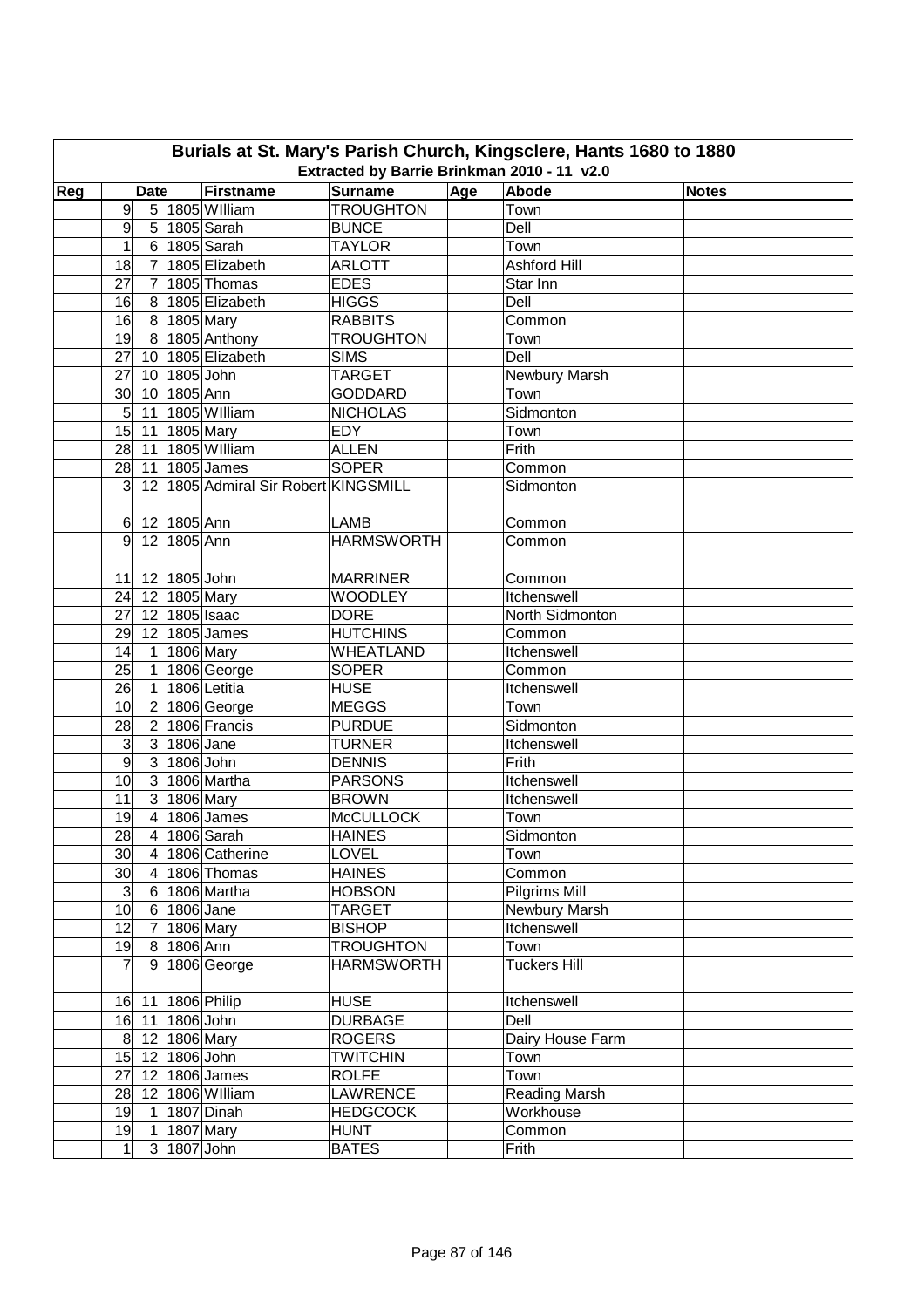| Burials at St. Mary's Parish Church, Kingsclere, Hants 1680 to 1880 |                                                                                                                                                    |                               |                               |  |                         |              |  |  |  |  |  |  |  |  |
|---------------------------------------------------------------------|----------------------------------------------------------------------------------------------------------------------------------------------------|-------------------------------|-------------------------------|--|-------------------------|--------------|--|--|--|--|--|--|--|--|
|                                                                     | Extracted by Barrie Brinkman 2010 - 11 v2.0<br>Age<br>Abode<br>Firstname<br><b>Surname</b><br>Reg<br><b>Notes</b><br><b>Date</b><br>3 1807 Rachael |                               |                               |  |                         |              |  |  |  |  |  |  |  |  |
|                                                                     | 8                                                                                                                                                  |                               | <b>SMITH</b>                  |  | Common                  |              |  |  |  |  |  |  |  |  |
|                                                                     | 14<br>3 <sup>2</sup>                                                                                                                               | 1807 Edward                   | <b>ALLEN</b>                  |  | Common                  |              |  |  |  |  |  |  |  |  |
|                                                                     | 15                                                                                                                                                 | 3 1807 William                | <b>HEAD</b>                   |  | Town                    |              |  |  |  |  |  |  |  |  |
|                                                                     | 25<br>$\mathbf{3}$                                                                                                                                 | 1807 James                    | <b>SEWARD</b>                 |  | Town                    |              |  |  |  |  |  |  |  |  |
|                                                                     | $\overline{3}$<br>27                                                                                                                               | 1807 Grace                    | <b>SWAINE</b>                 |  | Common                  |              |  |  |  |  |  |  |  |  |
|                                                                     | $\overline{3}$                                                                                                                                     | $1807$ John                   |                               |  | Dell                    |              |  |  |  |  |  |  |  |  |
|                                                                     | 29<br>23<br>$\overline{4}$                                                                                                                         | 1807 Mary                     | <b>ROLFE</b><br><b>TAYLOR</b> |  | Dell                    |              |  |  |  |  |  |  |  |  |
|                                                                     |                                                                                                                                                    |                               | SELWOOD                       |  | Workhouse Lane          |              |  |  |  |  |  |  |  |  |
|                                                                     | 24<br>4<br>25<br>$\overline{4}$                                                                                                                    | 1807 Mary Ann<br>1807 Richard | <b>HUNT</b>                   |  | Common                  |              |  |  |  |  |  |  |  |  |
|                                                                     | 29<br>$\overline{\mathbf{4}}$                                                                                                                      | 1807 Sarah                    | <b>SEWARD</b>                 |  | Reading Marsh           |              |  |  |  |  |  |  |  |  |
|                                                                     | $\sqrt{5}$<br>$\overline{5}$                                                                                                                       | $1807$ Lucy                   | <b>GIBSON</b>                 |  | Workhouse               |              |  |  |  |  |  |  |  |  |
|                                                                     | 15<br>5                                                                                                                                            | 1807 William                  | <b>POCOCK</b>                 |  | Town                    |              |  |  |  |  |  |  |  |  |
|                                                                     | 17<br>$\,6$                                                                                                                                        | 1807 Elizabeth                | <b>MOORE</b>                  |  | <b>Tuckers Hill</b>     |              |  |  |  |  |  |  |  |  |
|                                                                     |                                                                                                                                                    | 1807 Elizabeth                | <b>WOODHOUSE</b>              |  |                         |              |  |  |  |  |  |  |  |  |
|                                                                     | 21<br>6                                                                                                                                            | 1807 Elizabeth                |                               |  | Sidmonton               |              |  |  |  |  |  |  |  |  |
|                                                                     | 24<br>$6\phantom{1}6$                                                                                                                              |                               | <b>CARTER</b>                 |  | Town                    |              |  |  |  |  |  |  |  |  |
|                                                                     | 6<br>8<br>$\overline{21}$<br>$\boldsymbol{9}$                                                                                                      | 1807 Elizabeth<br>1807 Martha | <b>SEWARD</b><br><b>WEBB</b>  |  | Reading Marsh<br>Common |              |  |  |  |  |  |  |  |  |
|                                                                     |                                                                                                                                                    |                               |                               |  |                         |              |  |  |  |  |  |  |  |  |
|                                                                     | $\overline{23}$<br>9                                                                                                                               | 1807 Thomas                   | <b>FOSTER</b>                 |  | Common                  |              |  |  |  |  |  |  |  |  |
|                                                                     | 11<br>10                                                                                                                                           | 1807 Bridget                  | <b>HEDGES</b>                 |  | Town                    |              |  |  |  |  |  |  |  |  |
|                                                                     | 28<br>10                                                                                                                                           | 1807 William                  | <b>BANCE</b>                  |  | Town                    |              |  |  |  |  |  |  |  |  |
|                                                                     | 12<br>1                                                                                                                                            | 1807 John                     | <b>BOND</b>                   |  | Itchenswell             |              |  |  |  |  |  |  |  |  |
|                                                                     | 20<br>12                                                                                                                                           | 1807 Thomas                   | <b>SOPER</b>                  |  | Common                  |              |  |  |  |  |  |  |  |  |
|                                                                     | 20<br>12                                                                                                                                           | 1807 Esther                   | <b>BROOKER</b>                |  | Common                  |              |  |  |  |  |  |  |  |  |
|                                                                     | 7<br>1                                                                                                                                             | 1808 Richard                  | <b>BUTLER</b>                 |  | Town                    |              |  |  |  |  |  |  |  |  |
|                                                                     | 26<br>$\mathbf{1}$                                                                                                                                 | 1808 Hannah                   | <b>WYTHE</b>                  |  | Woodlands               |              |  |  |  |  |  |  |  |  |
|                                                                     | $\overline{3}$<br>15                                                                                                                               | 1808 Mary                     | <b>KEEP</b>                   |  | Ram Alley               |              |  |  |  |  |  |  |  |  |
|                                                                     | $\overline{3}$<br>22                                                                                                                               | 1808 Hannah                   | <b>STACEY</b>                 |  | Common                  |              |  |  |  |  |  |  |  |  |
|                                                                     | $\overline{3}$<br>1808 Ann<br>25                                                                                                                   |                               | <b>HIGGINS</b>                |  | Dell                    |              |  |  |  |  |  |  |  |  |
|                                                                     | $\overline{4}$<br>$\boldsymbol{9}$                                                                                                                 | 1808 Elizabeth                | <b>PULLINGER</b>              |  | Itchenswell             |              |  |  |  |  |  |  |  |  |
|                                                                     | 17<br>1808 Ann<br>$\overline{4}$                                                                                                                   |                               | CANE                          |  | Town                    |              |  |  |  |  |  |  |  |  |
|                                                                     | 22<br>$\overline{4}$                                                                                                                               | 1808 Thomas                   | <b>WIGLEY</b>                 |  | Town                    |              |  |  |  |  |  |  |  |  |
|                                                                     | 11<br>$5\overline{)}$                                                                                                                              | 1808 William                  | <b>FARMER</b>                 |  | Town                    |              |  |  |  |  |  |  |  |  |
|                                                                     | $\overline{5}$<br>12                                                                                                                               | 1808 Richard                  | <b>RODE</b>                   |  | Town                    | Parish Clerk |  |  |  |  |  |  |  |  |
|                                                                     | ω                                                                                                                                                  | 6 1808 Elizabeth              | <b>BRIDGEMAN</b>              |  | Dell                    |              |  |  |  |  |  |  |  |  |
|                                                                     | 29<br>7 1808 Mary                                                                                                                                  |                               | <b>TUCKER</b>                 |  | Common                  |              |  |  |  |  |  |  |  |  |
|                                                                     | 10 <sub>l</sub><br>8 1808 John                                                                                                                     |                               | <b>MARES</b>                  |  | Common                  |              |  |  |  |  |  |  |  |  |
|                                                                     | 8 1808 Sarah<br>12                                                                                                                                 |                               | <b>LEWIS</b>                  |  | Town                    |              |  |  |  |  |  |  |  |  |
|                                                                     | 12                                                                                                                                                 | 8 1808 Elizabeth              | <b>FOSTER</b>                 |  | Common                  |              |  |  |  |  |  |  |  |  |
|                                                                     | 17<br>9 1808 Mary                                                                                                                                  |                               | <b>HEAD</b>                   |  | Town                    |              |  |  |  |  |  |  |  |  |
|                                                                     | 11 1808 David<br>$\mathbf{7}$                                                                                                                      |                               | <b>WHEATLAND</b>              |  | Workhouse               |              |  |  |  |  |  |  |  |  |
|                                                                     | 9<br>11 1808 James                                                                                                                                 |                               | <b>WALKER</b>                 |  | Town                    |              |  |  |  |  |  |  |  |  |
|                                                                     | 11<br>11                                                                                                                                           | 1808 Mary                     | <b>MARRINER</b>               |  | Ram Alley               |              |  |  |  |  |  |  |  |  |
|                                                                     | $12$ 11                                                                                                                                            | 1808 Dorothy                  | <b>KINGSMILL</b>              |  | Sidmonton               |              |  |  |  |  |  |  |  |  |
|                                                                     | 19 11                                                                                                                                              | 1808 William                  | <b>SMITH</b>                  |  | Common                  |              |  |  |  |  |  |  |  |  |
|                                                                     | 22<br>12 1808 Sarah                                                                                                                                |                               | <b>DYER</b>                   |  | Town                    |              |  |  |  |  |  |  |  |  |
|                                                                     | 22<br>12 1808 Sarah                                                                                                                                |                               | <b>FARMER</b>                 |  | Town                    |              |  |  |  |  |  |  |  |  |
|                                                                     | 27<br>$\overline{12}$ 1808 James                                                                                                                   |                               | <b>TAYLOR</b>                 |  | Town                    |              |  |  |  |  |  |  |  |  |
|                                                                     | $\mathbf{3}$<br>$\mathbf{1}$                                                                                                                       | 1809 Hannah                   | <b>MILES</b>                  |  | Dell                    |              |  |  |  |  |  |  |  |  |
|                                                                     | 14<br>$\mathbf{1}$                                                                                                                                 | 1809 James                    | <b>DICKER</b>                 |  | Workhouse               |              |  |  |  |  |  |  |  |  |
|                                                                     | 16<br>1                                                                                                                                            | 1809 Hannah                   | <b>CURTIS</b>                 |  | Town                    |              |  |  |  |  |  |  |  |  |
|                                                                     | 22<br>1                                                                                                                                            | 1809 John                     | <b>APPLETON</b>               |  | Pitch Horn              |              |  |  |  |  |  |  |  |  |
|                                                                     | 26<br>1                                                                                                                                            | 1809 Charles                  | <b>WALLEN</b>                 |  | Town                    |              |  |  |  |  |  |  |  |  |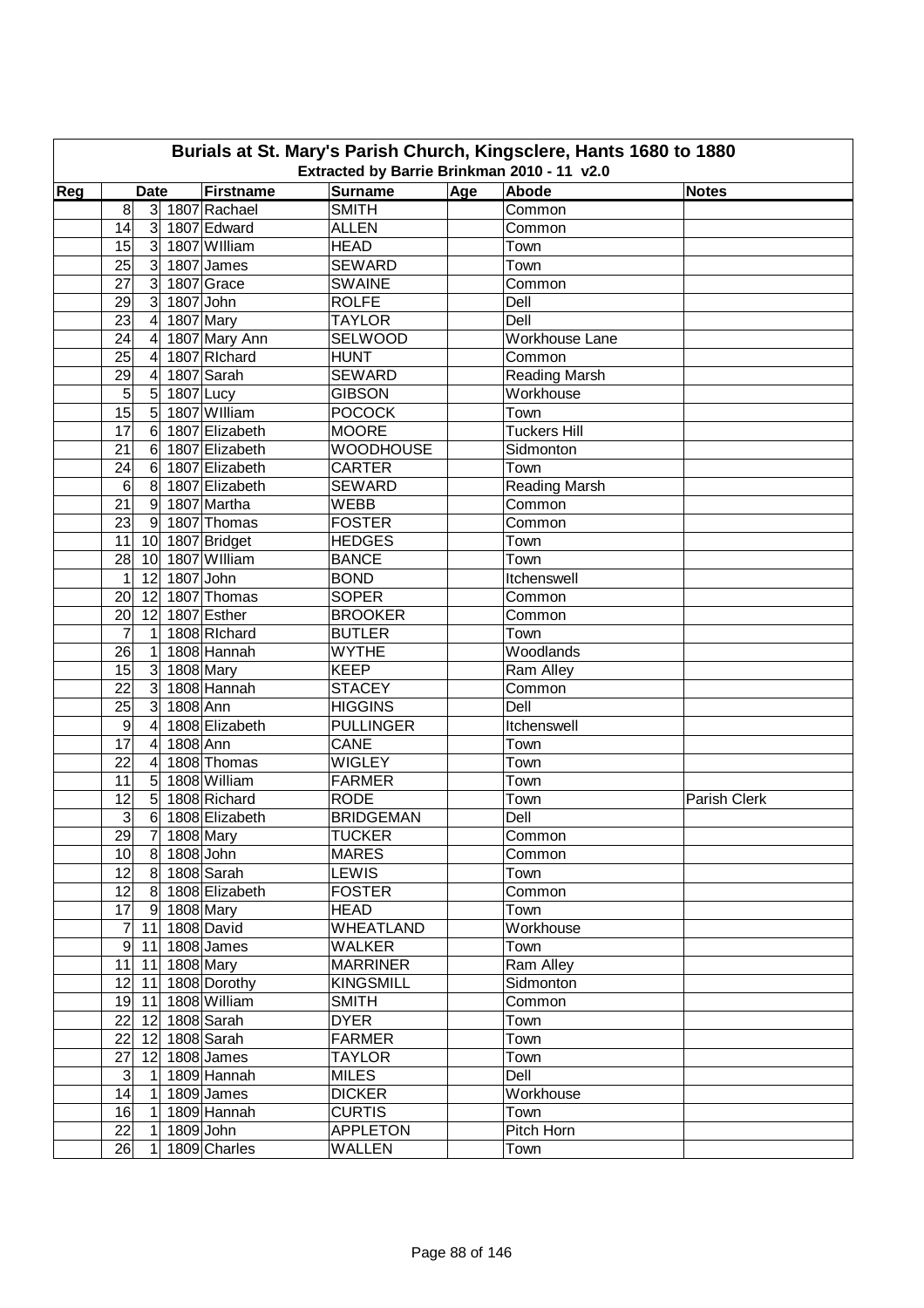| Burials at St. Mary's Parish Church, Kingsclere, Hants 1680 to 1880<br>Extracted by Barrie Brinkman 2010 - 11 v2.0 |                                            |                  |                               |     |                  |              |  |  |  |  |  |
|--------------------------------------------------------------------------------------------------------------------|--------------------------------------------|------------------|-------------------------------|-----|------------------|--------------|--|--|--|--|--|
| Reg                                                                                                                | <b>Date</b>                                | Firstname        | <b>Surname</b>                | Age | Abode            | <b>Notes</b> |  |  |  |  |  |
|                                                                                                                    | 2 1809 John<br>14                          |                  | <b>NEW</b>                    |     | Common           |              |  |  |  |  |  |
|                                                                                                                    | 2 <sup>1</sup><br>20                       | 1809 William     | <b>COXHEAD</b>                |     | Town             |              |  |  |  |  |  |
|                                                                                                                    | 23<br>2 1809 Lucy                          |                  | <b>SOPER</b>                  |     | Common           |              |  |  |  |  |  |
|                                                                                                                    | 2<br>23                                    | 1809 Richard     | <b>HERBERT</b>                |     | Town             |              |  |  |  |  |  |
|                                                                                                                    | 21<br>$\mathbf{3}$                         | 1809 George      | <b>TUCKER</b>                 |     | Common           |              |  |  |  |  |  |
|                                                                                                                    | $\overline{3}$<br>31                       | 1809 Samuel      | <b>HIGHAM</b>                 |     | Dell             |              |  |  |  |  |  |
|                                                                                                                    | 5<br>$\overline{4}$                        | 1809 Elizabeth   | <b>HUNT</b>                   |     | Itchenswell      |              |  |  |  |  |  |
|                                                                                                                    | 5<br>$\overline{\mathbf{4}}$               | 1809 Mary        | <b>SMITH</b>                  |     | Woodlands        |              |  |  |  |  |  |
|                                                                                                                    | $\overline{18}$<br>$\overline{\mathbf{4}}$ | 1809 James       | <b>BUSHNELLL</b>              |     | Itchenswell      |              |  |  |  |  |  |
|                                                                                                                    | 18<br>4                                    | 1809 Elizabeth   | <b>PILGRIM</b>                |     | Town             |              |  |  |  |  |  |
|                                                                                                                    | 26<br>$\overline{\mathbf{4}}$              | 1809 Sarah       | <b>BISHOP</b>                 |     | Town             |              |  |  |  |  |  |
|                                                                                                                    | 15<br>$\,6$                                | 1809 Sarah       | <b>ROBBINS</b>                |     | Fair Oak         |              |  |  |  |  |  |
|                                                                                                                    | $\overline{27}$<br>$6\phantom{1}$          | 1809 William     | <b>GOVER</b>                  |     | Common           |              |  |  |  |  |  |
|                                                                                                                    | $\overline{7}$<br>5                        | 1809 Joseph      | <b>SMITH</b>                  |     | Sidmonton Common |              |  |  |  |  |  |
|                                                                                                                    | $\overline{18}$<br>$\overline{7}$          | 1809 Sarah       | <b>SMITH</b>                  |     |                  |              |  |  |  |  |  |
|                                                                                                                    | 25<br>$\overline{7}$                       | 1809 Elizabeth   | <b>CHANDLER</b>               |     |                  |              |  |  |  |  |  |
|                                                                                                                    | 8                                          | 1809 Rosamund    | <b>APPLETON</b>               |     |                  |              |  |  |  |  |  |
|                                                                                                                    | $\overline{\mathbf{c}}$<br>$\overline{10}$ |                  |                               |     |                  |              |  |  |  |  |  |
|                                                                                                                    | 8                                          | 1809 Hannah      | <b>DYER</b>                   |     |                  |              |  |  |  |  |  |
|                                                                                                                    | 10<br>9                                    | 1809 Thomas      | <b>SEWARD</b><br><b>PERRY</b> |     | Town             |              |  |  |  |  |  |
|                                                                                                                    | 9 1809 Sarah<br>10                         |                  |                               |     | Common           |              |  |  |  |  |  |
|                                                                                                                    | 9 1809 John<br>12                          |                  | <b>PAICE</b>                  |     |                  |              |  |  |  |  |  |
|                                                                                                                    | 10 1809 Joseph<br>$\overline{\mathbf{4}}$  |                  | <b>MILES</b>                  |     | Sidmonton        |              |  |  |  |  |  |
|                                                                                                                    | 10 1809 Sarah<br>12                        |                  | <b>CHATER</b>                 |     | (?)              |              |  |  |  |  |  |
|                                                                                                                    | 10 1809 Sarah<br>19                        |                  | <b>JOHNSON</b>                |     | Workhouse        |              |  |  |  |  |  |
|                                                                                                                    | 10 1809 Thomas<br>24                       |                  | <b>HAYWARD</b>                |     | Woodlands        |              |  |  |  |  |  |
|                                                                                                                    | 10 1809 John<br>27                         |                  | <b>GALE</b>                   |     | Woodlands        |              |  |  |  |  |  |
|                                                                                                                    | 10 1809 (blank)<br>29                      |                  | <b>BATESON</b>                |     |                  |              |  |  |  |  |  |
|                                                                                                                    | $\overline{5}$<br>11                       | 1809 William     | <b>ARCHER</b>                 |     |                  |              |  |  |  |  |  |
|                                                                                                                    | $\,6$<br>11                                | 1809 James       | <b>MORE</b>                   |     |                  |              |  |  |  |  |  |
|                                                                                                                    | 11 1809 Sisera<br>21                       |                  | <b>HARRIS</b>                 |     |                  |              |  |  |  |  |  |
|                                                                                                                    | 22<br>11                                   | 1809 Mary        | <b>BANCE</b>                  |     |                  |              |  |  |  |  |  |
|                                                                                                                    | 26 11                                      | 1809 Mary        | <b>BUXEY</b>                  |     |                  |              |  |  |  |  |  |
|                                                                                                                    | 29 11                                      | $1809$ Mary      | <b>HUMPHREY</b>               |     |                  |              |  |  |  |  |  |
|                                                                                                                    | 29 11 1809 Diana                           |                  | <b>THATCHER</b>               |     |                  |              |  |  |  |  |  |
|                                                                                                                    | 7 12 1809 Charles                          |                  | <b>APPLETON</b>               |     |                  |              |  |  |  |  |  |
|                                                                                                                    | 10 <sup>1</sup><br>1 1810 Charles          |                  | <b>BAUGHURST</b>              |     |                  |              |  |  |  |  |  |
|                                                                                                                    | 17<br>$\mathbf{1}$                         | 1810 Elizabeth   | <b>LEWIS</b>                  |     |                  |              |  |  |  |  |  |
|                                                                                                                    | 8                                          | 2 1810 Rebecca   | <b>WALLIS</b>                 |     |                  |              |  |  |  |  |  |
|                                                                                                                    | 10 <sub>l</sub>                            | 2 1810 Elizabeth | <b>BOYER</b>                  |     |                  |              |  |  |  |  |  |
|                                                                                                                    | 19<br>2 1810 Sarah                         |                  | <b>WYATT</b>                  |     |                  |              |  |  |  |  |  |
|                                                                                                                    | 9<br>3 1810 William                        |                  | <b>THATCHER</b>               |     |                  |              |  |  |  |  |  |
|                                                                                                                    | 10 <sup>1</sup><br>3 1810 Ann              |                  | <b>HOLLAND</b>                |     |                  |              |  |  |  |  |  |
|                                                                                                                    | 19                                         | 3 1810 Elizabeth | <b>TWITCHEN</b>               |     |                  |              |  |  |  |  |  |
|                                                                                                                    | 25                                         | 3 1810 Thomas    | <b>BOSLEY</b>                 |     |                  |              |  |  |  |  |  |
|                                                                                                                    | 25                                         | 3 1810 Elizabeth | <b>PHILIPS</b>                |     |                  |              |  |  |  |  |  |
|                                                                                                                    | 26<br>3 1810 Sarah                         |                  | <b>THATCHER</b>               |     |                  |              |  |  |  |  |  |
|                                                                                                                    | 28                                         | 3 1810 Hannah    | <b>TROUGHTON</b>              |     |                  |              |  |  |  |  |  |
|                                                                                                                    | 3 1810 James<br>30                         |                  | <b>LAWRANCE</b>               |     |                  |              |  |  |  |  |  |
|                                                                                                                    | $\overline{c}$                             | 4 1810 William   | <b>MILLER</b>                 |     |                  |              |  |  |  |  |  |
|                                                                                                                    | 9                                          | $4$ 1810 Thomas  | <b>RABBITS</b>                |     |                  |              |  |  |  |  |  |
|                                                                                                                    | 15<br>4 1810 Sarah                         |                  | <b>HUMPHREY</b>               |     |                  |              |  |  |  |  |  |
|                                                                                                                    | 10                                         | 5 1810 Richard   | <b>KEEP</b>                   |     |                  |              |  |  |  |  |  |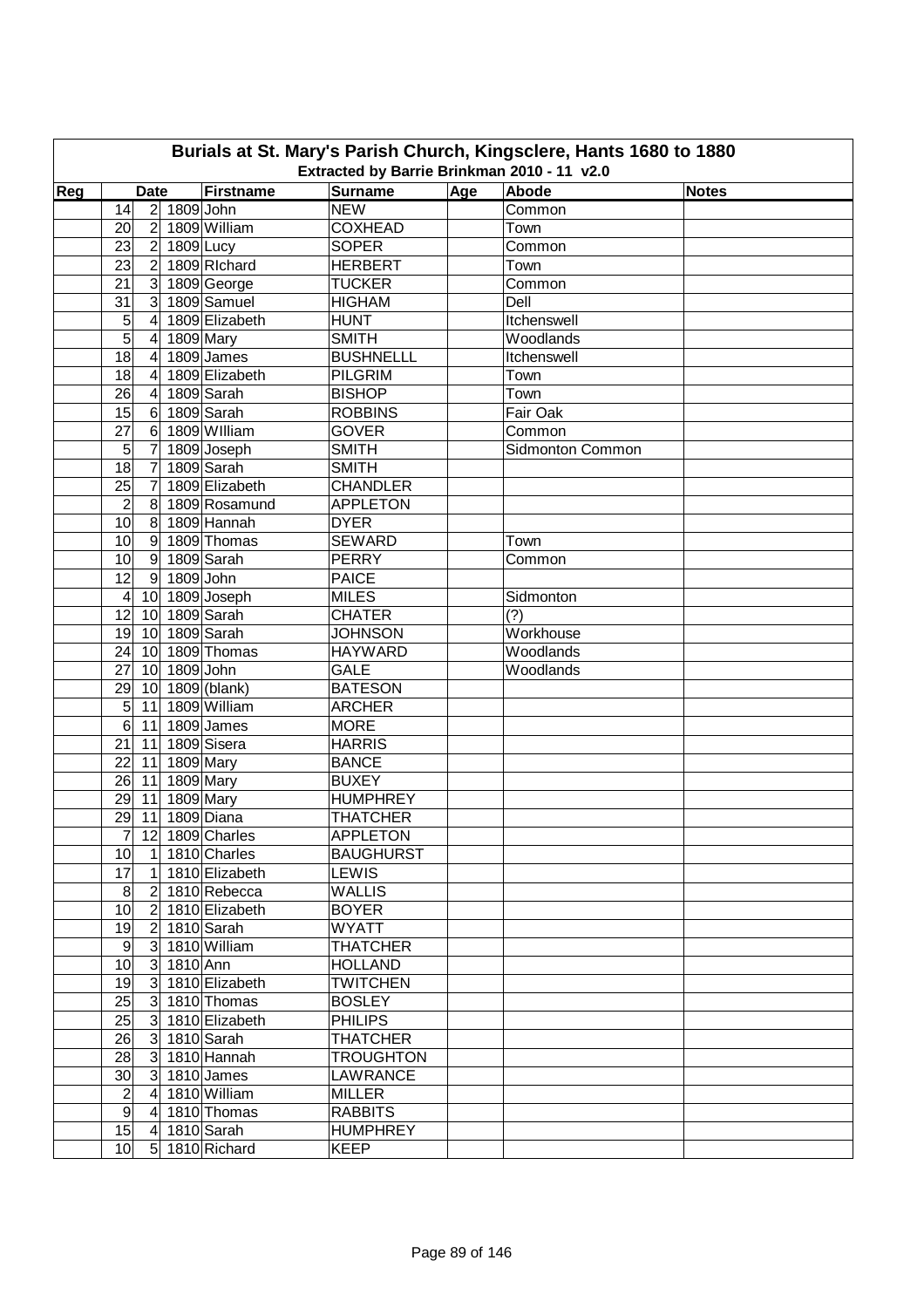| Burials at St. Mary's Parish Church, Kingsclere, Hants 1680 to 1880<br>Extracted by Barrie Brinkman 2010 - 11 v2.0 |                                         |                  |                                   |            |       |              |  |  |  |  |  |
|--------------------------------------------------------------------------------------------------------------------|-----------------------------------------|------------------|-----------------------------------|------------|-------|--------------|--|--|--|--|--|
|                                                                                                                    |                                         |                  |                                   |            |       |              |  |  |  |  |  |
| Reg                                                                                                                | <b>Date</b>                             | Firstname        | <b>Surname</b>                    | <b>Age</b> | Abode | <b>Notes</b> |  |  |  |  |  |
|                                                                                                                    | 13                                      | 5 1810 Elizabeth | <b>OWENS</b>                      |            |       |              |  |  |  |  |  |
|                                                                                                                    | 25                                      | 5 1810 Elizabeth | <b>HARRIS</b>                     |            |       |              |  |  |  |  |  |
|                                                                                                                    | 2                                       | $6$ 1810 Thomas  | <b>DORMAN</b>                     |            |       |              |  |  |  |  |  |
|                                                                                                                    | $\overline{3}$                          | 6 1810 Benjamin  | <b>STOCKER</b>                    |            |       |              |  |  |  |  |  |
|                                                                                                                    | $\overline{15}$<br>6 1810 Mary          |                  | <b>KEEP</b>                       |            |       |              |  |  |  |  |  |
|                                                                                                                    | 7 1810 Ann<br>12                        |                  | <b>WYTHE</b>                      |            |       |              |  |  |  |  |  |
|                                                                                                                    | 14<br>$\overline{7}$                    | 1810 Sarah       | <b>HINE</b>                       |            |       |              |  |  |  |  |  |
|                                                                                                                    | 20<br>$\overline{7}$                    | 1810 Sarah       | <b>WYTHE</b>                      |            |       |              |  |  |  |  |  |
|                                                                                                                    | 27<br>$\overline{7}$                    | 1810 William     | <b>TAYLOR</b>                     |            |       |              |  |  |  |  |  |
|                                                                                                                    | 1810 John<br>$\overline{7}$<br>30       |                  | <b>HEDGES</b>                     |            |       |              |  |  |  |  |  |
|                                                                                                                    | 8 1810 Sarah<br>13                      |                  | <b>LAMB</b>                       |            |       |              |  |  |  |  |  |
|                                                                                                                    | 26                                      | 8 1810 Elizabeth | <b>BROOKER</b>                    |            |       |              |  |  |  |  |  |
|                                                                                                                    | 30<br>8 1810 Grace                      |                  | <b>HUNT</b>                       |            |       |              |  |  |  |  |  |
|                                                                                                                    | 6<br>9 1810 Robert                      |                  | <b>BLACKMAN</b>                   |            |       |              |  |  |  |  |  |
|                                                                                                                    | $\overline{6}$<br>9 1810 Charles        |                  | <b>MARINER</b>                    |            |       |              |  |  |  |  |  |
|                                                                                                                    | 14<br>9 1810 John                       |                  | <b>SHARP</b>                      |            |       |              |  |  |  |  |  |
|                                                                                                                    | 14<br>9 1810 John                       |                  | <b>SEWARD</b>                     |            |       |              |  |  |  |  |  |
|                                                                                                                    | 16                                      | 9 1810 Thomas    | <b>STROUD</b>                     |            |       |              |  |  |  |  |  |
|                                                                                                                    | 10 1810 Ann<br>$\overline{4}$           |                  | <b>ROLFE</b>                      |            |       |              |  |  |  |  |  |
|                                                                                                                    | $\,6$<br>10 1810 Mary                   |                  | <b>WHEELER</b>                    |            |       |              |  |  |  |  |  |
|                                                                                                                    | 10 1810 John<br>$6\phantom{1}$          |                  | <b>JOHNSON</b>                    |            |       |              |  |  |  |  |  |
|                                                                                                                    | 10 1810 Charlotte<br>15                 |                  | <b>BIRD</b>                       |            |       |              |  |  |  |  |  |
|                                                                                                                    | 14 11 1810 John                         |                  | <b>CARTER</b>                     |            |       |              |  |  |  |  |  |
|                                                                                                                    | 11 1810 Elizabeth<br>28                 |                  | <b>HUSE</b>                       |            |       |              |  |  |  |  |  |
|                                                                                                                    | 4 12 1810 Elizabeth                     |                  | <b>EVANS</b>                      |            |       |              |  |  |  |  |  |
|                                                                                                                    | 16 12 1810 Henry                        |                  | <b>SMITH</b>                      |            |       |              |  |  |  |  |  |
|                                                                                                                    | 12 1810 Jacob<br>31                     |                  | <b>WEBB</b>                       |            |       |              |  |  |  |  |  |
|                                                                                                                    | 6<br>1<br>7                             | 1811 James       | <b>CLEMENCE</b>                   |            |       |              |  |  |  |  |  |
|                                                                                                                    | $1811$ Jane<br>$\vert$ 1                |                  | <b>TAGE</b>                       |            |       |              |  |  |  |  |  |
|                                                                                                                    | 11<br>$\mathbf{1}$                      | 1811 Charlotte   | <b>BRIANT</b>                     |            |       |              |  |  |  |  |  |
|                                                                                                                    | 2 1811 Mary<br>$\,6$                    |                  | <b>BOND</b>                       |            |       |              |  |  |  |  |  |
|                                                                                                                    | 2 1811 Peter<br>16<br>$\bf 8$           | 3 1811 Stephen   | <b>PRISMALL</b><br><b>WICKENS</b> |            |       |              |  |  |  |  |  |
|                                                                                                                    | 3 1811 Ann<br>20                        |                  | <b>MARINER</b>                    |            |       |              |  |  |  |  |  |
|                                                                                                                    |                                         |                  | <b>CHANDLER</b>                   |            |       |              |  |  |  |  |  |
|                                                                                                                    | 24<br>3 1811 Mary<br>29<br>$3$ 1811 Ann |                  | <b>SMITH</b>                      |            |       |              |  |  |  |  |  |
|                                                                                                                    | 22<br>4 1811 William                    |                  | <b>DIXON</b>                      |            |       |              |  |  |  |  |  |
|                                                                                                                    | 5 1811 Ann<br>9                         |                  | <b>BROWN</b>                      |            |       |              |  |  |  |  |  |
|                                                                                                                    | 11<br>5 1811 John                       |                  | <b>WITHE</b>                      |            |       |              |  |  |  |  |  |
|                                                                                                                    | 5 1811 Ann<br>22                        |                  | <b>PERREY</b>                     |            |       |              |  |  |  |  |  |
|                                                                                                                    | 27<br>5 1811 Sarah                      |                  | <b>MARTIN</b>                     |            |       |              |  |  |  |  |  |
|                                                                                                                    | 6 1811 Charles<br>10                    |                  | <b>GRIFFIN</b>                    |            |       |              |  |  |  |  |  |
|                                                                                                                    | 10<br>6 1811 William                    |                  | <b>BOND</b>                       |            |       |              |  |  |  |  |  |
|                                                                                                                    | 19<br>6 1811 Hannah                     |                  | <b>COMMONS</b>                    |            |       |              |  |  |  |  |  |
|                                                                                                                    | 24<br>6 1811 Jane                       |                  | <b>HUGHES</b>                     |            |       |              |  |  |  |  |  |
|                                                                                                                    | 6 1811 Mary<br>27                       |                  | <b>RUDDEL</b>                     |            |       |              |  |  |  |  |  |
|                                                                                                                    | 29<br>7 1811 William                    |                  | <b>HIGS</b>                       |            |       |              |  |  |  |  |  |
|                                                                                                                    | 8 1811 Sarah<br>$\overline{4}$          |                  | <b>TURNER</b>                     |            |       |              |  |  |  |  |  |
|                                                                                                                    | 13<br>8 1811 Richard                    |                  | <b>DORMOR</b>                     |            |       |              |  |  |  |  |  |
|                                                                                                                    | 8 1811 John<br>16                       |                  | <b>ARLOT</b>                      |            |       |              |  |  |  |  |  |
|                                                                                                                    | 9 1811 Ann<br>$\vert 4 \vert$           |                  | <b>TAYLOR</b>                     |            |       |              |  |  |  |  |  |
|                                                                                                                    | $\overline{4}$<br>10 1811 Mary          |                  | <b>BROOKER</b>                    |            |       |              |  |  |  |  |  |
|                                                                                                                    |                                         |                  |                                   |            |       |              |  |  |  |  |  |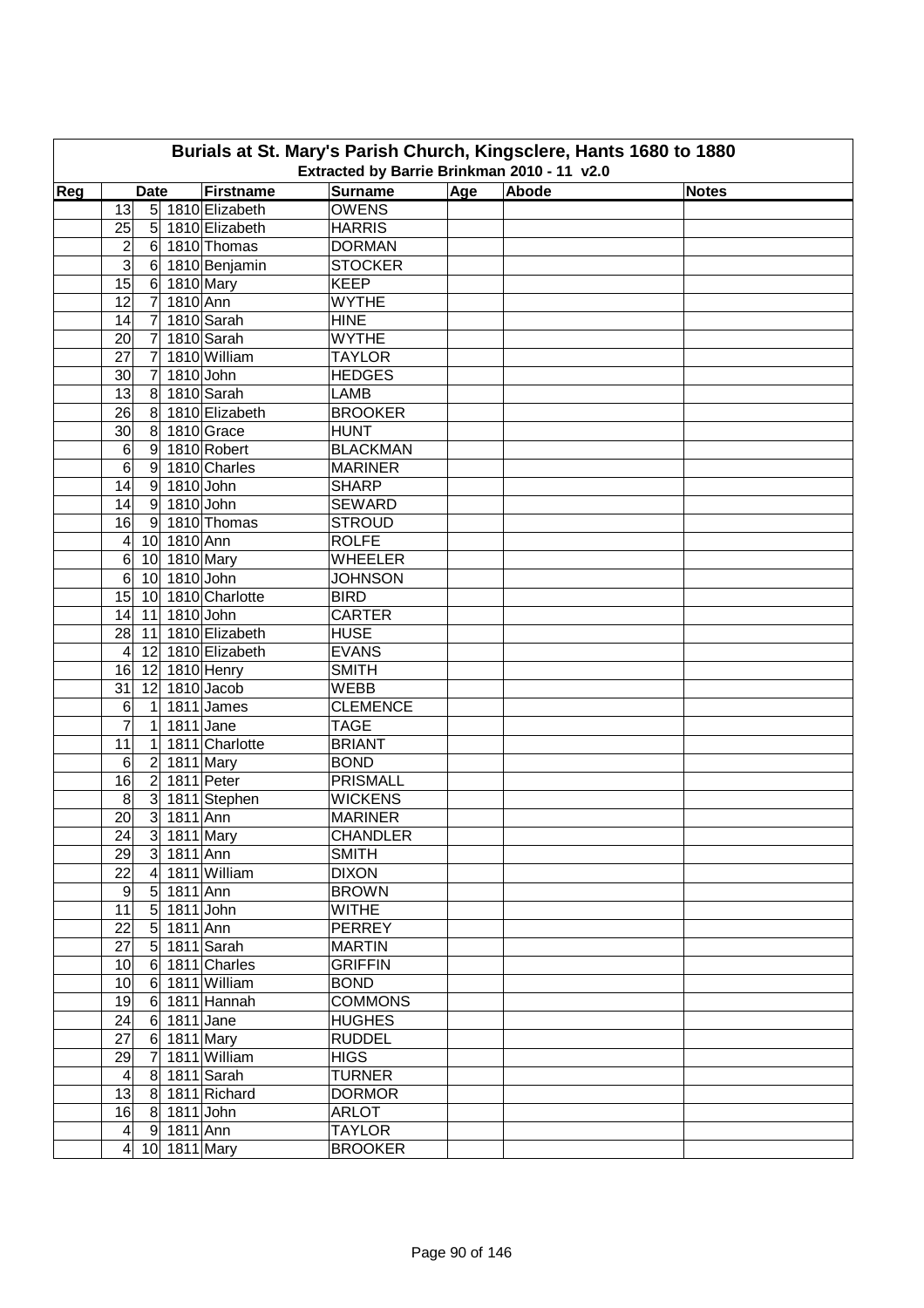|     |                                           |                   |                                             |     | Burials at St. Mary's Parish Church, Kingsclere, Hants 1680 to 1880 |              |
|-----|-------------------------------------------|-------------------|---------------------------------------------|-----|---------------------------------------------------------------------|--------------|
|     |                                           |                   | Extracted by Barrie Brinkman 2010 - 11 v2.0 |     |                                                                     |              |
| Reg | <b>Date</b>                               | <b>Firstname</b>  | <b>Surname</b>                              | Age | Abode                                                               | <b>Notes</b> |
|     | 10 1811 Mary<br>4                         |                   | <b>CLEAVER</b>                              |     |                                                                     |              |
|     | 10 1811 Hannah<br>21                      |                   | <b>PHILIPS</b>                              |     |                                                                     |              |
|     | 31                                        | 10 1811 Elizabeth | <b>SMITH</b>                                |     |                                                                     |              |
|     | 5<br>11                                   | 1811 Elizabeth    | <b>TROUGHTON</b>                            |     |                                                                     |              |
|     | 5<br>11                                   | 1811 Sarah        | <b>CLEVER</b>                               |     |                                                                     |              |
|     | 26<br>11                                  | 1811 Daniel       | <b>WINKWORTH</b>                            |     |                                                                     |              |
|     | $\mathbf{1}$<br>12                        | 1811 Amey         | <b>WITHE</b>                                |     |                                                                     |              |
|     | 13<br>12                                  | 1811 Robert       | <b>FUCE</b>                                 |     |                                                                     |              |
|     | 15<br>12                                  | 1811 Peter        | <b>PRYER</b>                                |     |                                                                     |              |
|     | 16<br>12                                  | 1811 Daniel       | <b>BENNEL</b>                               |     |                                                                     |              |
|     | 17<br>12                                  | 1811 Hannah       | <b>BROWN</b>                                |     |                                                                     |              |
|     | 22<br>12                                  | 1811 William      | <b>MILLER</b>                               |     |                                                                     |              |
|     | 1811 John<br>25<br>12                     |                   | <b>SIMES</b>                                |     |                                                                     |              |
|     | 4<br>$\mathbf{1}$                         | 1812 James        | <b>MILES</b>                                |     |                                                                     |              |
|     | 15<br>$\mathbf{1}$                        | $1812$ John       | <b>SEWARD</b>                               |     |                                                                     |              |
|     | $\overline{26}$<br>$\mathbf{1}$           | 1812 John         | <b>DORMON</b>                               |     |                                                                     |              |
|     | $\overline{2}$<br>5<br>$1812$ John        |                   | <b>ARLOT</b>                                |     |                                                                     |              |
|     | $\overline{5}$<br>$\overline{2}$          | 1812 William      | <b>UMPHREY</b>                              |     |                                                                     |              |
|     | $\overline{2}$<br>$1812$ John<br>16       |                   | <b>HUGHINS</b>                              |     |                                                                     |              |
|     | $\overline{3}$<br>1812 Ann<br>6           |                   | <b>COOPER</b>                               |     |                                                                     |              |
|     | $\overline{3}$<br>6                       | 1812 Esther       | <b>HOBBS</b>                                |     |                                                                     |              |
|     | $\mathbf{3}$<br>24<br>$1812$ Jane         |                   | <b>BIRD</b>                                 |     |                                                                     |              |
|     | 5<br>$\overline{4}$                       | 1812 Sophia       | <b>ROBERTS</b>                              |     |                                                                     |              |
|     | 20<br>$\overline{\mathbf{4}}$             | 1812 John         | <b>NIGHTINGALE</b>                          |     |                                                                     |              |
|     | $\overline{5}$<br>3                       | 1812 Mary         | <b>WATERIDGE</b>                            |     |                                                                     |              |
|     | $\overline{5}$<br>$\overline{\mathbf{4}}$ | 1812 Thomas       | <b>LAWRENCE</b>                             |     |                                                                     |              |
|     | $\overline{5}$<br>24                      | 1812 Sarah        | <b>SHACKEL</b>                              |     |                                                                     |              |
|     | 5<br>27                                   | 1812 Sarah        | <b>LAMPIT</b>                               |     |                                                                     |              |
|     | 5<br>$\,6$                                | 1812 Elizabeth    | <b>CHANDLER</b>                             |     |                                                                     |              |
|     | 18<br>$\,$ 6 $\,$                         | 1812 Anthony      | <b>TUCKER</b>                               |     |                                                                     |              |
|     | $\,6$<br>24                               | 1812 Mary         | <b>BENWELL</b>                              |     |                                                                     |              |
|     | $\,6$<br>25                               | 1812 Elizabeth    | CANE                                        |     |                                                                     |              |
|     | $\overline{7}$<br>$1812$ Lucy<br>1        |                   | <b>PIPER</b>                                |     |                                                                     |              |
|     | $\overline{7}$<br>3                       | 1812 Benjamin     | <b>MILES</b>                                |     |                                                                     |              |
|     | 10<br>7 1812 Mary                         |                   | <b>SHARP</b>                                |     |                                                                     |              |
|     | 20<br>$\overline{7}$<br>$1812$ John       |                   | <b>WALKER</b>                               |     |                                                                     |              |
|     | 25<br>$\overline{7}$                      | 1812 William      | <b>TUVEY</b>                                |     |                                                                     |              |
|     | $\overline{7}$<br>30<br>$1812$ John       |                   | <b>HUGES</b>                                |     |                                                                     |              |
|     | 31<br>$\overline{7}$                      | 1812 Keziah       | <b>WICKENS</b>                              |     |                                                                     |              |
|     | $\overline{3}$<br>8 1812 Mary             |                   | <b>FUCE</b>                                 |     |                                                                     |              |
|     | $\overline{3}$<br>9 1812 Robert           |                   | <b>PIERCE</b>                               |     |                                                                     |              |
|     | $\overline{9}$<br>9 1812 Robert           |                   | <b>SMITH</b>                                |     |                                                                     |              |
|     | $\overline{9}$<br>9 1812 Martha           |                   | WEBB                                        |     |                                                                     |              |
|     | 23<br>9 1812 Daniel                       |                   | <b>MILES</b>                                |     |                                                                     |              |
|     | 10 1812 James<br>$\vert 4 \vert$          |                   | <b>TAYLOR</b>                               |     |                                                                     |              |
|     | $\boldsymbol{9}$                          | 10 1812 Elizabeth | <b>WOODHOUSE</b>                            |     |                                                                     |              |
|     | $\mathbf{1}$<br>1812 Mary<br>11           |                   | <b>BENNET</b>                               |     |                                                                     |              |
|     | 11 1812 William<br>1                      |                   | <b>BOYER</b>                                |     |                                                                     |              |
|     | 8<br>12                                   | 1812 Richard      | <b>HARMSWORTH</b>                           |     |                                                                     |              |
|     |                                           |                   |                                             |     |                                                                     |              |
|     | $9$ 12 1812 James                         |                   | <b>VINCE</b>                                |     |                                                                     |              |
|     | 23 12 1812 Charles                        |                   | WHITEHEAD                                   |     |                                                                     |              |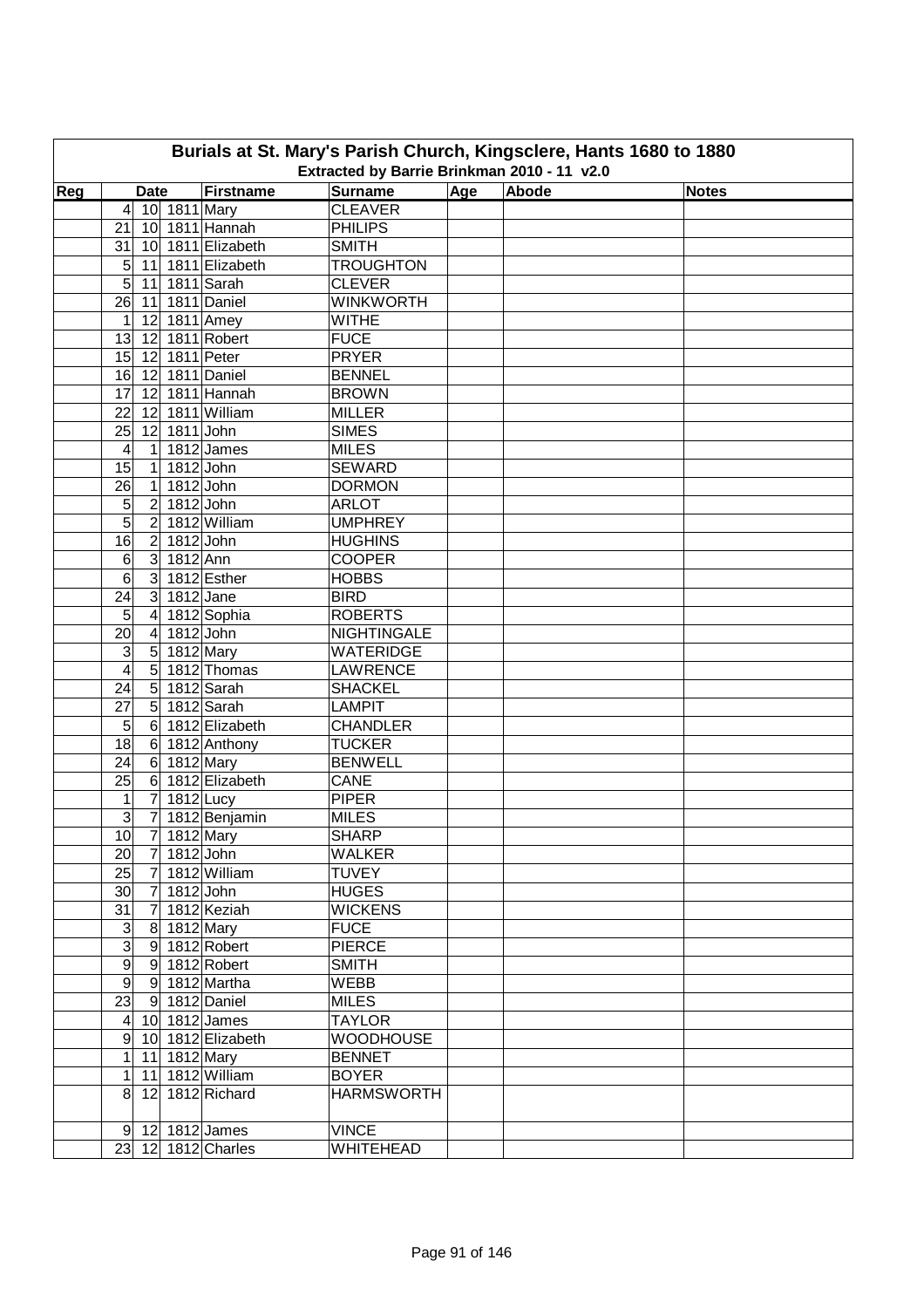|                  | Burials at St. Mary's Parish Church, Kingsclere, Hants 1680 to 1880<br>Extracted by Barrie Brinkman 2010 - 11 v2.0 |                  |                 |                      |                   |          |                         |              |  |  |  |  |  |
|------------------|--------------------------------------------------------------------------------------------------------------------|------------------|-----------------|----------------------|-------------------|----------|-------------------------|--------------|--|--|--|--|--|
| Reg              |                                                                                                                    | <b>Date</b>      |                 | <b>Firstname</b>     | <b>Surname</b>    | Age      | Abode                   | <b>Notes</b> |  |  |  |  |  |
|                  | 27                                                                                                                 |                  |                 | 12 1812 William      | <b>BROWN</b>      |          |                         |              |  |  |  |  |  |
|                  | 30                                                                                                                 | 12               |                 | $1812$ Henry         | <b>SOPER</b>      |          |                         |              |  |  |  |  |  |
| 1                | 7                                                                                                                  | 1                |                 | 1813 William         | <b>ARLOTT</b>     |          | 56 Hawkers Hill         |              |  |  |  |  |  |
| $\overline{c}$   | 19                                                                                                                 | 1                |                 | 1813 Sarah           | <b>BAILEY</b>     |          | 43 Town                 |              |  |  |  |  |  |
| 3                | 1                                                                                                                  | $\overline{2}$   |                 | 1813 Dianah          | <b>FISHER</b>     |          | 67 Headley Common       |              |  |  |  |  |  |
| 4                | $\overline{\mathbf{c}}$                                                                                            | $\overline{c}$   |                 | 1813 Mary            | <b>ISURD</b>      |          | 43 Sidmonton Warren     |              |  |  |  |  |  |
| 5                | $\overline{3}$                                                                                                     | $\overline{c}$   | $1813$ John     |                      | <b>HEAD</b>       |          | 31 Town                 |              |  |  |  |  |  |
| 6                | $\overline{24}$                                                                                                    | $\overline{3}$   |                 | 1813 Charlotte       | <b>PULLINGER</b>  |          | 21 Itchenswell          |              |  |  |  |  |  |
| 7                | 28                                                                                                                 | $\overline{3}$   |                 | 1813 Peter           | <b>CAWTER</b>     |          | 45 Itchenswell          |              |  |  |  |  |  |
| 8                | $\overline{7}$                                                                                                     | $\overline{4}$   |                 | 1813 William         | <b>WOULDRIDGE</b> |          | 85 Town                 |              |  |  |  |  |  |
| $\boldsymbol{9}$ | 14                                                                                                                 | $\overline{4}$   |                 | 1813 Elizabeth       | <b>HOCKLEY</b>    |          | $11$ Town               |              |  |  |  |  |  |
| 10               | 25                                                                                                                 | 4                |                 | 1813 Deborah         | <b>TAYLOR</b>     |          | 6 Town                  |              |  |  |  |  |  |
| 11               | 29                                                                                                                 | 4                |                 | 1813 Elizabeth       | <b>GURDLER</b>    |          | 91 Aldernmaston (Berks) |              |  |  |  |  |  |
| 12               | $\overline{c}$                                                                                                     | $5\overline{)}$  | 1813 Mary       |                      | <b>BROWN</b>      |          | 65 Plaster Green        |              |  |  |  |  |  |
| $\overline{13}$  | $\overline{2}$                                                                                                     | $\overline{5}$   |                 | 1813 David           | <b>NOLTON</b>     |          | 67 Itchenswell          |              |  |  |  |  |  |
| 14               | $\overline{5}$                                                                                                     | $\overline{5}$   |                 | 1813 David           | <b>TYLER</b>      |          | 30 Brazen Head          |              |  |  |  |  |  |
| $\overline{15}$  | $\overline{7}$                                                                                                     | $\overline{5}$   |                 | 1813 Maria           | <b>TAYLOR</b>     | 8mths    | Town                    |              |  |  |  |  |  |
| 16               | $\overline{9}$                                                                                                     | $5\overline{)}$  |                 | 1813 Edward          | <b>BROOKER</b>    |          | 49 Common               |              |  |  |  |  |  |
| 17               | $\overline{12}$                                                                                                    | $5\overline{)}$  | 1813 Mary       |                      | <b>PIKE</b>       |          | 63 Itchenswell          |              |  |  |  |  |  |
| 18               | $\overline{5}$                                                                                                     | 6                |                 | 1813 Sarah           | <b>BARNES</b>     |          | 96 Town                 |              |  |  |  |  |  |
| 19               | $\overline{8}$                                                                                                     | $\,6$            | 1813 John       |                      | <b>WEBB</b>       |          | 75 Itchenswell          |              |  |  |  |  |  |
| 20               | $\overline{13}$                                                                                                    | $6 \overline{6}$ | $1813$ Jane     |                      | <b>HOBBS</b>      |          | 83 Town                 |              |  |  |  |  |  |
| 21               | 20                                                                                                                 | $\overline{7}$   |                 | 1813 Sarah           | <b>SMITH</b>      |          | 50 Fair Oak             |              |  |  |  |  |  |
| 22               | 25                                                                                                                 | $\overline{7}$   |                 | 1813 Thomas          | <b>BOSLEY</b>     |          | 3 Summershurst          |              |  |  |  |  |  |
| 23               | 29                                                                                                                 | $\overline{7}$   | 1813 Mary       |                      | <b>MORE</b>       |          | 33 Ashford Hill         |              |  |  |  |  |  |
| 24               | 29                                                                                                                 | $\overline{7}$   |                 | 1813 James           | <b>GURDLER</b>    |          | 13 Common               |              |  |  |  |  |  |
| 25               | $\overline{3}$                                                                                                     | $\overline{8}$   |                 | 1813 Hannah          | <b>HUGHES</b>     | $6$ mths | by Harrow Public House  |              |  |  |  |  |  |
| 26               | $\overline{17}$                                                                                                    | 8                |                 | 1813 William         | <b>GORE</b>       |          | 2 Rabbit Warren         |              |  |  |  |  |  |
| 27               | 24                                                                                                                 | 8                | 1813 Mary       |                      | <b>WEBB</b>       |          | 64 Town                 |              |  |  |  |  |  |
| 28               | 26                                                                                                                 | 8                |                 | 1813 Mary            | <b>HUSE</b>       |          | 26 Town                 |              |  |  |  |  |  |
| 29               | $\,6$                                                                                                              | $\overline{9}$   |                 | 1813 Sarah           | <b>WINTERBORN</b> |          | $2$ Town                |              |  |  |  |  |  |
| 30               | $\overline{3}$                                                                                                     | 10 <sup>1</sup>  | $1813$ Jane     |                      | <b>DOLTON</b>     |          | 28 Ashford Hill         |              |  |  |  |  |  |
| 31               | 6                                                                                                                  |                  |                 | 10 1813 William      | <b>HOWARD</b>     | 5wks     | Town                    |              |  |  |  |  |  |
| 32               | 20 <sup>1</sup>                                                                                                    |                  | 10 1813 Ann     |                      | <b>RUMBOLD</b>    | 3mths    | Itchenswell             |              |  |  |  |  |  |
| 33               |                                                                                                                    |                  |                 | 10 12 1813 Mary      | <b>RUDDLE</b>     |          | 61 Town                 |              |  |  |  |  |  |
| 34               |                                                                                                                    |                  |                 | 4 11 1813 Frances    | <b>SERVARD</b>    |          | 53 Harrow Public House  |              |  |  |  |  |  |
| 35               |                                                                                                                    |                  |                 | 24 11 1813 Mary      | <b>SMITH</b>      |          | 12 Wolverton Common     |              |  |  |  |  |  |
| 36               |                                                                                                                    |                  |                 | 28 10 1813 Aaron     | <b>COVENTRY</b>   |          | 2 Itchenswell           |              |  |  |  |  |  |
| 37               |                                                                                                                    |                  |                 | 5 12 1813 Joseph     | <b>ANDREWS</b>    |          | 56 Ashford Hill         |              |  |  |  |  |  |
| 38               |                                                                                                                    |                  | 10 12 1813 Mary |                      | <b>RUDDLE</b>     |          | 61 Harrow Downs         |              |  |  |  |  |  |
| 39               |                                                                                                                    |                  |                 | 10 12 1813 Charlotte | <b>PIERCE</b>     |          | 19 Itchenswell          |              |  |  |  |  |  |
| 40               | $10$ 12                                                                                                            |                  |                 | 1813 Alexander Home  | <b>PURVES</b>     | 6wks     | Sidmonton House         |              |  |  |  |  |  |
| 41               |                                                                                                                    |                  |                 | 11 12 1813 Elizabeth | <b>EAMANS</b>     |          | 3 Hall Farm             |              |  |  |  |  |  |
| 42               |                                                                                                                    |                  |                 | 19 12 1813 Abraham   | <b>VINCE</b>      |          | 60 Itchenswell          |              |  |  |  |  |  |
| 43               |                                                                                                                    |                  |                 | 31 12 1813 Hannah    | <b>BROOKER</b>    |          | 36 Common               |              |  |  |  |  |  |
| 44               | 8                                                                                                                  | $\mathbf{1}$     |                 | 1814 William         | <b>RUMBOLD</b>    |          | 5mths   Itchenswell     |              |  |  |  |  |  |
| 45               | 14                                                                                                                 | $\mathbf 1$      |                 | 1814 Charlotte       | <b>VINCE</b>      |          | 2 Somershurst           |              |  |  |  |  |  |
| 46               | 16                                                                                                                 | 1                | 1814 John       |                      | <b>MUNDAY</b>     |          | 2 Knowl Hill            |              |  |  |  |  |  |
| 47               | 17                                                                                                                 | 1                |                 | 1814 Hannah          | <b>VINCE</b>      |          | 2 Somershurst           |              |  |  |  |  |  |
| 48               | 19                                                                                                                 | 1                |                 | 1814 William         | <b>EARLEY</b>     |          | 12 Nutkins              |              |  |  |  |  |  |
| 49               | 25                                                                                                                 | 1                |                 | 1814 John            | <b>TYLER</b>      |          | 84 Brazen Head          |              |  |  |  |  |  |
| 50               | $8^{\circ}$                                                                                                        | $\overline{2}$   |                 | 1814 Jonathan        | <b>DORE</b>       |          | 80 Sidmonton            |              |  |  |  |  |  |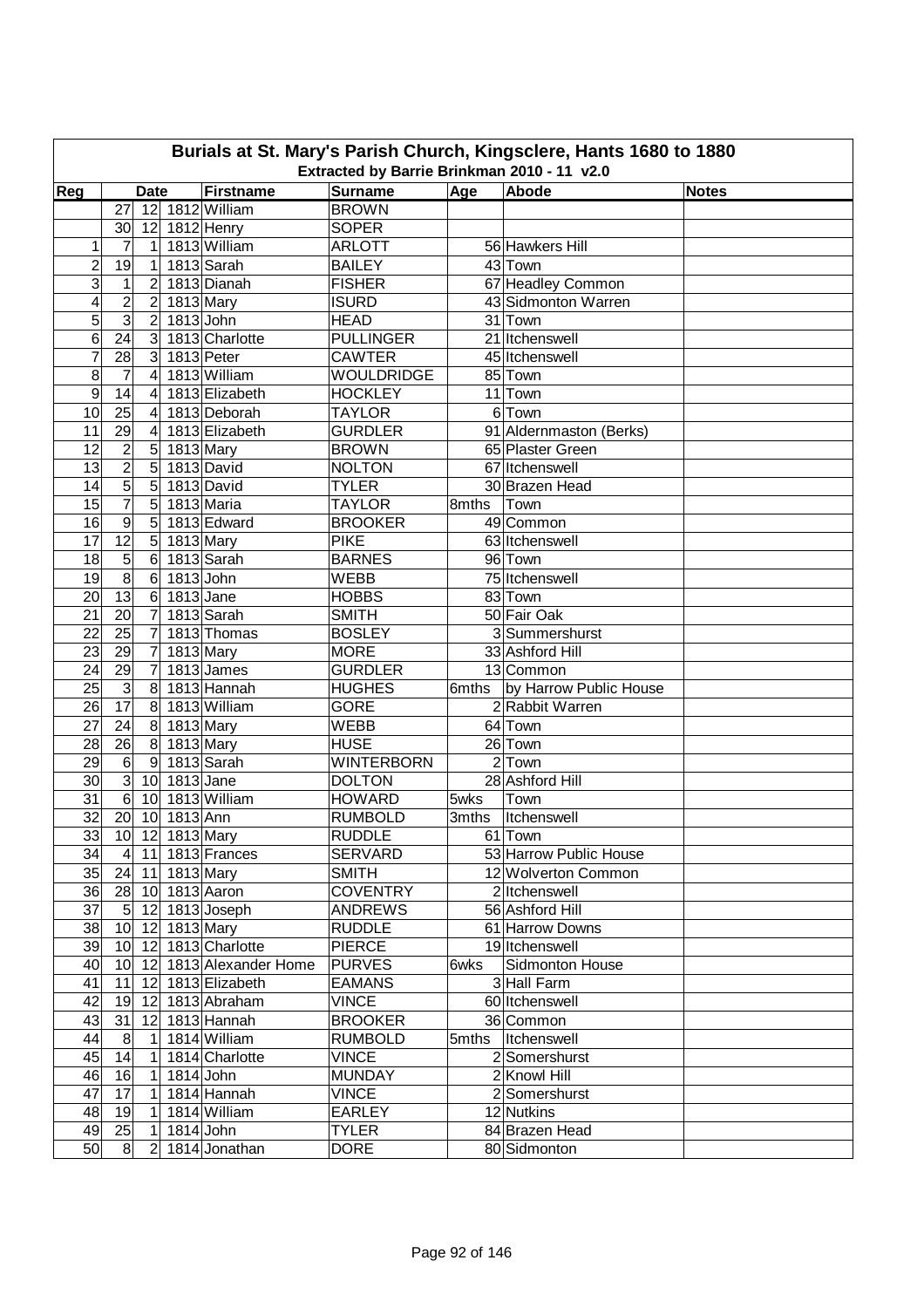|     | Burials at St. Mary's Parish Church, Kingsclere, Hants 1680 to 1880<br>Extracted by Barrie Brinkman 2010 - 11 v2.0 |                  |             |                    |                  |       |                     |                           |  |  |  |  |  |
|-----|--------------------------------------------------------------------------------------------------------------------|------------------|-------------|--------------------|------------------|-------|---------------------|---------------------------|--|--|--|--|--|
|     |                                                                                                                    |                  |             |                    |                  |       |                     |                           |  |  |  |  |  |
| Reg |                                                                                                                    | <b>Date</b>      |             | <b>Firstname</b>   | <b>Surname</b>   | Age   | Abode               | <b>Notes</b>              |  |  |  |  |  |
| 51  | 17                                                                                                                 | $\overline{2}$   |             | 1814 Hannah        | <b>DANCE</b>     |       | 1 Spradburys        |                           |  |  |  |  |  |
| 52  | 10                                                                                                                 | $\mathbf{3}$     | $1814$ Jane |                    | <b>STOCKER</b>   |       | 17 Itchenswell      |                           |  |  |  |  |  |
| 53  | 25                                                                                                                 | 3 <sup>1</sup>   | $1814$ John |                    | <b>DRAKE</b>     |       | 53 Town             |                           |  |  |  |  |  |
| 54  | 25                                                                                                                 | 3 <sup>1</sup>   |             | 1814 Thomas        | <b>BENWELL</b>   |       | 82 Ayliffe          |                           |  |  |  |  |  |
| 55  | 31                                                                                                                 | $\overline{3}$   | $1814$ John |                    | <b>WYAT</b>      |       | 77 Town             |                           |  |  |  |  |  |
| 56  | 1                                                                                                                  | 4                |             | $1814$ James       | <b>MARTIN</b>    |       | 65 Dell             |                           |  |  |  |  |  |
| 57  | 13                                                                                                                 | 4                |             | 1814 James         | <b>PRATER</b>    | 7mths | Itchenswell         |                           |  |  |  |  |  |
| 58  | 24                                                                                                                 | 4                |             | 1814 Mary          | <b>MAY</b>       |       | 70 Town             |                           |  |  |  |  |  |
| 59  | 30                                                                                                                 | 4                |             | 1814 Sarah         | <b>RABBITS</b>   |       | 60 Town             |                           |  |  |  |  |  |
| 60  | $\mathbf 1$                                                                                                        | 5                |             | 1814 Theodosia     | <b>MARES</b>     |       | 92 Common           |                           |  |  |  |  |  |
| 61  | $\overline{2}$                                                                                                     | 5                |             | 1814 Olive         | <b>PARSONS</b>   |       | 2.5 North Sidmonton |                           |  |  |  |  |  |
| 62  | $\overline{3}$                                                                                                     | 5                |             | 1814 Sarah         | <b>KEEP</b>      |       | 16 Town             |                           |  |  |  |  |  |
| 63  | 18                                                                                                                 | 5                | 1814 Mary   |                    | <b>SEWARD</b>    |       | 32 Marsh            |                           |  |  |  |  |  |
| 64  | 20                                                                                                                 | 5                |             | 1814 George        | <b>HEAD</b>      |       | 15 Town             |                           |  |  |  |  |  |
| 65  | 26                                                                                                                 | $\overline{5}$   | 1814 John   |                    | <b>WALDEN</b>    |       | 67 Town             |                           |  |  |  |  |  |
| 66  | 28                                                                                                                 | 5                |             | 1814 James         | <b>BROOKER</b>   | 6wks  | Town                |                           |  |  |  |  |  |
| 67  | $\mathbf{1}$                                                                                                       | 6                |             | 1814 Mary          | <b>VERNEY</b>    |       | $11$ Dell           |                           |  |  |  |  |  |
| 68  | 15                                                                                                                 | $6\phantom{1}6$  | $1814$ Jane |                    | <b>MOORE</b>     |       | 48 Town             |                           |  |  |  |  |  |
| 69  | 30                                                                                                                 | $6\phantom{1}6$  |             | 1814 Richard       | CANNON           |       | 75 Marsh            |                           |  |  |  |  |  |
| 70  | $\overline{29}$                                                                                                    | $\overline{7}$   |             | 1814 Sarah Pithers | <b>TRUELOCK</b>  | 6mths | Ashford Hill        |                           |  |  |  |  |  |
| 71  | $\overline{17}$                                                                                                    | 8                |             | 1814 Sarah         | <b>SMITH</b>     |       | 30 Strattons        |                           |  |  |  |  |  |
| 72  | 19                                                                                                                 | $\,8\,$          |             | 1814 Mary          | <b>ROLFE</b>     |       | 53 Dell             |                           |  |  |  |  |  |
| 73  | 15                                                                                                                 | $\overline{9}$   | 1814 Ann    |                    | <b>ALLEN</b>     |       | 77 Town             |                           |  |  |  |  |  |
| 74  | $\overline{22}$                                                                                                    | $\overline{9}$   | $1814$ John |                    | <b>WEBB</b>      |       | 41 Itchenswell      |                           |  |  |  |  |  |
| 75  | $\overline{3}$                                                                                                     | 10               |             | 1814 William       | <b>BOYER</b>     |       | 36 Newbury Berks    |                           |  |  |  |  |  |
| 76  | $\overline{3}$                                                                                                     | 11               | 1814 Mary   |                    | <b>RUMBOLD</b>   |       | 80 Itchenswell      |                           |  |  |  |  |  |
| 77  | $23$ 11                                                                                                            |                  |             | 1814 David         | <b>ROLFE</b>     |       | 32 Dell             |                           |  |  |  |  |  |
| 78  | $\overline{27}$                                                                                                    | 11               |             | 1814 Charles       | <b>PIERCE</b>    |       | 3 Plaster Green     |                           |  |  |  |  |  |
| 79  | $6 \,$                                                                                                             | 12               | 1814 Ann    |                    | <b>LAMB</b>      |       | 67 Dell             |                           |  |  |  |  |  |
| 80  | 26                                                                                                                 | 12               | $1814$ John |                    | <b>SEWARD</b>    |       | 73 Holdup Hill      |                           |  |  |  |  |  |
| 81  | 30 <sub>o</sub>                                                                                                    | 12               |             | 1814 Sarah         | <b>BRIANT</b>    |       | 63 Holdup Hill      |                           |  |  |  |  |  |
| 82  | $\overline{2}$                                                                                                     | $\mathbf 1$      |             | 1815 Thomas        | <b>EARL</b>      |       | 85 Goose Hill       |                           |  |  |  |  |  |
| 83  | 15                                                                                                                 | 1                |             | 1815 Thomas        | <b>PAICE</b>     |       | 35 Town             | Killed by falling load of |  |  |  |  |  |
|     |                                                                                                                    |                  |             |                    |                  |       |                     | straw                     |  |  |  |  |  |
| 84  | 15                                                                                                                 |                  |             | $1$ 1815 Hannah    | <b>STEVENS</b>   |       | 64 Itchenswell      |                           |  |  |  |  |  |
| 85  | 27                                                                                                                 | 1                |             | 1815 Anthony       | <b>DOWZELL</b>   |       | 74 Itchenswell      |                           |  |  |  |  |  |
| 86  | 7                                                                                                                  | $\boldsymbol{2}$ | 1815 John   |                    | <b>SEWARD</b>    | 84    |                     |                           |  |  |  |  |  |
| 87  | 12                                                                                                                 | $\overline{2}$   |             | 1815 Thomas        | <b>WHITE</b>     |       | 69 Town             |                           |  |  |  |  |  |
| 88  | 18                                                                                                                 | 2                |             | 1815 Joseph        | <b>SMITH</b>     |       | 27 Town             |                           |  |  |  |  |  |
| 89  | $\mathbf 1$                                                                                                        | $\overline{3}$   |             | 1815 Elizabeth     | <b>TROUGHTON</b> |       | 72 Town             |                           |  |  |  |  |  |
| 90  | 12                                                                                                                 | 3 <sup>2</sup>   | 1815 Ann    |                    | <b>FARMER</b>    |       | 58 Wolverton Lane   |                           |  |  |  |  |  |
| 91  | 12                                                                                                                 | 3                |             | 1815 Philip        | <b>APPLETON</b>  |       | 10mths Baughurst    |                           |  |  |  |  |  |
|     |                                                                                                                    |                  |             |                    |                  |       |                     |                           |  |  |  |  |  |
| 92  | 17                                                                                                                 |                  |             | 3 1815 William     | <b>WILMOT</b>    |       | 82 Dell             |                           |  |  |  |  |  |
| 93  | 19                                                                                                                 | 3 <sup>1</sup>   |             | 1815 William       | <b>CHAPEL</b>    |       | 16 Headley Common   |                           |  |  |  |  |  |
| 94  | 30                                                                                                                 | $\overline{2}$   |             | 1815 Elizabeth     | <b>NAISH</b>     |       | 1 Town              |                           |  |  |  |  |  |
| 95  | $\boldsymbol{9}$                                                                                                   | 4                |             | 1815 John          | <b>GOVER</b>     |       | 72 Plastow Green    |                           |  |  |  |  |  |
| 96  | $\boldsymbol{9}$                                                                                                   | 4                |             | 1815 Eliza         | <b>HUGHES</b>    |       | 17 Sidmonton        |                           |  |  |  |  |  |
| 97  | 21                                                                                                                 | 4                |             | 1815 Priscilla     | <b>CLEMENTS</b>  | 2mths | Town                |                           |  |  |  |  |  |
| 98  | 23                                                                                                                 | 4                |             | 1815 Thomas        | <b>FARMER</b>    |       | 2 Wolverton Lane    |                           |  |  |  |  |  |
| 99  | 20                                                                                                                 | $\overline{5}$   |             | 1815 Hannah        | <b>HUSSAY</b>    | 3mths | North Sidmonton     |                           |  |  |  |  |  |
| 100 | 24                                                                                                                 |                  |             | $5$ 1815 Joseph    | <b>TROUGHTON</b> |       | 41 Town             |                           |  |  |  |  |  |
|     |                                                                                                                    |                  |             |                    |                  |       |                     |                           |  |  |  |  |  |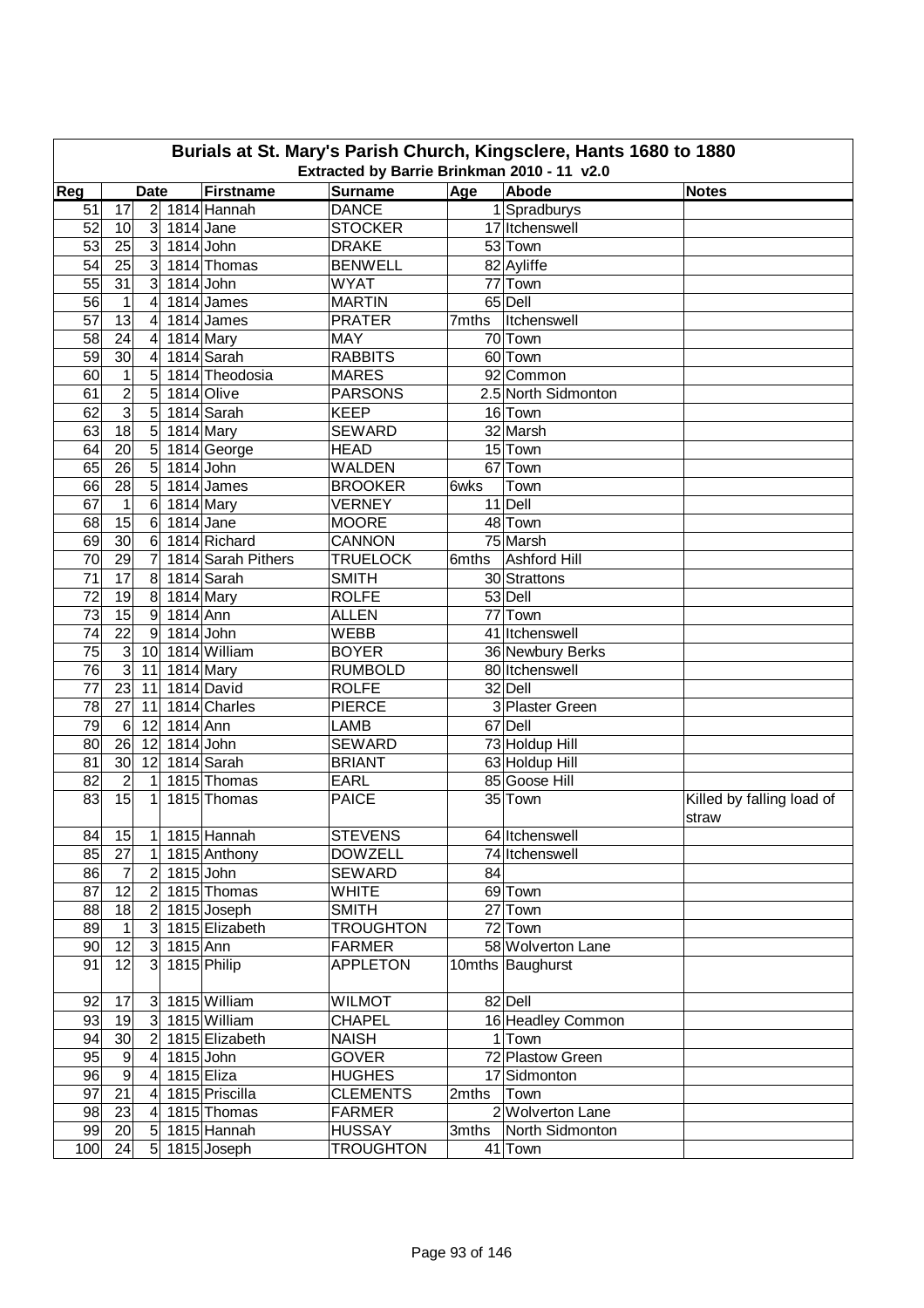| Burials at St. Mary's Parish Church, Kingsclere, Hants 1680 to 1880 |                 |                |                         |                  |                  |       |                         |              |  |  |  |  |
|---------------------------------------------------------------------|-----------------|----------------|-------------------------|------------------|------------------|-------|-------------------------|--------------|--|--|--|--|
| Extracted by Barrie Brinkman 2010 - 11 v2.0                         |                 |                |                         |                  |                  |       |                         |              |  |  |  |  |
| Reg                                                                 |                 | <b>Date</b>    |                         | <b>Firstname</b> | <b>Surname</b>   | Age   | Abode                   | <b>Notes</b> |  |  |  |  |
| 101                                                                 | 26              | $\overline{7}$ | 1815 Ann                |                  | <b>HUGHES</b>    |       | 26 Long Cross           |              |  |  |  |  |
| 102                                                                 | 26              | 7              | $1815$ John             |                  | <b>HUNT</b>      |       | 70 Town                 |              |  |  |  |  |
| 103                                                                 | 5               | 8              | 1815 Ann                |                  | <b>TYLER</b>     |       | 72 Greenham             |              |  |  |  |  |
| 104                                                                 | $\overline{9}$  | 8              | $1815$ Jane             |                  | <b>HUGHES</b>    |       | 1 Long Cross            |              |  |  |  |  |
| 105                                                                 | 16              | 8              | $1815$ Jane             |                  | <b>KEWELL</b>    |       | 32 Itchenswell          |              |  |  |  |  |
| 106                                                                 | 29              | 8              |                         | 1815 Sarah       | <b>BENNETT</b>   |       | 77 Dell                 |              |  |  |  |  |
| 107                                                                 | 29              | 8 <sup>1</sup> | 1815 Mary               |                  | <b>BROOKER</b>   |       | 36 Dell                 |              |  |  |  |  |
| 108                                                                 | 31              | 8              |                         | 1815 Elizabeth   | <b>DRAKE</b>     |       | 53 Beenham Court        |              |  |  |  |  |
| 109                                                                 | 10              | 9              |                         | 1815 Miriam      | <b>MOORE</b>     |       | 24 Town                 |              |  |  |  |  |
| 110                                                                 | 13              | 10             | 1815 Ann                |                  | <b>WICKENS</b>   | 4days | <b>Headley Common</b>   |              |  |  |  |  |
| 111                                                                 | 17              | 11             |                         | 1815 Keziah      | <b>CLINCH</b>    | 3wks  | Town                    |              |  |  |  |  |
| 112                                                                 | 17              | 11             |                         | 1815 James       | <b>NORTH</b>     |       | 84 Itchenswell          |              |  |  |  |  |
| 113                                                                 | 17              | 11             |                         | 1815 Elizabeth   | <b>CLINCH</b>    | 3wks  | Town                    |              |  |  |  |  |
| 114                                                                 | 27              | 11             | 1815 Mary               |                  | <b>WOOLRIDGE</b> |       | 73 Town                 |              |  |  |  |  |
| 115                                                                 | 28              | 11             |                         | 1815 Charlotte   | <b>BUTLER</b>    |       | 16 Newbury Berks        |              |  |  |  |  |
| 116                                                                 | 5               | 12             |                         | 1815 Elizabeth   | <b>HAMPTON</b>   |       | 82 Town                 |              |  |  |  |  |
| 117                                                                 | 21              | 12             | 1815 John               |                  | <b>HIGGS</b>     |       | 51 Hall Farm            |              |  |  |  |  |
| 118                                                                 | 4               | 1              |                         | 1816 Olive       | <b>IVENS</b>     |       | 64 Dell                 |              |  |  |  |  |
| 119                                                                 | 10              | 1              |                         | 1816 Sarah       | <b>TOWN</b>      |       | 41 Town                 |              |  |  |  |  |
| 120                                                                 | $6\phantom{1}6$ | $\overline{2}$ |                         | 1816 William     | <b>ROBBINS</b>   |       | 2.5 Ashford Hill        |              |  |  |  |  |
| 121                                                                 | 16              | $\overline{c}$ | 1816 John               |                  | <b>WOODS</b>     |       | 58 Itchenswell          |              |  |  |  |  |
| 122                                                                 | 10              | 3              |                         | 1816 Francis     | <b>HUNT</b>      |       | 5mths   Headley Common  |              |  |  |  |  |
| 123                                                                 | $\overline{19}$ | 3              |                         | 1816 Mary Maria  | <b>ROBBINS</b>   |       | 4days Ashford Hill      |              |  |  |  |  |
| 124                                                                 | $\overline{27}$ | 3              | 1816 John               |                  | <b>RABBITS</b>   |       | 85 Workhouse            |              |  |  |  |  |
| 125                                                                 | $\overline{28}$ | 3              |                         | 1816 Sarah       | <b>KING</b>      |       | 17 Common               |              |  |  |  |  |
| 126                                                                 | $\overline{7}$  | 4              |                         | 1816 Francis     | <b>BROWN</b>     |       | 75 Workhouse            |              |  |  |  |  |
| 127                                                                 | $\overline{19}$ | 4              | 1816 Jane               |                  | <b>NEW</b>       |       | 1 Exens Ford            |              |  |  |  |  |
| 128                                                                 | 22              | 4              | 1816 Ann                |                  | <b>THOMAS</b>    |       | 1.25 Exens Ford         |              |  |  |  |  |
| 129                                                                 | 24              | 4              |                         | 1816 Richard     | <b>MARRINER</b>  |       | 67 Tidgrove Warren      |              |  |  |  |  |
| 130                                                                 | 6               | 5              |                         | 1816 Edward      | <b>CHANCE</b>    |       | 61 Town                 |              |  |  |  |  |
| 131                                                                 | 10              | 5              |                         | 1816 Charles     | <b>SMITH</b>     |       | $4$ Strattons           |              |  |  |  |  |
| 132                                                                 | 14              | $\overline{5}$ |                         | 1816 Sarah       | <b>BENNETT</b>   |       | 6 Frith Farm            |              |  |  |  |  |
| 133                                                                 | 15              | 5              |                         | 1816 Richard     | <b>RABBITS</b>   | 2wks  | Common                  |              |  |  |  |  |
| 134                                                                 | $\overline{15}$ | 5 <sub>1</sub> |                         | 1816 Anthony     | <b>TROUGHTON</b> |       | 72 Town                 |              |  |  |  |  |
|                                                                     | 135 27          |                |                         | 6 1816 Esther    | <b>STOCKER</b>   |       | 10 Itchenswell          |              |  |  |  |  |
| 136                                                                 | 27              |                |                         | 6 1816 George    | HARMSWORTH 1mth  |       | <b>Wolverton Common</b> |              |  |  |  |  |
|                                                                     |                 |                |                         |                  |                  |       |                         |              |  |  |  |  |
| 137                                                                 | 7               | $\overline{7}$ |                         | 1816 Hannah      | <b>CHEATER</b>   |       | 23 North Sydmonton      |              |  |  |  |  |
| 138                                                                 | 18              | $\overline{7}$ |                         | 1816 Sarah       | <b>SMITH</b>     |       | 35 Workhouse            |              |  |  |  |  |
| 139                                                                 | 20              |                |                         | 8 1816 William   | <b>SANDERS</b>   |       | 20 Town                 |              |  |  |  |  |
| 140                                                                 | 16              |                | $\overline{9}$ 1816 Ann |                  | <b>PIPER</b>     |       | 65 Ashford Hill         |              |  |  |  |  |
| 141                                                                 | 21              |                |                         | 9 1816 James     | <b>HARLOT</b>    |       | 1 Plastow Green         |              |  |  |  |  |
| 142                                                                 | 22              |                |                         | 10 1816 Maria    | <b>KING</b>      |       | 49 Common               |              |  |  |  |  |
| 143                                                                 | 27              |                | 10 1816 John            |                  | <b>GODDARD</b>   |       | 71 Hawhurst Hill        |              |  |  |  |  |
| 144                                                                 | 9               |                |                         | 11 1816 Rebecca  | <b>DORREL</b>    |       | 80 Somershurst          |              |  |  |  |  |
| 145                                                                 | 10              |                |                         | 11 1816 Charles  | <b>WOODHOUSE</b> |       | 6mths North Sidmonton   |              |  |  |  |  |
| 146                                                                 | 22              | 11             | 1816 Mary               |                  | <b>FRUIN</b>     | 2wks  | Tan House               |              |  |  |  |  |
| 147                                                                 | 24              | 11             | 1816 Ann                |                  | <b>WOODLEY</b>   |       | 79 Baughurst            |              |  |  |  |  |
| 148                                                                 | 25              | 11             | 1816 Mary               |                  | <b>THOMAS</b>    |       | 32 Exmans Ford          |              |  |  |  |  |
| 149                                                                 | 26              | 11             | $1816$ John             |                  | <b>SMITH</b>     |       | 12 North Sidmonton      |              |  |  |  |  |
| 150                                                                 | $13$ 12         |                |                         | 1816 George      | <b>GODDARD</b>   |       | 9 Hawguest Hill         |              |  |  |  |  |
| 151                                                                 | 14              |                |                         | 12 1816 Joshua   | <b>BOOTH</b>     |       | 72 Itchenswell          |              |  |  |  |  |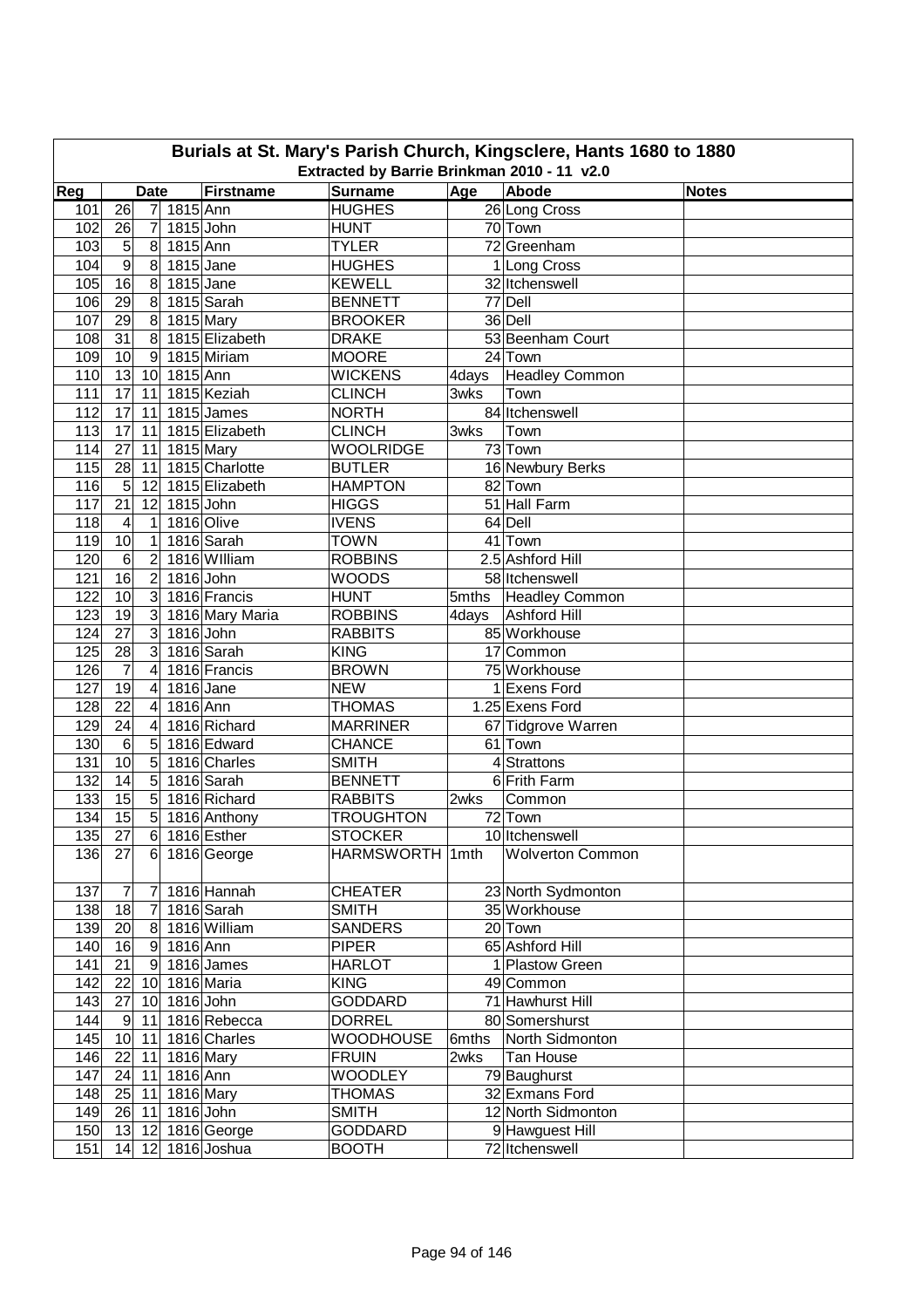|                                                                                                                                                                                          | Burials at St. Mary's Parish Church, Kingsclere, Hants 1680 to 1880<br>Extracted by Barrie Brinkman 2010 - 11 v2.0 |                 |              |                   |                   |       |                          |                       |  |  |  |  |  |
|------------------------------------------------------------------------------------------------------------------------------------------------------------------------------------------|--------------------------------------------------------------------------------------------------------------------|-----------------|--------------|-------------------|-------------------|-------|--------------------------|-----------------------|--|--|--|--|--|
| <b>Surname</b><br>Reg<br><b>Firstname</b><br><b>Abode</b><br>Age<br><b>Date</b><br><b>Notes</b><br>$\overline{21}$<br>1816 Morrice<br><b>HINE</b><br>152<br>63 Common<br>12 <sup>1</sup> |                                                                                                                    |                 |              |                   |                   |       |                          |                       |  |  |  |  |  |
|                                                                                                                                                                                          |                                                                                                                    |                 |              |                   |                   |       |                          |                       |  |  |  |  |  |
| 153                                                                                                                                                                                      | 21                                                                                                                 | 12              |              | 1816 Harriet      | <b>GODDARD</b>    |       | 12 Hawkhurst Hill        |                       |  |  |  |  |  |
| 154                                                                                                                                                                                      | 4                                                                                                                  | 1               |              | 1817 Hannah       | <b>ROLFE</b>      | 3mths | Dell                     |                       |  |  |  |  |  |
| 155                                                                                                                                                                                      | 10                                                                                                                 | 1               |              | 1817 Sarah        | <b>TAYLOR</b>     |       | 76 Town                  |                       |  |  |  |  |  |
| 156                                                                                                                                                                                      | 16                                                                                                                 | 1               |              | 1817 James        | <b>HARMSWORTH</b> |       | 20 Headley Common        |                       |  |  |  |  |  |
|                                                                                                                                                                                          |                                                                                                                    |                 |              |                   |                   |       |                          |                       |  |  |  |  |  |
| 157                                                                                                                                                                                      | 21                                                                                                                 | 1               |              | 1817 Letitia      | <b>TYLER</b>      |       | 38 Brazen Head           |                       |  |  |  |  |  |
| 158                                                                                                                                                                                      | 29                                                                                                                 | 1               |              | 1817 John         | <b>TWITCHIN</b>   |       | $2$ Town                 |                       |  |  |  |  |  |
| 159                                                                                                                                                                                      | 29                                                                                                                 | $\mathbf 1$     |              | 1817 Maria        | <b>BRYANT</b>     |       | 61 Itchenswell           |                       |  |  |  |  |  |
| 160                                                                                                                                                                                      | $\overline{4}$                                                                                                     | $\overline{2}$  |              | 1817 Hannah       | <b>KEEP</b>       |       | 15 Town                  |                       |  |  |  |  |  |
| 161                                                                                                                                                                                      | 14                                                                                                                 | $\overline{2}$  |              | 1817 Margaret     | <b>RABBITS</b>    |       | 12 Common                |                       |  |  |  |  |  |
| 162                                                                                                                                                                                      | 16                                                                                                                 | $\overline{2}$  |              | 1817 Benjamin     | <b>EARL</b>       |       | 56 Goose Hill            |                       |  |  |  |  |  |
| 163                                                                                                                                                                                      | $\overline{18}$                                                                                                    | $\overline{c}$  |              | 1817 Mary         | <b>MCCULLOCK</b>  |       | 68 Town                  |                       |  |  |  |  |  |
| 164                                                                                                                                                                                      | $\overline{25}$                                                                                                    | $\overline{2}$  |              | 1817 Charlotte    | <b>HUMPHRY</b>    |       | 2 Goose Hill             |                       |  |  |  |  |  |
| 165                                                                                                                                                                                      | $\overline{11}$                                                                                                    | 3               |              | 1817 Charles      | <b>OWEN</b>       | 1mth  | Goose Hill               |                       |  |  |  |  |  |
| 166                                                                                                                                                                                      | 21                                                                                                                 | 3               |              | 1817 Sarah        | <b>SMITH</b>      |       | 79 Wolverton Common      |                       |  |  |  |  |  |
| 167                                                                                                                                                                                      | 27                                                                                                                 | 3               |              | 1817 William      | <b>WOODLEY</b>    |       | 49 Goose Hill            |                       |  |  |  |  |  |
| 168                                                                                                                                                                                      | 28                                                                                                                 | دن              | 1817 Ann     |                   | <b>RODES</b>      |       | 15 Town                  |                       |  |  |  |  |  |
| 169                                                                                                                                                                                      | 29                                                                                                                 | دى              |              | 1817 Elizabeth    | <b>SELWOOD</b>    |       | 77 Town                  |                       |  |  |  |  |  |
| 170                                                                                                                                                                                      | 14                                                                                                                 | $\overline{4}$  |              | 1817 Hannah       | <b>FISHER</b>     |       | 50 Town                  |                       |  |  |  |  |  |
| 171                                                                                                                                                                                      | 4                                                                                                                  | 5               | 1817 Jane    |                   | <b>MUNDAY</b>     |       | 56 Exmans Ford           |                       |  |  |  |  |  |
| 172                                                                                                                                                                                      | 18                                                                                                                 | $5\overline{)}$ |              | 1817 Mary         | <b>JEFFREY</b>    |       | 48 Ashford Hill          |                       |  |  |  |  |  |
| $\frac{1}{173}$                                                                                                                                                                          | 18                                                                                                                 | 5               |              | 1817 William      | <b>BASSETT</b>    |       | 64 Dell                  |                       |  |  |  |  |  |
| 174                                                                                                                                                                                      | 26                                                                                                                 | 5               | 1817 John    |                   | <b>HOBBS</b>      |       | 32 Overton               |                       |  |  |  |  |  |
| 175                                                                                                                                                                                      | $\overline{7}$                                                                                                     | 6               |              | 1817 Sarah        | <b>MARRINER</b>   |       | 64 Ram Alley             |                       |  |  |  |  |  |
| 176                                                                                                                                                                                      | 8                                                                                                                  | 6               |              | 1817 Elizabeth    | <b>BRIDGEMAN</b>  |       | 59 Dell                  |                       |  |  |  |  |  |
| 177                                                                                                                                                                                      | $\overline{12}$                                                                                                    | $\overline{7}$  |              | 1817 John         | <b>RABBITS</b>    | 7wks  | Frith Lane               |                       |  |  |  |  |  |
| 178                                                                                                                                                                                      | 22                                                                                                                 | $\overline{7}$  |              | 1817 Dinah        | <b>JENNINS</b>    |       | 50 Itchenswell           |                       |  |  |  |  |  |
| 179                                                                                                                                                                                      | 3                                                                                                                  | 8               |              | 1817 Elizabeth    | <b>VERNEY</b>     |       | 41 Headley Common        |                       |  |  |  |  |  |
| 180                                                                                                                                                                                      | ω                                                                                                                  | $9\,$           |              | 1817 John         | <b>BATES</b>      |       | 15 Baughurst             |                       |  |  |  |  |  |
| 181                                                                                                                                                                                      | $\overline{5}$                                                                                                     | $\overline{9}$  |              | 1817 Mary         | <b>WINKWORTH</b>  |       | 75 Town                  |                       |  |  |  |  |  |
| 182                                                                                                                                                                                      | $\overline{7}$                                                                                                     | $\overline{9}$  |              | 1817 Elizabeth    | <b>FISHER</b>     |       | 36 Headley Common        |                       |  |  |  |  |  |
| 183                                                                                                                                                                                      | 13                                                                                                                 | $\vert 9 \vert$ |              | 1817 William      | <b>RABBITS</b>    | 7wks  | Common                   |                       |  |  |  |  |  |
| 184                                                                                                                                                                                      | $\mathbf{1}$                                                                                                       | 10              |              | 1817 Phebe        | <b>TYLER</b>      | 9mths | Brazen Head              |                       |  |  |  |  |  |
| 185                                                                                                                                                                                      | $\overline{7}$                                                                                                     |                 |              | 10 1817 Martha    | PRISMALL          |       | 61 Ram Alley Green       |                       |  |  |  |  |  |
| 186                                                                                                                                                                                      | 8 <sup>1</sup>                                                                                                     |                 |              | 10 1817 Thomas    | SEWARD            |       | 72 Headley Common        |                       |  |  |  |  |  |
| 187                                                                                                                                                                                      | 15                                                                                                                 |                 |              | 10 1817 Elizabeth | <b>KINGSMILL</b>  |       | 40 Bath Henrietta Street |                       |  |  |  |  |  |
| 188                                                                                                                                                                                      | 31                                                                                                                 |                 |              | 10 1817 William   | <b>BROOKER</b>    | 7mths | Town                     |                       |  |  |  |  |  |
| 189                                                                                                                                                                                      | $6 \,$                                                                                                             |                 | 11 1817 John |                   | <b>WHEELER</b>    |       | 72 Town                  |                       |  |  |  |  |  |
| 190                                                                                                                                                                                      | 12                                                                                                                 | 11              |              | 1817 Samuel       | <b>CAWTA</b>      |       | 76 Itchenswell           |                       |  |  |  |  |  |
| 191                                                                                                                                                                                      | 16                                                                                                                 | 11              |              | 1817 Elizabeth    | <b>ALDRIDGE</b>   |       | 42 Woodlands             |                       |  |  |  |  |  |
| 192                                                                                                                                                                                      | $\mathbf{1}$                                                                                                       | 12              |              | 1817 Robert       | <b>TAYLOR</b>     |       | 66 Overton Road          |                       |  |  |  |  |  |
| 193                                                                                                                                                                                      | $\overline{7}$                                                                                                     | 12              |              | 1817 Matthew      | <b>HUGHES</b>     |       | 33 Ecchingswell          | Found dead in a ditch |  |  |  |  |  |
| 194                                                                                                                                                                                      | 28                                                                                                                 | 12              |              | 1817 Richard      | <b>ALDRIDGE</b>   |       | 15wks Woodlands          |                       |  |  |  |  |  |
| 195                                                                                                                                                                                      | 28                                                                                                                 | 12              |              | 1817 Hannah       | <b>GIRDLER</b>    | 6mths | Common                   |                       |  |  |  |  |  |
| 196                                                                                                                                                                                      | 4                                                                                                                  | 1               |              | 1818 Hannah       | <b>APPLETON</b>   |       | 94 Ram Alley             |                       |  |  |  |  |  |
| 197                                                                                                                                                                                      | 9                                                                                                                  | 1               |              | 1818 William      | <b>BEARE</b>      |       | 12mths Ashford Hill      |                       |  |  |  |  |  |
| 198                                                                                                                                                                                      | 18                                                                                                                 | $\overline{c}$  |              | 1818 Hannah       | SPROUT            |       | 52 Town                  |                       |  |  |  |  |  |
| 199                                                                                                                                                                                      | $\overline{22}$                                                                                                    | 3               |              | 1818 Rachel       | <b>PAICE</b>      |       | 67 Sydmonton             |                       |  |  |  |  |  |
| 200                                                                                                                                                                                      | 28                                                                                                                 | $\mathbf{3}$    |              | 1818 Thomas       | <b>WINKWORTH</b>  |       | 44 Town                  |                       |  |  |  |  |  |
| 201                                                                                                                                                                                      | $\overline{c}$                                                                                                     | $\overline{4}$  |              | 1818 Elizabeth    | <b>BENWELL</b>    |       | 74 Ecchingswell          |                       |  |  |  |  |  |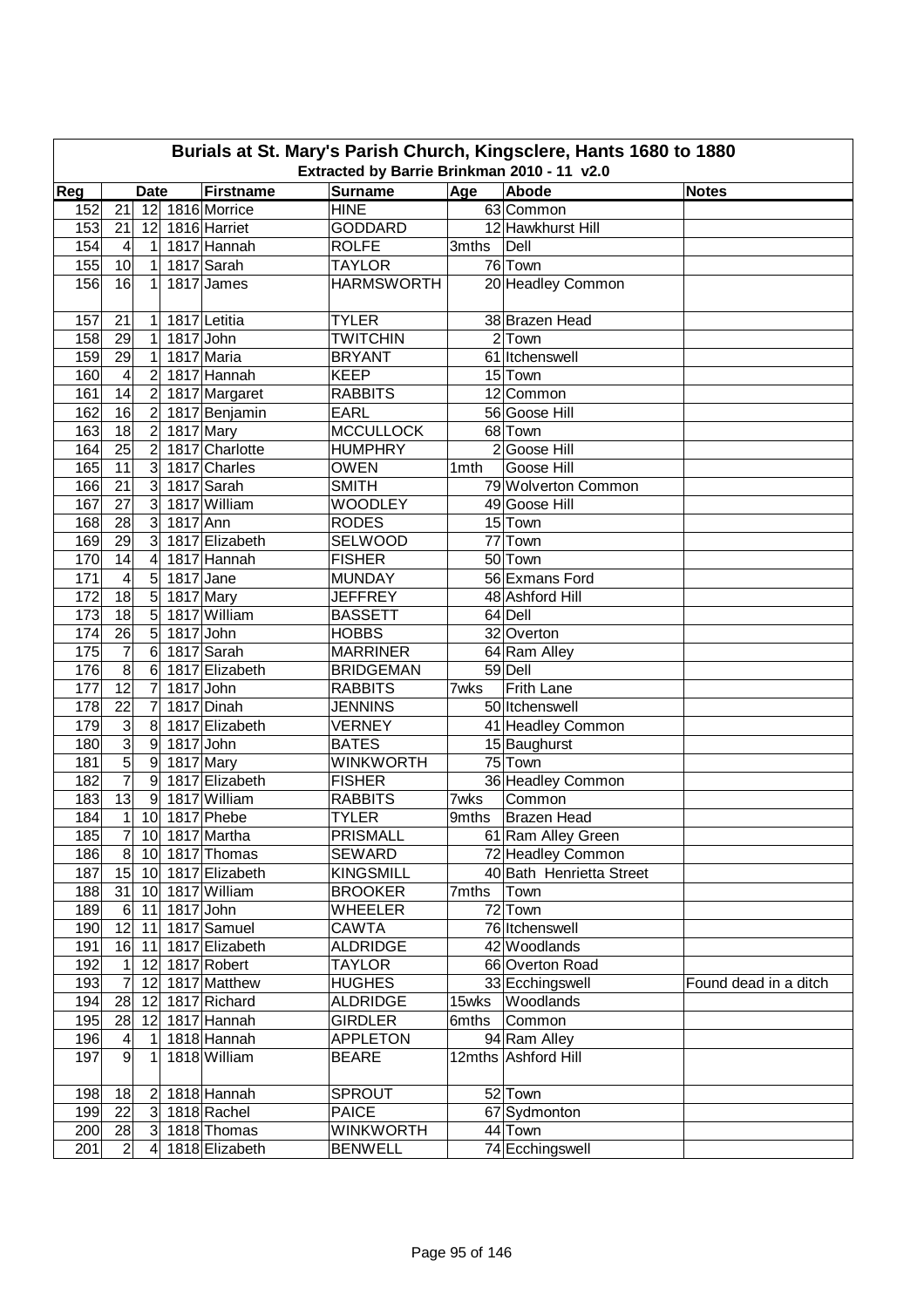|            | Burials at St. Mary's Parish Church, Kingsclere, Hants 1680 to 1880                                                                     |                          |             |                                 |                                  |       |                                               |                    |  |  |  |  |  |
|------------|-----------------------------------------------------------------------------------------------------------------------------------------|--------------------------|-------------|---------------------------------|----------------------------------|-------|-----------------------------------------------|--------------------|--|--|--|--|--|
|            | Extracted by Barrie Brinkman 2010 - 11 v2.0<br>Reg<br><b>Firstname</b><br><b>Surname</b><br>Age<br>Abode<br><b>Date</b><br><b>Notes</b> |                          |             |                                 |                                  |       |                                               |                    |  |  |  |  |  |
|            |                                                                                                                                         |                          |             |                                 |                                  |       |                                               |                    |  |  |  |  |  |
| 202        | $\overline{\mathbf{c}}$                                                                                                                 | $\vert 4 \vert$          |             | 1818 Mary Ann                   | <b>HUGHES</b>                    | 9days | Town                                          |                    |  |  |  |  |  |
| 203        | 6                                                                                                                                       | $\overline{a}$           |             | 1818 Mary                       | <b>SHARP</b>                     |       | 37 Padworth                                   |                    |  |  |  |  |  |
| 204        | 11                                                                                                                                      | $\vert 4 \vert$          | $1818$ Lucy |                                 | <b>GOVER</b>                     |       | 41 Ecchinswell                                |                    |  |  |  |  |  |
| 205        | 11                                                                                                                                      | 4                        |             | 1818 James                      | <b>POVEY</b>                     |       | 23mths Near Oakley                            |                    |  |  |  |  |  |
|            |                                                                                                                                         |                          |             |                                 |                                  |       |                                               |                    |  |  |  |  |  |
| 206        | 18                                                                                                                                      | 4                        |             | 1818 Joshua                     | <b>CLEMENTS</b>                  |       | 72 Town                                       |                    |  |  |  |  |  |
| 207        | 22                                                                                                                                      | 4                        |             | 1818 Sarah                      | <b>BATTEN</b>                    |       | 52 Town                                       |                    |  |  |  |  |  |
| 208        | $\mathbf 1$                                                                                                                             | 5                        |             | 1818 William                    | <b>RALFE</b>                     |       | 22 Ecchinswell                                |                    |  |  |  |  |  |
| 209        | 13                                                                                                                                      | 5                        |             | 1818 Harriet                    | <b>CHAPEL</b>                    |       | 4 Headley Common                              |                    |  |  |  |  |  |
| 210        | 26                                                                                                                                      | 5                        |             | 1818 Elizabeth                  | <b>ROFF</b>                      |       | 79 Town                                       |                    |  |  |  |  |  |
| 211        | $\overline{29}$                                                                                                                         | 5                        |             | 1818 Charles                    | <b>BROWN</b>                     | 9mths | Sydmonton Warren                              |                    |  |  |  |  |  |
| 212        | 3                                                                                                                                       | 6                        |             | 1818 Martha                     | <b>CURTIS</b>                    |       | 35 Town                                       |                    |  |  |  |  |  |
| 213        | 16                                                                                                                                      | $6\phantom{1}$           |             | 1818 William                    | <b>HARDING</b>                   |       | 78 Town                                       |                    |  |  |  |  |  |
| 214        | 25                                                                                                                                      | 6                        |             | 1818 Mary                       | <b>CHANDLER</b>                  |       | 78 Town                                       |                    |  |  |  |  |  |
| 215        | 5                                                                                                                                       | 7                        |             | 1818 Joseph                     | <b>SHACKLEFORD</b>               |       | 70 Town                                       |                    |  |  |  |  |  |
|            |                                                                                                                                         |                          |             |                                 |                                  |       |                                               |                    |  |  |  |  |  |
| 216        | 6                                                                                                                                       | 7                        | 1818 Jane   |                                 | <b>WOODLEY</b><br><b>GRINLEY</b> |       | 64 Goose Hill                                 |                    |  |  |  |  |  |
| 217        | 16                                                                                                                                      | $\overline{7}$           |             | 1818 Elizabeth                  |                                  |       | 38 Ecchinswell                                |                    |  |  |  |  |  |
| 218        | 20                                                                                                                                      | $\overline{7}$           |             | 1818 George                     | <b>HALLORAN</b>                  |       | 50 Sydmonton                                  |                    |  |  |  |  |  |
| 219        | $\overline{21}$                                                                                                                         | $\overline{7}$           |             | 1818 Elizabeth                  | <b>HILL</b><br><b>NORRIS</b>     |       | 4 mths Ecchinswell                            |                    |  |  |  |  |  |
| 220        | 11                                                                                                                                      | 8                        |             | 1818 Sarah                      |                                  |       | 32 Catts Malt House                           |                    |  |  |  |  |  |
| 221        | 12                                                                                                                                      | 8                        |             | 1818 Robert                     | <b>TAYLOR</b>                    |       | 37 Dell                                       |                    |  |  |  |  |  |
| 222        | 17                                                                                                                                      | $\bf{8}$                 |             | 1818 Henry                      | <b>PIKE</b>                      | 5mths | Town                                          |                    |  |  |  |  |  |
| 223        | 24                                                                                                                                      | $\infty$<br>$\bf{8}$     |             | 1818 Elizabeth                  | <b>PIKE</b><br><b>HAINES</b>     | 5mths | Town                                          |                    |  |  |  |  |  |
| 224<br>225 | 30 <sub>o</sub><br>$\overline{26}$                                                                                                      |                          |             | 1818 Samuel<br>1818 James       | <b>CUSSAL</b>                    |       | 24 Headley Common                             |                    |  |  |  |  |  |
|            |                                                                                                                                         | 9                        |             |                                 |                                  | 17wks | Near Headley Common                           |                    |  |  |  |  |  |
| 226<br>227 | 17<br>14                                                                                                                                | 10<br>11                 | 1818 John   | 1818 James                      | <b>SOPER</b>                     | 8wks  | <b>Wolverton Common</b><br>63 Fair Oak Common |                    |  |  |  |  |  |
|            | 21                                                                                                                                      |                          |             | 1818 Martha                     | ORCHARD                          |       | 70 Ecchinswell                                |                    |  |  |  |  |  |
| 228        |                                                                                                                                         | 11                       |             |                                 | <b>WALKER</b>                    |       |                                               |                    |  |  |  |  |  |
| 229<br>230 | 27<br>28                                                                                                                                | 11<br>11                 |             | 1818 Hannah<br>1818 Hannah      | <b>SHARP</b><br><b>BASTIN</b>    |       | 23 Kingsclere<br>6 near Headley Common        |                    |  |  |  |  |  |
| 231        | 19                                                                                                                                      | 12                       |             | 1818 Elizabeth                  | <b>BENWELL</b>                   |       |                                               | Age 5 yrs 11 mnths |  |  |  |  |  |
| 232        | 26                                                                                                                                      | 12                       |             | 1818 Joseph                     | <b>EXELL</b>                     |       | 77 Long Croft<br>52 Dell                      |                    |  |  |  |  |  |
| 233        | $\mathbf{1}$                                                                                                                            | $\mathbf{1}$             | $1819$ John |                                 | <b>PONTIN</b>                    |       | 9mths Newbury Road                            |                    |  |  |  |  |  |
| 234        | $\overline{2}$                                                                                                                          | $\overline{\phantom{a}}$ |             |                                 | <b>PHILLIPS</b>                  |       | 58 Town                                       |                    |  |  |  |  |  |
| 235        | 17                                                                                                                                      |                          |             | 1819 Philip<br>$1$ 1819 William | <b>CHAPPLE</b>                   |       | 65 Town                                       |                    |  |  |  |  |  |
| 236        | 24                                                                                                                                      | $\mathbf{1}$             |             | 1819 Mary                       | <b>FISHER</b>                    |       | 84 South Sydmonton                            |                    |  |  |  |  |  |
|            |                                                                                                                                         |                          |             |                                 |                                  |       | Common                                        |                    |  |  |  |  |  |
| 237        | 12                                                                                                                                      | $\overline{2}$           | 1819 John   |                                 | <b>BLACKMAN</b>                  |       | 52 Town                                       |                    |  |  |  |  |  |
| 238        | 16                                                                                                                                      | $\overline{2}$           | 1819 Mark   |                                 | <b>HUGHES</b>                    |       | 18 Sydmonton                                  |                    |  |  |  |  |  |
| 239        | 17                                                                                                                                      | $\overline{2}$           | 1819 Ann    |                                 | <b>RUDDLE</b>                    |       | 29 Kingsclere                                 |                    |  |  |  |  |  |
| 240        | 19                                                                                                                                      | $\overline{2}$           |             | 1819 Sarah                      | <b>STROUD</b>                    |       | 44 Market Place                               |                    |  |  |  |  |  |
| 241        | 1                                                                                                                                       | 3 <sup>1</sup>           | 1819 Ruth   |                                 | <b>DOOR</b>                      |       | 70 North Sydmonton                            |                    |  |  |  |  |  |
| 242        | 1                                                                                                                                       | $\mathbf{3}$             | 1819 Ann    |                                 | <b>FOSTER</b>                    |       | 11wks   Tuckers Hill                          |                    |  |  |  |  |  |
| 243        | 24                                                                                                                                      | $\mathbf{3}$             |             | 1819 James                      | <b>ATTWELL</b>                   | 12hrs | <b>Headley Common</b>                         |                    |  |  |  |  |  |
| 244        | $\bf 8$                                                                                                                                 | 4                        |             | 1819 Martha                     | <b>SMITH</b>                     | 7mths | Coursford                                     |                    |  |  |  |  |  |
| 245        | 11                                                                                                                                      | $\overline{4}$           |             | 1819 Thomas                     | SEWARD                           |       | 13 Exmans Ford                                |                    |  |  |  |  |  |
| 246        | $\sqrt{5}$                                                                                                                              | 5 <sub>5</sub>           |             | 1819 Robert                     | <b>ROLFE</b>                     |       | 81 Town                                       |                    |  |  |  |  |  |
| 247        | $\overline{5}$                                                                                                                          | 5 <sub>l</sub>           | 1819 Mary   |                                 | TAYLOR                           |       | 80 Town                                       |                    |  |  |  |  |  |
| 248        | $\,6$                                                                                                                                   | 5 <sub>5</sub>           |             | 1819 William                    | <b>MONDAY</b>                    |       | 21 Town                                       |                    |  |  |  |  |  |
| 249        | 17                                                                                                                                      | 5 <sub>l</sub>           |             | 1819 Elizabeth                  | <b>FARMER</b>                    |       | 46 George Street                              |                    |  |  |  |  |  |
| 250        | 30                                                                                                                                      |                          |             | 5 1819 Sarah                    | <b>BUTLER</b>                    |       | 35 Ashford Hill                               |                    |  |  |  |  |  |
|            |                                                                                                                                         |                          |             |                                 |                                  |       |                                               |                    |  |  |  |  |  |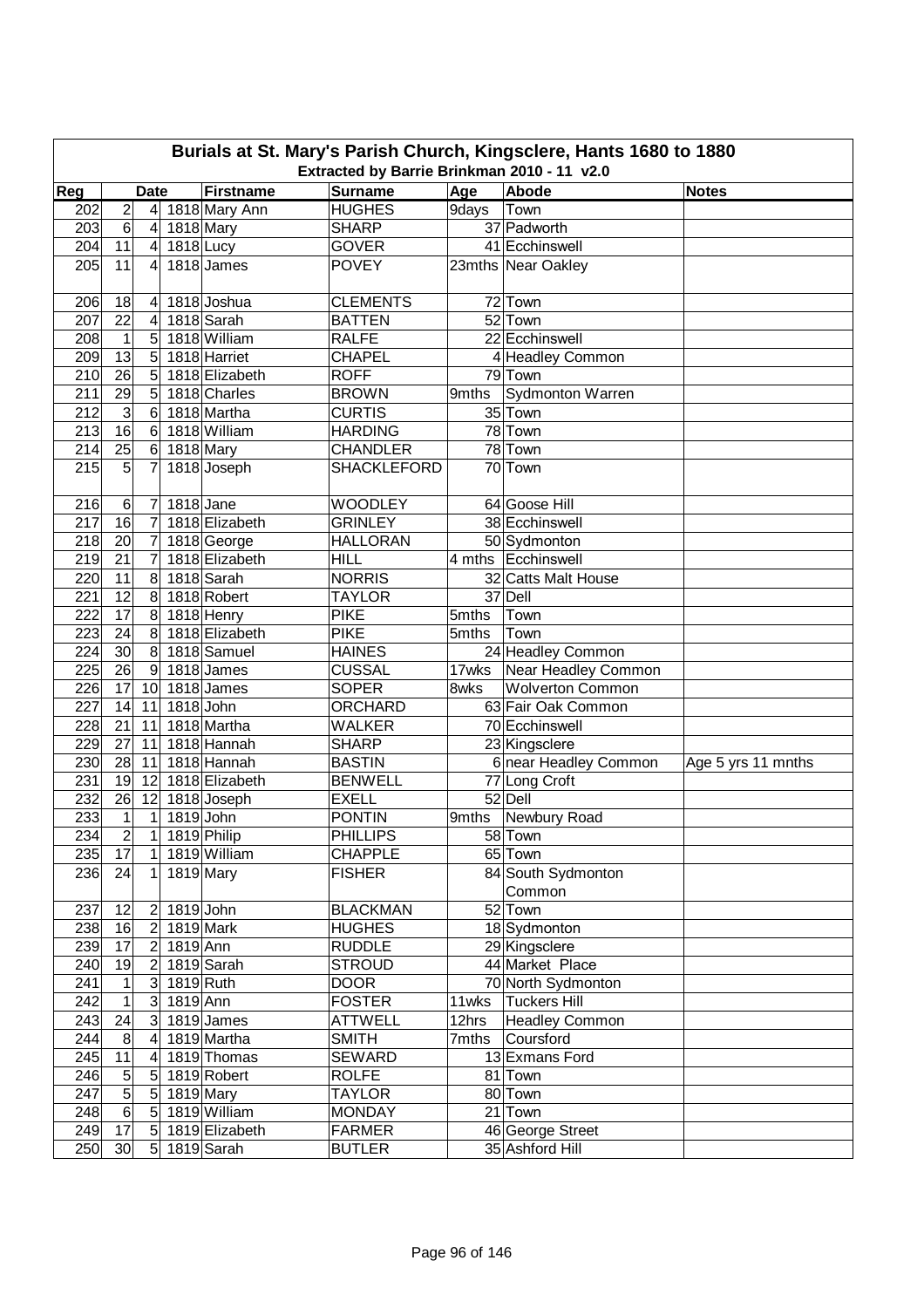| Extracted by Barrie Brinkman 2010 - 11 v2.0<br>Reg<br><b>Firstname</b><br><b>Surname</b><br>Age<br>Abode<br><b>Date</b><br><b>Notes</b><br>74 Plastow Green<br>30<br>5 1819 Edward<br><b>SMITH</b><br>251<br>252<br>$\mathbf{3}$<br>$6 \mid$<br>1819 William<br>13 Plastow Green<br><b>SMITH</b><br>ω<br>253<br>1819 Thomas<br><b>MONDAY</b><br>7 George Street<br>6 <sup>1</sup><br>254<br>21<br>1819 Charlotte<br><b>PIERCE</b><br>13mths Ecchinswell<br>6<br>255<br>24<br>1819 Sophia<br><b>SEWARD</b><br>1 Tower Hill Street<br>6<br>30 Ecchinswell<br>256<br>27<br>1819 James<br><b>HOCKLEY</b><br>$6 \overline{6}$<br>257<br>29<br>1819 Mary<br>3 Workhouse Lane<br>$6 \overline{6}$<br><b>SEWARD</b><br>258<br>1<br>7<br>1819 Mary Ann<br>3 Workhouse Lane<br><b>WEBB</b><br>4<br>259<br>$\overline{7}$<br>1819 Jane<br><b>BLAKENEY</b><br>Fair Oak Common<br>10wks<br>$\overline{9}$<br>260<br>$\overline{7}$<br>1819 Ann<br><b>SEYMOUR</b><br>5 Workhouse Lane<br>$\overline{18}$<br>1819 Hannah<br>261<br>7<br>44 George Street<br><b>HAYWARD</b><br>$\overline{20}$<br>262<br>1819 Isaac<br>79 Ecchinswell<br>7<br><b>HUGHES</b><br>263<br>24<br>$\overline{7}$<br>1819 Thomas<br>23 Dell<br><b>DURBRIDGE</b><br>264<br>25<br>7<br>1819 Elizabeth<br><b>LEACH</b><br>56 Headley Common<br>$\overline{2}$<br>265<br>8<br>43 Town<br>1819 Mary<br><b>HOLDING</b><br>$\overline{4}$<br>1 Headley Common<br>266<br>8<br>1819 Elizabeth<br><b>WICKENS</b><br>$\overline{26}$<br>267<br>8<br>1819 Jonathan<br><b>DORE</b><br>50 Sydmonton Common<br>$\overline{30}$<br>268<br>8<br>1819 May Ann<br><b>BUTLER</b><br>South Street<br>19wks<br>$\mathbf{1}$<br>269<br>$\boldsymbol{9}$<br><b>COVENTRY</b><br>53 Ecchinswell<br>1819 Anthony<br>1819 Sarah<br>9<br>$\boldsymbol{9}$<br>270<br><b>PIERCEY</b><br>10 Near Plastow Green<br>1819 Elizabeth<br>11<br>271<br>$\boldsymbol{9}$<br><b>DYER</b><br>66 Tower Hill Street<br>17<br>1819 David<br><b>PENFORD</b><br><b>Tuckers Hill</b><br>272<br>$\boldsymbol{9}$<br>23wks<br>273<br>22<br>$\boldsymbol{9}$<br>1819 Ann<br><b>OWENS</b><br>4mths Kingsclere<br>274<br>24<br>87(?)<br>$\overline{9}$<br>1819 Ann<br><b>PALMER</b><br>Kingsclere<br>275<br>3<br><b>HARMSWORTH</b><br>1819 John<br>7 Kingsclere<br>10<br>1819 Hannah<br><b>SMITH</b><br>18 Somershurst Green<br>276<br>6<br>10<br>277<br>10<br>1819 Michael<br><b>GODDARD</b><br>65 Common<br>10<br>1819 Lucy<br><b>SIMS</b><br>278<br>10 <sup>1</sup><br>65 Common<br>10<br>279<br>$\overline{\mathbf{4}}$<br>$1819$ Ann<br><b>ANDREWS</b><br>12<br>10mths Ashford Hill<br>$\overline{\mathbf{4}}$<br>12 1819 Hannah<br>280<br><b>BUTLER</b><br>15mths Ashford Hill<br>8<br>1819 David<br><b>BUTLER</b><br>3 Ashford Hill<br>281<br>12<br>Age 3 yrs 3mnth.<br>19<br>12<br>282<br>1819 Hannah<br><b>TAYLOR</b><br>11 Kingsclere<br> 19 <br>3mths Fair Oak Common<br>283<br>12 1819 Dinah<br><b>RABBITS</b><br>284<br>22<br><b>WEBB</b><br>12<br>1819 Mary<br>98 Dell<br>29 12<br>285<br>1819 Sarah<br><b>CUMMINGS</b><br>73 Workhouse<br>1820 Robert<br>83 Brazen Head<br>286<br><b>TYLER</b><br>1<br>1<br>13<br>287<br>1820 Charles<br>78 Ecchingswell<br>CANNON<br>1<br>16<br>288<br>1820 Susannah<br><b>WICKENS</b><br>15mths Fair Oak<br>1<br>289<br>16<br>1820 John<br><b>MARINER</b><br>55 Ram Alley Green<br>$\mathbf{1}$<br>290<br>18<br>1820<br>$\mathbf 1$<br><b>MARINER</b><br>82 Dell<br>23<br>$\mathbf{1}$<br>1820 William<br><b>WEBB</b><br>65 Nr Mill Green<br>291<br>292<br>25<br>1820 Susannah<br><b>HILL</b><br>62 Town<br>1<br><b>POCOCK</b><br>293<br>22<br>69 Ashford Hill<br>$\overline{2}$<br>1820 Mary<br>1820 James<br>66 Headley Common<br>294<br>29<br>$\overline{2}$<br><b>SMITH</b><br>295<br>5<br>$\overline{3}$<br>WEBB<br>1820 Hannah<br>21 Headley Common<br>9<br>$\overline{3}$<br>296<br>1820 Hannah<br><b>FOSBURY</b><br>Ecchingswell<br>4days<br>297<br>26<br>1820 Elizabeth<br>SEWARD<br>Town<br>$\mathbf{3}$<br>1 day<br>298<br>5<br>63 Town<br>1820 Edward<br><b>TOMLINS</b><br>4<br>299<br>19<br>1820 Noah<br><b>BENWELL</b><br>77 Ecchingswell<br>$\overline{4}$ | Burials at St. Mary's Parish Church, Kingsclere, Hants 1680 to 1880 |  |  |  |  |  |  |  |  |  |  |  |
|---------------------------------------------------------------------------------------------------------------------------------------------------------------------------------------------------------------------------------------------------------------------------------------------------------------------------------------------------------------------------------------------------------------------------------------------------------------------------------------------------------------------------------------------------------------------------------------------------------------------------------------------------------------------------------------------------------------------------------------------------------------------------------------------------------------------------------------------------------------------------------------------------------------------------------------------------------------------------------------------------------------------------------------------------------------------------------------------------------------------------------------------------------------------------------------------------------------------------------------------------------------------------------------------------------------------------------------------------------------------------------------------------------------------------------------------------------------------------------------------------------------------------------------------------------------------------------------------------------------------------------------------------------------------------------------------------------------------------------------------------------------------------------------------------------------------------------------------------------------------------------------------------------------------------------------------------------------------------------------------------------------------------------------------------------------------------------------------------------------------------------------------------------------------------------------------------------------------------------------------------------------------------------------------------------------------------------------------------------------------------------------------------------------------------------------------------------------------------------------------------------------------------------------------------------------------------------------------------------------------------------------------------------------------------------------------------------------------------------------------------------------------------------------------------------------------------------------------------------------------------------------------------------------------------------------------------------------------------------------------------------------------------------------------------------------------------------------------------------------------------------------------------------------------------------------------------------------------------------------------------------------------------------------------------------------------------------------------------------------------------------------------------------------------------------------------------------------------------------------------------------------------------------------------------------------------------------------------------------------------------------------------------------------------------------------------------------------------------------------------------------------------------------------------------------------------------------------------------------------------------------------------------------------------------------------------------------------------------------------------------------------------------------------------------------------------------------------------------------------------------------|---------------------------------------------------------------------|--|--|--|--|--|--|--|--|--|--|--|
|                                                                                                                                                                                                                                                                                                                                                                                                                                                                                                                                                                                                                                                                                                                                                                                                                                                                                                                                                                                                                                                                                                                                                                                                                                                                                                                                                                                                                                                                                                                                                                                                                                                                                                                                                                                                                                                                                                                                                                                                                                                                                                                                                                                                                                                                                                                                                                                                                                                                                                                                                                                                                                                                                                                                                                                                                                                                                                                                                                                                                                                                                                                                                                                                                                                                                                                                                                                                                                                                                                                                                                                                                                                                                                                                                                                                                                                                                                                                                                                                                                                                                                                                 |                                                                     |  |  |  |  |  |  |  |  |  |  |  |
|                                                                                                                                                                                                                                                                                                                                                                                                                                                                                                                                                                                                                                                                                                                                                                                                                                                                                                                                                                                                                                                                                                                                                                                                                                                                                                                                                                                                                                                                                                                                                                                                                                                                                                                                                                                                                                                                                                                                                                                                                                                                                                                                                                                                                                                                                                                                                                                                                                                                                                                                                                                                                                                                                                                                                                                                                                                                                                                                                                                                                                                                                                                                                                                                                                                                                                                                                                                                                                                                                                                                                                                                                                                                                                                                                                                                                                                                                                                                                                                                                                                                                                                                 |                                                                     |  |  |  |  |  |  |  |  |  |  |  |
|                                                                                                                                                                                                                                                                                                                                                                                                                                                                                                                                                                                                                                                                                                                                                                                                                                                                                                                                                                                                                                                                                                                                                                                                                                                                                                                                                                                                                                                                                                                                                                                                                                                                                                                                                                                                                                                                                                                                                                                                                                                                                                                                                                                                                                                                                                                                                                                                                                                                                                                                                                                                                                                                                                                                                                                                                                                                                                                                                                                                                                                                                                                                                                                                                                                                                                                                                                                                                                                                                                                                                                                                                                                                                                                                                                                                                                                                                                                                                                                                                                                                                                                                 |                                                                     |  |  |  |  |  |  |  |  |  |  |  |
|                                                                                                                                                                                                                                                                                                                                                                                                                                                                                                                                                                                                                                                                                                                                                                                                                                                                                                                                                                                                                                                                                                                                                                                                                                                                                                                                                                                                                                                                                                                                                                                                                                                                                                                                                                                                                                                                                                                                                                                                                                                                                                                                                                                                                                                                                                                                                                                                                                                                                                                                                                                                                                                                                                                                                                                                                                                                                                                                                                                                                                                                                                                                                                                                                                                                                                                                                                                                                                                                                                                                                                                                                                                                                                                                                                                                                                                                                                                                                                                                                                                                                                                                 |                                                                     |  |  |  |  |  |  |  |  |  |  |  |
|                                                                                                                                                                                                                                                                                                                                                                                                                                                                                                                                                                                                                                                                                                                                                                                                                                                                                                                                                                                                                                                                                                                                                                                                                                                                                                                                                                                                                                                                                                                                                                                                                                                                                                                                                                                                                                                                                                                                                                                                                                                                                                                                                                                                                                                                                                                                                                                                                                                                                                                                                                                                                                                                                                                                                                                                                                                                                                                                                                                                                                                                                                                                                                                                                                                                                                                                                                                                                                                                                                                                                                                                                                                                                                                                                                                                                                                                                                                                                                                                                                                                                                                                 |                                                                     |  |  |  |  |  |  |  |  |  |  |  |
|                                                                                                                                                                                                                                                                                                                                                                                                                                                                                                                                                                                                                                                                                                                                                                                                                                                                                                                                                                                                                                                                                                                                                                                                                                                                                                                                                                                                                                                                                                                                                                                                                                                                                                                                                                                                                                                                                                                                                                                                                                                                                                                                                                                                                                                                                                                                                                                                                                                                                                                                                                                                                                                                                                                                                                                                                                                                                                                                                                                                                                                                                                                                                                                                                                                                                                                                                                                                                                                                                                                                                                                                                                                                                                                                                                                                                                                                                                                                                                                                                                                                                                                                 |                                                                     |  |  |  |  |  |  |  |  |  |  |  |
|                                                                                                                                                                                                                                                                                                                                                                                                                                                                                                                                                                                                                                                                                                                                                                                                                                                                                                                                                                                                                                                                                                                                                                                                                                                                                                                                                                                                                                                                                                                                                                                                                                                                                                                                                                                                                                                                                                                                                                                                                                                                                                                                                                                                                                                                                                                                                                                                                                                                                                                                                                                                                                                                                                                                                                                                                                                                                                                                                                                                                                                                                                                                                                                                                                                                                                                                                                                                                                                                                                                                                                                                                                                                                                                                                                                                                                                                                                                                                                                                                                                                                                                                 |                                                                     |  |  |  |  |  |  |  |  |  |  |  |
|                                                                                                                                                                                                                                                                                                                                                                                                                                                                                                                                                                                                                                                                                                                                                                                                                                                                                                                                                                                                                                                                                                                                                                                                                                                                                                                                                                                                                                                                                                                                                                                                                                                                                                                                                                                                                                                                                                                                                                                                                                                                                                                                                                                                                                                                                                                                                                                                                                                                                                                                                                                                                                                                                                                                                                                                                                                                                                                                                                                                                                                                                                                                                                                                                                                                                                                                                                                                                                                                                                                                                                                                                                                                                                                                                                                                                                                                                                                                                                                                                                                                                                                                 |                                                                     |  |  |  |  |  |  |  |  |  |  |  |
|                                                                                                                                                                                                                                                                                                                                                                                                                                                                                                                                                                                                                                                                                                                                                                                                                                                                                                                                                                                                                                                                                                                                                                                                                                                                                                                                                                                                                                                                                                                                                                                                                                                                                                                                                                                                                                                                                                                                                                                                                                                                                                                                                                                                                                                                                                                                                                                                                                                                                                                                                                                                                                                                                                                                                                                                                                                                                                                                                                                                                                                                                                                                                                                                                                                                                                                                                                                                                                                                                                                                                                                                                                                                                                                                                                                                                                                                                                                                                                                                                                                                                                                                 |                                                                     |  |  |  |  |  |  |  |  |  |  |  |
|                                                                                                                                                                                                                                                                                                                                                                                                                                                                                                                                                                                                                                                                                                                                                                                                                                                                                                                                                                                                                                                                                                                                                                                                                                                                                                                                                                                                                                                                                                                                                                                                                                                                                                                                                                                                                                                                                                                                                                                                                                                                                                                                                                                                                                                                                                                                                                                                                                                                                                                                                                                                                                                                                                                                                                                                                                                                                                                                                                                                                                                                                                                                                                                                                                                                                                                                                                                                                                                                                                                                                                                                                                                                                                                                                                                                                                                                                                                                                                                                                                                                                                                                 |                                                                     |  |  |  |  |  |  |  |  |  |  |  |
|                                                                                                                                                                                                                                                                                                                                                                                                                                                                                                                                                                                                                                                                                                                                                                                                                                                                                                                                                                                                                                                                                                                                                                                                                                                                                                                                                                                                                                                                                                                                                                                                                                                                                                                                                                                                                                                                                                                                                                                                                                                                                                                                                                                                                                                                                                                                                                                                                                                                                                                                                                                                                                                                                                                                                                                                                                                                                                                                                                                                                                                                                                                                                                                                                                                                                                                                                                                                                                                                                                                                                                                                                                                                                                                                                                                                                                                                                                                                                                                                                                                                                                                                 |                                                                     |  |  |  |  |  |  |  |  |  |  |  |
|                                                                                                                                                                                                                                                                                                                                                                                                                                                                                                                                                                                                                                                                                                                                                                                                                                                                                                                                                                                                                                                                                                                                                                                                                                                                                                                                                                                                                                                                                                                                                                                                                                                                                                                                                                                                                                                                                                                                                                                                                                                                                                                                                                                                                                                                                                                                                                                                                                                                                                                                                                                                                                                                                                                                                                                                                                                                                                                                                                                                                                                                                                                                                                                                                                                                                                                                                                                                                                                                                                                                                                                                                                                                                                                                                                                                                                                                                                                                                                                                                                                                                                                                 |                                                                     |  |  |  |  |  |  |  |  |  |  |  |
|                                                                                                                                                                                                                                                                                                                                                                                                                                                                                                                                                                                                                                                                                                                                                                                                                                                                                                                                                                                                                                                                                                                                                                                                                                                                                                                                                                                                                                                                                                                                                                                                                                                                                                                                                                                                                                                                                                                                                                                                                                                                                                                                                                                                                                                                                                                                                                                                                                                                                                                                                                                                                                                                                                                                                                                                                                                                                                                                                                                                                                                                                                                                                                                                                                                                                                                                                                                                                                                                                                                                                                                                                                                                                                                                                                                                                                                                                                                                                                                                                                                                                                                                 |                                                                     |  |  |  |  |  |  |  |  |  |  |  |
|                                                                                                                                                                                                                                                                                                                                                                                                                                                                                                                                                                                                                                                                                                                                                                                                                                                                                                                                                                                                                                                                                                                                                                                                                                                                                                                                                                                                                                                                                                                                                                                                                                                                                                                                                                                                                                                                                                                                                                                                                                                                                                                                                                                                                                                                                                                                                                                                                                                                                                                                                                                                                                                                                                                                                                                                                                                                                                                                                                                                                                                                                                                                                                                                                                                                                                                                                                                                                                                                                                                                                                                                                                                                                                                                                                                                                                                                                                                                                                                                                                                                                                                                 |                                                                     |  |  |  |  |  |  |  |  |  |  |  |
|                                                                                                                                                                                                                                                                                                                                                                                                                                                                                                                                                                                                                                                                                                                                                                                                                                                                                                                                                                                                                                                                                                                                                                                                                                                                                                                                                                                                                                                                                                                                                                                                                                                                                                                                                                                                                                                                                                                                                                                                                                                                                                                                                                                                                                                                                                                                                                                                                                                                                                                                                                                                                                                                                                                                                                                                                                                                                                                                                                                                                                                                                                                                                                                                                                                                                                                                                                                                                                                                                                                                                                                                                                                                                                                                                                                                                                                                                                                                                                                                                                                                                                                                 |                                                                     |  |  |  |  |  |  |  |  |  |  |  |
|                                                                                                                                                                                                                                                                                                                                                                                                                                                                                                                                                                                                                                                                                                                                                                                                                                                                                                                                                                                                                                                                                                                                                                                                                                                                                                                                                                                                                                                                                                                                                                                                                                                                                                                                                                                                                                                                                                                                                                                                                                                                                                                                                                                                                                                                                                                                                                                                                                                                                                                                                                                                                                                                                                                                                                                                                                                                                                                                                                                                                                                                                                                                                                                                                                                                                                                                                                                                                                                                                                                                                                                                                                                                                                                                                                                                                                                                                                                                                                                                                                                                                                                                 |                                                                     |  |  |  |  |  |  |  |  |  |  |  |
|                                                                                                                                                                                                                                                                                                                                                                                                                                                                                                                                                                                                                                                                                                                                                                                                                                                                                                                                                                                                                                                                                                                                                                                                                                                                                                                                                                                                                                                                                                                                                                                                                                                                                                                                                                                                                                                                                                                                                                                                                                                                                                                                                                                                                                                                                                                                                                                                                                                                                                                                                                                                                                                                                                                                                                                                                                                                                                                                                                                                                                                                                                                                                                                                                                                                                                                                                                                                                                                                                                                                                                                                                                                                                                                                                                                                                                                                                                                                                                                                                                                                                                                                 |                                                                     |  |  |  |  |  |  |  |  |  |  |  |
|                                                                                                                                                                                                                                                                                                                                                                                                                                                                                                                                                                                                                                                                                                                                                                                                                                                                                                                                                                                                                                                                                                                                                                                                                                                                                                                                                                                                                                                                                                                                                                                                                                                                                                                                                                                                                                                                                                                                                                                                                                                                                                                                                                                                                                                                                                                                                                                                                                                                                                                                                                                                                                                                                                                                                                                                                                                                                                                                                                                                                                                                                                                                                                                                                                                                                                                                                                                                                                                                                                                                                                                                                                                                                                                                                                                                                                                                                                                                                                                                                                                                                                                                 |                                                                     |  |  |  |  |  |  |  |  |  |  |  |
|                                                                                                                                                                                                                                                                                                                                                                                                                                                                                                                                                                                                                                                                                                                                                                                                                                                                                                                                                                                                                                                                                                                                                                                                                                                                                                                                                                                                                                                                                                                                                                                                                                                                                                                                                                                                                                                                                                                                                                                                                                                                                                                                                                                                                                                                                                                                                                                                                                                                                                                                                                                                                                                                                                                                                                                                                                                                                                                                                                                                                                                                                                                                                                                                                                                                                                                                                                                                                                                                                                                                                                                                                                                                                                                                                                                                                                                                                                                                                                                                                                                                                                                                 |                                                                     |  |  |  |  |  |  |  |  |  |  |  |
|                                                                                                                                                                                                                                                                                                                                                                                                                                                                                                                                                                                                                                                                                                                                                                                                                                                                                                                                                                                                                                                                                                                                                                                                                                                                                                                                                                                                                                                                                                                                                                                                                                                                                                                                                                                                                                                                                                                                                                                                                                                                                                                                                                                                                                                                                                                                                                                                                                                                                                                                                                                                                                                                                                                                                                                                                                                                                                                                                                                                                                                                                                                                                                                                                                                                                                                                                                                                                                                                                                                                                                                                                                                                                                                                                                                                                                                                                                                                                                                                                                                                                                                                 |                                                                     |  |  |  |  |  |  |  |  |  |  |  |
|                                                                                                                                                                                                                                                                                                                                                                                                                                                                                                                                                                                                                                                                                                                                                                                                                                                                                                                                                                                                                                                                                                                                                                                                                                                                                                                                                                                                                                                                                                                                                                                                                                                                                                                                                                                                                                                                                                                                                                                                                                                                                                                                                                                                                                                                                                                                                                                                                                                                                                                                                                                                                                                                                                                                                                                                                                                                                                                                                                                                                                                                                                                                                                                                                                                                                                                                                                                                                                                                                                                                                                                                                                                                                                                                                                                                                                                                                                                                                                                                                                                                                                                                 |                                                                     |  |  |  |  |  |  |  |  |  |  |  |
|                                                                                                                                                                                                                                                                                                                                                                                                                                                                                                                                                                                                                                                                                                                                                                                                                                                                                                                                                                                                                                                                                                                                                                                                                                                                                                                                                                                                                                                                                                                                                                                                                                                                                                                                                                                                                                                                                                                                                                                                                                                                                                                                                                                                                                                                                                                                                                                                                                                                                                                                                                                                                                                                                                                                                                                                                                                                                                                                                                                                                                                                                                                                                                                                                                                                                                                                                                                                                                                                                                                                                                                                                                                                                                                                                                                                                                                                                                                                                                                                                                                                                                                                 |                                                                     |  |  |  |  |  |  |  |  |  |  |  |
|                                                                                                                                                                                                                                                                                                                                                                                                                                                                                                                                                                                                                                                                                                                                                                                                                                                                                                                                                                                                                                                                                                                                                                                                                                                                                                                                                                                                                                                                                                                                                                                                                                                                                                                                                                                                                                                                                                                                                                                                                                                                                                                                                                                                                                                                                                                                                                                                                                                                                                                                                                                                                                                                                                                                                                                                                                                                                                                                                                                                                                                                                                                                                                                                                                                                                                                                                                                                                                                                                                                                                                                                                                                                                                                                                                                                                                                                                                                                                                                                                                                                                                                                 |                                                                     |  |  |  |  |  |  |  |  |  |  |  |
|                                                                                                                                                                                                                                                                                                                                                                                                                                                                                                                                                                                                                                                                                                                                                                                                                                                                                                                                                                                                                                                                                                                                                                                                                                                                                                                                                                                                                                                                                                                                                                                                                                                                                                                                                                                                                                                                                                                                                                                                                                                                                                                                                                                                                                                                                                                                                                                                                                                                                                                                                                                                                                                                                                                                                                                                                                                                                                                                                                                                                                                                                                                                                                                                                                                                                                                                                                                                                                                                                                                                                                                                                                                                                                                                                                                                                                                                                                                                                                                                                                                                                                                                 |                                                                     |  |  |  |  |  |  |  |  |  |  |  |
|                                                                                                                                                                                                                                                                                                                                                                                                                                                                                                                                                                                                                                                                                                                                                                                                                                                                                                                                                                                                                                                                                                                                                                                                                                                                                                                                                                                                                                                                                                                                                                                                                                                                                                                                                                                                                                                                                                                                                                                                                                                                                                                                                                                                                                                                                                                                                                                                                                                                                                                                                                                                                                                                                                                                                                                                                                                                                                                                                                                                                                                                                                                                                                                                                                                                                                                                                                                                                                                                                                                                                                                                                                                                                                                                                                                                                                                                                                                                                                                                                                                                                                                                 |                                                                     |  |  |  |  |  |  |  |  |  |  |  |
|                                                                                                                                                                                                                                                                                                                                                                                                                                                                                                                                                                                                                                                                                                                                                                                                                                                                                                                                                                                                                                                                                                                                                                                                                                                                                                                                                                                                                                                                                                                                                                                                                                                                                                                                                                                                                                                                                                                                                                                                                                                                                                                                                                                                                                                                                                                                                                                                                                                                                                                                                                                                                                                                                                                                                                                                                                                                                                                                                                                                                                                                                                                                                                                                                                                                                                                                                                                                                                                                                                                                                                                                                                                                                                                                                                                                                                                                                                                                                                                                                                                                                                                                 |                                                                     |  |  |  |  |  |  |  |  |  |  |  |
|                                                                                                                                                                                                                                                                                                                                                                                                                                                                                                                                                                                                                                                                                                                                                                                                                                                                                                                                                                                                                                                                                                                                                                                                                                                                                                                                                                                                                                                                                                                                                                                                                                                                                                                                                                                                                                                                                                                                                                                                                                                                                                                                                                                                                                                                                                                                                                                                                                                                                                                                                                                                                                                                                                                                                                                                                                                                                                                                                                                                                                                                                                                                                                                                                                                                                                                                                                                                                                                                                                                                                                                                                                                                                                                                                                                                                                                                                                                                                                                                                                                                                                                                 |                                                                     |  |  |  |  |  |  |  |  |  |  |  |
|                                                                                                                                                                                                                                                                                                                                                                                                                                                                                                                                                                                                                                                                                                                                                                                                                                                                                                                                                                                                                                                                                                                                                                                                                                                                                                                                                                                                                                                                                                                                                                                                                                                                                                                                                                                                                                                                                                                                                                                                                                                                                                                                                                                                                                                                                                                                                                                                                                                                                                                                                                                                                                                                                                                                                                                                                                                                                                                                                                                                                                                                                                                                                                                                                                                                                                                                                                                                                                                                                                                                                                                                                                                                                                                                                                                                                                                                                                                                                                                                                                                                                                                                 |                                                                     |  |  |  |  |  |  |  |  |  |  |  |
|                                                                                                                                                                                                                                                                                                                                                                                                                                                                                                                                                                                                                                                                                                                                                                                                                                                                                                                                                                                                                                                                                                                                                                                                                                                                                                                                                                                                                                                                                                                                                                                                                                                                                                                                                                                                                                                                                                                                                                                                                                                                                                                                                                                                                                                                                                                                                                                                                                                                                                                                                                                                                                                                                                                                                                                                                                                                                                                                                                                                                                                                                                                                                                                                                                                                                                                                                                                                                                                                                                                                                                                                                                                                                                                                                                                                                                                                                                                                                                                                                                                                                                                                 |                                                                     |  |  |  |  |  |  |  |  |  |  |  |
|                                                                                                                                                                                                                                                                                                                                                                                                                                                                                                                                                                                                                                                                                                                                                                                                                                                                                                                                                                                                                                                                                                                                                                                                                                                                                                                                                                                                                                                                                                                                                                                                                                                                                                                                                                                                                                                                                                                                                                                                                                                                                                                                                                                                                                                                                                                                                                                                                                                                                                                                                                                                                                                                                                                                                                                                                                                                                                                                                                                                                                                                                                                                                                                                                                                                                                                                                                                                                                                                                                                                                                                                                                                                                                                                                                                                                                                                                                                                                                                                                                                                                                                                 |                                                                     |  |  |  |  |  |  |  |  |  |  |  |
|                                                                                                                                                                                                                                                                                                                                                                                                                                                                                                                                                                                                                                                                                                                                                                                                                                                                                                                                                                                                                                                                                                                                                                                                                                                                                                                                                                                                                                                                                                                                                                                                                                                                                                                                                                                                                                                                                                                                                                                                                                                                                                                                                                                                                                                                                                                                                                                                                                                                                                                                                                                                                                                                                                                                                                                                                                                                                                                                                                                                                                                                                                                                                                                                                                                                                                                                                                                                                                                                                                                                                                                                                                                                                                                                                                                                                                                                                                                                                                                                                                                                                                                                 |                                                                     |  |  |  |  |  |  |  |  |  |  |  |
|                                                                                                                                                                                                                                                                                                                                                                                                                                                                                                                                                                                                                                                                                                                                                                                                                                                                                                                                                                                                                                                                                                                                                                                                                                                                                                                                                                                                                                                                                                                                                                                                                                                                                                                                                                                                                                                                                                                                                                                                                                                                                                                                                                                                                                                                                                                                                                                                                                                                                                                                                                                                                                                                                                                                                                                                                                                                                                                                                                                                                                                                                                                                                                                                                                                                                                                                                                                                                                                                                                                                                                                                                                                                                                                                                                                                                                                                                                                                                                                                                                                                                                                                 |                                                                     |  |  |  |  |  |  |  |  |  |  |  |
|                                                                                                                                                                                                                                                                                                                                                                                                                                                                                                                                                                                                                                                                                                                                                                                                                                                                                                                                                                                                                                                                                                                                                                                                                                                                                                                                                                                                                                                                                                                                                                                                                                                                                                                                                                                                                                                                                                                                                                                                                                                                                                                                                                                                                                                                                                                                                                                                                                                                                                                                                                                                                                                                                                                                                                                                                                                                                                                                                                                                                                                                                                                                                                                                                                                                                                                                                                                                                                                                                                                                                                                                                                                                                                                                                                                                                                                                                                                                                                                                                                                                                                                                 |                                                                     |  |  |  |  |  |  |  |  |  |  |  |
|                                                                                                                                                                                                                                                                                                                                                                                                                                                                                                                                                                                                                                                                                                                                                                                                                                                                                                                                                                                                                                                                                                                                                                                                                                                                                                                                                                                                                                                                                                                                                                                                                                                                                                                                                                                                                                                                                                                                                                                                                                                                                                                                                                                                                                                                                                                                                                                                                                                                                                                                                                                                                                                                                                                                                                                                                                                                                                                                                                                                                                                                                                                                                                                                                                                                                                                                                                                                                                                                                                                                                                                                                                                                                                                                                                                                                                                                                                                                                                                                                                                                                                                                 |                                                                     |  |  |  |  |  |  |  |  |  |  |  |
|                                                                                                                                                                                                                                                                                                                                                                                                                                                                                                                                                                                                                                                                                                                                                                                                                                                                                                                                                                                                                                                                                                                                                                                                                                                                                                                                                                                                                                                                                                                                                                                                                                                                                                                                                                                                                                                                                                                                                                                                                                                                                                                                                                                                                                                                                                                                                                                                                                                                                                                                                                                                                                                                                                                                                                                                                                                                                                                                                                                                                                                                                                                                                                                                                                                                                                                                                                                                                                                                                                                                                                                                                                                                                                                                                                                                                                                                                                                                                                                                                                                                                                                                 |                                                                     |  |  |  |  |  |  |  |  |  |  |  |
|                                                                                                                                                                                                                                                                                                                                                                                                                                                                                                                                                                                                                                                                                                                                                                                                                                                                                                                                                                                                                                                                                                                                                                                                                                                                                                                                                                                                                                                                                                                                                                                                                                                                                                                                                                                                                                                                                                                                                                                                                                                                                                                                                                                                                                                                                                                                                                                                                                                                                                                                                                                                                                                                                                                                                                                                                                                                                                                                                                                                                                                                                                                                                                                                                                                                                                                                                                                                                                                                                                                                                                                                                                                                                                                                                                                                                                                                                                                                                                                                                                                                                                                                 |                                                                     |  |  |  |  |  |  |  |  |  |  |  |
|                                                                                                                                                                                                                                                                                                                                                                                                                                                                                                                                                                                                                                                                                                                                                                                                                                                                                                                                                                                                                                                                                                                                                                                                                                                                                                                                                                                                                                                                                                                                                                                                                                                                                                                                                                                                                                                                                                                                                                                                                                                                                                                                                                                                                                                                                                                                                                                                                                                                                                                                                                                                                                                                                                                                                                                                                                                                                                                                                                                                                                                                                                                                                                                                                                                                                                                                                                                                                                                                                                                                                                                                                                                                                                                                                                                                                                                                                                                                                                                                                                                                                                                                 |                                                                     |  |  |  |  |  |  |  |  |  |  |  |
|                                                                                                                                                                                                                                                                                                                                                                                                                                                                                                                                                                                                                                                                                                                                                                                                                                                                                                                                                                                                                                                                                                                                                                                                                                                                                                                                                                                                                                                                                                                                                                                                                                                                                                                                                                                                                                                                                                                                                                                                                                                                                                                                                                                                                                                                                                                                                                                                                                                                                                                                                                                                                                                                                                                                                                                                                                                                                                                                                                                                                                                                                                                                                                                                                                                                                                                                                                                                                                                                                                                                                                                                                                                                                                                                                                                                                                                                                                                                                                                                                                                                                                                                 |                                                                     |  |  |  |  |  |  |  |  |  |  |  |
|                                                                                                                                                                                                                                                                                                                                                                                                                                                                                                                                                                                                                                                                                                                                                                                                                                                                                                                                                                                                                                                                                                                                                                                                                                                                                                                                                                                                                                                                                                                                                                                                                                                                                                                                                                                                                                                                                                                                                                                                                                                                                                                                                                                                                                                                                                                                                                                                                                                                                                                                                                                                                                                                                                                                                                                                                                                                                                                                                                                                                                                                                                                                                                                                                                                                                                                                                                                                                                                                                                                                                                                                                                                                                                                                                                                                                                                                                                                                                                                                                                                                                                                                 |                                                                     |  |  |  |  |  |  |  |  |  |  |  |
|                                                                                                                                                                                                                                                                                                                                                                                                                                                                                                                                                                                                                                                                                                                                                                                                                                                                                                                                                                                                                                                                                                                                                                                                                                                                                                                                                                                                                                                                                                                                                                                                                                                                                                                                                                                                                                                                                                                                                                                                                                                                                                                                                                                                                                                                                                                                                                                                                                                                                                                                                                                                                                                                                                                                                                                                                                                                                                                                                                                                                                                                                                                                                                                                                                                                                                                                                                                                                                                                                                                                                                                                                                                                                                                                                                                                                                                                                                                                                                                                                                                                                                                                 |                                                                     |  |  |  |  |  |  |  |  |  |  |  |
|                                                                                                                                                                                                                                                                                                                                                                                                                                                                                                                                                                                                                                                                                                                                                                                                                                                                                                                                                                                                                                                                                                                                                                                                                                                                                                                                                                                                                                                                                                                                                                                                                                                                                                                                                                                                                                                                                                                                                                                                                                                                                                                                                                                                                                                                                                                                                                                                                                                                                                                                                                                                                                                                                                                                                                                                                                                                                                                                                                                                                                                                                                                                                                                                                                                                                                                                                                                                                                                                                                                                                                                                                                                                                                                                                                                                                                                                                                                                                                                                                                                                                                                                 |                                                                     |  |  |  |  |  |  |  |  |  |  |  |
|                                                                                                                                                                                                                                                                                                                                                                                                                                                                                                                                                                                                                                                                                                                                                                                                                                                                                                                                                                                                                                                                                                                                                                                                                                                                                                                                                                                                                                                                                                                                                                                                                                                                                                                                                                                                                                                                                                                                                                                                                                                                                                                                                                                                                                                                                                                                                                                                                                                                                                                                                                                                                                                                                                                                                                                                                                                                                                                                                                                                                                                                                                                                                                                                                                                                                                                                                                                                                                                                                                                                                                                                                                                                                                                                                                                                                                                                                                                                                                                                                                                                                                                                 |                                                                     |  |  |  |  |  |  |  |  |  |  |  |
|                                                                                                                                                                                                                                                                                                                                                                                                                                                                                                                                                                                                                                                                                                                                                                                                                                                                                                                                                                                                                                                                                                                                                                                                                                                                                                                                                                                                                                                                                                                                                                                                                                                                                                                                                                                                                                                                                                                                                                                                                                                                                                                                                                                                                                                                                                                                                                                                                                                                                                                                                                                                                                                                                                                                                                                                                                                                                                                                                                                                                                                                                                                                                                                                                                                                                                                                                                                                                                                                                                                                                                                                                                                                                                                                                                                                                                                                                                                                                                                                                                                                                                                                 |                                                                     |  |  |  |  |  |  |  |  |  |  |  |
|                                                                                                                                                                                                                                                                                                                                                                                                                                                                                                                                                                                                                                                                                                                                                                                                                                                                                                                                                                                                                                                                                                                                                                                                                                                                                                                                                                                                                                                                                                                                                                                                                                                                                                                                                                                                                                                                                                                                                                                                                                                                                                                                                                                                                                                                                                                                                                                                                                                                                                                                                                                                                                                                                                                                                                                                                                                                                                                                                                                                                                                                                                                                                                                                                                                                                                                                                                                                                                                                                                                                                                                                                                                                                                                                                                                                                                                                                                                                                                                                                                                                                                                                 |                                                                     |  |  |  |  |  |  |  |  |  |  |  |
|                                                                                                                                                                                                                                                                                                                                                                                                                                                                                                                                                                                                                                                                                                                                                                                                                                                                                                                                                                                                                                                                                                                                                                                                                                                                                                                                                                                                                                                                                                                                                                                                                                                                                                                                                                                                                                                                                                                                                                                                                                                                                                                                                                                                                                                                                                                                                                                                                                                                                                                                                                                                                                                                                                                                                                                                                                                                                                                                                                                                                                                                                                                                                                                                                                                                                                                                                                                                                                                                                                                                                                                                                                                                                                                                                                                                                                                                                                                                                                                                                                                                                                                                 |                                                                     |  |  |  |  |  |  |  |  |  |  |  |
|                                                                                                                                                                                                                                                                                                                                                                                                                                                                                                                                                                                                                                                                                                                                                                                                                                                                                                                                                                                                                                                                                                                                                                                                                                                                                                                                                                                                                                                                                                                                                                                                                                                                                                                                                                                                                                                                                                                                                                                                                                                                                                                                                                                                                                                                                                                                                                                                                                                                                                                                                                                                                                                                                                                                                                                                                                                                                                                                                                                                                                                                                                                                                                                                                                                                                                                                                                                                                                                                                                                                                                                                                                                                                                                                                                                                                                                                                                                                                                                                                                                                                                                                 |                                                                     |  |  |  |  |  |  |  |  |  |  |  |
|                                                                                                                                                                                                                                                                                                                                                                                                                                                                                                                                                                                                                                                                                                                                                                                                                                                                                                                                                                                                                                                                                                                                                                                                                                                                                                                                                                                                                                                                                                                                                                                                                                                                                                                                                                                                                                                                                                                                                                                                                                                                                                                                                                                                                                                                                                                                                                                                                                                                                                                                                                                                                                                                                                                                                                                                                                                                                                                                                                                                                                                                                                                                                                                                                                                                                                                                                                                                                                                                                                                                                                                                                                                                                                                                                                                                                                                                                                                                                                                                                                                                                                                                 |                                                                     |  |  |  |  |  |  |  |  |  |  |  |
|                                                                                                                                                                                                                                                                                                                                                                                                                                                                                                                                                                                                                                                                                                                                                                                                                                                                                                                                                                                                                                                                                                                                                                                                                                                                                                                                                                                                                                                                                                                                                                                                                                                                                                                                                                                                                                                                                                                                                                                                                                                                                                                                                                                                                                                                                                                                                                                                                                                                                                                                                                                                                                                                                                                                                                                                                                                                                                                                                                                                                                                                                                                                                                                                                                                                                                                                                                                                                                                                                                                                                                                                                                                                                                                                                                                                                                                                                                                                                                                                                                                                                                                                 |                                                                     |  |  |  |  |  |  |  |  |  |  |  |
|                                                                                                                                                                                                                                                                                                                                                                                                                                                                                                                                                                                                                                                                                                                                                                                                                                                                                                                                                                                                                                                                                                                                                                                                                                                                                                                                                                                                                                                                                                                                                                                                                                                                                                                                                                                                                                                                                                                                                                                                                                                                                                                                                                                                                                                                                                                                                                                                                                                                                                                                                                                                                                                                                                                                                                                                                                                                                                                                                                                                                                                                                                                                                                                                                                                                                                                                                                                                                                                                                                                                                                                                                                                                                                                                                                                                                                                                                                                                                                                                                                                                                                                                 |                                                                     |  |  |  |  |  |  |  |  |  |  |  |
|                                                                                                                                                                                                                                                                                                                                                                                                                                                                                                                                                                                                                                                                                                                                                                                                                                                                                                                                                                                                                                                                                                                                                                                                                                                                                                                                                                                                                                                                                                                                                                                                                                                                                                                                                                                                                                                                                                                                                                                                                                                                                                                                                                                                                                                                                                                                                                                                                                                                                                                                                                                                                                                                                                                                                                                                                                                                                                                                                                                                                                                                                                                                                                                                                                                                                                                                                                                                                                                                                                                                                                                                                                                                                                                                                                                                                                                                                                                                                                                                                                                                                                                                 |                                                                     |  |  |  |  |  |  |  |  |  |  |  |
|                                                                                                                                                                                                                                                                                                                                                                                                                                                                                                                                                                                                                                                                                                                                                                                                                                                                                                                                                                                                                                                                                                                                                                                                                                                                                                                                                                                                                                                                                                                                                                                                                                                                                                                                                                                                                                                                                                                                                                                                                                                                                                                                                                                                                                                                                                                                                                                                                                                                                                                                                                                                                                                                                                                                                                                                                                                                                                                                                                                                                                                                                                                                                                                                                                                                                                                                                                                                                                                                                                                                                                                                                                                                                                                                                                                                                                                                                                                                                                                                                                                                                                                                 |                                                                     |  |  |  |  |  |  |  |  |  |  |  |
|                                                                                                                                                                                                                                                                                                                                                                                                                                                                                                                                                                                                                                                                                                                                                                                                                                                                                                                                                                                                                                                                                                                                                                                                                                                                                                                                                                                                                                                                                                                                                                                                                                                                                                                                                                                                                                                                                                                                                                                                                                                                                                                                                                                                                                                                                                                                                                                                                                                                                                                                                                                                                                                                                                                                                                                                                                                                                                                                                                                                                                                                                                                                                                                                                                                                                                                                                                                                                                                                                                                                                                                                                                                                                                                                                                                                                                                                                                                                                                                                                                                                                                                                 |                                                                     |  |  |  |  |  |  |  |  |  |  |  |
|                                                                                                                                                                                                                                                                                                                                                                                                                                                                                                                                                                                                                                                                                                                                                                                                                                                                                                                                                                                                                                                                                                                                                                                                                                                                                                                                                                                                                                                                                                                                                                                                                                                                                                                                                                                                                                                                                                                                                                                                                                                                                                                                                                                                                                                                                                                                                                                                                                                                                                                                                                                                                                                                                                                                                                                                                                                                                                                                                                                                                                                                                                                                                                                                                                                                                                                                                                                                                                                                                                                                                                                                                                                                                                                                                                                                                                                                                                                                                                                                                                                                                                                                 |                                                                     |  |  |  |  |  |  |  |  |  |  |  |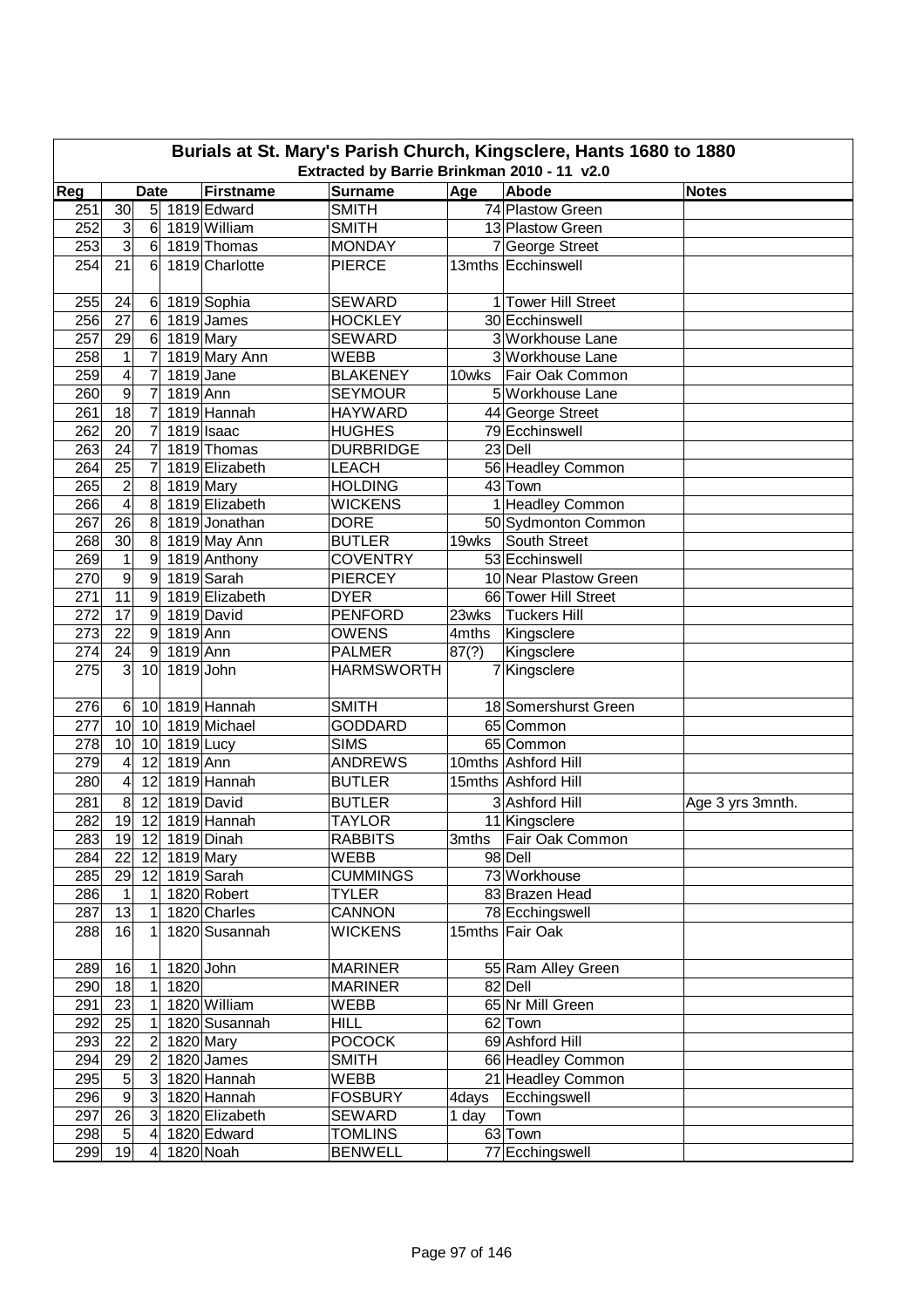| Burials at St. Mary's Parish Church, Kingsclere, Hants 1680 to 1880<br>Extracted by Barrie Brinkman 2010 - 11 v2.0 |                  |                           |           |                  |                                 |             |                              |                     |  |  |
|--------------------------------------------------------------------------------------------------------------------|------------------|---------------------------|-----------|------------------|---------------------------------|-------------|------------------------------|---------------------|--|--|
|                                                                                                                    |                  |                           |           |                  |                                 |             |                              |                     |  |  |
| Reg                                                                                                                |                  | <b>Date</b>               |           | <b>Firstname</b> | <b>Surname</b><br><b>SMITH</b>  | Age         | Abode                        | <b>Notes</b>        |  |  |
| 300                                                                                                                | $\overline{12}$  | $6 \mid$                  |           | 1820 Letitia     |                                 |             | 65 Ecchingswell              |                     |  |  |
| 301                                                                                                                | 14               | $\,6$<br>$6 \overline{6}$ |           | 1820 Mary        | <b>JENNINGS</b>                 |             | 92 Ecchingswell              |                     |  |  |
| 302                                                                                                                | 14               | $\overline{7}$            | 1820 Ann  | 1820 Sarah       | <b>DRY</b>                      |             | 20 North Oakley              |                     |  |  |
| 303<br>304                                                                                                         | 19               |                           |           |                  | <b>WOODLEY</b>                  | 3mths       | Goose Hill                   |                     |  |  |
|                                                                                                                    | 26<br>28         | $\overline{7}$            |           | 1820 George      | <b>ANDREWS</b><br><b>BASTIN</b> |             | 18 North Sydmonton           |                     |  |  |
| 305                                                                                                                |                  | 7                         |           | 1820 George      |                                 |             | 14days Common                |                     |  |  |
| 306                                                                                                                | 30               | $\overline{7}$            |           | 1820 Mary        | <b>BEER</b>                     | 19wks       | Town                         |                     |  |  |
| 307                                                                                                                | $\mathbf{1}$     | 8                         |           | 1820 Thomas      | <b>KEELING</b>                  |             | 40 Town                      |                     |  |  |
| 308                                                                                                                | 17               | 8                         |           | 1820 Elizabeth   | <b>SEYMOUR</b>                  |             | 23mths Hannington Plantation |                     |  |  |
| 309                                                                                                                | 30               | 8                         |           | 1820 James       | <b>VINCE</b>                    |             | 5 Somershurst Green          |                     |  |  |
| 310                                                                                                                | 18               | 9                         |           | 1820 Deborah     | <b>PIERCE</b>                   |             | 20 Plaistow Green            |                     |  |  |
| 311                                                                                                                | $\mathbf{1}$     | 10                        |           | 1820 Robert      | <b>KEWELL</b>                   |             | 7 Ecchingswell               |                     |  |  |
| 312                                                                                                                | 18               | 10                        | 1820 John |                  | <b>FOSTER</b>                   |             | 76 Waiths Farm               |                     |  |  |
| $\overline{313}$                                                                                                   | 22               | 10                        |           | 1820 Sarah       | <b>HOLLY</b>                    |             | 52 Swan Street Town          |                     |  |  |
| $\overline{314}$                                                                                                   | 28               | 10 <sup>1</sup>           |           | $1820$ Mary      | <b>CANNONS</b>                  |             | 79 Kingsclere Marsh          |                     |  |  |
| 315                                                                                                                | 8                | 11                        |           | 1820 Elizabeth   | <b>OWEN</b>                     |             | 2 Nr Tan House               | Burnt to death 2yrs |  |  |
|                                                                                                                    |                  |                           |           |                  |                                 |             |                              | 7mnths              |  |  |
| 316                                                                                                                | 11               | 11                        |           | 1820 Rebecca     | <b>FOSTER</b>                   |             | 19 Old Farm                  |                     |  |  |
| 317                                                                                                                | 13               | 11                        |           | 1820 Sarah       | <b>HILLIER</b>                  |             | 39 Ram Alley Green           |                     |  |  |
| 318                                                                                                                | 13               | 11                        |           | 1820 Caroline    | <b>RICHARDSON</b>               | 2wks        | Ecchingswell                 |                     |  |  |
| 319                                                                                                                | 15               | 11                        |           | 1820 Elizabeth   | HILL                            |             | 27 Ecchingswell              |                     |  |  |
| 320                                                                                                                | 19               | 11                        |           | 1820 Hannah      | <b>LOVELOCK</b>                 |             | 5 Nr Plaistow Green          |                     |  |  |
| 321                                                                                                                | 24               | 11                        |           | 1820 Hannah      | <b>ANDREWS</b>                  | 9mths       | North Sydmonton              |                     |  |  |
| 322                                                                                                                | 29               | 12                        |           | 1820 William     | <b>BEER</b>                     |             | 50 George Street             |                     |  |  |
| 323                                                                                                                | $\overline{7}$   | 1                         | 1821 John |                  | <b>SOPER</b>                    |             | 80 Common                    |                     |  |  |
| 324                                                                                                                | $\overline{7}$   | 1                         |           | 1821 Hannah      | <b>HUZZEY</b>                   |             | 15mths Sydmonton             |                     |  |  |
| 325                                                                                                                | 11               | $\mathbf{1}$              |           | 1821 Miriam      | <b>ROGERS</b>                   |             | 56 Dairy House Farm          |                     |  |  |
| 326                                                                                                                | 14               | 1                         |           | 1821 Hannah      | CO                              |             | 40 Headley Common            |                     |  |  |
| 327                                                                                                                | 21               | 1                         |           | 1821 James       | <b>BUTLER</b>                   |             | 77 Ashford Hill              |                     |  |  |
| 328                                                                                                                | $\overline{c}$   | $\overline{2}$            |           | $1821$ James     | <b>ROBBINS</b>                  |             | 4 Nr Ashford Hill            | 4yrs 10mnths        |  |  |
| 329                                                                                                                | $\overline{3}$   | $\overline{2}$            |           | 1821 Dinah       | <b>KING</b>                     |             | 56 Nr Plaistow Green         |                     |  |  |
| 330                                                                                                                | 19               | $\overline{2}$            |           | 1821 Miriam      | <b>NORRIS</b>                   |             | 2 Workhouse                  | 2yrs 3mnths         |  |  |
| 331                                                                                                                | 4                | 3                         |           | 1821 Robert      | <b>FISHER</b>                   |             | 48 Headley Common            |                     |  |  |
| 332                                                                                                                | $\overline{8}$   | 3                         | 1821 John |                  | <b>CUSSAL</b>                   |             | 62 Dell                      |                     |  |  |
| 333                                                                                                                | 9                | 3 <sup>2</sup>            | 1821 Ann  |                  | <b>KILPIN</b>                   |             | 17wks Swan Street Town       |                     |  |  |
| 334                                                                                                                | 14               | 3 <sup>1</sup>            |           | 1821 Thomas      | <b>KEALING</b>                  |             | 72 Ecchingswell              |                     |  |  |
| 335                                                                                                                | 20               | 3 <sup>1</sup>            |           | 1821 David       | <b>MUNDAY</b>                   | 18mths Town |                              |                     |  |  |
| 336                                                                                                                | 24               | $\mathbf{3}$              |           | 1821 William     | <b>BRIDGMAN</b>                 |             | 69 Dell                      |                     |  |  |
| 337                                                                                                                | 25               | 3                         |           | 1821 Thomas      | <b>STEVENS</b>                  |             | 75 Ecchingswell              |                     |  |  |
| 338                                                                                                                | 21               | 4                         | 1821 John |                  | <b>STROUD</b>                   |             | 60 Town                      |                     |  |  |
| 339                                                                                                                | 26               | 4                         |           | 1821 John        | <b>GODDARD</b>                  |             | 49 Hawkers Hil               |                     |  |  |
| 340                                                                                                                | 6                | 5                         |           | 1821 Elizth.     | <b>LEACH</b>                    | 3mths       | Nr Woodhouse Farm            |                     |  |  |
| 341                                                                                                                | $\boldsymbol{9}$ | 5                         |           | 1821 John        | <b>TWITCHIN</b>                 | 1 day       | Town                         |                     |  |  |
| 342                                                                                                                | $\boldsymbol{9}$ | 5                         | 1821 John |                  | <b>FOSTER</b>                   |             | 57 Old Farm                  |                     |  |  |
| 343                                                                                                                | 20               | 5                         |           | 1821 Emma        | <b>WITTS</b>                    | 5mths       | South Sydmonton              |                     |  |  |
| 344                                                                                                                | 30               | 5                         |           | 1821 George      | <b>SMITH</b>                    | 2days       | Somershurst Green            |                     |  |  |
| 344a                                                                                                               | 30               | 5                         |           | 1821 Thomas      | <b>SMITH</b>                    | 2days       | Somershurst Green            |                     |  |  |
| 345                                                                                                                | 17               | 6                         |           | 1821 Elizth.     | <b>DYER</b>                     |             | 97 Hawkers Hil               |                     |  |  |
| 346                                                                                                                | 17               | 6                         |           | 1821 William     | <b>HEDGES</b>                   |             | 25 Dell                      |                     |  |  |
| 347                                                                                                                | 8                | 7                         |           | 1821 Elizth.     | <b>WHETLAND</b>                 |             | 40 Ecchingswell              |                     |  |  |
| 348                                                                                                                | 21               | 7                         | 1821 Ann  |                  | <b>BRUNSDEN</b>                 |             | 75 near Sandford Farm        |                     |  |  |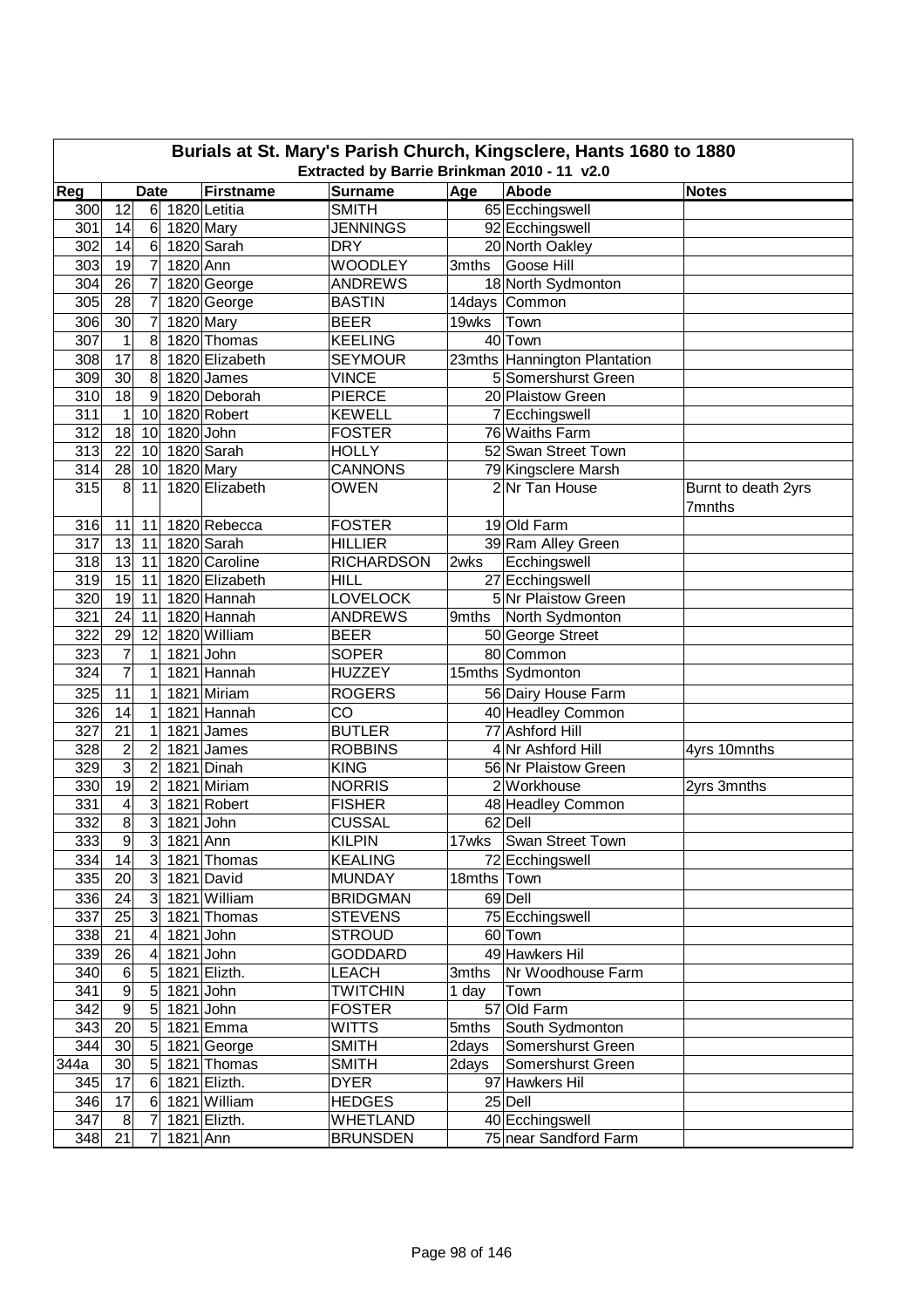|     | Burials at St. Mary's Parish Church, Kingsclere, Hants 1680 to 1880<br>Extracted by Barrie Brinkman 2010 - 11 v2.0 |                          |              |                        |                  |               |                      |              |  |  |  |
|-----|--------------------------------------------------------------------------------------------------------------------|--------------------------|--------------|------------------------|------------------|---------------|----------------------|--------------|--|--|--|
| Reg |                                                                                                                    | <b>Date</b>              |              | <b>Firstname</b>       | <b>Surname</b>   | Age           | Abode                | <b>Notes</b> |  |  |  |
| 349 | 10                                                                                                                 | 8 <sup>1</sup>           |              | 1821 Dinah             | <b>HUMPHREY</b>  |               | 78 Town              |              |  |  |  |
| 350 | 15                                                                                                                 | 8 <sup>1</sup>           |              | 1821 David             | <b>SELBY</b>     | 14wks         | Ecchingswell         |              |  |  |  |
| 351 | 26                                                                                                                 | 8                        |              | 1821 John              | <b>BEER</b>      |               | 90 Town              |              |  |  |  |
| 352 | $\mathbf{3}$                                                                                                       | 10                       |              | 1821 James             | <b>PARSONS</b>   | 13wks         | North Sydmonton      |              |  |  |  |
| 353 | $\overline{\mathbf{4}}$                                                                                            | 11                       |              | 1821 Peter             | <b>PARSONS</b>   |               | 72 North Sydmonton   |              |  |  |  |
| 354 | $\overline{\mathbf{4}}$                                                                                            | 11                       |              | 1821 John              | <b>HAZELL</b>    |               | 73 Ecchingswell      |              |  |  |  |
| 355 | 4                                                                                                                  | 11                       |              | 1821 Mary              | <b>GODDARD</b>   |               | 79 August Hill       |              |  |  |  |
| 356 | 24                                                                                                                 | 11                       |              | 1821 Mary              | <b>HEDGES</b>    | 9mths         | Dell                 |              |  |  |  |
| 357 | 15                                                                                                                 | 12                       | 1821 Ann     |                        | JEWELL           |               | 74 Common            |              |  |  |  |
| 358 | 31                                                                                                                 | 12                       |              | $\overline{18}21$ Mary | <b>EXELL</b>     |               | 75 Common            |              |  |  |  |
| 359 | $\overline{23}$                                                                                                    | $\mathbf 1$              |              | 1822 George            | <b>BREWER</b>    | 19wks         | <b>Frobury Pit</b>   |              |  |  |  |
| 360 | 30                                                                                                                 | $\mathbf 1$              |              | 1822 Mary              | <b>PIPER</b>     | 9wks          | Dell                 |              |  |  |  |
| 361 | 3                                                                                                                  | $\overline{c}$           |              | 1822 Sarah             | <b>WINKWORTH</b> |               | 80 Dell              |              |  |  |  |
|     | $\overline{3}$                                                                                                     |                          |              |                        |                  |               |                      |              |  |  |  |
| 362 |                                                                                                                    | $\overline{c}$           |              | 1822 Thomas            | <b>BUTLER</b>    |               | 24 Ashford Hill      |              |  |  |  |
| 363 | $\overline{6}$                                                                                                     | $\overline{c}$           |              | 1822 Louisa            | <b>CHANCE</b>    | 4mths         | George Street        |              |  |  |  |
| 364 | $\overline{8}$                                                                                                     | $\overline{c}$           |              | 1822 Mary              | <b>BRADFIELD</b> |               | 18mths Field Mill    |              |  |  |  |
| 365 | 17                                                                                                                 | 3                        |              | 1822 Martha            | <b>PIPER</b>     | 13wks         | Dell                 |              |  |  |  |
| 366 | $\overline{9}$                                                                                                     | $\overline{\mathcal{A}}$ |              | 1822 Louisa            | <b>HUTCHINS</b>  | 2mths         | Swan Street Town     |              |  |  |  |
| 367 | 13                                                                                                                 | 4                        |              | 1822 Joseph            | <b>MUNDAY</b>    |               | 57 Swan Street Town  |              |  |  |  |
| 368 | 19                                                                                                                 | 4                        | 1822 Ruth    |                        | <b>TEGG</b>      |               | 64 Ecchingswell      |              |  |  |  |
| 369 | 4                                                                                                                  | 6                        |              | 1822 John              | <b>RUMBOLD</b>   | 14mths Dunley |                      |              |  |  |  |
| 370 | 5                                                                                                                  | 6                        |              | 1822 Ruth              | Monday           | 3mths         | Swan Street Town     |              |  |  |  |
| 371 | 9                                                                                                                  | 6                        |              | 1822 Thomas            | <b>CHANDLER</b>  |               | 73 August Hill       |              |  |  |  |
| 372 | 16                                                                                                                 | 6                        |              | 1822 Mary              | <b>PARSONS</b>   |               | 10days Tuckers Hill  |              |  |  |  |
| 373 | 17                                                                                                                 | 6                        |              | 1822 Samuel            | <b>SEWARD</b>    |               | 17 Town              |              |  |  |  |
| 374 | 21                                                                                                                 | 6                        |              | 1822 Frances           | <b>SMITH</b>     | 10mths Town   |                      |              |  |  |  |
| 375 | 11                                                                                                                 | 7                        | 1822 Ann     |                        | <b>WOODLEY</b>   |               | 45 Headley Common    |              |  |  |  |
| 376 | 21                                                                                                                 | 7                        |              | 1822 Joanna            | <b>BEER</b>      |               | 96 Town              |              |  |  |  |
| 377 | 4                                                                                                                  | 8                        |              | 1822 William           | <b>FOSTER</b>    |               | 82 Somershurst Green |              |  |  |  |
| 378 | 7                                                                                                                  | 8                        |              | 1822 Mary              | <b>SEWARD</b>    |               | 79 George Street     |              |  |  |  |
| 379 | 8                                                                                                                  | 8                        |              | 1822 Elizth.           | <b>SEWARD</b>    |               | 82 Swan Street Town  |              |  |  |  |
| 380 | $\overline{17}$                                                                                                    | 8                        |              | 1822 Richard           | <b>STROTTEN</b>  |               | 63 Ecchingswell      |              |  |  |  |
| 381 | 4                                                                                                                  | 9                        |              | 1822 William           | <b>ROLFE</b>     |               | 55 Town              |              |  |  |  |
| 382 | 10                                                                                                                 | 9                        |              | 1822 Thomas            | <b>WYATT</b>     | 9wks          | Town                 |              |  |  |  |
| 383 | 10                                                                                                                 |                          |              | 9  1822 William        | WYATT            | 9wks          | Town                 |              |  |  |  |
| 384 |                                                                                                                    |                          |              | 7 10 1822 Thersa       | LOVELL           | 2yrs          | near Plastow Green   |              |  |  |  |
| 385 |                                                                                                                    |                          |              | 27 10 1822 William     | <b>FARMER</b>    |               | 63 Wolverton Lane    |              |  |  |  |
| 386 |                                                                                                                    |                          |              | 30 10 1822 James       | <b>WOODHOUSE</b> |               | 71 North Sydmonton   |              |  |  |  |
| 387 | 3                                                                                                                  |                          | 11 1822 Mary |                        | <b>WELLS</b>     |               | 35 Bourne            |              |  |  |  |
| 388 | 13                                                                                                                 | 11                       |              | 1822 Mary              | <b>WEBB</b>      |               | 21 near Mill Green   |              |  |  |  |
| 389 | 13                                                                                                                 | 11                       | 1822 Ann     |                        | <b>SMITH</b>     |               | 84 near Fair Oak     |              |  |  |  |
| 390 |                                                                                                                    |                          |              |                        |                  |               |                      |              |  |  |  |
|     | $\overline{7}$                                                                                                     | 12                       |              | 1822 William           | <b>TIDBURY</b>   |               | 78 North Sydmonton   |              |  |  |  |
| 391 | <b>25</b>                                                                                                          | 12                       |              | 1822 Henry             | <b>BUNCE</b>     |               | 75 Dell              |              |  |  |  |
| 392 | $\overline{7}$                                                                                                     | 1                        |              | 1823 Esther            | <b>MINALL</b>    |               | 11 Mill Green        |              |  |  |  |
| 393 | 12                                                                                                                 | 1                        |              | 1823 Eliza             | <b>CUMMINS</b>   |               | 12 Plastow Green     |              |  |  |  |
| 394 | 19                                                                                                                 | 1                        |              | 1823 Hannah            | <b>MEGGS</b>     |               | 16 Swan Street Town  |              |  |  |  |
| 395 | 29                                                                                                                 | 1                        |              | 1823 Mary              | <b>MILES</b>     |               | 60 Rabbit Warren     |              |  |  |  |
| 396 | 16                                                                                                                 | $\mathbf{2}$             |              | 1823 Sarah             | LAWRENCE         |               | 70 Town              |              |  |  |  |
| 397 | 11                                                                                                                 | 3 <sup>1</sup>           |              | 1823 Elizabeth         | <b>BEER</b>      |               | 55 Town              |              |  |  |  |
| 398 | 23                                                                                                                 | 3 <sup>2</sup>           |              | 1823 Mary              | <b>WYATT</b>     |               | 81 Town              |              |  |  |  |
| 399 | $\overline{4}$                                                                                                     |                          |              | 5 1823 William         | <b>MARRINER</b>  |               | 29 Tan House         |              |  |  |  |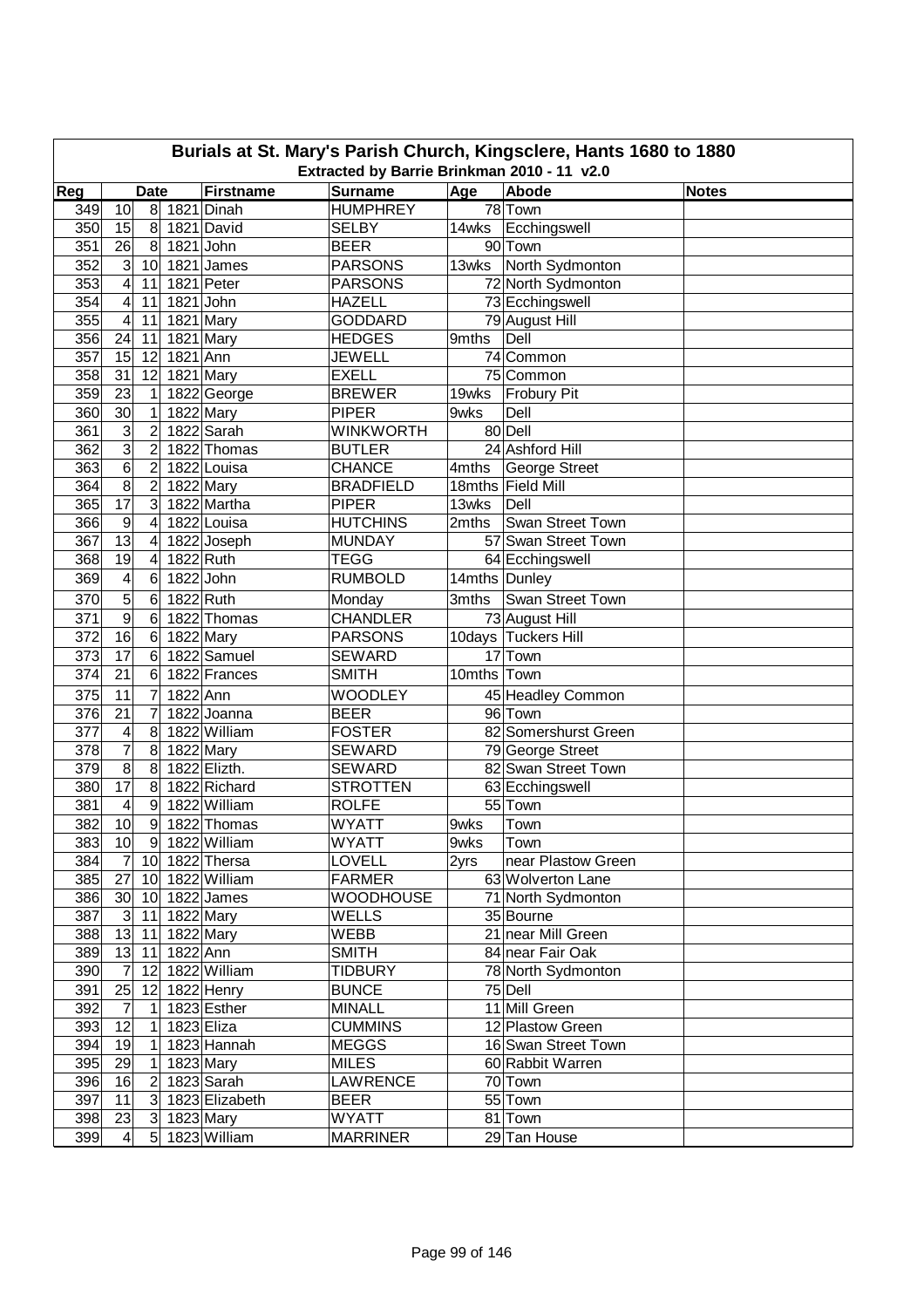| Burials at St. Mary's Parish Church, Kingsclere, Hants 1680 to 1880 |                                             |                         |             |                      |                    |       |                       |                            |  |  |  |  |
|---------------------------------------------------------------------|---------------------------------------------|-------------------------|-------------|----------------------|--------------------|-------|-----------------------|----------------------------|--|--|--|--|
|                                                                     | Extracted by Barrie Brinkman 2010 - 11 v2.0 |                         |             |                      |                    |       |                       |                            |  |  |  |  |
| Reg                                                                 |                                             | <b>Date</b>             |             | <b>Firstname</b>     | <b>Surname</b>     | Age   | Abode                 | <b>Notes</b>               |  |  |  |  |
| 400                                                                 | 4                                           | 5 <sup>1</sup>          | 1823 Mary   |                      | <b>PIPER</b>       | 12wks | Dell                  |                            |  |  |  |  |
| 401                                                                 | 5                                           | 5                       |             | 1823 Mary            | <b>SMITH</b>       |       | 33 Fair Oak           |                            |  |  |  |  |
| 402                                                                 | 16                                          | $5\overline{)}$         |             | 1823 Mary            | <b>BATES</b>       |       | 75 Highclere          |                            |  |  |  |  |
| 403                                                                 | 19                                          | 5                       | 1823 Ann    |                      | <b>AMMANS</b>      | 3wks  | Dell                  |                            |  |  |  |  |
| 404                                                                 | 21                                          | 5                       |             | 1823 Elizabeth       | <b>BOLTON</b>      | 3mths | Hall Farm             |                            |  |  |  |  |
| 405                                                                 | 23                                          | $5\overline{)}$         |             | 1823 George          | <b>PIERCE</b>      | 3mths | Itchenswell           |                            |  |  |  |  |
| 406                                                                 | 28                                          | $5\overline{)}$         |             | 1823 David           | <b>WELMON</b>      | 7mths | near Fair Oak         |                            |  |  |  |  |
| 407                                                                 | 29                                          | 5                       |             | 1823 Elizabeth       | <b>DYER</b>        |       | 10mths August Hill    |                            |  |  |  |  |
| 408                                                                 | 23                                          | $6 \,$                  |             | 1823 Elizh.          | <b>PLATT</b>       |       | 14 Newbury            |                            |  |  |  |  |
| 409                                                                 | 25                                          | $6 \,$                  |             | 1823 Maria           | <b>CLARKE</b>      |       | 14 Kingsclere         |                            |  |  |  |  |
| 410                                                                 | 28                                          | 6                       |             | 1823 William Hopkins | <b>KILPIN</b>      |       | 55 Kingsclere         |                            |  |  |  |  |
| 411                                                                 | 29                                          | 6                       | 1823 John   |                      | <b>WEBB</b>        |       | 79 near Fair Oak      |                            |  |  |  |  |
| 412                                                                 | $\overline{c}$                              | 7                       |             | 1823 Abraham         | <b>ELLIOTT</b>     | 1wk   | Swan Street Town      |                            |  |  |  |  |
| 413                                                                 | $\overline{2}$                              | 7                       |             | 1823 Isaac           | <b>ELLIOTT</b>     | 1wk.  | Swan Street Town      |                            |  |  |  |  |
| 414                                                                 | $\overline{2}$                              | 7                       |             | 1823 Robert          | <b>ROLFE</b>       |       | 29 Dell               |                            |  |  |  |  |
| 415                                                                 | 9                                           | $\overline{7}$          | 1823 John   |                      | <b>MILES</b>       |       | 53 Ashford Hill       |                            |  |  |  |  |
| 416                                                                 | 15                                          | $\overline{7}$          |             | 1823 Stephen         | <b>BREWER</b>      | 7wks  | Frobury Pit           |                            |  |  |  |  |
| 417                                                                 | 4                                           | 8                       |             | 1823 Richard         | <b>SMITH</b>       | 15wks | near Fair Oak         |                            |  |  |  |  |
| 418                                                                 | 11                                          | 8                       | 1823 Jane   |                      | <b>CAUTE</b>       |       | 5 North Street        |                            |  |  |  |  |
| 419                                                                 | 19                                          | 8                       | 1823 Levi   |                      | <b>BRIDGMAN</b>    |       | 15mths Headley Common |                            |  |  |  |  |
| 420                                                                 | 5                                           | 9                       |             | 1823 Elizabeth       | <b>NIGHTINGALE</b> |       | 72 Ecchingswell       | Found dead on her<br>knees |  |  |  |  |
| 421                                                                 | 11                                          | 9                       | 1823 Eliza  |                      | <b>MATTHIAS</b>    | 6mths | Workhouse             |                            |  |  |  |  |
| 422                                                                 | 18                                          | 9                       | $1823$ John |                      | <b>ROLFE</b>       | 11wks | Dell                  |                            |  |  |  |  |
| 423                                                                 | 23                                          | 9                       |             | 1823 George          | <b>FREWIN</b>      | 5mths | Town                  |                            |  |  |  |  |
| 424                                                                 | 29                                          | 9                       |             | 1823 Ralph           | <b>MARTYN</b>      |       | 72 Sydmonton          |                            |  |  |  |  |
| 425                                                                 | 15                                          | 10                      |             | 1823 George          | <b>HOARE</b>       |       | 68 Swan Street Town   |                            |  |  |  |  |
| 426                                                                 | 17                                          | 10                      |             | 1823 Letitia         | <b>SHARPE</b>      |       | 2 Town                |                            |  |  |  |  |
| 427                                                                 | 4                                           | 11                      |             | 1823 Elizth.         | <b>HAINES</b>      |       | 63 Tan House          |                            |  |  |  |  |
| 428                                                                 | 11                                          | 11                      |             | 1823 Mary            | <b>COLLINS</b>     |       | 81 Common             | wife of James              |  |  |  |  |
| 429                                                                 | 15                                          | 11                      |             | 1823 William         | <b>THATCHER</b>    |       | Workhouse             |                            |  |  |  |  |
| 430                                                                 | 25                                          | 12                      |             | 1823 Ambrose         | <b>HAINES</b>      |       | 26 Common             |                            |  |  |  |  |
| 431                                                                 | 28                                          | 12                      |             | 1823 Isaac           | <b>GODDARD</b>     |       | 84 Kingsclere         |                            |  |  |  |  |
| 432                                                                 | دن                                          | $\mathbf{1}$            |             | 1824 John Prismall   | <b>FUCE</b>        | 7wks  | Common                |                            |  |  |  |  |
| 433                                                                 | 12                                          | $\overline{4}$          |             | 1824 Frances         | <b>WITHERS</b>     |       | 33 Kingsclere         |                            |  |  |  |  |
| 434                                                                 | 17                                          | 1                       |             | 1824 Briant          | <b>SMITH</b>       |       | 67 Workhouse          |                            |  |  |  |  |
| 435                                                                 | $\overline{17}$                             | 1                       |             | 1824 William         | <b>HOLDAWAY</b>    |       | 10 Dell               |                            |  |  |  |  |
| 436                                                                 | 26                                          | 1                       |             | 1824 Sarah           | <b>COLLINS</b>     |       | 57 Kingsclere         |                            |  |  |  |  |
| 437                                                                 | 1                                           | $\overline{c}$          |             | 1824 George          | <b>PRATER</b>      |       | 10wks Ecchingswell    |                            |  |  |  |  |
| 438                                                                 | 11                                          | $\overline{c}$          |             | 1824 John            | <b>STILEMAN</b>    |       | 40 Workhouse          |                            |  |  |  |  |
| 439                                                                 | 14                                          | $\overline{c}$          | 1824 John   |                      | <b>MOORE</b>       |       | 28 Workhouse          |                            |  |  |  |  |
| 440                                                                 | 14                                          | $\overline{\mathbf{c}}$ |             | 1824 Francis         | <b>HERN</b>        | 2days | <b>August Hill</b>    |                            |  |  |  |  |
| 441                                                                 | 18                                          | $\overline{2}$          |             | 1824 Elizabeth       | <b>ROGERS</b>      |       | 69 Common             |                            |  |  |  |  |
| 442                                                                 | 19                                          | $\overline{c}$          |             | 1824 Charlotte       | <b>BROWN</b>       |       | 26 Workhouse          |                            |  |  |  |  |
| 443                                                                 | 19                                          | 2                       | $1824$ Jane |                      | <b>WEBB</b>        |       | 62 Common             |                            |  |  |  |  |
| 444                                                                 | 25                                          | $\overline{c}$          |             | 1824 Elizth.         | <b>WEBB</b>        |       | 50 Headley Common     |                            |  |  |  |  |
| 445                                                                 | 27                                          | $\overline{c}$          | 1824 John   |                      | <b>COLLINS</b>     |       | 49 Headley Common     |                            |  |  |  |  |
| 446                                                                 | 10                                          | $\mathbf{3}$            |             | 1824 James           | <b>HOCKLEY</b>     |       | 80 Ecchingswell       |                            |  |  |  |  |
| 447                                                                 | 17                                          | $\mathbf{3}$            |             | 1824 Harriot         | <b>WOODHOUSE</b>   |       | 18mths Headley Common |                            |  |  |  |  |
| 448                                                                 | 17                                          | 3                       |             | 1824 James           | <b>PERTH</b>       |       | 10mths Workhouse      |                            |  |  |  |  |
| 449                                                                 | 1                                           | $\overline{4}$          |             | 1824 Thomas          | <b>FOSTER</b>      |       | 84 Kingsclere         |                            |  |  |  |  |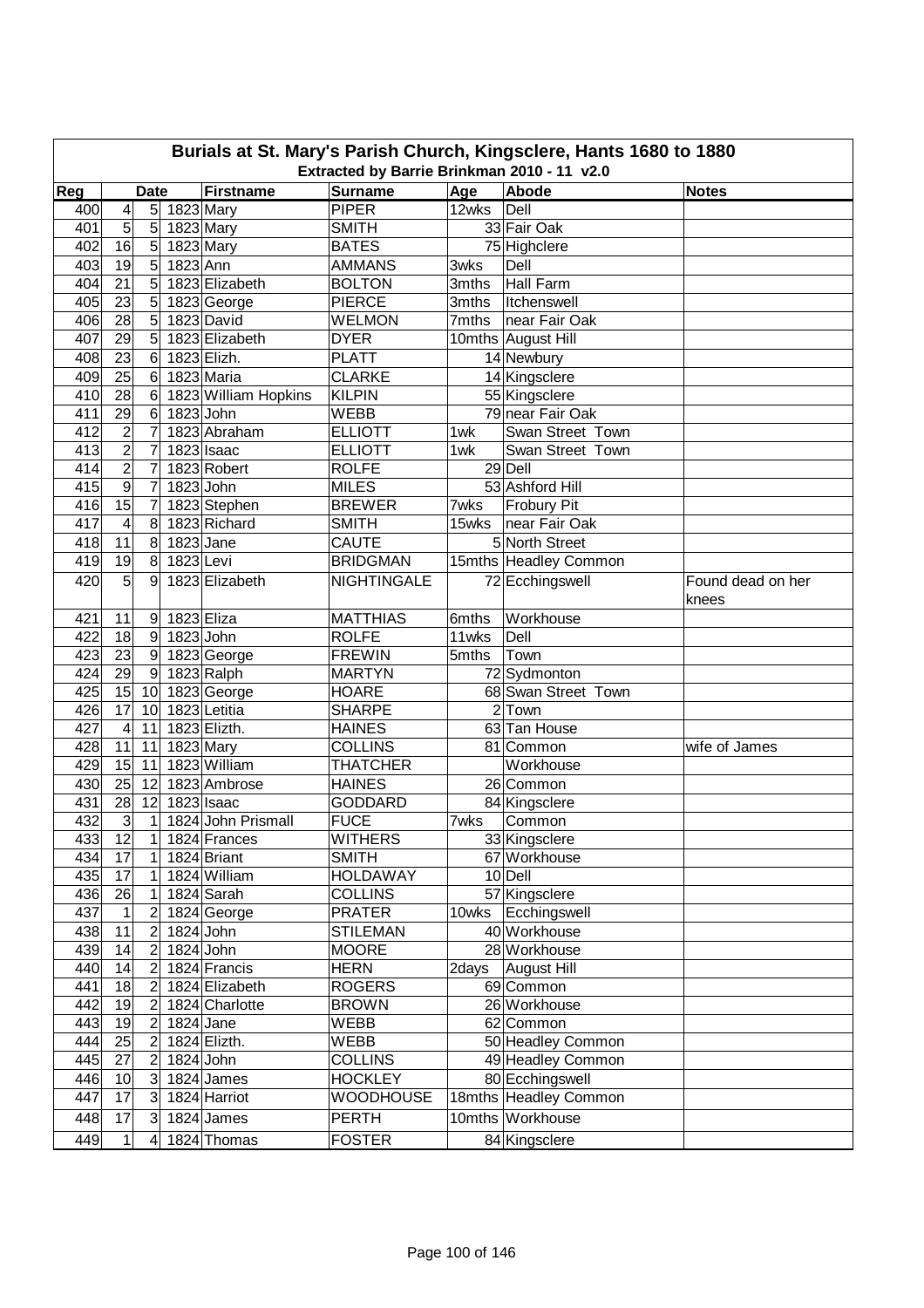| Burials at St. Mary's Parish Church, Kingsclere, Hants 1680 to 1880 |                                                                                                                                         |                |             |                    |                  |       |                            |                         |  |  |  |  |
|---------------------------------------------------------------------|-----------------------------------------------------------------------------------------------------------------------------------------|----------------|-------------|--------------------|------------------|-------|----------------------------|-------------------------|--|--|--|--|
|                                                                     | Extracted by Barrie Brinkman 2010 - 11 v2.0<br>Abode<br>Reg<br><b>Firstname</b><br><b>Surname</b><br>Age<br><b>Date</b><br><b>Notes</b> |                |             |                    |                  |       |                            |                         |  |  |  |  |
| 450                                                                 | 3                                                                                                                                       | $\overline{4}$ |             | $1824$ Mary        | <b>SMITH</b>     |       | 86 Ashford Hill            |                         |  |  |  |  |
| 451                                                                 | $\overline{3}$                                                                                                                          |                |             |                    | <b>PIKE</b>      |       |                            |                         |  |  |  |  |
|                                                                     |                                                                                                                                         | 4              |             | 1824 John          |                  |       | 28 Common                  |                         |  |  |  |  |
| 452                                                                 | 8                                                                                                                                       | 4              | $1824$ John |                    | <b>WEBB</b>      |       | 82 near Mill Green         |                         |  |  |  |  |
| 453                                                                 | $\overline{23}$                                                                                                                         | 4              |             | 1824 Thomas        | <b>FOSTER</b>    |       | 10 Old Farm                |                         |  |  |  |  |
| 454                                                                 | 23                                                                                                                                      | 4              |             | 1824 Elizabeth     | <b>SMITH</b>     |       | 28 near Fair Oak           |                         |  |  |  |  |
| 455                                                                 | 29                                                                                                                                      | 4              |             | 1824 Elizh.        | <b>SEWARD</b>    |       | 40 Dell                    |                         |  |  |  |  |
| 456                                                                 | $\,6$                                                                                                                                   | 5              |             | 1824 Elizth.       | <b>WHITE</b>     |       | 87 Town                    |                         |  |  |  |  |
| 457                                                                 | $\overline{19}$                                                                                                                         | 5              |             | 1824 Hannah        | <b>HALL</b>      | 2days | Ecchingswell               |                         |  |  |  |  |
| 458                                                                 | 26                                                                                                                                      | 6              | 1824 Ann    |                    | <b>BANCE</b>     |       | 88 Town                    |                         |  |  |  |  |
| 459                                                                 | 28                                                                                                                                      | 6              |             | 1824 James Widmore | <b>KILPIN</b>    |       | 19 Town                    |                         |  |  |  |  |
| 460                                                                 | $\mathbf{1}$                                                                                                                            | $\overline{7}$ | 1824 Ann    |                    | <b>FARMER</b>    |       | 85 Town                    |                         |  |  |  |  |
| 461                                                                 | 29                                                                                                                                      | $\overline{7}$ |             | 1824 Isaac         | <b>VINCE</b>     |       | 60 Somershurst             |                         |  |  |  |  |
| 462                                                                 | 30                                                                                                                                      | 7              |             | 1824 Charles       | <b>GUNTER</b>    | 4mths | <b>Ashford Hill</b>        |                         |  |  |  |  |
| 463                                                                 | 30                                                                                                                                      | 7              |             | 1824 Charlotte     | <b>COTTERELL</b> |       | 42 Ecchingswell            |                         |  |  |  |  |
| 464                                                                 | 31                                                                                                                                      | $\overline{7}$ |             | 1824 William       | <b>VERNEY</b>    |       | 13 Dell                    |                         |  |  |  |  |
| 465                                                                 | $\overline{7}$                                                                                                                          | 8              |             | 1824 John          | <b>COOPER</b>    |       | 15 Town                    |                         |  |  |  |  |
| 466                                                                 | 11                                                                                                                                      | 8              |             | 1824 James         | <b>SMITH</b>     |       | 10 Ashford Hill            |                         |  |  |  |  |
| 467                                                                 | 18                                                                                                                                      | 8              |             | 1824 Mary          | LEWIS            | 3wks  | near Fair Oak              |                         |  |  |  |  |
| 468                                                                 | 18                                                                                                                                      | 8              |             | 1824 Elizh.        | <b>BOND</b>      | 3wks  | near Fair Oak              |                         |  |  |  |  |
| 469                                                                 | 23                                                                                                                                      | 8              | 1824 Ann    |                    | <b>SMITH</b>     |       | 50 - 60 Summershurst Green |                         |  |  |  |  |
| 470                                                                 | 29                                                                                                                                      | 8              |             | 1824 Edward        | <b>COCK</b>      |       | 77 Tuckers Hill            |                         |  |  |  |  |
| 471                                                                 | 4                                                                                                                                       | 9              |             | 1824 Elizh.        | <b>HOLDAWAY</b>  |       | 1 Town                     |                         |  |  |  |  |
| 472                                                                 | 16                                                                                                                                      | 9              |             | 1824 Joseph        | <b>ROLFE</b>     |       | 80 Dell                    | Who did hang himself on |  |  |  |  |
|                                                                     |                                                                                                                                         |                |             |                    |                  |       |                            | the 12 <sup>th</sup>    |  |  |  |  |
| 473                                                                 | 19                                                                                                                                      | 9              | $1824$ Jos. |                    | <b>PIERCE</b>    |       | 22 Headley Common          |                         |  |  |  |  |
| 474                                                                 | $\boldsymbol{2}$                                                                                                                        | 10             | $1824$ John |                    | <b>VERNEY</b>    |       | 27 Dell                    |                         |  |  |  |  |
| 475                                                                 | 11                                                                                                                                      | 10             |             | 1824 William       | <b>GALE</b>      |       | 72 Headley Common          |                         |  |  |  |  |
| 476                                                                 | 18                                                                                                                                      | 10             |             | 1824 David         | <b>GALE</b>      | 18wks | Headley Common             |                         |  |  |  |  |
| 477                                                                 | 21                                                                                                                                      | 10             |             | 1824 Thomas        | <b>TEGG</b>      |       | 72 Ecchingswell            |                         |  |  |  |  |
| 478                                                                 | 31                                                                                                                                      | 10             |             | 1824 William       | <b>PAICE</b>     |       | 77 Dell                    |                         |  |  |  |  |
| 479                                                                 | 23                                                                                                                                      | 11             |             | 1824 Robert        | <b>BROWN</b>     |       | 29 Sydmonton               |                         |  |  |  |  |
| 480                                                                 | $\overline{7}$                                                                                                                          | 12             |             | 1824 John          | <b>MATTHEWS</b>  |       | 64 Kingsclere              |                         |  |  |  |  |
| 481                                                                 | 12                                                                                                                                      | 12             |             | 1824 John          | <b>WALKER</b>    |       | 75 Ecchingswell            |                         |  |  |  |  |
| 482                                                                 | 12                                                                                                                                      | 12             |             | 1824 Sarah         | <b>FREWIN</b>    | 9mths | Tan House                  |                         |  |  |  |  |
| 483                                                                 | 15                                                                                                                                      | 12             |             | 1824 William       | <b>TIBBLE</b>    |       | 42 Common                  |                         |  |  |  |  |
| 484                                                                 | $\mathsf 3$                                                                                                                             | 1              |             | 1825 Mary          | <b>TURNER</b>    |       | 52 Ecchingswell            |                         |  |  |  |  |
| 485                                                                 | $\bf 8$                                                                                                                                 | 1              | 1825 Ann    |                    | <b>WHEELER</b>   |       | 77 Kingsclere              |                         |  |  |  |  |
| 486                                                                 | 14                                                                                                                                      | 1              |             | 1825 Isabella      | <b>ROLFE</b>     | 1mth  | Dell                       |                         |  |  |  |  |
| 487                                                                 | $\overline{18}$                                                                                                                         | 1              |             | 1825 Abraham       | <b>PAICE</b>     |       | 75 Sydmonton               |                         |  |  |  |  |
| 488                                                                 | 23                                                                                                                                      | 1              |             | 1825 Rachael       | <b>MAIRES</b>    |       | 67 Common                  |                         |  |  |  |  |
| 489                                                                 | 24                                                                                                                                      | 1              |             | 1825 Sarah         | <b>CLARKE</b>    |       | 52 Town                    |                         |  |  |  |  |
| 490                                                                 | 5                                                                                                                                       | $\overline{c}$ |             | 1825 Rebecca       | <b>SHEARMAN</b>  |       | 1 Kingsclere               |                         |  |  |  |  |
| 491                                                                 | $\overline{22}$                                                                                                                         |                |             | 1825 Sarah         | <b>HUGHES</b>    |       |                            |                         |  |  |  |  |
|                                                                     |                                                                                                                                         | $\overline{c}$ |             |                    |                  |       | 81 Kingsclere              |                         |  |  |  |  |
| 492                                                                 | $\sqrt{5}$                                                                                                                              | $\mathsf 3$    |             | 1825 John          | <b>JENNINGS</b>  |       | 85 Kingsclere              |                         |  |  |  |  |
| 493                                                                 | 10                                                                                                                                      | $\mathsf 3$    |             | 1825 William       | <b>SMITH</b>     |       | 21 North Sydmonton         |                         |  |  |  |  |
| 494                                                                 | 20                                                                                                                                      | $\mathsf 3$    |             | 1825 James         | <b>FRAZER</b>    |       | 57 Woodlands               |                         |  |  |  |  |
| 495                                                                 | 30 <sup>°</sup>                                                                                                                         | 3              |             | 1825 James         | <b>COLLINS</b>   |       | 85 Common                  |                         |  |  |  |  |
| 496                                                                 | 8                                                                                                                                       | 4              |             | 1825 Thomas        | <b>HISCOCK</b>   | 1 day | Ecchingswell               |                         |  |  |  |  |
| 497                                                                 | 12                                                                                                                                      | 4              |             | 1825 Lucy          | <b>HEDGECOCK</b> |       | 40 Exmans Ford             |                         |  |  |  |  |
| 498                                                                 | 15                                                                                                                                      | $\overline{4}$ |             | 1825 Daniel        | <b>SMITH</b>     |       | 29 Ashford Hill            |                         |  |  |  |  |
| 499                                                                 | 27                                                                                                                                      | $\overline{4}$ |             | 1825 Caroline      | <b>WEBB</b>      | 12wks | near Starkhouse            |                         |  |  |  |  |
| 500                                                                 | 27                                                                                                                                      | $\vert$        |             | 1825 Hannah        | <b>HUGHES</b>    | 9mths | Ram Alley Green            |                         |  |  |  |  |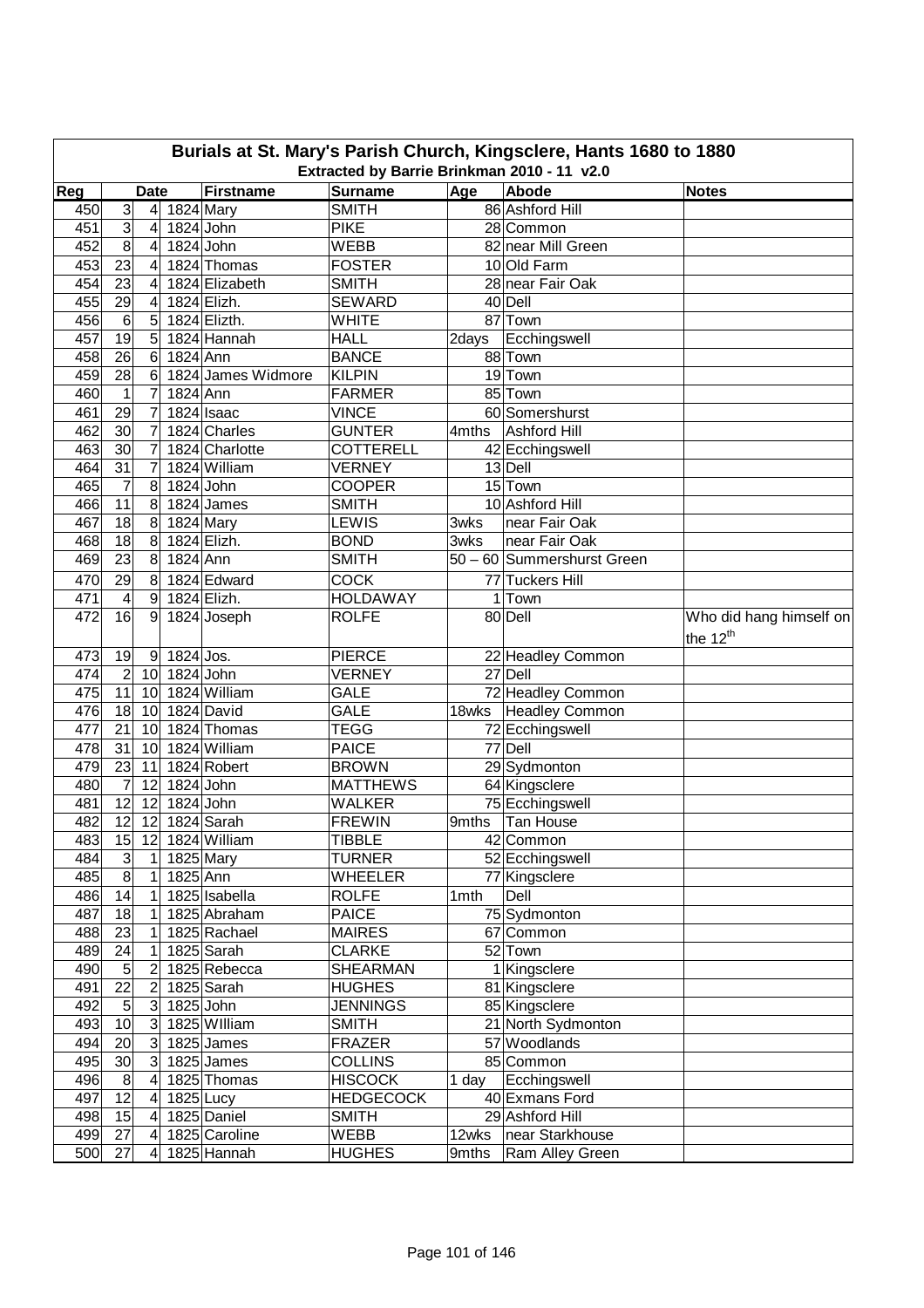| Burials at St. Mary's Parish Church, Kingsclere, Hants 1680 to 1880<br>Extracted by Barrie Brinkman 2010 - 11 v2.0 |                 |                                |             |                                   |                                  |       |                          |                       |  |  |
|--------------------------------------------------------------------------------------------------------------------|-----------------|--------------------------------|-------------|-----------------------------------|----------------------------------|-------|--------------------------|-----------------------|--|--|
| Reg                                                                                                                |                 |                                |             |                                   |                                  |       | Abode                    |                       |  |  |
| 501                                                                                                                | 30              | <b>Date</b><br>$\vert 4 \vert$ |             | <b>Firstname</b><br>1825 Mary Ann | <b>Surname</b><br><b>POCOCKE</b> | Age   | 38 Ecchingswell          | <b>Notes</b>          |  |  |
| 502                                                                                                                | 3               | 5                              |             | 1825 Elizabeth                    | <b>CRIPPS</b>                    |       | 15 Frith Farm            |                       |  |  |
| 503                                                                                                                | 18              | 5 <sup>1</sup>                 |             | 1825 Hannah                       | <b>MILES</b>                     | 11wks | <b>Plaistow Green</b>    |                       |  |  |
| 504                                                                                                                | 21              | $\overline{5}$                 | 1825 Lucy   |                                   | <b>TOMLINS</b>                   |       | 38 Town                  |                       |  |  |
| 505                                                                                                                | 22              | 5                              |             | 1825 Sarah                        | <b>HAINES</b>                    |       | 29 near Tan House        |                       |  |  |
| 506                                                                                                                | $\mathbf{3}$    | 6                              |             | 1825 William                      | <b>DYER</b>                      |       | 21 August Hill           |                       |  |  |
| 507                                                                                                                | $\overline{6}$  | 6                              |             | 1825 Elizabeth                    | <b>DRAKE</b>                     |       | 17 Town                  |                       |  |  |
| 508                                                                                                                | $\overline{25}$ | $6\phantom{1}$                 |             | 1825 Charles                      | <b>COTTERELL</b>                 |       | 51 Ecchingswell          |                       |  |  |
| 509                                                                                                                | $\sqrt{5}$      | 7                              |             | 1825 Hannah                       | <b>WALLIS</b>                    |       | 59 Town                  |                       |  |  |
| 510                                                                                                                | 17              | $\overline{7}$                 |             | 1825 Harriet                      | <b>PORTSMOUTH</b>                | 1 day | Kingsclere               |                       |  |  |
| 511                                                                                                                | 1               | 8                              |             | 1825 Sarah Ann                    | <b>CORNOTT</b>                   | 1 day | <b>August Hill</b>       |                       |  |  |
| 512                                                                                                                | 3               | 8                              | 1825 John   |                                   | <b>BLACKMAN</b>                  |       | 21 Dell                  |                       |  |  |
| 513                                                                                                                | $\overline{4}$  | 8                              |             | 1825 Phoebe                       | <b>WITTS</b>                     | 5wks  | South Sydmonton          |                       |  |  |
| 514                                                                                                                | 10              | 8                              |             | 1825 William                      | <b>STEVENS</b>                   |       | 45 Ecchingswell          |                       |  |  |
| 515                                                                                                                | 1               | 9                              |             | 1825 Esther                       | <b>BROOKER</b>                   |       | 2 Dell                   |                       |  |  |
| 516                                                                                                                | $\overline{2}$  | 9                              | $1825$ Jane |                                   | <b>PIERCE</b>                    |       | 30 Greenham Common       |                       |  |  |
| 517                                                                                                                | $\overline{2}$  | $\boldsymbol{9}$               |             | 1825 Richard                      | <b>HEAD</b>                      |       | 68 Town                  |                       |  |  |
| 518                                                                                                                | $\overline{17}$ | 9                              |             | 1825 William                      | <b>ROLFE</b>                     | 7mths | Dell                     |                       |  |  |
| 519                                                                                                                | 29              | 9                              |             | 1825 Thomas                       | <b>TEGG</b>                      |       | 44 Ecchingswell          |                       |  |  |
| 520                                                                                                                | $\overline{5}$  | 10                             |             | 1825 Sophia                       | <b>STOCKER</b>                   |       | 22 Ecchingswell          |                       |  |  |
| 521                                                                                                                | 16              | 10                             |             | 1825 Daniel                       | <b>WHYTHE</b>                    |       | 77 Common near Wolverton |                       |  |  |
|                                                                                                                    |                 |                                |             |                                   |                                  |       |                          |                       |  |  |
| 522                                                                                                                | 19              | 10 <sup>1</sup>                | 1825 Elizh. |                                   | <b>BENWELL</b>                   |       | $2$ Town                 |                       |  |  |
| 523                                                                                                                | 30              | 10 <sup>1</sup>                |             | 1825 Frances                      | <b>FISHER</b>                    |       | 63 near the Harrow       |                       |  |  |
| 524                                                                                                                | $6 \,$          | 11                             |             | 1825 Martha                       | <b>MARSHALL</b>                  |       | 68 Town                  |                       |  |  |
| 525                                                                                                                | $\overline{8}$  | 11                             |             | 1825 Sarah Ann                    | <b>ROLFE</b>                     |       | 17 Dell                  |                       |  |  |
| 526                                                                                                                | 10              | 11                             |             | 1825 James                        | <b>SHEARMAN</b>                  |       | 24 Dell                  |                       |  |  |
| 527                                                                                                                | $\overline{4}$  | 11                             | 1825 John   |                                   | <b>ARNOTT</b>                    |       | 67 Swan Street           | Omitted to be entered |  |  |
|                                                                                                                    |                 |                                |             |                                   |                                  |       |                          | above                 |  |  |
| 528                                                                                                                |                 | $18$ 11                        |             | 1825 Joseph                       | <b>LEWIS</b>                     | 6wks  | near Ashford Hill        |                       |  |  |
| 529                                                                                                                | 20              | 11                             | 1825 John   |                                   | <b>MITCHELL</b>                  |       | 55 Newbury Marsh         |                       |  |  |
| 530                                                                                                                | 22              | 11                             |             | 1825 William                      | <b>CLARKE</b>                    |       | 56 George Street         |                       |  |  |
| 531                                                                                                                | 22              | 11                             | 1825 John   |                                   | <b>SHEARMAN</b>                  | 4days | Town                     |                       |  |  |
| 532                                                                                                                | $\mathbf{1}$    | 12                             |             | 1825 Thomas                       | <b>HUNT</b>                      | 5wks  | Town                     |                       |  |  |
| 533                                                                                                                | $\overline{4}$  |                                |             | 12 1825 Elizh.                    | <b>MUNDAY</b>                    |       | 64 Exmans Ford           |                       |  |  |
| 534                                                                                                                | 20              | 12                             |             | 1825 William                      | <b>GREEN</b>                     |       | 26 Sydmonton             |                       |  |  |
| 535                                                                                                                | $\overline{4}$  | 1                              |             | 1826 Charlotte                    | <b>COOPER</b>                    | 9days | Town                     |                       |  |  |
| 536                                                                                                                | 5               | 1                              |             | 1826 Charlotte                    | <b>PIERCE</b>                    |       | 18mths Ecchingswell      |                       |  |  |
| 537                                                                                                                | 12              | 1                              |             | 1826 Mary Ann                     | <b>SMITH</b>                     |       | 11 North Sydmonton       |                       |  |  |
| 538                                                                                                                | 19              | 1                              |             | 1826 Lydia                        | <b>FREEMANTLE</b>                |       | 19wks   Headley Common   |                       |  |  |
| 539                                                                                                                | 25              | 1                              | 1826 Jos.   |                                   | COLEMAN                          |       | 2 Catts Malthouse        |                       |  |  |
| 540                                                                                                                | 26              | 1                              |             | 1826 Jane                         | <b>HUZZEY</b>                    |       | 10mths North Sydmonton   |                       |  |  |
| 541                                                                                                                | 12              | $\overline{c}$                 |             | 1826 Edward                       | <b>FISHER</b>                    |       | 83 South Sydmonton       |                       |  |  |
| 542                                                                                                                | 28              | $\overline{c}$                 | 1826 John   |                                   | <b>EARLEY</b>                    |       | 75 near Fair Oak         |                       |  |  |
| 543                                                                                                                | $\overline{5}$  | 3 <sup>1</sup>                 |             | 1826 Elizabeth                    | <b>POCOCK</b>                    |       | 52 Dell                  |                       |  |  |
| 544                                                                                                                | $\overline{7}$  | 3 <sup>1</sup>                 |             | 1826 Hannah                       | <b>WEBSTER</b>                   |       | $2$ Town                 |                       |  |  |
| 545                                                                                                                | 16              | $\mathbf{3}$                   |             | 1826 Charles                      | <b>PAICE</b>                     |       | 73 near Starkhouse       |                       |  |  |
| 546                                                                                                                | 17              | $\mathbf{3}$                   | 1826 John   |                                   | <b>PORCHESTER</b>                |       | 17mths Sydmonton         |                       |  |  |
| 547                                                                                                                | 24              | 3                              |             | 1826 Samuel                       | <b>POCOCK</b>                    |       | 74 Ashford Hill          |                       |  |  |
| 548                                                                                                                | 24              | $\mathbf{3}$                   |             | $1826$ Emma                       | MAY                              | 7mths | Ashford Hill             |                       |  |  |
| 549                                                                                                                | 29              | $\overline{3}$                 |             | 1826 William                      | <b>ROBBINS</b>                   |       | 84 Fair Oak              |                       |  |  |
| 550                                                                                                                | 29              | 3 <sup>1</sup>                 |             | 1826 William                      | <b>TUCKER</b>                    |       | 30 Ecchingswell          |                       |  |  |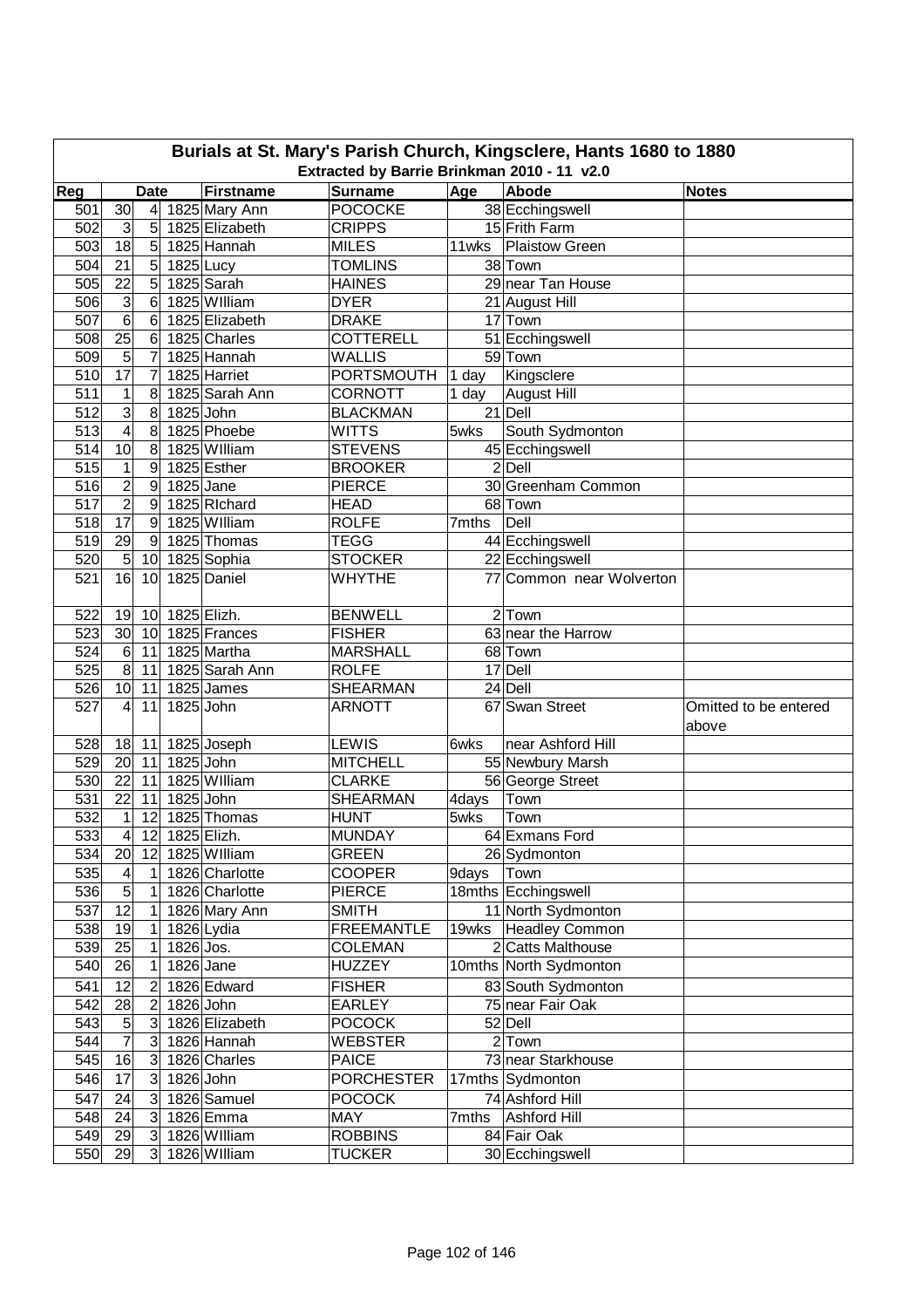| Burials at St. Mary's Parish Church, Kingsclere, Hants 1680 to 1880 |                                             |                         |            |                  |                                 |             |                                    |              |  |  |  |  |
|---------------------------------------------------------------------|---------------------------------------------|-------------------------|------------|------------------|---------------------------------|-------------|------------------------------------|--------------|--|--|--|--|
|                                                                     | Extracted by Barrie Brinkman 2010 - 11 v2.0 |                         |            |                  |                                 |             |                                    |              |  |  |  |  |
| Reg                                                                 |                                             | <b>Date</b>             |            | <b>Firstname</b> | <b>Surname</b>                  | Age         | Abode                              | <b>Notes</b> |  |  |  |  |
| 551                                                                 | $\overline{c}$                              | $\overline{4}$          | 1826 Mary  |                  | <b>MYERS</b>                    |             | 31 Town                            |              |  |  |  |  |
| 552                                                                 | 21                                          | 4                       |            | 1826 Thomas      | <b>SMITH</b>                    |             | 67 Workhouse                       |              |  |  |  |  |
| 553                                                                 | 30                                          | $\overline{4}$          |            | 1826 William     | <b>BENNETT</b>                  | 9days       | Tan House                          |              |  |  |  |  |
| 554                                                                 | 10                                          | 5                       |            | 1826 William     | <b>TWITCHIN</b>                 | 6hrs        | Market place                       |              |  |  |  |  |
| 555                                                                 | 27                                          | $\overline{4}$          |            | 1826 William     | <b>COOPER</b>                   |             | 14 Anchor Inn                      |              |  |  |  |  |
| 556                                                                 | 8                                           | 6                       |            | 1826 Hannah      | <b>TARBUTT</b>                  |             | 32 Dell                            |              |  |  |  |  |
| 557                                                                 | $\overline{15}$                             | 6                       | 1826 WM.   |                  | <b>SHEARMAN</b>                 |             | 68 Dell                            |              |  |  |  |  |
| 558                                                                 | 19                                          | 6                       |            | 1826 Elizabeth   | <b>BUTLER</b>                   | 21mths Dell |                                    |              |  |  |  |  |
| 559                                                                 | 25                                          | 6                       |            | 1826 William     | <b>HUTCHINGS</b>                |             | 53 Ashford Hill                    |              |  |  |  |  |
| 560                                                                 | $\overline{7}$                              | $\overline{7}$          | 1826       |                  | <b>SMITH</b>                    |             | 85 Workhouse                       |              |  |  |  |  |
| 561                                                                 | 14                                          | 7                       |            | 1826 Charlotte   | <b>HUGHES</b>                   |             | 33 near the Workhouse              |              |  |  |  |  |
| 562                                                                 | 30                                          | 7                       |            | 1826 James       | <b>EMMANS</b>                   | 1 day       | Dell                               |              |  |  |  |  |
| 563                                                                 | 31                                          | 7                       |            | 1826 George      | <b>CARTER</b>                   | 3mths       | Workhouse                          |              |  |  |  |  |
| 564                                                                 | 6                                           | 8                       |            | 1826 Thomas      | <b>SMITH</b>                    | 50-60       | Workhouse                          | sudden death |  |  |  |  |
| 565                                                                 | $\overline{8}$                              | 8                       |            | 1826 Charles     | <b>COVENTRY</b>                 |             | 11mths near Starkhouse Farm        | sudden death |  |  |  |  |
| 566                                                                 | 16                                          | 8                       | 1826 Jane  |                  | <b>DODD</b>                     |             | 26 Ecchingswell                    |              |  |  |  |  |
| 567                                                                 | 31                                          | 8                       |            | 1826 Rosa Ann    | <b>TWITCHIN</b>                 | 3mths       | Market place                       |              |  |  |  |  |
| 568                                                                 | 12                                          | 9                       |            | 1826 Sarah       | <b>KEILING</b>                  |             | 79 Ecchingswell                    |              |  |  |  |  |
| 569                                                                 | 17                                          | 9                       |            | 1826 William     | <b>SOPER</b>                    |             | 79 Sydmonton                       |              |  |  |  |  |
| 570                                                                 | 7                                           | 10                      |            | 1826 Sarah       | <b>HISCOCK</b>                  | 8mths       | Ecchingswell                       |              |  |  |  |  |
| 571                                                                 | 14                                          | 10                      |            | 1826 George      | <b>SIMPSON</b>                  | 2mths       | Workhouse                          |              |  |  |  |  |
| 572                                                                 | 16                                          | 10                      |            | 1826 Hannah      | <b>FREEMANTLE</b>               |             | 54 Headley Common                  |              |  |  |  |  |
| 573                                                                 | 22                                          | 10                      | 1826 John  |                  | <b>OWEN</b>                     |             | 75 Goose Hill                      |              |  |  |  |  |
| 574                                                                 | 23                                          | 10                      |            | 1826 Mary        | <b>WOODLEY</b>                  |             | 47 Ecchingswell                    |              |  |  |  |  |
| 575                                                                 | 25                                          | 10                      |            | 1826 Thomas      | <b>FISHLOCK</b>                 |             | 55 Workhouse                       |              |  |  |  |  |
| 576                                                                 | 16                                          | 11                      |            | 1826 James       | <b>SMITH</b>                    |             | 86 near Fair Oak                   |              |  |  |  |  |
| 577                                                                 | 17                                          | 11                      |            | 1826 Mary        | <b>PRATER</b>                   |             | 54 Ecchingswell                    |              |  |  |  |  |
| 578                                                                 | 28                                          | 12                      |            | 1826 Willm.      | <b>CHAPMAN</b>                  |             | 72 Somershurst                     |              |  |  |  |  |
| 579                                                                 | 28                                          | 12                      | 1826 Eliza |                  | <b>SMITH</b>                    |             | 21mths Frobury                     |              |  |  |  |  |
| 580                                                                 | $\overline{31}$                             | 12                      | 1826 John  |                  | <b>HUGHES</b>                   |             | 1 Ram Alley                        |              |  |  |  |  |
| 581                                                                 | 11                                          | 1                       |            | 1827 James       | CANE                            |             | 78 George Street                   |              |  |  |  |  |
| 582                                                                 | 15                                          | 1                       | 1827 Ann   |                  | <b>RUDDLE</b>                   |             | 17 Mill                            |              |  |  |  |  |
| 583                                                                 | $\overline{17}$                             | $\mathbf{1}$            |            | 1827 Edward      | <b>STROUD</b>                   | 1           | Town                               |              |  |  |  |  |
| 584                                                                 | 24                                          | 1                       |            | 1827 Daniel      | <b>JOHNSTONE</b>                |             | 43 Swan Street                     |              |  |  |  |  |
| 585                                                                 | $\overline{28}$                             | $\mathbf{1}$            |            | 1827 William     | <b>HILLIER</b>                  |             | 65 Workhouse                       |              |  |  |  |  |
| 586                                                                 | 28                                          | $\mathbf{1}$            |            | 1827 Sarah       | <b>BROWN</b>                    |             | 70 Workhouse                       |              |  |  |  |  |
| 587                                                                 | 10                                          | $\overline{2}$          |            | 1827 Mary Ann    | SHEARMAN                        | 12hrs       | Dell                               |              |  |  |  |  |
| 588                                                                 | 12                                          | $\overline{2}$          |            | 1827 Hannah      | <b>BRADFIELD</b>                | 4mths       | Mill                               |              |  |  |  |  |
| 589                                                                 | 15                                          | 2                       |            | 1827 Sarah Ann   | COLEMAN                         |             | 1 near Strattons Farm              |              |  |  |  |  |
| 590                                                                 | 20                                          | 2                       |            | 1827 Emma        | <b>HARRIS</b>                   |             | 4 Dell                             |              |  |  |  |  |
| 591                                                                 | 22                                          | $\overline{c}$          |            | 1827 Mary Sophia | <b>MITCHELL</b>                 |             | 20mths Tower Hill House            |              |  |  |  |  |
| 592                                                                 | 25                                          | $\overline{c}$          |            | 1827 Mary Ann    | <b>WHITE</b>                    |             | 15 near the Town                   |              |  |  |  |  |
| 593                                                                 | $\overline{28}$                             |                         |            |                  | <b>SOPER</b>                    |             | 79 Town                            |              |  |  |  |  |
|                                                                     |                                             | $\overline{\mathbf{c}}$ |            | 1827 Mary        |                                 |             |                                    |              |  |  |  |  |
| 594                                                                 | 7<br>12                                     | 3 <sup>1</sup>          |            | 1827 Harriet     | <b>PAICE</b><br><b>LAWRANCE</b> | 10wks       | Sydmonton<br>77 near the Workhouse |              |  |  |  |  |
| 595                                                                 |                                             | 3                       |            | 1827 Hannah      |                                 |             |                                    |              |  |  |  |  |
| 596                                                                 | 20                                          | $\overline{3}$          |            | 1827 Mary Ann    | <b>BENDALL</b>                  |             | 15mths North Sydmonton             |              |  |  |  |  |
| 597                                                                 | 28                                          | $\mathbf{3}$            |            | 1827 Sarah       | LEWIS                           | 1DAY        | near the Frith Farm                |              |  |  |  |  |
| 598                                                                 | 29                                          | $\mathbf{3}$            |            | 1827 Elizabeth   | <b>STEVENS</b>                  |             | 5 Town                             |              |  |  |  |  |
| 599                                                                 | 9                                           | 4                       |            | 1827 James       | <b>HIGGS</b>                    | 10mths      | Town                               |              |  |  |  |  |
| 600                                                                 | 20                                          | $\overline{4}$          |            | 1827 Elizabeth   | <b>MARSHALL</b>                 | 7mths       | near August Hill                   |              |  |  |  |  |
| 601                                                                 | 20                                          | 4                       |            | 1827 Richard     | <b>HARMSWORTH</b>               |             | 84 Workhouse                       |              |  |  |  |  |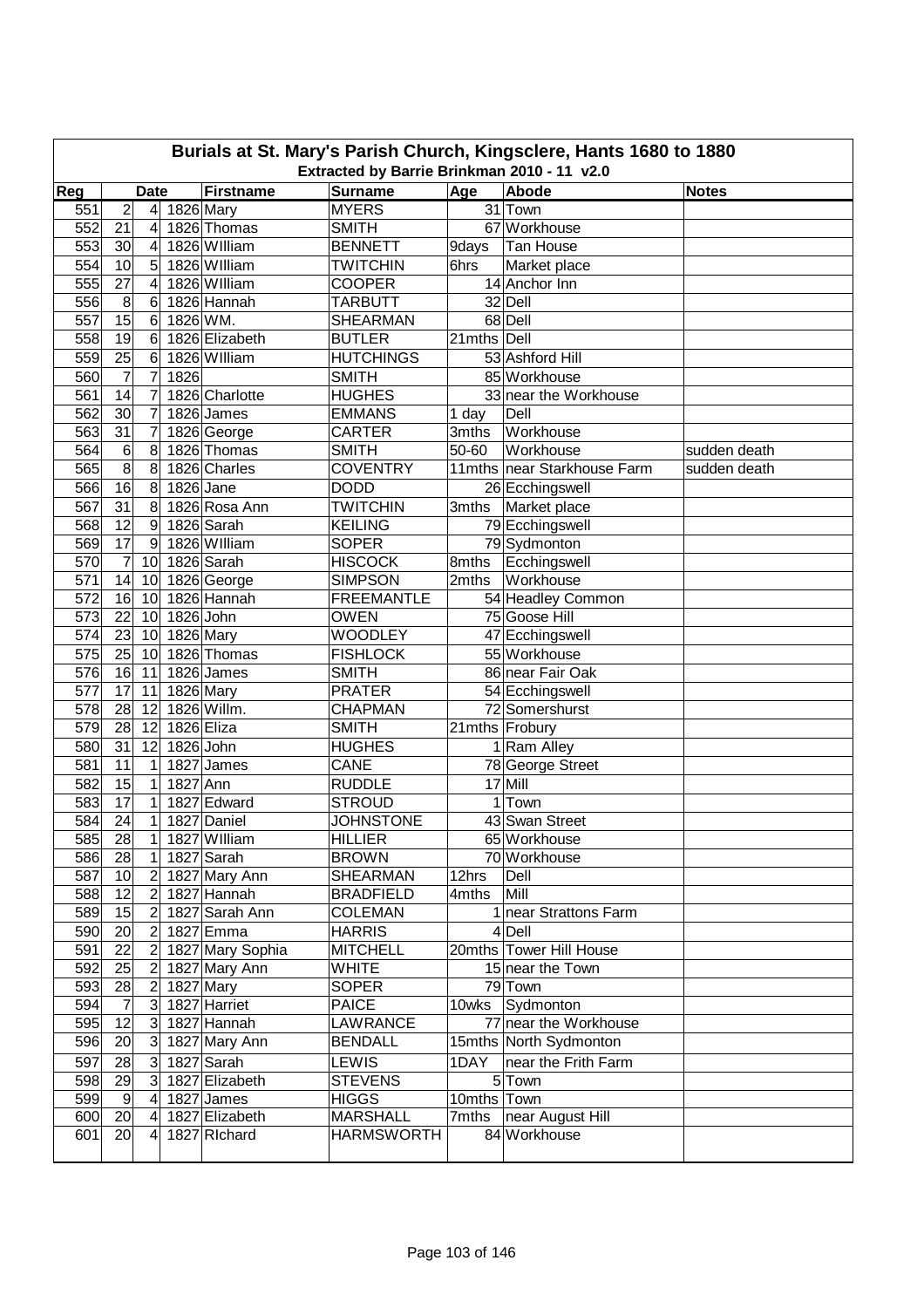|            | Burials at St. Mary's Parish Church, Kingsclere, Hants 1680 to 1880<br>Extracted by Barrie Brinkman 2010 - 11 v2.0 |                 |           |                          |                   |                |                          |                         |  |  |  |  |
|------------|--------------------------------------------------------------------------------------------------------------------|-----------------|-----------|--------------------------|-------------------|----------------|--------------------------|-------------------------|--|--|--|--|
| Reg        |                                                                                                                    | <b>Date</b>     |           | <b>Firstname</b>         | <b>Surname</b>    | Age            | Abode                    | <b>Notes</b>            |  |  |  |  |
| 602        | 7                                                                                                                  | 5               | 1827 John |                          | <b>BEW</b>        |                | 69 Town                  |                         |  |  |  |  |
| 603        | 10                                                                                                                 | $\sqrt{5}$      |           | 1827 Henry               | <b>WOOFFE</b>     |                | 8 Town                   |                         |  |  |  |  |
| 604        | 15                                                                                                                 | 5               |           | 1827 Phebe               | Monday            |                | 57 Town                  |                         |  |  |  |  |
| 605        | 22                                                                                                                 | $\overline{5}$  |           | 1827 Maria               | <b>PIERCE</b>     |                | 1 Goose Hill             |                         |  |  |  |  |
| 606        | 27                                                                                                                 | 5               |           | 1827 Thomas              | <b>BARNES</b>     |                | 75 Ashford Hill          |                         |  |  |  |  |
| 607        | 7                                                                                                                  | 6               | 1827 Ann  |                          | <b>STEVENS</b>    |                | 58 Ecchingswell          |                         |  |  |  |  |
| 608        | 14                                                                                                                 | $6\phantom{1}$  |           | 1827 Elizh.              | <b>STROUD</b>     |                | 18 Town                  |                         |  |  |  |  |
|            |                                                                                                                    | 6               |           |                          | <b>HAINES</b>     |                |                          |                         |  |  |  |  |
| 625<br>626 | 18<br>22                                                                                                           | 6               |           | 1827 Thomas<br>1827 John | <b>BROWN</b>      |                | 83 North Sydmonton       |                         |  |  |  |  |
|            |                                                                                                                    |                 |           |                          |                   |                | 63 Ecchingswell          |                         |  |  |  |  |
| 627        | 24                                                                                                                 | 6               |           | 1827 James               | <b>HAYWARD</b>    |                | 16 Town                  |                         |  |  |  |  |
| 628        | 30                                                                                                                 | 6               | 1827 John |                          | <b>WHEELER</b>    | 6mths          | Town                     |                         |  |  |  |  |
| 629        | 16                                                                                                                 | 7               |           | 1827 Charles             | <b>WOOFFE</b>     | 7mths          | Town                     |                         |  |  |  |  |
| 630        | 18                                                                                                                 | $\overline{7}$  |           | 1827 Elizabeth           | <b>SHARP</b>      |                | 28 Town                  |                         |  |  |  |  |
| 631        | 22                                                                                                                 | 7               |           | 1827 William             | <b>STROUD</b>     | $\overline{7}$ | Town                     |                         |  |  |  |  |
| 632        | 8                                                                                                                  | 8               |           | 1827 James               | <b>SMITH</b>      |                | 85 Wolverton Common      |                         |  |  |  |  |
| 633        | $\overline{13}$                                                                                                    | 8               | 1827 Ann  |                          | <b>HOCKLEY</b>    |                | 65 Ecchingswell          |                         |  |  |  |  |
| 634        | 14                                                                                                                 | 9               |           | 1827 John                | <b>TYLER</b>      |                | 23mths Brazen Head Farm  |                         |  |  |  |  |
| 635        | 14                                                                                                                 | 9               |           | 1827 William             | <b>COXHEAD</b>    |                | 68 Town                  |                         |  |  |  |  |
| 636        | 17                                                                                                                 | 10              | 1827 John |                          | <b>HARMSWORTH</b> |                | 8 Town                   |                         |  |  |  |  |
|            |                                                                                                                    |                 |           |                          |                   |                |                          |                         |  |  |  |  |
| 637        | 25                                                                                                                 | 10              |           | 1827 Elizh.              | <b>HAINES</b>     |                | 21 Mill Green            |                         |  |  |  |  |
| 638        | 25                                                                                                                 | 10              |           | 1827 Mary                | <b>EADES</b>      |                | 83 Common                |                         |  |  |  |  |
| 639        | 25                                                                                                                 | 10              |           | 1827 William             | <b>HAINES</b>     |                | $2$ $Deli$               |                         |  |  |  |  |
| 640        | 26                                                                                                                 | 10              |           | 1827 Esther              | <b>THATCHER</b>   |                | 2 Dell                   |                         |  |  |  |  |
| 641        | 27                                                                                                                 | 10              |           | 1827 William             | <b>MAYRES</b>     |                | 82 Somershurst Green     |                         |  |  |  |  |
| 642        | 29                                                                                                                 | 10              |           | 1827 Joseph              | <b>STROUD</b>     |                | 37 Town                  |                         |  |  |  |  |
| 643        | $\overline{7}$                                                                                                     | 11              |           | 1827 William             | <b>WALLIS</b>     |                | 63 Town                  |                         |  |  |  |  |
| 644        | 21                                                                                                                 | 11              |           | 1827 George              | <b>JENNINGS</b>   | 8wks           | Town                     |                         |  |  |  |  |
| 645        | $\boldsymbol{2}$                                                                                                   | 12              |           | 1827 Martha              | <b>WEBB</b>       |                | 18 near Goose Hill       |                         |  |  |  |  |
| 646        | 6                                                                                                                  | 12              |           | 1827 Mary Sophia         | <b>JENNINGS</b>   | 9wks           | Town                     |                         |  |  |  |  |
| 647        | 13                                                                                                                 | 12              |           | 1827 Giles               | <b>COVENTRY</b>   |                | 29 Ecchingswell          | A notorious poacher who |  |  |  |  |
|            |                                                                                                                    |                 |           |                          |                   |                |                          | died of the Small Pox   |  |  |  |  |
|            |                                                                                                                    |                 |           |                          |                   |                |                          |                         |  |  |  |  |
| 648        |                                                                                                                    |                 |           | 20 12 1827 James         | <b>BRIANT</b>     |                | 71 Baughurst             |                         |  |  |  |  |
| 649        |                                                                                                                    |                 |           | 26 12 1827 Richard       | <b>COOPER</b>     |                | 80 Dell                  |                         |  |  |  |  |
| 650        | $\overline{2}$                                                                                                     | $\mathbf{1}$    |           | 1828 Leah                | <b>COOPER</b>     |                | 40 Anchor Inn            |                         |  |  |  |  |
| 651        | 15                                                                                                                 | 1               | 1828 Ann  |                          | <b>MARRINER</b>   |                | 76 Dell                  |                         |  |  |  |  |
| 652        | 16                                                                                                                 | $\mathbf{1}$    | 1828 Ann  |                          | Monday            | 12hrs          | near Mill Green          |                         |  |  |  |  |
| 653        | $\overline{17}$                                                                                                    | 2               |           | 1828 Bethany             | <b>GODDARD</b>    |                | 74 near Mill Green       |                         |  |  |  |  |
| 654        | $\overline{c}$                                                                                                     | 3 <sup>1</sup>  | 1828 Ann  |                          | <b>GARRETT</b>    |                | 61 near Exmans Ford      |                         |  |  |  |  |
| 655        | 6                                                                                                                  | 3 <sup>1</sup>  |           | 1828 Agnes               | <b>JENNINGS</b>   |                | 79 Swan Street           |                         |  |  |  |  |
| 656        | $\overline{19}$                                                                                                    | 3               |           | 1828 Sarah               | <b>CLARK</b>      |                | 71 George Street         |                         |  |  |  |  |
| 657        | 1                                                                                                                  | 4               |           | 1828 Hannah              | <b>WHEELER</b>    |                | 27 Town                  |                         |  |  |  |  |
| 658        | 5                                                                                                                  | $\overline{a}$  |           | 1828 Mary                | <b>RUMBOLD</b>    |                | 88 Ecchingswell          |                         |  |  |  |  |
| 659        | $\,6$                                                                                                              | $\overline{4}$  |           | 1828 Richard             | <b>HEDGES</b>     | 2days          | Ashford Hill             |                         |  |  |  |  |
| 660        | $\sigma$                                                                                                           | 4               |           | 1828 Richard             | <b>RABBITTS</b>   |                | 76 near Old Farm         |                         |  |  |  |  |
| 661        | 6                                                                                                                  | $\overline{4}$  |           |                          | <b>TAYLOR</b>     |                | 41 Dell                  |                         |  |  |  |  |
| 662        | 19                                                                                                                 |                 |           | 1828 Mary<br>1828 Daniel | <b>GREY</b>       |                | 19 Swan Street           |                         |  |  |  |  |
|            |                                                                                                                    | $\vert 4 \vert$ |           |                          |                   |                |                          |                         |  |  |  |  |
| 663        | 23                                                                                                                 | $\overline{4}$  |           | 1828 Mary                | <b>BACON</b>      |                | 77 near Wolverton Common |                         |  |  |  |  |
|            |                                                                                                                    |                 |           |                          |                   |                | Frith                    |                         |  |  |  |  |
| 664        | 23                                                                                                                 | 5               | 1828 Ann  |                          | <b>KILPIN</b>     |                | 55 South Wanborough near |                         |  |  |  |  |
|            |                                                                                                                    |                 |           |                          |                   |                | Odiham                   |                         |  |  |  |  |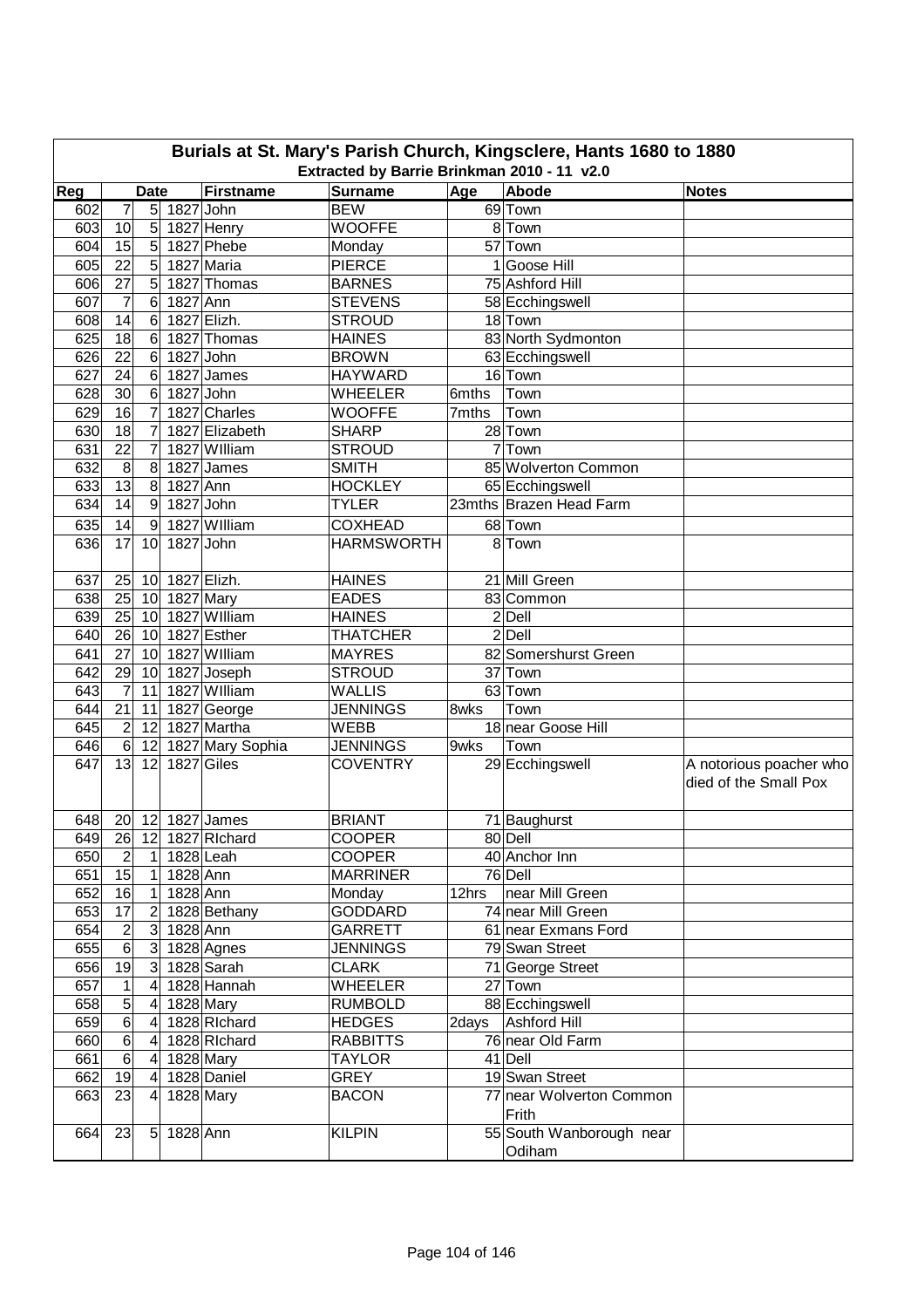| Burials at St. Mary's Parish Church, Kingsclere, Hants 1680 to 1880 |                                                                                     |                 |             |                             |                                 |       |                                    |                                            |  |  |  |  |
|---------------------------------------------------------------------|-------------------------------------------------------------------------------------|-----------------|-------------|-----------------------------|---------------------------------|-------|------------------------------------|--------------------------------------------|--|--|--|--|
|                                                                     | Extracted by Barrie Brinkman 2010 - 11 v2.0<br>Abode<br><b>Date</b><br><b>Notes</b> |                 |             |                             |                                 |       |                                    |                                            |  |  |  |  |
| Reg                                                                 |                                                                                     |                 |             | <b>Firstname</b>            | <b>Surname</b>                  | Age   |                                    |                                            |  |  |  |  |
| 665                                                                 | 23                                                                                  | $5\overline{)}$ |             | 1828 Thomas                 | <b>PAICE</b><br><b>DRY</b>      | 6wks  | near Sydmonton Chapel              |                                            |  |  |  |  |
| 666                                                                 | 24                                                                                  | 5               |             | 1828 Elizh.                 | <b>CRIBB</b>                    |       | 21 North Oakley<br>55 North Street |                                            |  |  |  |  |
| 667                                                                 | 8<br>11                                                                             | 6               |             | 1828 Phyllis<br>1828 Thomas |                                 |       | 50 near Ashford Hill               |                                            |  |  |  |  |
| 668<br>669                                                          |                                                                                     | 6               |             | 1828 Richard                | <b>BUTLER</b><br><b>PILGRIM</b> |       | 81 near the Town                   |                                            |  |  |  |  |
| 670                                                                 | 16<br>16                                                                            | 6<br>6          |             | 1828 Olive                  | <b>RABBITTS</b>                 |       | 69 near Fair Oak                   |                                            |  |  |  |  |
| 671                                                                 | $\overline{c}$                                                                      | 7               |             | 1828 Emily                  | <b>PAICE</b>                    |       | 36 near Sydmonton Chapel           |                                            |  |  |  |  |
| 672                                                                 | 4                                                                                   | 7               |             | 1828 Thomas                 | <b>SEWARD</b>                   |       | 41 Workhouse                       |                                            |  |  |  |  |
| 673                                                                 | 20                                                                                  | 7               |             | 1828 Mary Ann               | <b>SMITH</b>                    |       | 4 Town                             |                                            |  |  |  |  |
| 674                                                                 | 21                                                                                  | 7               |             | 1828 William                | <b>TAYLOR</b>                   |       | 64 Town                            |                                            |  |  |  |  |
| 675                                                                 | 25                                                                                  | $\overline{7}$  |             | 1828 William                | <b>GREY</b>                     |       | 25 Swan Street                     |                                            |  |  |  |  |
| 676                                                                 | 10                                                                                  | 8               |             | 1828 Robert                 | <b>ADEY</b>                     | 1mth  | George Street                      |                                            |  |  |  |  |
| 677                                                                 | 15                                                                                  | 8               |             | 1828 Harriet                | N ORTH                          |       | 3 Newbury Marsh                    |                                            |  |  |  |  |
| 678                                                                 | $\overline{2}$                                                                      | 9               | 1828 John   |                             | <b>STOCKER</b>                  |       | 18mths Ecchingswell                | Suddenly killed by the                     |  |  |  |  |
|                                                                     |                                                                                     |                 |             |                             |                                 |       |                                    | passing of a waggon<br>wheel over his head |  |  |  |  |
| 679                                                                 | 15                                                                                  | 9               | 1828 Ann    |                             | <b>PULLIN</b>                   |       | 31 Caversham Oxon                  |                                            |  |  |  |  |
| 680                                                                 | $\overline{28}$                                                                     | 9               | 1828 Ann    |                             | COX                             |       | 18 Ecchingswell                    |                                            |  |  |  |  |
| 681                                                                 | 23                                                                                  | 10              |             | 1828 James                  | COTTERAL                        |       | 27 Ecchingswell                    |                                            |  |  |  |  |
| 682                                                                 | 31                                                                                  | 10 <sup>1</sup> |             | 1828 Letitia Ann            | <b>TYLER</b>                    |       | 17 Town                            |                                            |  |  |  |  |
| 683                                                                 | دن                                                                                  | 11              | 1828 John   |                             | <b>BLUNSDEN</b>                 |       | 74 Wilton in the parish of         |                                            |  |  |  |  |
|                                                                     |                                                                                     |                 |             |                             |                                 |       | <b>Great Bedwin Wilts</b>          |                                            |  |  |  |  |
| 684                                                                 | 8                                                                                   | 11              |             | 1828 Elizabeth              | <b>MILES</b>                    |       | 23 Town                            |                                            |  |  |  |  |
| 685                                                                 | 19                                                                                  | 12              |             | 1828 Thomas                 | <b>HOBBS</b>                    |       | 69 Town                            |                                            |  |  |  |  |
| 686                                                                 | 14                                                                                  | 1               |             | 1829 Jemima                 | <b>ALLEN</b>                    | 8mths | Town                               |                                            |  |  |  |  |
| 687                                                                 | 17                                                                                  | 1               | 1829 John   |                             | <b>FUCE</b>                     |       | 69 Common                          |                                            |  |  |  |  |
| 688                                                                 | 22                                                                                  | 1               |             | 1829 Henry                  | <b>HUSE</b>                     | 9mths | Kingsclere                         |                                            |  |  |  |  |
| 689                                                                 | 15                                                                                  | $\overline{c}$  | 1829 John   |                             | <b>STEVENS</b>                  |       | 38 Ecchingswell                    |                                            |  |  |  |  |
| 690                                                                 | 22                                                                                  | $\overline{2}$  |             | 1829 James                  | <b>SEYMOUR</b>                  | 4mths | Kingsclere                         |                                            |  |  |  |  |
| 691                                                                 | 26                                                                                  | $\overline{c}$  | $1829$ Jane |                             | <b>SPROUT</b>                   |       | 33 Kingsclere                      |                                            |  |  |  |  |
| 692                                                                 | $\overline{\mathcal{A}}$                                                            | 3               |             | 1829 Martha                 | <b>COLLINS</b>                  |       | 60 Ecchingswell                    |                                            |  |  |  |  |
| 693                                                                 | $\overline{5}$                                                                      | $\mathbf{3}$    |             | 1829 Richard                | <b>WHYTE</b>                    |       | 85 Kingsclere                      |                                            |  |  |  |  |
| 694                                                                 | $\overline{5}$                                                                      | 3               |             | $1829$ James                | <b>BACON</b>                    |       | 78 Kingsclere                      |                                            |  |  |  |  |
| 695                                                                 | $\overline{5}$                                                                      | $\overline{3}$  |             | 1829 Mary                   | <b>TEGG</b>                     |       | 52 Ecchingswell                    |                                            |  |  |  |  |
| 696                                                                 | 18                                                                                  | 3               |             | 1829 Sarah                  | <b>SHACKLEFORD</b>              |       | 77 Kingsclere                      |                                            |  |  |  |  |
| 697                                                                 | 18                                                                                  | $\mathbf{3}$    |             | 1829 Elizabeth              | LEWIS                           |       | 75 Kingsclere                      |                                            |  |  |  |  |
| 698                                                                 | 27                                                                                  | 3               |             | 1829 Mary Ann               | <b>KERNETT</b>                  |       | 6 Kingsclere                       |                                            |  |  |  |  |
| 699                                                                 | $\mathbf{1}$                                                                        | 4               |             | 1829 Charles                | <b>NORTH</b>                    | ?     | Kingsclere                         |                                            |  |  |  |  |
| 700                                                                 | $\overline{7}$                                                                      | 4               |             | 1829 Michael                | <b>CHITTLE</b>                  |       | 77 Sidmonton                       |                                            |  |  |  |  |
| 701                                                                 | $\overline{7}$                                                                      | 4               |             | 1829 Richard                | <b>STROTTON</b>                 |       | 20mths Itchinswell                 |                                            |  |  |  |  |
| 702                                                                 | 22                                                                                  | $\overline{4}$  |             | 1829 Mary                   | <b>RUDDLE</b>                   |       | 35 Kingsclere                      |                                            |  |  |  |  |
| 703                                                                 | 26                                                                                  | $\overline{4}$  | 1829 John   |                             | <b>SOPER</b>                    |       | 7 Kingsclere                       |                                            |  |  |  |  |
| 704                                                                 | 27                                                                                  | 4               |             | 1829 Daniel                 | <b>STEVENS</b>                  |       | 34 Kingsclere                      |                                            |  |  |  |  |
| 705                                                                 | 28                                                                                  | 4               |             | 1829 Martha                 | <b>HILL</b>                     | 4mths | Etchinswell                        |                                            |  |  |  |  |
| 706                                                                 | 11                                                                                  | 5               |             | 1829 Sarah                  | <b>HOCKLEY</b>                  |       | 59 Kingsclere                      |                                            |  |  |  |  |
| 707                                                                 | 1                                                                                   | 6               |             | 1829 Richard                | <b>TURNER</b>                   |       | 63 Etchinswell                     |                                            |  |  |  |  |
| 708                                                                 | 10                                                                                  | 6               |             | 1829 Ellen                  | <b>WEBB</b>                     |       | 23mths Kingsclere                  |                                            |  |  |  |  |
| 709                                                                 | 28                                                                                  | $6\phantom{1}$  |             | 1829 Jacob                  | <b>WEBB</b>                     |       | 82 Kingsclere                      |                                            |  |  |  |  |
| 710                                                                 | 5                                                                                   | 7               |             | 1829 Phoebe                 | <b>FREWIN</b>                   |       | 30 Kingsclere                      |                                            |  |  |  |  |
| 711                                                                 | 27                                                                                  | 7               | 1829 John   |                             | <b>WEBSTER</b>                  |       | 17mths Newbury Berks               |                                            |  |  |  |  |
| 712                                                                 | 30                                                                                  | $\overline{7}$  | 1829 John   |                             | <b>ALLEN</b>                    | 1day  | Kingsclere                         |                                            |  |  |  |  |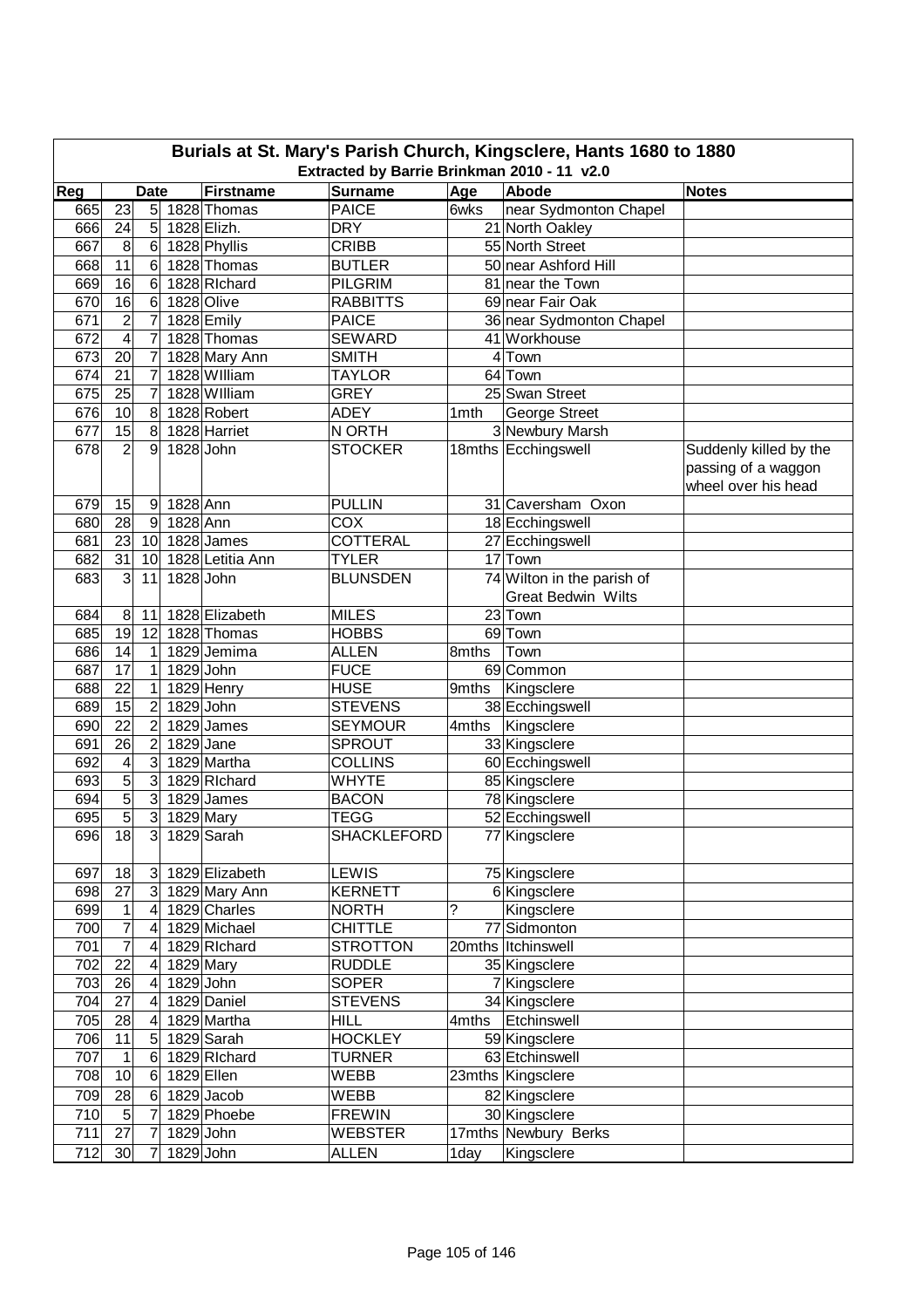| Burials at St. Mary's Parish Church, Kingsclere, Hants 1680 to 1880<br>Extracted by Barrie Brinkman 2010 - 11 v2.0 |                                                                                          |                  |            |                          |                    |       |                             |           |  |  |  |
|--------------------------------------------------------------------------------------------------------------------|------------------------------------------------------------------------------------------|------------------|------------|--------------------------|--------------------|-------|-----------------------------|-----------|--|--|--|
|                                                                                                                    | Reg<br>Age<br>Abode<br><b>Firstname</b><br><b>Surname</b><br><b>Date</b><br><b>Notes</b> |                  |            |                          |                    |       |                             |           |  |  |  |
|                                                                                                                    |                                                                                          |                  |            |                          |                    |       |                             |           |  |  |  |
| 713                                                                                                                | $\overline{c}$                                                                           | 8                |            | 1829 Charlotte           | <b>DANCE</b>       | 9mths | Kingsclere                  |           |  |  |  |
| 714                                                                                                                | 8                                                                                        | 9                |            | 1829 Jacob               | <b>WEBB</b>        |       | 4 Kingsclere                |           |  |  |  |
| 715                                                                                                                | 13                                                                                       | 9                |            | 1829 Phoebe              | <b>KEWELL</b>      |       | 75 Etchinswell              |           |  |  |  |
| 716                                                                                                                | 20                                                                                       | 9                |            | 1829 George              | <b>SMITH</b>       |       | 3 Kingsclere                |           |  |  |  |
| 717                                                                                                                | 24                                                                                       | 9                | 1829 John  |                          | <b>WEBB</b>        |       | 73 Etchinswell              |           |  |  |  |
| 718                                                                                                                | $\,6$                                                                                    | 10               |            | 1829 Thos.               | <b>SMITH</b>       |       | 89 Etchinswell              |           |  |  |  |
| 719                                                                                                                | 10                                                                                       | 11               |            | 1829 Sarah               | <b>CAWTE</b>       |       | 73 Itchinswell              |           |  |  |  |
| 720                                                                                                                | 17                                                                                       | 11               | 1829 Eliza | 1829 Sarah               | <b>RABBITTS</b>    |       | 78 Kingsclere               |           |  |  |  |
| 721                                                                                                                | 6                                                                                        | 9                |            |                          | <b>PRISMALL</b>    | 2wks  | Kingsclere                  |           |  |  |  |
| 722                                                                                                                | 9                                                                                        | 9                |            | 1829 Hannah              | <b>SIMPSON</b>     |       | 1 Kingsclere                | 1yr 6mths |  |  |  |
| 723<br>724                                                                                                         | 14<br>$\boldsymbol{9}$                                                                   | 9<br>12          |            | 1829 Sarah<br>1829 Sarah | <b>THATCHER</b>    | 6mths | Kingsclere<br>91 Echinswell |           |  |  |  |
|                                                                                                                    |                                                                                          |                  |            |                          | WEBB               |       |                             |           |  |  |  |
| 725                                                                                                                | 14                                                                                       | 12               | 1829 Mary  |                          | <b>BUTLER</b>      |       | 39 Kingsclere               |           |  |  |  |
| 726                                                                                                                | 14                                                                                       | 12               |            | 1829 Esther              | <b>IMMANS</b>      | 5mths | Kingsclere                  |           |  |  |  |
| 727                                                                                                                | 19                                                                                       | 12               |            | 1829 William             | <b>CANNINGS</b>    |       | 83 Kingsclere               |           |  |  |  |
| 728                                                                                                                | 21                                                                                       | 12               | 1829 Ann   |                          | <b>COPPERTHWIT</b> |       | 75 Kingsclere               |           |  |  |  |
|                                                                                                                    |                                                                                          |                  |            |                          | Ε                  |       |                             |           |  |  |  |
| 729                                                                                                                | 8                                                                                        | 1                |            | 1830 Joseph              | <b>BRIDGEMAN</b>   | 87?   | Kingsclere                  |           |  |  |  |
| 730                                                                                                                | $\overline{13}$                                                                          | 1                |            | 1830 William             | <b>PIPER</b>       |       | 74 Kingsclere               |           |  |  |  |
| 731                                                                                                                | 15                                                                                       | 1                |            | 1830 Richard             | <b>RHODES</b>      |       | 72 Kingsclere               |           |  |  |  |
| 732                                                                                                                | 18                                                                                       | 1                |            | 1830 Elizabeth           | <b>GILES</b>       |       | 72 Kingsclere               |           |  |  |  |
| 733                                                                                                                | 30                                                                                       | 1                |            | 1830 Emily               | <b>ANDREWS</b>     | 5mths | Kingsclere                  |           |  |  |  |
| 734                                                                                                                | 6                                                                                        | $\overline{c}$   |            | 1830 Dinah               | <b>SHEARMAN</b>    |       | 57 Kingsclere               |           |  |  |  |
| 735                                                                                                                | 6                                                                                        | $\overline{c}$   |            | 1830 Mary                | LAMB               |       | 77 Kingsclere               |           |  |  |  |
| 736                                                                                                                | $\overline{8}$                                                                           | $\overline{c}$   |            | 1830 Elizabeth           | <b>HARRIS</b>      |       | 77 Town                     |           |  |  |  |
| 737                                                                                                                | $\overline{12}$                                                                          | $\overline{c}$   |            | 1830 Thos.               | <b>PRATER</b>      |       | 57 Etchinswell              |           |  |  |  |
| 738                                                                                                                | 24                                                                                       | $\overline{c}$   |            | 1830 Mary                | <b>PRYOR</b>       |       | 35 Kingsclere               |           |  |  |  |
| 739                                                                                                                | 24                                                                                       | $\overline{2}$   |            | 1830 Elizabeth           | <b>SPIRIT</b>      |       | 74 Kingsclere               |           |  |  |  |
| 740                                                                                                                | $\overline{27}$                                                                          | $\overline{c}$   | 1830 John  |                          | <b>MUNDAY</b>      |       | 69 Kingsclere               |           |  |  |  |
| 741                                                                                                                | 5                                                                                        | 3                |            | 1830 George              | <b>TROUGHTON</b>   |       | 14 Kingsclere               |           |  |  |  |
| 742                                                                                                                | 22                                                                                       | 3                |            | 1830 Joseph              | <b>WHITE</b>       |       | 6 Sidmonton                 |           |  |  |  |
| 743                                                                                                                | 31                                                                                       | 3                |            | 1830 Hannah              | <b>THATCHER</b>    |       | 7 Kingsclere                |           |  |  |  |
| 744                                                                                                                | 4                                                                                        | 4                |            | 1830 Esther              | <b>BASSETT</b>     |       | 30 Basingstoke              |           |  |  |  |
| 745                                                                                                                | $\overline{5}$                                                                           | 4                |            | 1830 George              | <b>SPIRIT</b>      |       | 74 Kingsclere               |           |  |  |  |
| 746                                                                                                                | 10                                                                                       | $\overline{4}$   |            | 1830 Charlotte           | <b>FOSTER</b>      | 5wks  | Kingsclere                  |           |  |  |  |
| 747                                                                                                                | 16                                                                                       | $\boldsymbol{4}$ |            | 1830 Charles             | <b>MILES</b>       | 5wks  | Kingsclere                  |           |  |  |  |
| 748                                                                                                                | $\sqrt{5}$                                                                               | $5\overline{)}$  |            | 1830 Stephen             | <b>MUNDAY</b>      | 4mths | Kingsclere                  |           |  |  |  |
| 749                                                                                                                | 22                                                                                       | $5\overline{)}$  |            | 1830 James               | <b>SEWARD</b>      |       | 22 Kingsclere               |           |  |  |  |
| 750                                                                                                                | 25                                                                                       | $\mathbf 5$      |            | 1830 Sarah               | <b>STOCKER</b>     |       | 26 Itchinswell              |           |  |  |  |
| 751                                                                                                                | $\mathsf 3$                                                                              | 6                |            | 1830 Bethany             | <b>ROLFE</b>       | 4mths | Kingsclere                  |           |  |  |  |
| 752                                                                                                                | 21                                                                                       | 6                |            | 1830 Mary                | <b>EARLY</b>       |       | 68 Kingsclere               |           |  |  |  |
| 753                                                                                                                | 23                                                                                       | 6                |            | $1830$ Isaac             | <b>NORTH</b>       | 1mth  | Kingsclere                  |           |  |  |  |
| 754                                                                                                                | 26                                                                                       | 6                |            | 1830 Sarah               | LEWIS              |       | 31 Kingsclere               |           |  |  |  |
| 755                                                                                                                | 28                                                                                       | 6                |            | 1830 Miriam              | <b>CANNINGS</b>    |       | 31 Kingsclere               |           |  |  |  |
| 756                                                                                                                | $\mathsf 3$                                                                              | 7                |            | 1830 Frederick           | <b>GRIGG</b>       |       | 2 Kingsclere                |           |  |  |  |
| 757                                                                                                                | 22                                                                                       | 7                |            | 1830 Martha              | <b>HAYWARD</b>     |       | 25 Kingsclere               |           |  |  |  |
| 758                                                                                                                | 24                                                                                       | 7                |            | 1830 Joseph              | <b>BROWN</b>       |       | 35 Kingsclere               |           |  |  |  |
| 759                                                                                                                | 26                                                                                       | 7                | 1830 Ann   |                          | <b>CURTIS</b>      |       | 49 Kingsclere               |           |  |  |  |
| 760                                                                                                                | 31                                                                                       | 7                |            | 1830 Martha              | <b>SOPER</b>       |       | 83 Kingsclere               |           |  |  |  |
| 761                                                                                                                | $\mathsf 3$                                                                              | 8                |            | 1830 Thos.               | <b>BROWN</b>       |       | 29 Kingsclere               |           |  |  |  |
| 762                                                                                                                | $\overline{3}$                                                                           | 8                |            | 1830 Elizabeth           | <b>HARMSWOOD</b>   |       | 69 Kingsclere               |           |  |  |  |
| 763                                                                                                                | $6 \overline{}$                                                                          | 8                |            | 1830 Martha              | WEBB               |       | 56 Etchinswell              |           |  |  |  |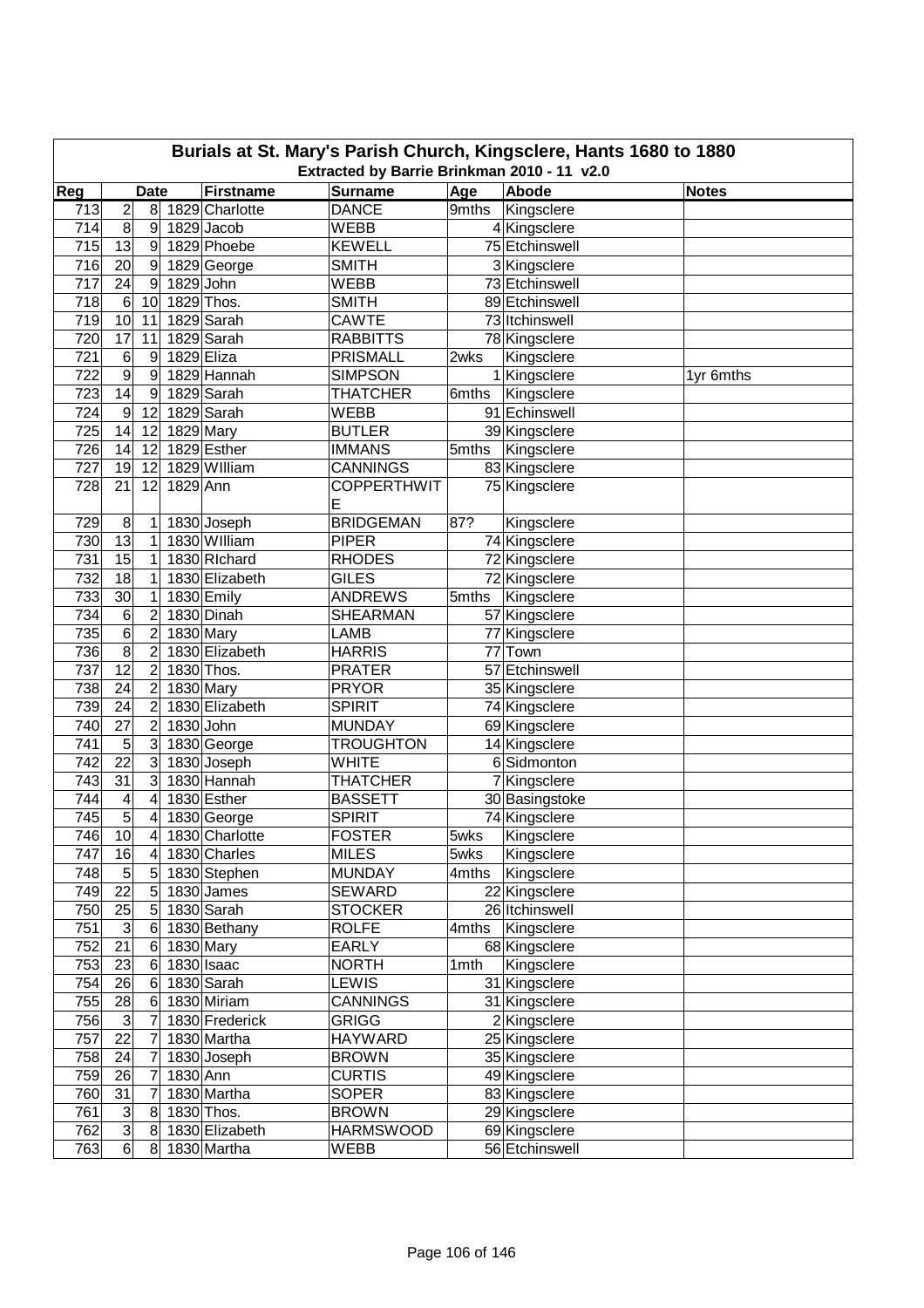| Burials at St. Mary's Parish Church, Kingsclere, Hants 1680 to 1880 |                                                            |                |          |                         |                                 |       |                                 |              |  |  |  |  |
|---------------------------------------------------------------------|------------------------------------------------------------|----------------|----------|-------------------------|---------------------------------|-------|---------------------------------|--------------|--|--|--|--|
|                                                                     | Extracted by Barrie Brinkman 2010 - 11 v2.0<br><b>Date</b> |                |          |                         |                                 |       |                                 |              |  |  |  |  |
| Reg                                                                 |                                                            |                |          | <b>Firstname</b>        | <b>Surname</b>                  | Age   | Abode                           | <b>Notes</b> |  |  |  |  |
| 764                                                                 | 21                                                         | $\bf 8$        |          | 1830 John               | <b>BEAR</b>                     |       | 26 Kingsclere                   |              |  |  |  |  |
| 765                                                                 | 24                                                         | 8              |          | 1830 Thos.              | <b>IMMANS</b>                   |       | 3 Kingsclere                    |              |  |  |  |  |
| 766                                                                 | 31                                                         | 8<br>9         |          | 1830 Mary               | <b>WYATT</b>                    |       | 47 Kingsclere                   |              |  |  |  |  |
| 767                                                                 | 9                                                          |                |          | 1830 Charles            | <b>ROLFE</b>                    | 8mths | Kingsclere                      |              |  |  |  |  |
| 768                                                                 | 14                                                         | 9              |          | 1830 Martha             | <b>ELLIOT</b>                   |       | 43 Sidmonton                    |              |  |  |  |  |
| 769                                                                 | 22                                                         | 9              |          | 1830 John<br>1830 Sarah | <b>STILLMAN</b>                 |       | 14 Kingsclere                   |              |  |  |  |  |
| 770                                                                 | 29                                                         | 9              |          | 1830 William            | <b>ILLSLEY</b>                  |       | 13 Sidmonton                    |              |  |  |  |  |
| 771<br>772                                                          | 7<br>27                                                    | 10<br>10       |          | 1830 Sarah              | <b>DRAKE</b><br><b>JAMES</b>    |       | 76 Kingsclere                   |              |  |  |  |  |
| 773                                                                 | 28                                                         |                | 1830 Ann |                         | <b>TAYLOR</b>                   |       | 55 Kingsclere<br>17 Itchinswell |              |  |  |  |  |
| 774                                                                 |                                                            | 10             |          | $\overline{1830}$ Sarah | <b>HITCHCOCK</b>                |       |                                 |              |  |  |  |  |
| 775                                                                 | $\mathsf 3$<br>$\overline{5}$                              | 11<br>11       |          |                         | <b>NORRIS</b>                   |       | 76 Kingsclere                   |              |  |  |  |  |
| 776                                                                 | 14                                                         |                |          | 1830 Mary<br>1830 Thos. | <b>WHEATLAND</b>                |       | 70 Kingsclere                   |              |  |  |  |  |
|                                                                     |                                                            | 11             |          |                         |                                 |       | 36 Kingsclere                   |              |  |  |  |  |
| 777                                                                 | 1                                                          | 11             |          | 1830 Elizabeth          | <b>ELLIS</b><br><b>BUSHNELL</b> |       | 73 Kingsclere                   |              |  |  |  |  |
| 778                                                                 | $\overline{2}$                                             | 11             |          | 1830 John               |                                 |       | 47 Itchinswell                  |              |  |  |  |  |
| 779                                                                 | 10                                                         | 12             |          | 1830 John               | <b>BATHE</b>                    |       | 76 Itchinswell                  |              |  |  |  |  |
| 780                                                                 | 12                                                         | 12             |          | 1830 John               | <b>MUNDAY</b>                   |       | 73 Kingsclere                   |              |  |  |  |  |
| 781                                                                 | 18                                                         | 12             |          | 1830 Hannah             | <b>FOSTER</b>                   |       | 7 Kingsclere                    |              |  |  |  |  |
| 782                                                                 | $\overline{27}$                                            | 12             |          | 1830 Sarah              | <b>PAICE</b>                    |       | 74 Kingsclere                   |              |  |  |  |  |
| 783                                                                 | 3                                                          | 1              |          | 1831 Mark               | <b>MILES</b>                    |       | 70 Kingsclere                   |              |  |  |  |  |
| 784                                                                 | $\overline{\mathbf{4}}$                                    | 1              |          | 1831 Edward             | <b>BLAKE</b>                    |       | 79 Kingsclere                   |              |  |  |  |  |
| 785                                                                 | 5                                                          | 1              |          | 1831 John               | <b>HARMSWORTH</b>               |       | 85 Kingsclere                   |              |  |  |  |  |
| 786                                                                 | 6                                                          | 1              |          | 1831 James              | <b>WICKENS</b>                  |       | 89 Kingsclere                   |              |  |  |  |  |
| 787                                                                 | $\overline{12}$                                            | $\mathbf 1$    |          | 1831 John               | <b>BLACK</b>                    |       | 71 Kingsclere                   |              |  |  |  |  |
| 788                                                                 | 19                                                         | 1              |          | 1831 Mary               | <b>SEYMOUR</b>                  |       | 55 Kingsclere                   |              |  |  |  |  |
| 789                                                                 | $\overline{20}$                                            | 1              |          | 1831 Eliza              | <b>HUSE</b>                     |       | 1 Kingsclere                    |              |  |  |  |  |
| 790                                                                 | $\overline{23}$                                            | 1              |          | 1831 Charles            | <b>HALL</b>                     |       | 73 Kingsclere                   |              |  |  |  |  |
| 791                                                                 | 6                                                          | $\overline{c}$ |          | 1831 Mary               | <b>MUNDAY</b>                   |       | 17 Kingsclere                   |              |  |  |  |  |
| 792                                                                 | $\overline{7}$                                             | $\overline{c}$ |          | 1831 Thomas             | SPROUT                          |       | 35 Kingsclere                   |              |  |  |  |  |
| 793                                                                 | $\overline{8}$                                             | $\overline{c}$ |          | 1831 Sarah              | <b>ROLFE</b>                    |       | 27 Kingsclere                   |              |  |  |  |  |
| 794                                                                 | $\overline{11}$                                            | $\overline{c}$ |          | 1831 Elizabeth          | <b>STEVENS</b>                  |       | 65 Kingsclere                   |              |  |  |  |  |
| 795                                                                 | 12                                                         | $\overline{2}$ |          | 1831 Henry              | <b>HUSE</b>                     |       | 2 Kingsclere                    |              |  |  |  |  |
| 796                                                                 | 20                                                         | $\overline{c}$ |          | 1831 Elizabeth          | <b>ALLEN</b>                    | 1DAY  | Kingsclere                      |              |  |  |  |  |
| 797                                                                 | 21                                                         | $\overline{2}$ |          | 1831 Charles            | <b>MARSHALL</b>                 |       | 78 Kingsclere                   |              |  |  |  |  |
| 798                                                                 | 24                                                         | $\overline{2}$ |          | 1831 Francis            | <b>BIRD</b>                     |       | 72 Kingsclere                   |              |  |  |  |  |
| 799                                                                 | 26                                                         | $\overline{c}$ |          | 1831 Mary               | <b>WITHERS</b>                  |       | 66 Newbury Berks                |              |  |  |  |  |
| 800                                                                 | 23                                                         | $\overline{3}$ |          | 1831 Richard            | <b>DYER</b>                     |       | 77 Kingsclere                   |              |  |  |  |  |
| 801                                                                 | 30                                                         | 3              |          | 1831 William            | <b>SEYMOUR</b>                  |       | 1 Kingsclere                    |              |  |  |  |  |
| 802                                                                 | 6                                                          | 4              |          | 1831 Elizabeth          | <b>WYATT</b>                    |       | 23 Kingsclere                   |              |  |  |  |  |
| 803                                                                 | 9                                                          | 4              |          | 1831 Eliza              | <b>ANDREWS</b>                  |       | 15mths Kingsclere               |              |  |  |  |  |
| 804                                                                 | 27                                                         | 4              |          | 1831 Sarah              | <b>WEBB</b>                     | 6mths | Kingsclere                      |              |  |  |  |  |
| 805                                                                 | 1                                                          | 5              |          | 1831 Daniel             | <b>WOODLEY</b>                  |       | 79 Kingsclere                   |              |  |  |  |  |
| 806                                                                 | 1                                                          | 5              |          | 1831 Thomas             | LANE                            |       | 5 Kingsclere                    |              |  |  |  |  |
| 807                                                                 | $\infty$                                                   | 5              |          | 1831 Hannah             | <b>PAICE</b>                    |       | 78 Kingsclere                   |              |  |  |  |  |
| 808                                                                 | 12                                                         | $\overline{5}$ |          | 1831 Ruth               | <b>SEWARD</b>                   |       | 72 Kingsclere                   |              |  |  |  |  |
| 809                                                                 | 13                                                         | $\overline{5}$ |          | 1831 James              | <b>EXCELL</b>                   |       | 34 Sidmonton                    |              |  |  |  |  |
| 810                                                                 | 15                                                         | $\overline{5}$ |          | 1831 Henry              | <b>SMITH</b>                    | 3mths | Echenswell                      |              |  |  |  |  |
| 811                                                                 | $\overline{17}$                                            | $\overline{5}$ |          | 1831 Eleanor            | <b>BEW</b>                      |       | 72 Kingsclere                   |              |  |  |  |  |
| 812                                                                 | 25                                                         | 5              |          | 1831 Honour             | <b>MITCHELL</b>                 |       | 77 Kingsclere                   |              |  |  |  |  |
| 813                                                                 | 27                                                         | 5              |          | 1831 Francis            | <b>BLACKMAN</b>                 |       | 67 Kingsclere                   |              |  |  |  |  |
| 814                                                                 | $\overline{\mathbf{4}}$                                    | 6              |          | 1831 Adelaide Sarah     | <b>CURTIS</b>                   |       | 10mths Kingsclere               |              |  |  |  |  |
|                                                                     |                                                            |                |          |                         |                                 |       |                                 |              |  |  |  |  |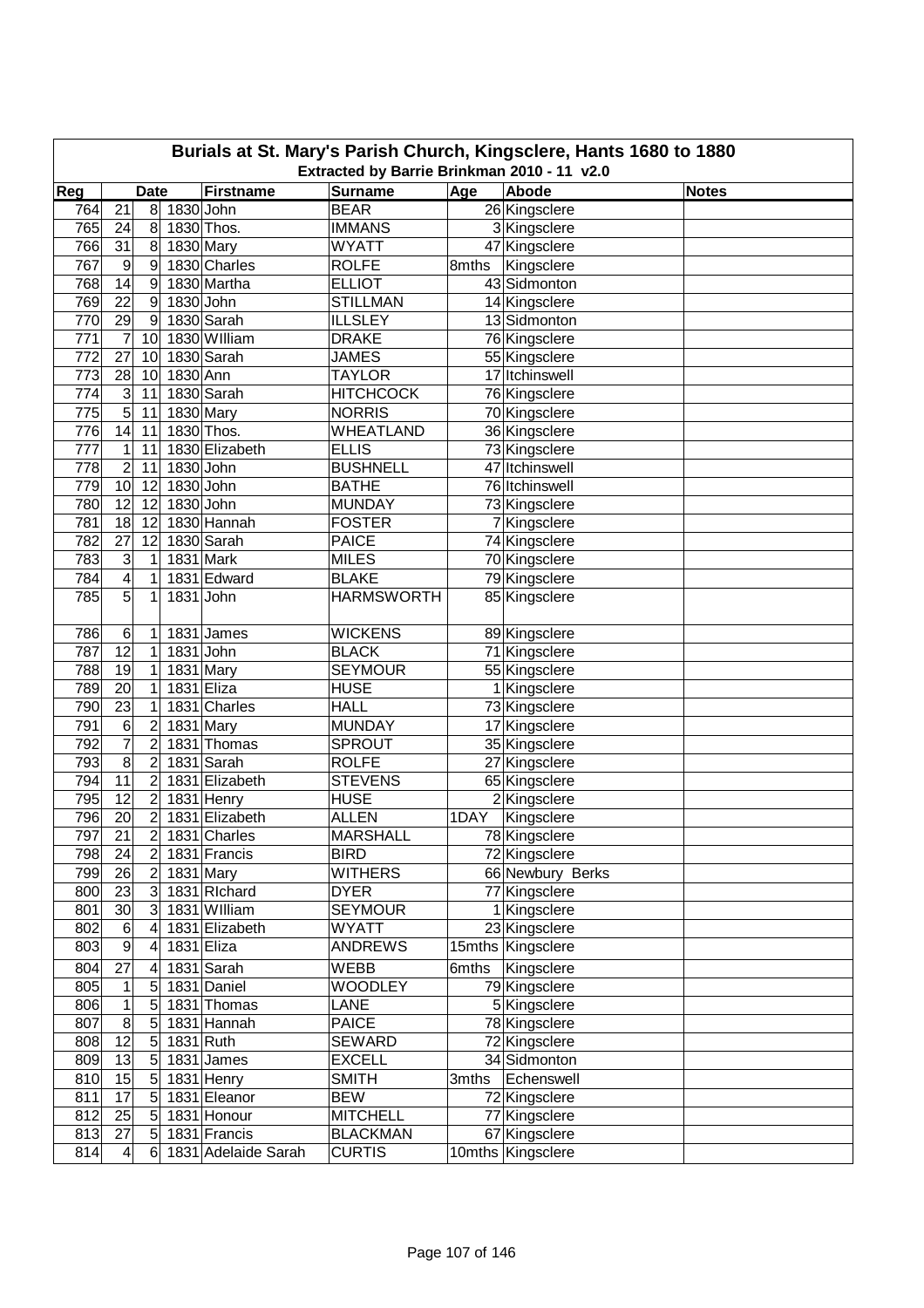| Burials at St. Mary's Parish Church, Kingsclere, Hants 1680 to 1880<br>Extracted by Barrie Brinkman 2010 - 11 v2.0 |                         |                               |          |                                 |                                    |        |                               |                |  |  |
|--------------------------------------------------------------------------------------------------------------------|-------------------------|-------------------------------|----------|---------------------------------|------------------------------------|--------|-------------------------------|----------------|--|--|
| Reg                                                                                                                |                         |                               |          |                                 |                                    |        | Abode                         |                |  |  |
| 815                                                                                                                | 17                      | <b>Date</b><br>6 <sup>1</sup> |          | <b>Firstname</b><br>1831 Robert | <b>Surname</b><br><b>PULLINGER</b> | Age    | 83 Ecchenswell                | <b>Notes</b>   |  |  |
| 816                                                                                                                | 24                      | 6                             |          | 1831 Elizabeth                  | <b>BRYANT</b>                      |        | 41 Baughurst                  |                |  |  |
| 817                                                                                                                | 3                       | 7                             |          | 1831 James                      | <b>BRIDGMAN</b>                    |        | 46 Kingsclere                 |                |  |  |
| 818                                                                                                                | $\overline{8}$          | 7                             |          | 1831 Elizabeth                  | <b>WOOLDRIDGE</b>                  |        | 61 Kingsclere                 |                |  |  |
| 819                                                                                                                | 9                       | 7                             |          | 1831 Charles                    | <b>BENDALL</b>                     |        | 22 Kingsclere                 |                |  |  |
| 820                                                                                                                | 16                      | $\overline{7}$                |          | 1831 Joseph                     | <b>VINCE</b>                       |        | 33 Kingsclere                 |                |  |  |
| 821                                                                                                                | 20                      | $\overline{7}$                |          | 1831 Mary                       | <b>CLINCH</b>                      |        | 20 Kingsclere                 |                |  |  |
| 822                                                                                                                | 10                      | 8                             |          | 1831 Eliza                      | <b>COVENTRY</b>                    | 3mths  | Ecchinswell                   |                |  |  |
| 823                                                                                                                | 11                      | 8                             | 1831 Eli |                                 | <b>PAICE</b>                       | 7      | Sidmonton                     |                |  |  |
| 824                                                                                                                | 20                      | 8                             |          | 1831 Richard                    | <b>EXCELL</b>                      |        | 79 Kingsclere                 |                |  |  |
| 825                                                                                                                | 26                      | 8                             |          | 1831 William                    | <b>BRIANT</b>                      | 2mths  | Kingsclere                    |                |  |  |
| 826                                                                                                                | 26                      | 9                             |          | 1831 William                    | <b>MATTHEWS</b>                    | 3wks   | Ecchinswell                   |                |  |  |
| 827                                                                                                                | $\overline{c}$          | 10                            |          | 1831 Jacob                      | <b>KERNETT</b>                     |        | 26 Kingsclere                 |                |  |  |
| 828                                                                                                                | 5                       | 10                            |          | 1831 Thomas Clark               | <b>JAMES</b>                       |        | 57 Kingsclere                 | Late of Harrow |  |  |
| 829                                                                                                                | $\mathbf 1$             | 11                            |          | 1831 Jesse                      | <b>TWITCHEL</b>                    |        | 1 Kingsclere                  |                |  |  |
| 830                                                                                                                | $\overline{\mathbf{c}}$ | 11                            |          | 1831 Francis                    | <b>FLOWER</b>                      |        | 74 Stantons                   |                |  |  |
| 831                                                                                                                | 3                       | 11                            |          | 1831 Sarah                      | <b>COOK</b>                        |        | 63 Kingsclere                 |                |  |  |
| 832                                                                                                                | 14                      | 11                            |          | 1831 Elizabeth                  | <b>POCOCK</b>                      | 6mths  | Kingsclere                    |                |  |  |
| 833                                                                                                                | 4                       | 12                            |          | 1831 Thisaby                    | <b>TAYLOR</b>                      |        | 52 Ecchenswell                |                |  |  |
| 834                                                                                                                | 24                      | 12                            |          | 1831 Frances                    | <b>BRIDGEMAN</b>                   |        | 79 Plastow Green              |                |  |  |
| 835                                                                                                                | 12                      | 1                             |          | 1832 Maria                      | <b>CHANCE</b>                      |        | 36 Town                       |                |  |  |
| 836                                                                                                                | 14                      | $\mathbf 1$                   |          | 1832 Jane                       | <b>ARCHER</b>                      | 4mths  | Sydmonton                     |                |  |  |
| 837                                                                                                                | 16                      | 1                             |          | 1832 John                       | <b>REEVES</b>                      |        | 79 Town                       |                |  |  |
| 838                                                                                                                | 7                       | 3                             |          | 1832 David                      | <b>PIPER</b>                       |        | 2 Ashford Hill                |                |  |  |
| 839                                                                                                                | $\overline{6}$          | 4                             |          | 1832 Thomas                     | <b>MAIRS</b>                       |        | 74 Ram Alley                  |                |  |  |
| 840                                                                                                                | 8                       | 4                             |          | 1832 Martha                     | <b>BEEL</b>                        |        | 96 North Sydmonton            |                |  |  |
| 841                                                                                                                | $\overline{13}$         | 4                             |          | 1832 William                    | <b>TWITCHELL</b>                   |        | 4 Kingsclere                  |                |  |  |
| 842                                                                                                                | 24                      | 4                             |          | 1832 Hannah                     | <b>ROLFE</b>                       |        | $1$ Dell                      |                |  |  |
| 843                                                                                                                | 26                      | 4                             |          | 1832 Thomas                     | <b>PARSONS</b>                     |        | 14 near Fair Oak              |                |  |  |
| 844                                                                                                                | 27                      | 4                             |          | 1832 Hannah                     | <b>GRACE</b>                       |        | 83 near Ashford Hill          |                |  |  |
| 845                                                                                                                | $\overline{c}$          | 5                             |          | 1832 Elizabeth                  | <b>SMITH</b>                       | abt 70 | Workhouse                     |                |  |  |
| 846                                                                                                                | $\overline{5}$          | 5                             |          | 1832 Mary Ann                   | <b>HOPKINS</b>                     |        | 3 near the Church             |                |  |  |
| 847                                                                                                                | $\overline{9}$          | 4                             |          | 1832 Thomas                     | <b>CARTER</b>                      |        | 63 Field Gate                 |                |  |  |
| 848                                                                                                                | 13                      | 5                             |          | 1832 Hannah                     | <b>CANNINGS</b>                    |        | 60 Ecchingswell               |                |  |  |
| 849                                                                                                                | 17                      | $\overline{5}$                |          | 1832 Elizabeth                  | <b>BUTLER</b>                      |        | 90 Ashford Hill               |                |  |  |
| 850                                                                                                                | 23                      | 5 <sup>2</sup>                |          | 1832 Thomas                     | <b>FARMER</b>                      |        | 88 Town                       |                |  |  |
| 851                                                                                                                | 26                      | $5\overline{)}$               |          | 1832 Jeremiah                   | <b>HILL</b>                        |        | 73 Town                       |                |  |  |
| 852                                                                                                                | 27                      | 5                             |          | 1832 James                      | <b>MOORE</b>                       |        | 61 Burghclere                 |                |  |  |
| 853                                                                                                                | 28                      | 5                             |          | 1832 Mary                       | <b>FREEMANTLE</b>                  |        | 28 Kingsclere                 |                |  |  |
| 854                                                                                                                | $\mathbf 1$             | 6                             |          | 1832 Naomi                      | <b>HIPPOTT</b>                     |        | 36 Down Farm Sydmonton        |                |  |  |
| 855                                                                                                                | $\overline{3}$          | 6                             |          | 1832 Elizabeth                  | <b>ROLFE</b>                       |        | 75 Alms House                 |                |  |  |
| 856                                                                                                                | $\overline{9}$          | 6                             | 1832 Ann |                                 | <b>HILL</b>                        |        | 3mths   Ecchenswell           |                |  |  |
| 857                                                                                                                | 16                      | $6 \mid$                      |          | 1832 Hannah                     | <b>HILL</b>                        |        | 25 Ecchenswell                |                |  |  |
| 858                                                                                                                | 20                      | 6                             |          | 1832 Elizabeth                  | <b>PRIOR</b>                       |        | 68 Ashford Hill Turnpike Gate |                |  |  |
| 859                                                                                                                | 22                      | 6                             |          | 1832 George                     | <b>HUGHES</b>                      |        | 2 Ecchenswell                 |                |  |  |
| 860                                                                                                                | 29                      | 6                             |          | 1832 William                    | <b>SOMERSET</b>                    |        | 38 Town                       |                |  |  |
| 861                                                                                                                | 29                      | 6                             |          | 1832 Hannah                     | <b>TAYLOR</b>                      |        | $\overline{2}$ Town           |                |  |  |
| 862                                                                                                                | 1                       | 7                             |          | 1832 Mary                       | <b>LEACH</b>                       | 8mths  | Common                        |                |  |  |
| 863                                                                                                                | 1                       | 7                             |          | 1832 Rachel                     | <b>MILES</b>                       |        | 29 Somershurst Green          |                |  |  |
| 864                                                                                                                | 1                       | 7                             |          | $1832$ Jane                     | <b>TARGETT</b>                     | 3mths  | <b>Strattons</b>              |                |  |  |
| 865                                                                                                                | 12                      | 7                             |          | 1832 Matthew                    | <b>HEDGECOCK</b>                   |        | 91 Exmans Ford                |                |  |  |
| 866                                                                                                                | 17                      | $\overline{7}$                |          | 1832 Harriet                    | <b>BRIANT</b>                      |        | 14 Ram Alley                  |                |  |  |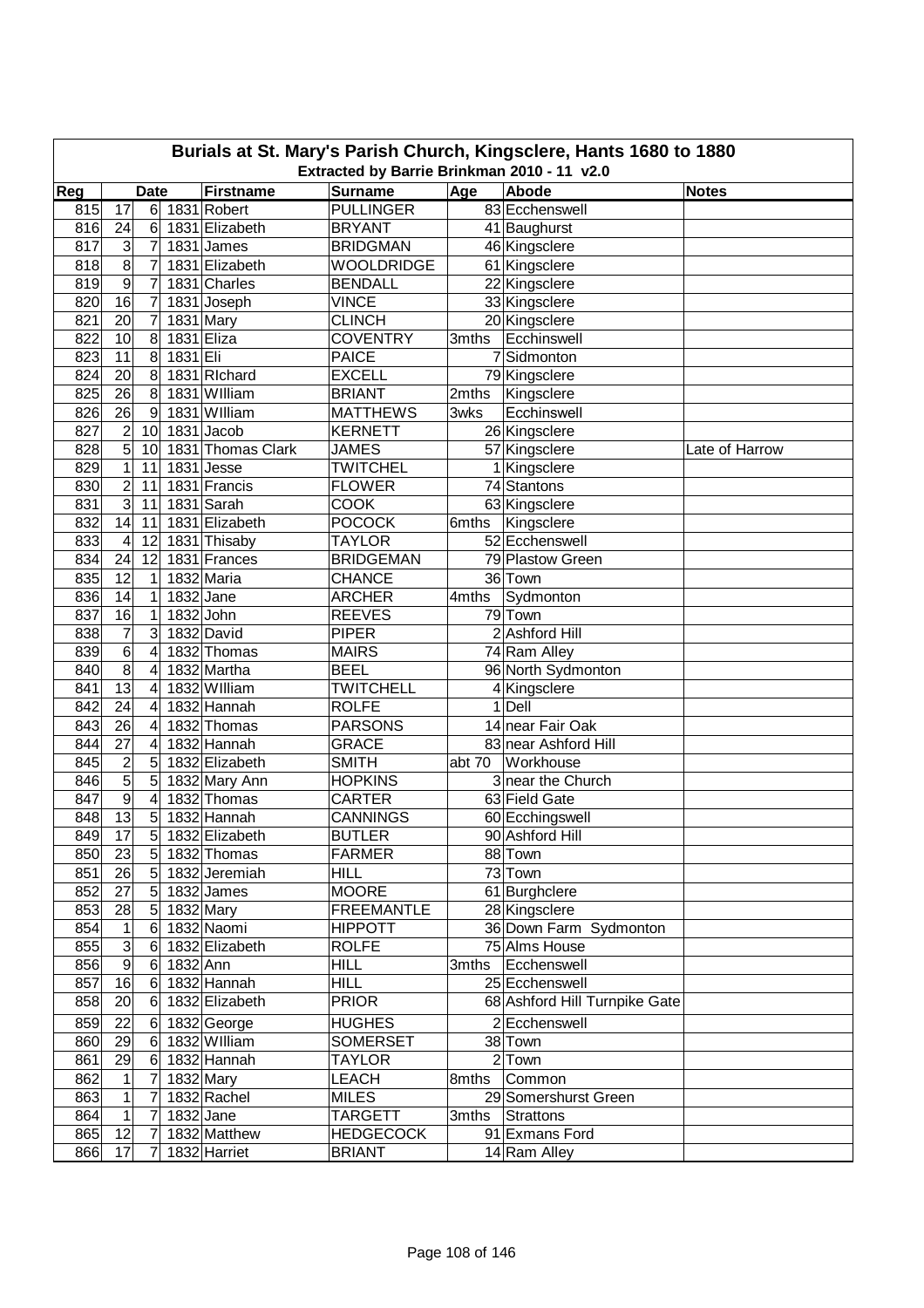| Reg<br><b>Firstname</b><br><b>Surname</b><br>Age<br>Abode<br><b>Date</b><br><b>Notes</b><br>17<br>1832 Charles<br><b>BRIANT</b><br>21 Ram Alley<br>867<br>7<br>868<br>1832 William<br>83 Town<br>23<br>7<br><b>RUDDLE</b><br>32 Kingsclere<br>869<br>25<br>7<br>1832 George<br><b>RABBITTS</b><br>5<br>$\boldsymbol{8}$<br>870<br>1832 Henry<br>19wks<br>near Tan House<br><b>BRIDGEMAN</b><br>$\overline{26}$<br>8<br>1832 Hannah<br>871<br>42 Kingsclere<br><b>RABBITTS</b><br>872<br>12<br>1832 Samuel<br>$\overline{9}$<br>Dell<br><b>ROLFE</b><br>3days<br>71 Ram Alley<br>873<br>19<br>1832 Ann<br>$\overline{9}$<br><b>FRY</b><br>874<br>21<br>1832 Joseph<br><b>FOWLER</b><br>11 Dell<br>$9\,$<br>1832 John<br>875<br>24<br>$\boldsymbol{9}$<br><b>BROWN</b><br>8 North Sydmonton<br>876<br>24<br>1832 Elizabeth<br>9<br>13mths North Sydmonton<br><b>BROWN</b><br>70 Burghclere<br>877<br>$\,6$<br>1832 Mary<br>10<br><b>BROWNJOHN</b><br>$\infty$<br>$1832$ Jane<br>23 Ecchenswell<br>878<br>10<br><b>GREENWOOD</b><br>12<br>1832 Martha<br>879<br>9days<br>10<br><b>SEYMOUR</b><br>near the Workhouse<br>880<br>10<br>1832 Joseph<br>Echenswell<br>11<br><b>HILL</b><br>10wks<br>1832 William<br><b>EATWELL</b><br>881<br>18<br>11<br>31 Kingsclere<br>882<br>24<br>11<br>1832 Catherine<br>38 St Marys Reading Berks<br><b>PULLINGER</b><br>17 Town<br>883<br>25<br>1832 Ann<br>11<br><b>MILLAR</b><br>12<br>1832 John<br>71 Greenham<br>884<br>26<br><b>SMITH</b><br>885<br>8<br>1833 Ann<br><b>ANDREWS</b><br>82 Common<br>1<br>886<br>27<br>$\mathbf 1$<br>1833 Joseph<br><b>PIERCE</b><br>61 near the Harrow<br>887<br>$\overline{\mathbf{c}}$<br>1833 Harriet<br>11 Echingswell<br>2<br><b>FRANKUM</b><br>$\overline{3}$<br>$\overline{2}$<br>888<br>1833 William<br>WINTERBOURN 3mths<br>Kingsclere<br>24<br>1833 Charlotte<br>61 Kingsclere<br>889<br><b>SMITH</b><br>2<br>$\overline{c}$<br>24<br>1833 Eliza<br>15mths Dell<br>890<br><b>HARRIS</b><br>3<br>3<br>1833 William<br>891<br>1 Kingsclere<br><b>OWEN</b><br>$\overline{3}$<br>3<br>892<br>1833 Mary<br><b>BRIDGMAN</b><br>85 Dell<br>$\overline{3}$<br>3<br>1833 William<br>893<br>25 near Ashford Hill<br><b>BUTLER</b><br>10<br>3<br>1833 Sarah<br>894<br>19wks<br>WEBB<br>Chelsea nr London<br>$\overline{26}$<br>895<br>3<br>1833 Francis<br><b>TWITCHIN</b><br>18mths Market place<br>29<br>896<br>3<br>1833 Elizabeth<br><b>HUMPHRIES</b><br>60 Goose Hill<br>3<br>897<br>4<br>1833 Jane Tuckey<br>19mths Watership Farm<br><b>TUBB</b><br>$\overline{5}$<br>1833 Elizabeth<br>77 George Street<br>898<br>4<br><b>HEAD</b><br>$\overline{12}$<br>899<br>33 Star Inn<br>1833 Charles<br><b>MILES</b><br>4<br>900<br>17<br>1833 Ann<br><b>HIGGS</b><br>9 near the Turnpike<br>$\boldsymbol{4}$<br>21<br>1833 Joseph<br>901<br><b>SEWARD</b><br>67 George Street<br>$\overline{4}$<br>902<br>21<br>1833 John<br>9mths Kingsclere<br><b>GODDARD</b><br>$\overline{4}$<br>23<br>1833 Jesse<br>20 Ram Alley Green<br>903<br><b>BRIANT</b><br>4<br>27<br>28 North Sydmonton<br>904<br>1833 Thomas<br><b>REYNOLDS</b><br>4<br>905<br>15<br>1833 Mary<br><b>HARMSWOOD</b><br>1 Wolverton Common<br>$5\phantom{.0}$<br>22<br>1833 Robert<br>83 Headley Common<br>906<br>$\sqrt{5}$<br><b>FISHER</b><br>907<br>25<br>26 Ecchenswell<br>$\sqrt{5}$<br>1833 Jane<br><b>BROWN</b><br>1833 John<br>62 Brazen Head Farm<br>908<br>29<br>TYLER<br>5<br>909<br>1833 Nathanael<br>76 Ecchenswell<br><b>CARTER</b><br>4<br>6<br>910<br>5<br>14days George Street<br>1833 Fanny<br><b>CRIBB</b><br>6<br>5<br>2 Wolverton Lane<br>911<br>1833 Hannah<br><b>FARMER</b><br>6<br>912<br>7<br>1833 Sarah<br><b>Headley Common</b><br><b>HAWKINS</b><br>4mths<br>6<br>913<br>60 Ashford Hill<br>7<br>1833 Mary<br><b>MILES</b><br>6<br>914<br>1833 Richard<br>21 Town<br>9<br><b>GRIGG</b><br>6<br>915<br>15<br>1833 Hannah<br><b>BROWN</b><br>72 Town<br>6<br>6 1833 Ann<br>31 Kingsclere | Burials at St. Mary's Parish Church, Kingsclere, Hants 1680 to 1880 |                                             |  |  |  |              |  |  |  |  |  |  |  |
|------------------------------------------------------------------------------------------------------------------------------------------------------------------------------------------------------------------------------------------------------------------------------------------------------------------------------------------------------------------------------------------------------------------------------------------------------------------------------------------------------------------------------------------------------------------------------------------------------------------------------------------------------------------------------------------------------------------------------------------------------------------------------------------------------------------------------------------------------------------------------------------------------------------------------------------------------------------------------------------------------------------------------------------------------------------------------------------------------------------------------------------------------------------------------------------------------------------------------------------------------------------------------------------------------------------------------------------------------------------------------------------------------------------------------------------------------------------------------------------------------------------------------------------------------------------------------------------------------------------------------------------------------------------------------------------------------------------------------------------------------------------------------------------------------------------------------------------------------------------------------------------------------------------------------------------------------------------------------------------------------------------------------------------------------------------------------------------------------------------------------------------------------------------------------------------------------------------------------------------------------------------------------------------------------------------------------------------------------------------------------------------------------------------------------------------------------------------------------------------------------------------------------------------------------------------------------------------------------------------------------------------------------------------------------------------------------------------------------------------------------------------------------------------------------------------------------------------------------------------------------------------------------------------------------------------------------------------------------------------------------------------------------------------------------------------------------------------------------------------------------------------------------------------------------------------------------------------------------------------------------------------------------------------------------------------------------------------------------------------------------------------------------------------------------------------------------------------------------------------------------------------------------------------------------------------------------------------------------------------------------------------------------------------------------------------------------------------------------------------------------------------------------------------------------------------------------------------------------------------------------------------------------------------------------------------------------|---------------------------------------------------------------------|---------------------------------------------|--|--|--|--------------|--|--|--|--|--|--|--|
|                                                                                                                                                                                                                                                                                                                                                                                                                                                                                                                                                                                                                                                                                                                                                                                                                                                                                                                                                                                                                                                                                                                                                                                                                                                                                                                                                                                                                                                                                                                                                                                                                                                                                                                                                                                                                                                                                                                                                                                                                                                                                                                                                                                                                                                                                                                                                                                                                                                                                                                                                                                                                                                                                                                                                                                                                                                                                                                                                                                                                                                                                                                                                                                                                                                                                                                                                                                                                                                                                                                                                                                                                                                                                                                                                                                                                                                                                                                                                      |                                                                     | Extracted by Barrie Brinkman 2010 - 11 v2.0 |  |  |  |              |  |  |  |  |  |  |  |
|                                                                                                                                                                                                                                                                                                                                                                                                                                                                                                                                                                                                                                                                                                                                                                                                                                                                                                                                                                                                                                                                                                                                                                                                                                                                                                                                                                                                                                                                                                                                                                                                                                                                                                                                                                                                                                                                                                                                                                                                                                                                                                                                                                                                                                                                                                                                                                                                                                                                                                                                                                                                                                                                                                                                                                                                                                                                                                                                                                                                                                                                                                                                                                                                                                                                                                                                                                                                                                                                                                                                                                                                                                                                                                                                                                                                                                                                                                                                                      |                                                                     |                                             |  |  |  |              |  |  |  |  |  |  |  |
|                                                                                                                                                                                                                                                                                                                                                                                                                                                                                                                                                                                                                                                                                                                                                                                                                                                                                                                                                                                                                                                                                                                                                                                                                                                                                                                                                                                                                                                                                                                                                                                                                                                                                                                                                                                                                                                                                                                                                                                                                                                                                                                                                                                                                                                                                                                                                                                                                                                                                                                                                                                                                                                                                                                                                                                                                                                                                                                                                                                                                                                                                                                                                                                                                                                                                                                                                                                                                                                                                                                                                                                                                                                                                                                                                                                                                                                                                                                                                      |                                                                     |                                             |  |  |  |              |  |  |  |  |  |  |  |
|                                                                                                                                                                                                                                                                                                                                                                                                                                                                                                                                                                                                                                                                                                                                                                                                                                                                                                                                                                                                                                                                                                                                                                                                                                                                                                                                                                                                                                                                                                                                                                                                                                                                                                                                                                                                                                                                                                                                                                                                                                                                                                                                                                                                                                                                                                                                                                                                                                                                                                                                                                                                                                                                                                                                                                                                                                                                                                                                                                                                                                                                                                                                                                                                                                                                                                                                                                                                                                                                                                                                                                                                                                                                                                                                                                                                                                                                                                                                                      |                                                                     |                                             |  |  |  |              |  |  |  |  |  |  |  |
|                                                                                                                                                                                                                                                                                                                                                                                                                                                                                                                                                                                                                                                                                                                                                                                                                                                                                                                                                                                                                                                                                                                                                                                                                                                                                                                                                                                                                                                                                                                                                                                                                                                                                                                                                                                                                                                                                                                                                                                                                                                                                                                                                                                                                                                                                                                                                                                                                                                                                                                                                                                                                                                                                                                                                                                                                                                                                                                                                                                                                                                                                                                                                                                                                                                                                                                                                                                                                                                                                                                                                                                                                                                                                                                                                                                                                                                                                                                                                      |                                                                     |                                             |  |  |  |              |  |  |  |  |  |  |  |
|                                                                                                                                                                                                                                                                                                                                                                                                                                                                                                                                                                                                                                                                                                                                                                                                                                                                                                                                                                                                                                                                                                                                                                                                                                                                                                                                                                                                                                                                                                                                                                                                                                                                                                                                                                                                                                                                                                                                                                                                                                                                                                                                                                                                                                                                                                                                                                                                                                                                                                                                                                                                                                                                                                                                                                                                                                                                                                                                                                                                                                                                                                                                                                                                                                                                                                                                                                                                                                                                                                                                                                                                                                                                                                                                                                                                                                                                                                                                                      |                                                                     |                                             |  |  |  |              |  |  |  |  |  |  |  |
|                                                                                                                                                                                                                                                                                                                                                                                                                                                                                                                                                                                                                                                                                                                                                                                                                                                                                                                                                                                                                                                                                                                                                                                                                                                                                                                                                                                                                                                                                                                                                                                                                                                                                                                                                                                                                                                                                                                                                                                                                                                                                                                                                                                                                                                                                                                                                                                                                                                                                                                                                                                                                                                                                                                                                                                                                                                                                                                                                                                                                                                                                                                                                                                                                                                                                                                                                                                                                                                                                                                                                                                                                                                                                                                                                                                                                                                                                                                                                      |                                                                     |                                             |  |  |  |              |  |  |  |  |  |  |  |
|                                                                                                                                                                                                                                                                                                                                                                                                                                                                                                                                                                                                                                                                                                                                                                                                                                                                                                                                                                                                                                                                                                                                                                                                                                                                                                                                                                                                                                                                                                                                                                                                                                                                                                                                                                                                                                                                                                                                                                                                                                                                                                                                                                                                                                                                                                                                                                                                                                                                                                                                                                                                                                                                                                                                                                                                                                                                                                                                                                                                                                                                                                                                                                                                                                                                                                                                                                                                                                                                                                                                                                                                                                                                                                                                                                                                                                                                                                                                                      |                                                                     |                                             |  |  |  |              |  |  |  |  |  |  |  |
|                                                                                                                                                                                                                                                                                                                                                                                                                                                                                                                                                                                                                                                                                                                                                                                                                                                                                                                                                                                                                                                                                                                                                                                                                                                                                                                                                                                                                                                                                                                                                                                                                                                                                                                                                                                                                                                                                                                                                                                                                                                                                                                                                                                                                                                                                                                                                                                                                                                                                                                                                                                                                                                                                                                                                                                                                                                                                                                                                                                                                                                                                                                                                                                                                                                                                                                                                                                                                                                                                                                                                                                                                                                                                                                                                                                                                                                                                                                                                      |                                                                     |                                             |  |  |  |              |  |  |  |  |  |  |  |
|                                                                                                                                                                                                                                                                                                                                                                                                                                                                                                                                                                                                                                                                                                                                                                                                                                                                                                                                                                                                                                                                                                                                                                                                                                                                                                                                                                                                                                                                                                                                                                                                                                                                                                                                                                                                                                                                                                                                                                                                                                                                                                                                                                                                                                                                                                                                                                                                                                                                                                                                                                                                                                                                                                                                                                                                                                                                                                                                                                                                                                                                                                                                                                                                                                                                                                                                                                                                                                                                                                                                                                                                                                                                                                                                                                                                                                                                                                                                                      |                                                                     |                                             |  |  |  |              |  |  |  |  |  |  |  |
|                                                                                                                                                                                                                                                                                                                                                                                                                                                                                                                                                                                                                                                                                                                                                                                                                                                                                                                                                                                                                                                                                                                                                                                                                                                                                                                                                                                                                                                                                                                                                                                                                                                                                                                                                                                                                                                                                                                                                                                                                                                                                                                                                                                                                                                                                                                                                                                                                                                                                                                                                                                                                                                                                                                                                                                                                                                                                                                                                                                                                                                                                                                                                                                                                                                                                                                                                                                                                                                                                                                                                                                                                                                                                                                                                                                                                                                                                                                                                      |                                                                     |                                             |  |  |  |              |  |  |  |  |  |  |  |
|                                                                                                                                                                                                                                                                                                                                                                                                                                                                                                                                                                                                                                                                                                                                                                                                                                                                                                                                                                                                                                                                                                                                                                                                                                                                                                                                                                                                                                                                                                                                                                                                                                                                                                                                                                                                                                                                                                                                                                                                                                                                                                                                                                                                                                                                                                                                                                                                                                                                                                                                                                                                                                                                                                                                                                                                                                                                                                                                                                                                                                                                                                                                                                                                                                                                                                                                                                                                                                                                                                                                                                                                                                                                                                                                                                                                                                                                                                                                                      |                                                                     |                                             |  |  |  |              |  |  |  |  |  |  |  |
|                                                                                                                                                                                                                                                                                                                                                                                                                                                                                                                                                                                                                                                                                                                                                                                                                                                                                                                                                                                                                                                                                                                                                                                                                                                                                                                                                                                                                                                                                                                                                                                                                                                                                                                                                                                                                                                                                                                                                                                                                                                                                                                                                                                                                                                                                                                                                                                                                                                                                                                                                                                                                                                                                                                                                                                                                                                                                                                                                                                                                                                                                                                                                                                                                                                                                                                                                                                                                                                                                                                                                                                                                                                                                                                                                                                                                                                                                                                                                      |                                                                     |                                             |  |  |  |              |  |  |  |  |  |  |  |
|                                                                                                                                                                                                                                                                                                                                                                                                                                                                                                                                                                                                                                                                                                                                                                                                                                                                                                                                                                                                                                                                                                                                                                                                                                                                                                                                                                                                                                                                                                                                                                                                                                                                                                                                                                                                                                                                                                                                                                                                                                                                                                                                                                                                                                                                                                                                                                                                                                                                                                                                                                                                                                                                                                                                                                                                                                                                                                                                                                                                                                                                                                                                                                                                                                                                                                                                                                                                                                                                                                                                                                                                                                                                                                                                                                                                                                                                                                                                                      |                                                                     |                                             |  |  |  |              |  |  |  |  |  |  |  |
|                                                                                                                                                                                                                                                                                                                                                                                                                                                                                                                                                                                                                                                                                                                                                                                                                                                                                                                                                                                                                                                                                                                                                                                                                                                                                                                                                                                                                                                                                                                                                                                                                                                                                                                                                                                                                                                                                                                                                                                                                                                                                                                                                                                                                                                                                                                                                                                                                                                                                                                                                                                                                                                                                                                                                                                                                                                                                                                                                                                                                                                                                                                                                                                                                                                                                                                                                                                                                                                                                                                                                                                                                                                                                                                                                                                                                                                                                                                                                      |                                                                     |                                             |  |  |  |              |  |  |  |  |  |  |  |
|                                                                                                                                                                                                                                                                                                                                                                                                                                                                                                                                                                                                                                                                                                                                                                                                                                                                                                                                                                                                                                                                                                                                                                                                                                                                                                                                                                                                                                                                                                                                                                                                                                                                                                                                                                                                                                                                                                                                                                                                                                                                                                                                                                                                                                                                                                                                                                                                                                                                                                                                                                                                                                                                                                                                                                                                                                                                                                                                                                                                                                                                                                                                                                                                                                                                                                                                                                                                                                                                                                                                                                                                                                                                                                                                                                                                                                                                                                                                                      |                                                                     |                                             |  |  |  |              |  |  |  |  |  |  |  |
|                                                                                                                                                                                                                                                                                                                                                                                                                                                                                                                                                                                                                                                                                                                                                                                                                                                                                                                                                                                                                                                                                                                                                                                                                                                                                                                                                                                                                                                                                                                                                                                                                                                                                                                                                                                                                                                                                                                                                                                                                                                                                                                                                                                                                                                                                                                                                                                                                                                                                                                                                                                                                                                                                                                                                                                                                                                                                                                                                                                                                                                                                                                                                                                                                                                                                                                                                                                                                                                                                                                                                                                                                                                                                                                                                                                                                                                                                                                                                      |                                                                     |                                             |  |  |  |              |  |  |  |  |  |  |  |
|                                                                                                                                                                                                                                                                                                                                                                                                                                                                                                                                                                                                                                                                                                                                                                                                                                                                                                                                                                                                                                                                                                                                                                                                                                                                                                                                                                                                                                                                                                                                                                                                                                                                                                                                                                                                                                                                                                                                                                                                                                                                                                                                                                                                                                                                                                                                                                                                                                                                                                                                                                                                                                                                                                                                                                                                                                                                                                                                                                                                                                                                                                                                                                                                                                                                                                                                                                                                                                                                                                                                                                                                                                                                                                                                                                                                                                                                                                                                                      |                                                                     |                                             |  |  |  |              |  |  |  |  |  |  |  |
|                                                                                                                                                                                                                                                                                                                                                                                                                                                                                                                                                                                                                                                                                                                                                                                                                                                                                                                                                                                                                                                                                                                                                                                                                                                                                                                                                                                                                                                                                                                                                                                                                                                                                                                                                                                                                                                                                                                                                                                                                                                                                                                                                                                                                                                                                                                                                                                                                                                                                                                                                                                                                                                                                                                                                                                                                                                                                                                                                                                                                                                                                                                                                                                                                                                                                                                                                                                                                                                                                                                                                                                                                                                                                                                                                                                                                                                                                                                                                      |                                                                     |                                             |  |  |  |              |  |  |  |  |  |  |  |
|                                                                                                                                                                                                                                                                                                                                                                                                                                                                                                                                                                                                                                                                                                                                                                                                                                                                                                                                                                                                                                                                                                                                                                                                                                                                                                                                                                                                                                                                                                                                                                                                                                                                                                                                                                                                                                                                                                                                                                                                                                                                                                                                                                                                                                                                                                                                                                                                                                                                                                                                                                                                                                                                                                                                                                                                                                                                                                                                                                                                                                                                                                                                                                                                                                                                                                                                                                                                                                                                                                                                                                                                                                                                                                                                                                                                                                                                                                                                                      |                                                                     |                                             |  |  |  |              |  |  |  |  |  |  |  |
|                                                                                                                                                                                                                                                                                                                                                                                                                                                                                                                                                                                                                                                                                                                                                                                                                                                                                                                                                                                                                                                                                                                                                                                                                                                                                                                                                                                                                                                                                                                                                                                                                                                                                                                                                                                                                                                                                                                                                                                                                                                                                                                                                                                                                                                                                                                                                                                                                                                                                                                                                                                                                                                                                                                                                                                                                                                                                                                                                                                                                                                                                                                                                                                                                                                                                                                                                                                                                                                                                                                                                                                                                                                                                                                                                                                                                                                                                                                                                      |                                                                     |                                             |  |  |  |              |  |  |  |  |  |  |  |
|                                                                                                                                                                                                                                                                                                                                                                                                                                                                                                                                                                                                                                                                                                                                                                                                                                                                                                                                                                                                                                                                                                                                                                                                                                                                                                                                                                                                                                                                                                                                                                                                                                                                                                                                                                                                                                                                                                                                                                                                                                                                                                                                                                                                                                                                                                                                                                                                                                                                                                                                                                                                                                                                                                                                                                                                                                                                                                                                                                                                                                                                                                                                                                                                                                                                                                                                                                                                                                                                                                                                                                                                                                                                                                                                                                                                                                                                                                                                                      |                                                                     |                                             |  |  |  |              |  |  |  |  |  |  |  |
|                                                                                                                                                                                                                                                                                                                                                                                                                                                                                                                                                                                                                                                                                                                                                                                                                                                                                                                                                                                                                                                                                                                                                                                                                                                                                                                                                                                                                                                                                                                                                                                                                                                                                                                                                                                                                                                                                                                                                                                                                                                                                                                                                                                                                                                                                                                                                                                                                                                                                                                                                                                                                                                                                                                                                                                                                                                                                                                                                                                                                                                                                                                                                                                                                                                                                                                                                                                                                                                                                                                                                                                                                                                                                                                                                                                                                                                                                                                                                      |                                                                     |                                             |  |  |  |              |  |  |  |  |  |  |  |
|                                                                                                                                                                                                                                                                                                                                                                                                                                                                                                                                                                                                                                                                                                                                                                                                                                                                                                                                                                                                                                                                                                                                                                                                                                                                                                                                                                                                                                                                                                                                                                                                                                                                                                                                                                                                                                                                                                                                                                                                                                                                                                                                                                                                                                                                                                                                                                                                                                                                                                                                                                                                                                                                                                                                                                                                                                                                                                                                                                                                                                                                                                                                                                                                                                                                                                                                                                                                                                                                                                                                                                                                                                                                                                                                                                                                                                                                                                                                                      |                                                                     |                                             |  |  |  |              |  |  |  |  |  |  |  |
|                                                                                                                                                                                                                                                                                                                                                                                                                                                                                                                                                                                                                                                                                                                                                                                                                                                                                                                                                                                                                                                                                                                                                                                                                                                                                                                                                                                                                                                                                                                                                                                                                                                                                                                                                                                                                                                                                                                                                                                                                                                                                                                                                                                                                                                                                                                                                                                                                                                                                                                                                                                                                                                                                                                                                                                                                                                                                                                                                                                                                                                                                                                                                                                                                                                                                                                                                                                                                                                                                                                                                                                                                                                                                                                                                                                                                                                                                                                                                      |                                                                     |                                             |  |  |  |              |  |  |  |  |  |  |  |
|                                                                                                                                                                                                                                                                                                                                                                                                                                                                                                                                                                                                                                                                                                                                                                                                                                                                                                                                                                                                                                                                                                                                                                                                                                                                                                                                                                                                                                                                                                                                                                                                                                                                                                                                                                                                                                                                                                                                                                                                                                                                                                                                                                                                                                                                                                                                                                                                                                                                                                                                                                                                                                                                                                                                                                                                                                                                                                                                                                                                                                                                                                                                                                                                                                                                                                                                                                                                                                                                                                                                                                                                                                                                                                                                                                                                                                                                                                                                                      |                                                                     |                                             |  |  |  |              |  |  |  |  |  |  |  |
|                                                                                                                                                                                                                                                                                                                                                                                                                                                                                                                                                                                                                                                                                                                                                                                                                                                                                                                                                                                                                                                                                                                                                                                                                                                                                                                                                                                                                                                                                                                                                                                                                                                                                                                                                                                                                                                                                                                                                                                                                                                                                                                                                                                                                                                                                                                                                                                                                                                                                                                                                                                                                                                                                                                                                                                                                                                                                                                                                                                                                                                                                                                                                                                                                                                                                                                                                                                                                                                                                                                                                                                                                                                                                                                                                                                                                                                                                                                                                      |                                                                     |                                             |  |  |  |              |  |  |  |  |  |  |  |
|                                                                                                                                                                                                                                                                                                                                                                                                                                                                                                                                                                                                                                                                                                                                                                                                                                                                                                                                                                                                                                                                                                                                                                                                                                                                                                                                                                                                                                                                                                                                                                                                                                                                                                                                                                                                                                                                                                                                                                                                                                                                                                                                                                                                                                                                                                                                                                                                                                                                                                                                                                                                                                                                                                                                                                                                                                                                                                                                                                                                                                                                                                                                                                                                                                                                                                                                                                                                                                                                                                                                                                                                                                                                                                                                                                                                                                                                                                                                                      |                                                                     |                                             |  |  |  |              |  |  |  |  |  |  |  |
|                                                                                                                                                                                                                                                                                                                                                                                                                                                                                                                                                                                                                                                                                                                                                                                                                                                                                                                                                                                                                                                                                                                                                                                                                                                                                                                                                                                                                                                                                                                                                                                                                                                                                                                                                                                                                                                                                                                                                                                                                                                                                                                                                                                                                                                                                                                                                                                                                                                                                                                                                                                                                                                                                                                                                                                                                                                                                                                                                                                                                                                                                                                                                                                                                                                                                                                                                                                                                                                                                                                                                                                                                                                                                                                                                                                                                                                                                                                                                      |                                                                     |                                             |  |  |  |              |  |  |  |  |  |  |  |
|                                                                                                                                                                                                                                                                                                                                                                                                                                                                                                                                                                                                                                                                                                                                                                                                                                                                                                                                                                                                                                                                                                                                                                                                                                                                                                                                                                                                                                                                                                                                                                                                                                                                                                                                                                                                                                                                                                                                                                                                                                                                                                                                                                                                                                                                                                                                                                                                                                                                                                                                                                                                                                                                                                                                                                                                                                                                                                                                                                                                                                                                                                                                                                                                                                                                                                                                                                                                                                                                                                                                                                                                                                                                                                                                                                                                                                                                                                                                                      |                                                                     |                                             |  |  |  |              |  |  |  |  |  |  |  |
|                                                                                                                                                                                                                                                                                                                                                                                                                                                                                                                                                                                                                                                                                                                                                                                                                                                                                                                                                                                                                                                                                                                                                                                                                                                                                                                                                                                                                                                                                                                                                                                                                                                                                                                                                                                                                                                                                                                                                                                                                                                                                                                                                                                                                                                                                                                                                                                                                                                                                                                                                                                                                                                                                                                                                                                                                                                                                                                                                                                                                                                                                                                                                                                                                                                                                                                                                                                                                                                                                                                                                                                                                                                                                                                                                                                                                                                                                                                                                      |                                                                     |                                             |  |  |  |              |  |  |  |  |  |  |  |
|                                                                                                                                                                                                                                                                                                                                                                                                                                                                                                                                                                                                                                                                                                                                                                                                                                                                                                                                                                                                                                                                                                                                                                                                                                                                                                                                                                                                                                                                                                                                                                                                                                                                                                                                                                                                                                                                                                                                                                                                                                                                                                                                                                                                                                                                                                                                                                                                                                                                                                                                                                                                                                                                                                                                                                                                                                                                                                                                                                                                                                                                                                                                                                                                                                                                                                                                                                                                                                                                                                                                                                                                                                                                                                                                                                                                                                                                                                                                                      |                                                                     |                                             |  |  |  |              |  |  |  |  |  |  |  |
|                                                                                                                                                                                                                                                                                                                                                                                                                                                                                                                                                                                                                                                                                                                                                                                                                                                                                                                                                                                                                                                                                                                                                                                                                                                                                                                                                                                                                                                                                                                                                                                                                                                                                                                                                                                                                                                                                                                                                                                                                                                                                                                                                                                                                                                                                                                                                                                                                                                                                                                                                                                                                                                                                                                                                                                                                                                                                                                                                                                                                                                                                                                                                                                                                                                                                                                                                                                                                                                                                                                                                                                                                                                                                                                                                                                                                                                                                                                                                      |                                                                     |                                             |  |  |  |              |  |  |  |  |  |  |  |
|                                                                                                                                                                                                                                                                                                                                                                                                                                                                                                                                                                                                                                                                                                                                                                                                                                                                                                                                                                                                                                                                                                                                                                                                                                                                                                                                                                                                                                                                                                                                                                                                                                                                                                                                                                                                                                                                                                                                                                                                                                                                                                                                                                                                                                                                                                                                                                                                                                                                                                                                                                                                                                                                                                                                                                                                                                                                                                                                                                                                                                                                                                                                                                                                                                                                                                                                                                                                                                                                                                                                                                                                                                                                                                                                                                                                                                                                                                                                                      |                                                                     |                                             |  |  |  |              |  |  |  |  |  |  |  |
|                                                                                                                                                                                                                                                                                                                                                                                                                                                                                                                                                                                                                                                                                                                                                                                                                                                                                                                                                                                                                                                                                                                                                                                                                                                                                                                                                                                                                                                                                                                                                                                                                                                                                                                                                                                                                                                                                                                                                                                                                                                                                                                                                                                                                                                                                                                                                                                                                                                                                                                                                                                                                                                                                                                                                                                                                                                                                                                                                                                                                                                                                                                                                                                                                                                                                                                                                                                                                                                                                                                                                                                                                                                                                                                                                                                                                                                                                                                                                      |                                                                     |                                             |  |  |  |              |  |  |  |  |  |  |  |
|                                                                                                                                                                                                                                                                                                                                                                                                                                                                                                                                                                                                                                                                                                                                                                                                                                                                                                                                                                                                                                                                                                                                                                                                                                                                                                                                                                                                                                                                                                                                                                                                                                                                                                                                                                                                                                                                                                                                                                                                                                                                                                                                                                                                                                                                                                                                                                                                                                                                                                                                                                                                                                                                                                                                                                                                                                                                                                                                                                                                                                                                                                                                                                                                                                                                                                                                                                                                                                                                                                                                                                                                                                                                                                                                                                                                                                                                                                                                                      |                                                                     |                                             |  |  |  |              |  |  |  |  |  |  |  |
|                                                                                                                                                                                                                                                                                                                                                                                                                                                                                                                                                                                                                                                                                                                                                                                                                                                                                                                                                                                                                                                                                                                                                                                                                                                                                                                                                                                                                                                                                                                                                                                                                                                                                                                                                                                                                                                                                                                                                                                                                                                                                                                                                                                                                                                                                                                                                                                                                                                                                                                                                                                                                                                                                                                                                                                                                                                                                                                                                                                                                                                                                                                                                                                                                                                                                                                                                                                                                                                                                                                                                                                                                                                                                                                                                                                                                                                                                                                                                      |                                                                     |                                             |  |  |  |              |  |  |  |  |  |  |  |
|                                                                                                                                                                                                                                                                                                                                                                                                                                                                                                                                                                                                                                                                                                                                                                                                                                                                                                                                                                                                                                                                                                                                                                                                                                                                                                                                                                                                                                                                                                                                                                                                                                                                                                                                                                                                                                                                                                                                                                                                                                                                                                                                                                                                                                                                                                                                                                                                                                                                                                                                                                                                                                                                                                                                                                                                                                                                                                                                                                                                                                                                                                                                                                                                                                                                                                                                                                                                                                                                                                                                                                                                                                                                                                                                                                                                                                                                                                                                                      |                                                                     |                                             |  |  |  |              |  |  |  |  |  |  |  |
|                                                                                                                                                                                                                                                                                                                                                                                                                                                                                                                                                                                                                                                                                                                                                                                                                                                                                                                                                                                                                                                                                                                                                                                                                                                                                                                                                                                                                                                                                                                                                                                                                                                                                                                                                                                                                                                                                                                                                                                                                                                                                                                                                                                                                                                                                                                                                                                                                                                                                                                                                                                                                                                                                                                                                                                                                                                                                                                                                                                                                                                                                                                                                                                                                                                                                                                                                                                                                                                                                                                                                                                                                                                                                                                                                                                                                                                                                                                                                      |                                                                     |                                             |  |  |  |              |  |  |  |  |  |  |  |
|                                                                                                                                                                                                                                                                                                                                                                                                                                                                                                                                                                                                                                                                                                                                                                                                                                                                                                                                                                                                                                                                                                                                                                                                                                                                                                                                                                                                                                                                                                                                                                                                                                                                                                                                                                                                                                                                                                                                                                                                                                                                                                                                                                                                                                                                                                                                                                                                                                                                                                                                                                                                                                                                                                                                                                                                                                                                                                                                                                                                                                                                                                                                                                                                                                                                                                                                                                                                                                                                                                                                                                                                                                                                                                                                                                                                                                                                                                                                                      |                                                                     |                                             |  |  |  |              |  |  |  |  |  |  |  |
|                                                                                                                                                                                                                                                                                                                                                                                                                                                                                                                                                                                                                                                                                                                                                                                                                                                                                                                                                                                                                                                                                                                                                                                                                                                                                                                                                                                                                                                                                                                                                                                                                                                                                                                                                                                                                                                                                                                                                                                                                                                                                                                                                                                                                                                                                                                                                                                                                                                                                                                                                                                                                                                                                                                                                                                                                                                                                                                                                                                                                                                                                                                                                                                                                                                                                                                                                                                                                                                                                                                                                                                                                                                                                                                                                                                                                                                                                                                                                      |                                                                     |                                             |  |  |  |              |  |  |  |  |  |  |  |
|                                                                                                                                                                                                                                                                                                                                                                                                                                                                                                                                                                                                                                                                                                                                                                                                                                                                                                                                                                                                                                                                                                                                                                                                                                                                                                                                                                                                                                                                                                                                                                                                                                                                                                                                                                                                                                                                                                                                                                                                                                                                                                                                                                                                                                                                                                                                                                                                                                                                                                                                                                                                                                                                                                                                                                                                                                                                                                                                                                                                                                                                                                                                                                                                                                                                                                                                                                                                                                                                                                                                                                                                                                                                                                                                                                                                                                                                                                                                                      |                                                                     |                                             |  |  |  |              |  |  |  |  |  |  |  |
|                                                                                                                                                                                                                                                                                                                                                                                                                                                                                                                                                                                                                                                                                                                                                                                                                                                                                                                                                                                                                                                                                                                                                                                                                                                                                                                                                                                                                                                                                                                                                                                                                                                                                                                                                                                                                                                                                                                                                                                                                                                                                                                                                                                                                                                                                                                                                                                                                                                                                                                                                                                                                                                                                                                                                                                                                                                                                                                                                                                                                                                                                                                                                                                                                                                                                                                                                                                                                                                                                                                                                                                                                                                                                                                                                                                                                                                                                                                                                      |                                                                     |                                             |  |  |  |              |  |  |  |  |  |  |  |
|                                                                                                                                                                                                                                                                                                                                                                                                                                                                                                                                                                                                                                                                                                                                                                                                                                                                                                                                                                                                                                                                                                                                                                                                                                                                                                                                                                                                                                                                                                                                                                                                                                                                                                                                                                                                                                                                                                                                                                                                                                                                                                                                                                                                                                                                                                                                                                                                                                                                                                                                                                                                                                                                                                                                                                                                                                                                                                                                                                                                                                                                                                                                                                                                                                                                                                                                                                                                                                                                                                                                                                                                                                                                                                                                                                                                                                                                                                                                                      |                                                                     |                                             |  |  |  |              |  |  |  |  |  |  |  |
|                                                                                                                                                                                                                                                                                                                                                                                                                                                                                                                                                                                                                                                                                                                                                                                                                                                                                                                                                                                                                                                                                                                                                                                                                                                                                                                                                                                                                                                                                                                                                                                                                                                                                                                                                                                                                                                                                                                                                                                                                                                                                                                                                                                                                                                                                                                                                                                                                                                                                                                                                                                                                                                                                                                                                                                                                                                                                                                                                                                                                                                                                                                                                                                                                                                                                                                                                                                                                                                                                                                                                                                                                                                                                                                                                                                                                                                                                                                                                      |                                                                     |                                             |  |  |  |              |  |  |  |  |  |  |  |
|                                                                                                                                                                                                                                                                                                                                                                                                                                                                                                                                                                                                                                                                                                                                                                                                                                                                                                                                                                                                                                                                                                                                                                                                                                                                                                                                                                                                                                                                                                                                                                                                                                                                                                                                                                                                                                                                                                                                                                                                                                                                                                                                                                                                                                                                                                                                                                                                                                                                                                                                                                                                                                                                                                                                                                                                                                                                                                                                                                                                                                                                                                                                                                                                                                                                                                                                                                                                                                                                                                                                                                                                                                                                                                                                                                                                                                                                                                                                                      |                                                                     |                                             |  |  |  |              |  |  |  |  |  |  |  |
|                                                                                                                                                                                                                                                                                                                                                                                                                                                                                                                                                                                                                                                                                                                                                                                                                                                                                                                                                                                                                                                                                                                                                                                                                                                                                                                                                                                                                                                                                                                                                                                                                                                                                                                                                                                                                                                                                                                                                                                                                                                                                                                                                                                                                                                                                                                                                                                                                                                                                                                                                                                                                                                                                                                                                                                                                                                                                                                                                                                                                                                                                                                                                                                                                                                                                                                                                                                                                                                                                                                                                                                                                                                                                                                                                                                                                                                                                                                                                      |                                                                     |                                             |  |  |  |              |  |  |  |  |  |  |  |
|                                                                                                                                                                                                                                                                                                                                                                                                                                                                                                                                                                                                                                                                                                                                                                                                                                                                                                                                                                                                                                                                                                                                                                                                                                                                                                                                                                                                                                                                                                                                                                                                                                                                                                                                                                                                                                                                                                                                                                                                                                                                                                                                                                                                                                                                                                                                                                                                                                                                                                                                                                                                                                                                                                                                                                                                                                                                                                                                                                                                                                                                                                                                                                                                                                                                                                                                                                                                                                                                                                                                                                                                                                                                                                                                                                                                                                                                                                                                                      |                                                                     |                                             |  |  |  |              |  |  |  |  |  |  |  |
|                                                                                                                                                                                                                                                                                                                                                                                                                                                                                                                                                                                                                                                                                                                                                                                                                                                                                                                                                                                                                                                                                                                                                                                                                                                                                                                                                                                                                                                                                                                                                                                                                                                                                                                                                                                                                                                                                                                                                                                                                                                                                                                                                                                                                                                                                                                                                                                                                                                                                                                                                                                                                                                                                                                                                                                                                                                                                                                                                                                                                                                                                                                                                                                                                                                                                                                                                                                                                                                                                                                                                                                                                                                                                                                                                                                                                                                                                                                                                      |                                                                     |                                             |  |  |  |              |  |  |  |  |  |  |  |
|                                                                                                                                                                                                                                                                                                                                                                                                                                                                                                                                                                                                                                                                                                                                                                                                                                                                                                                                                                                                                                                                                                                                                                                                                                                                                                                                                                                                                                                                                                                                                                                                                                                                                                                                                                                                                                                                                                                                                                                                                                                                                                                                                                                                                                                                                                                                                                                                                                                                                                                                                                                                                                                                                                                                                                                                                                                                                                                                                                                                                                                                                                                                                                                                                                                                                                                                                                                                                                                                                                                                                                                                                                                                                                                                                                                                                                                                                                                                                      |                                                                     |                                             |  |  |  |              |  |  |  |  |  |  |  |
|                                                                                                                                                                                                                                                                                                                                                                                                                                                                                                                                                                                                                                                                                                                                                                                                                                                                                                                                                                                                                                                                                                                                                                                                                                                                                                                                                                                                                                                                                                                                                                                                                                                                                                                                                                                                                                                                                                                                                                                                                                                                                                                                                                                                                                                                                                                                                                                                                                                                                                                                                                                                                                                                                                                                                                                                                                                                                                                                                                                                                                                                                                                                                                                                                                                                                                                                                                                                                                                                                                                                                                                                                                                                                                                                                                                                                                                                                                                                                      |                                                                     |                                             |  |  |  |              |  |  |  |  |  |  |  |
|                                                                                                                                                                                                                                                                                                                                                                                                                                                                                                                                                                                                                                                                                                                                                                                                                                                                                                                                                                                                                                                                                                                                                                                                                                                                                                                                                                                                                                                                                                                                                                                                                                                                                                                                                                                                                                                                                                                                                                                                                                                                                                                                                                                                                                                                                                                                                                                                                                                                                                                                                                                                                                                                                                                                                                                                                                                                                                                                                                                                                                                                                                                                                                                                                                                                                                                                                                                                                                                                                                                                                                                                                                                                                                                                                                                                                                                                                                                                                      |                                                                     |                                             |  |  |  |              |  |  |  |  |  |  |  |
|                                                                                                                                                                                                                                                                                                                                                                                                                                                                                                                                                                                                                                                                                                                                                                                                                                                                                                                                                                                                                                                                                                                                                                                                                                                                                                                                                                                                                                                                                                                                                                                                                                                                                                                                                                                                                                                                                                                                                                                                                                                                                                                                                                                                                                                                                                                                                                                                                                                                                                                                                                                                                                                                                                                                                                                                                                                                                                                                                                                                                                                                                                                                                                                                                                                                                                                                                                                                                                                                                                                                                                                                                                                                                                                                                                                                                                                                                                                                                      | 916                                                                 | 20                                          |  |  |  | <b>HOUSE</b> |  |  |  |  |  |  |  |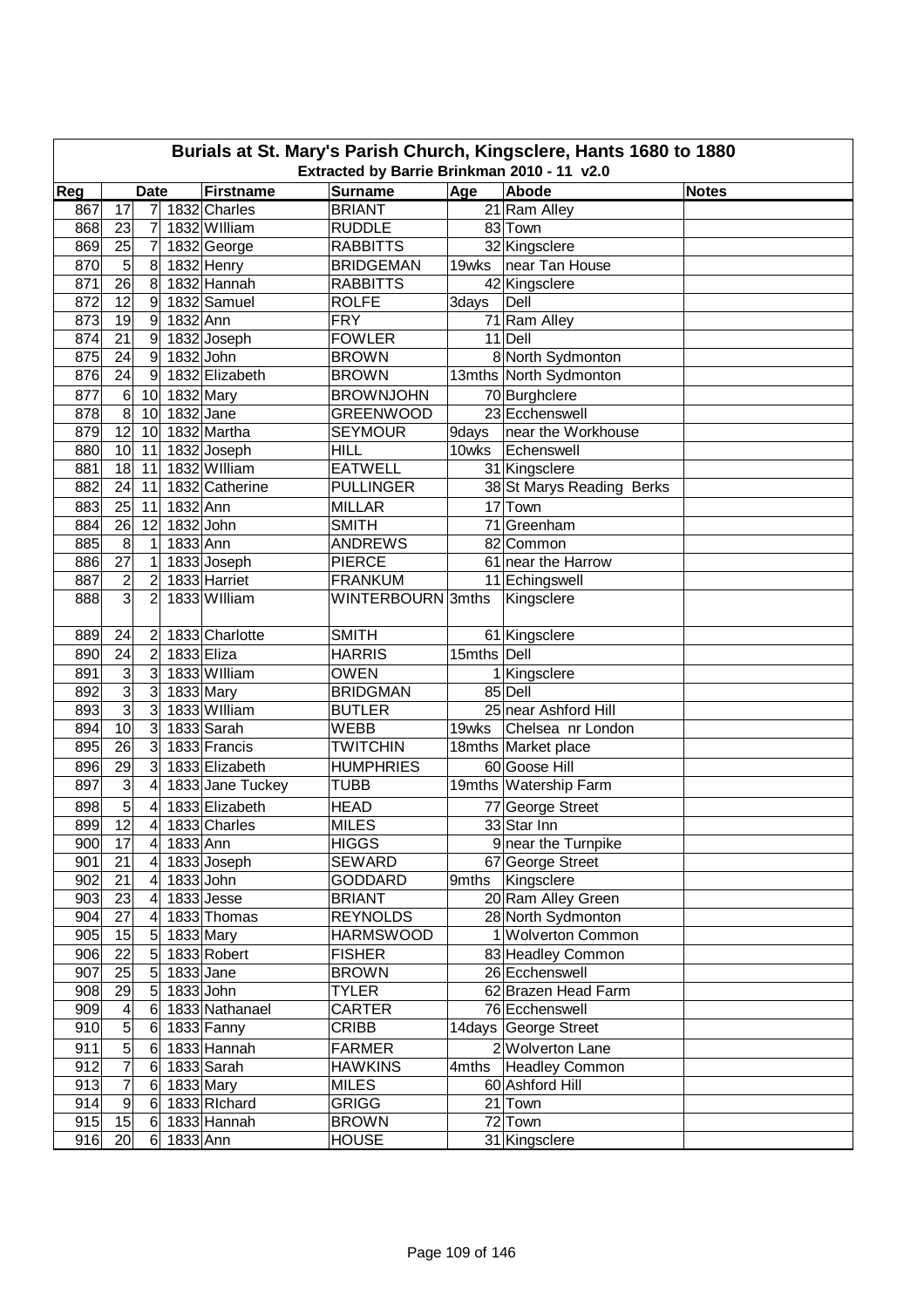| Burials at St. Mary's Parish Church, Kingsclere, Hants 1680 to 1880 |                                                                                                                                         |                  |           |                |                   |              |                       |                                   |  |  |  |  |
|---------------------------------------------------------------------|-----------------------------------------------------------------------------------------------------------------------------------------|------------------|-----------|----------------|-------------------|--------------|-----------------------|-----------------------------------|--|--|--|--|
|                                                                     | Extracted by Barrie Brinkman 2010 - 11 v2.0<br>Reg<br><b>Firstname</b><br><b>Surname</b><br>Age<br>Abode<br><b>Notes</b><br><b>Date</b> |                  |           |                |                   |              |                       |                                   |  |  |  |  |
| 917                                                                 | 27                                                                                                                                      | 6                |           | 1833 Charlotte | <b>FORSTER</b>    |              | 44 Kingsclere         |                                   |  |  |  |  |
| 918                                                                 | 30                                                                                                                                      | 6                |           | 1833 Charles   | <b>FOSTER</b>     |              | 3 Kingsclere          |                                   |  |  |  |  |
| 919                                                                 | $\mathbf{3}$                                                                                                                            | 7                |           | 1833 Mark      | <b>MILES</b>      | 5mths        | Ashford Hill          |                                   |  |  |  |  |
| 920                                                                 | $\overline{5}$                                                                                                                          | 7                |           | 1833 James     | <b>EDGERTON</b>   |              | 82 Kingsclere         |                                   |  |  |  |  |
| 921                                                                 | 17                                                                                                                                      | 7                |           | 1833 Benjamin  | <b>FISHER</b>     |              | 77 North Wood         |                                   |  |  |  |  |
| 922                                                                 | 21                                                                                                                                      | 7                |           | 1833 Robert    | <b>STEVENS</b>    |              | 66 Ecchenswell        |                                   |  |  |  |  |
| 923                                                                 | 22                                                                                                                                      | 7                |           | 1833 Sarah     | <b>RICHARDSON</b> |              | 69 Headley Common     |                                   |  |  |  |  |
| 924                                                                 | 27                                                                                                                                      | 7                |           | 1833 Francis   | <b>GODDARD</b>    |              | 65 Town               | A notorious drunkard              |  |  |  |  |
|                                                                     |                                                                                                                                         |                  |           |                |                   |              |                       | who died in a fit of<br>drunkness |  |  |  |  |
| 925                                                                 | 27                                                                                                                                      | 7                |           | 1833 Daniel    | <b>MILES</b>      |              | 2 near Headley Common | 2yrs 8mths                        |  |  |  |  |
| 926                                                                 | $\overline{2}$                                                                                                                          | 8                | 1833 John |                | <b>WATTS</b>      | 2wks         | Ecchenswell           |                                   |  |  |  |  |
| 927                                                                 | 11                                                                                                                                      | 8                |           | 1833 Elizabeth | <b>HUSE</b>       | 7mths        | Kingsclere            |                                   |  |  |  |  |
| 928                                                                 | 11                                                                                                                                      | 8                |           | 1833 Sarah     | <b>HAZELL</b>     |              | 73 Ecchenswell        |                                   |  |  |  |  |
| 929                                                                 | 22                                                                                                                                      | 8                | 1833 John |                | <b>TIBBLE</b>     |              | 99 Wolverton Common   |                                   |  |  |  |  |
| 930                                                                 | $\mathbf{1}$                                                                                                                            | 9                |           | 1833 Joseph    | <b>TUCKER</b>     |              | 39 Hill House Farm    |                                   |  |  |  |  |
| 931                                                                 | $\overline{1}$                                                                                                                          | 9                |           | 1833 George    | <b>LEWIS</b>      |              | 20 near Hill House    |                                   |  |  |  |  |
| 932                                                                 | 4                                                                                                                                       | $\boldsymbol{9}$ | 1833 John |                | <b>TAYLOR</b>     |              | 3 North Street        |                                   |  |  |  |  |
| 933                                                                 | 11                                                                                                                                      | $\boldsymbol{9}$ |           | 1833 Martha    | <b>SMITH</b>      |              | 6 Town near the Bear  |                                   |  |  |  |  |
| 934                                                                 | 18                                                                                                                                      | 9                | 1833 Jane |                | <b>MARTIN</b>     | 14days Dell  |                       |                                   |  |  |  |  |
| 935                                                                 | 18                                                                                                                                      | $\vert 9 \vert$  |           | 1833 Elizabeth | CANE              |              | 47 Swan Inn           |                                   |  |  |  |  |
| 936                                                                 | $\overline{27}$                                                                                                                         | $9\,$            |           | 1833 Sarah     | <b>STOCKER</b>    |              | 65 Ecchenswell        |                                   |  |  |  |  |
| 937                                                                 | 28                                                                                                                                      | 9                |           | 1833 Frances   | <b>HURST</b>      |              | 4 Reading Marsh       | 4yrs 5mths                        |  |  |  |  |
| 938                                                                 | $\overline{3}$                                                                                                                          | 10 <sup>1</sup>  |           | 1833 Sarah     | <b>PIPER</b>      |              | 34 near Ashford Hill  |                                   |  |  |  |  |
| 939                                                                 | $\overline{8}$                                                                                                                          | 10               |           | 1833 William   | <b>FOSTER</b>     |              | 7 Swaites Farm        |                                   |  |  |  |  |
| 940                                                                 | 30                                                                                                                                      | 10               |           | 1833 Sarah     | <b>PULLINGER</b>  |              | 80 Ecchenswell        |                                   |  |  |  |  |
| 941                                                                 | 22                                                                                                                                      | 11               | 1833 Jane |                | <b>BROWN</b>      | 5mths        | Ecchenswell           |                                   |  |  |  |  |
| 942                                                                 | 11                                                                                                                                      | 12               | 1833 Mary |                | <b>HURST</b>      |              | 15 Reading Marsh      |                                   |  |  |  |  |
| 943                                                                 | 16                                                                                                                                      | 12               |           | 1833 Andrew    | <b>BEAR</b>       |              | 3 August Hill         | 3yrs 3mths                        |  |  |  |  |
| 944                                                                 | 18                                                                                                                                      | 12               |           | 1833 Sarah     | <b>BROOKER</b>    |              | 28 Tuckers Hill       |                                   |  |  |  |  |
| 945                                                                 | س                                                                                                                                       | $\mathbf 1$      |           | 1834 Grace     | <b>EADY</b>       |              | 75 George Street      |                                   |  |  |  |  |
| 946                                                                 | 5                                                                                                                                       | $\mathbf{1}$     | 1834 John |                | <b>OWENS</b>      |              | 42 near Starkhouse    |                                   |  |  |  |  |
| 947                                                                 | 14                                                                                                                                      | $\mathbf{1}$     |           | 1834 Thomas    | <b>HAYWARD</b>    |              | 85 George Street      |                                   |  |  |  |  |
| 948                                                                 | $\overline{21}$                                                                                                                         | 1                |           | 1834 Elizabeth | <b>PULLINGER</b>  |              | 82 Ecchinswell        |                                   |  |  |  |  |
| 949                                                                 | 25                                                                                                                                      | $\mathbf{1}$     | 1834 John |                | <b>HINDS</b>      | 6mths   Dell |                       | Died of small pox                 |  |  |  |  |
| 950                                                                 | 10                                                                                                                                      | $\overline{2}$   |           | 1834 Sarah     | <b>JENNINGS</b>   |              | 57 Mill Kingsclere    |                                   |  |  |  |  |
| 951                                                                 | 15                                                                                                                                      | 2                |           | 1834 Edey      | <b>WEBB</b>       |              | 70 Dell               |                                   |  |  |  |  |
| 952                                                                 | 17                                                                                                                                      | $\overline{2}$   | 1834 John |                | COOKE             |              | 73 Town               |                                   |  |  |  |  |
| 953                                                                 | 18                                                                                                                                      | $\overline{2}$   |           | 1834 Mary      | <b>HOLLOWAY</b>   | 63           |                       | A traveller                       |  |  |  |  |
| 954                                                                 | 19                                                                                                                                      | $\overline{2}$   |           | 1834 William   | <b>RABBITS</b>    |              | 77 Fair Oak           |                                   |  |  |  |  |
| 955                                                                 | 27                                                                                                                                      | $\overline{2}$   |           | 1834 Elizabeth | <b>SIMS</b>       |              | 54 The Workhouse      |                                   |  |  |  |  |
| 956                                                                 | $\mathbf{1}$                                                                                                                            | 3                | 1834 John |                | <b>WOODHOUSE</b>  |              | 77 Workhouse          |                                   |  |  |  |  |
| 957                                                                 | $\overline{5}$                                                                                                                          | $\mathbf{3}$     |           | 1834 David     | <b>HILL</b>       |              | 26 Sidmonton          |                                   |  |  |  |  |
| 958                                                                 | 28                                                                                                                                      | 3                | 1834 Ann  |                | <b>PIERCE</b>     |              | 75 Ecchinswell        |                                   |  |  |  |  |
| 959                                                                 | 1                                                                                                                                       | 4                |           | 1834 Martha    | <b>BUTLER</b>     |              | 36 Dell               |                                   |  |  |  |  |
| 960                                                                 | $\,6$                                                                                                                                   | 4                | 1834 Ann  |                | <b>HUSE</b>       |              | 63 Ecchinswell        |                                   |  |  |  |  |
| 961                                                                 | $\,6$                                                                                                                                   | 4                |           | 1834 Edmund    | <b>RICHARDSON</b> | 3mths        | Ecchinswell           |                                   |  |  |  |  |
| 962                                                                 | 16                                                                                                                                      | 4                |           | 1834 James     | WINTERBOURN 3mths |              | Town                  |                                   |  |  |  |  |
| 963                                                                 | 18                                                                                                                                      | 4                |           | 1834 Elizabeth | <b>ARNOTT</b>     |              | 45 Baughurst          |                                   |  |  |  |  |
| 964                                                                 | $\overline{7}$                                                                                                                          |                  |           | 5 1834 Sarah   | <b>FOSTER</b>     |              | 47 Tuckers Hill       |                                   |  |  |  |  |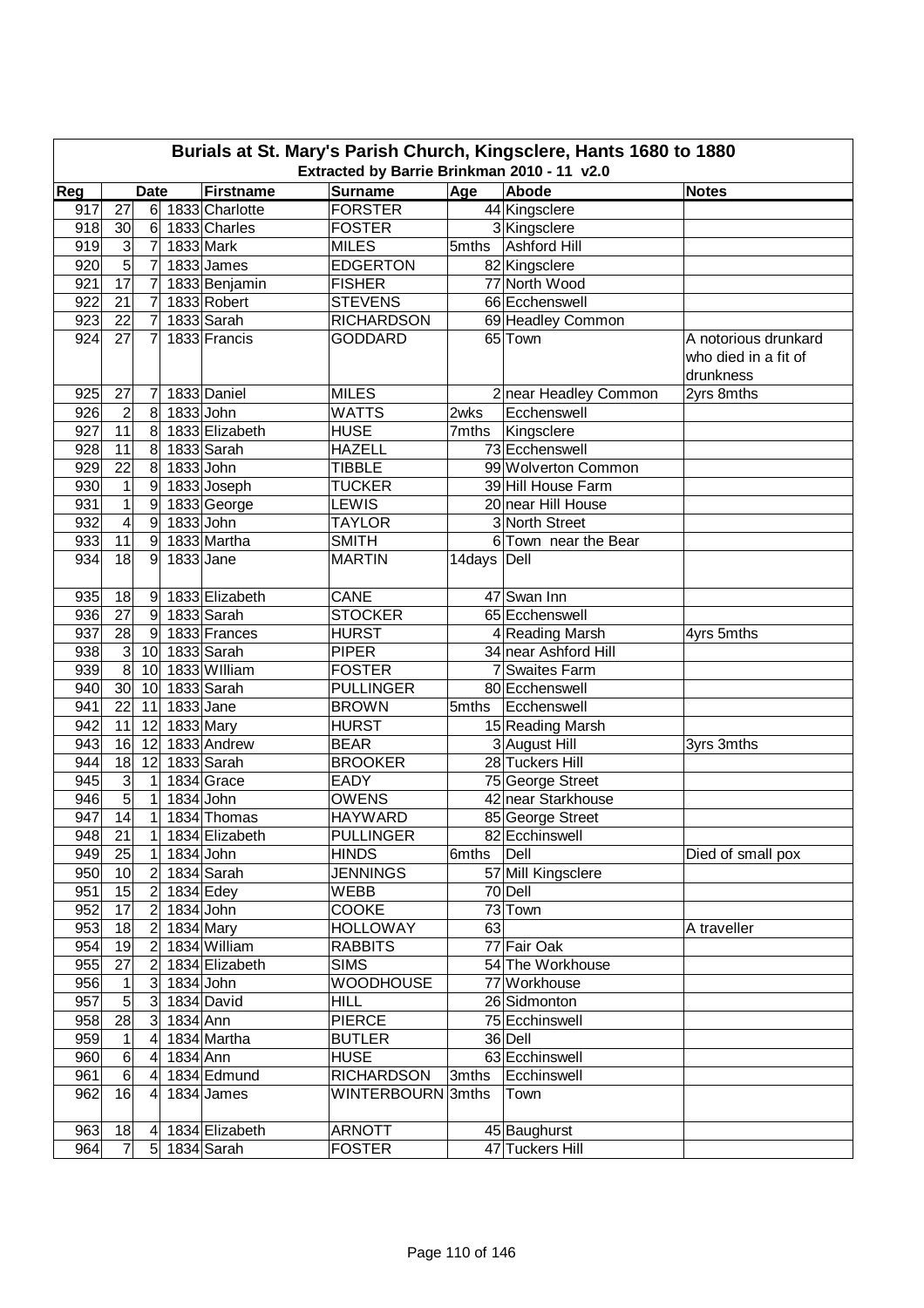|      | Burials at St. Mary's Parish Church, Kingsclere, Hants 1680 to 1880<br>Extracted by Barrie Brinkman 2010 - 11 v2.0 |                |                 |                    |                             |                  |                                             |                            |  |  |  |
|------|--------------------------------------------------------------------------------------------------------------------|----------------|-----------------|--------------------|-----------------------------|------------------|---------------------------------------------|----------------------------|--|--|--|
|      | Reg<br>Firstname<br>Age<br>Abode<br><b>Date</b><br><b>Surname</b><br><b>Notes</b>                                  |                |                 |                    |                             |                  |                                             |                            |  |  |  |
| 965  | 7                                                                                                                  | 5 <sup>1</sup> | 1834 John       |                    | <b>ALLEN</b>                | 1 <sub>day</sub> | <b>George Street</b>                        |                            |  |  |  |
| 966  | 23                                                                                                                 | 5              | 1834 John       |                    | <b>HITCHCOCK</b>            |                  | 11mths Exmans Ford                          |                            |  |  |  |
| 967  | 28                                                                                                                 | 5              |                 | 1834 John          | <b>BUTLER</b>               |                  | 40 Dell                                     |                            |  |  |  |
| 968  | $\mathbf{1}$                                                                                                       | 6              | 1834 Ann        |                    | <b>ELLIOTT</b>              |                  | 51 Swan Street                              |                            |  |  |  |
| 969  | 14                                                                                                                 | 6              |                 | 1834 Thomas        | <b>DRY</b>                  |                  | 74 North Oakley                             | <b>Black Bear cottages</b> |  |  |  |
| 970  | 25                                                                                                                 | 6              | 1834 Jane       |                    | <b>MILES</b>                |                  |                                             |                            |  |  |  |
| 971  | 1                                                                                                                  | $\overline{7}$ |                 | 1834 James         | <b>PAICE</b>                |                  | 32 Headley Common<br>85 Workhouse           |                            |  |  |  |
| 972  | 11                                                                                                                 | $\overline{7}$ |                 | 1834 William       | <b>CURTIS</b>               |                  |                                             |                            |  |  |  |
| 973  | 13                                                                                                                 |                |                 | 1834 Thomas        | <b>COOPER</b>               |                  | 39 Werge Farm Burghclere<br>18mths Old Farm |                            |  |  |  |
|      |                                                                                                                    | 7              |                 |                    |                             |                  |                                             |                            |  |  |  |
| 974  | $\mathbf{1}$                                                                                                       | 8              |                 | 1834 Elizabeth     | <b>BROOKER</b>              |                  | 36 Common                                   |                            |  |  |  |
| 975  | 13                                                                                                                 | 8              |                 | 1834 Peter         | <b>HALES</b>                |                  | 77 Fair Oak                                 |                            |  |  |  |
| 976  | 26                                                                                                                 | 8              |                 | 1834 George        | <b>SHEARMAN</b>             | 5mths            | Dell                                        |                            |  |  |  |
| 977  | $\overline{2}$                                                                                                     | 9              |                 | 1834 Mary          | <b>PAXTON</b>               |                  | 29 Sidmonton                                |                            |  |  |  |
| 978  | 14                                                                                                                 | 9              |                 | 1834 William       | <b>WELLMAN</b>              |                  | 4 mths Fair Oak                             |                            |  |  |  |
| 979  | 17                                                                                                                 | 9              |                 | 1834 Joshua        | <b>BATHE</b>                |                  | 82 Ecchinswell                              |                            |  |  |  |
| 980  | 17                                                                                                                 | 9              |                 | 1834 Charles       | <b>HUNT</b>                 |                  | 3days   Kingsclere                          |                            |  |  |  |
| 981  | $\overline{5}$                                                                                                     | 10             |                 | $1834$ Mary        | <b>MAY</b>                  |                  | 60 Ashford Hill                             | on the common              |  |  |  |
| 982  | 13                                                                                                                 | 10             |                 | 1834 Elizabeth     | <b>ANDREWS</b>              | 3mths            | Goose Hill                                  | on the common              |  |  |  |
| 983  | 17                                                                                                                 | 10             |                 | 1834 William       | <b>BEAR</b>                 | 4mths            | Hawkers Hill                                | on the common              |  |  |  |
| 984  | 20                                                                                                                 | 10             |                 | 1834 George        | <b>BRYANT</b>               |                  | 10mths near Cannam Heath                    |                            |  |  |  |
| 985  | 21                                                                                                                 | 10             |                 | 1834 Mary          | <b>HUNT</b>                 |                  | 46 Kingsclere                               |                            |  |  |  |
| 986  | 22                                                                                                                 | 10             |                 | 1834 Charles       | <b>SEWARD</b>               |                  | 20 Swan Street                              |                            |  |  |  |
| 987  | 22                                                                                                                 | 10             |                 | 1834 Emily         | <b>HISCOCK</b>              |                  | 4 Exmans Ford                               |                            |  |  |  |
| 988  | 23                                                                                                                 | 10             |                 | 1834 William       | <b>MINALL</b>               |                  | 19 Headley Common                           |                            |  |  |  |
| 989  | 28                                                                                                                 | 10             |                 | 1834 Robert Thomas | <b>HARKER</b>               | 5mths            | Sidmonton                                   |                            |  |  |  |
| 990  | 11                                                                                                                 | 11             |                 | 1834 Richard       | <b>FUCE</b>                 |                  | 27 Kingsclere Common                        |                            |  |  |  |
| 991  | 19                                                                                                                 | 11             |                 | 1834 Jonathan      | <b>HARMSWORTH</b>           |                  | 73 Headley Common                           |                            |  |  |  |
| 992  | 19                                                                                                                 | 11             | 1834 Ann        |                    | <b>PARSONS</b>              |                  | 2 Ashford Hill                              | 2yrs 5mths                 |  |  |  |
| 993  | 19                                                                                                                 | 11             |                 | 1834 Edward        | <b>DUCKETT</b>              |                  | 7 near the Workhouse                        |                            |  |  |  |
| 994  | 24                                                                                                                 | 11             | 1834 John       |                    | <b>ANDREWS</b>              |                  | 29 Sidmonton                                |                            |  |  |  |
| 995  | 1                                                                                                                  | 12             |                 | 1834 Stephen       | <b>MATTHEWS</b>             |                  | 21 Sidmonton                                |                            |  |  |  |
| 996  | 1                                                                                                                  | 12             |                 | 1834 Sarah         | <b>DANCE</b>                |                  | 2 near Tan House                            | on the common              |  |  |  |
| 997  | 10                                                                                                                 | 12             | 1834 John       |                    | <b>ROLFE</b>                |                  | 75 Dell                                     |                            |  |  |  |
| 998  | 13                                                                                                                 |                | 12 1834 Mary    |                    | HILL                        |                  | 4 Ecchingswell                              | 4yrs 10mths                |  |  |  |
| 999  |                                                                                                                    |                |                 | 17 12 1834 Anthony | <b>LOVELOCK</b>             |                  | 8 Plaistow Green                            |                            |  |  |  |
| 1000 |                                                                                                                    |                | 19 12 1834 John |                    | <b>STEVENS</b>              |                  | 80 Ecchinswell                              |                            |  |  |  |
| 1001 |                                                                                                                    | 22 12          | 1834 Eliza      |                    | <b>BARNES</b>               | 3wks             | Common                                      |                            |  |  |  |
| 1002 | 22                                                                                                                 | 12             |                 | 1834 Sarah Ann     | <b>ROLFE</b>                | 1day             | Dell                                        |                            |  |  |  |
| 1003 |                                                                                                                    | $25$ 12        |                 | 1834 Edmund        | <b>CHAMBERLIN</b>           |                  | 59 Swan Street                              |                            |  |  |  |
| 1004 | 31                                                                                                                 | 12             |                 | 1834 George        | <b>SPERIT</b>               |                  | 47 Common                                   |                            |  |  |  |
| 1005 | 1                                                                                                                  | 1              |                 | 1835 Sarah         | <b>NEW</b>                  |                  | 77 Exmans Ford                              |                            |  |  |  |
|      | 9                                                                                                                  |                |                 |                    |                             |                  | 7 Headley Common                            |                            |  |  |  |
| 1006 | 10                                                                                                                 | 1              |                 | 1835 George        | <b>EVANS</b><br><b>WEBB</b> |                  |                                             |                            |  |  |  |
| 1007 |                                                                                                                    | 1              |                 | 1835 James         |                             |                  | 43 Dell<br>75 Fair Oak                      |                            |  |  |  |
| 1008 | 13                                                                                                                 | 1              |                 | 1835 Thomas        | <b>SMITH</b>                |                  |                                             |                            |  |  |  |
| 1009 | 13                                                                                                                 | 1              |                 | 1835 John          | <b>JEREL</b>                | 7mths            | Newbury Road                                |                            |  |  |  |
| 1010 | 17                                                                                                                 | 1              |                 | 1835 William       | <b>HOLDING</b>              |                  | 68 Elm Grove                                |                            |  |  |  |
| 1011 | 27                                                                                                                 | 1              |                 | 1835 Thomas        | <b>DANCE</b>                |                  | 14mths near Tan House                       | on the common              |  |  |  |
| 1012 | 13                                                                                                                 | 2              |                 | 1835 Mary          | <b>DIRBAGE</b>              |                  | 64 Dell                                     |                            |  |  |  |
| 1013 | 16                                                                                                                 | 2              |                 | 1835 Joseph        | <b>HAMPDEN</b>              |                  | 72 George Street                            |                            |  |  |  |
| 1014 | 18                                                                                                                 | $\overline{2}$ |                 | 1835 William       | <b>LOVELOCK</b>             |                  | 47 Upper Plaistow Green                     |                            |  |  |  |
| 1015 | 28                                                                                                                 | $\overline{2}$ |                 | $1835$ Isaac       | <b>ROLFE</b>                |                  | 1 Headley Common                            |                            |  |  |  |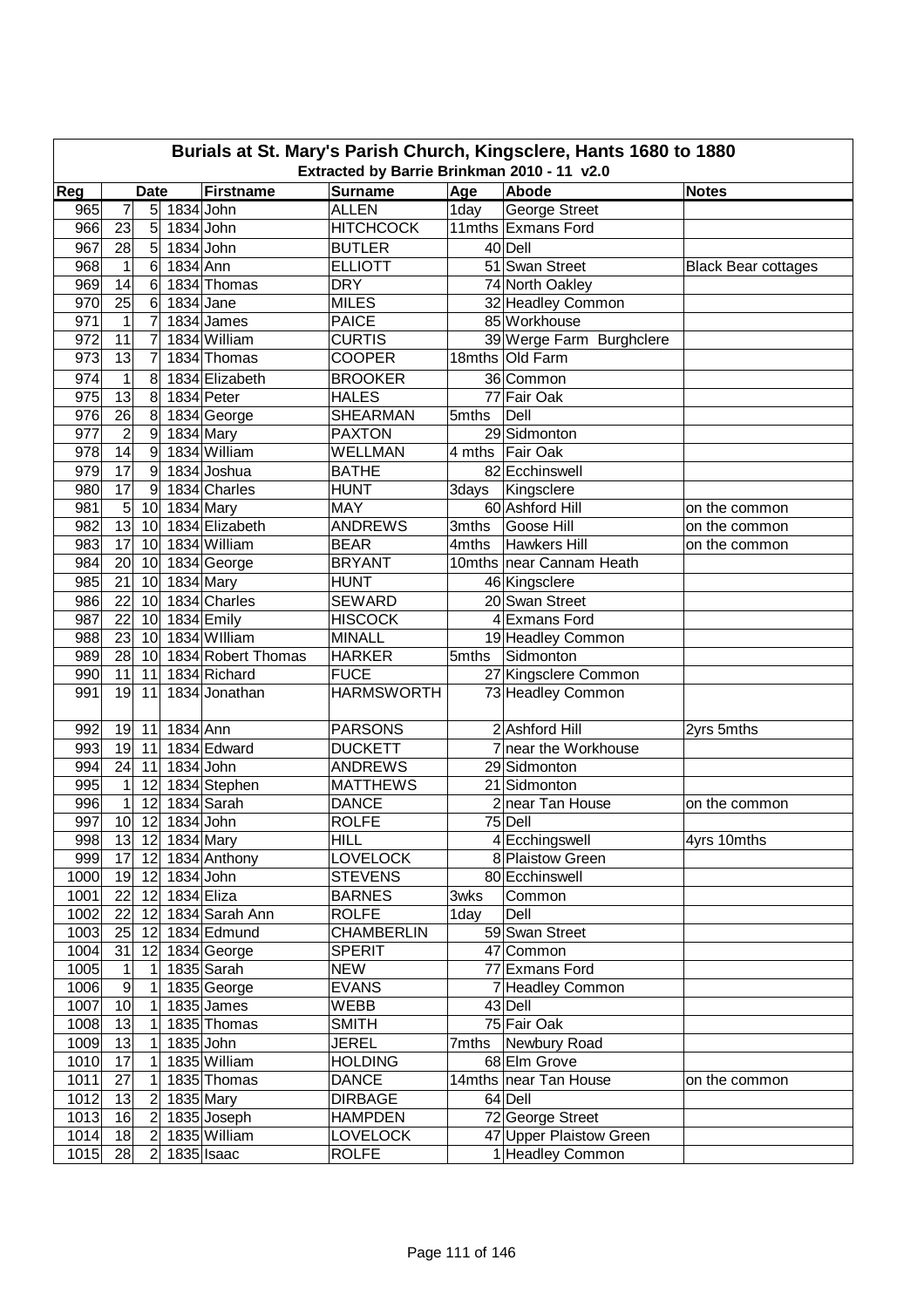|      | Burials at St. Mary's Parish Church, Kingsclere, Hants 1680 to 1880<br>Extracted by Barrie Brinkman 2010 - 11 v2.0 |                             |               |                                 |                                  |        |                            |                           |  |  |  |  |
|------|--------------------------------------------------------------------------------------------------------------------|-----------------------------|---------------|---------------------------------|----------------------------------|--------|----------------------------|---------------------------|--|--|--|--|
| Reg  |                                                                                                                    | <b>Notes</b>                |               |                                 |                                  |        |                            |                           |  |  |  |  |
| 1016 | 18                                                                                                                 | <b>Date</b><br>$\mathbf{3}$ |               | <b>Firstname</b><br>1835 Esther | <b>Surname</b><br><b>RABBITS</b> | Age    | Abode<br>3 Ashford Hill    |                           |  |  |  |  |
| 1017 | 21                                                                                                                 | $\overline{3}$              | 1835 John     |                                 | <b>ALLEN</b>                     | 1DAY   | Town                       |                           |  |  |  |  |
| 1018 | 28                                                                                                                 | $\overline{3}$              |               | 1835 Elizabeth Matilda          | <b>CURTIS</b>                    |        | 37 Swan Street             |                           |  |  |  |  |
| 1019 | 28                                                                                                                 | $\overline{3}$              | 1835 Eliza    |                                 | <b>HEDGES</b>                    | 4mths  | Common                     |                           |  |  |  |  |
| 1020 | 28                                                                                                                 | $\overline{3}$              |               | 1835 Thomas                     | <b>HIGGS</b>                     |        | 10mths Winchester Turnpike |                           |  |  |  |  |
| 1021 | 30                                                                                                                 | 3                           |               | 1835 William                    | <b>HELLIER</b>                   | 3mths  | <b>Ram Alley</b>           |                           |  |  |  |  |
| 1022 | 8                                                                                                                  | 4                           |               |                                 | <b>BOLTON</b>                    | 9mths  | <b>Hall Farm</b>           |                           |  |  |  |  |
| 1023 | $\overline{9}$                                                                                                     | 4                           | 1835 Lucy     | 1835 James                      | <b>HOBBS</b>                     |        | 24 Reading                 | Parish of St Giles        |  |  |  |  |
| 1024 | $\overline{13}$                                                                                                    | $\overline{4}$              |               | 1835 Elizabeth                  | <b>ALLEN</b>                     |        |                            |                           |  |  |  |  |
|      |                                                                                                                    |                             |               |                                 |                                  |        | 60 George Street           |                           |  |  |  |  |
| 1025 | 13                                                                                                                 | 4                           |               | 1835 James                      | <b>HITCHCOCK</b>                 | 3wks   | <b>Exmans Ford</b>         |                           |  |  |  |  |
| 1026 | 17                                                                                                                 | 4                           |               | 1835 Sarah Ann                  | <b>MARTIN</b>                    | 7mths  | Dell                       |                           |  |  |  |  |
| 1027 | 17                                                                                                                 | 4                           |               | 1835 Elizabeth                  | TARGETT                          | 2mths  | Dell                       |                           |  |  |  |  |
| 1028 | 22                                                                                                                 | 4                           | 1835 Ann      |                                 | <b>HOARE</b>                     |        | 72 Swan Street             |                           |  |  |  |  |
| 1029 | 23                                                                                                                 | 4                           |               | 1835 Richard                    | <b>WYATT</b>                     |        | 52 George Street           |                           |  |  |  |  |
| 1030 | 25                                                                                                                 | 4                           |               | 1835 Charles                    | <b>BRIANT</b>                    |        | 9 Cannam Heath             |                           |  |  |  |  |
| 1031 | 27                                                                                                                 | 4                           | 1835 Eliza    |                                 | <b>HIGGS</b>                     |        | 10mths Winchester Turnpike |                           |  |  |  |  |
| 1032 | 30                                                                                                                 | $\overline{4}$              |               | 1835 Hannah                     | <b>EALES</b>                     |        | 69 Itchinswell             |                           |  |  |  |  |
| 1033 | 4                                                                                                                  | 5                           | 1835 Jane     |                                 | <b>BUTT</b>                      |        | 2 Burghclere               | Noake House Farm          |  |  |  |  |
| 1034 | 19                                                                                                                 | 5                           | 1835 John     |                                 | <b>HUGHES</b>                    | infant | Ecchinswell                |                           |  |  |  |  |
| 1035 | 25                                                                                                                 | 5                           |               | 1835 Judith                     | <b>COOPER</b>                    |        | 75 Dell                    |                           |  |  |  |  |
| 1036 | 17                                                                                                                 | 6                           |               | 1835 Charles                    | <b>ANDREWS</b>                   |        | 6 Ecchinswell              |                           |  |  |  |  |
| 1037 | 29                                                                                                                 | 6                           | 1835 Jane     |                                 | <b>TIDBURY</b>                   |        | 11 Ecchinswell             |                           |  |  |  |  |
| 1038 | 3                                                                                                                  | 7                           |               | 1835 Martha                     | <b>DREDGE</b>                    |        | 49 Newbury                 | <b>Bartholomew Street</b> |  |  |  |  |
| 1039 | 24                                                                                                                 | $\overline{7}$              |               | 1835 Theodosia                  | <b>FARMER</b>                    |        | 61 Alms Houses             |                           |  |  |  |  |
| 1040 | 28                                                                                                                 | 7                           | 1835 Ann      |                                 | <b>WOODHOUSE</b>                 |        | 19 Ram Alley Green         |                           |  |  |  |  |
| 1041 | 3                                                                                                                  | 8                           |               | 1835 James                      | <b>COOPER</b>                    |        | 36 George Street           |                           |  |  |  |  |
| 1042 | 16                                                                                                                 | 8                           | 1835 John     |                                 | <b>HAMMERTON</b>                 |        | 84 Ecchinswell             |                           |  |  |  |  |
| 1043 | 16                                                                                                                 | 8                           |               | 1835 Dinah                      | <b>HARMSWOOD</b>                 |        | 66 Wolverton Common        |                           |  |  |  |  |
| 1044 | 20                                                                                                                 | 8                           |               | 1835 Alfred                     | <b>RUDDLE</b>                    |        | 2 Harriden's Farm          |                           |  |  |  |  |
| 1045 | $\overline{26}$                                                                                                    | 8                           | 1835 Ann      |                                 | <b>THOMAS</b>                    |        | 22 Pit House Farm          |                           |  |  |  |  |
| 1046 | $\boldsymbol{9}$                                                                                                   | 9                           |               | 1835 Sarah                      | <b>BASSETT</b>                   |        | 72 Dell                    |                           |  |  |  |  |
| 1047 | $\overline{12}$                                                                                                    | 9                           |               | 1835 Thomas                     | <b>PEARCE</b>                    |        | 78 Ecchinswell             |                           |  |  |  |  |
| 1048 | 16                                                                                                                 | 9                           |               | 1835 Louisa                     | <b>JENNINGS</b>                  |        | 23 Reading                 | Parish of St Giles        |  |  |  |  |
| 1049 | 24                                                                                                                 | 9                           |               | 1835 William                    | <b>ROLFE</b>                     |        | 85 Dell                    |                           |  |  |  |  |
| 1050 | $\overline{5}$                                                                                                     | 10                          | 1835 John     |                                 | <b>RUDDLE</b>                    |        | 57 Lower Mill              |                           |  |  |  |  |
| 1051 | 11                                                                                                                 |                             | 10 1835 Peter |                                 | <b>HALE</b>                      |        | 1 Fair Oak                 |                           |  |  |  |  |
| 1052 |                                                                                                                    |                             |               | 19 10 1835 Charlotte            | <b>JENNINGS</b>                  |        | 2 Woodlands                |                           |  |  |  |  |
| 1053 | 28                                                                                                                 |                             |               | 10 1835 George                  | <b>THATCHER</b>                  |        | 18mths Fair Oak            |                           |  |  |  |  |
| 1054 | 29                                                                                                                 | 11                          |               | 1835 Robert                     | <b>HARDING</b>                   |        | 40 Kingsclere              |                           |  |  |  |  |
| 1055 | 30                                                                                                                 | 11                          |               | 1835 Thomas Oliver              | <b>HARDING</b>                   |        | 4mths Kingsclere           |                           |  |  |  |  |
| 1056 | $\mathbf{3}$                                                                                                       | 12                          |               | 1835 Harriet                    | <b>BRIANT</b>                    | 3mths  | Cannam Heath               |                           |  |  |  |  |
| 1057 | œ                                                                                                                  | 12                          |               | 1835 Joseph                     | <b>BREWER</b>                    |        | 11mths Lyddon Kingsclere   |                           |  |  |  |  |
| 1058 | $\overline{9}$                                                                                                     | 12                          |               | 1835 Sarah                      | <b>ROLFE</b>                     |        | 76 Dell                    |                           |  |  |  |  |
| 1059 | 21                                                                                                                 | 12                          |               | 1835 Martha                     | <b>SMITH</b>                     |        | 80 Swan Street             |                           |  |  |  |  |
|      |                                                                                                                    |                             |               | 1835 David                      |                                  |        |                            |                           |  |  |  |  |
| 1060 | 21                                                                                                                 | 12                          |               |                                 | <b>LANSLEY</b>                   |        | 37 George Street           |                           |  |  |  |  |
| 1061 | 26                                                                                                                 | 12                          |               | 1835 Edward                     | <b>PIERCE</b>                    |        | 33 Plaistow Green          |                           |  |  |  |  |
| 1062 | 26                                                                                                                 | 12                          |               | 1835 George                     | <b>MATTINGLY</b>                 |        | 15mths Codington's Hill    |                           |  |  |  |  |
| 1063 | 30 <sub>l</sub>                                                                                                    | 12                          |               | 1835 James                      | <b>BENWELL</b>                   |        | 44 George Street           |                           |  |  |  |  |
| 1064 | 1                                                                                                                  | 1                           |               | 1836 Mary                       | LEWIS                            |        | 25 Plaistow Green          |                           |  |  |  |  |
| 1065 | 13                                                                                                                 | 1                           |               | 1836 Charles                    | <b>HINE</b>                      |        | 21 Headley Common          |                           |  |  |  |  |
| 1066 | 13                                                                                                                 | 1                           |               | 1836 Elizabeth                  | <b>BENDLE</b>                    |        | 60 Ecchinswell             |                           |  |  |  |  |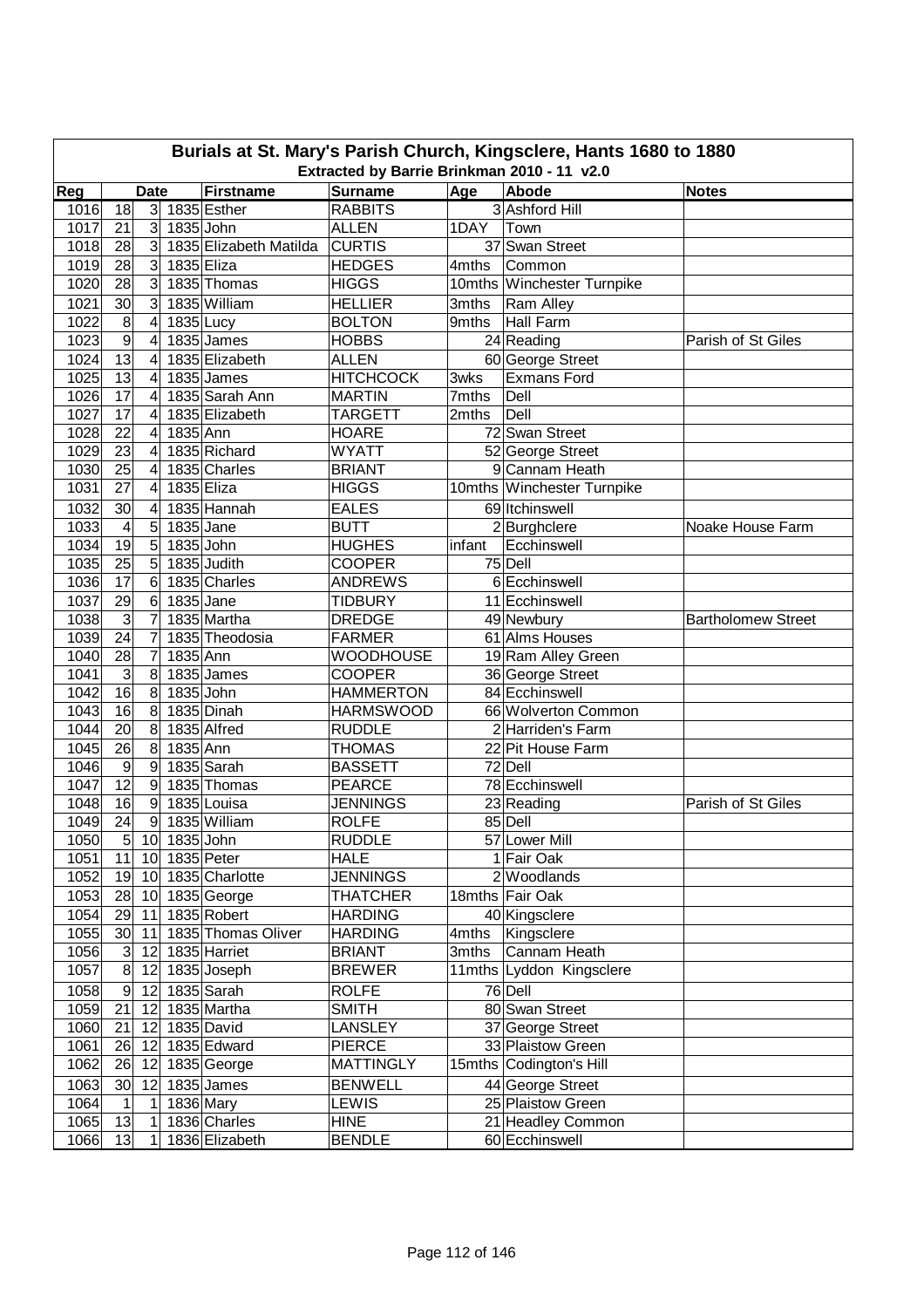|      | Burials at St. Mary's Parish Church, Kingsclere, Hants 1680 to 1880<br>Extracted by Barrie Brinkman 2010 - 11 v2.0 |                             |             |                                |                                  |        |                             |                      |  |  |  |
|------|--------------------------------------------------------------------------------------------------------------------|-----------------------------|-------------|--------------------------------|----------------------------------|--------|-----------------------------|----------------------|--|--|--|
| Reg  |                                                                                                                    | <b>Notes</b>                |             |                                |                                  |        |                             |                      |  |  |  |
| 1067 | 15                                                                                                                 | <b>Date</b><br>$\mathbf{1}$ | $1836$ Lucy | <b>Firstname</b>               | <b>Surname</b><br><b>CHAPPLE</b> | Age    | Abode<br>64 Headley Common  |                      |  |  |  |
| 1068 | 15                                                                                                                 | 1                           |             | 1836 William                   | <b>DRY</b>                       |        | 37 Headley Common           |                      |  |  |  |
| 1069 | 18                                                                                                                 | $\mathbf{1}$                |             | 1836 William                   | <b>BASTIN</b>                    |        | 62 Edmondstrip Malthouse    |                      |  |  |  |
| 1070 | 21                                                                                                                 | 1                           |             | 1836 George                    | <b>MOOR</b>                      | infant | Ashford Hill                |                      |  |  |  |
| 1071 | 25                                                                                                                 | 1                           | 1836 John   |                                | <b>SMITH</b>                     |        | 79 Tower Hill               |                      |  |  |  |
| 1072 | 6                                                                                                                  | $\overline{2}$              |             | 1836 James                     | <b>BLACKNEY</b>                  |        | 66 Ashford Hill             |                      |  |  |  |
| 1073 | 23                                                                                                                 | 2                           |             | 1836 Clement                   | <b>HAWKINS</b>                   |        | 82 Fair Oak                 |                      |  |  |  |
| 1074 | 24                                                                                                                 | 2                           |             | 1836 Richard                   | <b>WELLMAN</b>                   |        | 80 Workhouse                |                      |  |  |  |
| 1075 | $\overline{c}$                                                                                                     | 3                           |             | 1836 James                     | <b>HAWKINS</b>                   |        | 41 Ashford Hill             |                      |  |  |  |
| 1076 | $\overline{19}$                                                                                                    | $\mathbf{3}$                | $1836$ Ann  |                                | <b>BLACKMAN</b>                  |        | 76 Headley Common           |                      |  |  |  |
| 1077 | 26                                                                                                                 | $\mathbf{3}$                |             | 1836 Mary                      | <b>MILES</b>                     |        | 7 Headley Common            |                      |  |  |  |
| 1078 | 30                                                                                                                 | 3                           |             | 1836 Mary                      | <b>WALKER</b>                    |        | 55 Sidmonton                | near down Farm       |  |  |  |
| 1079 | $\overline{31}$                                                                                                    | 3                           |             | 1836 Harriet                   | <b>MAGGS OR</b>                  |        | 24 Swan Street              |                      |  |  |  |
|      |                                                                                                                    |                             |             |                                | <b>MEGGS</b>                     |        |                             |                      |  |  |  |
| 1080 | 31                                                                                                                 | 3                           | 1836 Ann    |                                | WALDRON                          | 3days  | <b>Headley Common</b>       |                      |  |  |  |
| 1081 | 1                                                                                                                  | 4                           |             | 1836 Davine                    | <b>TIDBURY</b>                   |        | 13 Ecchinswell              | <b>Bishops Green</b> |  |  |  |
| 1082 | $\overline{6}$                                                                                                     | $\overline{4}$              |             | 1836 Daniel                    | <b>HEDGES</b>                    | 3wks   | Common                      |                      |  |  |  |
| 1083 | $\overline{13}$                                                                                                    | $\overline{4}$              |             | 1836 Elizabeth                 | <b>DRY</b>                       |        | 75 Dell                     |                      |  |  |  |
| 1084 | $\overline{15}$                                                                                                    |                             |             |                                | <b>DRY</b>                       |        |                             |                      |  |  |  |
| 1085 | $\overline{18}$                                                                                                    | 4                           |             | 1836 Charlotte<br>1836 Harriet | <b>POCOCK</b>                    |        | 8 Headley Common<br>23 Dell |                      |  |  |  |
|      | 18                                                                                                                 | 4                           |             |                                |                                  |        | 79 Swan Street              |                      |  |  |  |
| 1086 |                                                                                                                    | 4                           |             | 1836 Mary                      | <b>BLACKNEY</b>                  |        |                             |                      |  |  |  |
| 1087 | 28                                                                                                                 | 4                           | 1836 John   |                                | <b>PRISMALL</b>                  | 5mths  | Porch Farm                  |                      |  |  |  |
| 1088 | $\overline{2}$                                                                                                     | 5                           |             | 1836 Mary                      | <b>DORMER</b>                    |        | 83 Dell                     |                      |  |  |  |
| 1089 | $\overline{2}$                                                                                                     | 5                           |             | 1836 Patience                  | WALDRON                          |        | 36 Headley Common           |                      |  |  |  |
| 1090 | $\overline{2}$                                                                                                     | 5                           |             | 1836 Morris                    | <b>CHAPPLE</b>                   |        | 18mths Headley Common       |                      |  |  |  |
| 1091 | 11                                                                                                                 | 5                           |             | 1836 Mary                      | <b>POCOCK</b>                    |        | 57 Ecchinswell              |                      |  |  |  |
| 1092 | 13                                                                                                                 | 5                           | 1836 John   |                                | <b>RABBITS</b>                   |        | 74 Workhouse Lane           |                      |  |  |  |
| 1093 | $\overline{19}$                                                                                                    | $\overline{5}$              |             | 1836 William                   | <b>MAYERS</b>                    |        | 18mths Ashford Hill         |                      |  |  |  |
| 1094 | $\overline{27}$                                                                                                    | 5                           |             | 1836 Mary                      | <b>TIBBLE</b>                    |        | 63 Wolverton Common         |                      |  |  |  |
| 1095 | 10                                                                                                                 | 6                           |             | 1836 Rosa Ann                  | <b>NORTH</b>                     |        | 1 Newbury Road Marsh        |                      |  |  |  |
| 1096 | 16                                                                                                                 | 6                           |             | 1836 Elizabeth                 | <b>ROLFE</b>                     |        | 62 Dell                     |                      |  |  |  |
| 1097 | 18                                                                                                                 | $\,6$                       | 1836 Ann    |                                | <b>TURNER</b>                    |        | 34 Odiham                   |                      |  |  |  |
| 1098 | $\overline{30}$                                                                                                    | $6\phantom{1}$              |             | 1836 Aaron                     | <b>BROOKER</b>                   |        | 35 Headley Common           |                      |  |  |  |
| 1099 | $\overline{4}$                                                                                                     | $\overline{7}$              |             | 1836 William                   | <b>SEWARD</b>                    |        | 80 Headley Common           |                      |  |  |  |
| 1100 | 5                                                                                                                  | $\overline{7}$              | 1836 Ann    |                                | <b>HARMSWOOD</b>                 |        | 50 George Street            |                      |  |  |  |
| 1101 | 13                                                                                                                 | $\overline{7}$              |             | 1836 Mary                      | <b>MILES</b>                     | 1mth   | Pit House Farm cottage      |                      |  |  |  |
| 1102 | 1                                                                                                                  | 8                           |             | 1836 Elizabeth                 | <b>GOVER</b>                     |        | 88 Headley Common           |                      |  |  |  |
| 1103 | 6                                                                                                                  | 8                           |             | 1836 Mary                      | <b>BANCE</b>                     |        | 58 Sherborne St John        |                      |  |  |  |
| 1104 | 8                                                                                                                  | 8                           |             | 1836 Elizabeth                 | <b>BATES</b>                     |        | 60 Lasham                   |                      |  |  |  |
| 1105 | 18                                                                                                                 | 8                           |             | 1836 William                   | <b>FRANKUM</b>                   |        | 50 Ecchinswell              |                      |  |  |  |
| 1106 | 24                                                                                                                 | 8                           |             | 1836 James                     | <b>SEWARD</b>                    |        | 69 George Street            |                      |  |  |  |
| 1107 | 24                                                                                                                 | 8                           |             | 1836 Charles                   | <b>COPPATHITE</b>                |        | 18 West Woodhay Berks       |                      |  |  |  |
|      |                                                                                                                    |                             |             |                                | alias                            |        |                             |                      |  |  |  |
| 1108 | 24                                                                                                                 | 9                           |             | 1836 Mary                      | <b>BRADLEY</b>                   |        | 15 Ashford Hill             |                      |  |  |  |
| 1109 | 19                                                                                                                 | 10                          |             | 1836 Joseph                    | <b>WINKWORTH</b>                 |        | 1 near the Falcon           |                      |  |  |  |
| 1110 | 20                                                                                                                 | 10                          |             | 1836 Joseph                    | <b>CHAPPEL alias</b>             |        | 32 Bishops Green            |                      |  |  |  |
|      |                                                                                                                    |                             |             |                                | <b>CHAPPLE</b>                   |        |                             |                      |  |  |  |
| 1111 | $\mathbf{3}$                                                                                                       | 11                          |             | 1836 Mary                      | <b>WYATT</b>                     |        | 26 George Street            |                      |  |  |  |
| 1112 | $\vert 4 \vert$                                                                                                    | 11                          |             | 1836 Mary                      | <b>FARMER</b>                    |        | 44 George Street            |                      |  |  |  |
| 1113 | 8 <sup>1</sup>                                                                                                     | 11                          | 1836 John   |                                | <b>BASTIN</b>                    |        | 29 Edmondstrip Malthouse    |                      |  |  |  |
| 1114 | 9 <sup>1</sup>                                                                                                     | 11                          |             | 1836 Robert                    | <b>COOPER</b>                    |        | 44 Dell                     |                      |  |  |  |
| 1115 | 10 <sub>1</sub>                                                                                                    | 11                          |             | 1836 Matthew                   | <b>SHARP</b>                     |        | 49 North Street             |                      |  |  |  |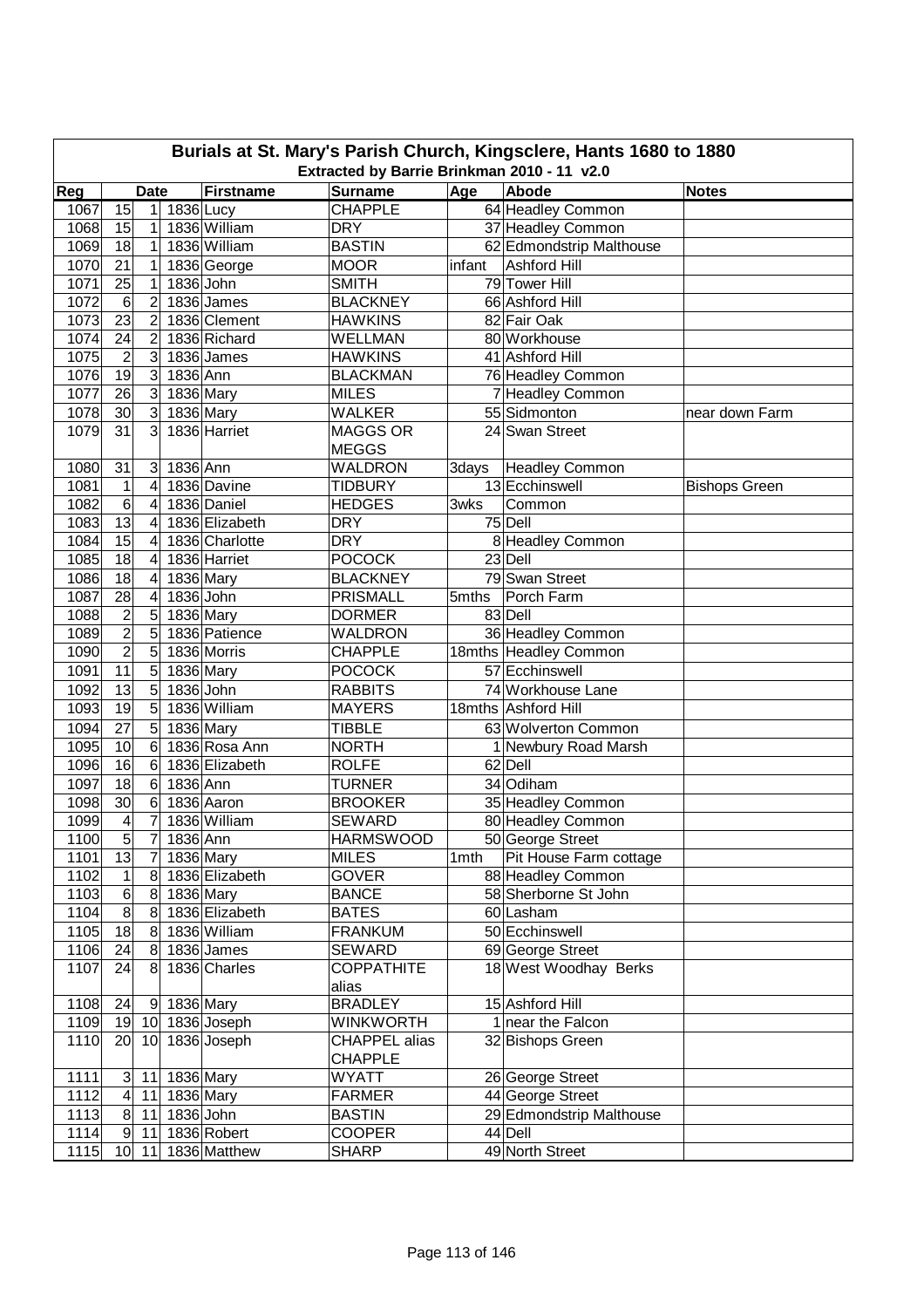| Burials at St. Mary's Parish Church, Kingsclere, Hants 1680 to 1880 |                                                            |                |           |                       |                                 |       |                                     |                      |  |  |  |  |  |
|---------------------------------------------------------------------|------------------------------------------------------------|----------------|-----------|-----------------------|---------------------------------|-------|-------------------------------------|----------------------|--|--|--|--|--|
|                                                                     | Extracted by Barrie Brinkman 2010 - 11 v2.0<br><b>Date</b> |                |           |                       |                                 |       |                                     |                      |  |  |  |  |  |
| Reg                                                                 |                                                            |                |           | <b>Firstname</b>      | <b>Surname</b>                  | Age   | Abode<br>21 Sidmonton               | <b>Notes</b>         |  |  |  |  |  |
| 1116                                                                | $\overline{21}$                                            | 11             | 1836 Jane | 1836 Kezia            | <b>PAICE</b>                    |       |                                     |                      |  |  |  |  |  |
| 1117                                                                | 7                                                          | 12             | 1836 John |                       | <b>PRISMALL</b>                 |       | 54 Old Farm                         |                      |  |  |  |  |  |
| 1118<br>1119                                                        | 10<br>12                                                   | 12<br>12       |           | 1836 Mary             | <b>NORTH</b><br><b>BUTLER</b>   |       | 41 Newbury Marsh<br>28 Ashford Hill |                      |  |  |  |  |  |
| 1120                                                                | 24                                                         | 12             |           | 1836 Martha           |                                 |       |                                     |                      |  |  |  |  |  |
| 1121                                                                | 24                                                         | 12             |           | 1836 David            | <b>CUMMINS</b><br><b>THOMAS</b> |       | 60 Playstow Green<br>70 Workhouse   |                      |  |  |  |  |  |
| 1122                                                                | 26                                                         | 12             | 1836 John |                       | <b>LIPSCOMB</b>                 |       | 86 North Street                     |                      |  |  |  |  |  |
| 1123                                                                | 10                                                         | 1              |           | 1837 Matthew          | <b>BANCE</b>                    |       | 63 near the Falcon                  |                      |  |  |  |  |  |
| 1124                                                                | 28                                                         | 1              | 1837 Ann  |                       | <b>SOP</b>                      |       | 55 Ecchinswell                      |                      |  |  |  |  |  |
| 1125                                                                | 1                                                          | 2              |           | 1837 Elizabeth        | <b>BRIANT</b>                   |       | 39 Cannam Heath                     |                      |  |  |  |  |  |
| 1126                                                                | $\mathbf 1$                                                | $\overline{2}$ |           | 1837 Charlotte        | <b>BRIANT</b>                   | 1wk   | Cannam Heath                        |                      |  |  |  |  |  |
| 1127                                                                | 3                                                          | $\overline{c}$ |           | 1837 Thomas           | <b>DOWDLE</b>                   |       | 37 Ecchinswell                      |                      |  |  |  |  |  |
| 1128                                                                | 3                                                          | $\overline{2}$ |           | 1837 David            | <b>MUNDAY</b>                   | 3wks  | Kingsclere                          |                      |  |  |  |  |  |
| 1129                                                                | 4                                                          | $\overline{2}$ |           | 1837 Maria            | <b>MUNDAY</b>                   |       | 6 Fair Oak                          |                      |  |  |  |  |  |
| 1130                                                                | 6                                                          | $\overline{c}$ |           | 1837 Thomas           | <b>CLINCH</b>                   | 87?   | Ashford Hill                        |                      |  |  |  |  |  |
| 1131                                                                | 9                                                          | $\overline{c}$ |           | 1837 Mary             | <b>PHILLIPS</b>                 |       | 79 Swan Street                      |                      |  |  |  |  |  |
| 1132                                                                | 9                                                          | $\overline{c}$ |           | 1837 George Barefield | <b>BREWER</b>                   | 5wks  | The Lyddon                          |                      |  |  |  |  |  |
| 1133                                                                | 9                                                          | $\overline{c}$ |           | 1837 Mary Ann         | <b>LEWINGTON</b>                |       | $\overline{16}$ Dell                |                      |  |  |  |  |  |
| 1134                                                                | 11                                                         | $\overline{c}$ |           | 1837 John             | <b>JEWEL</b>                    | 6hrs  | <b>Wolverton Lane</b>               |                      |  |  |  |  |  |
| 1135                                                                | $\overline{13}$                                            | $\overline{2}$ |           | 1837 Charlotte        | LONG                            |       | 27 Headley Common                   |                      |  |  |  |  |  |
| 1136                                                                | $\overline{15}$                                            | $\overline{2}$ |           | $1837$ Jane           | <b>HUNT</b>                     |       | 85 Old Brick Kiln cottage           |                      |  |  |  |  |  |
| 1137                                                                | 20                                                         | $\overline{2}$ |           | 1837 David            | <b>AMEY</b>                     |       | 51 Swan Street                      |                      |  |  |  |  |  |
| 1138                                                                | 20                                                         | $\overline{2}$ |           | 1837 Isabella         | <b>ROLFE</b>                    |       | 38 Dell                             |                      |  |  |  |  |  |
| 1139                                                                | $\overline{22}$                                            | $\overline{2}$ |           | 1837 Henry            | <b>SEWARD</b>                   |       | 22 Exelsford                        |                      |  |  |  |  |  |
| 1140                                                                | 23                                                         | $\overline{2}$ |           | 1837 Walter           | <b>DODD</b>                     | 6days | <b>George Street</b>                |                      |  |  |  |  |  |
| 1141                                                                | 24                                                         | $\overline{2}$ |           | 1837 George           | <b>KEEP</b>                     |       | 82 Dell                             |                      |  |  |  |  |  |
| 1142                                                                | 27                                                         | $\overline{c}$ |           | 1837 Rachel           | <b>BENDLE</b>                   |       | 67 Ecchinswell                      | <b>Bishops Green</b> |  |  |  |  |  |
| 1143                                                                | 4                                                          | $\mathbf{3}$   |           | 1837 Mary             | <b>TOVEY</b>                    |       | 75 George Street                    |                      |  |  |  |  |  |
| 1144                                                                | $\overline{6}$                                             | $\mathbf{3}$   |           | 1837 Ellen            | <b>SMITH</b>                    | 3mths | Fair Oak                            |                      |  |  |  |  |  |
| 1145                                                                | 6                                                          | $\mathbf{3}$   |           | 1837 Daniel           | <b>HUTCHINS</b>                 | 3wks  | Ashford Hill                        |                      |  |  |  |  |  |
| 1146                                                                | 11                                                         | 3              |           | 1837 William          | <b>BOOTH</b>                    | 9wks  | Ecchinswell                         |                      |  |  |  |  |  |
| 1147                                                                | 16                                                         | $\mathbf{3}$   |           | 1837 Joseph           | <b>SMITH</b>                    |       | 84 Workhouse                        |                      |  |  |  |  |  |
| 1148                                                                | 16                                                         | $\mathbf{3}$   |           | 1837 Henry            | <b>CASSELL</b>                  |       | 2Kingsclere                         | on the bank          |  |  |  |  |  |
| 1149                                                                | 29                                                         | دن             |           | 1837 William          | <b>BOND</b>                     |       | 77 Headley Common                   |                      |  |  |  |  |  |
| 1150                                                                | $\overline{1}$                                             | 4              |           | 1837 Oliver           | <b>SUTTON</b>                   |       | 64 Knowl Hill                       |                      |  |  |  |  |  |
| 1151                                                                | 1                                                          | 4              |           | 1837 Joseph           | <b>LOVELL</b>                   |       | 71 Workhouse                        |                      |  |  |  |  |  |
| 1152                                                                | 10                                                         | $\overline{a}$ |           | 1837 Sarah            | WHEATLAND                       |       | 76 Headley Common                   |                      |  |  |  |  |  |
| 1153                                                                | 19                                                         | 4              |           | 1837 Thomas           | <b>COVENTRY</b>                 | 4mths | Ecchinswell                         |                      |  |  |  |  |  |
| 1154                                                                | 26                                                         | 4              |           | 1837 Mary             | <b>BRIDGEMAN</b>                |       | 45 Dell                             |                      |  |  |  |  |  |
| 1155                                                                | 1                                                          | 5              | 1837 John |                       | <b>WINKWORTH</b>                |       | 31 near the Church                  |                      |  |  |  |  |  |
| 1156                                                                | 6                                                          | 5              |           | 1837 Ann Jane         | <b>CURTIS</b>                   |       | 28 Polhampton Farm                  |                      |  |  |  |  |  |
| 1157                                                                | 20                                                         | 5              |           | 1837 Jane             | SHEARMAN                        |       | 3 Dell                              |                      |  |  |  |  |  |
| 1158                                                                | 25                                                         | 5              |           | 1837 William          | <b>HOARE</b>                    |       | 39 Workhouse                        |                      |  |  |  |  |  |
| 1159                                                                | 25                                                         | 5              |           | 1837 George           | <b>SMITH</b>                    |       | 7 Black Bear Cottages               |                      |  |  |  |  |  |
| 1160                                                                | 26                                                         | 5              |           | 1837 George           | VERNEY                          |       | 21 Dell                             |                      |  |  |  |  |  |
| 1161                                                                | 29                                                         | 5              | 1837 Ann  |                       | TALMADGE                        |       | 51 Workhouse                        |                      |  |  |  |  |  |
| 1162                                                                | 8                                                          | 6              |           | 1837 Elizabeth        | <b>ALDRIDGE</b>                 |       | 11mths Common                       |                      |  |  |  |  |  |
| 1163                                                                | 16                                                         | 6              |           | 1837 Sarah            | <b>FOSTER</b>                   |       | 21 Tan House Farm                   |                      |  |  |  |  |  |
| 1164                                                                | 26                                                         | 6              |           | 1837 James            | TAYLOR                          |       | 55 Ecchinswell                      |                      |  |  |  |  |  |
| 1165                                                                | 28                                                         | 6              |           | 1837 Sarah            | <b>FRICKUS</b>                  | 1mth  | Ecchinswell                         |                      |  |  |  |  |  |
| 1166                                                                | 10                                                         | 7              |           | 1837 Thomas           | <b>VERNEY</b>                   |       | 24 Winchester Turnpike              |                      |  |  |  |  |  |
| 1167                                                                | 12                                                         | $\overline{7}$ |           | 1837 Willliam         | <b>SEWARD</b>                   |       | 63 Exelsford                        |                      |  |  |  |  |  |
|                                                                     |                                                            |                |           |                       |                                 |       |                                     |                      |  |  |  |  |  |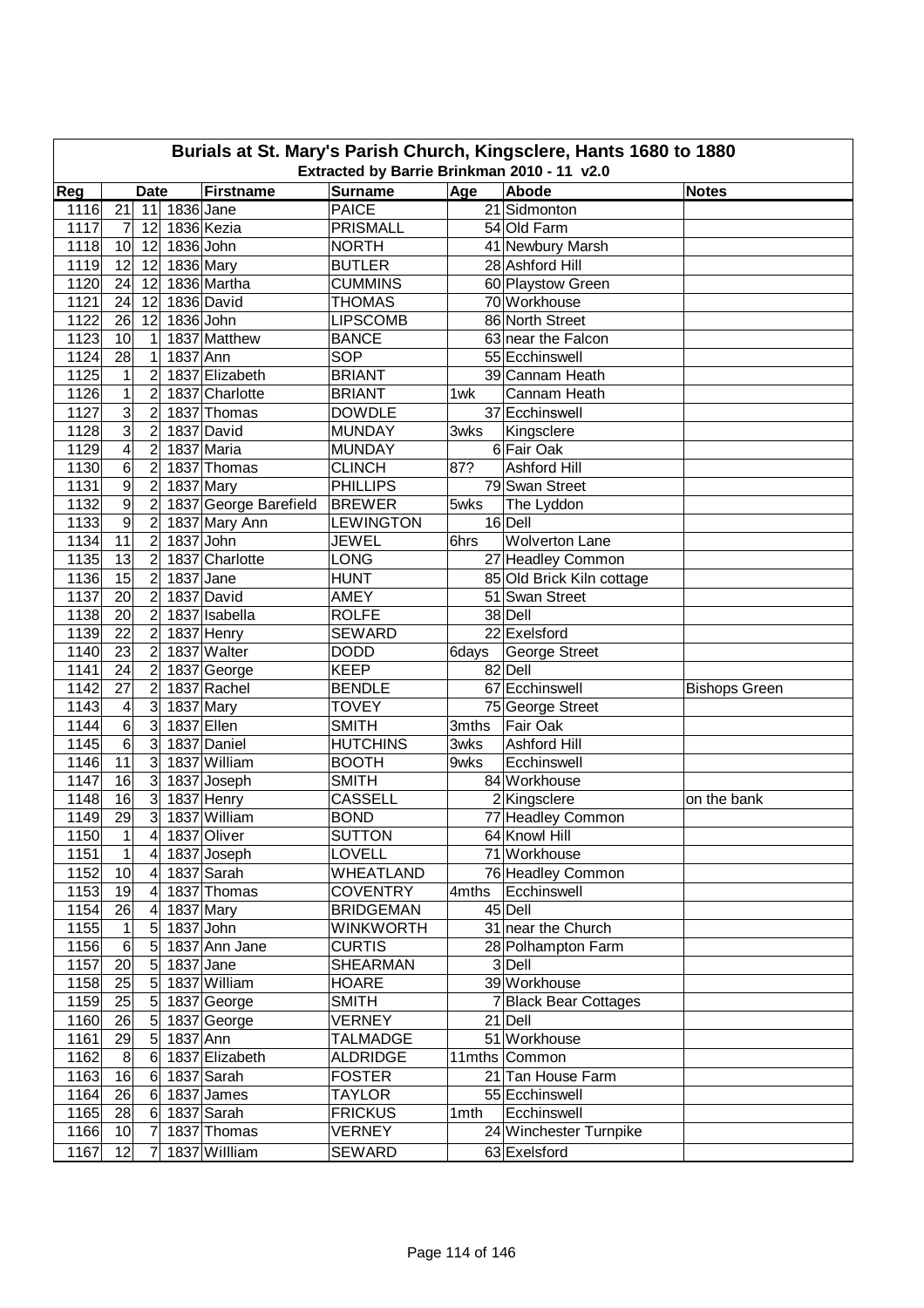| Burials at St. Mary's Parish Church, Kingsclere, Hants 1680 to 1880<br>Extracted by Barrie Brinkman 2010 - 11 v2.0 |                         |                |           |                               |                               |       |                                        |                   |  |  |  |
|--------------------------------------------------------------------------------------------------------------------|-------------------------|----------------|-----------|-------------------------------|-------------------------------|-------|----------------------------------------|-------------------|--|--|--|
|                                                                                                                    |                         |                |           |                               |                               |       |                                        |                   |  |  |  |
| Reg                                                                                                                |                         | <b>Date</b>    |           | <b>Firstname</b>              | <b>Surname</b>                | Age   | Abode                                  | <b>Notes</b>      |  |  |  |
| 1168                                                                                                               | 12                      | 7              |           | 1837 Elizabeth                | <b>HEDGES</b>                 |       | 14days Wolverton Common                |                   |  |  |  |
| 1169                                                                                                               | 13                      | $\overline{7}$ |           | 1837 Abraham<br>1837 Sophia   | <b>BROOKER</b>                |       | 38 Headley Common                      |                   |  |  |  |
| 1170                                                                                                               | 14                      | $\overline{7}$ |           |                               | <b>TWITCHIN</b>               |       | 7 Kingsclere                           |                   |  |  |  |
| 1171                                                                                                               | 9<br>$\overline{13}$    | 8              |           | 1837 Sophia                   | <b>PICKTON</b>                |       | 30 Ecchinswell                         |                   |  |  |  |
| 1172                                                                                                               |                         | 8              |           | 1837 Eliza                    | TAYLOR<br><b>HARMSWOOD</b>    |       | 7 Ecchinswell                          |                   |  |  |  |
| 1173<br>1174                                                                                                       | 23<br>29                | 8<br>8         |           | 1837 Mary Ann<br>1837 Daniel  | <b>FOSBURY</b>                | 1day  | Swan Street<br>19 Ecchinswell          |                   |  |  |  |
| 1175                                                                                                               |                         | 9              |           |                               |                               |       | 61 Ashford Hill                        |                   |  |  |  |
| 1176                                                                                                               | 4<br>15                 | 9              |           | 1837 Benjamin<br>1837 Charles | <b>MILES</b><br><b>PIERCE</b> |       | 15 Ecchinswell                         |                   |  |  |  |
| 1177                                                                                                               | 19                      | 9              |           | 1837 Thomas                   | <b>MOSS</b>                   | 10wks | Workhouse                              |                   |  |  |  |
| 1178                                                                                                               | 22                      | 9              |           | 1837 Harriett                 | <b>WINKWORTH</b>              |       |                                        |                   |  |  |  |
| 1179                                                                                                               | 16                      | 10             |           | 1837 Elizabeth                | <b>EALES</b>                  | 3mths | Gorge Street<br>68 Ecchinswell         |                   |  |  |  |
| 1180                                                                                                               | 19                      | 10             |           | 1837 Charles                  | <b>COVER</b>                  |       | 71 Ecchinswell                         |                   |  |  |  |
|                                                                                                                    |                         |                |           |                               | <b>STRATTON</b>               |       | 4 Ecchinswell                          |                   |  |  |  |
| 1181<br>1182                                                                                                       | 19<br>25                | 10<br>10       | 1837 Ann  | 1837 Mary                     | <b>ROLFE</b>                  |       | 46 Dell                                |                   |  |  |  |
| 1183                                                                                                               | 11                      | 11             |           | 1837 Sarah                    | <b>WOOFF</b>                  |       |                                        |                   |  |  |  |
| 1184                                                                                                               | 13                      | 11             |           |                               |                               |       | 11mths Headley Common<br>28 Knowl Hill |                   |  |  |  |
|                                                                                                                    |                         |                |           | 1837 Elizabeth                | <b>SUTTON</b><br><b>SMITH</b> |       |                                        |                   |  |  |  |
| 1185                                                                                                               | 20                      | 11             |           | $1837$ Mary                   |                               |       | 77 Tower Hill                          |                   |  |  |  |
| 1186                                                                                                               | 23                      | 11             |           | 1837 Elizabeth                | <b>COOPER</b>                 |       | 78 Workhouse                           |                   |  |  |  |
| 1187                                                                                                               | 18                      | 12             |           | 1837 Sarah                    | <b>BOOTH</b>                  |       | 32 Ecchinswell                         |                   |  |  |  |
| 1188                                                                                                               | 20                      | 12             |           | 1837 Mary                     | <b>ALDRIDGE</b>               |       | 11mths Woodlands                       |                   |  |  |  |
| 1189                                                                                                               | $\overline{29}$         | 12             |           | 1837 Thomas                   | <b>BLAKENEY</b>               |       | 77 Workhouse                           |                   |  |  |  |
| 1190                                                                                                               | 5                       | 1              |           | 1838 Charles                  | <b>SILBY</b>                  |       | 29 Ecchinswell                         |                   |  |  |  |
| 1191                                                                                                               | 13                      | 1              |           | 1838 Mary                     | <b>GODDARD</b>                |       | 18mths Fair Oak                        |                   |  |  |  |
| 1192                                                                                                               | $\overline{20}$         | 1              |           | 1838 Hannah                   | <b>STRATTON</b>               |       | 6 Ecchinswell                          |                   |  |  |  |
| 1193                                                                                                               | $\overline{22}$         | 1              |           | 1838 Hannah                   | <b>TARGETT</b>                |       | 33 Workhouse                           |                   |  |  |  |
| 1194                                                                                                               | 29                      | 1              |           | 1838 Harriet                  | <b>MUNDAY</b>                 |       | 37 Fair Oak                            |                   |  |  |  |
| 1195                                                                                                               | 29                      | 1              |           | 1838 Thomas                   | <b>FREEMANTLE</b>             |       | 63 Headley Common                      |                   |  |  |  |
| 1196                                                                                                               | 1                       | $\overline{c}$ |           | 1838 Sarah                    | <b>EAMES</b>                  |       | 62 Headley Common                      |                   |  |  |  |
| 1197                                                                                                               | 10                      | $\overline{c}$ |           | 1838 James                    | <b>FREEMANTLE</b>             |       | 72 Headley Common                      |                   |  |  |  |
| 1198                                                                                                               | 14                      | $\overline{2}$ |           | 1838 Eleanor                  | <b>RICHARDSON</b>             |       | 10mths Headley Common                  |                   |  |  |  |
| 1199                                                                                                               | $\overline{17}$         | $\overline{2}$ |           | 1838 William                  | <b>BUSHNELL</b>               |       | 78 Ecchinswell                         |                   |  |  |  |
| 1200                                                                                                               | 21                      | $\overline{2}$ |           | 1838 Thomas                   | <b>PIERCE</b>                 | 4mths | <b>Headley Common</b>                  |                   |  |  |  |
| 1201                                                                                                               | 22                      | $\overline{c}$ |           | 1838 Mary Ann                 | <b>GUNDRY</b>                 |       | 21 Wolverton Common                    |                   |  |  |  |
| 1202                                                                                                               | $\overline{5}$          | $\overline{3}$ |           | 1838 Mary Ann                 | <b>GUNDRY</b>                 | 1wk   | Wolverton Common                       |                   |  |  |  |
| 1203                                                                                                               | 16                      | $\mathbf{3}$   | 1838 Jane |                               | <b>MUNDAY</b>                 | 4mths | Fair Oak                               |                   |  |  |  |
| 1204                                                                                                               | 24                      | 3 <sup>1</sup> | 1838 John |                               | <b>FOSTER</b>                 |       | 1 Playstow Green                       |                   |  |  |  |
| 1205                                                                                                               | 26                      | 3              |           | 1838 David                    | <b>PEARCE</b>                 |       | 49 Ecchinswell                         |                   |  |  |  |
| 1206                                                                                                               | 28                      | $\mathbf{3}$   |           | 1838 Henry                    | <b>GIRDLER</b>                |       | 10mths Headley Common                  |                   |  |  |  |
| 1207                                                                                                               | 9                       | 4              |           | 1838 Elizabeth                | <b>BUTLER</b>                 |       | 54 Workhouse                           |                   |  |  |  |
| 1208                                                                                                               | 14                      | 4              |           | 1838 George                   | <b>ALLEN</b>                  |       | 32 Headley Common                      | Rackleton Cottage |  |  |  |
| 1209                                                                                                               | 24                      | 4              |           | 1838 Eliza                    | <b>CUMMINS</b>                |       | 24 Coddington's Hill                   |                   |  |  |  |
| 1210                                                                                                               | 24                      | 4              | 1838 John |                               | <b>CUMMINS</b>                | 2days | Coddington's Hill                      |                   |  |  |  |
| 1211                                                                                                               | 12                      | 5              |           | 1838 Richard                  | <b>MYHILL</b>                 |       | 36 Ashford Hill                        |                   |  |  |  |
| 1212                                                                                                               | 17                      | 5              | 1838 Ann  |                               | <b>SMITH</b>                  |       | 40 Headley Common                      |                   |  |  |  |
| 1213                                                                                                               | 18                      | 5              |           | 1838 Francis                  | <b>SEWARD</b>                 |       | 77 Workhouse                           |                   |  |  |  |
| 1214                                                                                                               | 18                      | 5              |           | 1838 Mary Jane                | <b>PARSONS</b>                |       | 44 Workhouse                           |                   |  |  |  |
| 1215                                                                                                               | 25                      | 5              | 1838 John |                               | <b>SMITH</b>                  |       | 18 Bear Cottages                       |                   |  |  |  |
| 1216                                                                                                               | $\overline{\mathbf{c}}$ | 6              |           | 1838 Harriet                  | <b>PEARCE</b>                 |       | 29 Headley Common                      |                   |  |  |  |
| 1217                                                                                                               | $\overline{\mathbf{c}}$ | 6              |           | 1838 Henry                    | <b>COTTRELL</b>               |       | 18 Ecchinswell                         |                   |  |  |  |
| 1218                                                                                                               | 30                      | 5              |           | 1838 Thomas                   | <b>HAYWARD</b>                |       | 77 Headley Common                      |                   |  |  |  |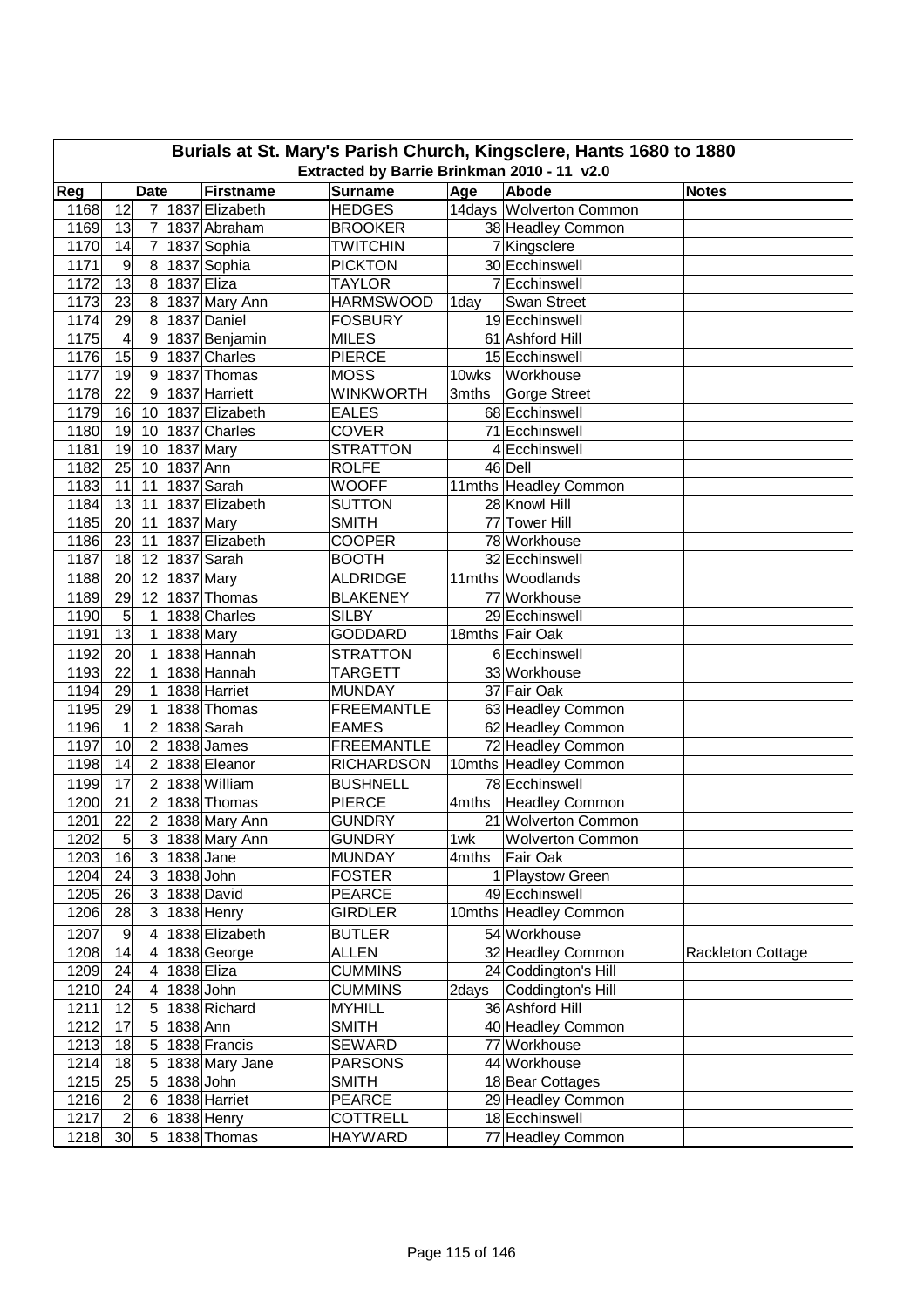| Burials at St. Mary's Parish Church, Kingsclere, Hants 1680 to 1880 |                                             |                         |             |                        |                 |        |                           |                                               |  |  |  |  |
|---------------------------------------------------------------------|---------------------------------------------|-------------------------|-------------|------------------------|-----------------|--------|---------------------------|-----------------------------------------------|--|--|--|--|
|                                                                     | Extracted by Barrie Brinkman 2010 - 11 v2.0 |                         |             |                        |                 |        |                           |                                               |  |  |  |  |
| Reg                                                                 |                                             | <b>Date</b>             |             | <b>Firstname</b>       | <b>Surname</b>  | Age    | Abode                     | <b>Notes</b>                                  |  |  |  |  |
| 1219                                                                | 11                                          | 6 <sup>1</sup>          |             | 1838 Elizabeth         | <b>WATERMAN</b> |        | 56 Workhouse              |                                               |  |  |  |  |
| 1220                                                                | 18                                          | 6                       |             | 1838 George            | <b>TARGET</b>   | 6mths  | Workhouse Lodge           |                                               |  |  |  |  |
| 1221                                                                | 21                                          | 6                       |             | 1838 James             | <b>WYATT</b>    |        | 23 Workhouse              |                                               |  |  |  |  |
| 1222                                                                | 29                                          | $\,6$                   | 1838 Ellen  |                        | <b>LAMB</b>     | 2mths  | Ecchinswell               |                                               |  |  |  |  |
| 1223                                                                | 30                                          | 6                       |             | 1838 George            | <b>PIPER</b>    |        | 67 Dell                   |                                               |  |  |  |  |
| 1224                                                                | $\,6$                                       | $\overline{7}$          |             | 1838 Charlotte         | <b>EVANS</b>    |        | 2 Headley Common          |                                               |  |  |  |  |
| 1225                                                                | 10                                          | $\overline{7}$          |             | 1838 Thomas            | <b>WALDRON</b>  |        | 14days Headley Common     |                                               |  |  |  |  |
| 1226                                                                | 13                                          | $\overline{7}$          | 1838 Ann    |                        | <b>DIXON</b>    |        | 64 Newbury Marsh          |                                               |  |  |  |  |
| 1227                                                                | 14                                          | 7                       |             | 1838 Elizabeth         | <b>WEBB</b>     |        | 42 Fair Oak               |                                               |  |  |  |  |
| 1228                                                                | 16                                          | $\overline{7}$          |             | 1838 David             | <b>HINE</b>     |        | 7 Dell                    |                                               |  |  |  |  |
| 1229                                                                | 20                                          | $\overline{7}$          |             | 1838 Alfred            | <b>SEYMOUR</b>  | infant | North Street              |                                               |  |  |  |  |
| 1230                                                                | 26                                          | $\overline{7}$          |             | $\overline{18}38$ Mary | <b>NORTH</b>    |        | 75 Dell                   |                                               |  |  |  |  |
| 1231                                                                | 1                                           | 8                       | $1838$ Mary |                        | <b>SMITH</b>    |        | 4 Bear Cottages           |                                               |  |  |  |  |
| 1232                                                                | $\overline{8}$                              | 8                       |             | 1838 Hannah            | <b>SHARP</b>    |        | 80 North Street           |                                               |  |  |  |  |
| 1233                                                                | 13                                          | 8                       |             | 1838 Thomas            | <b>PROUT</b>    |        | 74 Workhouse              |                                               |  |  |  |  |
| 1234                                                                | 15                                          | 8                       |             | 1838 William           | <b>TAYLOR</b>   |        | 87 Dell                   |                                               |  |  |  |  |
| 1235                                                                | 20                                          | 8                       | 1838 John   |                        | <b>COOPER</b>   |        | 13 Workhouse              |                                               |  |  |  |  |
| 1236                                                                | 25                                          | 8                       |             | 1838 Richard           | <b>PILGRIM</b>  |        | 29 Winchester Turnpike    |                                               |  |  |  |  |
| 1237                                                                | 31                                          | 8                       | 1838 Lucy   |                        | <b>ELLIOTT</b>  |        | 15mths Bear Cottages      |                                               |  |  |  |  |
| 1238                                                                | $\mathbf 1$                                 | 9                       |             | 1838 Mary              | <b>ROGERS</b>   |        | 60 Dairy House Farm       |                                               |  |  |  |  |
| 1239                                                                | 22                                          | 9                       | 1838 John   |                        | <b>MILLER</b>   |        | $\overline{1}$ Dell       |                                               |  |  |  |  |
| 1240                                                                | 24                                          | 9                       |             | 1838 Martha            | <b>WATTS</b>    | 5mths  | Kingsclere                |                                               |  |  |  |  |
| 1241                                                                | 1                                           | 10                      |             | 1838 Sarah             | <b>MUNDAY</b>   |        | 20 Mill Green             |                                               |  |  |  |  |
| 1242                                                                | 26                                          | 10                      | 1838 John   |                        | <b>CARTER</b>   |        | 76 No settled Abode       | A wandering Greenwich<br><b>Out Pensioner</b> |  |  |  |  |
| 1243                                                                | $\overline{2}$                              | 11                      | 1838 Mary   |                        | <b>GRIGG</b>    |        | 21 Parsonage Farm         |                                               |  |  |  |  |
| 1244                                                                | $\overline{8}$                              | 11                      |             | 1838 Thomas            | <b>FOWLER</b>   |        | 3 George Street           |                                               |  |  |  |  |
| 1245                                                                | 15                                          | 11                      | 1838 Ann    |                        | <b>BANCE</b>    |        | 69 Falcon Street          |                                               |  |  |  |  |
| 1246                                                                | 15                                          | 11                      |             | 1838 James             | <b>EVANS</b>    |        | 62 Edmondstrip Brick Kiln |                                               |  |  |  |  |
| 1247                                                                | 1                                           | 12                      |             | 1838 William           | <b>SIMS</b>     |        | 22 Workhouse              |                                               |  |  |  |  |
| 1248                                                                | $\mathbf 1$                                 | 12                      |             | 1838 Charlotte         | <b>PRATER</b>   |        | 23 Workhouse              |                                               |  |  |  |  |
| 1249                                                                | $\sqrt{5}$                                  | 12                      |             | 1838 William           | <b>SEWARD</b>   |        | 58 Tower Hill             |                                               |  |  |  |  |
| 1250                                                                | $\overline{5}$                              | 12                      |             | 1838 Elizabeth         | <b>SMITH</b>    |        | 22 Winchester Road        |                                               |  |  |  |  |
| 1251                                                                | 12                                          | 12                      |             | 1838 William           | <b>SIMS</b>     |        | 81 Workhouse              |                                               |  |  |  |  |
| 1252                                                                | $26$ 12                                     |                         | 1838 John   |                        | <b>MILLER</b>   |        | 62 George Street          |                                               |  |  |  |  |
| 1253                                                                | 29                                          | 12                      |             | 1838 Sarah             | <b>BOLTON</b>   |        | 20 Hall Farm              |                                               |  |  |  |  |
| 1254                                                                | 1                                           | 1                       |             | 1839 David             | <b>SMITH</b>    | 3wks   | Ashford Hill              |                                               |  |  |  |  |
| 1255                                                                | 16                                          | 1                       |             | 1839 Henry             | <b>RABBITS</b>  |        | 18 Workhouse              |                                               |  |  |  |  |
| 1256                                                                | 19                                          | 1                       |             | 1839 Richard           | <b>MITCHELL</b> |        | 88 Workhouse              |                                               |  |  |  |  |
| 1257                                                                | 19                                          | 1                       |             | 1839 David             | <b>HARRIS</b>   | 7mths  | Dell                      |                                               |  |  |  |  |
| 1258                                                                | $\overline{21}$                             | 1                       | 1839 John   |                        | <b>VERNEY</b>   |        | 65 Dell                   |                                               |  |  |  |  |
| 1259                                                                | 23                                          | 1                       |             | 1839 Thomas            | <b>OSMAN</b>    |        | 75 Walkridge Farm         |                                               |  |  |  |  |
| 1260                                                                | 24                                          | 1                       | 1839 Ann    |                        | <b>FARMER</b>   |        | 28 Dell                   |                                               |  |  |  |  |
| 1261                                                                | 31                                          | 1                       |             | 1839 William           | <b>CURTIS</b>   |        | 14mths Workhouse          |                                               |  |  |  |  |
| 1262                                                                | 31                                          | 1                       |             | 1839 Martha            | DALE            | 4mths  | George Street             |                                               |  |  |  |  |
| 1263                                                                | 1                                           | 2                       |             | 1839 Rebecca           | <b>SAVORY</b>   |        | 22 Dell                   |                                               |  |  |  |  |
| 1264                                                                | 4                                           | $\boldsymbol{2}$        |             | 1839 Peter             | <b>KERNUT</b>   | 4mths  | Hawkhurst Hill            |                                               |  |  |  |  |
| 1265                                                                | $\overline{5}$                              | $\overline{\mathbf{c}}$ |             | 1839 Maria             | <b>HAYWARD</b>  |        | 3 Headley Common          |                                               |  |  |  |  |
| 1266                                                                | $\overline{12}$                             | $\boldsymbol{2}$        |             | 1839 James             | <b>SEWARD</b>   |        | 69 Newbury Road           |                                               |  |  |  |  |
| 1267                                                                | 22                                          | $\overline{2}$          |             | 1839 Elizabeth         | <b>HOBBS</b>    |        | 73 Swan Street            |                                               |  |  |  |  |
| 1268                                                                | 25                                          | $\overline{2}$          |             | 1839 William           | <b>BRYANT</b>   |        | 88 Town                   |                                               |  |  |  |  |
| 1269                                                                | 28                                          |                         |             | 2 1839 Minny           | <b>WEBB</b>     |        | 72 Dell                   |                                               |  |  |  |  |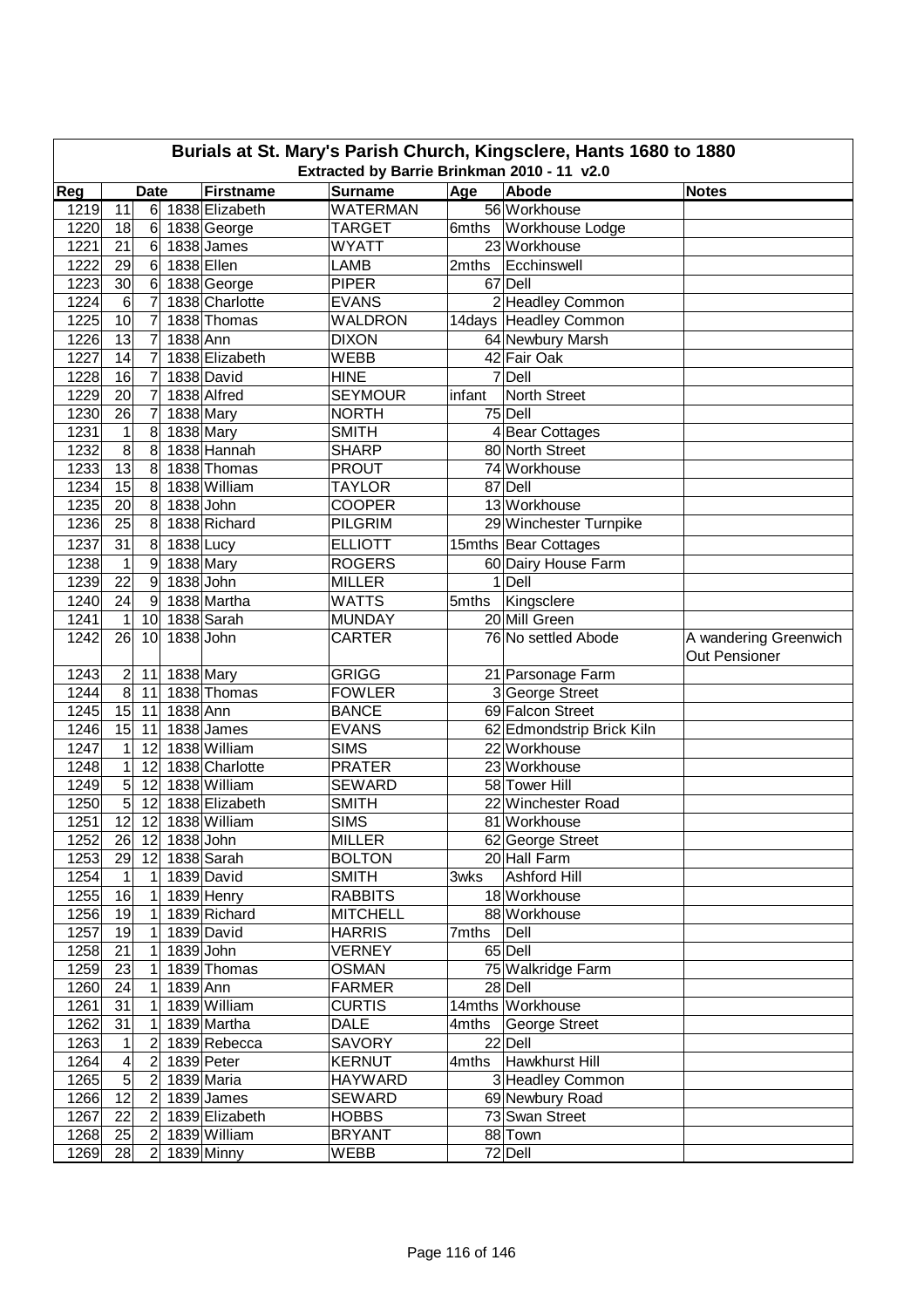|      | Burials at St. Mary's Parish Church, Kingsclere, Hants 1680 to 1880<br>Extracted by Barrie Brinkman 2010 - 11 v2.0 |                         |             |                      |                     |       |                       |                      |  |  |  |  |
|------|--------------------------------------------------------------------------------------------------------------------|-------------------------|-------------|----------------------|---------------------|-------|-----------------------|----------------------|--|--|--|--|
| Reg  |                                                                                                                    | <b>Date</b>             |             | <b>Firstname</b>     | <b>Surname</b>      | Age   | Abode                 | <b>Notes</b>         |  |  |  |  |
| 1270 | $\overline{c}$                                                                                                     | 3 <sup>1</sup>          |             | 1839 Henry           | <b>BOSELEY</b>      |       | 8 Summershurst Green  |                      |  |  |  |  |
| 1271 | $\overline{2}$                                                                                                     | 3 <sup>l</sup>          |             | 1839 Alfred          | <b>CRIBB</b>        | 11wks | George Street         |                      |  |  |  |  |
| 1272 | 11                                                                                                                 | 3 <sup>l</sup>          |             | 1839 Rachel          | <b>DYER</b>         | 7mths | <b>Hawkhurst Hill</b> |                      |  |  |  |  |
| 1273 | 14                                                                                                                 | 3                       |             | 1839 Dorcas          | <b>SIMS</b>         |       | 21 Winchester Road    |                      |  |  |  |  |
|      |                                                                                                                    |                         |             |                      |                     |       | Basingstoke           |                      |  |  |  |  |
| 1274 | 21                                                                                                                 | 3                       |             | 1839 George          | <b>WHITE</b>        | 10wks | Town                  |                      |  |  |  |  |
| 1275 | 25                                                                                                                 | 3                       |             | 1839 Elizabeth       | <b>WHITE</b>        |       | 63 Dell               |                      |  |  |  |  |
| 1276 |                                                                                                                    | 3                       |             | 1839 Clara           | <b>MATTHEWS</b>     |       | 1 Ecchinswell         |                      |  |  |  |  |
| 1277 | 9                                                                                                                  | 4                       |             | 1839 Stephen         | <b>HUGHES</b>       |       | 65 Ecchinswell        | <b>Bishops Green</b> |  |  |  |  |
| 1278 | 19                                                                                                                 | 4                       |             | 1839 Clara Ann       | <b>CRIBB</b>        |       | 4 George Street       |                      |  |  |  |  |
| 1279 | $\overline{22}$                                                                                                    | $\overline{4}$          |             | 1839 Mary            | <b>STROUD</b>       |       | 63 Workhouse          |                      |  |  |  |  |
| 1280 | 30                                                                                                                 | $\overline{\mathbf{4}}$ |             | 1839 Emma            | <b>WYTHE</b>        |       | 3 Playstow Green      |                      |  |  |  |  |
| 1281 | $\mathbf{1}$                                                                                                       | 5                       |             | 1839 William         | <b>BOZELEY</b>      |       | 3 Hawkers Hill        |                      |  |  |  |  |
| 1282 | 11                                                                                                                 | 5                       |             | 1839 David           | <b>KEDDER</b>       | 8mths | Common                |                      |  |  |  |  |
| 1283 | 18                                                                                                                 | 5                       |             | 1839 John            | <b>SEYMOUR</b>      |       | 67 Workhouse          |                      |  |  |  |  |
| 1284 | $\overline{23}$                                                                                                    | $\overline{5}$          |             | 1839 Harriet Mary    | <b>BROWNJOHN</b>    |       | 4 Ecchinswell         |                      |  |  |  |  |
| 1285 | $\overline{7}$                                                                                                     | $\,6$                   | 1839 Lucy   |                      | <b>MILLER</b>       |       | 24 Dell               |                      |  |  |  |  |
| 1286 | 10                                                                                                                 | $\,6$                   |             | 1839 John            | <b>RUMBOLD</b>      |       | 76 Ecchinswell        |                      |  |  |  |  |
| 1287 | $\overline{12}$                                                                                                    | 6                       |             | 1839 Sarah Ann       | <b>HURST</b>        |       | 2 Ecchinswell         | 2 yrs 11mths         |  |  |  |  |
| 1288 | 18                                                                                                                 | 6                       |             | 1839 Susannah Sophia | <b>DALE</b>         |       | 17 George Street      |                      |  |  |  |  |
|      |                                                                                                                    |                         |             | Langham              |                     |       |                       |                      |  |  |  |  |
| 1289 | 21                                                                                                                 | $6 \overline{6}$        |             | 1839 Charles         | <b>HOPKINS</b>      |       | 39 Swan Street        |                      |  |  |  |  |
| 1290 | 24                                                                                                                 | 6                       |             | 1839 Emily           | <b>MUNDAY</b>       |       | 11mths Exelsford      |                      |  |  |  |  |
|      |                                                                                                                    |                         |             |                      |                     |       |                       |                      |  |  |  |  |
| 1291 | 25                                                                                                                 | 6                       |             | 1839 Harriet         | <b>DUCKET</b>       |       | 22 Dell               |                      |  |  |  |  |
| 1292 | $\mathbf{1}$                                                                                                       | $\overline{7}$          |             | 1839 Hannah          | <b>CLINCH</b>       |       | 70 Ashford Hill       |                      |  |  |  |  |
| 1293 | $\mathbf{1}$                                                                                                       | $\overline{7}$          |             | 1839 Martha          | <b>DUCKET</b>       |       | 46 Dell               |                      |  |  |  |  |
| 1294 | 27                                                                                                                 | $\overline{7}$          | 1839 John   |                      | <b>KERNUT</b>       |       | 31 Mill Green         |                      |  |  |  |  |
| 1295 | 3                                                                                                                  | 8                       |             | 1839 Elizabeth       | <b>MAYERS</b>       |       | 14 Goose Hill         |                      |  |  |  |  |
| 1296 | 10                                                                                                                 | 8                       |             | 1839 Sarah           | <b>DORE</b>         |       | 69 Workhouse          |                      |  |  |  |  |
| 1297 | 20                                                                                                                 | 8                       |             | 1839 Thomas          | <b>COPPERTHWAI</b>  |       | 73 Ram Alley          |                      |  |  |  |  |
| 1298 | 26                                                                                                                 | 8                       | 1839 John   |                      | ORCHARD alias       |       | 14 Ecchinswell        |                      |  |  |  |  |
|      |                                                                                                                    |                         |             |                      | <b>ARCHER</b>       |       |                       |                      |  |  |  |  |
| 1299 | 1                                                                                                                  | 9                       |             | 1839 Charles         | <b>WEBB</b>         |       | 33 near Tan House     |                      |  |  |  |  |
| 1300 | $\overline{7}$                                                                                                     | 9                       | 1839 Ann    |                      | <b>POCOCK</b>       |       | 32 Dell               |                      |  |  |  |  |
| 1301 | $\overline{9}$                                                                                                     | 9                       |             | 1839 Charles         | <b>BENDLE</b> alias |       | 18 Ecchinswell        |                      |  |  |  |  |
|      |                                                                                                                    |                         |             |                      | <b>BENDALE</b>      |       |                       |                      |  |  |  |  |
| 1302 | 16                                                                                                                 | 9                       |             | 1839 Hannah          | <b>PIPER</b>        |       | 52 Sydmonton          | Freemantle Warren    |  |  |  |  |
| 1303 | 16                                                                                                                 | 9                       |             | 1839 Elizabeth       | <b>REELAND</b>      |       | 23 Workhouse          |                      |  |  |  |  |
| 1304 | 18                                                                                                                 |                         | 9 1839 Mary |                      | <b>CARTER</b>       |       | 32 Newbury            |                      |  |  |  |  |
| 1305 | 23                                                                                                                 | 9                       |             | 1839 Elizabeth       | <b>RABBITS</b>      |       | 36 Workhouse          |                      |  |  |  |  |
| 1306 | 11                                                                                                                 | 10                      |             | 1839 Joseph          | <b>HINE</b>         |       | $2$ Dell              |                      |  |  |  |  |
| 1307 | 12                                                                                                                 | 10                      |             | 1839 Alfred          | <b>HOBBS</b>        |       | 13 Swan Street        |                      |  |  |  |  |
| 1308 | 14                                                                                                                 | 10                      |             | 1839 Sarah           | <b>JOHNSON</b>      |       | 44 Swan Street        |                      |  |  |  |  |
| 1309 | 15                                                                                                                 | 10                      | 1839 John   |                      | <b>POCOCK</b>       |       | $6$ Dell              |                      |  |  |  |  |
| 1310 | 21                                                                                                                 | 10                      |             | 1839 Abraham         | <b>SKEATS</b>       |       | 67 Workhouse          |                      |  |  |  |  |
| 1311 | 23                                                                                                                 | 11                      |             | 1839 George          | <b>ALEXANDER</b>    | 1hr   | Workhouse Lane        |                      |  |  |  |  |
| 1312 | 29                                                                                                                 | 11                      |             | 1839 William         | <b>ALEXANDER</b>    | 1wk   | Workhouse Lane        |                      |  |  |  |  |
| 1313 | $6 \mid$                                                                                                           | 12                      |             | 1839 Richard         | CARTER              | 3mths | Newbury Marsh         |                      |  |  |  |  |
| 1314 | $6 \mid$                                                                                                           | 12                      | 1839 Mary   |                      | <b>FARMER</b>       |       | 60 Thatcham           |                      |  |  |  |  |
| 1315 | 14                                                                                                                 | 12                      |             | 1839 Hannah          | <b>DANCE</b>        | 6mths | <b>Headley Common</b> |                      |  |  |  |  |
| 1316 | 16                                                                                                                 | 12                      |             | 1839 David           | <b>MUNDAY</b>       |       | 1 Workhouse           |                      |  |  |  |  |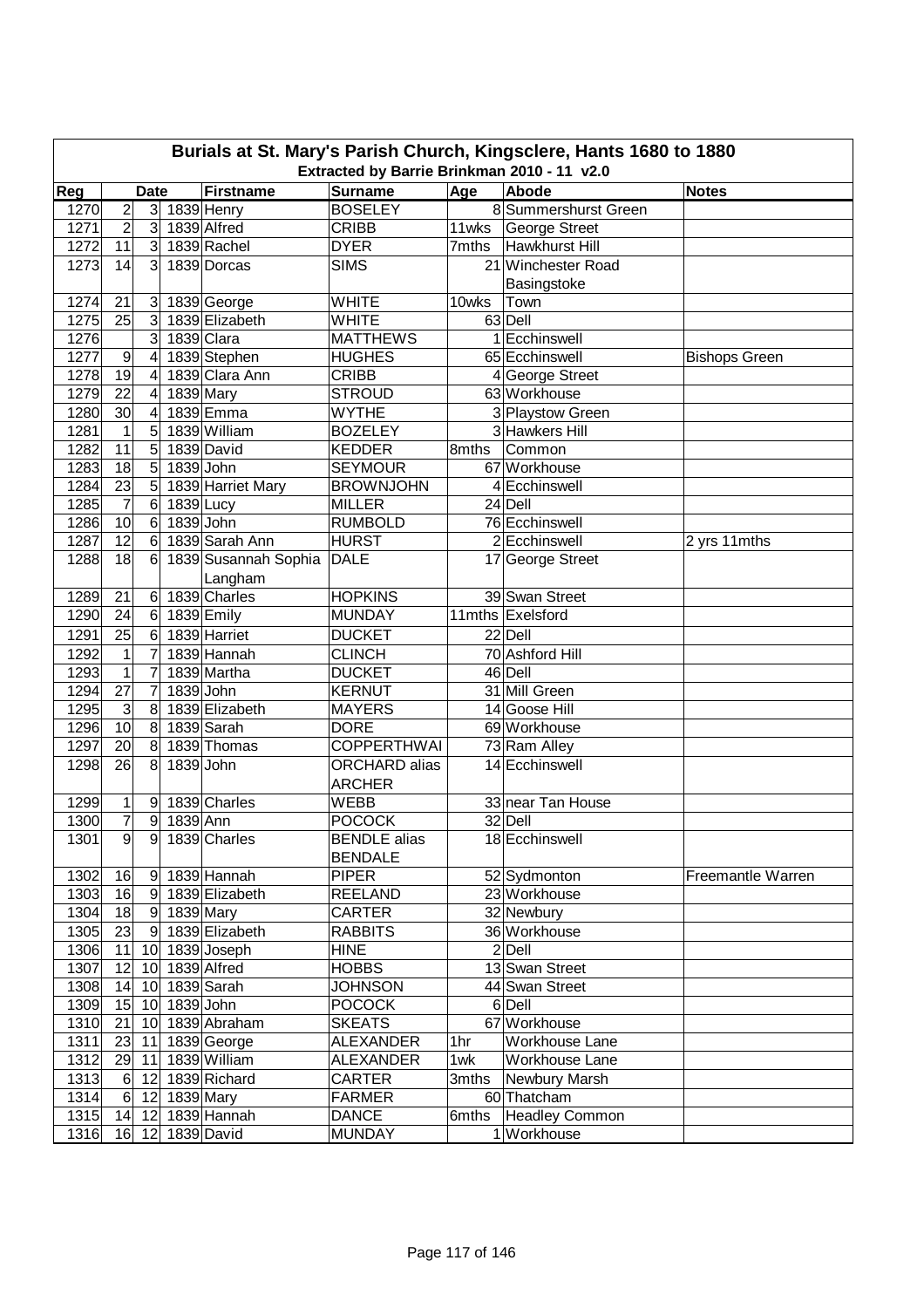|      | Burials at St. Mary's Parish Church, Kingsclere, Hants 1680 to 1880<br>Extracted by Barrie Brinkman 2010 - 11 v2.0 |                |             |                            |                   |          |                       |                   |  |  |  |  |
|------|--------------------------------------------------------------------------------------------------------------------|----------------|-------------|----------------------------|-------------------|----------|-----------------------|-------------------|--|--|--|--|
| Reg  |                                                                                                                    | <b>Date</b>    |             | <b>Firstname</b>           | <b>Surname</b>    | Age      | <b>Abode</b>          | <b>Notes</b>      |  |  |  |  |
| 1317 | 1                                                                                                                  | $\mathbf{1}$   | 1840 John   |                            | <b>HARMSWORTH</b> |          | 87 Headley Common     |                   |  |  |  |  |
| 1318 | 2                                                                                                                  | 1              |             | 1840 Mary                  | <b>TAYLOR</b>     |          | 67 George Street      |                   |  |  |  |  |
| 1319 | 13                                                                                                                 | 1              | 1840 Ann    |                            | <b>HUNT</b>       |          | 86 Ecchinswell        |                   |  |  |  |  |
| 1320 | 20                                                                                                                 | 1              |             | 1840 Phoebe                | <b>TAYLOR</b>     |          | 85 Dell               |                   |  |  |  |  |
| 1321 | 21                                                                                                                 | 1              |             | 1840 Stephen               | <b>MYHILL</b>     |          | 40 Ashford Hill       |                   |  |  |  |  |
| 1322 | $\overline{22}$                                                                                                    | 1              | 1840 John   |                            | <b>JOHNSON</b>    |          | 42 Swan Street        |                   |  |  |  |  |
| 1323 | $\overline{27}$                                                                                                    | 1              |             | 1840 Jacob                 | <b>MINALL</b>     |          | 35 Mill Green         |                   |  |  |  |  |
| 1324 | 3                                                                                                                  | $\overline{2}$ |             | 1840 Elizabeth             | <b>BURGESS</b>    |          | 34 Tower Hill         |                   |  |  |  |  |
| 1325 | 8                                                                                                                  | $\overline{2}$ |             | 1840 Charlotte             | <b>COVENTRY</b>   |          | 40 Ecchinswell        |                   |  |  |  |  |
| 1326 | 14                                                                                                                 | $\overline{c}$ |             | 1840 Jemima                | <b>COVENTRY</b>   |          | 69 Ecchinswell        |                   |  |  |  |  |
| 1327 | $\overline{15}$                                                                                                    | $\overline{2}$ |             | 1840 Charles               | <b>WITT</b>       |          | 1 Workhouse           |                   |  |  |  |  |
| 1328 | 26                                                                                                                 | $\overline{c}$ | 1840 Jane   |                            | <b>STRATTON</b>   |          | 4 Ecchinswell         |                   |  |  |  |  |
| 1329 | 29                                                                                                                 | $\overline{2}$ |             | 1840 Mary                  | <b>WYTHE</b>      |          | 80 Alms Houses        |                   |  |  |  |  |
| 1330 | 29                                                                                                                 | $\overline{2}$ |             | 1840 Charlotte             | <b>DANCE</b>      |          | 33 Headley Common     | <b>Holly Bush</b> |  |  |  |  |
| 1331 | $\overline{5}$                                                                                                     | 3              |             | 1840 Fanny                 | <b>SEWARD</b>     | $4$ mths | <b>George Street</b>  |                   |  |  |  |  |
| 1332 | $\overline{7}$                                                                                                     | 3              |             | 1840 Benjamin              | <b>WEBB</b>       |          | 90 Dell               |                   |  |  |  |  |
| 1333 | $\overline{12}$                                                                                                    | 3              | 1840 John   |                            | <b>ALDRIDGE</b>   |          | 70 Nutkins            |                   |  |  |  |  |
| 1334 | 16                                                                                                                 | ω              |             | 1840 Joseph                | <b>WATTS</b>      |          | 1 Wolverton Common    | 1yr 11mths        |  |  |  |  |
| 1335 | 18                                                                                                                 | 3              | 1840 Ann    |                            | <b>CHANCE</b>     |          | 87 Market Place       |                   |  |  |  |  |
| 1336 | 20                                                                                                                 | $\overline{3}$ |             | 1840 Elizabeth             | LANE              |          | 33 Workhouse          |                   |  |  |  |  |
| 1337 | 23                                                                                                                 | $\overline{3}$ |             | 1840 Richard               | <b>GRIGG</b>      |          | 77 Dell               |                   |  |  |  |  |
| 1338 | 24                                                                                                                 | $\overline{3}$ |             | 1840 Peter                 | <b>KERNUT</b>     |          | 41 Hawkhurst Hill     |                   |  |  |  |  |
| 1339 | 31                                                                                                                 | 3              |             | 1840 Mary Ann              | <b>HINE</b>       |          | 17 Dell               |                   |  |  |  |  |
| 1340 | 6                                                                                                                  | 4              | $1840$ Jane |                            | <b>JEWELL</b>     |          | 10 Wolverton Lane     |                   |  |  |  |  |
| 1341 | $\overline{9}$                                                                                                     | 4              |             | 1840 Elizabeth             | <b>ALDRIDGE</b>   |          | 38 Upper House Farm   |                   |  |  |  |  |
| 1342 | 9                                                                                                                  | 4              |             | 1840 Charles               | <b>HINE</b>       |          | 22 Dell               |                   |  |  |  |  |
| 1343 | 10                                                                                                                 | 4              | 1840 John   |                            | <b>CHANDLER</b>   |          | 58 Wolverton Common   |                   |  |  |  |  |
| 1344 | 16                                                                                                                 | 4              |             | 1840 Sarah                 | <b>SIMPSON</b>    |          | 82 Dell               |                   |  |  |  |  |
| 1345 | 21                                                                                                                 | 4              | 1840 John   |                            | <b>SMITH</b>      |          | 67 Tower Hill         |                   |  |  |  |  |
| 1346 | 27                                                                                                                 | 4              |             | 1840 Henry                 | <b>WHEATLAND</b>  |          | 95 Workhouse          |                   |  |  |  |  |
| 1347 | 5                                                                                                                  | 5              |             | 1840 Hannah                | <b>HARMSWORTH</b> |          | 78 Headley Common     |                   |  |  |  |  |
| 1348 | 6                                                                                                                  |                |             | $\overline{5}$ 1840 Joseph | <b>SMITH</b>      |          | 67 Summershurst Green |                   |  |  |  |  |
| 1349 | $\overline{8}$                                                                                                     | 5              |             | 1840 Hannah                | <b>SMITH</b>      |          | 82 Fair Oak           |                   |  |  |  |  |
| 1350 | 8                                                                                                                  |                |             | 5 1840 Charles             | <b>HUTCHINS</b>   |          | 2days Ashford Hill    |                   |  |  |  |  |
| 1351 | 12                                                                                                                 |                |             | 5 1840 Hannah              | <b>HOLDING</b>    |          | 53 Winchester Road    |                   |  |  |  |  |
| 1352 | 23                                                                                                                 |                |             | 5 1840 Isaac               | <b>HOCKLEY</b>    |          | 50 Dell               |                   |  |  |  |  |
| 1353 | 30                                                                                                                 |                |             | 5 1840 Maria               | <b>BUTLER</b>     |          | 68 Hawkhurst Hill     |                   |  |  |  |  |
| 1354 | 30 <sub>o</sub>                                                                                                    | 5 <sup>1</sup> |             | 1840 Ellen                 | <b>BUTLER</b>     |          | 2 Fair Oak            | 2yr 6mths         |  |  |  |  |
| 1355 | 30                                                                                                                 | 5              |             | 1840 Harriet               | <b>SIMPSON</b>    |          | 47 George Street      |                   |  |  |  |  |
| 1356 | $\overline{4}$                                                                                                     |                |             | 6 1840 Henry               | <b>HINE</b>       |          | 20 Dell               |                   |  |  |  |  |
| 1357 | $\boldsymbol{9}$                                                                                                   | 6 <sup>1</sup> | 1840 Ann    |                            | WITTS             |          | 59 North Sydmonton    |                   |  |  |  |  |
| 1358 | 20                                                                                                                 |                | 6 1840 Amy  |                            | <b>HIGHAM</b>     |          | 90 Alms Houses        |                   |  |  |  |  |
| 1359 | 20                                                                                                                 |                |             | 6 1840 Thomas              | <b>HOCKLEY</b>    |          | 54 Dell               |                   |  |  |  |  |
| 1360 | 10                                                                                                                 | 7              |             | 1840 Mary                  | SMITH             |          | 62 Wolverton Common   |                   |  |  |  |  |
| 1361 | 22                                                                                                                 | 7              |             | 1840 James                 | <b>COLLINS</b>    |          | 1 Tolham Lodge        | 1yr 6mths         |  |  |  |  |
| 1362 | 24                                                                                                                 | 7              |             | 1840 Winifred              | <b>KEEP</b>       |          | 69 Alms Houses        |                   |  |  |  |  |
| 1363 | 3                                                                                                                  | 8              |             | 1840 William               | <b>NORTH</b>      |          | 38 Newbury Marsh      |                   |  |  |  |  |
| 1364 | 5                                                                                                                  | 8              | 1840 Ann    |                            | <b>HOCKLEY</b>    |          | 22 Dell               |                   |  |  |  |  |
| 1365 | 14                                                                                                                 | 8              |             | 1840 Eliza                 | <b>ANDREWS</b>    |          | 17 Sulhamstead        |                   |  |  |  |  |
| 1366 | $\overline{2}$                                                                                                     | 9              |             | 1840 Robert                | <b>SMITH</b>      |          | 4 Sydmonton           |                   |  |  |  |  |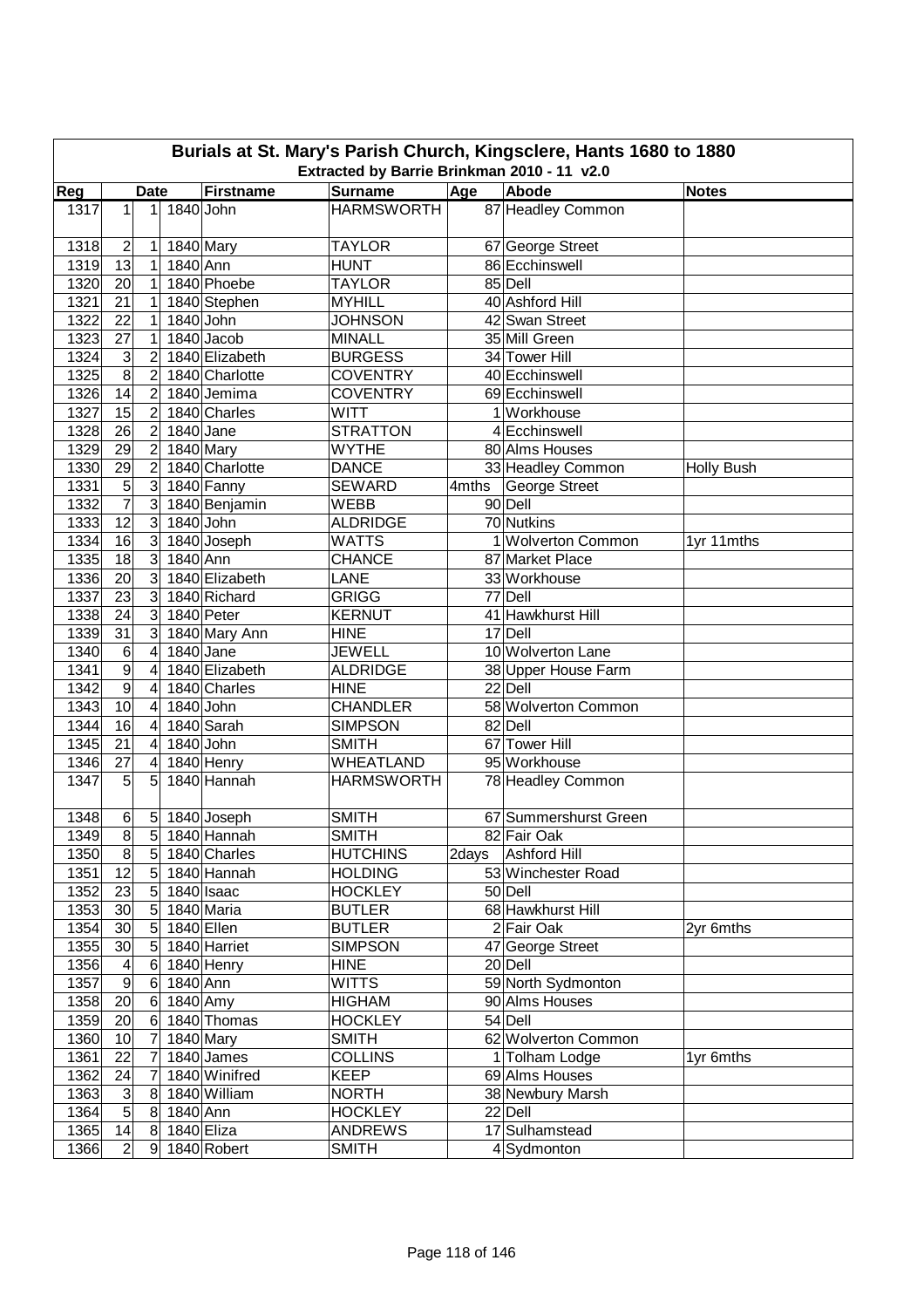| Burials at St. Mary's Parish Church, Kingsclere, Hants 1680 to 1880 |                                             |                  |             |                    |                   |       |                                    |                       |  |  |  |  |  |
|---------------------------------------------------------------------|---------------------------------------------|------------------|-------------|--------------------|-------------------|-------|------------------------------------|-----------------------|--|--|--|--|--|
|                                                                     | Extracted by Barrie Brinkman 2010 - 11 v2.0 |                  |             |                    |                   |       |                                    |                       |  |  |  |  |  |
| Reg                                                                 |                                             | <b>Date</b>      |             | <b>Firstname</b>   | <b>Surname</b>    | Age   | <b>Abode</b>                       | <b>Notes</b>          |  |  |  |  |  |
| 1367                                                                | $\overline{\mathbf{4}}$                     | 9                |             | 1840 George        | <b>SIMPSON</b>    |       | 14mths George Street               |                       |  |  |  |  |  |
| 1368                                                                | 18                                          | $9\,$            |             | 1840 Richard       | <b>BRIDGMAN</b>   |       | 89 Playstow Green                  |                       |  |  |  |  |  |
| 1369                                                                | 26                                          | 9                |             | 1840 Stephen       | <b>DUNBRIDGE</b>  |       | 74 Kingsclere                      |                       |  |  |  |  |  |
| 1370                                                                | $\overline{5}$                              | 10 <sup>1</sup>  | $1840$ Ann  |                    | <b>BREWER</b>     | 7wks  | <b>Frobury Pit</b>                 |                       |  |  |  |  |  |
| 1371                                                                | 10                                          | 10               |             | 1840 Emily         | <b>SHEARMAN</b>   |       | 36 Winchester Turnpike             |                       |  |  |  |  |  |
| 1372                                                                | 30                                          | 10               | 1840 John   |                    | <b>BREAKSPEAR</b> |       | 60 Headley Common                  |                       |  |  |  |  |  |
| 1373                                                                | 30                                          | 10               |             | 1840 Thomas        | <b>JEFFERY</b>    |       | 87 Ashford Hill                    |                       |  |  |  |  |  |
| 1374                                                                | 20                                          | 11               |             | 1840 James         | <b>COLLINS</b>    |       | 69 Workhouse                       |                       |  |  |  |  |  |
| 1375                                                                | 8                                           | 12               |             | 1840 James         | <b>HELLIER</b>    | 7wks  | Sydmonton                          |                       |  |  |  |  |  |
| 1376                                                                | 9                                           | 12               | 1840 John   |                    | <b>DIXON</b>      |       | 86 Workhouse                       |                       |  |  |  |  |  |
| 1377                                                                | 12                                          | 12               |             | 1840 Maria         | <b>BRIDGMAN</b>   |       | 21 George Street                   |                       |  |  |  |  |  |
| 1378                                                                | 24                                          | 12               |             | 1840 Henry         | <b>SMITH</b>      |       | 70 Ecchinswell                     |                       |  |  |  |  |  |
| 1379                                                                | 28                                          | 12               |             | 1840 Moses         | <b>BOACKSTON</b>  |       | 42 Kingsclere                      |                       |  |  |  |  |  |
| 1380                                                                | 29                                          | 12               |             | 1840 George        | <b>PAICE</b>      |       | 21 Sydmonton                       |                       |  |  |  |  |  |
| 1381                                                                | $\mathbf 1$                                 | 1                |             | 1841 Olive         | <b>HALE</b>       |       | 87 Fair Oak                        |                       |  |  |  |  |  |
| 1382                                                                | $\overline{2}$                              | 1                |             | 1841 Sarah         | <b>CHEESEMAN</b>  |       | 89 Sydmonton                       |                       |  |  |  |  |  |
| 1383                                                                | 15                                          | $\mathbf 1$      |             | $1841$ Hannah      | <b>PROUT</b>      |       | 47 Newbury Marsh                   |                       |  |  |  |  |  |
| 1384                                                                | 16                                          | 1                |             | 1841 Susannah      | <b>BAUGHURST</b>  |       | 70 Tan House Lane                  |                       |  |  |  |  |  |
| 1385                                                                | 18                                          | 1                | 1841 John   |                    | <b>WHALE</b>      |       | 72 Workhouse Lane                  |                       |  |  |  |  |  |
| 1386                                                                | 29                                          | 1                |             | 1841 Honor         | <b>COOK</b>       |       | 33 Swan Street                     |                       |  |  |  |  |  |
| 1387                                                                | 30                                          | 1                |             | 1841 Elizabeth     | <b>CHAPMAN</b>    |       | 78 Workhouse                       |                       |  |  |  |  |  |
| 1388                                                                | 1                                           | 2                |             | 1841 Hannah        | <b>BOZELEY</b>    |       | 10 Hawkhurst Hill                  |                       |  |  |  |  |  |
| 1389                                                                | 15                                          | 2                |             | 1841 Mary          | <b>OATES</b>      |       | 67 Workhouse                       |                       |  |  |  |  |  |
| 1390                                                                | 19                                          | 2                |             | 1841 Mary          | <b>MAYERS</b>     |       | 94 Summershurst Green              |                       |  |  |  |  |  |
| 1391                                                                | 13                                          | $\overline{2}$   |             | 1841 Anthony       | <b>TROUGHTON</b>  |       | 14mths Kingsclere                  |                       |  |  |  |  |  |
| 1392                                                                | 16                                          | 3                |             | 1841 Sarah         | <b>MASLIN</b>     |       | 29 Dell                            |                       |  |  |  |  |  |
| 1393                                                                | 22                                          | 3                |             | 1841 Caroline      | <b>SUMMERS</b>    |       | 36 Swan Street                     |                       |  |  |  |  |  |
| 1394                                                                | 27                                          | 3                |             | 1841 Robert        | <b>RUDDLE</b>     |       | 57 Harriden's Farm                 |                       |  |  |  |  |  |
| 1395                                                                | 29                                          | 3                |             | 1841 Thomas        | <b>NORTH</b>      |       | 88 Dell                            |                       |  |  |  |  |  |
| 1396                                                                | 29                                          | 3                |             | 1841 George        | <b>HUTCHINS</b>   | 3wks  | <b>Ashford Hill</b>                |                       |  |  |  |  |  |
| 1397                                                                | 10                                          | 4                |             | 1841 Lavinia       | <b>SMITH</b>      |       | 5 Dell                             |                       |  |  |  |  |  |
| 1398                                                                | 15                                          | 4                |             | 1841 William       | <b>PEARCE</b>     |       | 78 Headley Common                  |                       |  |  |  |  |  |
| 1399                                                                | 19                                          | $\overline{4}$   | $1841$ Jane |                    | <b>PRIOR</b>      | 6mths | Ashford Hill                       |                       |  |  |  |  |  |
| 1400                                                                | 23                                          | $\overline{4}$   |             | 1841 Andrew        | <b>CRIBB</b>      | 4mths | George Street                      |                       |  |  |  |  |  |
| 1401                                                                | $\overline{4}$                              | $\overline{5}$   |             | 1841 Josiah        | <b>RABBITS</b>    |       | 40 Fair Oak                        | Dropped down dead in  |  |  |  |  |  |
|                                                                     |                                             |                  |             |                    |                   |       |                                    | Reading Road          |  |  |  |  |  |
| 1402                                                                | 7                                           | 5 <sub>l</sub>   |             | 1841 Charles       | <b>MYHILL</b>     |       | 2 Workhouse                        | 2yrs 6mths            |  |  |  |  |  |
| 1403                                                                | 11                                          | 5 <sup>1</sup>   |             | 1841 Henry         | <b>DWHITE</b>     | 3mths | Playstow Green                     |                       |  |  |  |  |  |
| 1404                                                                | $\overline{12}$                             | $\overline{5}$   |             | 1841 Charles       | <b>CHAPPLE</b>    |       | 32 Headley Common                  |                       |  |  |  |  |  |
| 1405                                                                | 15                                          | 5                |             | 1841 Daniel        | <b>DOLLERY</b>    |       | 2 Workhouse                        | 2yrs 6mths            |  |  |  |  |  |
|                                                                     | 20                                          | $\overline{5}$   |             | 1841 John          | <b>POCOCK</b>     |       | 23 North Street                    |                       |  |  |  |  |  |
| 1406                                                                |                                             | $\overline{5}$   |             | 1841 Sarah         |                   |       |                                    |                       |  |  |  |  |  |
| 1407                                                                | 28<br>29                                    | 5                |             |                    | <b>SMITH</b>      |       | 55 Ashford Hill<br>14 Market Place |                       |  |  |  |  |  |
| 1408                                                                |                                             |                  |             | 1841 Richard       | <b>TWITCHIN</b>   |       |                                    |                       |  |  |  |  |  |
| 1409                                                                | $\overline{7}$                              | 6                |             | 1841 Jemima        | <b>HALL</b>       |       | 84 Workhouse                       | of Ecchinswell Parish |  |  |  |  |  |
| 1410                                                                | 11                                          | $6 \overline{6}$ |             | 1841 William       | <b>WOOLDRIDGE</b> |       | 87 Free Hill (?)                   |                       |  |  |  |  |  |
| 1411                                                                | 15                                          | 6                |             | 1841 James         | <b>MARTIN</b>     |       | 41 Swan Street                     |                       |  |  |  |  |  |
| 1412                                                                | 15                                          | $\,6$            |             | 1841 Charles       | <b>BITMEAD</b>    |       | 68 Workhouse                       |                       |  |  |  |  |  |
| 1413                                                                | 29                                          | 7                |             | 1841 William       | <b>WHEATON</b>    |       | 72 Sydmonton                       |                       |  |  |  |  |  |
| 1414                                                                | 5                                           | $\bf 8$          |             | 1841 William       | <b>PORTSMOUTH</b> |       | 73 Dell                            |                       |  |  |  |  |  |
| 1415                                                                | 11                                          | $\bf 8$          | 1841 John   |                    | <b>ANDREWS</b>    |       | 6 Goose Hill                       |                       |  |  |  |  |  |
| 1416                                                                | 11                                          | $\boldsymbol{8}$ |             | $1841$ Sarah       | <b>HINE</b>       |       | 14 Dell                            |                       |  |  |  |  |  |
| 1417                                                                | 14                                          | 8 <sup>1</sup>   |             | 1841 David William | AMEY              | 6mths | Ashford Hill                       |                       |  |  |  |  |  |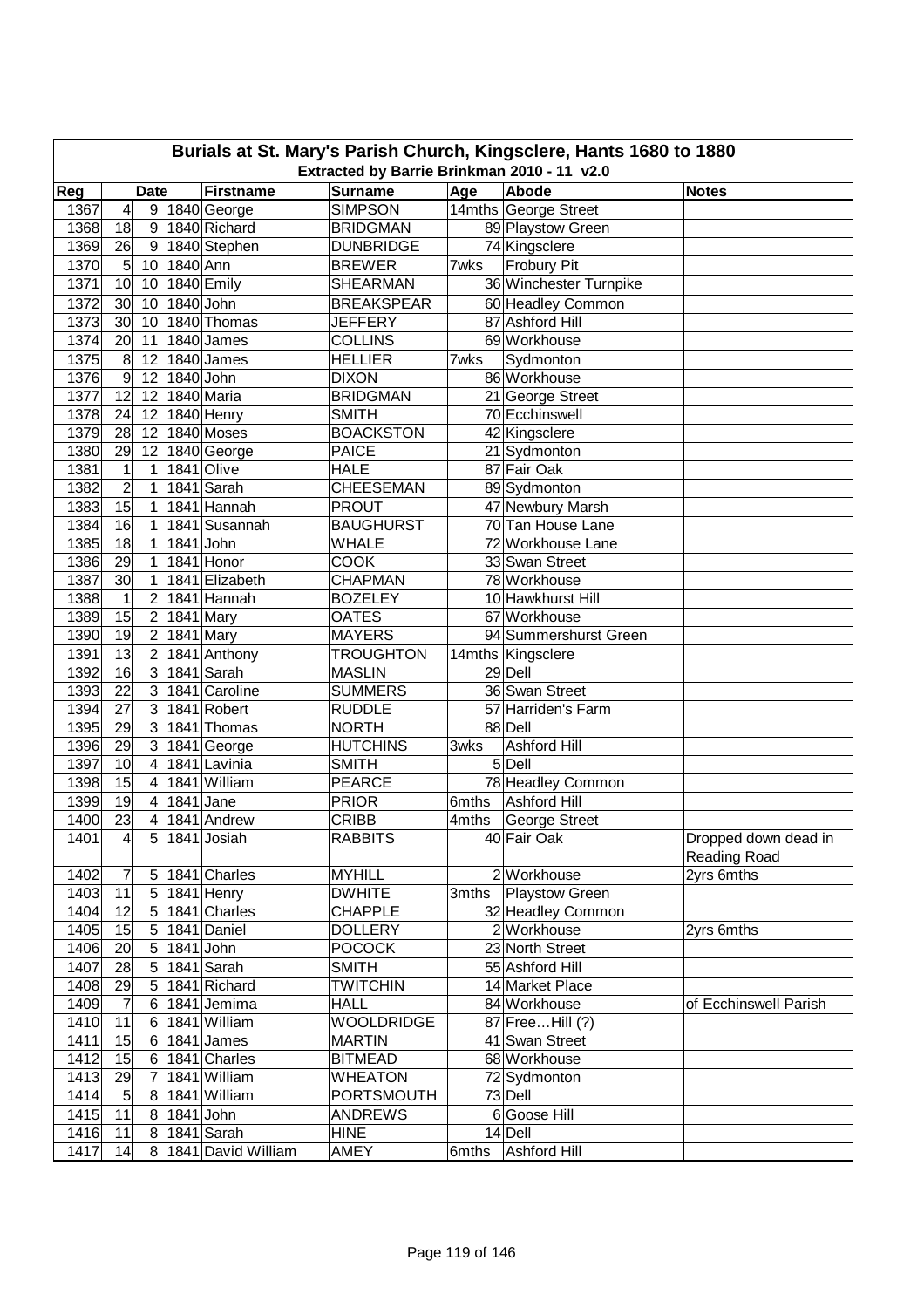|      | Burials at St. Mary's Parish Church, Kingsclere, Hants 1680 to 1880 |                         |             |                         |                    |            |                        |                       |  |  |  |  |
|------|---------------------------------------------------------------------|-------------------------|-------------|-------------------------|--------------------|------------|------------------------|-----------------------|--|--|--|--|
|      | Extracted by Barrie Brinkman 2010 - 11 v2.0<br><b>Date</b>          |                         |             |                         |                    |            |                        |                       |  |  |  |  |
| Reg  |                                                                     |                         |             | <b>Firstname</b>        | <b>Surname</b>     | <b>Age</b> | Abode                  | <b>Notes</b>          |  |  |  |  |
| 1418 | 18                                                                  | 8                       | 1841 Ann    |                         | <b>BROWN</b>       |            | 30 Ecchinswell         |                       |  |  |  |  |
| 1419 | 23                                                                  | 9                       |             | 1841 Elizabeth          | KINGHAM?           |            | 7mths George Street    |                       |  |  |  |  |
| 1420 | $9\,$                                                               | 10                      |             | 1841 William            | <b>BRYANT</b>      |            | 62 Ram Alley Green     |                       |  |  |  |  |
| 1421 | 11                                                                  | 10                      |             | 1841 Sarah              | <b>FUCE</b>        |            | 76 Headley Common      |                       |  |  |  |  |
| 1422 | 11                                                                  | 10                      |             | 1841 Mary               | <b>SMITH</b>       |            | 25 Tower Hill          |                       |  |  |  |  |
| 1423 | $\overline{c}$                                                      | 11                      |             | 1841 Mary<br>1841 Dinah | <b>HOCKLEY</b>     |            | 53 Dell                |                       |  |  |  |  |
| 1424 | $\,$ 6 $\,$                                                         | 11                      |             |                         | <b>PEARCE</b>      |            | 76 Summershurst Green  |                       |  |  |  |  |
| 1425 | $\mathbf{1}$                                                        | 12                      |             | 1841 Thomas             | <b>ROBBINS</b>     |            | 17mths Ashford Hill    |                       |  |  |  |  |
| 1426 | $\mathbf{1}$                                                        | 12                      |             | 1841 William            | <b>MILES</b>       |            | 88 Rabbit Warren       |                       |  |  |  |  |
| 1427 | $\overline{8}$                                                      | 12                      |             | 1841 David              | <b>SMITH</b>       | 3wks       | Exelsford              |                       |  |  |  |  |
| 1428 | $\infty$                                                            | 12                      |             | 1841 Dorcas             | <b>HIGGS</b>       |            | 11mths Winchester Road |                       |  |  |  |  |
| 1429 | 15                                                                  | 12                      |             | 1841 Henry              | <b>ROBBINS</b>     |            | 3 Ashford Hill         |                       |  |  |  |  |
| 1430 | 21                                                                  | 12                      | 1841 Ann    |                         | <b>THOMAS</b>      |            | 3 Winchester Turnpike  |                       |  |  |  |  |
| 1431 | 22                                                                  | 12                      | 1841 Ann    |                         | <b>CLINCH</b>      |            | 46 near Winchester     | Lainston House Asylum |  |  |  |  |
| 1432 | 28                                                                  | 12                      |             | 1841 Thomas             | <b>KING</b>        |            | 82 Workhouse           |                       |  |  |  |  |
| 1433 | 30                                                                  | 12                      | 1841 Ann    |                         | <b>FLOWER</b>      |            | 86 Stanton's Farm      |                       |  |  |  |  |
| 1234 | 31                                                                  | 12                      |             | 1841 William            | <b>RUDDLE</b>      |            | 68 Nutkins             |                       |  |  |  |  |
| 1235 | 31                                                                  | 12                      |             | 1841 Thomas             | <b>DRY</b>         | 3mths      | Winchester Turnpike    |                       |  |  |  |  |
| 1236 | 3                                                                   | $\mathbf{1}$            |             | 1842 Daniel             | <b>THOMAS</b>      | 3mths      | Winchester Turnpike    |                       |  |  |  |  |
| 1237 | 11                                                                  | 1                       |             | 1842 James              | <b>BENNETT</b>     | 9mths      | Stubbington's Farm     |                       |  |  |  |  |
| 1238 | $\overline{11}$                                                     | 1                       | $1842$ John |                         | <b>HOLLEY</b>      |            | 87 Swan Street         |                       |  |  |  |  |
| 1239 | 11                                                                  | 1                       |             | 1842 James              | <b>NORTH</b>       | 1wk        | Newbury Marsh          |                       |  |  |  |  |
| 1440 | $\overline{11}$                                                     | $\mathbf{1}$            | 1842 Ann    |                         | <b>HIGGS</b>       |            | 18mths Swan Street     | <b>Bear Cottages</b>  |  |  |  |  |
| 1441 | 31                                                                  | 1                       |             | 1842 Mary               | <b>HOCKLEY</b>     |            | 13mths Stratton's Farm |                       |  |  |  |  |
| 1442 |                                                                     |                         |             |                         | <b>WINTERBOURN</b> |            |                        |                       |  |  |  |  |
|      | 1                                                                   | $\overline{2}$          |             | 1842 Fanny              | E                  |            | 2 Swan Street          |                       |  |  |  |  |
| 1443 | 3                                                                   | $\overline{2}$          | $1842$ John |                         | <b>POCOCK</b>      | 7mths      | Workhouse              |                       |  |  |  |  |
| 1444 | $\overline{5}$                                                      | $\overline{c}$          |             | 1842 Charles            | <b>PROUT</b>       | 9mths      | Workhouse              |                       |  |  |  |  |
| 1445 | 10                                                                  | $\overline{c}$          |             | 1842 Ellen              | <b>MYHILL</b>      | 7mths      | <b>Ashford Hill</b>    |                       |  |  |  |  |
| 1446 | $\overline{17}$                                                     | $\overline{2}$          |             | 1842 Edmund             | <b>SMITH</b>       |            | 52 Workhouse           |                       |  |  |  |  |
| 1447 | 19                                                                  | $\overline{2}$          |             | 1842 Joseph             | <b>JEWELL</b>      |            | 65 Wolverton Common    |                       |  |  |  |  |
| 1448 | 1                                                                   | $\mathbf{3}$            |             | 1842 Anne               | <b>LAWRENCE</b>    |            | 84 Workhouse           |                       |  |  |  |  |
| 1449 | 5                                                                   | 3                       |             | 1842 William            | <b>WILMOT</b>      |            | 60 Anchor Inn          |                       |  |  |  |  |
| 1450 | 11                                                                  | $\mathbf{3}$            | 1842 John   |                         | <b>BAGGS</b>       | 1day       | Newbury Road           |                       |  |  |  |  |
| 1451 | 28                                                                  | $\mathbf{3}$            |             | 1842 Richard            | <b>GALE</b>        |            | 45 Workhouse           |                       |  |  |  |  |
| 1452 | 30                                                                  | 3 <sup>1</sup>          |             | 1842 James              | <b>ALDRIDGE</b>    | 2mths      | Nutkins                |                       |  |  |  |  |
| 1453 | $\overline{7}$                                                      | 4                       | 1842 John   |                         | <b>SEYMOUR</b>     |            | 7 Dell                 |                       |  |  |  |  |
| 1454 | $\overline{11}$                                                     | $\overline{\mathbf{4}}$ |             | 1842 Benjamin           | <b>MYHILL</b>      |            | 3 Ashford Hill         |                       |  |  |  |  |
| 1455 | 20                                                                  | 4                       |             | $1842$ James            | <b>WALKER</b>      | 7mths      | <b>Tower Hill</b>      |                       |  |  |  |  |
| 1456 | 25                                                                  | $\overline{\mathbf{4}}$ |             | 1842 James              | <b>MUNDAY</b>      |            | 73 Long Cross Farm     |                       |  |  |  |  |
| 1457 | 27                                                                  | $\overline{\mathbf{4}}$ |             | 1842 William            | <b>NEW</b>         |            | 88 Exelsford           |                       |  |  |  |  |
| 1458 | $\overline{\mathbf{c}}$                                             | $\sqrt{5}$              |             | 1842 William            | <b>TAYLOR</b>      |            | 40 Dell                |                       |  |  |  |  |
| 1459 | $\overline{7}$                                                      | $\sqrt{5}$              |             | 1842 George             | <b>BASTIN</b>      |            | 23 Woodlands           |                       |  |  |  |  |
| 1460 | 15                                                                  | $\sqrt{5}$              |             | 1842 Henry              | <b>BENNETT</b>     |            | 11 North Wood          |                       |  |  |  |  |
| 1461 | 21                                                                  | $\sqrt{5}$              |             | 1842 Frederick          | <b>COOK</b>        |            | 37 Market Place        |                       |  |  |  |  |
| 1462 | 27                                                                  | $\overline{5}$          |             | 1842 Mary               | <b>ANDREWS</b>     |            | 32 Sydmonton           |                       |  |  |  |  |
| 1463 | 30                                                                  | $\overline{5}$          |             | 1842 George             | <b>MARTIN</b>      | 2wks       | Dell                   |                       |  |  |  |  |
| 1464 | 10                                                                  | 6                       |             | 1842 Sarah              | <b>HUGHES</b>      |            | 31 Headley Common      |                       |  |  |  |  |
| 1465 | 14                                                                  | 6                       |             | 1842 James              | <b>ARLOTT</b>      |            | 84 Newbury Marsh       |                       |  |  |  |  |
| 1466 | 16                                                                  | 6                       |             | 1842 Henry              | <b>ANDREWS</b>     |            | 4 Ecchinswell          |                       |  |  |  |  |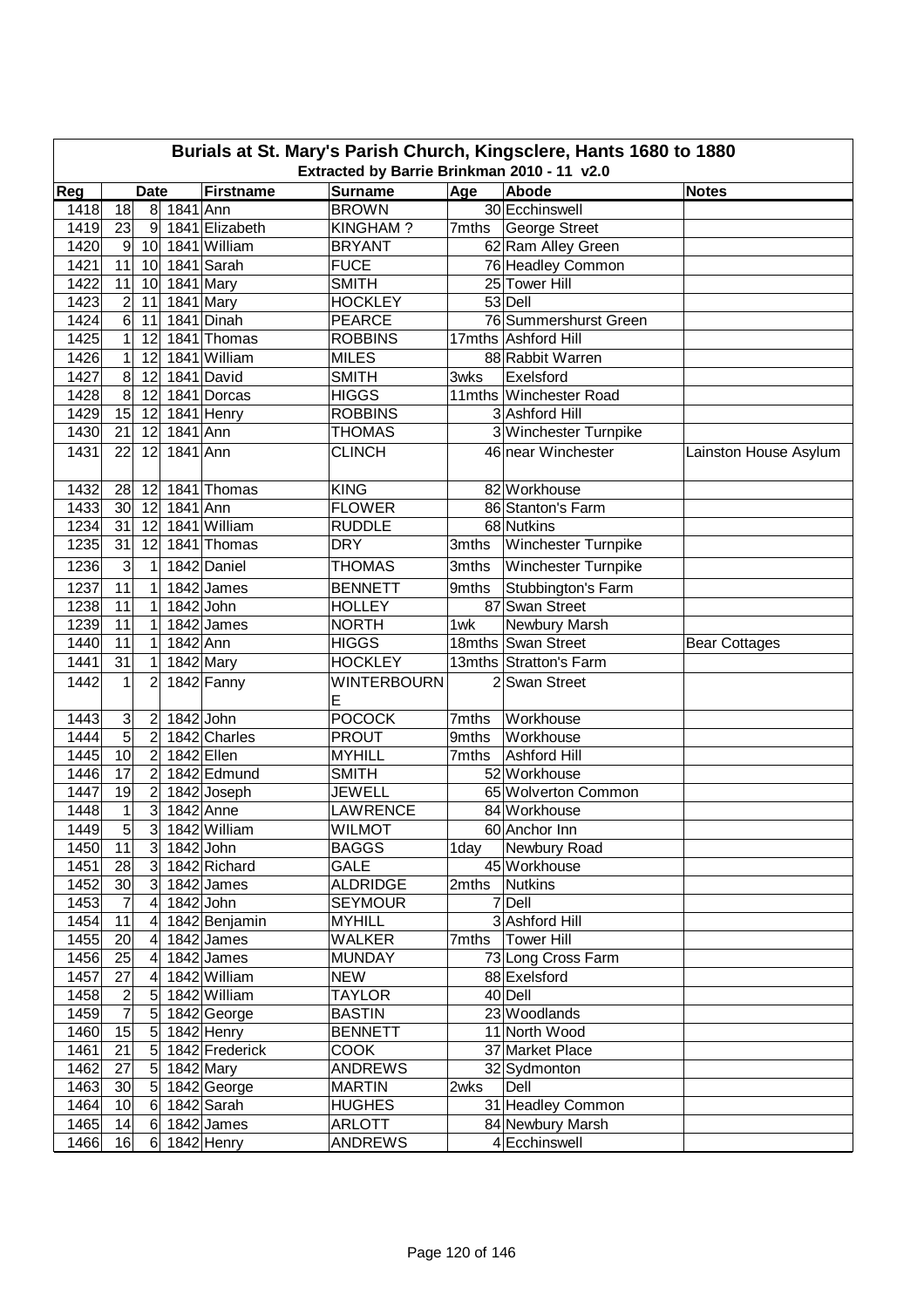| Burials at St. Mary's Parish Church, Kingsclere, Hants 1680 to 1880 |                                                            |                     |               |                            |                              |       |                                           |              |  |  |  |  |
|---------------------------------------------------------------------|------------------------------------------------------------|---------------------|---------------|----------------------------|------------------------------|-------|-------------------------------------------|--------------|--|--|--|--|
|                                                                     | Extracted by Barrie Brinkman 2010 - 11 v2.0<br><b>Date</b> |                     |               |                            |                              |       |                                           |              |  |  |  |  |
| Reg                                                                 |                                                            |                     |               | <b>Firstname</b>           | <b>Surname</b>               | Age   | Abode                                     | <b>Notes</b> |  |  |  |  |
| 1467                                                                | 20                                                         | 6                   |               | 1842 William               | <b>BUTLER</b>                |       | 50 Swan Street                            |              |  |  |  |  |
| 1468                                                                | 21                                                         | 6                   |               | 1842 Mary                  | <b>ARNOTT</b>                |       | 86 Swan Street                            |              |  |  |  |  |
| 1469<br>1470                                                        | 17                                                         | 6<br>$6\phantom{1}$ | $1842$ Lucy   |                            | <b>ILLSLEY</b>               |       | 51 Harl (?) Warren<br><b>Ashford Hill</b> |              |  |  |  |  |
| 1471                                                                | 28<br>12                                                   |                     |               | 1842 Charles               | <b>HUTCHINS</b>              | 14wks |                                           |              |  |  |  |  |
| 1472                                                                | 17                                                         | 7<br>7              |               | 1842 George<br>1842 Philip | <b>OWEN</b><br><b>MUNDAY</b> | 4days | Putka (?) House<br>68 Dell                |              |  |  |  |  |
| 1473                                                                | 28                                                         | 7                   |               | 1842 Ellen                 | TUBB                         |       | 1 Watership Farm                          |              |  |  |  |  |
| 1474                                                                | 30                                                         | 7                   |               | 1842 Mary Ann              | <b>GALE</b>                  |       | 17 Workhouse                              |              |  |  |  |  |
| 1475                                                                | 30                                                         | 7                   |               | 1842 David                 | <b>HINE</b>                  |       | 53 Dell                                   |              |  |  |  |  |
| 1476                                                                | 17                                                         | 8                   |               | 1842 Diana                 | <b>RABBITS</b>               |       | 26 Fair Oak                               |              |  |  |  |  |
| 1477                                                                | 3                                                          | $\boldsymbol{9}$    | $1842$ Jane   |                            | <b>DIXON</b>                 |       | 30 Newbury Marsh                          |              |  |  |  |  |
| 1478                                                                | 8                                                          | $\overline{9}$      |               | 1842 Mary Ann              | <b>RUSHTON</b>               |       | 3 Dell                                    |              |  |  |  |  |
| 1479                                                                | 17                                                         | $\boldsymbol{9}$    |               | 1842 Henry                 | <b>COLLINS</b>               |       | 18mths Winchester Road                    |              |  |  |  |  |
| 1480                                                                | 19                                                         | $\boldsymbol{9}$    |               | 1842 Ellen                 | <b>MUNDAY</b>                |       | $2$ <i>Exelsford</i>                      |              |  |  |  |  |
| 1481                                                                | 29                                                         | 9                   |               | 1842 Hannah                | <b>ARLOTT</b>                |       | 87 Alms Houses                            |              |  |  |  |  |
| 1482                                                                | 10                                                         | 9                   |               | 1842 Sarah                 | <b>BENNETT</b>               |       | 4 Swan Street                             |              |  |  |  |  |
| 1483                                                                | $\overline{7}$                                             | 10                  |               | $1842$ Jesse               | <b>BATT</b>                  |       | 1 Anchor Inn                              |              |  |  |  |  |
| 1484                                                                | 19                                                         | 10                  |               | 1842 Charles               | <b>ROLFE</b>                 |       | 8 Dell                                    |              |  |  |  |  |
| 1485                                                                | 21                                                         | 10                  | 1842 Eliza    |                            | <b>PARSONS</b>               | 6mths | <b>Ashford Hill</b>                       |              |  |  |  |  |
| 1486                                                                | 25                                                         | 10                  |               | 1842 Thomas                | <b>DOLLERY</b>               |       | 1 George Street                           |              |  |  |  |  |
| 1487                                                                | 28                                                         | 10 <sup>1</sup>     |               | 1842 Samuel Henry          | <b>PRIOR</b>                 |       | 10mths Swan Street                        |              |  |  |  |  |
| 1488                                                                | 28                                                         | 10 <sup>1</sup>     |               | 1842 Emma                  | <b>HOLLEY</b>                | 1     | <b>Swan Street</b>                        |              |  |  |  |  |
| 1489                                                                | 28                                                         | 10                  |               | 1842 Elizabeth             | <b>HILL</b>                  |       | 80 Ecchinswell                            |              |  |  |  |  |
| 1490                                                                | 31                                                         | 10                  | 1842 Ruth     |                            | <b>HARMSWOOD</b>             | 6mths | Dell                                      |              |  |  |  |  |
| 1491                                                                | 8                                                          | 11                  | 1842 Ellen    |                            | <b>HEDGES</b>                |       | 1 Common                                  |              |  |  |  |  |
| 1492                                                                | 10                                                         | 11                  |               | $1842$ James               | <b>ELLIOTT</b>               |       | 2 Dell                                    |              |  |  |  |  |
| 1493                                                                | 12                                                         | 11                  |               | 1842 George                | <b>SEWARD</b>                | 9mths | <b>George Street</b>                      |              |  |  |  |  |
| 1494                                                                | 14                                                         | 11                  |               | 1842 Louisa                | <b>COOK</b>                  |       | 7 Workhouse Lane                          |              |  |  |  |  |
| 1495                                                                | $\overline{21}$                                            | 11                  |               | 1842 George                | <b>BREWER</b>                |       | 10days Ashford Hill                       |              |  |  |  |  |
| 1496                                                                | 22                                                         | 11                  |               | 1842 Harriet               | <b>COLLINS</b>               |       | 7Workhouse                                | of Sydmonton |  |  |  |  |
| 1497                                                                | 23                                                         | 11                  |               | 1842 Francis               | <b>SEWARD</b>                |       | 12 Ecchinswell                            |              |  |  |  |  |
| 1498                                                                | 23                                                         | 11                  |               | 1842 William               | <b>SEWARD</b>                |       | 1 Exelsford                               |              |  |  |  |  |
| 1499                                                                | $28$ 11                                                    |                     |               | 1842 Mary Jane             | <b>WHITE</b>                 | 7mths | near the Falcon Inn                       |              |  |  |  |  |
| 1500                                                                | $\overline{28}$                                            | 11                  |               | 1842 James                 | <b>POCOCK</b>                |       | 3 North Street                            |              |  |  |  |  |
| 1501                                                                | $\overline{1}$                                             |                     | 12 1842 John  |                            | <b>LEACH</b>                 |       | 76 Mill Green                             |              |  |  |  |  |
| 1502                                                                | $6 \mid$                                                   |                     |               | 12 1842 William            | <b>CHERRILL</b>              |       | 1 George Street                           |              |  |  |  |  |
| 1503                                                                | 8 <sup>1</sup>                                             |                     |               | 12 1842 Sarah              | <b>STEVENS</b>               |       | 29 Ecchinswell                            |              |  |  |  |  |
| 1504                                                                | $\bf{8}$                                                   |                     |               | 12 1842 Dinah              | <b>ROLFE</b>                 |       | 2 near the Falcon                         |              |  |  |  |  |
| 1505                                                                | $\overline{9}$                                             |                     | 12 1842 Ellen |                            | <b>ANDREWS</b>               |       | 4 Sidmonton                               |              |  |  |  |  |
| 1506                                                                | 13                                                         |                     |               | 12 1842 Harriet Jane       | <b>STEVENS</b>               |       | 10mths Ecchinswell                        |              |  |  |  |  |
| 1507                                                                | 24                                                         |                     |               | 12 1842 Charles            | <b>DANCE</b>                 |       | 10wks Netstrip Farm (?)                   |              |  |  |  |  |
| 1508                                                                | 24                                                         | 12                  |               | 1842 Hannah Maria          | <b>RUSELL</b>                | 5mths | Ecchinswell                               |              |  |  |  |  |
| 1509                                                                | 28                                                         | 12                  |               | 1842 David                 | <b>MARSHALL</b>              |       | 3 Ashford Hill                            |              |  |  |  |  |
| 1510                                                                | 28                                                         | 12                  |               | 1842 David                 | <b>PIPER</b>                 | 3mths | Ashford Hill                              |              |  |  |  |  |
| 1511                                                                | 30                                                         | 12                  | $1842$ John   |                            | HARMSWORTH 4days             |       | <b>Wolverton Common</b>                   |              |  |  |  |  |
| 1512                                                                | 29                                                         | 12                  |               | 1842 Fanny Lewis           | SEWARD                       | 6wks  | George Street                             |              |  |  |  |  |
| 1513                                                                | 12                                                         | $\overline{1}$      |               | 1843 David                 | <b>PAICE</b>                 |       | 20 Sidmonton                              |              |  |  |  |  |
| 1514                                                                | 12                                                         | 1                   |               | 1843 Emma                  | <b>ANDREWS</b>               | 9mths | Ecchinswell                               |              |  |  |  |  |
| 1515                                                                | 17                                                         | $\mathbf{1}$        |               | 1843 David                 | <b>DINES</b>                 |       | 7mths   Headley Common                    |              |  |  |  |  |
| 1516                                                                | 21                                                         | $\mathbf{1}$        |               | 1843 Harriet Ann           | LOVELL                       | 8mths | George Street                             |              |  |  |  |  |
| 1517                                                                | 23                                                         | $\vert$             |               | 1843 Diana                 | <b>CRIPPS</b>                |       | 56 Fair Oak                               |              |  |  |  |  |
|                                                                     |                                                            |                     |               |                            |                              |       |                                           |              |  |  |  |  |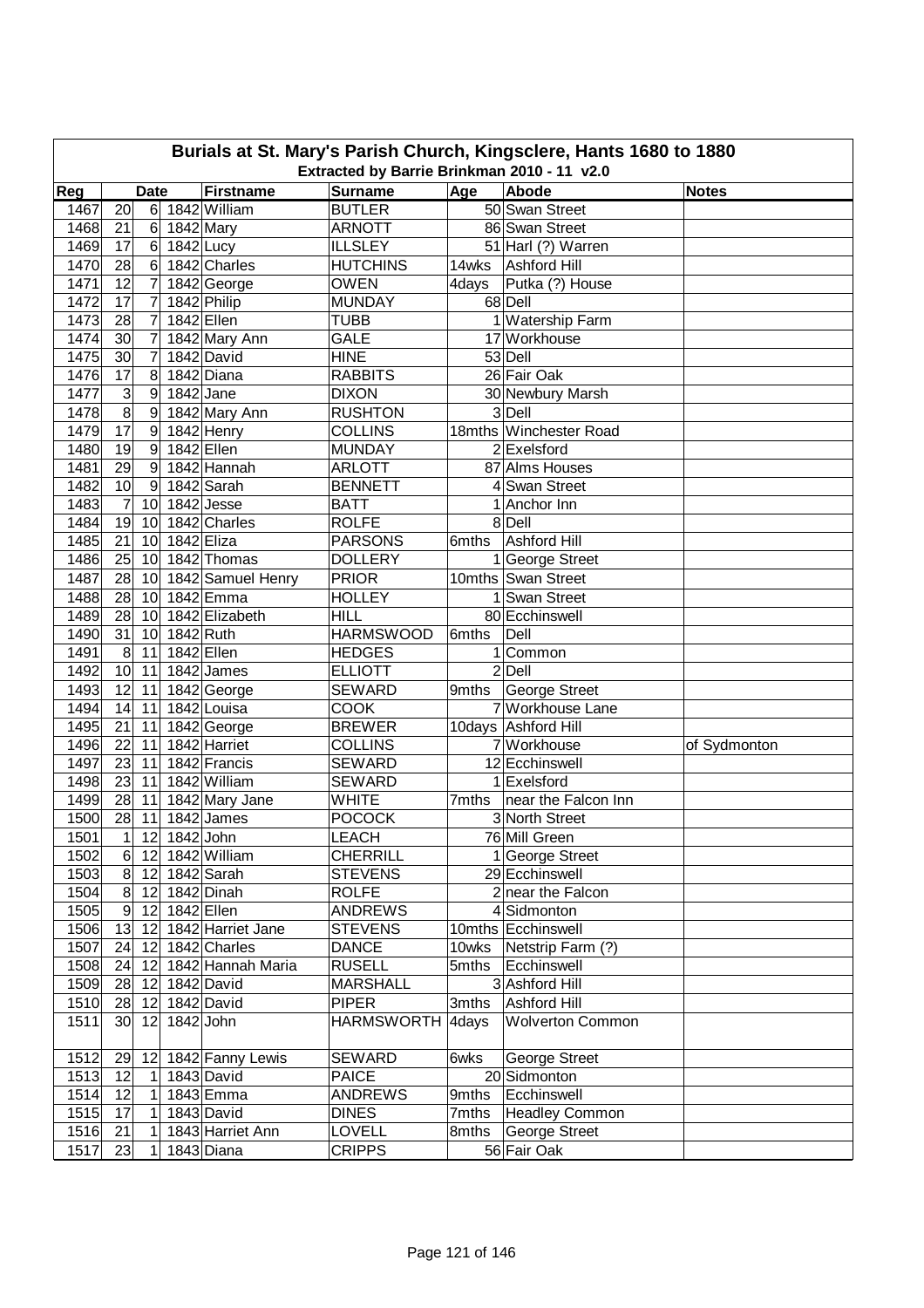|             | Burials at St. Mary's Parish Church, Kingsclere, Hants 1680 to 1880<br>Extracted by Barrie Brinkman 2010 - 11 v2.0 |                         |                 |                            |                         |       |                         |                                        |  |  |  |  |
|-------------|--------------------------------------------------------------------------------------------------------------------|-------------------------|-----------------|----------------------------|-------------------------|-------|-------------------------|----------------------------------------|--|--|--|--|
| Reg         |                                                                                                                    | <b>Date</b>             |                 | <b>Firstname</b>           | <b>Surname</b>          | Age   | Abode                   | <b>Notes</b>                           |  |  |  |  |
| 1518        | 23                                                                                                                 | 1 <sup>1</sup>          |                 | 1843 Thomas                | <b>MEGGS</b>            |       | 68 Swan Street          |                                        |  |  |  |  |
| 1519        | 31                                                                                                                 | $\mathbf{1}$            |                 | 1843 Fanny                 | <b>WINKWORTH</b>        |       | 3 Workhouse             |                                        |  |  |  |  |
| 1520        | 8                                                                                                                  | $\overline{2}$          | $1843$ John     |                            | <b>WILKER</b>           |       | 74 Sidmonton            |                                        |  |  |  |  |
| 1521        | $\overline{13}$                                                                                                    | $\overline{2}$          | 1843 Ann        |                            | <b>BAGGS</b>            | 1day  | Newbury Road            |                                        |  |  |  |  |
| 1522        | 17                                                                                                                 | $\overline{2}$          | 1843 John       |                            | <b>DIGWEED</b>          |       | 76 Ecchinswell          | <b>Buried in Ecchinswell</b>           |  |  |  |  |
|             |                                                                                                                    |                         |                 |                            |                         |       |                         | Chapel                                 |  |  |  |  |
| 1523        | 21                                                                                                                 | $\overline{2}$          | 1843 John       |                            | <b>WINTERBOURN</b><br>Е |       | 67 Ecchinswell          | <b>Buried in Ecchinswell</b><br>Chapel |  |  |  |  |
| 1524        | 24                                                                                                                 | $\overline{2}$          |                 | 1843 Richard               | <b>WEBB</b>             |       | 10mths Common           |                                        |  |  |  |  |
| 1525        | 24                                                                                                                 | $\overline{2}$          |                 | 1843 Richard               | <b>SIMPSON</b>          | 3wks  | Workhouse               |                                        |  |  |  |  |
| 1526        | 8                                                                                                                  | 3                       |                 | 1843 Sarah Ann             | <b>PULLER</b>           |       | 40 Workhouse            | Died at Lainston House<br>Asylum       |  |  |  |  |
| 1527        | 11                                                                                                                 | 3 <sup>2</sup>          |                 | 1843 Moses                 | <b>DANCE</b>            |       | 80 Workhouse            |                                        |  |  |  |  |
| 1528        | 18                                                                                                                 | 3 <sup>1</sup>          |                 | 1843 Charlotte             | <b>TIDBURY</b>          |       | 83 near Bishops Green   |                                        |  |  |  |  |
| 1529        | $\overline{22}$                                                                                                    | 3 <sup>1</sup>          |                 | 1843 Sarah                 | <b>DRY</b>              |       | 25 Dell                 |                                        |  |  |  |  |
| 1530        | $\overline{25}$                                                                                                    | $\overline{3}$          |                 | 1843 Elizabeth             | <b>GODDARD</b>          |       | 53 Dell                 |                                        |  |  |  |  |
| 1531        | 25                                                                                                                 | $\overline{3}$          |                 | 1843 William               | <b>SILBY</b>            |       | 3 Ecchinswell           |                                        |  |  |  |  |
| 1532        | $\overline{27}$                                                                                                    | 3 <sup>1</sup>          |                 | 1843 Olive                 | <b>MILLER</b>           |       | 2 Swan Street           |                                        |  |  |  |  |
| 1533        | $\overline{27}$                                                                                                    | $\overline{3}$          |                 | 1843 Charlotte             | <b>MILLER</b>           | 6mths | Swan Street             |                                        |  |  |  |  |
| 1534        | 5                                                                                                                  | $\overline{4}$          |                 | 1843 Elizabeth             | <b>SEWARD</b>           |       | 17 Ecchinswell          |                                        |  |  |  |  |
| 1535        | 24                                                                                                                 | $\overline{4}$          | $1843$ Joel     |                            | <b>WELMAN</b>           |       | 40 Fair Oak             |                                        |  |  |  |  |
| 1536        | 26                                                                                                                 | $\overline{\mathbf{4}}$ |                 | 1843 James                 | <b>BENNETT</b>          |       | 10 Northwood Cottage    |                                        |  |  |  |  |
| 1537        | $\overline{3}$                                                                                                     | 5                       |                 | 1843 Thomas                | <b>SMITH</b>            |       | 70 Wolverton Common     |                                        |  |  |  |  |
| 1538        | 20                                                                                                                 | 5 <sup>1</sup>          |                 | 1843 Ann Everton           | <b>SIDERY</b>           |       | 27 Kingsclere           |                                        |  |  |  |  |
| 1539        | 22                                                                                                                 | $\overline{5}$          |                 | 1843 James                 | <b>RABBITS</b>          |       | 20 Headley Common       |                                        |  |  |  |  |
| 1540        | $\overline{22}$                                                                                                    | $\overline{5}$          |                 | 1843 Henry                 | LOVELL                  |       | 19 Workhouse            |                                        |  |  |  |  |
| 1541        | 24                                                                                                                 | $\overline{5}$          |                 | 1843 Timothy               | <b>MOORE</b>            |       | 80 Ashford Hill         |                                        |  |  |  |  |
| 1542        | 29                                                                                                                 | $\overline{5}$          |                 | 1843 Esther                | <b>HARMSWOOD</b>        |       | 85 Headley Common       |                                        |  |  |  |  |
| 1543        | $\overline{c}$                                                                                                     | $\,6$                   |                 | 1843 Gabriel               | <b>LAMB</b>             |       | 59 Ecchinswell          |                                        |  |  |  |  |
| 1544        | $\overline{3}$                                                                                                     | $\,6$                   |                 | 1843 William               | <b>GIRDLER</b>          |       | 68 Headley Common       |                                        |  |  |  |  |
| 1545        | $\overline{7}$                                                                                                     | $6\phantom{1}6$         |                 | 1843 Fanny                 | <b>LEWIS</b>            |       | 2Swan Street            |                                        |  |  |  |  |
| 1546        | 22                                                                                                                 | $6\phantom{1}6$         |                 | 1843 Amey                  | <b>TINSLEY</b>          |       | 40 George Street        |                                        |  |  |  |  |
| 1547        | 27                                                                                                                 | $6\phantom{1}$          |                 | 1843 Walter                | <b>OWEN</b>             | 2wks  | Harrow Public House     |                                        |  |  |  |  |
| 1548        | 5                                                                                                                  | $\overline{7}$          |                 | 1843 Hannah                | <b>ROLFE</b>            |       | 40 George Street        |                                        |  |  |  |  |
| <u>1549</u> | 15                                                                                                                 | $\overline{7}$          |                 | 1843 Edward                | <b>DURBRIDGE</b>        |       | 1wk Headley Common      |                                        |  |  |  |  |
| 1550        | 19                                                                                                                 | 7                       |                 | 1843 Elizabeth             | WATTS                   |       | 3mths   in the Frith    |                                        |  |  |  |  |
| 1551        | $6 \mid$                                                                                                           |                         |                 | 8 1843 Hannah              | <b>VINCE</b>            |       | 74 Ecchinswell          |                                        |  |  |  |  |
| 1552        | 28                                                                                                                 |                         |                 | 7 1843 Anna Maria          | <b>ROLFE</b>            |       | 13 George Street        |                                        |  |  |  |  |
| 1553        | 15                                                                                                                 |                         |                 | 8 1843 Mary Ann            | <b>HUGHES</b>           |       | 7 Headley Common        |                                        |  |  |  |  |
| 1554        | 13                                                                                                                 |                         |                 | 9 1843 Elizabeth           | <b>ROBBINS</b>          |       | 33 Ram Alley            |                                        |  |  |  |  |
| 1555        | 15                                                                                                                 | 91                      |                 | 1843 Elizabeth             | <b>WINTERBOURN</b><br>Е |       | 32 Workhouse            |                                        |  |  |  |  |
| 1556        | 19                                                                                                                 |                         |                 | 9 1843 Obadiah             | <b>PICTON</b>           |       | 19 Ecchinswell          |                                        |  |  |  |  |
| 1557        | 20                                                                                                                 |                         | 9 1843 Mary     |                            | <b>PROUT</b>            |       | 28 Newbury Marsh        |                                        |  |  |  |  |
| 1558        | 25                                                                                                                 |                         | 9 1843 Mary     |                            | PERRY                   |       | 53 Workhouse            |                                        |  |  |  |  |
| 1559        | 26                                                                                                                 |                         |                 | 9 1843 Moris               | <b>HUTCHINS</b>         |       | 5mths Ashford Hill      |                                        |  |  |  |  |
| 1560        |                                                                                                                    |                         | 10 10 1843 John |                            | <b>DUCKET</b>           |       | 3 Dell                  |                                        |  |  |  |  |
| 1561        |                                                                                                                    |                         |                 | 13 10 1843 Emma            | <b>BOWLES</b>           |       | 60 Swan Street          |                                        |  |  |  |  |
| 1562        |                                                                                                                    |                         |                 | 13 10 1843 Rhoda           | <b>SEWARD</b>           | 1mth  | <b>Wolverton Common</b> |                                        |  |  |  |  |
| 1563        |                                                                                                                    |                         |                 | 13 10 1843 Thomas          | LOUT                    | 4mths | <b>Wolverton Lane</b>   |                                        |  |  |  |  |
| 1564        |                                                                                                                    |                         |                 | 20 10 1843 Francis William | <b>ROBBINS</b>          |       | 23 Ram Alley Farm       |                                        |  |  |  |  |
| 1565        |                                                                                                                    |                         |                 | 20 10 1843 William         | WINKWORTH               |       | 72 Tower Hill           |                                        |  |  |  |  |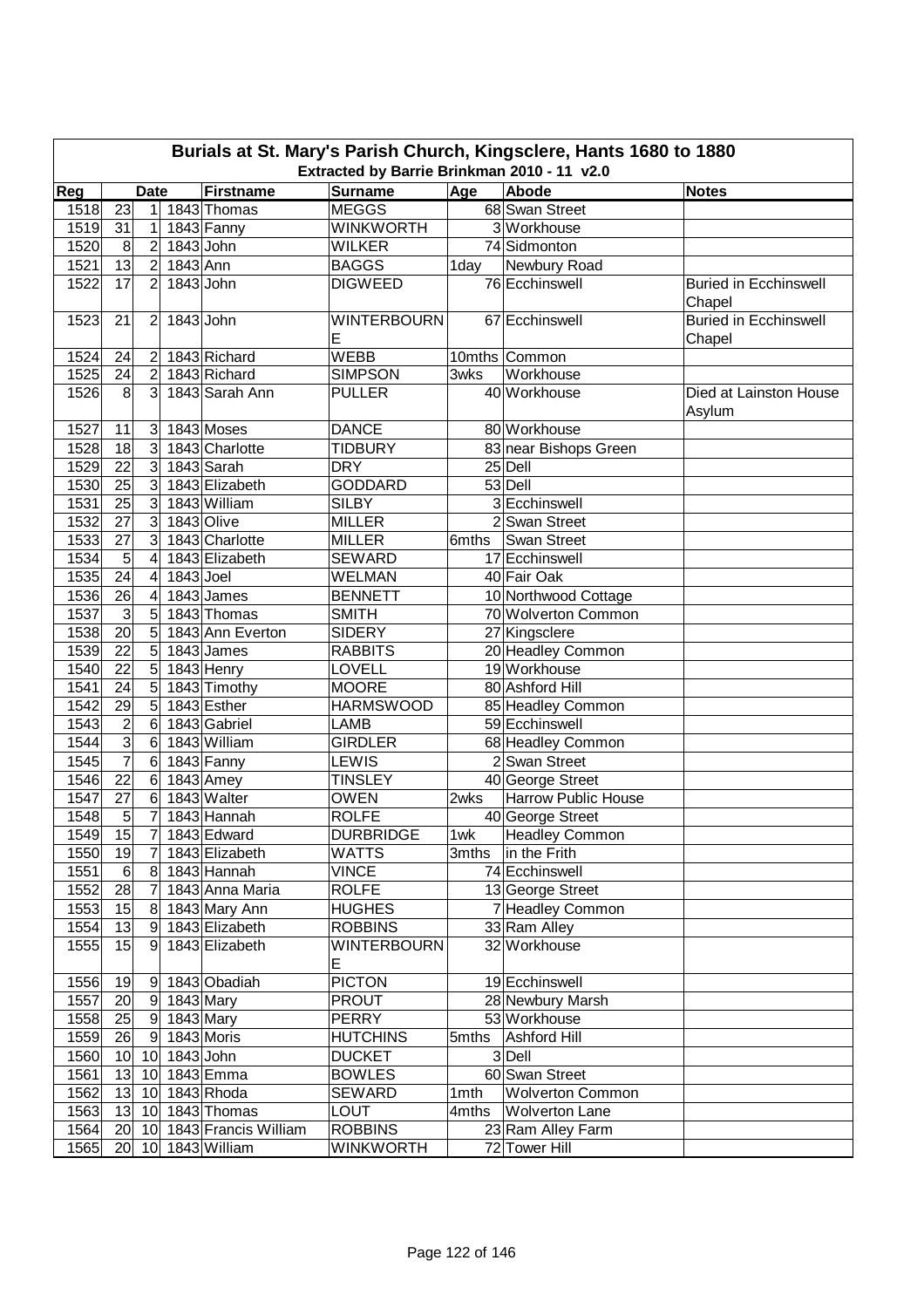|                | Burials at St. Mary's Parish Church, Kingsclere, Hants 1680 to 1880<br>Extracted by Barrie Brinkman 2010 - 11 v2.0 |                 |             |                     |                  |       |                             |         |  |  |  |
|----------------|--------------------------------------------------------------------------------------------------------------------|-----------------|-------------|---------------------|------------------|-------|-----------------------------|---------|--|--|--|
|                | <b>Surname</b><br>Reg<br><b>Firstname</b><br><b>Abode</b><br>Age<br><b>Date</b><br><b>Notes</b>                    |                 |             |                     |                  |       |                             |         |  |  |  |
| 1566           | 24                                                                                                                 | 10 <sup>1</sup> | 1843 John   |                     | <b>TIBBLE</b>    |       | 40 Workhouse                |         |  |  |  |
| 1567           | $\overline{2}$                                                                                                     | 11              |             | 1843 Thomas Steptoe | <b>ROBBINS</b>   |       | 20 Ram Alley Farm           |         |  |  |  |
| 1568           | 18                                                                                                                 | 11              |             | 1843 Thomas         | <b>DUCKETT</b>   |       | 25 Dell                     |         |  |  |  |
| 1569           | 19                                                                                                                 | 12              |             | 1843 Sarah          | <b>SMITH</b>     |       | 75 East Woodhay             |         |  |  |  |
| 1570           | 23                                                                                                                 | 12              |             | 1843 Thomas         | <b>HAYWARD</b>   | 3days | <b>Headley Common</b>       |         |  |  |  |
| 1571           | 3                                                                                                                  | 1               |             | 1844 Joseph         | <b>DICKER</b>    |       | 85 Workhouse                |         |  |  |  |
| 1572           | 24                                                                                                                 | 1               |             | 1844 John           | <b>POVEY</b>     |       | 22 Hill House Farm          |         |  |  |  |
| 1573           | 29                                                                                                                 | 1               |             | 1844 Hannah         | <b>NORTH</b>     |       | 4 Workhouse                 |         |  |  |  |
| 1574           | 1                                                                                                                  | $\overline{2}$  |             | 1844 Joanna         | <b>HOCKLEY</b>   |       | 89 North Street             |         |  |  |  |
| 1575           | $\overline{c}$                                                                                                     | $\overline{2}$  | 1844 Ann    |                     | <b>GODDARD</b>   |       | 73 Kingsclere               |         |  |  |  |
| 1576           | $\overline{15}$                                                                                                    | $\overline{2}$  |             | 1844 Martha         | <b>HUGHES</b>    |       | 27 Ram Alley Green          |         |  |  |  |
| 1577           | 16                                                                                                                 | $\overline{2}$  |             | 1844 Abraham        | <b>ROLFE</b>     |       | 63 Dell                     |         |  |  |  |
| 1578           | 16                                                                                                                 | $\overline{2}$  |             | 1844 Jonas          | <b>WEBB</b>      |       | 52 Fair Oak                 | Inquest |  |  |  |
| 1579           | 17                                                                                                                 | $\overline{2}$  |             | 1844 Joseph         | <b>BEAR</b>      |       | 83 George Street            |         |  |  |  |
| 1580           | $\overline{17}$                                                                                                    | $\overline{2}$  |             | 1844 William        | <b>TAYLOR</b>    | 2wks  | <b>Tolhampton Farm</b>      |         |  |  |  |
| 1581           | 20                                                                                                                 | $\overline{2}$  |             | 1844 Sarah          | <b>MOORE</b>     |       | 83 Ashford Hill             |         |  |  |  |
| 1582           | 20                                                                                                                 | $\overline{2}$  |             | 1844 George         | <b>SIMPSON</b>   | 4mths | <b>Winchester Road</b>      |         |  |  |  |
| 1583           | 23                                                                                                                 | $\overline{c}$  |             | $1844$ John         | <b>GURDON</b>    |       | 28 George Street            |         |  |  |  |
| 1584           | 26                                                                                                                 | $\overline{c}$  |             | 1844 Henry          | <b>TARGET</b>    |       | 1 North Street              |         |  |  |  |
| 1585           | 26                                                                                                                 | $\overline{2}$  |             | 1844 Harriet        | LANE             | 6mths | <b>Headley Common</b>       |         |  |  |  |
| 1586           | 6                                                                                                                  | 3               | 1844 Ann    |                     | <b>STROUD</b>    |       | 83 Dell                     |         |  |  |  |
| 1587           | $\overline{7}$                                                                                                     | 3               |             | 1844 William        | <b>RUMBOLD</b>   |       | 73 Dunley Hants             |         |  |  |  |
| 1588           | $\overline{12}$                                                                                                    | 3               | 1844 Ann    |                     | <b>ANDREWS</b>   |       | 83 Kingsclere               |         |  |  |  |
| 1589           | 20                                                                                                                 | 3               |             | 1844 Mark           | <b>MYHILL</b>    |       | 29 Ashford Hill             |         |  |  |  |
| 1590           | 30                                                                                                                 | 3               |             | 1844 Sarah          | <b>BUTLER</b>    |       | 45 Swan Street              |         |  |  |  |
| 1591           | 30                                                                                                                 | 3               |             | 1844 Mary           | <b>TAYLOR</b>    |       | 72 Dairy House Farm         |         |  |  |  |
| 1592           | 30                                                                                                                 | 3               |             | 1844 William        | <b>OWEN</b>      |       | 8days   Harrow Public House |         |  |  |  |
| 1593           | 6                                                                                                                  | 4               |             | 1844 Thomas         | <b>PERRY</b>     |       | 85 Knightsbridge            |         |  |  |  |
| 1594           | 6                                                                                                                  | 4               |             | 1844 Frederick      | JEWELL           | 7mths | Goose Hill                  |         |  |  |  |
| 1595           | 3                                                                                                                  | 5               |             | 1844 Elizabeth      | <b>TAYLOR</b>    |       | 63 George Street            |         |  |  |  |
| 1596           | 6                                                                                                                  | 5               |             | 1844 Joseph         | <b>HOBBS</b>     |       | 73 Swan Street              |         |  |  |  |
| 1597           | 18                                                                                                                 | 5               |             | 1844 John           | <b>BROWN</b>     | 9mths | Goose Hill                  |         |  |  |  |
| 1598           | 21                                                                                                                 | 5               |             | $1844$ James        | <b>DYER</b>      |       | 74 Hawkhurst Hill           |         |  |  |  |
| 1599           | 22                                                                                                                 | $\overline{5}$  |             | 1844 George         | <b>WOLDRIDGE</b> |       | 26 Winchester Road          |         |  |  |  |
| 1600           | $\overline{3}$                                                                                                     | 6               |             | 1844 Elizabeth      | SHEARMAN         |       | 17 Dell                     |         |  |  |  |
| 1              | 13                                                                                                                 |                 |             | 6 1844 Martha       | <b>WOODHOUSE</b> |       | 68 Mill Green               |         |  |  |  |
| $\overline{c}$ | 24                                                                                                                 |                 | 6 1844 John |                     | <b>FRANCIS</b>   |       | 26 Lane leading to Holdrup  |         |  |  |  |
| 3              | 26                                                                                                                 |                 | 6 1844 John |                     | <b>HEDGES</b>    |       | 56 Wolverton Common         |         |  |  |  |
| 4              | 27                                                                                                                 |                 |             | 6 1844 William      | <b>COOPER</b>    |       | 30 Fair Oak                 |         |  |  |  |
| 5              | $\bf 8$                                                                                                            | 7               |             | 1844 Elizabeth      | <b>ANDREWS</b>   |       | 70 Kingsclere               |         |  |  |  |
| 6              | 29                                                                                                                 | 7               |             | 1844 Mary Ann       | <b>SOMERSET</b>  |       | 20 Knightsbridge            |         |  |  |  |
| $\overline{7}$ | $\mathbf{3}$                                                                                                       | 8 <sup>1</sup>  |             | 1844 Robert         | SEWARD           |       | 25 Exelsford                |         |  |  |  |
| $\overline{8}$ | 10                                                                                                                 | 8 <sup>1</sup>  |             | 1844 Rachel         | <b>SMITH</b>     |       | 60 Winchester Road          |         |  |  |  |
| $\overline{9}$ | 15                                                                                                                 |                 |             | 8 1844 Henry        | <b>BAKER</b>     |       | 19 George Street            |         |  |  |  |
| 10             | 21                                                                                                                 |                 |             | 8 1844 Hannah       | CHERRILL         |       | 66 Common                   |         |  |  |  |
| 11             | 27                                                                                                                 |                 |             | 8 1844 Sarah        | <b>BOZELEY</b>   |       | 54 Summershurst Green       |         |  |  |  |
| 12             | 23                                                                                                                 |                 | 8 1844 Mary |                     | <b>MUNDAY</b>    |       | 61 Mill Green               |         |  |  |  |
| 13             | $\overline{c}$                                                                                                     |                 |             | 9 1844 Richard      | <b>HEDGES</b>    | 3wks  | Common                      |         |  |  |  |
| 14             | $\overline{\mathbf{4}}$                                                                                            |                 | 9 1844 Jane |                     | WEBB             |       | 76 Dell                     |         |  |  |  |
| 15             | 18                                                                                                                 |                 | 9 1844 Ruth |                     | <b>COOPER</b>    |       | 60 Frith Farm               |         |  |  |  |
| 16             | 9                                                                                                                  |                 |             | 10 1844 Hannah      | <b>VINCE</b>     |       | 80 Upper House Farm         |         |  |  |  |
| 17             | 21                                                                                                                 |                 |             | 10 1844 Charles     | <b>BREWER</b>    |       | 11 days George Street       |         |  |  |  |
|                |                                                                                                                    |                 |             |                     |                  |       |                             |         |  |  |  |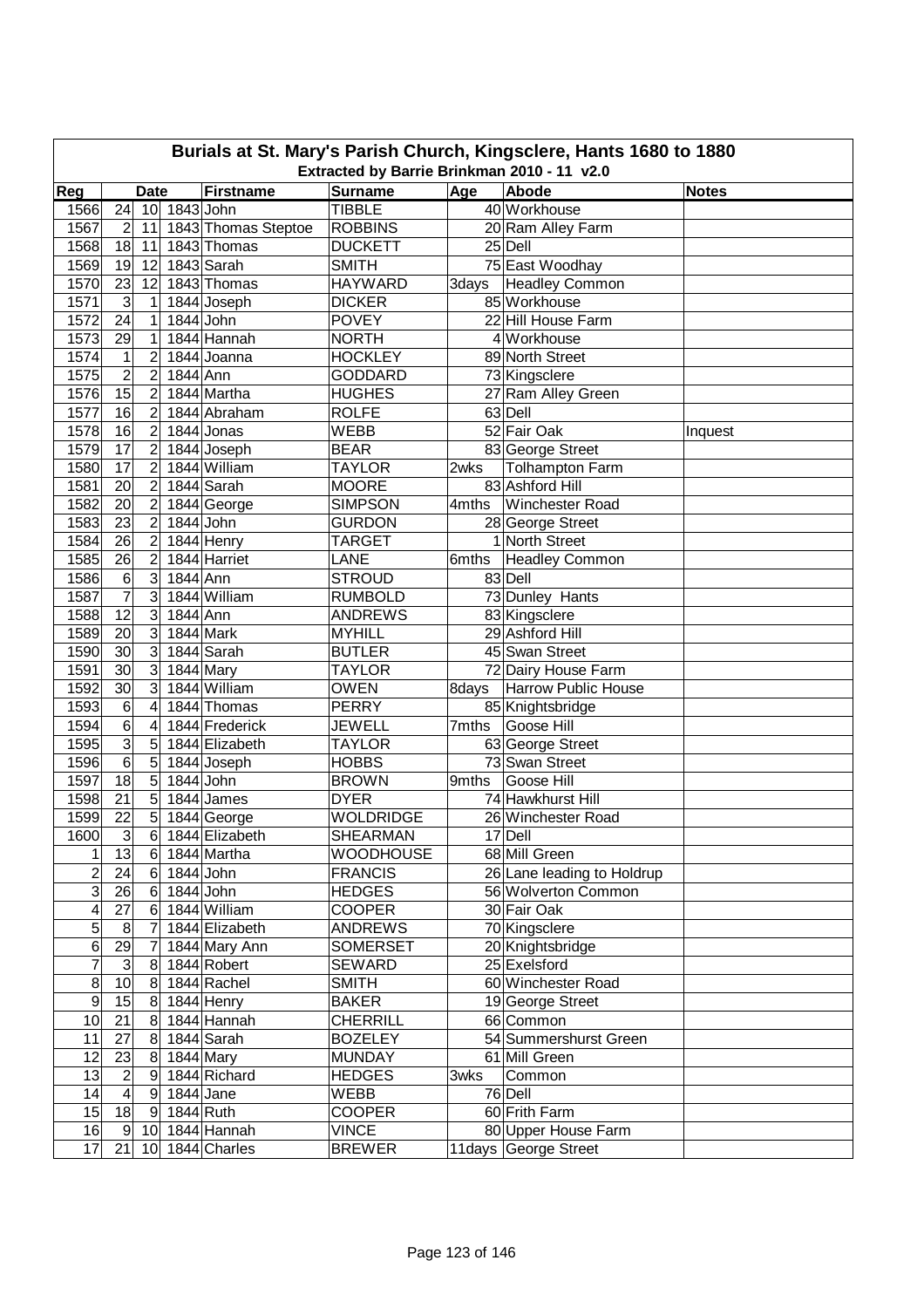| Burials at St. Mary's Parish Church, Kingsclere, Hants 1680 to 1880 |                         |                  |              |                      |                  |             |                                          |              |  |  |  |
|---------------------------------------------------------------------|-------------------------|------------------|--------------|----------------------|------------------|-------------|------------------------------------------|--------------|--|--|--|
| Extracted by Barrie Brinkman 2010 - 11 v2.0                         |                         |                  |              |                      |                  |             |                                          |              |  |  |  |
| Reg                                                                 |                         | <b>Date</b>      |              | <b>Firstname</b>     | <b>Surname</b>   | Age         | Abode                                    | <b>Notes</b> |  |  |  |
| 18                                                                  | $\overline{8}$          | 11               |              | 1844 James           | <b>WEBB</b>      |             | 50 Fair Oak                              |              |  |  |  |
| 19                                                                  | 16                      | 11               |              | 1844 Charles         | <b>WOOFF</b>     | 1wk         | <b>Headley Common</b>                    |              |  |  |  |
| 20                                                                  | 20                      | 11               |              | 1844 Mary Ann        | <b>HAYWARD</b>   | 8mths       | Dell                                     |              |  |  |  |
| 21                                                                  | 28                      | 12               | 1844 Ann     |                      | <b>SEWARD</b>    |             | 77 George Street                         |              |  |  |  |
| 22                                                                  | 11                      | $\mathbf 1$      |              | 1845 Alice           | <b>FOSTER</b>    | 3wks        | <b>Edmondstrip Malt House</b>            |              |  |  |  |
| 23                                                                  | 16                      | 1                |              | 1845 Elizabeth       | <b>HUTCHINS</b>  | 4mths       | <b>Ashford Hill</b>                      |              |  |  |  |
| 24                                                                  | 22                      | 1                |              | 1845 Lucy Ann        | <b>HUNT</b>      | 4mths       | Hare Warren Farm                         |              |  |  |  |
| 25                                                                  | 30                      | 1                |              | 1845 James           | <b>GODDARD</b>   |             | 24 Dell                                  |              |  |  |  |
| 26                                                                  | 1                       | $\overline{2}$   |              | 1845 Letitia         | <b>HARRIS</b>    |             | 40 Workhouse                             |              |  |  |  |
| $\overline{27}$                                                     | 6                       | $\overline{2}$   |              | 1845 Susannah        | <b>HOPKINS</b>   |             | 5 Swan Street                            |              |  |  |  |
| $\overline{28}$                                                     | 8                       | $\overline{2}$   | $1845$ Jane  |                      | <b>MUNDAY</b>    |             | 4 Exelsford                              |              |  |  |  |
| 29                                                                  | $\overline{27}$         | $\overline{c}$   | 1845 Ann     |                      | <b>MILES</b>     |             | 22 Swan Street                           |              |  |  |  |
| 30                                                                  | 1                       | 3                |              | 1845 Mary            | <b>MUNDAY</b>    |             | 5 Baughurst                              |              |  |  |  |
| 31                                                                  | 6                       | 3                |              | 1845 Joseph          | <b>FRY</b>       |             | 83 Ram Alley Green                       |              |  |  |  |
| 32                                                                  | $\overline{8}$          | 3                |              | 1845 Patmos          | <b>HAYWARD</b>   |             | 74 Alms Houses                           |              |  |  |  |
| 33                                                                  | $\overline{20}$         | 3                |              | 1845 William         | <b>LEWINGTON</b> |             | 65 Swan Street                           |              |  |  |  |
| $\overline{34}$                                                     | $\overline{25}$         | 3                |              | 1845 Sarah           | <b>MUNDAY</b>    |             | 64 Long Cross Farm                       |              |  |  |  |
| $\overline{35}$                                                     | $\overline{29}$         | دن               |              | 1845 David           | <b>DREWETT</b>   | 11mths Dell |                                          |              |  |  |  |
| 36                                                                  | $\overline{4}$          | 4                |              | 1845 Robert          | <b>GOVER</b>     |             | 69 Headley Common                        |              |  |  |  |
| $\overline{37}$                                                     | $\overline{11}$         | 4                |              | 1845 George          | <b>HAYNES</b>    | 8mths       | George & Horn PH                         |              |  |  |  |
| 38                                                                  | 12                      | 4                |              | 1845 Benjamin        | <b>BATTEN</b>    |             | 2 Stack House Farm                       |              |  |  |  |
|                                                                     |                         |                  |              | Cooksley             |                  |             |                                          |              |  |  |  |
| 39                                                                  | 12                      | 4                |              | 1845 William         | <b>SMITH</b>     |             | 18days Winchester Road                   |              |  |  |  |
| 40                                                                  | $\overline{12}$         | 4                |              | 1845 Sarah           | <b>CHERRILL</b>  |             | 31 George Street                         |              |  |  |  |
| 41                                                                  | 23                      | 4                | 1845 John    |                      | <b>PRISMALL</b>  |             | 87 Old Farm                              |              |  |  |  |
| 42                                                                  | 29                      | 4                |              | 1845 Hannah          | <b>WALDRON</b>   |             | 25 Woodlands                             |              |  |  |  |
| 43                                                                  | 9                       | 5                |              | 1845 Thomas          | <b>PAXTON</b>    |             | 18 North Sydmonton                       |              |  |  |  |
| 44                                                                  | 29                      | 5                | 1845 John    |                      | <b>BALDING</b>   |             | 1 Humbers Marsh                          |              |  |  |  |
| 45                                                                  | 29                      | 5                |              | 1845 Elizabeth       | <b>HUNT</b>      |             | 75 Mill Green                            |              |  |  |  |
| 46                                                                  | $\overline{4}$          | $6 \,$           |              | 1845 Agnes           | <b>ADAMS</b>     |             | 11mths Woodlands                         |              |  |  |  |
| 47                                                                  | $\overline{4}$          | 6                | 1845 John    |                      | <b>DOLLERY</b>   |             | 84 Workhouse                             |              |  |  |  |
| 48                                                                  | 5                       | $\,6$            | $1845$ John  |                      | <b>WICKENS</b>   |             | 75 North Street                          |              |  |  |  |
| 49                                                                  | 9                       | $6 \overline{6}$ |              | 1845 Emma            | <b>TARGETT</b>   |             | 3 Kingsclere                             |              |  |  |  |
| 50                                                                  | 11                      | $\,6$            | 1845 John    |                      | GODDARD          |             | 75 Kingsclere                            |              |  |  |  |
| $\overline{51}$                                                     | $\overline{13}$         | 6                |              | 1845 Sarah           | <b>GIRDLER</b>   |             | 48 Workhouse                             |              |  |  |  |
| 52                                                                  | 17                      |                  |              | 6 1845 Hannah        | <b>HARMSWOOD</b> |             | 31 Knowl Hill                            |              |  |  |  |
| 53                                                                  | 7                       | 7                |              | 1845 Henry           | <b>TAYLOR</b>    |             | 47 George Street                         |              |  |  |  |
|                                                                     |                         |                  |              |                      | <b>CHERRILL</b>  |             |                                          |              |  |  |  |
| 54<br>55                                                            | 25<br>25                |                  | 6 1845 Jane  | $6$ 1845 Thomas      | LAWRENCE         |             | 1 George Street<br>76 Summershurst Green | 1yr 5mths    |  |  |  |
|                                                                     |                         |                  |              |                      |                  |             |                                          |              |  |  |  |
| 56                                                                  | 10                      |                  |              | 8 1845 Rachel        | VERNLEY          |             | 67 Burghclere                            |              |  |  |  |
| 57                                                                  | 10                      | 8 <sup>1</sup>   |              | 1845 Isaac           | <b>HAINES</b>    |             | 80 Woodlands                             |              |  |  |  |
| 58                                                                  | 12                      | 8 <sup>1</sup>   |              | 1845 Eleanor         | <b>TROUGHTON</b> |             | 2mths   North Street                     |              |  |  |  |
| 59                                                                  | 26                      |                  |              | 8 1845 Byam          | <b>HUGHES</b>    |             | 65 Ram Alley Green                       |              |  |  |  |
| 60                                                                  | 10                      |                  |              | 9 1845 George        | <b>PARSONS</b>   |             | 7 Ashford Hill                           |              |  |  |  |
| 61                                                                  | 22                      | 9                |              | 1845 Elizabeth       | <b>NORTH</b>     |             | 17mths George Street                     |              |  |  |  |
| 62                                                                  | $\overline{\mathbf{4}}$ |                  | 10 1845 Anne |                      | <b>BATT</b>      |             | 4mths Anchor Inn                         |              |  |  |  |
| 63                                                                  | $\overline{4}$          | 10               | 1845 John    |                      | <b>SHAREHAM</b>  |             | 39 Fair Oak                              |              |  |  |  |
| 64                                                                  | $6 \,$                  | 10               |              | 1845 Anne            | <b>SMITH</b>     | 2mths       | Goose Hill                               |              |  |  |  |
| 65                                                                  | 24                      | 10               | 1845 John    |                      | <b>PROUT</b>     |             | 57 Newbury Marsh                         |              |  |  |  |
| 66                                                                  | $8^{\circ}$             | 11               | 1845 John    |                      | <b>SUMERSBEE</b> |             | 86 Workhouse                             |              |  |  |  |
| 67                                                                  | 13                      | 11               |              | 1845 Ellen Elizabeth | <b>SMITH</b>     |             | 3 George Street                          |              |  |  |  |
| 68                                                                  | 17                      | 11               |              | 1845 Thomas          | <b>CURTIS</b>    |             | 69 Woodlands                             |              |  |  |  |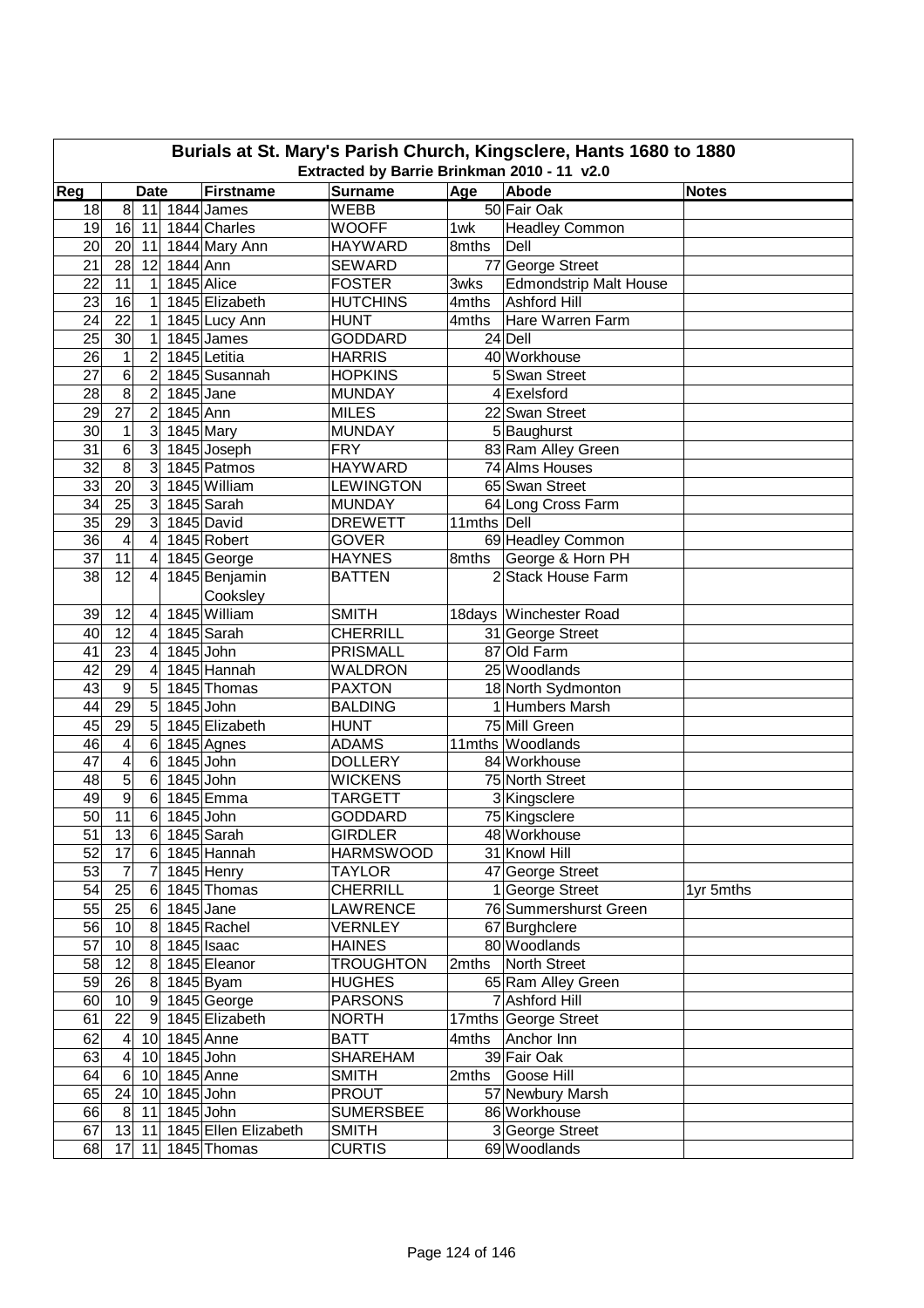|                 | Burials at St. Mary's Parish Church, Kingsclere, Hants 1680 to 1880<br>Extracted by Barrie Brinkman 2010 - 11 v2.0 |                  |             |                      |                                |       |                       |                                                            |  |  |  |  |
|-----------------|--------------------------------------------------------------------------------------------------------------------|------------------|-------------|----------------------|--------------------------------|-------|-----------------------|------------------------------------------------------------|--|--|--|--|
| Reg             |                                                                                                                    | <b>Date</b>      |             | <b>Firstname</b>     | <b>Surname</b>                 | Age   | Abode                 | <b>Notes</b>                                               |  |  |  |  |
| 69              | $6 \overline{}$                                                                                                    | 12               |             | 1845 Sarah           | <b>HUNT</b>                    |       | 64 Dell               | Inquest                                                    |  |  |  |  |
| 70              | 24                                                                                                                 | 12               |             | 1845 Elizabeth       | <b>JEFFERY</b>                 |       | 65 Ashford Hill       | Buried in churchyard of                                    |  |  |  |  |
|                 |                                                                                                                    |                  |             |                      |                                |       |                       | St Pauls                                                   |  |  |  |  |
| 71              | 27                                                                                                                 | 12               |             | 1845 Mary            | <b>SHERRIN</b>                 |       | 66 George Street      | Inquest                                                    |  |  |  |  |
| 72              | 27                                                                                                                 | 12               |             | 1845 Henry           | <b>SHERRIN</b>                 |       | 36 George Street      |                                                            |  |  |  |  |
| 73              | $\overline{2}$                                                                                                     | 1                |             | 1846 Thomas          | <b>GASSHER</b>                 |       | 33 Field Gate         |                                                            |  |  |  |  |
| 74              | 5                                                                                                                  | 1                | 1846 John   |                      | <b>HOCKLEY</b>                 |       | 10 Workhouse          |                                                            |  |  |  |  |
| 75              | 23                                                                                                                 | 1                |             | 1846 Thomas          | <b>LEWINGTON</b>               |       | 22 Workhouse          |                                                            |  |  |  |  |
| $\overline{76}$ | 24                                                                                                                 | 1                |             | 1846 Mark            | <b>HAWKINS</b>                 | 6mths | <b>Ashford Stile</b>  | buried in St Pauls                                         |  |  |  |  |
| 77              | 5                                                                                                                  | $\overline{2}$   |             | 1846 Emily           | <b>RABBITS</b>                 |       | 23 Fair Oak           | buried in St Pauls                                         |  |  |  |  |
| 78              | $\overline{\mathbf{4}}$                                                                                            | $\overline{2}$   |             | 1846 George          | <b>DANCE</b>                   |       | 1 Playstow Green      | buried in St Pauls                                         |  |  |  |  |
| 79              | 17                                                                                                                 | $\overline{c}$   |             | $1846$ Mary          | <b>BLACKMAN</b>                |       | 77 Ecchinswell        |                                                            |  |  |  |  |
| 80              | $\overline{20}$                                                                                                    | $\overline{2}$   |             | 1846 William George  | <b>LEWIS</b>                   |       | 13mths Swan Street    |                                                            |  |  |  |  |
| 81              | 16                                                                                                                 | 3                |             | 1846 Hannah          | <b>SHARP</b>                   |       | 63 Sharp's Hill       |                                                            |  |  |  |  |
| 82              | $\overline{17}$                                                                                                    | 3                |             | 1846 Jonathan        | <b>SMITH</b>                   |       | 54 Fair Oak           | buried in St Pauls                                         |  |  |  |  |
| 83              | $\overline{21}$                                                                                                    | 3                |             | 1846 Philip          | <b>MUNDAY</b>                  |       | 46 Exelsford          | buried in St Pauls                                         |  |  |  |  |
| 84              | 11                                                                                                                 | 5                |             | 1846 Sarah           | <b>WOOFF</b>                   |       | 21 Swan Street        |                                                            |  |  |  |  |
| 85              | $\overline{18}$                                                                                                    | 6                |             | 1846 Ellen           | <b>POCOCK</b>                  | 6mths | <b>North Street</b>   |                                                            |  |  |  |  |
| 86              | 29                                                                                                                 | $\overline{7}$   |             | 1846 William         | <b>BENNETT</b>                 |       | 17 Northwood          |                                                            |  |  |  |  |
| 87              | $\overline{30}$                                                                                                    | $\overline{7}$   |             | 1846 Samuel          |                                |       | 28 Swan Street        |                                                            |  |  |  |  |
|                 | $\overline{3}$                                                                                                     |                  |             |                      | <b>AUSTIN</b><br><b>GESHIN</b> |       |                       |                                                            |  |  |  |  |
| 88              |                                                                                                                    | 8                |             | 1846 Ann Sarah       |                                |       | 23 Workhouse          |                                                            |  |  |  |  |
| 89              | 31                                                                                                                 | 8                |             | 1846 William         | <b>CANNINGS</b>                |       | 79 Workhouse          |                                                            |  |  |  |  |
| 90              | 14                                                                                                                 | $\boldsymbol{9}$ |             | 1846 Joseph          | <b>SAVARY</b>                  | 4mths | Dell                  |                                                            |  |  |  |  |
| 91              | $\overline{21}$                                                                                                    | $\overline{9}$   |             | 1846 William         | <b>HERBERT</b>                 | 1day  | Falcon Inn            |                                                            |  |  |  |  |
| 92              | 26                                                                                                                 | $\boldsymbol{9}$ |             | 1846 Benjamin        | <b>CRIBB</b>                   |       | 89 Swan Street        |                                                            |  |  |  |  |
| 93              | $\overline{5}$                                                                                                     | 10               |             | 1846 Elizabeth       | <b>SMITH</b>                   |       | 88 Workhouse          |                                                            |  |  |  |  |
| 94              | 14                                                                                                                 | 10               | 1846 Ann    |                      | <b>ANDREWS</b>                 |       | $43$ Woodlands        |                                                            |  |  |  |  |
| 95              | 16                                                                                                                 | 10               |             | 1846 Joseph          | <b>WINTER</b>                  |       | 88 Brimpton           |                                                            |  |  |  |  |
| 96              | 17                                                                                                                 | 10               | 1846 John   |                      | <b>ARNOTT</b>                  |       | 60 Town End Baughurst |                                                            |  |  |  |  |
| 97              | 24                                                                                                                 | 10               |             | 1846 Sarah           | <b>FOSTER</b>                  |       | 27 Mill Green         |                                                            |  |  |  |  |
| 98              | 11                                                                                                                 | 11               | 1846 John   |                      | <b>BENWELL</b>                 |       | 79 Humbers Marsh      |                                                            |  |  |  |  |
| 99              | $\bf 8$                                                                                                            | 12               |             | 1846 William         | <b>FISHER</b>                  |       | 51 Workhouse          |                                                            |  |  |  |  |
| 100             | 12                                                                                                                 | 12               |             | 1846 Sarah           | <b>WINTERBOURN</b>             |       | 64 Swan Street        |                                                            |  |  |  |  |
|                 |                                                                                                                    |                  |             |                      |                                |       |                       |                                                            |  |  |  |  |
| 101             |                                                                                                                    |                  |             | 17 12 1846 Elizabeth | <b>HERBERT</b>                 |       | 43 Falcon Inn         |                                                            |  |  |  |  |
| 102             | 26                                                                                                                 | 12               |             | 1846 Mary            | <b>WHALE</b>                   |       | 79 Workhouse          |                                                            |  |  |  |  |
| 103             | 28                                                                                                                 | 12               | 1846 Jane   |                      | <b>WINKWORTH</b>               |       | 40 Falcon Inn         |                                                            |  |  |  |  |
| 104             | 16                                                                                                                 | $\mathbf{1}$     |             | 1847 Sabina          | <b>SEWARD</b>                  | 3days | George Street         |                                                            |  |  |  |  |
| 105             | 19                                                                                                                 | 1                |             | 1847 Sarah           | <b>ALLEN</b>                   |       | 71 Kingsclere         |                                                            |  |  |  |  |
| 106             | 21                                                                                                                 | 1                |             | 1847 Eliza           | <b>EALES</b>                   |       | 48 Swan Street        |                                                            |  |  |  |  |
| 107             | 22                                                                                                                 | 1                |             | 1847 Mary            | <b>RHODE</b>                   |       | 77 Kingsclere         |                                                            |  |  |  |  |
| 108             | 31                                                                                                                 | 1                |             | 1847 Louisa          | SHEARMAN                       |       | 17 Dell               |                                                            |  |  |  |  |
| 109             | 11                                                                                                                 | 2                |             | 1847 William         | <b>FUCE</b>                    |       | 75 Porch Farm         |                                                            |  |  |  |  |
| 110             | 13                                                                                                                 | 2                |             | 1847 Sarah           | <b>BRIDGMAN</b>                | 3mths | Coleridge's Farm      |                                                            |  |  |  |  |
| 111             | 15                                                                                                                 | 2                |             | 1847 Benjamin        | <b>CLARKE</b>                  |       | 3 Newbury Road        |                                                            |  |  |  |  |
| 112             | 19                                                                                                                 | 2                |             | 1847 Charlotte       | <b>GRIGG</b>                   |       | 60 Parsonage Farm     | Found dead in the snow<br>near Robley Hill. The<br>Midwife |  |  |  |  |
| 113             | 3                                                                                                                  |                  | 3 1847 Ruth |                      | <b>FRANCIS</b>                 |       | 58 Woodlands          |                                                            |  |  |  |  |
| 114             | 5                                                                                                                  |                  | 3 1847 Mary |                      | <b>ALLEN</b>                   |       | 72 Alms Houses        |                                                            |  |  |  |  |
| 115             | 10                                                                                                                 |                  | 3 1847 Jane |                      | <b>BUTLER</b>                  |       | 28 Workhouse          |                                                            |  |  |  |  |
| 116             | 10                                                                                                                 | 3 <sup>l</sup>   |             | 1847 Sarah           | <b>BENWELL</b>                 |       | 75 Newbury Road       |                                                            |  |  |  |  |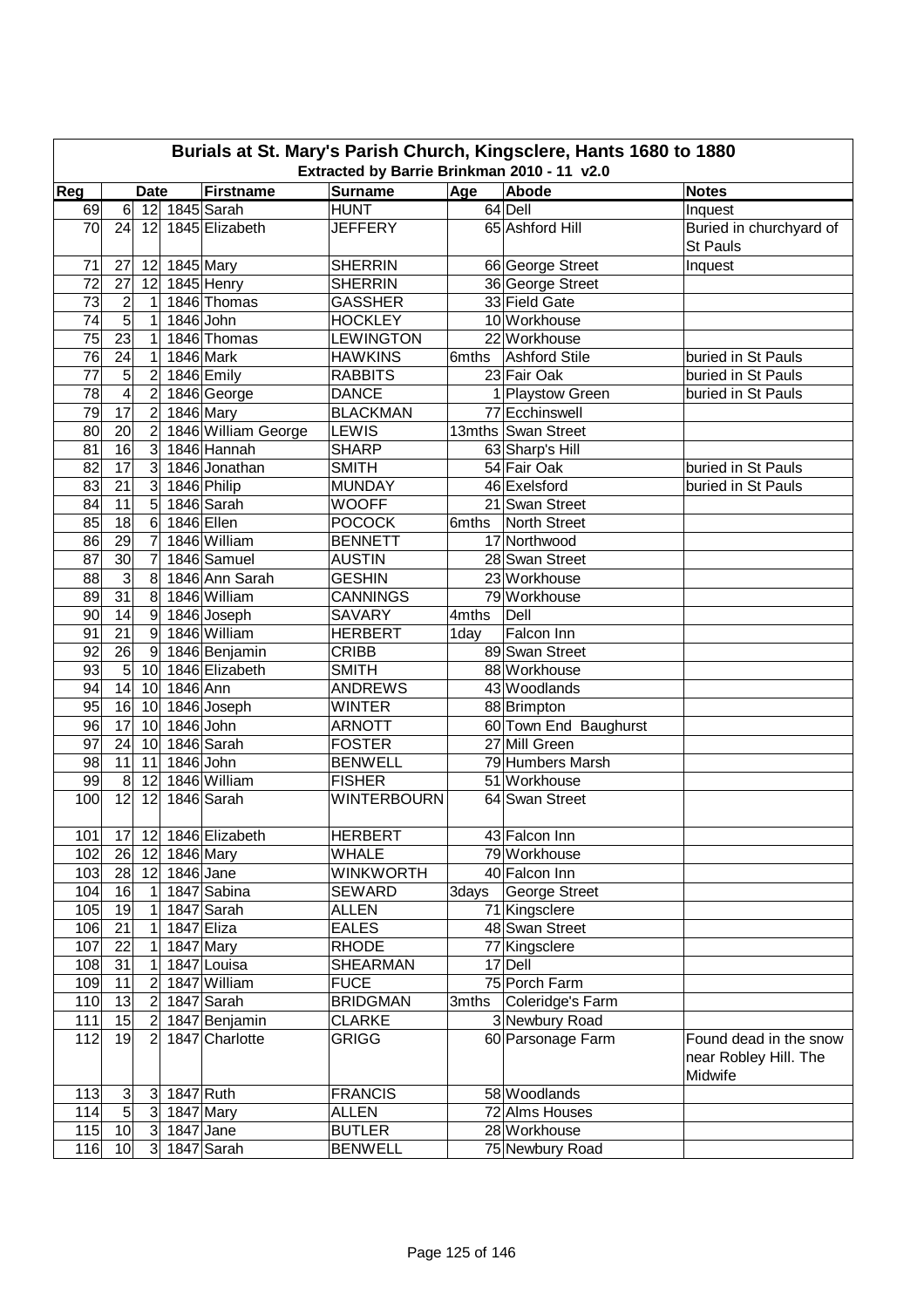| Burials at St. Mary's Parish Church, Kingsclere, Hants 1680 to 1880<br>Extracted by Barrie Brinkman 2010 - 11 v2.0 |                 |                         |             |                      |                   |       |                       |                 |  |  |
|--------------------------------------------------------------------------------------------------------------------|-----------------|-------------------------|-------------|----------------------|-------------------|-------|-----------------------|-----------------|--|--|
| Reg                                                                                                                |                 | <b>Date</b>             |             | <b>Firstname</b>     | <b>Surname</b>    | Age   | Abode                 | <b>Notes</b>    |  |  |
| 117                                                                                                                | 11              | 3 <sup>1</sup>          | $1847$ Mary |                      | <b>BALDING</b>    |       | 6 Sharp's Mill        |                 |  |  |
| 118                                                                                                                | 27              | $\mathbf{3}$            |             | 1847 Henry           | <b>SHARP</b>      |       | 29 Sharp's Mill       |                 |  |  |
| 119                                                                                                                | 6               | 4                       |             | 1847 William         | <b>HAYWARD</b>    | 4mths | Dell                  |                 |  |  |
| 120                                                                                                                | 9               | 4                       |             | 1847 Amelia          | <b>WALKER</b>     |       | 25 George Street      |                 |  |  |
| 121                                                                                                                | 10              | 4                       |             | 1847 Jeremiah        | <b>POCOCK</b>     | 7mths | Dell                  |                 |  |  |
| 122                                                                                                                | 19              | 4                       |             | 1847 Frank           | <b>POCOCK</b>     | 9mths | George Street         |                 |  |  |
| 123                                                                                                                | 30              | 4                       |             | 1847 Hannah          | <b>SEWARD</b>     |       | 3mths George Street   |                 |  |  |
| 124                                                                                                                | 3               | 5                       | 1847 John   |                      | <b>FRENCH</b>     |       | 1 Cottage near Borall | 1yr 10mths      |  |  |
|                                                                                                                    |                 |                         |             |                      |                   |       | Meadow                |                 |  |  |
| 125                                                                                                                | 14              | 5                       |             | 1847 Silas           | <b>HUGHES</b>     |       | 71 Kingsclere         |                 |  |  |
| 126                                                                                                                | 18              | 5                       |             | 1847 Ambrose         | <b>ALLEN</b>      |       | 76 Workhouse          |                 |  |  |
| 127                                                                                                                | 28              | 5                       |             | 1847 Betty           | <b>ROLFE</b>      |       | 91 Dell               |                 |  |  |
| 128                                                                                                                | $\overline{7}$  | 6                       | 1847 John   |                      | <b>NORTH</b>      |       | 1 Newbury Marsh       | 1yr 4mths       |  |  |
| 129                                                                                                                | 16              | 6                       |             | 1847 Frederick       | <b>THIRKHILL</b>  |       | 25 Southsea           |                 |  |  |
| 130                                                                                                                | 16              | 6                       |             | 1847 Keturah Maria   | <b>PRIOR</b>      |       | 2 Swan Street         | 2yr 4mths       |  |  |
| 131                                                                                                                | 24              | $\overline{7}$          |             | 1847 Charlotte       | <b>NORTH</b>      |       | 1 North Oakley        | 1yr 10mths      |  |  |
| 132                                                                                                                | $\overline{31}$ | $\overline{7}$          |             | 1847 Mary Ann        | <b>ELLIOTT</b>    |       | 29 Dell               |                 |  |  |
| 133                                                                                                                | 3               | 8                       |             | 1847 Sarah           | <b>OWEN</b>       | 9wks  | Harrow                |                 |  |  |
| 134                                                                                                                | $\overline{5}$  | 8                       |             | 1847 Mary            | <b>BOOTH</b>      |       | 86 Sydmonton          |                 |  |  |
| 135                                                                                                                | $\overline{9}$  | 8                       |             | 1847 Charles         | <b>ELLIOTT</b>    |       | 1 Dell                | 1yr 9mths       |  |  |
| 136                                                                                                                | $\overline{19}$ | 8                       |             | 1847 William Bennett | <b>MITCHELL</b>   | 9wks  | Kent Road Southsea    |                 |  |  |
| 137                                                                                                                | 21              | 8                       |             | 1847 Keturah         | <b>WHITE</b>      |       | 38 Swan Street        |                 |  |  |
| 138                                                                                                                | 28              | $\bf 8$                 |             | 1847 Thomas          | <b>BENWELL</b>    |       | 78 Newbury Road       |                 |  |  |
| 139                                                                                                                | $\mathbf 1$     | $\boldsymbol{9}$        | 1847 John   |                      | <b>WINKWORTH</b>  |       | 81 George Street      |                 |  |  |
| 140                                                                                                                | $\overline{1}$  | $\boldsymbol{9}$        |             | 1847 Richard         | <b>SMITH</b>      |       | 69 Workhouse          |                 |  |  |
| 141                                                                                                                | 23              | $\overline{9}$          |             | 1847 Hannah          | <b>ROLFE</b>      |       | 15 Rabbit Warren      |                 |  |  |
| 142                                                                                                                | 23              | $\overline{9}$          |             | 1847 Charlotte       | <b>SIMS</b>       |       | 19 Workhouse          |                 |  |  |
| 143                                                                                                                | 27              | 10                      | 1847 John   |                      | <b>POCOCK</b>     |       | 73 Dell               |                 |  |  |
| 144                                                                                                                | 19              | 11                      | 1847 Jane   |                      | <b>LUELCH</b>     |       | 68 Thatcham           | Cold Ash Common |  |  |
| 145                                                                                                                | 20              | 11                      |             | 1847 Edward          | <b>ALLEN</b>      |       | 3 George Street       | 3yr 11mths      |  |  |
| 146                                                                                                                | 15              | 12                      |             | 1847 Sarah           | <b>HUNT</b>       |       | 42 Dell               |                 |  |  |
| 147                                                                                                                | 18              | 12                      | 1847 John   |                      | <b>ETWALL</b>     |       | 69 North Street       |                 |  |  |
| 148                                                                                                                | 23              | 12                      |             | 1847 Edwin           | <b>SMITH</b>      | 9mths | Kingsclere            |                 |  |  |
| 149                                                                                                                | 30 <sub>l</sub> | 12                      |             | 1847 Thomas          | <b>PAICE</b>      |       | 77 Swan Street        |                 |  |  |
| 150                                                                                                                | $\overline{1}$  | $\overline{1}$          |             | 1848 Mary            | PRISMALL          |       | 47 Porch Farm         |                 |  |  |
| 151                                                                                                                | $\mathbf{1}$    | $\mathbf{1}$            |             | 1848 David           | <b>PRISMALL</b>   |       | 13 Porch Farm         |                 |  |  |
| 152                                                                                                                | 10              | $\mathbf{1}$            |             | 1848 George          | <b>NORTH</b>      |       | 4 Newbury Road        |                 |  |  |
| 153                                                                                                                | 10              | $\vert$                 | 1848 Ann    |                      | <b>WHITE</b>      |       | 11mths Swan Street    |                 |  |  |
| 154                                                                                                                | 17              | $\mathbf{1}$            |             | 1848 John            | <b>RUDDLE</b>     |       | 40 Sandford Mill      |                 |  |  |
| 155                                                                                                                | 29              | $\mathbf{1}$            |             | 1848 George          | <b>DRY</b>        |       | 41 Workhouse          |                 |  |  |
| 156                                                                                                                | 1               | $\overline{2}$          |             | 1848 John            | <b>HUNT</b>       |       | 30 Hare Warren        |                 |  |  |
| 157                                                                                                                | 27              | $\overline{2}$          |             | 1848 John            | <b>HUNT</b>       |       | 20 Newbury Road       |                 |  |  |
| 158                                                                                                                | 6               | 3                       |             | 1848 Edward          | <b>CHANCE</b>     |       | 66 Market Place       |                 |  |  |
| 159                                                                                                                | 16              | 3                       |             | 1848 Charles         | <b>WALKER</b>     |       | 29 Hare Warren        |                 |  |  |
| 160                                                                                                                | 20              | 3                       |             | 1848 William Joseph  | <b>MILES</b>      |       | 14mths Workhouse      |                 |  |  |
| 161                                                                                                                | 22              | 3 <sup>1</sup>          |             | 1848 Mary Ann        | <b>BITMEAD</b>    |       | 1 Polham Lodge        |                 |  |  |
| 162                                                                                                                | 24              | 3 <sup>1</sup>          |             | 1848 John            | <b>RABBITS</b>    |       | 75 Workhouse          |                 |  |  |
| 163                                                                                                                | 27              | $\mathbf{3}$            |             | 1848 Mary            | <b>WOOLDRIDGE</b> |       | 45 Winchester Road    |                 |  |  |
| 164                                                                                                                | 28              | 3                       |             | 1848 Thomas          | <b>BLACKMAN</b>   |       | 47 Greenham Common    |                 |  |  |
| 165                                                                                                                | 30              | $\mathbf{3}$            |             | 1848 James           | <b>EALES</b>      |       | 87 Swan Street        |                 |  |  |
| 166                                                                                                                | $\mathbf{3}$    | $\overline{\mathbf{4}}$ |             | 1848 Joseph          | <b>HAYNES</b>     |       | 68 Workhouse          |                 |  |  |
| 167                                                                                                                | $\overline{3}$  | 4                       |             | 1848 Fanny           | <b>BITMEAD</b>    |       | 3 Polham Lodge        |                 |  |  |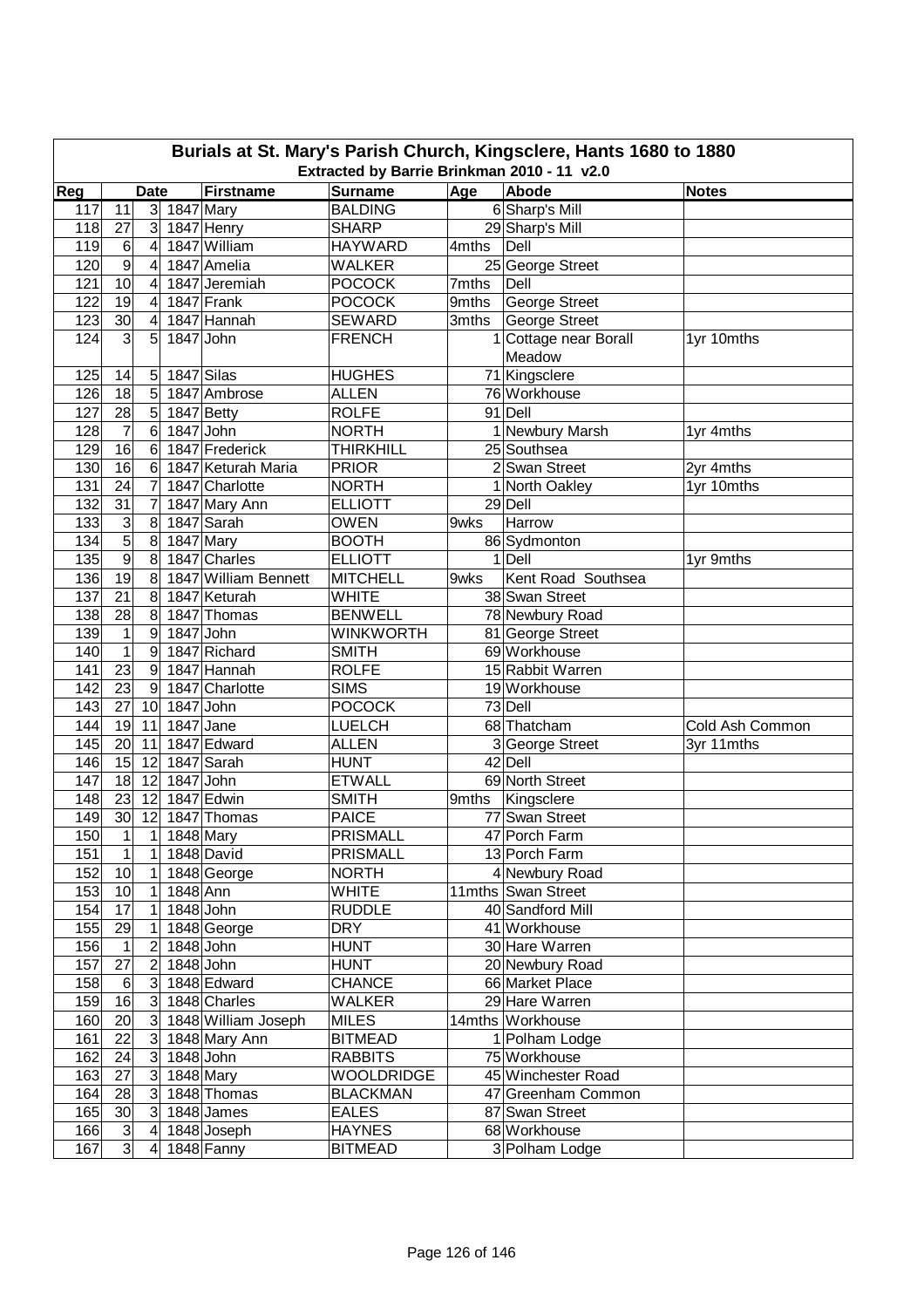| Burials at St. Mary's Parish Church, Kingsclere, Hants 1680 to 1880<br>Extracted by Barrie Brinkman 2010 - 11 v2.0 |                                                                                          |                  |           |                       |                     |       |                               |                           |  |  |  |  |
|--------------------------------------------------------------------------------------------------------------------|------------------------------------------------------------------------------------------|------------------|-----------|-----------------------|---------------------|-------|-------------------------------|---------------------------|--|--|--|--|
|                                                                                                                    | Age<br>Abode<br>Reg<br><b>Firstname</b><br><b>Surname</b><br><b>Date</b><br><b>Notes</b> |                  |           |                       |                     |       |                               |                           |  |  |  |  |
| 168                                                                                                                | 14                                                                                       | $\overline{4}$   |           | 1848 Rebecca          | <b>PAICE</b>        |       | 73 Swan Street                |                           |  |  |  |  |
| 169                                                                                                                | 29                                                                                       | 5                |           | 1848 Charlotte        | <b>FISHER</b>       |       | 74 George Street              |                           |  |  |  |  |
| 170                                                                                                                | 28                                                                                       | $6\phantom{1}$   | 1848 John |                       | <b>WINKWORTH</b>    |       | 12 Workhouse                  |                           |  |  |  |  |
| 171                                                                                                                | 14                                                                                       | $\overline{7}$   |           | 1848 Jacob            | <b>MYHILL</b>       |       | 66 Workhouse                  |                           |  |  |  |  |
| 172                                                                                                                | 18                                                                                       | 7                |           | 1848 Elizabeth        | <b>MUNDAY</b>       |       | 73 Alms Houses                |                           |  |  |  |  |
| 173                                                                                                                | 18                                                                                       | 7                |           | 1848 Mary Ann         | <b>CUMMINS</b>      |       | 17 Workhouse                  |                           |  |  |  |  |
| 174                                                                                                                | 25                                                                                       | 7                |           | 1848 Thomas           | <b>ROGERS</b>       |       | 96 Dairy House Farm           |                           |  |  |  |  |
| 175                                                                                                                | 3                                                                                        | 8                | 1848 John |                       | <b>EDWARDS</b>      |       | 1 Dell                        | 1yr 10mths                |  |  |  |  |
| 176                                                                                                                | $\overline{\mathbf{4}}$                                                                  | 8                |           | 1848 George           | <b>POCOCK</b>       | 7wks  | <b>George Street</b>          |                           |  |  |  |  |
| 177                                                                                                                | 9                                                                                        | $\boldsymbol{9}$ |           | 1848 Mary             | <b>WYTHE</b>        |       | 70 Playstow Green             |                           |  |  |  |  |
| 178                                                                                                                | $\overline{13}$                                                                          | $\boldsymbol{9}$ |           | 1848 Jesse            | <b>PRISMALL</b>     |       | 54 Old Farm                   |                           |  |  |  |  |
| 179                                                                                                                | 23                                                                                       | 9                |           | 1848 Sarah            | <b>MILES</b>        |       | 26 High Street                |                           |  |  |  |  |
| 180                                                                                                                | 28                                                                                       | 9                | 1848 Ann  |                       | <b>MILES</b>        | 7wks  | <b>High Street</b>            |                           |  |  |  |  |
| 181                                                                                                                | 23                                                                                       | 10               |           | 1848 Henry            | <b>ROLFE</b>        | 2days | Dell                          |                           |  |  |  |  |
| 182                                                                                                                | 13                                                                                       | 11               |           | 1848 Agnes            | <b>WYATT</b>        |       | 6 Workhouse                   |                           |  |  |  |  |
| 183                                                                                                                | 14                                                                                       | 11               |           | 1848 Samuel           | <b>PLATT</b>        |       |                               |                           |  |  |  |  |
| 184                                                                                                                | 18                                                                                       | 11               |           | 1848 Sarah            | <b>OSMAN</b>        |       | 74 Kingsclere<br>84 Ramsdell  |                           |  |  |  |  |
| 185                                                                                                                |                                                                                          | 11               |           | 1848 Susannah         |                     |       |                               |                           |  |  |  |  |
|                                                                                                                    | 25                                                                                       |                  |           |                       | <b>TROUGHTON</b>    |       | 28 Kingsclere                 |                           |  |  |  |  |
| 186                                                                                                                | 30                                                                                       | 11               |           | 1848 Sarah Hannah     | <b>HOLDWAY</b>      | 2wks  | George Street<br>51 Workhouse |                           |  |  |  |  |
| 187                                                                                                                | 22                                                                                       | 12               | 1848 John |                       | <b>MYHILL</b> alias |       |                               |                           |  |  |  |  |
|                                                                                                                    |                                                                                          |                  |           |                       | <b>MILES</b>        |       |                               |                           |  |  |  |  |
| 188                                                                                                                | 23                                                                                       | 12               |           | 1848 Elizabeth        | <b>HINDER</b>       |       | 75 Workhouse                  |                           |  |  |  |  |
| 189                                                                                                                | 23                                                                                       | 12               |           | 1848 William          | <b>HARRIS</b>       |       | 4 George Street               |                           |  |  |  |  |
| 190                                                                                                                | 26                                                                                       | 12               |           | 1848 James            | <b>HARRIS</b>       |       | 6 George Street               |                           |  |  |  |  |
| 191                                                                                                                | 26                                                                                       | 12               |           | 1848 Elizabeth        | <b>HARRIS</b>       |       | 1 George Street               |                           |  |  |  |  |
| 192                                                                                                                | 28                                                                                       | 12               |           | 1848 Mary             | <b>GRIGG</b>        |       | 84 Workhouse                  |                           |  |  |  |  |
| 193                                                                                                                | 28                                                                                       | 12               |           | 1848 Elizabeth        | <b>TARGET</b>       |       | 2 Bear Cottages               |                           |  |  |  |  |
| 194<br>195                                                                                                         | 30                                                                                       | 12               |           | 1848 George           | <b>HUGHES</b>       |       | 20mths North Street           |                           |  |  |  |  |
|                                                                                                                    | 26                                                                                       | 8                |           | 1848 Sarah            | <b>JEWELL</b>       |       | 81 Knowl Hill                 | Omitted from the proper   |  |  |  |  |
|                                                                                                                    |                                                                                          |                  |           |                       |                     |       |                               | place                     |  |  |  |  |
| 196                                                                                                                | 1                                                                                        | $\mathbf{1}$     |           | 1849 Mary             | <b>WILLIS</b>       |       | 86 Tower Hill                 |                           |  |  |  |  |
| 197                                                                                                                | $\overline{12}$                                                                          | $\mathbf{1}$     | 1849 Ann  |                       | <b>COXHEAD</b>      |       | 73 Swan Street                |                           |  |  |  |  |
| 198                                                                                                                | 17                                                                                       | $\overline{c}$   |           | 1849 Harriet Ann      | <b>FOWLER</b>       |       | 6 George Street               |                           |  |  |  |  |
| 199                                                                                                                | 19                                                                                       | $\overline{2}$   |           | 1849 Maria            | <b>WALKER</b>       | 4wks  | George Street                 |                           |  |  |  |  |
| 200                                                                                                                | 24                                                                                       | $\overline{2}$   |           | 1849 Sarah            | <b>MUNDAY</b>       |       | 6 Swan Street                 |                           |  |  |  |  |
| 201                                                                                                                | 26                                                                                       | $\overline{2}$   |           | 1849 Rev John         | <b>MITCHELL</b>     |       | 56 Southsea                   | Cambridge House Kent      |  |  |  |  |
|                                                                                                                    |                                                                                          |                  |           |                       |                     |       |                               | Road Vicar of this parish |  |  |  |  |
|                                                                                                                    |                                                                                          |                  |           |                       |                     |       |                               |                           |  |  |  |  |
| 202                                                                                                                | 26                                                                                       | $\mathbf{2}$     |           | 1849 Thomas           | <b>BARTLEY</b>      |       | 60 Dell                       |                           |  |  |  |  |
| 203                                                                                                                | 5                                                                                        |                  |           | 3 1849 Sarah          | <b>WINKWORTH</b>    |       | 19 George Street              |                           |  |  |  |  |
| 204                                                                                                                | $\overline{7}$                                                                           |                  |           | 3 1849 Sarah          | <b>WHITE</b>        |       | 72 Swan Street                |                           |  |  |  |  |
| 205                                                                                                                | 12                                                                                       |                  |           | 3 1849 Emma Elizabeth | <b>MILES</b>        |       | 3mths Workhouse Lane          |                           |  |  |  |  |
| 206                                                                                                                | 26                                                                                       |                  |           | 1849 Miriam           | <b>HERBERT</b>      |       | 83 Workhouse                  |                           |  |  |  |  |
| 207                                                                                                                | 7                                                                                        | $\overline{4}$   |           | 1849 Grace            | <b>FUCE</b>         |       | 78 Woodlands                  |                           |  |  |  |  |
| 208                                                                                                                | 27                                                                                       | 4                |           | 1849 William          | <b>DIXON</b>        |       | 83 Newbury Road               |                           |  |  |  |  |
| 209                                                                                                                | $\overline{4}$                                                                           | 5                | 1849 John |                       | <b>HERBERT</b>      |       | 74 Workhouse                  |                           |  |  |  |  |
| 210                                                                                                                | 23                                                                                       | $5\overline{)}$  |           | 1849 Elizabeth        | <b>SCULL</b>        |       | 61 Dell                       |                           |  |  |  |  |
| 211                                                                                                                | 25                                                                                       | 5 <sup>5</sup>   |           | 1849 Rebecca          | <b>HIGGS</b>        |       | 20 Winchester Road            |                           |  |  |  |  |
| 212                                                                                                                | 28                                                                                       | 5 <sup>1</sup>   |           | 1849 Jeremiah         | O'REGAN             |       | 40 Workhouse                  |                           |  |  |  |  |
| 213                                                                                                                | 30                                                                                       | 5 <sub>l</sub>   | 1849 John |                       | LYFORD              |       | 31 Workhouse                  |                           |  |  |  |  |
| 214                                                                                                                | $\overline{c}$                                                                           | $6 \mid$         |           | 1849 Thomas           | <b>BRADLEY</b>      |       | 75 Workhouse                  |                           |  |  |  |  |
| 215                                                                                                                | 9                                                                                        |                  |           | 6 1849 Hannah         | <b>PEARSE</b>       |       | 17 Headley Enclosures         |                           |  |  |  |  |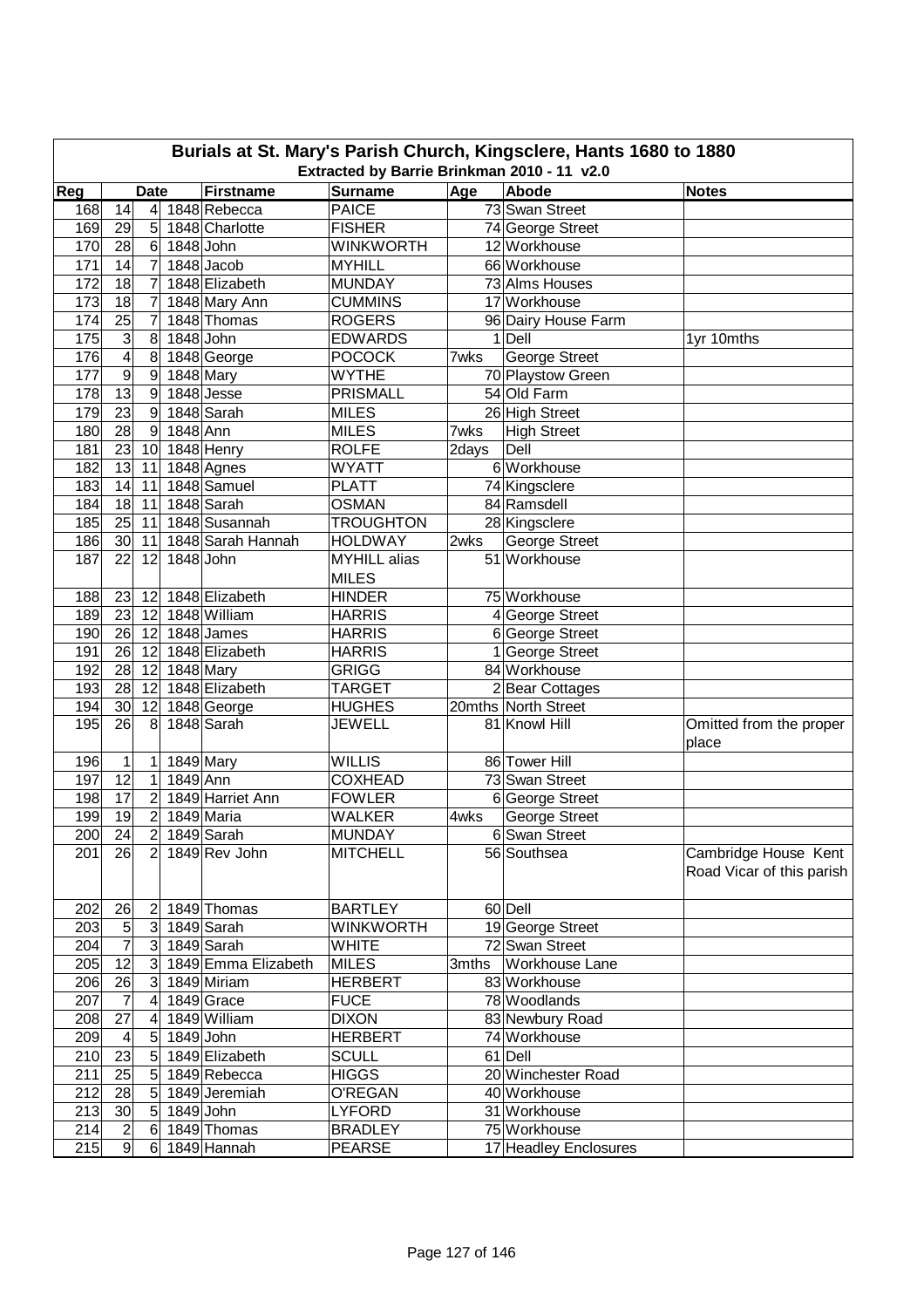| Burials at St. Mary's Parish Church, Kingsclere, Hants 1680 to 1880<br>Extracted by Barrie Brinkman 2010 - 11 v2.0 |                 |                  |             |                           |                   |       |                                           |               |  |  |  |
|--------------------------------------------------------------------------------------------------------------------|-----------------|------------------|-------------|---------------------------|-------------------|-------|-------------------------------------------|---------------|--|--|--|
| Reg                                                                                                                |                 | <b>Date</b>      |             | <b>Firstname</b>          | <b>Surname</b>    | Age   | <b>Abode</b>                              | <b>Notes</b>  |  |  |  |
| 216                                                                                                                | 17              | 6 <sup>1</sup>   |             | 1849 Charles              | <b>MATTINGLEY</b> |       | 67 Rabbit Warren                          |               |  |  |  |
| 217                                                                                                                | 23              | 6                |             | 1849 David                | <b>BROWN</b>      |       | 86 Ecchinswell                            |               |  |  |  |
| 218                                                                                                                | 25              | 6                |             | 1849 George               | <b>CANE</b>       |       | 54 George Street                          |               |  |  |  |
| 219                                                                                                                | 12              | $\overline{7}$   |             | 1849 Augustus             | <b>DALE</b>       |       | 19 George Street                          |               |  |  |  |
| 220                                                                                                                | 22              | $\overline{7}$   | 1849 John   |                           | <b>BLACKNEY</b>   |       | 12 Kingsclere                             |               |  |  |  |
| 221                                                                                                                | 13              | 8                |             | 1849 John William         | <b>CLARK</b>      |       |                                           |               |  |  |  |
| 222                                                                                                                | 8               | 9                |             | 1849 Elizabeth            | <b>FOSTER</b>     |       | 11 Kingsclere                             |               |  |  |  |
|                                                                                                                    | 11              |                  |             |                           | <b>FOSTER</b>     |       | 27 Kingsclere                             |               |  |  |  |
| 223<br>224                                                                                                         | $6 \,$          | 9                |             | 1849 James<br>1849 Joseph |                   |       | 65 Workhouse<br>52 House belonging to the | of Kingsclere |  |  |  |
|                                                                                                                    |                 | 10               |             |                           | <b>BRIDGMAN</b>   |       | Parish                                    |               |  |  |  |
| 225                                                                                                                |                 |                  |             | 1849 Elizabeth            | <b>QUARTERMAN</b> |       |                                           |               |  |  |  |
|                                                                                                                    | 12              | 11               |             | 1849 Harriet              |                   | 2days | Kingsclere<br>76 Sidmonton                |               |  |  |  |
| 226                                                                                                                | 26              | 11               |             |                           | <b>HUGHES</b>     |       |                                           |               |  |  |  |
| 227                                                                                                                | 4               | 12               |             | 1849 Thomas               | <b>WYTHE</b>      |       | 72 Workhouse                              | of Kingsclere |  |  |  |
| 228                                                                                                                | 31              | 12               |             | 1849 William              | <b>ROLFE</b>      |       | 31 Dell                                   |               |  |  |  |
| 229                                                                                                                | 9               | 1                | 1850 John   |                           | <b>COOPER</b>     |       | 69 George Street                          |               |  |  |  |
| 230                                                                                                                | 12              | 1                |             | 1850 George               | <b>HOBBS</b>      |       | 45 Owen Street                            |               |  |  |  |
| 231                                                                                                                | 5               | $\overline{c}$   |             | 1850 Louisa               | <b>MILES</b>      |       | 46 Headley Common                         |               |  |  |  |
| 232                                                                                                                | $\overline{14}$ | $\overline{c}$   | 1850 John   |                           | <b>JENNINGS</b>   |       | 73 Reading                                |               |  |  |  |
| 233                                                                                                                | 26              | $\overline{c}$   |             | 1850 Sarah                | <b>HILL</b>       |       | 84 Market Place                           |               |  |  |  |
| 234                                                                                                                | 15              | 3                |             | 1850 Harriet              | <b>BENNETT</b>    |       | 5 Swan Street                             |               |  |  |  |
| 235                                                                                                                | 21              | 3                |             | 1850 William              | <b>HEDGES</b>     |       | 4 Workhouse Lane                          |               |  |  |  |
| 236                                                                                                                | 6               | 4                | 1850 John   |                           | <b>SEWARD</b>     |       | 79 Swan Street                            | Parish Sexton |  |  |  |
| 237                                                                                                                | 8               | 4                |             | 1850 Thomas               | <b>BARNES</b>     |       | 86 Kingsclere                             |               |  |  |  |
| 238                                                                                                                | 15              | 4                | 1850 Eliza  |                           | <b>SEYMOUR</b>    |       | 3 Dell                                    |               |  |  |  |
| 239                                                                                                                | 8               | 6                | $1850$ John |                           | WALDRON           |       | 16mths Workhouse                          | of Kingsclere |  |  |  |
| 240                                                                                                                | $\overline{19}$ | 6                | 1850 Mary   |                           | <b>SHEARMAN</b>   |       | 18 Dell                                   |               |  |  |  |
| 241                                                                                                                | 1               | 7                |             | 1850 Vashtin              | <b>MYHILL</b>     |       | 22 Workhouse                              | of Kingsclere |  |  |  |
| 242                                                                                                                | 13              | 7                |             | 1850 Martha               | <b>COOPER</b>     |       | 39 George Street                          |               |  |  |  |
| 243                                                                                                                | 30              | 7                |             | 1850 Sarah                | <b>MUNDAY</b>     |       | 35 Fair Oak                               |               |  |  |  |
| 244                                                                                                                | $\sqrt{5}$      | 8                |             | 1850 Selina               | <b>TARGETT</b>    |       | 6 Black Bear Cottages                     |               |  |  |  |
| 245                                                                                                                | $\overline{17}$ | 8                |             | 1850 David                | <b>PRISMALL</b>   |       | 54 Thatcham                               |               |  |  |  |
| 246                                                                                                                | 19              | 8                |             | 1850 Emily Sarah          | <b>PRIOR</b>      | 8mths | Swan Street                               |               |  |  |  |
| 247                                                                                                                | 28              | 8                |             | 1850 Dennis               | <b>PROUT</b>      |       | 3 Swan Street                             |               |  |  |  |
| 248                                                                                                                | 10              | $\boldsymbol{9}$ |             | 1850 George               | <b>BARTLETT</b>   |       | 63 Tower Hill                             |               |  |  |  |
| 249                                                                                                                | 30              |                  |             | 9 1850 Elizabeth          | <b>PLATT</b>      |       | 75 George Street                          |               |  |  |  |
| 250                                                                                                                |                 |                  |             | 26 10 1850 Sarah          | <b>WICKENS</b>    |       | 77 North Street                           |               |  |  |  |
| 251                                                                                                                | 9 <sup>1</sup>  | 11               |             | 1850 Sarah                | <b>GODDARD</b>    |       | 16 Swan Street                            |               |  |  |  |
| 252                                                                                                                | 12              | 11               |             | 1850 Mary Ann             | <b>SATCHELL</b>   |       | 51 Newbury                                |               |  |  |  |
| 253                                                                                                                | $14$ 12         |                  |             | 1850 Eunice               | <b>CLARK</b>      |       | 43 Kingsclere                             |               |  |  |  |
| 254                                                                                                                | 18              | 12               |             | 1850 Elizabeth            | <b>BOLTON</b>     |       | $6$ Dell                                  |               |  |  |  |
| 255                                                                                                                | 26              | 12               |             | 1850 Emma                 | <b>BARNES</b>     |       | 52 Vicarage                               |               |  |  |  |
| 256                                                                                                                | 15              | 1                |             | 1851 Rachel Sarah         | <b>HUNT</b>       | 2wks  | Newbury Road                              |               |  |  |  |
| 257                                                                                                                | 30              | 1                |             | 1851 Isaac                | <b>ANDREWS</b>    |       | 73 near Falcon Inn                        |               |  |  |  |
| 258                                                                                                                | 11              | 2                |             | 1851 Emily                | <b>CLARK</b>      |       | 13wks Newbury Road                        |               |  |  |  |
| 259                                                                                                                | 14              | $\overline{2}$   |             | 1851 Mary                 | <b>CROSSWELL</b>  |       | 67 George Street                          |               |  |  |  |
| 260                                                                                                                | 17              | 2                |             | 1851 Jacob                | <b>ALDRIDGE</b>   |       | 7 Dell                                    |               |  |  |  |
| 261                                                                                                                | 27              | 2                |             | 1851 Olive                | <b>SMITH</b>      |       | 78 Tower Hill                             |               |  |  |  |
| 262                                                                                                                | $\,6$           | $\overline{3}$   |             | $1851$ Mary               | <b>LAWRENCE</b>   |       | 95 Alms Houses                            |               |  |  |  |
| 263                                                                                                                | 15              | $\mathbf{3}$     |             | 1851 Alfred               | <b>ALDRIDGE</b>   |       | 6 Upper Farm                              |               |  |  |  |
| 264                                                                                                                | 15              | $\overline{3}$   |             | 1851 Albert               | <b>RABBITS</b>    |       | $2$ Dell                                  |               |  |  |  |
| 265                                                                                                                | 4               | 4                |             | 1851 Maria                | <b>SHEARMAN</b>   |       | 12 Dell                                   |               |  |  |  |
| 266                                                                                                                | 8 <sup>1</sup>  | 4                |             | 1851 William              | COOPER            |       | 7 Woodlands                               |               |  |  |  |
|                                                                                                                    |                 |                  |             |                           |                   |       |                                           |               |  |  |  |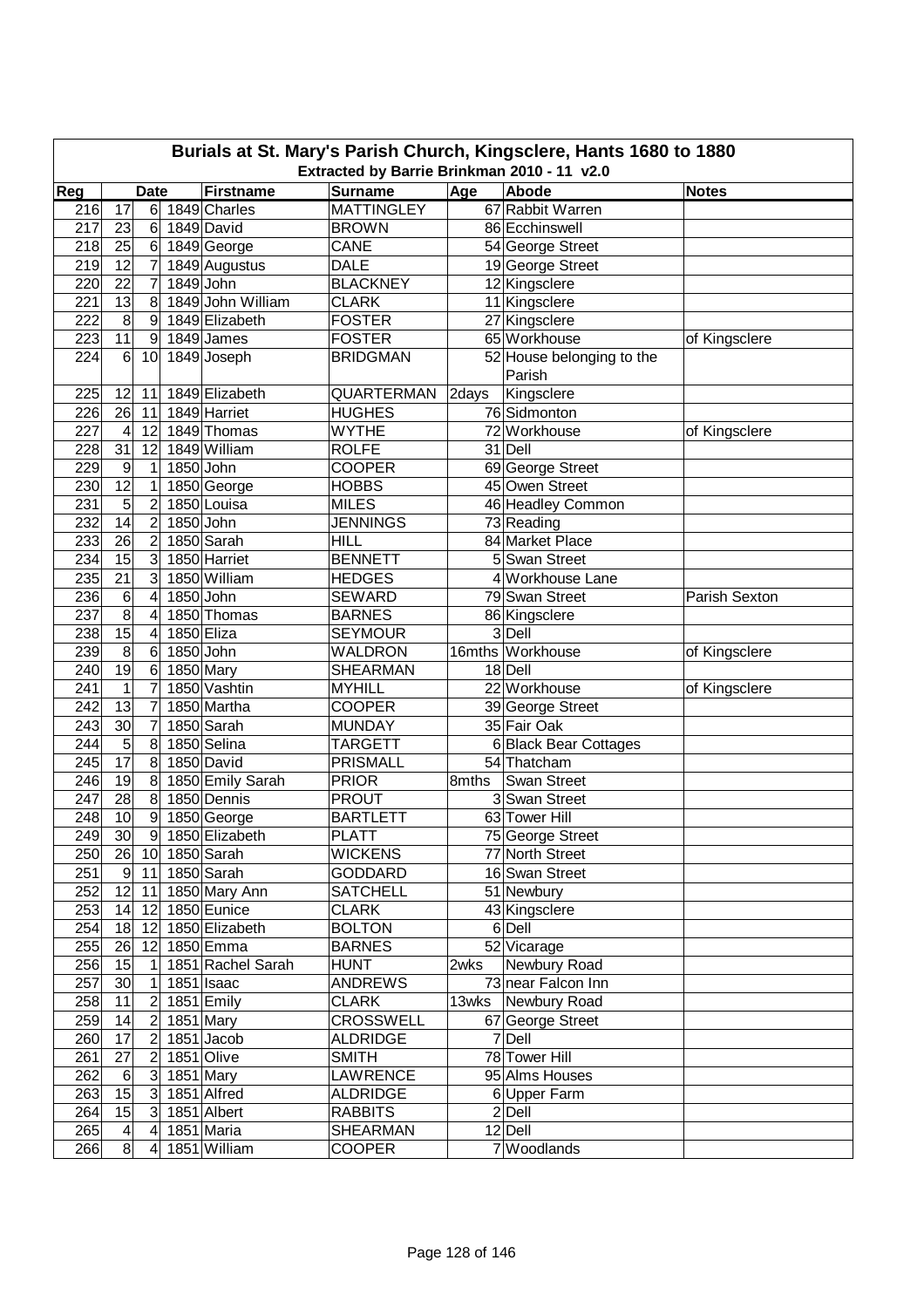|            | Burials at St. Mary's Parish Church, Kingsclere, Hants 1680 to 1880<br>Extracted by Barrie Brinkman 2010 - 11 v2.0 |                                  |           |                            |                                 |                      |                                         |                  |  |  |  |  |
|------------|--------------------------------------------------------------------------------------------------------------------|----------------------------------|-----------|----------------------------|---------------------------------|----------------------|-----------------------------------------|------------------|--|--|--|--|
|            | <b>Surname</b><br>Age<br>Abode<br><b>Date</b><br><b>Firstname</b><br><b>Notes</b>                                  |                                  |           |                            |                                 |                      |                                         |                  |  |  |  |  |
| Reg        |                                                                                                                    |                                  |           |                            |                                 |                      |                                         |                  |  |  |  |  |
| 267        | 16                                                                                                                 | $\vert 4 \vert$                  | 1851 John |                            | <b>GARRETT</b>                  |                      | 86 Workhouse                            |                  |  |  |  |  |
| 268        | 18                                                                                                                 | 4                                |           | 1851 Emma                  | <b>BENWELL</b>                  |                      | 3 near Headley Common                   | Good Friday      |  |  |  |  |
| 269        | 19                                                                                                                 | 4                                |           | 1851 George                | <b>ALDRIDGE</b>                 |                      | 7 Newbury Road                          | Easter Eve       |  |  |  |  |
| 270        | 28                                                                                                                 | 4                                |           | 1851 John                  | <b>BUTLER</b>                   |                      | 38 Catts Malt House                     |                  |  |  |  |  |
| 271        | 22                                                                                                                 | 5                                |           | 1851 Elizabeth             | <b>HUNT</b>                     |                      | 67 Newbury Road                         |                  |  |  |  |  |
| 272        | 26                                                                                                                 | 5                                |           | 1851 Elizabeth             | <b>SEWARD</b>                   |                      | 74 Swan Street                          |                  |  |  |  |  |
| 273        | 6                                                                                                                  | 6                                |           | 1851 Elizabeth             | <b>PORTSMOUTH</b>               |                      | 28 Workhouse                            |                  |  |  |  |  |
| 274        | 29                                                                                                                 | 6                                |           | 1851 Richard               | <b>HOLDAWAY</b>                 |                      | 35 Turnpike Road                        |                  |  |  |  |  |
| 275        | $\overline{c}$                                                                                                     | 7                                |           | 1851 Abraham               | <b>PEARCE</b>                   |                      | 46 Workhouse                            |                  |  |  |  |  |
| 276        | 17                                                                                                                 | $\overline{7}$                   |           | 1851 George                | <b>BOWLES</b>                   |                      | 71 Dell                                 |                  |  |  |  |  |
| 277        | 22                                                                                                                 | $\overline{7}$                   |           | 1851 Alice                 | <b>CRIPPS</b>                   |                      | 74 Hyde Farm Ecchinswell                |                  |  |  |  |  |
| 278        | $\overline{\mathbf{c}}$                                                                                            | 8                                |           | 1851 Sarah                 | <b>HEDGES</b>                   |                      | 83 Dell                                 |                  |  |  |  |  |
| 279        | $\overline{15}$                                                                                                    | 8                                |           | 1851 George                | COOK                            |                      | 15mths Nutkins                          |                  |  |  |  |  |
| 280        | 19                                                                                                                 | 8                                |           | 1851 George                | <b>WALKER</b>                   | 1wk                  | Coleridge's Farm                        |                  |  |  |  |  |
| 281        | $\overline{22}$                                                                                                    | 8                                |           | 1851 Charles               | <b>HAYWARD</b>                  |                      | 43 Dell                                 |                  |  |  |  |  |
| 282        | 25                                                                                                                 | 8                                |           | 1851 Martha                | <b>BUTLER</b>                   |                      | 81 George Street                        |                  |  |  |  |  |
| 283        | 19                                                                                                                 | 10                               | 1851 John |                            | <b>NEW</b>                      | 5mths                | Dell                                    |                  |  |  |  |  |
| 284        | 24                                                                                                                 | 10                               |           | 1851 John                  | <b>BUTLER</b>                   |                      | 87 Matt House George                    |                  |  |  |  |  |
|            |                                                                                                                    |                                  |           |                            |                                 |                      | <b>Street</b>                           |                  |  |  |  |  |
|            |                                                                                                                    |                                  |           |                            | <b>ALEXANDER</b>                | 7wks                 | <b>Town Mill</b>                        |                  |  |  |  |  |
| 285<br>286 | 27<br>1                                                                                                            | 10                               |           | 1851 Henry George          |                                 |                      |                                         |                  |  |  |  |  |
| 287        | $\overline{5}$                                                                                                     | 11<br>12                         |           | 1851 Emily<br>1851 Dorcas  | <b>PEARCE</b><br><b>HAYWARD</b> | 4mths<br>18mths Dell | Cannon Park Cotts.                      |                  |  |  |  |  |
|            | $\overline{9}$                                                                                                     |                                  |           |                            |                                 |                      |                                         |                  |  |  |  |  |
| 288        | 16                                                                                                                 | 12<br>12                         |           | 1851 James<br>1851 Harriet | <b>ALDRIDGE</b><br><b>HUNT</b>  |                      | 23mths Newbury Road                     |                  |  |  |  |  |
| 289<br>290 | 3                                                                                                                  | $\mathbf 1$                      |           | 1852 Elizabeth             | <b>BLACKNEY</b>                 |                      | 22 Newbury Marsh<br>12 Cannon Heath     |                  |  |  |  |  |
| 291        | 21                                                                                                                 | $\mathbf{1}$                     |           | 1852 Mary Ann              | <b>ROLFE</b>                    |                      |                                         |                  |  |  |  |  |
| 292        | 3                                                                                                                  | $\overline{2}$                   |           | 1852 Elizabeth             | <b>CARTER</b>                   |                      | 9 Stubbington's Farm<br>75 Newbury Road |                  |  |  |  |  |
| 293        | 10                                                                                                                 | $\overline{c}$                   |           | 1852 Michael               | <b>DORE</b>                     |                      | 66 Workhouse                            |                  |  |  |  |  |
| 294        | 8                                                                                                                  | 3                                |           | 1852 Charles               | <b>FOWLER</b>                   | 9wks                 | <b>Swan Street</b>                      | Sidmonton parish |  |  |  |  |
| 295        | 11                                                                                                                 | 3                                |           | 1852 Harriet               |                                 |                      |                                         |                  |  |  |  |  |
|            |                                                                                                                    | $\overline{3}$                   |           | 1852 Maria                 | <b>RAMPTON</b>                  |                      | 55 near Falcon Inn<br>27 Nutkins        |                  |  |  |  |  |
| 296        | 13                                                                                                                 |                                  |           |                            | <b>COOK</b>                     |                      |                                         |                  |  |  |  |  |
| 297        | 24                                                                                                                 | $\overline{3}$<br>$\overline{3}$ |           | 1852 Septimus              | <b>FOWLER</b>                   | 3mths                | Swan Street                             |                  |  |  |  |  |
| 298        | 24                                                                                                                 |                                  |           | 1852 Mary                  | <b>GRAY</b>                     |                      | 76 Swan Street                          |                  |  |  |  |  |
| 299        | $\overline{31}$                                                                                                    | ω                                |           | 1852 Elizabeth             | <b>EMMANS</b>                   |                      | 63 Dell                                 |                  |  |  |  |  |
| 300        | 12                                                                                                                 | $\vert 4 \vert$                  |           | 1852 Hannah                | <b>BASTIN</b>                   |                      | 72 Woodlands                            |                  |  |  |  |  |
| 301        | 12                                                                                                                 | $\frac{4}{ }$                    |           | 1852 Thomas                | <b>PAICE</b>                    |                      | 7mths Ecchinswell                       |                  |  |  |  |  |
| 302        | 12                                                                                                                 | $\overline{4}$                   |           | 1852 Hannah                | <b>BOSELEY</b>                  |                      | 24 Newbury Road                         |                  |  |  |  |  |
| 303        | 21                                                                                                                 | $\overline{4}$                   |           | 1852 Richard               | <b>FUCE</b>                     |                      | 84 Goose Hill                           |                  |  |  |  |  |
| 304        | 1                                                                                                                  | 5                                |           | 1852 Elizabeth             | <b>HAWKINS</b>                  |                      | 84 Dell                                 |                  |  |  |  |  |
| 305        | 8                                                                                                                  | 5                                |           | 1852 Vincent               | <b>HAWKINS</b>                  |                      | 17 near the Lyddon                      |                  |  |  |  |  |
| 306        | 25                                                                                                                 | 5                                |           | 1852 Edmund Charles        | <b>EYRES</b>                    | 2wks                 | George Street                           |                  |  |  |  |  |
| 307        | $\overline{c}$                                                                                                     | 6                                |           | 1852 Norman                | <b>FOWLER</b>                   |                      | 1 Swan Street                           | 1yr 10mths       |  |  |  |  |
| 308        | $\overline{c}$                                                                                                     | 6                                |           | 1852 Caroline              | <b>BRADLEY</b>                  |                      | 28 Wolverton Lane                       |                  |  |  |  |  |
| 309        | 19                                                                                                                 | 6                                |           | 1852 Louisa                | <b>SIMPSON</b>                  |                      | 25 Turnpike Road                        |                  |  |  |  |  |
| 310        | 22                                                                                                                 | 6                                |           | 1852 Edward                | SEWARD                          |                      | 4 Headley Common                        | 4yrs 9mths       |  |  |  |  |
| 311        | 22                                                                                                                 | 6                                |           | 1852 Sarah                 | <b>BENNETT</b>                  |                      | 46 Chalk Pit Ecchinswell                |                  |  |  |  |  |
| 312        | 29                                                                                                                 | 6                                |           | 1852 William               | <b>WIX</b>                      |                      | 38 Balsons Farm                         |                  |  |  |  |  |
| 313        | 12                                                                                                                 | 7                                |           | 1852 Charles               | <b>BROOKER</b>                  | 6mths                | Dell                                    |                  |  |  |  |  |
| 314        | 21                                                                                                                 | 8                                |           | 1852 David                 | <b>ECKETT</b>                   |                      | 23 Swan Street                          |                  |  |  |  |  |
| 315        | 29                                                                                                                 | 8                                | 1852 Ann  |                            | <b>SIMPSON</b>                  | 10wks                | <b>Turnpike Road</b>                    |                  |  |  |  |  |
| 316        | $\mathbf{3}$                                                                                                       | $\vert$ 9                        |           | 1852 Mary                  | TOPLIN                          | 7hrs                 | Fox Grove                               |                  |  |  |  |  |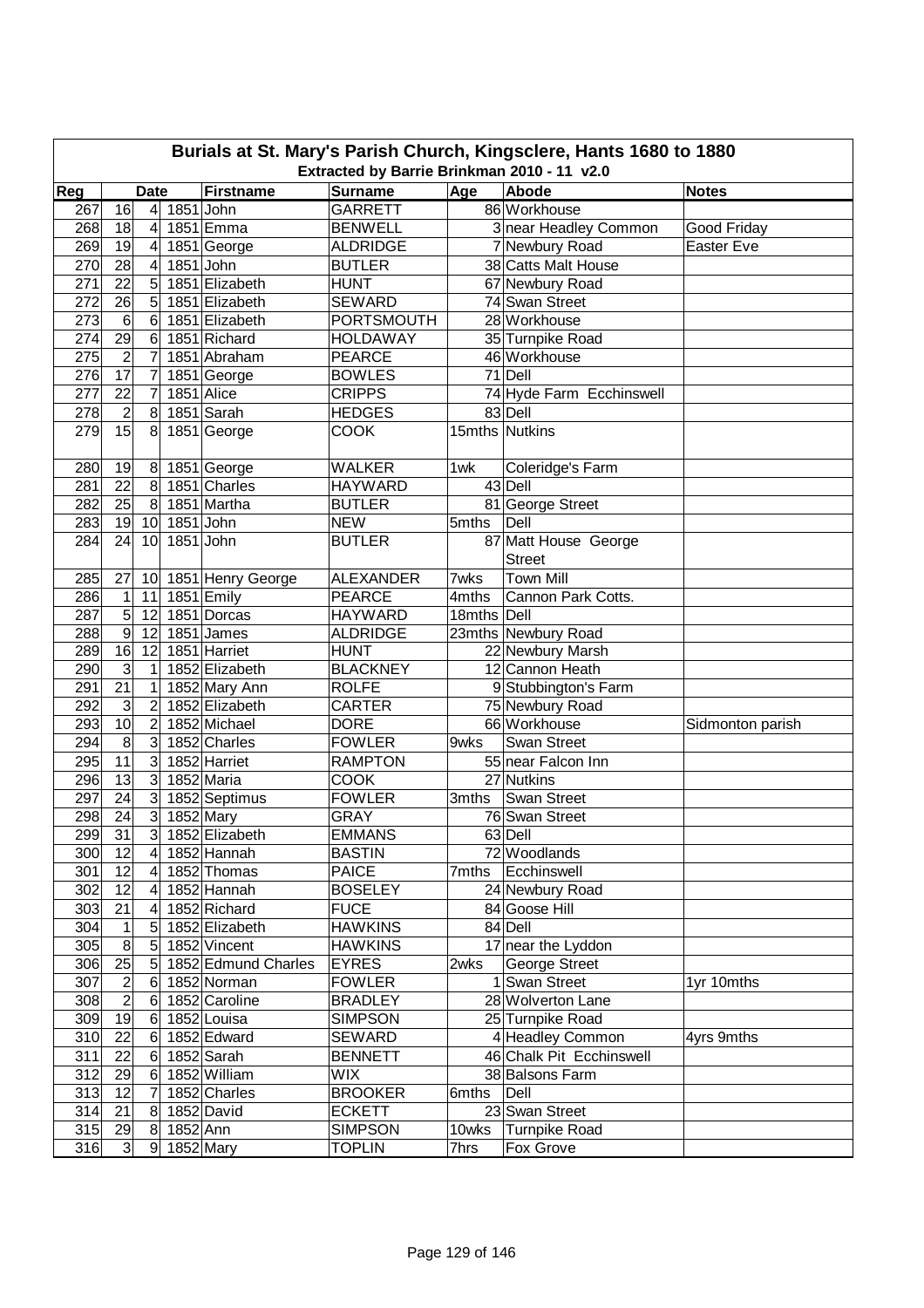|     | Burials at St. Mary's Parish Church, Kingsclere, Hants 1680 to 1880 |                          |             |                     |                   |       |                       |                                   |  |  |  |  |
|-----|---------------------------------------------------------------------|--------------------------|-------------|---------------------|-------------------|-------|-----------------------|-----------------------------------|--|--|--|--|
|     | Extracted by Barrie Brinkman 2010 - 11 v2.0                         |                          |             |                     |                   |       |                       |                                   |  |  |  |  |
| Reg |                                                                     | <b>Date</b>              |             | <b>Firstname</b>    | <b>Surname</b>    | Age   | Abode                 | <b>Notes</b>                      |  |  |  |  |
| 317 | 5                                                                   |                          |             | 9 1852 Sarah        | <b>MARTIN</b>     | 3mths | George Street         |                                   |  |  |  |  |
| 318 | 18                                                                  | 9                        |             | 1852 George         | <b>BRADLEY</b>    | 4mths | <b>Wolverton Lane</b> |                                   |  |  |  |  |
| 319 | 28                                                                  | 9                        |             | 1852 Lydia Lavinia  | <b>ALDRIDGE</b>   | 8wks  | Dell                  |                                   |  |  |  |  |
| 320 | 5                                                                   | 10                       |             | 1852 Rachel         | <b>PORTSMOUTH</b> |       | 9Dell                 | 9yrs 6mths                        |  |  |  |  |
| 321 | 14                                                                  | 10                       | 1852 Eliza  |                     | <b>HUGHES</b>     |       | 22 North Street       |                                   |  |  |  |  |
| 322 | 29                                                                  | 10                       |             | 1852 Harry          | <b>HUNT</b>       | 9days | Newbury Road          |                                   |  |  |  |  |
| 323 | $\boldsymbol{9}$                                                    | 11                       |             | 1852 James          | <b>SMITH</b>      |       | 22 Workhouse          |                                   |  |  |  |  |
| 324 | 10                                                                  | 11                       |             | 1852 Alfred William | <b>DOLLERY</b>    |       | 2 George Street       |                                   |  |  |  |  |
| 325 | 15                                                                  | 11                       |             | 1852 Elizabeth      | <b>WATTS</b>      |       | 56 The Frith          |                                   |  |  |  |  |
| 326 | 16                                                                  | 11                       | 1852 Mary   |                     | <b>CULLUM</b>     |       | 2 Workhouse Lane      | 2yrs 10mths                       |  |  |  |  |
| 327 | 27                                                                  | 12                       |             | 1852 Rachel         | <b>CHAMP</b>      |       | 80 George Street      |                                   |  |  |  |  |
| 328 | 11                                                                  | 1                        |             | 1853 Mary Ann       | <b>HARMSWOOD</b>  |       | 37 North Street       |                                   |  |  |  |  |
| 329 | 17                                                                  | 1                        |             | 1853 Sarah          | <b>HARMSWORTH</b> |       | 29 near the Harrow    |                                   |  |  |  |  |
| 330 | 22                                                                  | 1                        |             | 1853 Martha         | <b>SEWARD</b>     |       | 42 George Street      |                                   |  |  |  |  |
| 331 | 22                                                                  | 1                        |             | 1853 Daniel         | <b>SEWARD</b>     | 1day  | George Street         |                                   |  |  |  |  |
| 332 | 22                                                                  | 1                        |             | 1853 George         | <b>WALKER</b>     | 3days | <b>George Street</b>  |                                   |  |  |  |  |
| 333 | 10                                                                  | $\overline{c}$           |             | 1853 Mary           | <b>WHEATLEY</b>   |       | 59 Newbury            |                                   |  |  |  |  |
| 334 | $\mathbf 1$                                                         | 3                        |             | 1853 James          | <b>SMITH</b>      |       | 79 Workhouse          |                                   |  |  |  |  |
| 335 | $\overline{7}$                                                      | 3                        |             | 1853 Maria          | <b>LONG</b>       |       | 50 North Street       |                                   |  |  |  |  |
| 336 | 16                                                                  | 3                        |             | 1853 Mary Ann       | <b>COOPER</b>     |       | 27 St Giles Reading   |                                   |  |  |  |  |
| 337 | 31                                                                  | 3                        |             | 1853 Thomas Henry   | <b>WALTERS</b>    |       | 33 Swan Inn           |                                   |  |  |  |  |
| 338 | $\overline{\mathbf{4}}$                                             | $\overline{\mathcal{A}}$ | 1853 John   |                     | <b>BOLTON</b>     |       | 80 Dell               |                                   |  |  |  |  |
| 339 | $\overline{7}$                                                      | 4                        | 1853 John   |                     | <b>PARSONS</b>    |       | 63 Workhouse          |                                   |  |  |  |  |
| 340 | $\overline{7}$                                                      | 4                        |             | 1853 Thomas         | <b>HOCKLEY</b>    |       | 48 Strattons          |                                   |  |  |  |  |
| 341 | 10                                                                  | 4                        |             | 1853 Hannah         | <b>SMITH</b>      |       | 25 Wolverton Lane     |                                   |  |  |  |  |
| 342 | 21                                                                  | 4                        | 1853 Ann    |                     | <b>PROUT</b>      |       | 24 Swan Street        |                                   |  |  |  |  |
| 343 | 25                                                                  | 4                        |             | 1853 Maria          | <b>SMITH</b>      |       | 50 Tadley             |                                   |  |  |  |  |
| 344 | $\overline{9}$                                                      | 5                        |             | 1853 Elizabeth Ann  | <b>CLINCH</b>     | 15wks | Workhouse             |                                   |  |  |  |  |
| 345 | 16                                                                  | 5                        |             | 1853 Elizabeth      | <b>PIERCE</b>     |       | 17 Headley Common     |                                   |  |  |  |  |
| 346 | 18                                                                  | 5                        |             | 1853 Charles        | <b>HARMSWOOD</b>  | 6wks  | Newbury Marsh         |                                   |  |  |  |  |
| 347 | 19                                                                  | $5\overline{)}$          |             | 1853 Richard        | <b>ELLIOTT</b>    |       | 70 Dell               |                                   |  |  |  |  |
| 348 | 12                                                                  | $6 \,$                   | 1853 Mary   |                     | <b>WINKWORTH</b>  |       | 80 George Street      |                                   |  |  |  |  |
| 349 | $\overline{19}$                                                     | $\overline{7}$           | $1853$ Jane |                     | LOVELL            |       | 57 George Street      |                                   |  |  |  |  |
| 350 | 25                                                                  | $\overline{7}$           | 1853 John   |                     | <b>BATTING</b>    |       | 66 near the Harrow    | district of St Pauls<br>Woodlands |  |  |  |  |
| 351 | $\overline{c}$                                                      | 8                        |             | 1853 Martha         | <b>DAVIES</b>     |       | 81 Market Place       |                                   |  |  |  |  |
| 352 | $\overline{c}$                                                      | 8                        |             | $1853$ Jesse        | <b>FOSTER</b>     |       | 70 Woodlands          | district of St Pauls              |  |  |  |  |
| 353 | $\overline{8}$                                                      | $\overline{9}$           |             | 1853 Richard        | <b>HARRIS</b>     |       | 83 Dell               |                                   |  |  |  |  |
| 354 | $6 \mid$                                                            | 10                       |             | 1853 Elizabeth      | <b>HARRIS</b>     |       | 3 near the Falcon     | 3yrs 9mths                        |  |  |  |  |
| 355 | 12                                                                  | 10 <sup>1</sup>          |             | 1853 Harriet        | <b>VERNEY</b>     | 11wks | Dell                  |                                   |  |  |  |  |
| 356 | $6 \overline{6}$                                                    | 11                       |             | 1853 Thomas         | <b>RAMPTON</b>    |       | 60 near the Falcon    |                                   |  |  |  |  |
| 357 | 22                                                                  | 11                       |             | 1853 Henry          | WEBLE             |       | 69 Dell               |                                   |  |  |  |  |
| 358 | 17                                                                  | 12                       |             | 1853 Mary           | <b>SMITH</b>      |       | 67 Frobury            |                                   |  |  |  |  |
| 359 | 19                                                                  | 12                       | 1853 Ruth   |                     | <b>HIGGS</b>      |       | 5 Winchester Turnpike |                                   |  |  |  |  |
|     |                                                                     |                          |             |                     |                   |       | Road                  |                                   |  |  |  |  |
| 360 | 10                                                                  | 1                        | 1854 Jane   |                     | <b>PROUT</b>      |       | 26 Workhouse          |                                   |  |  |  |  |
| 361 | 13                                                                  | $\mathbf{1}$             |             | $1854$ Mary         | <b>SEYMOUR</b>    |       | 50 Swan Street        |                                   |  |  |  |  |
| 362 | 20                                                                  | 1                        |             | 1854 Charlotte      | WEBB              |       | 67 Swan Street        |                                   |  |  |  |  |
| 363 | 17                                                                  | $\overline{2}$           |             | 1854 Emma           | <b>BENWELL</b>    |       | 1 Headley Common      | 1yr 10mths                        |  |  |  |  |
| 364 | 24                                                                  |                          |             | 1854 Elizabeth      | <b>ALEXANDER</b>  |       | 1 Town Mill           | 1yr 4mths                         |  |  |  |  |
|     | 27                                                                  | 2                        |             |                     |                   |       | 89 Ecchinswell        |                                   |  |  |  |  |
| 365 |                                                                     | $\overline{2}$           |             | 1854 Mary           | <b>BROWN</b>      |       |                       |                                   |  |  |  |  |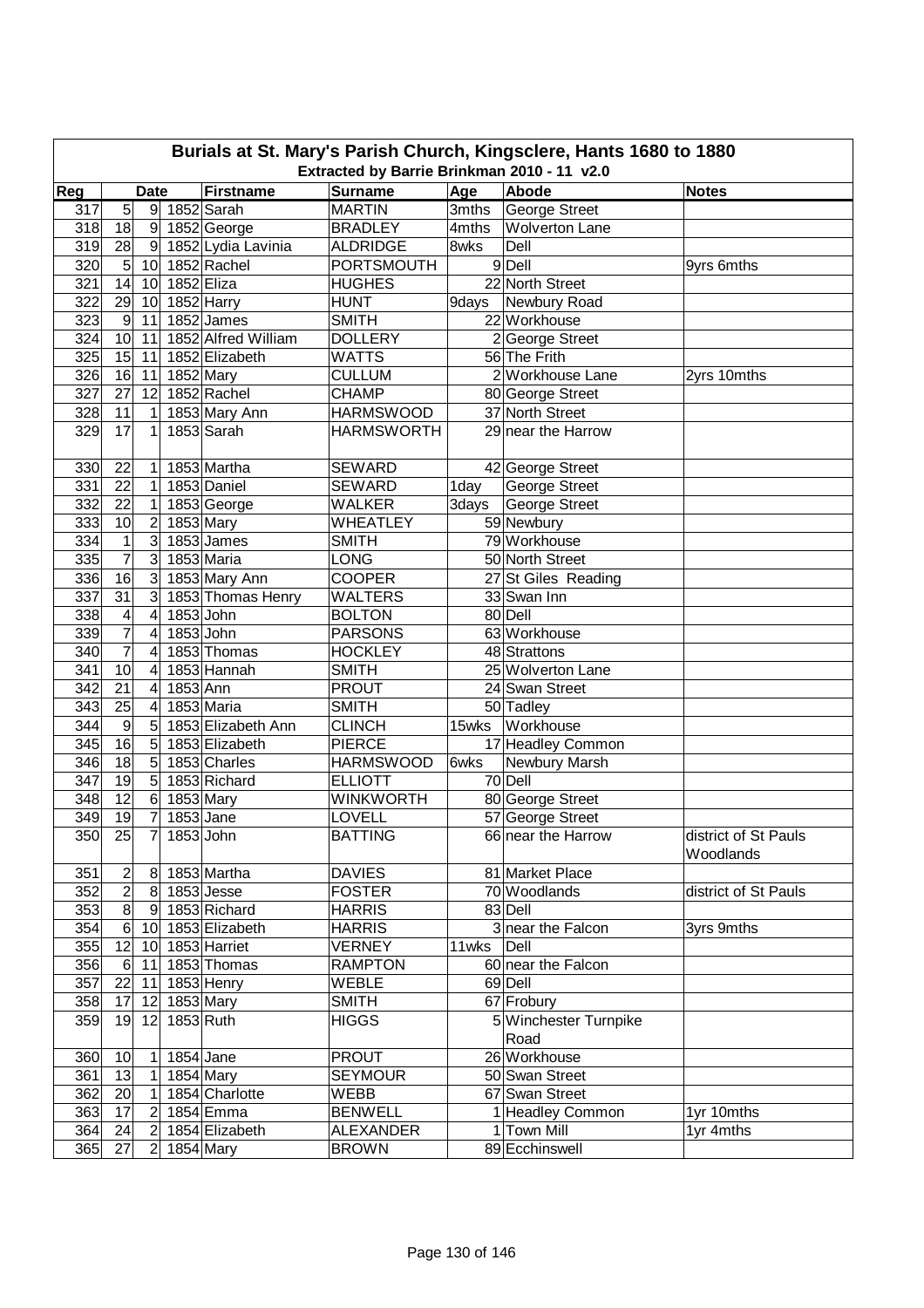| Burials at St. Mary's Parish Church, Kingsclere, Hants 1680 to 1880 |                          |                |           |                      |                    |       |                          |                       |  |  |  |
|---------------------------------------------------------------------|--------------------------|----------------|-----------|----------------------|--------------------|-------|--------------------------|-----------------------|--|--|--|
| Extracted by Barrie Brinkman 2010 - 11 v2.0                         |                          |                |           |                      |                    |       |                          |                       |  |  |  |
| Reg                                                                 |                          | <b>Date</b>    |           | <b>Firstname</b>     | <b>Surname</b>     | Age   | <b>Abode</b>             | <b>Notes</b>          |  |  |  |
| 366                                                                 | دن                       | 3 <sup>l</sup> |           | 1854 Sarah           | <b>LEWINGTON</b>   |       | 63 Workhouse             |                       |  |  |  |
| 367                                                                 | 13                       | 3              |           | 1854 Richard         | <b>WATERMAN</b>    |       | 67 Workhouse             |                       |  |  |  |
| 368                                                                 | 13                       | 3 <sup>1</sup> |           | 1854 Mary Kate       | <b>PALMER</b>      |       | 15mths Workhouse         | of Ecchinswell Parish |  |  |  |
| 369                                                                 | 17                       | $\overline{3}$ |           | 1854 George          | <b>HILLIER</b>     | 6wks  | near the Falcon          |                       |  |  |  |
| 370                                                                 | 27                       | 3              |           | 1854 Martha          | <b>TROUGHTON</b>   |       | 81 Workhouse             |                       |  |  |  |
| 371                                                                 | 30                       | 3              |           | 1854 Martha          | WHEELER            |       | 22 Workhouse             |                       |  |  |  |
| 372                                                                 | 1                        | 4              |           | 1854 Mary Ann        | <b>POULTER</b>     |       | 51 North Street          |                       |  |  |  |
| 373                                                                 | $\overline{\mathcal{A}}$ | 4              |           | 1854 Jane            | <b>DODD</b>        |       | 47 Market Place          |                       |  |  |  |
| 374                                                                 | 8                        | 4              |           | 1854 George James    | <b>MARTIN</b>      | 5mths | Tidgrove                 |                       |  |  |  |
| 375                                                                 | 15                       | 4              |           | 1854 John            | <b>STROUD</b>      |       | 79 North of the church   | Easter Eve            |  |  |  |
| 376                                                                 | 20                       | 4              |           | 1854 Thomas          | <b>BENNETT</b>     |       | 18 Chalk Pit Ecchinswell |                       |  |  |  |
| 377                                                                 | $\overline{7}$           | 5              |           | 1854 Sarah Ann       | <b>BREWER</b>      |       | 21 Swan Street           |                       |  |  |  |
| 378                                                                 | 10                       | 5              |           | 1854 Hannah          | <b>WINTER</b>      |       | 23 Workhouse             |                       |  |  |  |
| 379                                                                 | 12                       | 5              | 1854 John |                      | <b>WILLIS</b>      |       | 80 Tower Hill            |                       |  |  |  |
| 380                                                                 | 20                       | 5              | 1854 John |                      | <b>BROOKER</b>     |       | 75 Dell                  |                       |  |  |  |
| 381                                                                 | 20                       | 5              |           | 1854 Caroline        | <b>ALDRIDGE</b>    |       | 33 Newbury Road          |                       |  |  |  |
| 382                                                                 | 24                       | 5              |           | 1854 William         | <b>WOOFF</b>       |       | 66 Swan Street           |                       |  |  |  |
| 383                                                                 | 8                        | 6              |           | 1854 Emma            | <b>HUNT</b>        |       | 10mths Newbury Road      |                       |  |  |  |
| 384                                                                 | 24                       | $\overline{7}$ | 1854 Ann  |                      | LANE               |       | 35 Workhouse             |                       |  |  |  |
| 385                                                                 | 14                       | 9              |           | 1854 William         | <b>JEWELL</b>      |       | 22 Wolverton Lane        |                       |  |  |  |
| 386                                                                 | 30                       | 10             |           | 1854 Elizabeth       | <b>BEAR</b>        | 6mths | <b>Tower Hill</b>        |                       |  |  |  |
| 387                                                                 | $\overline{27}$          | 12             |           | 1854 Mary            | <b>MUNDAY</b>      |       | 3 Dell                   |                       |  |  |  |
| 388                                                                 | $\overline{2}$           | 1              |           | 1855 Alfred          | WALDRON            |       | 13 Workhouse             |                       |  |  |  |
| 389                                                                 | $\overline{19}$          | 1              |           | 1855 Maria Elizabeth | <b>SAVERY</b>      | 6mths | Bank Kingsclere          |                       |  |  |  |
| 390                                                                 | 20                       | 1              |           | 1855 Elizabeth       | <b>HERBERT</b>     |       | 12 Falcon Inn            |                       |  |  |  |
| 391                                                                 | 23                       | $\mathbf{1}$   |           | 1855 Richard         | <b>LONG</b>        |       | 52 Workhouse             |                       |  |  |  |
| 392                                                                 | 27                       | $\mathbf{1}$   |           | 1855 Shadrack        | <b>SMITH</b>       |       | 59 Newbury Marsh         |                       |  |  |  |
| 393                                                                 | 29                       | 1              |           | 1855 Hannah          | <b>HAYWARD</b>     |       | 81 Workhouse             |                       |  |  |  |
| 394                                                                 | $\overline{1}$           | $\overline{2}$ |           | 1855 Elizabeth       | <b>MILES</b>       |       | 60 Kingsclere            |                       |  |  |  |
| 395                                                                 | $\overline{1}$           | $\overline{2}$ |           | 1855 Thomas          | <b>TAYLOR</b>      |       | 70 Workhouse             |                       |  |  |  |
| 396                                                                 | $\mathbf{1}$             | $\overline{2}$ |           | 1855 William         | <b>NIGHTINGALE</b> |       | 79 Workhouse             |                       |  |  |  |
| 397                                                                 | $\overline{7}$           | $\overline{2}$ | 1855 John |                      | <b>SHARP</b>       |       | 70 Sharp's Mill          |                       |  |  |  |
| 398                                                                 | 10                       | $\overline{2}$ |           | 1855 Charlotte       | <b>ANDREWS</b>     |       | 19 Workhouse             |                       |  |  |  |
| 399                                                                 | 16                       | $\overline{c}$ |           | 1855 William         | <b>LONG</b>        |       | 18 North Street          |                       |  |  |  |
| 400                                                                 | 31                       | $\overline{2}$ |           | 1855 Richard         | <b>GRIGG</b>       |       | 70 Workhouse             | Ash Wednesday         |  |  |  |
| 401                                                                 | 21                       | $\overline{c}$ | 1855 John |                      | <b>TUCK</b>        |       | 63 Workhouse             | Ash Wednesday         |  |  |  |
|                                                                     |                          | $\overline{2}$ |           | 1855 Susanna         | <b>SMALL</b>       |       |                          |                       |  |  |  |
| 402                                                                 | 26                       |                |           |                      |                    |       | 81 Workhouse             |                       |  |  |  |
| 403                                                                 | 26<br>$\mathbf{3}$       | $\overline{2}$ |           | 1855 Robert James    | <b>TANNER</b>      | 3wks  | Workhouse                |                       |  |  |  |
| 404                                                                 |                          | 3 <sup>l</sup> |           | 1855 Eliza           | <b>MOORE</b>       | 6mths | Workhouse                |                       |  |  |  |
| 405                                                                 | $\overline{7}$           | $\mathbf{3}$   |           | 1855 Sarah           | <b>BEW</b>         | 9mths | near the Falcon          |                       |  |  |  |
| 406                                                                 | 10                       | $\mathbf{3}$   |           | 1855 Charles         | <b>ROZIER</b>      |       | 49 Workhouse             |                       |  |  |  |
| 407                                                                 | 19                       | 3 <sup>1</sup> |           | 1855 Charles         | <b>HUGHES</b>      |       | 87 Sydmonton             |                       |  |  |  |
| 408                                                                 | 11                       | 4              |           | 1855 William         | <b>TWITCHIN</b>    |       | 74 Swan Street           |                       |  |  |  |
| 409                                                                 | $\overline{c}$           | 5              |           | 1855 Henry           | <b>WISKIN</b>      |       | 66 Swan Street           |                       |  |  |  |
| 410                                                                 | $\overline{2}$           | 5              |           | 1855 Thomas          | <b>PEARCE</b>      |       | 79 Catts Malt House      |                       |  |  |  |
| 411                                                                 | 28                       | 5              | 1855 Ann  |                      | <b>BARTLEY</b>     |       | 61 Dell                  | Whit Monday           |  |  |  |
| 412                                                                 | 8                        | 6              |           | 1855 Elizabeth       | <b>CHANCE</b>      |       | 71 Newbury               |                       |  |  |  |
| 413                                                                 | 18                       | 6              |           | 1855 Agnes Elizabeth | <b>BUCKRIDGE</b>   |       | 3 George Street          |                       |  |  |  |
| 414                                                                 | 21                       | 6              |           | 1855 George          | <b>ANDREWS</b>     |       | 14mths North Street      |                       |  |  |  |
| 415                                                                 | 27                       | 6              |           | 1855 Sarah           | <b>CUMMINS</b>     |       | 17 Swan Street           |                       |  |  |  |
| 416                                                                 | 30                       | 6              |           | 1855 Francis         | <b>MUNDY</b>       |       | 20 Fair Oak              | St Pauls Woodlands    |  |  |  |
| 417                                                                 | $\overline{c}$           | 7              |           | 1855 Alfred          | <b>SEWARD</b>      |       | 17 Headley Common        |                       |  |  |  |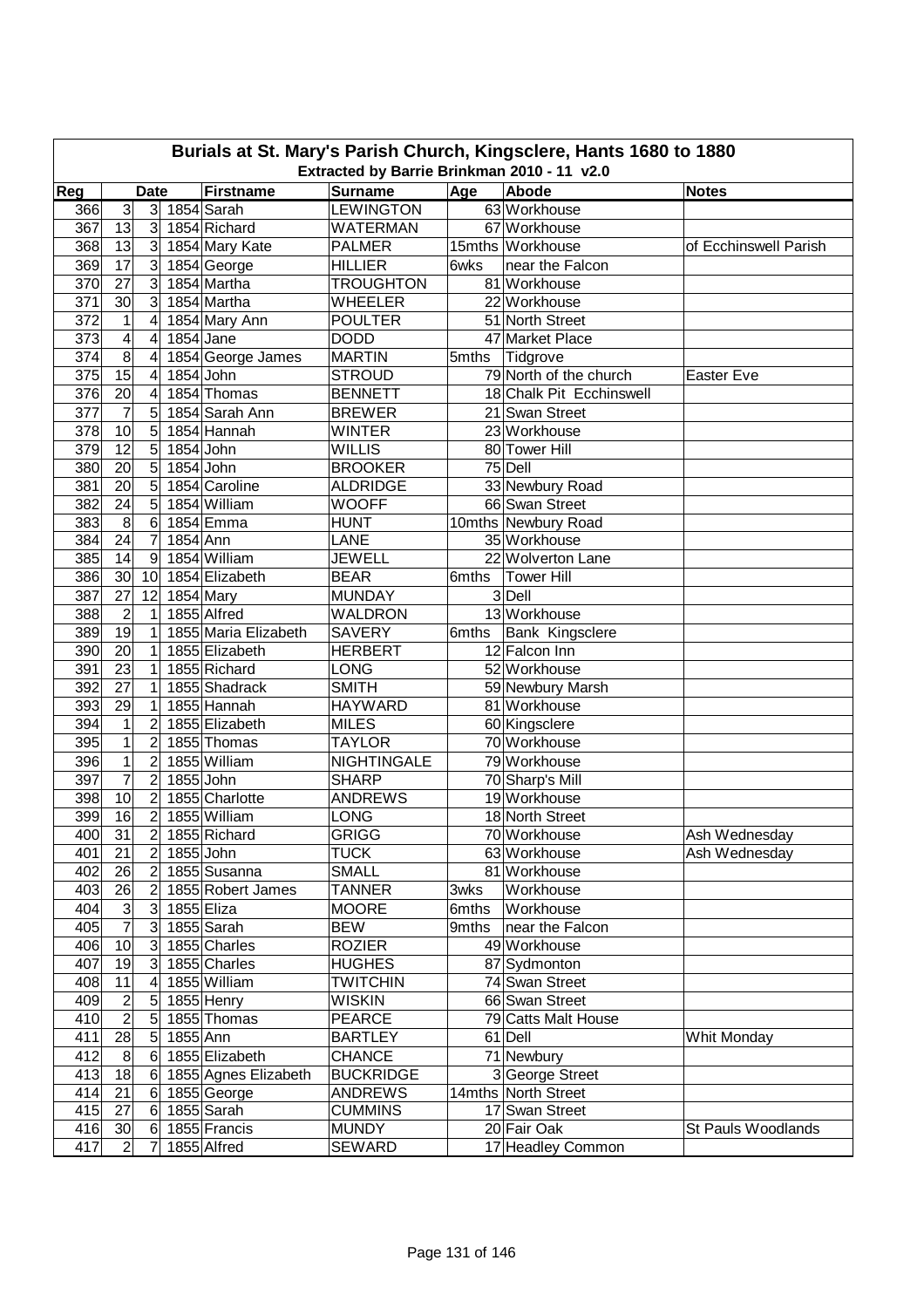|            | Burials at St. Mary's Parish Church, Kingsclere, Hants 1680 to 1880                                                                     |                  |                       |                                   |                                |                |                                    |                  |  |  |  |  |
|------------|-----------------------------------------------------------------------------------------------------------------------------------------|------------------|-----------------------|-----------------------------------|--------------------------------|----------------|------------------------------------|------------------|--|--|--|--|
|            | Extracted by Barrie Brinkman 2010 - 11 v2.0<br>Reg<br><b>Surname</b><br>Age<br>Abode<br><b>Firstname</b><br><b>Date</b><br><b>Notes</b> |                  |                       |                                   |                                |                |                                    |                  |  |  |  |  |
|            |                                                                                                                                         |                  |                       |                                   |                                |                |                                    |                  |  |  |  |  |
| 418        | $\overline{2}$                                                                                                                          | 7                |                       | 1855 Alfred<br>1855 James         | <b>BRIDGMAN</b>                | 1mth<br>5mths  | Coleridge                          |                  |  |  |  |  |
| 419        | 28                                                                                                                                      | 7                |                       |                                   | <b>HORAN</b>                   |                | Police Station                     |                  |  |  |  |  |
| 420<br>421 | 15<br>22                                                                                                                                | 8<br>8           | 1855 Mary<br>1855 Ann |                                   | <b>TAYLOR</b><br><b>MASLIN</b> |                | 60 North Street<br>74 Dell         |                  |  |  |  |  |
| 422        | 14                                                                                                                                      | $\overline{9}$   |                       | 1855 Charles                      |                                |                | 46 Frith Farm                      |                  |  |  |  |  |
|            |                                                                                                                                         |                  |                       |                                   | <b>ALLEN</b>                   |                |                                    |                  |  |  |  |  |
| 423<br>424 | 24<br>27                                                                                                                                | 9                |                       | 1855 Martha                       | <b>DALE</b>                    |                | 83 George Street                   |                  |  |  |  |  |
|            |                                                                                                                                         | 9                |                       | 1855 Mary Ann<br>1855 William     | <b>LEAKE</b>                   | 8mths<br>9mths | Workhouse<br>Workhouse             |                  |  |  |  |  |
| 425        | $9\,$                                                                                                                                   | 10               |                       |                                   | <b>POULTER</b><br><b>BLAKE</b> |                |                                    |                  |  |  |  |  |
| 426<br>427 | 20                                                                                                                                      | 10               |                       | 1855 Mary                         | <b>WEBB</b>                    |                | 78 George Street                   |                  |  |  |  |  |
|            | 20                                                                                                                                      | 10               |                       | 1855 Henry<br>1855 Joseph         | <b>BLAKE</b>                   |                | 33 Newbury Marsh<br>81 Swan Street |                  |  |  |  |  |
| 428<br>429 | 24<br>12                                                                                                                                | 11<br>12         |                       | 1855 Richard                      | <b>LAWRENCE</b>                |                | 19 Nutkins                         |                  |  |  |  |  |
|            |                                                                                                                                         | 12               |                       |                                   | <b>CHUBB</b>                   |                | 4 Island Mill                      |                  |  |  |  |  |
| 430        | 15                                                                                                                                      |                  |                       | 1855 James Gregory                | <b>CHUBB</b>                   |                |                                    |                  |  |  |  |  |
| 431<br>432 | 18<br>29                                                                                                                                | 12<br>12         |                       | 1855 Walter Charles<br>1855 Eliza | <b>GODDARD</b>                 | 9mths          | <b>Island Mill</b><br>40 Workhouse |                  |  |  |  |  |
|            |                                                                                                                                         |                  |                       |                                   |                                |                | 79 Workhouse                       |                  |  |  |  |  |
| 433        | 12                                                                                                                                      | 1                | 1856 John             |                                   | <b>BUCKLAND</b>                |                |                                    |                  |  |  |  |  |
| 434        | 14                                                                                                                                      | 1                | 1856 Ann              |                                   | <b>HARMSWOOD</b>               |                | 6 Fish Ponds                       |                  |  |  |  |  |
| 435        | $\overline{18}$                                                                                                                         | 1                |                       | 1856 Hannah                       | <b>LEWINGTON</b>               |                | 28 Strattons                       |                  |  |  |  |  |
| 436        | 19                                                                                                                                      | 1                |                       | 1856 George                       | <b>POULTER</b>                 |                | 22 North Street                    |                  |  |  |  |  |
| 437        | $\mathbf 1$                                                                                                                             | $\overline{2}$   |                       | 1856 Laura Bessi                  | <b>WILSON</b>                  |                | 4 Market Place                     |                  |  |  |  |  |
| 438        | $\mathbf{1}$                                                                                                                            | $\overline{c}$   |                       | 1856 Joseph                       | <b>HARMSWOOD</b>               |                | 1 Fish Ponds                       | 1yr 10mths       |  |  |  |  |
| 439        | $\overline{5}$                                                                                                                          | $\overline{2}$   |                       | 1856 Robert                       | <b>SEWARD</b>                  |                | 72 Headley Common                  |                  |  |  |  |  |
| 440        | 17                                                                                                                                      | 3                |                       | 1856 William Ambrose              | <b>CLARKE</b>                  | 4mths          | George Street                      |                  |  |  |  |  |
| 441        | $\overline{28}$                                                                                                                         | 4                |                       | 1856 George                       | <b>BENNETT</b>                 |                | 9 Chalk Pit Ecchinswell            |                  |  |  |  |  |
| 442        | 5                                                                                                                                       | 5                |                       | 1856 James                        | <b>PIPER</b>                   |                | 13 Dell                            |                  |  |  |  |  |
| 443        | 17                                                                                                                                      | 5                |                       | 1856 Daniel                       | <b>POULTER</b>                 |                | 58 North Street                    |                  |  |  |  |  |
| 444        | 25                                                                                                                                      | 6                |                       | 1856 Charles                      | <b>POVEY</b>                   | 3mths          | Newbury Marsh                      |                  |  |  |  |  |
| 445        | 16                                                                                                                                      | $\overline{7}$   |                       | 1856 Louisa                       | <b>CUMMINS</b>                 |                | 14mths Swan Street                 |                  |  |  |  |  |
| 446        | 4                                                                                                                                       | 8                |                       | 1856 Diana                        | <b>RABBITS</b>                 |                | 82 Union Lane                      |                  |  |  |  |  |
| 447        | 15                                                                                                                                      | 8                | 1856 John             |                                   | <b>HOPKINS</b>                 |                | 23 Swan Street                     |                  |  |  |  |  |
| 448        | 27                                                                                                                                      | 8                |                       | 1856 Charlotte                    | <b>HUNT</b>                    |                | 12 Workhouse                       |                  |  |  |  |  |
| 449        | 30                                                                                                                                      | 8                |                       | 1856 Charles                      | <b>FOSTER</b>                  |                | $2$ Dell                           |                  |  |  |  |  |
| 450        | $\overline{12}$                                                                                                                         | 9                |                       | 1856 Sarah                        | <b>WOODHOUSE</b>               |                | 20 Workhouse                       |                  |  |  |  |  |
| 451        | 14                                                                                                                                      | $\boldsymbol{9}$ |                       | 1856 Elizabeth Neadin             | <b>PRIDY</b>                   |                | 11 Island Mill                     |                  |  |  |  |  |
| 452        | 22                                                                                                                                      | 9                |                       | 1856 Elizabeth                    | <b>HOLDING</b>                 |                | 55 Elm Grove                       |                  |  |  |  |  |
| 453        |                                                                                                                                         |                  |                       | 13 10 1856 Richard                | SEWARD                         |                | 30 Dell                            | Died Chute Wilts |  |  |  |  |
| 454        |                                                                                                                                         |                  |                       | 18 10 1856 Catherine              | <b>BEW</b>                     |                | 60 Swan Street                     |                  |  |  |  |  |
| 455        |                                                                                                                                         |                  | 22 10 1856 Ellen      |                                   | <b>TAPLIN</b>                  |                | 2 Fox Grove                        | 2yrs 7mths       |  |  |  |  |
| 456        |                                                                                                                                         |                  | 30 10 1856 John       |                                   | <b>FOSTER</b>                  |                | 71 Reading                         |                  |  |  |  |  |
| 457        | 21                                                                                                                                      | 11               |                       | 1856 Elizabeth                    | <b>HUNT</b>                    |                | 69 Hawkhurst Hill                  |                  |  |  |  |  |
| 458        | 24                                                                                                                                      | 11               |                       | 1856 Maria Ann                    | <b>CHAMP</b>                   |                | 54 George Street                   |                  |  |  |  |  |
| 459        | 26                                                                                                                                      | 12               |                       | 1856 Elizabeth                    | <b>WINKWORTH</b>               |                | 1 near the Falcon                  | St Stephen's Day |  |  |  |  |
| 460        | 1                                                                                                                                       | 1                |                       | 1857 Susan                        | <b>BARNES</b>                  |                | 59 Vicarage                        |                  |  |  |  |  |
| 461        | 17                                                                                                                                      | $\boldsymbol{2}$ |                       | 1857 Sarah Ann                    | <b>HARLE</b>                   |                | 23 Dell                            |                  |  |  |  |  |
| 462        | 17                                                                                                                                      | $\overline{2}$   |                       | 1857 Sarah                        | <b>SMITH</b>                   | 1day           | Workhouse                          |                  |  |  |  |  |
| 463        | 24                                                                                                                                      | $\overline{2}$   |                       | 1857 Harriet                      | <b>HUNT</b>                    |                | 17 Workhouse                       |                  |  |  |  |  |
| 464        | 27                                                                                                                                      | $\overline{2}$   |                       | 1857 Sarah                        | <b>CROOK</b>                   |                | 82 Hall Farm                       |                  |  |  |  |  |
| 465        | 21                                                                                                                                      | 3                |                       | 1857 Ellen                        | <b>PROUT</b>                   | 3days          | Workhouse Lane                     |                  |  |  |  |  |
| 466        | 30                                                                                                                                      | $\overline{4}$   |                       | 1857 Elizabeth                    | <b>GODFREY</b>                 | 3mths          | Dell                               |                  |  |  |  |  |
| 467        | $\,6$                                                                                                                                   | 5                |                       | 1857 Emily                        | <b>SHARP</b>                   | 6wks           | North Street                       |                  |  |  |  |  |
| 468        | 10                                                                                                                                      | 6                |                       | 1857 James                        | <b>TAYLOR</b>                  | 1wk            | Dell                               |                  |  |  |  |  |
| 469        | $\vert$                                                                                                                                 | 7                |                       | 1857 John                         | <b>HUNT</b>                    |                | 72 Newbury Road                    |                  |  |  |  |  |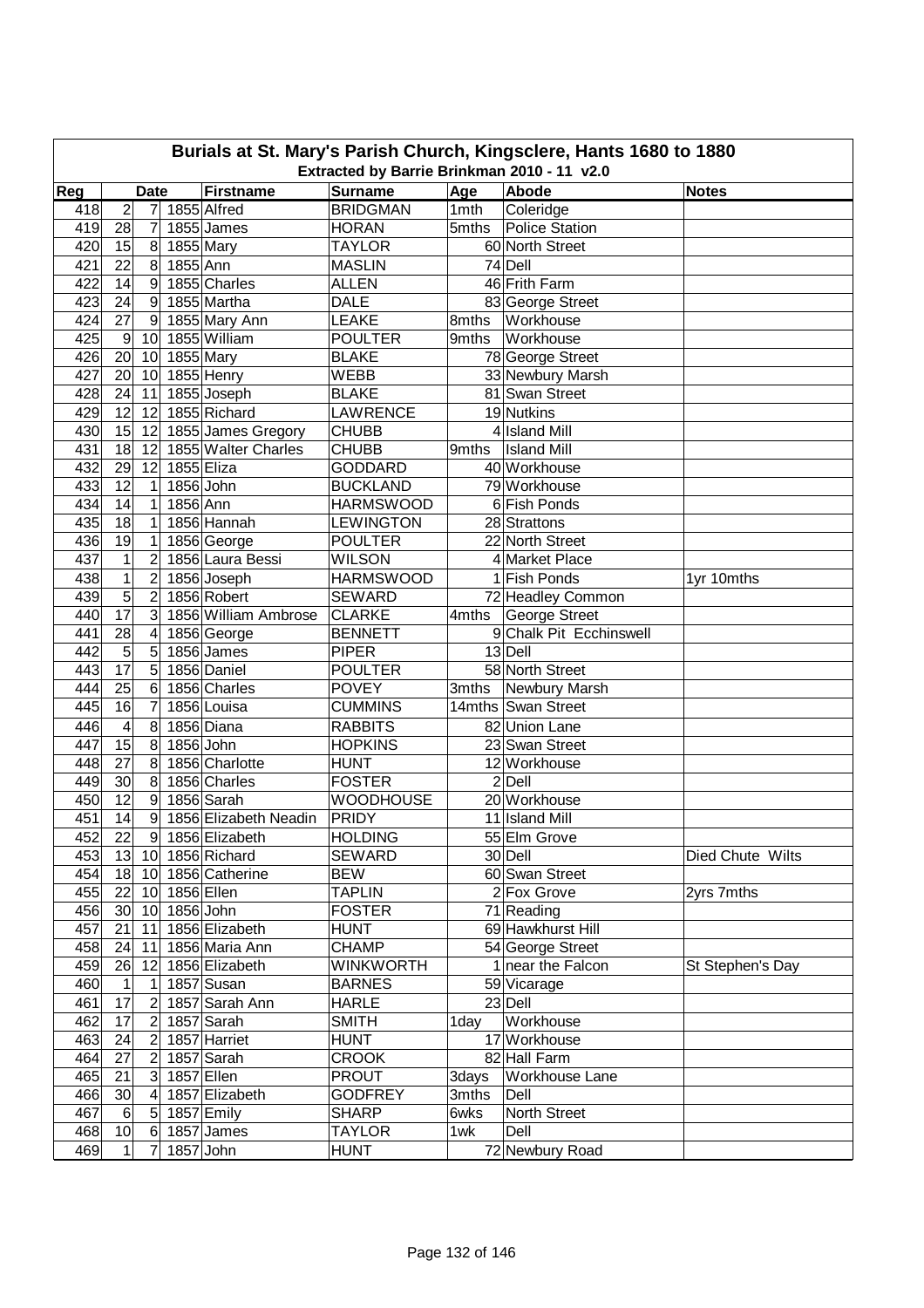|     | Burials at St. Mary's Parish Church, Kingsclere, Hants 1680 to 1880<br>Extracted by Barrie Brinkman 2010 - 11 v2.0 |                         |             |                     |                                |       |                             |              |  |  |  |
|-----|--------------------------------------------------------------------------------------------------------------------|-------------------------|-------------|---------------------|--------------------------------|-------|-----------------------------|--------------|--|--|--|
|     |                                                                                                                    |                         |             |                     |                                |       |                             |              |  |  |  |
| Reg |                                                                                                                    | <b>Date</b>             |             | <b>Firstname</b>    | <b>Surname</b>                 | Age   | Abode                       | <b>Notes</b> |  |  |  |
| 470 | 26                                                                                                                 | 7                       |             | 1857 William        | <b>BOZELEY</b>                 |       | 65 Newbury Road             |              |  |  |  |
| 471 | 26                                                                                                                 | 7                       |             | 1857 Elizabeth      | <b>DODD</b>                    |       | 14 George Street            |              |  |  |  |
| 472 | 28                                                                                                                 | 8                       | $1857$ Jane |                     | <b>PEARCE</b>                  | 4mths | <b>Stanton's Row</b>        |              |  |  |  |
| 473 | 29                                                                                                                 | $8^{\circ}$             |             | 1857 Francis        | <b>LAMPORT</b>                 |       | 75 Workhouse                |              |  |  |  |
| 474 | 30                                                                                                                 | $\boldsymbol{8}$        |             | 1857 Mary           | <b>TRINDER</b>                 |       | 77 Newbury Road             |              |  |  |  |
| 475 | 6                                                                                                                  | 9                       |             | 1857 James          | <b>PIPER</b>                   | 2wks  | Dell                        |              |  |  |  |
| 476 | 11                                                                                                                 | 9                       |             | 1857 Jane           | WINTERBOURN 14mths Swan Street |       |                             |              |  |  |  |
| 477 | 29                                                                                                                 | 10                      |             | 1857 Charles Edward | <b>TRIGGS</b>                  |       | 18mths George Street        |              |  |  |  |
| 478 | 12                                                                                                                 | 11                      |             | 1857 Thomas         | <b>ACE</b>                     |       | 75 Workhouse                |              |  |  |  |
| 479 | 23                                                                                                                 | 11                      |             | 1857 Moses          | <b>WILKINS</b>                 |       | 90 Workhouse                |              |  |  |  |
| 480 | 27                                                                                                                 | 11                      | 1857 John   |                     | <b>BROOKER</b>                 |       | 15mths Kingsclere           |              |  |  |  |
| 481 | 11                                                                                                                 | 12                      |             | 1857 Sarah Ann      | <b>SEYMOUR</b>                 | 9mths | District St Pauls in the    |              |  |  |  |
|     |                                                                                                                    |                         |             |                     |                                |       | Woodlands                   |              |  |  |  |
| 482 | 21                                                                                                                 | 1                       |             | 1858 James          | <b>WEBB</b>                    |       | Swan Inn                    | Dead at Inn  |  |  |  |
| 483 | 25                                                                                                                 | 1                       |             | 1858 George         | <b>GRIGG</b>                   |       | 10mths Kingsclere           |              |  |  |  |
| 484 | 4                                                                                                                  | $\overline{2}$          |             | 1858 James          | <b>BREWER</b>                  |       | 63 Kingsclere               |              |  |  |  |
| 485 | 14                                                                                                                 | $\overline{2}$          | 1858 John   |                     | <b>SEWARD</b>                  |       | 39 Workhouse                |              |  |  |  |
| 486 | 17                                                                                                                 | 2                       |             | 1858 Hannah         | <b>RUMMING</b>                 |       | 59 District St Pauls in the |              |  |  |  |
|     |                                                                                                                    |                         |             |                     |                                |       | Woodlands                   |              |  |  |  |
| 487 | 21                                                                                                                 | 2                       |             | 1858 Sarah          | <b>HARRIS</b>                  | 8mths | Dell                        |              |  |  |  |
| 488 | 21                                                                                                                 | $\overline{2}$          |             | 1858 Hannah         | <b>MEGGS</b>                   |       | 83 Alms Houses              |              |  |  |  |
| 489 | 24                                                                                                                 | $\overline{2}$          |             | 1858 Thomas         | <b>STEVENS</b>                 |       | 78 Workhouse                |              |  |  |  |
| 490 | $\overline{27}$                                                                                                    | $\overline{2}$          |             | 1858 Helen Louisa   | <b>HEDGES</b>                  |       | 9 Workhouse Lane            |              |  |  |  |
| 491 | 1                                                                                                                  | 3                       |             | 1858 Jemima         | <b>SEWARD</b>                  |       | $4$ Dell                    |              |  |  |  |
| 492 | $\overline{3}$                                                                                                     | 3                       |             | 1858 Elizabeth      | <b>TWITCHIN</b>                |       | 73 Newbury                  |              |  |  |  |
| 493 | 5                                                                                                                  | 3                       |             | 1858 William        | <b>HOLDING</b>                 |       | 61 Elm Grove                |              |  |  |  |
| 494 | $\overline{7}$                                                                                                     | 3                       |             | 1858 Elizabeth      | <b>HARRIS</b>                  |       | 67 Dell                     |              |  |  |  |
| 495 | $\overline{10}$                                                                                                    | $\overline{3}$          |             | 1858 William        | <b>COOPER</b>                  |       | 67 Workhouse                |              |  |  |  |
| 496 | 11                                                                                                                 | $\overline{3}$          |             | 1858 Mary           | <b>SEWARD</b>                  |       | 68 Workhouse                |              |  |  |  |
| 497 | 13                                                                                                                 | 3                       |             | 1858 Mary Ann       | <b>MILES</b>                   |       | 65 District St Pauls in the |              |  |  |  |
|     |                                                                                                                    |                         |             |                     |                                |       | Woodlands                   |              |  |  |  |
| 498 | 14                                                                                                                 | 3                       |             | 1858 James          | <b>WYTHE</b>                   |       | 83 Workhouse                |              |  |  |  |
| 499 | 31                                                                                                                 | $\overline{3}$          |             | 1858 William George | <b>PAXTON</b>                  |       | 25 North Sydmonton          |              |  |  |  |
| 500 | 12                                                                                                                 | $\overline{\mathbf{4}}$ |             | 1858 Elizabeth      | <b>SUTTON</b>                  |       | 73 Kingsclere               |              |  |  |  |
| 501 | $\overline{2}$                                                                                                     | $\overline{5}$          |             | 1858 William        | <b>BRIDGMAN</b>                |       | 4mths Kingsclere            |              |  |  |  |
| 502 | 24                                                                                                                 | 5 <sup>2</sup>          |             | 1858 Florence       | <b>HIRESON</b>                 |       | 5 Kingsclere                |              |  |  |  |
| 503 | 27                                                                                                                 | $\overline{7}$          | 1858 John   |                     | <b>AUSTIN</b>                  |       | 33 Southampton              |              |  |  |  |
| 504 | 4                                                                                                                  |                         |             | 8 1858 Mary Ann     | <b>PROUT</b>                   |       | 8 Kingsclere                |              |  |  |  |
| 505 | $\overline{8}$                                                                                                     | 8                       | $1858$ John |                     | LONG                           |       | 54 Kingsclere               |              |  |  |  |
| 506 | 17                                                                                                                 | 10                      |             | 1858 Elizabeth      | <b>SEWARD</b>                  |       | 77 Kingsclere               |              |  |  |  |
| 507 | 28                                                                                                                 | 10 <sup>1</sup>         |             | 1858 Robert         | LANE                           |       | 71 Workhouse                |              |  |  |  |
| 508 | $\bf 8$                                                                                                            | 12                      |             | 1858 Charles        | LAWRENCE                       |       | 35 Kingsclere               |              |  |  |  |
| 509 | 12                                                                                                                 | 12                      |             | 1858 William        | <b>BOZLEY</b>                  |       | 25 Kingsclere               |              |  |  |  |
| 510 | 16                                                                                                                 | 12                      |             | 1858 Thomas         | <b>WHEELER</b>                 |       | 69 Workhouse                |              |  |  |  |
| 511 | 17                                                                                                                 | 12                      |             | 1858 Margaret       | <b>BOLTON</b>                  |       | 68 Kingsclere               |              |  |  |  |
| 512 | $\mathbf{1}$                                                                                                       | $\mathbf{1}$            |             | 1859 William        | <b>PROUT</b>                   |       | 75 Kingsclere               |              |  |  |  |
| 513 | 10                                                                                                                 | 1                       |             | 1859 William        | <b>PIPER</b>                   |       | 42 Kingsclere               |              |  |  |  |
| 514 | 12                                                                                                                 | 1                       |             | 1859 Charles        | <b>ROLFE</b>                   |       | 6 Workhouse                 |              |  |  |  |
| 515 | 15                                                                                                                 | 1                       |             | 1859 Sarah          | <b>CURTIS</b>                  |       | 76 Deptford Kent            |              |  |  |  |
| 516 | 19                                                                                                                 | 1                       |             | 1859 David          | <b>HAINES</b>                  |       | 6 Workhouse                 |              |  |  |  |
| 517 | 24                                                                                                                 | 1                       |             | 1859 Ellen          | <b>STEVENS</b>                 |       | 11 Workhouse                |              |  |  |  |
|     |                                                                                                                    |                         |             |                     |                                |       |                             |              |  |  |  |
| 518 | 29                                                                                                                 | 1                       |             | 1859 Rachel         | <b>RUDDLE</b>                  |       | 67 Harrowdens Farm          |              |  |  |  |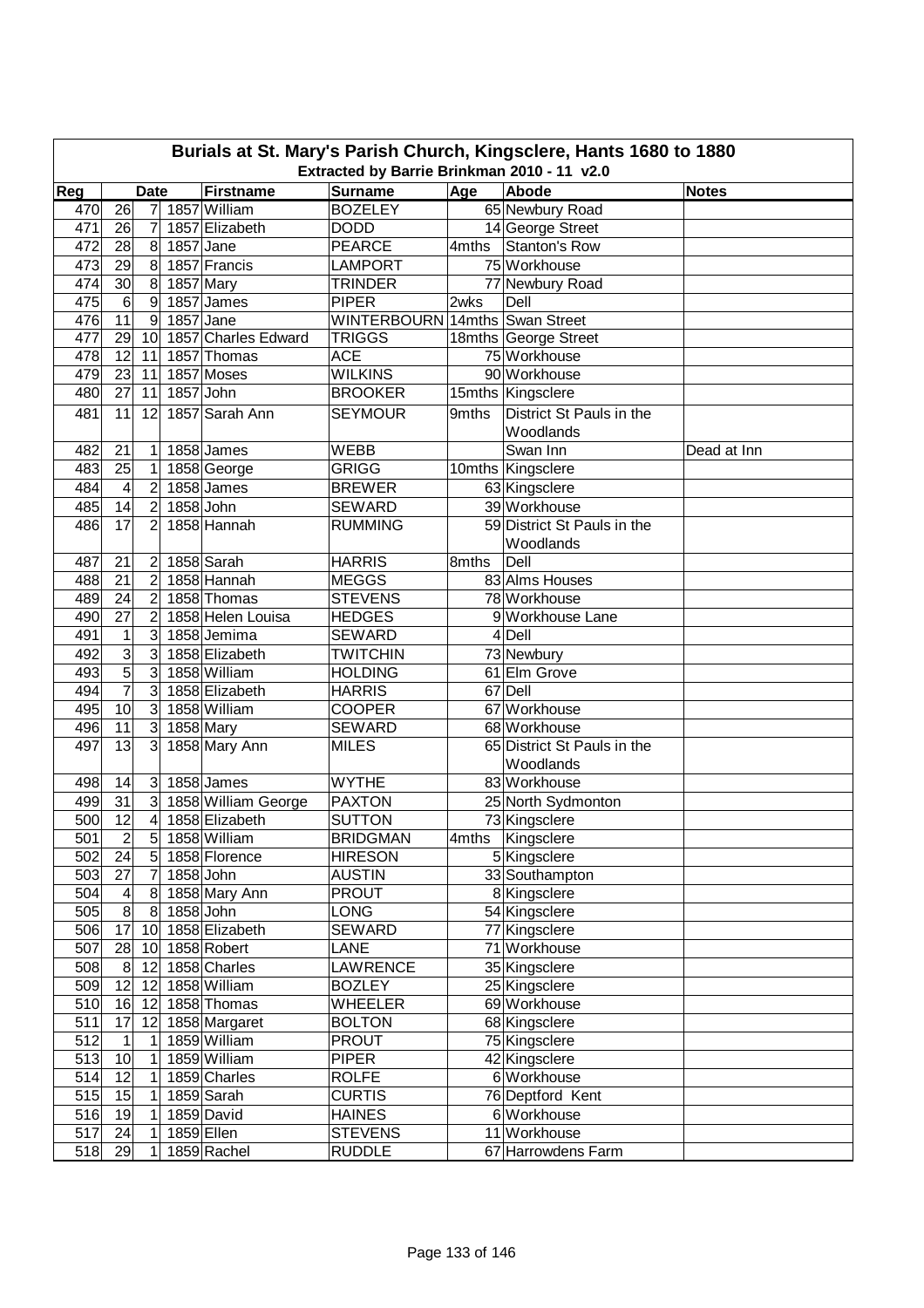| Extracted by Barrie Brinkman 2010 - 11 v2.0<br>Reg<br><b>Surname</b><br>Age<br>Abode<br><b>Firstname</b><br><b>Notes</b><br><b>Date</b><br>1859 Anna<br>12<br>2 <br><b>RUDDLE</b><br>68 Kingsclere<br>519<br>520<br>12<br>$\overline{2}$<br>1859 Henry John<br><b>EMANS</b><br>7 Kingsclere<br>1859 William<br><b>PARTRIDGE</b><br>4 Workhouse<br>521<br>$\overline{2}$<br>16<br>4yrs 6mths<br>1859 Eliza Emily<br>522<br>7<br>$\overline{3}$<br>Workhouse<br><b>BARNES</b><br>9mths<br>12<br>3<br>1859 Ann<br>523<br><b>BOLTON</b><br>3 Kingsclere<br>3yrs 7mths<br>524<br>3<br>1859 George<br>19<br><b>QUARTERMAN</b><br>7 Kingsclere<br>525<br>3<br>24<br>1859 Stephen<br><b>HARMSWOOD</b><br>78 Kingsclere<br>$\overline{3}$<br>526<br>27<br>1859 George<br><b>GETHIN</b><br>63 Kingsclere<br>527<br>1859 Mary Maria<br>6mths Kingsclere<br>31<br>3<br><b>ROBBINS</b><br>528<br>21<br>1859 Stephen<br><b>CHAMP</b><br>88 Kingsclere<br>4<br>Died at Sutton near<br>Winchester<br>24 Dell<br>529<br>24<br>1859 George<br><b>ROLFE</b><br>Easter Day<br>4<br>3<br>1859 Ann<br>53 Cowes Isle of Wight<br>530<br>5<br><b>PLATT</b><br>6<br>531<br>1859 Amey<br>6<br><b>HUGHES</b><br>15days Kingsclere<br>$\overline{18}$<br>532<br>6<br>1859 James<br><b>PIPER</b><br>8 Kingsclere<br>$\overline{7}$<br>533<br>4<br>1859 William<br><b>ROLFE</b><br>Kingsclere<br>3mths<br>534<br>23<br>$\overline{7}$<br>1859 Thomas<br><b>BLACKENEY</b><br>49 North Street<br>535<br>24<br>1859 Jane<br>7<br><b>DRAKE</b><br>24 North Street<br>536<br>3<br>1859 Arthur<br>8<br><b>NEWELL</b><br>infant<br>Police Station Newbury<br>Road<br>83 Workhouse<br>1859 Susannah<br><b>HERRIN</b><br>537<br>10<br>8 <sup>°</sup><br>11<br>8<br>1859 Elizabeth<br>538<br><b>DRAKE</b><br>26 North Street<br>21<br>8<br>1859 Emma<br>$35$ Dell<br>539<br><b>ROLFE</b><br>$\boldsymbol{9}$<br>1859 George Edwin<br>1 Dell Lane<br>540<br>5<br><b>MILES</b><br>1yr 9mths<br>$\overline{12}$<br>1859 William<br><b>SMALL</b><br>78 Workhouse<br>541<br>9<br>1859 Charles<br>542<br>24<br>9<br><b>WAITE</b><br>31 Swan Street<br>$6\overline{6}$<br>1859 Ann Elizabeth<br>6 Dell Lane<br>543<br><b>DOLLERY</b><br>10<br>12<br>544<br>1859 Anne<br><b>HORAN</b><br>33 Police Station<br>10<br>545<br>1859 James<br><b>FOSTER</b><br>$2$ Dell<br>14<br>2yrs 10mths<br>10<br>1859 Richard<br>546<br>24<br><b>WHITE</b><br>84 Dell<br>10<br>1859 Esan<br>547<br>$2$ Dell<br>26<br>10<br><b>DENNIS</b><br>2yrs 6mths<br>548<br>$\overline{3}$<br>1859 Susan<br><b>BARTLETT</b><br>74 Newbury Road<br>11<br>27<br>76 Dell<br>549<br>11<br>1859 Catherine<br><b>PIPER</b><br>1859 David<br>550<br>$\overline{4}$<br>12<br><b>DUCKETT</b><br>Dell<br>6mths<br>551<br>18 12 1859 Ann Eliza<br>7 Swan Street<br><b>ARNSBY</b><br>7yrs 6mths<br>552<br>1859 George<br>28 12<br><b>ROLFE</b><br>6 near the Church<br>28<br>1859 Mary Ann<br><b>ROLFE</b><br>553<br>12<br>4 near the Church<br>554<br>29<br>12<br>1859 Harry Stephen H.<br><b>PIKE</b><br>13yrs 6mths<br>13 near the Church<br>$\mathbf{3}$<br>555<br>1860 Mary Louisa<br><b>ROLFE</b><br>16mths Tower Hill<br>1<br>$\overline{3}$<br>1860 Aaron<br><b>ROBINSON</b><br>556<br>62 George Street<br>1<br>557<br>1860 Ann<br><b>EVANS</b><br>11<br>2 North Street<br>1<br>558<br>$1860$ Ada<br><b>WICKENS</b><br>14days Stanton's Row<br>16<br>1<br>1860 Rosa Ann<br>559<br>18<br><b>TWITCHIN</b><br>70 George Street<br>1<br>560<br>29<br>1860 George<br><b>FRENCH</b><br>16mths West End Cottages<br>1<br>561<br>31<br>1860 Martha<br><b>SEWARD</b><br>4 near the Church<br>1<br>4yrs 8mths<br>562<br>$\boldsymbol{2}$<br>1860 John<br>$\,6$<br>SELWOOD<br>68 Workhouse Lane<br>563<br>13<br>1860 Henry James<br><b>MILES</b><br>$\overline{c}$<br>Swan Street<br>6mths<br>564<br>20<br>1860 Thomas<br><b>MILES</b><br>$\boldsymbol{2}$<br>29 Swan Street<br>1860 Eliza<br>565<br>20<br>$\boldsymbol{2}$<br>9mths Newbury Road<br><b>HUGHES</b><br>566<br>23<br>1860 Azubah<br>QUARTERMAN<br>5 George Street<br>5yrs 6mths<br>$\boldsymbol{2}$<br>567<br>24<br>$\overline{2}$<br>1860 Ann<br>68 George Street<br>LANGDON<br>1860 Mehetabel |     | Burials at St. Mary's Parish Church, Kingsclere, Hants 1680 to 1880 |                |  |  |                |  |                   |  |  |  |  |
|---------------------------------------------------------------------------------------------------------------------------------------------------------------------------------------------------------------------------------------------------------------------------------------------------------------------------------------------------------------------------------------------------------------------------------------------------------------------------------------------------------------------------------------------------------------------------------------------------------------------------------------------------------------------------------------------------------------------------------------------------------------------------------------------------------------------------------------------------------------------------------------------------------------------------------------------------------------------------------------------------------------------------------------------------------------------------------------------------------------------------------------------------------------------------------------------------------------------------------------------------------------------------------------------------------------------------------------------------------------------------------------------------------------------------------------------------------------------------------------------------------------------------------------------------------------------------------------------------------------------------------------------------------------------------------------------------------------------------------------------------------------------------------------------------------------------------------------------------------------------------------------------------------------------------------------------------------------------------------------------------------------------------------------------------------------------------------------------------------------------------------------------------------------------------------------------------------------------------------------------------------------------------------------------------------------------------------------------------------------------------------------------------------------------------------------------------------------------------------------------------------------------------------------------------------------------------------------------------------------------------------------------------------------------------------------------------------------------------------------------------------------------------------------------------------------------------------------------------------------------------------------------------------------------------------------------------------------------------------------------------------------------------------------------------------------------------------------------------------------------------------------------------------------------------------------------------------------------------------------------------------------------------------------------------------------------------------------------------------------------------------------------------------------------------------------------------------------------------------------------------------------------------------------------------------------------------------------------------------------------------------------------------------------------------------------------------------------------------------------------------------------------------------------------------------------------------------------------------------------------------------------------------------------------------------------------------------------------------------------------------------------------------------------------------------------------------------------------------------------------------------------------------------------------|-----|---------------------------------------------------------------------|----------------|--|--|----------------|--|-------------------|--|--|--|--|
|                                                                                                                                                                                                                                                                                                                                                                                                                                                                                                                                                                                                                                                                                                                                                                                                                                                                                                                                                                                                                                                                                                                                                                                                                                                                                                                                                                                                                                                                                                                                                                                                                                                                                                                                                                                                                                                                                                                                                                                                                                                                                                                                                                                                                                                                                                                                                                                                                                                                                                                                                                                                                                                                                                                                                                                                                                                                                                                                                                                                                                                                                                                                                                                                                                                                                                                                                                                                                                                                                                                                                                                                                                                                                                                                                                                                                                                                                                                                                                                                                                                                                                                                                                     |     |                                                                     |                |  |  |                |  |                   |  |  |  |  |
|                                                                                                                                                                                                                                                                                                                                                                                                                                                                                                                                                                                                                                                                                                                                                                                                                                                                                                                                                                                                                                                                                                                                                                                                                                                                                                                                                                                                                                                                                                                                                                                                                                                                                                                                                                                                                                                                                                                                                                                                                                                                                                                                                                                                                                                                                                                                                                                                                                                                                                                                                                                                                                                                                                                                                                                                                                                                                                                                                                                                                                                                                                                                                                                                                                                                                                                                                                                                                                                                                                                                                                                                                                                                                                                                                                                                                                                                                                                                                                                                                                                                                                                                                                     |     |                                                                     |                |  |  |                |  |                   |  |  |  |  |
|                                                                                                                                                                                                                                                                                                                                                                                                                                                                                                                                                                                                                                                                                                                                                                                                                                                                                                                                                                                                                                                                                                                                                                                                                                                                                                                                                                                                                                                                                                                                                                                                                                                                                                                                                                                                                                                                                                                                                                                                                                                                                                                                                                                                                                                                                                                                                                                                                                                                                                                                                                                                                                                                                                                                                                                                                                                                                                                                                                                                                                                                                                                                                                                                                                                                                                                                                                                                                                                                                                                                                                                                                                                                                                                                                                                                                                                                                                                                                                                                                                                                                                                                                                     |     |                                                                     |                |  |  |                |  |                   |  |  |  |  |
|                                                                                                                                                                                                                                                                                                                                                                                                                                                                                                                                                                                                                                                                                                                                                                                                                                                                                                                                                                                                                                                                                                                                                                                                                                                                                                                                                                                                                                                                                                                                                                                                                                                                                                                                                                                                                                                                                                                                                                                                                                                                                                                                                                                                                                                                                                                                                                                                                                                                                                                                                                                                                                                                                                                                                                                                                                                                                                                                                                                                                                                                                                                                                                                                                                                                                                                                                                                                                                                                                                                                                                                                                                                                                                                                                                                                                                                                                                                                                                                                                                                                                                                                                                     |     |                                                                     |                |  |  |                |  |                   |  |  |  |  |
|                                                                                                                                                                                                                                                                                                                                                                                                                                                                                                                                                                                                                                                                                                                                                                                                                                                                                                                                                                                                                                                                                                                                                                                                                                                                                                                                                                                                                                                                                                                                                                                                                                                                                                                                                                                                                                                                                                                                                                                                                                                                                                                                                                                                                                                                                                                                                                                                                                                                                                                                                                                                                                                                                                                                                                                                                                                                                                                                                                                                                                                                                                                                                                                                                                                                                                                                                                                                                                                                                                                                                                                                                                                                                                                                                                                                                                                                                                                                                                                                                                                                                                                                                                     |     |                                                                     |                |  |  |                |  |                   |  |  |  |  |
|                                                                                                                                                                                                                                                                                                                                                                                                                                                                                                                                                                                                                                                                                                                                                                                                                                                                                                                                                                                                                                                                                                                                                                                                                                                                                                                                                                                                                                                                                                                                                                                                                                                                                                                                                                                                                                                                                                                                                                                                                                                                                                                                                                                                                                                                                                                                                                                                                                                                                                                                                                                                                                                                                                                                                                                                                                                                                                                                                                                                                                                                                                                                                                                                                                                                                                                                                                                                                                                                                                                                                                                                                                                                                                                                                                                                                                                                                                                                                                                                                                                                                                                                                                     |     |                                                                     |                |  |  |                |  |                   |  |  |  |  |
|                                                                                                                                                                                                                                                                                                                                                                                                                                                                                                                                                                                                                                                                                                                                                                                                                                                                                                                                                                                                                                                                                                                                                                                                                                                                                                                                                                                                                                                                                                                                                                                                                                                                                                                                                                                                                                                                                                                                                                                                                                                                                                                                                                                                                                                                                                                                                                                                                                                                                                                                                                                                                                                                                                                                                                                                                                                                                                                                                                                                                                                                                                                                                                                                                                                                                                                                                                                                                                                                                                                                                                                                                                                                                                                                                                                                                                                                                                                                                                                                                                                                                                                                                                     |     |                                                                     |                |  |  |                |  |                   |  |  |  |  |
|                                                                                                                                                                                                                                                                                                                                                                                                                                                                                                                                                                                                                                                                                                                                                                                                                                                                                                                                                                                                                                                                                                                                                                                                                                                                                                                                                                                                                                                                                                                                                                                                                                                                                                                                                                                                                                                                                                                                                                                                                                                                                                                                                                                                                                                                                                                                                                                                                                                                                                                                                                                                                                                                                                                                                                                                                                                                                                                                                                                                                                                                                                                                                                                                                                                                                                                                                                                                                                                                                                                                                                                                                                                                                                                                                                                                                                                                                                                                                                                                                                                                                                                                                                     |     |                                                                     |                |  |  |                |  |                   |  |  |  |  |
|                                                                                                                                                                                                                                                                                                                                                                                                                                                                                                                                                                                                                                                                                                                                                                                                                                                                                                                                                                                                                                                                                                                                                                                                                                                                                                                                                                                                                                                                                                                                                                                                                                                                                                                                                                                                                                                                                                                                                                                                                                                                                                                                                                                                                                                                                                                                                                                                                                                                                                                                                                                                                                                                                                                                                                                                                                                                                                                                                                                                                                                                                                                                                                                                                                                                                                                                                                                                                                                                                                                                                                                                                                                                                                                                                                                                                                                                                                                                                                                                                                                                                                                                                                     |     |                                                                     |                |  |  |                |  |                   |  |  |  |  |
|                                                                                                                                                                                                                                                                                                                                                                                                                                                                                                                                                                                                                                                                                                                                                                                                                                                                                                                                                                                                                                                                                                                                                                                                                                                                                                                                                                                                                                                                                                                                                                                                                                                                                                                                                                                                                                                                                                                                                                                                                                                                                                                                                                                                                                                                                                                                                                                                                                                                                                                                                                                                                                                                                                                                                                                                                                                                                                                                                                                                                                                                                                                                                                                                                                                                                                                                                                                                                                                                                                                                                                                                                                                                                                                                                                                                                                                                                                                                                                                                                                                                                                                                                                     |     |                                                                     |                |  |  |                |  |                   |  |  |  |  |
|                                                                                                                                                                                                                                                                                                                                                                                                                                                                                                                                                                                                                                                                                                                                                                                                                                                                                                                                                                                                                                                                                                                                                                                                                                                                                                                                                                                                                                                                                                                                                                                                                                                                                                                                                                                                                                                                                                                                                                                                                                                                                                                                                                                                                                                                                                                                                                                                                                                                                                                                                                                                                                                                                                                                                                                                                                                                                                                                                                                                                                                                                                                                                                                                                                                                                                                                                                                                                                                                                                                                                                                                                                                                                                                                                                                                                                                                                                                                                                                                                                                                                                                                                                     |     |                                                                     |                |  |  |                |  |                   |  |  |  |  |
|                                                                                                                                                                                                                                                                                                                                                                                                                                                                                                                                                                                                                                                                                                                                                                                                                                                                                                                                                                                                                                                                                                                                                                                                                                                                                                                                                                                                                                                                                                                                                                                                                                                                                                                                                                                                                                                                                                                                                                                                                                                                                                                                                                                                                                                                                                                                                                                                                                                                                                                                                                                                                                                                                                                                                                                                                                                                                                                                                                                                                                                                                                                                                                                                                                                                                                                                                                                                                                                                                                                                                                                                                                                                                                                                                                                                                                                                                                                                                                                                                                                                                                                                                                     |     |                                                                     |                |  |  |                |  |                   |  |  |  |  |
|                                                                                                                                                                                                                                                                                                                                                                                                                                                                                                                                                                                                                                                                                                                                                                                                                                                                                                                                                                                                                                                                                                                                                                                                                                                                                                                                                                                                                                                                                                                                                                                                                                                                                                                                                                                                                                                                                                                                                                                                                                                                                                                                                                                                                                                                                                                                                                                                                                                                                                                                                                                                                                                                                                                                                                                                                                                                                                                                                                                                                                                                                                                                                                                                                                                                                                                                                                                                                                                                                                                                                                                                                                                                                                                                                                                                                                                                                                                                                                                                                                                                                                                                                                     |     |                                                                     |                |  |  |                |  |                   |  |  |  |  |
|                                                                                                                                                                                                                                                                                                                                                                                                                                                                                                                                                                                                                                                                                                                                                                                                                                                                                                                                                                                                                                                                                                                                                                                                                                                                                                                                                                                                                                                                                                                                                                                                                                                                                                                                                                                                                                                                                                                                                                                                                                                                                                                                                                                                                                                                                                                                                                                                                                                                                                                                                                                                                                                                                                                                                                                                                                                                                                                                                                                                                                                                                                                                                                                                                                                                                                                                                                                                                                                                                                                                                                                                                                                                                                                                                                                                                                                                                                                                                                                                                                                                                                                                                                     |     |                                                                     |                |  |  |                |  |                   |  |  |  |  |
|                                                                                                                                                                                                                                                                                                                                                                                                                                                                                                                                                                                                                                                                                                                                                                                                                                                                                                                                                                                                                                                                                                                                                                                                                                                                                                                                                                                                                                                                                                                                                                                                                                                                                                                                                                                                                                                                                                                                                                                                                                                                                                                                                                                                                                                                                                                                                                                                                                                                                                                                                                                                                                                                                                                                                                                                                                                                                                                                                                                                                                                                                                                                                                                                                                                                                                                                                                                                                                                                                                                                                                                                                                                                                                                                                                                                                                                                                                                                                                                                                                                                                                                                                                     |     |                                                                     |                |  |  |                |  |                   |  |  |  |  |
|                                                                                                                                                                                                                                                                                                                                                                                                                                                                                                                                                                                                                                                                                                                                                                                                                                                                                                                                                                                                                                                                                                                                                                                                                                                                                                                                                                                                                                                                                                                                                                                                                                                                                                                                                                                                                                                                                                                                                                                                                                                                                                                                                                                                                                                                                                                                                                                                                                                                                                                                                                                                                                                                                                                                                                                                                                                                                                                                                                                                                                                                                                                                                                                                                                                                                                                                                                                                                                                                                                                                                                                                                                                                                                                                                                                                                                                                                                                                                                                                                                                                                                                                                                     |     |                                                                     |                |  |  |                |  |                   |  |  |  |  |
|                                                                                                                                                                                                                                                                                                                                                                                                                                                                                                                                                                                                                                                                                                                                                                                                                                                                                                                                                                                                                                                                                                                                                                                                                                                                                                                                                                                                                                                                                                                                                                                                                                                                                                                                                                                                                                                                                                                                                                                                                                                                                                                                                                                                                                                                                                                                                                                                                                                                                                                                                                                                                                                                                                                                                                                                                                                                                                                                                                                                                                                                                                                                                                                                                                                                                                                                                                                                                                                                                                                                                                                                                                                                                                                                                                                                                                                                                                                                                                                                                                                                                                                                                                     |     |                                                                     |                |  |  |                |  |                   |  |  |  |  |
|                                                                                                                                                                                                                                                                                                                                                                                                                                                                                                                                                                                                                                                                                                                                                                                                                                                                                                                                                                                                                                                                                                                                                                                                                                                                                                                                                                                                                                                                                                                                                                                                                                                                                                                                                                                                                                                                                                                                                                                                                                                                                                                                                                                                                                                                                                                                                                                                                                                                                                                                                                                                                                                                                                                                                                                                                                                                                                                                                                                                                                                                                                                                                                                                                                                                                                                                                                                                                                                                                                                                                                                                                                                                                                                                                                                                                                                                                                                                                                                                                                                                                                                                                                     |     |                                                                     |                |  |  |                |  |                   |  |  |  |  |
|                                                                                                                                                                                                                                                                                                                                                                                                                                                                                                                                                                                                                                                                                                                                                                                                                                                                                                                                                                                                                                                                                                                                                                                                                                                                                                                                                                                                                                                                                                                                                                                                                                                                                                                                                                                                                                                                                                                                                                                                                                                                                                                                                                                                                                                                                                                                                                                                                                                                                                                                                                                                                                                                                                                                                                                                                                                                                                                                                                                                                                                                                                                                                                                                                                                                                                                                                                                                                                                                                                                                                                                                                                                                                                                                                                                                                                                                                                                                                                                                                                                                                                                                                                     |     |                                                                     |                |  |  |                |  |                   |  |  |  |  |
|                                                                                                                                                                                                                                                                                                                                                                                                                                                                                                                                                                                                                                                                                                                                                                                                                                                                                                                                                                                                                                                                                                                                                                                                                                                                                                                                                                                                                                                                                                                                                                                                                                                                                                                                                                                                                                                                                                                                                                                                                                                                                                                                                                                                                                                                                                                                                                                                                                                                                                                                                                                                                                                                                                                                                                                                                                                                                                                                                                                                                                                                                                                                                                                                                                                                                                                                                                                                                                                                                                                                                                                                                                                                                                                                                                                                                                                                                                                                                                                                                                                                                                                                                                     |     |                                                                     |                |  |  |                |  |                   |  |  |  |  |
|                                                                                                                                                                                                                                                                                                                                                                                                                                                                                                                                                                                                                                                                                                                                                                                                                                                                                                                                                                                                                                                                                                                                                                                                                                                                                                                                                                                                                                                                                                                                                                                                                                                                                                                                                                                                                                                                                                                                                                                                                                                                                                                                                                                                                                                                                                                                                                                                                                                                                                                                                                                                                                                                                                                                                                                                                                                                                                                                                                                                                                                                                                                                                                                                                                                                                                                                                                                                                                                                                                                                                                                                                                                                                                                                                                                                                                                                                                                                                                                                                                                                                                                                                                     |     |                                                                     |                |  |  |                |  |                   |  |  |  |  |
|                                                                                                                                                                                                                                                                                                                                                                                                                                                                                                                                                                                                                                                                                                                                                                                                                                                                                                                                                                                                                                                                                                                                                                                                                                                                                                                                                                                                                                                                                                                                                                                                                                                                                                                                                                                                                                                                                                                                                                                                                                                                                                                                                                                                                                                                                                                                                                                                                                                                                                                                                                                                                                                                                                                                                                                                                                                                                                                                                                                                                                                                                                                                                                                                                                                                                                                                                                                                                                                                                                                                                                                                                                                                                                                                                                                                                                                                                                                                                                                                                                                                                                                                                                     |     |                                                                     |                |  |  |                |  |                   |  |  |  |  |
|                                                                                                                                                                                                                                                                                                                                                                                                                                                                                                                                                                                                                                                                                                                                                                                                                                                                                                                                                                                                                                                                                                                                                                                                                                                                                                                                                                                                                                                                                                                                                                                                                                                                                                                                                                                                                                                                                                                                                                                                                                                                                                                                                                                                                                                                                                                                                                                                                                                                                                                                                                                                                                                                                                                                                                                                                                                                                                                                                                                                                                                                                                                                                                                                                                                                                                                                                                                                                                                                                                                                                                                                                                                                                                                                                                                                                                                                                                                                                                                                                                                                                                                                                                     |     |                                                                     |                |  |  |                |  |                   |  |  |  |  |
|                                                                                                                                                                                                                                                                                                                                                                                                                                                                                                                                                                                                                                                                                                                                                                                                                                                                                                                                                                                                                                                                                                                                                                                                                                                                                                                                                                                                                                                                                                                                                                                                                                                                                                                                                                                                                                                                                                                                                                                                                                                                                                                                                                                                                                                                                                                                                                                                                                                                                                                                                                                                                                                                                                                                                                                                                                                                                                                                                                                                                                                                                                                                                                                                                                                                                                                                                                                                                                                                                                                                                                                                                                                                                                                                                                                                                                                                                                                                                                                                                                                                                                                                                                     |     |                                                                     |                |  |  |                |  |                   |  |  |  |  |
|                                                                                                                                                                                                                                                                                                                                                                                                                                                                                                                                                                                                                                                                                                                                                                                                                                                                                                                                                                                                                                                                                                                                                                                                                                                                                                                                                                                                                                                                                                                                                                                                                                                                                                                                                                                                                                                                                                                                                                                                                                                                                                                                                                                                                                                                                                                                                                                                                                                                                                                                                                                                                                                                                                                                                                                                                                                                                                                                                                                                                                                                                                                                                                                                                                                                                                                                                                                                                                                                                                                                                                                                                                                                                                                                                                                                                                                                                                                                                                                                                                                                                                                                                                     |     |                                                                     |                |  |  |                |  |                   |  |  |  |  |
|                                                                                                                                                                                                                                                                                                                                                                                                                                                                                                                                                                                                                                                                                                                                                                                                                                                                                                                                                                                                                                                                                                                                                                                                                                                                                                                                                                                                                                                                                                                                                                                                                                                                                                                                                                                                                                                                                                                                                                                                                                                                                                                                                                                                                                                                                                                                                                                                                                                                                                                                                                                                                                                                                                                                                                                                                                                                                                                                                                                                                                                                                                                                                                                                                                                                                                                                                                                                                                                                                                                                                                                                                                                                                                                                                                                                                                                                                                                                                                                                                                                                                                                                                                     |     |                                                                     |                |  |  |                |  |                   |  |  |  |  |
|                                                                                                                                                                                                                                                                                                                                                                                                                                                                                                                                                                                                                                                                                                                                                                                                                                                                                                                                                                                                                                                                                                                                                                                                                                                                                                                                                                                                                                                                                                                                                                                                                                                                                                                                                                                                                                                                                                                                                                                                                                                                                                                                                                                                                                                                                                                                                                                                                                                                                                                                                                                                                                                                                                                                                                                                                                                                                                                                                                                                                                                                                                                                                                                                                                                                                                                                                                                                                                                                                                                                                                                                                                                                                                                                                                                                                                                                                                                                                                                                                                                                                                                                                                     |     |                                                                     |                |  |  |                |  |                   |  |  |  |  |
|                                                                                                                                                                                                                                                                                                                                                                                                                                                                                                                                                                                                                                                                                                                                                                                                                                                                                                                                                                                                                                                                                                                                                                                                                                                                                                                                                                                                                                                                                                                                                                                                                                                                                                                                                                                                                                                                                                                                                                                                                                                                                                                                                                                                                                                                                                                                                                                                                                                                                                                                                                                                                                                                                                                                                                                                                                                                                                                                                                                                                                                                                                                                                                                                                                                                                                                                                                                                                                                                                                                                                                                                                                                                                                                                                                                                                                                                                                                                                                                                                                                                                                                                                                     |     |                                                                     |                |  |  |                |  |                   |  |  |  |  |
|                                                                                                                                                                                                                                                                                                                                                                                                                                                                                                                                                                                                                                                                                                                                                                                                                                                                                                                                                                                                                                                                                                                                                                                                                                                                                                                                                                                                                                                                                                                                                                                                                                                                                                                                                                                                                                                                                                                                                                                                                                                                                                                                                                                                                                                                                                                                                                                                                                                                                                                                                                                                                                                                                                                                                                                                                                                                                                                                                                                                                                                                                                                                                                                                                                                                                                                                                                                                                                                                                                                                                                                                                                                                                                                                                                                                                                                                                                                                                                                                                                                                                                                                                                     |     |                                                                     |                |  |  |                |  |                   |  |  |  |  |
|                                                                                                                                                                                                                                                                                                                                                                                                                                                                                                                                                                                                                                                                                                                                                                                                                                                                                                                                                                                                                                                                                                                                                                                                                                                                                                                                                                                                                                                                                                                                                                                                                                                                                                                                                                                                                                                                                                                                                                                                                                                                                                                                                                                                                                                                                                                                                                                                                                                                                                                                                                                                                                                                                                                                                                                                                                                                                                                                                                                                                                                                                                                                                                                                                                                                                                                                                                                                                                                                                                                                                                                                                                                                                                                                                                                                                                                                                                                                                                                                                                                                                                                                                                     |     |                                                                     |                |  |  |                |  |                   |  |  |  |  |
|                                                                                                                                                                                                                                                                                                                                                                                                                                                                                                                                                                                                                                                                                                                                                                                                                                                                                                                                                                                                                                                                                                                                                                                                                                                                                                                                                                                                                                                                                                                                                                                                                                                                                                                                                                                                                                                                                                                                                                                                                                                                                                                                                                                                                                                                                                                                                                                                                                                                                                                                                                                                                                                                                                                                                                                                                                                                                                                                                                                                                                                                                                                                                                                                                                                                                                                                                                                                                                                                                                                                                                                                                                                                                                                                                                                                                                                                                                                                                                                                                                                                                                                                                                     |     |                                                                     |                |  |  |                |  |                   |  |  |  |  |
|                                                                                                                                                                                                                                                                                                                                                                                                                                                                                                                                                                                                                                                                                                                                                                                                                                                                                                                                                                                                                                                                                                                                                                                                                                                                                                                                                                                                                                                                                                                                                                                                                                                                                                                                                                                                                                                                                                                                                                                                                                                                                                                                                                                                                                                                                                                                                                                                                                                                                                                                                                                                                                                                                                                                                                                                                                                                                                                                                                                                                                                                                                                                                                                                                                                                                                                                                                                                                                                                                                                                                                                                                                                                                                                                                                                                                                                                                                                                                                                                                                                                                                                                                                     |     |                                                                     |                |  |  |                |  |                   |  |  |  |  |
|                                                                                                                                                                                                                                                                                                                                                                                                                                                                                                                                                                                                                                                                                                                                                                                                                                                                                                                                                                                                                                                                                                                                                                                                                                                                                                                                                                                                                                                                                                                                                                                                                                                                                                                                                                                                                                                                                                                                                                                                                                                                                                                                                                                                                                                                                                                                                                                                                                                                                                                                                                                                                                                                                                                                                                                                                                                                                                                                                                                                                                                                                                                                                                                                                                                                                                                                                                                                                                                                                                                                                                                                                                                                                                                                                                                                                                                                                                                                                                                                                                                                                                                                                                     |     |                                                                     |                |  |  |                |  |                   |  |  |  |  |
|                                                                                                                                                                                                                                                                                                                                                                                                                                                                                                                                                                                                                                                                                                                                                                                                                                                                                                                                                                                                                                                                                                                                                                                                                                                                                                                                                                                                                                                                                                                                                                                                                                                                                                                                                                                                                                                                                                                                                                                                                                                                                                                                                                                                                                                                                                                                                                                                                                                                                                                                                                                                                                                                                                                                                                                                                                                                                                                                                                                                                                                                                                                                                                                                                                                                                                                                                                                                                                                                                                                                                                                                                                                                                                                                                                                                                                                                                                                                                                                                                                                                                                                                                                     |     |                                                                     |                |  |  |                |  |                   |  |  |  |  |
|                                                                                                                                                                                                                                                                                                                                                                                                                                                                                                                                                                                                                                                                                                                                                                                                                                                                                                                                                                                                                                                                                                                                                                                                                                                                                                                                                                                                                                                                                                                                                                                                                                                                                                                                                                                                                                                                                                                                                                                                                                                                                                                                                                                                                                                                                                                                                                                                                                                                                                                                                                                                                                                                                                                                                                                                                                                                                                                                                                                                                                                                                                                                                                                                                                                                                                                                                                                                                                                                                                                                                                                                                                                                                                                                                                                                                                                                                                                                                                                                                                                                                                                                                                     |     |                                                                     |                |  |  |                |  |                   |  |  |  |  |
|                                                                                                                                                                                                                                                                                                                                                                                                                                                                                                                                                                                                                                                                                                                                                                                                                                                                                                                                                                                                                                                                                                                                                                                                                                                                                                                                                                                                                                                                                                                                                                                                                                                                                                                                                                                                                                                                                                                                                                                                                                                                                                                                                                                                                                                                                                                                                                                                                                                                                                                                                                                                                                                                                                                                                                                                                                                                                                                                                                                                                                                                                                                                                                                                                                                                                                                                                                                                                                                                                                                                                                                                                                                                                                                                                                                                                                                                                                                                                                                                                                                                                                                                                                     |     |                                                                     |                |  |  |                |  |                   |  |  |  |  |
|                                                                                                                                                                                                                                                                                                                                                                                                                                                                                                                                                                                                                                                                                                                                                                                                                                                                                                                                                                                                                                                                                                                                                                                                                                                                                                                                                                                                                                                                                                                                                                                                                                                                                                                                                                                                                                                                                                                                                                                                                                                                                                                                                                                                                                                                                                                                                                                                                                                                                                                                                                                                                                                                                                                                                                                                                                                                                                                                                                                                                                                                                                                                                                                                                                                                                                                                                                                                                                                                                                                                                                                                                                                                                                                                                                                                                                                                                                                                                                                                                                                                                                                                                                     |     |                                                                     |                |  |  |                |  |                   |  |  |  |  |
|                                                                                                                                                                                                                                                                                                                                                                                                                                                                                                                                                                                                                                                                                                                                                                                                                                                                                                                                                                                                                                                                                                                                                                                                                                                                                                                                                                                                                                                                                                                                                                                                                                                                                                                                                                                                                                                                                                                                                                                                                                                                                                                                                                                                                                                                                                                                                                                                                                                                                                                                                                                                                                                                                                                                                                                                                                                                                                                                                                                                                                                                                                                                                                                                                                                                                                                                                                                                                                                                                                                                                                                                                                                                                                                                                                                                                                                                                                                                                                                                                                                                                                                                                                     |     |                                                                     |                |  |  |                |  |                   |  |  |  |  |
|                                                                                                                                                                                                                                                                                                                                                                                                                                                                                                                                                                                                                                                                                                                                                                                                                                                                                                                                                                                                                                                                                                                                                                                                                                                                                                                                                                                                                                                                                                                                                                                                                                                                                                                                                                                                                                                                                                                                                                                                                                                                                                                                                                                                                                                                                                                                                                                                                                                                                                                                                                                                                                                                                                                                                                                                                                                                                                                                                                                                                                                                                                                                                                                                                                                                                                                                                                                                                                                                                                                                                                                                                                                                                                                                                                                                                                                                                                                                                                                                                                                                                                                                                                     |     |                                                                     |                |  |  |                |  |                   |  |  |  |  |
|                                                                                                                                                                                                                                                                                                                                                                                                                                                                                                                                                                                                                                                                                                                                                                                                                                                                                                                                                                                                                                                                                                                                                                                                                                                                                                                                                                                                                                                                                                                                                                                                                                                                                                                                                                                                                                                                                                                                                                                                                                                                                                                                                                                                                                                                                                                                                                                                                                                                                                                                                                                                                                                                                                                                                                                                                                                                                                                                                                                                                                                                                                                                                                                                                                                                                                                                                                                                                                                                                                                                                                                                                                                                                                                                                                                                                                                                                                                                                                                                                                                                                                                                                                     |     |                                                                     |                |  |  |                |  |                   |  |  |  |  |
|                                                                                                                                                                                                                                                                                                                                                                                                                                                                                                                                                                                                                                                                                                                                                                                                                                                                                                                                                                                                                                                                                                                                                                                                                                                                                                                                                                                                                                                                                                                                                                                                                                                                                                                                                                                                                                                                                                                                                                                                                                                                                                                                                                                                                                                                                                                                                                                                                                                                                                                                                                                                                                                                                                                                                                                                                                                                                                                                                                                                                                                                                                                                                                                                                                                                                                                                                                                                                                                                                                                                                                                                                                                                                                                                                                                                                                                                                                                                                                                                                                                                                                                                                                     |     |                                                                     |                |  |  |                |  |                   |  |  |  |  |
|                                                                                                                                                                                                                                                                                                                                                                                                                                                                                                                                                                                                                                                                                                                                                                                                                                                                                                                                                                                                                                                                                                                                                                                                                                                                                                                                                                                                                                                                                                                                                                                                                                                                                                                                                                                                                                                                                                                                                                                                                                                                                                                                                                                                                                                                                                                                                                                                                                                                                                                                                                                                                                                                                                                                                                                                                                                                                                                                                                                                                                                                                                                                                                                                                                                                                                                                                                                                                                                                                                                                                                                                                                                                                                                                                                                                                                                                                                                                                                                                                                                                                                                                                                     |     |                                                                     |                |  |  |                |  |                   |  |  |  |  |
|                                                                                                                                                                                                                                                                                                                                                                                                                                                                                                                                                                                                                                                                                                                                                                                                                                                                                                                                                                                                                                                                                                                                                                                                                                                                                                                                                                                                                                                                                                                                                                                                                                                                                                                                                                                                                                                                                                                                                                                                                                                                                                                                                                                                                                                                                                                                                                                                                                                                                                                                                                                                                                                                                                                                                                                                                                                                                                                                                                                                                                                                                                                                                                                                                                                                                                                                                                                                                                                                                                                                                                                                                                                                                                                                                                                                                                                                                                                                                                                                                                                                                                                                                                     |     |                                                                     |                |  |  |                |  |                   |  |  |  |  |
|                                                                                                                                                                                                                                                                                                                                                                                                                                                                                                                                                                                                                                                                                                                                                                                                                                                                                                                                                                                                                                                                                                                                                                                                                                                                                                                                                                                                                                                                                                                                                                                                                                                                                                                                                                                                                                                                                                                                                                                                                                                                                                                                                                                                                                                                                                                                                                                                                                                                                                                                                                                                                                                                                                                                                                                                                                                                                                                                                                                                                                                                                                                                                                                                                                                                                                                                                                                                                                                                                                                                                                                                                                                                                                                                                                                                                                                                                                                                                                                                                                                                                                                                                                     |     |                                                                     |                |  |  |                |  |                   |  |  |  |  |
|                                                                                                                                                                                                                                                                                                                                                                                                                                                                                                                                                                                                                                                                                                                                                                                                                                                                                                                                                                                                                                                                                                                                                                                                                                                                                                                                                                                                                                                                                                                                                                                                                                                                                                                                                                                                                                                                                                                                                                                                                                                                                                                                                                                                                                                                                                                                                                                                                                                                                                                                                                                                                                                                                                                                                                                                                                                                                                                                                                                                                                                                                                                                                                                                                                                                                                                                                                                                                                                                                                                                                                                                                                                                                                                                                                                                                                                                                                                                                                                                                                                                                                                                                                     |     |                                                                     |                |  |  |                |  |                   |  |  |  |  |
|                                                                                                                                                                                                                                                                                                                                                                                                                                                                                                                                                                                                                                                                                                                                                                                                                                                                                                                                                                                                                                                                                                                                                                                                                                                                                                                                                                                                                                                                                                                                                                                                                                                                                                                                                                                                                                                                                                                                                                                                                                                                                                                                                                                                                                                                                                                                                                                                                                                                                                                                                                                                                                                                                                                                                                                                                                                                                                                                                                                                                                                                                                                                                                                                                                                                                                                                                                                                                                                                                                                                                                                                                                                                                                                                                                                                                                                                                                                                                                                                                                                                                                                                                                     |     |                                                                     |                |  |  |                |  |                   |  |  |  |  |
|                                                                                                                                                                                                                                                                                                                                                                                                                                                                                                                                                                                                                                                                                                                                                                                                                                                                                                                                                                                                                                                                                                                                                                                                                                                                                                                                                                                                                                                                                                                                                                                                                                                                                                                                                                                                                                                                                                                                                                                                                                                                                                                                                                                                                                                                                                                                                                                                                                                                                                                                                                                                                                                                                                                                                                                                                                                                                                                                                                                                                                                                                                                                                                                                                                                                                                                                                                                                                                                                                                                                                                                                                                                                                                                                                                                                                                                                                                                                                                                                                                                                                                                                                                     |     |                                                                     |                |  |  |                |  |                   |  |  |  |  |
|                                                                                                                                                                                                                                                                                                                                                                                                                                                                                                                                                                                                                                                                                                                                                                                                                                                                                                                                                                                                                                                                                                                                                                                                                                                                                                                                                                                                                                                                                                                                                                                                                                                                                                                                                                                                                                                                                                                                                                                                                                                                                                                                                                                                                                                                                                                                                                                                                                                                                                                                                                                                                                                                                                                                                                                                                                                                                                                                                                                                                                                                                                                                                                                                                                                                                                                                                                                                                                                                                                                                                                                                                                                                                                                                                                                                                                                                                                                                                                                                                                                                                                                                                                     |     |                                                                     |                |  |  |                |  |                   |  |  |  |  |
|                                                                                                                                                                                                                                                                                                                                                                                                                                                                                                                                                                                                                                                                                                                                                                                                                                                                                                                                                                                                                                                                                                                                                                                                                                                                                                                                                                                                                                                                                                                                                                                                                                                                                                                                                                                                                                                                                                                                                                                                                                                                                                                                                                                                                                                                                                                                                                                                                                                                                                                                                                                                                                                                                                                                                                                                                                                                                                                                                                                                                                                                                                                                                                                                                                                                                                                                                                                                                                                                                                                                                                                                                                                                                                                                                                                                                                                                                                                                                                                                                                                                                                                                                                     |     |                                                                     |                |  |  |                |  |                   |  |  |  |  |
|                                                                                                                                                                                                                                                                                                                                                                                                                                                                                                                                                                                                                                                                                                                                                                                                                                                                                                                                                                                                                                                                                                                                                                                                                                                                                                                                                                                                                                                                                                                                                                                                                                                                                                                                                                                                                                                                                                                                                                                                                                                                                                                                                                                                                                                                                                                                                                                                                                                                                                                                                                                                                                                                                                                                                                                                                                                                                                                                                                                                                                                                                                                                                                                                                                                                                                                                                                                                                                                                                                                                                                                                                                                                                                                                                                                                                                                                                                                                                                                                                                                                                                                                                                     |     |                                                                     |                |  |  |                |  |                   |  |  |  |  |
|                                                                                                                                                                                                                                                                                                                                                                                                                                                                                                                                                                                                                                                                                                                                                                                                                                                                                                                                                                                                                                                                                                                                                                                                                                                                                                                                                                                                                                                                                                                                                                                                                                                                                                                                                                                                                                                                                                                                                                                                                                                                                                                                                                                                                                                                                                                                                                                                                                                                                                                                                                                                                                                                                                                                                                                                                                                                                                                                                                                                                                                                                                                                                                                                                                                                                                                                                                                                                                                                                                                                                                                                                                                                                                                                                                                                                                                                                                                                                                                                                                                                                                                                                                     |     |                                                                     |                |  |  |                |  |                   |  |  |  |  |
|                                                                                                                                                                                                                                                                                                                                                                                                                                                                                                                                                                                                                                                                                                                                                                                                                                                                                                                                                                                                                                                                                                                                                                                                                                                                                                                                                                                                                                                                                                                                                                                                                                                                                                                                                                                                                                                                                                                                                                                                                                                                                                                                                                                                                                                                                                                                                                                                                                                                                                                                                                                                                                                                                                                                                                                                                                                                                                                                                                                                                                                                                                                                                                                                                                                                                                                                                                                                                                                                                                                                                                                                                                                                                                                                                                                                                                                                                                                                                                                                                                                                                                                                                                     |     |                                                                     |                |  |  |                |  |                   |  |  |  |  |
|                                                                                                                                                                                                                                                                                                                                                                                                                                                                                                                                                                                                                                                                                                                                                                                                                                                                                                                                                                                                                                                                                                                                                                                                                                                                                                                                                                                                                                                                                                                                                                                                                                                                                                                                                                                                                                                                                                                                                                                                                                                                                                                                                                                                                                                                                                                                                                                                                                                                                                                                                                                                                                                                                                                                                                                                                                                                                                                                                                                                                                                                                                                                                                                                                                                                                                                                                                                                                                                                                                                                                                                                                                                                                                                                                                                                                                                                                                                                                                                                                                                                                                                                                                     | 568 | 25                                                                  | $\overline{2}$ |  |  | <b>GODDARD</b> |  | 60 Headley Common |  |  |  |  |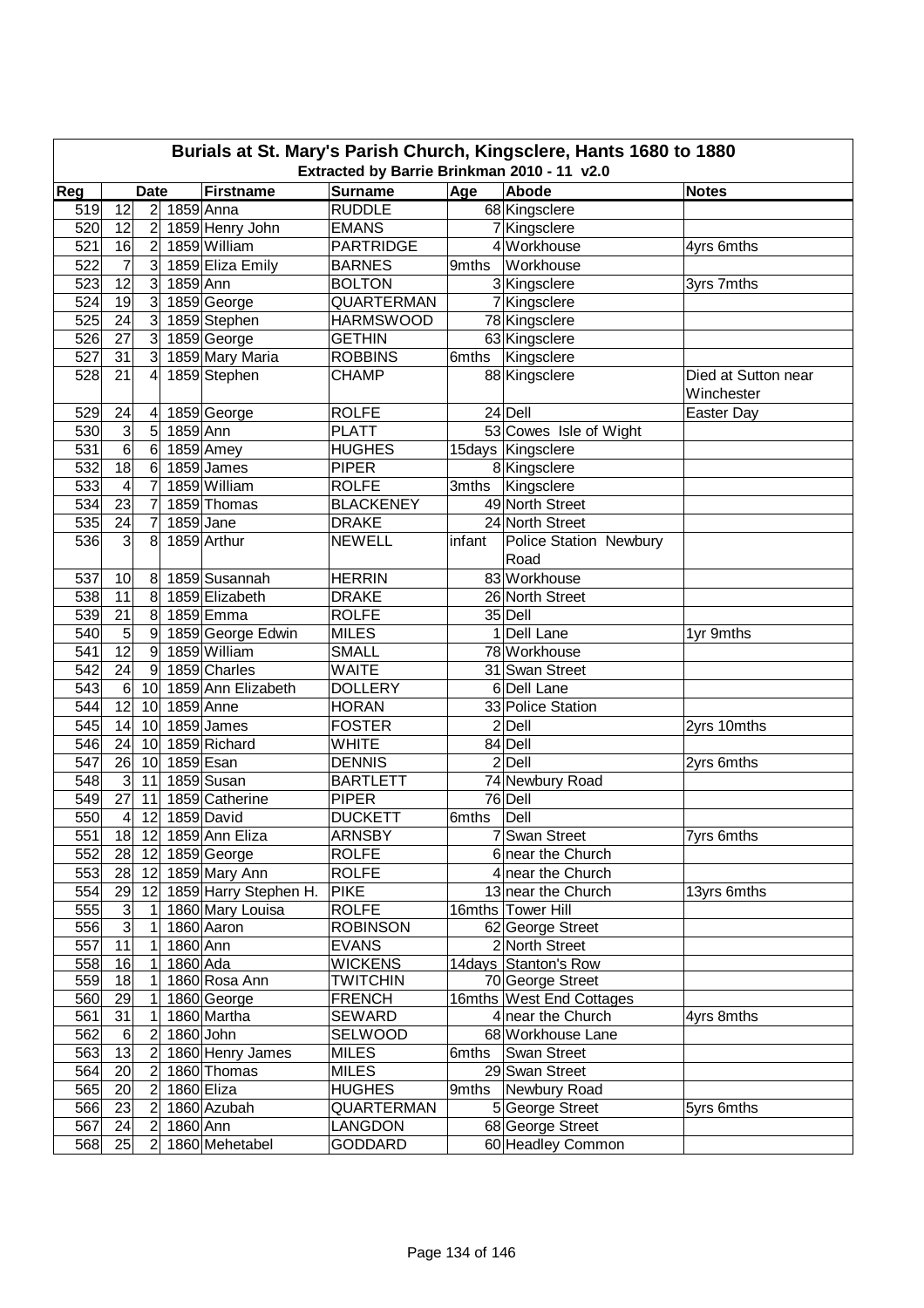| Burials at St. Mary's Parish Church, Kingsclere, Hants 1680 to 1880<br>Extracted by Barrie Brinkman 2010 - 11 v2.0 |                         |                  |          |                      |                    |       |                                     |                   |  |  |
|--------------------------------------------------------------------------------------------------------------------|-------------------------|------------------|----------|----------------------|--------------------|-------|-------------------------------------|-------------------|--|--|
|                                                                                                                    |                         |                  |          |                      |                    |       |                                     |                   |  |  |
| Reg                                                                                                                |                         | <b>Date</b>      |          | <b>Firstname</b>     | <b>Surname</b>     | Age   | Abode                               | <b>Notes</b>      |  |  |
| 569                                                                                                                | 7                       | 3 <sup>l</sup>   |          | 1860 James           | <b>ROLFE</b>       |       | 66 Summershurst                     |                   |  |  |
| 570                                                                                                                | 12                      | $\mathbf{3}$     |          | 1860 Joseph          | <b>SEWARD</b>      |       | 78 George Street                    | Late Parish Clerk |  |  |
| 571                                                                                                                | 15                      | 3 <sup>1</sup>   |          | 1860 Thomas          | <b>BLAKE</b>       |       | 40 Brimpton                         |                   |  |  |
| 572                                                                                                                | $\overline{2}$          | $\overline{4}$   |          | 1860 John            | <b>NIGHTINGALE</b> |       | 79 Ecchinswell                      |                   |  |  |
| 573                                                                                                                | $\overline{2}$          | 4                |          | 1860 Charlotte       | <b>STEVENS</b>     |       | 93 Alms Houses                      |                   |  |  |
| 574                                                                                                                | 3                       | 4                |          | 1860 Sarah Ann       | <b>BROOKER</b>     |       | 8mths   Market Place                |                   |  |  |
| 575                                                                                                                | 17                      | 4                |          | 1860 Sarah           | <b>BRUNSDEN</b>    |       | 79 Kite's Hill                      |                   |  |  |
| 576                                                                                                                | 21                      | 4                |          | 1860 Emma            | <b>BRIDGMAN</b>    | 4mths | Coleridge's Farm                    |                   |  |  |
| 577                                                                                                                | 23                      | 4                |          | 1860 Richard William | <b>BARTLEY</b>     | 8mths | <b>Winchester Road</b>              |                   |  |  |
| 578                                                                                                                | 4                       | 5                |          | 1860 Richard Charles | <b>SMITH</b>       | 2mths | Workhouse                           |                   |  |  |
| 579                                                                                                                | 19                      | 5                |          | 1860 William         | <b>HOLLEY</b>      | 9mths | Swan Street                         |                   |  |  |
| 580                                                                                                                | 15                      | $6\phantom{1}$   |          | 1860 Henry           | <b>RUDDLE</b>      |       | 19 Porch Farm                       |                   |  |  |
| 581                                                                                                                | 21                      | 6                |          | 1860 Richard         | <b>HARMSWORTH</b>  |       | 78 Dell                             |                   |  |  |
| 582                                                                                                                | $\overline{\mathbf{c}}$ | 7                |          | 1860 Harriet         | <b>TIBBLE</b>      |       | 31 Hurst near Reading               |                   |  |  |
| 583                                                                                                                | $\overline{5}$          | $\overline{7}$   |          | 1860 Richard         | <b>BASSETT</b>     |       | 65 Dell Lane                        |                   |  |  |
| 584                                                                                                                | 11                      | $\overline{7}$   |          | 1860 Samuel          | <b>TAYLOR</b>      |       | 76 Workhouse                        |                   |  |  |
| 585                                                                                                                | 14                      | 7                |          | 1860 John            | <b>CURTIS</b>      |       | 79 New Cross late of Fox            |                   |  |  |
|                                                                                                                    |                         |                  |          |                      |                    |       | Grove                               |                   |  |  |
| 586                                                                                                                | 23                      | 7                |          | 1860 William         | <b>HOLDAWAY</b>    |       | 77 Dell Lane                        |                   |  |  |
| 587                                                                                                                | 3                       | 8                |          | 1860 Richard         | <b>BRIDGMAN</b>    |       | 78 Coleridge's Farm                 |                   |  |  |
| 588                                                                                                                | 11                      | 8                |          | 1860 Richard         | <b>EXALL</b>       |       | 74 Workhouse                        |                   |  |  |
| 589                                                                                                                | 11                      | $\bf 8$          |          | 1860 Constantia      | <b>WEBB</b>        |       | 10days Knightsbridge                |                   |  |  |
| 590                                                                                                                | $\boldsymbol{9}$        | $\boldsymbol{9}$ |          | 1860 Mary            | <b>BREWER</b>      |       | 37 Tower Hill                       |                   |  |  |
| 591                                                                                                                | 17                      | $\boldsymbol{9}$ |          | 1860 Mary            | <b>HARMONDS</b>    |       | 75 Workhouse                        |                   |  |  |
| 592                                                                                                                | $\overline{12}$         | 10               |          | 1860 Emma            | <b>SMITH</b>       |       | 2 Workhouse                         |                   |  |  |
| 593                                                                                                                | 17                      | 10               |          | 1860 William         | <b>WEBB</b>        |       | 88 Headley Common                   |                   |  |  |
| 594                                                                                                                | $\overline{5}$          | 1                |          | 1861 Emily           | <b>EMANS</b>       |       | 44 Workhouse                        |                   |  |  |
| 595                                                                                                                | 18                      | 1                |          | 1861 William Henry   | <b>SEWARD</b>      |       | Dell Lane                           |                   |  |  |
| 596                                                                                                                | 21                      | 1                |          | 1861 Sarah           | <b>BOLTON</b>      | 5days | 3 Summershurst Green                |                   |  |  |
|                                                                                                                    | $\overline{26}$         |                  |          |                      | <b>BEW</b>         |       |                                     | 3yrs 5mths        |  |  |
| 597                                                                                                                | $\overline{2}$          | $\mathbf{1}$     |          | 1861 John            |                    |       | 69 Swan Street                      |                   |  |  |
| 598                                                                                                                | $\overline{9}$          | $\overline{c}$   |          | 1861 Robert          | <b>MUNDY</b>       |       | 60 Dell                             |                   |  |  |
| 599                                                                                                                |                         | $\overline{2}$   |          | 1861 William Charles | <b>HUNT</b>        | 5mths | Dell                                |                   |  |  |
| 600                                                                                                                | 14                      | $\overline{c}$   |          | 1861 Martha          | <b>GIGG</b>        |       | 36 Catts Malt House                 |                   |  |  |
| 601                                                                                                                | $\overline{7}$          | $\overline{3}$   |          | 1861 Sarah           | <b>RUDDLE</b>      |       | 40 Catts Farm                       |                   |  |  |
| 602                                                                                                                | œ                       | 3 <sup>1</sup>   |          | 1861 Timothy         | <b>HUGHES</b>      |       | 85 Workhouse                        |                   |  |  |
| 603                                                                                                                | 8                       |                  |          | 3 1861 Thomas        | <b>POORE</b>       |       | 61 Workhouse                        |                   |  |  |
| 604                                                                                                                | 15                      | 3 <sup>l</sup>   |          | 1861 Isaac           | <b>BUCKERIDGE</b>  |       | 67 George Street                    |                   |  |  |
| 605                                                                                                                | 23                      | $\overline{3}$   |          | 1861 William         | TARGETT            |       | 77 Cottages North West of<br>Church |                   |  |  |
| 606                                                                                                                | 23                      | $\mathbf{3}$     |          | 1861 Maria           | <b>CUMMINS</b>     |       | 56 Swan Street                      |                   |  |  |
| 607                                                                                                                | 28                      | 3 <sup>1</sup>   |          | 1861 Thomas George   | <b>GIGG</b>        | 4mths | <b>Catts Malt House</b>             |                   |  |  |
| 608                                                                                                                | 8                       | 4                |          | 1861 Robert          | <b>MILLS</b>       |       | 75 Workhouse                        |                   |  |  |
| 609                                                                                                                | 22                      |                  |          | 1861 Maria           | <b>RUDDLE</b>      |       | 48 Tower Hill                       |                   |  |  |
| 610                                                                                                                | 23                      |                  |          | 1861 Elizabeth       | <b>HILLIER</b>     |       | 64 Hall Farm                        |                   |  |  |
| 611                                                                                                                | 27                      | 4                |          | 1861 Elizabeth       | <b>PEARCE</b>      |       | 98 District St Pauls in the         |                   |  |  |
|                                                                                                                    |                         |                  |          |                      |                    |       | Woodlands                           |                   |  |  |
| 612                                                                                                                | 27                      | 4                |          | 1861 Thomas          | <b>WOODLEY</b>     |       | 83 Ecchinswell                      |                   |  |  |
| 613                                                                                                                | $\overline{a}$          | $\overline{5}$   | 1861 Ann |                      | <b>ALLEN</b>       |       | 24 North Street                     |                   |  |  |
| 614                                                                                                                | 11                      | $\overline{5}$   |          | 1861 Ellen           | <b>ROLFE</b>       | 6mths | <b>Tower Hill</b>                   |                   |  |  |
| 615                                                                                                                | 18                      | 5                |          | 1861 John            | <b>CRIPPS</b>      |       | 78 Sydmonton                        |                   |  |  |
| 616                                                                                                                | 30                      | 5                |          | 1861 William         | <b>ROLFE</b>       | 5mths | George Street                       |                   |  |  |
|                                                                                                                    |                         |                  |          |                      |                    |       |                                     |                   |  |  |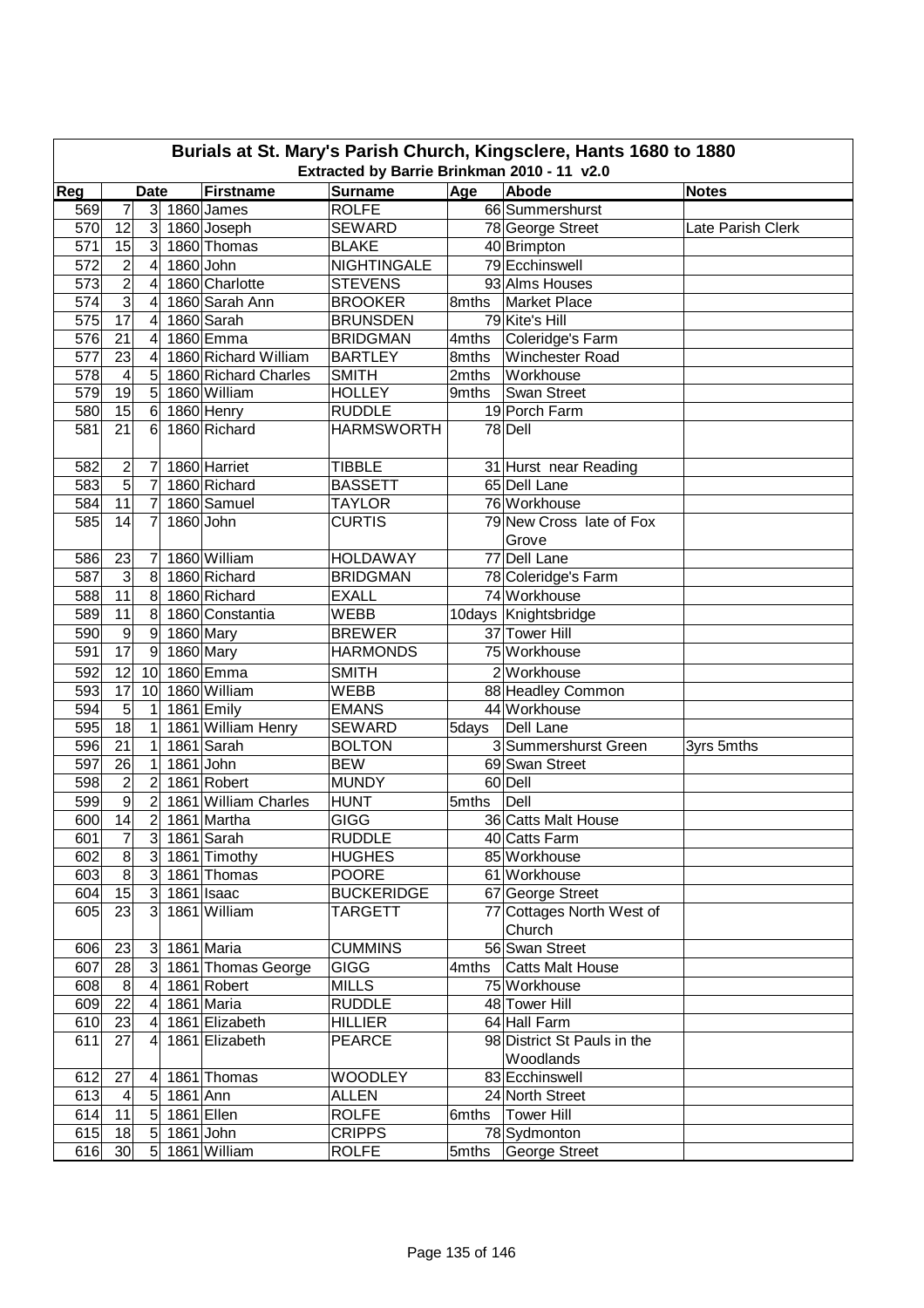|     | Burials at St. Mary's Parish Church, Kingsclere, Hants 1680 to 1880<br>Extracted by Barrie Brinkman 2010 - 11 v2.0 |                 |                |                       |                   |             |                             |              |  |  |  |  |
|-----|--------------------------------------------------------------------------------------------------------------------|-----------------|----------------|-----------------------|-------------------|-------------|-----------------------------|--------------|--|--|--|--|
| Reg |                                                                                                                    | <b>Date</b>     |                | <b>Firstname</b>      | <b>Surname</b>    | Age         | Abode                       | <b>Notes</b> |  |  |  |  |
| 617 | 7                                                                                                                  | 6               |                | 1861 John             | <b>TWITCHIN</b>   |             | 79 Market Place             |              |  |  |  |  |
| 618 | 17                                                                                                                 | 7               |                | 1861 Edward           | <b>EDWARDS</b>    |             | 1 Wolverton Lane            |              |  |  |  |  |
| 619 | 27                                                                                                                 | 7               |                | 1861 John             | <b>FRANCIS</b>    |             | 8 George Street             |              |  |  |  |  |
| 620 | 27                                                                                                                 | 7               |                | 1861 William          | <b>MILES</b>      |             | 70 Black Bear Cottages      |              |  |  |  |  |
| 621 | 14                                                                                                                 | 8               |                | 1861 Henry Wilmot     | <b>TWITCHIN</b>   |             | 75 Newbury                  |              |  |  |  |  |
| 622 | 19                                                                                                                 | 8               |                | 1861 Charles          | <b>EVANS</b>      |             | 15 North Street             |              |  |  |  |  |
| 623 | 21                                                                                                                 | 8               | 1861 Ann       |                       | <b>FOSTER</b>     |             | 31 Dell                     |              |  |  |  |  |
| 624 | 7                                                                                                                  | 9               |                | 1861 Horace George    | <b>WATTS</b>      | 4wks        | George Street               |              |  |  |  |  |
| 625 | 25                                                                                                                 | 9               | 1861 Ann       |                       | <b>OLIVER</b>     |             | 5 Stanton's Row             |              |  |  |  |  |
| 626 | 17                                                                                                                 | 10              |                | 1861 Samuel           | <b>AUSTIN</b>     |             | 79 Swan Street              |              |  |  |  |  |
| 627 | 13                                                                                                                 | 11              |                | 1861 James            | <b>MARTIN</b>     |             | 21mths Turnpike Road        |              |  |  |  |  |
| 628 | 27                                                                                                                 | 11              |                | 1861 George           | <b>MILES</b>      |             | 5 Stanton's Row             |              |  |  |  |  |
| 629 | 28                                                                                                                 | 11              |                | 1861 Emily            | <b>PEARCE</b>     |             | 2 Stanton's Row             |              |  |  |  |  |
| 630 | 20                                                                                                                 | 12              |                | 1861 Ellen            | <b>DUCKETT</b>    | 14mths Dell |                             |              |  |  |  |  |
| 631 | 22                                                                                                                 | 1               |                | 1862 John             | LAWRENCE          |             | 3 Workhouse                 |              |  |  |  |  |
| 632 | $\overline{23}$                                                                                                    | 1               |                | 1862 Sydney           | <b>TWITCHIN</b>   |             | 42 Swan Street              |              |  |  |  |  |
| 633 | $\overline{17}$                                                                                                    | $\overline{2}$  |                | 1862 Mary Jane        | <b>STRATTON</b>   |             | $1$ Dell                    | 1yr 7mths    |  |  |  |  |
| 634 | $\mathbf 1$                                                                                                        | 3               |                | 1862 Charles          | <b>TAYLOR</b>     |             | 25 Workhouse                |              |  |  |  |  |
| 635 | $\mathbf 1$                                                                                                        | 3               |                | 1862 Rachel           | <b>ROLFE</b>      |             | 3 Kingsclere                |              |  |  |  |  |
| 636 | $\overline{3}$                                                                                                     | 3               |                | 1862 Fanny            | LONG              |             |                             |              |  |  |  |  |
| 637 | $\overline{8}$                                                                                                     | 3               |                | 1862 Sarah Ann        | <b>DOLLERY</b>    |             | 9 Kingsclere                |              |  |  |  |  |
|     | 12                                                                                                                 |                 |                | 1862 Hannah           |                   |             | 2Kingsclere                 |              |  |  |  |  |
| 638 | $\overline{15}$                                                                                                    | 3               |                |                       | <b>FOWLER</b>     |             | 11mths Newbury Road         |              |  |  |  |  |
| 639 |                                                                                                                    | 3               |                | 1862 Caroline         | <b>MARTIN</b>     | 8mths       | Stanton's Row               |              |  |  |  |  |
| 640 | $\overline{17}$                                                                                                    | 3               |                | 1862 Alfred Earl      | <b>BROWN</b>      | 7days       | Workhouse                   |              |  |  |  |  |
| 641 | 18                                                                                                                 | 3               |                | 1862 Thomas           | <b>SMITH</b>      |             | 24 Dell                     |              |  |  |  |  |
| 642 | 27                                                                                                                 | 3               |                | 1862 Joseph           | <b>FOWLER</b>     |             | 72 Swan Street              |              |  |  |  |  |
| 643 | 29                                                                                                                 | 3               |                | 1862 William          | <b>FRENCH</b>     |             | 19 Broad Meadow             |              |  |  |  |  |
| 644 | 14                                                                                                                 | 4               |                | 1862 Henry            | <b>COOK</b>       |             | 24 George Street            |              |  |  |  |  |
| 645 | 16                                                                                                                 | 4               |                | 1862 Arthur           | <b>MAY</b>        | 10wks       | <b>Wolverton Lane</b>       |              |  |  |  |  |
| 646 | 19                                                                                                                 | 4               |                | 1862 Hannah           | <b>HILLIER</b>    |             | 30 Dell                     | Easter Eve   |  |  |  |  |
| 647 | 26                                                                                                                 | 4               |                | 1862 Edmund           | <b>HORAN</b>      |             | 10 Police Station           |              |  |  |  |  |
| 648 | 6                                                                                                                  | $\overline{5}$  |                | 1862 Ambrose          | <b>RHODES</b>     |             | 72 Workhouse                |              |  |  |  |  |
| 649 | 29                                                                                                                 | 5               |                | 1862 Thomas           | <b>GARRETT</b>    |             | 11mths Swan Street          |              |  |  |  |  |
| 650 | 5<br>$\overline{8}$                                                                                                | 6               |                | 1862 Martha           | <b>THOMAS</b>     | 4mths       | <b>Turnpike Road</b>        |              |  |  |  |  |
| 651 |                                                                                                                    | 6               |                | 1862 Amelia           | <b>PRESTON</b>    |             | 56 Strattons                | Whit Monday  |  |  |  |  |
| 652 | 11                                                                                                                 |                 |                | 6 1862 William        | <b>HILLIER</b>    | 5mths Dell  |                             | St Barnabus  |  |  |  |  |
| 653 | 21                                                                                                                 |                 | 6 1862 Jane    |                       | <b>MATTINGLEY</b> |             | 53 Dell                     |              |  |  |  |  |
| 654 | 19                                                                                                                 | $\overline{7}$  |                | 1862 Elizabeth        | <b>ARNSBY</b>     |             | 21 Pitt Farm                |              |  |  |  |  |
| 655 | 7                                                                                                                  |                 |                | 8 1862 Frederick      | <b>LAWRENCE</b>   |             | 5 Union Lane                |              |  |  |  |  |
| 656 | 29                                                                                                                 |                 |                | 8 1862 Stephen        | <b>BRIDGMAN</b>   |             | 47 Coleridge's Farm         |              |  |  |  |  |
| 657 | 12                                                                                                                 |                 |                | 9 1862 Elizabeth      | <b>ROBBINS</b>    |             | 72 Harrowdens               |              |  |  |  |  |
| 658 | 16                                                                                                                 |                 |                | $9$ 1862 James        | <b>HOBBS</b>      |             | 19 Swan Street              |              |  |  |  |  |
| 659 | 19                                                                                                                 |                 |                | $9$ 1862 Thomas       | <b>ALDRIDGE</b>   |             | 48 Union Lane               |              |  |  |  |  |
| 660 | 23                                                                                                                 |                 |                | 9 1862 George         | WEBB              | 2wks        | Summerhurst                 |              |  |  |  |  |
| 661 | 15                                                                                                                 |                 |                | 10 1862 Henry Matthew | <b>SEARS</b>      |             | 23 Swan Street              |              |  |  |  |  |
| 662 | 22                                                                                                                 | 10 <sup>1</sup> |                | 1862 David            | SMITH             | 1hr         | North Street                |              |  |  |  |  |
| 663 | 24                                                                                                                 | 10              |                | 1862 William          | <b>STACEY</b>     |             | 81 George Street            |              |  |  |  |  |
| 664 | 25                                                                                                                 | 11              |                | 1862 Mary Maria       | <b>ROBBINS</b>    |             | 82 District St Pauls in the |              |  |  |  |  |
|     |                                                                                                                    |                 |                |                       |                   |             | Woodlands                   |              |  |  |  |  |
| 665 | 3 <sup>1</sup>                                                                                                     |                 |                | 12 1862 Sarah         | <b>DRAKE</b>      |             | 14 North Street             |              |  |  |  |  |
| 666 |                                                                                                                    |                 | 13 12 1862 Ann |                       | <b>DRAKE</b>      |             | 58 North Street             |              |  |  |  |  |
| 667 |                                                                                                                    |                 | 15 12 1862 Ann |                       | <b>ETWELL</b>     |             | 86 George Street            |              |  |  |  |  |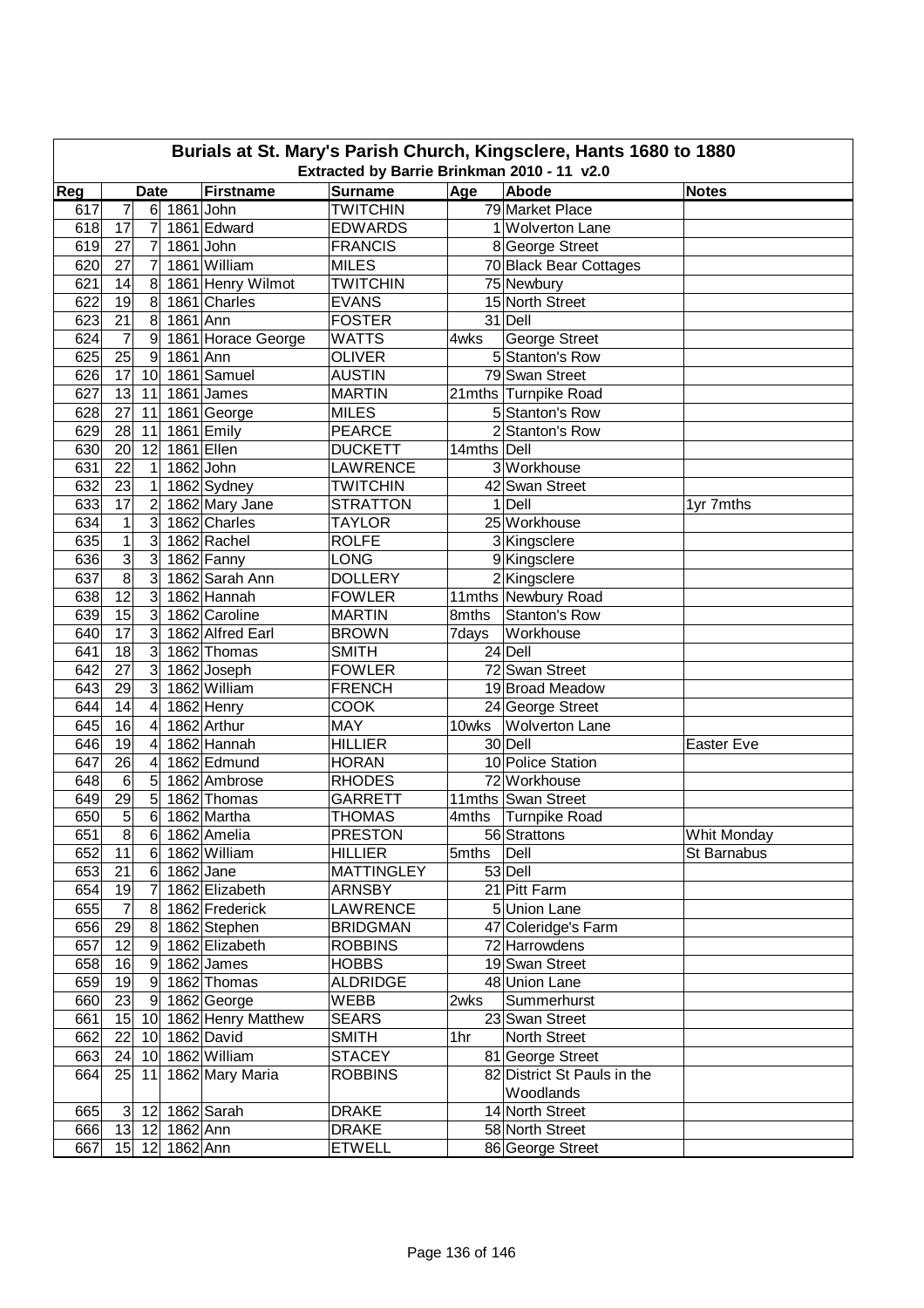|            | Burials at St. Mary's Parish Church, Kingsclere, Hants 1680 to 1880<br>Extracted by Barrie Brinkman 2010 - 11 v2.0 |                     |           |                               |                                     |                  |                                     |                                           |  |  |  |  |
|------------|--------------------------------------------------------------------------------------------------------------------|---------------------|-----------|-------------------------------|-------------------------------------|------------------|-------------------------------------|-------------------------------------------|--|--|--|--|
|            |                                                                                                                    |                     |           |                               |                                     |                  |                                     |                                           |  |  |  |  |
| Reg<br>668 | 6                                                                                                                  | <b>Date</b>         |           | <b>Firstname</b><br>1863 Anne | <b>Surname</b><br><b>DENNIS</b>     | Age              | Abode<br>33 Kingsclere              | <b>Notes</b>                              |  |  |  |  |
| 669        |                                                                                                                    | 1                   |           | 1863 John                     |                                     | 5wks             | Dell                                |                                           |  |  |  |  |
| 670        | 10<br>22                                                                                                           | 1<br>1              |           | 1863 Hannah                   | <b>STRATTON</b><br><b>HARMSWOOD</b> |                  | 86 Workhouse                        |                                           |  |  |  |  |
| 671        | 30                                                                                                                 | 1                   |           | 1863 Mary Ann                 | <b>FLOWER</b>                       |                  | 64 Stantons                         |                                           |  |  |  |  |
| 672        | 30                                                                                                                 | 1                   |           | 1863 Harriet Franks           | <b>CONNOLLY</b>                     |                  | 86 Swan Street                      |                                           |  |  |  |  |
| 673        | 26                                                                                                                 | $\overline{2}$      |           | 1863 Sarah                    | MAY                                 |                  | 42 Wolverton Lane                   |                                           |  |  |  |  |
| 674        | 26                                                                                                                 | 2                   |           | 1863 Adelaide                 | MAY                                 | 3days            | <b>Wolverton Lane</b>               |                                           |  |  |  |  |
| 675        | 11                                                                                                                 | 3                   |           | 1863 William                  | <b>LAWRENCE</b>                     | 2days            | <b>Cottages near Catts</b>          |                                           |  |  |  |  |
| 676        | 14                                                                                                                 | $\overline{3}$      |           | 1863 Fanny                    | <b>SOPER</b>                        |                  | 13 Tower Hill                       |                                           |  |  |  |  |
| 677        | 18                                                                                                                 | $\overline{3}$      |           | 1863 Mary                     | <b>HOUSE</b>                        | 2days            | Dell                                |                                           |  |  |  |  |
| 678        | 25                                                                                                                 | 3                   |           | 1863 Alice                    | <b>BENWELL</b>                      |                  | 27 East IIsley                      |                                           |  |  |  |  |
| 679        | 31                                                                                                                 | 3                   |           | 1863 Emily                    | <b>HOUSE</b>                        |                  | $19$ Dell                           |                                           |  |  |  |  |
| 680        | $\boldsymbol{9}$                                                                                                   | $\overline{4}$      |           | 1863 Alfred                   | <b>LAWRENCE</b>                     |                  | 1 Workhouse                         |                                           |  |  |  |  |
| 681        | 21                                                                                                                 | 4                   |           | 1863 John                     | <b>DRY</b>                          |                  | 75 Workhouse                        |                                           |  |  |  |  |
| 682        | $\overline{27}$                                                                                                    | 4                   |           | 1863 Kate Ellen               | <b>ARNSBY</b>                       |                  | 6 Tower Hill                        |                                           |  |  |  |  |
| 683        | 14                                                                                                                 | 5                   | 1863 Ann  |                               | <b>MAY</b>                          |                  | Workhouse                           |                                           |  |  |  |  |
| 684        | 16                                                                                                                 | 5                   |           | 1863 Hannah                   | <b>SHEARMAN</b>                     | 1 <sub>mth</sub> |                                     | Ascension Day                             |  |  |  |  |
| 685        | $\overline{28}$                                                                                                    |                     |           | 1863 Hannah                   | <b>SMITH</b>                        |                  | 65 George Street<br>33 North Street |                                           |  |  |  |  |
| 686        |                                                                                                                    | 5<br>$6\phantom{1}$ |           |                               |                                     |                  | 3 Workhouse                         |                                           |  |  |  |  |
| 687        | $\,6$<br>24                                                                                                        | 6                   |           | 1863 Mary<br>1863 Charles     | <b>HOLDWAY</b><br><b>RYDER</b>      |                  | 66 Dell                             | 3yr 6mths<br>St John the Baptist Day      |  |  |  |  |
|            |                                                                                                                    |                     |           |                               |                                     |                  |                                     |                                           |  |  |  |  |
| 688        | $\overline{\mathbf{c}}$                                                                                            | 7                   |           | 1863 Matilda                  | <b>BENWELL</b>                      |                  | 21 East IIsley                      |                                           |  |  |  |  |
| 689        | $\overline{\mathbf{4}}$                                                                                            | $\overline{7}$      | 1863 Ann  |                               | <b>SHEARS</b>                       |                  | 29 Swan Street                      |                                           |  |  |  |  |
| 690        | $\overline{\mathbf{4}}$                                                                                            | $\overline{7}$      |           | 1863 Charles                  | <b>MARTIN</b>                       | 2days            | Swan Street                         |                                           |  |  |  |  |
| 691        | 4                                                                                                                  | $\overline{7}$      |           | 1863 Sarah                    | <b>HALE</b>                         |                  | 32 Aldermaston                      |                                           |  |  |  |  |
| 692        | 4                                                                                                                  | $\overline{7}$      |           | 1863 Richard William          | LAWRENCE                            |                  | 3 Union Lane                        |                                           |  |  |  |  |
| 693        | $\overline{13}$                                                                                                    | $\overline{7}$      |           | 1863 George Frederick MANNING |                                     |                  | 35 Cannon Heath                     |                                           |  |  |  |  |
| 694        | 28                                                                                                                 | $\overline{7}$      |           | 1863 Charles                  | <b>HILLIER</b>                      | 5wks             | Workhouse                           |                                           |  |  |  |  |
| 695        | $\overline{2}$                                                                                                     | $\overline{8}$      |           | 1863 Arthur                   | <b>PROUT</b>                        |                  | 3 Dell                              |                                           |  |  |  |  |
| 696        | 6                                                                                                                  | 8                   |           | 1863 Grace                    | <b>DOLLERY</b>                      |                  | $2$ Dell                            |                                           |  |  |  |  |
| 697        | $\overline{11}$                                                                                                    | $\bf 8$             |           | 1863 Sarah                    | <b>PULLINGER</b>                    |                  | 78 Ecchinswell                      |                                           |  |  |  |  |
| 698        | 14                                                                                                                 | $\boldsymbol{8}$    | 1863 Lucy |                               | <b>CLIFFEN</b>                      |                  | 53 North of the Church              |                                           |  |  |  |  |
| 699        | $\mathbf{1}$                                                                                                       | $\overline{9}$      |           | 1863 William                  | <b>EMANS</b>                        |                  | 78 Dell                             |                                           |  |  |  |  |
| 700        | 25                                                                                                                 | $\overline{9}$      |           | 1863 Sarah                    | <b>SEARS</b>                        |                  | 51 Swan Street                      |                                           |  |  |  |  |
| 701        | $\overline{7}$                                                                                                     | 10                  |           | $1863$ John                   | <b>BRONSDON</b>                     |                  | 76 Workhouse                        |                                           |  |  |  |  |
| 702        | 3 <sup>1</sup>                                                                                                     | 11                  |           | 1863 Thomas                   | <b>PAICE</b>                        |                  | 23 Pitchorn                         |                                           |  |  |  |  |
| 703        | 17                                                                                                                 | 11                  |           | 1863 Charles                  | <b>NORTH</b>                        |                  | 24 Dell                             |                                           |  |  |  |  |
| 704        | 26                                                                                                                 | 11                  |           | 1863 Martha                   | <b>HUNT</b>                         |                  | 86 Newbury Marsh                    |                                           |  |  |  |  |
| 705        | 23                                                                                                                 | 12                  |           | 1863 Mary Ann                 | <b>TALBOT</b>                       |                  | 34 Workhouse                        |                                           |  |  |  |  |
| 706        | 24                                                                                                                 | 12                  |           | 1863 Mary                     | <b>DUCKETT</b>                      |                  | 67 Dell                             | Xmas Eve                                  |  |  |  |  |
| 707<br>?   | 28                                                                                                                 | 12                  |           | 1863 Albert                   | <b>PEARCE</b>                       |                  | 8mths Newbury Marsh                 | <b>Feast of Childermas</b>                |  |  |  |  |
| 708        | $\overline{2}$                                                                                                     | $\mathbf 1$         |           | 1864 Alfred Thomas            | <b>BENWELL</b>                      |                  | 13 East IIsley                      |                                           |  |  |  |  |
| 709        | $\overline{7}$                                                                                                     | 1                   |           | 1864 Samuel                   | <b>TROUGHTON</b>                    |                  | 87 North Street                     |                                           |  |  |  |  |
| 710        | 8                                                                                                                  | 1                   |           | 1864 Isabella                 | <b>WICKENS</b>                      | 2mths            | Swan Street                         |                                           |  |  |  |  |
| 711        | 9                                                                                                                  | 1                   |           | 1864 Edith                    | <b>FRIPPENCE</b>                    |                  | 15mths Rabbit Warren                | Entered as Freepance at<br><b>Baptism</b> |  |  |  |  |
| 712        | 14                                                                                                                 | 1                   |           | 1864 Samuel                   | <b>POCOCK</b>                       |                  | 44 North Street                     |                                           |  |  |  |  |
| 713        | 14                                                                                                                 | 1                   |           | 1864 George                   | <b>MARTIN</b>                       |                  | 32 Winchester Turnpike<br>Road      |                                           |  |  |  |  |
| 714        | 20                                                                                                                 | 1                   |           | 1864 Thomas                   | <b>PAICE</b>                        |                  | 77 Sydmonton                        |                                           |  |  |  |  |
| 715        | 20                                                                                                                 | 1                   |           | 1864 Charlotte                | <b>ROLFE</b>                        |                  | 67 Dell                             |                                           |  |  |  |  |
| 716        | 22                                                                                                                 | $\mathbf{1}$        |           | 1864 Sarah                    | <b>ROBBINS</b>                      |                  | 89 Harrowdens Farm                  |                                           |  |  |  |  |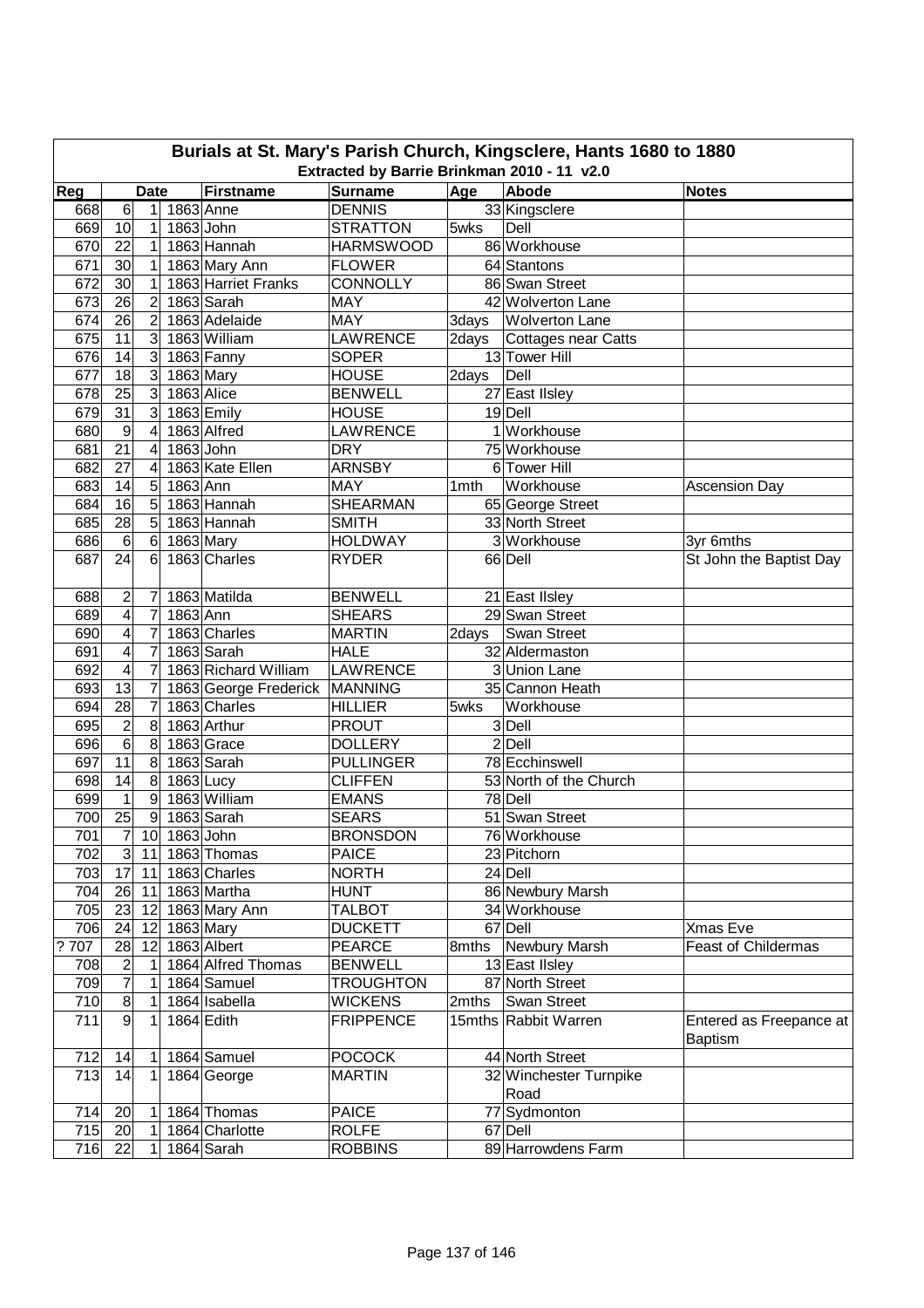| Burials at St. Mary's Parish Church, Kingsclere, Hants 1680 to 1880<br>Extracted by Barrie Brinkman 2010 - 11 v2.0 |                 |                  |           |                               |                   |        |                          |                   |  |  |
|--------------------------------------------------------------------------------------------------------------------|-----------------|------------------|-----------|-------------------------------|-------------------|--------|--------------------------|-------------------|--|--|
|                                                                                                                    |                 |                  |           |                               | <b>Surname</b>    |        |                          |                   |  |  |
| Reg                                                                                                                |                 | <b>Date</b>      |           | <b>Firstname</b>              |                   | Age    | Abode                    | <b>Notes</b>      |  |  |
| 717                                                                                                                | 22              | 1                |           | 1864 James                    | <b>MOORE</b>      |        | 68 Swan Street           |                   |  |  |
| 718                                                                                                                | 26              | 1                |           | 1864 George                   | <b>HUGHES</b>     |        | 57 Workhouse             |                   |  |  |
| 719                                                                                                                | 27              | 1                |           | 1864 Alfred                   | <b>BRIDGMAN</b>   | 8mths  | <b>Nutkins</b>           |                   |  |  |
| 720                                                                                                                | 29              | 1                |           | 1864 John                     | <b>TARGETT</b>    |        | 68 North Street          | Parish Clerk      |  |  |
| 721                                                                                                                | 9               | 2                |           | 1864 Agnes Sarah Ann LAWRENCE |                   |        | 6 Market Place           |                   |  |  |
| 722                                                                                                                | 15              | 2                |           | 1864 Elizabeth                | <b>HALE</b>       |        | $2$ Dell                 |                   |  |  |
| 723                                                                                                                | 24              | $\overline{2}$   |           | 1864 Sarah                    | <b>BENWELL</b>    |        | 19 East IIsley Berks     |                   |  |  |
| 724                                                                                                                | 4               | 3                |           | 1864 Elizabeth                | <b>JENNINGS</b>   |        | 71 Workhouse             |                   |  |  |
| 725                                                                                                                | 14              | 3                |           | 1864 Jacob                    | <b>ALLOWAY</b>    |        | 72 Workhouse             |                   |  |  |
| 726                                                                                                                | 26              | 3                |           | 1864 Henry                    | <b>GODDARD</b>    |        | 67 George Street         |                   |  |  |
| 727                                                                                                                | 8               | 4                |           | 1864 Albert Earle             | <b>WINTER</b>     | 4days  | Workhouse                |                   |  |  |
| 728                                                                                                                | $\overline{20}$ | 4                |           | 1864 Augusta                  | <b>DARLING</b>    |        | 26 Yattenden Berks       |                   |  |  |
| 729                                                                                                                | 20              | 5                |           | 1864 Anne Maria               | <b>ALDERMAN</b>   | 1mth   | Workhouse                |                   |  |  |
| 730                                                                                                                | 1               | 6                |           | 1864 Joseph                   | <b>COOK</b>       |        | 71 Workhouse Lane        |                   |  |  |
| 731                                                                                                                | 15              | 6                | 1864 Ann  |                               | <b>SEWARD</b>     |        | 48 George & Horn PH      |                   |  |  |
| 732                                                                                                                | $\mathbf{1}$    | 7                |           | 1864 Caroline                 | <b>PROUT</b>      |        | 33 Dell                  |                   |  |  |
| 733                                                                                                                | 4               | $\overline{7}$   |           | 1864 Martha                   | <b>WEBB</b>       |        | 76 Workhouse             |                   |  |  |
| 734                                                                                                                | 16              | $\,8\,$          |           | 1864 Lydia                    | <b>CLINCH</b>     |        | 67 Workhouse             |                   |  |  |
| 735                                                                                                                | $\overline{17}$ | 8                |           | 1864 Henry                    | <b>DALE</b>       |        | 63 George Street         |                   |  |  |
| 736                                                                                                                | 21              | 8                |           | 1864 Charles                  | <b>MILES</b>      |        | 4 Dell                   |                   |  |  |
| 737                                                                                                                | 28              | 8                |           | 1864 Martha                   | <b>DUCKETT</b>    | 6mths  | Dell                     |                   |  |  |
| 738                                                                                                                | 28              | $9\,$            |           | 1864 Elizabeth                | <b>HUNT</b>       |        | 69 Chalk Pit Ecchinswell |                   |  |  |
| 739                                                                                                                | 30              | $\boldsymbol{9}$ |           | 1864 George James             | <b>POPE</b>       |        | 3 Town Mill              |                   |  |  |
| 740                                                                                                                | 13              | 10               |           | 1864 Charlotte                | <b>MARTIN</b>     |        | 61 Crown & Cushion Inn   |                   |  |  |
| 741                                                                                                                | $\overline{17}$ | 10               | 1864 John |                               | <b>HOPKINS</b>    |        | 7 Swan Street            |                   |  |  |
| 742                                                                                                                | 14              | 11               |           | 1864 John                     | <b>MILES</b>      |        | 14 Swan Street           |                   |  |  |
| 743                                                                                                                | $\overline{5}$  | 12               |           | 1864 John Amato               | <b>BOOTH</b>      |        | 20 Sydmonton             |                   |  |  |
| 744                                                                                                                | $\overline{2}$  | $\overline{2}$   |           | 1865 Francis William          | <b>TIBBLE</b>     |        | 4mths   North Street     |                   |  |  |
| 745                                                                                                                | $\overline{2}$  | $\overline{c}$   |           | 1865 John Frederick           | <b>TWITCHIN</b>   | 4mths  | <b>Market Place</b>      | 4mths 3days       |  |  |
| 746                                                                                                                | $\overline{3}$  | $\overline{c}$   |           | 1865 William                  | <b>MUNDAY</b>     | 1wk    | Fair Oak Farm            | 1wk 4days         |  |  |
| 747                                                                                                                | $\overline{8}$  | $\overline{c}$   |           | 1865 Martha                   | <b>WILSON</b>     |        | 77 Swan Street           |                   |  |  |
| 748                                                                                                                | 11              | $\overline{2}$   |           | $1865$ Mary                   | <b>NORTH</b>      |        | 28 Coleridge's Farm      |                   |  |  |
| 749                                                                                                                | $\,6$           | $\overline{3}$   |           | 1865 Elizabeth                | <b>HARMSWOOD</b>  |        | 62 The Turnpike          |                   |  |  |
| 750                                                                                                                | $\overline{6}$  | $\overline{3}$   |           | 1865 Thomas                   | <b>DUCKETT</b>    |        | 76 Dell                  |                   |  |  |
| 751                                                                                                                | $\overline{4}$  |                  |           | 4 1865 George Charles         | <b>BRIDGEMAN</b>  |        | 11mths Hare Warren       |                   |  |  |
| 752                                                                                                                | 24              |                  |           | 4 1865 Edward Pointer         | <b>CHANCE</b>     |        | 41 Workhouse             |                   |  |  |
| 753                                                                                                                | 20              |                  |           | 5 1865 Henry George           | <b>BROOKER</b>    | 1mth   | Market Place             |                   |  |  |
| 754                                                                                                                | 26              |                  |           | 5 1865 Mary Ann               | LEWIS             |        | 55 Swan Street           |                   |  |  |
| 755                                                                                                                | $\overline{9}$  |                  |           | 6 1865 Thomas                 | <b>HIRESON</b>    |        | 535 Bear Cottages        |                   |  |  |
| 756                                                                                                                | 10              | 6                |           | 1865 Ellen                    | <b>GIRDLER</b>    |        | 21 Plaistow Green        |                   |  |  |
| 757                                                                                                                | 25              | 7                |           | 1865 Richard                  | <b>CHANCE</b>     |        | 77 Newbury               | Feast of St James |  |  |
| 758                                                                                                                | 7               | 8                |           | 1865 Henry Thomas             | <b>COOPER</b>     | infant | Workhouse                |                   |  |  |
| 759                                                                                                                | 7               | 9                |           | 1865 Richard                  | <b>HARMSWORTH</b> |        | 72 Dell                  |                   |  |  |
|                                                                                                                    |                 |                  |           |                               |                   |        |                          |                   |  |  |
| 760                                                                                                                | 9               |                  |           | 10 1865 Elizabeth             | <b>AUSTIN</b>     |        | 72 Kingsclere            |                   |  |  |
| 761                                                                                                                |                 |                  |           | 30 10 1865 Rebecca            | <b>SELWOOD</b>    |        | 69 Union Lane            |                   |  |  |
| 762                                                                                                                | $\mathbf{3}$    | 11               |           | 1865 George                   | <b>OLIVER</b>     |        | 45 Dell                  |                   |  |  |
| 763                                                                                                                | 5 <sup>1</sup>  | 11               | 1865 John |                               | <b>HAYWARD</b>    |        | 66 Dell                  |                   |  |  |
| 764                                                                                                                | 17              | 11               |           | 1865 Rebecca                  | <b>SMITH</b>      |        | 24 by the Church         |                   |  |  |
| 765                                                                                                                | $\overline{9}$  | 12               |           | 1865 Miriam                   | <b>TARGETT</b>    |        | 65 Workhouse             |                   |  |  |
| 766                                                                                                                | 11              | $\overline{1}$   |           | 1866 Elizabeth                | <b>NEWMAN</b>     |        | 27 Police Station        |                   |  |  |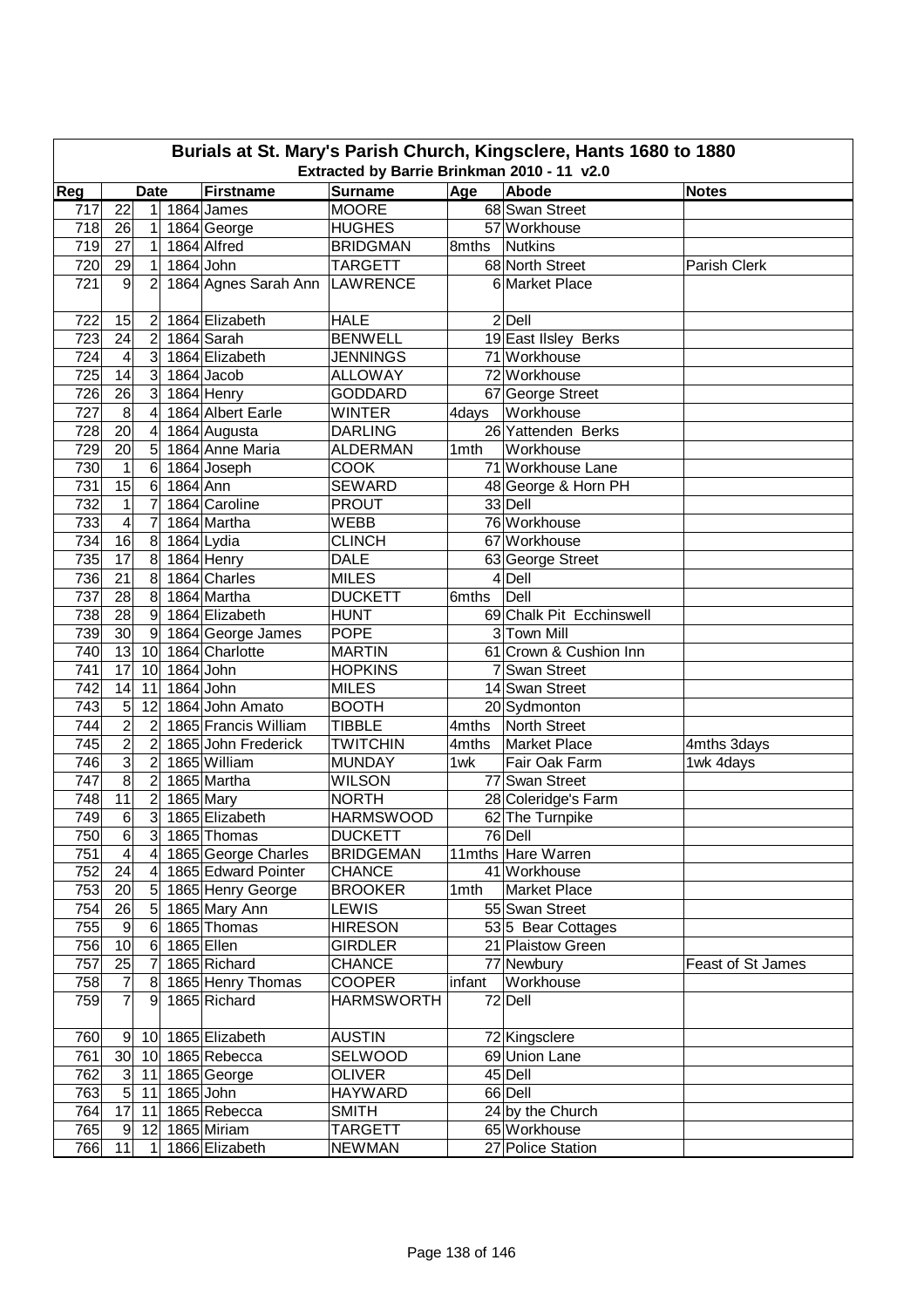| Burials at St. Mary's Parish Church, Kingsclere, Hants 1680 to 1880<br>Extracted by Barrie Brinkman 2010 - 11 v2.0 |                                                                                          |                                  |           |                               |                              |        |                                  |  |  |  |  |  |
|--------------------------------------------------------------------------------------------------------------------|------------------------------------------------------------------------------------------|----------------------------------|-----------|-------------------------------|------------------------------|--------|----------------------------------|--|--|--|--|--|
|                                                                                                                    | Reg<br><b>Surname</b><br>Age<br>Abode<br><b>Firstname</b><br><b>Date</b><br><b>Notes</b> |                                  |           |                               |                              |        |                                  |  |  |  |  |  |
|                                                                                                                    |                                                                                          |                                  |           |                               |                              |        |                                  |  |  |  |  |  |
| 767                                                                                                                | 13                                                                                       | 1                                |           | 1866 Letitia                  | <b>NORTH</b>                 |        | 72 Newbury Road                  |  |  |  |  |  |
| 768                                                                                                                | 14                                                                                       | 1                                |           | 1866 John                     | <b>WEBB</b>                  |        | 72 Stanton's Row                 |  |  |  |  |  |
| 769                                                                                                                | 24                                                                                       | 1                                |           | 1866 Charles                  | <b>HILLIER</b>               |        | 80 Hall Farm                     |  |  |  |  |  |
| 770                                                                                                                | 24                                                                                       | 1                                |           | 1866 Mary                     | <b>MARTIN</b>                |        | 68 Dell                          |  |  |  |  |  |
| 771<br>772                                                                                                         | 14<br>21                                                                                 | $\overline{2}$<br>$\overline{2}$ |           | 1866 George                   | <b>MILLER</b><br><b>POPE</b> | infant | George Street<br>10 Town Mill    |  |  |  |  |  |
| 773                                                                                                                | 7                                                                                        | 3                                |           | 1866 Hugh Walter<br>1866 John | <b>SHEARMAN</b>              |        | 67 Dell                          |  |  |  |  |  |
| 774                                                                                                                | 9                                                                                        | 3                                |           | 1866 Mary Ann                 | <b>NORTH</b>                 |        |                                  |  |  |  |  |  |
| 775                                                                                                                | 21                                                                                       | 3                                |           | 1866 Elizabeth                | <b>NEW</b>                   |        | 11 Newbury Marsh<br>77 Workhouse |  |  |  |  |  |
| 776                                                                                                                | 30                                                                                       | 3                                |           | 1866 Henry William            | <b>DOLLERY</b>               | infant | Dell                             |  |  |  |  |  |
| 777                                                                                                                | 31                                                                                       | 3                                |           | 1866 Agnes                    | <b>NELSON</b>                |        | 26 IIsley Berks                  |  |  |  |  |  |
| 778                                                                                                                | 8                                                                                        | 4                                |           | 1866 Mary                     | <b>ROLFE</b>                 |        | 68 George Street                 |  |  |  |  |  |
| 779                                                                                                                | 10                                                                                       | 4                                |           | 1866 David                    | <b>NORTH</b>                 |        | 40 Workhouse                     |  |  |  |  |  |
| 780                                                                                                                | 16                                                                                       | 4                                |           | 1866 Richard                  | <b>LONG</b>                  |        | 4 Black Bear Cottages            |  |  |  |  |  |
| 781                                                                                                                | 9                                                                                        | 5                                |           | 1866 William                  | <b>POWERS</b>                |        | 49 Dell                          |  |  |  |  |  |
| 782                                                                                                                | $\overline{17}$                                                                          | 5                                | 1866 Ann  |                               | <b>SIMPSON</b>               |        | 53 Falcon Cottages               |  |  |  |  |  |
| 783                                                                                                                | 17                                                                                       | 5                                |           | 1866 Elizabeth                | <b>WOOFF</b>                 |        | 77 Swan Street                   |  |  |  |  |  |
| 784                                                                                                                | 28                                                                                       | 5                                |           | 1866 James                    | <b>PALMER</b>                |        | 73 Swan Street                   |  |  |  |  |  |
| 785                                                                                                                | $\mathbf{1}$                                                                             | 6                                |           | 1866 Hannah                   | <b>ALDRIDGE</b>              |        | 27 Dell                          |  |  |  |  |  |
| 786                                                                                                                | 19                                                                                       | 6                                |           | 1866 Caroline                 | <b>SMITH</b>                 |        | 91 George Street                 |  |  |  |  |  |
| 787                                                                                                                | 24                                                                                       | $\overline{7}$                   |           | 1866 Ellen                    | <b>BLAKE</b>                 |        | 7 North Street                   |  |  |  |  |  |
| 788                                                                                                                | $\overline{7}$                                                                           | 8                                |           | 1866 George                   | <b>HEWETT</b>                |        | 79 Swan Street                   |  |  |  |  |  |
| 789                                                                                                                | $\overline{22}$                                                                          | 8                                |           | 1866 George                   | <b>BROOKER</b>               | 4mths  | Market Place                     |  |  |  |  |  |
| 790                                                                                                                | 29                                                                                       | 10                               |           | 1866 Reginald George          | <b>PEARCE</b>                |        | Workhouse                        |  |  |  |  |  |
| 791                                                                                                                | 29                                                                                       | 11                               |           | 1866 John                     | <b>BLACKENEY</b>             | infant | 65 Kingsclere                    |  |  |  |  |  |
| 792                                                                                                                | 30                                                                                       | 11                               |           | 1866 Elizabeth                | <b>HEAD</b>                  |        | 86 Kingsclere                    |  |  |  |  |  |
| 793                                                                                                                | $\overline{7}$                                                                           | 12                               |           | 1866 Frank                    | <b>HUNT</b>                  | 3mths  | Kingsclere                       |  |  |  |  |  |
| 794                                                                                                                | $\overline{12}$                                                                          | 12                               | 1866 Kate |                               | <b>WICKENS</b>               | infant | Kingsclere                       |  |  |  |  |  |
| 795                                                                                                                | $\overline{5}$                                                                           | $\mathbf{1}$                     |           | 1867 Alfred                   | <b>STRATTON</b>              | infant | Kingsclere                       |  |  |  |  |  |
| 796                                                                                                                | 22                                                                                       | $\mathbf 1$                      |           | 1867 Emma Sarah               | <b>CHISWICK</b>              | 2mths  | Workhouse                        |  |  |  |  |  |
| 797                                                                                                                | 28                                                                                       | $\mathbf 1$                      |           | 1867 Hannah                   | <b>TRAYHORN</b>              |        | 88 Kingsclere                    |  |  |  |  |  |
| 798                                                                                                                | 12                                                                                       | $\overline{c}$                   |           | 1867 Samuel                   | <b>WILSON</b>                |        | 81 Kingsclere                    |  |  |  |  |  |
| 799                                                                                                                | $\overline{\mathbf{c}}$                                                                  | 3                                | 1867 John |                               | <b>ROLF</b>                  |        | 67 Kingsclere                    |  |  |  |  |  |
| 800                                                                                                                | $\overline{5}$                                                                           | 3                                |           | 1867 William                  | <b>STEVENS</b>               |        | 68 Kingsclere                    |  |  |  |  |  |
| 801                                                                                                                | 5                                                                                        | $\vert 4 \vert$                  |           | 1867 Emma                     | <b>BENWELL</b>               |        | 55 Ilsley Berks                  |  |  |  |  |  |
| 802                                                                                                                | 18                                                                                       | 6                                |           | 1867 Isaac                    | <b>BURNETT</b>               | 4mths  | Workhouse                        |  |  |  |  |  |
| 803                                                                                                                | 26                                                                                       | $\,6$                            |           | 1867 Charles                  | <b>MUNDAY</b>                |        | 70 Kingsclere                    |  |  |  |  |  |
| 804                                                                                                                | 28                                                                                       | 8                                |           | 1867 James                    | <b>NORTH</b>                 | 3days  | The Marsh                        |  |  |  |  |  |
| 805                                                                                                                | $\overline{\mathbf{4}}$                                                                  | 9                                |           | 1867 Hephzibah                | <b>CHANCE</b>                |        | 63 Kingsclere                    |  |  |  |  |  |
| 806                                                                                                                | 24                                                                                       | 10                               |           | 1867 William                  | <b>FARMER</b>                |        | 81 Kingsclere                    |  |  |  |  |  |
| 807                                                                                                                | $\overline{2}$                                                                           | 11                               |           | 1867 Jane                     | <b>HUSSEY</b>                |        | 20 Kingsclere                    |  |  |  |  |  |
| 808                                                                                                                | 16                                                                                       | 11                               |           | 1867 Eliza                    | <b>BRIDGMAN</b>              |        | 44 Kingsclere                    |  |  |  |  |  |
| 809                                                                                                                | 27                                                                                       | 11                               |           | 1867 Henry                    | <b>HOBBS</b>                 |        | 35 Kingsclere                    |  |  |  |  |  |
| 810                                                                                                                | 29                                                                                       | 11                               |           | 1867 Sarah                    | <b>HARMSWORTH</b>            |        | 85 Kingsclere                    |  |  |  |  |  |
|                                                                                                                    |                                                                                          |                                  |           |                               |                              |        |                                  |  |  |  |  |  |
| 811                                                                                                                |                                                                                          | 12                               |           | 1867 Maria                    | <b>BROWN</b>                 |        | 71 Kingsclere                    |  |  |  |  |  |
| 812                                                                                                                | 14                                                                                       | 12                               |           | 1867 Elizabeth                | WALKER                       |        | 73 Kingsclere                    |  |  |  |  |  |
| 813                                                                                                                | 19                                                                                       | 12                               |           | 1867 Sarah                    | TUBB                         |        | 70 Reading                       |  |  |  |  |  |
| 814                                                                                                                | 7                                                                                        | 1                                |           | 1868 Elizabeth                | <b>FARMER</b>                |        | 77 Kingsclere                    |  |  |  |  |  |
| 815                                                                                                                | 23                                                                                       | 1                                |           | 1868 Mary                     | <b>SMITH</b>                 |        | 48 Kingsclere                    |  |  |  |  |  |
| 816                                                                                                                | 27                                                                                       | 1                                |           | 1868 George                   | <b>FISHER</b>                |        | 73 Workhouse                     |  |  |  |  |  |
| 817                                                                                                                | 29                                                                                       | 1                                |           | 1868 Urania Elizabeth         | <b>PIKE</b>                  |        | 43 Kingsclere                    |  |  |  |  |  |
|                                                                                                                    |                                                                                          |                                  |           |                               |                              |        |                                  |  |  |  |  |  |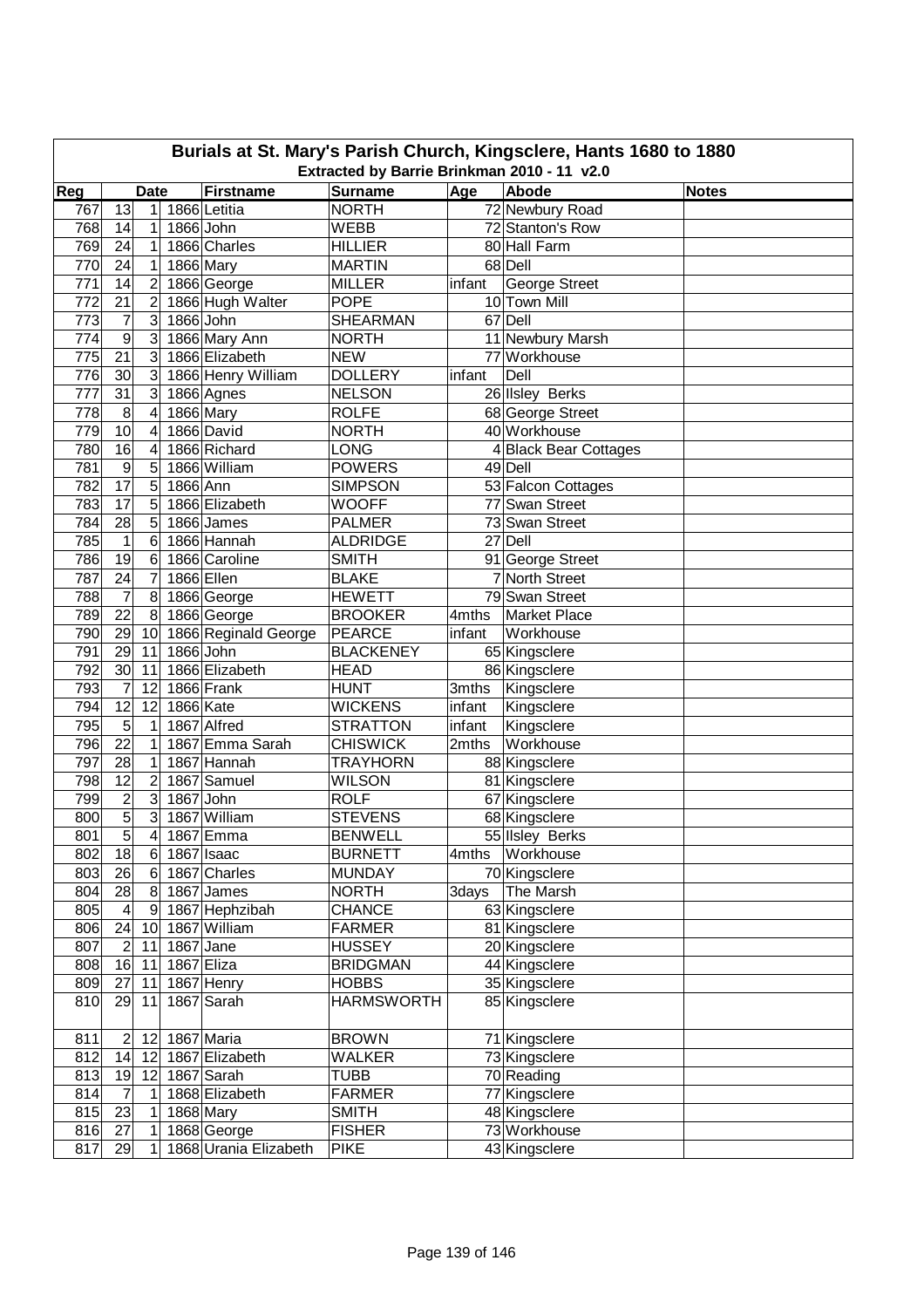|     | Burials at St. Mary's Parish Church, Kingsclere, Hants 1680 to 1880<br>Extracted by Barrie Brinkman 2010 - 11 v2.0 |                         |             |                     |                   |                     |                             |                        |  |  |  |  |
|-----|--------------------------------------------------------------------------------------------------------------------|-------------------------|-------------|---------------------|-------------------|---------------------|-----------------------------|------------------------|--|--|--|--|
| Reg |                                                                                                                    | <b>Date</b>             |             | <b>Firstname</b>    | <b>Surname</b>    | Age                 | Abode                       | <b>Notes</b>           |  |  |  |  |
| 818 | 27                                                                                                                 | 3 <sup>1</sup>          |             | 1868 Sarah Ann      | <b>HOLDUP</b>     |                     | 16mths Kingsclere           |                        |  |  |  |  |
| 819 | 22                                                                                                                 | $\overline{4}$          |             | 1868 Henry          | <b>RABBITTS</b>   |                     | 9 Kingsclere                |                        |  |  |  |  |
| 820 | 10                                                                                                                 | 7                       |             | 1868 Leah           | <b>HARMSWOOD</b>  |                     | 1 Kingsclere                | 1yr 9mths              |  |  |  |  |
| 821 | 14                                                                                                                 | 7                       |             | 1868 David          | <b>HARMSWORTH</b> |                     | 66 Kingsclere               |                        |  |  |  |  |
|     |                                                                                                                    |                         |             |                     |                   |                     |                             |                        |  |  |  |  |
| 822 | 20                                                                                                                 | 8                       |             | 1868 Charles Henry  | <b>CRIBB</b>      |                     | 32 George Street            |                        |  |  |  |  |
| 823 | $\overline{7}$                                                                                                     | 9                       |             | 1868 Elizabeth      | <b>PROUT</b>      |                     | 1 Stanton's Row             | 1yr 8mths              |  |  |  |  |
| 824 | $\overline{7}$                                                                                                     | 9                       |             | 1868 Emma           | <b>ROLF</b>       | 4mths               | Kingsclere                  |                        |  |  |  |  |
| 825 | 26                                                                                                                 | 9                       |             | 1868 Selina         | <b>WICKENS</b>    | 4mths               | Kingsclere                  |                        |  |  |  |  |
| 826 | 21                                                                                                                 | 10                      | 1868 Ann    |                     | <b>GREY</b>       |                     | 63 Kingsclere               |                        |  |  |  |  |
| 827 | 22                                                                                                                 | 10                      | 1868 Levi   |                     | <b>THATCHER</b>   |                     | 79 Kingsclere               |                        |  |  |  |  |
| 828 | 30 <sub>o</sub>                                                                                                    | 10 <sup>1</sup>         | 1868 John   |                     | <b>BUDD</b>       |                     | 74 Tower Hill               |                        |  |  |  |  |
| 829 | $\overline{\mathbf{4}}$                                                                                            | 11                      |             | 1868 Emily Florence | <b>DOWLING</b>    | 3mths               | Dell                        |                        |  |  |  |  |
|     |                                                                                                                    |                         |             | Shering             |                   |                     |                             |                        |  |  |  |  |
| 830 | 9                                                                                                                  | 12                      |             | 1868 Samuel         | <b>HUNT</b>       |                     | 77 Chalk Pit Ecchinswell Rd |                        |  |  |  |  |
|     |                                                                                                                    |                         |             |                     |                   |                     |                             |                        |  |  |  |  |
| 831 | 8                                                                                                                  | 1                       |             | 1869 George         | <b>BATT</b>       |                     | 36 Late of Anchor Inn       |                        |  |  |  |  |
| 832 | 9                                                                                                                  | 1                       |             | 1869 Elizabeth      | <b>WHITE</b>      |                     | 85 Alms Houses              |                        |  |  |  |  |
| 833 | 19                                                                                                                 | 1                       |             | 1869 Isabella       | LAWRENCE          |                     | 70 Catts Farm               |                        |  |  |  |  |
| 834 | 20                                                                                                                 | $\overline{c}$          |             | 1869 Elizabeth      | <b>PURDUE</b>     |                     | 80 Lodging at Swan Inn      |                        |  |  |  |  |
| 835 | $\mathbf{1}$                                                                                                       | دن                      |             | 1869 Alfred Henry   | <b>BATT</b>       | $\overline{4}$ mths | Kingsclere                  |                        |  |  |  |  |
| 836 | 15                                                                                                                 | 3                       |             | 1869 Dinah          | <b>TROUGHTON</b>  |                     | 55 Kingsclere               |                        |  |  |  |  |
| 837 | 19                                                                                                                 | $\overline{3}$          |             | 1869 Mary           | <b>HUGHES</b>     |                     | 84 Alms Houses              |                        |  |  |  |  |
| 838 | $\overline{3}$                                                                                                     | $\overline{\mathbf{4}}$ |             | 1869 William Henry  | <b>HERBERT</b>    |                     | 10 Polham Lodge Overton     |                        |  |  |  |  |
| 839 | $\overline{3}$                                                                                                     | 4                       |             | 1869 William        | <b>HUNT</b>       |                     | 82 Dell                     |                        |  |  |  |  |
| 840 | $\overline{9}$                                                                                                     | 4                       |             | 1869 Mary           | <b>ARNOTT</b>     |                     | 49 Crown Inn                |                        |  |  |  |  |
| 841 | $\overline{12}$                                                                                                    | $\overline{\mathbf{4}}$ |             | 1869 Mary           | <b>ROLFE</b>      |                     | 75 Kingsclere               |                        |  |  |  |  |
| 842 | 16                                                                                                                 | 4                       |             | 1869 Harriet        | <b>TROUGHTON</b>  |                     | 18 North Street             |                        |  |  |  |  |
| 843 | 5                                                                                                                  | 5                       |             | 1869 Mary Ann       | <b>WALLIS</b>     |                     | 69 Swan Street              |                        |  |  |  |  |
| 844 | 14                                                                                                                 | 5                       |             | 1869 Joseph         | <b>WATTS</b>      |                     | 80 The Frith                |                        |  |  |  |  |
| 845 | 17                                                                                                                 | 5                       |             | 1869 Mary Jane      | <b>LEWIS</b>      |                     | 27 Swan Street              |                        |  |  |  |  |
| 846 | 19                                                                                                                 | $\overline{5}$          |             | 1869 Sarah          | <b>HISCOCK</b>    | 6mths               | Dell                        |                        |  |  |  |  |
| 847 | 21                                                                                                                 | 5                       |             | 1869 Henry          | <b>DOLLERY</b>    | 3mths               | Dell                        |                        |  |  |  |  |
| 848 | $\mathbf{1}$                                                                                                       | 6                       |             | 1869 Thomas         | <b>STEVENS</b>    |                     | 11mths Kingsclere           |                        |  |  |  |  |
| 849 | 30                                                                                                                 | $\overline{7}$          |             | 1869 Jesse          | <b>SMITH</b>      |                     | 59 Kingsclere               |                        |  |  |  |  |
| 850 | 17                                                                                                                 |                         |             | 8 1869 Olive        | <b>HARLE</b>      |                     | 3 Dell                      | 3yrs 4mths             |  |  |  |  |
| 851 | 23                                                                                                                 |                         |             | 8 1869 Elizabeth    | <b>BUTLER</b>     | infant              | Kite's Hill                 |                        |  |  |  |  |
| 852 | 28                                                                                                                 |                         | 8 1869 Mary |                     | <b>COLLINS</b>    |                     | 66 Winchester Turnpike Rd   |                        |  |  |  |  |
| 853 | 5 <sup>1</sup>                                                                                                     |                         |             | 10 1869 Henry       | <b>MILES</b>      |                     | 5 The Marsh                 |                        |  |  |  |  |
| 854 | 30 <sup>°</sup>                                                                                                    | 10                      |             | 1869 Ellen          | <b>GREY</b>       | 7mths               | NW of church                |                        |  |  |  |  |
| 855 | 30 <sub>1</sub>                                                                                                    | 10 <sup>1</sup>         |             | 1869 Sarah Maria    | <b>MILLER</b>     | 6mths               | George Street               |                        |  |  |  |  |
| 856 | 23                                                                                                                 | 11                      |             | 1869 Ernest Charles | <b>WICKENS</b>    | 6wks                | Swan Street                 |                        |  |  |  |  |
| 857 | 27                                                                                                                 | 11                      |             | 1869 James          | <b>CHAPPEL</b>    |                     | 69 Headley Common           |                        |  |  |  |  |
| 858 | $\mathbf{3}$                                                                                                       | 12                      |             | 1869 Andrew John    | <b>MILES</b>      |                     | 2 Dell                      | 2yrs 7mths             |  |  |  |  |
| 859 | 28                                                                                                                 | 12                      |             | 1869 James          | <b>HUGHES</b>     |                     | 51 Newbury Road             |                        |  |  |  |  |
| 860 | $\mathsf 3$                                                                                                        | 1                       |             | 1870 Ellen          | COX               |                     | 26 North Street             |                        |  |  |  |  |
| 861 | 25                                                                                                                 | 1                       |             | 1870 Charlotte      | <b>PIPER</b>      |                     | 60 George Street            |                        |  |  |  |  |
| 862 | 27                                                                                                                 | 1                       |             | 1870 Mary Ann       | <b>SEYMOUR</b>    | 5wks                | NW of church                |                        |  |  |  |  |
| 863 | $\ensuremath{\mathsf{3}}$                                                                                          | $\overline{\mathbf{c}}$ |             | 1870 Charles        | <b>HOARE</b>      |                     | 69 Newbury Road             |                        |  |  |  |  |
| 864 | 12                                                                                                                 | $\boldsymbol{2}$        |             | 1870 John           | <b>ROLFE</b>      |                     | 80 Workhouse                |                        |  |  |  |  |
| 865 | 26                                                                                                                 | $\boldsymbol{2}$        |             | 1870 Elizabeth      | <b>ROLFE</b>      |                     | 72 Summerhurst              | known as bethany rolfe |  |  |  |  |
| 866 | 26                                                                                                                 | $\overline{2}$          |             | 1870 Sarah Ann      | <b>PEARCE</b>     |                     | 17 Stanton's Row            |                        |  |  |  |  |
|     |                                                                                                                    |                         |             |                     |                   |                     |                             |                        |  |  |  |  |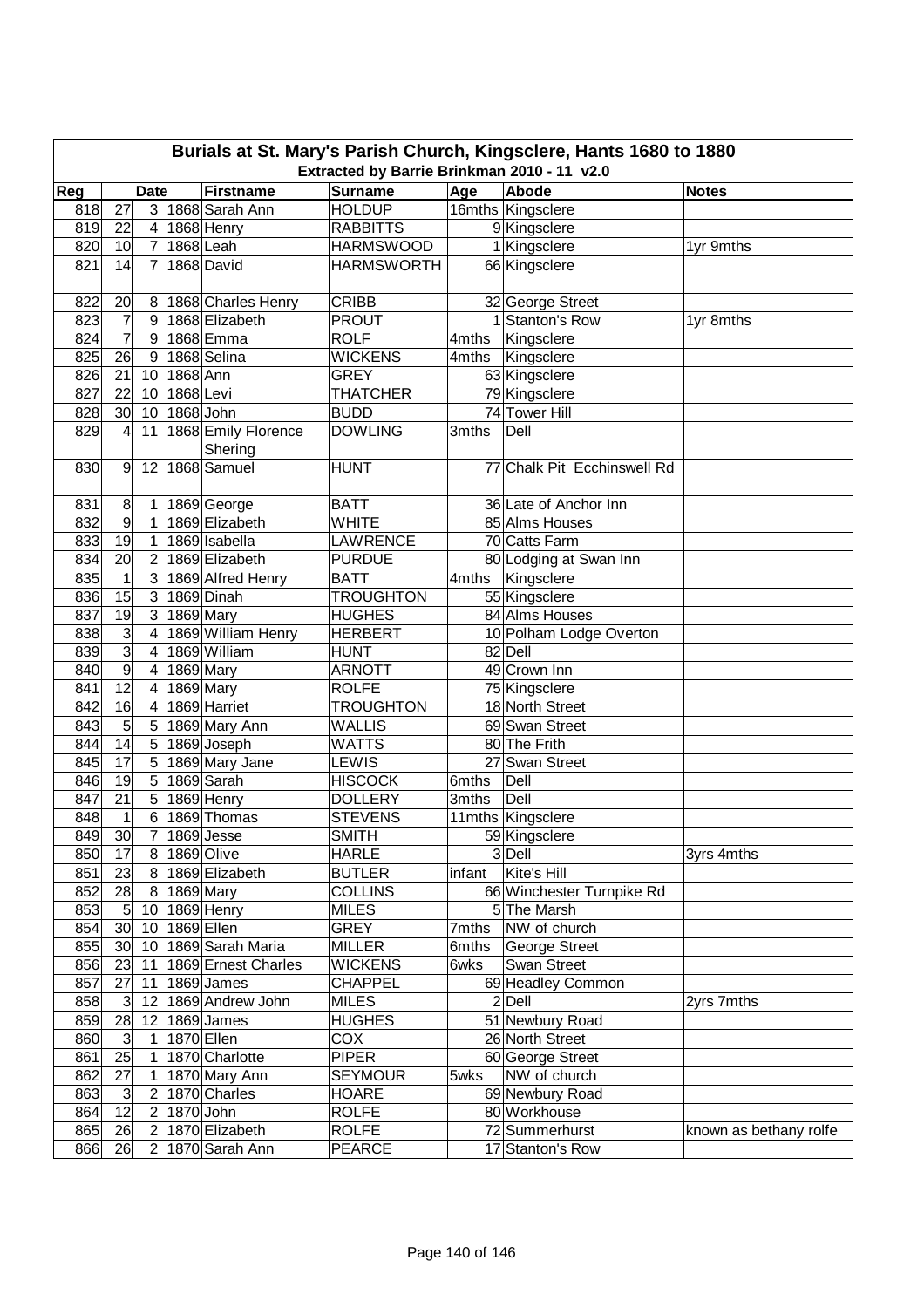| Burials at St. Mary's Parish Church, Kingsclere, Hants 1680 to 1880 |                                             |                 |             |                               |                  |                  |                         |                      |  |  |  |  |
|---------------------------------------------------------------------|---------------------------------------------|-----------------|-------------|-------------------------------|------------------|------------------|-------------------------|----------------------|--|--|--|--|
|                                                                     | Extracted by Barrie Brinkman 2010 - 11 v2.0 |                 |             |                               |                  |                  |                         |                      |  |  |  |  |
| Reg                                                                 |                                             | <b>Date</b>     |             | Firstname                     | <b>Surname</b>   | Age              | Abode                   | <b>Notes</b>         |  |  |  |  |
| 867                                                                 | 4                                           |                 | 3 1870 Kate |                               | <b>MARTIN</b>    | 3wks             | Stanton's Row           |                      |  |  |  |  |
| 868                                                                 | 7                                           |                 |             | 3 1870 Thomas                 | <b>STANLEY</b>   |                  | 50 Swan Street          |                      |  |  |  |  |
| 869                                                                 | $\boldsymbol{9}$                            |                 |             | 3 1870 Mary Ann               | <b>HAYWARD</b>   | 6mths            | NW of church            |                      |  |  |  |  |
| 870                                                                 | 16                                          | 3 <sup>l</sup>  |             | 1870 Agnes                    | <b>BROOKER</b>   | 3mths            | Dell                    |                      |  |  |  |  |
| 871                                                                 | 22                                          | 4               |             | 1870 Esther                   | <b>WYATT</b>     |                  | 83 Ecchinswell          |                      |  |  |  |  |
| 872                                                                 | 6                                           | 5               |             | 1870 Mary                     | <b>WATTS</b>     |                  | 58 The Frith            |                      |  |  |  |  |
| 873                                                                 | $\overline{6}$                              | 5               |             | 1870 Elizabeth                | <b>BLACKENEY</b> |                  | 65 North Street         |                      |  |  |  |  |
| 874                                                                 | 11                                          | 5               |             | 1870 Esther                   | <b>HARLE</b>     |                  | 1 Dell                  | 1yr 7mths            |  |  |  |  |
| 875                                                                 | 20                                          | 5               | $1870$ Joe  |                               | <b>MILLER</b>    | 5wks             | George Street           |                      |  |  |  |  |
| 876                                                                 | 26                                          | 5               |             | 1870 Henry                    | <b>PROUT</b>     |                  | 40 Dell                 |                      |  |  |  |  |
| 877                                                                 | $\overline{2}$                              | $\,6$           | 1870 Eliza  |                               | <b>PAICE</b>     |                  | 62 Catts Farm           |                      |  |  |  |  |
| 878                                                                 | 27                                          | $\,6$           | 1870 Mary   |                               | <b>NORTH</b>     | 9wks             | Dell Lane               |                      |  |  |  |  |
| 879                                                                 | 12                                          | $\overline{7}$  |             | 1870 James                    | <b>HOCKLEY</b>   |                  | 89 North Street         |                      |  |  |  |  |
| 880                                                                 | 27                                          | $\overline{7}$  |             | 1870 Alfred George            | <b>STROUD</b>    | 1 <sub>mth</sub> | Swan Street             |                      |  |  |  |  |
| 881                                                                 | 4                                           | 10              |             | 1870 William                  | <b>WALKER</b>    |                  | 70 Workhouse            |                      |  |  |  |  |
| 882                                                                 | $\overline{29}$                             | 10              | 1870 Jane   |                               | <b>SEWARD</b>    |                  | 58 Knowl Hill           |                      |  |  |  |  |
| 883                                                                 | $\overline{\mathbf{c}}$                     | 11              |             | 1870 William                  | <b>BEAR</b>      |                  | 82 Workhouse            |                      |  |  |  |  |
| 884                                                                 | $\overline{\mathbf{c}}$                     | 11              |             | 1870 Alexander                | <b>ALLEN</b>     |                  | 65 Dell                 |                      |  |  |  |  |
| 885                                                                 | $\overline{9}$                              | 11              |             | 1870 Joseph                   | <b>ROLFE</b>     |                  | 46 George Street        |                      |  |  |  |  |
| 886                                                                 | 17                                          | 11              |             | 1870 Alfred                   | <b>ALDRIDGE</b>  |                  | 32 The Marsh            |                      |  |  |  |  |
| 887                                                                 | $\overline{2}$                              | 12              |             | 1870 Elizabeth                | <b>ALDRIDGE</b>  |                  | 1 Cottage NW of church  | 1yr 1mth             |  |  |  |  |
| 888                                                                 | 19                                          | 12              |             | 1870 Charles                  | <b>PAINTER</b>   |                  | 39 Dell                 |                      |  |  |  |  |
| 889                                                                 | 24                                          | 12              |             | 1870 Elizabeth                | <b>BOSELEY</b>   |                  | 79 Alms Houses          |                      |  |  |  |  |
| 890                                                                 | 25                                          | 12              |             | 1870 William                  | <b>MARLOW</b>    |                  | 18days Park House       |                      |  |  |  |  |
| 891                                                                 | $\,6$                                       | $\mathbf 1$     | 1871 Alice  |                               | <b>SIMPSON</b>   |                  | 5 Overton Road          |                      |  |  |  |  |
| 892                                                                 | $\overline{7}$                              | 1               |             | 1871 Ellen                    | <b>TANNER</b>    |                  | 23 George Street        |                      |  |  |  |  |
| 893                                                                 | $\overline{13}$                             | $\mathbf 1$     | 1871 John   |                               | <b>HAYWARD</b>   |                  | 69 Dell                 |                      |  |  |  |  |
| 894                                                                 | 23                                          | $\mathbf 1$     |             | 1871 Ellen Rose               | <b>CARTER</b>    |                  | 10mths George Street    |                      |  |  |  |  |
| 895                                                                 | 14                                          | $\overline{c}$  | 1871 Lucy   |                               | <b>TAYLOR</b>    |                  | 67 Coleridge            |                      |  |  |  |  |
| 896                                                                 | 22                                          | $\overline{c}$  | $1871$ Amy  |                               | <b>MEGGS</b>     |                  | 14 Workhouse            |                      |  |  |  |  |
| 897                                                                 | $\,6$                                       | 3               |             | 1871 Ernest Charles           | <b>WICKENS</b>   | 3mths            | Swan Street             |                      |  |  |  |  |
| 898                                                                 | 30                                          | $\mathbf{3}$    |             | 1871 Sarah                    | <b>CHANCE</b>    |                  | 80 Newbury              |                      |  |  |  |  |
| 899                                                                 | $\mathbf{1}$                                | 4               |             | 1871 Richard                  | <b>LAWRENCE</b>  |                  | 75 Catt's Cottage       |                      |  |  |  |  |
| 900                                                                 | 24                                          | 4               |             | 1871 Thomas                   | NORTH            |                  | 84 The Marsh            |                      |  |  |  |  |
| 901                                                                 | $\overline{24}$                             | $\overline{5}$  |             | 1871 Florence Augusta PENFORD |                  |                  | 1 Market Place          | 1yr 2mths            |  |  |  |  |
|                                                                     |                                             |                 |             |                               |                  |                  |                         |                      |  |  |  |  |
| 902                                                                 | 12                                          |                 |             | 6 1871 Prudence Martha        | <b>SEWARD</b>    |                  | 7 North Street          |                      |  |  |  |  |
| 903                                                                 | $\overline{7}$                              | $\overline{7}$  |             | 1871 Henry                    | <b>PULLINGER</b> |                  | 75 Ecchinswell          |                      |  |  |  |  |
| 904                                                                 | $\overline{5}$                              |                 |             | 8 1871 Hannah                 | <b>STRATTON</b>  |                  | 73 Swan Street          |                      |  |  |  |  |
| 905                                                                 | 28                                          |                 |             | 8 1871 Emily Kate             | <b>OLIVER</b>    | 7mths            | George Street           |                      |  |  |  |  |
| 906                                                                 | 23                                          | 9               |             | 1871 Francis Charles          | SOUTH alias      | infant           | Dell                    |                      |  |  |  |  |
| 907                                                                 | 26                                          | $\vert 9 \vert$ |             | 1871 Elizabeth                | <b>MARTIN</b>    |                  | 40 Stanton's Row        |                      |  |  |  |  |
| 908                                                                 | 11                                          | 10              |             | 1871 Sarah                    | <b>SUTTON</b>    |                  | 23 George Street        |                      |  |  |  |  |
| 909                                                                 | 11                                          | 10              |             | 1871 Walter                   | <b>MARTIN</b>    | 1mth             | Stanton's Row           |                      |  |  |  |  |
| 910                                                                 | 16                                          | 10              | 1871 John   |                               | <b>NORTH</b>     |                  | 12 Dell                 |                      |  |  |  |  |
| 911                                                                 | 8                                           | 11              |             | $1871$ James                  | <b>BROWN</b>     |                  | 75 Workhouse            |                      |  |  |  |  |
| 912                                                                 | 11                                          | 11              |             | 1871 Thomas                   | <b>DOLLERY</b>   | 1DAY             | Dell                    |                      |  |  |  |  |
| 913                                                                 | 21                                          | 11              | 1871 Ada    |                               | <b>PROUT</b>     | 16mths Dell      |                         |                      |  |  |  |  |
| 914                                                                 | 6                                           | 12              |             | 1871 Nelson                   | <b>BARROW</b>    |                  | 64 Workhouse            | casually admitted to |  |  |  |  |
|                                                                     |                                             |                 |             |                               |                  |                  |                         | Workhouse            |  |  |  |  |
| 915                                                                 | 13                                          | 12 <sub>1</sub> |             | 1871 Charlotte                | <b>GREY</b>      |                  | 68 Cottage NW of church |                      |  |  |  |  |
| 916                                                                 | 21                                          |                 |             | 12 1871 Charles               | <b>HISSARD</b>   | infant           | Workhouse               |                      |  |  |  |  |
|                                                                     |                                             |                 |             |                               |                  |                  |                         |                      |  |  |  |  |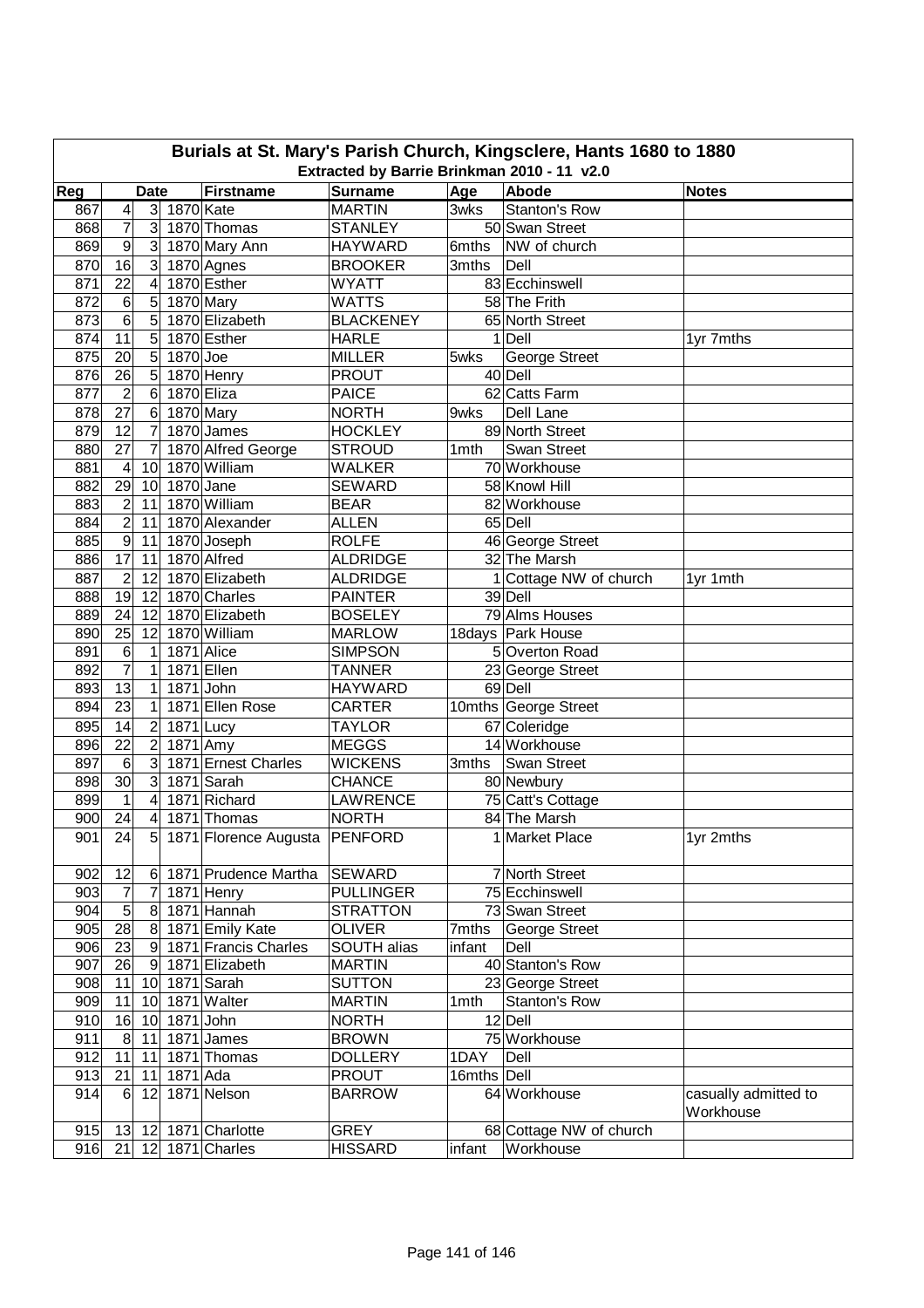| Burials at St. Mary's Parish Church, Kingsclere, Hants 1680 to 1880<br>Extracted by Barrie Brinkman 2010 - 11 v2.0 |                 |                  |             |                       |                   |             |                     |                     |  |  |
|--------------------------------------------------------------------------------------------------------------------|-----------------|------------------|-------------|-----------------------|-------------------|-------------|---------------------|---------------------|--|--|
| Reg                                                                                                                |                 | <b>Date</b>      |             | <b>Firstname</b>      | <b>Surname</b>    | Age         | Abode               | <b>Notes</b>        |  |  |
| 917                                                                                                                | 29              | 12               |             | 1871 Jeremiah         | <b>BATT</b>       |             | 64 Kingsclere       |                     |  |  |
| 918                                                                                                                | $\overline{2}$  | 1                |             | 1872 Mary Ann         | <b>DALE</b>       |             | 71 Thatcham         |                     |  |  |
| 919                                                                                                                | 11              | 1                |             | 1872 Edwin Ambrose    | <b>CANFIELD</b>   | 3wks        | North Street        |                     |  |  |
| 920                                                                                                                | 13              | 1                |             | 1872 Maria            | <b>ALLEN</b>      | 16mths Dell |                     |                     |  |  |
| 921                                                                                                                | 19              | 1                |             | 1872 Elizabeth        | <b>MILLER</b>     |             | 29 George Street    |                     |  |  |
| 922                                                                                                                | 24              | $\mathbf 1$      |             | 1872 Joshua           | <b>BOOTH</b>      |             | 70 Newbury          |                     |  |  |
| 923                                                                                                                | 24              | $\overline{2}$   |             | 1872 William          | <b>ROLFE</b>      |             | 85 Dell             |                     |  |  |
| 924                                                                                                                | $\overline{11}$ | 3                |             | 1872 Solomon          | <b>BENNETT</b>    |             | 71 Swan Street      |                     |  |  |
| 925                                                                                                                | 25              | $\mathbf{3}$     |             | 1872 Mary Jane        | <b>PEARCE</b>     |             | 7 Brazen Head       |                     |  |  |
| 926                                                                                                                | 28              | 3                | $1872$ Lucy |                       | <b>FOWLER</b>     |             | 44 Kingsclere       |                     |  |  |
| 927                                                                                                                | $\overline{30}$ | دى               |             | 1872 William          | <b>STRATTON</b>   |             | 78 Workhouse        |                     |  |  |
| 928                                                                                                                | 27              | 4                |             | 1872 Mary Ann         | WELLS             |             | 38 Tadley           |                     |  |  |
| 929                                                                                                                | 3               | 5                |             | 1872 Joseph           | <b>HARMSWORTH</b> |             | 67 Nutkins          |                     |  |  |
|                                                                                                                    |                 |                  |             |                       |                   |             |                     |                     |  |  |
| 930                                                                                                                | 10              | $5\phantom{.0}$  |             | 1872 William          | <b>OLIVER</b>     |             | 26 George Street    |                     |  |  |
| 931                                                                                                                | 22              | $\overline{5}$   |             | 1872 Sarah            | <b>ROLFE</b>      |             | 71 Dell             |                     |  |  |
| 932                                                                                                                | 11              | $6\phantom{1}$   |             | 1872 William George   | <b>ELLIOT</b>     | 6wks        | Workhouse           |                     |  |  |
| 933                                                                                                                | 14              | $6\phantom{1}6$  |             | 1872 Harriet          | <b>TARGETT</b>    |             | 70 North Street     |                     |  |  |
| 934                                                                                                                | $\overline{11}$ | $\overline{7}$   |             | 1872 Olive            | <b>HOLDAWAY</b>   | 13mths Dell |                     |                     |  |  |
| 935                                                                                                                | $\overline{c}$  | $\boldsymbol{8}$ |             | 1872 Henry            | <b>FARMER</b>     |             | 32 Dell             |                     |  |  |
| 936                                                                                                                | 10              | 8                |             | 1872 James            | <b>CUMMINS</b>    |             | 16 Newbury Road     |                     |  |  |
| 937                                                                                                                | 12              | 10               |             | 1872 Eleanor          | <b>WICKENS</b>    | 3mths       | <b>Swan Street</b>  |                     |  |  |
| 938                                                                                                                | $\overline{22}$ | 10               |             | 1872 Richard          | <b>STRANGE</b>    |             | 67 Workhouse        | A Traveller         |  |  |
| 939                                                                                                                | 21              | 11               |             | 1872 Annie Broomfield | COX               |             | 2 North Street      | 2yr 10mths          |  |  |
| 940                                                                                                                | 22              | 11               |             | 1872 Priscilla        | <b>BAILEY</b>     |             | 78 Tower Hill       |                     |  |  |
| 941                                                                                                                | 29              | 11               | $1872$ Amy  |                       | <b>SIMPSON</b>    | 10mths Dell |                     |                     |  |  |
| 942                                                                                                                | 18              | 12               |             | 1872 Joseph Leonard   | <b>SMITH</b>      | infant      | Dell                |                     |  |  |
| 943                                                                                                                | 19              | 12               |             | 1872 Agnes            | QUELCH            | 2wks        | <b>Union Lane</b>   |                     |  |  |
| 944                                                                                                                | 23              | 12               |             | 1872 Mary Ann         | <b>FRANCIS</b>    |             | 58 George Street    |                     |  |  |
| 945                                                                                                                | 23              | 12               |             | 1872 Joseph           | <b>WINKWORTH</b>  |             | 70 Swan Street      |                     |  |  |
| 946                                                                                                                | 27              | 12               |             | 1872 Ellen            | <b>HOLDWAY</b>    |             | 72 Dell             |                     |  |  |
| 947                                                                                                                | 31              | 1                |             | 1873 Elizabeth        | <b>COLLINS</b>    |             | 79 Bear Cottages    |                     |  |  |
| 948                                                                                                                | 3               | $\overline{2}$   |             | 1873 William          | <b>FLOWER</b>     |             | 76 Stanton's Row    | a church warden for |  |  |
| 949                                                                                                                | 11              | $\overline{2}$   |             | 1873 Charles          | <b>CLARK</b>      |             | 61 Newbury Road     |                     |  |  |
| 950                                                                                                                | 14              | $\mathsf 3$      |             | 1873 Ellen            | <b>FOWLER</b>     |             | 28 George Street    |                     |  |  |
| 951                                                                                                                | 18              |                  |             | 3 1873 Henry John     | <b>FOWLER</b>     |             | 3mths George Street |                     |  |  |
| 952                                                                                                                | 24              |                  |             | 3 1873 Frances Fanny  | <b>ROLFE</b>      |             | 5 George Street     |                     |  |  |
| 953                                                                                                                | 31              |                  |             | 3 1873 James          | <b>STEVENS</b>    |             | 44 NW of church     |                     |  |  |
| 954                                                                                                                | $\overline{5}$  | $\overline{a}$   |             | 1873 William          | <b>POREY</b>      |             | 8mths Swan Street   |                     |  |  |
| 955                                                                                                                | 21              | 4                |             | 1873 Charles          | COX               |             | 69 North Street     |                     |  |  |
| 956                                                                                                                | 21              | 4                |             | 1873 Ellen Maria      | <b>DRY</b>        |             | 14 Dell             |                     |  |  |
| 957                                                                                                                | 21              | 5 <sub>l</sub>   |             | 1873 Alfred           | <b>BENWELL</b>    |             | 60 East IIsley      |                     |  |  |
| 958                                                                                                                | 9               | $6 \mid$         |             | 1873 Maria            | <b>GREGORY</b>    |             | 49 Elm Grove Lodge  |                     |  |  |
| 959                                                                                                                | 25              | 6                | $1873$ John |                       | <b>TRINDER</b>    |             | 82 Workhouse        |                     |  |  |
| 960                                                                                                                | 19              | $\overline{7}$   |             | 1873 George           | <b>ALDRIDGE</b>   |             | 2 Newbury Road      | 2yrs 7mths          |  |  |
| 961                                                                                                                | 23              | $\overline{7}$   |             | 1873 John             | <b>LOELLS</b>     |             | 38 Tadley           |                     |  |  |
| 962                                                                                                                | 30              | $\overline{7}$   |             | 1873 William          | <b>HUGHES</b>     |             | 7mths   Union Lane  |                     |  |  |
| 963                                                                                                                | 9               | 8                |             | 1873 Elizabeth Jane   | WEBB              |             | 18 Summerhurst      |                     |  |  |
| 964                                                                                                                | 30              | 8                |             | 1873 William          | WEBB              |             | 68 Summerhurst      |                     |  |  |
| 965                                                                                                                | $12$ 11         |                  |             | 1873 Elizabeth        | <b>HOCKLEY</b>    |             | 68 Stanton's Row    |                     |  |  |
| 966                                                                                                                | $10$ 12         |                  |             | 1873 Fanny            | <b>GODDARD</b>    |             | 35 Anchor Inn       |                     |  |  |
| 967                                                                                                                | 12              | $\vert$ 1        |             | 1874 Sarah Mary       | <b>SMITH</b>      |             | 15 Nutkins          |                     |  |  |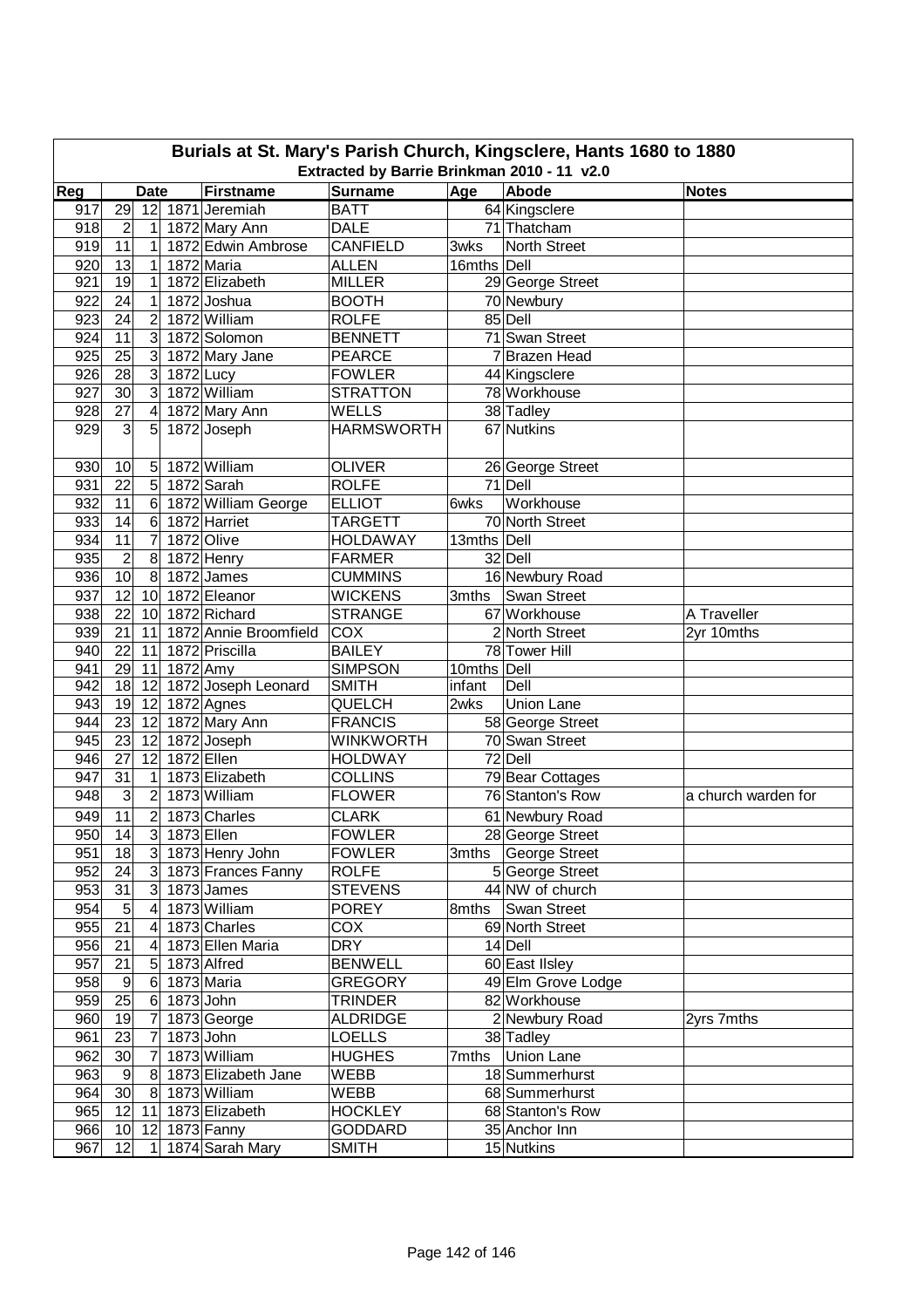| Burials at St. Mary's Parish Church, Kingsclere, Hants 1680 to 1880<br>Extracted by Barrie Brinkman 2010 - 11 v2.0 |                  |                 |             |                     |                   |       |                           |                       |  |  |
|--------------------------------------------------------------------------------------------------------------------|------------------|-----------------|-------------|---------------------|-------------------|-------|---------------------------|-----------------------|--|--|
| Reg                                                                                                                |                  | <b>Date</b>     |             | <b>Firstname</b>    | <b>Surname</b>    | Age   | Abode                     | <b>Notes</b>          |  |  |
| 968                                                                                                                | 20               | 1               |             | 1874 William        | <b>ROLFE</b>      | 5wks  | Lower House Union Lane    |                       |  |  |
| 969                                                                                                                | 4                | $\overline{2}$  |             | 1874 Sarah          | <b>KING</b>       |       | 74 North Street           | better known in       |  |  |
|                                                                                                                    |                  |                 |             |                     |                   |       |                           | Kingsclere as milsome |  |  |
| 970                                                                                                                | 13               | $\overline{2}$  |             | 1874 Rachel         | <b>POCOCK</b>     |       | 89 Workhouse              |                       |  |  |
| 971                                                                                                                | 18               | $\overline{c}$  |             | 1874 Richard        | <b>CHERRILL</b>   |       | 64 Workhouse              |                       |  |  |
| 972                                                                                                                | 20               | $\overline{2}$  |             | 1874 Lizzie Maria   | <b>CANFIELD</b>   |       | 14 Market Place           |                       |  |  |
| 973                                                                                                                | $\overline{15}$  | 4               |             | 1874 Henry          | <b>DODD</b>       |       | 63 George Street          |                       |  |  |
| 974                                                                                                                | 18               | 5               |             | 1874 Emma           | <b>OLIVER</b>     |       | 27 George Street          |                       |  |  |
| 975                                                                                                                | 21               | 5               |             | 1874 Sarah Ann      | <b>HOBBS</b>      |       | 70 Swan Street            |                       |  |  |
| 976                                                                                                                | 26               | 5               |             | 1874 William        | <b>SHERMAN</b>    |       | 78 George Street          |                       |  |  |
| 977                                                                                                                | $\,6$            | 6               |             | 1874 Henry          | <b>RUDDLE</b>     |       | 56 Catt's Farm            |                       |  |  |
| 978                                                                                                                | 15               | 6               |             | 1874 David          | <b>ANDREWS</b>    |       | 68 Dell                   |                       |  |  |
| 979                                                                                                                | 16               | 6               |             | 1874 Eliza          | <b>BATT</b>       |       | 67 Folly Farm Woodlands   |                       |  |  |
| 980                                                                                                                | $\mathbf{1}$     | $\overline{7}$  |             | 1874 John           | <b>SEWARD</b>     |       | 63 Workhouse              |                       |  |  |
| 981                                                                                                                | 9                | $\overline{7}$  | 1874 Jane   |                     | <b>HASTED</b>     |       | 48 Headley Common         |                       |  |  |
| 982                                                                                                                | 25               | $\overline{7}$  |             | 1874 Anne           | <b>WHITE</b>      |       | 60 George Street          |                       |  |  |
| 983                                                                                                                | 10               | 8               |             | 1874 Annie          | <b>HOPKINS</b>    |       | 8 North Street            |                       |  |  |
| 984                                                                                                                | $\mathbf{3}$     | 10              |             | 1874 Annie          | <b>MILLER</b>     | 7mths | <b>George Street</b>      |                       |  |  |
| 985                                                                                                                | 17               | 10              |             | 1874 George         | <b>BENNETT</b>    |       | 80 The Pit Ecchinswell Rd |                       |  |  |
| 986                                                                                                                | 23               | 10              | 1874 Ann    |                     | <b>BUDD</b>       |       | 65 Tower Hill             |                       |  |  |
| 987                                                                                                                | $\,6$            | 11              |             | 1874 Charles        | <b>LEWINGTON</b>  |       | 11 Turnpike Road          |                       |  |  |
| 988                                                                                                                | 17               | 11              |             | 1874 Anne           | QUELCH            | 9days | NW of church              |                       |  |  |
| 989                                                                                                                | 9                | 12              |             | 1874 Edmund         | <b>SCULL</b>      |       | 85 Workhouse              |                       |  |  |
| 990                                                                                                                | 24               | 12              | 1874 John   |                     | <b>SMITH</b>      |       | 59 Workhouse              |                       |  |  |
| 991                                                                                                                | 5                | 1               |             | 1875 Joseph         | <b>PEARCE</b>     |       | 62 Stanton's Row          |                       |  |  |
| 992                                                                                                                | 13               | 1               |             | 1875 Edward         | <b>HOLLEY</b>     |       | 36 George Street          |                       |  |  |
| 993                                                                                                                | 20               | 1               |             | 1875 Charles        | <b>SEWARD</b>     |       | 72 George Street          |                       |  |  |
| 994                                                                                                                | 19               | 2               |             | 1875 George         | <b>ALDRIDGE</b>   |       | 64 Newbury Road           |                       |  |  |
| 995                                                                                                                | 24               | $\overline{2}$  |             | 1875 Charles        | <b>SHERWILL</b>   |       | 17 Swan Inn               |                       |  |  |
| 996                                                                                                                | 24               | $\overline{2}$  |             | 1875 James          | <b>SEYMOUR</b>    |       | 87 North Street           |                       |  |  |
| 997                                                                                                                | 3                | 3               |             | 1875 Thomas         | <b>ALDRIDGE</b>   | 4mths | Newbury Road              |                       |  |  |
| 998                                                                                                                | $\mathbf{1}$     | 4               |             | 1875 Ellen          | <b>SIMPSON</b>    |       | 2 Turnpike Road           |                       |  |  |
| 999                                                                                                                | 10               | 4               |             | 1875 alice sarah    | <b>SMITH</b>      |       | 25 Dell                   |                       |  |  |
| 1000                                                                                                               | 12               | $\overline{4}$  |             | 1875 Mary           | <b>HOARE</b>      |       | 75 George Street          |                       |  |  |
| 1001                                                                                                               | 14               | 4               |             | 1875 janett         | <b>POVEY</b>      |       | 6mths George Street       |                       |  |  |
| 1002                                                                                                               | 14               | 4               |             | 1875 Robert         | <b>CUMMINS</b>    |       | 75 Workhouse              |                       |  |  |
| 1003                                                                                                               | 26               | 4               |             | 1875 Eliza          | <b>BARTLEY</b>    |       | 62 Workhouse              |                       |  |  |
| 1004                                                                                                               | $\mathsf 3$      | $\mathbf 5$     |             | 1875 Emily          | <b>GIBBS</b>      |       | 17 Workhouse              |                       |  |  |
| 1005                                                                                                               | 19               | $\mathbf 5$     |             | 1875 William George | <b>WHITE</b>      |       | 17mths Pitt Lane          |                       |  |  |
| 1006                                                                                                               | 19               | 5               |             | 1875 Edward         | <b>RUMBOLD</b>    |       | 72 Turnpike Gate          |                       |  |  |
| 1007                                                                                                               | $\boldsymbol{9}$ | $\,6$           | 1875 John   |                     | <b>HIGGS</b>      |       | 78 Swan Street            |                       |  |  |
| 1008                                                                                                               | 14               | 6               |             | 1875 James          | <b>HOCKLEY</b>    |       | 4 Stanton's Row           |                       |  |  |
| 1009                                                                                                               | $\overline{23}$  | 7               |             | 1875 Letitia        | <b>ROGERS</b>     |       | 81 Market Place           |                       |  |  |
| 1010                                                                                                               | 28               | 7               |             | 1875 phoebe         | <b>HARMSWORTH</b> |       | 78 Headley Common         |                       |  |  |
| 1011                                                                                                               | 4                | 8               | $1875$ John |                     | WEBB              | 3wks  | Stanton's Row             |                       |  |  |
| 1012                                                                                                               | 4                | 8               |             | 1875 charles james  | <b>KILPIN</b>     |       | 66 Bayswater              |                       |  |  |
| 1013                                                                                                               | $\mathbf{1}$     | $\overline{9}$  | 1875 Jane   |                     | <b>CANNING</b>    | 5mths | <b>Tower Hill</b>         |                       |  |  |
| 1014                                                                                                               | 6                | $\vert 9 \vert$ |             | 1875 Catherine      | <b>MARSHALL</b>   |       | 90 George Street          |                       |  |  |
| 1015                                                                                                               | 15               |                 |             | 10 1875 George      | <b>MAY</b>        | abt70 | George Street             |                       |  |  |
| 1016                                                                                                               | 13               | 11              |             | 1875 Sarah          | <b>SUTTON</b>     |       | 49 George Street          |                       |  |  |
|                                                                                                                    |                  |                 |             |                     |                   |       |                           |                       |  |  |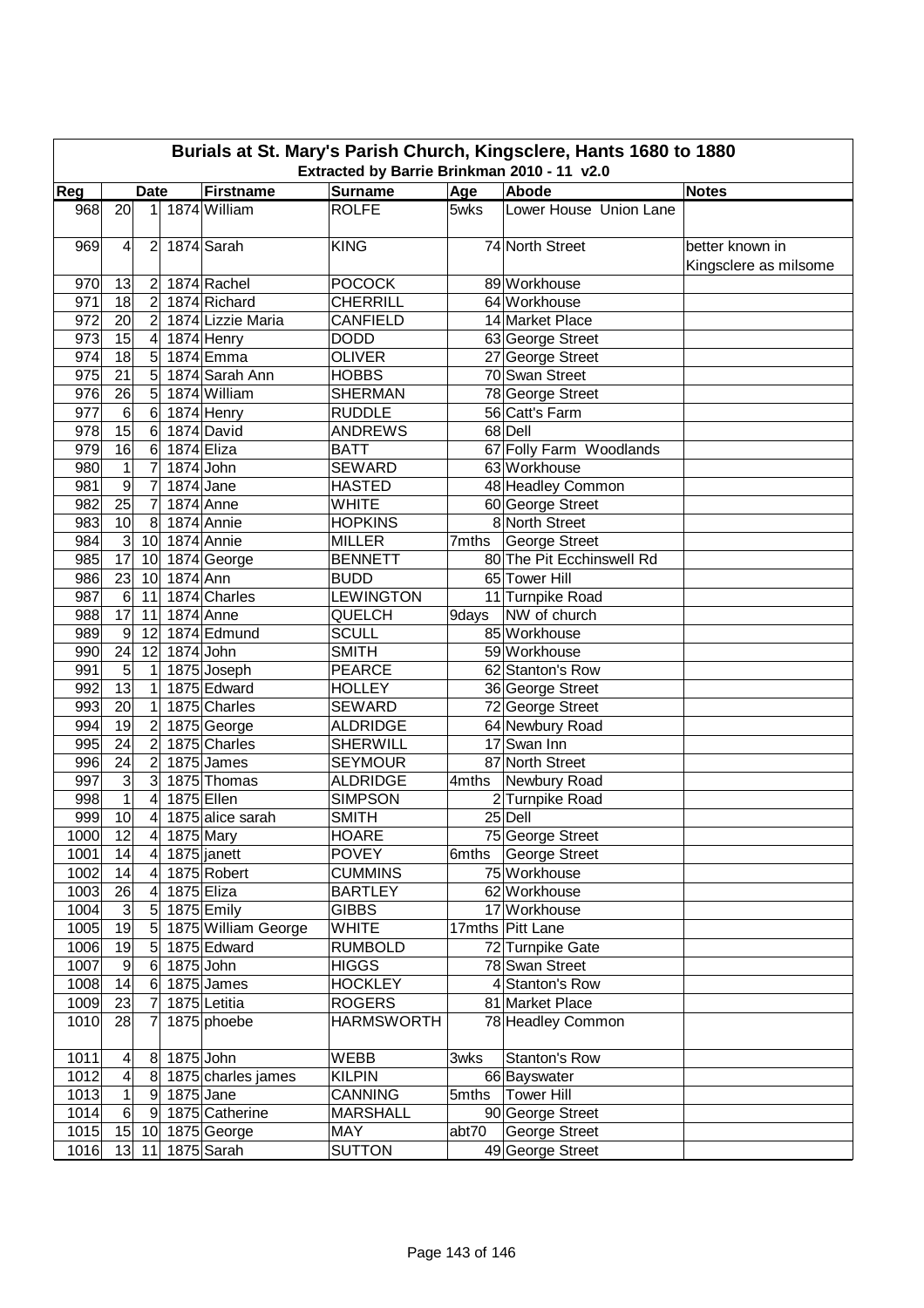|              | Burials at St. Mary's Parish Church, Kingsclere, Hants 1680 to 1880<br>Extracted by Barrie Brinkman 2010 - 11 v2.0 |                   |  |                                 |                               |             |                                  |                                    |  |  |  |  |
|--------------|--------------------------------------------------------------------------------------------------------------------|-------------------|--|---------------------------------|-------------------------------|-------------|----------------------------------|------------------------------------|--|--|--|--|
| Reg          |                                                                                                                    | <b>Date</b>       |  | <b>Firstname</b>                | <b>Surname</b>                | Age         | Abode                            | <b>Notes</b>                       |  |  |  |  |
| 1017         | 25                                                                                                                 | 12                |  | 1875 Martha Ann<br>Emma Daisy   | <b>LONG</b>                   |             | 7 Coleridge                      |                                    |  |  |  |  |
| 1018         | 15                                                                                                                 | $\vert$           |  | 1876 Mary                       | <b>HOLLEY</b>                 |             | 78 Swan Street                   |                                    |  |  |  |  |
| 1019         | 17                                                                                                                 | $\overline{2}$    |  | 1876 George                     | <b>SOPER</b>                  |             | 4 George Street                  | 4yrs 3mths                         |  |  |  |  |
| 1020         | 21                                                                                                                 | $\overline{2}$    |  | 1876 Elizabeth                  | <b>FLOWER</b>                 |             | 73 Worcester                     | 73 on certificate but<br>really 77 |  |  |  |  |
| 1021         | 9                                                                                                                  | 3                 |  | 1876 Thomas                     | <b>MARTIN</b>                 |             | 73 Dell                          |                                    |  |  |  |  |
| 1022         | 13                                                                                                                 | 3                 |  | 1876 Harriet                    | <b>TWITCHIN</b>               |             | 85 Swan Street                   |                                    |  |  |  |  |
| 1023         | 27                                                                                                                 | 3                 |  | 1876 William                    | <b>ALDRIDGE</b>               |             | 80 Cottages NW of church         |                                    |  |  |  |  |
| 1024         | 6                                                                                                                  | 5                 |  | 1876 Maud                       | <b>SOPER</b>                  | 1wk         | Rose Cottage                     |                                    |  |  |  |  |
| 1025         | 9                                                                                                                  | 5                 |  | 1876 Alice                      | <b>ROBINSON</b>               |             | 24 Coleridge Farm                |                                    |  |  |  |  |
| 1026         | $\overline{23}$                                                                                                    | 5                 |  | 1876 Elizabeth                  | <b>ALDRIDGE</b>               |             | 30 Coleridge Farm                |                                    |  |  |  |  |
| 1027         | $\overline{26}$                                                                                                    | 5                 |  | 1876 Elizabeth                  | <b>POOK</b>                   |             | 71 Swan Street                   |                                    |  |  |  |  |
| 1028         | $\overline{c}$                                                                                                     | $\,6$             |  | 1876 Mary                       | <b>BARNES</b>                 |             | 81 The Vicarage                  |                                    |  |  |  |  |
| 1029         | $\overline{5}$                                                                                                     | 6                 |  | 1876 Sarah Jane                 | <b>NORTH</b>                  | 8mths       | Dell                             |                                    |  |  |  |  |
| 1030         | $\overline{21}$                                                                                                    | $\,6$             |  | 1876 Ellen Mary                 | <b>SOPER</b>                  |             | 16days George Street             |                                    |  |  |  |  |
| 1031         | 28                                                                                                                 | $\overline{7}$    |  | 1876 Thomas                     | <b>STEVENS</b>                |             | 38 Workhouse                     |                                    |  |  |  |  |
| 1032         | $\overline{c}$                                                                                                     | $\boldsymbol{9}$  |  | 1876 William                    | <b>HOBBS</b>                  |             | 14 Swan Street                   |                                    |  |  |  |  |
| 1033         | $\overline{2}$                                                                                                     | $\overline{9}$    |  | 1876 George                     | <b>ALDRIDGE</b>               | 5mths       | Newbury Marsh                    |                                    |  |  |  |  |
| 1034         | $\overline{7}$                                                                                                     | $\overline{9}$    |  | 1876 Ellen Stapleton            | COBHAM                        | 5mths       | Swan Street                      |                                    |  |  |  |  |
| $1035$       | 16                                                                                                                 | $\overline{9}$    |  | 1876 William                    | <b>GODDARD</b>                |             | 30 Anchor Inn                    |                                    |  |  |  |  |
| 1036         | 23                                                                                                                 | $\overline{9}$    |  | 1876 Catherine                  | <b>TAPLIN</b>                 |             | 37 Newbury Road                  |                                    |  |  |  |  |
| 1037         | 11                                                                                                                 | 10 <sup>1</sup>   |  | 1876 Henry                      | <b>RUDDLE</b>                 |             | 34 Crown Inn                     |                                    |  |  |  |  |
| 1038         | 14                                                                                                                 | 10                |  | 1876 Ellen                      | QUELCH                        |             | 3days Cottage NW of church       |                                    |  |  |  |  |
| 1039         | 18                                                                                                                 | 11                |  | 1876 Mary                       | <b>BASSETT</b>                |             | 79 Dell                          |                                    |  |  |  |  |
| 1040         | $\overline{2}$                                                                                                     | 12                |  | 1876 Elizabeth                  | <b>STEPTOE</b>                |             | 18 Dell                          |                                    |  |  |  |  |
| 1041         | 6                                                                                                                  | 12                |  | 1876 Thomas                     | <b>HUNT</b>                   |             | 88 Workhouse                     |                                    |  |  |  |  |
| 1042         | 29                                                                                                                 | 12                |  | 1876 Charles Frederick LEGG     |                               |             | 13 NW of church                  |                                    |  |  |  |  |
| 1043         | 16                                                                                                                 | 1                 |  | 1877 James                      | <b>GREEN</b>                  |             | 56 North Street                  |                                    |  |  |  |  |
| 1044         | 10                                                                                                                 | $\overline{2}$    |  | 1877 Annie Martha               | <b>POWELL</b>                 |             | 4 Swan Street                    | 4yrs 9mths                         |  |  |  |  |
| 1045         | 10                                                                                                                 | $\overline{2}$    |  | 1877 Frank                      | <b>POWELL</b>                 |             | 2 Swan Street                    | 2yrs 9mths                         |  |  |  |  |
| 1046         | 6                                                                                                                  | 4                 |  | 1877 Emma Cooper                | <b>HOLDING</b>                |             | 66 Elm Grove                     |                                    |  |  |  |  |
| 1047         | $\overline{9}$                                                                                                     | 4                 |  | 1877 Elizabeth                  | <b>STACEY</b>                 |             | 81 George Street                 |                                    |  |  |  |  |
| 1048         | $\overline{17}$                                                                                                    | 4                 |  | 1877 Miriam                     | <b>DRY</b>                    |             | 77 Workhouse                     |                                    |  |  |  |  |
| 1049         | 8                                                                                                                  | 5 <sup>1</sup>    |  | 1877 Charles Henry              | <b>ALDRIDGE</b>               | 13mths Dell |                                  |                                    |  |  |  |  |
| 1050         | $9\,$                                                                                                              | 61                |  | 1877 Charles                    | <b>HANKIN</b>                 |             | 80 Swan Street                   |                                    |  |  |  |  |
| 1051         | 12                                                                                                                 | 6 <sup>1</sup>    |  | 1877 Frederick                  | <b>ALLEN</b>                  |             | 47 Dell Lane                     |                                    |  |  |  |  |
| 1052         | 15                                                                                                                 | 9                 |  | 1877 Rebecca                    | <b>HOPKINS</b>                |             | 75 Swan Street                   |                                    |  |  |  |  |
| 1053         | 29                                                                                                                 | 9                 |  | 1877 Elizabeth                  | <b>ELLIOTT</b>                |             | 22 Swan Street                   |                                    |  |  |  |  |
| 1054         | 12                                                                                                                 | 11                |  | 1877 William                    | <b>POOK</b>                   |             | 72 Swan Street                   |                                    |  |  |  |  |
| 1055         | $\overline{5}$                                                                                                     | 12                |  | 1877 Edith Mary                 | <b>PROUT</b>                  |             | 10 Workhouse                     |                                    |  |  |  |  |
| 1056         | 29                                                                                                                 | 12                |  | 1877 Amelia                     | <b>WEBB</b>                   |             | 58 Summerhurst                   |                                    |  |  |  |  |
| 1057         | 23                                                                                                                 | $\mathbf{1}$      |  | 1878 Alice Maud Mary            | <b>ALDRIDGE</b>               |             | 3mths Workhouse                  |                                    |  |  |  |  |
| 1058         | 25                                                                                                                 | 1                 |  | 1878 Hannah                     | <b>COOK</b>                   |             | 83 Union Lane                    |                                    |  |  |  |  |
| 1059         | 17                                                                                                                 | $\overline{2}$    |  | 1878 Wilfred Charles            | LAWRENCE                      |             | 13mths Union Lane                |                                    |  |  |  |  |
| 1060<br>1061 | 26<br>6                                                                                                            | $\mathbf{2}$<br>3 |  | 1878 John<br>1878 Phyllis Fanny | <b>DRAKE</b><br><b>WALLIS</b> |             | 77 Bank Cottage<br>2 Swan Street | 2yrs 8mths Ash<br>Wednesday        |  |  |  |  |
| 1062         | 12                                                                                                                 | 3 <sup>2</sup>    |  | 1878 Thomas                     | SELWOOD                       |             | 86 Union Lane                    |                                    |  |  |  |  |
| 1063         | $\mathbf{3}$                                                                                                       | $\overline{a}$    |  | 1878 Mary                       | <b>BOOTH</b>                  |             | 73 Newbury                       |                                    |  |  |  |  |
| 1064         | 17                                                                                                                 | $\vert$           |  | 1878 Agnes Maria                | <b>SMITH</b>                  |             | 8 Dell                           |                                    |  |  |  |  |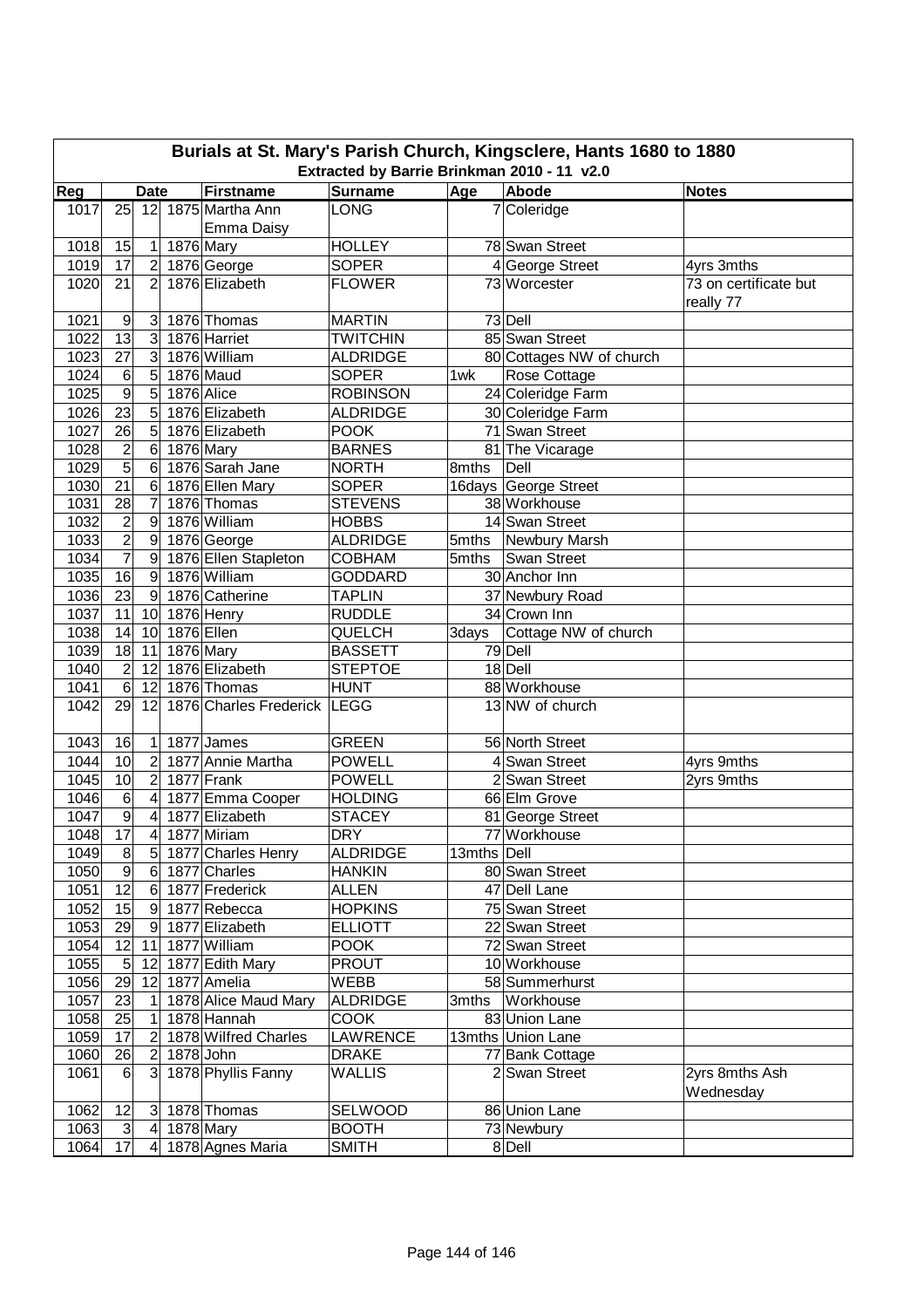| Burials at St. Mary's Parish Church, Kingsclere, Hants 1680 to 1880                        |                 |                               |           |                       |                    |                     |                          |                   |  |  |  |  |  |
|--------------------------------------------------------------------------------------------|-----------------|-------------------------------|-----------|-----------------------|--------------------|---------------------|--------------------------|-------------------|--|--|--|--|--|
| Extracted by Barrie Brinkman 2010 - 11 v2.0<br><b>Surname</b><br>Abode<br><b>Firstname</b> |                 |                               |           |                       |                    |                     |                          |                   |  |  |  |  |  |
| Reg<br>1065                                                                                | 18              | <b>Date</b><br>4 <sup>1</sup> |           | 1878 Sarah            | <b>FOWLER</b>      | Age                 | 81 Alms Houses           | <b>Notes</b>      |  |  |  |  |  |
| 1066                                                                                       | 25              | 4                             |           | 1878 William          | <b>JEWELL</b>      |                     | 73 Wolverton Lane        |                   |  |  |  |  |  |
| 1067                                                                                       | 29              | $\overline{4}$                |           | 1878 Albert Edward    | <b>HARLE</b>       |                     | $1$ Dell                 | 1yr 7mths         |  |  |  |  |  |
| 1068                                                                                       | 1               | 6                             |           | 1878 James            | <b>SEWARD</b>      |                     | 66 George Street         |                   |  |  |  |  |  |
| 1069                                                                                       | 25              | 9                             |           | 1878 Charles          | <b>PROUT</b>       |                     | 14days Newbury Marsh     |                   |  |  |  |  |  |
| 1070                                                                                       | 25              | 10                            |           | 1878 Elizabeth        | <b>MAYERS</b>      |                     | 79 Market Place          |                   |  |  |  |  |  |
| 1071                                                                                       | 6               | 11                            |           | 1878 Charles          | COX                |                     | 3 Workhouse              | of East Woodhay   |  |  |  |  |  |
| 1072                                                                                       | 25              | 11                            |           | 1878 Thomas           | <b>CRUTCHLEY</b>   |                     | 19 Park House            |                   |  |  |  |  |  |
| 1073                                                                                       | 5               | 12                            |           | 1878 Mary             | <b>MARSHALL</b>    |                     | 93 George Street         |                   |  |  |  |  |  |
| 1074                                                                                       | 19              | 12                            |           | 1878 William          | <b>THOMAS</b>      |                     | 68 Winchester Road       |                   |  |  |  |  |  |
| 1075                                                                                       | $\overline{27}$ | $\mathbf 1$                   |           | 1879 Elizabeth        | <b>BUCKERIDGE</b>  |                     | 79 Alms Houses           |                   |  |  |  |  |  |
| 1076                                                                                       | 30              | $\mathbf 1$                   |           | 1879 Edward           | <b>NORTH</b>       |                     | 75 Newbury Marsh         |                   |  |  |  |  |  |
| 1077                                                                                       | 1               | $\overline{2}$                |           | 1879 Edith            | <b>HUGHES</b>      | 10wks               | Pit Lane Cottages        |                   |  |  |  |  |  |
| 1078                                                                                       | 10              | $\overline{2}$                |           | 1879 Mabel Selwood    | <b>CLARK</b>       | 5mths               | <b>Lower Mill</b>        |                   |  |  |  |  |  |
| 1079                                                                                       | $\overline{13}$ | $\overline{c}$                |           | 1879 George           | <b>PENFORD</b>     |                     | 56 Market Place          |                   |  |  |  |  |  |
| 1080                                                                                       | $\mathbf{1}$    | 3                             |           | 1879 Sarah            | COX                |                     | 74 North Street          |                   |  |  |  |  |  |
| 1081                                                                                       | 20              | 3                             |           | 1879 David            | <b>COLLINS</b>     |                     | 77 Winchester Road       |                   |  |  |  |  |  |
| 1082                                                                                       | 3               | 5                             |           | 1879 Eleanor Gertrude | <b>ANKEN</b>       |                     | 13mths Swan Street       |                   |  |  |  |  |  |
| 1083                                                                                       | 9               | 6                             |           | 1879 Henry            | <b>WEBB</b>        |                     | 8 Stanton's Row          |                   |  |  |  |  |  |
| 1084                                                                                       | 9               | $\overline{7}$                |           | 1879 Mary Louisa      | <b>CHANCE</b>      |                     | 85 Market Place          |                   |  |  |  |  |  |
| 1085                                                                                       | 14              | $\overline{7}$                |           | 1879 Charles James    | <b>HUNT</b>        |                     | 14 Dell                  |                   |  |  |  |  |  |
| 1086                                                                                       | $\overline{26}$ | $\overline{7}$                |           | 1879 Richard          | <b>WYETH</b>       |                     | 76 George Street         |                   |  |  |  |  |  |
| 1087                                                                                       | 5               | 8                             |           | 1879 Charles          | <b>WEBB</b>        |                     | 12 Stanton's Row         |                   |  |  |  |  |  |
| 1088                                                                                       | 20              | 8                             |           | 1879 Harry            | <b>EDWARDS</b>     | $\overline{14}$ wks | <b>Cottington Hill</b>   |                   |  |  |  |  |  |
| 1089                                                                                       | $\overline{31}$ | 8                             |           | 1879 William          | <b>SHERWILL</b>    |                     | 56 Swan Inn              |                   |  |  |  |  |  |
| 1090                                                                                       | 27              | 11                            |           | 1879 Alfred           | <b>BLAKE</b>       | 1mth                | Swan Street              |                   |  |  |  |  |  |
| 1091                                                                                       | 28              | 11                            |           | 1879 Louisa           | <b>GARRETT</b>     |                     | 70 Swan Street           |                   |  |  |  |  |  |
| 1092                                                                                       | 29              | 11                            |           | 1879 Elizabeth        | <b>BOLTON</b>      |                     | 62 North Street          |                   |  |  |  |  |  |
| 1093                                                                                       | 3               | 1                             |           | 1880 Henry            | <b>HARRIS</b>      |                     | 33 The Marsh             |                   |  |  |  |  |  |
| 1094                                                                                       | $\overline{22}$ | 1                             | 1880 Ann  |                       | <b>MUNDY</b>       |                     | 78 Alms Houses           |                   |  |  |  |  |  |
| 1095                                                                                       | $\overline{c}$  | $\overline{c}$                | 1880 Ann  |                       | <b>CRIBB</b>       |                     | 70 House North of Church |                   |  |  |  |  |  |
| 1096                                                                                       | 6               | $\overline{c}$                |           | 1880 Thomas           | <b>MUNDY</b>       |                     | 53 George Street         |                   |  |  |  |  |  |
| 1097                                                                                       | $\overline{9}$  | $\overline{2}$                |           | 1880 Albert           | <b>PEARCE</b>      |                     | 3 North Street           |                   |  |  |  |  |  |
| 1098                                                                                       | $\overline{9}$  | $\overline{2}$                | 1880 Jane |                       | <b>HANKIN</b>      |                     | 76 Swan Street           |                   |  |  |  |  |  |
| 1099                                                                                       | 13              | $\overline{2}$                |           | 1880 Mary Ann         | <b>WINTERBOURN</b> |                     | 65 Swan Street           |                   |  |  |  |  |  |
| 1100                                                                                       | 21              | $\overline{2}$                |           | 1880 Hannah           | <b>LEWINGTON</b>   |                     | 39 Bear Cottages         |                   |  |  |  |  |  |
| 1101                                                                                       | 6               | $\mathbf{3}$                  |           | 1880 Harriet          | <b>ELLIOTT</b>     |                     | 71 Swan Street           |                   |  |  |  |  |  |
| 1102                                                                                       | 14              | $\overline{4}$                |           | 1880 Charles          | <b>SOPER</b>       | 3wks                | North Street             |                   |  |  |  |  |  |
| 1103                                                                                       | 14              | $\overline{4}$                |           | 1880 Frederick        | <b>HUNT</b>        | 12hrs               | Dell                     |                   |  |  |  |  |  |
| 1104                                                                                       | 20              | 5                             |           | 1880 Mary             | <b>SEYMOUR</b>     |                     | 80 North Street          |                   |  |  |  |  |  |
| 1105                                                                                       | 16              | 6                             |           | 1880 Mary             | <b>SMITH</b>       | 18days Dell         |                          |                   |  |  |  |  |  |
| 1106                                                                                       | $\overline{23}$ | 6                             |           | 1880 Hannah Mavis     | <b>WINKWORTH</b>   |                     | 84 Swan Street           |                   |  |  |  |  |  |
| 1107                                                                                       | 19              | 7                             |           | 1880 Dorcas           | <b>HARLE</b>       |                     | 10 Dell                  |                   |  |  |  |  |  |
| 1108                                                                                       | 10              | 8                             |           | 1880 Edwin Ambrose    | CANFIELD           |                     | 44 North of Church       |                   |  |  |  |  |  |
| 1109                                                                                       | 12              | 8                             |           | 1880 Harry John       | <b>SHERWILL</b>    |                     | 18 Swan Hotel            |                   |  |  |  |  |  |
| 1110                                                                                       | 12              | 8                             |           | 1880 ada ellen        | <b>SEYMOUR</b>     |                     | 2 Swan Street            | 2yrs 7mths        |  |  |  |  |  |
| 1111                                                                                       | 4               | 9                             |           | 1880 Mary Ann         | <b>DENNIS</b>      |                     | 48 Polhampstead Lodge    |                   |  |  |  |  |  |
|                                                                                            |                 |                               |           |                       |                    |                     | Cottages                 |                   |  |  |  |  |  |
| 1112                                                                                       | 11              | 9                             |           | 1880 Mary             | <b>BLACKNEY</b>    |                     | 80 Alms Houses           |                   |  |  |  |  |  |
| 1113                                                                                       | 15              | 9                             |           | 1880 Frederick Edward | <b>CHANCE</b>      |                     | 11 Kingsclere            | Under burial laws |  |  |  |  |  |
|                                                                                            |                 |                               |           |                       |                    |                     |                          | ammendment 1880   |  |  |  |  |  |